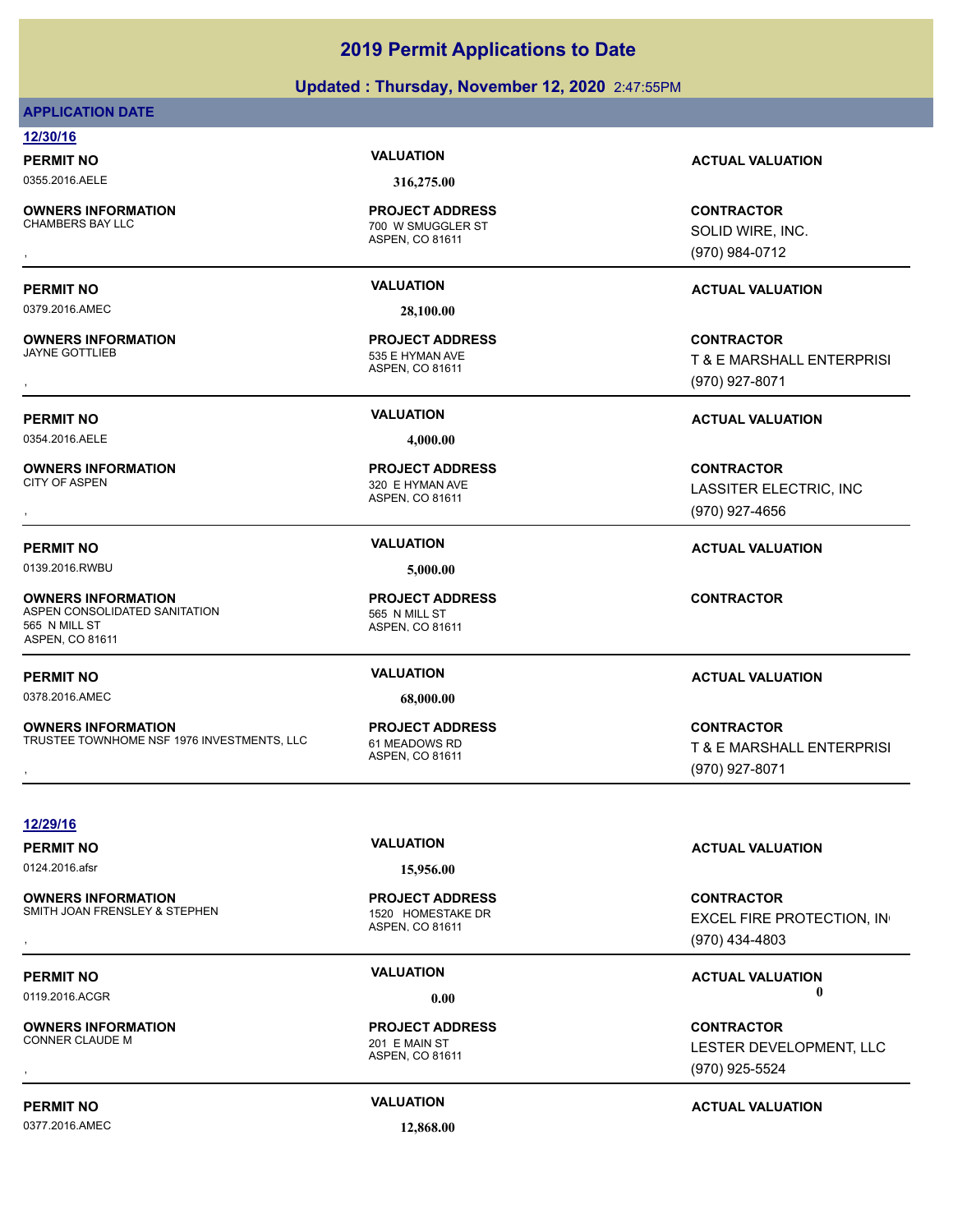## **Updated : Thursday, November 12, 2020** 2:47:55PM

## **APPLICATION DATE**

**OWNERS INFORMATION** LKCM - ROCKY MOUNTAIN OFFICE 201 N MILL ST

## **PROJECT ADDRESS**

ASPEN, CO 81611

, **CONTRACTOR** CLIMATE CONTROL COMPANY (970) 945-2326

## **12/28/16**

## 0351.2016.AELE **40,000.00**

**OWNERS INFORMATION**

0352.2016.AELE **8,000.00**

**OWNERS INFORMATION** TRUSTEE TOWNHOME NSF 1976 INVESTMENTS, LLC 61 MEADOWS RD , **CONTRACTOR**

0353.2016.AELE **8,000.00**

**OWNERS INFORMATION** TRUSTEE TOWNHOME NSF 1976 INVESTMENTS, LLC 61 MEADOWS RD **OWNERS INFORMATION FROJECT ADDRESS CONTRACTOR CONTRACTOR**<br>TRUSTEE TOWNHOME NSF 1976 INVESTMENTS, LLC 61 MEADOWS RD ASPEN SOLAR, INC<br>ASPEN, CO 81611 4SPEN, 1970) 925-3659

## **12/27/16**

**OWNERS INFORMATION**

0376.2016.AMEC

## **OWNERS INFORMATION**

100 E MAIN STR LLC 100 E MAIN ST 100 E MAIN ST ASPEN, CO 81611

0375.2016.AMEC **124,190.00**

**OWNERS INFORMATION**<br>SILVER QUEEN LLLP

0123.2016.afsr **10,000.00**

**OWNERS INFORMATION** MARIANE BOESKY 100 SOUTH SPRING, LLC 100 S SPRING ST

ASPEN, CO 81611 331 PEISTER DR **PROJECT ADDRESS**

ASPEN, CO 81611 **PROJECT ADDRESS**

ASPEN, CO 81611 **PROJECT ADDRESS**

ASPEN, CO 81611 155 N THIRD ST **PROJECT ADDRESS**

ASPEN, CO 81611 **PROJECT ADDRESS**

ASPEN, CO 81611 233 E COOPER AVE **PROJECT ADDRESS**

## ASPEN, CO 81611 **PROJECT ADDRESS**

**PERMIT NO VALUATION VALUATION VALUATION** 

, **CONTRACTOR** TARANAKI ELECTRIC, INC. (970) 618-9573

## **PERMIT NO VALUATION ACTUAL VALUATION**

## ASPEN SOLAR, INC (970) 925-3659

## **PERMIT NO VALUATION ACTUAL VALUATION**

ASPEN SOLAR, INC (970) 925-3659

**PERMIT NO VALUATION ACTUAL VALUATION** 0133.2016.ARBK **2,400,000.00 2,400,000.00**

, **CONTRACTOR** THE FIREPLACE EXPERT (970) 987-2962

## **PERMIT NO VALUATION ACTUAL VALUATION**

**CONTRACTOR** COMFORT AIR OF GRAND JUN (970) 254-1170

## **PERMIT NO VALUATION ACTUAL VALUATION**

, **CONTRACTOR** PACIFIC SHEET METAL, INC. (970) 925-2454

## **PERMIT NO VALUATION ACTUAL VALUATION**

**OWNERS INFORMATION MARIATION DESCRIPTED BY A SERVING ST AND RESS CONTRACTOR CONTRACTOR**<br>MARIANE BOESKY 100 SOUTH SPRING, LLC ASPEN, CO 81611 ASPEN, CO 81611 **100 S SPRING ST**<br>, GTO) 927-4933 FLAME OUT FIRE PROTECTIO (970) 927-4933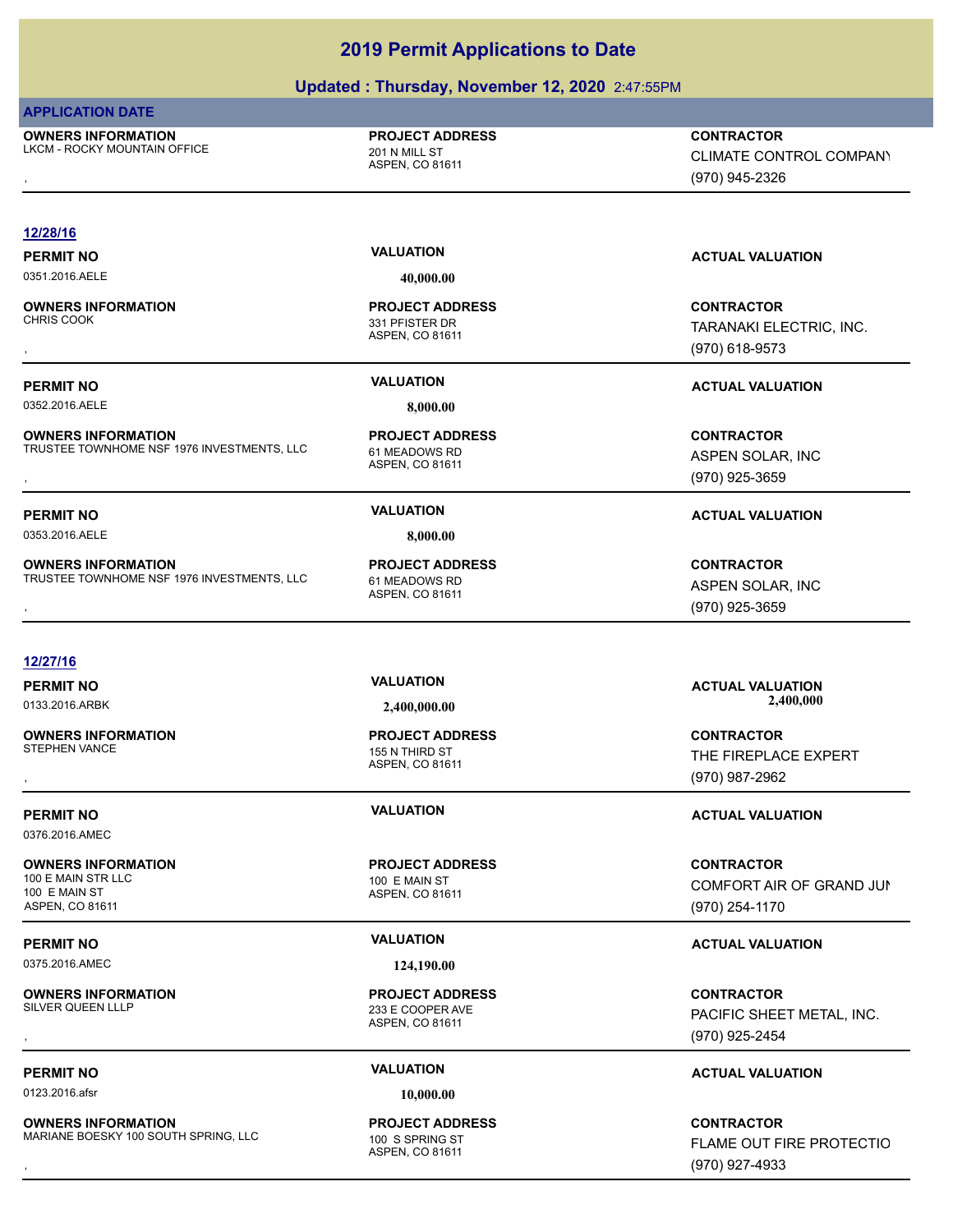## **Updated : Thursday, November 12, 2020** 2:47:55PM

## **APPLICATION DATE**

## 0350.2016.AELE **17,300.00**

**OWNERS INFORMATION**

STEVEN & NANCY CROWN 0850 MOORE DR

**OWNERS INFORMATION**

ASPEN, CO 81611 **PROJECT ADDRESS**

0349.2016.AELE **4,000.00**

ASPEN, CO 81611 **402 MIDLAND PARK PL PROJECT ADDRESS**

## **PERMIT NO VALUATION ACTUAL VALUATION**

, **CONTRACTOR** Y ELECTRIC, INC. (970) 927-3437

## **PERMIT NO VALUATION ACTUAL VALUATION**

, **CONTRACTOR** GREEN-TECH ELECTRICAL (970) 618-2163

## **12/23/16**

0368.2016.AMEC **20,000.00**

**OWNERS INFORMATION** ASV ASPEN ST OWNERS TODD EMERSON, BALD MOUNTAIN, L , **CONTRACTOR**

0369.2016.AMEC **20,000.00**

**OWNERS INFORMATION** ASV ASPEN ST OWNERS TODD EMERSON, BALD MOUNTAIN, L **OWNERS INFORMATION DEARS ON TROJECT ADDRESS ARE CONTRACTOR CONTRACTOR CONTRACTOR**<br>ASV ASPEN ST OWNERS TODD EMERSON, BALD 122 JUAN ST ASPEN. CO 81611 MOUNTAIN AIR MECHANICAL, AND MOUNTAIN AIR MECHANICAL,<br>MOUNTAIN, L<br>,

0370.2016.AMEC **20,000.00**

**OWNERS INFORMATION** ASV ASPEN ST OWNERS TODD EMERSON, BALD MOUNTAIN, L **OWNERS INFORMATION DEARS ON TROJECT ADDRESS ARE CONTRACTOR CONTRACTOR CONTRACTOR**<br>ASV ASPEN ST OWNERS TODD EMERSON, BALD ASPEN, CO 81611 ASPEN CO 81611 MOUNTAIN AIR MECHANICAL, AND MOUNTAIN AIR MECHANICAL,<br>MOUNTAIN, L<br>,

0191.2016.ASPL **40,000.00**

**OWNERS INFORMATION** ASV ASPEN ST OWNERS TODD EMERSON, BALD MOUNTAIN, L

0192.2016.ASPL **40,000.00**

**OWNERS INFORMATION** ASV ASPEN ST OWNERS TODD EMERSON, BALD MOUNTAIN, L

0193.2016.ASPL **40,000.00**

**OWNERS INFORMATION** ASV ASPEN ST OWNERS TODD EMERSON, BALD MOUNTAIN, L

ASPEN, CO 81611 120 JUAN ST **PROJECT ADDRESS**

ASPEN, CO 81611 122 JUAN ST **PROJECT ADDRESS**

ASPEN, CO 81611 124 JUAN ST **PROJECT ADDRESS**

ASPEN, CO 81611 124 JUAN ST **PROJECT ADDRESS**

ASPEN, CO 81611 126 JUAN ST **PROJECT ADDRESS**

ASPEN, CO 81611 128 JUAN ST **PROJECT ADDRESS**

**PERMIT NO VALUATION ACTUAL VALUATION**

MOUNTAIN AIR MECHANICAL, (970) 625-4352

## **PERMIT NO VALUATION ACTUAL VALUATION**

MOUNTAIN AIR MECHANICAL, (970) 625-4352

## **PERMIT NO VALUATION ACTUAL VALUATION**

MOUNTAIN AIR MECHANICAL, (970) 625-4352

## **PERMIT NO VALUATION ACTUAL VALUATION**

, **CONTRACTOR** MOUNTAIN AIR MECHANICAL, (970) 625-4352

## **PERMIT NO VALUATION ACTUAL VALUATION**

**OWNERS INFORMATION DEARS ON TROJECT ADDRESS ARE SERVICE CONTRACTOR CONTROURDED ASSESS AND MOUNTAIN AIR MECHANICAL,<br>ASV ASPEN ST OWNERS TODD EMERSON, BALD ASPEN. CO 81611 ASPEN ON MOUNTAIN AIR MECHANICAL, ASPEN CO 81611 AS** MOUNTAIN AIR MECHANICAL, (970) 625-4352

## **PERMIT NO VALUATION ACTUAL VALUATION**

**OWNERS INFORMATION DEARS ON THE REPOLUT ADDRESS CONTRACTOR CONTRACTOR CONTRACTOR**<br>ASV ASPEN ST OWNERS TODD EMERSON, BALD 128 JUAN ST THE MOUNTAIN AIR MECHANICAL, AND MOUNTAIN AIR MECHANICAL, A<br>MOUNTAIN, L<br>, MOUNTAIN AIR MECHANICAL, (970) 625-4352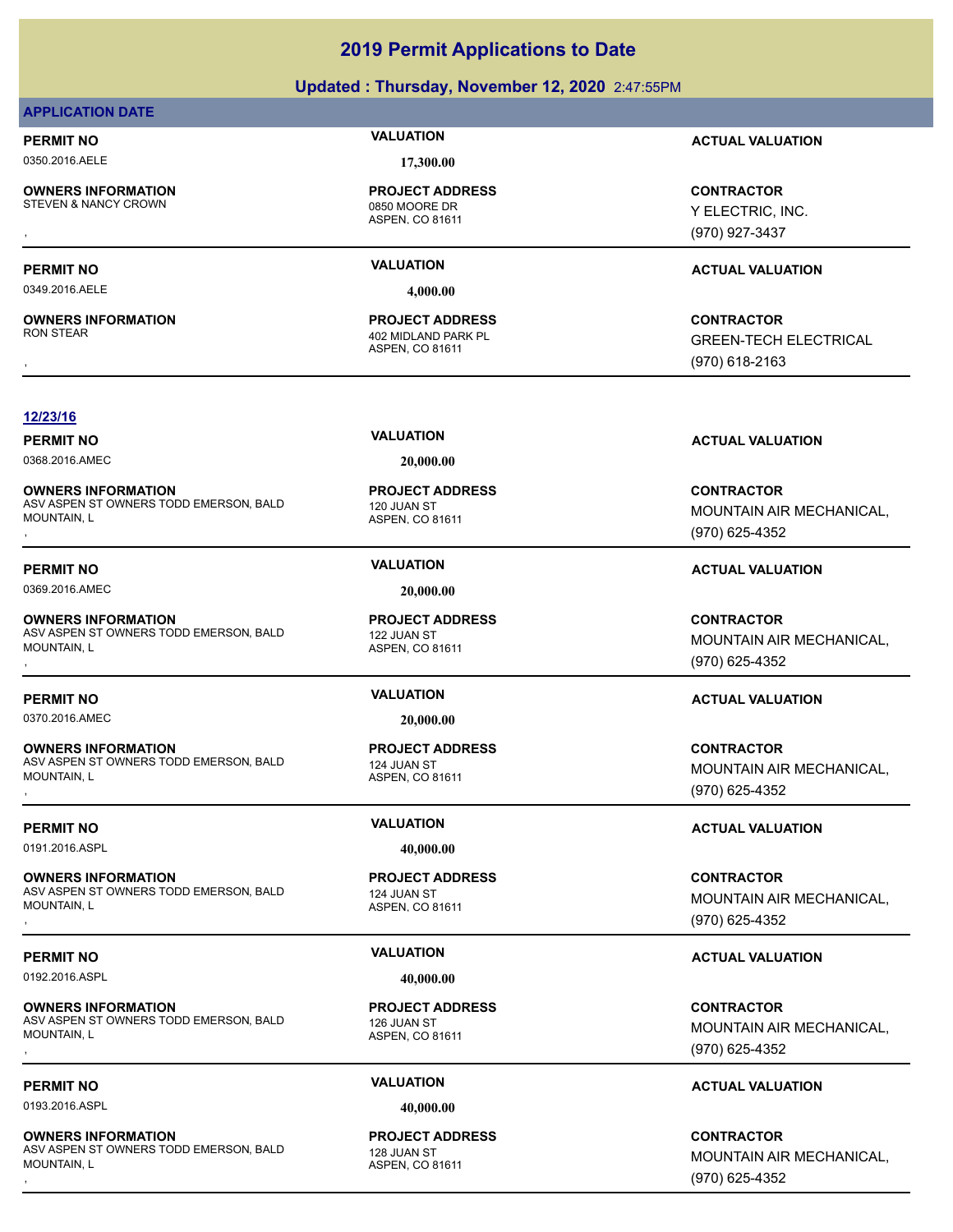## **Updated : Thursday, November 12, 2020** 2:47:55PM

## **APPLICATION DATE**

0371.2016.AMEC **20,000.00**

**OWNERS INFORMATION** ASV ASPEN ST OWNERS TODD EMERSON, BALD MOUNTAIN, L **OWNERS INFORMATION DEARS ON THE REPOLUT ADDRESS CONTRACTOR CONTRACTOR CONTRACTOR**<br>ASV ASPEN ST OWNERS TODD EMERSON, BALD 126 JUAN ST ASPEN, CO 81611 MOUNTAIN AIR MECHANICAL, AND MOUNTAIN AIR MECHANICAL,<br>MOUNTAIN, L<br>,

0372.2016.AMEC **20,000.00**

**OWNERS INFORMATION** ASV ASPEN ST OWNERS TODD EMERSON, BALD MOUNTAIN, L **OWNERS INFORMATION DEARS ON TROJECT ADDRESS ARE SERVICE CONTRACTOR CONTROURDY ASSUMENCES AND RESONANCE TROJECT<br>ASV ASPEN ST OWNERS TODD EMERSON, BALD ASPEN. CO 81611 ASPEN AND MOUNTAIN AIR MECHANICAL, AND MOUNTAIN AIR MEC** 

0374.2016.AMEC **40,000.00**

**OWNERS INFORMATION** ASV ASPEN ST OWNERS TODD EMERSON, BALD MOUNTAIN, L **OWNERS INFORMATION DEARS ON THE REPOLUT ADDRESS CONTRACTOR CONTRACTOR CONTRACTOR**<br>ASV ASPEN ST OWNERS TODD EMERSON, BALD 112 JUAN ST ASPEN, CO 81611 MOUNTAIN AIR MECHANICAL, AND MOUNTAIN AIR MECHANICAL,<br>MOUNTAIN, L<br>,

0195.2016.ASPL **25,000.00**

**OWNERS INFORMATION** ASV ASPEN ST OWNERS TODD EMERSON, BALD MOUNTAIN I **OWNERS INFORMATION DEARS ON TROJECT ADDRESS ARE SERVICE CONTRACTOR CONTROURDED ASSESS AND MOUNTAIN AIR MECHANICAL,<br>ASV ASPEN ST OWNERS TODD EMERSON, BALD ASPEN. CO 81611 ASPEN ASPEN. CO 81611 <b>ASPEN ASPEN ASPEN ASPEN.** CO

**OWNERS INFORMATION** ASV ASPEN ST OWNERS TODD EMERSON, BALD MOUNTAIN, L

0190.2016.ASPL **40,000.00**

**OWNERS INFORMATION** ASV ASPEN ST OWNERS TODD EMERSON, BALD MOUNTAIN, L **OWNERS INFORMATION DEARS ON TROJECT ADDRESS ARE CONTRACTOR CONTRACTOR CONTRACTOR**<br>ASV ASPEN ST OWNERS TODD EMERSON, BALD 122 JUAN ST ASPEN. CO 81611 MOUNTAIN AIR MECHANICAL, AND MOUNTAIN AIR MECHANICAL,<br>MOUNTAIN, L<br>,

0076.2016.tent

**OWNERS INFORMATION** ICONIC PROPERTIES- JEROME, LLC<br>330 E MAIN ST

0125.2016.ENTP

**OWNERS INFORMATION** C/O MICHAEL STOLPER CALLWINNIE LLC 17 SHADY IN , **CONTRACTOR**

126 JUAN ST **PROJECT ADDRESS**

ASPEN, CO 81611

ASPEN, CO 81611 128 JUAN ST **PROJECT ADDRESS**

ASPEN, CO 81611 112 JUAN ST **PROJECT ADDRESS**

ASPEN, CO 81611 112 JUAN ST **PROJECT ADDRESS**

ASPEN, CO 81611 120 JUAN ST

ASPEN, CO 81611 **122 JUAN ST PROJECT ADDRESS**

ASPEN, CO 81611 **PROJECT ADDRESS**

ASPEN, CO 81611 **PROJECT ADDRESS**

**PERMIT NO VALUATION ACTUAL VALUATION**

MOUNTAIN AIR MECHANICAL, (970) 625-4352

## **PERMIT NO VALUATION ACTUAL VALUATION**

MOUNTAIN AIR MECHANICAL, (970) 625-4352

## **PERMIT NO VALUATION ACTUAL VALUATION**

MOUNTAIN AIR MECHANICAL, (970) 625-4352

MOUNTAIN AIR MECHANICAL, (970) 625-4352

## **PERMIT NO VALUATION ACTUAL VALUATION**

, **CONTRACTOR** MOUNTAIN AIR MECHANICAL, (970) 625-4352

## **PERMIT NO VALUATION ACTUAL VALUATION**

MOUNTAIN AIR MECHANICAL, (970) 625-4352

## **PERMIT NO VALUATION VALUATION VALUATION**

, **CONTRACTOR** BETHEL PARTY RENTALS, INC (970) 479-7000

## **PERMIT NO VALUATION ACTUAL VALUATION**

# 0189.2016.ASPL **40,000.00**

# **PROJECT ADDRESS**

# **PERMIT NO VALUATION ACTUAL VALUATION**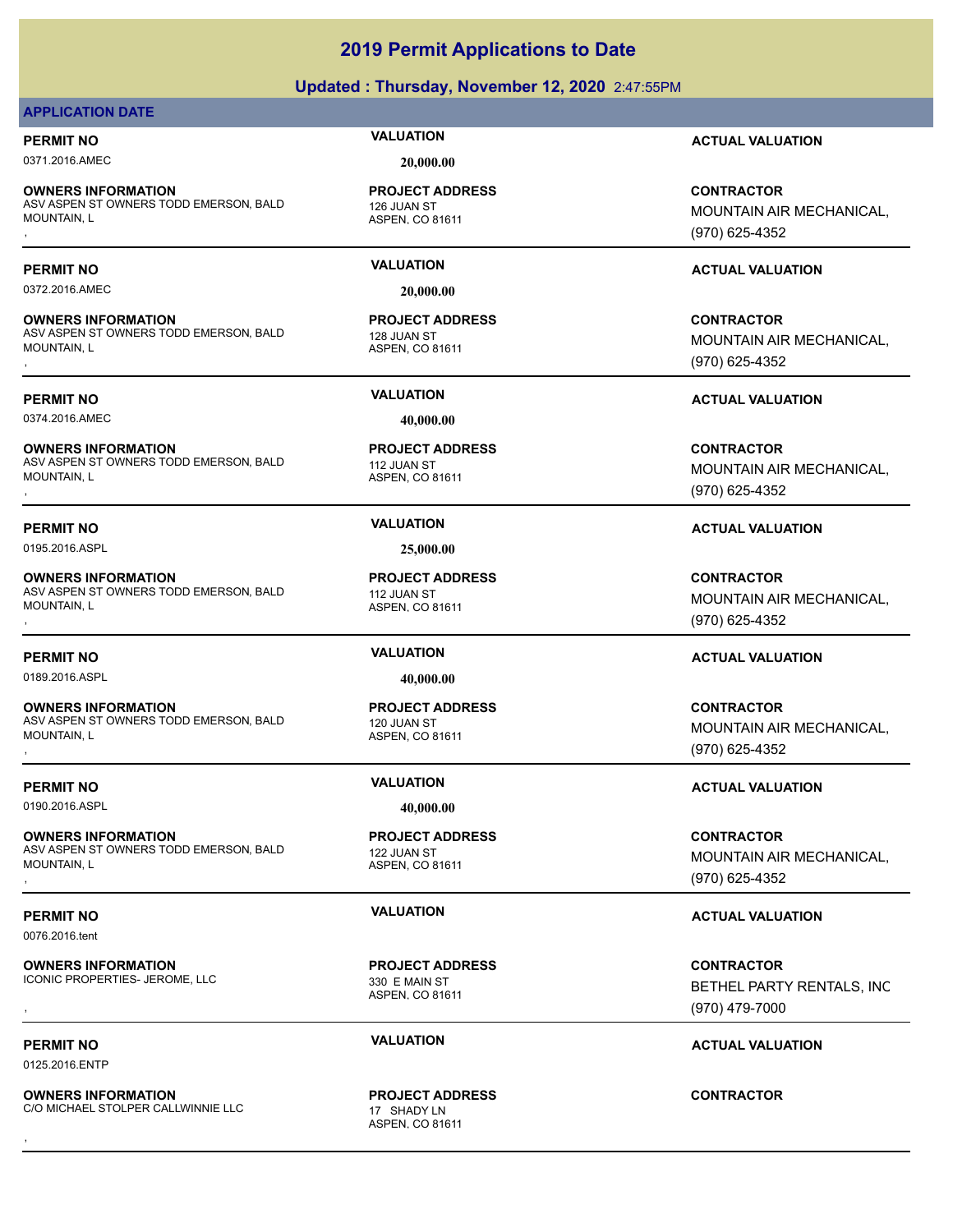## **Updated : Thursday, November 12, 2020** 2:47:55PM

## **APPLICATION DATE**

0194.2016.ASPL **65,000.00**

**OWNERS INFORMATION** ASV ASPEN ST OWNERS TODD EMERSON, BALD MOUNTAIN, L **OWNERS INFORMATION DEARS ON THE REPOLUT ADDRESS ARE CONTRACTOR CONTRACTOR**<br>ASV ASPEN ST OWNERS TODD EMERSON, BALD 195 E DEAN ST MOUNTAIN AIR MECHANICAL, AND MOUNTAIN AIR MECHANICAL, ASPEN<br>MOUNTAIN, L<br>,

0373.2016.AMEC **50,000.00**

**OWNERS INFORMATION** ASV ASPEN ST OWNERS TODD EMERSON, BALD MOUNTAIN, L **OWNERS INFORMATION DEARS ON TROJECT ADDRESS ARE SERVICE CONTRACTOR CONTRACTOR**<br>ASV ASPEN ST OWNERS TODD EMERSON, BALD ASPEN OF DEAN ST MOUNTAIN AIR MECHANICAL, AND MOUNTAIN AIR MECHANICAL,<br>MOUNTAIN, L (970) 625-4352

**OWNERS INFORMATION** CATY MANUEL GULFTECH INTERNATIONAL 616 E HYMAN **OWNERS INFORMATION FROJECT ADDRESS ARE SOUTRACTOR CONTRACTOR**<br>CATY MANUEL GULFTECH INTERNATIONAL G16 E HYMAN ASPEN, CO 81611 ALPINE SIGN SHOP, INC<br>,

**OWNERS INFORMATION** STEVEN & NANCY CROWN 0850 MOORE DR

**OWNERS INFORMATION**

0075.2016.tent

**OWNERS INFORMATION** ART MUSEUM LLC<br>637 E HYMAN

ASPEN, CO 81611 105 E DEAN ST **PROJECT ADDRESS**

ASPEN, CO 81611 105 E DEAN ST **PROJECT ADDRESS**

ASPEN, CO 81611 **PROJECT ADDRESS**

0367.2016.AMEC **75,000.00**

ASPEN, CO 81611

ASPEN, CO 81611 525 E COOPER **PROJECT ADDRESS** , **CONTRACTOR**

## **PERMIT NO VALUATION ACTUAL VALUATION**

MOUNTAIN AIR MECHANICAL, (970) 625-4352

## **PERMIT NO VALUATION ACTUAL VALUATION**

MOUNTAIN AIR MECHANICAL, (970) 625-4352

**PERMIT NO VALUATION ACTUAL VALUATION** 0118.2016.ACGR **0.00 0.00**

ALPINE SIGN SHOP, INC

, **CONTRACTOR** PACIFIC SHEET METAL, INC. (970) 925-2454

**PERMIT NO CONSUMITY OF A CONSUMITY OF A CONSUMITY OF A CONSUMITY OF A CTUAL VALUATION** 0117.2016.ACGR **0.00 0.00**

## **PERMIT NO VALUATION ACTUAL VALUATION**

**OWNERS INFORMATION PROJECT ADDRESS CONTRACTOR**<br>ART MUSEUM LLC 637 E HYMAN<br>, ASPEN. CO 81611 (970) 479-7000 BETHEL PARTY RENTALS, INC (970) 479-7000

## **12/22/16**

0122.2016.afsr **40,000.00**

**OWNERS INFORMATION** JASON GROSFELD 201 EH INVESTMENTS LLC 201 E HYMAN AVE

**OWNERS INFORMATION** 117 SOUTH SPRING STREET HOLDIN 117 S SPRING ST

ASPEN, CO 81611 **PROJECT ADDRESS**

ASPEN, CO 81611 **PROJECT ADDRESS**

**PERMIT NO VALUATION ACTUAL VALUATION**

## , **CONTRACTOR** FLAME OUT FIRE PROTECTIO (970) 927-4933

**PERMIT NO VALUATION ACTUAL VALUATION** 0071.2016.ACBK **100,000.00 100,000.00**

## **OWNERS INFORMATION METALLY SERVICE TO A PROJECT ADDRESS ARE SERVICE CONTRACTOR**<br>117 SOUTH SPRING STREET HOLDIN THE SPRING ST THAT SEPRING ST THE SPRING ST MONDERLAND CONSTRUCTION<br>The Spen, CO 81611 Mass of the Spen Street WONDERLAND CONSTRUCTION (970) 948-1396

ASPEN, CO 81611 **PROJECT ADDRESS**

**PERMIT NO VALUATION ACTUAL VALUATION**

**PROJECT ADDRESS**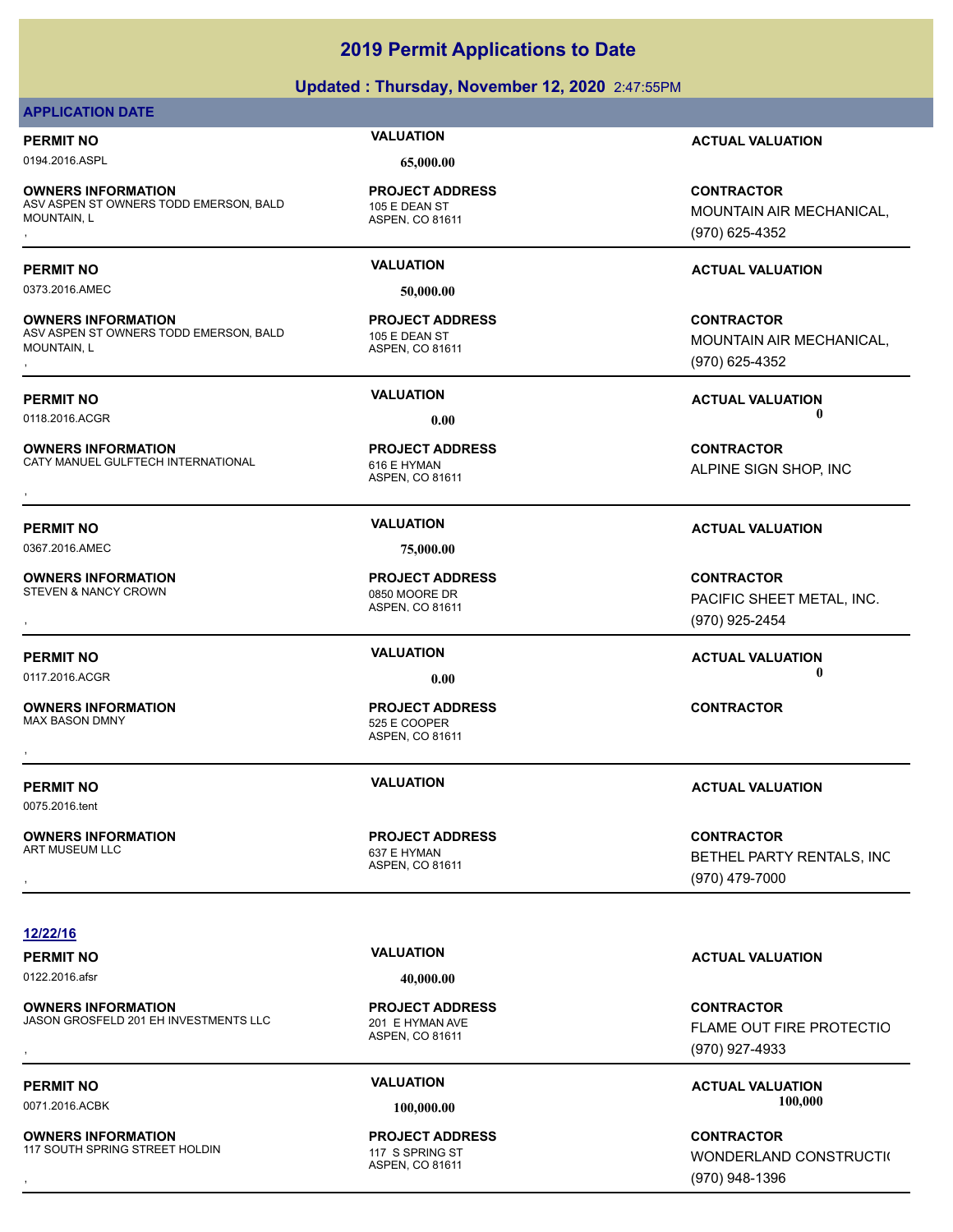## **Updated : Thursday, November 12, 2020** 2:47:55PM

## **APPLICATION DATE**

**OWNERS INFORMATION**

**OWNERS INFORMATION**

**OWNERS INFORMATION**

**OWNERS INFORMATION**

514 E HYMAN AVE ASPEN, CO 81611

0074.2016.tent

**OWNERS INFORMATION** ASPEN CLUB REDEVELOPMENT COMPA 1420 UTE AVE

ASPEN, CO 81611 **PROJECT ADDRESS**

ASPEN, CO 81611 ASPEN CLUB REDEVELOPMENT COMPA 1430 UTE AVE **PROJECT ADDRESS**

ASPEN, CO 81611 ASPEN CLUB REDEVELOPMENT COMPA 1440 UTE AVE **PROJECT ADDRESS**

0366.2016.AMEC **26,464.00**

ASPEN, CO 81611 AJAX HOLDINGS C/O MASON MORSE 415 E HYMAN **PROJECT ADDRESS**

ASPEN, CO 81611 GONDOLA PLAZA  $\qquad \qquad 0$  GONDOLA TERRACE - THE LITTL **PROJECT ADDRESS OWNERS INFORMATION FROJECT ADDRESS CONTRACTOR**<br>GONDOLA PLAZA **DESCRIPTION DESCRIPTION OF A SPEN, CO 81611**<br>ASPEN, CO 81611<br>,

**PERMIT NO VALUATION ACTUAL VALUATION** 0113.2016.ARGR **0.00 0.00**

**OWNERS INFORMATION METALLY CONTRACTOR DESCRIPTION ON MERGUIDE PROJECT ADDRESS ARE CONTRACTOR CONTRACTOR CONTRO<br>ASPEN CLUB REDEVELOPMENT COMPA ASPEN, CO 81611 ASPEN, CO 81611 METAL CONSTRUCTION SERVIC<br>REPEN, CO 81611 METAL** PCL CONSTRUCTION SERVIC (303) 365-6500

**PERMIT NO VALUATION ACTUAL VALUATION** 0114.2016.ARGR **0.00 0.00**

**OWNERS INFORMATION METALLY CONTRACTOR DESCRIPTION ON MERGUIDE PROJECT ADDRESS ARE CONTRACTOR CONTRACTOR CONTRO<br>ASPEN CLUB REDEVELOPMENT COMPA 1430 UTE AVE ASPEN. CO 81611 <b>1430 UTE AVE EXECUCA CONTRACTOR SERVIC**<br>, Maspen, PCL CONSTRUCTION SERVIC (303) 365-6500

**PERMIT NO VALUATION ACTUAL VALUATION** 0115.2016.ARGR **0.00 0.00**

**OWNERS INFORMATION METALLY CONTRACTOR DESCRIPTION ON MERGUIDE PROJECT ADDRESS ARE SONTRACTOR CONTRACTOR CONTRO<br>ASPEN CLUB REDEVELOPMENT COMPA ASPEN, CO 81611 MASPEN, CO 81611 MASPEN (303) 365-6500** PCL CONSTRUCTION SERVIC (303) 365-6500

## **PERMIT NO VALUATION ACTUAL VALUATION**

**CONTRACTOR** PACIFIC SHEET METAL, INC. (970) 925-2454

## **PERMIT NO VALUATION ACTUAL VALUATION**

PREMIER PARTY RENTAL, LLC

**12/21/16**

0110.2016.ASLU

**OWNERS INFORMATION**

0111.2016.ASLU

**OWNERS INFORMATION** METCALF FRANK MEAD 521 N SEVENTH ST

ASPEN, CO 81611 1470 RED BUTTE DR **PROJECT ADDRESS**

ASPEN, CO 81611 **PROJECT ADDRESS** , **CONTRACTOR**

## **PERMIT NO VALUATION ACTUAL VALUATION**

0121.2016.afsr **32,200.00**

**OWNERS INFORMATION** NORA BERKO ELM223, LLC 215 E HALLAM ST 1230 SNOWBUNNY LN ASPEN, CO 81611

ASPEN, CO 81611 **PROJECT ADDRESS**

**PERMIT NO VALUATION ACTUAL VALUATION**

## **CONTRACTOR** SPRINKLERS R US, INC. (970) 963-8752

**PERMIT NO VALUATION ACTUAL VALUATION**

, **CONTRACTOR**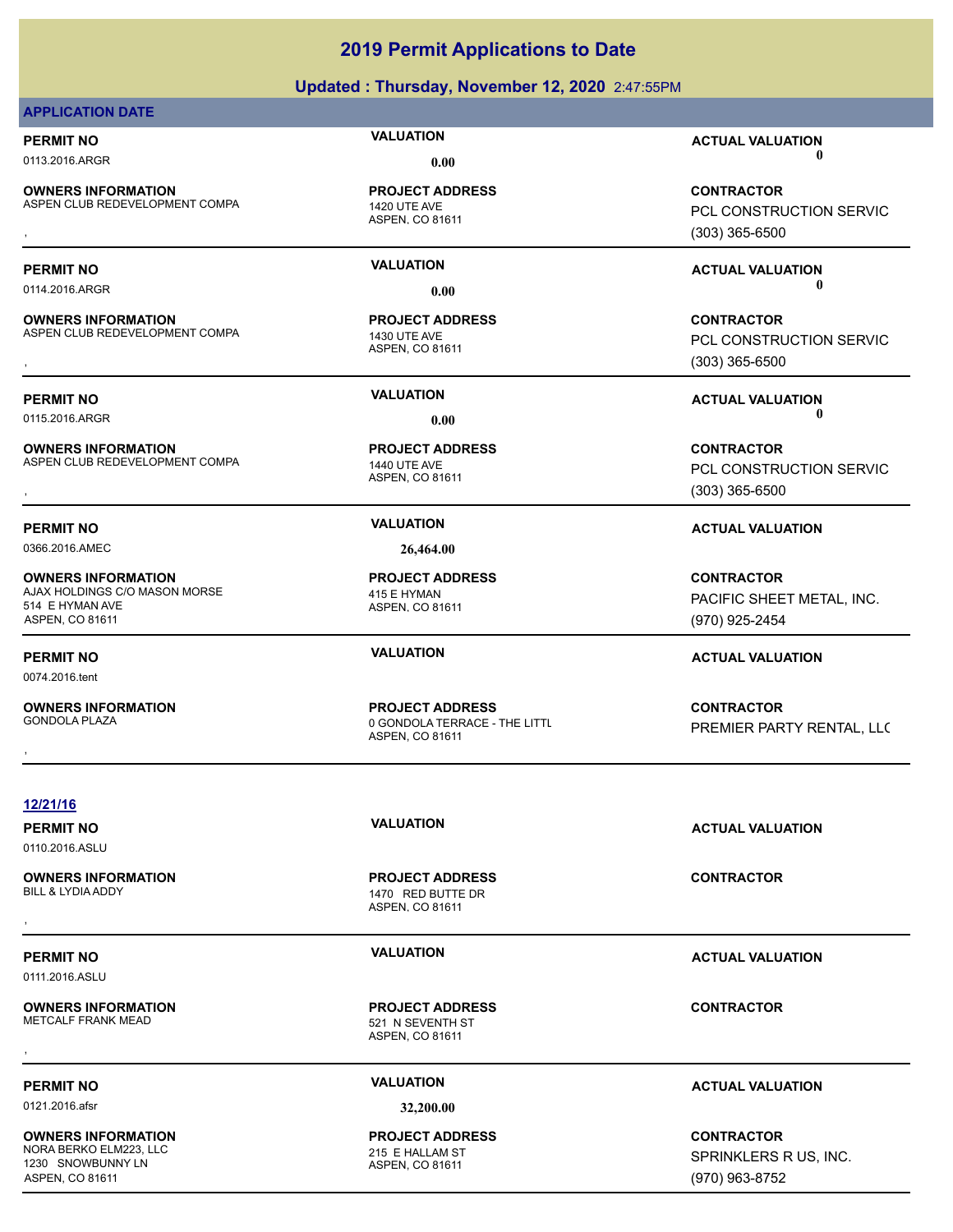**12/20/16**

## **2019 Permit Applications to Date**

## **Updated : Thursday, November 12, 2020** 2:47:55PM

## **APPLICATION DATE**

0348.2016.AELE **3,000.00**

**OWNERS INFORMATION** KILE SMITH PARK CENTERAL WEST 210 E HYMAN AVE

ASPEN, CO 81611

0364.2016.AMEC **300.00**

**OWNERS INFORMATION** ISAAC THOMAS D REVOCABLE TRUST FIND THE STANDING ST 975 KING ST ASPEN, CO 81611

0188.2016.ASPL

**OWNERS INFORMATION** ASPEN CLUB REDEVELOPMENT COMPA 1440 UTE AVE

0362.2016.AMEC

**OWNERS INFORMATION** ASPEN CLUB REDEVELOPMENT COMPA 1440 UTE AVE

0347.2016.AELE **689,377.00**

**OWNERS INFORMATION** ASPEN CLUB REDEVELOPMENT COMPA 1420 UTE AVE

0120.2016.afsr **24,500.00**

**OWNERS INFORMATION** FOX CROSSING PROPERTIES LOT 5 549 RACE ALY

0109.2016.ASLU

**OWNERS INFORMATION** BOWDEN DEVELOPMENT 625 E MAIN ST PO BOX 1470 ASPEN, CO 81612

0025.2016.REMP

, **OWNERS INFORMATION** CUSTOMER , **CONTRACTOR**

**PROJECT ADDRESS**

ASPEN, CO 81611 **PROJECT ADDRESS**

ASPEN, CO 81611 **PROJECT ADDRESS**

ASPEN, CO 81611 **PROJECT ADDRESS**

ASPEN, CO 81611 **PROJECT ADDRESS**

ASPEN, CO 81611 **PROJECT ADDRESS**

ASPEN, CO 81611 **PROJECT ADDRESS**

**PROJECT ADDRESS**

**PERMIT NO VALUATION ACTUAL VALUATION**

**OWNERS INFORMATION MEST REPOLUS TO A SERVICE PROJECT ADDRESS ARE:** THE SOUTRACTOR CONTRACTOR<br>KILE SMITH PARK CENTERAL WEST A SPEN, CO 81611 MASPEN, CO 81611 MASPEN, CO 81611 MASPEN, CO 81611 MASPEN, CO 81611 MASPEN, CO 81 EXCEL ELECTRIC (970) 379-1950

## **PERMIT NO VALUATION ACTUAL VALUATION**

**CONTRACTOR** SINCLAIR PLUMBING AND HEAT (970) 618-1958

**PERMIT NO VALUATION ACTUAL VALUATION**

**OWNERS INFORMATION METALLY CONTRACTOR REGULAR PROJECT ADDRESS ARE SOUTRACTOR CONTRACTOR**<br>ASPEN CLUB REDEVELOPMENT COMPA 1440 UTE AVE ASPEN, CO 81611 **1440 UTE AVE 1440 UTE AVE 1440 UTE AVE 1440 UTE AVE**<br>RK MECHANICAL, INC RK MECHANICAL, INC (303) 355-9696

**PERMIT NO VALUATION ACTUAL VALUATION**

, **CONTRACTOR** RK MECHANICAL, INC. (303) 355-9696

## **PERMIT NO VALUATION ACTUAL VALUATION**

**OWNERS INFORMATION METALLY CONTRACTOR REGULAR PROJECT ADDRESS ARE SOUTRACTOR CONTRACTOR CONTRACTOR FOR A SPEN, CO 81611 CONTRACTOR CONTRACTOR CONTRACTOR ASPEN, CO 81611 CONTRACTOR CONTRACTOR CONTRACTOR CONTRACTOR ASPEN, C** LUDVIK ELECTRIC CO (303) 781-9601

## **PERMIT NO VALUATION VALUATION VALUATION**

**OWNERS INFORMATION METALLY ASSESS AND REGULAR SERVIT ASSESS AND REGULAR SONTRACTOR CONTRACTOR SPRINKLERS R US, INC<br>FOX CROSSING PROPERTIES LOT 5 ASPEN, CO 81611 ASPEN, CO 81611 METAL CONTROL CONTROL CONTRACTOR SPRINKLERS** SPRINKLERS R US, INC. (970) 963-8752

## **PERMIT NO VALUATION VALUATION VALUATION**

**CONTRACTOR**

**PERMIT NO VALUATION ACTUAL VALUATION**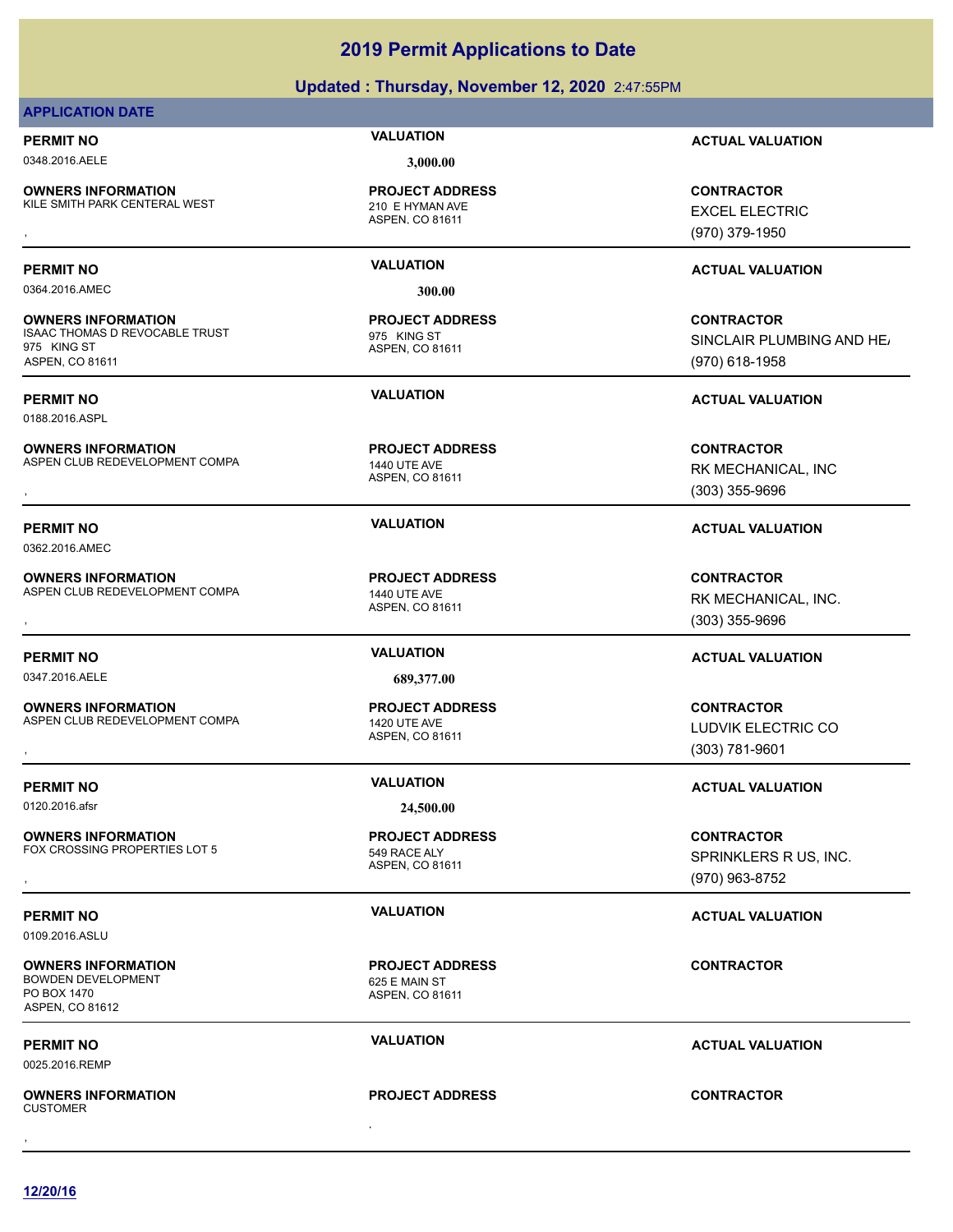## **Updated : Thursday, November 12, 2020** 2:47:55PM

## **APPLICATION DATE**

**PERMIT NO VALUATION ACTUAL VALUATION**

0106.2016.ASLU

0107.2016.ASLU

**OWNERS INFORMATION**

**OWNERS INFORMATION**

ASPEN, CO 81611 1419 CRYSTAL LAKE DR **PROJECT ADDRESS** , **CONTRACTOR**

## **PERMIT NO VALUATION ACTUAL VALUATION**

ASPEN, CO 81611 ICONIC PROPERTIES- JEROME, LLC 310 & 330 E MAIN ST **OWNERS INFORMATION EXECUTE:**<br>ICONIC PROPERTIES- JEROME, LLC ASSOCIATION A STAGNEY ASPEN. CO 81611<br>ASPEN. CO 81611

**PERMIT NO VALUATION ACTUAL VALUATION**

**CONTRACTOR**

## **PERMIT NO VALUATION ACTUAL VALUATION**

, **CONTRACTOR** EXCEL FIRE PROTECTION, IN (970) 434-4803

**CONTRACTOR** R & A ENTERPRISES OF CARE (970) 945-6500

**PERMIT NO VALUATION VALUATION VALUATION** 0116.2016.ACGR **0.00 0.00**

**PERMIT NO VALUATION VALUATION VALUATION** 

0108.2016.ASLU

**OWNERS INFORMATION** 690 PIONEER SPRINGS RD SNOWMASS VILLAGE, CO 81615

0119.2016.afsr **11,550.00**

**OWNERS INFORMATION** PAY-ASE PROPERTIES LLC 405 S MONARCH ST

0346.2016.AELE **2,000.00**

**OWNERS INFORMATION** ISAAC THOMAS D REVOCABLE TRUST FIND THE STATE STATE STATE STATE STATE STATE STATE STATE STATE STATE STATE STATE 975 KING ST ASPEN, CO 81611

**OWNERS INFORMATION** WILLIAM S LIPSEY 414 N MILL ST

0105.2016.ASLU

**OWNERS INFORMATION** LITTLE NELL CONDOMINIUMS 611 S WEST END ST

**PERMIT NO VALUATION ACTUAL VALUATION**

ASPEN, CO 81611-1154 **PROJECT ADDRESS OWNERS INFORMATION GOVERNED BY A SERVICE PROJECT ADDRESS ARE:**<br>LITTLE NELL CONDOMINIUMS GOVERNED BY ASPEN, CO 81611-1154<br>,

**PERMIT NO VALUATION ACTUAL VALUATION**

**CONTRACTOR** FLAME OUT FIRE PROTECTIO (970) 927-4933

**PROJECT ADDRESS**

ASPEN, CO 81611-2903 401 E HYMAN AVE **PROJECT ADDRESS**

ASPEN, CO 81611 **PROJECT ADDRESS**

ASPEN, CO 81611 **PROJECT ADDRESS**

ASPEN, CO 81612 **PROJECT ADDRESS** , **CONTRACTOR**

**12/19/16**

0117.2016.afsr **28,000.00**

**OWNERS INFORMATION** CK PITCO ASSOCIATES, LLC 64 PITKIN WAY 64 PITKIN WAY ASPEN, CO 81611

ASPEN, CO 81611 **PROJECT ADDRESS**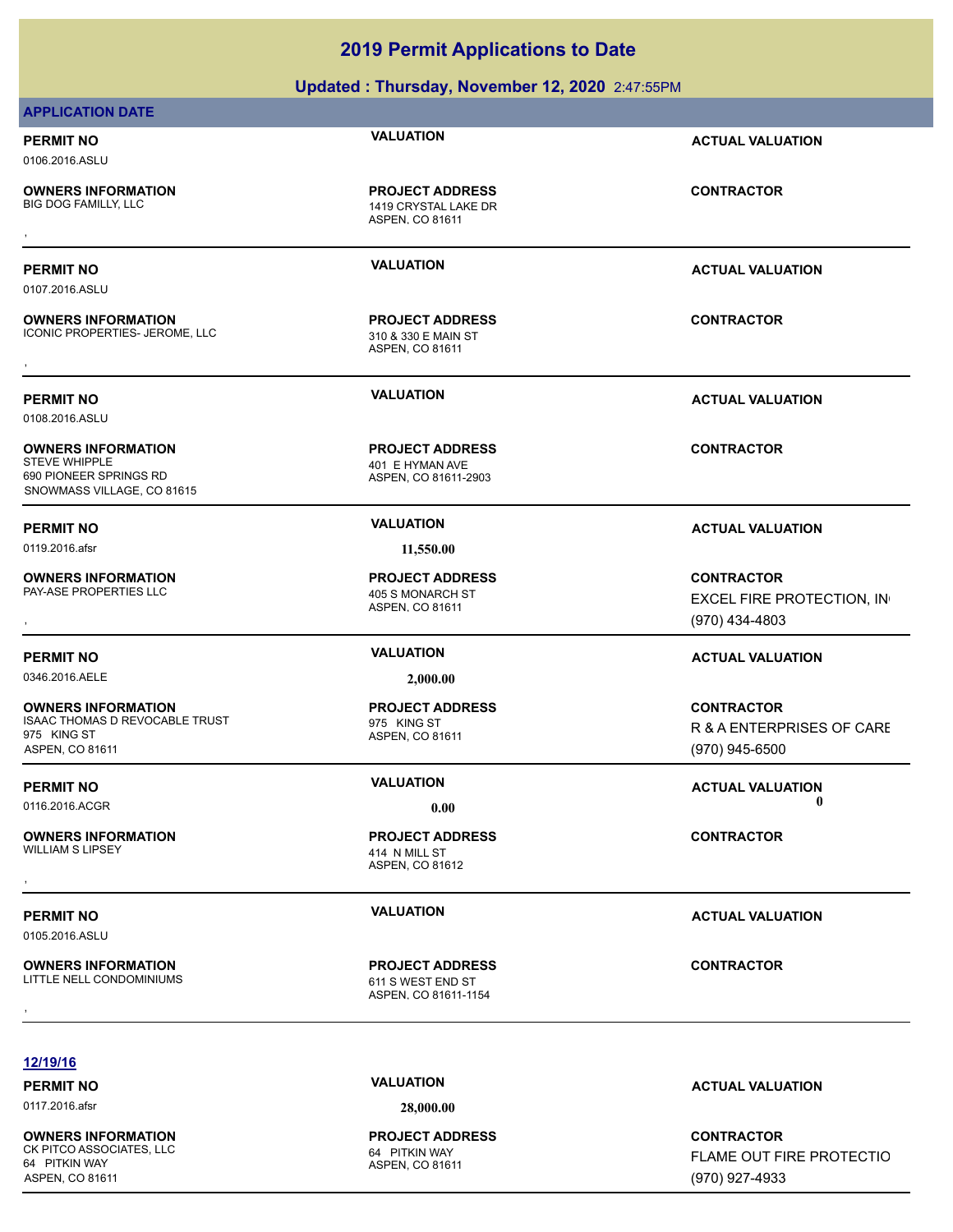## **Updated : Thursday, November 12, 2020** 2:47:55PM

## **APPLICATION DATE**

## 0343.2016.AELE **2,000.00**

**OWNERS INFORMATION**

**OWNERS INFORMATION**

**OWNERS INFORMATION**

**OWNERS INFORMATION**

**OWNERS INFORMATION**

ASPEN, CO 81611 208 E MAIN ST **PROJECT ADDRESS**

0116.2016.afsr **8,425.00**

ASPEN, CO 81611 535 E HYMAN AVE **PROJECT ADDRESS**

## 0345.2016.AELE **2,000.00**

ASPEN, CO 81611 LONG CHRISTOPHER M & WARNER B 747 S GALENA ST **PROJECT ADDRESS**

0361.2016.AMEC **3,100.00**

ASPEN, CO 81611 CATHERINE BEACH 311 LACET CT **PROJECT ADDRESS**

0344.2016.AELE **97,856.00**

ASPEN, CO 81611 JAMMB, LLC 108 E FRANCIS **PROJECT ADDRESS**

**PERMIT NO VALUATION ACTUAL VALUATION**

, **CONTRACTOR** MILLER ELECTRICAL SERVICE

## **PERMIT NO VALUATION ACTUAL VALUATION**

, **CONTRACTOR** FIRE SPRINKLER SERVICES, I (970) 928-9163

**PERMIT NO VALUATION ACTUAL VALUATION**

**OWNERS INFORMATION Material contract in the server of the PROJECT ADDRESS CONTRACTOR CONTRACTOR CONTRACTOR**<br>LONG CHRISTOPHER M & WARNER B Material contract of the server of the server of the server of the server of the<br>AS AJAX ELECTRIC, INC. (970) 925-9473

## **PERMIT NO VALUATION ACTUAL VALUATION**

, **CONTRACTOR** CLIMATE CONTROL COMPANY (970) 945-2326

## **PERMIT NO VALUATION ACTUAL VALUATION**

, **CONTRACTOR** R & A ENTERPRISES OF CARE (970) 945-6500

## **12/16/16**

**PERMIT NO VALUATION VALUATION VALUATION** 0121.2016.ARBU **0.00 0.00**

**OWNERS INFORMATION**

0358.2016.AMEC **25,960.00**

**OWNERS INFORMATION** JASON GROSFELD 201 EH INVESTMENTS LLC 201 E HYMAN AVE

0360.2016.AMEC **3,890.00**

**OWNERS INFORMATION** DONCER ASPEN LP 205 E DURANT

ASPEN, CO 81611 207 S ORIGINAL **PROJECT ADDRESS**

ASPEN, CO 81611 **PROJECT ADDRESS**

ASPEN, CO 81611 **PROJECT ADDRESS**

, **CONTRACTOR** STEVE SMITH CONSTRUCTIO (970) 319-0121

## **PERMIT NO VALUATION ACTUAL VALUATION**

, **CONTRACTOR** FIREPLACE COMPANY, THE (970) 963-3598

## **PERMIT NO VALUATION ACTUAL VALUATION**

, **CONTRACTOR** FIREPLACE COMPANY, THE (970) 963-3598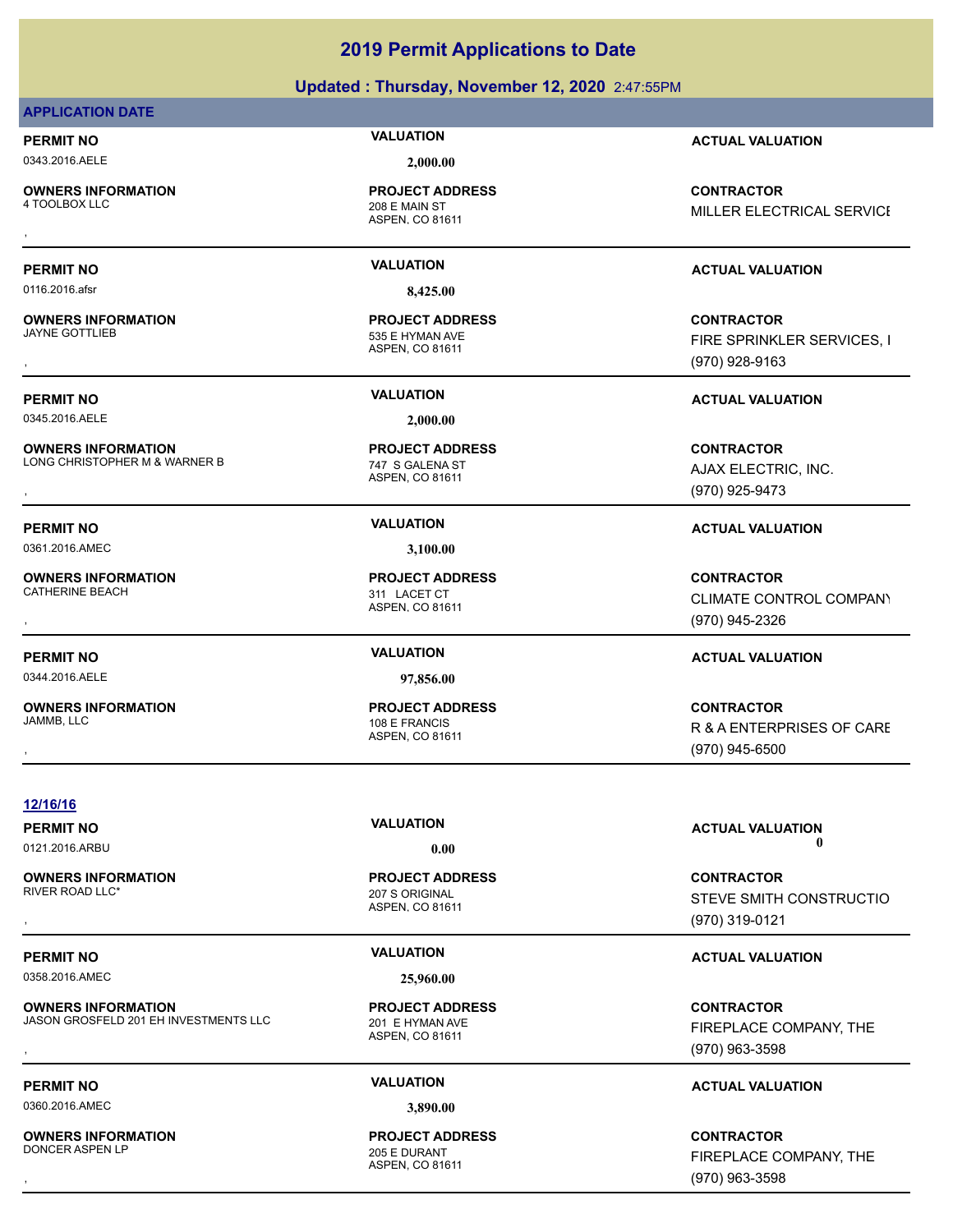## **Updated : Thursday, November 12, 2020** 2:47:55PM

## **APPLICATION DATE**

**OWNERS INFORMATION** GALENA COOPER LLC 316 S GALENA ST

**OWNERS INFORMATION**

**OWNERS INFORMATION**

**OWNERS INFORMATION**

**OWNERS INFORMATION**

**OWNERS INFORMATION**

**OWNERS INFORMATION**<br>HOPKINS TOWNHOMES LLC

0124.2016.ENTP

590 N MILL ST ASPEN, CO 81611

0123.2016.ENTP

132 W MAIN ST ASPEN, CO 81611

0359.2016.AMEC

ASPEN, CO 81611 **PROJECT ADDRESS**

0115.2016.afsr **40,609.00**

ASPEN, CO 81611 1415 CRYSTAL LAKE RD **PROJECT ADDRESS**

ASPEN, CO 81611 HBN FAMILY TRUST 109 E HYMAN **PROJECT ADDRESS**

ASPEN, CO 81611 ASPEN ART MUSEUM 637 E HYMAN AVE **PROJECT ADDRESS**

ASPEN, CO 81611 BALD MOUNTAIN DEVELOPMENT LLC 0 0 SOUTH ASPEN ST **PROJECT ADDRESS**

ASPEN, CO 81611 HOPKINS TOWNHOMES LLC 727 E HOPKINS AVE **PROJECT ADDRESS**

ASPEN, CO 81611 727 E HOPKINS AVE **PROJECT ADDRESS**

ASPEN, CO 81611 541 RACE ALY **PROJECT ADDRESS** , **CONTRACTOR**

**PERMIT NO VALUATION ACTUAL VALUATION** 0115.2016.ACGR **0.00 0.00**

, **CONTRACTOR** SHANE STEVENSON ENT (970) 963-1900

## **PERMIT NO VALUATION ACTUAL VALUATION**

**OWNERS INFORMATION GOVERNEY ARE IN THE PROJECT ADDRESS CONTRACTOR CONTRACTOR**<br>HART RODES H & PATRICIA I GATA ASPEN CO 81611 ASPEN, CO 81611 GOVERNEY (1993) 792-0022<br>GOVERNEY RESERVED ASPEN, CO 81611 (303) 792-0022 WESTERN STATES FIRE PROT (303) 792-0022

**PERMIT NO VALUATION ACTUAL VALUATION** 0122.2016.ARBU **0.00 0.00**

, **CONTRACTOR** BRIKOR ASSOCIATES, INC (970) 923-3088

**PERMIT NO VALUATION ACTUAL VALUATION**

## **CONTRACTOR**

**PERMIT NO VALUATION ACTUAL VALUATION**

**CONTRACTOR**

## **PERMIT NO VALUATION ACTUAL VALUATION**

, **CONTRACTOR AJAX MECHANICAL SERVICES** (970) 984-0579

**PERMIT NO VALUATION ACTUAL VALUATION** 0120.2016.ARBU **0.00 0.00**

, **CONTRACTOR** STEVE SMITH CONSTRUCTIO (970) 319-0121

**PERMIT NO VALUATION VALUATION VALUATION** 

**OWNERS INFORMATION**

0025.2016.AHPC

**12/15/16**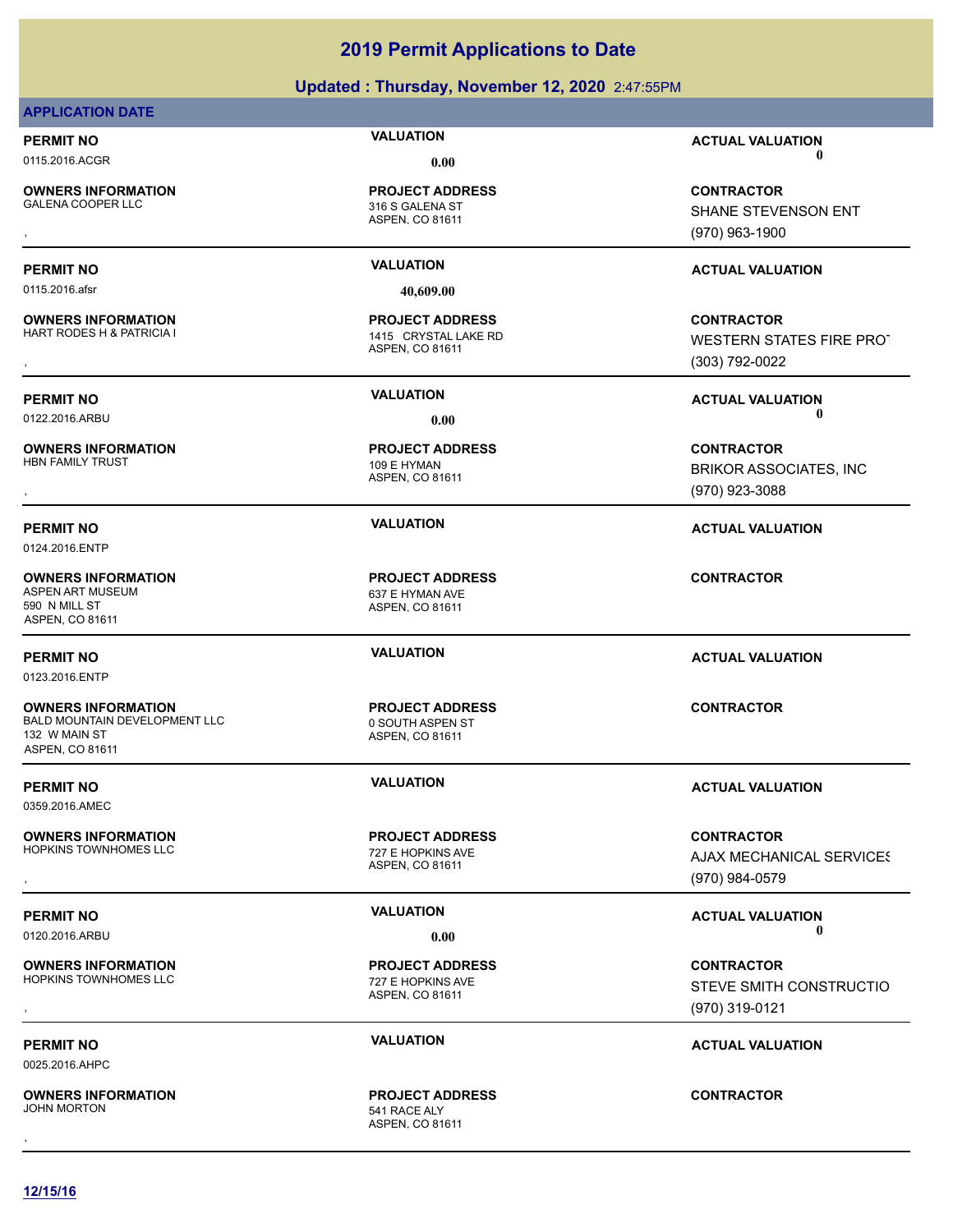## **Updated : Thursday, November 12, 2020** 2:47:55PM

## **APPLICATION DATE**

**OWNERS INFORMATION**

**OWNERS INFORMATION**

**OWNERS INFORMATION**

761 W FRANCIS ST ASPEN, CO 81611

ASPEN, CO 81611 11 SMUGGLER GROVE RD **PROJECT ADDRESS**

0342.2016.AELE **7,500.00**

ASPEN, CO 81611 1215 ALTA VISTA DR **PROJECT ADDRESS**

0341.2016.AELE **5,000.00**

ASPEN, CO 81611 422 E COOPER AVE **PROJECT ADDRESS**

**PERMIT NO VALUATION ACTUAL VALUATION** 0132.2016.ARBK **0.00 0.00**

, **CONTRACTOR** BRIKOR ASSOCIATES, INC (970) 923-3088

## **PERMIT NO VALUATION ACTUAL VALUATION**

**CONTRACTOR** LITTELL ELECTRIC, INC (970) 429-8357

## **PERMIT NO VALUATION ACTUAL VALUATION**

, **CONTRACTOR** MILLER ELECTRICAL SERVICE

## **12/14/16**

0340.2016.AELE **7,000.00**

**OWNERS INFORMATION**

0339.2016.AELE **1,200.00**

**OWNERS INFORMATION**

**OWNERS INFORMATION**

0336.2016.AELE 1,000.00

**OWNERS INFORMATION**<br>426 F HYMAN AVE LLC

**OWNERS INFORMATION**<br>ISIS BUILDING LLC

ASPEN, CO 81611 315 W HOPKINS AVE **PROJECT ADDRESS**

ASPEN, CO 81611 413 E HYMAN AVE **PROJECT ADDRESS**

ASPEN, CO 81611 413 E HYMAN AVE **PROJECT ADDRESS**

ASPEN, CO 81611 426 E HYMAN AVE **PROJECT ADDRESS**

ASPEN, CO 81611 406 E HOPKINS AVE **PROJECT ADDRESS**

, **CONTRACTOR** R & A ENTERPRISES OF CARE (970) 945-6500

## **PERMIT NO VALUATION ACTUAL VALUATION**

, **CONTRACTOR** MILLER ELECTRICAL SERVICE

**PERMIT NO VALUATION ACTUAL VALUATION** 0070.2016.ACBK **20,000.00 20,000.00**

, **CONTRACTOR** HENDRICKSON CONSTRUCTI (970) 274-6324

## **PERMIT NO VALUATION ACTUAL VALUATION**

**OWNERS INFORMATION PROJECT ADDRESS CONTRACTOR**<br>426 E HYMAN AVE LLC 426 E HYMAN AVE ELECTRICAL CONCEPTS, INC<br>, ASPEN. CO 81611 ELECTRICAL CONCEPTS, INC (970) 379-2839

**PERMIT NO CONSUMITY OF A CONSUMITY OF A CONSUMITY OF A CONSUMITY OF A CTUAL VALUATION** 0114.2016.ACGR **0.00 0.00**

, **CONTRACTOR** METROPOLITIAN THEATRES (310) 858-

**PERMIT NO VALUATION VALUATION VALUATION**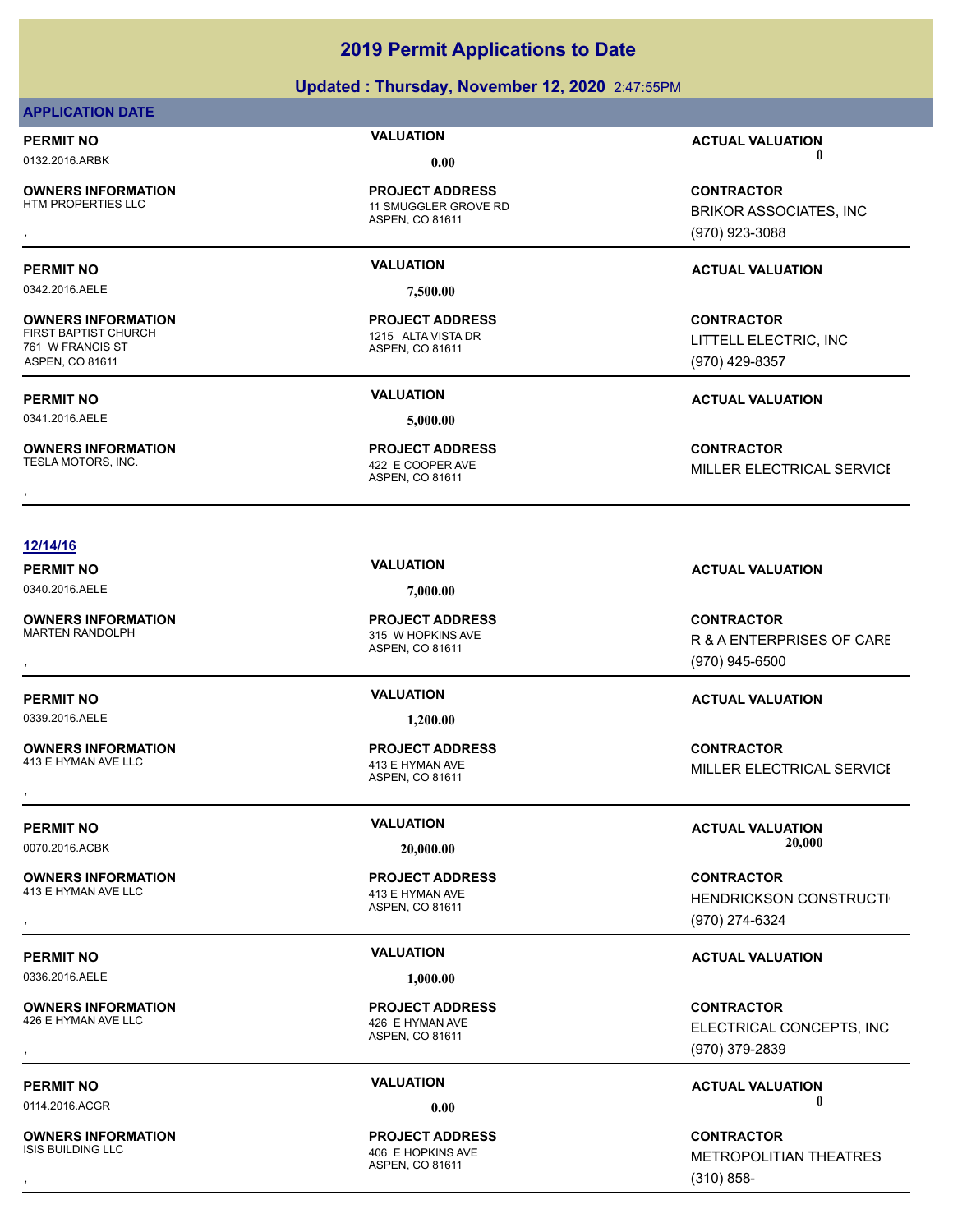## **Updated : Thursday, November 12, 2020** 2:47:55PM

## **APPLICATION DATE**

## 0337.2016.AELE **6,000.00**

**OWNERS INFORMATION**<br>ISIS BUILDING LLC

**OWNERS INFORMATION**

**PROJECT ADDRESS**

ASPEN, CO 81611 406 E HOPKINS AVE

0357.2016.AMEC **12,000.00**

ASPEN, CO 81611 WISEMAN ROBERT TENNANT 917 S MILL ST **PROJECT ADDRESS**

**PERMIT NO VALUATION ACTUAL VALUATION**

, **CONTRACTOR** THE FIREPLACE EXPERT (970) 987-2962

## **PERMIT NO VALUATION ACTUAL VALUATION**

**OWNERS INFORMATION PROJECT ADDRESS CONTRACTOR**<br>WISEMAN ROBERT TENNANT 917 S MILL ST BISHOP PLUMBING & HEATIN(<br>, ASPEN. CO 81611 **BISHOP PLUMBING & HEATING** (970) 945-9910

0338.2016.AELE 10.000.00

**OWNERS INFORMATION** ORIGINAL ENTERPRISE LLC 250 S ORIGINAL ST

ASPEN, CO 81611 **PROJECT ADDRESS**

## **PERMIT NO VALUATION ACTUAL VALUATION**

**OWNERS INFORMATION GOVERNED BY A SERVICE PROJECT ADDRESS ARE SERVICE CONTRACTOR**<br>ORIGINAL ENTERPRISE LLC CONTRACTOR ASPEN, CO 81611<br>, MOUNTAINEER ELECTRIC IN

## **12/13/16**

0024.2016.AHPC

**OWNERS INFORMATION** MARK HUNT 232 EAST MAIN ST, LLC 232 E MAIN ST

**OWNERS INFORMATION** LAURIE MOORE PRYAMID PROPERTY ADVISORS, LLC **OWNERS INFORMATION CONTRACTOR REGIST OF A SECURITY OF PROJECT ADDRESS CONTRACTOR CONTRACTOR**<br>LAURIE MOORE PRYAMID PROPERTY ADVISORS, The HOPKINS ASPEN, CO 81611<br>LLC<br>,

ASPEN, CO 81611 **PROJECT ADDRESS OWNERS INFORMATION FROJECT ADDRESS ARE:**<br>MARK HUNT 232 EAST MAIN ST, LLC ASPEN. CO 81611<br>ASPEN. CO 81611

ASPEN, CO 81611 301 E HOPKINS **PROJECT ADDRESS**

**PERMIT NO VALUATION ACTUAL VALUATION**

**PERMIT NO VALUATION ACTUAL VALUATION** 0113.2016.ACGR **0.00 0.00**

**12/12/16**

0335.2016.AELE **250.00**

**OWNERS INFORMATION** RD OLSON INVESTMENTS II LLC<br>501 W HOPKINS AVE

**OWNERS INFORMATION** ASPEN SKIING COMPANY 6555 E DURANT AVE PO BOX 1248 ASPEN, CO 81612

0333.2016.AELE **9,347.00**

ASPEN, CO 81611

**PROJECT ADDRESS**

ASPEN, CO 81611

**PROJECT ADDRESS**

**PERMIT NO VALUATION VALUATION VALUATION** 

**OWNERS INFORMATION GOVERNED BY A SERVICE PROJECT ADDRESS ARE SERVICE CONTRACTOR**<br>RD OLSON INVESTMENTS II LLC THE CONTRACTOR ASPEN, CO 81611<br>, GOVERNED MASPEN, CO 81611 R & A ENTERPRISES OF CARE (970) 945-6500

**PERMIT NO VALUATION VALUATION VALUATION** 0111.2016.ACGR **0.00 0.00**

**CONTRACTOR**

**PERMIT NO CONSUMITY OF A CONSUMITY OF A CONSUMITY OF A CONSUMITY OF A CTUAL VALUATION**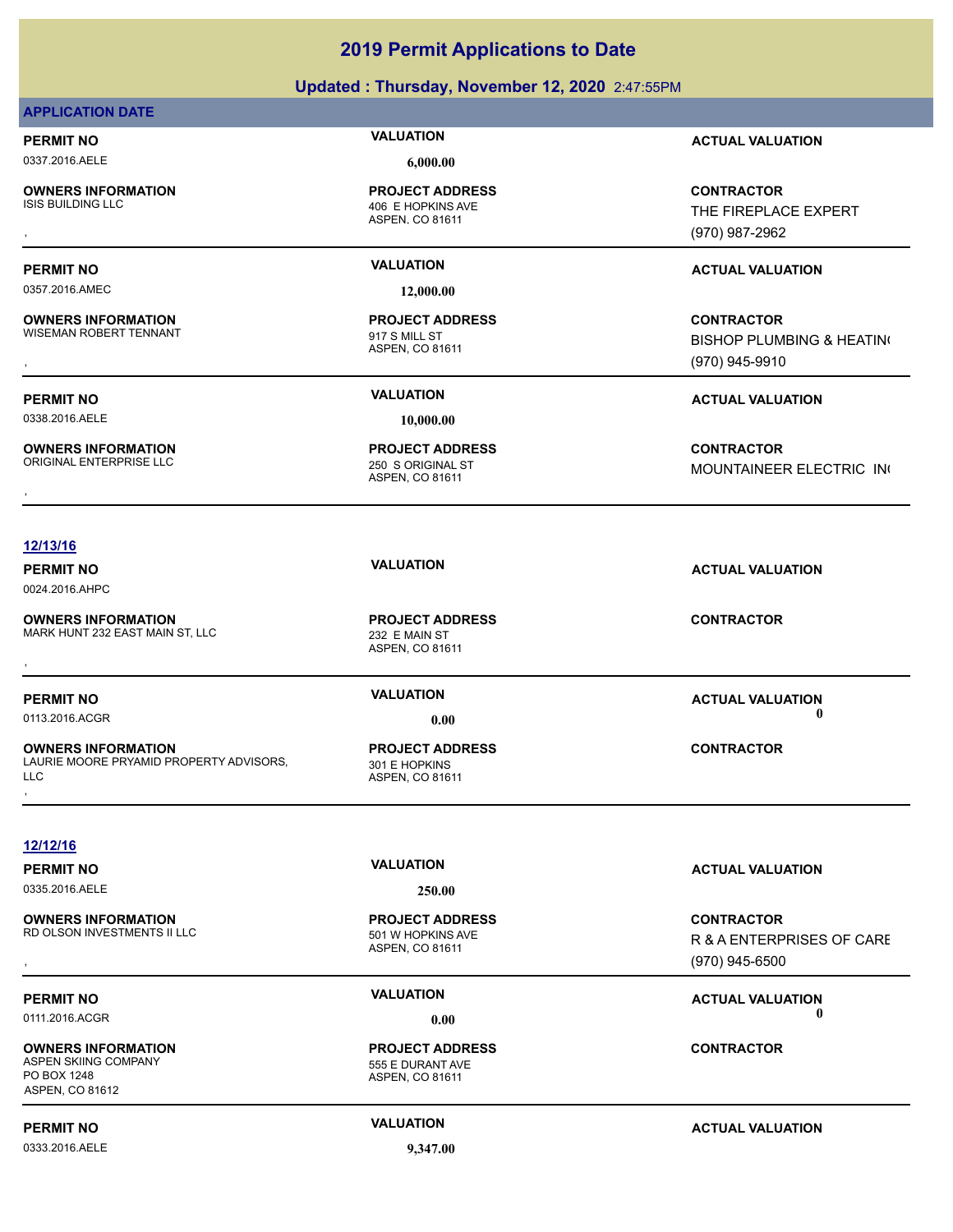## **Updated : Thursday, November 12, 2020** 2:47:55PM

| <b>APPLICATION DATE</b>                                        |                                                                              |                                                                  |
|----------------------------------------------------------------|------------------------------------------------------------------------------|------------------------------------------------------------------|
| <b>OWNERS INFORMATION</b><br>LKCM - ROCKY MOUNTAIN OFFICE      | <b>PROJECT ADDRESS</b><br>201 N MILL ST<br>ASPEN, CO 81611                   | <b>CONTRACTOR</b><br>R & A ENTERPRISES OF CARE<br>(970) 945-6500 |
| <b>PERMIT NO</b><br>0112.2016.ACGR                             | <b>VALUATION</b><br>0.00                                                     | <b>ACTUAL VALUATION</b><br>0                                     |
| <b>OWNERS INFORMATION</b><br><b>WILLIAM STOLZ</b>              | <b>PROJECT ADDRESS</b><br>431 E HOPKINS AVE<br>ASPEN, CO 81611               | <b>CONTRACTOR</b>                                                |
| <b>PERMIT NO</b><br>0073.2016.tent                             | <b>VALUATION</b>                                                             | <b>ACTUAL VALUATION</b>                                          |
| <b>OWNERS INFORMATION</b><br>GREG KINER ASPEN VALLEY SNOW POLO | <b>PROJECT ADDRESS</b><br>0 RIO GRANDE PARK<br>ASPEN, CO 81611               | <b>CONTRACTOR</b><br>PREMIER PARTY RENTAL, LLC                   |
| <b>PERMIT NO</b><br>0130.2016.ARBK                             | <b>VALUATION</b><br>1,200,000.00                                             | <b>ACTUAL VALUATION</b><br>1,200,000                             |
| <b>OWNERS INFORMATION</b><br>MEDITERRANEAN AVENUE LLC          | <b>PROJECT ADDRESS</b><br>219 E DURANT<br>ASPEN, CO 81611                    | <b>CONTRACTOR</b><br>ROTHBERG DEVELOPMENT, I<br>(970) 948-0480   |
| <b>PERMIT NO</b><br>0334.2016.AELE                             | <b>VALUATION</b><br>5,000.00                                                 | <b>ACTUAL VALUATION</b>                                          |
| <b>OWNERS INFORMATION</b><br><b>CITY OF ASPEN</b>              | <b>PROJECT ADDRESS</b><br>0 RIO GRANDE PARK (MILL & RIO (<br>ASPEN, CO 81611 | <b>CONTRACTOR</b><br>PREMIER PARTY RENTAL, LLC                   |
| <b>PERMIT NO</b><br>0051.2016.COPY                             | <b>VALUATION</b>                                                             | <b>ACTUAL VALUATION</b>                                          |
| <b>OWNERS INFORMATION</b><br><b>CUSTOMER</b>                   | <b>PROJECT ADDRESS</b><br>$\,$                                               | <b>CONTRACTOR</b>                                                |
|                                                                |                                                                              |                                                                  |
| <u>12/9/16</u><br><b>PERMIT NO</b><br>0110.2016.ACGR           | <b>VALUATION</b><br>0.00                                                     | <b>ACTUAL VALUATION</b><br>0                                     |
| <b>OWNERS INFORMATION</b><br>FOOTLOOSE MOCCASIN MAKERS INC     | <b>PROJECT ADDRESS</b><br>240 S MILL ST<br>ASPEN, CO 81611                   | <b>CONTRACTOR</b>                                                |
| <b>PERMIT NO</b><br>0122.2016.ENTP                             | <b>VALUATION</b>                                                             | <b>ACTUAL VALUATION</b>                                          |
| <b>OWNERS INFORMATION</b><br>DAVID WILLENS 323 BLEEKER, LLC    | <b>PROJECT ADDRESS</b><br>232 E BLEEKER ST<br>ASPEN, CO 81611                | <b>CONTRACTOR</b>                                                |
| <b>PERMIT NO</b>                                               | <b>VALUATION</b>                                                             | <b>ACTUAL VALUATION</b>                                          |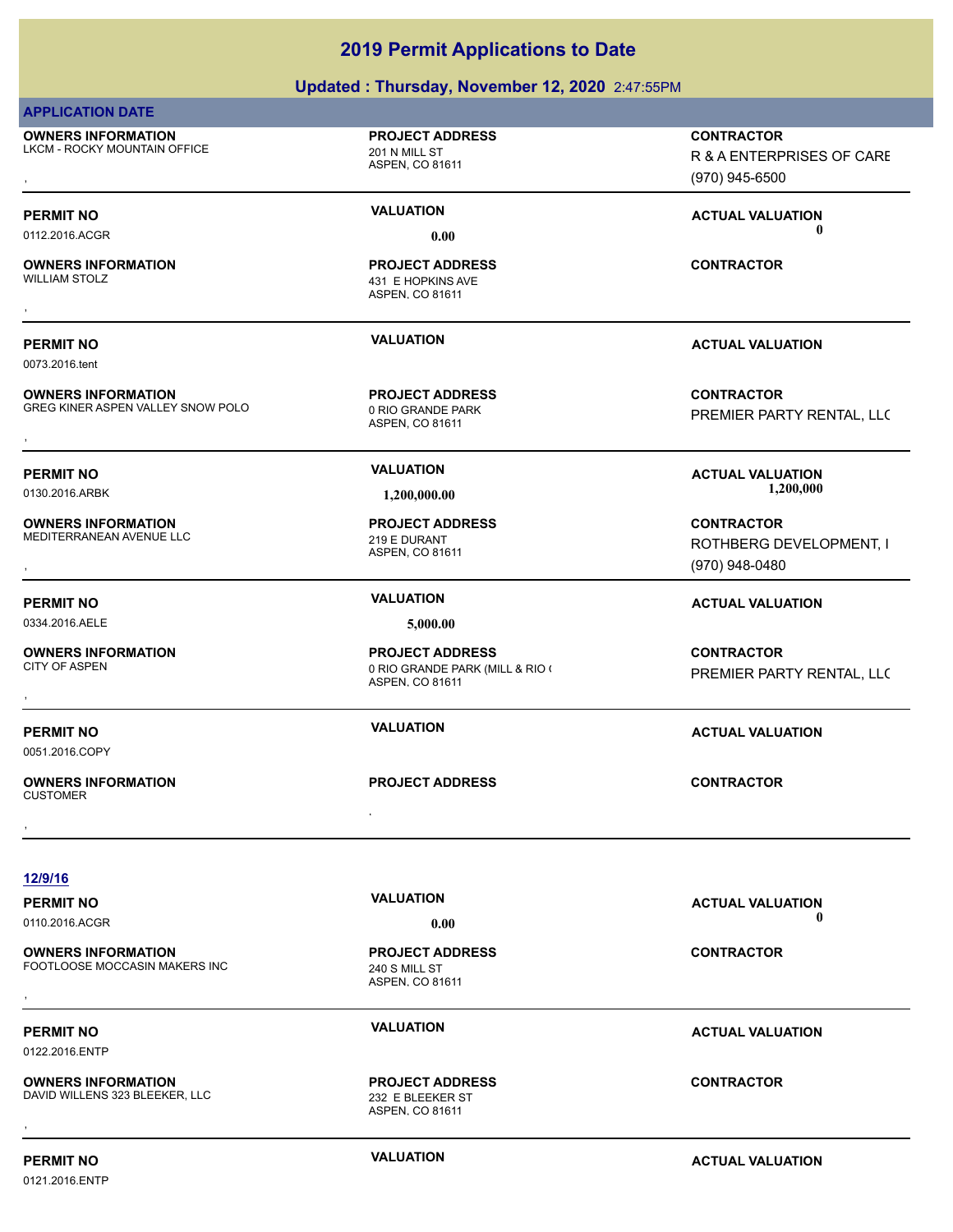| <b>APPLICATION DATE</b>                                |                                                                        |                                                                   |
|--------------------------------------------------------|------------------------------------------------------------------------|-------------------------------------------------------------------|
| <b>OWNERS INFORMATION</b><br>PITKIN COUNTY BANK        | <b>PROJECT ADDRESS</b><br>534 E HYMAN AVE<br>ASPEN, CO 81611           | <b>CONTRACTOR</b>                                                 |
|                                                        | <b>VALUATION</b>                                                       |                                                                   |
| PERMIT NO<br>0106.2016.ACGR                            | 70,000.00                                                              | <b>ACTUAL VALUATION</b><br>70,000                                 |
| <b>OWNERS INFORMATION</b><br>414 422 E COOPER AVE LLC  | <b>PROJECT ADDRESS</b><br>416 E COOPER<br>ASPEN, CO 81611              | <b>CONTRACTOR</b><br>A*OK PLUMBING & HEATING, I<br>(970) 456-3013 |
| PERMIT NO<br>0107.2016.ACGR                            | <b>VALUATION</b>                                                       | <b>ACTUAL VALUATION</b><br>0                                      |
| <b>OWNERS INFORMATION</b><br>THOR EQUITIES             | 0.00<br><b>PROJECT ADDRESS</b><br>534 E COOPER<br>ASPEN, CO 81611      | <b>CONTRACTOR</b>                                                 |
|                                                        | <b>VALUATION</b>                                                       |                                                                   |
| PERMIT NO<br>0108.2016.ACGR                            | 0.00                                                                   | <b>ACTUAL VALUATION</b><br>0                                      |
| <b>OWNERS INFORMATION</b><br>RESIDENCES AT LITTLE NELL | <b>PROJECT ADDRESS</b><br><b>501 E DEAN</b><br>ASPEN, CO 81611         | <b>CONTRACTOR</b>                                                 |
| <b>PERMIT NO</b><br>0109.2016.ACGR                     | <b>VALUATION</b>                                                       | <b>ACTUAL VALUATION</b><br>0                                      |
| <b>OWNERS INFORMATION</b><br>RESIDENCES AT LITTLE NELL | 0.00<br><b>PROJECT ADDRESS</b><br><b>501 E DEAN</b><br>ASPEN, CO 81611 | <b>CONTRACTOR</b>                                                 |
| <b>PERMIT NO</b><br>0119.2016.ARBU                     | <b>VALUATION</b><br>0.00                                               | <b>ACTUAL VALUATION</b><br>0                                      |
| <b>OWNERS INFORMATION</b><br>MARK IOLA                 | <b>PROJECT ADDRESS</b><br>276 COACH RD<br>ASPEN, CO 81611              | <b>CONTRACTOR</b><br>CLEARWATER CONSTRUCTIO<br>(970) 379-3709     |
| PERMIT NO<br>0187.2016.ASPL                            | <b>VALUATION</b>                                                       | <b>ACTUAL VALUATION</b>                                           |
| <b>OWNERS INFORMATION</b><br>414 422 E COOPER AVE LLC  | <b>PROJECT ADDRESS</b>                                                 | <b>CONTRACTOR</b><br>A*OK PLUMBING & HEATING, I                   |
|                                                        |                                                                        | (970) 456-3013                                                    |

**12/8/16**

 $\overline{\phantom{0}}$ 

 $\overline{\phantom{0}}$ 

0331.2016.AELE **1,700.00**

**OWNERS INFORMATION**

ASPEN, CO 81611 RIVER ROAD LLC\* 207 S ORIGINAL **PROJECT ADDRESS**

## **PERMIT NO CONSUMITY ACTUAL VALUATION VALUATION ACTUAL VALUATION**

, **CONTRACTOR** SUNWEST ELECTRIC, INC. (970) 927-6738

0138.2016.RWBU **30,000.00**

**PERMIT NO CONSUMITY ACTUAL VALUATION VALUATION** *ACTUAL VALUATION*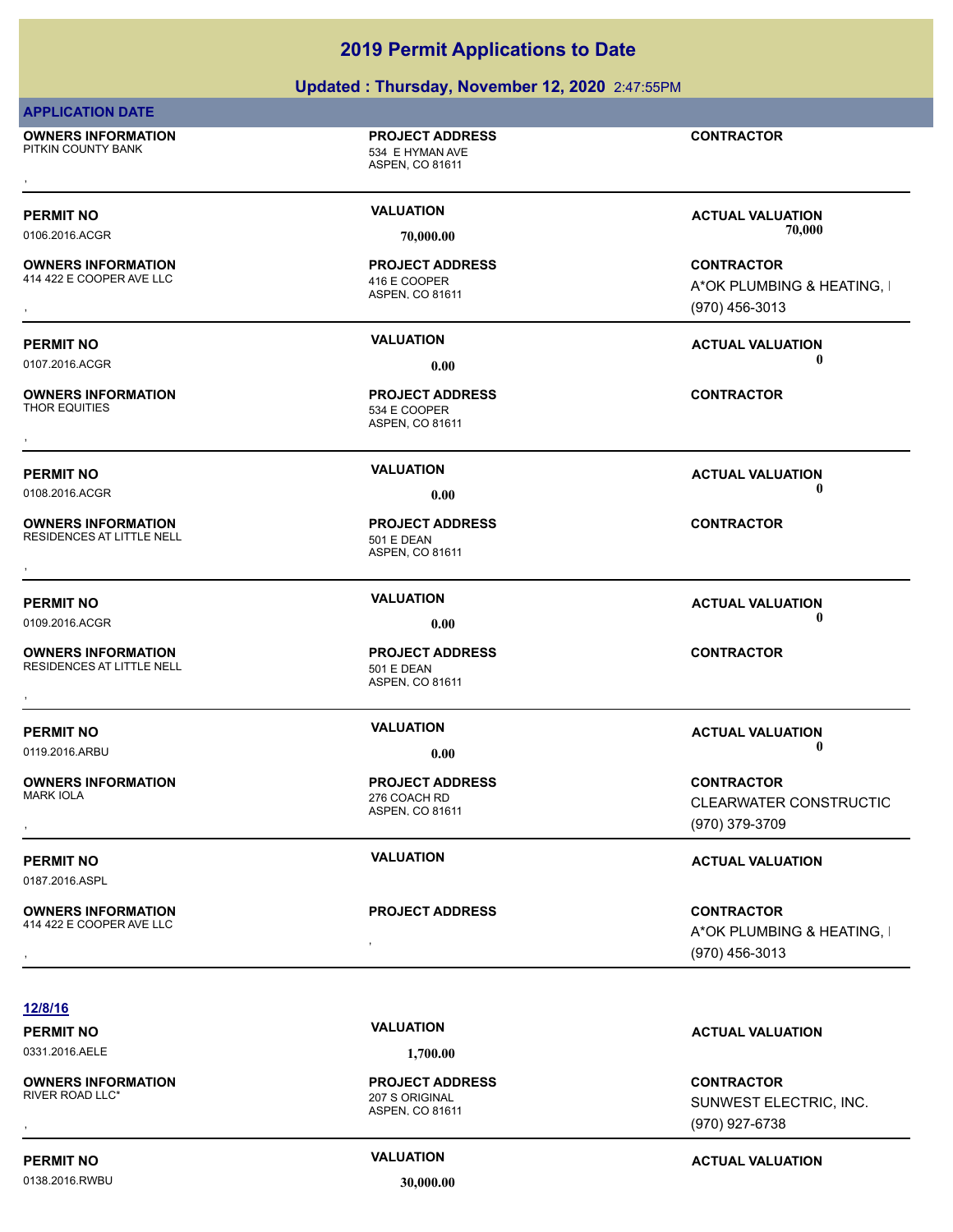ASPEN, CO 81611 **PROJECT ADDRESS**

ASPEN, CO 81611 **PROJECT ADDRESS** , **CONTRACTOR**

0023.2016.AHPC

## **Updated : Thursday, November 12, 2020** 2:47:55PM

**OWNERS INFORMATION** BOB & SUSAN EPSTEIN 420 W SMUGGLER ST

0186.2016.ASPL

## **OWNERS INFORMATION**

420 W SMUGGLER ST ASPEN, CO 81611

0185.2016.ASPL

**OWNERS INFORMATION** MARK HUNT 414 E COOPER AVE LLC 422 E COOPER AVE

**OWNERS INFORMATION** KOVA VALENTINA 208 S MILL ST

## **12/7/16**

**OWNERS INFORMATION** MARK HUNT 434 EAST COOPER AVE, LLC 434 E COOPER AVE

**OWNERS INFORMATION** ASPEN CENTER FOR ENVIRONMENTAL 100 PUPPY SMITH ST

0330.2016.AELE **1,800.00**

**OWNERS INFORMATION** NEIL KARBANK ICIE JACKSON, LLC 675 S ALPS RD 604 W MAIN ST ASPEN, CO 81611

0021.2016.PCWP

**OWNERS INFORMATION** CANDACE CROSS 319 AABC

ASPEN, CO 81611 **PROJECT ADDRESS**

ASPEN, CO 81611

**PROJECT ADDRESS**

**PERMIT NO VALUATION ACTUAL VALUATION**

0068.2016.ACBK **75,000.00 75,000.00**

, **CONTRACTOR** ASPEN CONSTRUCTORS, INC (970) 925-7608

0069.2016.ACBK **12,275.00 12,275.00**

**OWNERS INFORMATION METAL REGIST OF PROJECT ADDRESS ARE:**<br>ASPEN CENTER FOR ENVIRONMENTAL ASPEN ASPEN, CO 81611 METAL METAL METAL METAL METAL METAL METAL METAL METAL MET<br>ASPEN, CO 81611 METAL METAL METAL METAL METAL METAL ( HANSEN CONSTRUCTION, INC (970) 920-1558

## **PERMIT NO VALUATION ACTUAL VALUATION**

**CONTRACTOR** ENCORE ELECTRIC, INC. (970) 949-9277

## **PERMIT NO VALUATION ACTUAL VALUATION**

**PERMIT NO VALUATION VALUATION VALUATION** 

**2019 Permit Applications to Date**

ASPEN, CO 81611 **420 W SMUGGLER ST** 

**PROJECT ADDRESS**

ASPEN, CO 81611 **PROJECT ADDRESS**

**PROJECT ADDRESS**

ASPEN, CO 81611

## **APPLICATION DATE**

**PERMIT NO VALUATION ACTUAL VALUATION** 0105.2016.ACGR **0.00 0.00**

**PERMIT NO VALUATION ACTUAL VALUATION**

**CONTRACTOR** GARRETT HANSEN PLUMBING (970) 618-1241

## **PERMIT NO VALUATION ACTUAL VALUATION**

**OWNERS INFORMATION MARK HUNT 414 E COOPER AVE AND ASPEN. CO 81611 CONTRACTOR**<br>MARK HUNT 414 E COOPER AVE LLC 422 E COOPER AVE **ASPEN. CO 81611** 422 E COOPER AVE 422 E CONTRACTOR<br>ASPEN. CO 81611 439 ASPEN. CO 81611 439 A VALLEY PLUMBING, INC (303) 697-5513

, **CONTRACTOR** ALPINE SIGN SHOP, INC

ASPEN, CO 81611 **PROJECT ADDRESS** , **CONTRACTOR**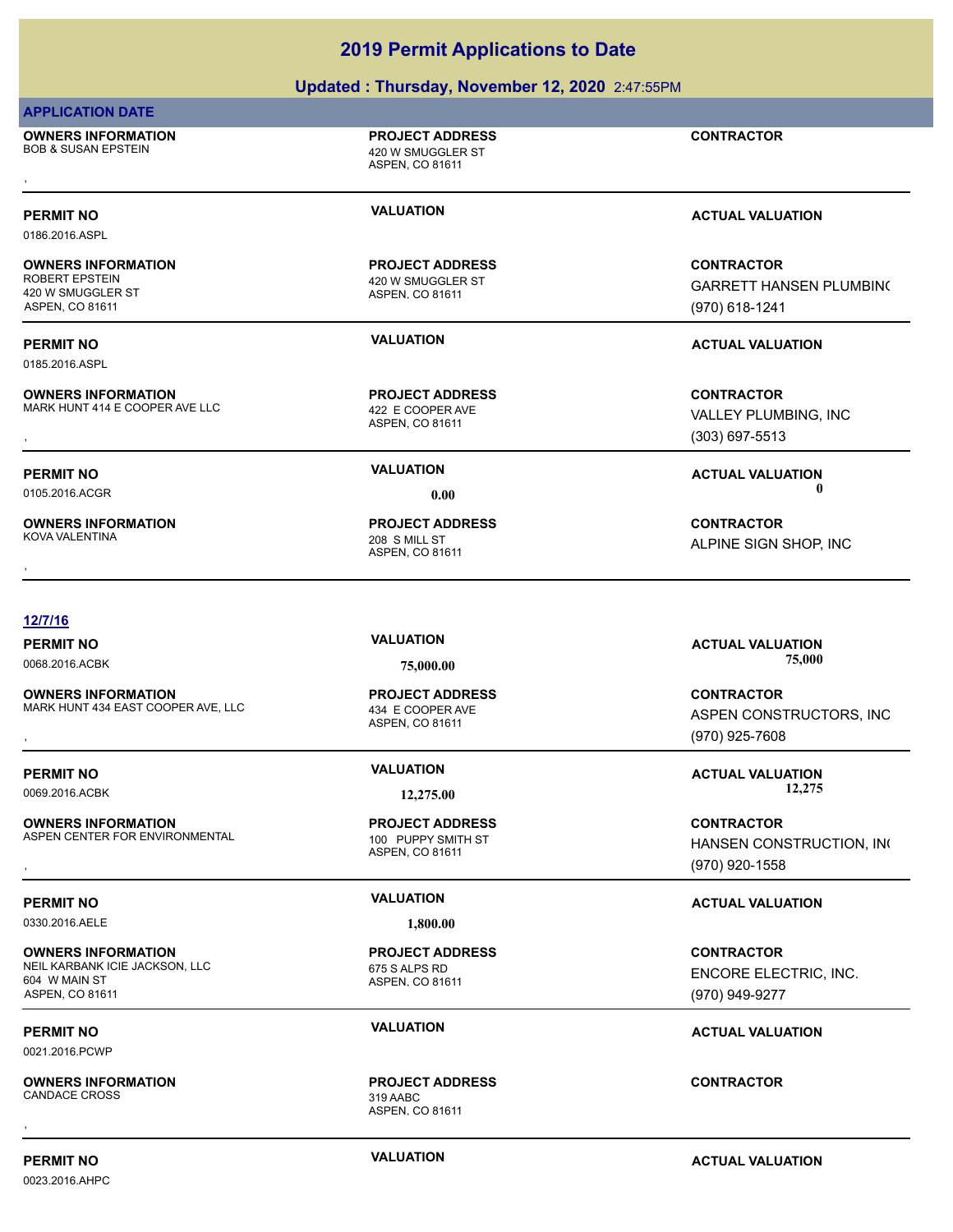## **Updated : Thursday, November 12, 2020** 2:47:55PM

| <b>APPLICATION DATE</b>                                                                           |                                                                   |                                                                |
|---------------------------------------------------------------------------------------------------|-------------------------------------------------------------------|----------------------------------------------------------------|
| <b>OWNERS INFORMATION</b><br>C/O ANDREW HECHT ASPEN CORE VENTURES, LLC                            | <b>PROJECT ADDRESS</b><br>517 E HYMAN<br>ASPEN, CO 81611          | <b>CONTRACTOR</b>                                              |
| PERMIT NO<br>0050.2016.COPY                                                                       | <b>VALUATION</b>                                                  | <b>ACTUAL VALUATION</b>                                        |
| <b>OWNERS INFORMATION</b><br>CUSTOMER                                                             | <b>PROJECT ADDRESS</b>                                            | <b>CONTRACTOR</b>                                              |
|                                                                                                   |                                                                   |                                                                |
|                                                                                                   |                                                                   |                                                                |
| 12/6/16                                                                                           | <b>VALUATION</b>                                                  |                                                                |
| PERMIT NO<br>0114.2016.afsr                                                                       | 6,500.00                                                          | <b>ACTUAL VALUATION</b>                                        |
| <b>OWNERS INFORMATION</b><br>LOT 34, LLC                                                          | <b>PROJECT ADDRESS</b><br>1483 SIERRA VISTA DR<br>ASPEN, CO 81611 | <b>CONTRACTOR</b><br>ALPINE CUSTOM ELECTRONI<br>(970) 712-4912 |
| PERMIT NO                                                                                         | <b>VALUATION</b>                                                  | <b>ACTUAL VALUATION</b>                                        |
| 0104.2016.ACGR                                                                                    | 0.00                                                              | 0                                                              |
| <b>OWNERS INFORMATION</b><br>JODI SMITH PITKIN COUNTY LIBRARY<br>120 N MILL ST<br>ASPEN, CO 81611 | <b>PROJECT ADDRESS</b><br>405 CASTLE CREEK RD<br>ASPEN, CO 81611  | <b>CONTRACTOR</b><br>FCI CONSTRUCTORS, INC<br>(970) 434-9093   |
| <b>PERMIT NO</b>                                                                                  | <b>VALUATION</b>                                                  | <b>ACTUAL VALUATION</b>                                        |
| 0026.2016.ARED                                                                                    |                                                                   |                                                                |
| <b>OWNERS INFORMATION</b><br><b>CITY OF ASPEN</b>                                                 | <b>PROJECT ADDRESS</b><br>413 E HYMAN AVE<br>ASPEN, CO 81611      | <b>CONTRACTOR</b><br>THE FIREPLACE EXPERT<br>(970) 987-2962    |
| <b>PERMIT NO</b><br>0027.2016.ARED                                                                | <b>VALUATION</b>                                                  | <b>ACTUAL VALUATION</b>                                        |
| <b>OWNERS INFORMATION</b><br>MARK HUNT 434 EAST COOPER AVE, LLC                                   | <b>PROJECT ADDRESS</b><br>434 E COOPER AVE<br>ASPEN, CO 81611     | <b>CONTRACTOR</b><br>THE FIREPLACE EXPERT<br>(970) 987-2962    |
| PERMIT NO<br>0028.2016.ARED                                                                       | <b>VALUATION</b>                                                  | <b>ACTUAL VALUATION</b>                                        |
| <b>OWNERS INFORMATION</b><br>414 422 E COOPER AVE LLC                                             | <b>PROJECT ADDRESS</b><br>416 E COOPER<br>ASPEN, CO 81611         | <b>CONTRACTOR</b><br>THE FIREPLACE EXPERT<br>(970) 987-2962    |
|                                                                                                   |                                                                   |                                                                |
| 12/5/16                                                                                           |                                                                   |                                                                |
| PERMIT NO                                                                                         | <b>VALUATION</b>                                                  | <b>ACTUAL VALUATION</b>                                        |
| 0356.2016.AMEC                                                                                    | 2,343.00                                                          |                                                                |

**OWNERS INFORMATION** MILL 14 LLC 800 S MILL ST

ASPEN, CO 81611 **PROJECT ADDRESS**

, **CONTRACTOR** CLIMATE CONTROL COMPANY (970) 945-2326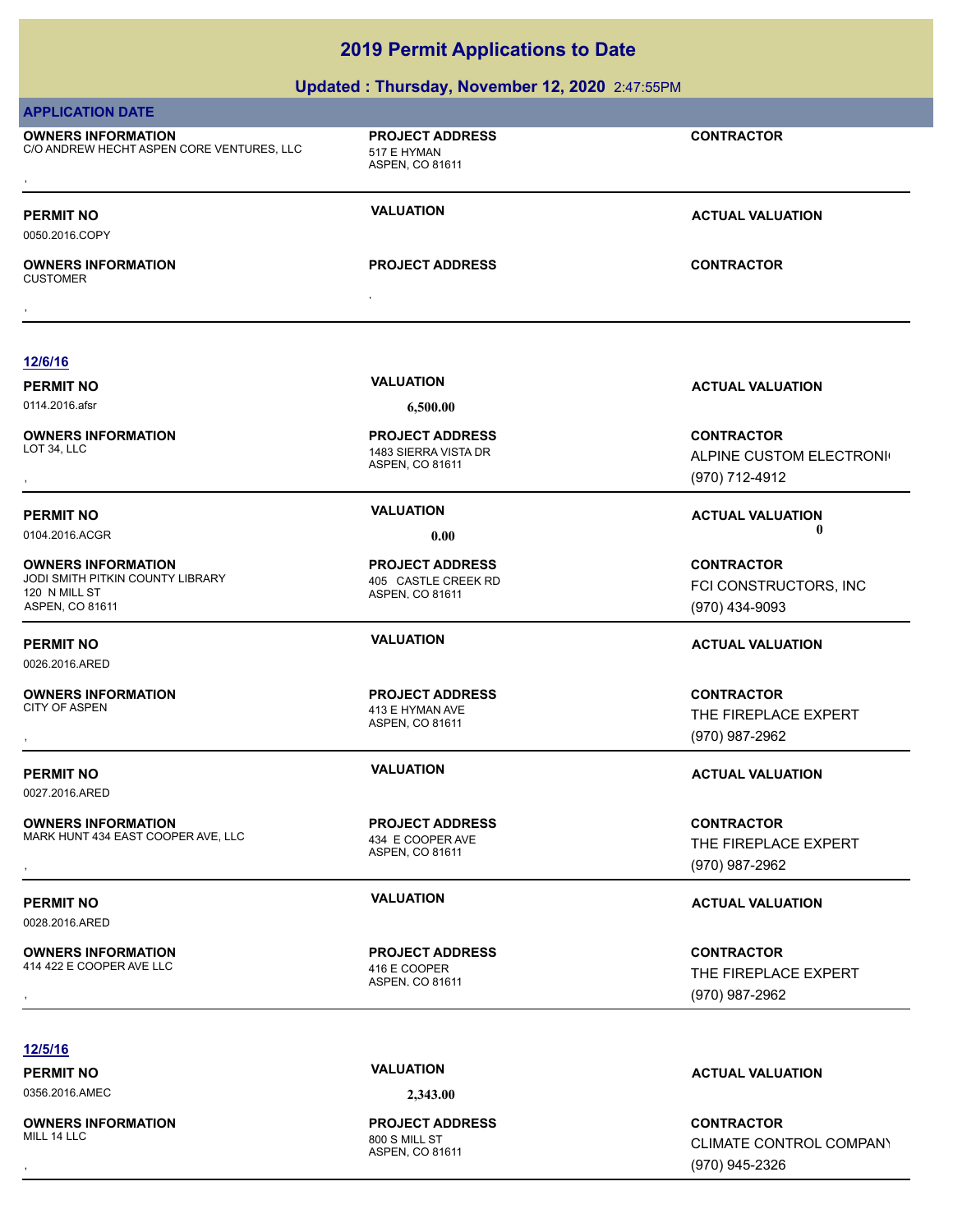| 12/2/16 |  |  |
|---------|--|--|

## **Updated : Thursday, November 12, 2020** 2:47:55PM

## **APPLICATION DATE**

## 0355.2016.AMEC **2,343.00**

0119.2016.ENTP

0120.2016.ENTP

**OWNERS INFORMATION**

**OWNERS INFORMATION**

**OWNERS INFORMATION**<br>PITKIN COUNTY

**OWNERS INFORMATION**

**OWNERS INFORMATION**

**OWNERS INFORMATION**

800 S MILL ST **PROJECT ADDRESS**

ASPEN, CO 81611

ASPEN, CO 81611 MARK FRIEDLAND BLEEK HOUSE, LLC 110 E BLEEKER ST **PROJECT ADDRESS OWNERS INFORMATION USE, LLC EXECUTE PROJECT ADDRESS ARE:** CONTRACTOR CONTRACTOR<br>MARK FRIEDLAND BLEEK HOUSE, LLC THE RESER FOR ASPEN. CO 81611<br>,

ASPEN, CO 81611 530 E MAIN ST **PROJECT ADDRESS** , **CONTRACTOR**

0353.2016.AMEC **2,343.00**

ASPEN, CO 81611 FORT FAMILY 11 LLC 800 S MILL ST **PROJECT ADDRESS**

0354.2016.AMEC **2,343.00**

ASPEN, CO 81611 HIBBERD LORNA W FAMILY TRUST **1999 120 SMILL ST PROJECT ADDRESS**

ASPEN, CO 81611 **PROJECT ADDRESS**

**PROJECT ADDRESS**

ASPEN, CO 81611 **PROJECT ADDRESS**

**PERMIT NO VALUATION ACTUAL VALUATION**

, **CONTRACTOR** CLIMATE CONTROL COMPANY (970) 945-2326

## **PERMIT NO VALUATION ACTUAL VALUATION**

**PERMIT NO VALUATION ACTUAL VALUATION**

## **PERMIT NO VALUATION ACTUAL VALUATION**

, **CONTRACTOR** CLIMATE CONTROL COMPANY (970) 945-2326

## **PERMIT NO VALUATION ACTUAL VALUATION**

, **CONTRACTOR** CLIMATE CONTROL COMPANY (970) 945-2326

## **PERMIT NO VALUATION VALUATION VALUATION**

, **CONTRACTOR** THE FIREPLACE EXPERT (970) 987-2962

, **CONTRACTOR** THE FIREPLACE EXPERT (970) 987-2962

## **PERMIT NO VALUATION ACTUAL VALUATION**

**CONTRACTOR**

ASPEN, CO 81611 406 S MILL ST

RUBY PARK LLC 406 S MILL ST

**PERMIT NO VALUATION VALUATION VALUATION** 

0184.2016.ASPL

0352.2016.AMEC

**OWNERS INFORMATION**

0118.2016.ENTP

**OWNERS INFORMATION** BALD MOUNTAIN DEVELOPMENT LLC 0 0 SOUTH ASPEN ST 132 W MAIN ST ASPEN, CO 81611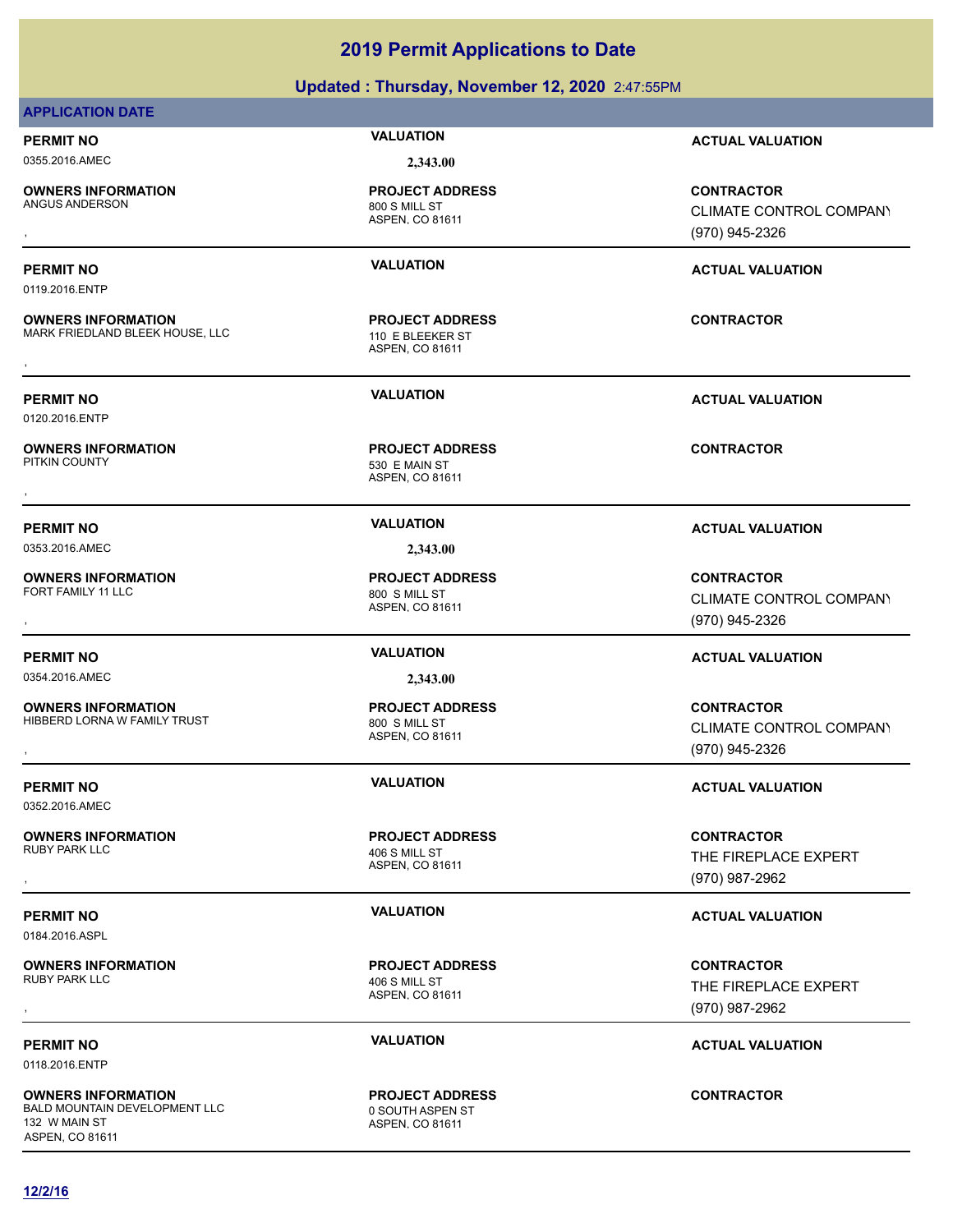## **Updated : Thursday, November 12, 2020** 2:47:55PM

## **APPLICATION DATE**

**OWNERS INFORMATION**

**OWNERS INFORMATION** GRANT & WENDY H BURCHAM 155 LONE PINE RD

0351.2016.AMEC **2,600.00**

**OWNERS INFORMATION** 1095 UTE AVE ASPEN, CO 81611

## **12/1/16**

0183.2016.ASPL

**OWNERS INFORMATION** 761 W FRANCIS ST ASPEN, CO 81611

0117.2016.ENTP

**OWNERS INFORMATION**

0021.2016.AHPC

**OWNERS INFORMATION** MARK HUNT 312 EAST HYMAN AVENUE, LLC 312 E HYMAN AVE **OWNERS INFORMATION MARK HUNTERS PROJECT ADDRESS ARE:**<br>MARK HUNT 312 EAST HYMAN AVENUE, LLC 812 E HYMAN AVE ASPEN. CO 81611<br>,

0103.2016.ASLU

**OWNERS INFORMATION** 

ASPEN, CO 81611 422 E COOPER AVE **PROJECT ADDRESS**

ASPEN, CO 81611 **PROJECT ADDRESS**

ASPEN, CO 81611 1095 UTE AVE **PROJECT ADDRESS**

**PERMIT NO VALUATION ACTUAL VALUATION** 0067.2016.ACBK **50,000.00 50,000.00**

, **CONTRACTOR** SILVER SAGE BUILDING COMI (970) 379-7110

**PERMIT NO VALUATION ACTUAL VALUATION** 0129.2016.ARBK **0.00 0.00**

, **CONTRACTOR** DAVID LAMBERT CONSTRUCT (970) 927-5393

**PERMIT NO VALUATION ACTUAL VALUATION**

**CONTRACTOR** CLIMATE CONTROL COMPANY (970) 945-2326

ASPEN, CO 81611 1215 ALTA VISTA DR **PROJECT ADDRESS**

ASPEN, CO 81611 700 W SMUGGLER ST **PROJECT ADDRESS** , **CONTRACTOR**

ASPEN, CO 81611 **PROJECT ADDRESS**

ASPEN, CO 81611 709 E DURANT AVE **PROJECT ADDRESS** , **CONTRACTOR**

ASPEN, CO 81611 300 S SPRING ST **PROJECT ADDRESS**

**PERMIT NO VALUATION ACTUAL VALUATION**

**CONTRACTOR ELLIOTT PLUMBING & HEATIN** 

## **PERMIT NO VALUATION ACTUAL VALUATION**

**PERMIT NO VALUATION ACTUAL VALUATION**

**PERMIT NO VALUATION ACTUAL VALUATION**

**PERMIT NO CONSUMITY OF A CONSUMITY OF A CONSUMITY OF A CONSUMITY OF A CTUAL VALUATION** 0066.2016.ACBK **300,000.00 300,000.00**

, **CONTRACTOR** S & S CONSTRUCTION (970) 618-7318

## **OWNERS INFORMATION**

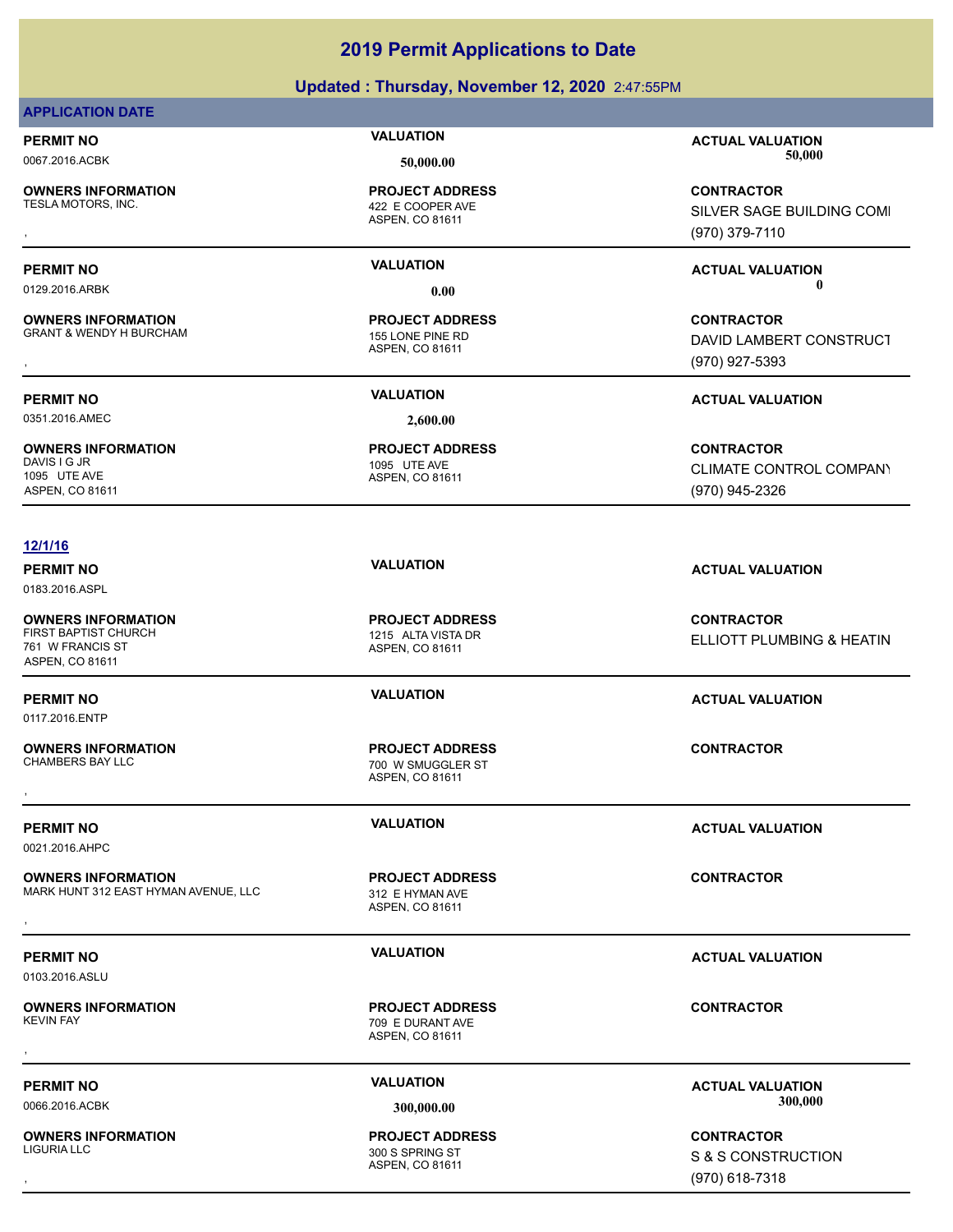## **Updated : Thursday, November 12, 2020** 2:47:55PM

## **APPLICATION DATE**

**OWNERS INFORMATION**

ASPEN, CO 81611 406 S MILL ST **PROJECT ADDRESS**

**PERMIT NO VALUATION ACTUAL VALUATION** 0065.2016.ACBK **600,000.00 600,000.00**

, **CONTRACTOR** ASPEN CONSTRUCTORS, INC (970) 925-7608

## **11/30/16**

**OWNERS INFORMATION**

0350.2016.AMEC **167,000.00**

**OWNERS INFORMATION**

0328.2016.AELE **1,200.00**

**OWNERS INFORMATION**

**11/29/16**

0020.2016.AHPC

**OWNERS INFORMATION** SUGAR MOUNTAIN TRUST **1999 120 AU 2018 12:30 W FRANCIS ST** 

0101.2016.ASLU

**OWNERS INFORMATION**

0102.2016.ASLU

**OWNERS INFORMATION**

ASPEN, CO 81611 109 E HYMAN

**PROJECT ADDRESS**

ASPEN, CO 81611

1039 E COOPER AVE **PROJECT ADDRESS**

ASPEN, CO 81611 0 RIO GRANDE PARK **PROJECT ADDRESS**

## **PERMIT NO VALUATION ACTUAL VALUATION** 0128.2016.ARBK **44,200.00 44,200.00**

, **CONTRACTOR** STEVE SMITH CONSTRUCTIO (970) 319-0121

## **PERMIT NO VALUATION VALUATION VALUATION**

, **CONTRACTOR** SKYLINE MECHANICAL, INC (970) 904-6225

## **PERMIT NO VALUATION ACTUAL VALUATION**

, **CONTRACTOR** ASPEN SKIING COMPANY (970) 923-0541

**PERMIT NO VALUATION ACTUAL VALUATION**

**PERMIT NO CONSUMITY ACTUAL VALUATION VALUATION VALUATION** 

**PERMIT NO VALUATION VALUATION VALUATION** 

**11/28/16**

0326.2016.AELE **1,500.00**

**PERMIT NO VALUATION VALUATION VALUATION** 

**PROJECT ADDRESS**

1411 CRYSTAL LAKE RD **PROJECT ADDRESS**

ASPEN, CO 81611 130 S GALENA **PROJECT ADDRESS** , **CONTRACTOR**

ASPEN, CO 81611 , **CONTRACTOR**

ASPEN, CO 81611 , **CONTRACTOR**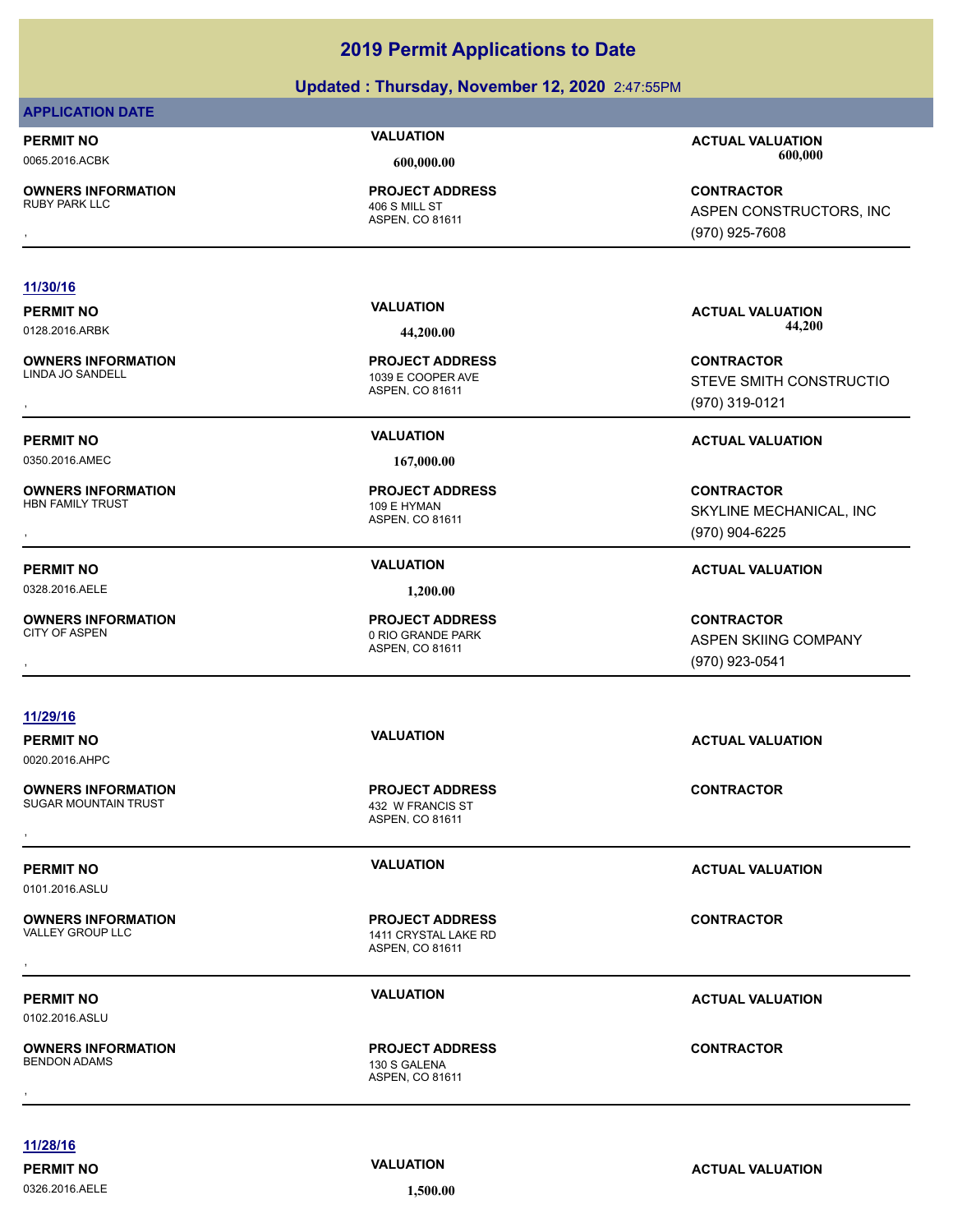## **Updated : Thursday, November 12, 2020** 2:47:55PM

| <b>APPLICATION DATE</b>                                |                                                                          |                                                                |
|--------------------------------------------------------|--------------------------------------------------------------------------|----------------------------------------------------------------|
| <b>OWNERS INFORMATION</b><br>LOT 34, LLC               | <b>PROJECT ADDRESS</b><br>1483 SIERRA VISTA DR<br>ASPEN, CO 81611        | <b>CONTRACTOR</b><br>ALPINE CUSTOM ELECTRONI<br>(970) 712-4912 |
| <b>PERMIT NO</b><br>0100.2016.ASLU                     | <b>VALUATION</b>                                                         | <b>ACTUAL VALUATION</b>                                        |
| <b>OWNERS INFORMATION</b><br>PAIGE AND DAVID GLICKMAN  | <b>PROJECT ADDRESS</b><br>120 E HYMAN AVE<br>ASPEN, CO 81611             | <b>CONTRACTOR</b>                                              |
| <b>PERMIT NO</b>                                       | <b>VALUATION</b>                                                         | <b>ACTUAL VALUATION</b>                                        |
| 0327.2016.AELE                                         | 21,330.00                                                                |                                                                |
| <b>OWNERS INFORMATION</b><br><b>GEORGE C PERREAULT</b> | <b>PROJECT ADDRESS</b><br>120 E HYMAN AVE<br>ASPEN, CO 81611             | <b>CONTRACTOR</b><br>SUNSENSE, INC<br>(970) 963-1420           |
| <b>PERMIT NO</b><br>0020.2016.PCWP                     | <b>VALUATION</b>                                                         | <b>ACTUAL VALUATION</b>                                        |
| <b>OWNERS INFORMATION</b><br><b>TAYLOR</b>             | <b>PROJECT ADDRESS</b><br><b>15 LITTLE CLOUD</b><br>BRIGGSDALE, CO 80611 | <b>CONTRACTOR</b>                                              |
|                                                        |                                                                          |                                                                |
| 11/25/16                                               |                                                                          |                                                                |
| <b>PERMIT NO</b><br>0116.2016.ENTP                     | <b>VALUATION</b>                                                         | <b>ACTUAL VALUATION</b>                                        |
| <b>OWNERS INFORMATION</b><br><b>MICHAEL WEISER</b>     | <b>PROJECT ADDRESS</b><br>555 E DURANT AVE<br>ASPEN, CO 81611            | <b>CONTRACTOR</b>                                              |
| 11/23/16                                               |                                                                          |                                                                |
| <b>PERMIT NO</b><br>0025.2016.ARED                     | <b>VALUATION</b>                                                         | <b>ACTUAL VALUATION</b>                                        |
| <b>OWNERS INFORMATION</b><br>417/421 HALLAM LLC        | <b>PROJECT ADDRESS</b><br>417 W HALLAM ST<br>ASPEN, CO 81611             | <b>CONTRACTOR</b>                                              |
| <b>PERMIT NO</b><br>0182.2016.ASPL                     | <b>VALUATION</b>                                                         | <b>ACTUAL VALUATION</b>                                        |
| <b>OWNERS INFORMATION</b><br>CARP RESA ANNE            | <b>PROJECT ADDRESS</b><br>122 FREE SILVER CT<br>ASPEN, CO 81611          | <b>CONTRACTOR</b><br>MCCLAIN, INC                              |
|                                                        |                                                                          | (970) 625-9003                                                 |

**11/22/16**

0349.2016.AMEC **15,300.00**

**PERMIT NO CONSUMITY ACTUAL VALUATION VALUATION ACTUAL VALUATION**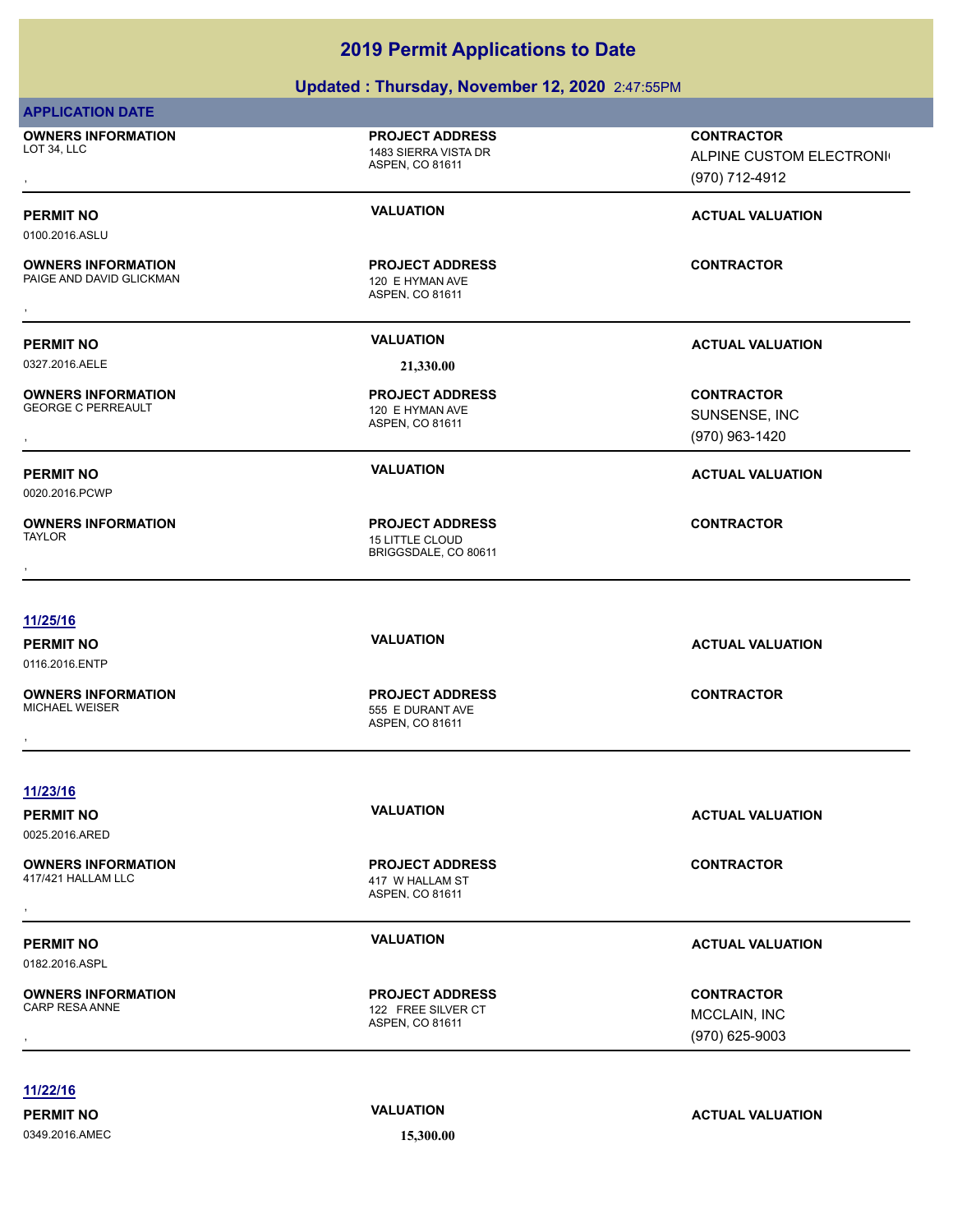## **Updated : Thursday, November 12, 2020** 2:47:55PM

| <b>APPLICATION DATE</b>                                    |                                                                   |                                                                        |
|------------------------------------------------------------|-------------------------------------------------------------------|------------------------------------------------------------------------|
| <b>OWNERS INFORMATION</b><br>PAGEWOOD. LLC                 | <b>PROJECT ADDRESS</b><br>26 SMUGGLER GRV<br>ASPEN, CO 81611      | <b>CONTRACTOR</b><br>FIREPLACE COMPANY, THE<br>(970) 963-3598          |
| <b>PERMIT NO</b><br>0115.2016.ENTP                         | <b>VALUATION</b>                                                  | <b>ACTUAL VALUATION</b>                                                |
| <b>OWNERS INFORMATION</b><br><b>CITY OF ASPEN</b>          | <b>PROJECT ADDRESS</b><br>550 E MAIN ST<br>ASPEN, CO 81611        | <b>CONTRACTOR</b>                                                      |
| <b>PERMIT NO</b><br>0072.2016.tent                         | <b>VALUATION</b>                                                  | <b>ACTUAL VALUATION</b>                                                |
| <b>OWNERS INFORMATION</b><br>JEROME PROPERTY, LLC          | <b>PROJECT ADDRESS</b><br>330 E MAIN ST<br>ASPEN, CO 81611        | <b>CONTRACTOR</b><br>BETHEL PARTY RENTALS, INC<br>(970) 479-7000       |
| <b>PERMIT NO</b><br>0113.2016.afsr                         | <b>VALUATION</b><br>4,000.00                                      | <b>ACTUAL VALUATION</b>                                                |
| <b>OWNERS INFORMATION</b><br>414 422 E COOPER AVE LLC      | <b>PROJECT ADDRESS</b><br>422 E COOPER AVE<br>ASPEN, CO 81611     | <b>CONTRACTOR</b><br>FIRE ENGINEERING SERVICE<br>(970) 319-1187        |
| <b>PERMIT NO</b><br>0019.2016.PCWP                         | <b>VALUATION</b>                                                  | <b>ACTUAL VALUATION</b>                                                |
| <b>OWNERS INFORMATION</b><br>MOOSE GROUP INC               | <b>PROJECT ADDRESS</b><br>309 HUNTER CREEK RD<br>ASPEN, CO 81611  | <b>CONTRACTOR</b>                                                      |
| <b>PERMIT NO</b><br>0348.2016.AMEC                         | <b>VALUATION</b><br>20,500.00                                     | <b>ACTUAL VALUATION</b>                                                |
| <b>OWNERS INFORMATION</b><br>PAGEWOOD, LLC                 | <b>PROJECT ADDRESS</b><br>28 SMUGGLER GROVE RD<br>ASPEN, CO 81611 | <b>CONTRACTOR</b><br>FIREPLACE COMPANY, THE<br>(970) 963-3598          |
| <b>PERMIT NO</b><br>0112.2016.afsr                         | <b>VALUATION</b><br>44,800.00                                     | <b>ACTUAL VALUATION</b>                                                |
| <b>OWNERS INFORMATION</b><br>HARRIMAN CONSTRUCTION         | <b>PROJECT ADDRESS</b><br>100 E FRANCIS ST<br>ASPEN, CO 81611     | <b>CONTRACTOR</b><br><b>WESTERN STATES FIRE PROT</b><br>(303) 792-0022 |
| <b>PERMIT NO</b><br>0347.2016.AMEC                         | <b>VALUATION</b>                                                  | <b>ACTUAL VALUATION</b>                                                |
| <b>OWNERS INFORMATION</b><br>FOX CROSSING PROPERTIES LOT 5 | <b>PROJECT ADDRESS</b><br>549 RACE ALY<br>ASPEN, CO 81611         | <b>CONTRACTOR</b><br>AUSSIE PLUMBING & HEATING<br>(970) 948-1887       |
| <b>PERMIT NO</b>                                           | <b>VALUATION</b>                                                  | <b>ACTUAL VALUATION</b>                                                |

0181.2016.ASPL **55,700.00**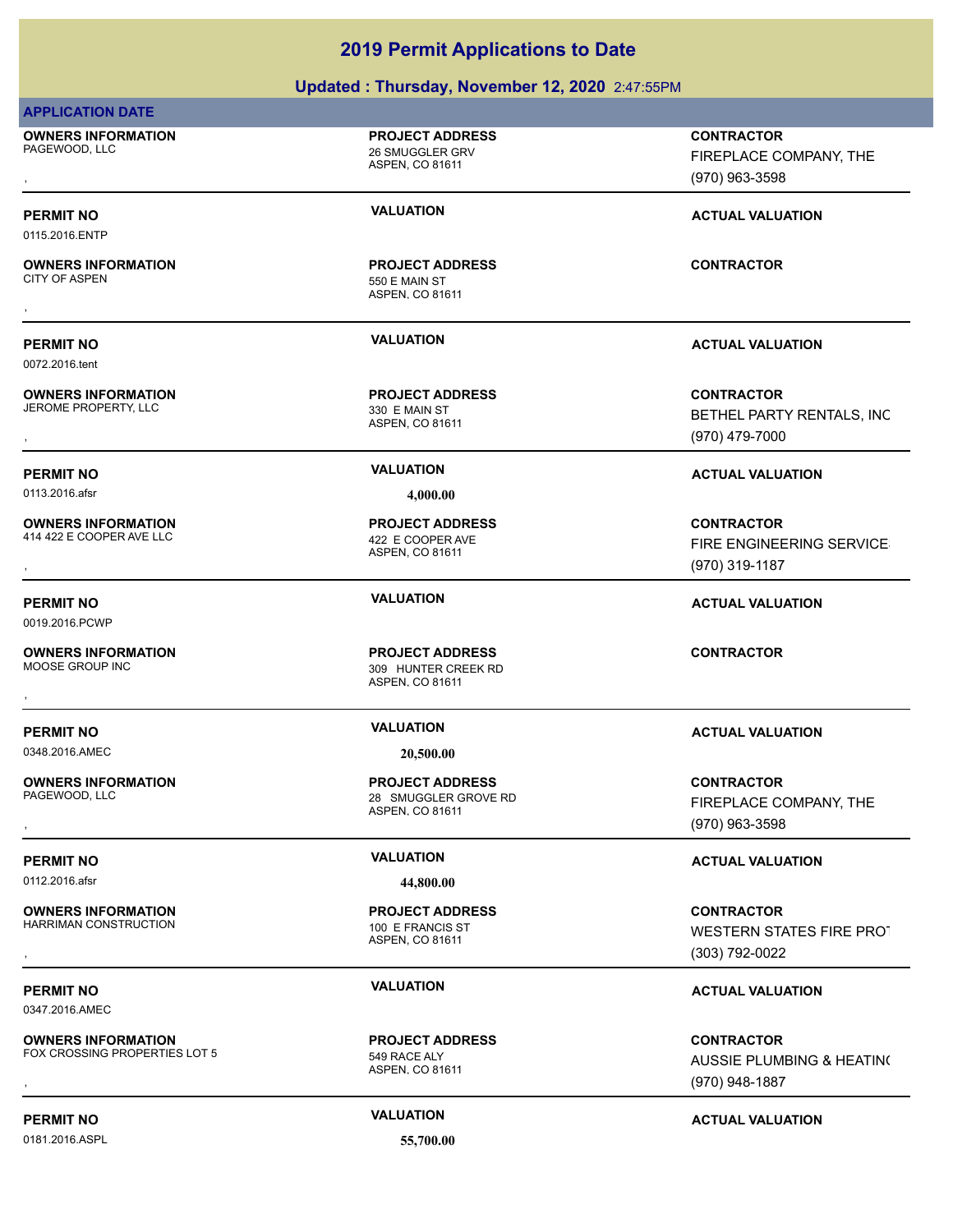## **Updated : Thursday, November 12, 2020** 2:47:55PM

## **APPLICATION DATE**

**OWNERS INFORMATION** FOX CROSSING PROPERTIES LOT 5 549 RACE ALY

**PROJECT ADDRESS**

ASPEN, CO 81611

**OWNERS INFORMATION METALLY AREAD FROJECT ADDRESS AREAD FOR SOUTRACTOR CONTRACTOR**<br>FOX CROSSING PROPERTIES LOT 5 THE SALLY ASPEN. CO 81611 METAL METALLY AND MUSSIE PLUMBING & HEATIN(<br>The Sale of Spen, CO 81611 Mass of the AUSSIE PLUMBING & HEATING (970) 948-1887

## **11/21/16**

**OWNERS INFORMATION** BRINING ROBERT 14 AJAX AVE

0324.2016.AELE **1,000.00**

**OWNERS INFORMATION** EISENSTAT ALBERT & CONSTANCE 106 N SPRING ST

0346.2016.AMEC **10,000.00**

**OWNERS INFORMATION** ASPEN MEADOWS RESORT 875 MEADOWS RD

## **11/18/16**

0024.2016.REMP

**OWNERS INFORMATION**<br>LITTLE CLOUD ESTATE INC

**OWNERS INFORMATION** LARKSPUR CG LLC 103 S SEVENTH

0180.2016.ASPL

**OWNERS INFORMATION** PALEY DOUGLAS A & NANCY 835 E HYMAN

ASPEN, CO 81611 **PROJECT ADDRESS**

ASPEN, CO 81611 **PROJECT ADDRESS**

ASPEN, CO 81611 **PROJECT ADDRESS**

ASPEN, CO 81611 19 LITTLE CLOUD TRL **PROJECT ADDRESS OWNERS INFORMATION CONTRACTOR REPORT OF PROJECT ADDRESS CONTRACTOR CONTRACTOR**<br>LITTLE CLOUD ESTATE INC CONTRACTOR ASPEN. CO 81611<br>,

0323.2016.AELE **9,990.00**

ASPEN, CO 81611 **PROJECT ADDRESS**

ASPEN, CO 81611 **PROJECT ADDRESS**

**PERMIT NO VALUATION ACTUAL VALUATION**

0118.2016.ARBU **12,000.00 12,000.00**

, **CONTRACTOR** REGAN CONSTRUCTION, INC (970) 923-0010

## **PERMIT NO VALUATION VALUATION VALUATION**

**OWNERS INFORMATION METALLY CONTRACTOR DESCRIPTION ON PROJECT ADDRESS ARE:**<br>EISENSTAT ALBERT & CONSTANCE THE SOLUTION OF ASPEN, CO 81611<br>, The Separation of ASPEN, CO 81611 SUNWEST ELECTRIC, INC. (970) 927-6738

## **PERMIT NO VALUATION ACTUAL VALUATION**

**OWNERS INFORMATION PROJECT ADDRESS CONTRACTOR**<br>ASPEN MEADOWS RESORT 875 MEADOWS RD SOPRIS PLUMBING & HEATIN(<br>, ASPEN, CO 81611 SOPRIS PLUMBING & HEATING (970) 319-9420

**PERMIT NO VALUATION VALUATION VALUATION** 

## **PERMIT NO VALUATION ACTUAL VALUATION**

, **CONTRACTOR** SUNSENSE, INC (970) 963-1420

## **PERMIT NO VALUATION ACTUAL VALUATION**

, **CONTRACTOR** RANDY STRAUSS PLUMBING (970) 274-2249

**11/17/16**

0064.2016.ACBK **1,000,000.00 1,000,000.00**

**PERMIT NO VALUATION ACTUAL VALUATION**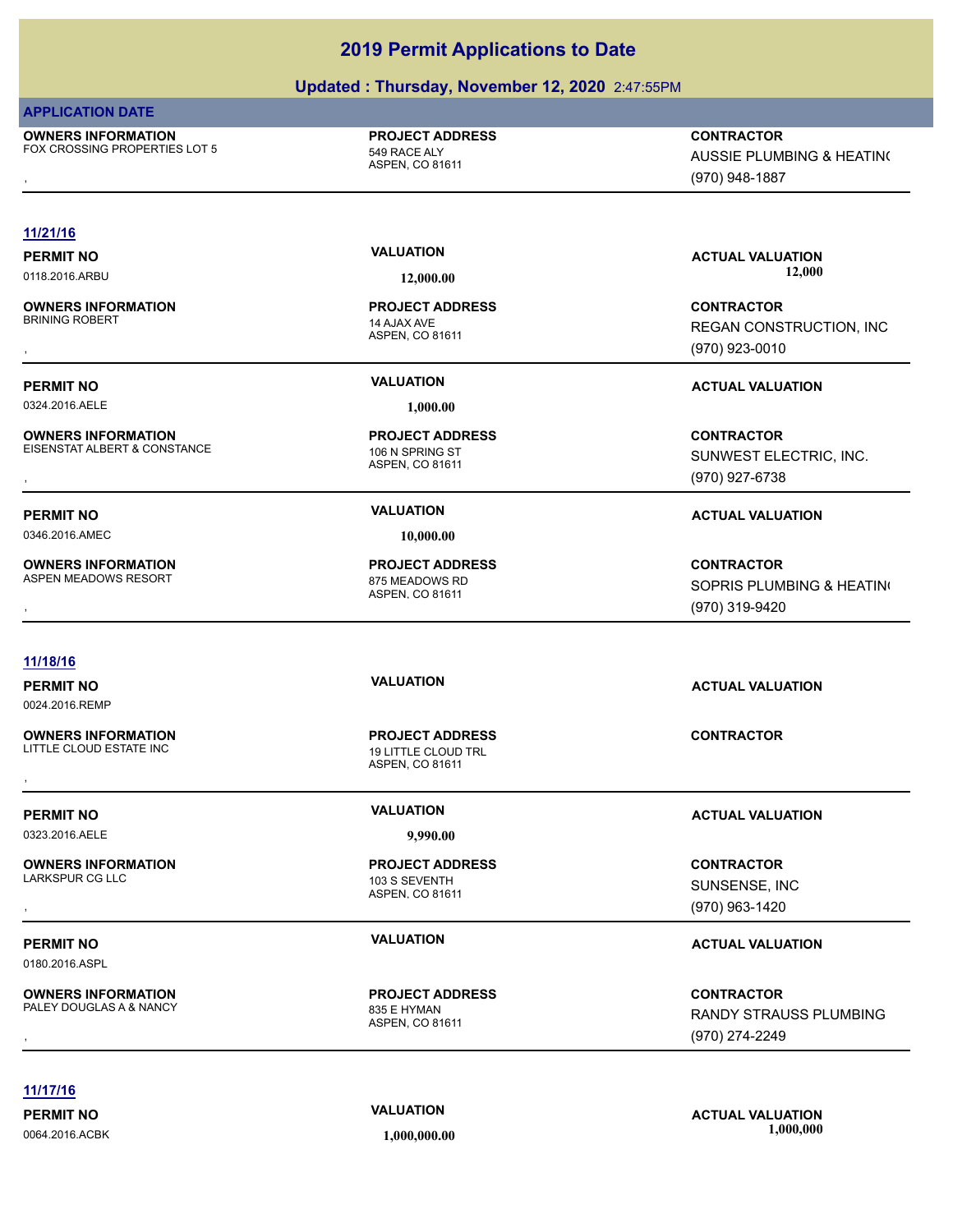## **Updated : Thursday, November 12, 2020** 2:47:55PM

## **APPLICATION DATE**

**OWNERS INFORMATION** DURANT MALL CONDO ASSOC. THE STATE RESERVED TO BE DURANT AVE

0345.2016.AMEC **9,080.00**

**OWNERS INFORMATION** SACHSON VENTURES LTD 1325 RIVERSIDE DR

0322.2016.AELE **2,000.00**

**OWNERS INFORMATION** CARMAN PETER CHIEF INVESTMENT **1999 120 VITE AVE** 

**OWNERS INFORMATION**

**OWNERS INFORMATION**

ASPEN, CO 81611-1993

**PROJECT ADDRESS**

ASPEN, CO 81611 **PROJECT ADDRESS**

ASPEN, CO 81611 **PROJECT ADDRESS**

0343.2016.AMEC **7,770.00**

ASPEN, CO 81611 CARMAN PETER CHIEF INVESTMENT 700 UTE AVE **PROJECT ADDRESS**

0179.2016.ASPL **6,000.00**

ASPEN, CO 81611 610 S WEST END ST **PROJECT ADDRESS**

0344.2016.AMEC **250.00**

**OWNERS INFORMATION**

0321.2016.AELE **20,000.00**

**OWNERS INFORMATION**

0178.2016.ASPL **3,500.00**

**OWNERS INFORMATION**

ASPEN, CO 81611 610 S WEST END ST **PROJECT ADDRESS**

ASPEN, CO 81611 610 S WEST END ST **PROJECT ADDRESS** , **CONTRACTOR**

## B ELECTRIC (970) 923-5844

## **PERMIT NO VALUATION ACTUAL VALUATION**

, **CONTRACTOR** YOUNG SERVICES, LLC (970) 384-2271

## **PERMIT NO CONSUMITY OF A CONSUMITY OF A CONSUMITY OF A CONSUMITY OF A CTUAL VALUATION**

ASPEN, CO 81611

406 S MILL ST **PROJECT ADDRESS**

, **CONTRACTOR** KEELTY CONSTRUCTION, INC. (970) 927-6472

**PERMIT NO CONSUMITY ACTUAL VALUATION VALUATION VALUATION** 

**OWNERS INFORMATION PROJECT ADDRESS CONTRACTOR**<br>SACHSON VENTURES LTD 1325 RIVERSIDE DR FIREPLACE COMPANY, THE<br>, ASPEN, CO 81611 FIREPLACE COMPANY, THE (970) 963-3598

## **PERMIT NO VALUATION ACTUAL VALUATION**

**OWNERS INFORMATION FROJECT ADDRESS ARE SERVIT READS AND MANUSICAL CONTRACTOR**<br>CARMAN PETER CHIEF INVESTMENT FROM THE AVE ASPEN, CO 81611 FROM THE AVE ASPEN CO 81611<br>TOO 81611 FROM THE ASPEN, CO 81611 FROM THE ASPEN CO 816 R & A ENTERPRISES OF CARE (970) 945-6500

## **PERMIT NO VALUATION ACTUAL VALUATION**

, **CONTRACTOR** FIREPLACE COMPANY, THE (970) 963-3598

## **PERMIT NO VALUATION ACTUAL VALUATION**

**OWNERS INFORMATION PROJECT ADDRESS CONTRACTOR**<br>JACK CARDALL 610 S WEST END ST NEW AGE PLUMBING & HEATI<br>, ASPEN. CO 81611 **NEW AGE PLUMBING & HEATI** (970) 928-7320

## **PERMIT NO VALUATION ACTUAL VALUATION**

, **CONTRACTOR** CONKLIN CONSTRUCTION (970) 927-9685

## **PERMIT NO VALUATION VALUATION VALUATION**

0117.2016.ARBU **0.00 0.00**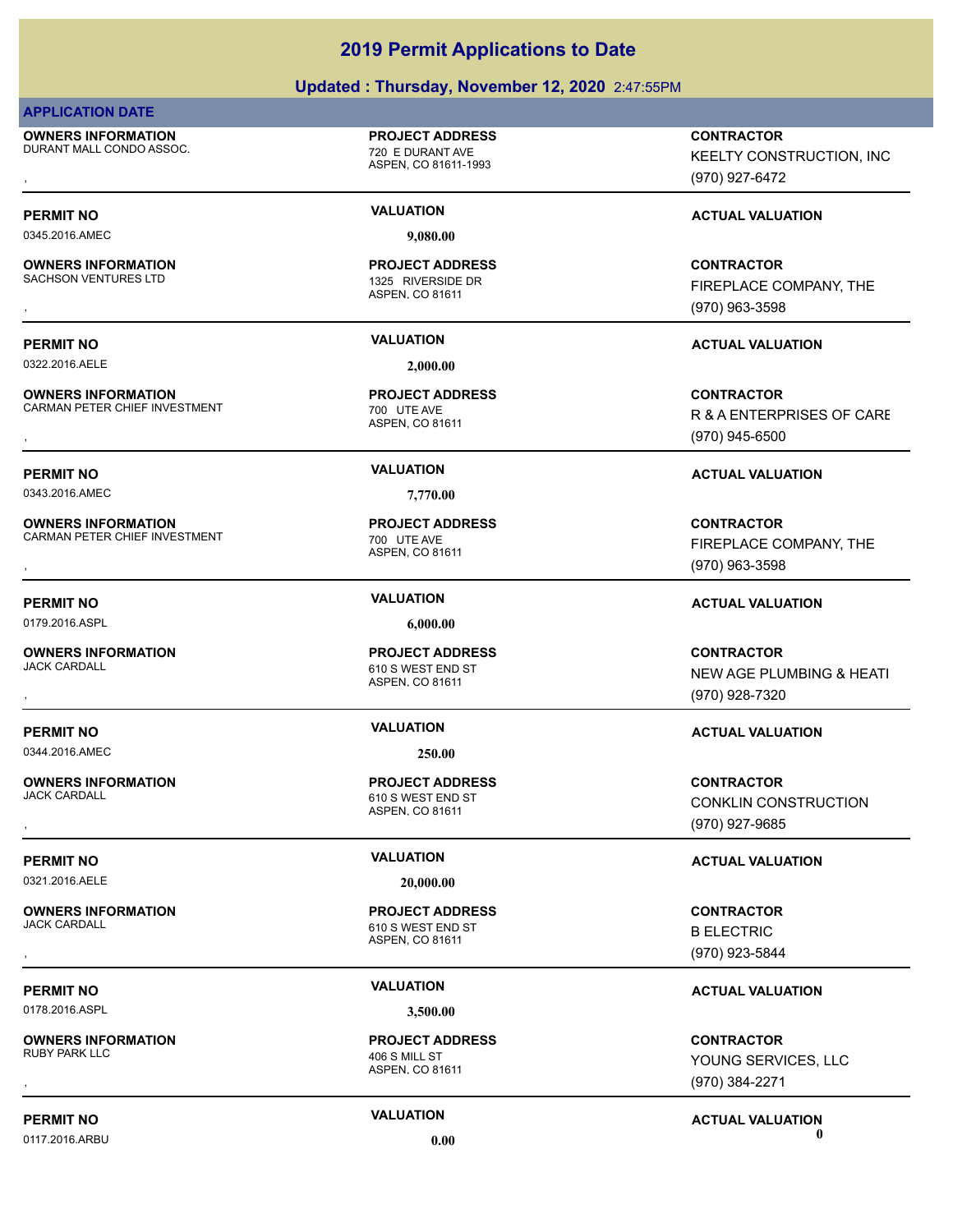## **Updated : Thursday, November 12, 2020** 2:47:55PM

|--|

**OWNERS INFORMATION** DAVID AND NANCY PUSTKA 416 MOORE DR

ASPEN, CO 81611

ASPEN, CO 81611

ASPEN, CO 81611

331-338 MIDLAND AVE **PROJECT ADDRESS**

**PROJECT ADDRESS**

**PROJECT ADDRESS**

0320.2016.AELE **800.00**

## **OWNERS INFORMATION** PALEY DOUGLAS A & NANCY 835 E HYMAN

0099.2016.ASLU

**OWNERS INFORMATION** 257 PARK AVE ASPEN, CO 81611

## **11/16/16**

0098.2016.ASLU

**OWNERS INFORMATION** RYAN CHADWICK 305-7 S MILL ST , **CONTRACTOR**

0319.2016.AELE **1,500.00**

**OWNERS INFORMATION**

**OWNERS INFORMATION** ASPEN SKIING COMPANY 832 E COOPER AVE PO BOX 1248 ASPEN, CO 81612

0342.2016.AMEC **3,345.00**

**OWNERS INFORMATION**

0177.2016.ASPL **1,000.00**

**OWNERS INFORMATION**

0114.2016.ENTP

## , **CONTRACTOR** TE BUILDERS, LLC (970) 963-4522

## **PERMIT NO CONSUMITY ACTUAL VALUATION VALUATION VALUATION**

, **CONTRACTOR** TWIN PEAKS ELECTRIC, INC. (970) 927-3920

## **PERMIT NO VALUATION ACTUAL VALUATION**

**CONTRACTOR**

**PERMIT NO VALUATION VALUATION VALUATION** 

ASPEN, CO 81611

**PROJECT ADDRESS**

## ASPEN, CO 81611 128 W MAIN ST **PROJECT ADDRESS**

ASPEN, CO 81611 **PROJECT ADDRESS**

ASPEN, CO 81611 950 E DURANT AVE **PROJECT ADDRESS**

ASPEN, CO 81611 715 E HOPKINS AVE **PROJECT ADDRESS**

## **PERMIT NO VALUATION ACTUAL VALUATION**

, **CONTRACTOR** GIGAWATT ELECTRIC, INC. (970) 925-8608

**PERMIT NO VALUATION ACTUAL VALUATION** 0127.2016.ARBK **63,000.00 63,000.00**

> **CONTRACTOR** A&E CONSTRUCTION, INC (970) 948-1222

## **PERMIT NO VALUATION ACTUAL VALUATION**

, **CONTRACTOR** UTE CITY FIREPLACES, LLC (970) 319-7642

## **PERMIT NO VALUATION ACTUAL VALUATION**

, **CONTRACTOR** AUSSIE PLUMBING & HEATING (970) 948-1887

**PERMIT NO CONSUMITY ACTUAL VALUATION VALUATION VALUATION**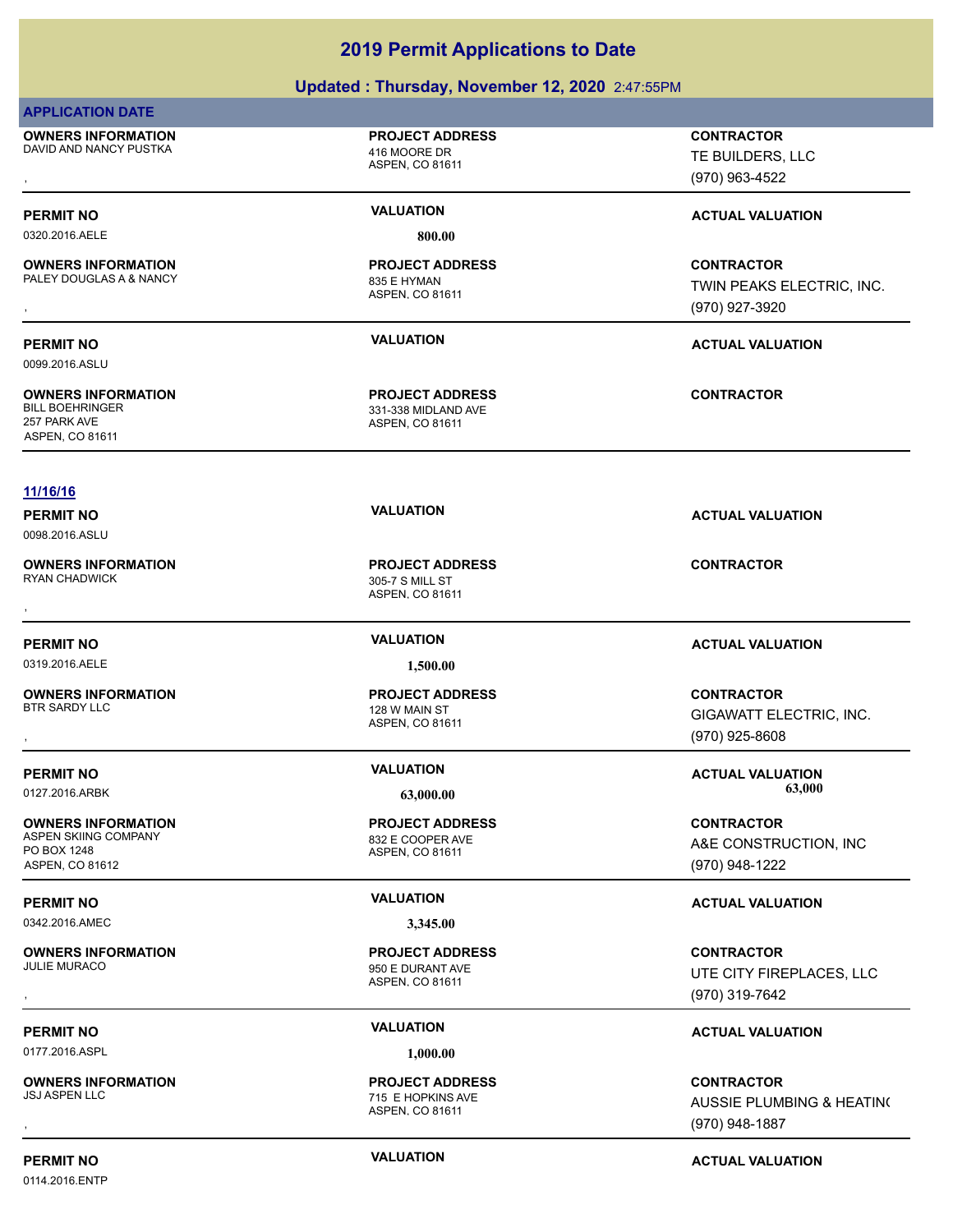## **Updated : Thursday, November 12, 2020** 2:47:55PM

## **APPLICATION DATE**

**OWNERS INFORMATION** BALD MOUNTAIN DEVELOPMENT LLC  $\qquad \qquad 0 \text{ SOUTH ASPEN ST}$ 132 W MAIN ST ASPEN, CO 81611

**PROJECT ADDRESS**

ASPEN, CO 81611

**CONTRACTOR**

## **11/15/16**

0341.2016.AMEC **86,000.00**

**OWNERS INFORMATION** STUDIO B ARCHITECTS **1484 SIERRA VISTA DR** 

0175.2016.ASPL **78,000.00**

**OWNERS INFORMATION** STUDIO B ARCHITECTS 1484 SIERRA VISTA DR

**OWNERS INFORMATION** ASPEN HISTORICAL SOCIETY 620 W BLEEKER ST 620 W BLEEKER ST ASPEN, CO 81611

0111.2016.afsr **48,693.00**

**OWNERS INFORMATION**

0176.2016.ASPL

**OWNERS INFORMATION** ST REGIS ASPEN HOTEL 315 E DEAN ST 315 E DEAN ST ASPEN, CO 81611

## **11/14/16**

0339.2016.AMEC

**OWNERS INFORMATION** 604 W MAIN ST ASPEN, CO 81611

0317.2016.AELE **500.00**

**OWNERS INFORMATION**

ASPEN, CO 81611 **PROJECT ADDRESS**

ASPEN, CO 81611 **PROJECT ADDRESS**

0110.2016.afsr **12,177.00**

ASPEN, CO 81611 **PROJECT ADDRESS**

ASPEN, CO 81611 1415 CRYSTAL LAKE RD **PROJECT ADDRESS**

ASPEN, CO 81611 **PROJECT ADDRESS**

**PERMIT NO VALUATION VALUATION VALUATION** 

, **CONTRACTOR** JIM HOUG PLUMBING & HEAT (970) 945-5569

## **PERMIT NO VALUATION ACTUAL VALUATION**

, **CONTRACTOR** JIM HOUG PLUMBING & HEAT (970) 945-5569

## **PERMIT NO VALUATION ACTUAL VALUATION**

**CONTRACTOR** APEX SECURITY (970) 945-2152

## **PERMIT NO VALUATION ACTUAL VALUATION**

**OWNERS INFORMATION GOVERNEY ARE IN THE PROJECT ADDRESS CONTRACTOR CONTRACTOR**<br>HART RODES H & PATRICIA I GATA ASPEN CO 81611 ASPEN, CO 81611 GOVERNEY (1993) 792-0022<br>GOVERNEY REPORT ASPEN, CO 81611 (303) 792-0022 WESTERN STATES FIRE PROT (303) 792-0022

## **PERMIT NO VALUATION ACTUAL VALUATION**

**CONTRACTOR** YOUNG SERVICES, LLC (970) 384-0354

ASPEN, CO 81611 191 SKIMMING LN **PROJECT ADDRESS**

ASPEN, CO 81611 11 SMUGGLER GROVE RD **PROJECT ADDRESS**

**PERMIT NO VALUATION ACTUAL VALUATION**

**CONTRACTOR** SOPRIS PLUMBING & HEATING (970) 319-9420

## **PERMIT NO VALUATION ACTUAL VALUATION**

**OWNERS INFORMATION PROJECT ADDRESS CONTRACTOR**<br>HTM PROPERTIES LLC 11 SMUGGLER GROVE RD R &A ENTERPRISES OF CARE<br>, ASPEN. CO 81611 R & A ENTERPRISES OF CARE (970) 945-6500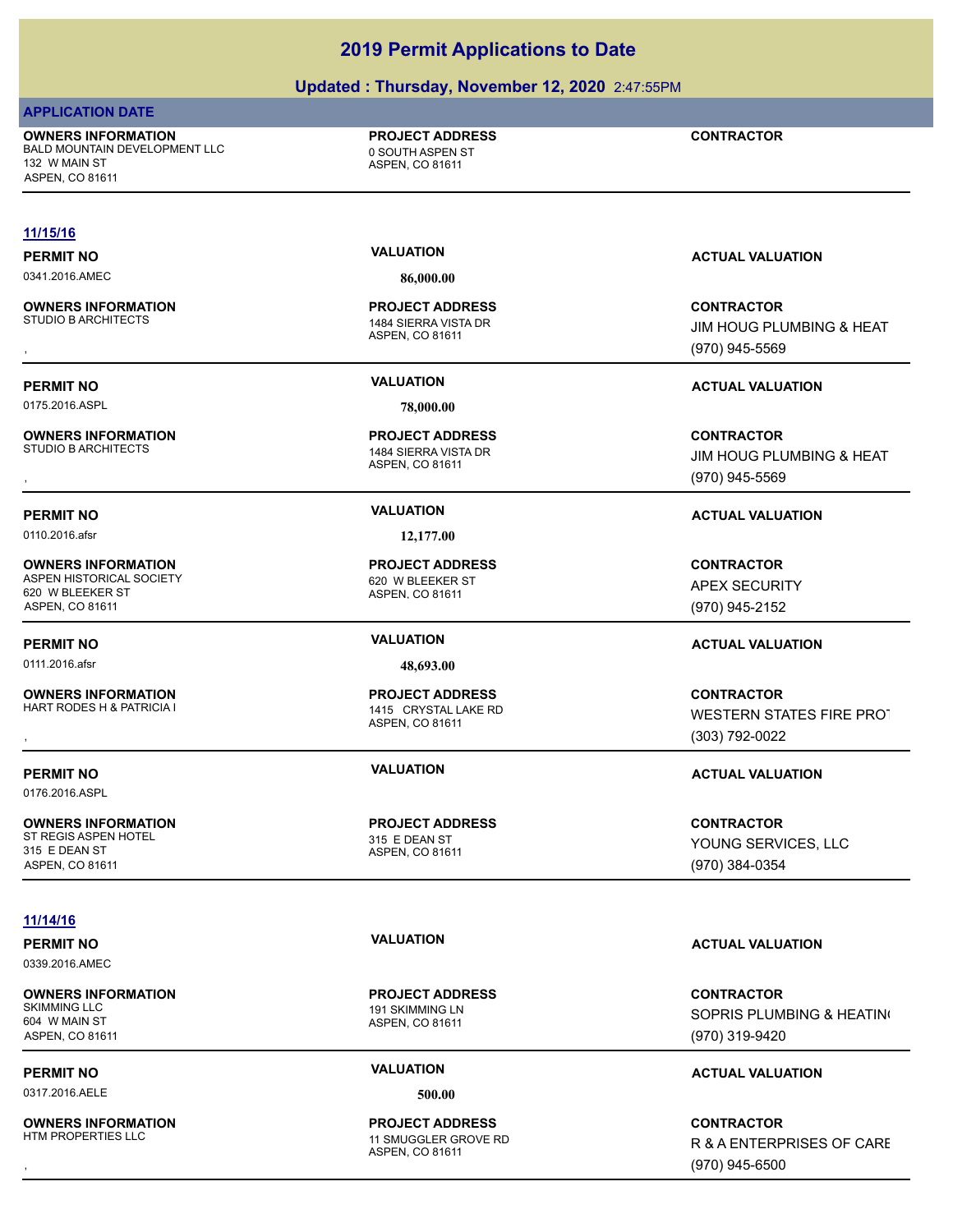| <b>OWNERS INFORMATION</b><br>JOHN JOHN & KARLA KELLY | <b>PROJECT ADDRESS</b><br>203 E HALLAM ST | <b>CONTRACTOR</b><br><b>LARIAT ELECTRIC</b> |
|------------------------------------------------------|-------------------------------------------|---------------------------------------------|
|                                                      | ASPEN, CO 81611                           | (970) 210-0183                              |
|                                                      |                                           |                                             |
| PERMIT NO                                            | <b>VALUATION</b>                          | <b>ACTUAL VALUATION</b>                     |
| 0340.2016.AMEC                                       |                                           |                                             |
| <b>OWNERS INFORMATION</b>                            | <b>PROJECT ADDRESS</b>                    | <b>CONTRACTOR</b>                           |
| JODI SMITH PITKIN COUNTY LIBRARY<br>120 N MILL ST    | 506 E MAIN ST<br>ASPEN, CO 81611          | 2H MECHANICAL, LLC                          |
| ASPEN, CO 81611                                      |                                           | (970) 778-4560                              |
|                                                      |                                           |                                             |
| 11/11/16                                             |                                           |                                             |
| PERMIT NO                                            | <b>VALUATION</b>                          | <b>ACTUAL VALUATION</b>                     |
| 0109.2016.afsr                                       | 9,801.00                                  |                                             |
| <b>OWNERS INFORMATION</b>                            | <b>PROJECT ADDRESS</b>                    | <b>CONTRACTOR</b>                           |
| 530 HALLAM, LLC                                      | 530 W HALLAM ST<br>ASPEN, CO 81611        | <b>PROGUARD PROTECTION SE</b>               |
|                                                      |                                           | (970) 920-2026                              |
| PERMIT NO                                            | <b>VALUATION</b>                          | <b>ACTUAL VALUATION</b>                     |
| 0102.2016.ACGR                                       | 0.00                                      | -0                                          |
| <b>OWNERS INFORMATION</b>                            | <b>PROJECT ADDRESS</b>                    | <b>CONTRACTOR</b>                           |
| KILE SMITH PARK CENTERAL WEST                        | 210 E HYMAN AVE                           |                                             |
|                                                      | ASPEN, CO 81611                           |                                             |
|                                                      | <b>VALUATION</b>                          |                                             |
| PERMIT NO                                            |                                           | <b>ACTUAL VALUATION</b>                     |
| 0338.2016.AMEC                                       |                                           |                                             |
| <b>OWNERS INFORMATION</b>                            | <b>PROJECT ADDRESS</b>                    | <b>CONTRACTOR</b>                           |
| KAREN DEGERBERG                                      | 111 W HYMAN AVE<br>ASPEN, CO 81611        | SINCLAIR PLUMBING AND HE                    |
|                                                      |                                           | (970) 618-1958                              |
| <b>PERMIT NO</b>                                     | <b>VALUATION</b>                          | <b>ACTUAL VALUATION</b>                     |
| 0116.2016.ARBU                                       | 0.00                                      |                                             |
| <b>OWNERS INFORMATION</b>                            | <b>PROJECT ADDRESS</b>                    | <b>CONTRACTOR</b>                           |
| MUSTANG HOLDINGS LLC                                 | 69 SHADY LN                               | <b>BRIKOR ASSOCIATES, INC</b>               |
|                                                      | ASPEN, CO 81611                           | (970) 923-3088                              |
|                                                      |                                           |                                             |
| <b>PERMIT NO</b>                                     | <b>VALUATION</b>                          | <b>ACTUAL VALUATION</b><br>-0               |
| 0103.2016.ACGR                                       | 0.00                                      |                                             |
| <b>OWNERS INFORMATION</b><br>RUBY PARK LLC           | <b>PROJECT ADDRESS</b>                    | <b>CONTRACTOR</b>                           |
|                                                      | 406 S MILL ST<br>ASPEN, CO 81611          | ASPEN CONSTRUCTORS, INC                     |
|                                                      |                                           | (970) 925-7608                              |

**11/10/16**

0334.2016.AMEC **72,680.00**

## **PERMIT NO CONSUMITY ACTUAL VALUATION VALUATION ACTUAL VALUATION**

## **2019 Permit Applications to Date**

## **Updated : Thursday, November 12, 2020** 2:47:55PM

## **APPLICATION DATE**

0318.2016.AELE **1,400.00**

**OWNERS INFORMATION** JOHN JOHN & KARLA KELLY

**PERMIT NO CONSUMITY ACTUAL VALUATION VALUATION ACTUAL VALUATION** 

203 E HALLAM ST<br>ASPEN, CO 81611 **PROJECT ADDRESS**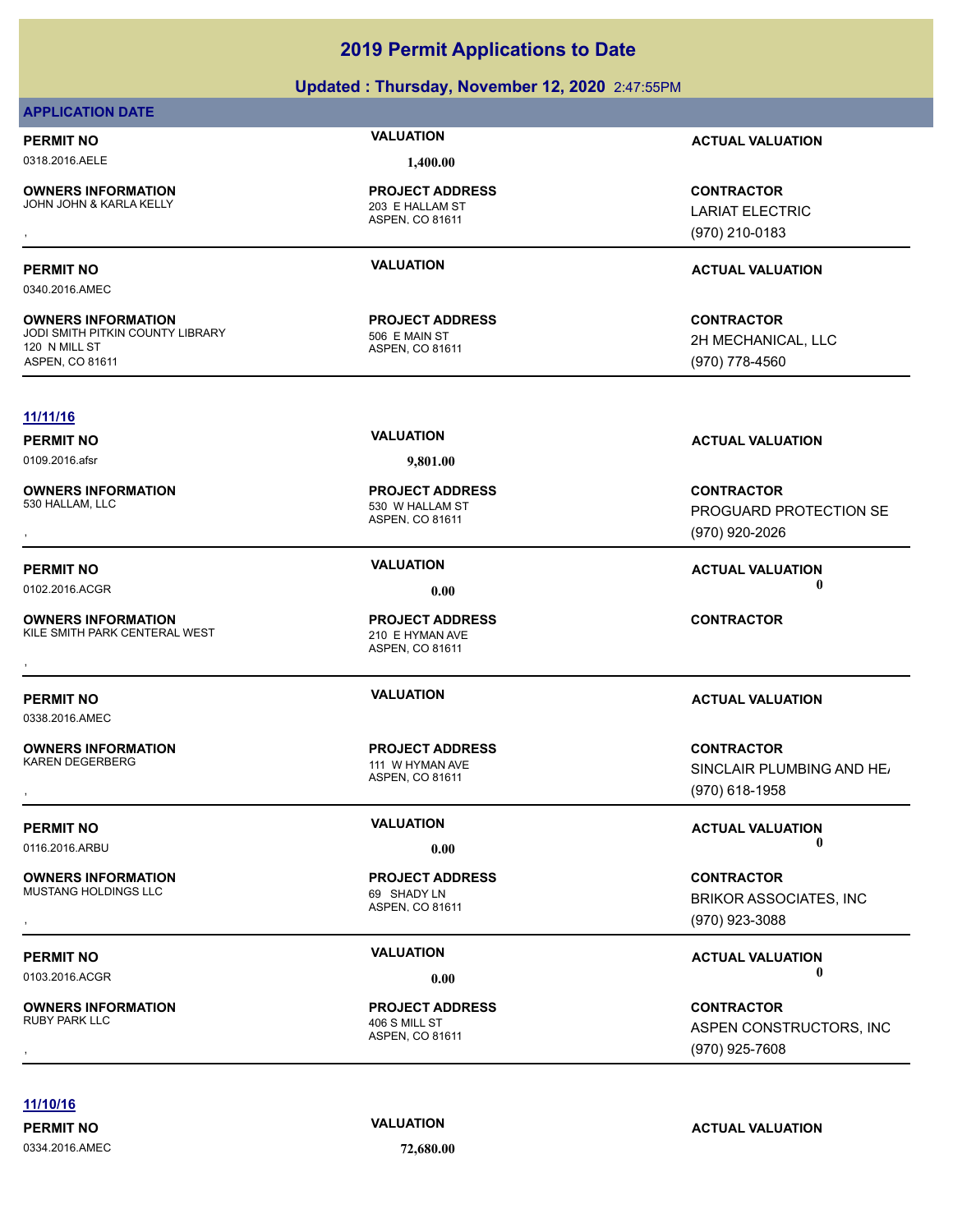## **Updated : Thursday, November 12, 2020** 2:47:55PM

## **APPLICATION DATE**

**OWNERS INFORMATION**

**OWNERS INFORMATION**

**OWNERS INFORMATION**

**OWNERS INFORMATION**

**OWNERS INFORMATION**

**OWNERS INFORMATION**

**OWNERS INFORMATION**

ASPEN, CO 81611

207 S ORIGINAL **PROJECT ADDRESS**

0335.2016.AMEC **126,000.00**

## ASPEN, CO 81611 229 WEST SUMGGLER, LLC 229 W SMUGGLER ST **PROJECT ADDRESS**

0316.2016.AELE **50,000.00**

ASPEN, CO 81611 530 W HALLAM ST **PROJECT ADDRESS**

0336.2016.AMEC **104,000.00**

ASPEN, CO 81611 229 WEST SUMGGLER, LLC 426 N SECOND ST **PROJECT ADDRESS**

## ASPEN, CO 81611 319 W BLEEKER ST **PROJECT ADDRESS**

0337.2016.AMEC **4,750.00**

## ASPEN, CO 81611 MARK HUNT 414 E COOPER AVE LLC 422 E COOPER AVE **PROJECT ADDRESS**

## 0137.2016.RWBU **4,800.00**

ASPEN, CO 81611 350 SUMMIT ST **PROJECT ADDRESS** , **CONTRACTOR**

## 42 RIDGE PL **PROJECT ADDRESS** , **CONTRACTOR**

PITKIN, CO 99999

UTE CITY FIREPLACES, LLC

, **CONTRACTOR** (970) 319-7642

## **PERMIT NO VALUATION VALUATION VALUATION**

, **CONTRACTOR** T & E MARSHALL ENTERPRISI (970) 927-8071

## **PERMIT NO VALUATION ACTUAL VALUATION**

, **CONTRACTOR** TWO PEAKS ELECTRIC, LLC (970) 379-2845

## **PERMIT NO VALUATION ACTUAL VALUATION**

, **CONTRACTOR** T & E MARSHALL ENTERPRISI (970) 927-8071

## **PERMIT NO VALUATION ACTUAL VALUATION** 0111.2016.ARGR **0.00 0.00**

, **CONTRACTOR** ASPEN CONSTRUCTION, INC (970) 920-3960

## **PERMIT NO VALUATION ACTUAL VALUATION**

**OWNERS INFORMATION MARK HUNT 414 E COOPER AVE A SPEN, CO 81611**<br>MARK HUNT 414 E COOPER AVE LLC ASPEN, CO 81611 ASPEN, CO 81611 **A SPEN, CO 81611**<br>ASPEN, CO 81611 (970) 945-6500 R & A ENTERPRISES OF CARE (970) 945-6500

**PERMIT NO VALUATION VALUATION VALUATION** 

**PERMIT NO VALUATION ACTUAL VALUATION**

**PERMIT NO VALUATION ACTUAL VALUATION** 0063.2016.ACBK **225,000.00 225,000.00**

0018.2016.PCWP

**OWNERS INFORMATION**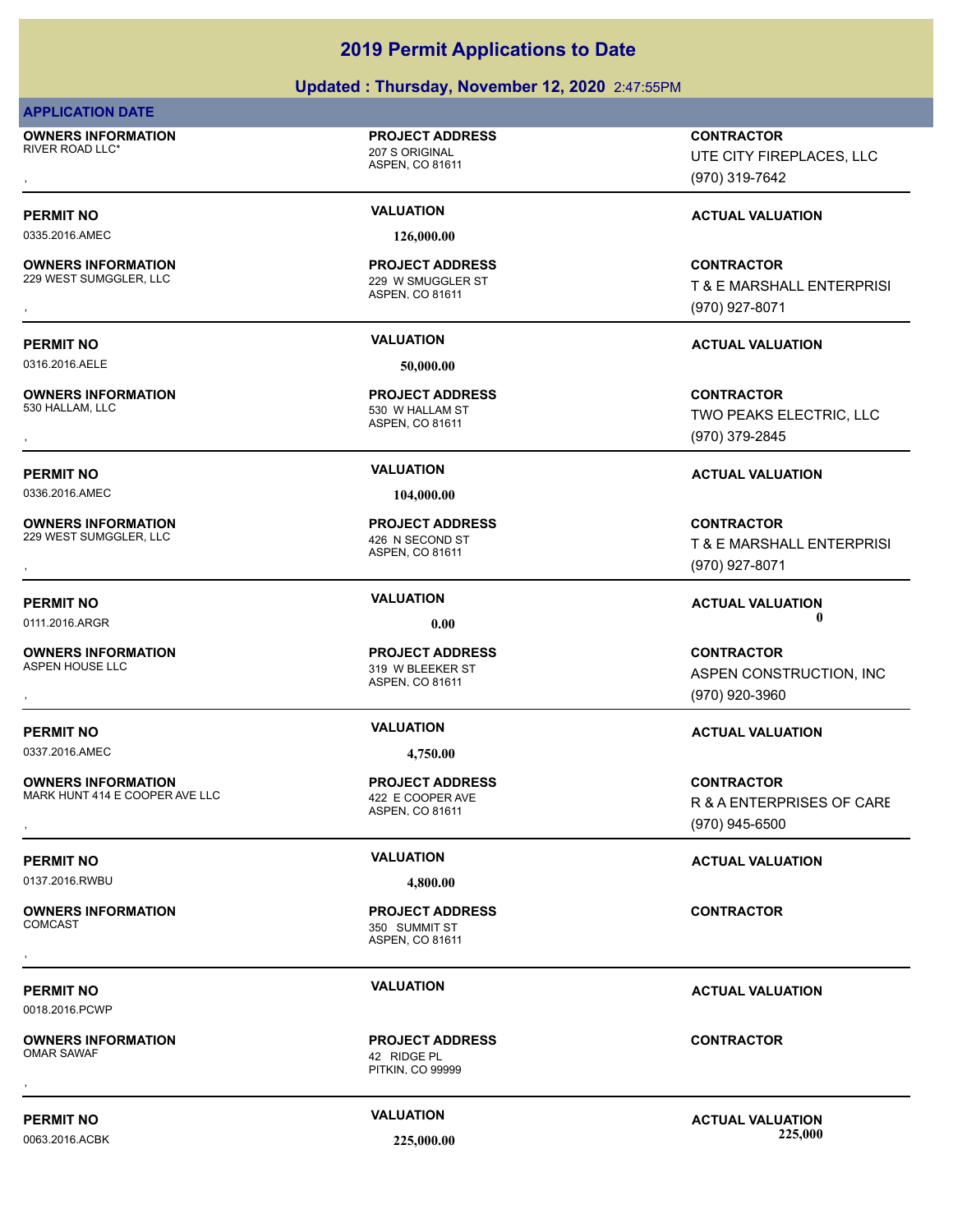## **Updated : Thursday, November 12, 2020** 2:47:55PM

## **APPLICATION DATE**

**OWNERS INFORMATION** RESIDENCES AT LITTLE NELL 501 E DEAN

**OWNERS INFORMATION**

## **PROJECT ADDRESS**

ASPEN, CO 81611

ASPEN, CO 81611 135 MINERS TRL **PROJECT ADDRESS**

, **CONTRACTOR** REGAN CONSTRUCTION, INC (970) 923-0010

**PERMIT NO VALUATION ACTUAL VALUATION** 0115.2016.ARBU **0.00 0.00**

, **CONTRACTOR** KAEGEBEIN FINE HOMEBUILD (970) 379-6228

## **11/9/16**

0333.2016.AMEC **14,000.00**

**OWNERS INFORMATION** CAROL BLOMQUIST 100 E HYMAN AVE

**OWNERS INFORMATION**

**OWNERS INFORMATION** DURANT MALL CONDO ASSOC. The matrix of the control of the DURANT

**OWNERS INFORMATION**

**OWNERS INFORMATION** DAVID & CHERYL MCWHORTER 718 S GALENA ST

0174.2016.ASPL **1,000.00**

**OWNERS INFORMATION**

ASPEN, CO 81611 **PROJECT ADDRESS**

0315.2016.AELE **4,000.00**

ASPEN, CO 81611 320 E HYMAN AVE **PROJECT ADDRESS**

ASPEN, CO 81611 **PROJECT ADDRESS**

ASPEN, CO 81611 465 E HOPKINS AVE **PROJECT ADDRESS** , **CONTRACTOR**

ASPEN, CO 81611 **PROJECT ADDRESS**

ASPEN, CO 81611 424 S SPRING ST **PROJECT ADDRESS**

**PERMIT NO VALUATION VALUATION VALUATION** 

**OWNERS INFORMATION PROJECT ADDRESS CONTRACTOR**<br>CAROL BLOMQUIST 100 E HYMAN AVE STRONG STRUCTURES, LTD.<br>, ASPEN. CO 81611 STRONG STRUCTURES, LTD. (970) 927-3339

## **PERMIT NO VALUATION ACTUAL VALUATION**

, **CONTRACTOR** LASSITER ELECTRIC, INC (970) 927-4656

**PERMIT NO VALUATION ACTUAL VALUATION** 0062.2016.ACBK **1,000,000.00 1,000,000.00**

, **CONTRACTOR** KEELTY CONSTRUCTION, INC. (970) 927-6472

**PERMIT NO VALUATION ACTUAL VALUATION** 0101.2016.ACGR **0.00 0.00**

## **PERMIT NO VALUATION ACTUAL VALUATION** 0125.2016.ARBK **0.00 0.00**

, **CONTRACTOR** CODY CONSTRUCTION, LLC (970) 239-5470

## **PERMIT NO VALUATION ACTUAL VALUATION**

, **CONTRACTOR** ALL VALLEY MAINTENANCE & (970) 927-4036

**PERMIT NO CONSUMITY ACTUAL VALUATION VALUATION VALUATION** 0061.2016.ACBK **45,000.00 45,000.00**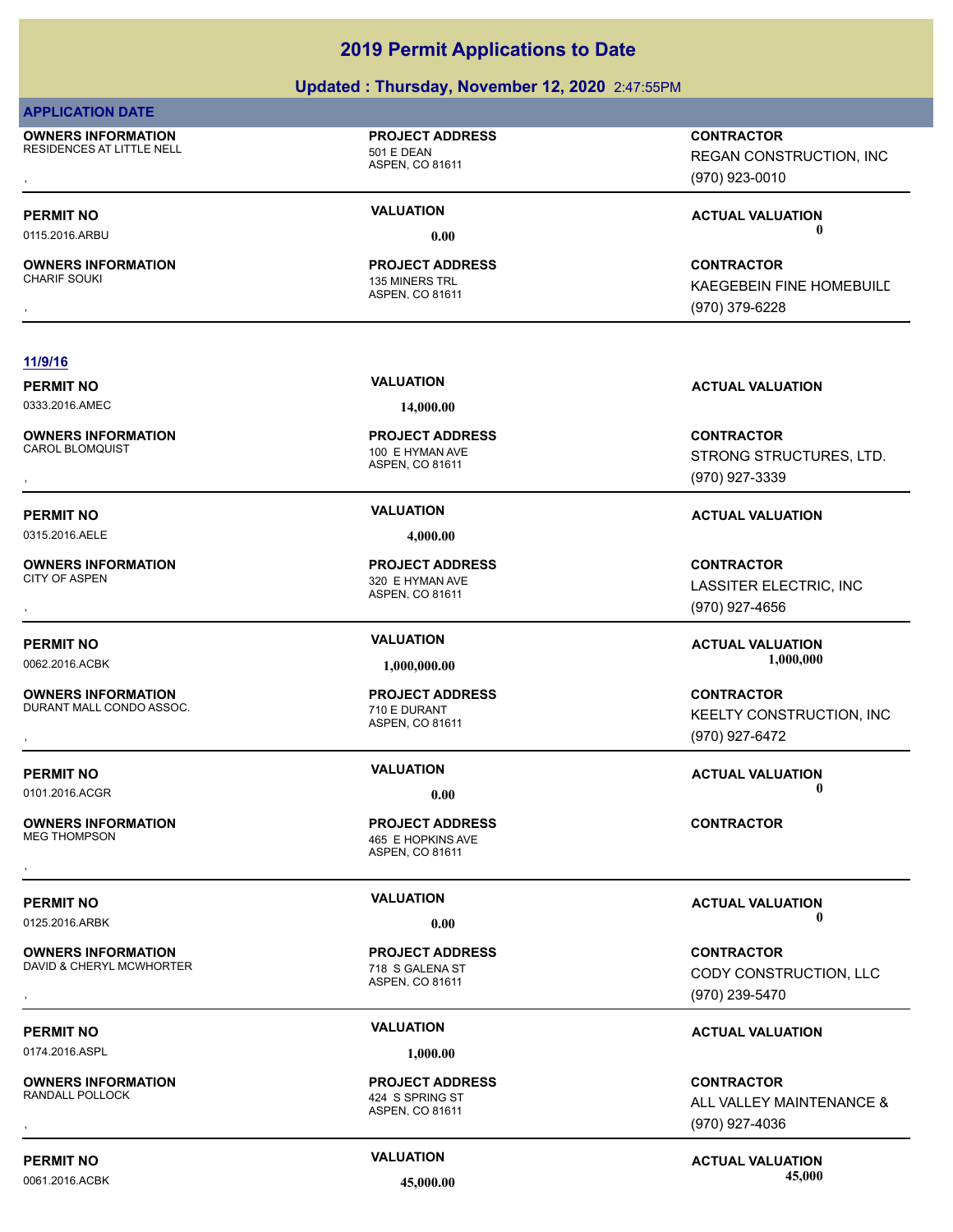## **Updated : Thursday, November 12, 2020** 2:47:55PM

| <b>APPLICATION DATE</b>   |  |
|---------------------------|--|
| <b>OWNERS INFORMATION</b> |  |

GILES DYAN 501 E DEAN

## ASPEN, CO 81611 **PROJECT ADDRESS**

, **CONTRACTOR** REGAN CONSTRUCTION, INC (970) 923-0010

## **11/8/16**

**OWNERS INFORMATION**

0097.2016.ASLU

## **OWNERS INFORMATION** JODI SMITH PITKIN COUNTY LIBRARY 506 E MAIN ST 120 N MILL ST ASPEN, CO 81611

0314.2016.AELE **500.00**

**OWNERS INFORMATION**

0114.2016.ARBU **0.00 0.00**

**OWNERS INFORMATION**<br>YPSI ANN ASSOCIATES

**OWNERS INFORMATION** 155 LONE PINE RD ASPEN, CO 81611

**OWNERS INFORMATION**

0136.2016.RWBU **0.000 0.000 0.000 0.000 0.000 0.000 0.000 0.000 0.000 0.000 0.000 0.000 0.000 0.000 0.000 0.000 0.000 0.000 0.000 0.000 0.000 0.000 0.000 0.000 0.000 0.000 0.000 0.000 0.000 0.000 0.000 0.000 0.000 0.000 0.** 

**OWNERS INFORMATION** BLACK HILLS ENERGY **DEALLY CONDUCT A** DIVISO

ASPEN, CO 81611 835 CHATFIELD RD **PROJECT ADDRESS**

ASPEN, CO 81611 **PROJECT ADDRESS**

ASPEN, CO 81611 201 E MAIN ST **PROJECT ADDRESS**

ASPEN, CO 81611 1006 E HYMAN AVE **PROJECT ADDRESS**

ASPEN, CO 81611 155 LONE PINE RD **PROJECT ADDRESS**

ASPEN, CO 81611 455 RIO GRANDE PL **PROJECT ADDRESS**

## ASPEN, CO 81611 **PROJECT ADDRESS** , **CONTRACTOR**

**PERMIT NO VALUATION ACTUAL VALUATION**

0124.2016.ARBK **6,300,000.00 6,300,000.00**

, **CONTRACTOR** SCHLUMBERGER / SCHERER ( (970) 925-8360

## **PERMIT NO VALUATION VALUATION VALUATION**

**CONTRACTOR**

## **PERMIT NO VALUATION VALUATION VALUATION**

, **CONTRACTOR** EXCEL ELECTRIC (970) 379-1950

## **PERMIT NO VALUATION ACTUAL VALUATION**

, **CONTRACTOR** REGAN CONSTRUCTION, INC (970) 923-0010

**PERMIT NO VALUATION ACTUAL VALUATION**

**CONTRACTOR** SMITHBUILT, INC (970) 379-9400

## **PERMIT NO VALUATION ACTUAL VALUATION** 0100.2016.ACGR **0.00 0.00**

, **CONTRACTOR** ELEMENTS PLUMBING & HEAT

## **PERMIT NO VALUATION ACTUAL VALUATION**

**11/7/16**

0110.2016.ARGR **0.00 0.00**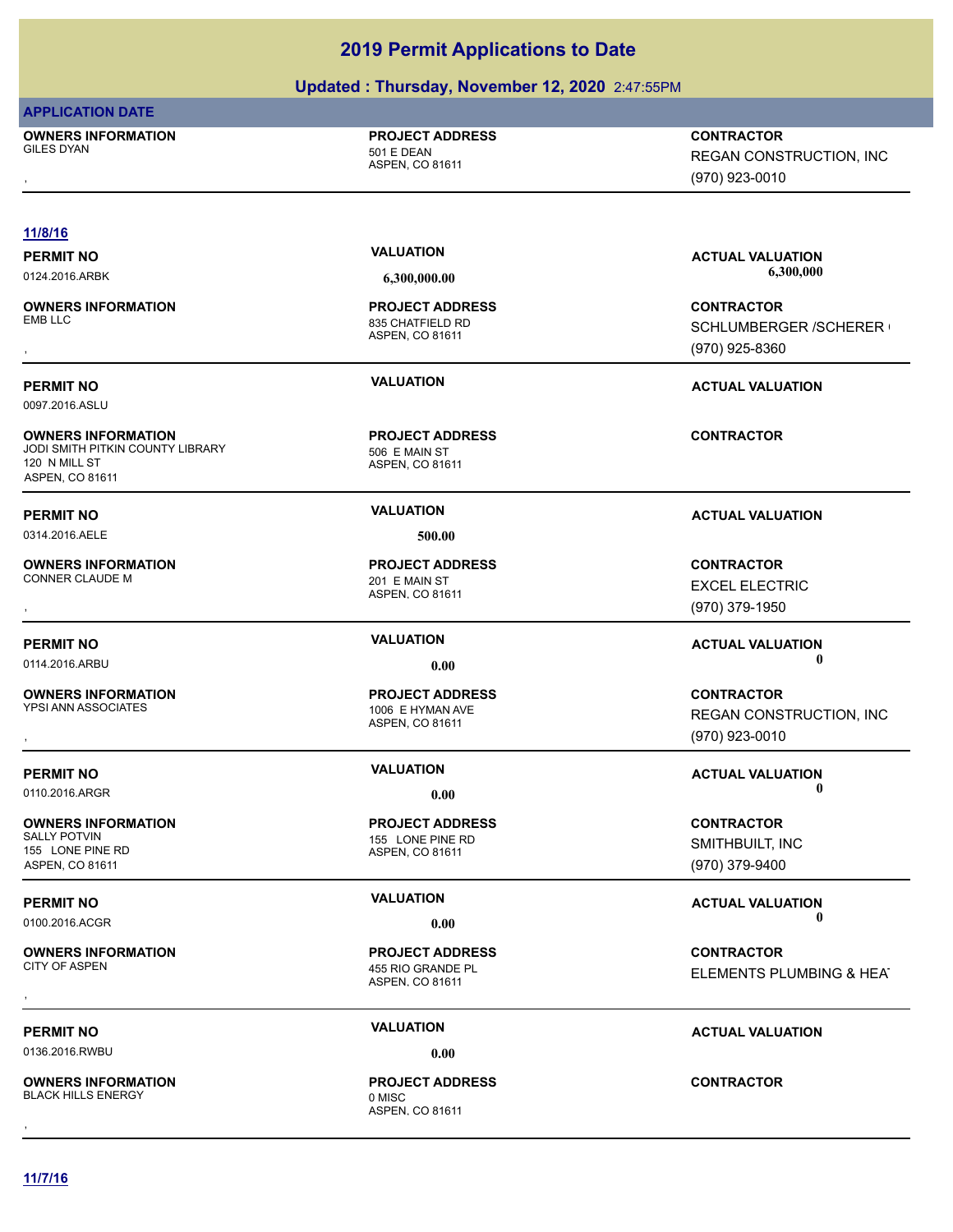## **Updated : Thursday, November 12, 2020** 2:47:55PM **2019 Permit Applications to Date**

## **APPLICATION DATE**

0313.2016.AELE **40,000.00**

**OWNERS INFORMATION**

**OWNERS INFORMATION**

0332.2016.AMEC **600.00**

**OWNERS INFORMATION** TERRA FIRMA PARTNERSHIP 1936 KING ST

**OWNERS INFORMATION** 155 LONE PINE RD ASPEN, CO 81611

**OWNERS INFORMATION** P CUNNINGHAM 916 E HOPKINS AVE

0330.2016.AMEC **25,000.00**

**OWNERS INFORMATION** UTE MESA LLC<br>
1001 UTE AVE

ASPEN, CO 81611 609 W SMUGGLER ST **PROJECT ADDRESS**

ASPEN, CO 81611 535 E HYMAN AVE **PROJECT ADDRESS**

ASPEN, CO 81611 **PROJECT ADDRESS**

ASPEN, CO 81611

ASPEN, CO 81611 **PROJECT ADDRESS**

**PERMIT NO VALUATION ACTUAL VALUATION**

, **CONTRACTOR** MOUNTAINEER ELECTRIC INC

**PERMIT NO VALUATION ACTUAL VALUATION** 0060.2016.ACBK **150,000.00 150,000.00**

, **CONTRACTOR** DOUBLE D PROPERTY MANA(

## **PERMIT NO VALUATION ACTUAL VALUATION**

**OWNERS INFORMATION PROJECT ADDRESS CONTRACTOR**<br>TERRA FIRMA PARTNERSHIP <sub>936</sub> KING ST SUPERIOR PLUMBING & HEAT<br>, ASPEN, CO 81611 SUPERIOR PLUMBING & HEAT (970) 309-2714

**PERMIT NO VALUATION ACTUAL VALUATION** 0123.2016.ARBK **100,000.00 100,000.00**

> **CONTRACTOR** SMITHBUILT, INC (970) 379-9400

**PERMIT NO VALUATION ACTUAL VALUATION** 0122.2016.ARBK **50,000.00 50,000.00**

, **CONTRACTOR** AM CONSTRUCTION (970) 704-0490

## **PERMIT NO CONSUMITY OF A CONSUMITY OF A CONSUMITY OF A CONSUMITY OF A CTUAL VALUATION**

, **CONTRACTOR** BROHN PLUMBING & HEATING (970) 625-2057

## **11/4/16**

0107.2016.afsr **5,400.00**

**OWNERS INFORMATION** 509 OREGON TRAIL LLC 1520 TIEHACK RD

0312.2016.AELE **1,000.00**

**OWNERS INFORMATION**

ASPEN, CO 81611 **PROJECT ADDRESS**

ASPEN, CO 81611 404 S GALENA ST **PROJECT ADDRESS**

## **PERMIT NO VALUATION ACTUAL VALUATION**

, **CONTRACTOR** FIRE SPRINKLER SERVICES, I (970) 928-9163

## **PERMIT NO VALUATION ACTUAL VALUATION**

, **CONTRACTOR** AJAX ELECTRIC, INC. (970) 925-9473

# **PROJECT ADDRESS**

ASPEN, CO 81611

155 LONE PINE RD **PROJECT ADDRESS**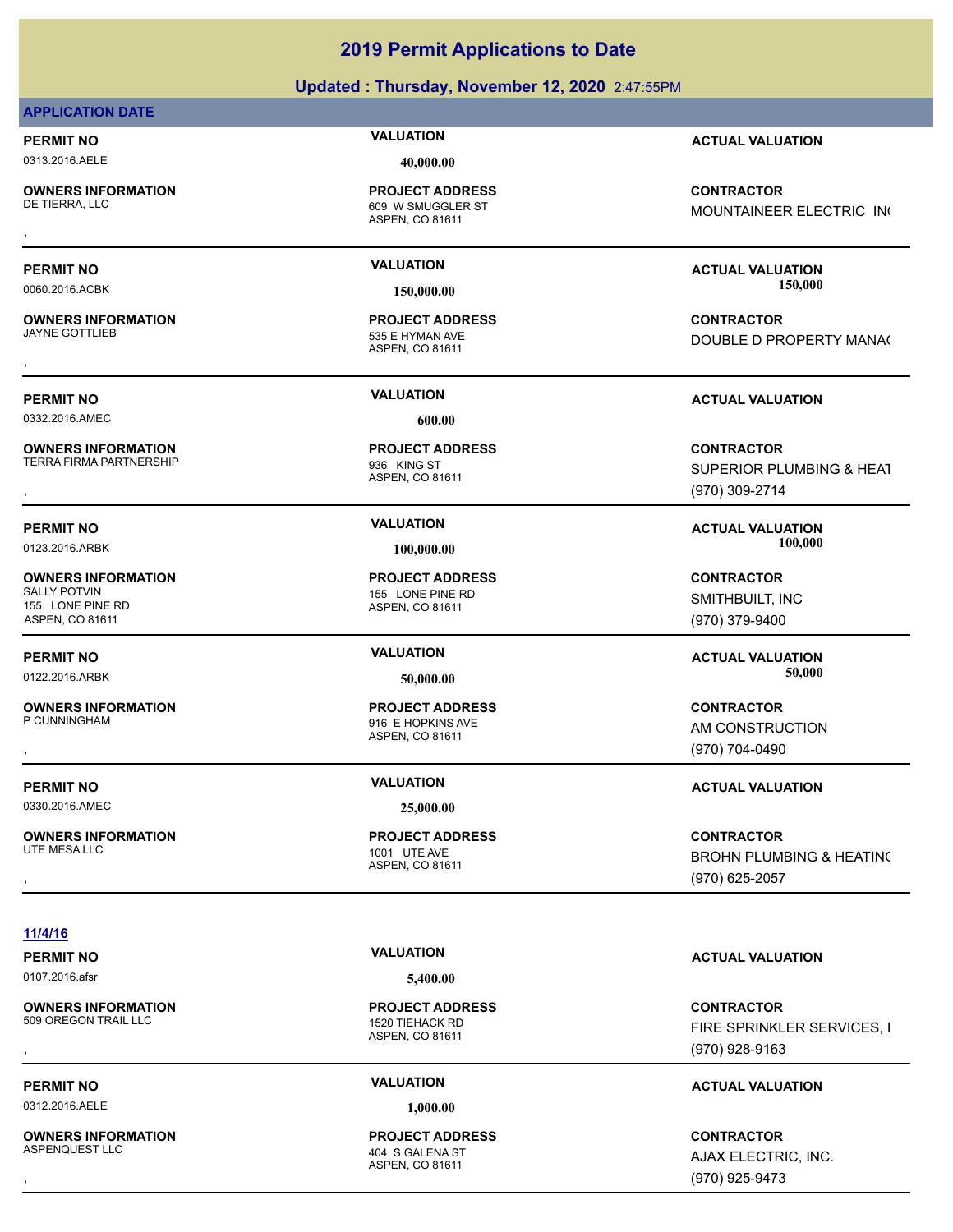## **Updated : Thursday, November 12, 2020** 2:47:55PM

## **APPLICATION DATE**

0113.2016.ENTP

**OWNERS INFORMATION**

ASPEN, CO 81611 431 W HALLAM **PROJECT ADDRESS** , **CONTRACTOR**

**OWNERS INFORMATION** ASPEN SKIING COMPANY 400 S ASPEN ST

0099.2016.ACGR **0.00 0.00**

**OWNERS INFORMATION** TAMMY LEWIS-BURNS **120 W MAIN ST** 

0108.2016.afsr **3,100.00**

**OWNERS INFORMATION** HOPKINS TOWNHOMES LLC 727 E HOPKINS AVE

## ASPEN, CO 81611

ASPEN, CO 81611 **PROJECT ADDRESS** , **CONTRACTOR**

**PROJECT ADDRESS**

ASPEN, CO 81611 **PROJECT ADDRESS**

## **11/3/16**

**OWNERS INFORMATION**

0311.2016.AELE **300.00**

**OWNERS INFORMATION**

0327.2016.AMEC

**OWNERS INFORMATION**

ASPEN, CO 81611 323 N FIFTH ST

ASPEN, CO 81611 1018 E HYMAN AVE **PROJECT ADDRESS**

ASPEN, CO 81611 747 S GALENA ST **PROJECT ADDRESS** , **CONTRACTOR**

ASPEN, CO 81611

**PERMIT NO VALUATION ACTUAL VALUATION**

0059.2016.ACBK **0.00 0.00**

, **CONTRACTOR** EVENT SCAFFOLD RESOURC

## **PERMIT NO VALUATION ACTUAL VALUATION**

, **CONTRACTOR** PROGUARD PROTECTION SE (970) 920-2026

## **PERMIT NO VALUATION ACTUAL VALUATION** 0113.2016.ARBU **0.00 0.00**

, **CONTRACTOR** PACIFIC SHEET METAL, INC. (970) 925-6563

## **PERMIT NO VALUATION ACTUAL VALUATION**

**OWNERS INFORMATION PROJECT ADDRESS CONTRACTOR**<br>RK PARTNERS LLC 1018 E HYMAN AVE R &A ENTERPRISES OF CARE<br>, ASPEN. CO 81611 R & A ENTERPRISES OF CARE (970) 945-6500

## **PERMIT NO VALUATION ACTUAL VALUATION**

## **PERMIT NO VALUATION ACTUAL VALUATION**

, **CONTRACTOR** FIREPLACE COMPANY, THE (970) 963-3598

**OWNERS INFORMATION** TOWNHOUSE 75TH LLC TOWN TO THE 747 S GALENA ST

# **PROJECT ADDRESS**

0328.2016.AMEC **6,880.00 PROJECT ADDRESS**

**PERMIT NO VALUATION ACTUAL VALUATION**

(210) 473-6879

**PERMIT NO VALUATION ACTUAL VALUATION**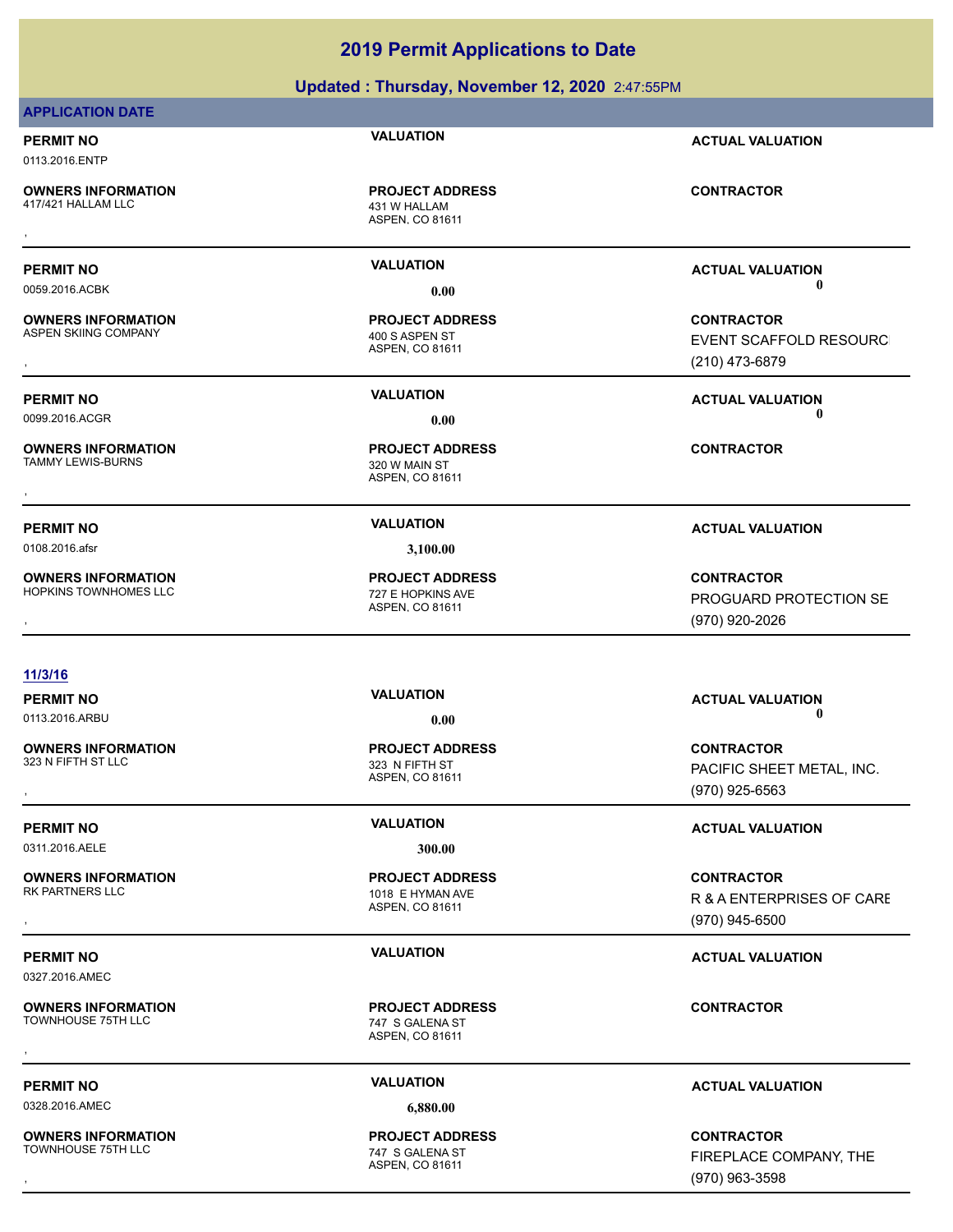## **Updated : Thursday, November 12, 2020** 2:47:55PM

## **APPLICATION DATE**

0329.2016.AMEC **80,000.00**

**OWNERS INFORMATION** MARIANE BOESKY 100 SOUTH SPRING, LLC 100 S SPRING ST

ASPEN, CO 81611 **PROJECT ADDRESS**

## **11/2/16**

0098.2016.ACGR **0.00 0.00**

**OWNERS INFORMATION** 

**OWNERS INFORMATION**

**OWNERS INFORMATION** STONE HILL PROPERTY LLC<br>506 W HALLAM ST 506 W HALLAM ST ASPEN, CO 81611

0173.2016.ASPL **74,460.00**

**OWNERS INFORMATION** MARK FRIEDLAND BLEEK HOUSE, LLC<br>110 E BLEEKER ST

**OWNERS INFORMATION** ZUPANCIS LOUIS J 1/2 550 E MAIN ST 550 E MAIN ST ASPEN, CO 81611

0309.2016.AELE **7,000.00**

**OWNERS INFORMATION**

PO BOX 1248 ASPEN, CO 81612

**OWNERS INFORMATION** WILLIAM R DUNAWAY **1996 GIBSON AVE** 

ASPEN, CO 81611 613 E COOPER AVE **PROJECT ADDRESS** , **CONTRACTOR**

ASPEN, CO 81611 603 W NORTH ST **PROJECT ADDRESS**

ASPEN, CO 81611 **PROJECT ADDRESS**

ASPEN, CO 81611 **PROJECT ADDRESS**

ASPEN, CO 81611 **PROJECT ADDRESS**

ASPEN, CO 81611 ASPEN SKIING COMPANY 675 E DURANT AVE **PROJECT ADDRESS**

ASPEN, CO 81611 **PROJECT ADDRESS**

**PERMIT NO VALUATION ACTUAL VALUATION**

**OWNERS INFORMATION MARIATION DESCRIPTED BY A SERVICE CONTRACTOR MARIANE BOESKY 100 SOUTH SPRING, LLC ASPEN, CO<br>MARIANE BOESKY 100 SOUTH SPRING, LLC ASPEN, CO 81611 A SPEN, CO 81611 MARIANICAL SERVICES<br>ASPEN, CO 81611 MARI AJAX MECHANICAL SERVICES** (970) 984-0579

**PERMIT NO VALUATION ACTUAL VALUATION**

**PERMIT NO VALUATION ACTUAL VALUATION** 0110.2016.ARBU **20,000.00 20,000.00**

, **CONTRACTOR** RASMUSSEN CONSTRUCTION (970) 379-0373

**PERMIT NO VALUATION ACTUAL VALUATION** 0109.2016.ARGR **10,000.00 10,000.00**

> **CONTRACTOR** WEDUM CONSTRUCTION LLC (970) 925-1961

## **PERMIT NO VALUATION ACTUAL VALUATION**

**OWNERS INFORMATION MARK FRIEDLAND BLEEKER STRING STORM STORM STORM KING MECHANICAL LT<br>MARK FRIEDLAND BLEEK HOUSE, LLC MARK FRIEDLAND BLEEKER STRING STORM KING MECHANICAL LT<br>ASPEN, CO 81611 MARK 1970) 625-8551, (970) 625-8** STORM KING MECHANICAL LT (970) 625-8551

**PERMIT NO VALUATION ACTUAL VALUATION** 0058.2016.ACBK **20,000.00 20,000.00**

> **CONTRACTOR** SHAW CONSTRUCTION, LLC (970) 242-9236

## **PERMIT NO VALUATION ACTUAL VALUATION**

**CONTRACTOR** SUNWEST ELECTRIC, INC. (970) 927-6738

**PERMIT NO CONSUMITY OF A CONSUMITY OF A CONSUMITY OF A CONSUMITY OF A CTUAL VALUATION** 0111.2016.ARBU **0.00 0.00**

, **CONTRACTOR** AJAX ROOFING COMPANY, LL (970) 429-8229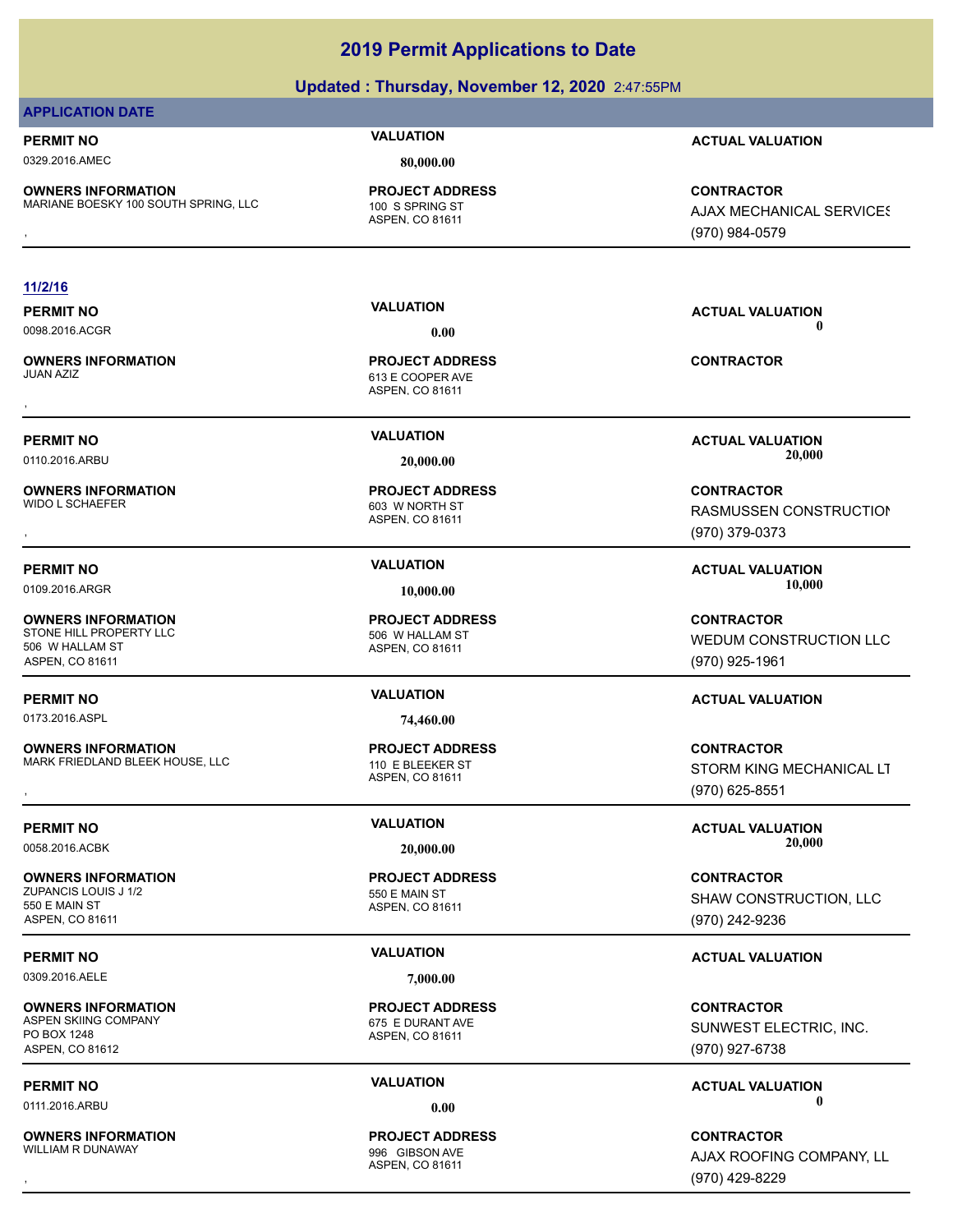## **Updated : Thursday, November 12, 2020** 2:47:55PM

## **APPLICATION DATE**

0310.2016.AELE **1,500.00**

**OWNERS INFORMATION**

**OWNERS INFORMATION**

**OWNERS INFORMATION**

1230 SNOWBUNNY LN ASPEN, CO 81611

**PROJECT ADDRESS**

ASPEN, CO 81611 610 S WEST END ST

0134.2016.RWBU **6,500.00**

ASPEN, CO 81611 211/215 E HALLAM **PROJECT ADDRESS**

0106.2016.afsr **44,800.00**

ASPEN, CO 81611 HARRIMAN CONSTRUCTION 108 E FRANCIS **PROJECT ADDRESS**

**PERMIT NO VALUATION ACTUAL VALUATION**

**OWNERS INFORMATION FROJECT ADDRESS CONTRACTOR CONTRACTOR**<br>MARGARET RICE FIRE RICE 610 S WEST END ST SUNWEST ELECTRIC, INC.<br>ASPEN, CO 81611 49 (970) 927-6738 SUNWEST ELECTRIC, INC. (970) 927-6738

## **PERMIT NO VALUATION ACTUAL VALUATION**

**CONTRACTOR**

**PERMIT NO VALUATION ACTUAL VALUATION**

, **CONTRACTOR** WESTERN STATES FIRE PROT (303) 792-0022

## **11/1/16**

**OWNERS INFORMATION**

0133.2016.RWBU **50,000.00**

**OWNERS INFORMATION** DAVID DOWLER 229 WEST SMUGGLER, LLC 229 W SMUGGLER ST **OWNERS INFORMATION METALLY SERVICE PROJECT ADDRESS ARE:** CONTRACTOR CONTRACTOR<br>DAVID DOWLER 229 WEST SMUGGLER, LLC 229 W SMUGGLER ST<br>ASPEN, CO 81611

**OWNERS INFORMATION**

0024.2016.ARED

**OWNERS INFORMATION**

**OWNERS INFORMATION**

ASPEN, CO 81611 300 LAKE AVE **PROJECT ADDRESS**

ASPEN, CO 81611 **PROJECT ADDRESS**

ASPEN, CO 81611 224 W HALLAM ST **PROJECT ADDRESS**

ASPEN, CO 81611 0 S ASPEN ST **PROJECT ADDRESS**

0324.2016.AMEC **500,000.00**

ASPEN, CO 81611 JASON GROSFELD 201 EH INVESTMENTS LLC 201 F HYMAN AVE **PROJECT ADDRESS**

**PERMIT NO VALUATION ACTUAL VALUATION** 0120.2016.ARBK **4,638,900.00 4,638,900.00**

, **CONTRACTOR** STEEPLECHASE CONSTRUCT (970) 920-4079

## **PERMIT NO VALUATION ACTUAL VALUATION**

**PERMIT NO VALUATION ACTUAL VALUATION** 0108.2016.ARGR **8,100.00 8,100.00**

, **CONTRACTOR** WILLIAM H BAKER CONSTRUC (970) 925-2391

## **PERMIT NO VALUATION ACTUAL VALUATION**

, **CONTRACTOR** THE FIREPLACE EXPERT (970) 987-2962

## **PERMIT NO VALUATION ACTUAL VALUATION**

, **CONTRACTOR** PACIFIC SHEET METAL, INC. (970) 925-6563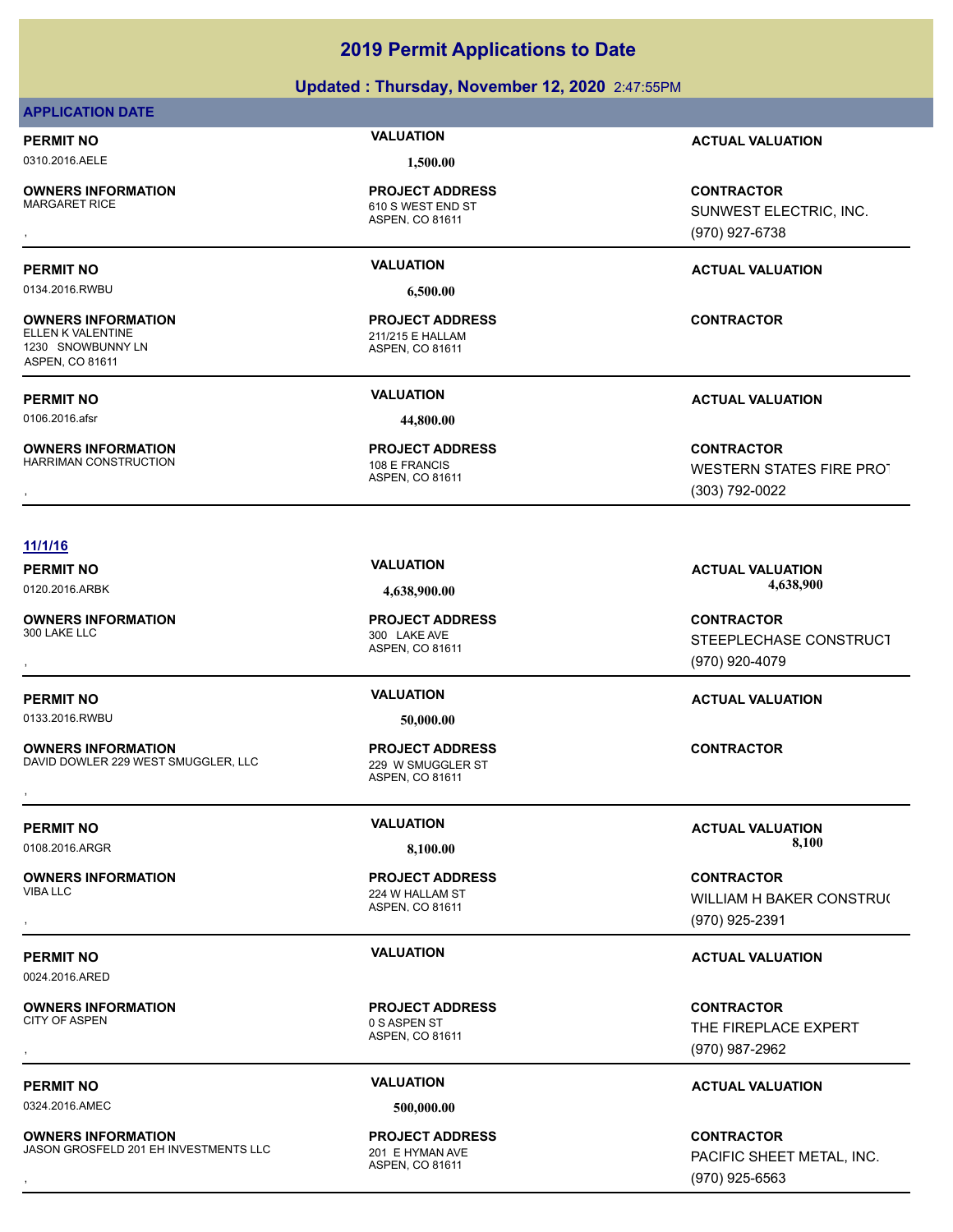## **Updated : Thursday, November 12, 2020** 2:47:55PM

## **APPLICATION DATE**

0325.2016.AMEC **35,000.00**

**OWNERS INFORMATION**

0104.2016.afsr **6,670.00**

**OWNERS INFORMATION**

**OWNERS INFORMATION** GODIVA HOLDINGS LLC 121 S GALENA ST 435 E MAIN ST ASPEN, CO 81611

**OWNERS INFORMATION** MARIANE BOESKY 100 SOUTH SPRING, LLC 100 S SPRING ST

0132.2016.RWBU **10,000.00**

**OWNERS INFORMATION** MARIANE BOESKY 100 SOUTH SPRING, LLC 100 S SPRING ST **OWNERS INFORMATION FRIGHT ADDRESS FOR A SEX ASSESS FOR A SEX AND RESCUSS A SEX AND RESCUSS A SOUTH SPRING, LLC<br>MARIANE BOESKY 100 SOUTH SPRING, LLC ASPEN, CO 81611<br>,** 

0308.2016.AELE **29,000.00**

**OWNERS INFORMATION**

0105.2016.afsr **500.00**

**OWNERS INFORMATION** ST REGIS ASPEN HOTEL 315 E DEAN ST 315 E DEAN ST ASPEN, CO 81611

0307.2016.AELE **345,000.00**

**OWNERS INFORMATION** JACKSON 43 INVESTMENTS LLC<br>0651 PFISTER DR

ASPEN, CO 81611 155 LONE PINE RD **PROJECT ADDRESS**

ASPEN, CO 81611 308 E HOPKINS AVE **PROJECT ADDRESS**

## ASPEN, CO 81611 **PROJECT ADDRESS**

ASPEN, CO 81611 **PROJECT ADDRESS**

# ASPEN, CO 81611

ASPEN, CO 81611 520 S ORIGINAL ST **PROJECT ADDRESS**

ASPEN, CO 81611 **PROJECT ADDRESS**

## ASPEN, CO 81611 **PROJECT ADDRESS**

**PERMIT NO VALUATION ACTUAL VALUATION**

, **CONTRACTOR** PACIFIC SHEET METAL, INC. (970) 925-2454

, **CONTRACTOR** ALLTEC SERVICES, LLC

## MR MAINTENANCE & REPAIR (970) 948-6872

**OWNERS INFORMATION MARIATION DESCRIPTED BY A SERVING ST AND RESONS SPRING ST SERVES A SONS ELECTRIC, II<br>MARIANE BOESKY 100 SOUTH SPRING, LLC ASPEN, CO 81611 ASPEN, CO 81611 (970) 876-0545** REEVES & SONS ELECTRIC, II (970) 876-0545

## **PERMIT NO VALUATION ACTUAL VALUATION**

, **CONTRACTOR** GRIZZLY ELECTRIC, INC. (970) 927-8006

## **PERMIT NO VALUATION VALUATION VALUATION**

**CONTRACTOR** FIRE ENGINEERING SERVICES (970) 319-1187

## **PERMIT NO VALUATION ACTUAL VALUATION**

**OWNERS INFORMATION LEADURED BY A SERVICE TO A SERVICE ADDRESS ARE SERVICE SONTRACTOR CONTRACTOR**<br>JACKSON 43 INVESTMENTS LLC LOCE TO A SPEN, CO 81611 LOCE 2010 1927-4656<br>, Many 1970) 927-4656 LASSITER ELECTRIC, INC (970) 927-4656

**PERMIT NO VALUATION ACTUAL VALUATION**

**PROJECT ADDRESS**

0306.2016.AELE **1,000.00**

**PERMIT NO VALUATION ACTUAL VALUATION**

# **PERMIT NO VALUATION ACTUAL VALUATION**

(970) 984-3979

**PERMIT NO VALUATION ACTUAL VALUATION**

## 0097.2016.ACGR **0.00 0.00 CONTRACTOR**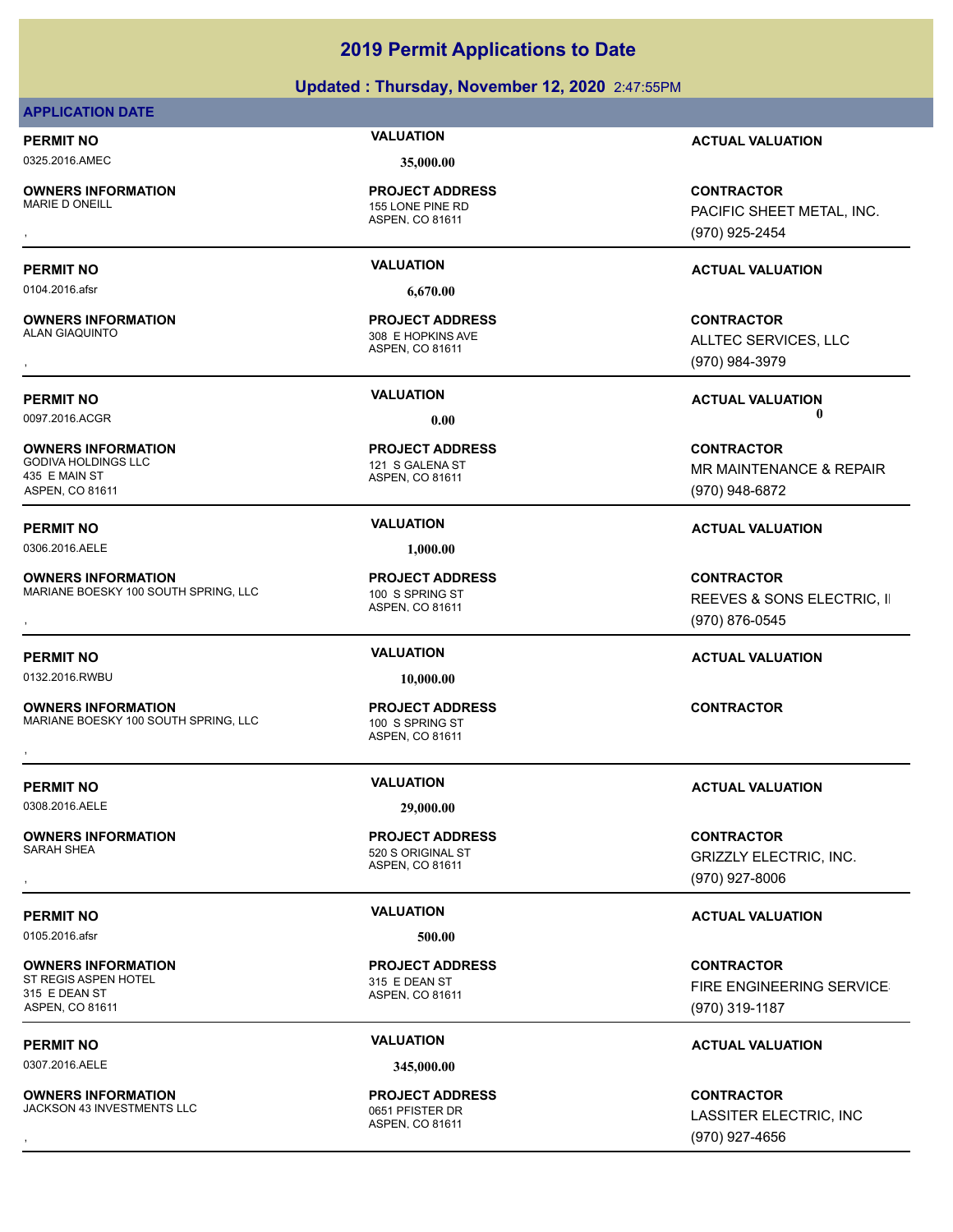|                                                                                      | Updated: Thursday, November 12, 2020 2:47:55PM                    |                                                                      |
|--------------------------------------------------------------------------------------|-------------------------------------------------------------------|----------------------------------------------------------------------|
| <b>APPLICATION DATE</b>                                                              |                                                                   |                                                                      |
| <b>PERMIT NO</b>                                                                     | <b>VALUATION</b>                                                  | <b>ACTUAL VALUATION</b>                                              |
| 0326.2016.AMEC                                                                       | 3,489.00                                                          |                                                                      |
| <b>OWNERS INFORMATION</b><br>650 MEADOWS RD LLC<br>650 MEADOWS RD<br>ASPEN, CO 81611 | <b>PROJECT ADDRESS</b><br>650 MEADOWS RD<br>ASPEN, CO 81611       | <b>CONTRACTOR</b><br>AFFORDABLE MECHANICAL, I<br>(970) 309-9409      |
| <b>PERMIT NO</b>                                                                     | <b>VALUATION</b>                                                  | <b>ACTUAL VALUATION</b>                                              |
| 0095.2016.ACGR                                                                       | 0.00                                                              | -0                                                                   |
| <b>OWNERS INFORMATION</b><br>ONLY NATURAL PET                                        | <b>PROJECT ADDRESS</b><br>416 E COOPER<br>ASPEN, CO 81611         | <b>CONTRACTOR</b>                                                    |
|                                                                                      | <b>VALUATION</b>                                                  |                                                                      |
| <b>PERMIT NO</b><br>0096.2016.ACGR                                                   | 0.00                                                              | <b>ACTUAL VALUATION</b><br>$\mathbf 0$                               |
| <b>OWNERS INFORMATION</b><br>TAD PROPERTIES LTD LLC                                  | <b>PROJECT ADDRESS</b><br>323 WEST MAIN ST<br>ASPEN, CO 81611     | <b>CONTRACTOR</b>                                                    |
| <b>PERMIT NO</b><br>0049.2016.COPY                                                   | <b>VALUATION</b>                                                  | <b>ACTUAL VALUATION</b>                                              |
| <b>OWNERS INFORMATION</b><br><b>CUSTOMER</b>                                         | <b>PROJECT ADDRESS</b>                                            | <b>CONTRACTOR</b>                                                    |
|                                                                                      |                                                                   |                                                                      |
| 10/31/16                                                                             |                                                                   |                                                                      |
| <b>PERMIT NO</b>                                                                     | <b>VALUATION</b>                                                  | <b>ACTUAL VALUATION</b>                                              |
| 0303.2016.AELE                                                                       | 65,000.00                                                         |                                                                      |
| <b>OWNERS INFORMATION</b><br>LOT 34, LLC                                             | <b>PROJECT ADDRESS</b><br>1481 SIERRA VISTA DR<br>ASPEN, CO 81611 | <b>CONTRACTOR</b><br><b>GRIZZLY ELECTRIC, INC.</b><br>(970) 927-8006 |
| <b>PERMIT NO</b>                                                                     | <b>VALUATION</b>                                                  | <b>ACTUAL VALUATION</b>                                              |
| 0304.2016.AELE                                                                       | 62,000.00                                                         |                                                                      |
| <b>OWNERS INFORMATION</b><br>LOT 34, LLC                                             | <b>PROJECT ADDRESS</b><br>1483 SIERRA VISTA DR<br>ASPEN, CO 81611 | <b>CONTRACTOR</b><br><b>GRIZZLY ELECTRIC, INC.</b><br>(970) 927-8006 |
| <b>PERMIT NO</b>                                                                     | <b>VALUATION</b>                                                  | <b>ACTUAL VALUATION</b>                                              |
| 0131.2016.RWBU                                                                       | 14,000.00                                                         |                                                                      |
| <b>OWNERS INFORMATION</b><br>DE TIERRA, LLC                                          | <b>PROJECT ADDRESS</b><br>609 W SMUGGLER ST<br>ASPEN, CO 81611    | <b>CONTRACTOR</b>                                                    |
| <b>PERMIT NO</b>                                                                     | <b>VALUATION</b>                                                  | <b>ACTUAL VALUATION</b>                                              |

0023.2016.REMP

**OWNERS INFORMATION** NICHOLS HENRY R 47 BENNETT CT

ASPEN, CO 81611 **PROJECT ADDRESS** , **CONTRACTOR**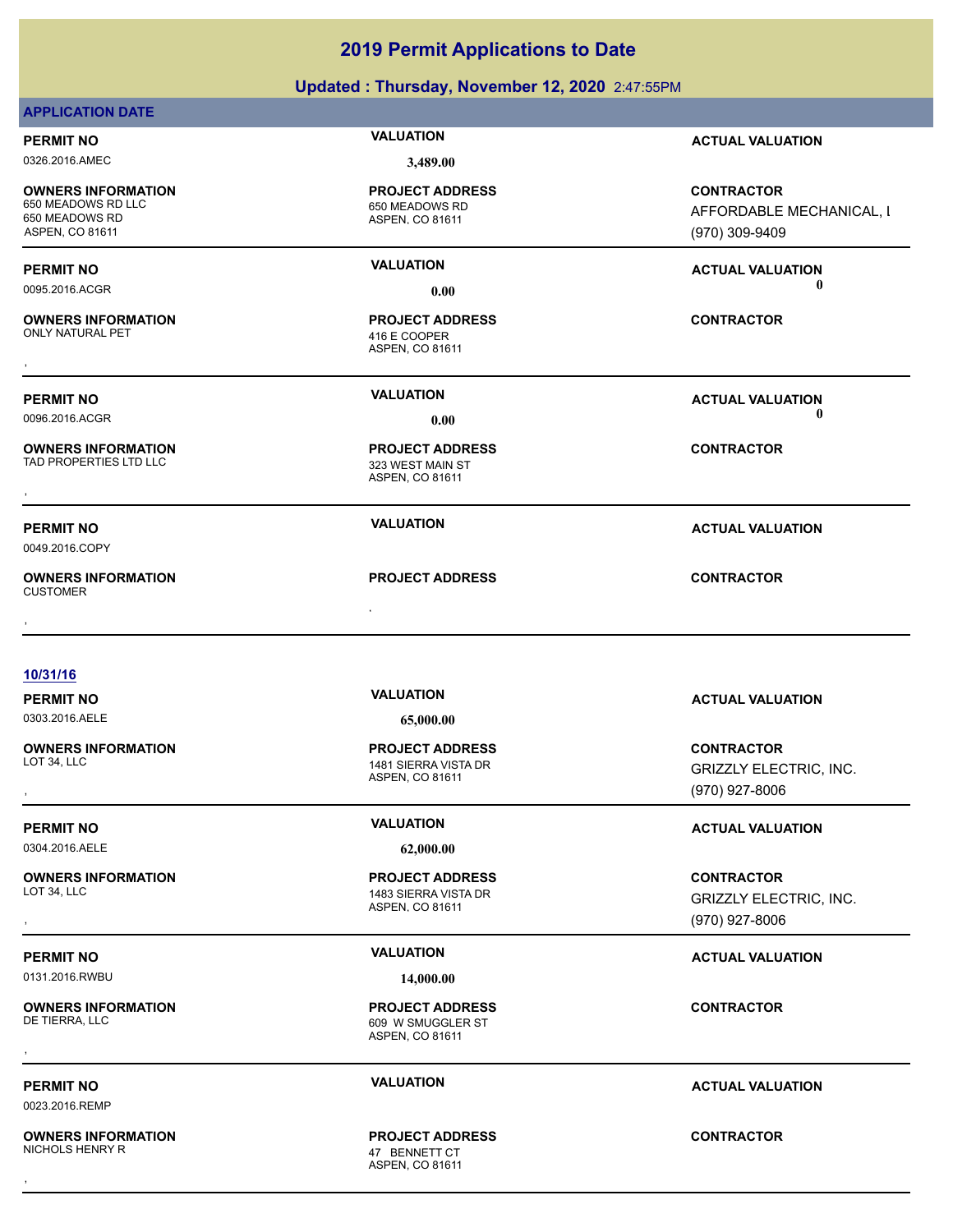**Updated : Thursday, November 12, 2020** 2:47:55PM

## **APPLICATION DATE**

## **PERMIT NO VALUATION ACTUAL VALUATION** 0112.2016.ENTP

**OWNERS INFORMATION**

ASPEN, CO 81611 210 E HYMAN **PROJECT ADDRESS OWNERS INFORMATION CONTRACTOR REPORT OF A PROJECT ADDRESS CONTRACTOR CONTRACTOR**<br>RUDD CONSTRUCTION CONTRACTION 210 E HYMAN<br>,

ASPEN, CO 81611 **PROJECT ADDRESS**

**PERMIT NO VALUATION ACTUAL VALUATION**

**CONTRACTOR**

0111.2016.ENTP

**10/28/16**

**OWNERS INFORMATION** BALD MOUNTAIN DEVELOPMENT LLC<br>0 SOUTH ASPEN ST 132 W MAIN ST ASPEN, CO 81611

0300.2016.AELE **2,500.00**

ASPEN, CO 81611 414 422 E COOPER AVE LLC<br>422 E COOPER AVE **PROJECT ADDRESS**

ASPEN, CO 81611 **PROJECT ADDRESS**

ASPEN, CO 81611 **PROJECT ADDRESS**

ASPEN, CO 81611 700 UTE AVE **PROJECT ADDRESS**

0299.2016.AELE **1,400.00**

ASPEN, CO 81611 CITY HALL CITY OF ASPEN 130 S GALENA **PROJECT ADDRESS**

ASPEN, CO 81611 **PROJECT ADDRESS** , **CONTRACTOR**

**PERMIT NO VALUATION ACTUAL VALUATION**

**OWNERS INFORMATION LIGENT SERVICE PROJECT ADDRESS ARE SERVICE SOMETAGTOR CONTRACTOR**<br>A14 422 E COOPER AVE LLC ASPEN, CO 81611<br>ASPEN, CO 81611 MILLER ELECTRICAL SERVICE

, **CONTRACTOR** LUX ELECTRIC (970) 379-1402

## **PERMIT NO VALUATION ACTUAL VALUATION**

, **CONTRACTOR** ALWAYS ON ELECTRIC, INC

**PERMIT NO CONSUMITY OF A CONSUMITY OF A CONSUMITY OF A CONSUMITY OF A CTUAL VALUATION** 0107.2016.ARGR **2,400.00 2,400.00**

, **CONTRACTOR** LUCKY DOG CONSTRUCTION, (970) 963-4655

## **PERMIT NO VALUATION ACTUAL VALUATION**

, **CONTRACTOR** LARIAT ELECTRIC (970) 210-0183

# **PERMIT NO VALUATION ACTUAL VALUATION**

**OWNERS INFORMATION**

0130.2016.RWBU **22,000.00**

**OWNERS INFORMATION** CITY OF ASPEN 320 E HYMAN

**PERMIT NO VALUATION ACTUAL VALUATION**

0298.2016.AELE **46,850.00**

**OWNERS INFORMATION** ASPEN SKIING COMPANY 555 E DURANT AVE

**OWNERS INFORMATION**

0301.2016.AELE **1,000.00**

**OWNERS INFORMATION** WISEMAN ROBERT TENNANT 917 S MILL ST

**OWNERS INFORMATION**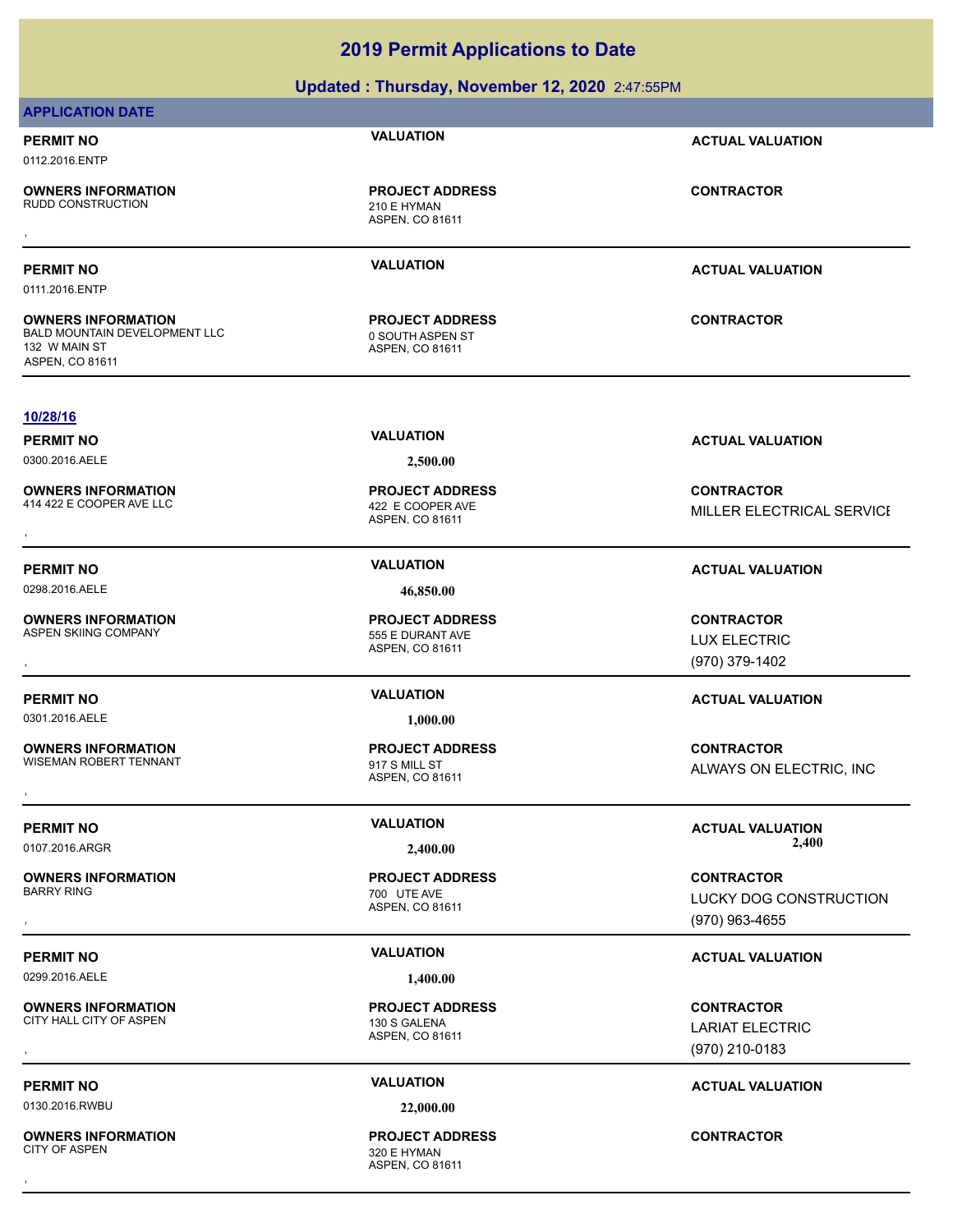# **Updated : Thursday, November 12, 2020** 2:47:55PM

# **APPLICATION DATE**

| 10/27/16                                                   |                                      |                           |
|------------------------------------------------------------|--------------------------------------|---------------------------|
| <b>PERMIT NO</b>                                           | <b>VALUATION</b>                     | <b>ACTUAL VALUATION</b>   |
| 0296.2016.AELE                                             | 40,000.00                            |                           |
| <b>OWNERS INFORMATION</b>                                  | <b>PROJECT ADDRESS</b>               | <b>CONTRACTOR</b>         |
| PAGEWOOD, LLC                                              | 26 SMUGGLER GRV<br>ASPEN, CO 81611   | LICOS ELECTRIC, LLC       |
|                                                            |                                      | (970) 984-9110            |
| <b>PERMIT NO</b>                                           | <b>VALUATION</b>                     | <b>ACTUAL VALUATION</b>   |
| 0094.2016.ACGR                                             | 0.00                                 | 0                         |
| <b>OWNERS INFORMATION</b>                                  | <b>PROJECT ADDRESS</b>               | <b>CONTRACTOR</b>         |
| MAIN ST LANDLORD LLC                                       | 426 MAIN<br>ASPEN, CO 81611          | SHERLOCK HOMES/HS BUILT   |
|                                                            |                                      |                           |
| <b>PERMIT NO</b>                                           | <b>VALUATION</b>                     | <b>ACTUAL VALUATION</b>   |
| 0322.2016.AMEC                                             |                                      |                           |
| <b>OWNERS INFORMATION</b>                                  | <b>PROJECT ADDRESS</b>               | <b>CONTRACTOR</b>         |
| JAMES LILLIE MGR ASPEN FLAT ROOF, LLC<br>1300 RED BUTTE DR | 1300 RED BUTTE DR<br>ASPEN, CO 81611 | R & H MECHANICAL LLC      |
| <b>ASPEN, CO 81611</b>                                     |                                      | (970) 328-2699            |
| <b>PERMIT NO</b>                                           | <b>VALUATION</b>                     | <b>ACTUAL VALUATION</b>   |
| 0320.2016.AMEC                                             | 1,000.00                             |                           |
| <b>OWNERS INFORMATION</b>                                  | <b>PROJECT ADDRESS</b>               | <b>CONTRACTOR</b>         |
| <b>MARTIN JAMES R</b>                                      | 620 W HALLAM ST<br>ASPEN, CO 81611   | SOPRIS PLUMBING & HEATING |
|                                                            |                                      | (970) 319-9420            |
| <b>PERMIT NO</b>                                           | <b>VALUATION</b>                     | <b>ACTUAL VALUATION</b>   |
| 0096.2016.ASLU                                             |                                      |                           |
| <b>OWNERS INFORMATION</b>                                  | <b>PROJECT ADDRESS</b>               | <b>CONTRACTOR</b>         |
| <b>MOUNTAIN RESORT TRUST</b>                               | 521 E HYMAN AVE                      |                           |
|                                                            | ASPEN, CO 81611                      |                           |
| <b>PERMIT NO</b>                                           | <b>VALUATION</b>                     | <b>ACTUAL VALUATION</b>   |
| 0319.2016.AMEC                                             | 6,000.00                             |                           |
| <b>OWNERS INFORMATION</b>                                  | <b>PROJECT ADDRESS</b>               | <b>CONTRACTOR</b>         |
| HEARTHSTONE HOUSE OF ASPEN INC                             | 134 E HYMAN AVE                      | DIAMOND H ENTERPRISES, IN |
| 134 E HYMAN AVE<br>ASPEN, CO 81611                         | ASPEN, CO 81611                      | (970) 309-5157            |
| <b>PERMIT NO</b>                                           | <b>VALUATION</b>                     | <b>ACTUAL VALUATION</b>   |
| 0321.2016.AMEC                                             |                                      |                           |
| <b>OWNERS INFORMATION</b>                                  | <b>PROJECT ADDRESS</b>               | <b>CONTRACTOR</b>         |
| ARLENE AND WAYNE CHAPLIN                                   | 212 E DURANT AVE                     | R & H MECHANICAL LLC      |
|                                                            | ASPEN, CO 81611                      | (970) 328-2699            |
|                                                            | <b>VALUATION</b>                     |                           |
| <b>PERMIT NO</b>                                           |                                      | <b>ACTUAL VALUATION</b>   |
| 0017.2016.PCWP                                             |                                      |                           |
|                                                            |                                      |                           |

**OWNERS INFORMATION** MOUNTAIN LAUREL VENTURES LP 552 MOUNTAIN LAUREL DR

ASPEN, CO 81611 **PROJECT ADDRESS** , **CONTRACTOR**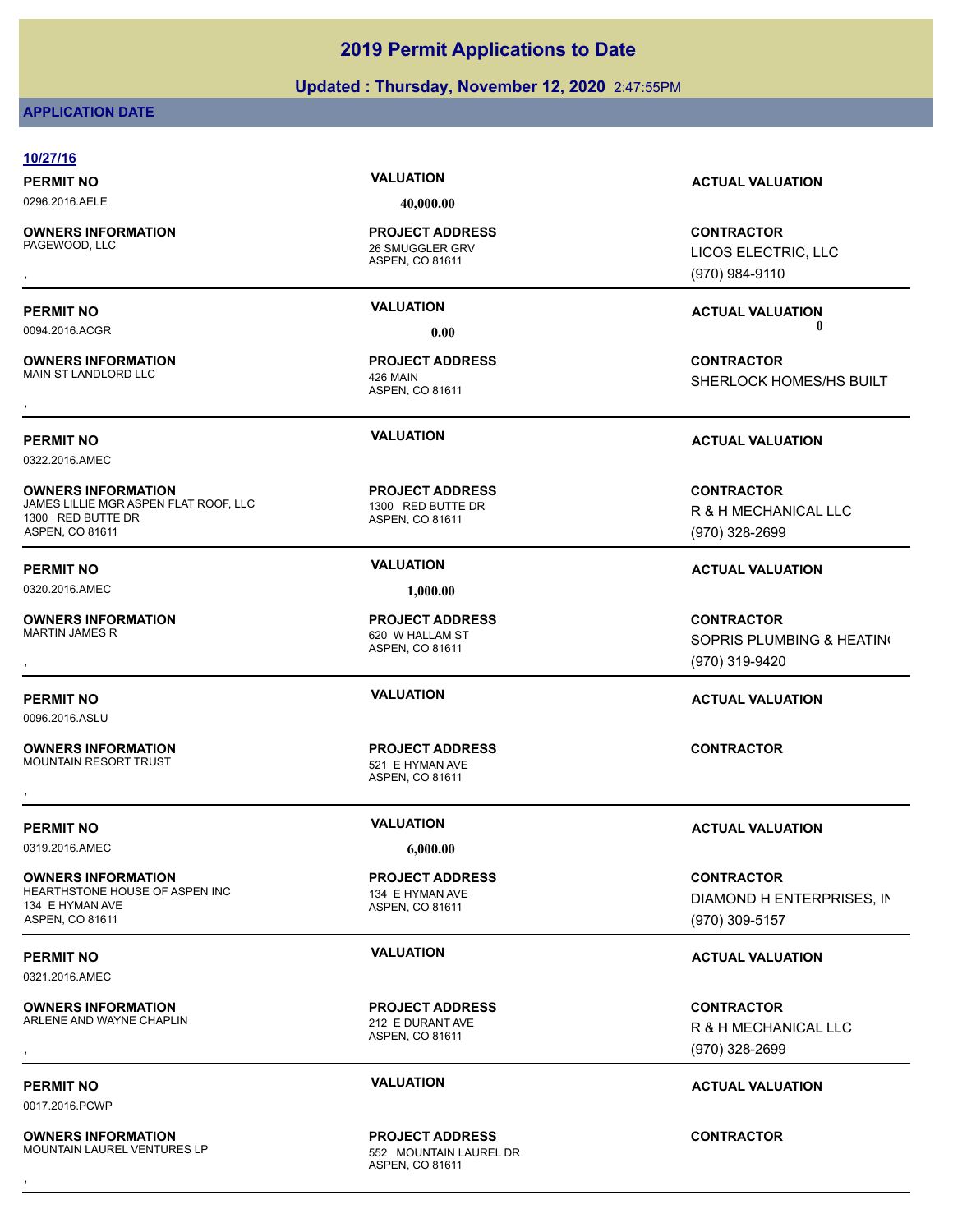# **Updated : Thursday, November 12, 2020** 2:47:55PM

# **APPLICATION DATE**

# 0297.2016.AELE **40,000.00**

**OWNERS INFORMATION**

0129.2016.RWBU **11,000.00**

**OWNERS INFORMATION** JEWISH RESRC CTR CHABAD OF ASP 435 W MAIN 435 W MAIN ST ASPEN, CO 81611

ASPEN, CO 81611 28 SMUGGLER GROVE RD **PROJECT ADDRESS**

ASPEN, CO 81611 **PROJECT ADDRESS**

# **PERMIT NO VALUATION ACTUAL VALUATION**

, **CONTRACTOR** LICOS ELECTRIC, LLC (970) 984-9110

# **PERMIT NO VALUATION ACTUAL VALUATION**

**CONTRACTOR**

**10/26/16**

**OWNERS INFORMATION**<br>426 FAST MAIN

**OWNERS INFORMATION**

0294.2016.AELE **6,000.00**

**OWNERS INFORMATION** MARK HUNT 414 E COOPER AVE LLC<br>422 E COOPER AVE

**OWNERS INFORMATION** MARK HUNT 414 E COOPER AVE LLC<br>422 E COOPER AVE

0110.2016.ENTP

ASPEN, CO 81611 426 E MAIN ST **PROJECT ADDRESS**

ASPEN, CO 81611 320 E HYMAN AVE **PROJECT ADDRESS**

ASPEN, CO 81611

ASPEN, CO 81611

ASPEN, CO 81611 500 E COOPER AVE **PROJECT ADDRESS** , **CONTRACTOR**

ASPEN, CO 81611 DONNA HILL CASTLE RIDGE ASSOCIATES, LTD 1175 DOOLITTLE CIR **PROJECT ADDRESS**

**PERMIT NO CONSUMITY OF A CONSUMITY OF A CONSUMITY OF A CONSUMITY OF A CTUAL VALUATION** 0106.2016.ARGR **0.00 0.00**

, **CONTRACTOR** JANCKILA CONSTRUCTION, IN (970) 963-7239

**PERMIT NO VALUATION ACTUAL VALUATION** 0057.2016.ACBK **40,000.00 40,000.00**

, **CONTRACTOR** SHERLOCK HOMES/HS BUILT

# 0093.2016.ACGR **0.00 0.00**

ELEMENTS PLUMBING & HEAT

**OWNERS INFORMATION CONTRACTOR REGIST OF PROJECT ADDRESS CONTRACTOR CONTRACTOR**<br>MARK HUNT 414 E COOPER AVE LLC ASPEN, CO 81611<br>, MILLER ELECTRICAL SERVICE

**OWNERS INFORMATION MARK HUNT 414 E COOPER AVE**<br>MARK HUNT 414 E COOPER AVE LLC ASPEN, CO 81611 ASPEN, CO 81611 **CONTRACTOR ASPEN, CO 81611**<br>ASPEN, CO 81611 ASPEN (312) 644-4470 CENTAUR CONSTRUCTION CO (312) 644-4470

# **PERMIT NO VALUATION ACTUAL VALUATION**

**OWNERS INFORMATION**

**OWNERS INFORMATION**

0055.2016.ACBK **40,000.00 40,000.00**

**PROJECT ADDRESS**

**PROJECT ADDRESS**

, **CONTRACTOR**

**PERMIT NO VALUATION ACTUAL VALUATION**

# **PERMIT NO VALUATION ACTUAL VALUATION**

**PERMIT NO CONSUMITY OF A CONSUMITY OF A CONSUMITY OF A CONSUMITY OF A CTUAL VALUATION** 

**2019 Permit Applications to Date**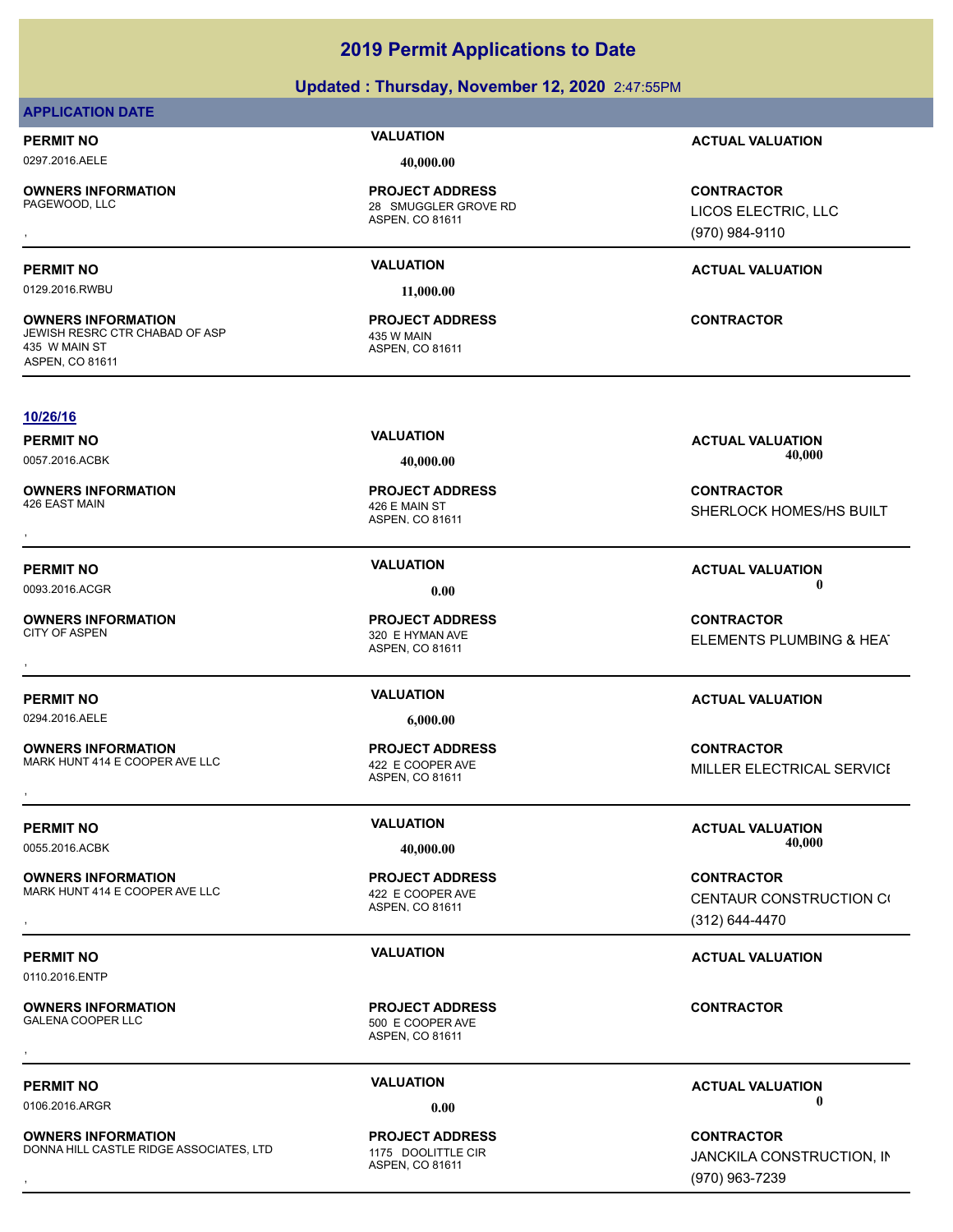# **Updated : Thursday, November 12, 2020** 2:47:55PM

# **APPLICATION DATE**

**OWNERS INFORMATION** BLEEKER MILL DEVELOPMENTS, LLC<br>201 N MILL ST 201 N MILL ST ASPEN, CO 81611

0095.2016.ASLU

**OWNERS INFORMATION** ASPEN CENTER FOR ENVIRONMENTAL 100 PUPPY SMITH ST **OWNERS INFORMATION CONTRACTOR RESOURCE PROJECT ADDRESS ARE:**<br>ASPEN CENTER FOR ENVIRONMENTAL THE MODIFY SMITH ST ASPEN, CO 81611<br>,

0103.2016.afsr **48,693.00**

**OWNERS INFORMATION** 1450 CRYSTAL LAKE RD ASPEN, CO 81611-2072

**OWNERS INFORMATION** EDGE OF AJAX INC **EDGE OF ALAX** INC

ASPEN, CO 81611 **PROJECT ADDRESS**

ASPEN, CO 81611 **PROJECT ADDRESS**

### ASPEN, CO 81611 1415 CRYSTAL LAKE RD **PROJECT ADDRESS**

ASPEN, CO 81611

**PERMIT NO VALUATION ACTUAL VALUATION** 0056.2016.ACBK **12,000.00 12,000.00**

> **CONTRACTOR** FALCONE CONSTRUCTION M/ (970) 948-5122

# **PERMIT NO VALUATION ACTUAL VALUATION**

# **PERMIT NO VALUATION ACTUAL VALUATION**

**CONTRACTOR** WESTERN STATES FIRE PROT (303) 792-0022

# **PERMIT NO VALUATION ACTUAL VALUATION**

, **CONTRACTOR** LASSITER ELECTRIC, INC (970) 927-4656

### **10/25/16**

0293.2016.AELE **10,000.00**

**OWNERS INFORMATION** 1475 SIERRA VISTA DR ASPEN, CO 81611

0016.2016.PCWP

# **OWNERS INFORMATION**

0289.2016.AELE **100,000.00**

**OWNERS INFORMATION**

0023.2016.ARED

**OWNERS INFORMATION** GATEWAY ASPEN LLC **CONTRACT CONTRACT CONTRACT AND A SOLUT** 300 E HYMAN AVE

ASPEN, CO 81611 1475 SIERRA VISTA DR **PROJECT ADDRESS**

ASPEN, CO 81611 1501 MAROON CREEK RD **PROJECT ADDRESS**

ASPEN, CO 81611 417 W HALLAM ST **PROJECT ADDRESS**

ASPEN, CO 81611 **PROJECT ADDRESS**

# **PERMIT NO VALUATION ACTUAL VALUATION**

**CONTRACTOR** ASPEN SOLAR, INC (970) 925-3659

# **PERMIT NO VALUATION ACTUAL VALUATION**

**OWNERS INFORMATION PROJECT ADDRESS CONTRACTOR**<br>WILSON J COOKE JR 1501 MAROON CREEK RD CUSTOM HOME ENVIRONMEN<br>, ASPEN. CO 81611 **CUSTOM HOME ENVIRONMENT** (970) 963-5949

# **PERMIT NO VALUATION ACTUAL VALUATION**

**OWNERS INFORMATION PROJECT ADDRESS CONTRACTOR**<br>417/421 HALLAM LLC 417 W HALLAM ST SCHWENER ELECTRIC<br>, ASPEN. CO 81611 SCHWENER ELECTRIC (970) 927-8880

# **PERMIT NO VALUATION ACTUAL VALUATION**

, **CONTRACTOR** THE FIREPLACE EXPERT (970) 987-2962

0295.2016.AELE **8,429.00 PROJECT ADDRESS**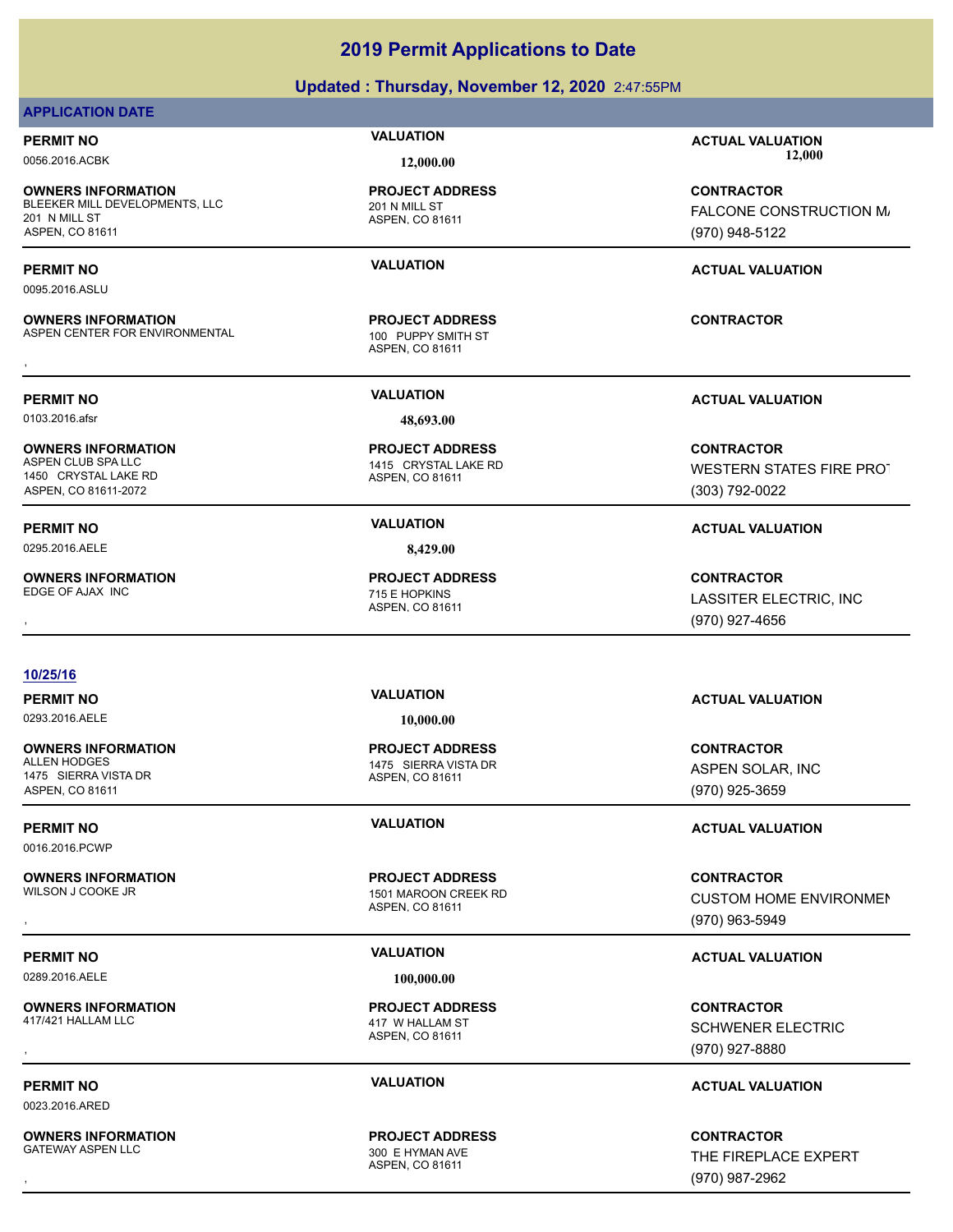|                                                     | . .                                                           |                                                                 |
|-----------------------------------------------------|---------------------------------------------------------------|-----------------------------------------------------------------|
| <b>APPLICATION DATE</b>                             |                                                               |                                                                 |
| PERMIT NO                                           | <b>VALUATION</b>                                              | <b>ACTUAL VALUATION</b>                                         |
| 0119.2016.ARBK                                      | 305,000.00                                                    | 305,000                                                         |
| <b>OWNERS INFORMATION</b><br>124 DURANT 7 LLC       | <b>PROJECT ADDRESS</b><br>124 E DURANT AVE<br>ASPEN, CO 81611 | <b>CONTRACTOR</b><br>HANSEN CONSTRUCTION, INC<br>(970) 920-1558 |
|                                                     |                                                               |                                                                 |
| PERMIT NO<br>0015.2016.land                         | <b>VALUATION</b>                                              | <b>ACTUAL VALUATION</b>                                         |
| <b>OWNERS INFORMATION</b><br><b>MEG SUNIER</b>      | <b>PROJECT ADDRESS</b><br>315 MIDLAND AVE<br>ASPEN, CO 81611  | <b>CONTRACTOR</b><br><b>OWNER/ BUILDER</b>                      |
| <b>PERMIT NO</b>                                    | <b>VALUATION</b>                                              | <b>ACTUAL VALUATION</b>                                         |
| 0292.2016.AELE                                      | 3,000.00                                                      |                                                                 |
| <b>OWNERS INFORMATION</b><br>DAVID AND NANCY PUSTKA | <b>PROJECT ADDRESS</b><br>416 MOORE DR<br>ASPEN, CO 81611     | <b>CONTRACTOR</b><br>DURGIN ELECTRIC, LLC<br>(970) 704-9473     |
| PERMIT NO                                           | <b>VALUATION</b>                                              | <b>ACTUAL VALUATION</b>                                         |
| 0290.2016.AELE                                      | 170,000.00                                                    |                                                                 |
| <b>OWNERS INFORMATION</b><br>DAVID AND NANCY PUSTKA | <b>PROJECT ADDRESS</b><br>416 MOORE DR<br>ASPEN, CO 81611     | <b>CONTRACTOR</b><br>DURGIN ELECTRIC, LLC<br>(970) 704-9473     |
| PERMIT NO<br>0022.2016.REMP                         | <b>VALUATION</b>                                              | <b>ACTUAL VALUATION</b>                                         |
| <b>OWNERS INFORMATION</b><br>CUSTOMER               | <b>PROJECT ADDRESS</b>                                        | <b>CONTRACTOR</b>                                               |
|                                                     |                                                               |                                                                 |
| <b>PERMIT NO</b><br>0021.2016.REMP                  | <b>VALUATION</b>                                              | <b>ACTUAL VALUATION</b>                                         |
| <b>OWNERS INFORMATION</b><br>CUSTOMER               | <b>PROJECT ADDRESS</b>                                        | <b>CONTRACTOR</b>                                               |
|                                                     | $\bullet$                                                     |                                                                 |
|                                                     |                                                               |                                                                 |
| 10/24/16                                            |                                                               |                                                                 |
| <b>PERMIT NO</b>                                    | <b>VALUATION</b>                                              | <b>ACTUAL VALUATION</b>                                         |
| 0317.2016.AMEC                                      | 0.00                                                          |                                                                 |

**OWNERS INFORMATION**

**OWNERS INFORMATION** JODI SMITH PITKIN COUNTY LIBRARY 405 CASTLE CREEK RD 120 N MILL ST ASPEN, CO 81611

ASPEN, CO 81611 **PROJECT ADDRESS**

, **CONTRACTOR** RUDD CONSTRUCTION, INC. (970) 927-9119

PERMIT NO<br> **VALUATION**<br> **VALUATION**<br> **VALUATION**<br> **PERMIT NO**<br> **2,000**<br> **2,000**<br> **2,000**<br> **2,000** 0092.2016.ACGR **2,000.00 2,000.00**

> **CONTRACTOR** PITKIN COUNTY GOVERNMEN (970) 920-5211

# **2019 Permit Applications to Date**

# **Updated : Thursday, November 12, 2020** 2:47:55PM

ASPEN, CO 81611 855 CHATFIELD RD **PROJECT ADDRESS**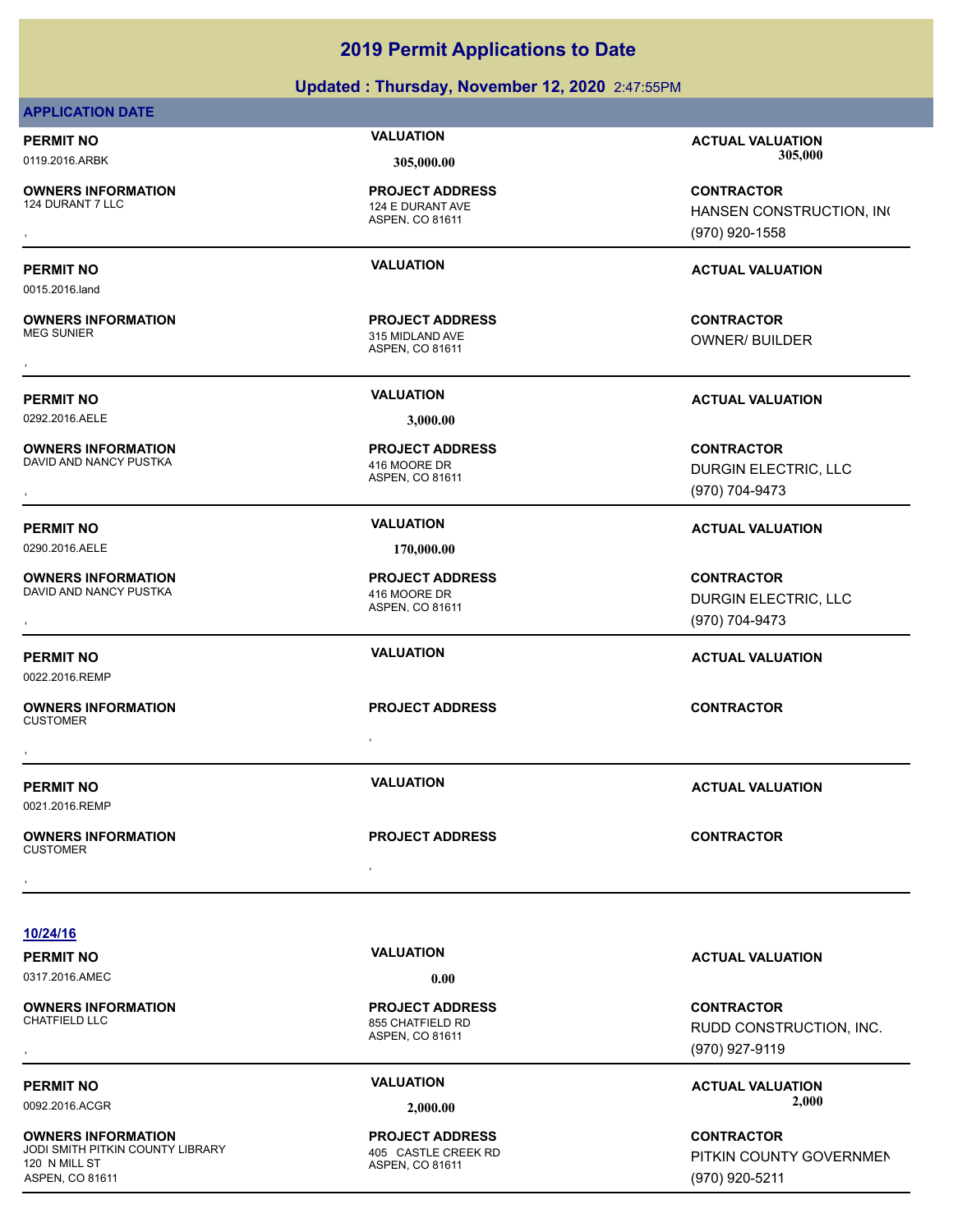## **Updated : Thursday, November 12, 2020** 2:47:55PM

# **APPLICATION DATE**

**PERMIT NO VALUATION ACTUAL VALUATION** 0109.2016.ENTP

**OWNERS INFORMATION**

**OWNERS INFORMATION**

ASPEN, CO 81611 232 E BLEEKER ST **PROJECT ADDRESS** , **CONTRACTOR**

ASPEN, CO 81611 SILVER QUEEN LLLP 233 E COOPER AVE **PROJECT ADDRESS** , **CONTRACTOR**

**PERMIT NO VALUATION ACTUAL VALUATION**

0108.2016.ENTP

0318.2016.AMEC **12,000.00**

**OWNERS INFORMATION**

**OWNERS INFORMATION** MONKARSH JERROLD D & JOYCE TRU 626 S GALENA ST

**OWNERS INFORMATION** JILL COSTIGAN 310 TEAL CT

0288.2016.AELE **8,000.00**

**OWNERS INFORMATION** JOSEPH ANGELO RUICCI **1999 - 1999 - 1999 - 1999 - 1999 - 1999 - 1**900 - 1917 F AVE

**OWNERS INFORMATION**

**PERMIT NO VALUATION ACTUAL VALUATION**

ASPEN, CO 81611 747 S GALENA ST **PROJECT ADDRESS**

ASPEN, CO 81611 **PROJECT ADDRESS**

ASPEN, CO 81611 **PROJECT ADDRESS**

ASPEN, CO 81611 **PROJECT ADDRESS OWNERS INFORMATION CONTRACTOR REPORT OF PROJECT ADDRESS CONTRACTOR CONTRACTOR**<br>JOSEPH ANGELO RUICCI CONTRACTOR 700 UTE AVE<br>ASPEN. CO 81611

ASPEN, CO 81611 800 MEADOWS RD **PROJECT ADDRESS**

, **CONTRACTOR** CLIMATE CONTROL COMPANY (970) 945-2326

**PERMIT NO VALUATION ACTUAL VALUATION** 0118.2016.ARBK **1,166,499.00 1,166,499.00**

**OWNERS INFORMATION MODEL TROJECT ADDRESS ARE SEXUAL CONTRACTOR CONTRACTOR**<br>MONKARSH JERROLD D & JOYCE TRU **ASPEN, CO 81611** ASPEN, CO 81611 MILL AND RESOLUTE A SPEN, CO 81611 MILL AND RESOLU<br>ASPEN, CO 81611 MILL AND RESOL WILLIAM H BAKER CONSTRUC (970) 925-2391

**PERMIT NO VALUATION VALUATION VALUATION** 0105.2016.ARGR **3,500.00 3,500.00**

, **CONTRACTOR** ATHEN BUILDERS (970) 544-9178

# **PERMIT NO VALUATION VALUATION VALUATION**

WEST WIRE, INC

**PERMIT NO VALUATION VALUATION VALUATION** 0054.2016.ACBK **10,000.00 10,000.00**

, **CONTRACTOR** GENESIS ELECTRIC INC.

**10/21/16**

0315.2016.AMEC

**OWNERS INFORMATION**

ASPEN, CO 81611 128 W MAIN ST **PROJECT ADDRESS** , **CONTRACTOR**

**PERMIT NO VALUATION ACTUAL VALUATION**

SMITTYS AIR (970) 274-1652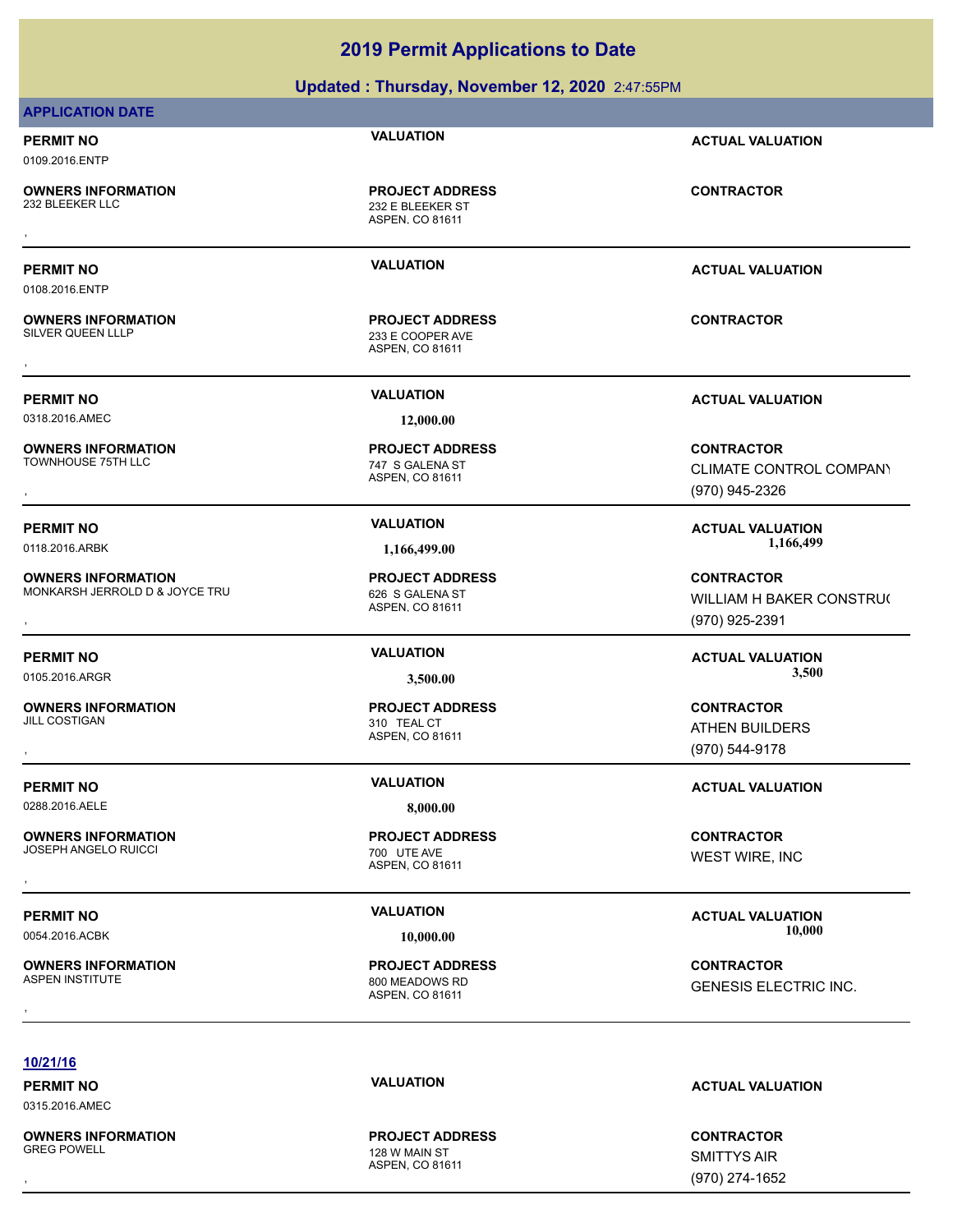|                                                                  | Updated: Thursday, November 12, 2020 2:47:55PM                    |                                                                  |
|------------------------------------------------------------------|-------------------------------------------------------------------|------------------------------------------------------------------|
| <b>APPLICATION DATE</b>                                          |                                                                   |                                                                  |
| <b>PERMIT NO</b>                                                 | <b>VALUATION</b>                                                  | <b>ACTUAL VALUATION</b>                                          |
| 0316.2016.AMEC                                                   | 6,600.00                                                          |                                                                  |
| <b>OWNERS INFORMATION</b><br><b>JALEH WHITE</b>                  | <b>PROJECT ADDRESS</b><br>152 E DURANT<br>ASPEN, CO 81611         | <b>CONTRACTOR</b><br>CLIMATE CONTROL COMPANY<br>(970) 945-2326   |
|                                                                  |                                                                   |                                                                  |
| <b>PERMIT NO</b><br>0314.2016.AMEC                               | <b>VALUATION</b>                                                  | <b>ACTUAL VALUATION</b>                                          |
| <b>OWNERS INFORMATION</b><br>MCBRIDE KATE & MATT HOLSTEIN & PETE | <b>PROJECT ADDRESS</b><br>1280 UTE AVE<br>ASPEN, CO 81611         | <b>CONTRACTOR</b><br>FIREPLACE COMPANY, THE<br>(970) 963-3598    |
| <b>PERMIT NO</b>                                                 | <b>VALUATION</b>                                                  | <b>ACTUAL VALUATION</b>                                          |
| 0287.2016.AELE                                                   | 400,000.00                                                        |                                                                  |
| <b>OWNERS INFORMATION</b><br><b>MARK IOLA</b>                    | <b>PROJECT ADDRESS</b><br>276 COACH RD<br>ASPEN, CO 81611         | <b>CONTRACTOR</b><br>R & A ENTERPRISES OF CARE<br>(970) 945-6500 |
| <b>PERMIT NO</b><br>0071.2016.tent                               | <b>VALUATION</b>                                                  | <b>ACTUAL VALUATION</b>                                          |
| <b>OWNERS INFORMATION</b><br>EAST WOOD HIGHLANDS INVESTORS       | <b>PROJECT ADDRESS</b><br>133 PROSPECTOR RD<br>ASPEN, CO 81611    | <b>CONTRACTOR</b><br>BETHEL PARTY RENTALS, INC<br>(970) 479-7000 |
|                                                                  |                                                                   |                                                                  |
| 10/20/16<br><b>PERMIT NO</b><br>0015.2016.PCWP                   | <b>VALUATION</b>                                                  | <b>ACTUAL VALUATION</b>                                          |
| <b>OWNERS INFORMATION</b><br>694 HUNTER CREEK LLC                | <b>PROJECT ADDRESS</b><br>694 HUNTER CRK<br>ASPEN, CO 81611       | <b>CONTRACTOR</b>                                                |
|                                                                  |                                                                   |                                                                  |
| <b>PERMIT NO</b><br>0312.2016.AMEC                               | <b>VALUATION</b>                                                  | <b>ACTUAL VALUATION</b>                                          |
| <b>OWNERS INFORMATION</b><br>LOT 34, LLC                         | <b>PROJECT ADDRESS</b><br>1481 SIERRA VISTA DR<br>ASPEN, CO 81611 | <b>CONTRACTOR</b><br>FIREPLACE COMPANY, THE<br>(970) 963-3598    |
| <b>PERMIT NO</b>                                                 | <b>VALUATION</b>                                                  | <b>ACTUAL VALUATION</b>                                          |

0313.2016.AMEC

**OWNERS INFORMATION** , **CONTRACTOR**

0128.2016.RWBU **10,000.00**

**OWNERS INFORMATION**

1483 SIERRA VISTA DR **PROJECT ADDRESS**

# ASPEN, CO 81611

ASPEN, CO 81611 620 W HALLAM ST **PROJECT ADDRESS** , **CONTRACTOR**

FIREPLACE COMPANY, THE

# **PERMIT NO CONSUMITY ACTUAL VALUATION VALUATION ACTUAL VALUATION**

(970) 963-3598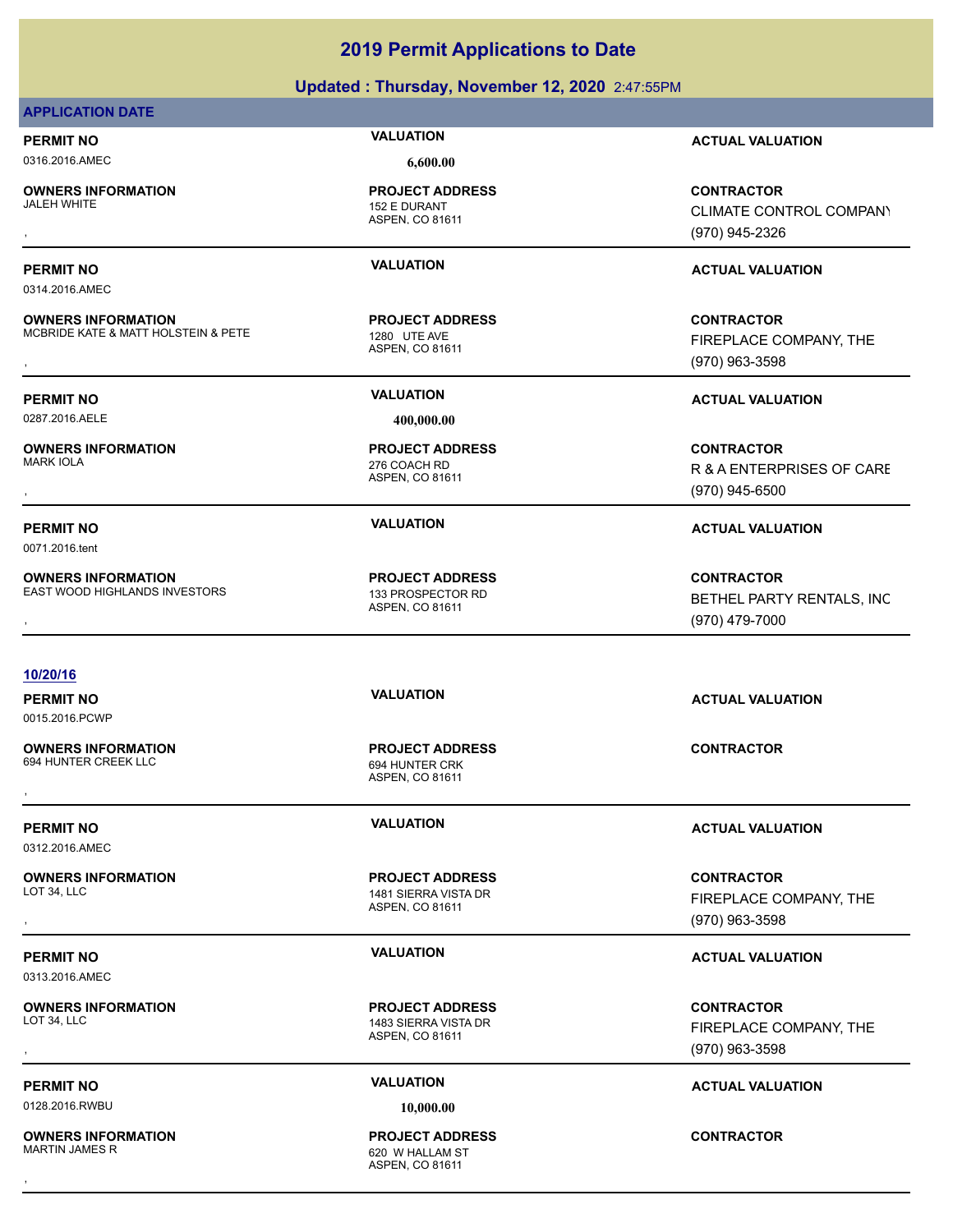# **Updated : Thursday, November 12, 2020** 2:47:55PM

## **APPLICATION DATE**

0311.2016.AMEC

**OWNERS INFORMATION**

MARK FRIEDLAND BLEEK HOUSE, LLC 110 E BLEEKER ST

ASPEN, CO 81611 **PROJECT ADDRESS**

## **10/19/16**

0091.2016.ACGR **0.00 0.00**

**OWNERS INFORMATION**

0309.2016.AMEC **3,500.00**

**OWNERS INFORMATION** PO BOX 1248 ASPEN, CO 81612

0127.2016.RWBU **0.00**

**OWNERS INFORMATION** MOUNTAIN CHALET 333 E DURANT

**PERMIT NO VALUATION ACTUAL VALUATION** 0310.2016.AMEC **3,170.00**

**OWNERS INFORMATION** LEWIS&REBECCA ROTH&KARST 824 E HOPKINS AVE

**10/18/16**

**PERMIT NO VALUATION VALUATION VALUATION** 

**OWNERS INFORMATION**

**OWNERS INFORMATION** MARK HUNT 434 EAST COOPER AVE, LLC 434 E COOPER AVE **OWNERS INFORMATION EXAMPLE ASSESS ARE:**<br>MARK HUNT 434 EAST COOPER AVE, LLC ASSESS A ASPEN. CO 81611<br>ASPEN. CO 81611

ASPEN, CO 81611 500 E COOPER AVE **PROJECT ADDRESS**

ASPEN, CO 81611 675 E DURANT AVE **PROJECT ADDRESS**

ASPEN, CO 81611 **PROJECT ADDRESS** , **CONTRACTOR**

ASPEN, CO 81611 **PROJECT ADDRESS**

**PERMIT NO VALUATION ACTUAL VALUATION**

**OWNERS INFORMATION MARK FRIEDLAND BLEEKER STRIED LAND RESOURDER STRIEDLAND BLEEK HOUSE, LLC<br>MARK FRIEDLAND BLEEK HOUSE, LLC MARK FRIEDLAND BLEEKER STRIEDLAND BLEEKER STRIEDLAND BLEEK HOUSE, LLC<br>ASPEN, CO 81611 MARK 1970)** R & H MECHANICAL LLC (970) 328-2699

**PERMIT NO VALUATION ACTUAL VALUATION**

**OWNERS INFORMATION PROJECT ADDRESS CONTRACTOR**<br>GALENA COOPER LLC 500\_E COOPER AVE SCHLUMBERGER /SCHERER l<br>, ASPEN. CO 81611 SCHLUMBERGER / SCHERER ( (970) 925-8360

**PERMIT NO VALUATION ACTUAL VALUATION**

**CONTRACTOR**

**PERMIT NO VALUATION VALUATION VALUATION** 

, **CONTRACTOR** PACIFIC SHEET METAL, INC. (970) 925-2454

0124.2016.RWBU **18,000.00**

ASPEN, CO 81611 439 PEARL CT **PROJECT ADDRESS** , **CONTRACTOR**

**PERMIT NO VALUATION VALUATION VALUATION** 0090.2016.ACGR **0.00 0.00**

ASPEN, CO 81611

**PROJECT ADDRESS**

**PERMIT NO VALUATION ACTUAL VALUATION** 0053.2016.ACBK **192,156.00 192,156.00**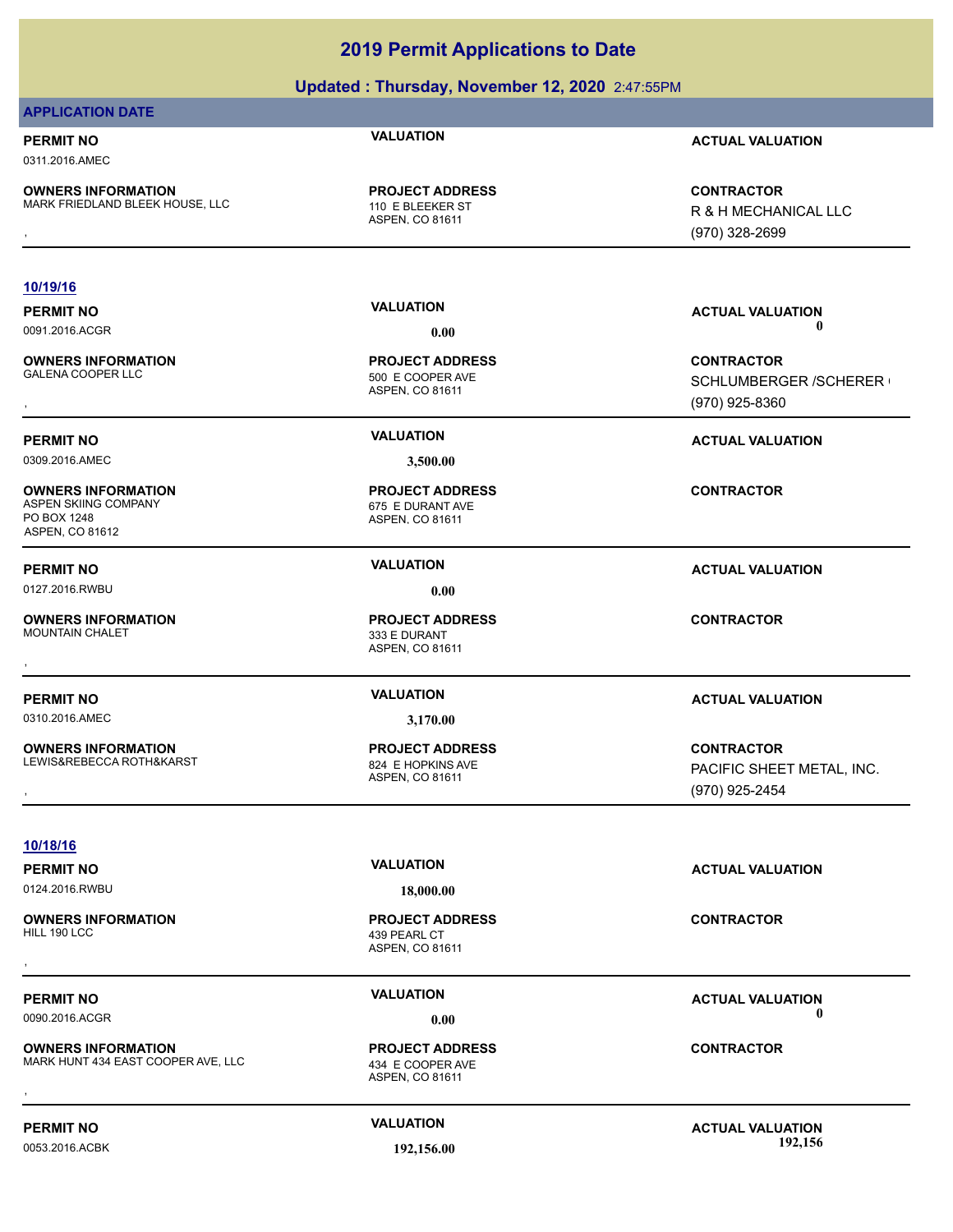# **Updated : Thursday, November 12, 2020** 2:47:55PM

### **APPLICATION DATE**

0094.2016.ASLU

120 N MILL ST ASPEN, CO 81611

701 S MONARCH ST ASPEN, CO 81611

**OWNERS INFORMATION** ASPEN SKIING COMPANY 6555 E DURANT AVE , **CONTRACTOR**

**OWNERS INFORMATION**

**OWNERS INFORMATION**

**OWNERS INFORMATION**

**OWNERS INFORMATION**

**OWNERS INFORMATION**

**OWNERS INFORMATION**

**OWNERS INFORMATION**

0093.2016.ASLU

ASPEN, CO 81611

**PROJECT ADDRESS**

## **PERMIT NO VALUATION VALUATION VALUATION**

ASPEN, CO 81611 CARIBOU CONDO ASSOCIATION 701 S MONARCH ST **PROJECT ADDRESS**

0125.2016.RWBU **800.00** 

ASPEN, CO 81611 JODI SMITH PITKIN COUNTY LIBRARY 120 N MILL ST **PROJECT ADDRESS**

0126.2016.RWBU **3,400.00**

ASPEN, CO 81611 727 E HOPKINS AVE **PROJECT ADDRESS** , **CONTRACTOR**

0171.2016.ASPL **8,000.00**

ASPEN, CO 81611 TOWNHOUSE 75TH LLC<br>TOWNHOUSE 75TH LLC **PROJECT ADDRESS**

# 711 S GALENA ST

**PROJECT ADDRESS**

**PERMIT NO VALUATION VALUATION VALUATION** 

### ASPEN, CO 81611 STIRLING MANAGEMENT 311 SASPEN **PROJECT ADDRESS**

0286.2016.AELE **6,000.00**

### 0285.2016.AELE **990.00**

ASPEN, CO 81611 **PROJECT ADDRESS**

ASPEN, CO 81611 PETER FORNELL AND THE STATE AND THE 404 PARK AVE , **CONTRACTOR**

0089.2016.ACGR **0.00 0.00**

, **CONTRACTOR** STIRLING MANAGEMENT

JANCKILA CONSTRUCTION, IN

**PERMIT NO VALUATION ACTUAL VALUATION**

### **CONTRACTOR**

(970) 963-7239

**CONTRACTOR**

**PERMIT NO VALUATION ACTUAL VALUATION**

# **PERMIT NO VALUATION ACTUAL VALUATION**

**OWNERS INFORMATION PROJECT ADDRESS CONTRACTOR**<br>TOWNHOUSE 75TH LLC 747  S GALENA ST SOPRIS PLUMBING & HEATIN(<br>, ASPEN. CO 81611 SOPRIS PLUMBING & HEATING (970) 319-9420

# **PERMIT NO VALUATION ACTUAL VALUATION**

, **CONTRACTOR** AJAX ELECTRIC, INC. (970) 925-9473

# **PERMIT NO VALUATION VALUATION VALUATION**

# **PERMIT NO CONSUMITY OF A CONSUMITY OF A CONSUMITY OF A CONSUMITY OF A CTUAL VALUATION**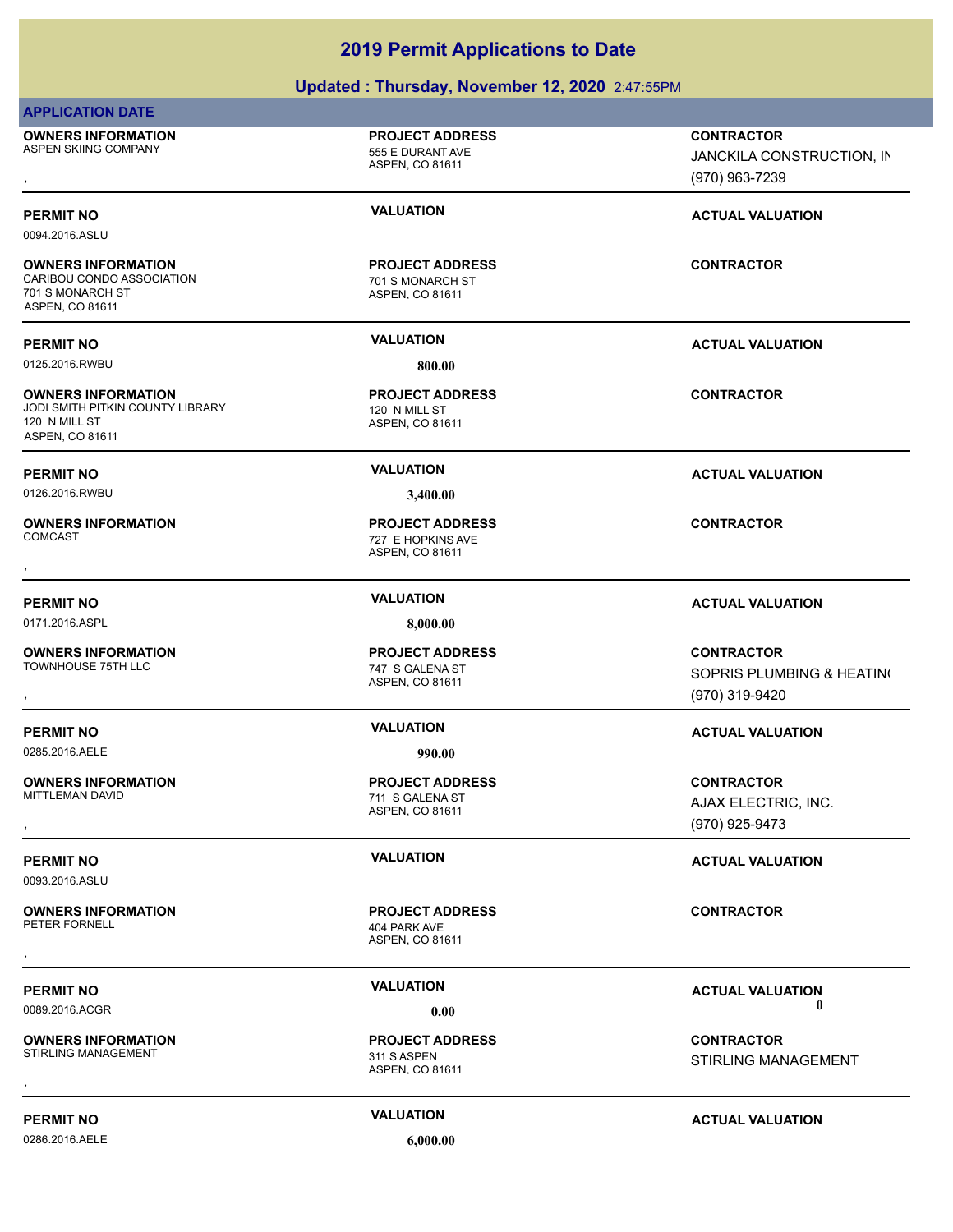# **Updated : Thursday, November 12, 2020** 2:47:55PM

|--|

**10/17/16**

**OWNERS INFORMATION** LEONARD SKLAR 835 E HYMAN AVE

**OWNERS INFORMATION**

**OWNERS INFORMATION**

**OWNERS INFORMATION**

**OWNERS INFORMATION**

**OWNERS INFORMATION**

**OWNERS INFORMATION**

**OWNERS INFORMATION**

0013.2016.ENPM

0092.2016.ASLU

120 N MILL ST ASPEN, CO 81611

616 W SOPRIS CREEK RD BASALT, CO 81621

ASPEN, CO 81611

**PROJECT ADDRESS**

ASPEN, CO 81611 460 BARNARD PARK CT **PROJECT ADDRESS**

0123.2016.RWBU **2,500.00**

ASPEN, CO 81611 530 HALLAM, LLC 6530 W HALLAM ST **PROJECT ADDRESS** , **CONTRACTOR**

ASPEN, CO 81611 BRUCE AND ELIZABETH D'ALBA 332 W MAIN ST **PROJECT ADDRESS** , **CONTRACTOR**

ASPEN, CO 81611 208 E MAIN ST **PROJECT ADDRESS** , **CONTRACTOR**

0101.2016.afsr **8,730.00**

ASPEN, CO 81611 JODI SMITH PITKIN COUNTY LIBRARY 506 E MAIN ST **PROJECT ADDRESS**

0307.2016.AMEC **10,000.00**

ASPEN, CO 81611 555 E DURANT AVE **PROJECT ADDRESS**

0308.2016.AMEC **3,400.00**

ASPEN, CO 81611 KEVIN & MARCIE TAYLOR 670 MOORE DR **PROJECT ADDRESS**

, **CONTRACTOR** LASSITER ELECTRIC, INC (970) 927-4656

PERMIT NO **SALUATION VALUATION VALUATION ACTUAL VALUATION** 0109.2016.ARBU **22,950.00 22,950.00**

> **CONTRACTOR** SUPERIOR HOME CONCEPTS (970) 984-2569

**PERMIT NO VALUATION VALUATION VALUATION** 

**PERMIT NO VALUATION ACTUAL VALUATION**

**PERMIT NO VALUATION ACTUAL VALUATION**

**PERMIT NO VALUATION ACTUAL VALUATION**

**CONTRACTOR** WESTERN STATES FIRE PROT (303) 792-0022

# **PERMIT NO VALUATION ACTUAL VALUATION**

, **CONTRACTOR** VALLEY PLUMBING, INC (303) 697-5513

# **PERMIT NO VALUATION VALUATION VALUATION**

**OWNERS INFORMATION PROJECT ADDRESS CONTRACTOR**<br>KEVIN & MARCIE TAYLOR 670 MOORE DR GRAND VALLEY HVAC, LLC<br>, ASPEN. CO 81611 GRAND VALLEY HVAC, LLC (970) 241-7967

**10/14/16**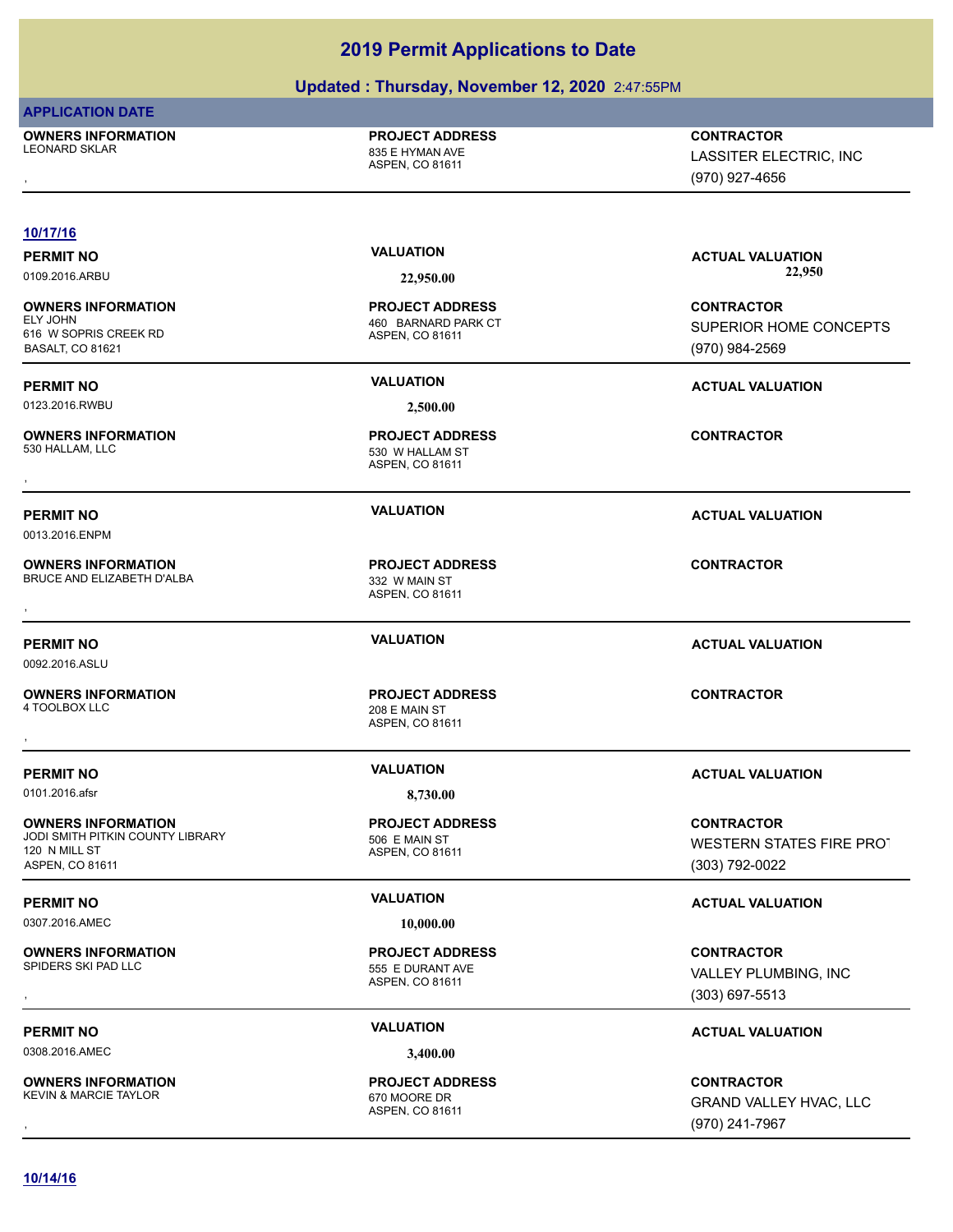# **Updated : Thursday, November 12, 2020** 2:47:55PM

# **APPLICATION DATE**

# 0283.2016.AELE **5,000.00**

**OWNERS INFORMATION**

# **PROJECT ADDRESS**

ASPEN, CO 81611 1484 SIERRA VISTA DR

ASPEN, CO 81611 1484 SIERRA VISTA DR **PROJECT ADDRESS**

ASPEN, CO 81611 300 E HYMAN AVE , **CONTRACTOR**

> ASPEN, CO 81611 233 E COOPER AVE

ASPEN, CO 81611 SEMARU INVESTMENTS, LLC<br>
1195 RIVERSIDE DR **PROJECT ADDRESS**

ASPEN, CO 81611 **PROJECT ADDRESS**

ASPEN, CO 81611 **PROJECT ADDRESS**

ASPEN, CO 81611 **PROJECT ADDRESS**

**PERMIT NO VALUATION ACTUAL VALUATION**

, **CONTRACTOR** LASSITER ELECTRIC, INC (970) 927-4656

, **CONTRACTOR** LASSITER ELECTRIC, INC (970) 927-4656

**PERMIT NO VALUATION ACTUAL VALUATION**

, **CONTRACTOR** LASSITER ELECTRIC, INC (970) 927-4656

# **PERMIT NO VALUATION ACTUAL VALUATION**

**OWNERS INFORMATION PROJECT ADDRESS CONTRACTOR**<br>SEMARU INVESTMENTS, LLC 1195 RIVERSIDE DR R & H MECHANICAL LLC<br>, ASPEN, CO 81611 R & H MECHANICAL LLC (970) 328-2699

**OWNERS INFORMATION GOVERNED BY A SERVICE PROJECT ADDRESS ARE SERVICE CONTRACTOR**<br>SEMARU INVESTMENTS, LLC FROM THE SERVICE OF THE SERVICE OF THE SERVICE OF THE SERVICE OF THE SERVICE ASPEN. CO<br>BERNARU INVESTMENTS, LLC FROM R & H MECHANICAL LLC (970) 328-2699

**PERMIT NO VALUATION ACTUAL VALUATION** 0103.2016.ARGR **0.00 0.00**

**OWNERS INFORMATION PROJECT ADDRESS CONTRACTOR**<br>SEMARU INVESTMENTS, LLC 1195 RIVERSIDE DR SEMRAU BUILDING & DESIGN<br>, ASPEN, CO 81611 SEMRAU BUILDING & DESIGN (970) 925-6447

**PERMIT NO VALUATION ACTUAL VALUATION** 0108.2016.ARBU **0.00 0.00**

**OWNERS INFORMATION PROJECT ADDRESS CONTRACTOR**<br>SEMARU INVESTMENTS, LLC 1190 RIVERSIDE DR SEMRAU BUILDING & DESIGN<br>, ASPEN. CO 81611 SEMRAU BUILDING & DESIGN (970) 925-6447

**OWNERS INFORMATION**

0305.2016.AMEC

**OWNERS INFORMATION**

SEMARU INVESTMENTS, LLC 1193 RIVERSIDE DR

SEMARU INVESTMENTS, LLC<br>
1195 RIVERSIDE DR

SEMARU INVESTMENTS, LLC<br>
1190 RIVERSIDE DR

**PERMIT NO VALUATION VALUATION VALUATION** 

0306.2016.AMEC

**OWNERS INFORMATION**

**OWNERS INFORMATION**

**OWNERS INFORMATION**

0282.2016.AELE **85,000.00 PROJECT ADDRESS**

**PERMIT NO VALUATION ACTUAL VALUATION**

# **PROJECT ADDRESS**

**PERMIT NO VALUATION ACTUAL VALUATION**

0284.2016.AELE **165,000.00**

**OWNERS INFORMATION**

**OWNERS INFORMATION**

0022.2016.ARED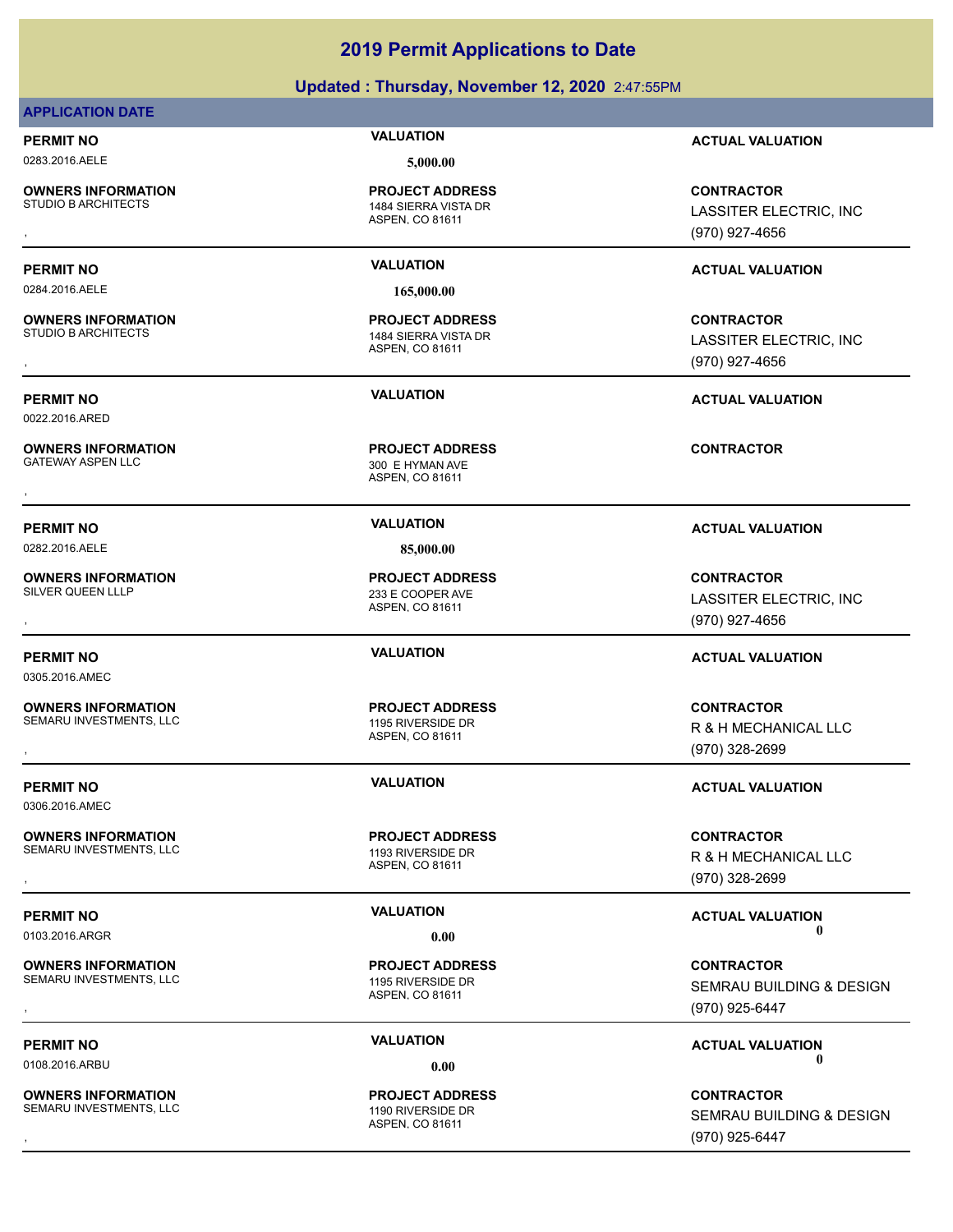## **Updated : Thursday, November 12, 2020** 2:47:55PM

# **APPLICATION DATE**

**OWNERS INFORMATION**

ASPEN, CO 81611 727 E HOPKINS AVE **PROJECT ADDRESS**

### **10/13/16**

0107.2016.ARBU **0.00 0.00**

**OWNERS INFORMATION** CARISCH GEORGE L & SHARON G 1357 MOUNTAIN VIEW DR

**OWNERS INFORMATION**

**PERMIT NO VALUATION VALUATION VALUATION** 

0122.2016.RWBU **2,500.00**

**OWNERS INFORMATION**

0012.2016.ENPM

**OWNERS INFORMATION**

0303.2016.AMEC **6,600.00**

**OWNERS INFORMATION** PINES LODGE DEVELOPMENT 415 E DURANT

0300.2016.AMEC **6,600.00**

**OWNERS INFORMATION** PINES LODGE DEVELOPMENT 421 DURANT AVE

0301.2016.AMEC **6,600.00**

**OWNERS INFORMATION** PINES LODGE DEVELOPMENT 419 DURANT AVE

ASPEN, CO 81611 **PROJECT ADDRESS**

ASPEN, CO 81611 501 E HYMAN AVE **PROJECT ADDRESS** , **CONTRACTOR**

ASPEN, CO 81611 111 W HYMAN AVE **PROJECT ADDRESS** , **CONTRACTOR**

ASPEN, CO 81611 111 W HYMAN AVE **PROJECT ADDRESS** , **CONTRACTOR**

ASPEN, CO 81611 **PROJECT ADDRESS**

ASPEN, CO 81611 **PROJECT ADDRESS**

ASPEN, CO 81611 **PROJECT ADDRESS**

**PERMIT NO VALUATION ACTUAL VALUATION** 0102.2016.ARGR **0.00 0.00**

, **CONTRACTOR** STEVE SMITH CONSTRUCTIO (970) 319-0121

**PERMIT NO VALUATION ACTUAL VALUATION**

**OWNERS INFORMATION GARGET SERVICE OF A SERVICE OF A SERVICE OF A SERVICE OF A SERVICE OF A SHARON G<br>CARISCH GEORGE L & SHARON GARGET A SHOW ASPEN. CO 81611 GARGET A SHOW A SHOW A SHOW A SHOW A SHOW A SHOW A SHOW<br>GARISCH G** AJAX ROOFING COMPANY, LL (970) 429-8229

**PERMIT NO CONSUMITY OF A CONSUMITY OF A CONSUMITY OF A CONSUMITY OF A CTUAL VALUATION** 0088.2016.ACGR **0.00 0.00**

**PERMIT NO VALUATION ACTUAL VALUATION**

**PERMIT NO VALUATION ACTUAL VALUATION**

, **CONTRACTOR** CLIMATE CONTROL COMPANY (970) 945-2326

# **PERMIT NO VALUATION ACTUAL VALUATION**

, **CONTRACTOR** CLIMATE CONTROL COMPANY (970) 945-2326

# **PERMIT NO VALUATION ACTUAL VALUATION**

, **CONTRACTOR** CLIMATE CONTROL COMPANY (970) 945-2326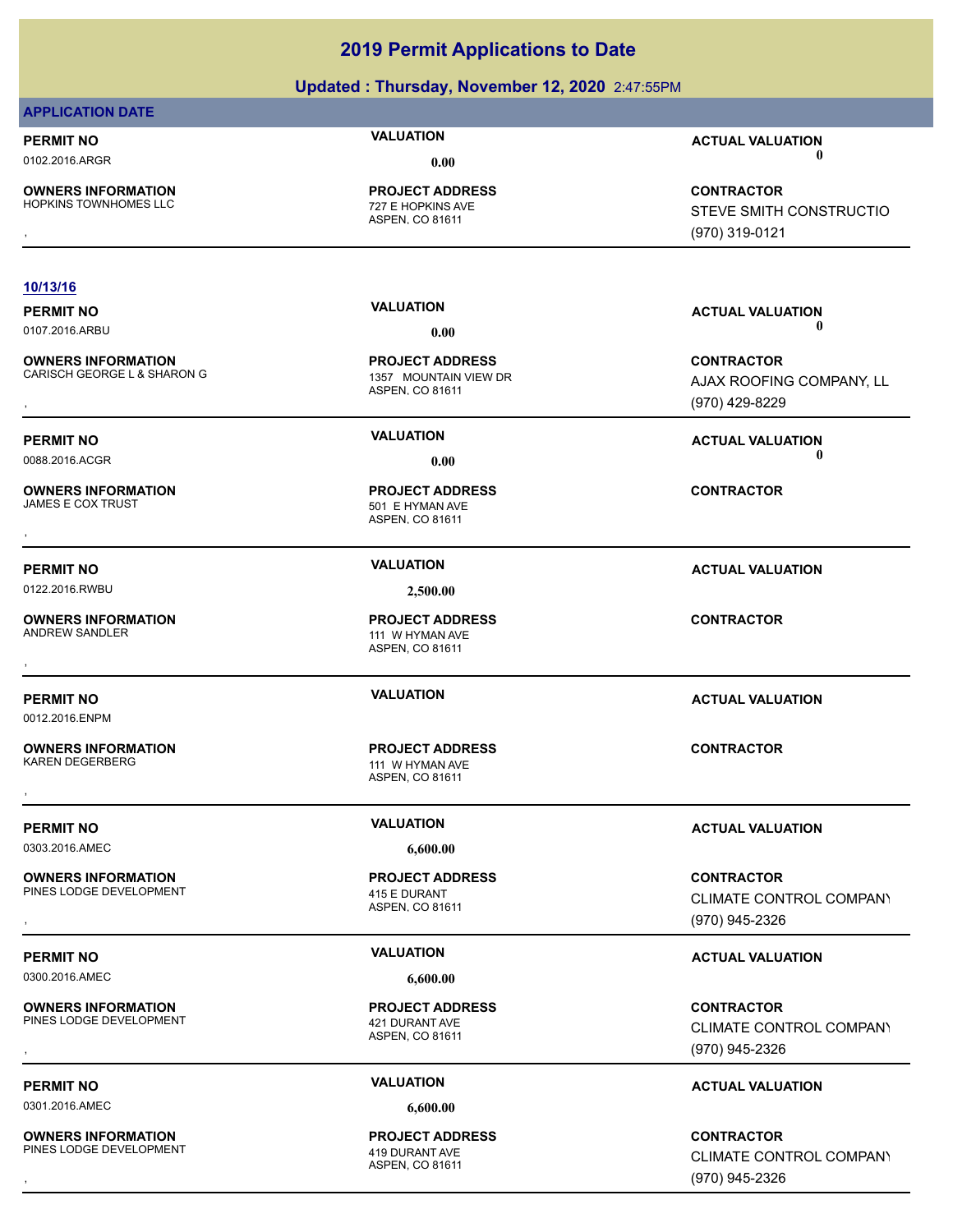# **Updated : Thursday, November 12, 2020** 2:47:55PM

### **APPLICATION DATE**

# 0302.2016.AMEC **6,600.00**

**OWNERS INFORMATION** PINES LODGE DEVELOPMENT 417 DURANT AVE

**OWNERS INFORMATION**

ASPEN, CO 81611 **PROJECT ADDRESS**

0304.2016.AMEC **6,600.00**

ASPEN, CO 81611 PINES LODGE DEVELOPMENT 150 DURANT AVE **PROJECT ADDRESS**

**PERMIT NO VALUATION ACTUAL VALUATION**

, **CONTRACTOR** CLIMATE CONTROL COMPANY (970) 945-2326

# **PERMIT NO VALUATION ACTUAL VALUATION**

, **CONTRACTOR** CLIMATE CONTROL COMPANY (970) 945-2326

### **10/12/16**

0281.2016.AELE **1,000.00**

**OWNERS INFORMATION**

0297.2016.AMEC **30,000.00**

**OWNERS INFORMATION**

0170.2016.ASPL **18,000.00**

**OWNERS INFORMATION**

**OWNERS INFORMATION** SARDY HOUSE LLC 128 W MAIN ST

0121.2016.RWBU **0.00**

**OWNERS INFORMATION** HALLAM LLC 101 E HALLAM ST 101 E HALLAM ST ASPEN, CO 81611

0021.2016.ARED

**OWNERS INFORMATION** KAREN DEGERBERG 111 W HYMAN AVE

ASPEN, CO 81611 982 CEMETERY LN **PROJECT ADDRESS**

ASPEN, CO 81611 246 ROARING FORK DR **PROJECT ADDRESS**

ASPEN, CO 81611 234 W HALLAM ST **PROJECT ADDRESS**

ASPEN, CO 81611 **PROJECT ADDRESS**

ASPEN, CO 81611 **PROJECT ADDRESS**

ASPEN, CO 81611 **PROJECT ADDRESS** , **CONTRACTOR**

**PERMIT NO VALUATION ACTUAL VALUATION**

, **CONTRACTOR** R & A ENTERPRISES OF CARE (970) 945-6500

# **PERMIT NO VALUATION ACTUAL VALUATION**

, **CONTRACTOR** ALL VALLEY MAINTENANCE & (970) 927-4036

# **PERMIT NO VALUATION ACTUAL VALUATION**

, **CONTRACTOR** HAPS PLUMBING & HEATING (970) 928-9222

**PERMIT NO CONSUMITY OF A CONSUMITY OF A CONSUMITY OF A CONSUMITY OF A CTUAL VALUATION** 0087.2016.ACGR **0.00 0.00**

, **CONTRACTOR** GZO SHEET METAL, INC. (970) 379-9977

# **PERMIT NO VALUATION ACTUAL VALUATION**

**CONTRACTOR**

# **PERMIT NO VALUATION ACTUAL VALUATION**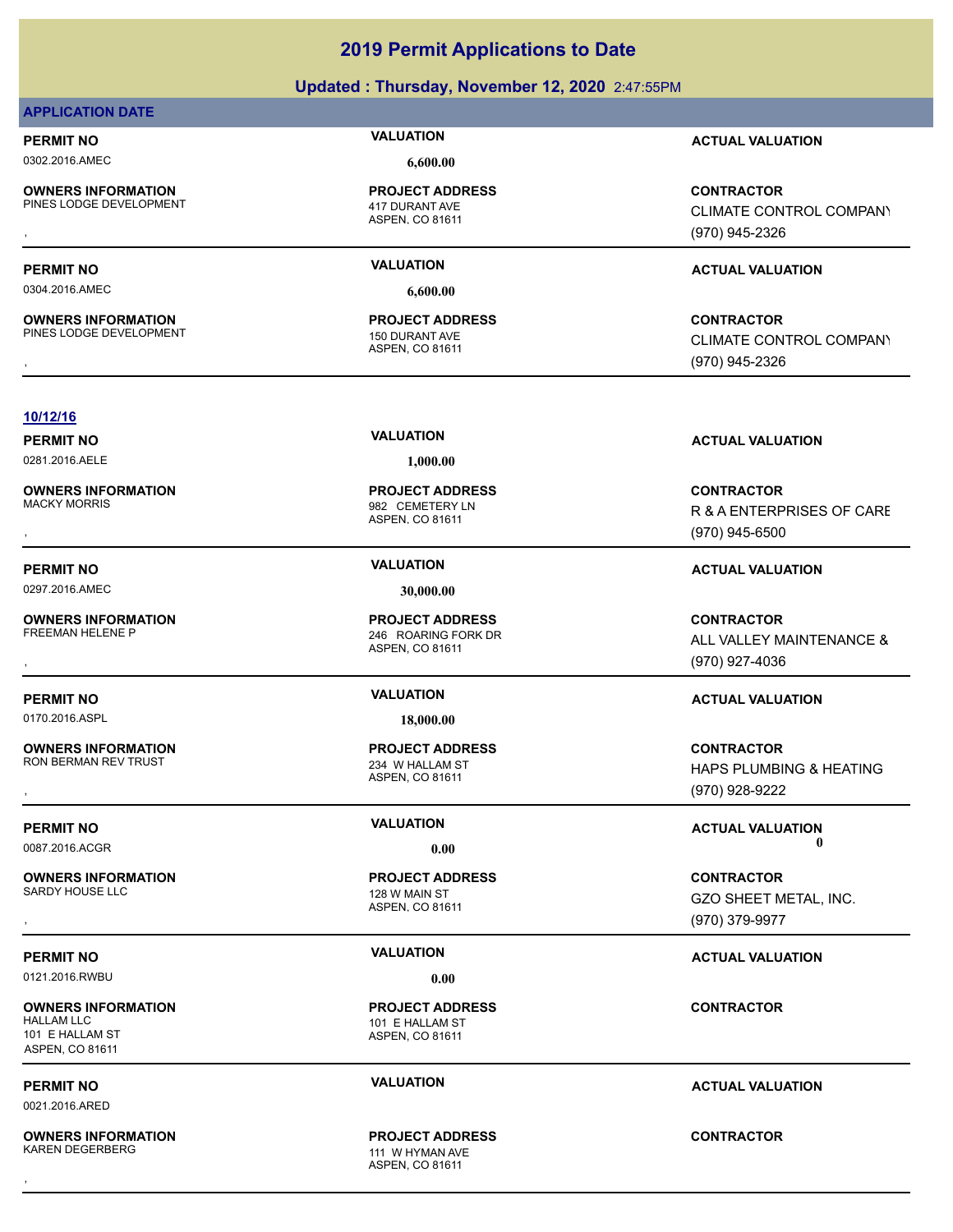## **Updated : Thursday, November 12, 2020** 2:47:55PM

### **APPLICATION DATE**

0099.2016.afsr **9,000.00**

**OWNERS INFORMATION**

ASPEN, CO 81611 422 E COOPER AVE **PROJECT ADDRESS**

0097.2016.afsr **2,150.00**

ASPEN, CO 81611 675 E DURANT AVE **PROJECT ADDRESS**

ASPEN, CO 81611 119 S MILL ST **PROJECT ADDRESS**

ASPEN, CO 81611 **PROJECT ADDRESS** , **CONTRACTOR**

ASPEN, CO 81611 414 LACET LN **PROJECT ADDRESS**

ASPEN, CO 81611 **PROJECT ADDRESS**

ASPEN, CO 81611 **PROJECT ADDRESS**

ASPEN, CO 81611 **PROJECT ADDRESS**

**PERMIT NO VALUATION ACTUAL VALUATION**

**OWNERS INFORMATION PROJECT ADDRESS CONTRACTOR**<br>414/422 COOPER AVE LLC 422 E COOPER AVE FLAME OUT FIRE PROTECTIO<br>, ASPEN, CO 81611 **FLAME OUT FIRE PROTECTIO** (970) 927-4933

# **PERMIT NO VALUATION ACTUAL VALUATION**

**CONTRACTOR** WESTERN STATES FIRE PROT (303) 792-0022

**PERMIT NO VALUATION ACTUAL VALUATION** 0086.2016.ACGR **0.00 0.00**

, **CONTRACTOR** FCI CONSTRUCTORS, INC (970) 434-9093

**PERMIT NO VALUATION ACTUAL VALUATION**

# **PERMIT NO VALUATION ACTUAL VALUATION**

, **CONTRACTOR** SOPRIS MECHANICAL (070) 618-0282

# **PERMIT NO VALUATION VALUATION VALUATION**

**OWNERS INFORMATION Lines and SECURE SECURE PROJECT ADDRESS ARE SECURE CONTRACTOR**<br>JACKSON 43 INVESTMENTS LLC LOC LOC DESSERT DRUG ASPEN, CO 81611<br>, The Maspin Color of the Community of the Color of the Control of the Cont FLAME OUT FIRE PROTECTIO (970) 927-4933

# **PERMIT NO VALUATION VALUATION VALUATION**

, **CONTRACTOR** NEW AGE PLUMBING & HEATI (970) 928-7320

# **PERMIT NO VALUATION VALUATION VALUATION**

**OWNERS INFORMATION EXAMPLE ASSOC FOR A PROJECT ADDRESS FOR A CONTRACTOR CONTRACTOR CONTRACTOR**<br>MAROON CREEK CLUB MASTER ASSOC FOR A ASPEN, CO 81611 FOR THE SERVITAL VALLEY PLUMBING A ASPEN, CO 81611 FOR A SPEN<br>The Service CRYSTAL VALLEY PLUMBING (970) 963-1251

JACKSON 43 INVESTMENTS LLC<br>0651 PEISTER DR

0169.2016.ASPL **1,200.00**

**OWNERS INFORMATION** SERIES A OF NEVADA LOOMIS LLC<br>206 COTTONWOOD DR

**OWNERS INFORMATION** MAROON CREEK CLUB MASTER ASSOC 0 CLUBSIDE DR

**OWNERS INFORMATION** PO BOX 1248 ASPEN, CO 81612

**OWNERS INFORMATION**

0107.2016.ENTP

**OWNERS INFORMATION** BANK OF ASPEN 119 S MILL ST

0299.2016.AMEC **60,000.00**

**OWNERS INFORMATION**<br>POLE POSITION LTD

0100.2016.afsr **28,000.00**

**OWNERS INFORMATION**

0298.2016.AMEC **67,250.00**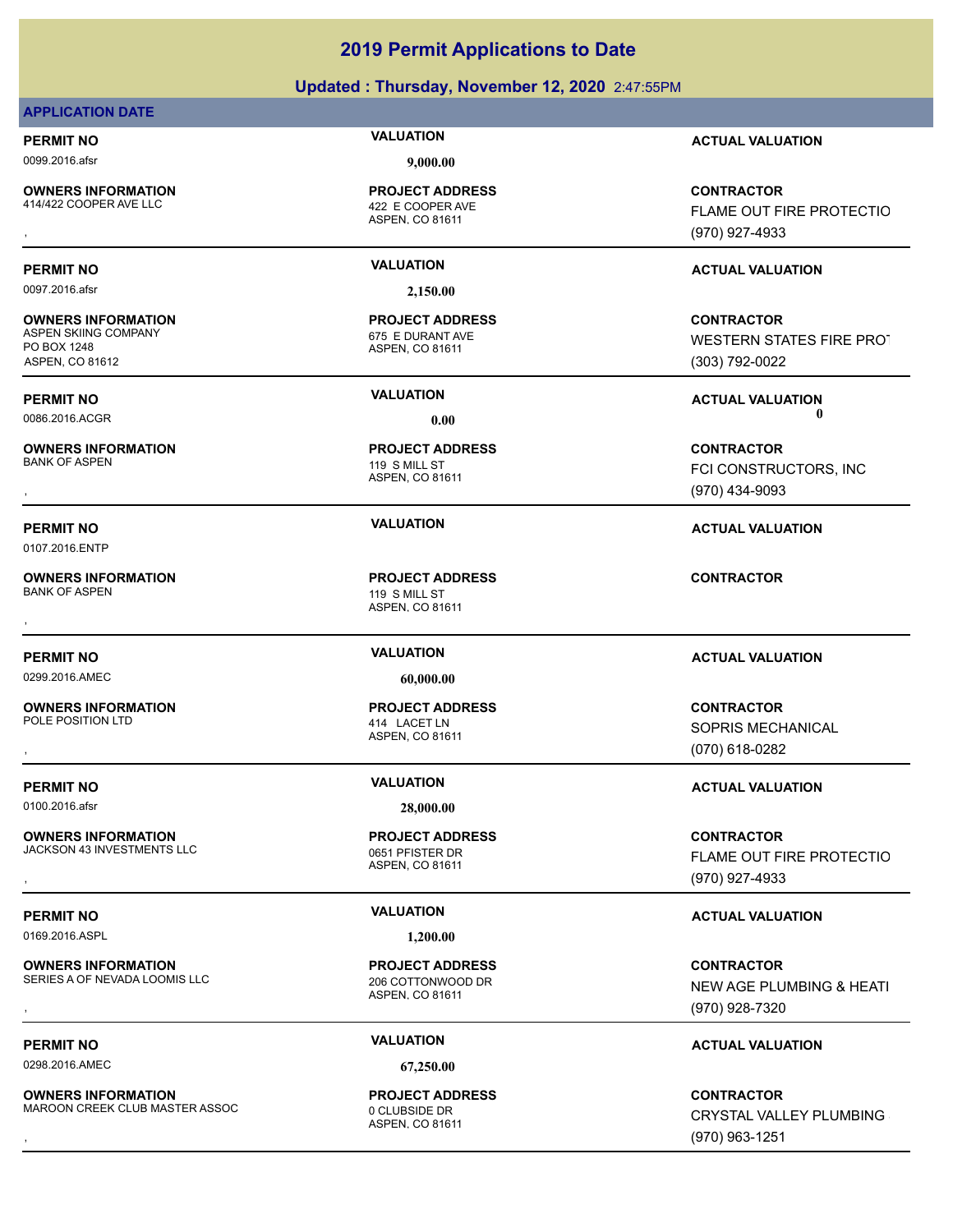# **Updated : Thursday, November 12, 2020** 2:47:55PM

## **APPLICATION DATE**

# **PERMIT NO VALUATION ACTUAL VALUATION**

0091.2016.ASLU

**OWNERS INFORMATION**

ASPEN, CO 81611 616 W FRANCIS **PROJECT ADDRESS** , **CONTRACTOR**

0280.2016.AELE **85,000.00**

**OWNERS INFORMATION** CITY OF ASPEN 320 E HYMAN

0098.2016.afsr **1,000.00**

**OWNERS INFORMATION**

ASPEN, CO 81611 **PROJECT ADDRESS**

ASPEN, CO 81611 300 SPRING ST **PROJECT ADDRESS**

# **PERMIT NO VALUATION ACTUAL VALUATION**

, **CONTRACTOR** LASSITER ELECTRIC, INC (970) 927-4656

**PERMIT NO VALUATION ACTUAL VALUATION**

, **CONTRACTOR** FLAME OUT FIRE PROTECTIO (970) 927-4933

RASMUSSEN CONSTRUCTION

# **10/11/16**

**PERMIT NO VALUATION ACTUAL VALUATION** 0101.2016.ARGR **0.00 0.00**

**OWNERS INFORMATION** RON SCHREIBER 529 WALNUT ST

**PERMIT NO VALUATION ACTUAL VALUATION**

0085.2016.ACGR **0.00 0.00**

**OWNERS INFORMATION**

0296.2016.AMEC **4,000.00**

**OWNERS INFORMATION** PAUL & DANIELLE DAVIDSON 718 S GALENA ST

**PERMIT NO VALUATION ACTUAL VALUATION** 0047.2016.COPY

, **OWNERS INFORMATION** CITY OF ASPEN , **CONTRACTOR**

**PROJECT ADDRESS**

ASPEN, CO 81611 430 E HYMAN **PROJECT ADDRESS** , **CONTRACTOR**

ASPEN, CO 81611 **PROJECT ADDRESS**

**PROJECT ADDRESS**

**PERMIT NO VALUATION ACTUAL VALUATION**

(970) 379-0373

, **CONTRACTOR** PACIFIC SHEET METAL, INC. (970) 925-2454

**PERMIT NO VALUATION ACTUAL VALUATION**

0048.2016.COPY

, **OWNERS INFORMATION** CITY OF ASPEN , **CONTRACTOR**

**PROJECT ADDRESS**

ASPEN, CO 81611 , **CONTRACTOR**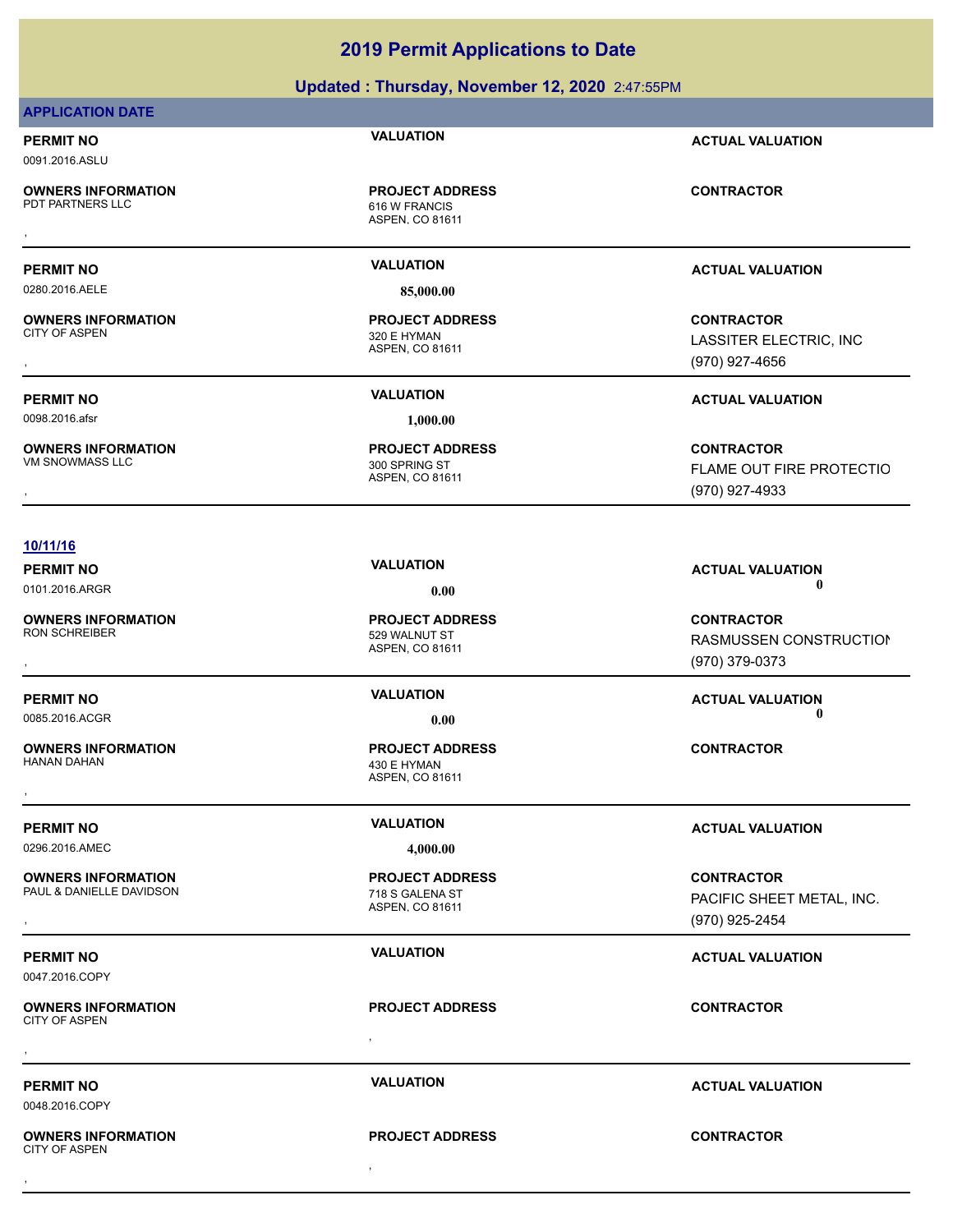# **Updated : Thursday, November 12, 2020** 2:47:55PM

## **APPLICATION DATE**

### **10/10/16**

0020.2016.ARED

**OWNERS INFORMATION** PLUMERIA PARTNERS LLLP 1650 HOMESTAKE DR 925 CHATFIELD RD ASPEN, CO 81611

0168.2016.ASPL **5,000.00**

**OWNERS INFORMATION**

**OWNERS INFORMATION** 761 W FRANCIS ST ASPEN, CO 81611

**OWNERS INFORMATION**

**PERMIT NO VALUATION ACTUAL VALUATION**

0294.2016.AMEC **7,965.00**

**OWNERS INFORMATION**<br>PITKIN COUNTY BANK 534 E HYMAN AVE ASPEN, CO 81611

0295.2016.AMEC **33,000.00**

**OWNERS INFORMATION** ASPEN STREAM LLC 855 BAY ST

**OWNERS INFORMATION**

**OWNERS INFORMATION**

ASPEN, CO 81611 **PROJECT ADDRESS**

ASPEN, CO 81611 855 CHATFIELD RD **PROJECT ADDRESS**

ASPEN, CO 81611 1215 ALTA VISTA DR **PROJECT ADDRESS**

ASPEN, CO 81611 720 W SMUGGLER ST **PROJECT ADDRESS** , **CONTRACTOR**

ASPEN, CO 81611 534 E HYMAN AVE **PROJECT ADDRESS**

ASPEN, CO 81611 **PROJECT ADDRESS**

ASPEN, CO 81611 931 GIBSON AVE **PROJECT ADDRESS**

ASPEN, CO 81611  $1104$  DAI F AVE **PROJECT ADDRESS** , **CONTRACTOR**

**PERMIT NO VALUATION ACTUAL VALUATION**

**CONTRACTOR**

**PERMIT NO VALUATION ACTUAL VALUATION**

, **CONTRACTOR** GARRETT HANSEN PLUMBING (970) 618-1241

**PERMIT NO VALUATION ACTUAL VALUATION** 0106.2016.ARBU **65,000.00 65,000.00**

> **CONTRACTOR** REGAN CONSTRUCTION, INC (970) 923-0010

**PERMIT NO VALUATION ACTUAL VALUATION** 0099.2016.ARGR **1,000.00 1,000.00**

OWNER/ BUILDER

**CONTRACTOR** R & H MECHANICAL LLC (970) 328-2699

# **PERMIT NO VALUATION ACTUAL VALUATION**

**OWNERS INFORMATION PROJECT ADDRESS CONTRACTOR**<br>ASPEN STREAM LLC 855 BAY ST MAULDIN PLUMBING AND HE*I*<br>, ASPEN. CO 81611 MAULDIN PLUMBING AND HE/ (970) 945-7016

**PERMIT NO VALUATION ACTUAL VALUATION** 0117.2016.ARBK **40,000.00 40,000.00**

, **CONTRACTOR** ROTHBERG DEVELOPMENT, I (970) 948-0480

**PERMIT NO CONSUMITY OF A CONSUMITY OF A CONSUMITY OF A CONSUMITY OF A CTUAL VALUATION** 0100.2016.ARGR **0.00 0.00**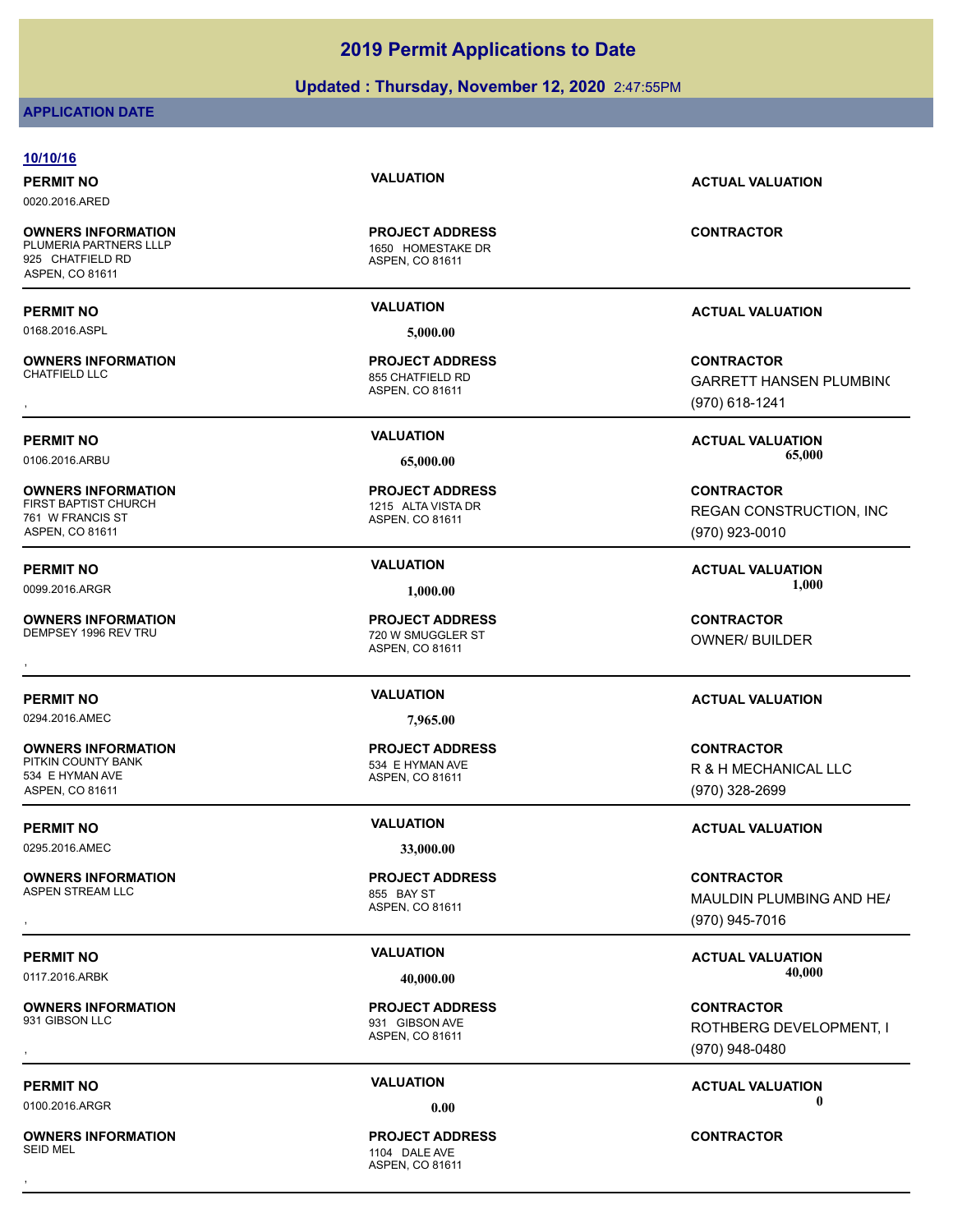# **Updated : Thursday, November 12, 2020** 2:47:55PM

| <b>APPLICATION DATE</b>                                                            |                                                                |                                                              |
|------------------------------------------------------------------------------------|----------------------------------------------------------------|--------------------------------------------------------------|
| <b>PERMIT NO</b>                                                                   | <b>VALUATION</b>                                               | <b>ACTUAL VALUATION</b>                                      |
| 0105.2016.ARBU                                                                     | 0.00                                                           | $\mathbf{0}$                                                 |
| <b>OWNERS INFORMATION</b><br><b>WILKS</b>                                          | <b>PROJECT ADDRESS</b><br>900 WATERS AVE<br>ASPEN, CO 81611    | <b>CONTRACTOR</b><br>UMBRELLA ROOFING, INC<br>(970) 704-9130 |
|                                                                                    |                                                                |                                                              |
| 10/7/16                                                                            |                                                                |                                                              |
| <b>PERMIT NO</b>                                                                   | <b>VALUATION</b>                                               | <b>ACTUAL VALUATION</b>                                      |
| 0120.2016.RWBU                                                                     | 5,000.00                                                       |                                                              |
| <b>OWNERS INFORMATION</b><br>THOMAS J DALY<br>1590 HOMESTAKE DR<br>ASPEN, CO 81611 | <b>PROJECT ADDRESS</b><br>700 W SMUGGLER ST<br>ASPEN, CO 81611 | <b>CONTRACTOR</b>                                            |
| <b>PERMIT NO</b>                                                                   | <b>VALUATION</b>                                               | <b>ACTUAL VALUATION</b>                                      |
| 0279.2016.AELE                                                                     | 500.00                                                         |                                                              |
| <b>OWNERS INFORMATION</b>                                                          | <b>PROJECT ADDRESS</b>                                         | <b>CONTRACTOR</b>                                            |
| <b>GATEWAY ASPEN LLC</b>                                                           | 928 W HALLAM ST<br>ASPEN, CO 81611                             | R & A ENTERPRISES OF CARE<br>(970) 945-6500                  |
| <b>PERMIT NO</b><br>0105.2016.ENTP                                                 | <b>VALUATION</b>                                               | <b>ACTUAL VALUATION</b>                                      |
| <b>OWNERS INFORMATION</b><br>232 BLEEKER LLC                                       | <b>PROJECT ADDRESS</b><br>232 E BLEEKER ST<br>ASPEN, CO 81611  | <b>CONTRACTOR</b>                                            |
| <b>PERMIT NO</b>                                                                   | <b>VALUATION</b>                                               | <b>ACTUAL VALUATION</b>                                      |
| 0278.2016.AELE                                                                     | 8,350.00                                                       |                                                              |
| <b>OWNERS INFORMATION</b><br>LAYTON VIRGINIA MCALESTER TRUS<br>$\,$                | <b>PROJECT ADDRESS</b><br>715 E DURANT AVE<br>ASPEN, CO 81611  | <b>CONTRACTOR</b><br>FAT CITY ELECTRIC<br>$(303)$ 250-5061   |
| <b>PERMIT NO</b><br>0106.2016.ENTP                                                 | <b>VALUATION</b>                                               | <b>ACTUAL VALUATION</b>                                      |
| <b>OWNERS INFORMATION</b><br><b>MARIANE BOESKY</b>                                 | <b>PROJECT ADDRESS</b><br>100 SPRING ST<br>ASPEN, CO 81611     | <b>CONTRACTOR</b>                                            |
| <b>PERMIT NO</b>                                                                   | <b>VALUATION</b>                                               | <b>ACTUAL VALUATION</b>                                      |
| 0084.2016.ACGR                                                                     | 0.00                                                           | 0                                                            |
| <b>OWNERS INFORMATION</b><br>STEIN BUILDING ENTITIES                               | <b>PROJECT ADDRESS</b><br>407 S HUNTER ST<br>ASPEN, CO 81611   | <b>CONTRACTOR</b><br>ALPINE SIGN SHOP, INC                   |

**10/6/16**

0090.2016.ASLU

**PERMIT NO CONSUMITY ACTUAL VALUATION VALUATION** *ACTUAL VALUATION*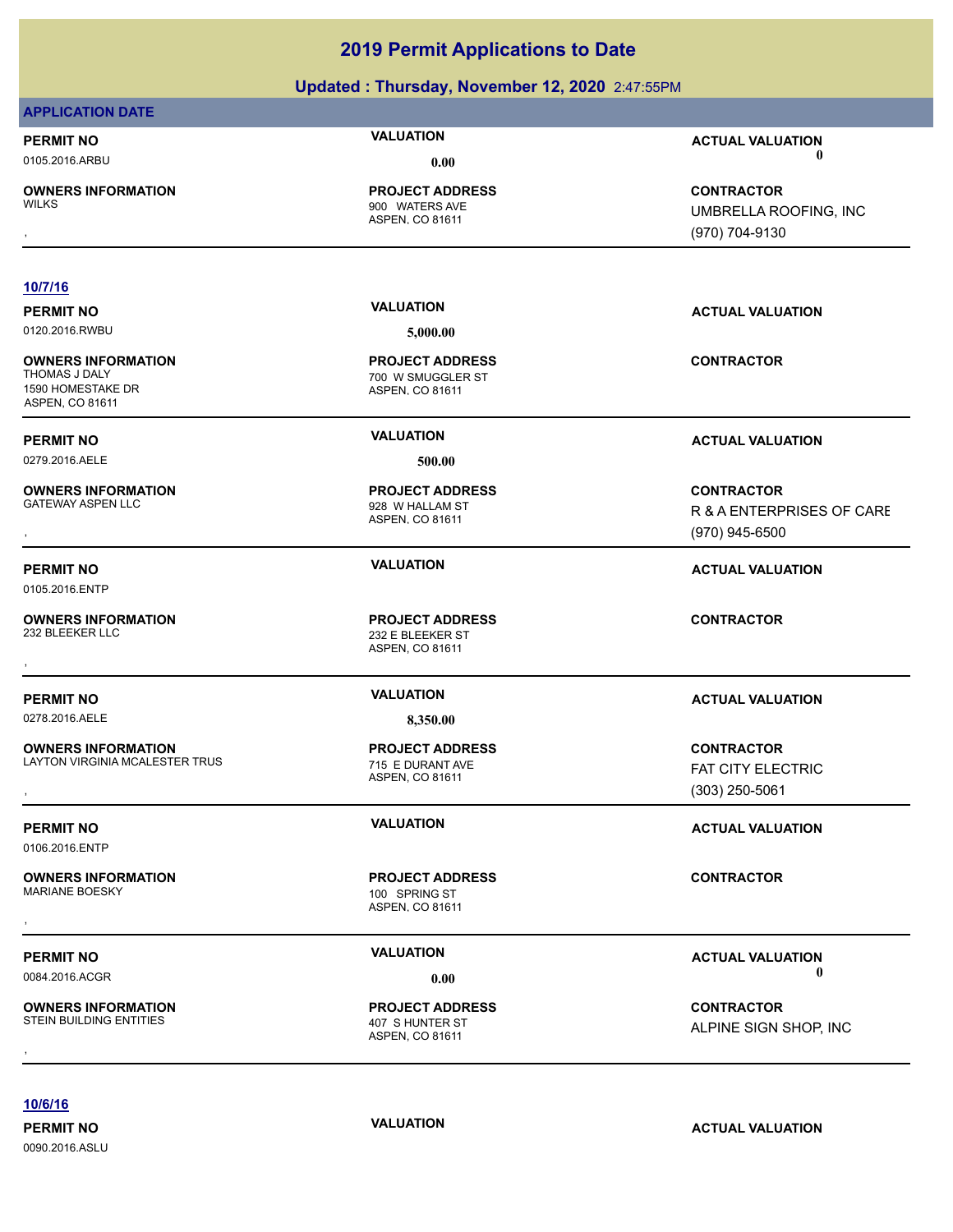**PERMIT NO VALUATION VALUATION VALUATION** 0293.2016.AMEC **14,750.00** ASPEN, CO 81611 **OWNERS INFORMATION** 233 E COOPER AVE **PROJECT ADDRESS OWNERS INFORMATION LATE CONTRACTOR ENGLISHED PROJECT ADDRESS ARE CONTRACTOR CONTRACTOR**<br>SILVER QUEEN LLLP<br>, ASPEN, CO 81611<br>, **PERMIT NO VALUATION ACTUAL VALUATION** 0167.2016.ASPL **613,000.00** ASPEN, CO 81611 **OWNERS INFORMATION** 233 E COOPER AVE **PROJECT ADDRESS** , **CONTRACTOR PERMIT NO VALUATION ACTUAL VALUATION** 0095.2016.afsr **14,124.00** ASPEN, CO 81611 **OWNERS INFORMATION** 526 SPRUCE ST **PROJECT ADDRESS** , **CONTRACTOR PERMIT NO VALUATION ACTUAL VALUATION** 0096.2016.afsr **19,866.00** ASPEN, CO 81611 **OWNERS INFORMATION** 520 SPRUCE ST **PROJECT ADDRESS** , **CONTRACTOR PERMIT NO VALUATION ACTUAL VALUATION** 0292.2016.AMEC **10,000.00** ASPEN, CO 81611 **OWNERS INFORMATION** 529 WALNUT ST **PROJECT ADDRESS** , **CONTRACTOR PERMIT NO VALUATION VALUATION VALUATION** 0277.2016.AELE **30,000.00**

**APPLICATION DATE**

401 CASTLE CREEK RD ASPEN, CO 81611

**OWNERS INFORMATION**

**OWNERS INFORMATION** SACHSON VENTURES LTD 1325 RIVERSIDE DR

**OWNERS INFORMATION** AARON GIBSON MATCHLESS, LLC<br>
980 GIBSON AVE

0276.2016.AELE **68,000.00**

ASPEN, CO 81611 **PROJECT ADDRESS**

ASPEN, CO 81611 **PROJECT ADDRESS**

# **2019 Permit Applications to Date**

# **Updated : Thursday, November 12, 2020** 2:47:55PM

ASPEN, CO 81611

**PROJECT ADDRESS**

ASPEN VALLEY HOSPITAL 401 CASTLE CREEK RD

**CONTRACTOR**

YOUNG SERVICES, LLC

YOUNG SERVICES, LLC (970) 384-2271

WESTERN STATES FIRE PROT (303) 792-0022

WESTERN STATES FIRE PROT (303) 792-0022

MAULDIN PLUMBING AND HE/ (970) 945-7016

, **CONTRACTOR** LITTELL ELECTRIC, INC (970) 429-8357

**PERMIT NO VALUATION ACTUAL VALUATION** 0116.2016.ARBK **3,025,000.00 3,025,000.00**

, **CONTRACTOR** GARRET CONSTRUCTION, INC (970) 948-3695

# **PERMIT NO VALUATION ACTUAL VALUATION**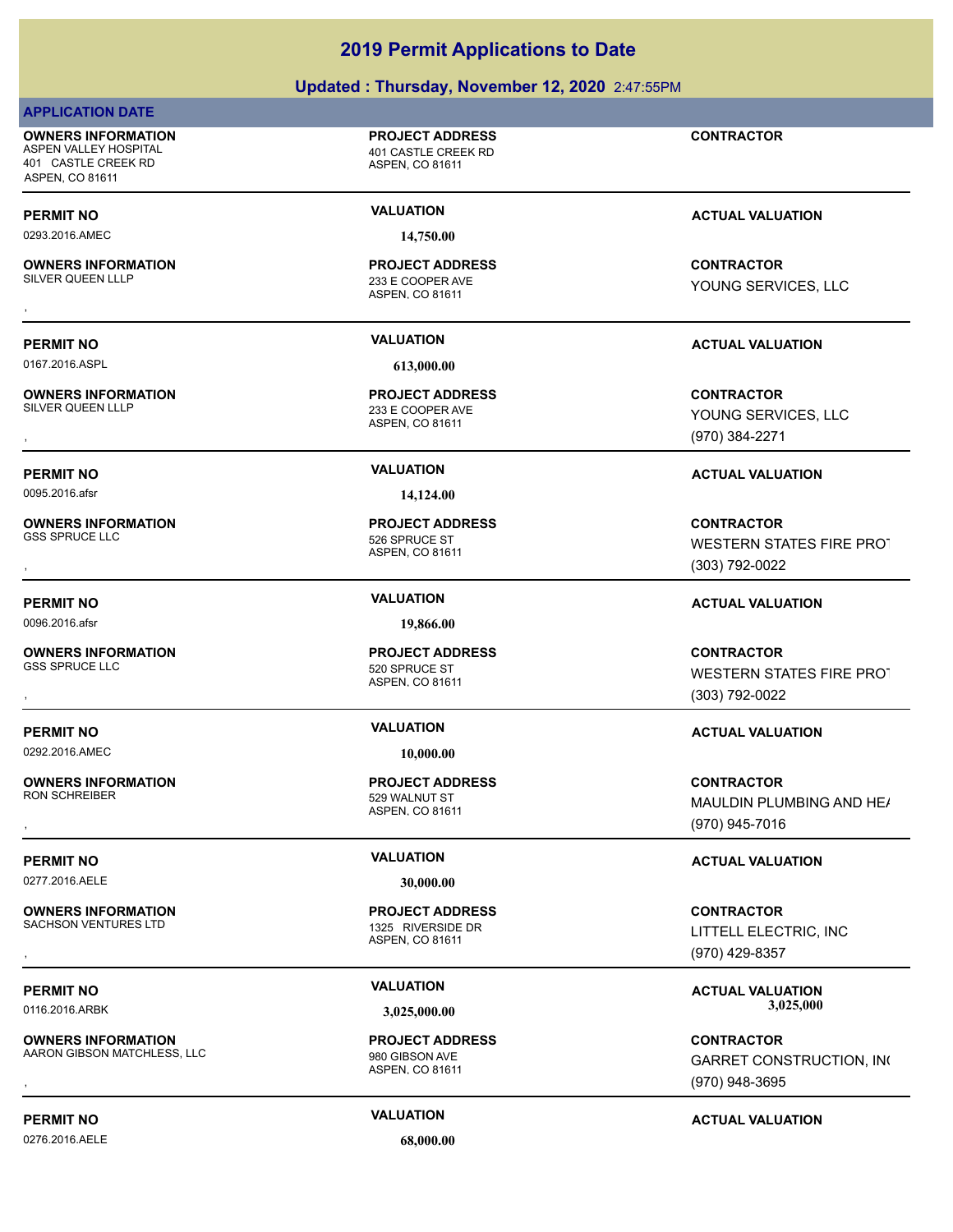# **Updated : Thursday, November 12, 2020** 2:47:55PM

| <b>APPLICATION DATE</b>                                |                                                                       |                                                                   |
|--------------------------------------------------------|-----------------------------------------------------------------------|-------------------------------------------------------------------|
| <b>OWNERS INFORMATION</b><br>PITKIN COUNTY             | <b>PROJECT ADDRESS</b><br>530 E MAIN ST<br>ASPEN, CO 81611            | <b>CONTRACTOR</b><br>DURGIN ELECTRIC, LLC<br>(970) 704-9473       |
| <b>PERMIT NO</b><br>0020.2016.REMP                     | <b>VALUATION</b>                                                      | <b>ACTUAL VALUATION</b>                                           |
| <b>OWNERS INFORMATION</b><br><b>CUSTOMER</b>           | <b>PROJECT ADDRESS</b><br>$\bullet$                                   | <b>CONTRACTOR</b>                                                 |
| 10/5/16                                                |                                                                       |                                                                   |
| <b>PERMIT NO</b><br>0118.2016.RWBU                     | <b>VALUATION</b><br>65,000.00                                         | <b>ACTUAL VALUATION</b>                                           |
| <b>OWNERS INFORMATION</b><br><b>CITY OF ASPEN</b>      | <b>PROJECT ADDRESS</b><br>0 MAIN<br>ASPEN, CO 81611                   | <b>CONTRACTOR</b>                                                 |
| <b>PERMIT NO</b><br>0164.2016.ASPL                     | <b>VALUATION</b><br>70,000.00                                         | <b>ACTUAL VALUATION</b>                                           |
| <b>OWNERS INFORMATION</b><br>RIVER ROAD LLC*           | <b>PROJECT ADDRESS</b><br>207 S ORIGINAL<br>ASPEN, CO 81611           | <b>CONTRACTOR</b><br>ADAMS MECHANICAL LLC<br>(970) 404-2476       |
| <b>PERMIT NO</b><br>0290.2016.AMEC                     | <b>VALUATION</b><br>70,000.00                                         | <b>ACTUAL VALUATION</b>                                           |
| <b>OWNERS INFORMATION</b><br>RIVER ROAD LLC*           | <b>PROJECT ADDRESS</b><br>207 S ORIGINAL<br>ASPEN, CO 81611           | <b>CONTRACTOR</b><br>ADAMS MECHANICAL LLC<br>(970) 404-2476       |
| <b>PERMIT NO</b><br>0272.2016.AELE                     | <b>VALUATION</b><br>3,000.00                                          | <b>ACTUAL VALUATION</b>                                           |
| <b>OWNERS INFORMATION</b><br><b>CHATFIELD LLC</b>      | <b>PROJECT ADDRESS</b><br>855 CHATFIELD RD<br>ASPEN, CO 81611         | <b>CONTRACTOR</b><br>REEVES & SONS ELECTRIC, II<br>(970) 876-0545 |
| <b>PERMIT NO</b><br>0271.2016.AELE                     | <b>VALUATION</b><br>1,000.00                                          | <b>ACTUAL VALUATION</b>                                           |
| <b>OWNERS INFORMATION</b><br><b>ELKS LODGE</b>         | <b>PROJECT ADDRESS</b><br>510 E HYMAN AVE<br>ASPEN, CO 81611          | <b>CONTRACTOR</b><br><b>MTRICITY, LTD</b><br>(970) 923-4730       |
| <b>PERMIT NO</b><br>0083.2016.ACGR                     | <b>VALUATION</b>                                                      | <b>ACTUAL VALUATION</b><br>0                                      |
| <b>OWNERS INFORMATION</b><br><b>M&amp;W PROPERTIES</b> | 0.00<br><b>PROJECT ADDRESS</b><br>602 E COOPER AVE<br>ASPEN, CO 81611 | <b>CONTRACTOR</b>                                                 |
| <b>PERMIT NO</b>                                       | <b>VALUATION</b>                                                      | <b>ACTUAL VALUATION</b>                                           |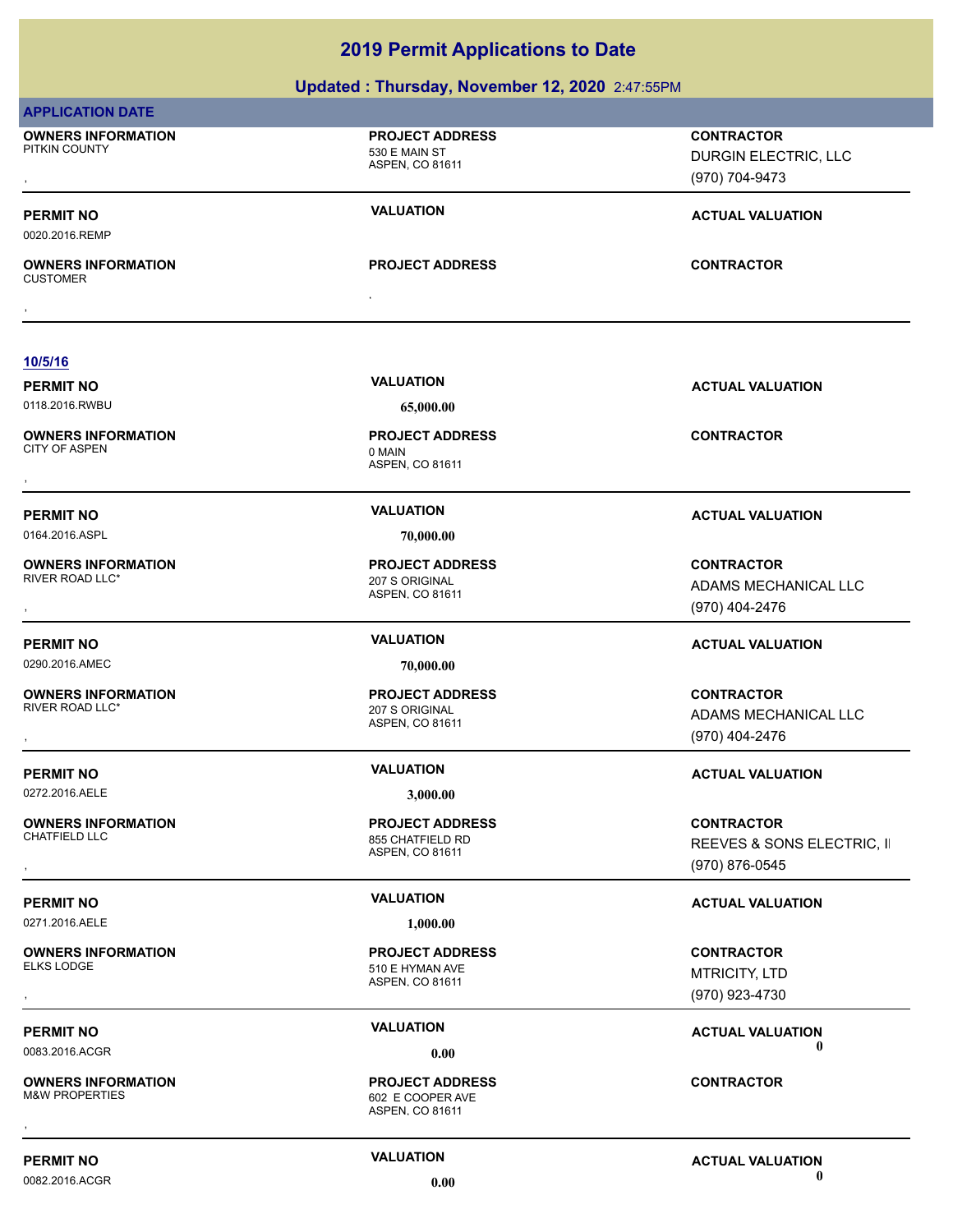# **Updated : Thursday, November 12, 2020** 2:47:55PM

### **APPLICATION DATE**

**OWNERS INFORMATION** BOB SHAY 520 E DURANT AVE , **CONTRACTOR**

# **PROJECT ADDRESS**

ASPEN, CO 81611

0166.2016.ASPL **4,000.00**

**OWNERS INFORMATION**

**OWNERS INFORMATION**

0274.2016.AELE **9,600.00**

**OWNERS INFORMATION** SEMARU INVESTMENTS, LLC<br>
1193 RIVERSIDE DR

0275.2016.AELE **62,400.00**

**OWNERS INFORMATION** SEMARU INVESTMENTS, LLC<br>
1195 RIVERSIDE DR

**OWNERS INFORMATION** ASPEN CLUB REDEVELOPMENT COMPA 1430 UTE AVE

0165.2016.ASPL **401,640.00**

**OWNERS INFORMATION** ASPEN CLUB REDEVELOPMENT COMPA 1430 UTE AVE

**OWNERS INFORMATION**

0273.2016.AELE **56,000.00**

**PROJECT ADDRESS**

ASPEN, CO 81611 424 S SPRING ST

ASPEN, CO 81611 122 FREE SILVER CT **PROJECT ADDRESS**

ASPEN, CO 81611 **PROJECT ADDRESS**

ASPEN, CO 81611 **PROJECT ADDRESS**

0291.2016.AMEC **569,000.00**

ASPEN, CO 81611 **PROJECT ADDRESS**

ASPEN, CO 81611 **PROJECT ADDRESS**

0270.2016.AELE **55,800.00**

ASPEN, CO 81611 331 PFISTER DR **PROJECT ADDRESS**

**PERMIT NO VALUATION VALUATION VALUATION** 

, **CONTRACTOR** ALL VALLEY MAINTENANCE & (970) 927-4036

**PERMIT NO VALUATION ACTUAL VALUATION** 0115.2016.ARBK **3,500.00 3,500.00**

, **CONTRACTOR** ATHEN BUILDERS (970) 544-9178

# **PERMIT NO VALUATION ACTUAL VALUATION**

**OWNERS INFORMATION PROJECT ADDRESS CONTRACTOR**<br>SEMARU INVESTMENTS, LLC 1193 RIVERSIDE DR REEVES & SONS ELECTRIC, II<br>, ASPEN, CO 81611 REEVES & SONS ELECTRIC, II (970) 876-0545

# **PERMIT NO VALUATION ACTUAL VALUATION**

**OWNERS INFORMATION PROJECT ADDRESS CONTRACTOR**<br>SEMARU INVESTMENTS, LLC 1195 RIVERSIDE DR REEVES & SONS ELECTRIC, II<br>, ASPEN. CO 81611 REEVES & SONS ELECTRIC, II (970) 876-0545

# **PERMIT NO VALUATION ACTUAL VALUATION**

**OWNERS INFORMATION METALLY CONTRACTOR REGULAR PROJECT ADDRESS ARE SOUT ASSESS AND METAL CONTRACTOR SERVICE ASPEN<br>ASPEN CLUB REDEVELOPMENT COMPANY ASPEN, CO 81611 ASPEN, CO 81611 MEXALLY MESS ARE SOUTH A SPEN, CO 81611 MEX** RK MECHANICAL, INC. (303) 355-9696

# **PERMIT NO VALUATION VALUATION VALUATION**

**OWNERS INFORMATION METALLY CONTRACTOR REGULAR PROJECT ADDRESS ARE SOUT ASSESS AND METALLY CONTRACTOR SERVICE AS<br>ASPEN CLUB REDEVELOPMENT COMPANY ASPEN, CO 81611 ASPEN, CO 81611 MEXANY (303) 355-9696** RK MECHANICAL, INC (303) 355-9696

# **PERMIT NO VALUATION ACTUAL VALUATION**

, **CONTRACTOR** CONUNDRUM TECHNOLOGIES (970) 926-2554

# **PERMIT NO VALUATION ACTUAL VALUATION**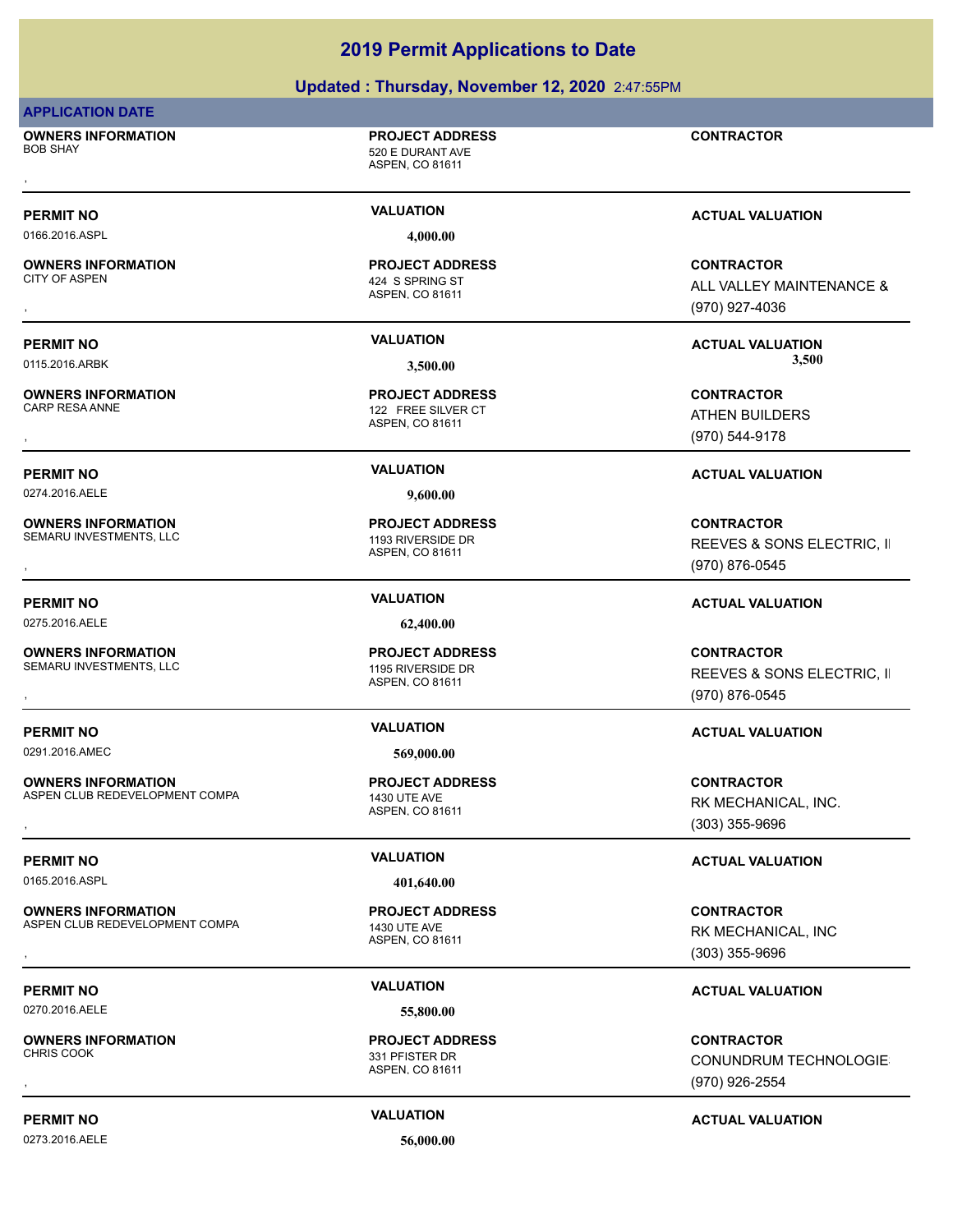# **Updated : Thursday, November 12, 2020** 2:47:55PM

| <b>APPLICATION DATE</b>                                                                      |                                                                     |                                                                       |
|----------------------------------------------------------------------------------------------|---------------------------------------------------------------------|-----------------------------------------------------------------------|
| <b>OWNERS INFORMATION</b><br>SEMARU INVESTMENTS, LLC                                         | <b>PROJECT ADDRESS</b><br>1190 RIVERSIDE DR<br>ASPEN, CO 81611      | <b>CONTRACTOR</b><br>REEVES & SONS ELECTRIC, II<br>(970) 876-0545     |
| <b>PERMIT NO</b>                                                                             | <b>VALUATION</b>                                                    | <b>ACTUAL VALUATION</b>                                               |
| 0081.2016.ACGR                                                                               | 4,000.00                                                            | 4,000                                                                 |
| <b>OWNERS INFORMATION</b><br>NORTH MILL ST. INVESTORS LLC                                    | <b>PROJECT ADDRESS</b><br>557 N MILL ST<br>ASPEN, CO 81611          | <b>CONTRACTOR</b><br>S & S CONSTRUCTION<br>(970) 618-7318             |
| <b>PERMIT NO</b>                                                                             | <b>VALUATION</b>                                                    | <b>ACTUAL VALUATION</b>                                               |
| 0119.2016.RWBU                                                                               | 4,500.00                                                            |                                                                       |
| <b>OWNERS INFORMATION</b><br><b>KELLY RESIDENCE</b>                                          | <b>PROJECT ADDRESS</b><br>203 E HALLAM AVE<br>ASPEN, CO 81611       | <b>CONTRACTOR</b>                                                     |
| 10/4/16                                                                                      |                                                                     |                                                                       |
| <b>PERMIT NO</b><br>0089.2016.ASLU                                                           | <b>VALUATION</b>                                                    | <b>ACTUAL VALUATION</b>                                               |
| <b>OWNERS INFORMATION</b><br>JAMMB, LLC                                                      | <b>PROJECT ADDRESS</b><br>100 - 108 E FRANCIS ST<br>ASPEN, CO 81611 | <b>CONTRACTOR</b>                                                     |
|                                                                                              | <b>VALUATION</b>                                                    |                                                                       |
| <b>PERMIT NO</b><br>0104.2016.ENTP                                                           |                                                                     | <b>ACTUAL VALUATION</b>                                               |
| <b>OWNERS INFORMATION</b><br>MICHAEL O'SULLIVAN                                              | <b>PROJECT ADDRESS</b><br>501 E COOPER AVE<br>ASPEN, CO 81611       | <b>CONTRACTOR</b>                                                     |
| <b>PERMIT NO</b><br>0014.2016.PCWP                                                           | <b>VALUATION</b>                                                    | <b>ACTUAL VALUATION</b>                                               |
| <b>OWNERS INFORMATION</b><br><b>BUTTERMILK LLC</b>                                           | <b>PROJECT ADDRESS</b><br>350 OAK RIDGE DR<br>ASPEN, CO 81611       | <b>CONTRACTOR</b>                                                     |
| <b>PERMIT NO</b><br>0102.2016.ENTP                                                           | <b>VALUATION</b>                                                    | <b>ACTUAL VALUATION</b>                                               |
| <b>OWNERS INFORMATION</b><br>DAVID DOWLER 229 WEST SMUGGLER, LLC                             | <b>PROJECT ADDRESS</b><br>426 N SECOND ST<br>ASPEN, CO 81611        | <b>CONTRACTOR</b>                                                     |
| <b>PERMIT NO</b>                                                                             | <b>VALUATION</b>                                                    | <b>ACTUAL VALUATION</b>                                               |
| 0080.2016.ACGR                                                                               | 0.00                                                                | 0                                                                     |
| <b>OWNERS INFORMATION</b><br>ASPEN HISTORICAL SOCIETY<br>620 W BLEEKER ST<br>ASPEN, CO 81611 | <b>PROJECT ADDRESS</b><br>620 W BLEEKER ST<br>ASPEN, CO 81611       | <b>CONTRACTOR</b><br><b>GF WOODS CONSTRUCTION I</b><br>(970) 948-6483 |
| <b>PERMIT NO</b>                                                                             | <b>VALUATION</b>                                                    | <b>ACTUAL VALUATION</b>                                               |

0161.2016.ASPL **4,500.00**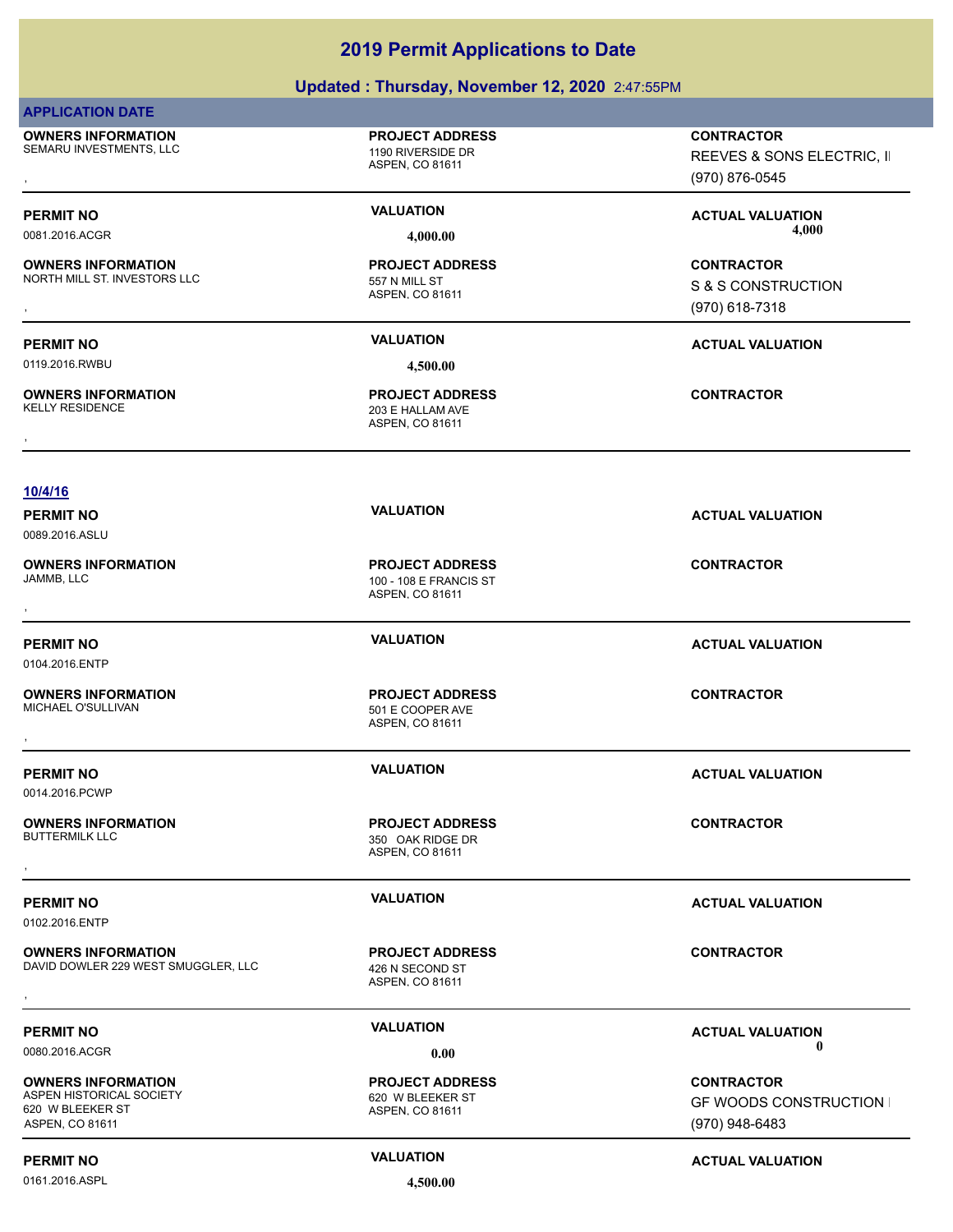0088.2016.ASLU

# **2019 Permit Applications to Date**

# **Updated : Thursday, November 12, 2020** 2:47:55PM

# **APPLICATION DATE**

**OWNERS INFORMATION**

**OWNERS INFORMATION**

**OWNERS INFORMATION**

**OWNERS INFORMATION**

**OWNERS INFORMATION** LAYTON VIRGINIA MCALESTER TRUS 715 E DURANT AVE

ASPEN, CO 81611

**PROJECT ADDRESS**

0269.2016.AELE **2,500.00**

### ASPEN, CO 81611 TOWNHOUSE 75TH LLC TOWN TO THE 747 S GALENA ST **PROJECT ADDRESS**

### ASPEN, CO 81611 153 MCSKIMMING RD **PROJECT ADDRESS**

0163.2016.ASPL **15,000.00**

ASPEN, CO 81611 SEMARU INVESTMENTS, LLC<br>
1193 RIVERSIDE DR **PROJECT ADDRESS**

0162.2016.ASPL **30,000.00**

ASPEN, CO 81611 SEMARU INVESTMENTS, LLC<br>
1195 RIVERSIDE DR **PROJECT ADDRESS**

0289.2016.AMEC **10,000.00**

ASPEN, CO 81611 **PROJECT ADDRESS**

**PROJECT ADDRESS**

**OWNERS INFORMATION MODEL SERVICE PROJECT ADDRESS ARE:**<br>LAYTON VIRGINIA MCALESTER TRUS THE MODEL TO THE DURANT AVE<br>ASPEN, CO 81611<br>, WEBBER PLUMBING AND HEAT

# **PERMIT NO CONSUMITY ACTUAL VALUATION VALUATION VALUATION**

, **CONTRACTOR** SUNWEST ELECTRIC, INC. (970) 927-6738

**PERMIT NO VALUATION ACTUAL VALUATION** 0098.2016.ARGR **5,000.00 5,000.00**

**OWNERS INFORMATION PROJECT ADDRESS CONTRACTOR**<br>RASTEGAR ALI REZA 153 MCSKIMMING RD MINEO FINE HOMEBUILDERS,<br>, ASPEN. CO 81611 MINEO FINE HOMEBUILDERS. (970) 920-4045

# **PERMIT NO VALUATION ACTUAL VALUATION**

**OWNERS INFORMATION PROJECT ADDRESS CONTRACTOR**<br>SEMARU INVESTMENTS, LLC 1193 RIVERSIDE DR SUPERIOR PLUMBING & HEAT<br>, ASPEN, CO 81611 SUPERIOR PLUMBING & HEAT (970) 309-2714

# **PERMIT NO VALUATION ACTUAL VALUATION**

**OWNERS INFORMATION PROJECT ADDRESS CONTRACTOR**<br>SEMARU INVESTMENTS, LLC 1195 RIVERSIDE DR SUPERIOR PLUMBING & HEAT<br>, ASPEN. CO 81611 SUPERIOR PLUMBING & HEAT (970) 309-2714

# **PERMIT NO VALUATION ACTUAL VALUATION**

**OWNERS INFORMATION PROJECT ADDRESS CONTRACTOR**<br>SEMARU INVESTMENTS, LLC 1190 RIVERSIDE DR SUPERIOR PLUMBING & HEAT<br>, ASPEN, CO 81611 SUPERIOR PLUMBING & HEAT (970) 309-2714

**CONTRACTOR**

**PERMIT NO CONSUMITY ACTUAL VALUATION VALUATION VALUATION** 

**PROJECT ADDRESS**

ASPEN, CO 81611 360 LAKE AVE , **CONTRACTOR**

**OWNERS INFORMATION** SEMARU INVESTMENTS, LLC<br>
1190 RIVERSIDE DR

0103.2016.ENTP

**OWNERS INFORMATION** 590 N MILL ST ASPEN, CO 81611

# **10/3/16**

**PERMIT NO VALUATION ACTUAL VALUATION** 0117.2016.RWBU **10,000.00**

**OWNERS INFORMATION**<br>BELL 26 LLC

ASPEN ART MUSEUM 637 E HYMAN

**PERMIT NO VALUATION VALUATION VALUATION** 

ASPEN, CO 81611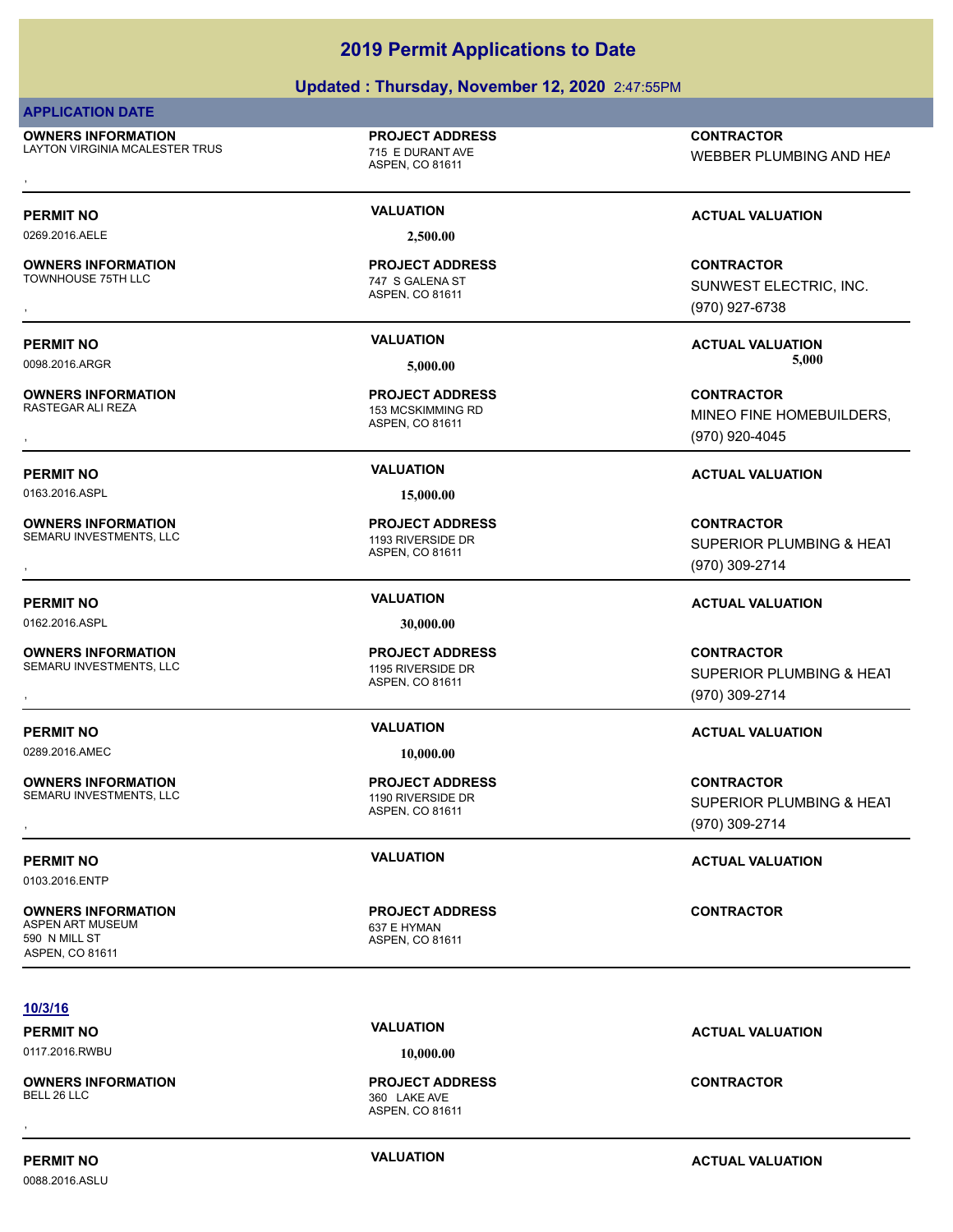# **Updated : Thursday, November 12, 2020** 2:47:55PM

# **APPLICATION DATE**

**OWNERS INFORMATION**

TOM DCBD2 LLC 200 S ASPEN ST 200 S ASPEN ST ASPEN, CO 81611

0103.2016.ARBU **0.00 0.00**

# **OWNERS INFORMATION**

1409 CRYSTAL LAKE RD ASPEN, CO 81611

**OWNERS INFORMATION** SHELDON BAYARD UTE TOWNHOMES HOA 1451 UTE AVE 1461 UTE AVE ASPEN, CO 81611

**OWNERS INFORMATION** ASPEN CLUB REDEVELOPMENT COMPA 1430 UTE AVE

**9/30/16**

0268.2016.AELE **74,920.00**

**OWNERS INFORMATION**

**OWNERS INFORMATION**

**OWNERS INFORMATION**

**OWNERS INFORMATION**<br>BEN VAN BILDERBEEK

# ASPEN, CO 81611

**PROJECT ADDRESS**

### ASPEN, CO 81611 1409 CRYSTAL LAKE RD **PROJECT ADDRESS**

# ASPEN, CO 81611 **PROJECT ADDRESS**

ASPEN, CO 81611

# , **CONTRACTOR**

**PERMIT NO VALUATION ACTUAL VALUATION**

**CONTRACTOR**

**CONTRACTOR** STEVE SMITH CONSTRUCTIO (970) 319-0121

**PERMIT NO VALUATION ACTUAL VALUATION** 0114.2016.ARBK **14,200.00 14,200.00**

> **CONTRACTOR** THE FIREPLACE EXPERT (970) 987-2962

**OWNERS INFORMATION METALLY CONTRACTOR REGULAR PROJECT ADDRESS ARE SOUT ASSESS AND METAL CONTRACTOR CONTRACTOR<br>ASPEN CLUB REDEVELOPMENT COMPANY ASPEN, CO 81611 ASPEN, CO 81611 METAL CONTROLLY METAL CONTRACTOR METALLY ASPEN** LUDVIK ELECTRIC CO (303) 781-9601

# **PERMIT NO VALUATION ACTUAL VALUATION**

# SUNSENSE, INC (970) 963-1420

**PERMIT NO VALUATION ACTUAL VALUATION** 0102.2016.ARBU **0.00 0.00**

, **CONTRACTOR** LESTER DEVELOPMENT, LLC (970) 925-5524

**PERMIT NO VALUATION ACTUAL VALUATION** 0101.2016.ARBU **0.00 0.00**

, **CONTRACTOR** LESTER DEVELOPMENT, LLC (970) 925-5524

**PERMIT NO CONSUMITY OF A CONSUMITY OF A CONSUMITY OF A CONSUMITY OF A CTUAL VALUATION** 0097.2016.ARGR **0.00 0.00**

OWNER/ BUILDER

0285.2016.AMEC

**PERMIT NO CONSUMITY ACTUAL VALUATION VALUATION VALUATION** 

ASPEN, CO 81611 922 E COOPER AVE , **CONTRACTOR**

**PERMIT NO VALUATION ACTUAL VALUATION** 0267.2016.AELE **861,721.00 PROJECT ADDRESS**

ASPEN, CO 81611 190 FALCON RD **PROJECT ADDRESS**

ASPEN, CO 81611 1510 HOMESTAKE DR **PROJECT ADDRESS**

ASPEN, CO 81611 1520 HOMESTAKE DR **PROJECT ADDRESS**

**PROJECT ADDRESS**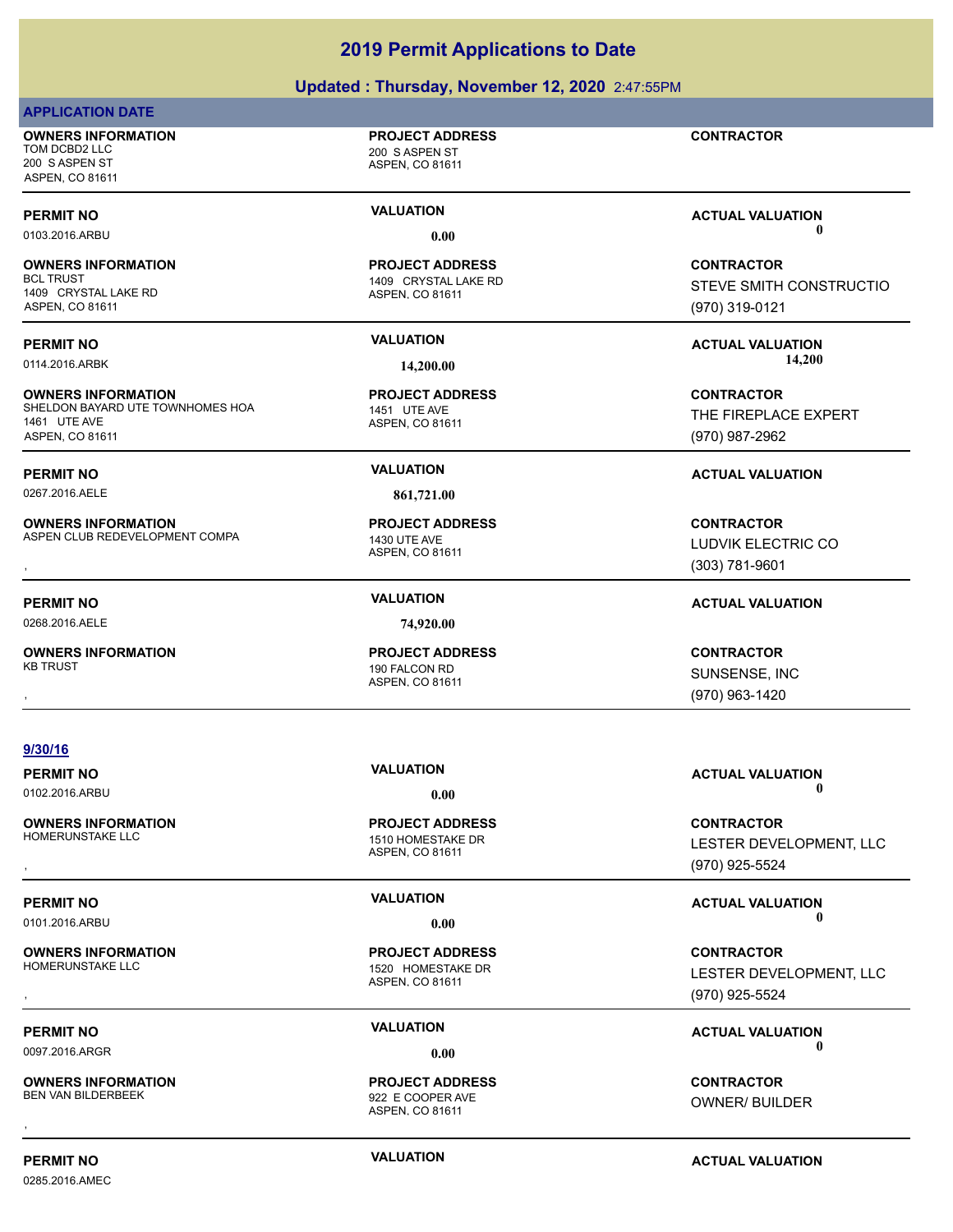## **Updated : Thursday, November 12, 2020** 2:47:55PM

### **APPLICATION DATE**

**OWNERS INFORMATION** FRAZIER JAMES M & RUBY JANE 555 E DURANT AVE **OWNERS INFORMATION CONTRACTOR RESOURT ADDRESS CONTRACTOR**<br>FRAZIER JAMES M & RUBY JANE **FRAZIER JAMES M & RUBY JANE SERVICE AS ASPEN**, CO 81611<br>,

# ASPEN, CO 81611 **PROJECT ADDRESS**

0160.2016.ASPL

# **OWNERS INFORMATION**

LEWIS&REBECCA ROTH&KARST 824 E HOPKINS AVE

0286.2016.AMEC **60,000.00**

**OWNERS INFORMATION**<br>SACHSON VENTURES LTD

0287.2016.AMEC **25,719.00**

**OWNERS INFORMATION** SACHSON VENTURES LTD 1325 RIVERSIDE DR

### **9/29/16**

0116.2016.RWBU **20,000.00**

**OWNERS INFORMATION**<br>CEDAR NETWORKS

0284.2016.AMEC **12,080.00**

**OWNERS INFORMATION** RON BERMAN REV TRUST FOR THE STATE RON BERMAN REV TRUST

### **OWNERS INFORMATION**

620 W BLEEKER ST ASPEN, CO 81611

### **OWNERS INFORMATION**

ZUPANCIS LOUIS J 1/2 540 E MAIN ST 550 E MAIN ST ASPEN, CO 81611

0281.2016.AMEC **55,000.00**

ASPEN, CO 81611 **PROJECT ADDRESS**

ASPEN, CO 81611 1325 RIVERSIDE DR **PROJECT ADDRESS**

ASPEN, CO 81611

**PERMIT NO VALUATION VALUATION VALUATION** 

, **CONTRACTOR** A\*OK PLUMBING & HEATING, I (970) 456-3013

**OWNERS INFORMATION PROJECT ADDRESS CONTRACTOR**<br>SACHSON VENTURES LTD 1325 RIVERSIDE DR ADAMS MECHANICAL LLC<br>, ASPEN. CO 81611 ADAMS MECHANICAL LLC (970) 404-2476

# **PERMIT NO VALUATION ACTUAL VALUATION**

, **CONTRACTOR** T & E MARSHALL ENTERPRISI (970) 927-8071

ASPEN, CO 81611 0 HUNTER ALLEYS **PROJECT ADDRESS** , **CONTRACTOR**

**PROJECT ADDRESS**

ASPEN, CO 81611 ASPEN HISTORICAL SOCIETY 620 W BLEEKER ST **PROJECT ADDRESS**

**PROJECT ADDRESS**

, **CONTRACTOR** FIREPLACE COMPANY, THE

# **PERMIT NO VALUATION ACTUAL VALUATION**

**CONTRACTOR**

SHAW BUILDERS, LLC

# **PERMIT NO CONSUMITY ACTUAL VALUATION VALUATION VALUATION**

**PERMIT NO VALUATION ACTUAL VALUATION**

ASPEN, CO 81611

0282.2016.AMEC **40,000.00**

ASPEN, CO 81611

**PERMIT NO VALUATION ACTUAL VALUATION**

**PROJECT ADDRESS**

(970) 963-3598

T & E MARSHALL ENTERPRISI (970) 927-8071

**PERMIT NO VALUATION ACTUAL VALUATION** 0052.2016.ACBK **14,000,000.00 14,000,000.00**

> **CONTRACTOR** (970) 242-9236

**PERMIT NO VALUATION ACTUAL VALUATION**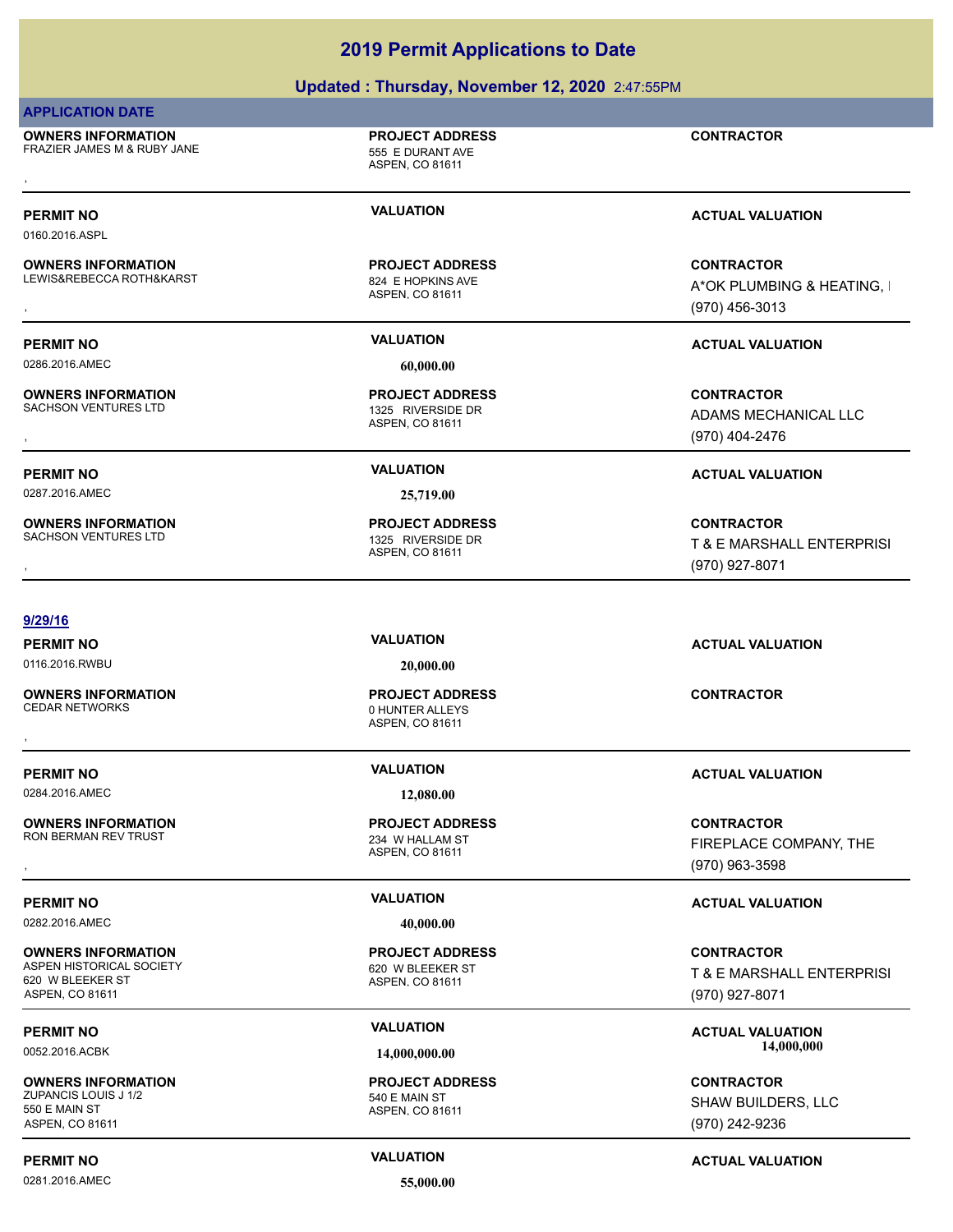# **Updated : Thursday, November 12, 2020** 2:47:55PM

| <b>APPLICATION DATE</b>                               |                                                               |                                                                  |
|-------------------------------------------------------|---------------------------------------------------------------|------------------------------------------------------------------|
| <b>OWNERS INFORMATION</b><br>GALENA COOPER LLC        | <b>PROJECT ADDRESS</b><br>500 E COOPER AVE<br>ASPEN, CO 81611 | <b>CONTRACTOR</b><br>T & E MARSHALL ENTERPRISI<br>(970) 927-8071 |
|                                                       | <b>VALUATION</b>                                              |                                                                  |
| <b>PERMIT NO</b><br>0264.2016.AELE                    | 6,000.00                                                      | <b>ACTUAL VALUATION</b>                                          |
|                                                       |                                                               |                                                                  |
| <b>OWNERS INFORMATION</b><br><b>JSJ ASPEN LLC</b>     | <b>PROJECT ADDRESS</b><br>715 E HOPKINS AVE                   | <b>CONTRACTOR</b>                                                |
|                                                       | ASPEN, CO 81611                                               | <b>LUX ELECTRIC</b>                                              |
|                                                       |                                                               | (970) 379-1402                                                   |
| <b>PERMIT NO</b>                                      | <b>VALUATION</b>                                              | <b>ACTUAL VALUATION</b>                                          |
| 0280.2016.AMEC                                        | 4,660.00                                                      |                                                                  |
| <b>OWNERS INFORMATION</b>                             | <b>PROJECT ADDRESS</b>                                        | <b>CONTRACTOR</b>                                                |
| <b>LARKSPUR CG LLC</b>                                | 103 S SEVENTH                                                 | YOUNG SERVICES, LLC                                              |
|                                                       | ASPEN, CO 81611                                               | (970) 384-0354                                                   |
|                                                       | <b>VALUATION</b>                                              |                                                                  |
| <b>PERMIT NO</b><br>0265.2016.AELE                    | 2,999.00                                                      | <b>ACTUAL VALUATION</b>                                          |
|                                                       |                                                               |                                                                  |
| <b>OWNERS INFORMATION</b><br><b>LARKSPUR CG LLC</b>   | <b>PROJECT ADDRESS</b><br>103 S SEVENTH                       | <b>CONTRACTOR</b>                                                |
|                                                       | ASPEN, CO 81611                                               | R & A ENTERPRISES OF CARE                                        |
|                                                       |                                                               | (970) 945-6500                                                   |
| <b>PERMIT NO</b>                                      | <b>VALUATION</b>                                              | <b>ACTUAL VALUATION</b>                                          |
| 0263.2016.AELE                                        | 6,250.00                                                      |                                                                  |
| <b>OWNERS INFORMATION</b>                             | <b>PROJECT ADDRESS</b>                                        | <b>CONTRACTOR</b>                                                |
| <b>FREDERICK MANNING</b>                              | 730 E HOPKINS AVE                                             | R & A ENTERPRISES OF CARE                                        |
|                                                       | ASPEN, CO 81611                                               | (970) 945-6500                                                   |
| <b>PERMIT NO</b>                                      | <b>VALUATION</b>                                              | <b>ACTUAL VALUATION</b>                                          |
| 0283.2016.AMEC                                        | 18,000.00                                                     |                                                                  |
|                                                       |                                                               |                                                                  |
| <b>OWNERS INFORMATION</b><br>HOPKINS TOWNHOMES LLC    | <b>PROJECT ADDRESS</b><br>727 E HOPKINS AVE                   | <b>CONTRACTOR</b>                                                |
|                                                       | ASPEN, CO 81611                                               | FIREPLACE COMPANY, THE<br>(970) 963-3598                         |
|                                                       |                                                               |                                                                  |
|                                                       |                                                               |                                                                  |
| 9/28/16                                               | <b>VALUATION</b>                                              |                                                                  |
| <b>PERMIT NO</b><br>0261.2016.AELE                    |                                                               | <b>ACTUAL VALUATION</b>                                          |
|                                                       | 63,000.00                                                     |                                                                  |
| <b>OWNERS INFORMATION</b><br>ASPEN HISTORICAL SOCIETY | <b>PROJECT ADDRESS</b><br>620 W BLEEKER ST                    | <b>CONTRACTOR</b>                                                |
| 620 W BLEEKER ST                                      | ASPEN, CO 81611                                               | LASSITER ELECTRIC, INC                                           |
| ASPEN, CO 81611                                       |                                                               | (970) 927-4656                                                   |
| <b>PERMIT NO</b>                                      | <b>VALUATION</b>                                              | <b>ACTUAL VALUATION</b>                                          |
| 0159.2016.ASPL                                        | 800.00                                                        |                                                                  |
| <b>OWNERS INFORMATION</b>                             | <b>PROJECT ADDRESS</b>                                        | <b>CONTRACTOR</b>                                                |
| RAY EVERETT II MCNUTT<br>814 W BLEEKER ST             | 814 W BLEEKER ST<br>ASPEN, CO 81611                           |                                                                  |
|                                                       |                                                               |                                                                  |

814 W BLEEKER ST ASPEN, CO 81611

0087.2016.ASLU

**PERMIT NO CONSUMITY ACTUAL VALUATION VALUATION** *ACTUAL VALUATION*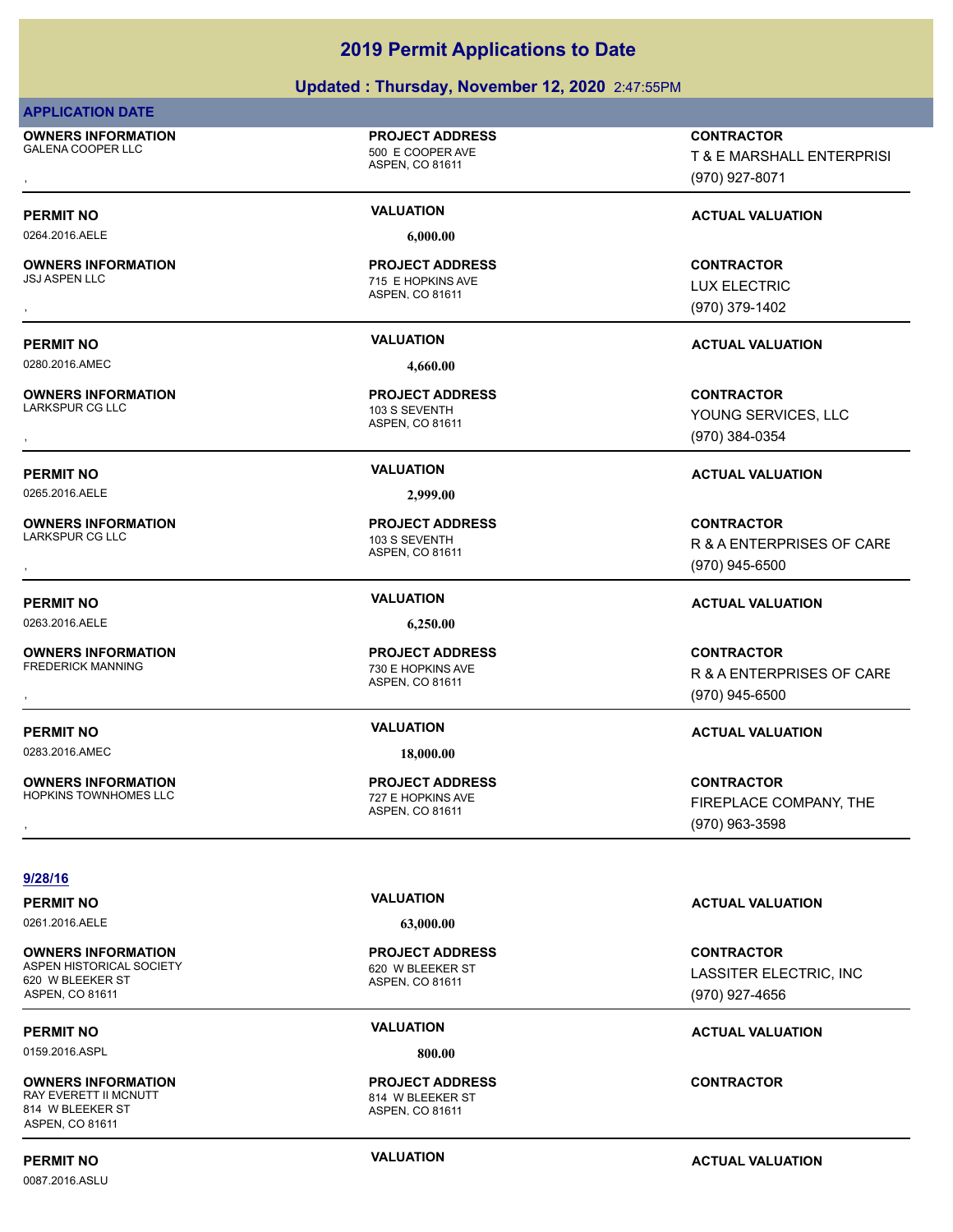# **Updated : Thursday, November 12, 2020** 2:47:55PM

# **APPLICATION DATE**

0101.2016.ENTP

**OWNERS INFORMATION** LIFT ONE LODGE ASPEN, LLC 720 S ASPEN ST **OWNERS INFORMATION CONTRACTOR REPORT OF PROJECT ADDRESS CONTRACTOR CONTRACTOR**<br>LIFT ONE LODGE ASPEN, LLC TO THE TRACTOR TO A ASPEN ST<br>ASPEN. CO 81611

**OWNERS INFORMATION**

**OWNERS INFORMATION**

**OWNERS INFORMATION**

**OWNERS INFORMATION**

**OWNERS INFORMATION**

604 W MAIN ST ASPEN, CO 81611

ASPEN, CO 81611

**PROJECT ADDRESS**

ASPEN, CO 81611 HOPKINS TOWNHOMES LLC **The CONSTANT CONSTANT AND THE HOPKINS AVE PROJECT ADDRESS OWNERS INFORMATION CONTRACTOR REGIST OF PROJECT ADDRESS CONTRACTOR CONTRACTOR**<br>HOPKINS TOWNHOMES LLC TO THE TOP THE HOPKINS AVE<br>ASPEN, CO 81611

0262.2016.AELE **5,000.00**

ASPEN, CO 81611 424 S SPRING ST **PROJECT ADDRESS**

0158.2016.ASPL **43,000.00**

ASPEN, CO 81611 MARIANE BOESKY 100 SOUTH SPRING, LLC 100 S SPRING ST **PROJECT ADDRESS**

ASPEN, CO 81611 NEIL KARBANK ICIE JACKSON, LLC<br>675 S ALPS RD **PROJECT ADDRESS**

ASPEN, CO 81611 620 E HOPKINS **PROJECT ADDRESS**

**PROJECT ADDRESS**

**PERMIT NO VALUATION ACTUAL VALUATION**

R & A ENTERPRISES OF CARE

# **PERMIT NO VALUATION ACTUAL VALUATION**

**OWNERS INFORMATION MARIATION DESCRIPTED BY A SERVICE ADDRESS ARE SOUTRACTOR CONTRACTOR**<br>MARIANE BOESKY 100 SOUTH SPRING, LLC ASPEN, CO 81611 ASPEN, CO 81611 **A SPEN (970) 989-0000**<br>ASPEN, CO 81611 (970) 989-0000 ACTION PLUMBING LLC (970) 989-0000

**PERMIT NO VALUATION ACTUAL VALUATION** 0096.2016.ARGR **64,000.00 64,000.00**

> **CONTRACTOR** GE JOHNSON CONSTRUCTIO (719) 473-5321

0079.2016.ACGR **25,000.00 25,000.00**

, **CONTRACTOR** OVERLAND CONTRACTING, IN (913) 458-2497

**OWNERS INFORMATION GOVERNED BY A SERVICE PROJECT ADDRESS ARE:** CONTRACTOR CONTRACTOR<br>LARKSPUR CONDO ASSOCITION GOVERNED BY APSEN, CO 81611 GOVERNED BY THE SAME ARTAL, INC.<br>APSEN, CO 81611 (970) 379-9977 GZO SHEET METAL, INC. (970) 379-9977

## **9/27/16**

0019.2016.REMP

**OWNERS INFORMATION**

**PERMIT NO CONSUMITY ACTUAL VALUATION VALUATION VALUATION** 

ASPEN, CO 81611 **19 LITTLE CLOUD TRL PROJECT ADDRESS** , **CONTRACTOR**

**PERMIT NO VALUATION VALUATION VALUATION** 

**OWNERS INFORMATION**

LARKSPUR CONDO ASSOCITION 800 E HOPKINS

# **PERMIT NO VALUATION ACTUAL VALUATION**

# 0100.2016.ARBU **28,290.00 28,290.00**

# APSEN, CO 81611

**PERMIT NO VALUATION ACTUAL VALUATION**

**PERMIT NO VALUATION VALUATION VALUATION** 

, **CONTRACTOR** (970) 945-6500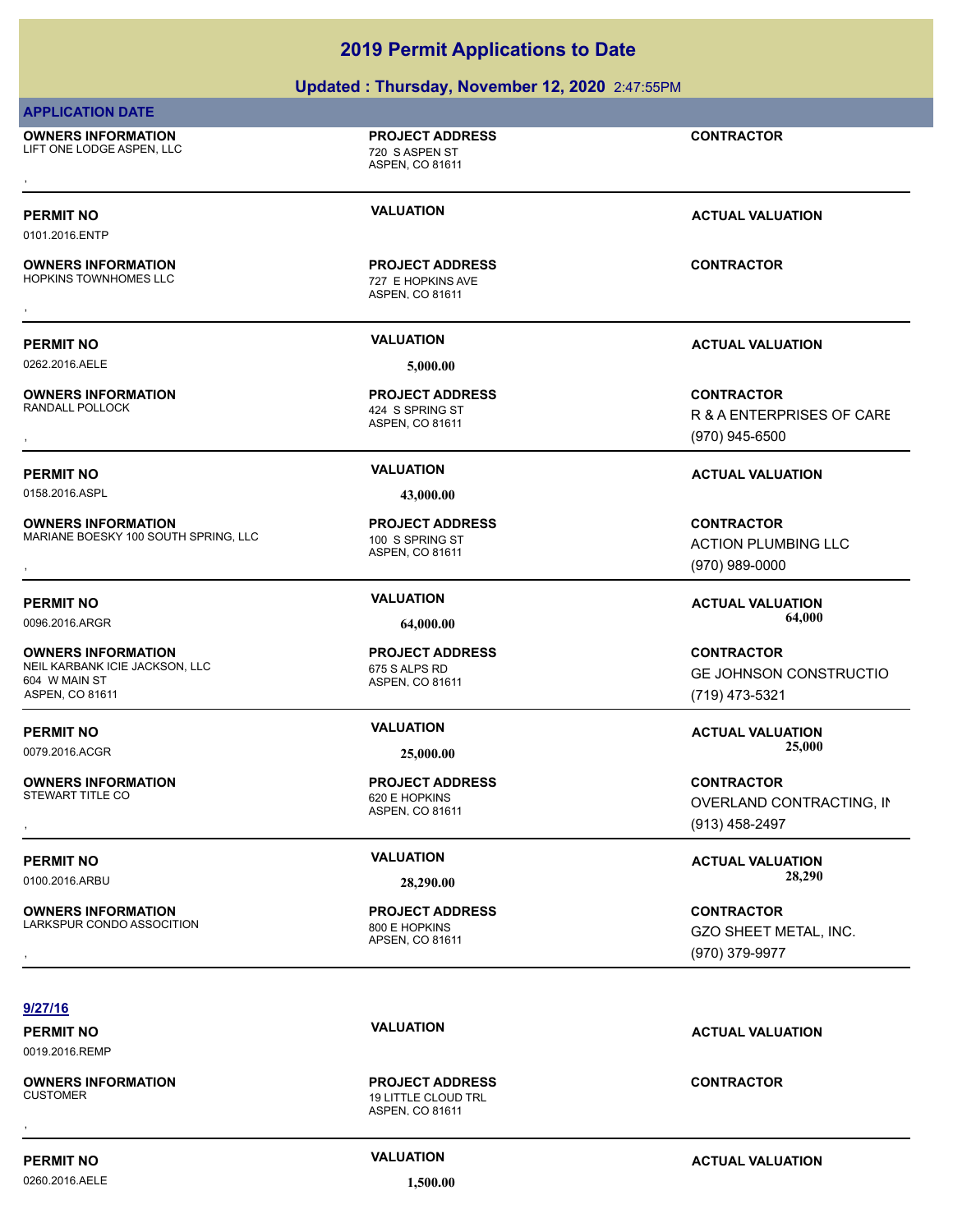# **Updated : Thursday, November 12, 2020** 2:47:55PM

### **APPLICATION DATE**

**OWNERS INFORMATION**

207 S ORIGINAL **PROJECT ADDRESS**

ASPEN, CO 81611

ASPEN, CO 81611

700 W SMUGGLER ST **PROJECT ADDRESS**

**OWNERS INFORMATION**

0113.2016.RWBU **25,000.00**

**OWNERS INFORMATION**

**OWNERS INFORMATION**

**OWNERS INFORMATION**

**OWNERS INFORMATION**

**OWNERS INFORMATION**

120 N MILL ST ASPEN, CO 81611

ASPEN, CO 81611 201 E HYMAN AVE **PROJECT ADDRESS** , **CONTRACTOR**

0115.2016.RWBU **5,000.00**

ASPEN, CO 81611 420 E DURANT **PROJECT ADDRESS** , **CONTRACTOR**

ASPEN, CO 81611 JODI SMITH PITKIN COUNTY LIBRARY 120 N MILL ST **PROJECT ADDRESS**

**PROJECT ADDRESS**

315 E DEAN ST **PROJECT ADDRESS** , **CONTRACTOR**

0114.2016.RWBU **30,000.00**

0100.2016.ENTP

**OWNERS INFORMATION**

, **CONTRACTOR** SUNWEST ELECTRIC, INC.

(970) 927-6738

**PERMIT NO VALUATION ACTUAL VALUATION** 0099.2016.ARBU **0.00 0.00**

, **CONTRACTOR** BLUE RIVER CONSTRUCTION (970) 704-1963

**PERMIT NO VALUATION ACTUAL VALUATION**

**PERMIT NO VALUATION ACTUAL VALUATION**

**PERMIT NO VALUATION ACTUAL VALUATION** 0051.2016.ACBK **465,644.00 465,644.00**

> **CONTRACTOR** PACIFIC SHEET METAL, INC. (970) 925-6563

**PERMIT NO VALUATION ACTUAL VALUATION** 0113.2016.ARBK **76,100.00 76,100.00**

**OWNERS INFORMATION GOVERNED BY A SERVICE PROJECT ADDRESS CONTRACTOR CONTRACTOR**<br>ORIGINAL ENTERPRISE LLC CONTROL CONTROL 250 S ORIGINAL ST SOMESS CONSTRUCTION, LLC<br>ASPEN, CO 81611 (714) 262-5514 SDS CONSTRUCTION, LLC (714) 262-5514

**PERMIT NO VALUATION VALUATION VALUATION** 

**PERMIT NO VALUATION ACTUAL VALUATION**

**9/26/16**

0086.2016.ASLU

**PERMIT NO CONSUMITY ACTUAL VALUATION VALUATION VALUATION** 

# 107 W HYMAN AVE **PROJECT ADDRESS**

ASPEN, CO 81611 250 S ORIGINAL ST

PITKIN, CO 99999

ASPEN, CO 81611 , **CONTRACTOR**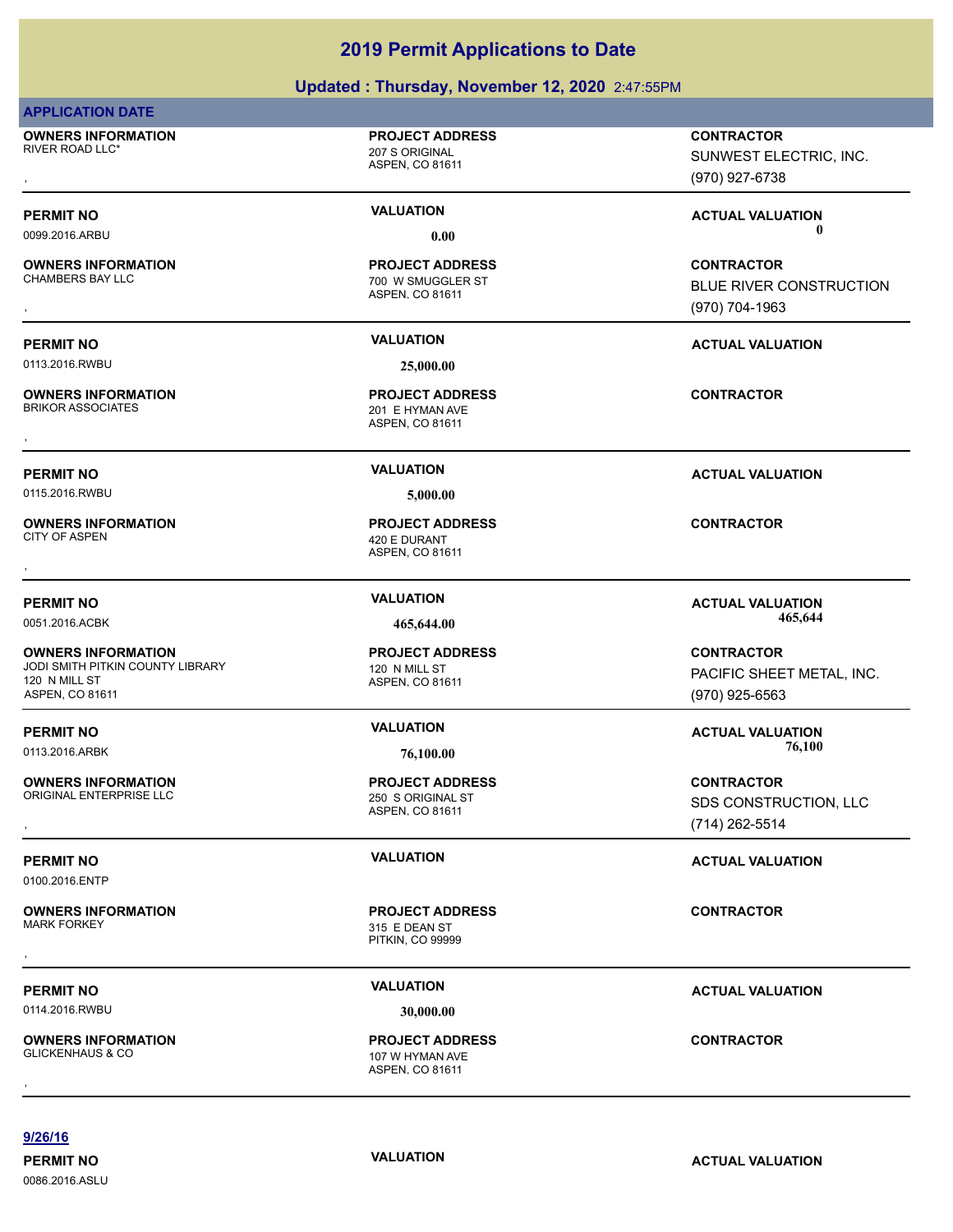1208 E HOPKINS AVE

0276.2016.AMEC **786.00**

**OWNERS INFORMATION**

**OWNERS INFORMATION**

0279.2016.AMEC **1,200.00**

**OWNERS INFORMATION**

0099.2016.ENTP

**OWNERS INFORMATION** ASPEN ART MUSEUM 637 E HYMAN 590 N MILL ST ASPEN, CO 81611

# **2019 Permit Applications to Date**

# **Updated : Thursday, November 12, 2020** 2:47:55PM

ASPEN, CO 81611 UTE ROCK LLC 923, 925, 927.AND 929 E. DURANT AVE **PROJECT ADDRESS** , **CONTRACTOR**

**APPLICATION DATE**

**OWNERS INFORMATION**

0277.2016.AMEC **5,000.00**

**OWNERS INFORMATION**

0278.2016.AMEC **10,000.00**

**OWNERS INFORMATION** 700 W HOPKINS ASSOCIATION 700 W HOPKINS AVE

**OWNERS INFORMATION**

ASPEN, CO 81611 **PROJECT ADDRESS**

ASPEN, CO 81611

707 W SMUGGLER ST **PROJECT ADDRESS**

0155.2016.ASPL **15,000.00**

ASPEN, CO 81611 312 E HYMAN AVE LLC 300 E HYMAN AVE **PROJECT ADDRESS**

0112.2016.RWBU **50,000.00**

ASPEN, CO 81611 **PROJECT ADDRESS OWNERS INFORMATION CONTRACTOR REPORT OF PROJECT ADDRESS CONTRACTOR CONTRACTOR**<br>1208 E HOPKINS AVE LLC CONTRACTOR<br>ASPEN. CO 81611

ASPEN, CO 81611 134 MAPLE LN **PROJECT ADDRESS**

ASPEN, CO 81611 715 E HOPKINS **PROJECT ADDRESS**

ASPEN, CO 81611 **PROJECT ADDRESS**

**PERMIT NO VALUATION VALUATION VALUATION** 

, **CONTRACTOR** GARRETT HANSEN PLUMBING (970) 618-1241

# **PERMIT NO VALUATION ACTUAL VALUATION**

**OWNERS INFORMATION PROJECT ADDRESS CONTRACTOR**<br>700 W HOPKINS ASSOCIATION 700 W HOPKINS AVE GARRETT PLUMBING & HEATI<br>, ASPEN. CO 81611 **GARRETT PLUMBING & HEATI** (970) 876-1940

# **PERMIT NO VALUATION ACTUAL VALUATION**

**OWNERS INFORMATION PROJECT ADDRESS CONTRACTOR**<br>312 E HYMAN AVE LLC 300 E HYMAN AVE ALL VALLEY MAINTENANCE &<br>, ASPEN, CO 81611 ALL VALLEY MAINTENANCE & (970) 927-4036

# **PERMIT NO VALUATION ACTUAL VALUATION**

# **PERMIT NO VALUATION ACTUAL VALUATION**

, **CONTRACTOR** WESTERN REFRIG. & HEATING (970) 927-3873

# **PERMIT NO VALUATION VALUATION VALUATION**

, **CONTRACTOR** GARRETT HANSEN PLUMBING (970) 618-1241

# **PERMIT NO VALUATION ACTUAL VALUATION**

**CONTRACTOR**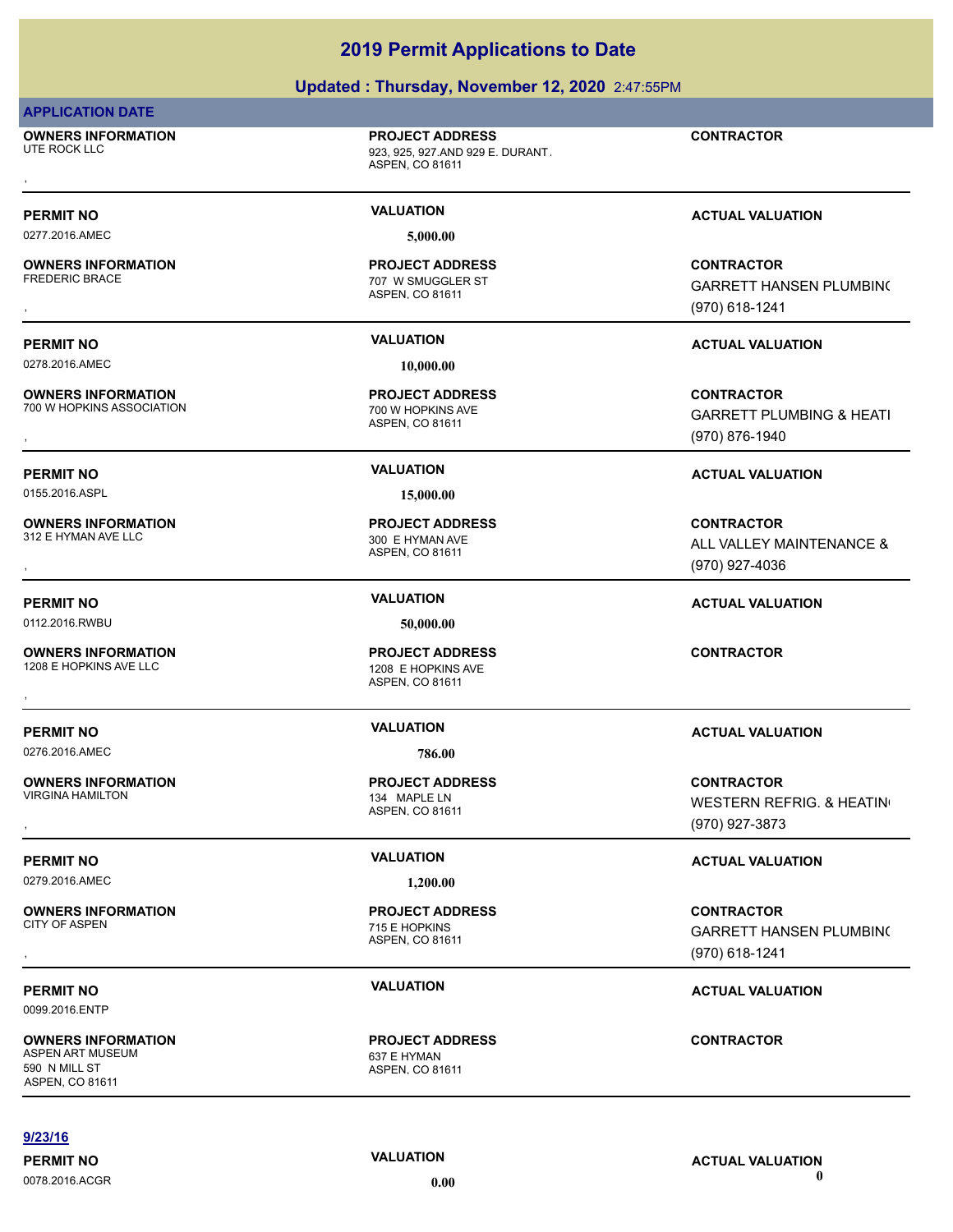# **Updated : Thursday, November 12, 2020** 2:47:55PM

### **APPLICATION DATE**

**OWNERS INFORMATION** RIVER BLUFF CONDO ASSOCIATION 155 LONE PNE **OWNERS INFORMATION CONTRACTOR REGIST OF PROJECT ADDRESS CONTRACTOR CONTRACTOR**<br>RIVER BLUFF CONDO ASSOCIATION THE THE TIME ASPEN. CO 81611<br>,

# **PROJECT ADDRESS**

ASPEN, CO 81611

ASPEN, CO 81611

26 SMUGGLER GRV **PROJECT ADDRESS**

0273.2016.AMEC **15,000.00**

**OWNERS INFORMATION**

**OWNERS INFORMATION**

**OWNERS INFORMATION**

620 W BLEEKER ST ASPEN, CO 81611

**OWNERS INFORMATION** FIFTH AVENUE CONDO ASSOCIATION 800 S MILL ST

ASPEN, CO 81611 **PROJECT ADDRESS**

0154.2016.ASPL **25,000.00**

ASPEN, CO 81611 ASPEN HISTORICAL SOCIETY 620 W BLEEKER ST **PROJECT ADDRESS**

ASPEN, CO 81611 LOWELL MEYER MILLENNIUM PLAZA, LLC 426 E MAIN ST **PROJECT ADDRESS OWNERS INFORMATION LAZA, LLC LET PROJECT ADDRESS ARE CONTRACTOR CONTRACTOR**<br>LOWELL MEYER MILLENNIUM PLAZA, LLC LET A 426 E MAIN ST<br>ASPEN. CO 81611

0275.2016.AMEC **29,000.00**

**OWNERS INFORMATION**

0070.2016.tent

**OWNERS INFORMATION**

0259.2016.AELE **861,721.00**

**OWNERS INFORMATION** ASPEN CLUB REDEVELOPMENT COMPA 1420 UTE AVE

0093.2016.afsr **2,817.00**

ASPEN, CO 81611 120 E HYMAN AVE **PROJECT ADDRESS**

ASPEN, CO 81611 403 S GALENA ST **PROJECT ADDRESS**

ASPEN, CO 81611 **PROJECT ADDRESS**

**PERMIT NO VALUATION VALUATION VALUATION** 

, **CONTRACTOR** VALLEY MECHANICAL (970) 704-9766

# **PERMIT NO VALUATION ACTUAL VALUATION**

, **CONTRACTOR** CRYSTAL VALLEY PLUMBING (970) 963-1251

# **PERMIT NO VALUATION ACTUAL VALUATION**

**CONTRACTOR** JIM HOUG PLUMBING & HEAT (970) 945-5569

**PERMIT NO VALUATION ACTUAL VALUATION** 0077.2016.ACGR **0.00 0.00**

# **PERMIT NO VALUATION ACTUAL VALUATION**

**OWNERS INFORMATION PROJECT ADDRESS CONTRACTOR**<br>GEORGE C PERREAULT 120 E HYMAN AVE WESTERN REFRIG. & HEATIN'<br>, ASPEN, CO 81611 WESTERN REFRIG. & HEATING (970) 927-3873

# **PERMIT NO VALUATION VALUATION VALUATION**

, **CONTRACTOR** ALPINE PARTY RENTALS (970) 328-6707

# **PERMIT NO VALUATION ACTUAL VALUATION**

**OWNERS INFORMATION METALLY CONTRACTOR REGULAR PROJECT ADDRESS ARE:**<br>ASPEN CLUB REDEVELOPMENT COMPA 1420 UTE AVE ASPEN, CO 81611 **120 UTE AVE 1420 UTE AVE 1420 UTE AVE 1420 UTE AVE**<br>, the metal of the set of the set of the LUDVIK ELECTRIC CO (303) 781-9601

# **PERMIT NO VALUATION ACTUAL VALUATION**

0274.2016.AMEC **38,000.00**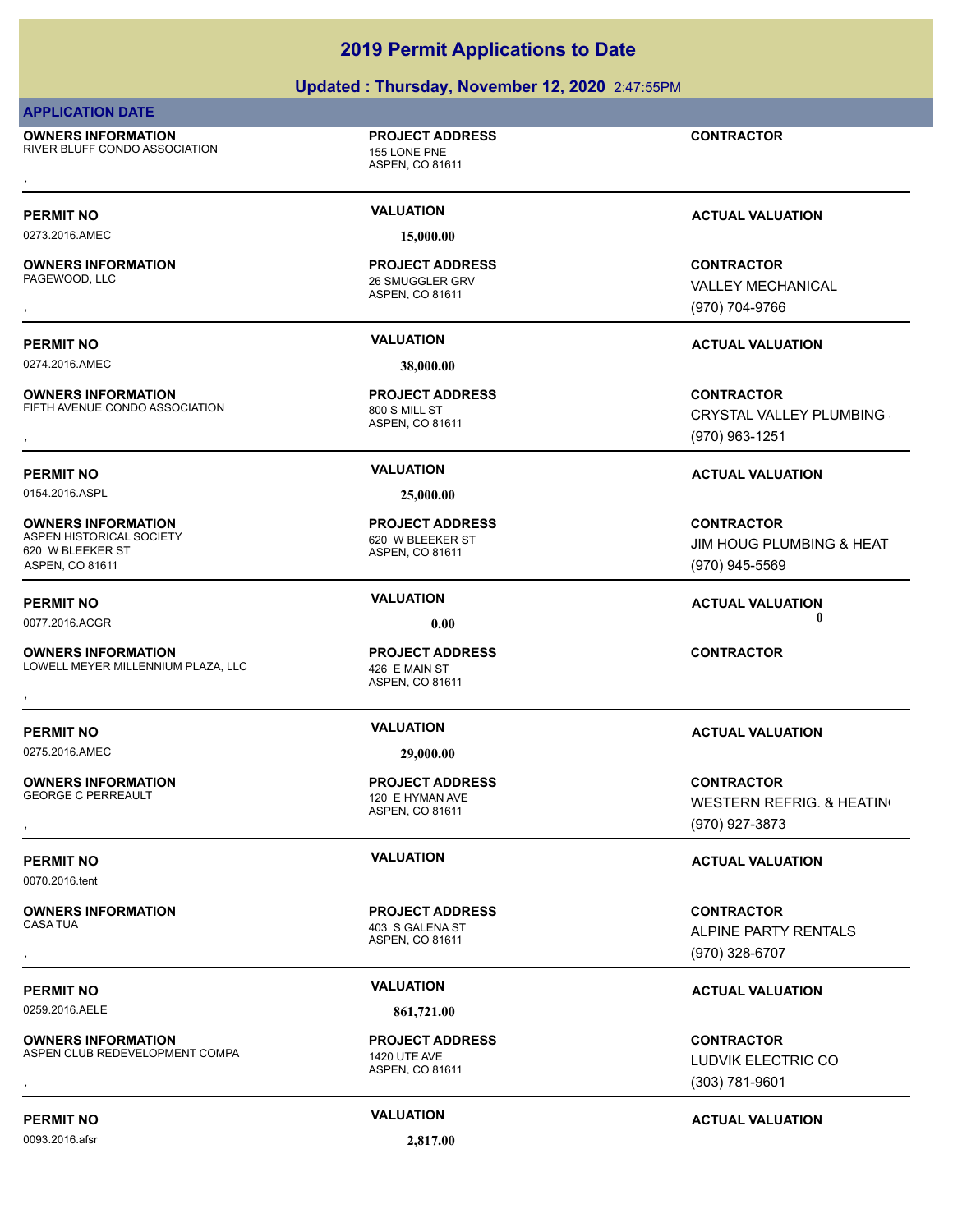# **Updated : Thursday, November 12, 2020** 2:47:55PM

| <b>APPLICATION DATE</b>                                                               |                                                                         |                                                                        |
|---------------------------------------------------------------------------------------|-------------------------------------------------------------------------|------------------------------------------------------------------------|
| <b>OWNERS INFORMATION</b><br>ST REGIS ASPEN HOTEL<br>315 E DEAN ST<br>ASPEN, CO 81611 | <b>PROJECT ADDRESS</b><br>315 E DEAN ST<br>ASPEN, CO 81611              | <b>CONTRACTOR</b><br><b>WESTERN STATES FIRE PROT</b><br>(303) 792-0022 |
| <b>PERMIT NO</b><br>0272.2016.AMEC                                                    | <b>VALUATION</b><br>15,000.00                                           | <b>ACTUAL VALUATION</b>                                                |
| <b>OWNERS INFORMATION</b><br>PAGEWOOD, LLC                                            | <b>PROJECT ADDRESS</b><br>28 SMUGGLER GROVE RD<br>ASPEN, CO 81611       | <b>CONTRACTOR</b><br><b>VALLEY MECHANICAL</b><br>(970) 704-9766        |
| <b>PERMIT NO</b><br>0111.2016.RWBU                                                    | <b>VALUATION</b><br>22,387.00                                           | <b>ACTUAL VALUATION</b>                                                |
| <b>OWNERS INFORMATION</b><br>NORTHRIDGE CAPITOL                                       | <b>PROJECT ADDRESS</b><br>550 S SPRING ST<br>ASPEN, CO 81611            | <b>CONTRACTOR</b>                                                      |
| <b>PERMIT NO</b><br>0046.2016.COPY                                                    | <b>VALUATION</b>                                                        | <b>ACTUAL VALUATION</b>                                                |
| <b>OWNERS INFORMATION</b><br><b>CUSTOMER</b>                                          | <b>PROJECT ADDRESS</b><br>$\cdot$                                       | <b>CONTRACTOR</b>                                                      |
|                                                                                       |                                                                         |                                                                        |
| 9/22/16<br><b>PERMIT NO</b><br>0019.2016.AHPC                                         | <b>VALUATION</b>                                                        | <b>ACTUAL VALUATION</b>                                                |
| <b>OWNERS INFORMATION</b><br>ASPEN INSTITUTE INC                                      | <b>PROJECT ADDRESS</b><br>845 MEADOWS ROAD RECEPTION<br>ASPEN, CO 81611 | <b>CONTRACTOR</b>                                                      |
| <b>PERMIT NO</b><br>0085.2016.ASLU                                                    | <b>VALUATION</b>                                                        | <b>ACTUAL VALUATION</b>                                                |
| <b>OWNERS INFORMATION</b><br>LITTLE NELL CONDOMINIUMS                                 | <b>PROJECT ADDRESS</b><br>501 E DEAN ST<br>ASPEN, CO 81611              | <b>CONTRACTOR</b>                                                      |
| <b>PERMIT NO</b><br>0005.2016.OSLU                                                    | <b>VALUATION</b>                                                        | <b>ACTUAL VALUATION</b>                                                |
| <b>OWNERS INFORMATION</b><br>DE TIERRA, LLC                                           | <b>PROJECT ADDRESS</b><br>609 W SMUGGLER ST<br>ASPEN, CO 81611          | <b>CONTRACTOR</b>                                                      |
| <b>PERMIT NO</b><br>0050.2016.ACBK                                                    | <b>VALUATION</b><br>740,100.00                                          | <b>ACTUAL VALUATION</b><br>740,100                                     |
| <b>OWNERS INFORMATION</b><br><b>GALENA COOPER LLC</b>                                 | <b>PROJECT ADDRESS</b><br>500 E COOPER AVE<br>ASPEN, CO 81611           | <b>CONTRACTOR</b><br>SCHLUMBERGER / SCHERER (<br>(970) 925-8360        |
| <b>PERMIT NO</b><br>0112.2016.ARBK                                                    | <b>VALUATION</b><br>0.00                                                | <b>ACTUAL VALUATION</b><br>0                                           |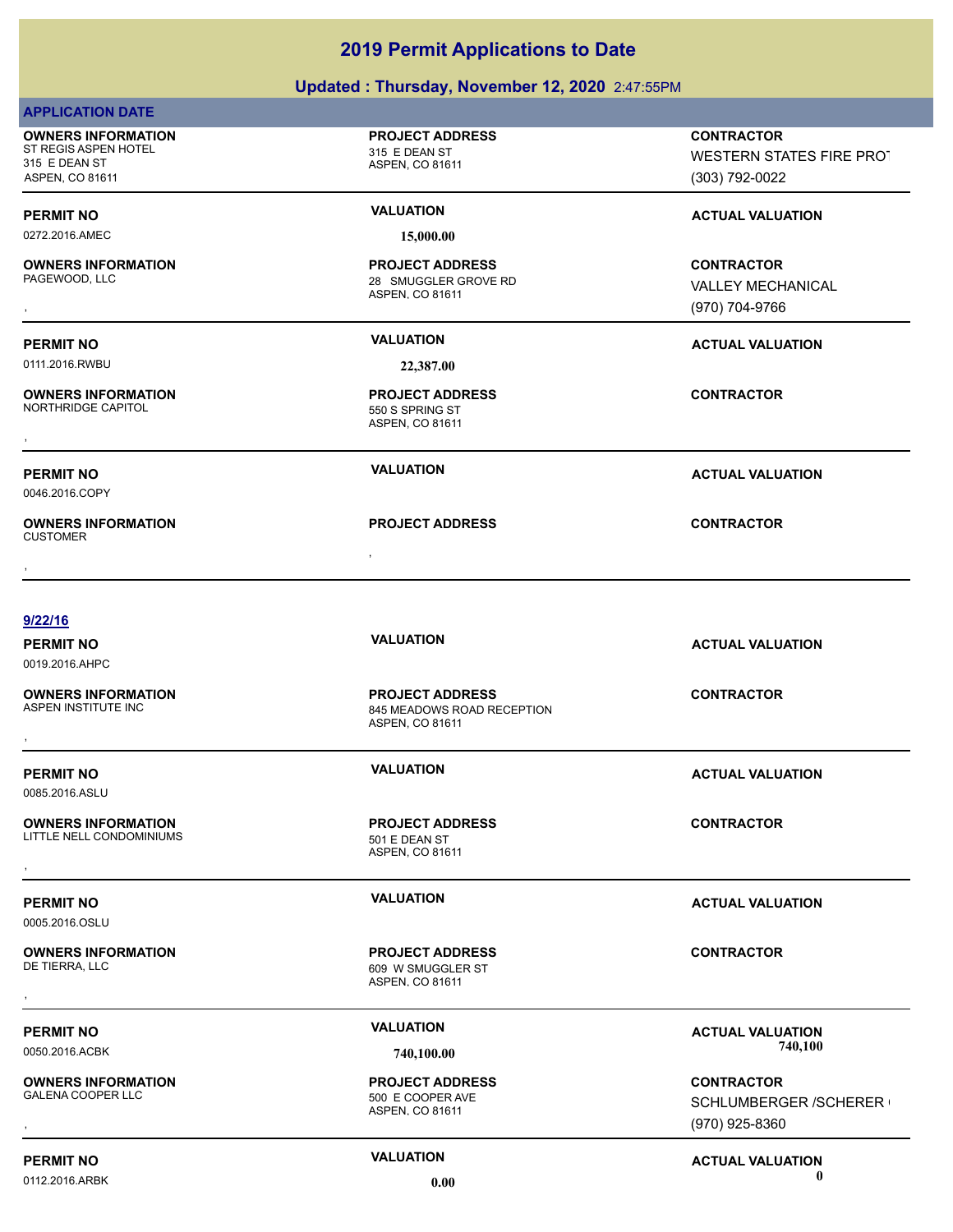# **Updated : Thursday, November 12, 2020** 2:47:55PM

| <b>APPLICATION DATE</b>                                                                     |                                                                   |                                                               |
|---------------------------------------------------------------------------------------------|-------------------------------------------------------------------|---------------------------------------------------------------|
| <b>OWNERS INFORMATION</b><br>CARMAN PETER CHIEF INVESTMENT                                  | <b>PROJECT ADDRESS</b><br>700 UTE AVE<br>ASPEN, CO 81611          | <b>CONTRACTOR</b><br>CODY CONSTRUCTION, LLC<br>(970) 239-5470 |
| <b>PERMIT NO</b>                                                                            | <b>VALUATION</b>                                                  | <b>ACTUAL VALUATION</b>                                       |
| 0110.2016.RWBU                                                                              | 1,200.00                                                          |                                                               |
| <b>OWNERS INFORMATION</b><br><b>HP KUMAR</b>                                                | <b>PROJECT ADDRESS</b><br>0 RIO GRANDE PL<br>ASPEN, CO 81611      | <b>CONTRACTOR</b>                                             |
| <b>PERMIT NO</b><br>0045.2016.COPY                                                          | <b>VALUATION</b>                                                  | <b>ACTUAL VALUATION</b>                                       |
| <b>OWNERS INFORMATION</b><br><b>CITY OF ASPEN</b>                                           | <b>PROJECT ADDRESS</b>                                            | <b>CONTRACTOR</b>                                             |
|                                                                                             |                                                                   |                                                               |
| 9/21/16                                                                                     |                                                                   |                                                               |
| <b>PERMIT NO</b>                                                                            | <b>VALUATION</b>                                                  | <b>ACTUAL VALUATION</b>                                       |
| 0098.2016.ARBU                                                                              | 0.00                                                              | 0                                                             |
| <b>OWNERS INFORMATION</b><br>PLUMERIA PARTNERS LLLP<br>925 CHATFIELD RD<br>ASPEN, CO 81611  | <b>PROJECT ADDRESS</b><br>1650 HOMESTAKE DR<br>ASPEN, CO 81611    | <b>CONTRACTOR</b><br>RED EAGLE CONSTRUCTION<br>(970) 927-3100 |
| <b>PERMIT NO</b>                                                                            | <b>VALUATION</b>                                                  | <b>ACTUAL VALUATION</b>                                       |
| 0092.2016.afsr                                                                              | 11,374.00                                                         |                                                               |
| <b>OWNERS INFORMATION</b><br><b>ALLEN HODGES</b><br>1475 SIERRA VISTA DR<br>ASPEN, CO 81611 | <b>PROJECT ADDRESS</b><br>1475 SIERRA VISTA DR<br>ASPEN, CO 81611 | <b>CONTRACTOR</b><br>ACME ALARM COMPANY<br>(970) 625-3398     |
| <b>PERMIT NO</b>                                                                            | <b>VALUATION</b>                                                  | <b>ACTUAL VALUATION</b>                                       |
| 0108.2016.RWBU                                                                              | 8,200.00                                                          |                                                               |
| <b>OWNERS INFORMATION</b><br>FREDERIC BRACE                                                 | <b>PROJECT ADDRESS</b><br>707 W SMUGGLER ST<br>ASPEN, CO 81611    | <b>CONTRACTOR</b>                                             |
| <b>PERMIT NO</b>                                                                            | <b>VALUATION</b>                                                  |                                                               |
| 0258.2016.AELE                                                                              | 1,200.00                                                          | <b>ACTUAL VALUATION</b>                                       |
| <b>OWNERS INFORMATION</b><br>RAY EVERETT II MCNUTT<br>814 W BLEEKER ST<br>ASPEN, CO 81611   | <b>PROJECT ADDRESS</b><br>814 W BLEEKER ST<br>ASPEN, CO 81611     | <b>CONTRACTOR</b><br>EURO ELECTRIC, LLC<br>(970) 366-8549     |
| <b>PERMIT NO</b>                                                                            | <b>VALUATION</b>                                                  | <b>ACTUAL VALUATION</b>                                       |
| 0091.2016.afsr                                                                              | 14,453.00                                                         |                                                               |
| <b>OWNERS INFORMATION</b><br>100 E MAIN STR LLC<br>100 E MAIN ST<br>ASPEN, CO 81611         | <b>PROJECT ADDRESS</b><br>100 E MAIN ST<br>ASPEN, CO 81611        | <b>CONTRACTOR</b><br>PROGUARD PROTECTION SE<br>(970) 920-2026 |
| <b>PERMIT NO</b>                                                                            | <b>VALUATION</b>                                                  | <b>ACTUAL VALUATION</b>                                       |

0111.2016.ARBK **0.00 0.00**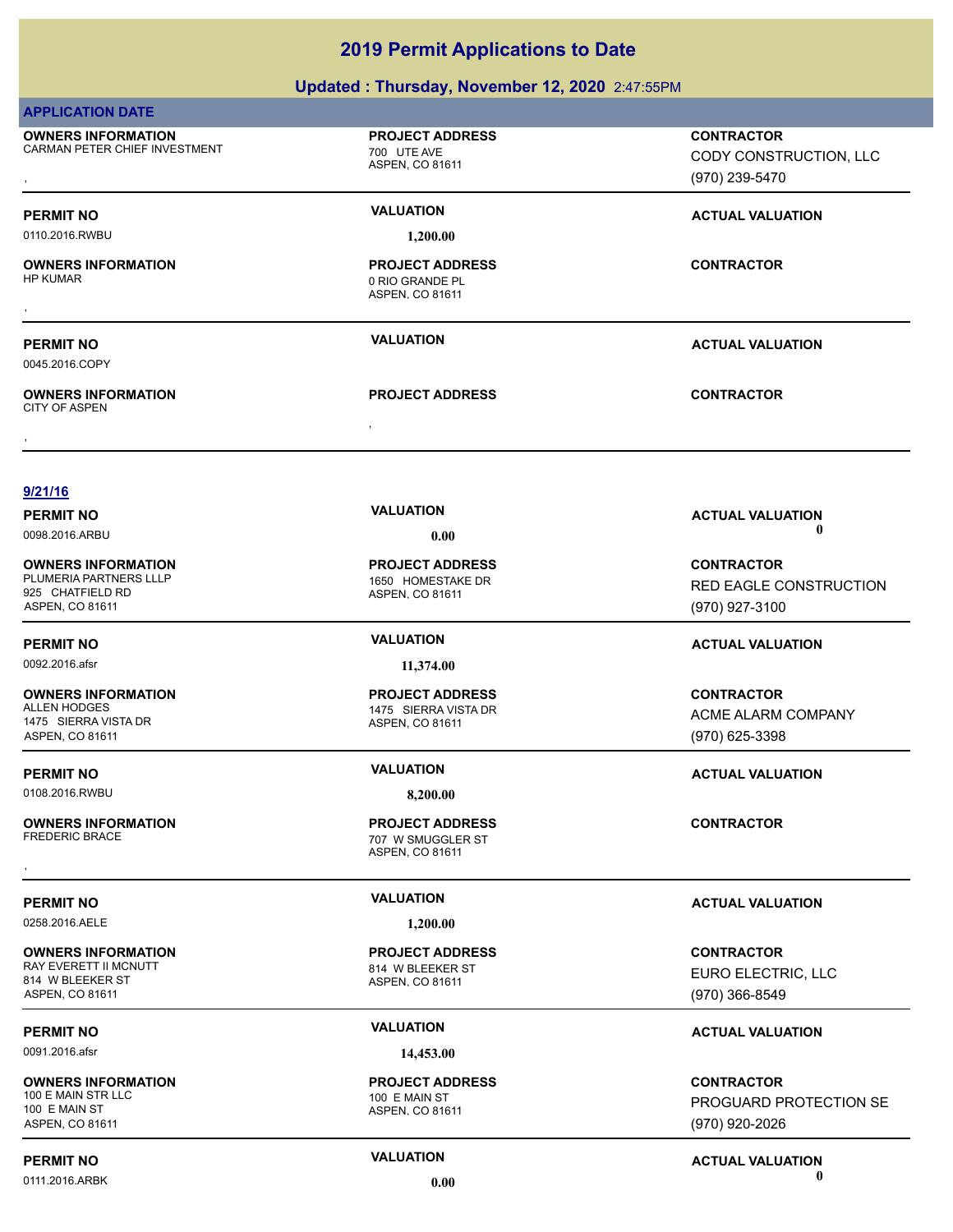# **Updated : Thursday, November 12, 2020** 2:47:55PM

### **APPLICATION DATE**

**OWNERS INFORMATION**

ASPEN, CO 81611 HART B KENIN 1015 E HYMAN AVE **PROJECT ADDRESS**

0018.2016.AHPC

**OWNERS INFORMATION** MARK HUNT 403 SOUTH GALENA LLC 447 F COOPER AVE **OWNERS INFORMATION MARK HUNTERS PROJECT ADDRESS ARE:**<br>MARK HUNT 403 SOUTH GALENA LLC ASPEN, CO 81611 ASPEN, CO 81611<br>,

**PERMIT NO VALUATION ACTUAL VALUATION**

0257.2016.AELE **3,500.00**

**OWNERS INFORMATION** LEWIS&REBECCA ROTH&KARST 824 E HOPKINS AVE

**OWNERS INFORMATION**

**OWNERS INFORMATION**

**OWNERS INFORMATION**

**OWNERS INFORMATION**

ASPEN, CO 81611

**PROJECT ADDRESS**

ASPEN, CO 81611 **PROJECT ADDRESS**

0271.2016.AMEC **9,500.00**

ASPEN, CO 81611 RICK & EMILY CORLETO **160 ALPINE CT PROJECT ADDRESS**

ASPEN, CO 81611 39551 HWY 82 **PROJECT ADDRESS**

0109.2016.RWBU **7,500.00**

ASPEN, CO 81611 COX JAMES E LIVING TRUST THE SERIES OF STREET STREET SO THYMAN AVE **PROJECT ADDRESS OWNERS INFORMATION GOVERNED BY A SERVICE PROJECT ADDRESS ARE:**<br>COX JAMES E LIVING TRUST **COX ASPENT ASPENT ASPEN, CO 81611**<br>,

ASPEN, CO 81611 VM SNOWMASS LLC 300 SPRING ST **PROJECT ADDRESS**

, **CONTRACTOR** THE FIREPLACE EXPERT (970) 987-2962

**PERMIT NO VALUATION ACTUAL VALUATION**

, **CONTRACTOR** TIM DYER ELECTRIC, INC. (970) 945-2430

# **PERMIT NO VALUATION ACTUAL VALUATION**

, **CONTRACTOR** CLIMATE CONTROL COMPANY (970) 945-2326

**PERMIT NO VALUATION ACTUAL VALUATION** 0095.2016.ARGR **21,157.00 21,157.00**

, **CONTRACTOR** ABOUT SAVING HEAT, LLC (303) 549-6900

# **PERMIT NO VALUATION ACTUAL VALUATION**

**PERMIT NO VALUATION VALUATION VALUATION** 0076.2016.ACGR **0.00 0.00**

, **CONTRACTOR** S & S CONSTRUCTION (970) 618-7318

**9/20/16**

0097.2016.ARBU **0.00 0.00**

**OWNERS INFORMATION** 982 CEMETARY LANE LLC<br>982 CEMETERY LN 982 CEMETERY LN ASPEN, CO 81611

0013.2016.land

# **PROJECT ADDRESS**

ASPEN, CO 81611

**PERMIT NO VALUATION VALUATION VALUATION** 

**CONTRACTOR** CORNERSTONE CONSTRUCT (970) 920-6702

# **PERMIT NO CONSUMITY ACTUAL VALUATION VALUATION VALUATION**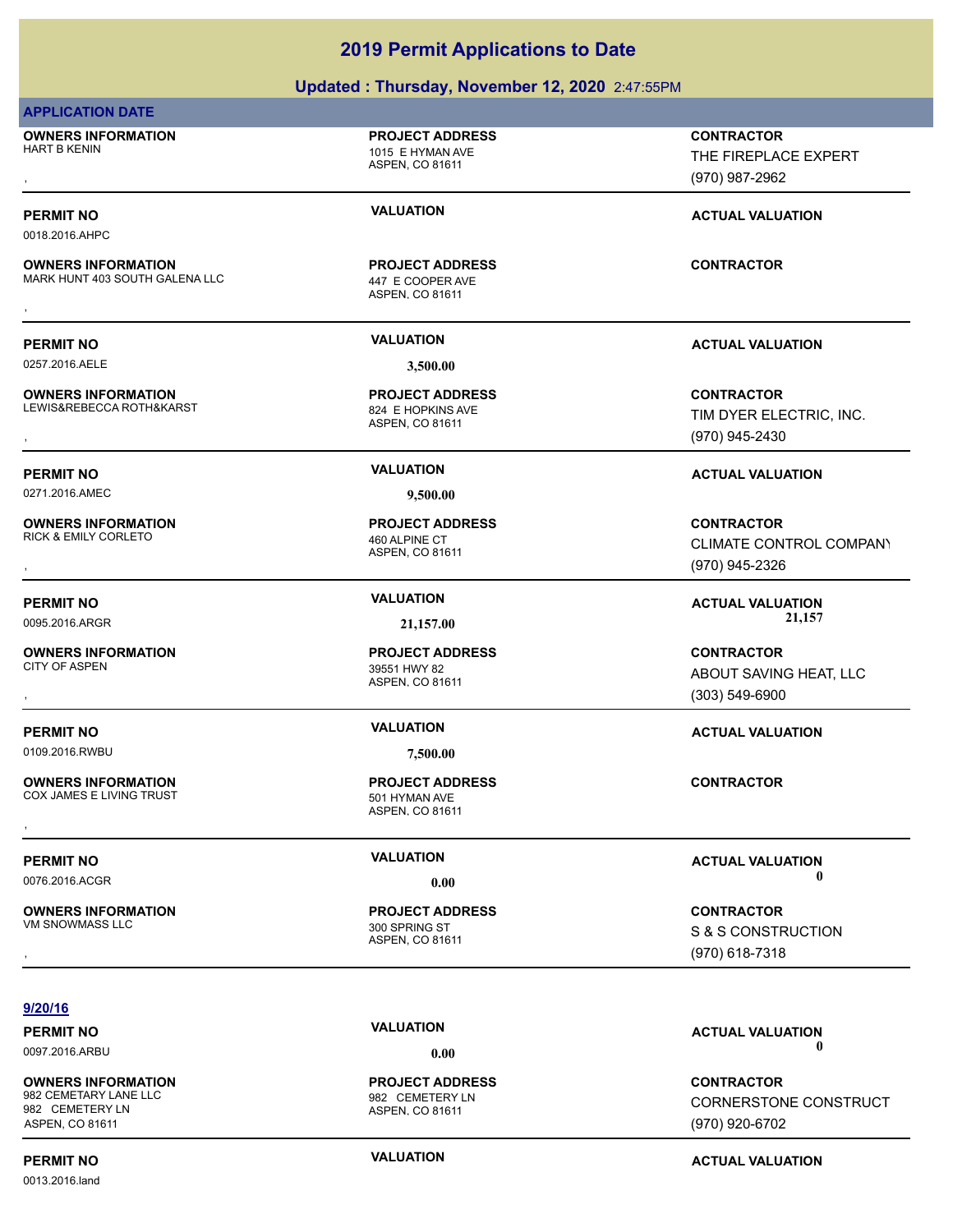# **Updated : Thursday, November 12, 2020** 2:47:55PM

| <b>APPLICATION DATE</b>                                                                           |                                                                |                                                                  |
|---------------------------------------------------------------------------------------------------|----------------------------------------------------------------|------------------------------------------------------------------|
| <b>OWNERS INFORMATION</b><br>ASPEN SKIING COMPANY<br>PO BOX 1248<br>ASPEN, CO 81612               | <b>PROJECT ADDRESS</b><br>1126 TIEHACK RD<br>ASPEN, CO 81611   | <b>CONTRACTOR</b><br>ASPEN SKIING COMPANY<br>(970) 923-0541      |
| <b>PERMIT NO</b><br>0097.2016.ENTP                                                                | <b>VALUATION</b>                                               | <b>ACTUAL VALUATION</b>                                          |
| <b>OWNERS INFORMATION</b><br>LUNDY VICTOR A & ANSTIS B<br>301 LAKE AVE<br>ASPEN, CO 81611         | <b>PROJECT ADDRESS</b><br>301 LAKE AVE<br>ASPEN, CO 81611      | <b>CONTRACTOR</b>                                                |
| <b>PERMIT NO</b><br>0098.2016.ENTP                                                                | <b>VALUATION</b>                                               | <b>ACTUAL VALUATION</b>                                          |
| <b>OWNERS INFORMATION</b><br>JODI SMITH PITKIN COUNTY LIBRARY<br>120 N MILL ST<br>ASPEN, CO 81611 | <b>PROJECT ADDRESS</b><br>120 N MILL ST<br>ASPEN, CO 81611     | <b>CONTRACTOR</b>                                                |
| <b>PERMIT NO</b><br>0270.2016.AMEC                                                                | <b>VALUATION</b><br>30,000.00                                  | <b>ACTUAL VALUATION</b>                                          |
| <b>OWNERS INFORMATION</b><br><b>CRAIG CONDES PIERCE</b>                                           | <b>PROJECT ADDRESS</b><br>316 E HOPKINS AVE<br>ASPEN, CO 81611 | <b>CONTRACTOR</b><br>T & E MARSHALL ENTERPRISI<br>(970) 927-8071 |
| <b>PERMIT NO</b><br>0107.2016.RWBU                                                                | <b>VALUATION</b><br>1,500.00                                   | <b>ACTUAL VALUATION</b>                                          |
| <b>OWNERS INFORMATION</b><br>PAIGE AND DAVID GLICKMAN                                             | <b>PROJECT ADDRESS</b><br>120 E HYMAN<br>ASPEN, CO 81611       | <b>CONTRACTOR</b>                                                |
| 9/19/16                                                                                           |                                                                |                                                                  |
| <b>PERMIT NO</b><br>0105.2016.RWBU                                                                | <b>VALUATION</b><br>25,000.00                                  | <b>ACTUAL VALUATION</b>                                          |
| <b>OWNERS INFORMATION</b><br><b>CITY OF ASPEN</b>                                                 | <b>PROJECT ADDRESS</b><br>711 E COOPER AVE<br>ASPEN, CO 81611  | <b>CONTRACTOR</b>                                                |
| <b>PERMIT NO</b><br>0010.2016.ENPM                                                                | <b>VALUATION</b>                                               | <b>ACTUAL VALUATION</b>                                          |
| <b>OWNERS INFORMATION</b><br>JAMES T ELLIOTT IV                                                   | <b>PROJECT ADDRESS</b><br>101 E HALLAM ST<br>ASPEN, CO 81611   | <b>CONTRACTOR</b>                                                |
| <b>PERMIT NO</b><br>0267.2016.AMEC                                                                | <b>VALUATION</b><br>117,667.00                                 | <b>ACTUAL VALUATION</b>                                          |
| <b>OWNERS INFORMATION</b><br>100 E MAIN STR LLC<br>100 E MAIN ST<br>ASPEN, CO 81611               | <b>PROJECT ADDRESS</b><br>100 E MAIN ST<br>ASPEN, CO 81611     | <b>CONTRACTOR</b><br>JCR MECHANICAL INC<br>(970) 523-1151        |

0090.2016.afsr **14,396.00**

**PERMIT NO CONSUMITY ACTUAL VALUATION VALUATION** *ACTUAL VALUATION*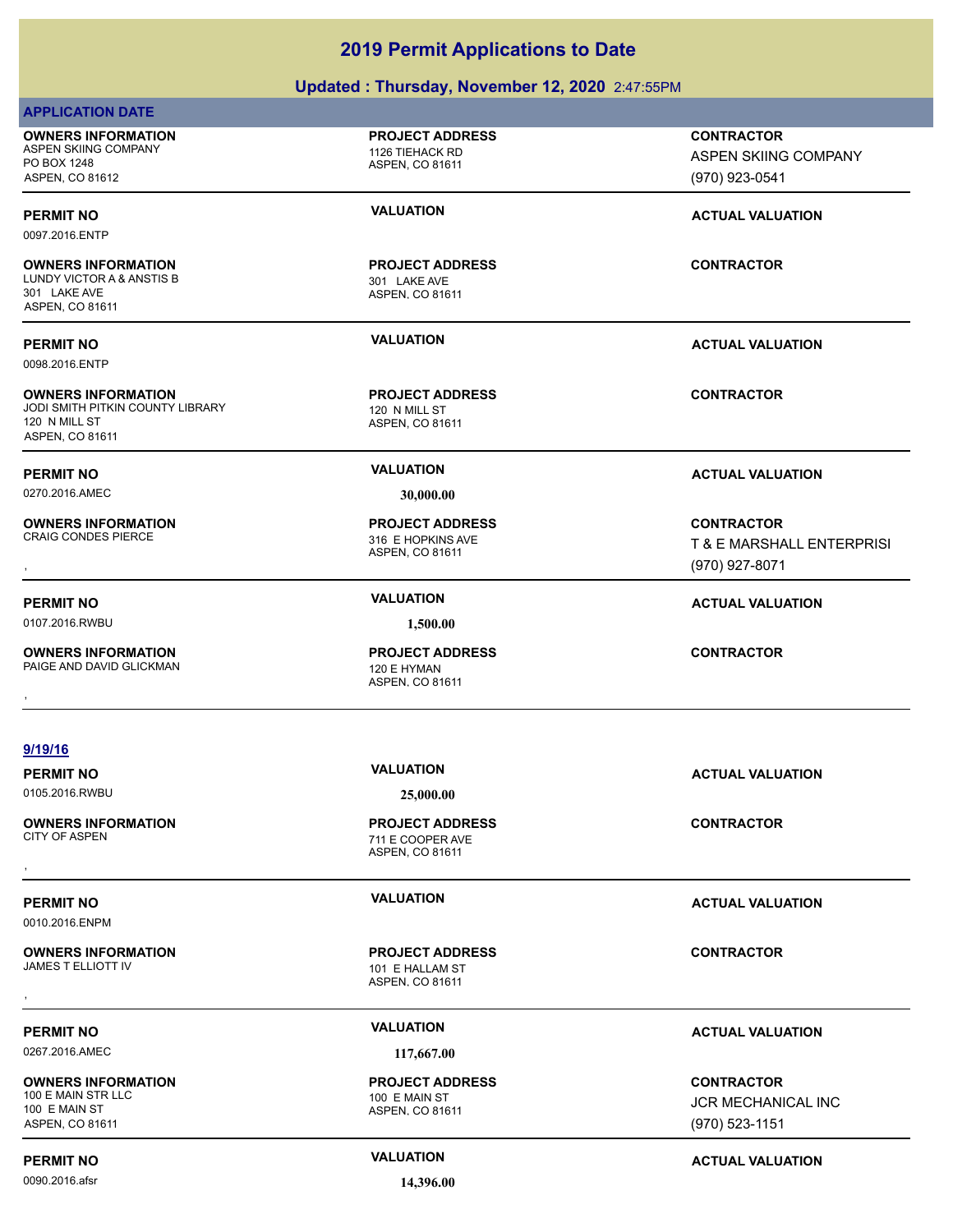# **Updated : Thursday, November 12, 2020** 2:47:55PM

### **APPLICATION DATE**

**OWNERS INFORMATION** GALENA COOPER LLC 600 F COOPER AVE

**OWNERS INFORMATION**

**OWNERS INFORMATION**

**OWNERS INFORMATION**

**OWNERS INFORMATION**

**OWNERS INFORMATION**

**OWNERS INFORMATION**

0153.2016.ASPL

# ASPEN, CO 81611

0268.2016.AMEC **95,000.00**

**PROJECT ADDRESS**

### ASPEN, CO 81611 905 EAST HOPKINGS LLC<br>905 E HOPKINS AVE **PROJECT ADDRESS**

ASPEN, CO 81611 905 E HOPKINS AVE **PROJECT ADDRESS**

0269.2016.AMEC **20,000.00**

ASPEN, CO 81611 905 EAST HOPKINGS LLC<br>
905 E HOPKINS AVE **PROJECT ADDRESS**

0255.2016.AELE **3,700.00**

ASPEN, CO 81611 MORSE JAMES A TRUST **855 BAY ST PROJECT ADDRESS**

0256.2016.AELE **9,000.00**

**OWNERS INFORMATION**

0152.2016.ASPL **8,600.00** 

EXCEL FIRE PROTECTION, IN

, **CONTRACTOR** (970) 434-4803

# **PERMIT NO VALUATION VALUATION VALUATION**

**OWNERS INFORMATION PROJECT ADDRESS CONTRACTOR**<br>905 EAST HOPKINGS LLC 905 E HOPKINS AVE WESTERN REFRIG. & HEATINI<br>, ASPEN, CO 81611 WESTERN REFRIG. & HEATING (970) 927-3873

# **PERMIT NO VALUATION ACTUAL VALUATION**

**OWNERS INFORMATION PROJECT ADDRESS CONTRACTOR**<br>905 EAST HOPKINGS LLC 905 E HOPKINS AVE CHENEY PLUMBING & HEATIN<br>, ASPEN. CO 81611 CHENEY PLUMBING & HEATIN (970) 963-0275

# **PERMIT NO VALUATION ACTUAL VALUATION**

, **CONTRACTOR** CHENEY PLUMBING & HEATIN (970) 963-0275

# **PERMIT NO VALUATION ACTUAL VALUATION**

, **CONTRACTOR** DURGIN ELECTRIC, LLC (970) 704-9473

, **CONTRACTOR** ALL VALLEY MAINTENANCE & (970) 927-4036

**PERMIT NO VALUATION VALUATION VALUATION** 0110.2016.ARBK **7,000.00 7,000.00**

, **CONTRACTOR** ZANIER CONST, LLC (970) 927-8823

# **PERMIT NO VALUATION ACTUAL VALUATION**

**OWNERS INFORMATION FROJECT ADDRESS CONTRACTOR CONTRACTOR**<br>ROBERT GALE ORR FROM THE GALE ORREST END STUDIES ON THE SUNDEN SUNDEN SUNDEN SUNDEST ELECTRIC, INC.<br>ROBERT GALE ORREST AND THE SEPEN, CO 81611 SUNWEST ELECTRIC, INC. (970) 927-6738

# **PERMIT NO VALUATION ACTUAL VALUATION**

**PERMIT NO VALUATION ACTUAL VALUATION** 0151.2016.ASPL **3,500.00**

> ASPEN, CO 81611 455 RIO GRANDE PL **PROJECT ADDRESS**

ASPEN, CO 81611 610 S WEST END ST **PROJECT ADDRESS**

ASPEN, CO 81611 610 S WEST END ST **PROJECT ADDRESS**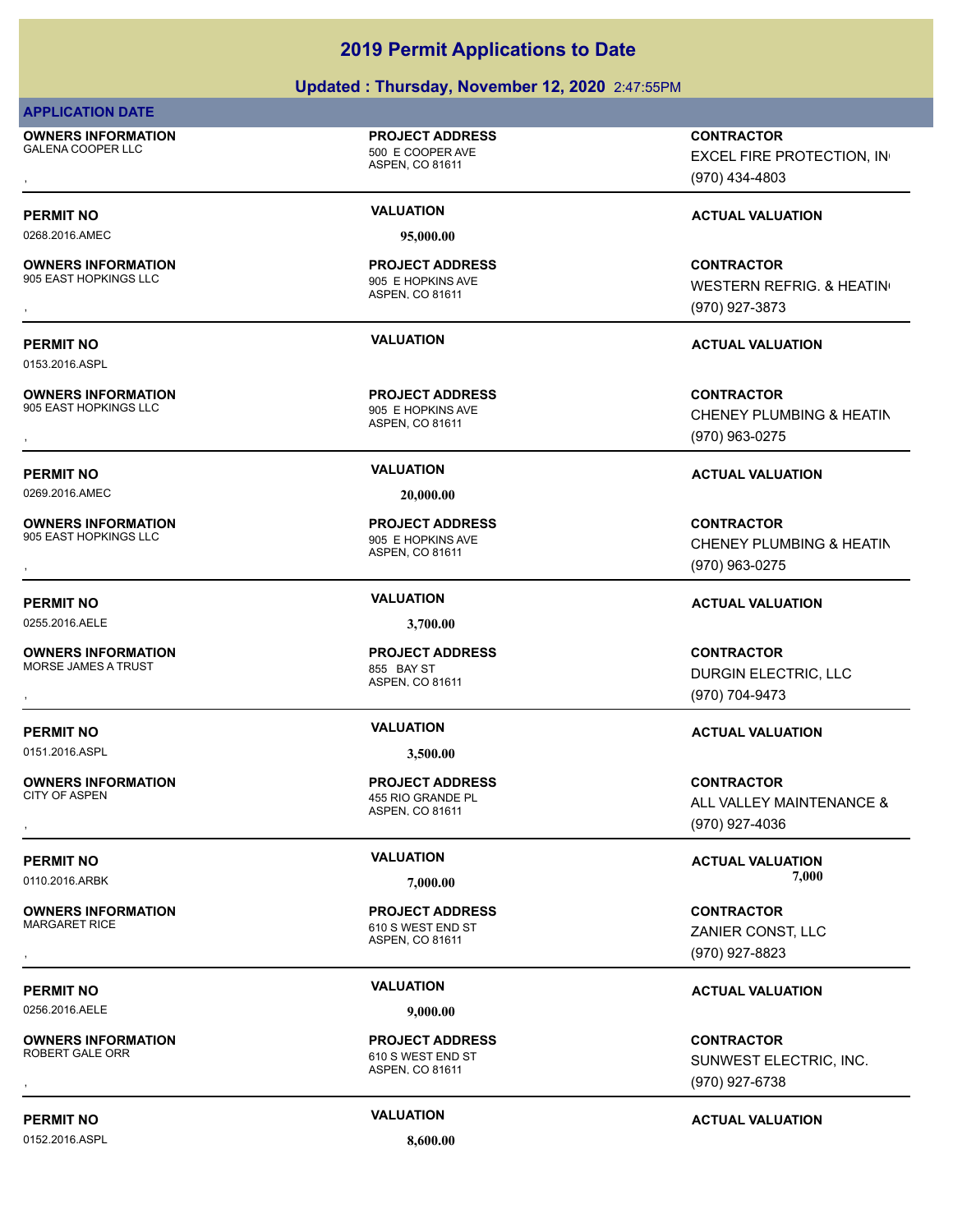# **Updated : Thursday, November 12, 2020** 2:47:55PM

### **APPLICATION DATE**

**OWNERS INFORMATION** ROBERT GALE ORR 610 S WEST END ST

# **PROJECT ADDRESS**

ASPEN, CO 81611

**OWNERS INFORMATION**

0106.2016.RWBU **298,303.00**

**OWNERS INFORMATION**

### ASPEN, CO 81611 FREDERICK MANNING 730 E HOPKINS AVE **PROJECT ADDRESS**

ASPEN, CO 81611 1450 UTE AVE **PROJECT ADDRESS** , **CONTRACTOR**

**OWNERS INFORMATION FROJECT ADDRESS CONTRACTOR**<br>ROBERT GALE ORR FROM THE GALE ORREST END STUDIES ON THE CONTROLL ON ALL VALLEY MAINTENANCE &<br>ASPEN. CO 81611 (970) 927-4036 ALL VALLEY MAINTENANCE & (970) 927-4036

**PERMIT NO VALUATION ACTUAL VALUATION** 0094.2016.ARGR **0.00 0.00**

, **CONTRACTOR** RIDGE RUNNER CONSTRUCT (970) 963-5887

# **PERMIT NO VALUATION ACTUAL VALUATION**

**9/16/16**

0104.2016.RWBU **4,000.00**

**OWNERS INFORMATION** KEN STILLER MWTK SNOWBUNNY LANE, LLC 1260 SNOWBUNNY LN 1260 SNOWBUNNY LN ASPEN, CO 81611

0103.2016.RWBU **5,900.00**

**OWNERS INFORMATION**

**OWNERS INFORMATION** 401 CASTLE CREEK RD ASPEN, CO 81611

0094.2016.ENTP

**OWNERS INFORMATION**

0095.2016.ENTP

**OWNERS INFORMATION** MARK FRIEDLAND BLEEK HOUSE, LLC<br>110 E BLEEKER ST **OWNERS INFORMATION USE, LLC EXECUTE PROJECT ADDRESS ARE:** CONTRACTOR CONTRACTOR<br>MARK FRIEDLAND BLEEK HOUSE, LLC THE RESER FOR ASPEN. CO 81611<br>,

ASPEN, CO 81611 **PROJECT ADDRESS**

ASPEN, CO 81611 1475 SIERRA VISTA DR **PROJECT ADDRESS** , **CONTRACTOR**

ASPEN, CO 81611 **401 CASTLE CREEK RD PROJECT ADDRESS**

ASPEN, CO 81611 232 W BLEEKER ST **PROJECT ADDRESS** , **CONTRACTOR**

ASPEN, CO 81611 **PROJECT ADDRESS**

**PERMIT NO VALUATION VALUATION VALUATION** 

**CONTRACTOR**

**PERMIT NO VALUATION ACTUAL VALUATION**

**PERMIT NO VALUATION ACTUAL VALUATION** 0075.2016.ACGR **0.00 0.00**

> **CONTRACTOR** HASELDEN CONSTRUCTION, (720) 341-7948

# **PERMIT NO VALUATION ACTUAL VALUATION**

# **PERMIT NO VALUATION ACTUAL VALUATION**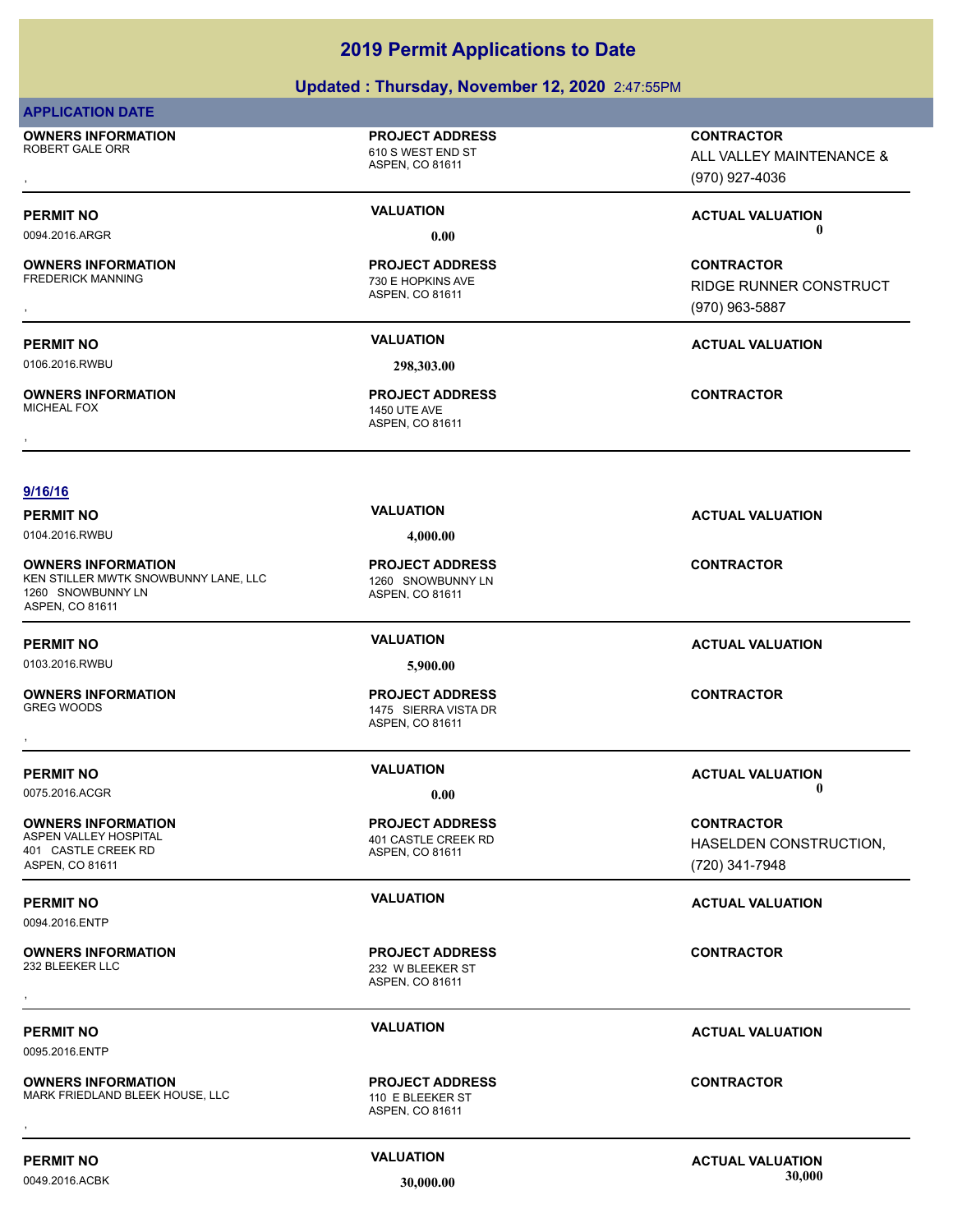# **Updated : Thursday, November 12, 2020** 2:47:55PM

## **APPLICATION DATE**

**OWNERS INFORMATION** ZUPANCIS LOUIS J 1/2 550 E MAIN ST 550 E MAIN ST ASPEN, CO 81611

0254.2016.AELE **15,700.00**

**OWNERS INFORMATION** FRAZIER JAMES M & RUBY JANE 555 E DURANT AVE

ASPEN, CO 81611

**PROJECT ADDRESS**

# ASPEN, CO 81611 **PROJECT ADDRESS**

**CONTRACTOR**

SHAW CONSTRUCTION, LLC (970) 242-9236

# **PERMIT NO VALUATION VALUATION VALUATION**

, **CONTRACTOR** PARAGON SYSTEMS INTEGR/ (970) 544-8494

### **9/15/16**

**OWNERS INFORMATION**

0263.2016.AMEC **337,000.00**

**OWNERS INFORMATION** CK PITCO ASSOCIATES, LLC 64 PITKIN WAY 64 PITKIN WAY ASPEN, CO 81611

0262.2016.AMEC **173,462.00**

**OWNERS INFORMATION**

0261.2016.AMEC **173,462.00**

**OWNERS INFORMATION**

**OWNERS INFORMATION** MARK FRIEDLAND BLEEK HOUSE, LLC 110 E BLEEKER ST

**OWNERS INFORMATION** KILE SMITH PARK CENTERAL WEST 210 E HYMAN AVE

**PROJECT ADDRESS**

ASPEN, CO 81611

ASPEN, CO 81611 **PROJECT ADDRESS**

### ASPEN, CO 81611 1481 SIERRA VISTA DR **PROJECT ADDRESS**

ASPEN, CO 81611 1483 SIERRA VISTA DR **PROJECT ADDRESS**

ASPEN, CO 81611 **PROJECT ADDRESS**

ASPEN, CO 81611 **PROJECT ADDRESS**

**PERMIT NO VALUATION ACTUAL VALUATION** 0109.2016.ARBK **4,000.00 4,000.00**

, **CONTRACTOR** MORNING CONSTRUCTION (970) 618-2645

**CONTRACTOR** SKYLINE MECHANICAL, INC (970) 904-6225

# **PERMIT NO VALUATION ACTUAL VALUATION**

, **CONTRACTOR** R & H MECHANICAL LLC (970) 328-2699

# **PERMIT NO VALUATION ACTUAL VALUATION**

, **CONTRACTOR** R & H MECHANICAL LLC (970) 328-2699

**PERMIT NO VALUATION ACTUAL VALUATION** 0096.2016.ARBU **3,056,200.00 3,056,200.00**

**OWNERS INFORMATION MARK FRIGHT SOLUT AND READ SECUTE ADDRESS ARE SERVICE ON TRACTOR CONTRACTOR**<br>MARK FRIEDLAND BLEEK HOUSE, LLC ASPEN, CO 81611 ASPEN, CO 81611 ASPEN ASPEN, CO 81611 ASPEN ASPEN ASPEN ASPEN ASPEN ASPEN ASP SHERLOCK HOMES/HS BUILT

**PERMIT NO VALUATION ACTUAL VALUATION** 0095.2016.ARBU **80,000.00 80,000.00**

**OWNERS INFORMATION MEST REPOLUS TO A PROJECT ADDRESS ARE:** THE SOUTRACTOR CONTRACTOR<br>KILE SMITH PARK CENTERAL WEST A SPEN ASPEN, CO 81611 MEST POLITY ASPEN, CO 81611 MELLE SOUTH ARK CENTERAL WEST<br>ASPEN, CO 81611 MEST ASPO RUDD CONSTRUCTION, INC. (970) 927-9119

**PERMIT NO CONSUMITY ACTUAL VALUATION VALUATION VALUATION** 0108.2016.ARBK **15,000.00 15,000.00**

LINDA DESOTO 155 LONE PINE RD **PERMIT NO VALUATION ACTUAL VALUATION**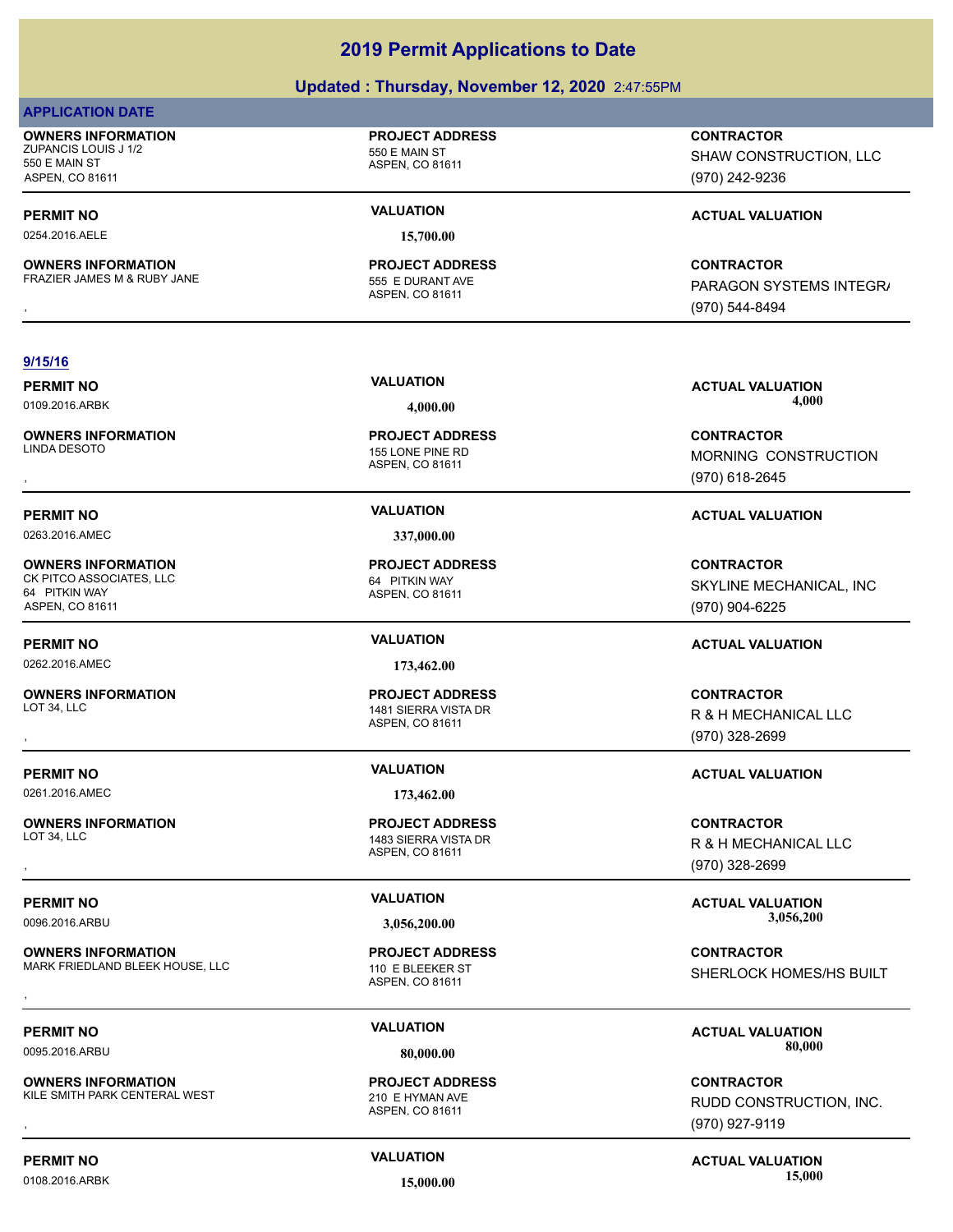# **Updated : Thursday, November 12, 2020** 2:47:55PM

### **APPLICATION DATE**

**OWNERS INFORMATION** ELLIOT BLAIR S<br>
155 LONE PINE RD

**PROJECT ADDRESS**

ASPEN, CO 81611

0253.2016.AELE **392,000.00**

**OWNERS INFORMATION** C/O MICHAEL BROWN MARMAX HAYTEL LLC 905 E HOPKINS AVE

**PERMIT NO VALUATION ACTUAL VALUATION**

0266.2016.AMEC **8,000.00**

**OWNERS INFORMATION** DAVID & CHERYL MCWHORTER 718 S GALENA ST

0265.2016.AMEC

**OWNERS INFORMATION** DAVID & CHERYL MCWHORTER 718 S GALENA ST

**OWNERS INFORMATION** 117 SOUTH SPRING STREET HOLDIN 117 S SPRING ST

0264.2016.AMEC **4,600.00**

**OWNERS INFORMATION**

0252.2016.AELE **336,228.00**

**OWNERS INFORMATION**

0089.2016.afsr **11,212.00**

**OWNERS INFORMATION**

ASPEN, CO 81611 **PROJECT ADDRESS**

ASPEN, CO 81611 **PROJECT ADDRESS**

ASPEN, CO 81611 **PROJECT ADDRESS OWNERS INFORMATION CONTRACTOR REGIST PROJECT ADDRESS CONTRACTOR CONTRACTOR**<br>DAVID & CHERYL MCWHORTER THE RESOLUTION OF THE RESOLUTION OF THE RESOLUTION OF THE RESOLUTION OF THE RESOLUTION<br>,

ASPEN, CO 81611 **PROJECT ADDRESS**

### ASPEN, CO 81611 205 INDEPENDENCE PL **PROJECT ADDRESS**

**PROJECT ADDRESS**

ASPEN, CO 81611 38996 HIGHWAY 82 **PROJECT ADDRESS**

, **CONTRACTOR** TWO MAN CREW, INC (970) 274-0212

# **PERMIT NO VALUATION VALUATION VALUATION**

**OWNERS INFORMATION MARMAX HAYTEL LLC FORD DESCRIPTION DESCRIPTION DESCRIPTION DESCRIPTION DESCRIPTION DESCRIPT<br>C/O MICHAEL BROWN MARMAX HAYTEL LLC FORD DESCRIPTION ON BUREN, CO 81611<br>, The Marmor Description of the ASPEN,** REEVES & SONS ELECTRIC, II (970) 876-0545

, **CONTRACTOR** PACIFIC SHEET METAL, INC. (970) 925-2454

# **PERMIT NO VALUATION ACTUAL VALUATION**

**PERMIT NO VALUATION ACTUAL VALUATION** 0048.2016.ACBK **7,500.00 7,500.00**

**OWNERS INFORMATION METALLY SERVICE PROJECT ADDRESS ARE:** THE SOUTH SPRING STREET HOLDIN<br>117 SOUTH SPRING STREET HOLDIN THE SPRING STRING STNING STRING STRING STRING STRING THE SPRING STREET ADDRESS<br>17 SOUTH SPRING STREET WONDERLAND CONSTRUCTION (970) 948-1396

# **PERMIT NO VALUATION ACTUAL VALUATION**

, **CONTRACTOR** CLIMATE CONTROL COMPANY (970) 945-2326

# **PERMIT NO VALUATION VALUATION VALUATION**

, **CONTRACTOR** LASSITER ELECTRIC, INC (970) 927-4656

# **PERMIT NO VALUATION ACTUAL VALUATION**

, **CONTRACTOR** WESTERN STATES FIRE PROT (303) 792-0022

# **9/14/16**

**PERMIT NO VALUATION VALUATION VALUATION** 0046.2016.ACBK **224,172.00 224,172.00**

# ASPEN, CO 81611 38996 HIGHWAY 82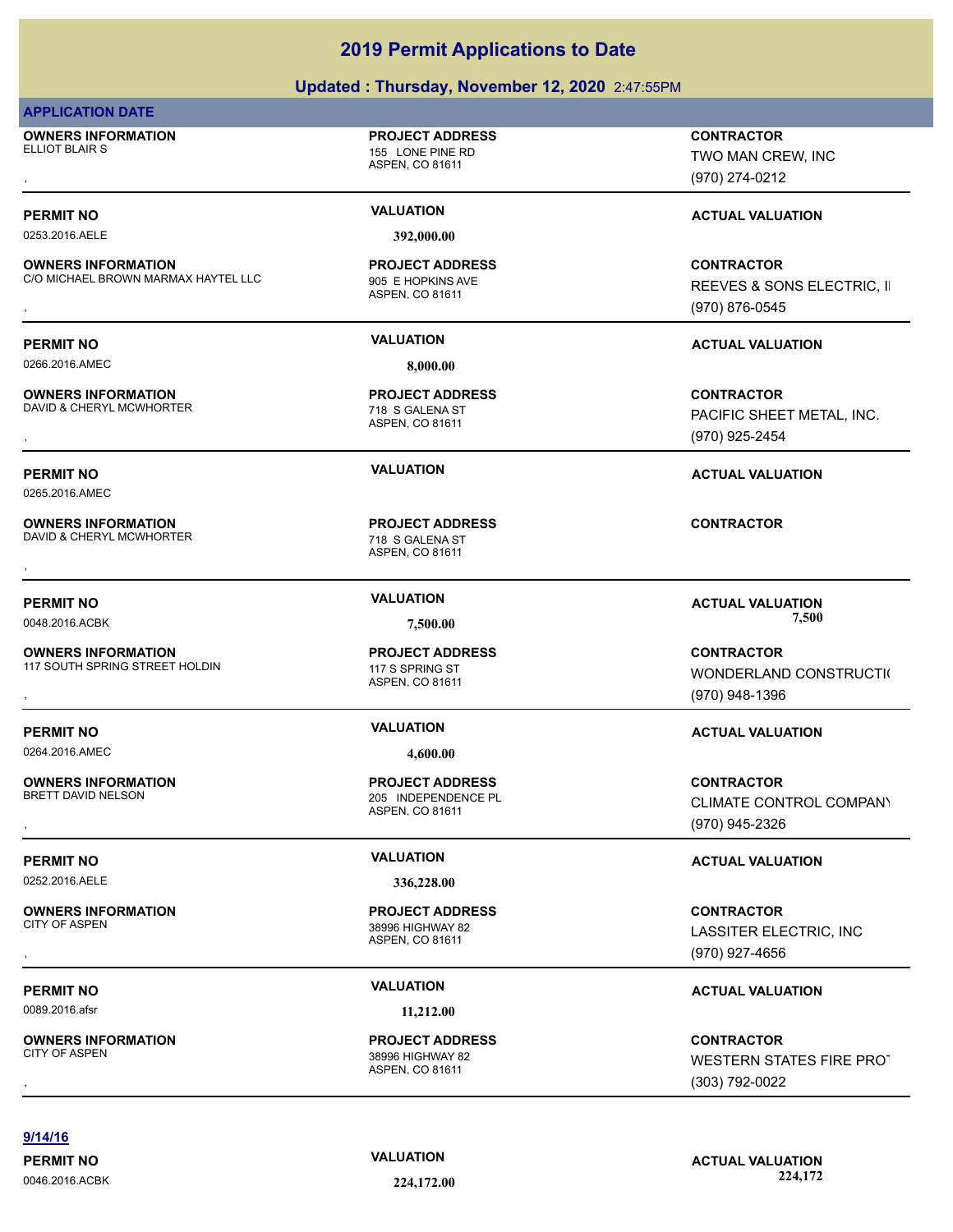### **Updated : Thursday, November 12, 2020** 2:47:55PM

### **APPLICATION DATE**

**OWNERS INFORMATION** PITKIN COUNTY 530 E MAIN ST

**OWNERS INFORMATION** 407 EAST HYMAN PROPERTY LTD 407 E HYMAN AVE

0249.2016.AELE **12,500.00**

**OWNERS INFORMATION** DWAYNE AND MARGARET ROMERO 710 E DURANT AVE

**OWNERS INFORMATION**

**OWNERS INFORMATION**

**OWNERS INFORMATION**

**OWNERS INFORMATION**

315 E DEAN ST ASPEN, CO 81611

ASPEN, CO 81611

**PROJECT ADDRESS**

ASPEN, CO 81611 **PROJECT ADDRESS**

ASPEN, CO 81611 **PROJECT ADDRESS**

0250.2016.AELE **5,000.00**

ASPEN, CO 81611 529 WALNUT ST **PROJECT ADDRESS**

ASPEN, CO 81611 ASPEN CLUB REDEVELOPMENT COMPA 1420 UTE AVE **PROJECT ADDRESS**

0251.2016.AELE **16,000.00**

ASPEN, CO 81611 ST REGIS ASPEN HOTEL 315 E DEAN ST **PROJECT ADDRESS**

ASPEN, CO 81611

, **CONTRACTOR** FCI CONSTRUCTORS, INC

(970) 434-9093

**PERMIT NO VALUATION ACTUAL VALUATION** 0047.2016.ACBK **0.00 0.00**

**OWNERS INFORMATION LATE IS A SERVE ON THE PROJECT ADDRESS ARE SERVICED CONTRACTOR**<br>A07 EAST HYMAN PROPERTY LTD ASPEN, CO 81611<br>ASPEN, CO 81611 ASPEN (970) 945-2015 JOC SERVICES (970) 945-2015

### **PERMIT NO VALUATION ACTUAL VALUATION**

**OWNERS INFORMATION METALLY SERVICE PROJECT ADDRESS ARE:**<br>DWAYNE AND MARGARET ROMERO METALLY TO BOURANT AVE MARKET AND MALWAYS ON ELECTRIC, INC<br>,<br>, ALWAYS ON ELECTRIC, INC

### **PERMIT NO VALUATION ACTUAL VALUATION**

, **CONTRACTOR** LITTELL ELECTRIC, INC (970) 429-8357

**PERMIT NO VALUATION ACTUAL VALUATION** 0094.2016.ARBU **0.00 0.00**

, **CONTRACTOR** PCL CONSTRUCTION SERVIC (303) 365-6500

### **PERMIT NO VALUATION ACTUAL VALUATION**

**CONTRACTOR** LASSITER ELECTRIC, INC (970) 927-4656

### **PERMIT NO VALUATION VALUATION VALUATION**

**OWNERS INFORMATION METALLY CONTRACTOR READMENT PROJECT ADDRESS ARE SERVED TO A CONTRACTOR CONTRACTOR CONTRACTOR**<br>DWAYNE AND MARGARET ROMERO METALLY ASPEN, CO 81611<br>, ALWAYS ON ELECTRIC, INC

**9/13/16**

0088.2016.afsr **0.00**

**OWNERS INFORMATION** GEORGE C PERREAULT **120 E HYMAN AVE** 

0093.2016.ARGR **0.00 0.00**

ASPEN, CO 81611

**PROJECT ADDRESS**

**PERMIT NO VALUATION ACTUAL VALUATION**

, **CONTRACTOR** AUDIO EDGE, INC (970) 319-0100

### **PERMIT NO VALUATION ACTUAL VALUATION**

### 0248.2016.AELE **12,500.00**

DWAYNE AND MARGARET ROMERO 720 E DURANT AVE **PROJECT ADDRESS**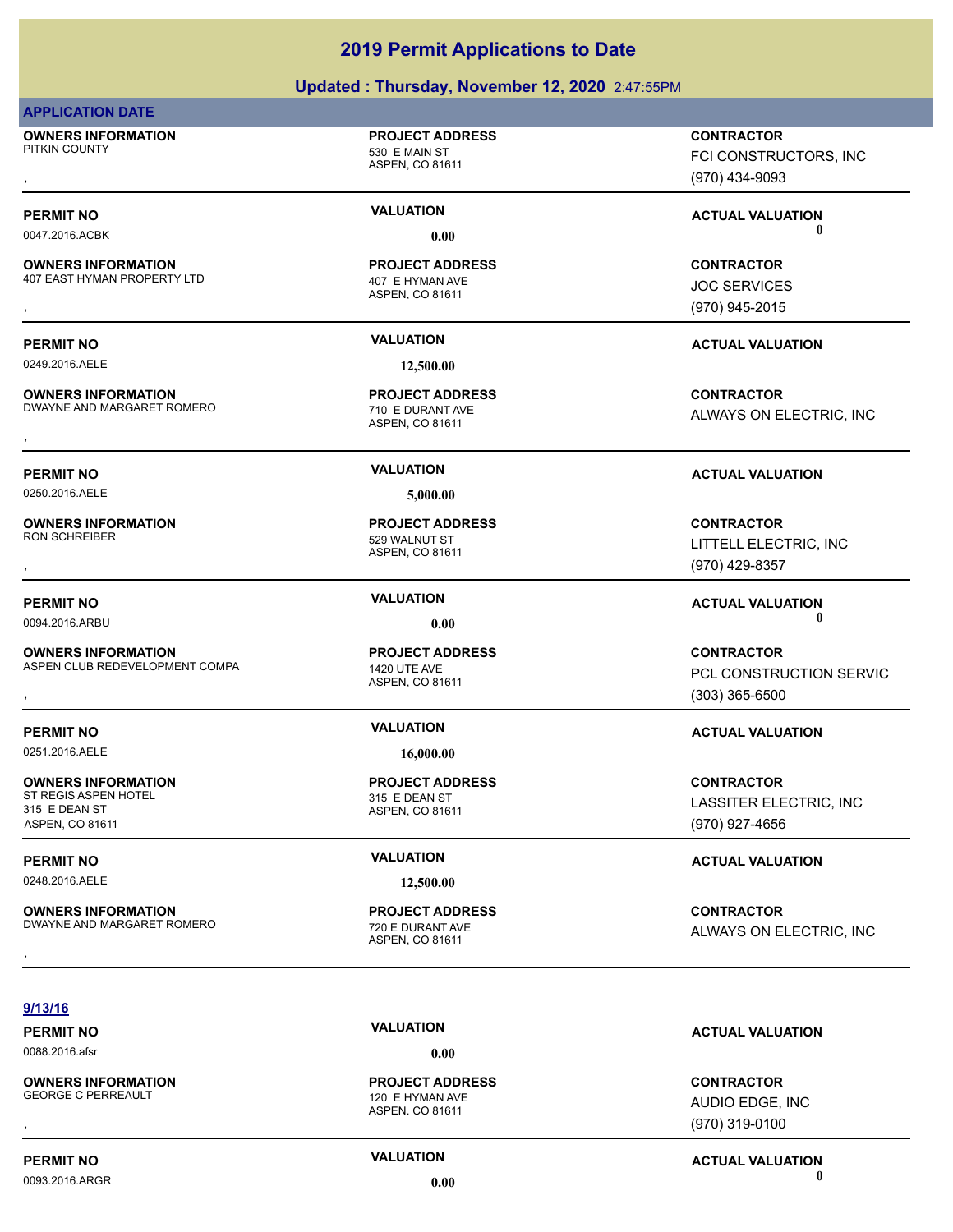### **Updated : Thursday, November 12, 2020** 2:47:55PM

|--|

**OWNERS INFORMATION** 905 EAST HOPKINGS LLC 8005 E HOPKINS AVE

# **PROJECT ADDRESS**

ASPEN, CO 81611

**OWNERS INFORMATION** 117 SOUTH SPRING STREET HOLDIN 117 S SPRING ST

**OWNERS INFORMATION**<br>DAVIS KENNETH D

**OWNERS INFORMATION**

, **OWNERS INFORMATION**

ASPEN, CO 81611 **PROJECT ADDRESS**

### ASPEN, CO 81611 1404 CRYSTAL LAKE RD **PROJECT ADDRESS**

0260.2016.AMEC **2,400.00**

ASPEN, CO 81611 725 CASTLE CREEK DR **PROJECT ADDRESS**

**PROJECT ADDRESS** , **CONTRACTOR**

, **CONTRACTOR** DBJ BUILDERS, INC (970) 920-2660

**PERMIT NO VALUATION ACTUAL VALUATION** 0045.2016.ACBK **0.00 0.00**

**OWNERS INFORMATION METALLY CONTRACTOR DESCRIPTION ON MERGEUS PROJECT ADDRESS ARE CONTRACTOR CONTRACTOR CONSTRUCTION<br>117 SOUTH SPRING STREET HOLDIN METALLY SEPRING ST ASPEN, CO 81611 METALLY 17 STRING STRUP (970) 948-1396<br>** WONDERLAND CONSTRUCTION (970) 948-1396

**PERMIT NO VALUATION ACTUAL VALUATION** 0092.2016.ARGR **0.00 0.00**

, **CONTRACTOR** SCHLUMBERGER / SCHERER ( (970) 925-8360

### **PERMIT NO VALUATION ACTUAL VALUATION**

, **CONTRACTOR** PACIFIC SHEET METAL, INC. (970) 925-2454

**PERMIT NO VALUATION ACTUAL VALUATION**

**9/12/16**

**PERMIT NO VALUATION ACTUAL VALUATION** 0101.2016.RWBU **9,000.00**

0018.2016.REMP

**CUSTOMER** 

**OWNERS INFORMATION** GRINSPOON JEFREY REV TRUST 1310 RED BUTTE DR

**PERMIT NO VALUATION ACTUAL VALUATION**

0107.2016.ARBK **383,894.00 383,894.00**

**OWNERS INFORMATION** 1325 MOUNTAIN VIEW DR ASPEN, CO 81611

**PERMIT NO VALUATION ACTUAL VALUATION**

0241.2016.AELE **80,000.00**

**OWNERS INFORMATION**

ASPEN, CO 81611 **PROJECT ADDRESS OWNERS INFORMATION METALLY SERVICE PROJECT ADDRESS ARE:** CONTRACTOR CONTRACTOR<br>GRINSPOON JEFREY REV TRUST TRUST ASPEN, CO 81611<br>,

ASPEN, CO 81611 1325 MOUNTAIN VIEW DR **PROJECT ADDRESS**

ASPEN, CO 81611 1520 HOMESTAKE DR **PROJECT ADDRESS** RUDD CONSTRUCTION, INC. (970) 927-9119

**CONTRACTOR**

, **CONTRACTOR** SCHWENER ELECTRIC (970) 927-8880

0240.2016.AELE **80,000.00**

**PERMIT NO CONSUMITY ACTUAL VALUATION VALUATION VALUATION**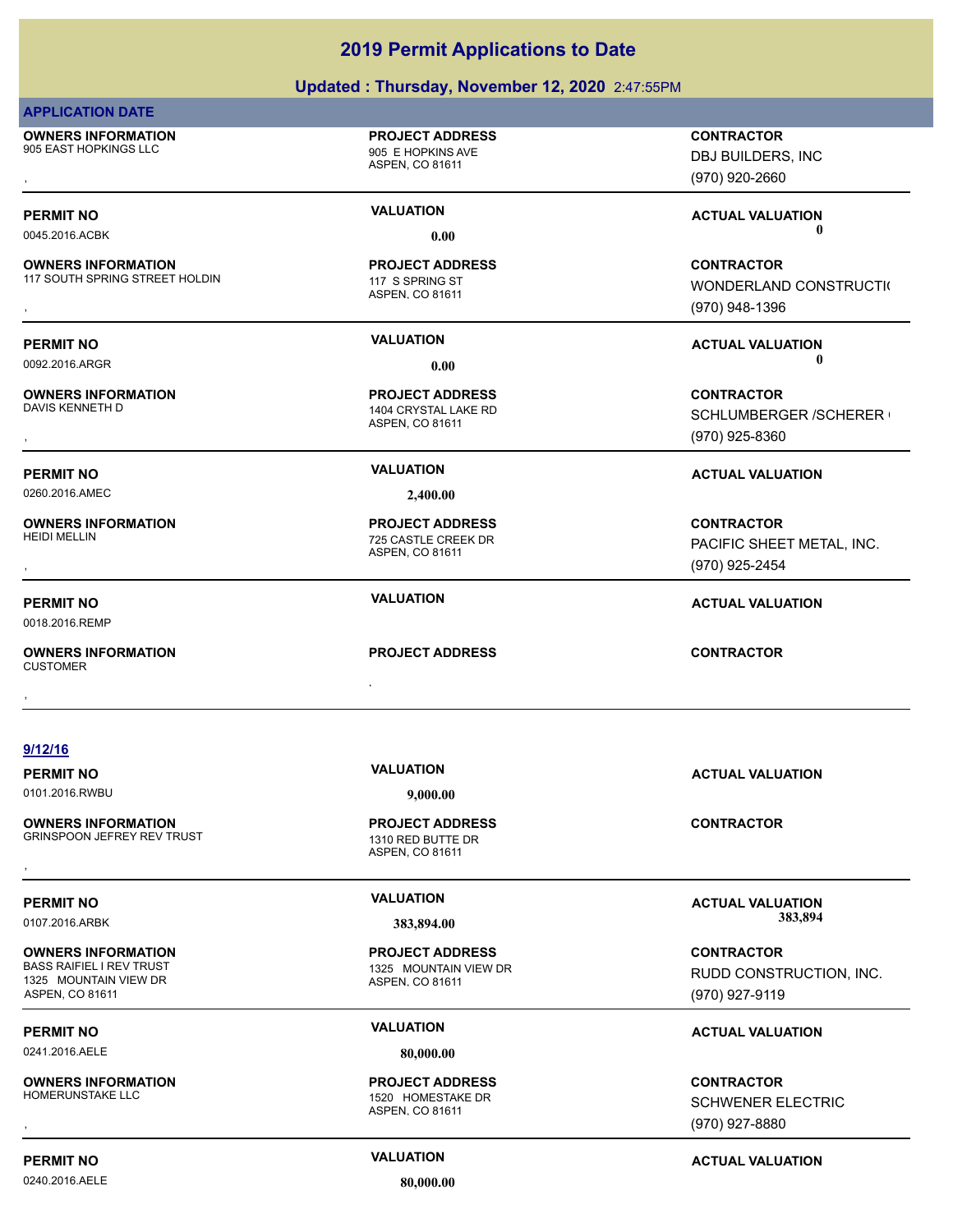### **Updated : Thursday, November 12, 2020** 2:47:55PM

### **APPLICATION DATE**

**OWNERS INFORMATION** HOMERUNSTAKE LLC<br>1510 HOMESTAKE DR

ASPEN, CO 81611

ASPEN, CO 81611

**PROJECT ADDRESS**

**PROJECT ADDRESS**

0148.2016.ASPL **1,500.00**

**OWNERS INFORMATION** PETERSON JAMES D 406 PFARI CT

0102.2016.RWBU **2,000.00**

0093.2016.ENTP

**OWNERS INFORMATION**

**OWNERS INFORMATION**

**OWNERS INFORMATION**

**OWNERS INFORMATION**

**OWNERS INFORMATION**

ASPEN, CO 81611 39 ROARING FORK DR **PROJECT ADDRESS** , **CONTRACTOR**

ASPEN, CO 81611 700 W SMUGGLER ST **PROJECT ADDRESS** , **CONTRACTOR**

ASPEN, CO 81611 134 N SPRING ST **PROJECT ADDRESS**

0245.2016.AELE **1,000.00**

ASPEN, CO 81611 800 S MILL ST **PROJECT ADDRESS**

0 NEALE AVE **PROJECT ADDRESS**

0012.2016.land

0150.2016.ASPL **3,000.00**

**OWNERS INFORMATION** MCBRIDE KATE & MATT HOLSTEIN & PETE 1280 UTE AVE

0149.2016.ASPL **1,204,919.00**

, **CONTRACTOR** BEST ELECTRIC LLC

### **PERMIT NO VALUATION VALUATION VALUATION**

, **CONTRACTOR** CHAD HUCK HEATING & PLUM (970) 984-0858

**PERMIT NO VALUATION ACTUAL VALUATION**

**PERMIT NO VALUATION ACTUAL VALUATION**

**PERMIT NO VALUATION ACTUAL VALUATION** 0091.2016.ARGR **917,200.00 917,200.00**

, **CONTRACTOR** VAN MOORE CONSTRUCTION (970) 925-5075

### **PERMIT NO VALUATION ACTUAL VALUATION**

, **CONTRACTOR** R & A ENTERPRISES OF CARE (970) 945-6500

, **CONTRACTOR** CITY OF ASPEN - PARKS (970) 920-5120

### **PERMIT NO VALUATION ACTUAL VALUATION**

, **CONTRACTOR** CHENEY PLUMBING & HEATIN (970) 963-0275

### **PERMIT NO VALUATION ACTUAL VALUATION**

# **PERMIT NO VALUATION VALUATION VALUATION**

ASPEN, CO 81611

**PROJECT ADDRESS**

ASPEN, CO 81611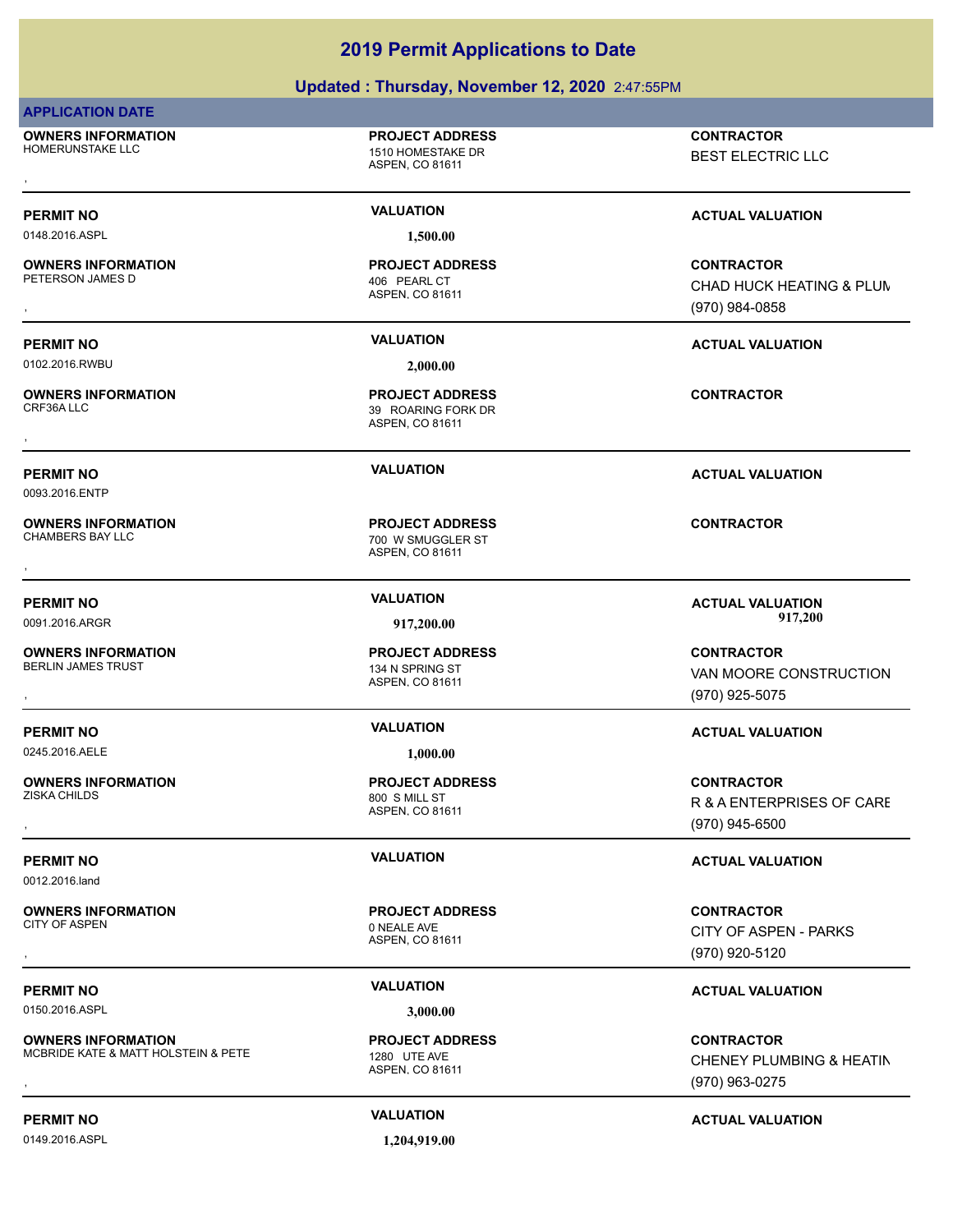### **Updated : Thursday, November 12, 2020** 2:47:55PM

### **APPLICATION DATE**

**OWNERS INFORMATION** ASPEN CLUB REDEVELOPMENT COMPA 1420 UTE AVE

### ASPEN, CO 81611

**PROJECT ADDRESS**

ASPEN, CO 81611

**PROJECT ADDRESS**

0259.2016.AMEC **1,707,035.00**

### **OWNERS INFORMATION** ASPEN CLUB REDEVELOPMENT COMPA 1420 UTE AVE

0244.2016.AELE **1,000.00**

**OWNERS INFORMATION**

**OWNERS INFORMATION**

**OWNERS INFORMATION**

**OWNERS INFORMATION**

**OWNERS INFORMATION**

, **OWNERS INFORMATION**

ASPEN, CO 81611 100 E DEAN ST **PROJECT ADDRESS**

0243.2016.AELE **706,331.00**

ASPEN, CO 81611 100 E FRANCIS ST **PROJECT ADDRESS**

0100.2016.RWBU **6,000.00**

ASPEN, CO 81611 5TH AVE CONCOMINIUM ASSOC 800 S MILL ST **PROJECT ADDRESS OWNERS INFORMATION CONTRACTOR REGIST OF PROJECT ADDRESS CONTRACTOR CONTRACTOR**<br>5TH AVE CONCOMINIUM ASSOC CONTRACTOR<br>, The CONTRACTOR CONTRACTOR ASPEN. CO 81611

ASPEN, CO 81611 100 MAROLT PL **PROJECT ADDRESS**

### 0242.2016.AELE **98,453.00**

ASPEN, CO 81611 108 E FRANCIS **PROJECT ADDRESS**

# **PROJECT ADDRESS** , **CONTRACTOR**

**OWNERS INFORMATION METALLY CONTRACTOR REGULAR PROJECT ADDRESS ARE SOUTRACTOR CONTRACTOR**<br>ASPEN CLUB REDEVELOPMENT COMPA 1420 UTE AVE ASPEN. CO 81611 **120 UTE AVE SAMING A SPEN**<br>ASPEN. CO 81611 (303) 355-9696 RK MECHANICAL, INC

# (303) 355-9696

### **PERMIT NO VALUATION VALUATION VALUATION**

**OWNERS INFORMATION METALLY CONTRACTOR REGULAR PROJECT ADDRESS ARE SOUTRACTOR CONTRACTOR**<br>ASPEN CLUB REDEVELOPMENT COMPA 1420 UTE AVE ASPEN, CO 81611 **120 UTE AVE 1999 1999 1999**<br>ASPEN, CO 81611 1999 1999 1999 1999 1999 19 RK MECHANICAL, INC (303) 355-9696

### **PERMIT NO VALUATION ACTUAL VALUATION**

, **CONTRACTOR** REEVES & SONS ELECTRIC, II (970) 876-0545

### **PERMIT NO VALUATION ACTUAL VALUATION**

, **CONTRACTOR** R & A ENTERPRISES OF CARE (970) 945-6500

### **PERMIT NO VALUATION ACTUAL VALUATION**

**PERMIT NO VALUATION ACTUAL VALUATION** 0090.2016.ARGR **70,194.00 70,194.00**

, **CONTRACTOR** ABOUT SAVING HEAT, LLC (303) 549-6900

### **PERMIT NO VALUATION VALUATION VALUATION**

, **CONTRACTOR** R & A ENTERPRISES OF CARE (970) 945-6500

### **PERMIT NO VALUATION ACTUAL VALUATION**

**9/9/16**

0089.2016.ENTP

0017.2016.REMP

CUSTOMER

**PERMIT NO CONSUMITY ACTUAL VALUATION VALUATION VALUATION**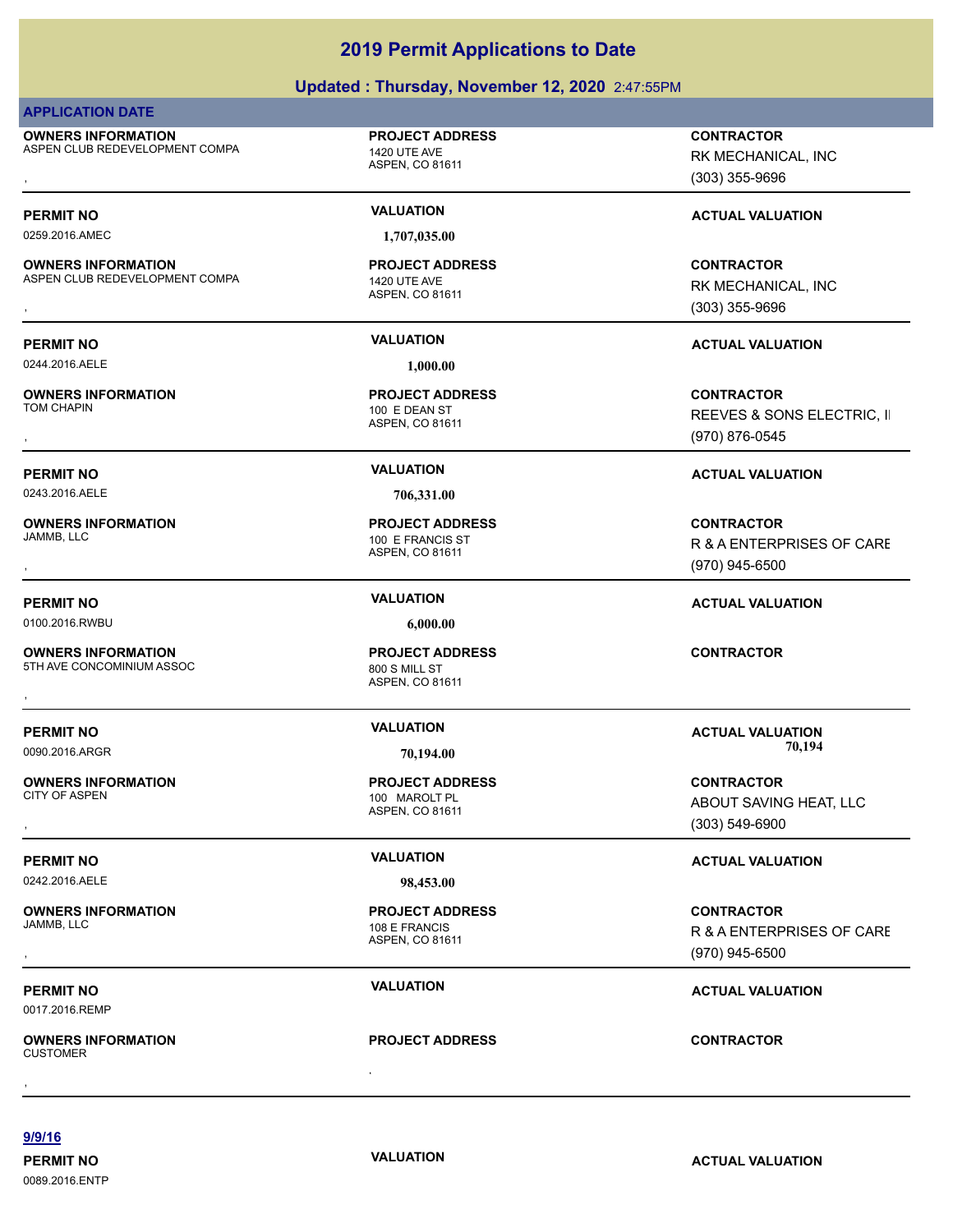### **Updated : Thursday, November 12, 2020** 2:47:55PM

| <b>APPLICATION DATE</b>                                                                           |                                                                |                                                                       |
|---------------------------------------------------------------------------------------------------|----------------------------------------------------------------|-----------------------------------------------------------------------|
| <b>OWNERS INFORMATION</b><br>HOMESTAKE RUN, LLC                                                   | <b>PROJECT ADDRESS</b><br>1520 HOMESTAKE DR<br>ASPEN, CO 81611 | <b>CONTRACTOR</b>                                                     |
| <b>PERMIT NO</b>                                                                                  | <b>VALUATION</b>                                               | <b>ACTUAL VALUATION</b>                                               |
| 0044.2016.ACBK                                                                                    | 0.00                                                           | $\mathbf 0$                                                           |
| <b>OWNERS INFORMATION</b><br><b>GALENA COOPER LLC</b>                                             | <b>PROJECT ADDRESS</b><br>500 E COOPER AVE<br>ASPEN, CO 81611  | <b>CONTRACTOR</b><br><b>SCHLUMBERGER /SCHERER (</b><br>(970) 925-8360 |
| <b>PERMIT NO</b><br>0088.2016.ENTP                                                                | <b>VALUATION</b>                                               | <b>ACTUAL VALUATION</b>                                               |
| <b>OWNERS INFORMATION</b><br><b>CITY OF ASPEN</b>                                                 | <b>PROJECT ADDRESS</b><br>120 N MILL ST<br>ASPEN, CO 81611     | <b>CONTRACTOR</b>                                                     |
| <b>PERMIT NO</b><br>0090.2016.ENTP                                                                | <b>VALUATION</b>                                               | <b>ACTUAL VALUATION</b>                                               |
| <b>OWNERS INFORMATION</b><br>JODI SMITH PITKIN COUNTY LIBRARY<br>120 N MILL ST<br>ASPEN, CO 81611 | <b>PROJECT ADDRESS</b><br>120 N MILL ST<br>ASPEN, CO 81611     | <b>CONTRACTOR</b>                                                     |
| <b>PERMIT NO</b>                                                                                  | <b>VALUATION</b>                                               | <b>ACTUAL VALUATION</b>                                               |
| 0089.2016.ARGR                                                                                    | 1,500.00                                                       | 1,500                                                                 |
| <b>OWNERS INFORMATION</b><br>SERIES A OF NEVADA LOOMIS LLC                                        | <b>PROJECT ADDRESS</b><br>206 COTTONWOOD DR<br>ASPEN, CO 81611 | <b>CONTRACTOR</b><br>THE FIREPLACE EXPERT<br>(970) 987-2962           |
| <b>PERMIT NO</b><br>0092.2016.ENTP                                                                | <b>VALUATION</b>                                               | <b>ACTUAL VALUATION</b>                                               |
| <b>OWNERS INFORMATION</b><br><b>BPO ELKS</b>                                                      | <b>PROJECT ADDRESS</b><br>510 E HYMAN<br>ASPEN, CO 81611       | <b>CONTRACTOR</b>                                                     |
| <b>PERMIT NO</b><br>0091.2016.ENTP                                                                | <b>VALUATION</b>                                               | <b>ACTUAL VALUATION</b>                                               |
| <b>OWNERS INFORMATION</b><br>HOPKINS TOWNHOMES LLC                                                | <b>PROJECT ADDRESS</b><br>727 E HOPKINS AVE<br>ASPEN, CO 81611 | <b>CONTRACTOR</b>                                                     |
| 9/8/16                                                                                            |                                                                |                                                                       |
| <b>PERMIT NO</b><br>0013.2016.PCWP                                                                | <b>VALUATION</b>                                               | <b>ACTUAL VALUATION</b>                                               |
| <b>OWNERS INFORMATION</b><br>KATRINA I JOHNSON TRUST                                              | <b>PROJECT ADDRESS</b><br>70 HIDEAWAY LN                       | <b>CONTRACTOR</b>                                                     |

**OWNERS INFORMATION** KATRINA I JOHNSON TRUST TANGGAL TANGGAL TANGGAL TANGGAL TANGGAL TANGGAL TANGGAL TANGGAL TANGGAL TANGGAL TANGGA , **CONTRACTOR**

ASPEN, CO 81611

**PERMIT NO CONSUMITY ACTUAL VALUATION VALUATION** *ACTUAL VALUATION* 

0017.2016.AHPC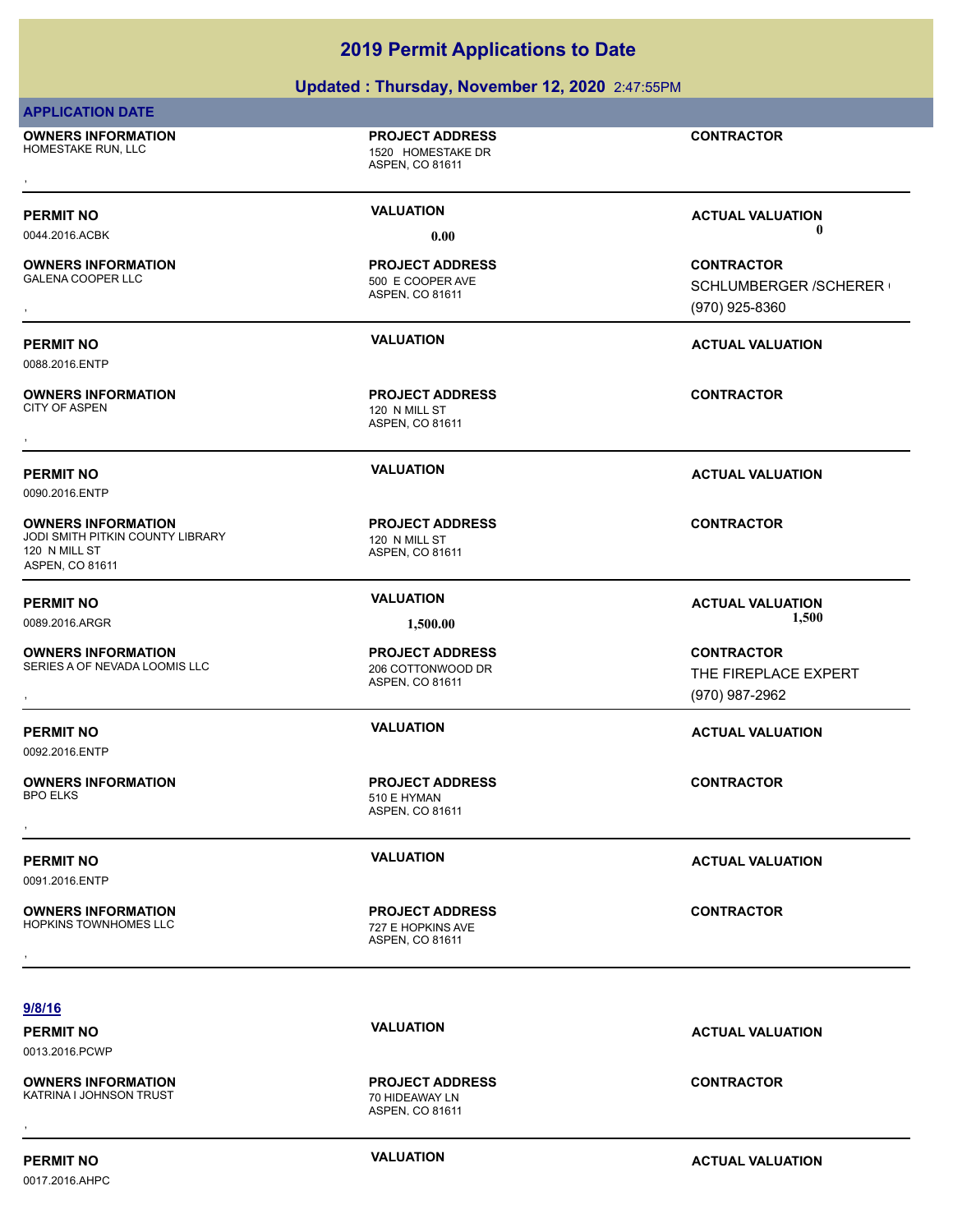| <b>APPLICATION DATE</b>                                              |                                                                   |                                                                    |
|----------------------------------------------------------------------|-------------------------------------------------------------------|--------------------------------------------------------------------|
| <b>OWNERS INFORMATION</b><br>NJ STEIN, LLC                           | <b>PROJECT ADDRESS</b><br>529-535 E COOPER AVE<br>ASPEN, CO 81611 | <b>CONTRACTOR</b>                                                  |
| <b>PERMIT NO</b><br>0009.2016.ENPM                                   | <b>VALUATION</b>                                                  | <b>ACTUAL VALUATION</b>                                            |
| <b>OWNERS INFORMATION</b><br>CRF36ALLC                               | <b>PROJECT ADDRESS</b><br>39 ROARING FORK DR<br>ASPEN, CO 81611   | <b>CONTRACTOR</b>                                                  |
| <b>PERMIT NO</b>                                                     | <b>VALUATION</b>                                                  | <b>ACTUAL VALUATION</b>                                            |
| 0097.2016.RWBU                                                       | 11,500.00                                                         |                                                                    |
| <b>OWNERS INFORMATION</b><br>DAVID WILLENS 323 BLEEKER, LLC          | <b>PROJECT ADDRESS</b><br>232 E BLEEKER ST<br>ASPEN, CO 81611     | <b>CONTRACTOR</b>                                                  |
| <b>PERMIT NO</b><br>0073.2016.ACGR                                   | <b>VALUATION</b><br>100.00                                        | <b>ACTUAL VALUATION</b><br>100                                     |
| <b>OWNERS INFORMATION</b><br>MARK HUNT 312 EAST HYMAN AVENUE, LLC    | <b>PROJECT ADDRESS</b><br>312 E HYMAN AVE<br>ASPEN, CO 81611      | <b>CONTRACTOR</b><br>HENDRICKSON CONSTRUCTI<br>(970) 274-6324      |
| <b>PERMIT NO</b><br>0087.2016.ENTP                                   | <b>VALUATION</b>                                                  | <b>ACTUAL VALUATION</b>                                            |
| <b>OWNERS INFORMATION</b><br>MARK HUNT 312 EAST HYMAN AVENUE, LLC    | <b>PROJECT ADDRESS</b><br>312 E HYMAN AVE<br>ASPEN, CO 81611      | <b>CONTRACTOR</b>                                                  |
| <b>PERMIT NO</b><br>0236.2016.AELE                                   | <b>VALUATION</b><br>7.000.00                                      | <b>ACTUAL VALUATION</b>                                            |
| <b>OWNERS INFORMATION</b><br>DONNA HILL CASTLE RIDGE ASSOCIATES, LTD | <b>PROJECT ADDRESS</b><br>1175 DOOLITTLE CIR<br>ASPEN, CO 81611   | <b>CONTRACTOR</b><br><b>WALKER ELECTRIC, INC</b><br>(970) 984-3876 |
| <b>PERMIT NO</b><br>0098.2016.RWBU                                   | <b>VALUATION</b><br>15,000.00                                     | <b>ACTUAL VALUATION</b>                                            |
| <b>OWNERS INFORMATION</b><br>PAGEWOOD, LLC                           | <b>PROJECT ADDRESS</b><br>28 SMUGGLER GROVE RD<br>ASPEN, CO 81611 | <b>CONTRACTOR</b>                                                  |
| <b>PERMIT NO</b>                                                     | <b>VALUATION</b>                                                  | <b>ACTUAL VALUATION</b>                                            |
| 0235.2016.AELE                                                       | 8,000.00                                                          |                                                                    |
| <b>OWNERS INFORMATION</b>                                            | <b>PROJECT ADDRESS</b>                                            | <b>CONTRACTOR</b>                                                  |

**OWNERS INFORMATION OWNERS INFORMATION CONTRACTOR PROJECT ADDRESS CONTRACTOR**<br>CITY OF ASPEN ASPEN ASPEN, CO 81611<br>,

0147.2016.ASPL **100,000.00**

ASPEN, CO 81611

455 RIO GRANDE PL

### **PERMIT NO CONSUMITY ACTUAL VALUATION VALUATION ACTUAL VALUATION**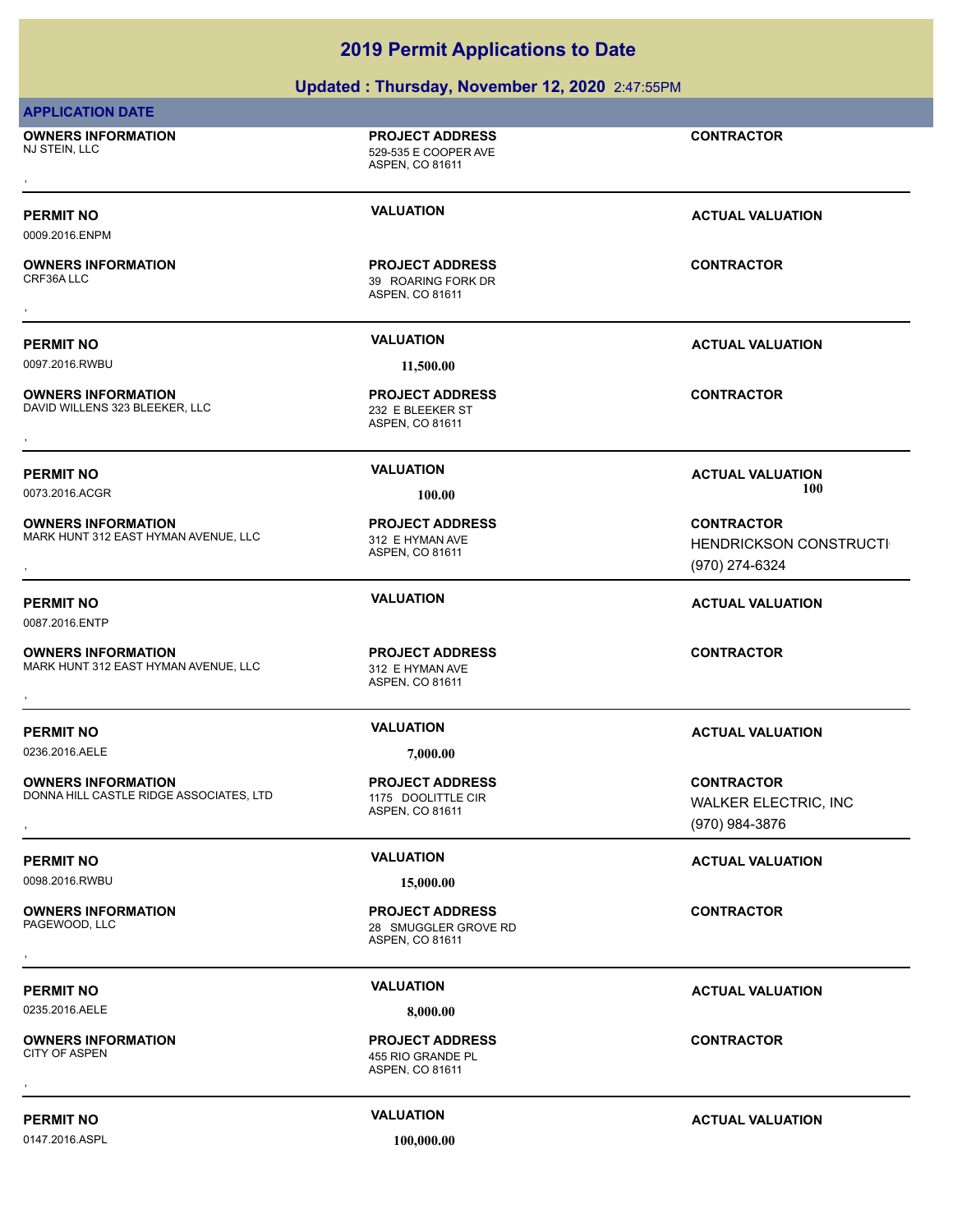### **Updated : Thursday, November 12, 2020** 2:47:55PM

### **APPLICATION DATE**

**OWNERS INFORMATION** HBN FAMILY TRUST 109 E HYMAN

0255.2016.AMEC **150,000.00**

**OWNERS INFORMATION** HBN FAMILY TRUST 109 E HYMAN

0237.2016.AELE **190,163.00**

**OWNERS INFORMATION**<br>HBN FAMILY TRUST

0019.2016.ARED

**OWNERS INFORMATION** PAIGE AND DAVID GLICKMAN 120 E HYMAN

0011.2016.land

**OWNERS INFORMATION** CHRISTMAS HOUSE LLC 827 E DEAN

0256.2016.AMEC **53,000.00**

**OWNERS INFORMATION** SEMARU INVESTMENTS, LLC<br>
1190 RIVERSIDE DR

0146.2016.ASPL **55,000.00**

**OWNERS INFORMATION** SEMARU INVESTMENTS, LLC<br>1190 RIVERSIDE DR

, **OWNERS INFORMATION** ELKS LODGE

ASPEN, CO 81611

**PROJECT ADDRESS**

ASPEN, CO 81611 **PROJECT ADDRESS**

ASPEN, CO 81611 109 E HYMAN **PROJECT ADDRESS**

ASPEN, CO 81611 **PROJECT ADDRESS** , **CONTRACTOR**

ASPEN, CO 81611 **PROJECT ADDRESS**

ASPEN, CO 81611 **PROJECT ADDRESS**

ASPEN, CO 81611 **PROJECT ADDRESS**

### **PROJECT ADDRESS**

R & H MECHANICAL LLC (970) 328-2699

### **PERMIT NO VALUATION VALUATION VALUATION**

**OWNERS INFORMATION PROJECT ADDRESS CONTRACTOR**<br>SEMARU INVESTMENTS, LLC 1190 RIVERSIDE DR SUPERIOR PLUMBING & HEAT<br>, ASPEN. CO 81611 SUPERIOR PLUMBING & HEAT (970) 309-2714

0072.2016.ACGR **1,000.00 1,000.00**

, **CONTRACTOR** CLAY GERWICK, MASTER CAF (970) 429-1656

**9/7/16**

0092.2016.ARBU **0.00 0.00**

**PERMIT NO VALUATION VALUATION VALUATION** 

BIG MOUNTAIN PLUMBING & I

, **CONTRACTOR** (970) 216-8462

### **PERMIT NO VALUATION VALUATION VALUATION**

, **CONTRACTOR** BIG MOUNTAIN PLUMBING & I (970) 216-8462

### **PERMIT NO VALUATION ACTUAL VALUATION**

, **CONTRACTOR** R & A ENTERPRISES OF CARE (970) 945-6500

### **PERMIT NO VALUATION ACTUAL VALUATION**

### **PERMIT NO VALUATION ACTUAL VALUATION**

, **CONTRACTOR** FUSE ARCHITECTURE & CON: (970) 618-5831

### **PERMIT NO VALUATION ACTUAL VALUATION**

**OWNERS INFORMATION PROJECT ADDRESS CONTRACTOR**<br>SEMARU INVESTMENTS, LLC 1190 RIVERSIDE DR R & H MECHANICAL LLC<br>, ASPEN, CO 81611

# **PERMIT NO VALUATION ACTUAL VALUATION**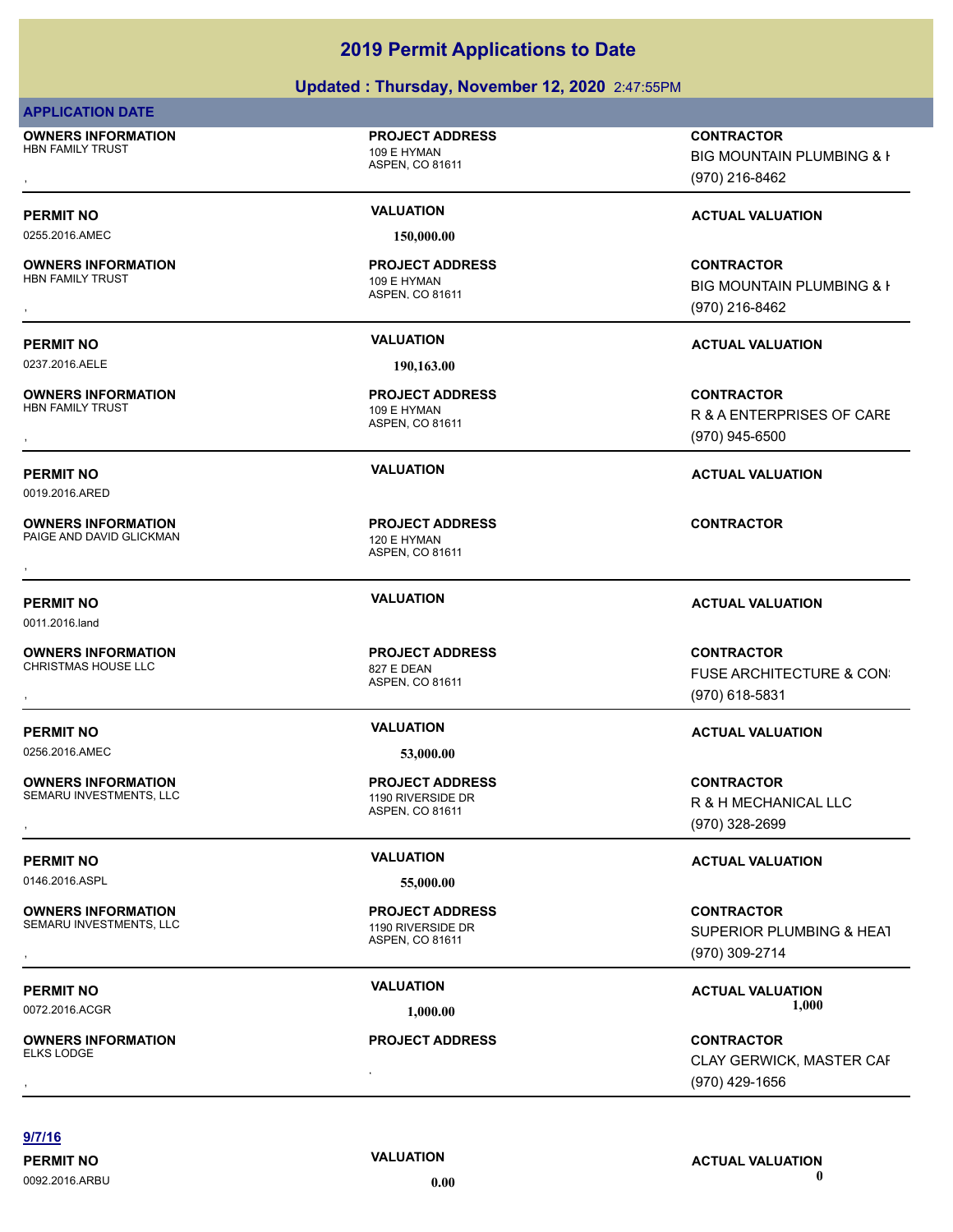### **Updated : Thursday, November 12, 2020** 2:47:55PM

### **APPLICATION DATE**

**OWNERS INFORMATION** SUE GRIFFITH 843 CEMETERY LN

**OWNERS INFORMATION** BLAND WALTER CARTER **EXECUTER 1945** CEMETERY LN

**OWNERS INFORMATION** 101 E HALLAM ST ASPEN, CO 81611

0254.2016.AMEC **20,000.00**

**OWNERS INFORMATION** GEORGE C PERREAULT **120 E HYMAN AVE** 

0096.2016.RWBU **10,800.00**

**OWNERS INFORMATION**

0145.2016.ASPL **46,000.00**

**OWNERS INFORMATION** JOSEPH ANGELO RUICCI 700 UTE AVE

**OWNERS INFORMATION** 331 PFISTER DRIVE LLC 331 PFISTER DR 331 PFISTER DR ASPEN, CO 81611

**OWNERS INFORMATION**

0234.2016.AELE **3,000.00**

ASPEN, CO 81611

**PROJECT ADDRESS**

ASPEN, CO 81611 **PROJECT ADDRESS**

ASPEN, CO 81611 101 E HALLAM ST **PROJECT ADDRESS**

ASPEN, CO 81611 **PROJECT ADDRESS**

ASPEN, CO 81611 1345 MAYFLOWER CT **PROJECT ADDRESS** , **CONTRACTOR**

ASPEN, CO 81611 **PROJECT ADDRESS**

ASPEN, CO 81611 **PROJECT ADDRESS**

### ASPEN, CO 81611 38996 HIGHWAY 82 **PROJECT ADDRESS**

, **CONTRACTOR** GZO SHEET METAL, INC. (970) 379-9977

**PERMIT NO VALUATION ACTUAL VALUATION** 0093.2016.ARBU **0.00 0.00**

, **CONTRACTOR** GZO SHEET METAL, INC. (970) 379-9977

**PERMIT NO VALUATION ACTUAL VALUATION** 0090.2016.ARBU **0.00 0.00**

> **CONTRACTOR** SHERLOCK HOMES/HS BUILT

### **PERMIT NO VALUATION ACTUAL VALUATION**

**OWNERS INFORMATION PROJECT ADDRESS CONTRACTOR**<br>GEORGE C PERREAULT 120 E HYMAN AVE SUPERIOR PLUMBING & HEAT<br>, ASPEN, CO 81611 SUPERIOR PLUMBING & HEAT (970) 309-2714

### **PERMIT NO VALUATION ACTUAL VALUATION**

### **PERMIT NO VALUATION ACTUAL VALUATION**

**OWNERS INFORMATION PROJECT ADDRESS CONTRACTOR**<br>JOSEPH ANGELO RUICCI 700 UTE AVE CHENEY PLUMBING & HEATIN<br>, ASPEN, CO 81611 CHENEY PLUMBING & HEATIN (970) 963-0275

**PERMIT NO VALUATION VALUATION VALUATION** 0091.2016.ARBU **0.00 0.00**

> **CONTRACTOR** GZO SHEET METAL, INC. (970) 379-9977

**PERMIT NO VALUATION VALUATION VALUATION** 0088.2016.ARGR **0.00 0.00**

, **CONTRACTOR** PNCI CONSTRUCTION, INC (970) 242-3548

### **PERMIT NO VALUATION ACTUAL VALUATION**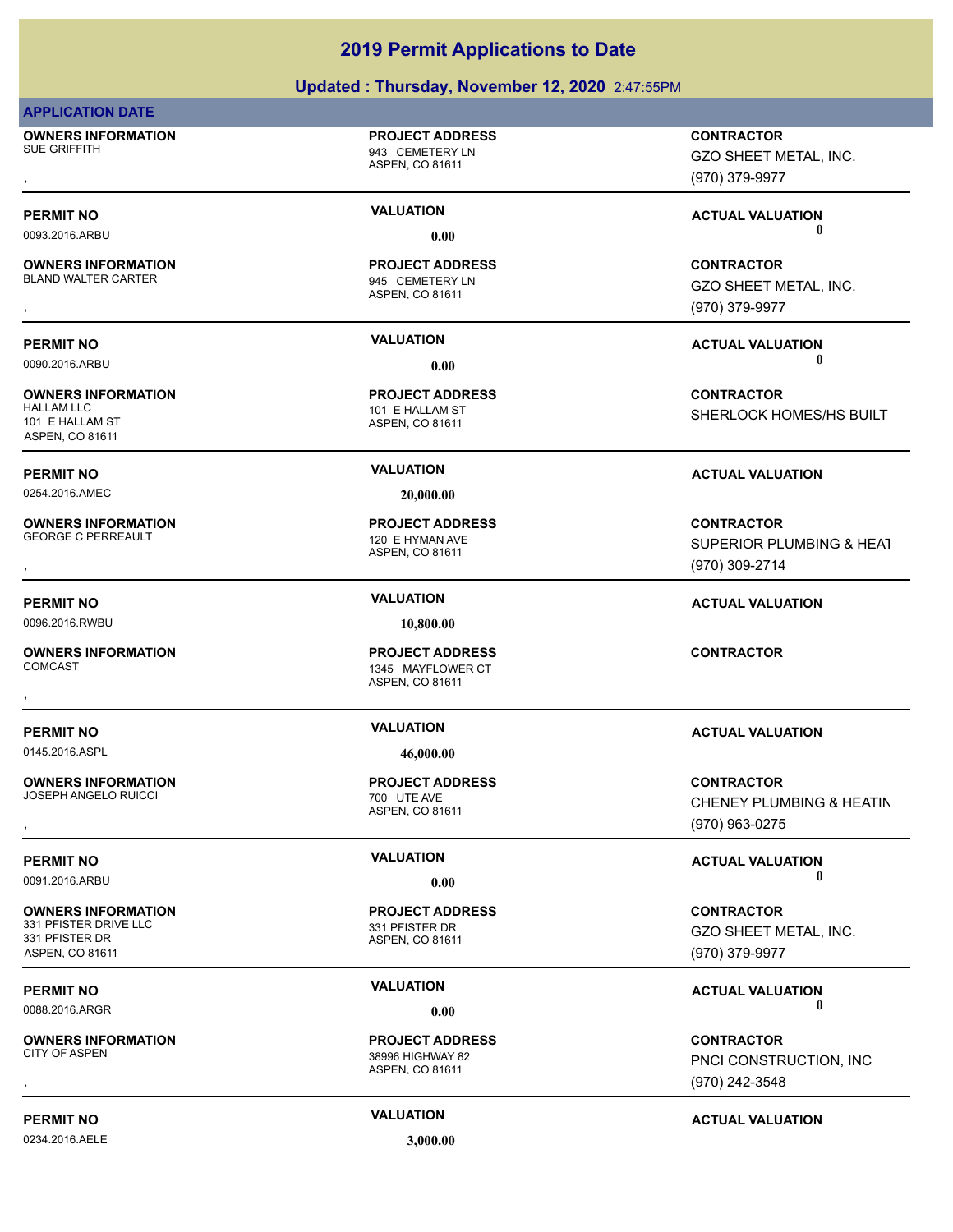### **Updated : Thursday, November 12, 2020** 2:47:55PM

### **APPLICATION DATE**

**OWNERS INFORMATION** WILLIS PEMBER 1655 SILVERKING DR

ASPEN, CO 81611

**PROJECT ADDRESS**

ASPEN, CO 81611 **PROJECT ADDRESS** , **CONTRACTOR**

, **CONTRACTOR** BACK COUNTRY ELECTRIC, L (970) 471-2498

CHENEY PLUMBING & HEATIN

### **PERMIT NO VALUATION VALUATION VALUATION**

**9/6/16**

0144.2016.ASPL **45,000.00**

**OWNERS INFORMATION** FREDERICK MANNING 730 E HOPKINS AVE

### **PERMIT NO VALUATION ACTUAL VALUATION** 0105.2016.ARBK **304,200.00 304,200.00**

JTB CO

(970) 963-0275

0016.2016.REMP

**OWNERS INFORMATION**

**OWNERS INFORMATION**

**OWNERS INFORMATION**

**OWNERS INFORMATION** FRAZIER JAMES M & RUBY JANE 555 E DURANT AVE

**OWNERS INFORMATION**

0143.2016.ASPL **2,000.00**

**OWNERS INFORMATION** ASPEN STREAM LLC 855 BAY ST

0095.2016.RWBU **600.00**

**PERMIT NO VALUATION ACTUAL VALUATION** 0104.2016.ARBK **2,500.00 2,500.00**

, **CONTRACTOR** NUNNSUCH CONSTRUCTION, (970) 927-3607

**PERMIT NO VALUATION ACTUAL VALUATION** 0106.2016.ARBK **0.00 0.00**

, **CONTRACTOR** WEDUM CONSTRUCTION LLC (970) 925-1961

### **PERMIT NO VALUATION ACTUAL VALUATION**

, **CONTRACTOR** AUDIO EDGE, INC (970) 319-0100

### **PERMIT NO VALUATION ACTUAL VALUATION**

, **CONTRACTOR** MAULDIN PLUMBING AND HE/ (970) 945-7016

### **PERMIT NO CONSUMITY ACTUAL VALUATION VALUATION VALUATION**

ASPEN, CO 81611 JEFFERY STERN 1395 RED BUTTE DR **PROJECT ADDRESS OWNERS INFORMATION FROJECT ADDRESS CONTRACTOR**<br>JEFFERY STERN TERN TISSEN TO A 1395 RED BUTTE DR<br>ASPEN. CO 81611<br>,

### **PERMIT NO VALUATION VALUATION VALUATION**

ASPEN, CO 81611 250 WILLOUGHBY WAY **PROJECT ADDRESS** , **CONTRACTOR**

ASPEN, CO 81611 400 W HOPKINS AVE **PROJECT ADDRESS**

ASPEN, CO 81611 **PROJECT ADDRESS**

0087.2016.afsr **5,985.00**

ASPEN, CO 81611 529 WALNUT ST **PROJECT ADDRESS**

ASPEN, CO 81611 **PROJECT ADDRESS**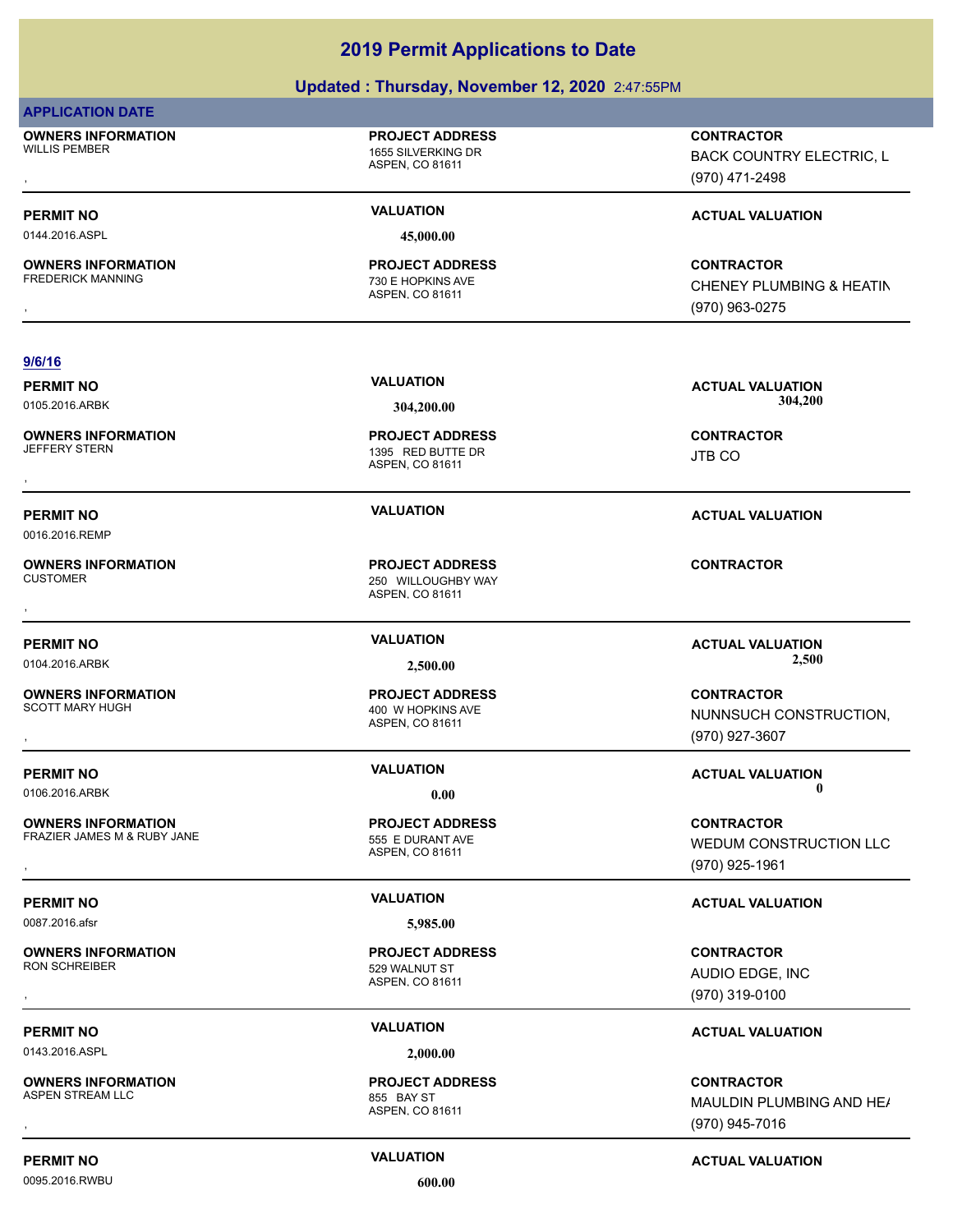### **Updated : Thursday, November 12, 2020** 2:47:55PM

### **APPLICATION DATE**

**OWNERS INFORMATION** ALAN HODES 114 N ASPEN ST , **CONTRACTOR**

**OWNERS INFORMATION** SKANSE DOUGLAS R TRUSTEE 1403 CRYSTAL LAKE RD

0094.2016.RWBU **17,460.00**

**OWNERS INFORMATION**<br>HBN FAMILY TRUST , **CONTRACTOR**

**OWNERS INFORMATION** HBN FAMILY TRUST 109 E HYMAN

0069.2016.tent

**OWNERS INFORMATION**

0253.2016.AMEC **95,000.00**

**OWNERS INFORMATION**

**PERMIT NO VALUATION ACTUAL VALUATION**

ASPEN, CO 81611

**PROJECT ADDRESS**

109 E HYMAN

ASPEN, CO 81611 **PROJECT ADDRESS**

ASPEN, CO 81611 603 S GARMISCH **PROJECT ADDRESS**

ASPN, CO 81611 18 TRUSCOTT PL **PROJECT ADDRESS**

**PERMIT NO VALUATION ACTUAL VALUATION** 0089.2016.ARBU **100,000.00 100,000.00**

, **CONTRACTOR** CORNERSTONE CONSTRUCT (970) 920-6702

**PERMIT NO VALUATION ACTUAL VALUATION**

0088.2016.ARBU **0.00 0.00**

, **CONTRACTOR** BRIKOR ASSOCIATES, INC (970) 923-3088

**PERMIT NO VALUATION ACTUAL VALUATION**

, **CONTRACTOR** PREMIER PARTY RENTAL, LLC

### **PERMIT NO VALUATION ACTUAL VALUATION**

, **CONTRACTOR** INTEGRITY PLUMBING & HEAT (970) 927-2474

**9/2/16**

0142.2016.ASPL **80,000.00**

**OWNERS INFORMATION** 301 LAKE AVENUE LLC 301 LAKE AVE

0252.2016.AMEC

**OWNERS INFORMATION**

301 LAKE AVENUE LLC 301 LAKE AVE

0251.2016.AMEC **80,000.00**

ASPEN, CO 81611 **PROJECT ADDRESS**

ASPEN, CO 81611 **PROJECT ADDRESS**

**PERMIT NO VALUATION ACTUAL VALUATION**

### **OWNERS INFORMATION PROJECT ADDRESS CONTRACTOR**<br>301 LAKE AVENUE LLC 301 LAKE AVE PEAK PLUMBING & HEATING,<br>, ASPEN. CO 81611 PEAK PLUMBING & HEATING, (970) 640-4015

### **PERMIT NO CONSUMITY OF A CONSUMITY OF A CONSUMITY OF A CONSUMITY OF A CTUAL VALUATION**

**OWNERS INFORMATION PROJECT ADDRESS CONTRACTOR**<br>301 LAKE AVENUE LLC 301 LAKE AVE PEAK PLUMBING & HEATING,<br>, ASPEN. CO 81611 PEAK PLUMBING & HEATING, (970) 640-4015

**PERMIT NO CONSUMITY ACTUAL VALUATION VALUATION VALUATION** 

**PROJECT ADDRESS**

ASPEN, CO 81611

ASPEN, CO 81611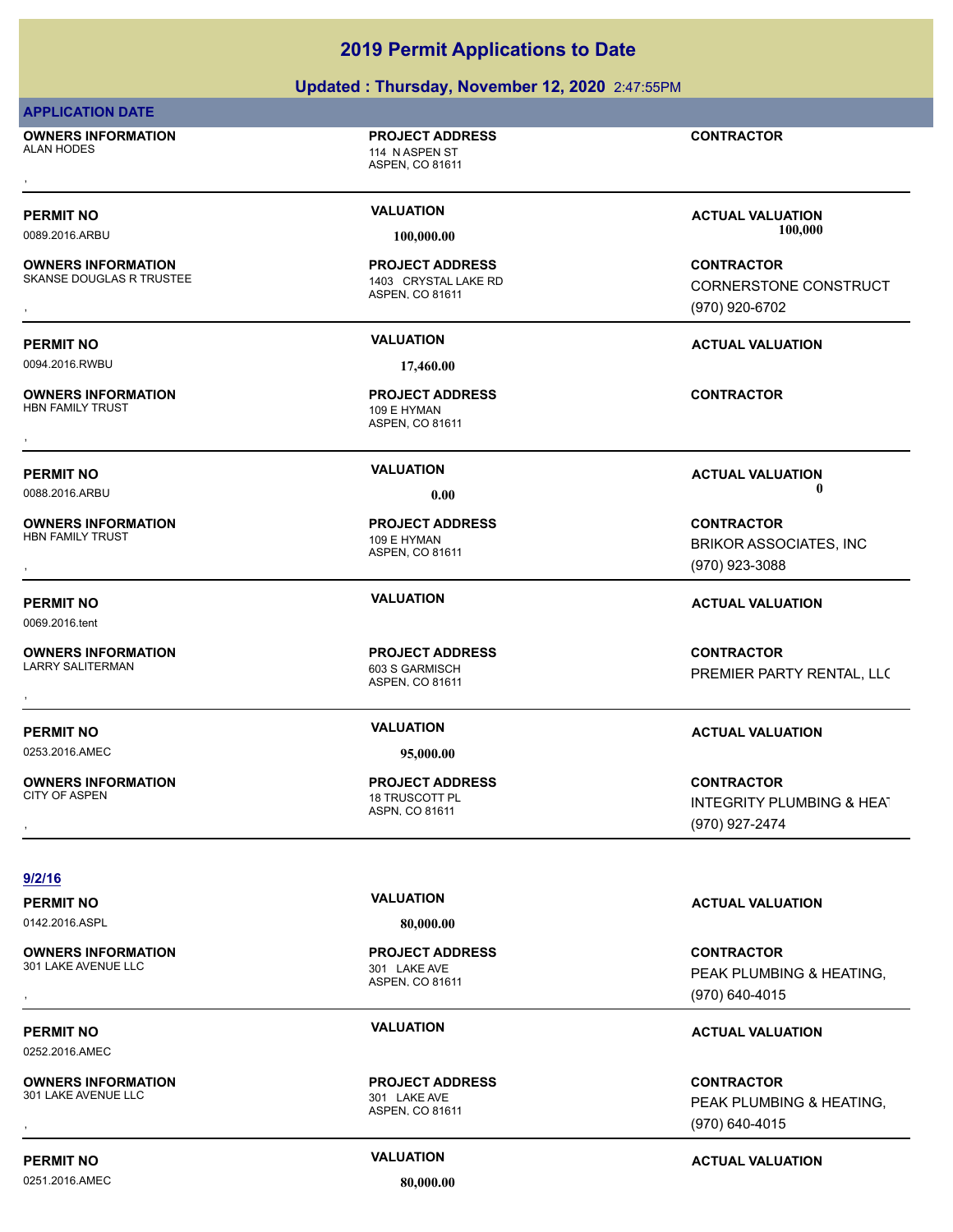### **Updated : Thursday, November 12, 2020** 2:47:55PM

### **APPLICATION DATE**

**OWNERS INFORMATION** NORA BERKO ELM223, LLC<br>215 E HALLAM ST 1230 SNOWBUNNY LN ASPEN, CO 81611

**OWNERS INFORMATION** YPSI ANN ASSOCIATES 1006 E HYMAN AVE

0233.2016.AELE **9,140.00**

**OWNERS INFORMATION**

**OWNERS INFORMATION** TOWNHOUSE 75TH LLC TOWN TOWN THE TOWN THAT S GALENA ST

**OWNERS INFORMATION** VELEZ CARMELO E 426 VINE ST

0232.2016.AELE **30,000.00**

**OWNERS INFORMATION** 1409 CRYSTAL LAKE RD ASPEN, CO 81611

**OWNERS INFORMATION**

**PROJECT ADDRESS**

ASPEN, CO 81611

ASPEN, CO 81611 **PROJECT ADDRESS**

ASPEN, CO 81611 1208 E HOPKINS AVE **PROJECT ADDRESS**

ASPEN, CO 81611 **PROJECT ADDRESS**

ASPEN, CO 81611 **PROJECT ADDRESS**

### 1409 CRYSTAL LAKE RD **PROJECT ADDRESS**

**PROJECT ADDRESS**

**PERMIT NO VALUATION ACTUAL VALUATION**

, **CONTRACTOR**

XSSENTIALS, LLC

**PERMIT NO VALUATION ACTUAL VALUATION**

, **CONTRACTOR** STEEPLECHASE CONSTRUCT (970) 920-4079

**PERMIT NO VALUATION ACTUAL VALUATION** 0103.2016.ARBK **30,000.00 30,000.00**

, **CONTRACTOR** LARSON SAWHORSE, INC (970) 928-8277

### **PERMIT NO VALUATION ACTUAL VALUATION**

**CONTRACTOR** XSSENTIALS, LLC (720) 925-1700

**PERMIT NO VALUATION VALUATION VALUATION** 0071.2016.ACGR **0.00 0.00**

, **CONTRACTOR** ELEMENTS PLUMBING & HEAT

### **9/1/16**

0091.2016.RWBU **900,000.00**

**OWNERS INFORMATION** CITY OF ASPEN 0 MAIN , **CONTRACTOR**

ASPEN, CO 81611

**PROJECT ADDRESS**

### **PERMIT NO VALUATION ACTUAL VALUATION**

**PERMIT NO CONSUMITY ACTUAL VALUATION VALUATION VALUATION** 

ASPEN, CO 81611

ASPEN, CO 81611 455 RIO GRANDE PL **CONTRACTOR**

0087.2016.ARGR **40,000.00 40,000.00**

REGAN CONSTRUCTION, INC (970) 923-0010

### **PERMIT NO VALUATION ACTUAL VALUATION**

, **CONTRACTOR** (720) 925-1700

0086.2016.ARGR **1,000.00 1,000.00**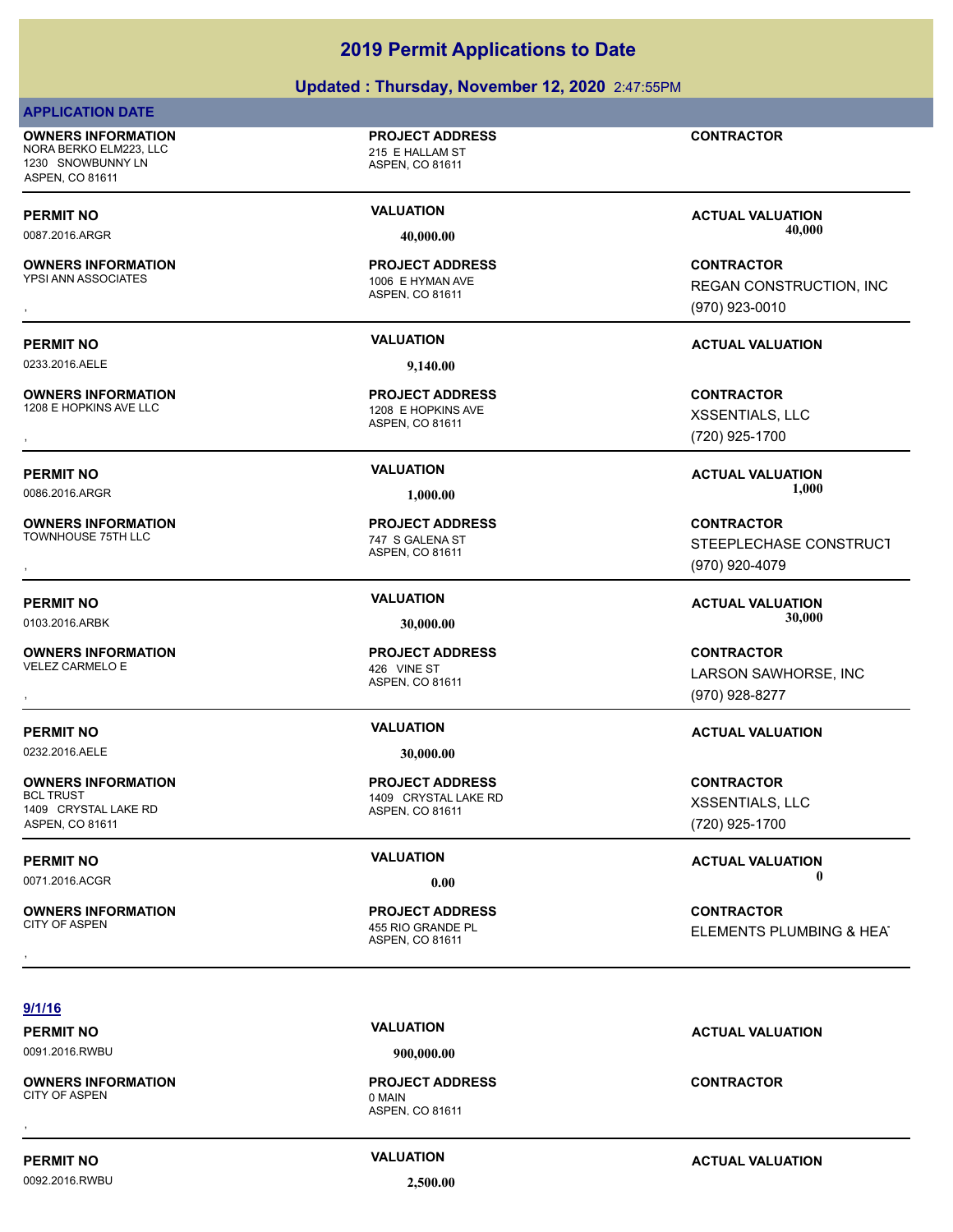### **APPLICATION DATE** ASPEN, CO 81611 **OWNERS INFORMATION** GOLDSTEIN EDWARD ARTHUR TRUST **845 ROARING FORK RD PROJECT ADDRESS OWNERS INFORMATION FROJECT ADDRESS ARE:**<br>GOLDSTEIN EDWARD ARTHUR TRUST FROM THE MASPEN, CO 81611<br>ASPEN, CO 81611 **PERMIT NO VALUATION VALUATION VALUATION** 0093.2016.RWBU **4,400.00** ASPEN, CO 81611 **OWNERS INFORMATION** BILL BOEHRINGER 301 LAKE AVE **PROJECT ADDRESS** 257 PARK AVE ASPEN, CO 81611 **CONTRACTOR PERMIT NO VALUATION ACTUAL VALUATION** 0231.2016.AELE **10,000.00** ASPEN, CO 81611 **OWNERS INFORMATION** 600 E MAIN ST **PROJECT ADDRESS** , **CONTRACTOR** TIM DYER ELECTRIC, INC. (970) 945-2430 **PERMIT NO VALUATION ACTUAL VALUATION** 0140.2016.ASPL **7,785.00** ASPEN, CO 81611 **OWNERS INFORMATION** CONNER CLAUDE M 201 E MAIN ST **PROJECT ADDRESS** , **CONTRACTOR** YOUNG SERVICES, LLC (970) 384-0354 **PERMIT NO VALUATION ACTUAL VALUATION** 0086.2016.afsr **3,108.00** ASPEN, CO 81611 **OWNERS INFORMATION** MAIN ST LANDLORD LLC 426 E MAIN ST **PROJECT ADDRESS** , **CONTRACTOR** ALLTEC SERVICES, LLC (970) 984-3979 **PERMIT NO VALUATION ACTUAL VALUATION** 0083.2016.ASLU ASPEN, CO 81611 **OWNERS INFORMATION** JOHN & DEBORAH LEWIS FAMILY TRUST 710 E DURANT **PROJECT ADDRESS** , **CONTRACTOR**

**OWNERS INFORMATION** 315 E DEAN ASSOCIATES INC 315 E DEAN ST

**OWNERS INFORMATION**

0141.2016.ASPL **315,327.00**

ASPEN, CO 81611

455 RIO GRANDE PL **PROJECT ADDRESS**

# **2019 Permit Applications to Date**

### **Updated : Thursday, November 12, 2020** 2:47:55PM

ASPEN, CO 81611 **PROJECT ADDRESS**

**PERMIT NO VALUATION VALUATION VALUATION** 0043.2016.ACBK **672,453.00 672,453.00**

**OWNERS INFORMATION GOVERNED BY A SECURITY OF PROJECT ADDRESS CONTRACTOR CONTRACTOR**<br>115 E DEAN ASSOCIATES INC FIREPLACE EXPERT ASPEN, CO 81611<br>1970) 987-2962 THE FIREPLACE EXPERT (970) 987-2962

**PERMIT NO VALUATION ACTUAL VALUATION** 0070.2016.ACGR **50,000.00 50,000.00**

**OWNERS INFORMATION GOVER SERVICE PROJECT ADDRESS ARE:**<br>CITY OF ASPEN ASPEN ASPEN, CO 81611 CONTRACTOR FLEMENTS PLUMBING & HEAT<br>, ELEMENTS PLUMBING & HEAT

### **PERMIT NO VALUATION ACTUAL VALUATION**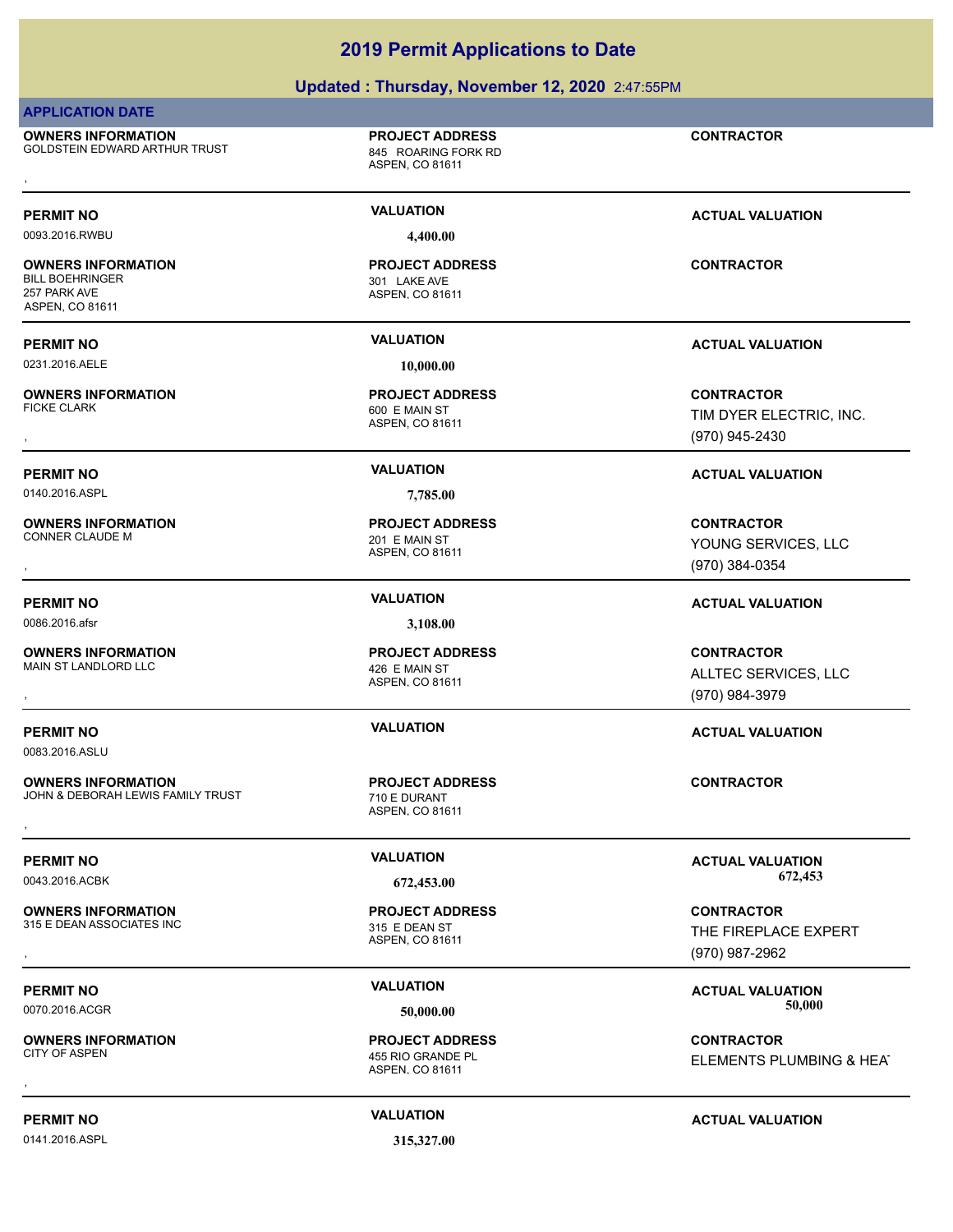### **Updated : Thursday, November 12, 2020** 2:47:55PM

### **APPLICATION DATE**

**OWNERS INFORMATION** CITY OF ASPEN 38996 HIGHWAY 82

# **PROJECT ADDRESS**

ASPEN, CO 81611

# **PROJECT ADDRESS**

, **CONTRACTOR** FALCON PLUMBING & HEATIN (970) 434-0556

0250.2016.AMEC **910,725.00**

**OWNERS INFORMATION**

ASPEN, CO 81611 38996 HIGHWAY 82

**PROJECT ADDRESS**

### **PERMIT NO VALUATION VALUATION VALUATION**

, **CONTRACTOR FALCON PLUMBING & HEATIN** (970) 434-0556

### **8/31/16**

0085.2016.ARBU **0.00 0.00**

**OWNERS INFORMATION** FIFTH AVENUE CONDO ASSOCIATION 800 S MILL ST

0084.2016.ARBU **0.00 0.00**

**OWNERS INFORMATION**

**OWNERS INFORMATION** ANDERSON PARKER T & CYNTHIA 1347 SIERRA VISTA DR 1345 SIERRA VISTA DR ASPEN, CO 81611

0010.2016.land

**OWNERS INFORMATION**

0082.2016.ASLU

**OWNERS INFORMATION**

**OWNERS INFORMATION**

**PERMIT NO VALUATION VALUATION VALUATION** 

, **CONTRACTOR** RUDD CONSTRUCTION, INC. (970) 927-9119

**PERMIT NO VALUATION ACTUAL VALUATION**

, **CONTRACTOR** UMBRELLA ROOFING, INC (970) 704-9130

0084.2016.ARGR **109,550.00 109,550.00**

**CONTRACTOR** M.M.8 LLC (970) 274-6465

### **PERMIT NO VALUATION ACTUAL VALUATION**

, **CONTRACTOR** ALL VALLEY MAINTENANCE & (970) 927-4036

### **PERMIT NO VALUATION ACTUAL VALUATION**

**PERMIT NO VALUATION ACTUAL VALUATION** 0086.2016.ARBU **13,000.00 13,000.00**

, **CONTRACTOR** STEEPLECHASE CONSTRUCT (970) 920-4079

0085.2016.ENTP

**PERMIT NO CONSUMITY ACTUAL VALUATION VALUATION VALUATION** 

**PROJECT ADDRESS**

ASPEN, CO 81611 720 W SMUGGLER ST , **CONTRACTOR**

**PROJECT ADDRESS**

**PERMIT NO VALUATION ACTUAL VALUATION**

ASPEN, CO 81611

825 CEMETERY LN **PROJECT ADDRESS**

ASPEN, CO 81611 **PROJECT ADDRESS**

ASPEN, CO 81611 214 LAKE AVE

**PROJECT ADDRESS**

ASPEN, CO 81611 620 W HALLAM ST

ASPEN, CO 81611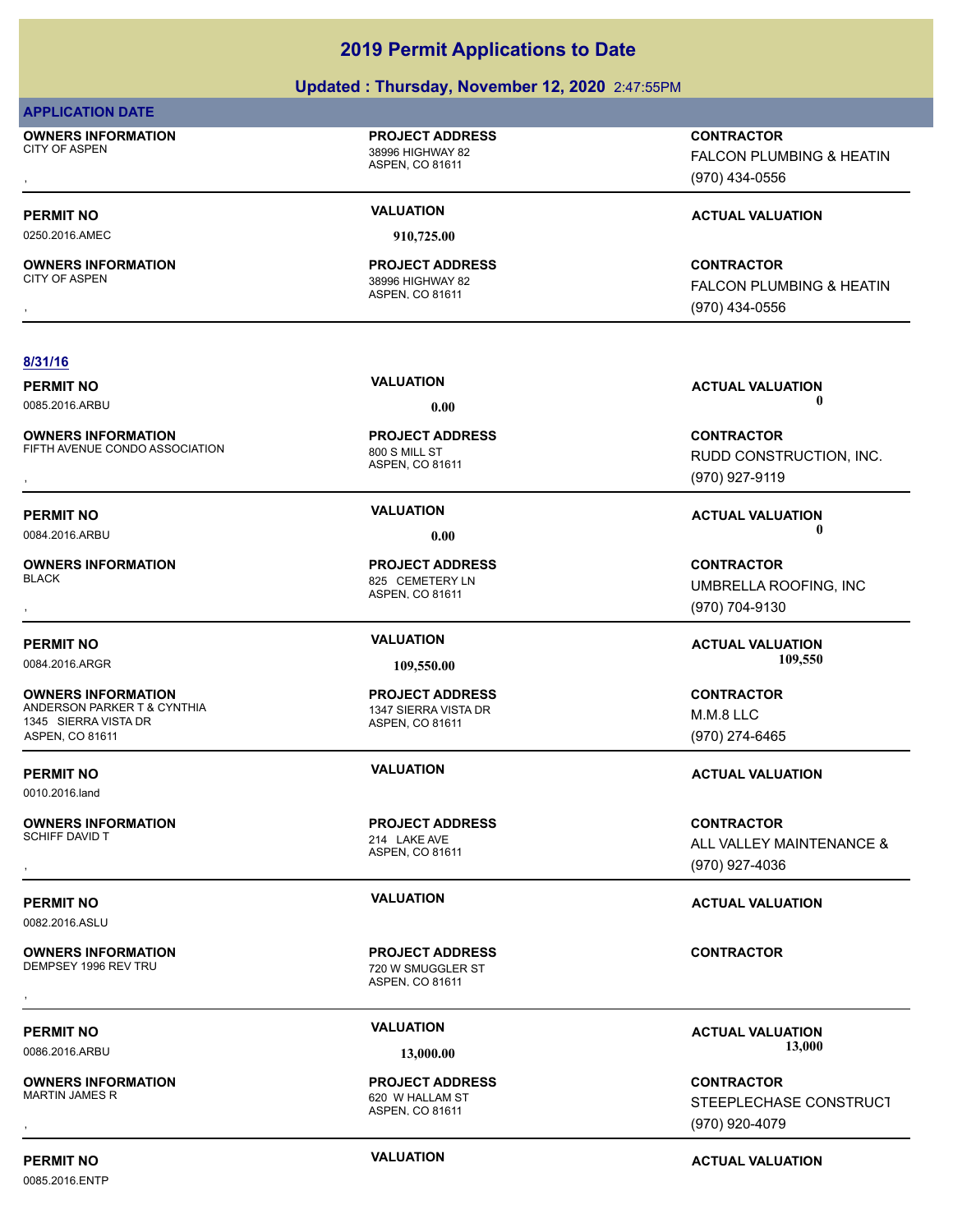| <b>APPLICATION DATE</b><br><b>OWNERS INFORMATION</b><br><b>PROJECT ADDRESS</b><br><b>CONTRACTOR</b><br>530 HALLAM, LLC<br>530 W HALLAM ST<br>ASPEN, CO 81611<br><b>VALUATION</b><br><b>PERMIT NO</b><br><b>ACTUAL VALUATION</b><br>0229.2016.AELE<br>9,500.00<br><b>CONTRACTOR</b><br><b>OWNERS INFORMATION</b><br><b>PROJECT ADDRESS</b><br>YOUNG DONALD L<br>617 W MAIN ST<br>ASPEN, CO 81611<br>(970) 945-1529<br><b>VALUATION</b><br><b>PERMIT NO</b><br><b>ACTUAL VALUATION</b><br>0227.2016.AELE<br>1,200.00<br><b>OWNERS INFORMATION</b><br><b>PROJECT ADDRESS</b><br><b>CONTRACTOR</b><br>JOY EIDSON<br>100 N EIGHTH ST<br>AJAX ELECTRIC, INC.<br>ASPEN, CO 81611<br>(970) 925-9473<br><b>VALUATION</b><br><b>PERMIT NO</b><br><b>ACTUAL VALUATION</b><br>0139.2016.ASPL<br>80,000.00<br><b>CONTRACTOR</b><br><b>OWNERS INFORMATION</b><br><b>PROJECT ADDRESS</b><br><b>GALENA COOPER LLC</b><br>500 E COOPER AVE<br>SOPRIS MECHANICAL<br>ASPEN, CO 81611<br>(070) 618-0282<br><b>VALUATION</b><br><b>PERMIT NO</b><br><b>ACTUAL VALUATION</b><br>0085.2016.afsr<br>11,100.00<br><b>CONTRACTOR</b><br><b>OWNERS INFORMATION</b><br><b>PROJECT ADDRESS</b><br>1208 E HOPKINS AVE LLC<br>1208 E HOPKINS AVE<br>ASPEN, CO 81611<br>(970) 920-2026<br><b>VALUATION</b><br><b>PERMIT NO</b><br><b>ACTUAL VALUATION</b><br>0<br>0087.2016.ARBU<br>0.00<br><b>OWNERS INFORMATION</b><br><b>PROJECT ADDRESS</b><br><b>CONTRACTOR</b><br>1208 E HOPKINS AVE LLC<br>1208 E HOPKINS AVE<br>ASPEN, CO 81611<br>(970) 922-8964<br><b>VALUATION</b><br><b>ACTUAL VALUATION</b> |                | Updated: Thursday, November 12, 2020 2:47:55PM |                           |
|--------------------------------------------------------------------------------------------------------------------------------------------------------------------------------------------------------------------------------------------------------------------------------------------------------------------------------------------------------------------------------------------------------------------------------------------------------------------------------------------------------------------------------------------------------------------------------------------------------------------------------------------------------------------------------------------------------------------------------------------------------------------------------------------------------------------------------------------------------------------------------------------------------------------------------------------------------------------------------------------------------------------------------------------------------------------------------------------------------------------------------------------------------------------------------------------------------------------------------------------------------------------------------------------------------------------------------------------------------------------------------------------------------------------------------------------------------------------------------------------------------------------------------------------------------------------------|----------------|------------------------------------------------|---------------------------|
|                                                                                                                                                                                                                                                                                                                                                                                                                                                                                                                                                                                                                                                                                                                                                                                                                                                                                                                                                                                                                                                                                                                                                                                                                                                                                                                                                                                                                                                                                                                                                                          |                |                                                |                           |
|                                                                                                                                                                                                                                                                                                                                                                                                                                                                                                                                                                                                                                                                                                                                                                                                                                                                                                                                                                                                                                                                                                                                                                                                                                                                                                                                                                                                                                                                                                                                                                          |                |                                                |                           |
| <b>PERMIT NO</b>                                                                                                                                                                                                                                                                                                                                                                                                                                                                                                                                                                                                                                                                                                                                                                                                                                                                                                                                                                                                                                                                                                                                                                                                                                                                                                                                                                                                                                                                                                                                                         |                |                                                |                           |
|                                                                                                                                                                                                                                                                                                                                                                                                                                                                                                                                                                                                                                                                                                                                                                                                                                                                                                                                                                                                                                                                                                                                                                                                                                                                                                                                                                                                                                                                                                                                                                          |                |                                                |                           |
|                                                                                                                                                                                                                                                                                                                                                                                                                                                                                                                                                                                                                                                                                                                                                                                                                                                                                                                                                                                                                                                                                                                                                                                                                                                                                                                                                                                                                                                                                                                                                                          |                |                                                | PINE MOUNTAIN ELECTRIC IN |
|                                                                                                                                                                                                                                                                                                                                                                                                                                                                                                                                                                                                                                                                                                                                                                                                                                                                                                                                                                                                                                                                                                                                                                                                                                                                                                                                                                                                                                                                                                                                                                          |                |                                                |                           |
|                                                                                                                                                                                                                                                                                                                                                                                                                                                                                                                                                                                                                                                                                                                                                                                                                                                                                                                                                                                                                                                                                                                                                                                                                                                                                                                                                                                                                                                                                                                                                                          |                |                                                |                           |
|                                                                                                                                                                                                                                                                                                                                                                                                                                                                                                                                                                                                                                                                                                                                                                                                                                                                                                                                                                                                                                                                                                                                                                                                                                                                                                                                                                                                                                                                                                                                                                          |                |                                                |                           |
|                                                                                                                                                                                                                                                                                                                                                                                                                                                                                                                                                                                                                                                                                                                                                                                                                                                                                                                                                                                                                                                                                                                                                                                                                                                                                                                                                                                                                                                                                                                                                                          |                |                                                |                           |
|                                                                                                                                                                                                                                                                                                                                                                                                                                                                                                                                                                                                                                                                                                                                                                                                                                                                                                                                                                                                                                                                                                                                                                                                                                                                                                                                                                                                                                                                                                                                                                          |                |                                                |                           |
|                                                                                                                                                                                                                                                                                                                                                                                                                                                                                                                                                                                                                                                                                                                                                                                                                                                                                                                                                                                                                                                                                                                                                                                                                                                                                                                                                                                                                                                                                                                                                                          |                |                                                |                           |
|                                                                                                                                                                                                                                                                                                                                                                                                                                                                                                                                                                                                                                                                                                                                                                                                                                                                                                                                                                                                                                                                                                                                                                                                                                                                                                                                                                                                                                                                                                                                                                          |                |                                                |                           |
|                                                                                                                                                                                                                                                                                                                                                                                                                                                                                                                                                                                                                                                                                                                                                                                                                                                                                                                                                                                                                                                                                                                                                                                                                                                                                                                                                                                                                                                                                                                                                                          |                |                                                |                           |
|                                                                                                                                                                                                                                                                                                                                                                                                                                                                                                                                                                                                                                                                                                                                                                                                                                                                                                                                                                                                                                                                                                                                                                                                                                                                                                                                                                                                                                                                                                                                                                          |                |                                                | PROGUARD PROTECTION SE    |
|                                                                                                                                                                                                                                                                                                                                                                                                                                                                                                                                                                                                                                                                                                                                                                                                                                                                                                                                                                                                                                                                                                                                                                                                                                                                                                                                                                                                                                                                                                                                                                          |                |                                                |                           |
|                                                                                                                                                                                                                                                                                                                                                                                                                                                                                                                                                                                                                                                                                                                                                                                                                                                                                                                                                                                                                                                                                                                                                                                                                                                                                                                                                                                                                                                                                                                                                                          |                |                                                |                           |
|                                                                                                                                                                                                                                                                                                                                                                                                                                                                                                                                                                                                                                                                                                                                                                                                                                                                                                                                                                                                                                                                                                                                                                                                                                                                                                                                                                                                                                                                                                                                                                          |                |                                                | SWEENEY REAL ESTATE & DE  |
|                                                                                                                                                                                                                                                                                                                                                                                                                                                                                                                                                                                                                                                                                                                                                                                                                                                                                                                                                                                                                                                                                                                                                                                                                                                                                                                                                                                                                                                                                                                                                                          | 0086.2016.ENTP |                                                |                           |
| <b>OWNERS INFORMATION</b><br><b>PROJECT ADDRESS</b><br><b>CONTRACTOR</b><br>COX JAMES E LIVING TRUST<br>308 S GALENA ST<br>ASPEN, CO 81612                                                                                                                                                                                                                                                                                                                                                                                                                                                                                                                                                                                                                                                                                                                                                                                                                                                                                                                                                                                                                                                                                                                                                                                                                                                                                                                                                                                                                               |                |                                                |                           |

0226.2016.AELE **1,500.00**

**OWNERS INFORMATION**

ASPEN, CO 81611

189 MCSKIMMING RD **PROJECT ADDRESS**

### **PERMIT NO VALUATION VALUATION ACTUAL VALUATION**

, **CONTRACTOR** LITTELL ELECTRIC, INC (970) 429-8357

PERMIT NO<br> **VALUATION**<br>  $\begin{array}{ccc}\n 0.085,2016, ABCP & 500,000 \\
 \end{array}$ 0085.2016.ARGR **500,000.00 500,000.00**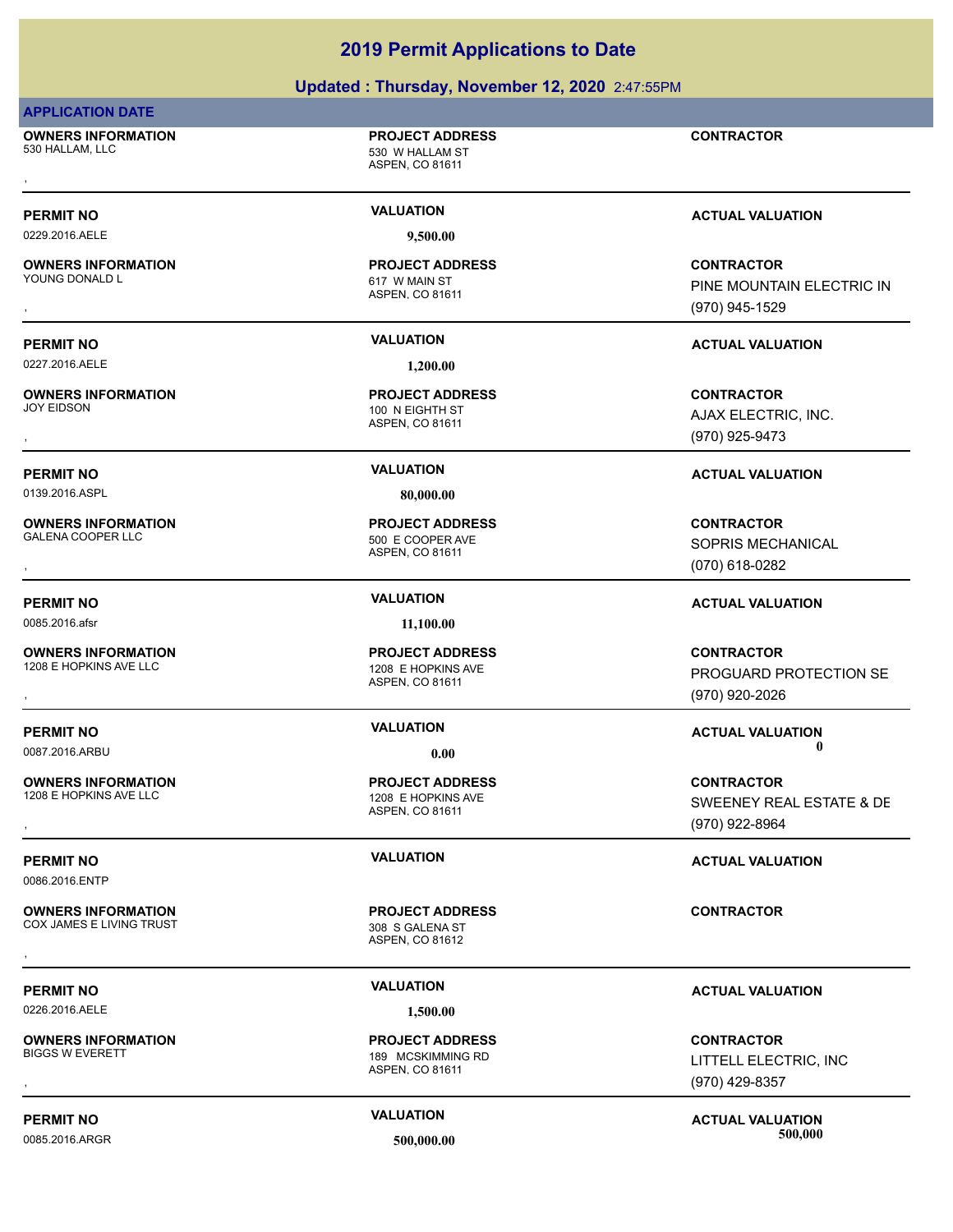### **Updated : Thursday, November 12, 2020** 2:47:55PM

| <b>APPLICATION DATE</b>                               |                                                               |                                                                 |
|-------------------------------------------------------|---------------------------------------------------------------|-----------------------------------------------------------------|
| <b>OWNERS INFORMATION</b><br>STEVEN & NANCY CROWN     | <b>PROJECT ADDRESS</b><br>0850 MOORE DR<br>ASPEN, CO 81611    | <b>CONTRACTOR</b><br>SCHLUMBERGER / SCHERER (<br>(970) 925-8360 |
| <b>PERMIT NO</b>                                      | <b>VALUATION</b>                                              | <b>ACTUAL VALUATION</b>                                         |
| 0090.2016.RWBU                                        | 2,000.00                                                      |                                                                 |
| <b>OWNERS INFORMATION</b><br><b>CITY OF ASPEN</b>     | <b>PROJECT ADDRESS</b><br>0 GALENA ROADWAY<br>ASPEN, CO 81611 | <b>CONTRACTOR</b>                                               |
|                                                       |                                                               |                                                                 |
| 8/30/16                                               |                                                               |                                                                 |
|                                                       | <b>VALUATION</b>                                              |                                                                 |
| <b>PERMIT NO</b><br>0225.2016.AELE                    | 427,000.00                                                    | <b>ACTUAL VALUATION</b>                                         |
|                                                       |                                                               |                                                                 |
| <b>OWNERS INFORMATION</b><br>CK PITCO ASSOCIATES, LLC | <b>PROJECT ADDRESS</b><br>64 PITKIN WAY                       | <b>CONTRACTOR</b>                                               |
| 64 PITKIN WAY                                         | ASPEN, CO 81611                                               | R & A ENTERPRISES OF CARE                                       |
| ASPEN, CO 81611                                       |                                                               | (970) 945-6500                                                  |
| <b>PERMIT NO</b>                                      | <b>VALUATION</b>                                              | <b>ACTUAL VALUATION</b>                                         |
| 0248.2016.AMEC                                        | 21,000.00                                                     |                                                                 |
| <b>OWNERS INFORMATION</b>                             | <b>PROJECT ADDRESS</b>                                        | <b>CONTRACTOR</b>                                               |
| <b>CHLOE VINE</b>                                     | 845 ROARING FORK RD<br>ASPEN, CO 81611                        | RJM PLUMBING & HEATING, IN                                      |
|                                                       |                                                               | (970) 928-9875                                                  |
| <b>PERMIT NO</b>                                      | <b>VALUATION</b>                                              | <b>ACTUAL VALUATION</b>                                         |
| 0084.2016.ENTP                                        |                                                               |                                                                 |
| <b>OWNERS INFORMATION</b>                             | <b>PROJECT ADDRESS</b>                                        | <b>CONTRACTOR</b>                                               |
| NICOLAS & JEANNE ROHATYN                              | 615 W SMUGGLER ST                                             |                                                                 |
|                                                       | ASPEN, CO 81611                                               |                                                                 |
|                                                       |                                                               |                                                                 |
| <b>PERMIT NO</b>                                      | <b>VALUATION</b>                                              | <b>ACTUAL VALUATION</b>                                         |
| 0009.2016.land                                        |                                                               |                                                                 |
| <b>OWNERS INFORMATION</b>                             | <b>PROJECT ADDRESS</b>                                        | <b>CONTRACTOR</b>                                               |
| ASPEN GK LLC<br>PO BOX 640                            | 615 W SMUGGLER ST<br>ASPEN, CO 81611                          | <b>GOOD EARTH LANDSCAPING</b>                                   |
| ASPEN, CO 81612                                       |                                                               | (970) 379-9603                                                  |
| <b>PERMIT NO</b>                                      | <b>VALUATION</b>                                              | <b>ACTUAL VALUATION</b>                                         |
| 0087.2016.RWBU                                        | 20,000.00                                                     |                                                                 |
| <b>OWNERS INFORMATION</b>                             | <b>PROJECT ADDRESS</b>                                        | <b>CONTRACTOR</b>                                               |
| ASPEN COMMUNITY CHURCH                                | 200 E BLEEKER ST                                              |                                                                 |
| 200 E BLEEKER ST<br>ASPEN, CO 81611                   | ASPEN, CO 81611                                               |                                                                 |
|                                                       |                                                               |                                                                 |
| <b>PERMIT NO</b>                                      | <b>VALUATION</b>                                              | <b>ACTUAL VALUATION</b><br>250,000                              |
| 0083.2016.ARBU                                        | 250,000.00                                                    |                                                                 |
| <b>OWNERS INFORMATION</b>                             | <b>PROJECT ADDRESS</b>                                        | <b>CONTRACTOR</b>                                               |
| PT HOLDINGS II LLC                                    | 707 E HYMAN AVE<br>ASPEN, CO 81611                            | WILLIAM H BAKER CONSTRU(                                        |
|                                                       |                                                               | (970) 925-2391                                                  |

0138.2016.ASPL

**PERMIT NO CONSUMITY ACTUAL VALUATION VALUATION**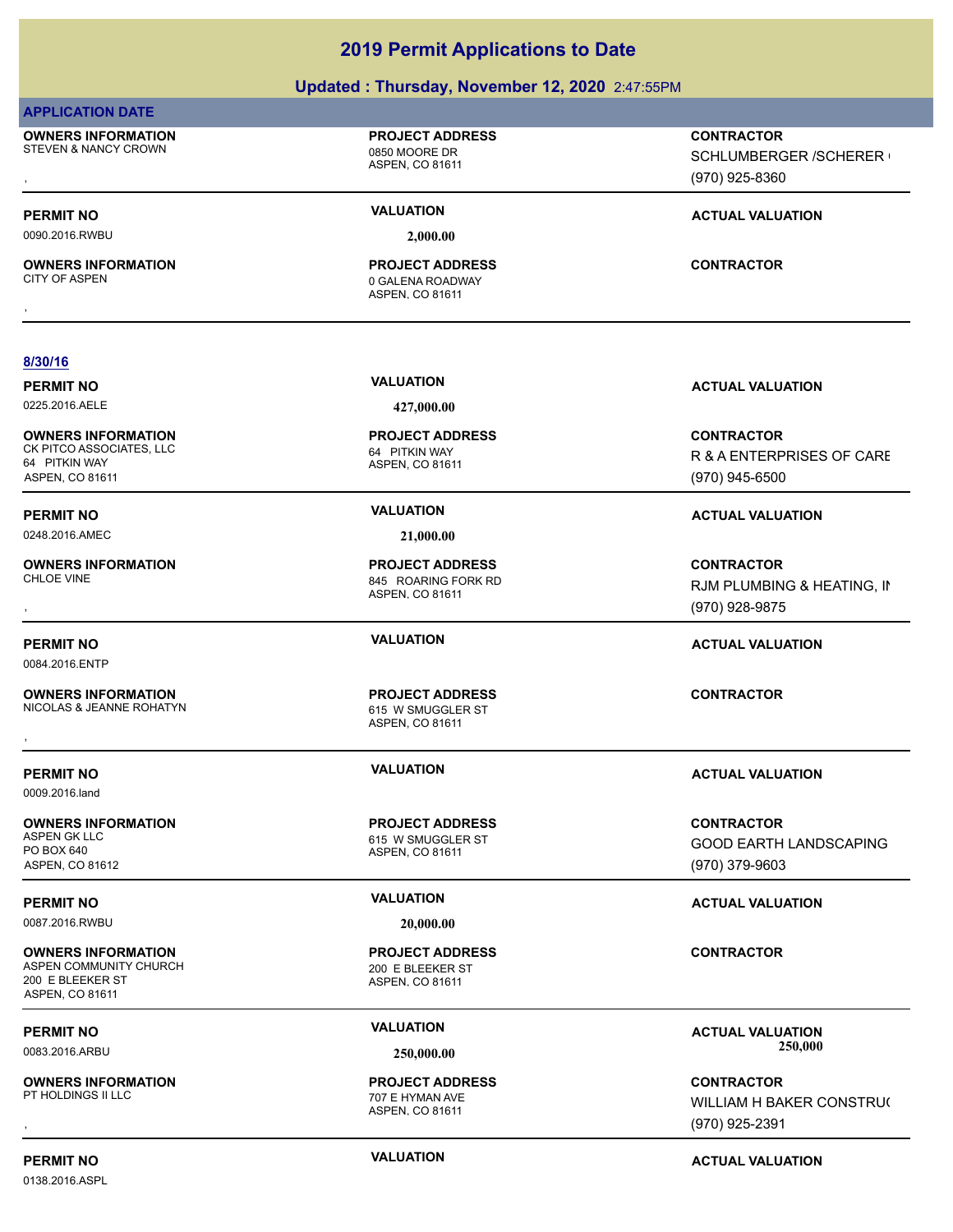### **Updated : Thursday, November 12, 2020** 2:47:55PM

| <b>APPLICATION DATE</b>                                           |                                                                |                                                                 |
|-------------------------------------------------------------------|----------------------------------------------------------------|-----------------------------------------------------------------|
| <b>OWNERS INFORMATION</b><br><b>GEORGE C PERREAULT</b>            | <b>PROJECT ADDRESS</b><br>120 E HYMAN AVE<br>ASPEN, CO 81611   | <b>CONTRACTOR</b><br>SUPERIOR PLUMBING & HEAT<br>(970) 309-2714 |
| <b>PERMIT NO</b>                                                  | <b>VALUATION</b>                                               | <b>ACTUAL VALUATION</b>                                         |
| 0089.2016.RWBU                                                    | 20,000.00                                                      |                                                                 |
| <b>OWNERS INFORMATION</b><br>MARIANE BOESKY 100 SOUTH SPRING, LLC | <b>PROJECT ADDRESS</b><br>100 S SPRING ST<br>ASPEN, CO 81611   | <b>CONTRACTOR</b>                                               |
| <b>PERMIT NO</b>                                                  | <b>VALUATION</b>                                               | <b>ACTUAL VALUATION</b>                                         |
| 0223.2016.AELE                                                    | 1,500.00                                                       |                                                                 |
| <b>OWNERS INFORMATION</b><br>HUNTER CREEK CONDO HOA               | <b>PROJECT ADDRESS</b><br>1400 VINE ST<br>ASPEN, CO 81611      | <b>CONTRACTOR</b><br>AK ELECTRIC<br>(970) 376-8165              |
| <b>PERMIT NO</b>                                                  | <b>VALUATION</b>                                               | <b>ACTUAL VALUATION</b>                                         |
| 0081.2016.ASLU                                                    |                                                                |                                                                 |
| <b>OWNERS INFORMATION</b><br>RESIDENCES OF THE LITTLE NELL        | <b>PROJECT ADDRESS</b><br>501 DEAN ST<br>ASPEN, CO 81611       | <b>CONTRACTOR</b>                                               |
| <b>PERMIT NO</b>                                                  | <b>VALUATION</b>                                               | <b>ACTUAL VALUATION</b>                                         |
| 0249.2016.AMEC                                                    | 6,700.00                                                       |                                                                 |
| <b>OWNERS INFORMATION</b><br>HOPKINS TOWNHOMES LLC                | <b>PROJECT ADDRESS</b><br>727 E HOPKINS AVE<br>ASPEN, CO 81611 | <b>CONTRACTOR</b><br>AJAX MECHANICAL SERVICES<br>(970) 984-0579 |
| <b>PERMIT NO</b><br>0044.2016.COPY                                | <b>VALUATION</b>                                               | <b>ACTUAL VALUATION</b>                                         |
| <b>OWNERS INFORMATION</b><br><b>CITY OF ASPEN</b>                 | <b>PROJECT ADDRESS</b>                                         | <b>CONTRACTOR</b>                                               |
|                                                                   | $\cdot$                                                        |                                                                 |
| 8/29/16                                                           |                                                                |                                                                 |
| <b>PERMIT NO</b><br>0043.2016.COPY                                | <b>VALUATION</b>                                               | <b>ACTUAL VALUATION</b>                                         |
| <b>OWNERS INFORMATION</b><br><b>CUSTOMER</b>                      | <b>PROJECT ADDRESS</b><br>130 S GALENA<br>ASPEN, CO 81611      | <b>CONTRACTOR</b>                                               |
| <b>PERMIT NO</b><br>0068.2016.tent                                | <b>VALUATION</b>                                               | <b>ACTUAL VALUATION</b>                                         |
| <b>OWNERS INFORMATION</b><br>SUSIE JIMENEZ                        | <b>PROJECT ADDRESS</b><br>101 W MAIN ST<br>ASPEN, CO 81611     | <b>CONTRACTOR</b><br>PREMIER PARTY RENTAL, LLC                  |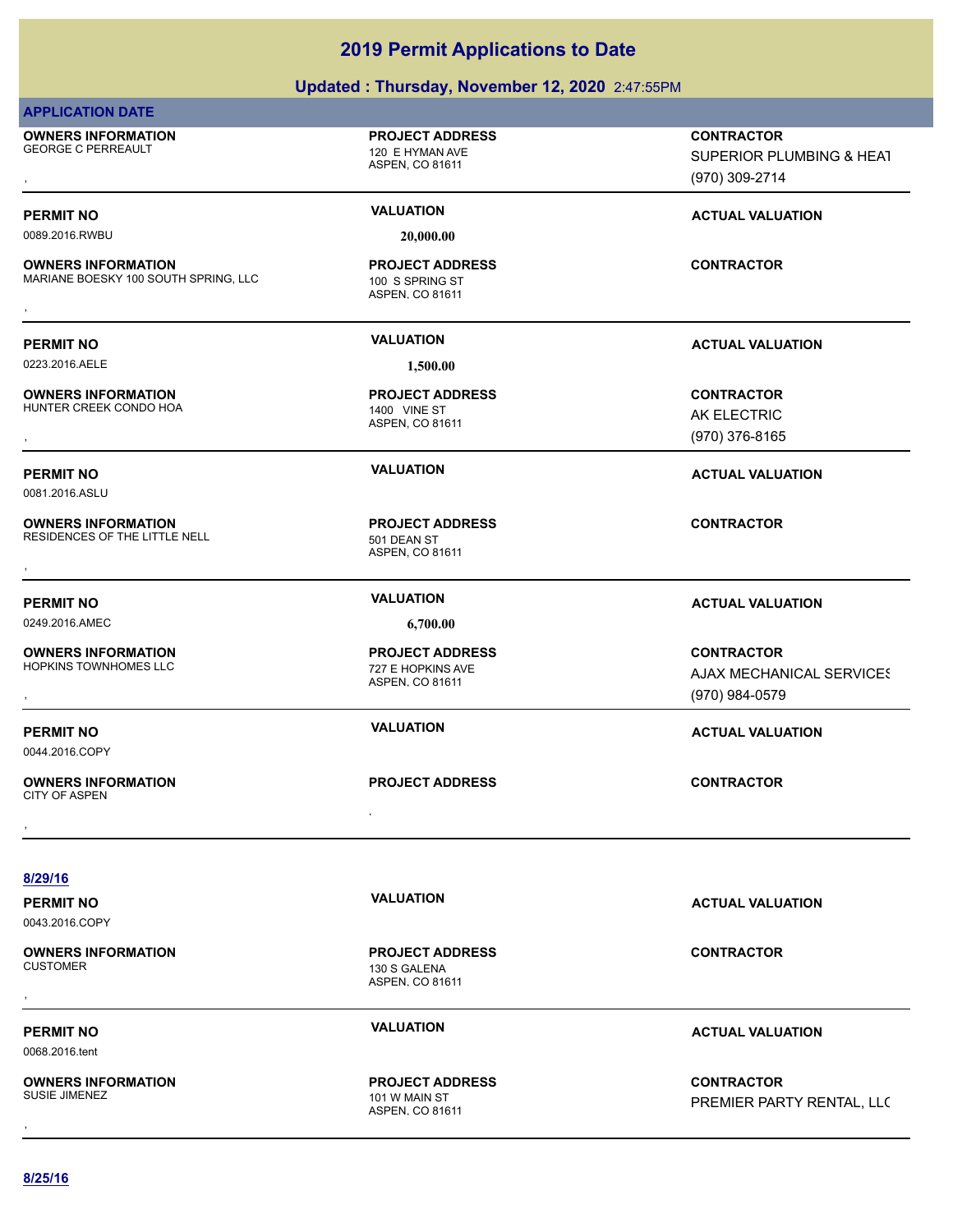### **Updated : Thursday, November 12, 2020** 2:47:55PM

### **APPLICATION DATE PERMIT NO VALUATION ACTUAL VALUATION** 0067.2016.tent ASPEN, CO 81611 **OWNERS INFORMATION**<br>ASPEN INSTITUTE 845 MEADOWS RD **PROJECT ADDRESS OWNERS INFORMATION PROJECT ADDRESS CONTRACTOR**<br>ASPEN INSTITUTE 845 MEADOWS RD BETHEL PARTY RENTALS, INC<br>, ASPEN, CO 81611 **8/24/16 PERMIT NO VALUATION ACTUAL VALUATION** 0080.2016.ASLU ASPEN, CO 81611 **OWNERS INFORMATION** ASPEN SKIING COMPANY 1127 TIEHACK RD **PROJECT ADDRESS** PO BOX 1248 ASPEN, CO 81612 **PERMIT NO CONSUMITY OF A CONSUMITY OF A CONSUMITY OF A CONSUMITY OF A CTUAL VALUATION** 0083.2016.ARGR **0.00 0.00** ASPEN, CO 81611 **OWNERS INFORMATION** 1475 SIERRA VISTA DR **PROJECT ADDRESS** 1475 SIERRA VISTA DR ASPEN, CO 81611 **PERMIT NO VALUATION VALUATION VALUATION** 0221.2016.AELE **500.00** ASPEN, CO 81611 **OWNERS INFORMATION** 232 W BLEEKER ST **PROJECT ADDRESS** , **CONTRACTOR PERMIT NO VALUATION ACTUAL VALUATION** 0220.2016.AELE **4,124.00** ASPEN, CO 81611 **OWNERS INFORMATION** JON & KARLA KELLY TRUST 203 E HALLAM ST **PROJECT ADDRESS** , **CONTRACTOR PERMIT NO VALUATION ACTUAL VALUATION** 0086.2016.RWBU **75,000.00** ASPEN, CO 81611 **OWNERS INFORMATION** CONNER CLAUDE M 201 E MAIN ST **PROJECT ADDRESS** , **CONTRACTOR** PERMIT NO **SALUATION VALUATION**<br>COMPOUS 2016 ACTUAL VALUATION **CALUATION** 0042.2016.ACBK **54,975.00 54,975.00 OWNERS INFORMATION** ASPEN SKIING COMPANY 675 E DURANT AVE **PROJECT ADDRESS**

PO BOX 1248 ASPEN, CO 81612

0247.2016.AMEC **10,000.00**

**OWNERS INFORMATION**

ASPEN, CO 81611

ASPEN, CO 81611 980 E HOPKINS AVE **PROJECT ADDRESS**

BETHEL PARTY RENTALS, INC (970) 479-7000

**CONTRACTOR**

**CONTRACTOR GF WOODS CONSTRUCTION I** (970) 948-6483

ELECTRICAL CONCEPTS, INC (970) 379-2839

LIAISON HOME AUTOMATION, (217) 520-0758

**CONTRACTOR** RA NELSON, LLC (970) 949-5152

### **PERMIT NO VALUATION ACTUAL VALUATION**

, **CONTRACTOR** STORM KING MECHANICAL LT (970) 625-8551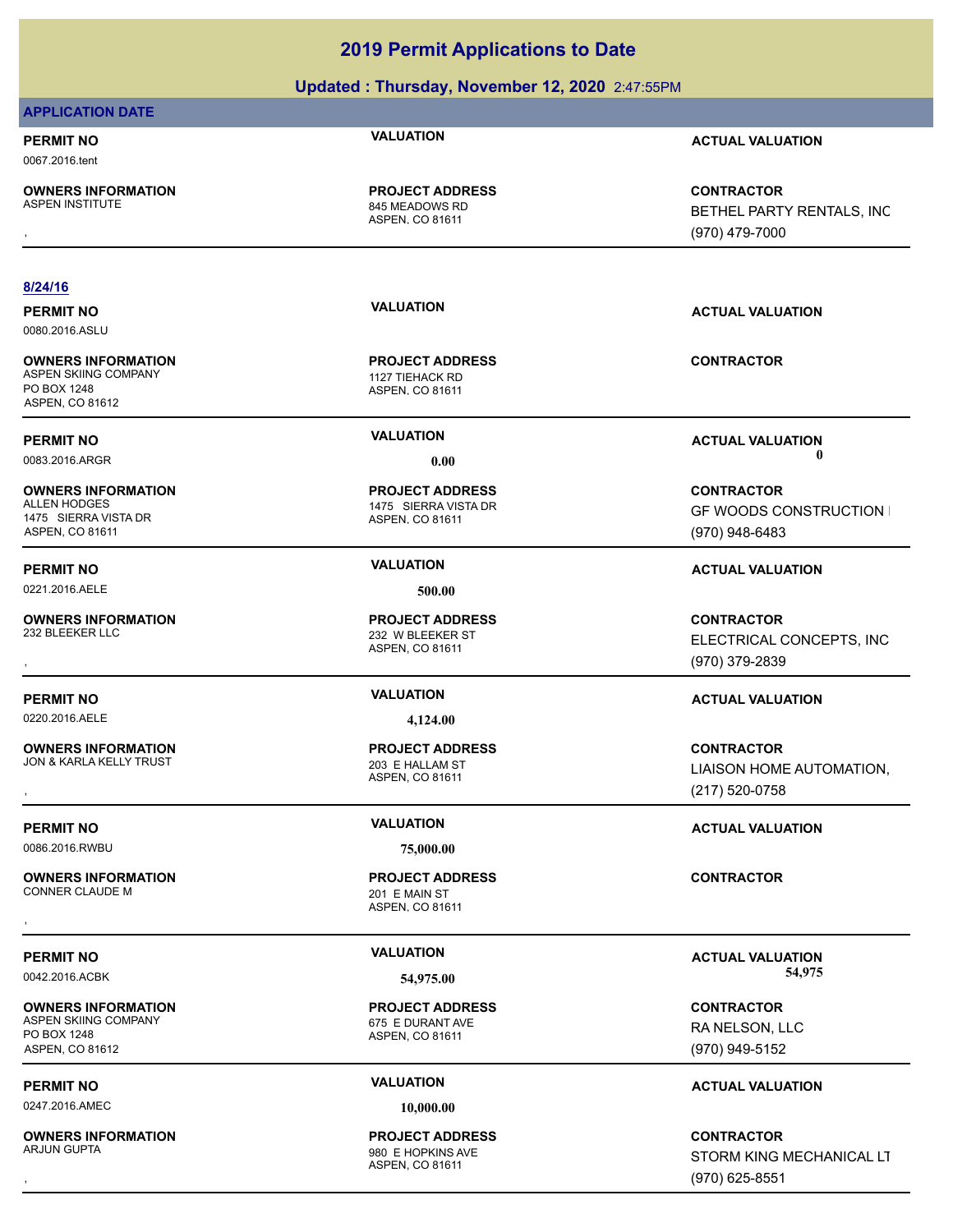| 0246.2016.AMEC                                       | 5,000.00                                                              |                                                                 |
|------------------------------------------------------|-----------------------------------------------------------------------|-----------------------------------------------------------------|
| <b>OWNERS INFORMATION</b><br>RC & ELIZABETH BUFORD   | <b>PROJECT ADDRESS</b><br>970 E HOPKINS AVE<br>ASPEN, CO 81611        | <b>CONTRACTOR</b><br>STORM KING MECHANICAL LT<br>(970) 625-8551 |
| <b>PERMIT NO</b><br>0245.2016.AMEC                   | <b>VALUATION</b>                                                      | <b>ACTUAL VALUATION</b>                                         |
| <b>OWNERS INFORMATION</b><br>RC & ELIZABETH BUFORD   | <b>PROJECT ADDRESS</b><br>970 E HOPKINS AVE<br>ASPEN, CO 81611        | <b>CONTRACTOR</b>                                               |
| <b>PERMIT NO</b><br>0084.2016.afsr                   | <b>VALUATION</b>                                                      | <b>ACTUAL VALUATION</b>                                         |
| <b>OWNERS INFORMATION</b><br><b>HBN FAMILY TRUST</b> | 13,000.00<br><b>PROJECT ADDRESS</b><br>109 E HYMAN<br>ASPEN, CO 81611 | <b>CONTRACTOR</b><br>FLAME OUT FIRE PROTECTIO<br>(970) 927-4933 |
| <b>PERMIT NO</b><br>0069.2016.ACGR                   | <b>VALUATION</b><br>0.00                                              | <b>ACTUAL VALUATION</b><br>$\mathbf{0}$                         |
| <b>OWNERS INFORMATION</b><br>VICTORIAN SQUARE, LLC   | <b>PROJECT ADDRESS</b><br>601 E HYMAN<br>ASPEN, CO 81611              | <b>CONTRACTOR</b><br>GF WOODS CONSTRUCTION I<br>(970) 948-6483  |
| <b>PERMIT NO</b>                                     | <b>VALUATION</b>                                                      | <b>ACTUAL VALUATION</b>                                         |
| 0137.2016.ASPL                                       | 150.00                                                                |                                                                 |
| <b>OWNERS INFORMATION</b><br><b>SCHIFF DAVID T</b>   | <b>PROJECT ADDRESS</b><br>214 LAKE AVE<br>ASPEN, CO 81611             | <b>CONTRACTOR</b><br>ALL VALLEY MAINTENANCE &<br>(970) 927-4036 |
| <b>PERMIT NO</b>                                     | <b>VALUATION</b>                                                      | <b>ACTUAL VALUATION</b>                                         |
| 0015.2016.REMP                                       |                                                                       |                                                                 |
| <b>OWNERS INFORMATION</b><br><b>CUSTOMER</b>         | <b>PROJECT ADDRESS</b>                                                | <b>CONTRACTOR</b>                                               |
|                                                      |                                                                       |                                                                 |

### **8/23/16**

**APPLICATION DATE**

**OWNERS INFORMATION**<br>M DEVELOPMENT

**PERMIT NO CONSUMITY ACTUAL VALUATION VALUATION ACTUAL VALUATION** 

0243.2016.AMEC **117,500.00**

**OWNERS INFORMATION**

ASPEN, CO 81611 434 E COOPER AVE **PROJECT ADDRESS** , **CONTRACTOR**

ASPEN, CO 81611 700 W SMUGGLER ST **PROJECT ADDRESS**

### , **CONTRACTOR** AUSSIE PLUMBING & HEATING (970) 948-1887

**PERMIT NO VALUATION ACTUAL VALUATION** 0068.2016.ACGR **0.00 0.00**

# **2019 Permit Applications to Date**

**Updated : Thursday, November 12, 2020** 2:47:55PM

**PERMIT NO CONSUMITY ACTUAL VALUATION VALUATION** *ACTUAL VALUATION*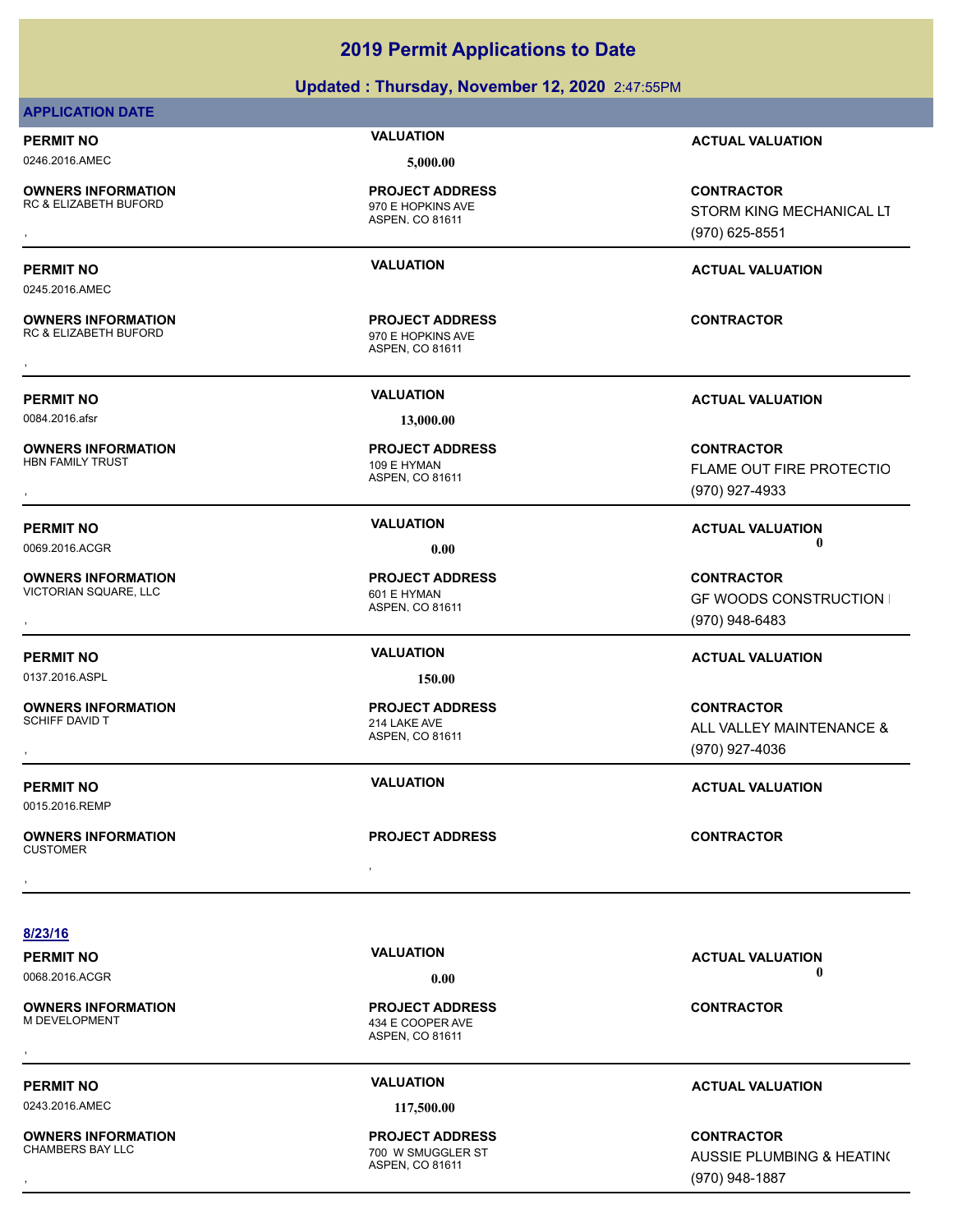### **Updated : Thursday, November 12, 2020** 2:47:55PM

### **APPLICATION DATE**

# 0083.2016.ENTP

**OWNERS INFORMATION**

ASPEN, CO 81611 700 W SMUGGLER ST **PROJECT ADDRESS** , **CONTRACTOR**

0136.2016.ASPL **62,500.00**

**OWNERS INFORMATION**

**OWNERS INFORMATION**

0242.2016.AMEC **4,900.00**

**OWNERS INFORMATION**

**OWNERS INFORMATION** ASPEN VALENTINE LLC ASPEN VALENTINE LLC

0217.2016.AELE **60,000.00**

**OWNERS INFORMATION** NORA BERKO ELM223, LLC<br>215 E HALLAM ST 1230 SNOWBUNNY LN ASPEN, CO 81611

0085.2016.RWBU **4,000.00**

**OWNERS INFORMATION** BADGER DAYLIGHTING 565 N MILL ST

**OWNERS INFORMATION**

ASPEN, CO 81611 700 W SMUGGLER ST **PROJECT ADDRESS**

ASPEN, CO 81611 620 W HALLAM ST **PROJECT ADDRESS**

ASPEN, CO 81611 100 N EIGHTH ST **PROJECT ADDRESS**

ASPEN, CO 81611

ASPEN, CO 81611 **PROJECT ADDRESS**

ASPEN, CO 81611 , **CONTRACTOR**

ASPEN, CO 81611 980 E HOPKINS AVE **PROJECT ADDRESS**

**PERMIT NO VALUATION ACTUAL VALUATION**

**PERMIT NO VALUATION ACTUAL VALUATION**

, **CONTRACTOR** AUSSIE PLUMBING & HEATING (970) 948-1887

**PERMIT NO VALUATION ACTUAL VALUATION** 0081.2016.ARBU **0.00 0.00**

, **CONTRACTOR** ALEXANDER ROOFING CO. (970) 927-3647

### **PERMIT NO VALUATION ACTUAL VALUATION**

, **CONTRACTOR** CLIMATE CONTROL COMPANY (970) 945-2326

# **PERMIT NO CONSUMITY OF A CONSUMITY OF A CONSUMITY OF A CONSUMITY OF A CTUAL VALUATION**

, **CONTRACTOR** ALEXANDER ROOFING CO. (970) 927-3647

### **PERMIT NO VALUATION VALUATION VALUATION**

**CONTRACTOR** MOUNTAINEER ELECTRIC INC

### **PERMIT NO VALUATION VALUATION VALUATION**

PERMIT NO **1991 1992 12016 ACTUAL VALUATION**<br>
2008 1994 2016 APCP 96.744 0081.2016.ARGR **96,744.00 96,744.00**

, **CONTRACTOR** WILLIAM H BAKER CONSTRUC (970) 925-2391

**PROJECT ADDRESS**

0082.2016.ARBU **0.00 0.00**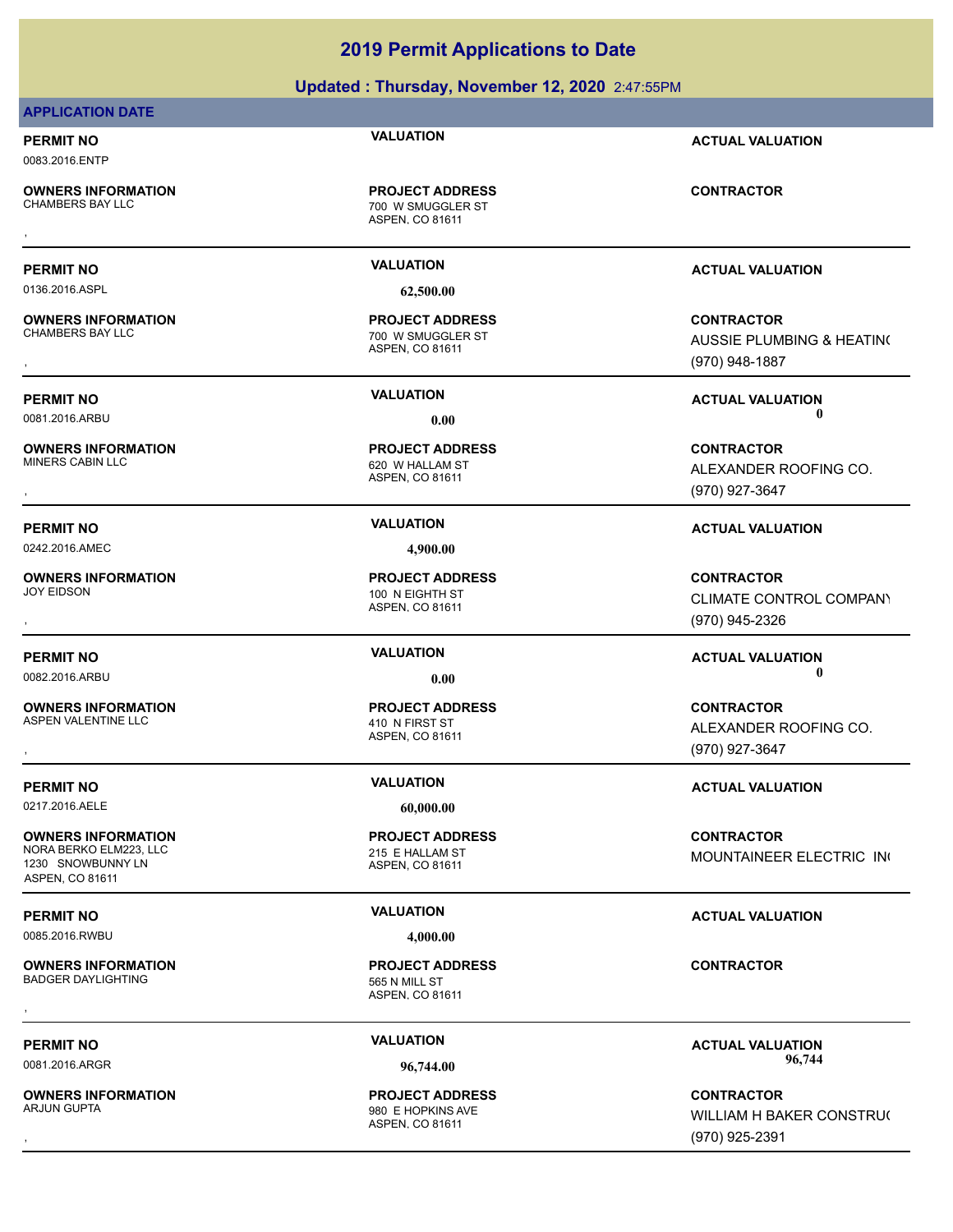# **Updated : Thursday, November 12, 2020** 2:47:55PM **2019 Permit Applications to Date**

### **APPLICATION DATE**

**OWNERS INFORMATION**

**OWNERS INFORMATION**

**OWNERS INFORMATION**

**OWNERS INFORMATION**

0082.2016.ENTP

ASPEN, CO 81611 970 E HOPKINS AVE **PROJECT ADDRESS**

ASPEN, CO 81611 100 E FRANCIS ST , **CONTRACTOR**

0083.2016.afsr **10,000.00**

ASPEN, CO 81611 PAIGE AND DAVID GLICKMAN 120 E HYMAN **PROJECT ADDRESS**

### **8/22/16**

**OWNERS INFORMATION** SANT MARALYNN VIERSEN REVOCABL 815 ROARING FORK RD

0239.2016.AMEC **3,200.00**

**OWNERS INFORMATION**

0241.2016.AMEC **18,290.00**

**OWNERS INFORMATION**

**OWNERS INFORMATION**

ASPEN, CO 81611 **PROJECT ADDRESS**

ASPEN, CO 81611 100 N EIGHTH ST **PROJECT ADDRESS**

ASPEN, CO 81611 120 E HYMAN AVE **PROJECT ADDRESS**

ASPEN, CO 81611 990 E HOPKINS AVE **PROJECT ADDRESS**

**PERMIT NO VALUATION ACTUAL VALUATION** 0082.2016.ARGR **96,744.00 96,744.00**

**OWNERS INFORMATION PROJECT ADDRESS CONTRACTOR**<br>RC & ELIZABETH BUFORD 970 E HOPKINS AVE WILLIAM H BAKER CONSTRU(<br>, ASPEN, CO 81611 WILLIAM H BAKER CONSTRUC (970) 925-2391

**OWNERS INFORMATION METALLY CONTRACTOR DESCRIPTION ON MERGUIDE PROJECT ADDRESS ARE CONTRACTOR CONTRACTOR CONTRO<br>ASPEN CLUB REDEVELOPMENT COMPA ASPEN, CO 81611 ASPEN, CO 81611 METAL CONSTRUCTION SERVIC<br>ASPEN, CO 81611 METAL** PCL CONSTRUCTION SERVIC (303) 365-6500

**PERMIT NO VALUATION ACTUAL VALUATION**

### **PERMIT NO VALUATION ACTUAL VALUATION**

, **CONTRACTOR** FLAME OUT FIRE PROTECTIO (970) 927-4933

**PERMIT NO VALUATION ACTUAL VALUATION** 0080.2016.ARBU **10,000.00 10,000.00**

**OWNERS INFORMATION EXECUTE: SANT MARALYNN WERSEN SANT MARALYNN VIERSEN REVOCABL BEFOURE OF PROJECT ADDRESS FOR<br>BANT MARALYNN VIERSEN REVOCABL BEFOURE: A BASPEN, CO 81611<br>, The Magnetic Company of the ASPEN, CO 81611 (970)** FUSE ARCHITECTURE & CON: (970) 618-5831

### **PERMIT NO VALUATION ACTUAL VALUATION**

, **CONTRACTOR** CLIMATE CONTROL COMPANY (970) 945-2326

### **PERMIT NO VALUATION ACTUAL VALUATION**

**OWNERS INFORMATION PROJECT ADDRESS CONTRACTOR**<br>GEORGE C PERREAULT 120 E HYMAN AVE UTE CITY FIREPLACES, LLC<br>, ASPEN. CO 81611 UTE CITY FIREPLACES, LLC (970) 319-7642

**PERMIT NO VALUATION ACTUAL VALUATION** 0080.2016.ARGR **96,564.00 96,564.00**

, **CONTRACTOR** WILLIAM H BAKER CONSTRUC (970) 925-2391

**PERMIT NO VALUATION ACTUAL VALUATION** 0101.2016.ARBK **4,400,000.00 4,400,000.00**

ASPEN, CO 81611 ASPEN CLUB REDEVELOPMENT COMPA 1470 UTE AVE **PROJECT ADDRESS**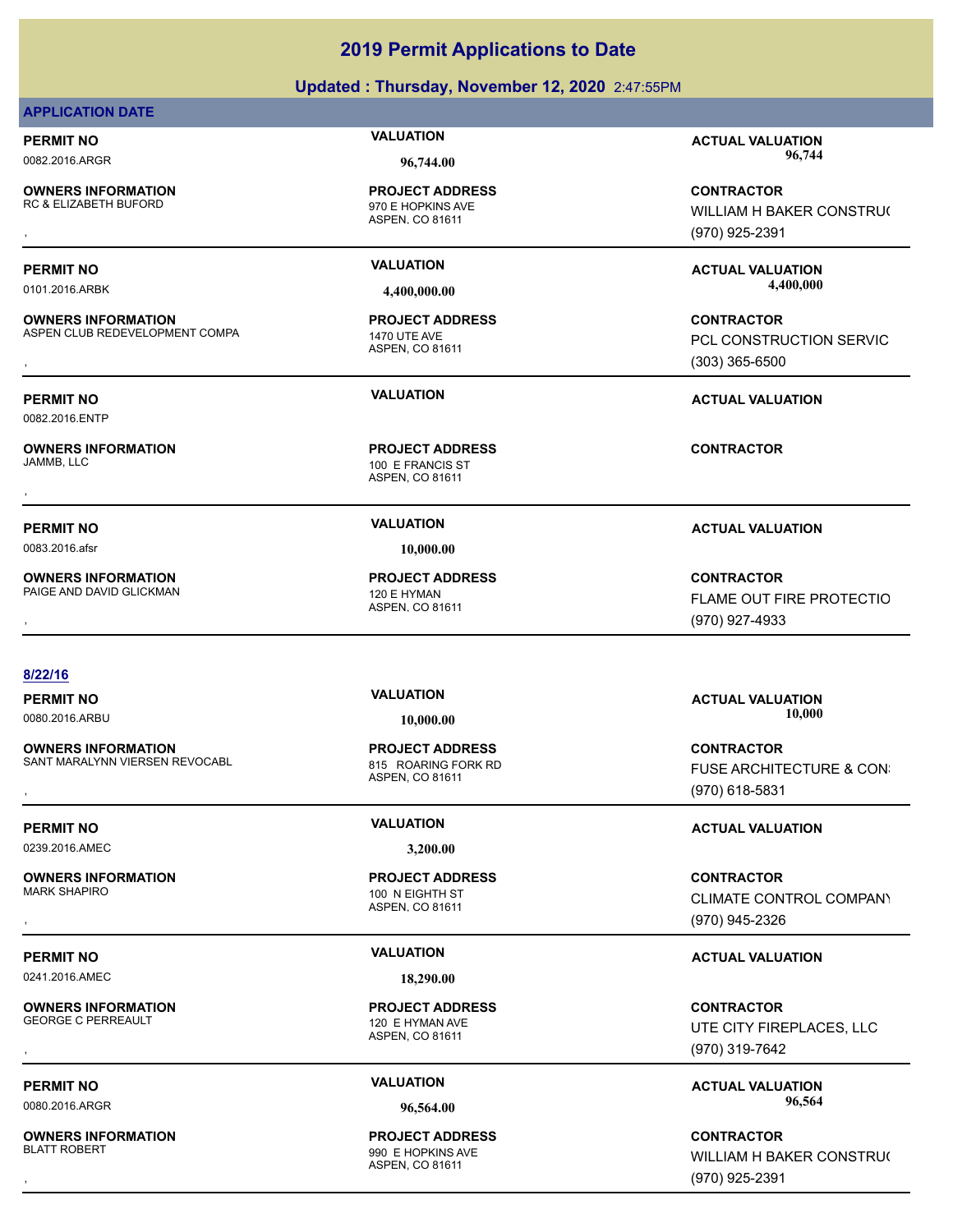### **Updated : Thursday, November 12, 2020** 2:47:55PM

### **APPLICATION DATE**

# 0240.2016.AMEC **3,300.00**

**OWNERS INFORMATION**

**OWNERS INFORMATION**

**OWNERS INFORMATION**

**OWNERS INFORMATION**

# **PROJECT ADDRESS**

ASPEN, CO 81611

PITKIN, CO 99999 315 E HYMAN AVE

ASPEN, CO 81611 417/421 W HALLAM **OWNERS INFORMATION FROJECT ADDRESS ARE:**<br>417/421 HALLAM LLC **ADDRESS ARE:**<br>ASPEN, CO 81611<br>,

0081.2016.afsr **14,753.00**

ASPEN, CO 81611 **PROJECT ADDRESS**

ASPEN, CO 81611

ASPEN, CO 81611

ASPEN, CO 81611 , **CONTRACTOR**

**PERMIT NO VALUATION ACTUAL VALUATION**

, **CONTRACTOR** CLIMATE CONTROL COMPANY (970) 945-2326

0067.2016.ACGR **0.00 0.00**

, **CONTRACTOR** VIKING CONSTRUCTION, LLC (970) 309-2955

### **PERMIT NO VALUATION ACTUAL VALUATION**

, **CONTRACTOR** PROGUARD PROTECTION SE (970) 920-2026

### **PERMIT NO VALUATION ACTUAL VALUATION**

**OWNERS INFORMATION PROJECT ADDRESS CONTRACTOR**<br>VICTORIAN SQUARE, LLC 601 E HYMAN FIRE ENGINEERING SERVICE<br>, ASPEN, CO 81611 **FIRE ENGINEERING SERVICE** (970) 319-1187

**PERMIT NO VALUATION ACTUAL VALUATION**

**8/19/16**

### **OWNERS INFORMATION** ASPEN CLUB **1450 UTE AVE** 1450 CRYSTAL LAKE RD ASPEN, CO 81611-2072

ASPEN, CO 81611 **PROJECT ADDRESS**

**PERMIT NO CONSUMITY OF A CONSUMITY OF A CONSUMITY OF A CONSUMITY OF A CTUAL VALUATION** 0065.2016.ACGR **0.00 0.00**

> **CONTRACTOR** PCL CONSTRUCTION SERVIC (303) 365-6500

# **PERMIT NO VALUATION ACTUAL VALUATION**

FOX CROSSING AH, LLC 528/540 WALNUT ST **PROJECT ADDRESS** , **CONTRACTOR**

**PROJECT ADDRESS**

PARK CENTRAL BUILDING ASSOC 215 E HYMAN

0078.2016.ASLU

**OWNERS INFORMATION** VICTORIAN SQUARE, LLC<br>
601 E HYMAN

0079.2016.ASLU

**OWNERS INFORMATION**

CITY OF ASPEN 201 N MILL ST

**OWNERS INFORMATION**

0066.2016.ACGR **0.00 0.00**

0082.2016.afsr **18,500.00 PROJECT ADDRESS**

**PERMIT NO VALUATION ACTUAL VALUATION**

**PROJECT ADDRESS**

## 184 MCSKIMMING RD

**PERMIT NO VALUATION ACTUAL VALUATION**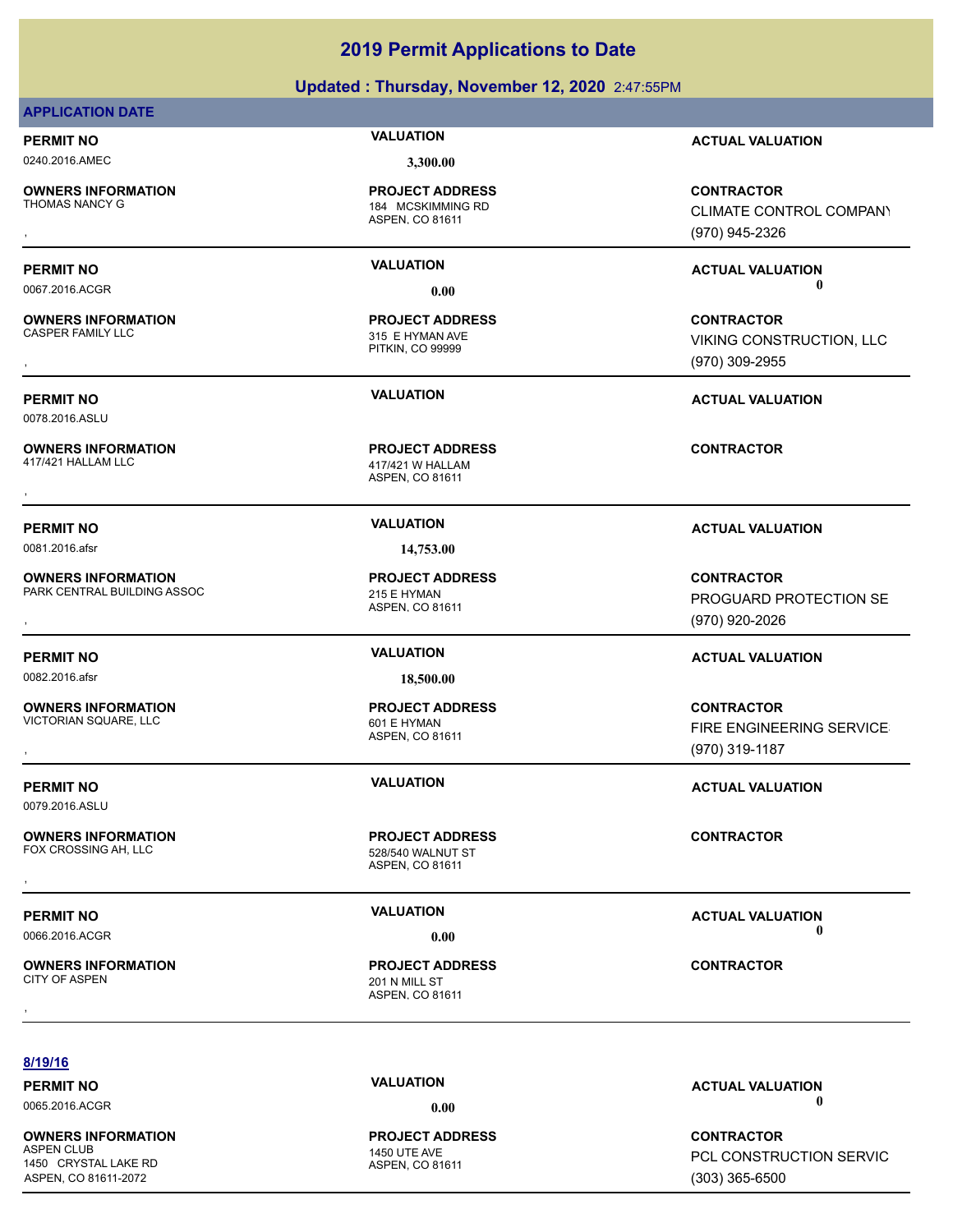### **Updated : Thursday, November 12, 2020** 2:47:55PM

### **APPLICATION DATE**

### **8/18/16 PERMIT NO VALUATION ACTUAL VALUATION** 0079.2016.afsr **10,000.00** ASPEN, CO 81611 **OWNERS INFORMATION** 1481 SIERRA VISTA DR **PROJECT ADDRESS** , **CONTRACTOR** (970) 927-4933 **PERMIT NO VALUATION ACTUAL VALUATION** 0080.2016.afsr **10,000.00** ASPEN, CO 81611 **OWNERS INFORMATION** 1483 SIERRA VISTA DR **PROJECT ADDRESS** , **CONTRACTOR** (970) 927-4933 **PERMIT NO CONSUMITY OF A CONSUMITY OF A CONSUMITY OF A CONSUMITY OF A CTUAL VALUATION** 0077.2016.ARGR **0.00 0.00** ASPEN, CO 81611 **OWNERS INFORMATION** 214 LAKE AVE **PROJECT ADDRESS OWNERS INFORMATION PROJECT ADDRESS CONTRACTOR**<br>SCHIFF DAVID T 214 LAKE AVE ALL VALLEY MAINTENANCE &<br>, ASPEN, CO 81611 (970) 927-4036 **PERMIT NO VALUATION ACTUAL VALUATION** 0078.2016.ARGR **36,000.00 36,000.00** ASPEN, CO 81611 **OWNERS INFORMATION** 917 E HYMAN AVE **PROJECT ADDRESS OWNERS INFORMATION PROJECT ADDRESS CONTRACTOR**<br>JRP PORTFOLIO LP 917 E HYMAN AVE CORNERSTONE PROPERTY N<br>, ASPEN. CO 81611 (970) 927-8448 **PERMIT NO VALUATION ACTUAL VALUATION** 0079.2016.ARBU **0.00 0.00** ASPEN, CO 81611 **OWNERS INFORMATION** BLEEKER STREET REV TRUST 925 1/2 GIBSON AVE **PROJECT ADDRESS OWNERS INFORMATION GOVERNEY ARE SERVED BY A SPEN CORRESS CONTRACTOR CONTRACTOR**<br>BLEEKER STREET REV TRUST TRUST THE SERVED ASPEN, CO 81611<br>, GOVERNEY TRUST TRUST ASPEN, CO 81611 COSTELLO & COMPANY (970) 927-1421 **PERMIT NO VALUATION ACTUAL VALUATION** 0078.2016.ARBU **55,000.00 55,000.00** ASPEN, CO 81611 **OWNERS INFORMATION** MINERS MOUNTAIN HOUSE LLC 115 MINERS TRAIL RD **PROJECT ADDRESS OWNERS INFORMATION GOVERNED BY A SERVICE PROJECT ADDRESS ARE:**<br>MINERS MOUNTAIN HOUSE LLC GOVERNED ASPEN, CO 81611 CONTRACTOR SCHLUMBERGER /SCHERER I<br>ASPEN, CO 81611 (970) 925-8360 (970) 925-8360 **8/17/16 PERMIT NO VALUATION ACTUAL VALUATION** 0077.2016.ARBU **68,000.00 68,000.00**

**OWNERS INFORMATION** STEVEN A HANSEN 62 PITKIN WAY

0216.2016.AELE **1,800.00**

ASPEN, CO 81611

**PROJECT ADDRESS**

FLAME OUT FIRE PROTECTIO

FLAME OUT FIRE PROTECTIO

ALL VALLEY MAINTENANCE &

CORNERSTONE PROPERTY M

SCHLUMBERGER /SCHERER (

, **CONTRACTOR** AJAX ROOFING COMPANY, LL (970) 429-8229

### **PERMIT NO VALUATION ACTUAL VALUATION**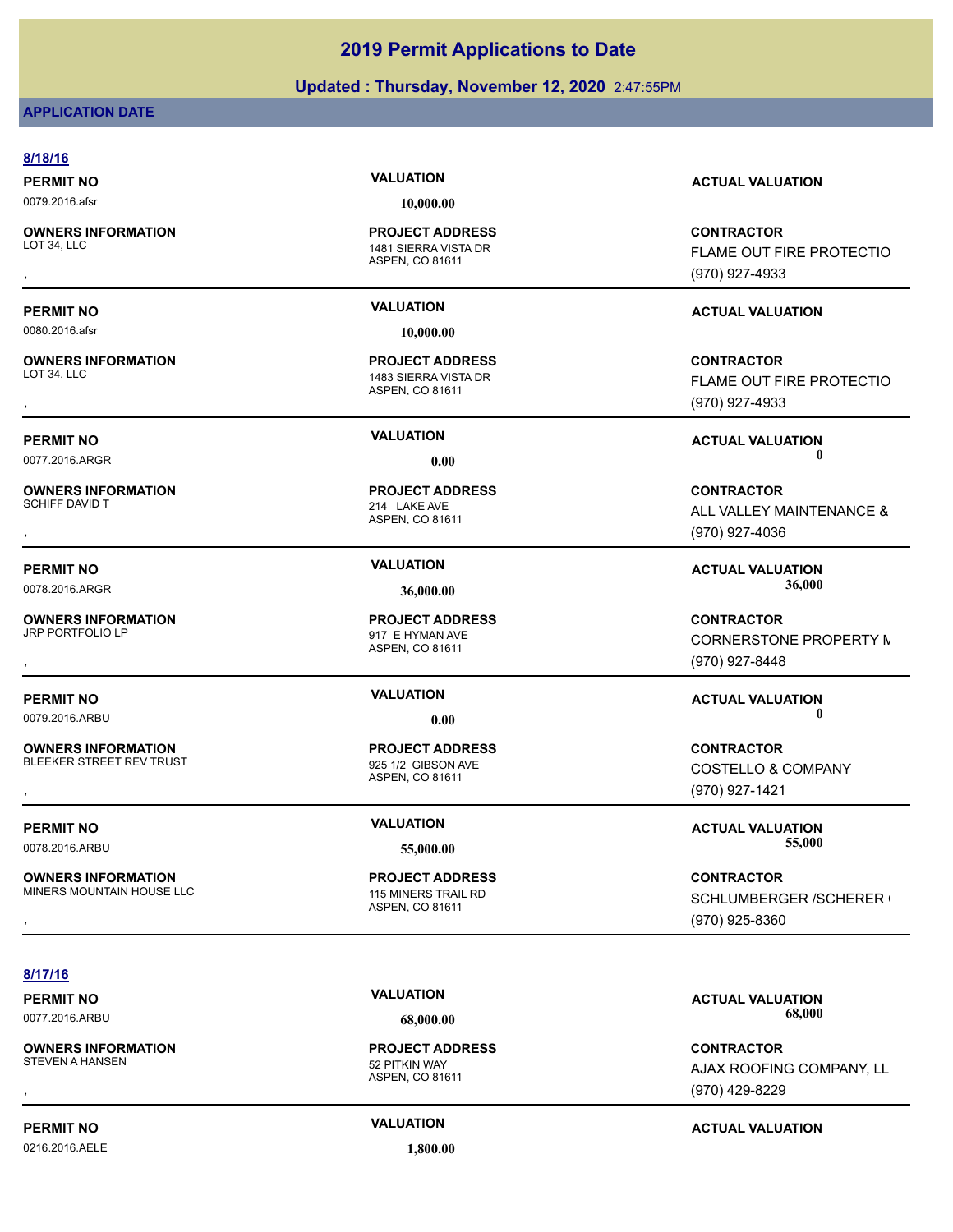### **Updated : Thursday, November 12, 2020** 2:47:55PM

| <b>APPLICATION DATE</b>                                                                     |                                                                   |                                                                   |
|---------------------------------------------------------------------------------------------|-------------------------------------------------------------------|-------------------------------------------------------------------|
| <b>OWNERS INFORMATION</b><br>PETERSON JAMES D                                               | <b>PROJECT ADDRESS</b><br>406 PEARL CT<br>ASPEN, CO 81611         | <b>CONTRACTOR</b><br>TWIN PEAKS ELECTRIC, INC.<br>(970) 927-3920  |
| <b>PERMIT NO</b>                                                                            | <b>VALUATION</b>                                                  | <b>ACTUAL VALUATION</b>                                           |
| 0215.2016.AELE                                                                              | 71,200.00                                                         |                                                                   |
| <b>OWNERS INFORMATION</b><br><b>GEORGE C PERREAULT</b>                                      | <b>PROJECT ADDRESS</b><br>120 E HYMAN AVE<br>ASPEN, CO 81611      | <b>CONTRACTOR</b><br>REEVES & SONS ELECTRIC, II<br>(970) 876-0545 |
| <b>PERMIT NO</b>                                                                            | <b>VALUATION</b>                                                  | <b>ACTUAL VALUATION</b>                                           |
| 0238.2016.AMEC                                                                              | 11,000.00                                                         |                                                                   |
| <b>OWNERS INFORMATION</b><br><b>BLATT ROBERT</b>                                            | <b>PROJECT ADDRESS</b><br>980 E HOPKINS AVE<br>ASPEN, CO 81611    | <b>CONTRACTOR</b><br>STORM KING MECHANICAL, L<br>$(970)$ 625-8551 |
| <b>PERMIT NO</b><br>0014.2016.REMP                                                          | <b>VALUATION</b>                                                  | <b>ACTUAL VALUATION</b>                                           |
| <b>OWNERS INFORMATION</b><br><b>CUSTOMER</b>                                                | <b>PROJECT ADDRESS</b>                                            | <b>CONTRACTOR</b>                                                 |
|                                                                                             | $\bullet$                                                         |                                                                   |
| 8/16/16<br><b>PERMIT NO</b><br>0012.2016.PCWP                                               | <b>VALUATION</b>                                                  | <b>ACTUAL VALUATION</b>                                           |
| <b>OWNERS INFORMATION</b><br><b>BDDC TRUST</b>                                              | <b>PROJECT ADDRESS</b><br>28 LITTLE CLOUD TRL<br>ASPEN, CO 81611  | <b>CONTRACTOR</b>                                                 |
| <b>PERMIT NO</b>                                                                            | <b>VALUATION</b>                                                  | <b>ACTUAL VALUATION</b>                                           |
| 0214.2016.AELE                                                                              | 1.000.00                                                          |                                                                   |
| <b>OWNERS INFORMATION</b><br><b>LEWIS</b><br>981 MESA RD<br>SNOWMASS, CO 81654              | <b>PROJECT ADDRESS</b><br>710 S MILL ST<br>ASPEN, CO 81611        | <b>CONTRACTOR</b><br>AJAX ELECTRIC, INC.<br>(970) 925-9473        |
| <b>PERMIT NO</b><br>0236.2016.AMEC                                                          | <b>VALUATION</b>                                                  | <b>ACTUAL VALUATION</b>                                           |
| <b>OWNERS INFORMATION</b><br><b>ALLEN HODGES</b><br>1475 SIERRA VISTA DR<br>ASPEN, CO 81611 | <b>PROJECT ADDRESS</b><br>1475 SIERRA VISTA DR<br>ASPEN, CO 81611 | <b>CONTRACTOR</b><br>T & E MARSHALL ENTERPRISI<br>(970) 927-8071  |
| <b>PERMIT NO</b>                                                                            | <b>VALUATION</b>                                                  | <b>ACTUAL VALUATION</b>                                           |
| 0076.2016.ARBU                                                                              | 0.00                                                              | 0                                                                 |
| <b>OWNERS INFORMATION</b><br><b>JON &amp; KARLA KELLY TRUST</b>                             | <b>PROJECT ADDRESS</b><br>203 E HALLAM ST<br>ASPEN, CO 81611      | <b>CONTRACTOR</b><br>C BARNES CONSTRUCTION, I<br>(970) 920-1296   |
| <b>PERMIT NO</b>                                                                            | <b>VALUATION</b>                                                  | <b>ACTUAL VALUATION</b>                                           |

0081.2016.ENTP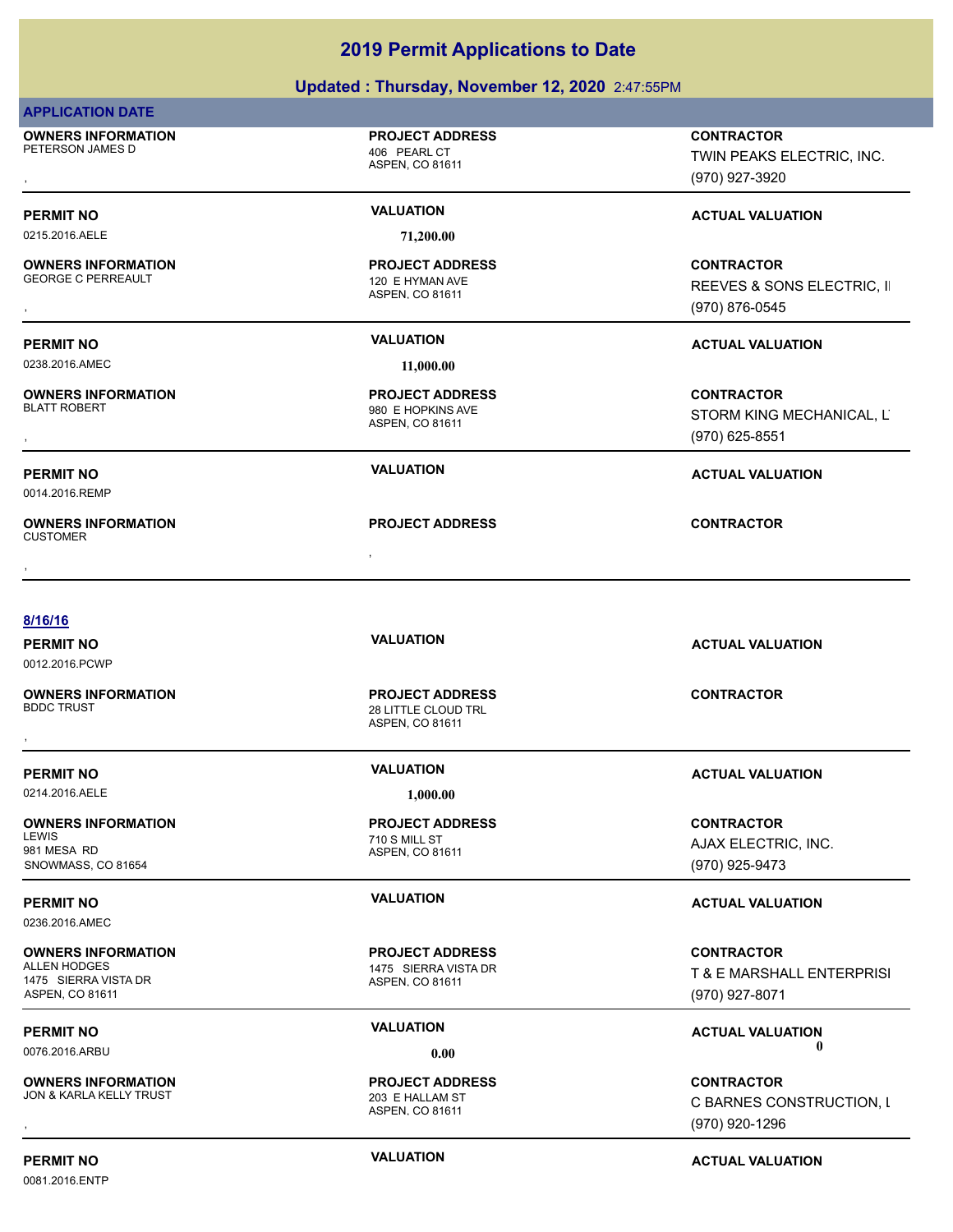### **Updated : Thursday, November 12, 2020** 2:47:55PM

| <b>APPLICATION DATE</b>                                                                     |                                                                    |                                                                 |
|---------------------------------------------------------------------------------------------|--------------------------------------------------------------------|-----------------------------------------------------------------|
| <b>OWNERS INFORMATION</b><br>NZC CO, LLC                                                    | <b>PROJECT ADDRESS</b><br>535 E HYMAN AVE<br>ASPEN, CO 81611       | <b>CONTRACTOR</b>                                               |
| <b>PERMIT NO</b><br>0134.2016.ASPL                                                          | <b>VALUATION</b>                                                   | <b>ACTUAL VALUATION</b>                                         |
| <b>OWNERS INFORMATION</b><br><b>GULFCO</b>                                                  | <b>PROJECT ADDRESS</b><br>616 E HYMAN<br>ASPEN, CO 81611           | <b>CONTRACTOR</b><br>SOPRIS MECHANICAL<br>(070) 618-0282        |
| <b>PERMIT NO</b><br>0237.2016.AMEC                                                          | <b>VALUATION</b>                                                   | <b>ACTUAL VALUATION</b>                                         |
| <b>OWNERS INFORMATION</b><br><b>HOPKINS TOWNHOMES LLC</b>                                   | <b>PROJECT ADDRESS</b><br>727 E HOPKINS AVE<br>ASPEN, CO 81611     | <b>CONTRACTOR</b><br>ADAMS MECHANICAL LLC<br>(970) 404-2476     |
| <b>PERMIT NO</b><br>0135.2016.ASPL                                                          | <b>VALUATION</b>                                                   | <b>ACTUAL VALUATION</b>                                         |
| <b>OWNERS INFORMATION</b><br>HOPKINS TOWNHOMES LLC                                          | <b>PROJECT ADDRESS</b><br>727 E HOPKINS AVE<br>ASPEN, CO 81611     | <b>CONTRACTOR</b><br>ADAMS MECHANICAL LLC<br>(970) 404-2476     |
| 8/15/16<br><b>PERMIT NO</b><br>0074.2016.ARBU                                               | <b>VALUATION</b><br>0.00                                           | <b>ACTUAL VALUATION</b><br>0                                    |
| <b>OWNERS INFORMATION</b><br>ASV ASPEN ST OWNERS TODD EMERSON, BALD<br>MOUNTAIN, L          | <b>PROJECT ADDRESS</b><br>112 JUAN ST<br>ASPEN, CO 81611           | <b>CONTRACTOR</b><br>RA NELSON, LLC<br>(970) 949-5152           |
| <b>PERMIT NO</b><br>0212.2016.AELE                                                          | <b>VALUATION</b><br>2,500.00                                       | <b>ACTUAL VALUATION</b>                                         |
| <b>OWNERS INFORMATION</b><br><b>DOUGLAS FOLK</b>                                            | <b>PROJECT ADDRESS</b><br>129 MINING STOCK PKWY<br>ASPEN, CO 81611 | <b>CONTRACTOR</b><br>TIM DYER ELECTRIC, INC.<br>(970) 945-2430  |
| <b>PERMIT NO</b><br>0008.2016.ENPM                                                          | <b>VALUATION</b>                                                   | <b>ACTUAL VALUATION</b>                                         |
| <b>OWNERS INFORMATION</b><br>601 W HALLAM LLC                                               | <b>PROJECT ADDRESS</b><br>601 W HALLAM ST<br>ASPEN, CO 81611       | <b>CONTRACTOR</b>                                               |
| <b>PERMIT NO</b><br>0132.2016.ASPL                                                          | <b>VALUATION</b>                                                   | <b>ACTUAL VALUATION</b>                                         |
| <b>OWNERS INFORMATION</b><br>NORA BERKO ELM223, LLC<br>1230 SNOWBUNNY LN<br>ASPEN, CO 81611 | <b>PROJECT ADDRESS</b><br>215 E HALLAM ST<br>ASPEN, CO 81611       | <b>CONTRACTOR</b><br>PEAK PLUMBING & HEATING,<br>(970) 640-4015 |

PERMIT NO<br>0100.2016.ARBK 10.000 **VALUATION**<br>10.000 **VALUATION** 0100.2016.ARBK **10,000.00 10,000.00**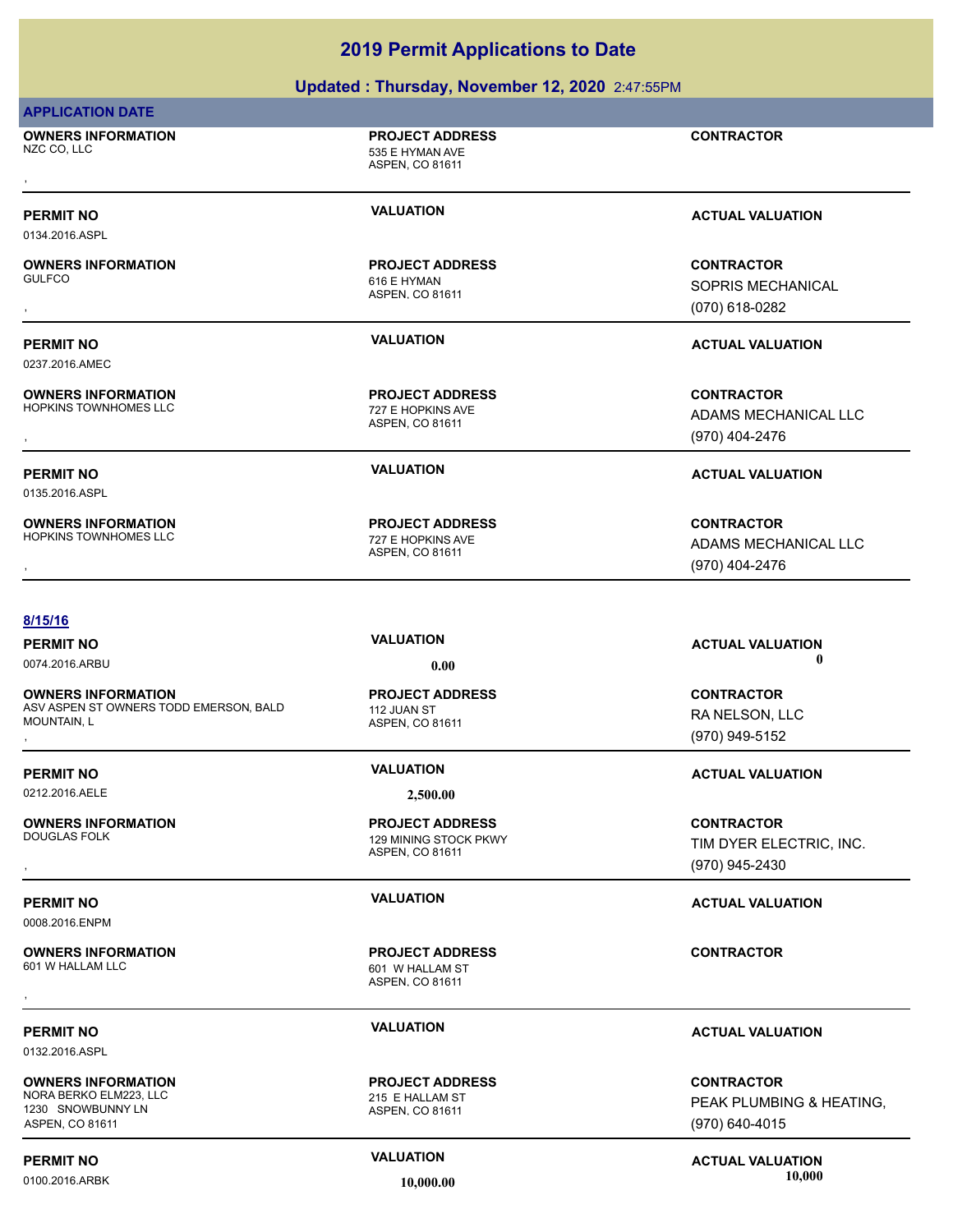### **Updated : Thursday, November 12, 2020** 2:47:55PM

### **APPLICATION DATE**

**OWNERS INFORMATION** EISENSTAT ALBERT & CONSTANCE 106 N SPRING ST

ASPEN, CO 81611 **PROJECT ADDRESS**

0066.2016.tent

### **OWNERS INFORMATION**

WATER STREET LLC **21 NORTHWAY DR** 21 NORTHWAY DR ASPEN, CO 81611

MOUNTAIN, L

MOUNTAIN, L

0065.2016.tent

**OWNERS INFORMATION**

**OWNERS INFORMATION**

**OWNERS INFORMATION**

**OWNERS INFORMATION**

**OWNERS INFORMATION**

**OWNERS INFORMATION**

ASV ASPEN ST OWNERS TODD EMERSON, BALD

ASV ASPEN ST OWNERS TODD EMERSON, BALD

**PERMIT NO VALUATION ACTUAL VALUATION** 0213.2016.AELE **1,500.00**

**PROJECT ADDRESS**

ASPEN, CO 81611

ASPEN, CO 81611 281 EASTWOOD DR **PROJECT ADDRESS**

ASPEN, CO 81611 105 E DEAN ST **PROJECT ADDRESS**

ASPEN, CO 81611 119 E DEAN ST **PROJECT ADDRESS OWNERS INFORMATION DEMERSON, BALD REGULAR PROJECT ADDRESS ARE SONTRACTOR CONTRACTOR CONTRACTOR ASPEN STOURD ASPEN<br>ASV ASPEN STOWNERS TODD EMERSON, BALD 119 E DEAN ST RANELSON, LLC RANELSON, LLC RANELSON, LLC RANELSON, LLC** 

ASPEN, CO 81611 315 EAST DEAN ASSOCIATES, INC<br>315 E DEAN ST **PROJECT ADDRESS**

ASPEN, CO 81611 JACKSON 43 INVESTMENTS LLC<br>0651 PFISTER DR

### JOEL MISCHKE BASALT BIKES 400 E COOPER **PROJECT ADDRESS OWNERS INFORMATION GOVER SERVICE PROJECT ADDRESS ARE:**<br>JOEL MISCHKE BASALT BIKES THE SERVICE OF A 400 E COOPER<br>ASPEN, CO 81611

ASPEN, CO 81611

**OWNERS INFORMATION METALLY SERVICE TO A PROJECT ADDRESS ARE:**<br>EISENSTAT ALBERT & CONSTANCE TO A SPRING ST TO A SPRING ST TO A SPERIE STEEPLE CHASE CONSTRUCT<br>, the metal of the spent of the spent of the spent of the spent STEEPLECHASE CONSTRUCT (970) 920-4079

### **PERMIT NO VALUATION VALUATION VALUATION**

**CONTRACTOR** PREMIER PARTY RENTAL, LLC

, **CONTRACTOR** AJAX ELECTRIC, INC. (970) 925-9473

**PERMIT NO CONSUMITY ACTUAL VALUATION VALUATION VALUATION** 0073.2016.ARBU **0.00 0.00**

**OWNERS INFORMATION DEMERSON, BALD REGIST ADDRESS ARE SERVICE ONTRACTOR CONTRACTOR**<br>ASV ASPEN ST OWNERS TODD EMERSON, BALD 105 E DEAN ST **DEAN ST ANNELSON, LLC REAN ELSON, LLC**<br>MOUNTAIN, L **ASPEN, CO 81611** 100 100 100 100 RA NELSON, LLC (970) 949-5152

**PERMIT NO VALUATION ACTUAL VALUATION** 0075.2016.ARBU **0.00 0.00**

# RA NELSON, LLC (970) 949-5152

### **PERMIT NO VALUATION ACTUAL VALUATION**

**OWNERS INFORMATION METALLY CONTRACTOR SERVICES AND REGULAR SERVICES SURFACTOR CONTRACTOR SERVICES SURFACTOR SH<br>
315 EAST DEAN ASSOCIATES, INC ASPEN, CO 81611 MASPEN, CO 81611 MASPEN, CO 81611 MASPEN (970) 479-7000** BETHEL PARTY RENTALS, INC (970) 479-7000

**OWNERS INFORMATION LEADURED BY A SERVICE TO A SERVICE ADDRESS AND RESULTS ON TRACTOR CONTRACTOR CONTRACTOR**<br>JACKSON 43 INVESTMENTS LLC LEADURER DRIVERS ASPEN, CO 81611<br>, Many 1970) 927-4656 LASSITER ELECTRIC, INC (970) 927-4656

### **PERMIT NO VALUATION ACTUAL VALUATION**

**PERMIT NO VALUATION ACTUAL VALUATION** 0041.2016.ACBK **2,500,000.00 2,500,000.00**

0080.2016.ENTP

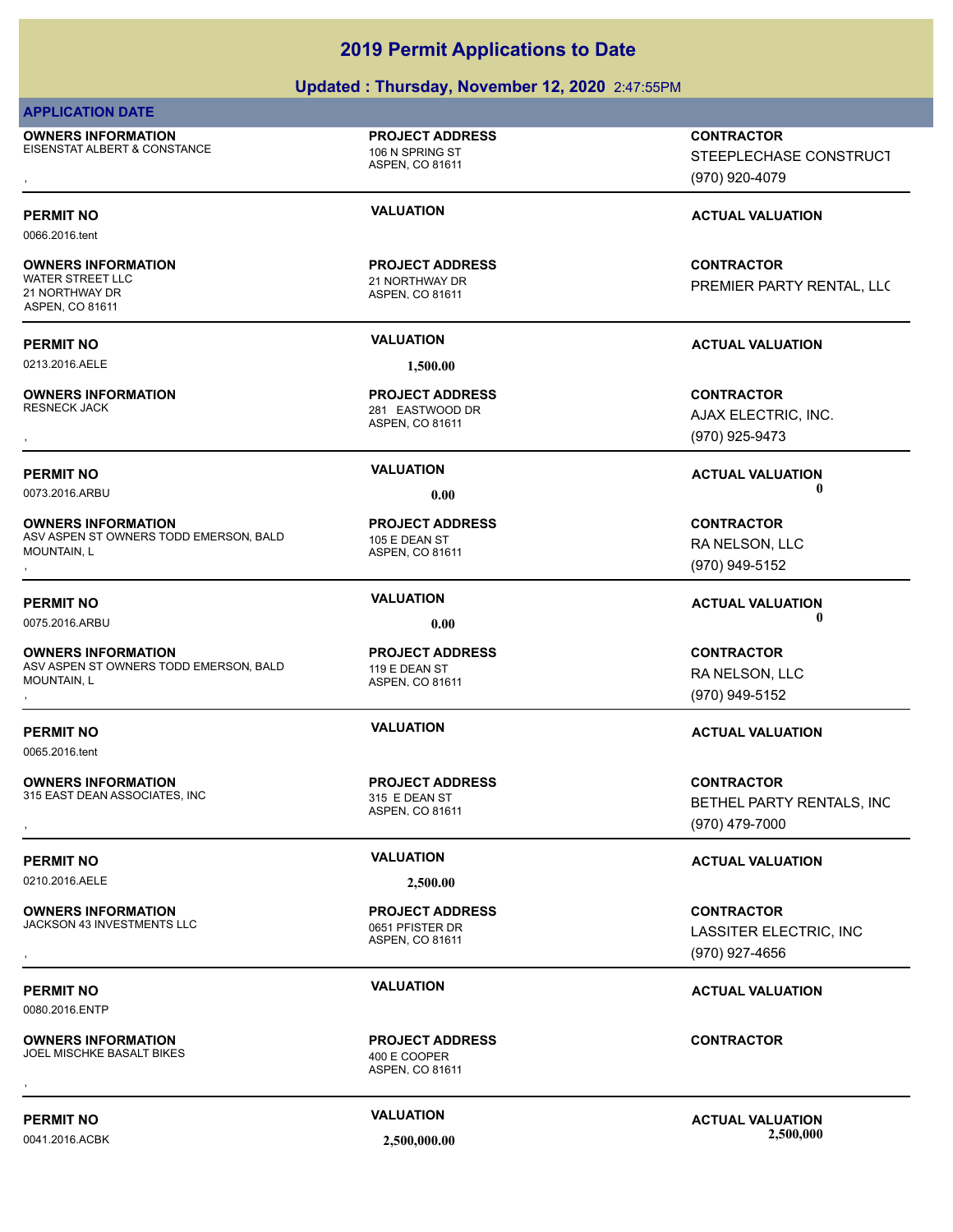### **Updated : Thursday, November 12, 2020** 2:47:55PM

|--|

**OWNERS INFORMATION** C/O ANDREW HECHT ASPEN CORE VENTURES, LLC 517 E HYMAN

**PROJECT ADDRESS**

ASPEN, CO 81611

ASPEN, CO 81611

ASPEN, CO 81611

ASPEN, CO 81611

ASPEN, CO 81611

**PROJECT ADDRESS**

190 FALCON RD **PROJECT ADDRESS**

535 E HYMAN AVE **PROJECT ADDRESS**

214 LAKE AVE **PROJECT ADDRESS**

725 CASTLE CREEK DR **PROJECT ADDRESS**

**OWNERS INFORMATION CORE VENTURES, LLC FROJECT ADDRESS FROM THE CONTRACTOR**<br>C/O ANDREW HECHT ASPEN CORE VENTURES, LLC FROM THE HYMAN THE SERVICE OF WOODS CONSTRUCTION I<br>ASPEN. CO 81611 FROM THE SERVICE OF 1970) 948-6483 GF WOODS CONSTRUCTION I (970) 948-6483

0211.2016.AELE **15,000.00**

### **OWNERS INFORMATION**

0133.2016.ASPL **150,000.00** 

# **OWNERS INFORMATION**<br>DAVID SCHIFT

### **8/12/16**

0235.2016.AMEC **8,500.00**

**OWNERS INFORMATION**

0234.2016.AMEC **11,208.00**

# **OWNERS INFORMATION**

0041.2016.COPY

### , **OWNERS INFORMATION** CUSTOMER , **CONTRACTOR**

### **8/11/16**

# 0233.2016.AMEC **65,000.00**

**OWNERS INFORMATION**<br>DOUGLAS FOLK

0078.2016.ENTP

**OWNERS INFORMATION**

### ASPEN, CO 81611 129 MINING STOCK PKWY **PROJECT ADDRESS** , **CONTRACTOR**

ASPEN, CO 81611 700 W SMUGGLER ST **PROJECT ADDRESS** , **CONTRACTOR**

### **PERMIT NO VALUATION VALUATION VALUATION**

, **CONTRACTOR** GRIZZLY ELECTRIC, INC. (970) 927-8006

### **PERMIT NO VALUATION ACTUAL VALUATION**

**OWNERS INFORMATION PROJECT ADDRESS CONTRACTOR**<br>DAVID SCHIFT 214 LAKE AVE ALL VALLEY MAINTENANCE &<br>, ASPEN. CO 81611 ALL VALLEY MAINTENANCE & (970) 927-4036

### **PERMIT NO VALUATION VALUATION VALUATION**

, **CONTRACTOR** YOUNG SERVICES, LLC (970) 384-0354

### **PERMIT NO VALUATION ACTUAL VALUATION**

, **CONTRACTOR** UTE CITY FIREPLACES, LLC (970) 319-7642

### **PERMIT NO VALUATION ACTUAL VALUATION**

**PERMIT NO VALUATION ACTUAL VALUATION**

**PERMIT NO VALUATION ACTUAL VALUATION**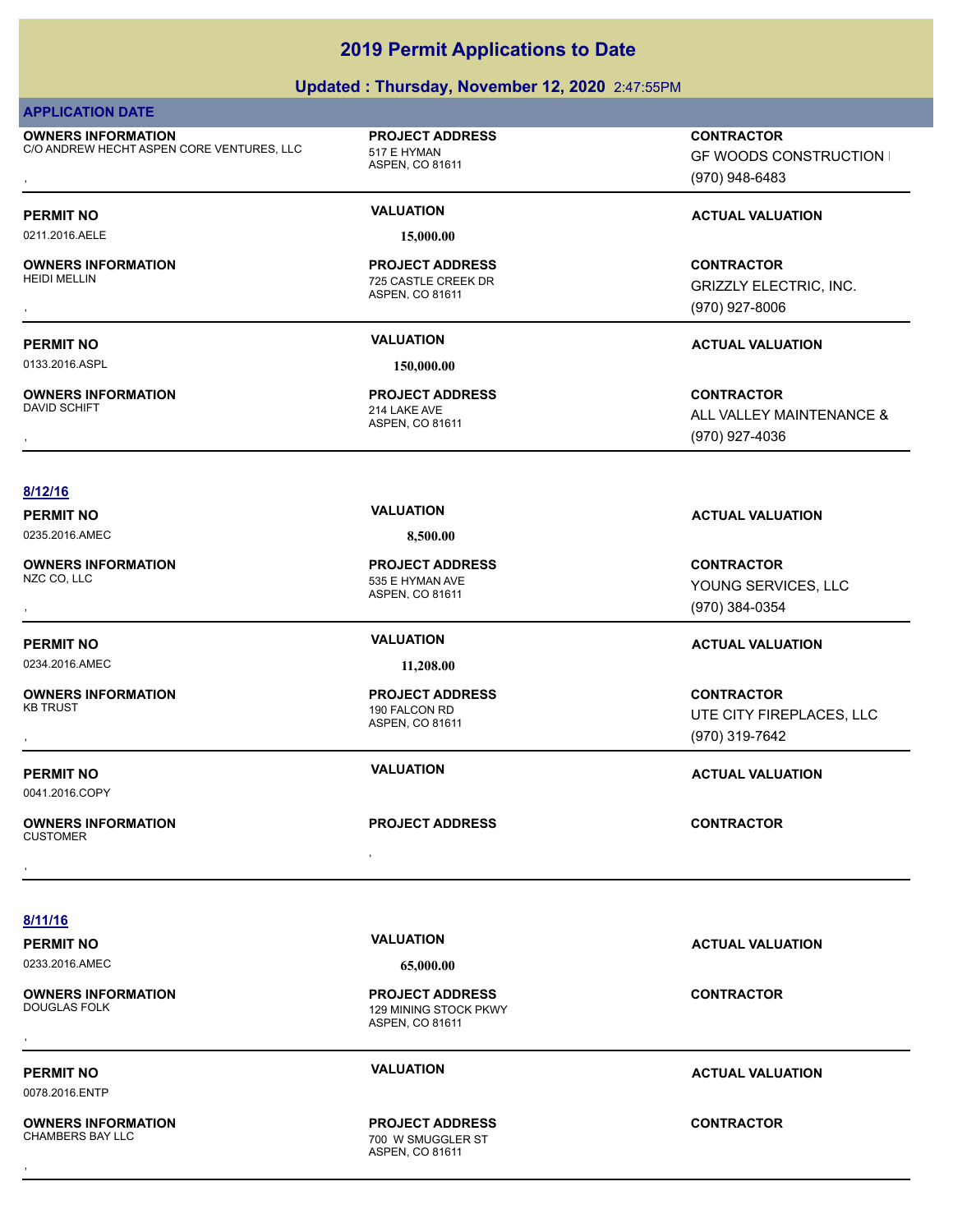### **Updated : Thursday, November 12, 2020** 2:47:55PM

### **APPLICATION DATE**

0131.2016.ASPL **52,000.00**

**OWNERS INFORMATION**

0084.2016.RWBU **2,500.00**

**OWNERS INFORMATION** DAVID WILLENS 323 BLEEKER, LLC 232 E BLEEKER ST

0083.2016.RWBU **15,000.00**

**OWNERS INFORMATION** MARK FRIEDLAND BLEEK HOUSE, LLC 110 E BLEEKER ST **OWNERS INFORMATION USE:**<br>MARK FRIEDLAND BLEEK HOUSE, LLC ASPEN, CO 81611 ASPEN, CO 81611<br>,

**OWNERS INFORMATION** 100 E MAIN STR LLC 100 E MAIN ST 100 E MAIN ST ASPEN, CO 81611

**OWNERS INFORMATION** MAROON CREEK CLUB MASTER ASSOC 0 CLUBSIDE DR

0079.2016.ENTP

**OWNERS INFORMATION**

0064.2016.tent

**OWNERS INFORMATION** ELKS LODGE 6 NOCH PARK

0013.2016.REMP

, **OWNERS INFORMATION**

CUSTOMER

ASPEN, CO 81611 530 W HALLAM ST **PROJECT ADDRESS**

ASPEN, CO 81611 **PROJECT ADDRESS OWNERS INFORMATION METALLY SETS ARE ASSESS TO A SERVE THE SERVE SERVER STRACTOR SERVER STRACTOR SERVER STRACTOR**<br>DAVID WILLENS 323 BLEEKER, LLC ASPEN, 232 E BLEEKER ST<br>,

ASPEN, CO 81611 **PROJECT ADDRESS**

ASPEN, CO 81611 **PROJECT ADDRESS**

ASPEN, CO 81611 **PROJECT ADDRESS**

ASPEN, CO 81611 GULFCO 616 E HYMAN 616 E HYMAN **PROJECT ADDRESS** , **CONTRACTOR**

ASPEN, CO 81611 **PROJECT ADDRESS**

**PROJECT ADDRESS** , **CONTRACTOR**

**PERMIT NO VALUATION ACTUAL VALUATION**

, **CONTRACTOR** CLEARWATERS PLUMBING AN (970) 456-9956

### **PERMIT NO VALUATION ACTUAL VALUATION**

**PERMIT NO VALUATION ACTUAL VALUATION**

**PERMIT NO VALUATION ACTUAL VALUATION** 0040.2016.ACBK **395,000.00 395,000.00**

> **CONTRACTOR** JANCKILA CONSTRUCTION, IN (970) 963-7239

**PERMIT NO VALUATION ACTUAL VALUATION** 0072.2016.ARBU **655,000.00 655,000.00**

**OWNERS INFORMATION EXAMPLE ASSOC FOR A PROJECT ADDRESS FOR A CONTRACTOR CONTRACTOR**<br>MAROON CREEK CLUB MASTER ASSOC FOR A SPEN, CO 81611<br>, ARCHITECTURAL CONCRETE

### **PERMIT NO VALUATION ACTUAL VALUATION**

**PERMIT NO VALUATION VALUATION VALUATION** 

, **CONTRACTOR** PREMIER PARTY RENTAL, LLC

**PERMIT NO VALUATION ACTUAL VALUATION**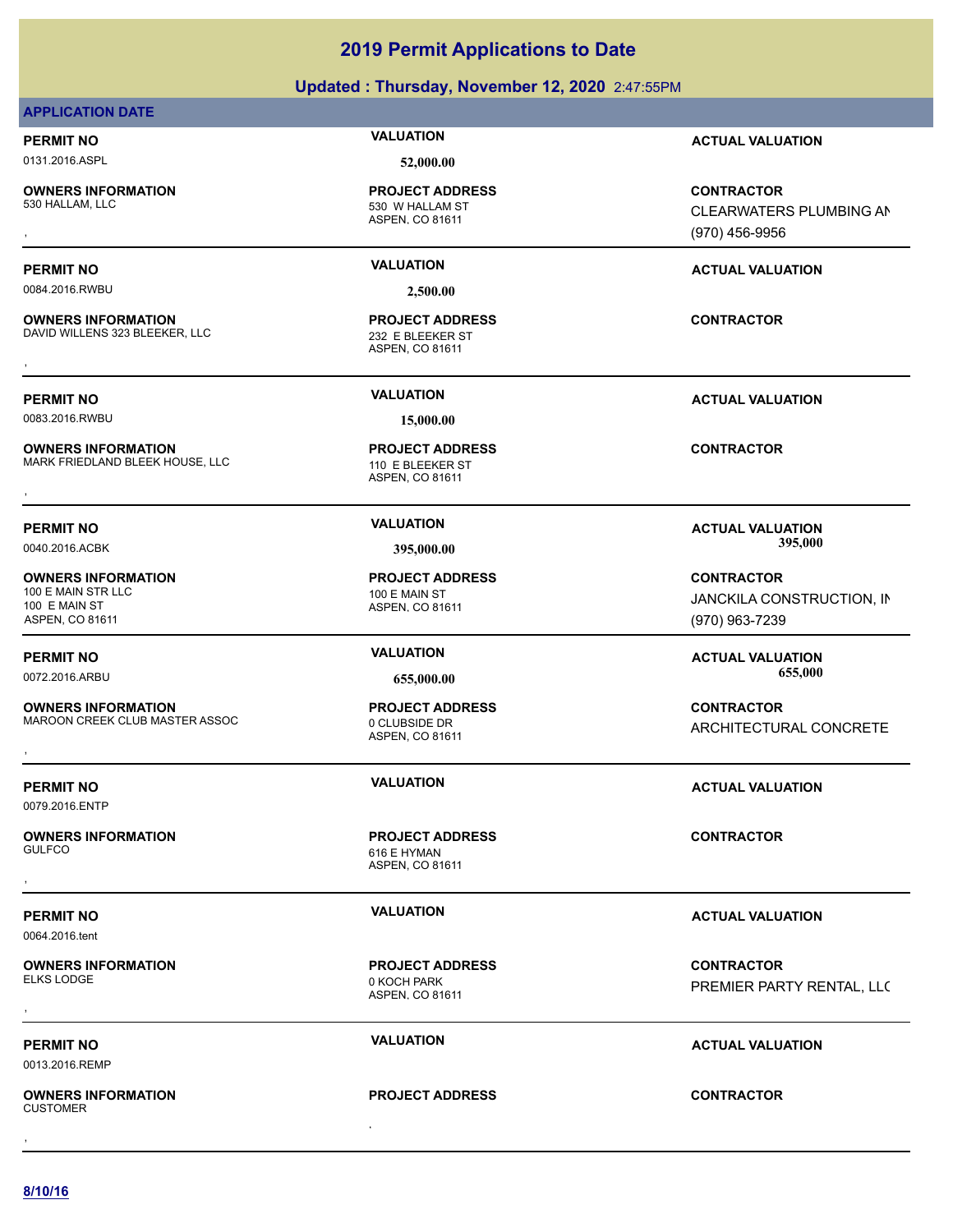### **Updated : Thursday, November 12, 2020** 2:47:55PM

### **APPLICATION DATE**

0082.2016.RWBU **29,000.00**

**OWNERS INFORMATION** 1230 SNOWBUNNY LN ASPEN, CO 81611

**OWNERS INFORMATION** RIVER ROAD LLC\* 207 S ORIGINAL

0069.2016.ARBU **0.00 0.00**

**OWNERS INFORMATION**

**OWNERS INFORMATION** LAYTON VIRGINIA MCALESTER TRUS 715 E DURANT AVE

**OWNERS INFORMATION** JODI SMITH PITKIN COUNTY LIBRARY 120 N MILL ST 120 N MILL ST ASPEN, CO 81611

**OWNERS INFORMATION** 303-863-4590 WELLS FARGO BANK 119 S MILL ST

**OWNERS INFORMATION** OATES CHERIE G 1205 RIVERSIDE DR 1205 RIVERSIDE DR ASPEN, CO 81611

**PERMIT NO VALUATION VALUATION VALUATION** 

0209.2016.AELE **1,000.00**

**OWNERS INFORMATION** MILTON ZALE 200 PARK AVE 190 PARK AVE ASPEN, CO 81611

ASPEN, CO 81611 211 & 215 HALLAM E **PROJECT ADDRESS**

ASPEN, CO 81611 **PROJECT ADDRESS**

ASPEN, CO 81611 845 ROARING FORK RD **PROJECT ADDRESS** , **CONTRACTOR**

ASPEN, CO 81611 **PROJECT ADDRESS**

ASPEN, CO 81611 **PROJECT ADDRESS**

ASPEN, CO 81611 **PROJECT ADDRESS**

ASPEN, CO 81611 **PROJECT ADDRESS**

ASPEN, CO 81611 **PROJECT ADDRESS**

**PERMIT NO VALUATION ACTUAL VALUATION**

**CONTRACTOR**

**PERMIT NO VALUATION ACTUAL VALUATION** 0076.2016.ARGR **65,000.00 65,000.00**

, **CONTRACTOR** STEVE SMITH CONSTRUCTIO (970) 319-0121

**PERMIT NO VALUATION ACTUAL VALUATION**

# KORU LTD (970) 963-3217

**PERMIT NO VALUATION ACTUAL VALUATION** 0099.2016.ARBK **200,000.00 200,000.00**

**OWNERS INFORMATION METALLY SETS ARE ASSESS TO A SERVIT ASSESS AND REGAN CONTRACTOR CONTROURS AND REGAN CONSTRUCTION, INC<br>ASPEN, CO 81611 METAL METALLY ASPEN, CO 81611 METALLY METALLY MESSAN CONSTRUCTION, INC<br>ASPEN, CO 816** REGAN CONSTRUCTION, INC (970) 923-0010

### **PERMIT NO CONSUMITY OF A CONSUMITY OF A CONSUMITY OF A CONSUMITY OF A CTUAL VALUATION** 0070.2016.ARBU **0.00 0.00**

**CONTRACTOR** FCI CONSTRUCTORS, INC (970) 434-9093

**PERMIT NO VALUATION ACTUAL VALUATION** 0063.2016.ACGR **165,828.00 165,828.00**

**OWNERS INFORMATION EXAMPLE ASSUME AND RESOURCE TRIDERSS ARE SERVIT CONTRACTOR CONTRACTOR<br>303-863-4590 WELLS FARGO BANK THE STATE ASPEN. CO 81611 THE STATE STATE OF STATE ASPEN. CO 81611<br>The State of State of State Aspen.** FCI CONSTRUCTORS, INC (970) 434-9093

**PERMIT NO VALUATION ACTUAL VALUATION** 0071.2016.ARBU **4,060.00 4,060.00**

> **CONTRACTOR** ALAN DUNCAN ROOFING, CO (970) 876-5414

**CONTRACTOR** R & A ENTERPRISES OF CARE (970) 945-6500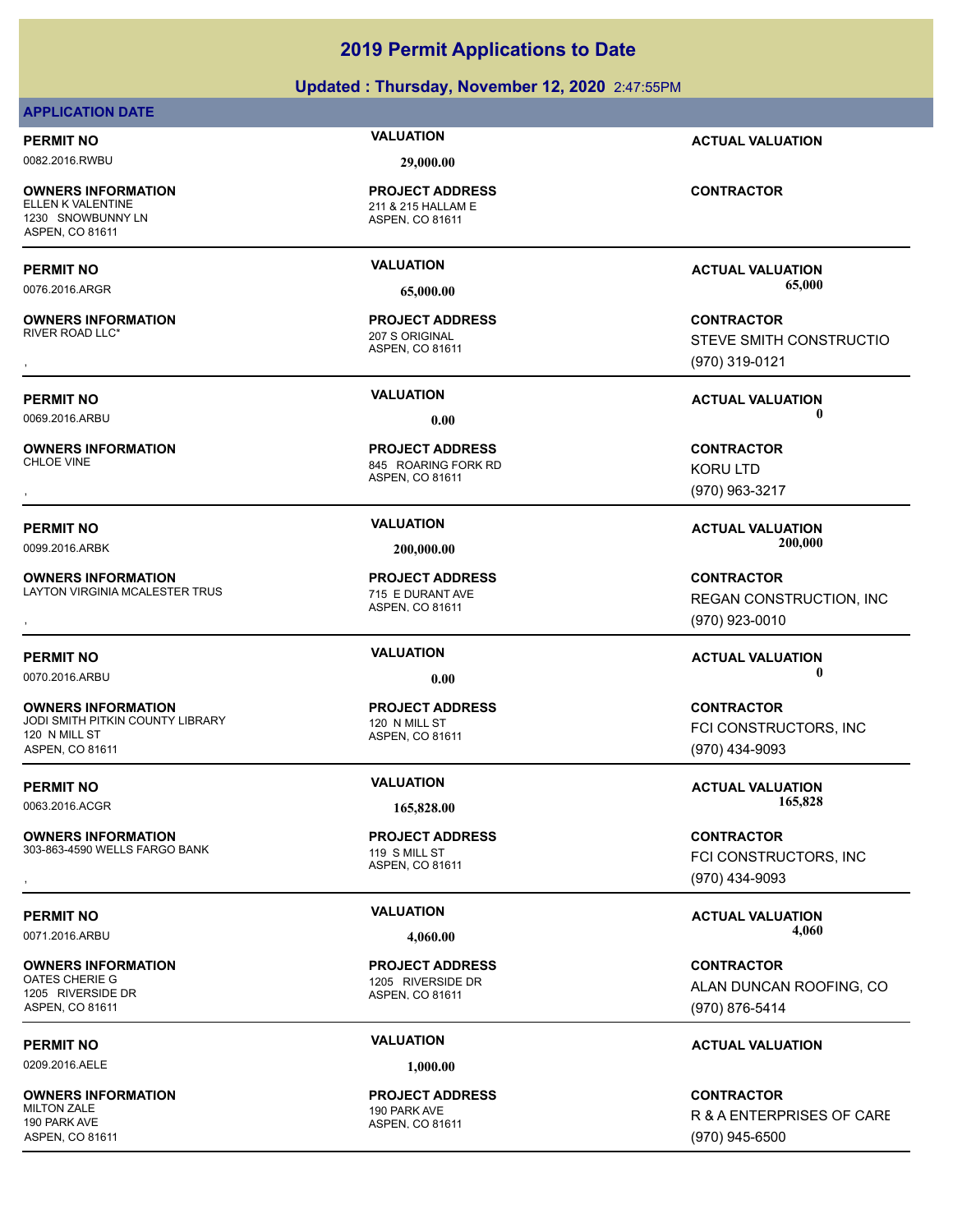| <b>APPLICATION DATE</b>                                                                    | Updated: Thursday, November 12, 2020 2:47:55PM                       |                                        |
|--------------------------------------------------------------------------------------------|----------------------------------------------------------------------|----------------------------------------|
|                                                                                            |                                                                      |                                        |
| <b>PERMIT NO</b>                                                                           | <b>VALUATION</b>                                                     | <b>ACTUAL VALUATION</b><br>$\mathbf 0$ |
| 0062.2016.ACGR                                                                             | 0.00                                                                 |                                        |
| <b>OWNERS INFORMATION</b><br><b>BILL STIRLING</b>                                          | <b>PROJECT ADDRESS</b><br>415 E HYMAN<br>ASPEN, CO 81611             | <b>CONTRACTOR</b>                      |
| <b>PERMIT NO</b>                                                                           | <b>VALUATION</b>                                                     | <b>ACTUAL VALUATION</b>                |
| 0064.2016.ACGR                                                                             | 10,500.00                                                            | 10,500                                 |
| <b>OWNERS INFORMATION</b>                                                                  | <b>PROJECT ADDRESS</b>                                               | <b>CONTRACTOR</b>                      |
| WHEELER SQUARE ASSOC                                                                       | 315 E HYMAN                                                          | VIKING CONSTRUCTION, LLC               |
| 200 E MAIN ST<br>ASPEN, CO 81611                                                           | ASPEN, CO 81611                                                      | (970) 309-2955                         |
|                                                                                            |                                                                      |                                        |
| <b>PERMIT NO</b>                                                                           | <b>VALUATION</b>                                                     | <b>ACTUAL VALUATION</b>                |
| 0077.2016.ASLU                                                                             |                                                                      |                                        |
| <b>OWNERS INFORMATION</b><br>ICONIC PROPERTIES- JEROME, LLC                                | <b>PROJECT ADDRESS</b><br>310 & 330 EAST HYMAN ST<br>ASPEN, CO 81611 | <b>CONTRACTOR</b>                      |
| <b>PERMIT NO</b>                                                                           | <b>VALUATION</b>                                                     | <b>ACTUAL VALUATION</b>                |
| 0040.2016.COPY                                                                             |                                                                      |                                        |
| <b>OWNERS INFORMATION</b><br><b>CITY OF ASPEN</b>                                          | <b>PROJECT ADDRESS</b>                                               | <b>CONTRACTOR</b>                      |
|                                                                                            |                                                                      |                                        |
| 8/9/16                                                                                     |                                                                      |                                        |
| <b>PERMIT NO</b>                                                                           | <b>VALUATION</b>                                                     | <b>ACTUAL VALUATION</b>                |
| 0130.2016.ASPL                                                                             | 110,000.00                                                           |                                        |
| <b>OWNERS INFORMATION</b>                                                                  | <b>PROJECT ADDRESS</b>                                               | <b>CONTRACTOR</b>                      |
| CK PITCO ASSOCIATES, LLC<br>64 PITKIN WAY                                                  | 64 PITKIN WAY                                                        | MAULDIN PLUMBING AND HE/               |
| ASPEN, CO 81611                                                                            | ASPEN, CO 81611                                                      | (970) 945-7016                         |
| <b>PERMIT NO</b>                                                                           | <b>VALUATION</b>                                                     | <b>ACTUAL VALUATION</b>                |
| 0208.2016.AELE                                                                             | 44,810.00                                                            |                                        |
| <b>OWNERS INFORMATION</b>                                                                  | <b>PROJECT ADDRESS</b>                                               | <b>CONTRACTOR</b>                      |
| HILL 190 LCC                                                                               | 439 PEARL CT                                                         | CONUNDRUM TECHNOLOGIE                  |
|                                                                                            | ASPEN, CO 81611                                                      | (970) 926-2554                         |
|                                                                                            |                                                                      |                                        |
| <b>PERMIT NO</b><br>0077.2016.ENTP                                                         | <b>VALUATION</b>                                                     | <b>ACTUAL VALUATION</b>                |
|                                                                                            |                                                                      |                                        |
| <b>OWNERS INFORMATION</b><br>ASPEN COMMUNITY CHURCH<br>200 E BLEEKER ST<br>ASPEN, CO 81611 | <b>PROJECT ADDRESS</b><br>200 E BLEEKER ST<br>ASPEN, CO 81611        | <b>CONTRACTOR</b>                      |

**OWNERS INFORMATION** ZUPANCIS LOUIS J 1/2 550 E MAIN ST 550 E MAIN ST ASPEN, CO 81611

# **2019 Permit Applications to Date**

ASPEN, CO 81611 **PROJECT ADDRESS**

**PERMIT NO VALUATION VALUATION ACTUAL VALUATION** 0061.2016.ACGR **0.00 0.00**

> **CONTRACTOR** SHAW BUILDERS, LLC (970) 242-9236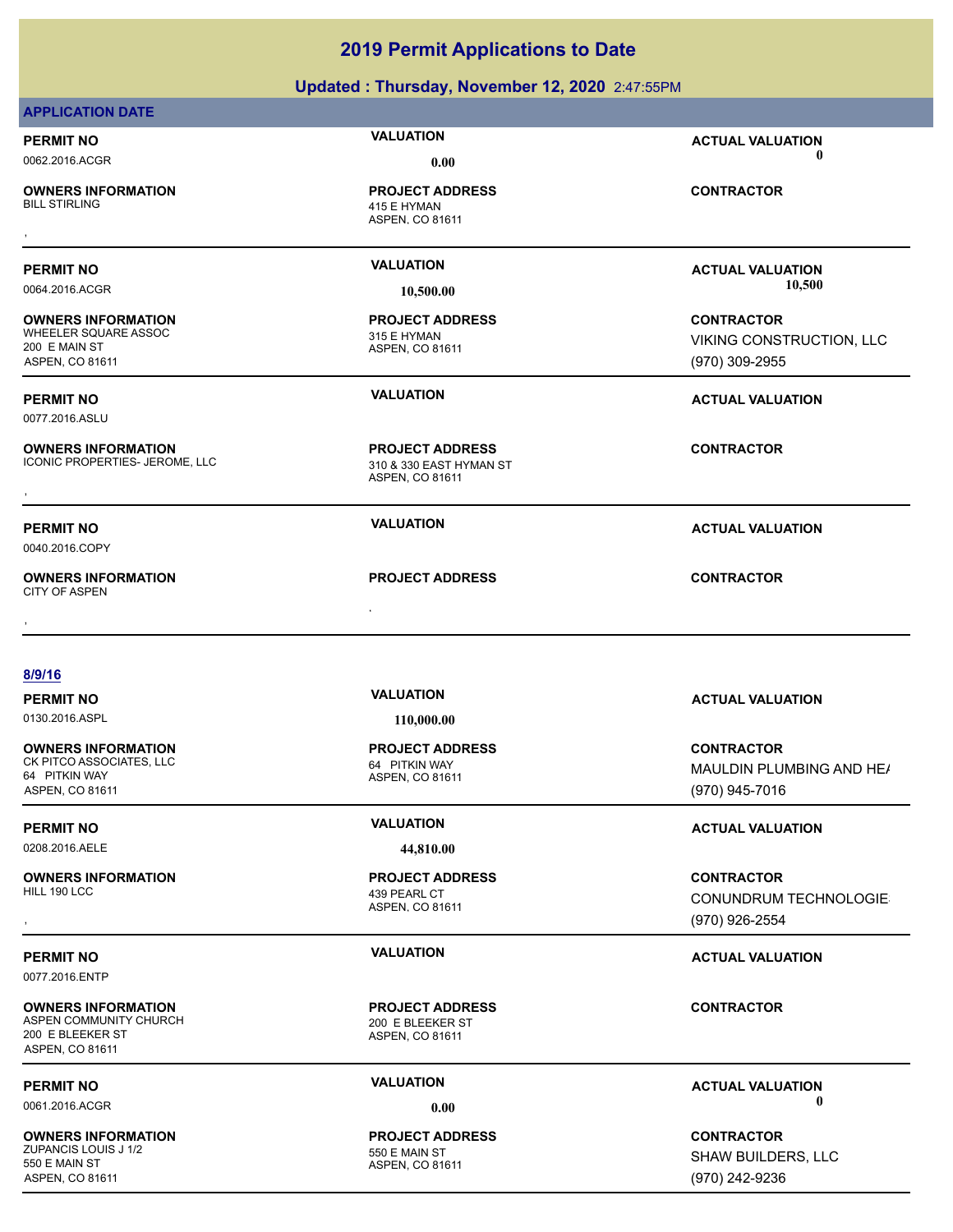# **Updated : Thursday, November 12, 2020** 2:47:55PM **2019 Permit Applications to Date**

### **APPLICATION DATE**

**OWNERS INFORMATION**

0206.2016.AELE **10,000.00**

**OWNERS INFORMATION**

0129.2016.ASPL **3,500.00**

**OWNERS INFORMATION** KEVIN & MARCIE TAYLOR **EXECUTE 18 AND A CONSERVANCE OF A CONSERVANCE OF A CONSERVANCE OF A CONSERVANCE OF A CONSERVANCE OF A CONSERVANCE OF A CONSERVANCE OF A CONSERVANCE OF A CONSERVANCE OF A CONSERVANCE OF A CONSERVANCE** 

0078.2016.afsr **30,000.00**

**OWNERS INFORMATION**

0077.2016.afsr **1,000.00**

**OWNERS INFORMATION** ARTIM LLC 601 RIO GRANDE

### 0207.2016.AELE **100,000.00**

ASPEN, CO 81611 500 E COOPER AVE **PROJECT ADDRESS**

ASPEN, CO 81611 1326 VINE ST **PROJECT ADDRESS**

ASPEN, CO 81611 **PROJECT ADDRESS**

ASPEN, CO 81611 195 SKIMMING LN **PROJECT ADDRESS**

ASPEN, CO 81611 **PROJECT ADDRESS**

**PERMIT NO VALUATION ACTUAL VALUATION**

**OWNERS INFORMATION PROJECT ADDRESS CONTRACTOR**<br>GALENA COOPER LLC 500 E COOPER AVE R &A ENTERPRISES OF CARE<br>, ASPEN, CO 81611 R & A ENTERPRISES OF CARE (970) 945-6500

### **PERMIT NO VALUATION ACTUAL VALUATION**

**OWNERS INFORMATION FROJECT ADDRESS CONTRACTOR CONTRACTOR**<br>1326 VINE ST LLC ADDREST 1326 VINE ST<br>ASPEN. CO 81611<br>, MILLER ELECTRICAL SERVICE

### **PERMIT NO VALUATION ACTUAL VALUATION**

**OWNERS INFORMATION PROJECT ADDRESS CONTRACTOR**<br>KEVIN & MARCIE TAYLOR 670 MOORE DR ASPEN WATERWISE, LLC<br>, ASPEN, CO 81611 ASPEN WATERWISE, LLC (970) 925-1914

### **PERMIT NO VALUATION ACTUAL VALUATION**

, **CONTRACTOR** FLAME OUT FIRE PROTECTIO (970) 927-4933

### **PERMIT NO VALUATION ACTUAL VALUATION**

, **CONTRACTOR FLAME OUT FIRE PROTECTIO** (970) 927-4933

### **8/8/16**

**PERMIT NO VALUATION ACTUAL VALUATION** 0097.2016.ARBK **35,000.00 35,000.00**

**OWNERS INFORMATION** 420 W SMUGGLER ST ASPEN, CO 81611

0076.2016.afsr **14,000.00**

**OWNERS INFORMATION**

**OWNERS INFORMATION** LEWIS&REBECCA ROTH&KARST 824 E HOPKINS AVE

ASPEN, CO 81611 420 W SMUGGLER ST **PROJECT ADDRESS**

ASPEN, CO 81611 529 WALNUT ST **PROJECT ADDRESS**

ASPEN, CO 81611 **PROJECT ADDRESS**

**CONTRACTOR** HOLMBECK CONSTRUCTION, (970) 963-5803

### **PERMIT NO VALUATION ACTUAL VALUATION**

, **CONTRACTOR FLAME OUT FIRE PROTECTIO** (970) 927-4933

**PERMIT NO CONSUMITY OF A CONSUMITY OF A CONSUMITY OF A CONSUMITY OF A CTUAL VALUATION** 0096.2016.ARBK **30,000.00 30,000.00**

, **CONTRACTOR** LESTER DEVELOPMENT, LLC (970) 925-5524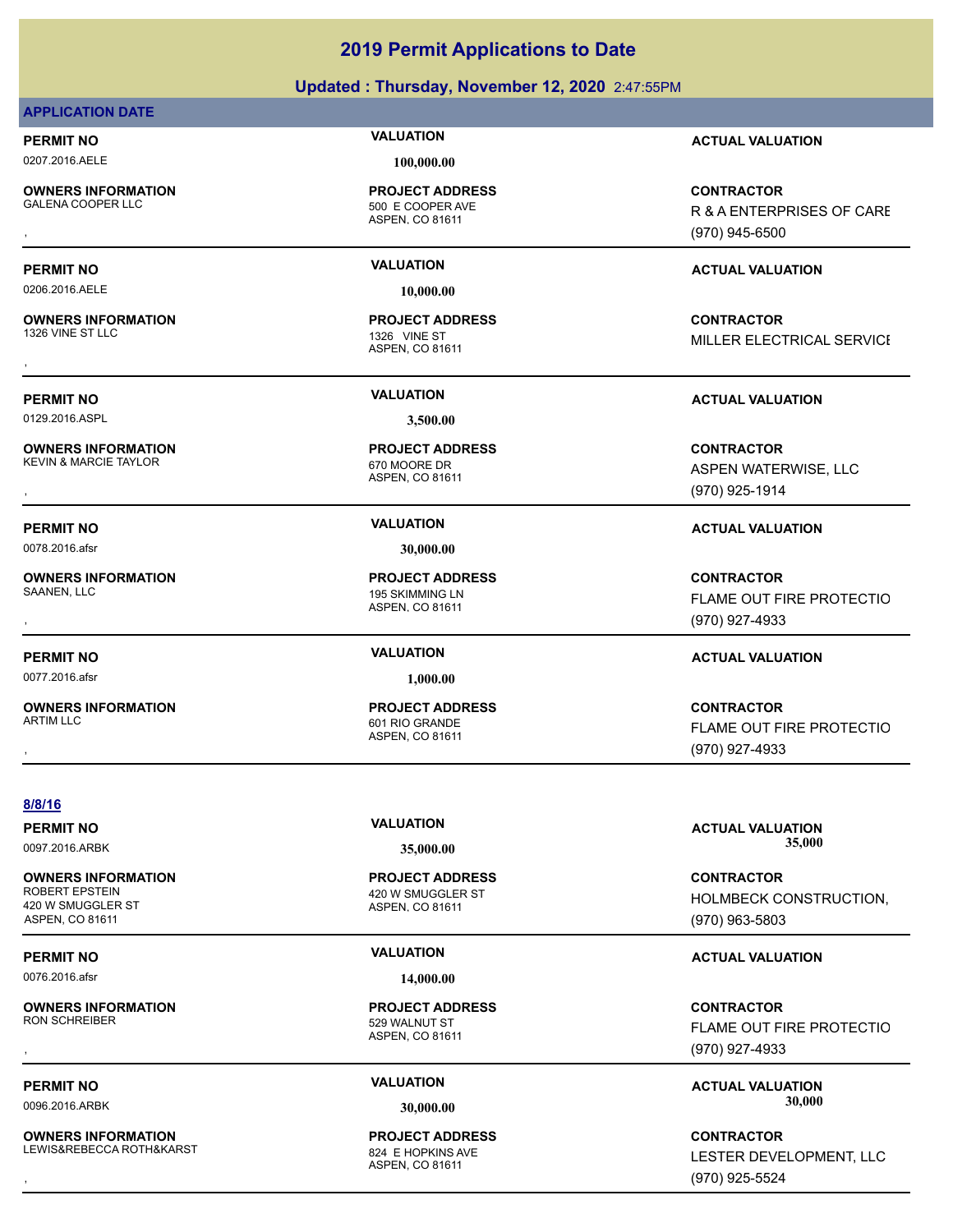**Updated : Thursday, November 12, 2020** 2:47:55PM

**2019 Permit Applications to Date**

**OWNERS INFORMATION**

**OWNERS INFORMATION**

**OWNERS INFORMATION**

521 MCSKIMMING RD ASPEN, CO 81611

ASPEN, CO 81611 1421 CRYSTAL LAKE RD **PROJECT ADDRESS**

ASPEN, CO 81611 55 SMUGGLER GROVE RD **PROJECT ADDRESS**

ASPEN, CO 81611 PALEY DOUGLAS A & NANCY 835 E HYMAN **PROJECT ADDRESS**

**PERMIT NO VALUATION ACTUAL VALUATION** 0068.2016.ARBU **200,000.00 200,000.00**

, **CONTRACTOR** COMPASS CONSTRUCTION M

### **PERMIT NO VALUATION ACTUAL VALUATION**

**CONTRACTOR**

, **CONTRACTOR** HOLMBECK CONSTRUCTION, (970) 963-5803

### **8/5/16**

0127.2016.ASPL **40,000.00**

**OWNERS INFORMATION** ASV ASPEN ST OWNERS TODD EMERSON, BALD MOUNTAIN, L **OWNERS INFORMATION DEARS ON TROJECT ADDRESS ARE SERVICE CONTRACTOR CONTROURDY ASSUMENCES AND RESONANCE ASPEN. CO<br>ASV ASPEN ST OWNERS TODD EMERSON, BALD ASPEN. CO 81611 ASPEN AND DEARMISCH CT MOUNTAIN AIR MECHANICAL, ASPEN** 

**OWNERS INFORMATION** ASV ASPEN ST OWNERS TODD EMERSON, BALD MOUNTAIN, L

0075.2016.ENTP

**OWNERS INFORMATION**

0125.2016.ASPL **2,000.00**

**OWNERS INFORMATION**<br>NORTON JOHN 817 W NORTH ST ASPEN, CO 81611

0076.2016.ENTP

**OWNERS INFORMATION** MARK FRIEDLAND BLEEK HOUSE, LLC 110 E BLEEKER ST , **CONTRACTOR**

ASPEN, CO 81611 119 E GARMISCH CT **PROJECT ADDRESS**

0231.2016.AMEC **20,000.00**

ASPEN, CO 81611 119 E GARMISCH CT **PROJECT ADDRESS**

ASPEN, CO 81611 1520 HOMESTAKE DR **PROJECT ADDRESS** , **CONTRACTOR**

ASPEN, CO 81611 817 W NORTH ST **PROJECT ADDRESS**

ASPEN, CO 81611 **PROJECT ADDRESS**

### **PERMIT NO VALUATION VALUATION VALUATION**

MOUNTAIN AIR MECHANICAL, (970) 625-4352

### **PERMIT NO VALUATION ACTUAL VALUATION**

**OWNERS INFORMATION DEARS ON TROJECT ADDRESS ARE SERVICE CONTRACTOR CONTROURDY ASSUMENCES AND RESONANCE THE GARMISCH CT<br>ASV ASPEN ST OWNERS TODD EMERSON, BALD ASPEN, CO 81611 ASPEN, CO 81611 <b>DEARMISCH CONTROUNTAIN AIR MEC** MOUNTAIN AIR MECHANICAL, (970) 625-4352

**PERMIT NO VALUATION ACTUAL VALUATION**

### **PERMIT NO VALUATION ACTUAL VALUATION**

**CONTRACTOR BISHOP PLUMBING & HEATING** (970) 945-9910

### **PERMIT NO VALUATION ACTUAL VALUATION**

**PERMIT NO VALUATION ACTUAL VALUATION** 0098.2016.ARBK **25,000.00 25,000.00**

**APPLICATION DATE**

0018.2016.ARED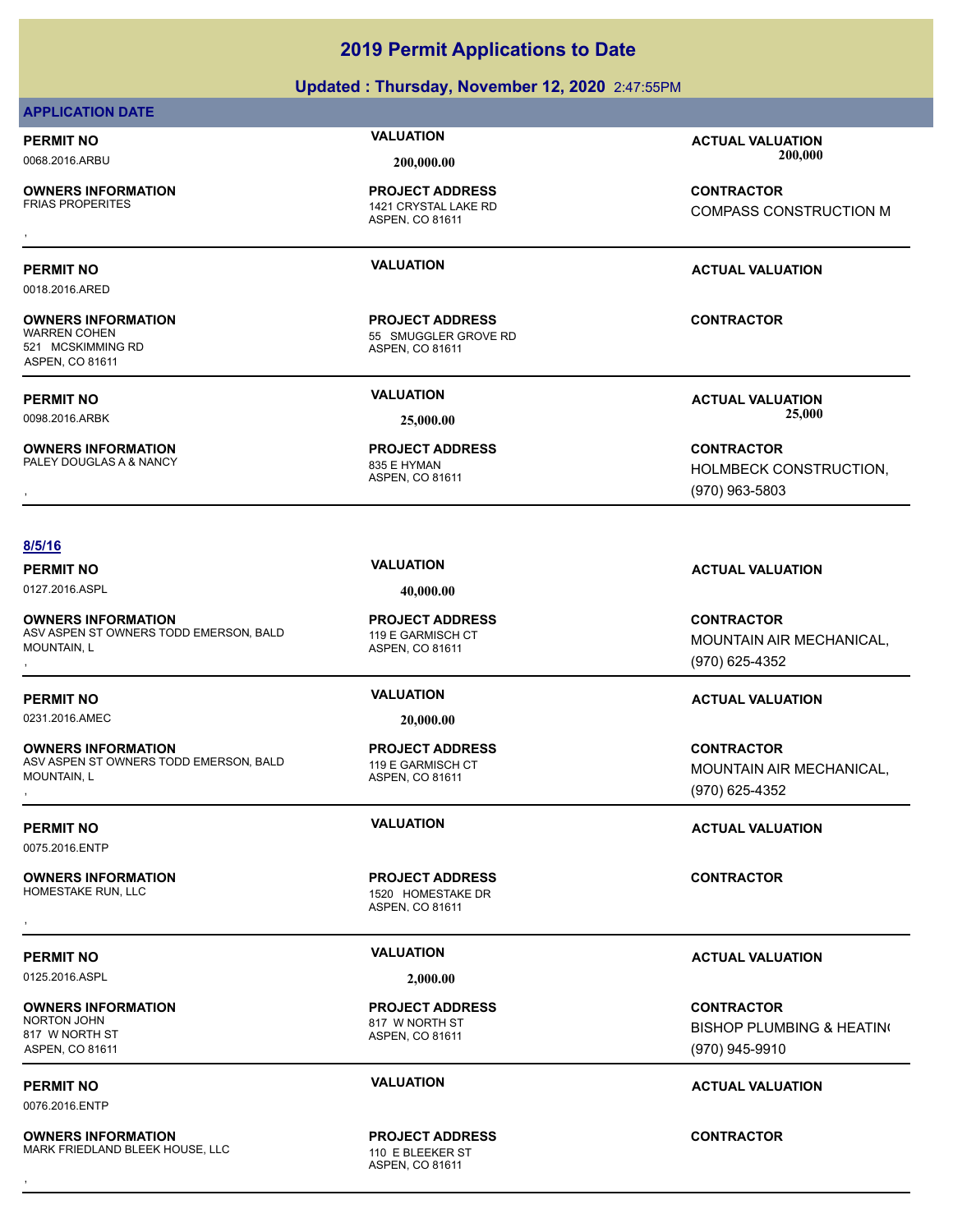### **Updated : Thursday, November 12, 2020** 2:47:55PM

### **APPLICATION DATE**

0006.2016.ENPM

**OWNERS INFORMATION** 100 E MAIN STR LLC 100 E MAIN ST 100 E MAIN ST ASPEN, CO 81611

0232.2016.AMEC **2,925,000.00**

**OWNERS INFORMATION** MAIN ST LANDLORD LLC 426 E MAIN ST

0205.2016.AELE **4,800.00**

**OWNERS INFORMATION**

**OWNERS INFORMATION** C/O DAVID MORAY 110 VALHALLA, LLC 110 RED MOUNTAIN RD

0203.2016.AELE **1,200.00**

**OWNERS INFORMATION** ARJUN GUPTA 2000 E HOPKINS AVE

0204.2016.AELE **1,200.00**

**OWNERS INFORMATION** RC & ELIZABETH BUFORD 970 E HOPKINS AVE

0202.2016.AELE **1,200.00**

**OWNERS INFORMATION** BLATT ROBERT 990 E HOPKINS AVE

0128.2016.ASPL **2,000.00**

**OWNERS INFORMATION** 1326 VINE ST LLC 1326 VINE ST

ASPEN, CO 81611 **PROJECT ADDRESS**

ASPEN, CO 81611 **PROJECT ADDRESS**

ASPEN, CO 81611 233 W HYMAN AVE **PROJECT ADDRESS**

ASPEN, CO 81611 **PROJECT ADDRESS OWNERS INFORMATION LARGE CONTRACTOR REGISTED MODEL OF PROJECT ADDRESS CONTRACTOR CONTRACTOR**<br>C/O DAVID MORAY 110 VALHALLA,LLC TO MORED MOUNTAIN RD THE RED MOUNTAIN RD<br>,

ASPEN, CO 81611

ASPEN, CO 81611 **PROJECT ADDRESS**

ASPEN, CO 81611 **PROJECT ADDRESS**

ASPEN, CO 81611 **PROJECT ADDRESS**

**PERMIT NO VALUATION ACTUAL VALUATION**

**CONTRACTOR**

**PERMIT NO VALUATION ACTUAL VALUATION**

, **CONTRACTOR** R & H MECHANICAL LLC (970) 328-2699

**PERMIT NO VALUATION ACTUAL VALUATION**

, **CONTRACTOR** LASSITER ELECTRIC, INC (970) 927-4656

**PERMIT NO VALUATION VALUATION VALUATION** 0067.2016.ARBU **0.00 0.00**

OWNER/ BUILDER

, **CONTRACTOR** R & A ENTERPRISES OF CARE (970) 945-6500

### **PERMIT NO VALUATION VALUATION VALUATION**

, **CONTRACTOR** R & A ENTERPRISES OF CARE (970) 945-6500

### **PERMIT NO VALUATION VALUATION VALUATION**

, **CONTRACTOR** R & A ENTERPRISES OF CARE (970) 945-6500

### **PERMIT NO VALUATION ACTUAL VALUATION**

, **CONTRACTOR** A\*OK PLUMBING & HEATING, I (970) 456-3013

**PROJECT ADDRESS**

**PERMIT NO VALUATION ACTUAL VALUATION**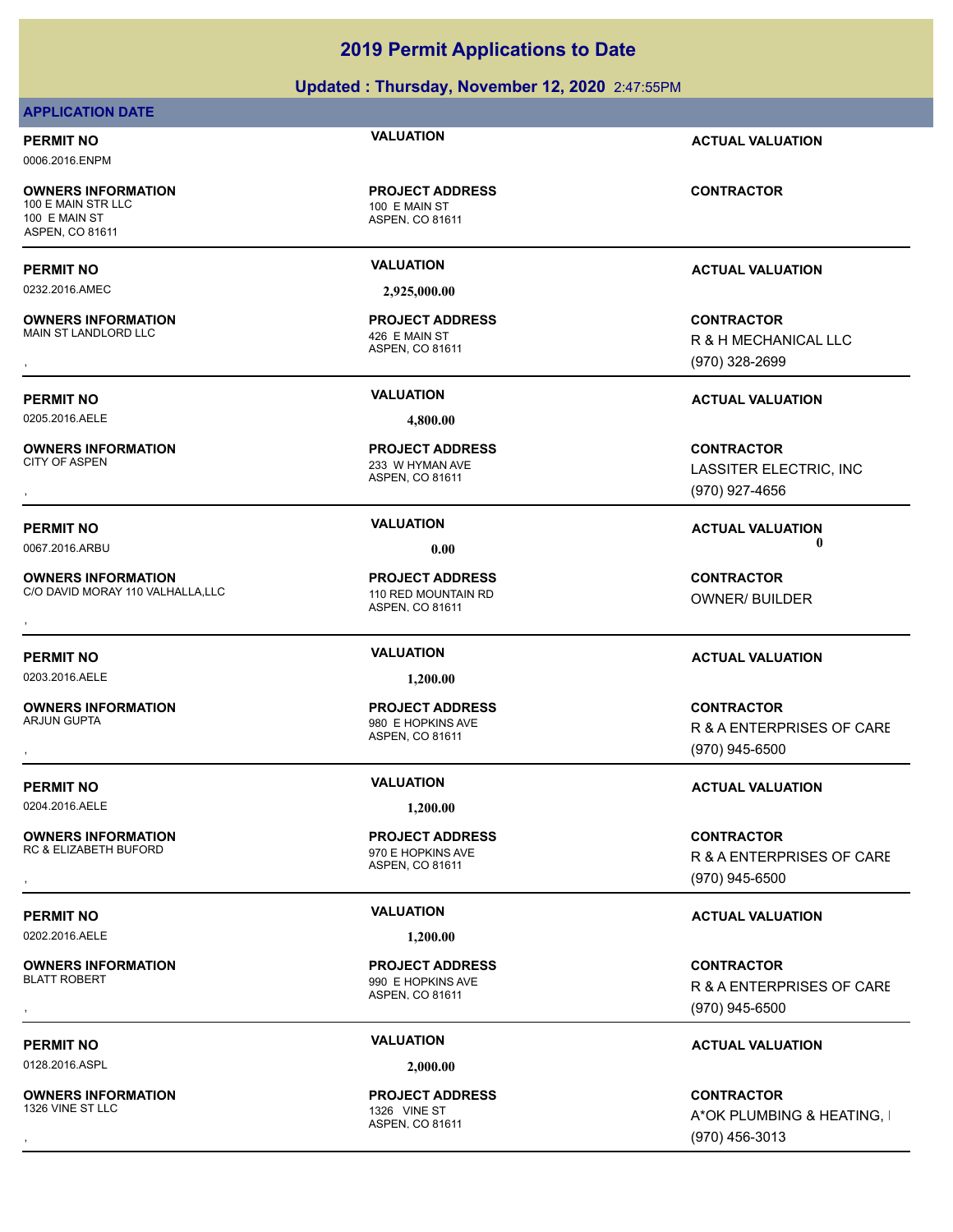### **Updated : Thursday, November 12, 2020** 2:47:55PM

### **APPLICATION DATE**

### **PERMIT NO VALUATION ACTUAL VALUATION**

0007.2016.ENPM

**OWNERS INFORMATION**

0075.2016.afsr **4,864.00**

**OWNERS INFORMATION** HOPKINS TOWNHOMES LLC 727 E HOPKINS AVE

0230.2016.AMEC **1,500.00**

**OWNERS INFORMATION**

0126.2016.ASPL **2,000.00**

**OWNERS INFORMATION**

0063.2016.tent

**OWNERS INFORMATION**<br>CITY HALL CITY OF ASPEN

**OWNERS INFORMATION**

0042 MINING STOCK PKWY ASPEN, CO 81611

**OWNERS INFORMATION**

ASPEN, CO 81611 235 W FRANCIS **PROJECT ADDRESS** , **CONTRACTOR**

ASPEN, CO 81611 **PROJECT ADDRESS**

ASPEN, CO 81611 725 CASTLE CREEK DR **PROJECT ADDRESS**

ASPEN, CO 81611 725 CASTLE CREEK DR **PROJECT ADDRESS**

ASPEN, CO 81611 0 S GARMISCH ST & W COOPER A **PROJECT ADDRESS**

**PERMIT NO VALUATION ACTUAL VALUATION**

**OWNERS INFORMATION GOVERNEY ARE SERVED BY A SPEN CONTRACTOR CONTRACTOR**<br>HOPKINS TOWNHOMES LLC **CONTRACT ARE SERVED AS A SPEN. CO 81611**<br>, GOVERNEY ASPEN. CO 81611 GOVERNEY (303) 792-0022 WESTERN STATES FIRE PROT (303) 792-0022

**PERMIT NO VALUATION ACTUAL VALUATION**

, **CONTRACTOR** YOUNG SERVICES, LLC (970) 384-0354

**PERMIT NO VALUATION ACTUAL VALUATION**

, **CONTRACTOR** YOUNG SERVICES, LLC (970) 384-0354

### **PERMIT NO VALUATION ACTUAL VALUATION**

, **CONTRACTOR** BETHEL PARTY RENTALS, INC (970) 479-7000

**8/4/16**

ASPEN, CO 81611 CHRISTINE O'CALLAGHA BURLINGAME H.O.A. 0185 FORGE RD **PROJECT ADDRESS**

ASPEN, CO 81611 600 E MAIN ST **PROJECT ADDRESS**

ASPEN, CO 81611 600 E MAIN ST **PROJECT ADDRESS**

**PERMIT NO VALUATION VALUATION VALUATION** 0072.2016.ARGR **0.00 0.00**

> **CONTRACTOR** BLUSKY RESTORATION CONT (303) 789-4258

### **PERMIT NO VALUATION ACTUAL VALUATION** 0074.2016.ARGR **10,680.00 10,680.00**

, **CONTRACTOR** LUCKY DOG CONSTRUCTION. (970) 963-4655

**PERMIT NO VALUATION ACTUAL VALUATION** 0075.2016.ARGR **13,880.00 13,880.00**

, **CONTRACTOR** LUCKY DOG CONSTRUCTION. (970) 963-4655

# **OWNERS INFORMATION**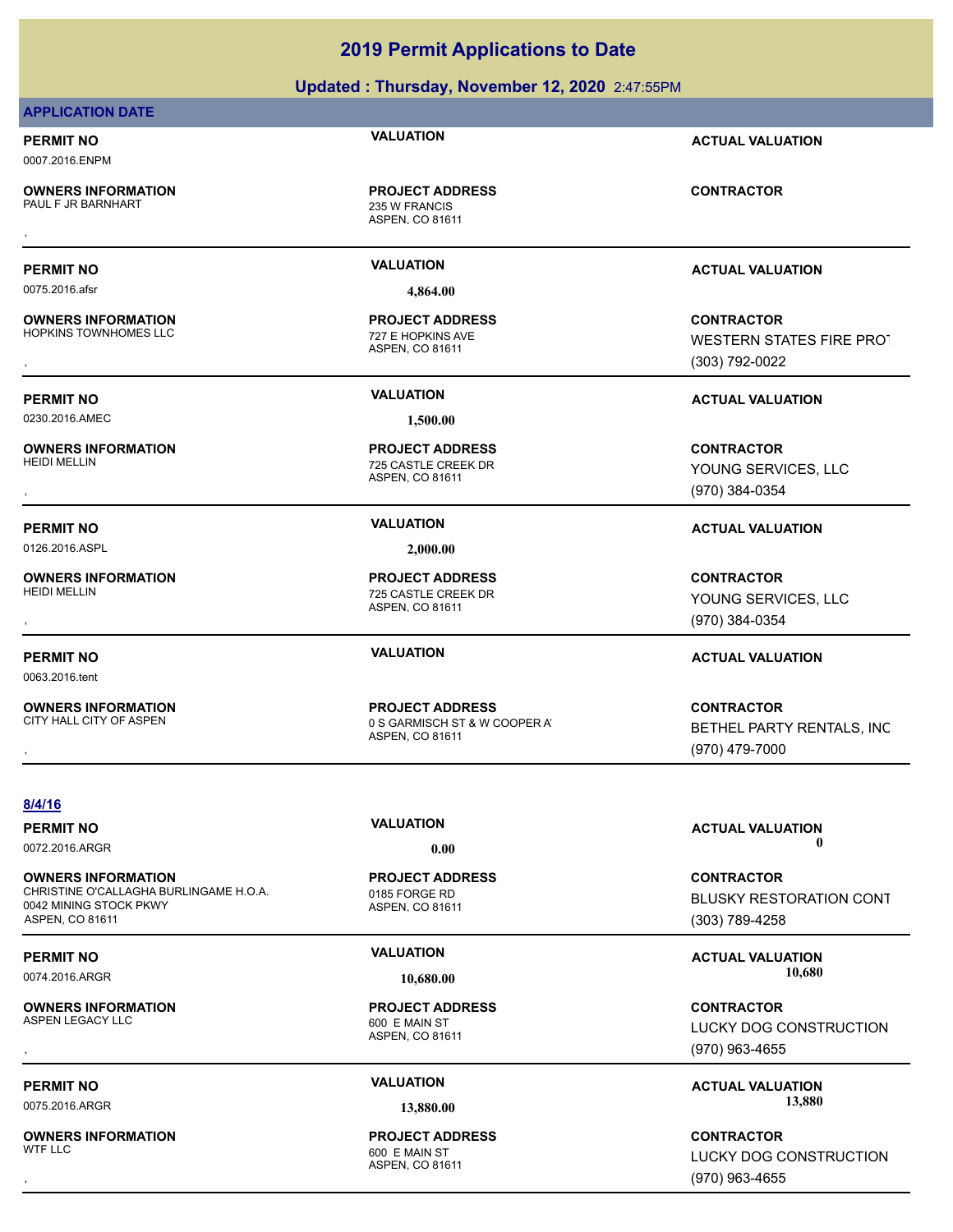### **Updated : Thursday, November 12, 2020** 2:47:55PM

### **APPLICATION DATE**

**OWNERS INFORMATION**<br>SARDY HOUSE LLC

**OWNERS INFORMATION**

**OWNERS INFORMATION**

**OWNERS INFORMATION**

**OWNERS INFORMATION**

, **OWNERS INFORMATION**

, **OWNERS INFORMATION**

0012.2016.REMP

0039.2016.COPY

CITY OF ASPEN

CUSTOMER

ASPEN, CO 81611 128 E MAIN ST **PROJECT ADDRESS**

ASPEN, CO 81611 600 E MAIN ST **PROJECT ADDRESS**

ASPEN, CO 81611 201 E MAIN ST **PROJECT ADDRESS**

ASPEN, CO 81611 305 E HOPKINS AVE **PROJECT ADDRESS**

ASPEN, CO 81611 JACK CARDALL 610 S WEST END ST **PROJECT ADDRESS**

**PROJECT ADDRESS** , **CONTRACTOR**

**PROJECT ADDRESS** , **CONTRACTOR**

**8/3/16**

**OWNERS INFORMATION** CHRISTINE O'CALLAGHA BURLINGAME H.O.A. 0124 FORGE RD 0042 MINING STOCK PKWY ASPEN, CO 81611

ASPEN, CO 81611 **PROJECT ADDRESS**

**PERMIT NO CONSUMITY OF A CONSUMITY OF A CONSUMITY OF A CONSUMITY OF A CTUAL VALUATION** 0011.2016.ACBU **0.00 0.00**

, **CONTRACTOR** GZO SHEET METAL, INC. (970) 379-9977

**PERMIT NO VALUATION ACTUAL VALUATION** 0073.2016.ARGR **10,680.00 10,680.00**

, **CONTRACTOR** LUCKY DOG CONSTRUCTION. (970) 963-4655

**PERMIT NO VALUATION ACTUAL VALUATION** 0010.2016.ACBU **79,590.00 79,590.00**

, **CONTRACTOR** GZO SHEET METAL, INC. (970) 379-9977

**PERMIT NO CONSUMITY OF A CONSUMITY OF A CONSUMITY OF A CONSUMITY OF A CTUAL VALUATION** 0012.2016.ACBU **0.00 0.00**

, **CONTRACTOR** GZO SHEET METAL, INC. (970) 379-9977

**PERMIT NO VALUATION ACTUAL VALUATION** 0095.2016.ARBK **220,000.00 220,000.00**

, **CONTRACTOR** CONKLIN CONSTRUCTION (970) 927-9685

**PERMIT NO VALUATION ACTUAL VALUATION**

**PERMIT NO VALUATION VALUATION VALUATION** 

**PERMIT NO CONSUMITY OF A CONSUMITY OF A CONSUMITY OF A CONSUMITY OF A CTUAL VALUATION** 0067.2016.ARGR **0.00 0.00**

> **CONTRACTOR** BLUSKY RESTORATION CONT (303) 789-4258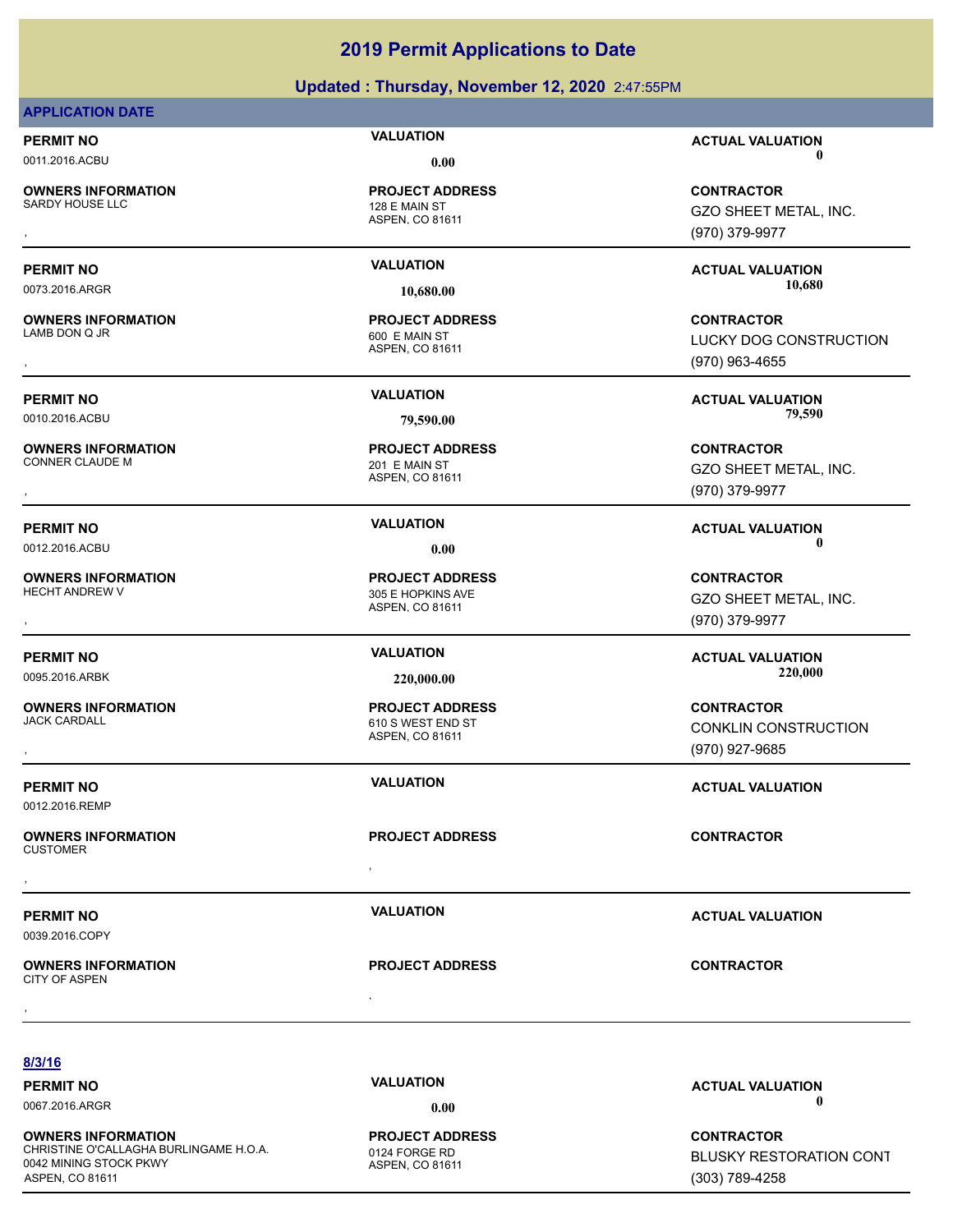### **Updated : Thursday, November 12, 2020** 2:47:55PM

### **APPLICATION DATE**

**OWNERS INFORMATION** CHRISTINE O'CALLAGHA BURLINGAME H.O.A. 0163 FORGE RD 0042 MINING STOCK PKWY ASPEN, CO 81611

**OWNERS INFORMATION** CHRISTINE O'CALLAGHA BURLINGAME H.O.A. 0170 FORGE RD 0042 MINING STOCK PKWY ASPEN, CO 81611

**OWNERS INFORMATION** CHRISTINE O'CALLAGHA BURLINGAME H.O.A. 0123 FORGE RD 0042 MINING STOCK PKWY ASPEN, CO 81611

**OWNERS INFORMATION** CHRISTINE O'CALLAGHA BURLINGAME H.O.A. 0019 LINDVIG CT 0042 MINING STOCK PKWY ASPEN, CO 81611

**OWNERS INFORMATION** CHRISTINE O'CALLAGHA BURLINGAME H.O.A. 0078 MINING STOCK PKWY 0042 MINING STOCK PKWY ASPEN, CO 81611

**OWNERS INFORMATION** CHRISTINE O'CALLAGHA BURLINGAME H.O.A. 0042 MINING STOCK PKWY 0042 MINING STOCK PKWY ASPEN, CO 81611

**OWNERS INFORMATION** CHRISTINE O'CALLAGHA BURLINGAME H.O.A. 0129 MINING STOCK PKWY 0042 MINING STOCK PKWY ASPEN, CO 81611

**OWNERS INFORMATION** CHRISTINE O'CALLAGHA BURLINGAME H.O.A. 0161 MINING STOCK PKWY 0042 MINING STOCK PKWY ASPEN, CO 81611

ASPEN, CO 81611 **PROJECT ADDRESS**

ASPEN, CO 81611 **PROJECT ADDRESS**

ASPEN, CO 81611 **PROJECT ADDRESS**

ASPEN, CO 81611 **PROJECT ADDRESS**

ASPEN, CO 81611 **PROJECT ADDRESS**

ASPEN, CO 81611 **PROJECT ADDRESS**

**PERMIT NO VALUATION ACTUAL VALUATION** 0070.2016.ARGR **0.00 0.00**

> **CONTRACTOR** BLUSKY RESTORATION CONT (303) 789-4258

### **PERMIT NO VALUATION ACTUAL VALUATION** 0071.2016.ARGR **0.00 0.00**

**CONTRACTOR** BLUSKY RESTORATION CONT (303) 789-4258

**PERMIT NO VALUATION ACTUAL VALUATION** 0066.2016.ARGR **0.00 0.00**

### **CONTRACTOR**

**BLUSKY RESTORATION CONT** (303) 789-4258

**PERMIT NO CONSUMITY OF A CONSUMITY OF A CONSUMITY OF A CONSUMITY OF A CTUAL VALUATION** 0057.2016.ARGR **0.00 0.00**

> **CONTRACTOR** BLUSKY RESTORATION CONT (303) 789-4258

0094.2016.ARBK **1,098,775.00 1,098,775.00**

**CONTRACTOR** BLUSKY RESTORATION CONT (303) 789-4258

### **PERMIT NO CONSUMITY OF A CONSUMITY OF A CONSUMITY OF A CONSUMITY OF A CTUAL VALUATION** 0059.2016.ARGR **0.00 0.00**

**CONTRACTOR** BLUSKY RESTORATION CONT (303) 789-4258

**PERMIT NO VALUATION ACTUAL VALUATION** 0068.2016.ARGR **0.00 0.00**

> **CONTRACTOR** BLUSKY RESTORATION CONT (303) 789-4258

**PERMIT NO VALUATION ACTUAL VALUATION** 0069.2016.ARGR **0.00 0.00**

> **CONTRACTOR** BLUSKY RESTORATION CONT (303) 789-4258

ASPEN, CO 81611

**PERMIT NO VALUATION ACTUAL VALUATION**

# **PROJECT ADDRESS**

### ASPEN, CO 81611 **PROJECT ADDRESS**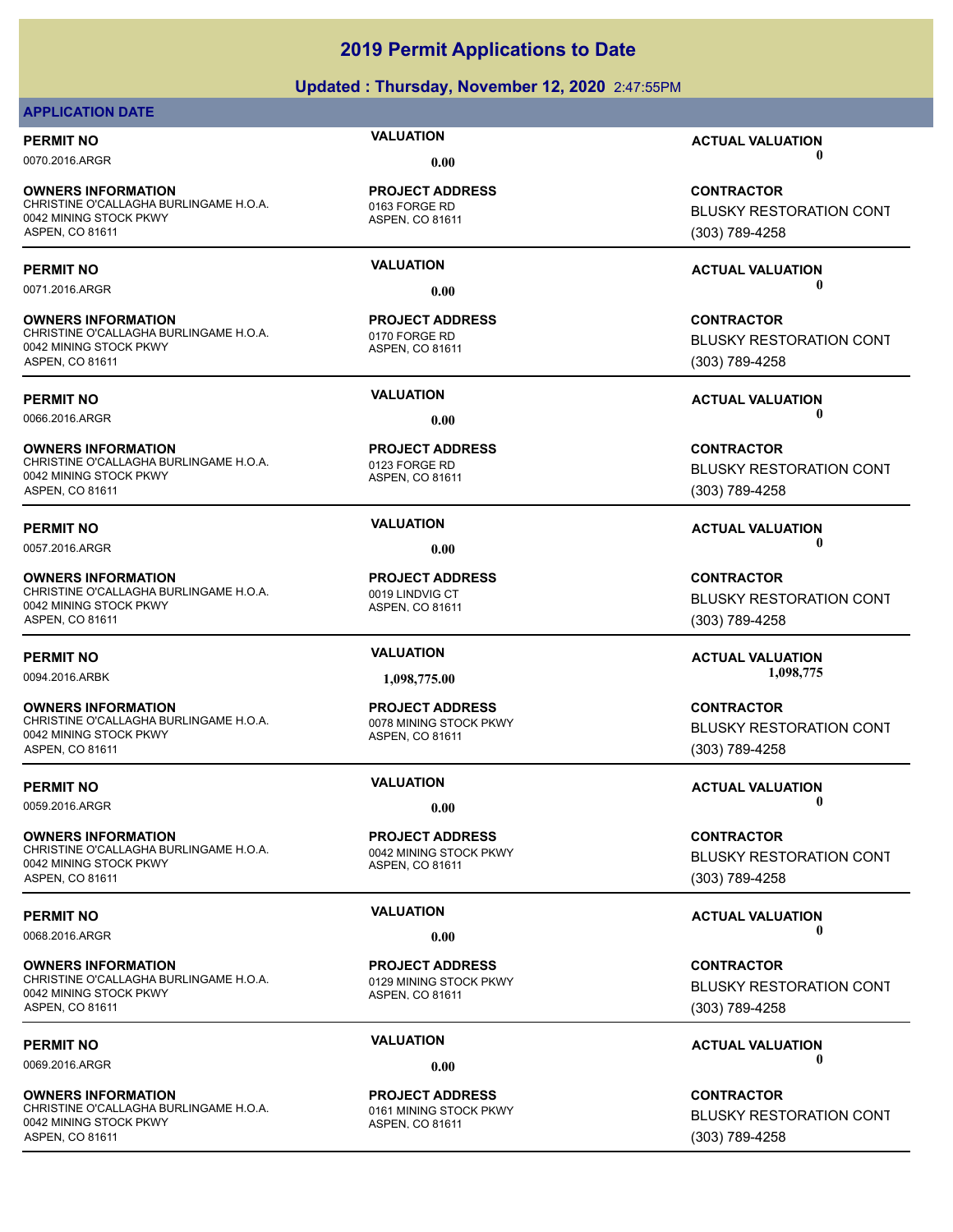### **Updated : Thursday, November 12, 2020** 2:47:55PM

### **APPLICATION DATE**

**OWNERS INFORMATION** CHRISTINE O'CALLAGHA BURLINGAME H.O.A. 0055 MINING STOCK PKWY 0042 MINING STOCK PKWY ASPEN, CO 81611

**OWNERS INFORMATION** CHRISTINE O'CALLAGHA BURLINGAME H.O.A. 0099 MINING STOCK PKWY 0042 MINING STOCK PKWY ASPEN, CO 81611

**OWNERS INFORMATION** CHRISTINE O'CALLAGHA BURLINGAME H.O.A. 0034 MOLLY CT 0042 MINING STOCK PKWY ASPEN, CO 81611

**OWNERS INFORMATION** CHRISTINE O'CALLAGHA BURLINGAME H.O.A. 0067 MOLLY CT 0042 MINING STOCK PKWY ASPEN, CO 81611

**OWNERS INFORMATION** CHRISTINE O'CALLAGHA BURLINGAME H.O.A. 0044 CALLAHAN CT 0042 MINING STOCK PKWY ASPEN, CO 81611

**OWNERS INFORMATION** CHRISTINE O'CALLAGHA BURLINGAME H.O.A. 0045 CALLAHAN CT 0042 MINING STOCK PKWY ASPEN, CO 81611

**OWNERS INFORMATION**

0074.2016.ENTP

**OWNERS INFORMATION**

### ASPEN, CO 81611 **PROJECT ADDRESS**

ASPEN, CO 81611 **PROJECT ADDRESS**

ASPEN, CO 81611 **PROJECT ADDRESS**

ASPEN, CO 81611 **PROJECT ADDRESS**

ASPEN, CO 81611

### ASPEN, CO 81611 **PROJECT ADDRESS**

ASPEN, CO 81611 855 CHATFIELD RD **PROJECT ADDRESS**

ASPEN, CO 81611 530 W HALLAM ST **PROJECT ADDRESS** , **CONTRACTOR**

**PERMIT NO VALUATION ACTUAL VALUATION** 0062.2016.ARGR **0.00 0.00**

> **CONTRACTOR** BLUSKY RESTORATION CONT (303) 789-4258

### **PERMIT NO VALUATION ACTUAL VALUATION** 0065.2016.ARGR **0.00 0.00**

**CONTRACTOR** BLUSKY RESTORATION CONT (303) 789-4258

**PERMIT NO VALUATION ACTUAL VALUATION** 0058.2016.ARGR **0.00 0.00**

# **CONTRACTOR**

**BLUSKY RESTORATION CONT** (303) 789-4258

### **PERMIT NO CONSUMITY OF A CONSUMITY OF A CONSUMITY OF A CONSUMITY OF A CTUAL VALUATION** 0063.2016.ARGR **0.00 0.00**

**CONTRACTOR** BLUSKY RESTORATION CONT (303) 789-4258

### **PERMIT NO CONSUMITY OF A CONSUMITY OF A CONSUMITY OF A CONSUMITY OF A CTUAL VALUATION** 0060.2016.ARGR **0.00 0.00**

**CONTRACTOR** BLUSKY RESTORATION CONT (303) 789-4258

### **PERMIT NO VALUATION VALUATION VALUATION** 0061.2016.ARGR **0.00 0.00**

**CONTRACTOR** BLUSKY RESTORATION CONT (303) 789-4258

**PERMIT NO VALUATION ACTUAL VALUATION** 0064.2016.ARGR **80,000.00 80,000.00**

, **CONTRACTOR** RUDD CONSTRUCTION, INC. (970) 927-9119

### **PERMIT NO VALUATION ACTUAL VALUATION**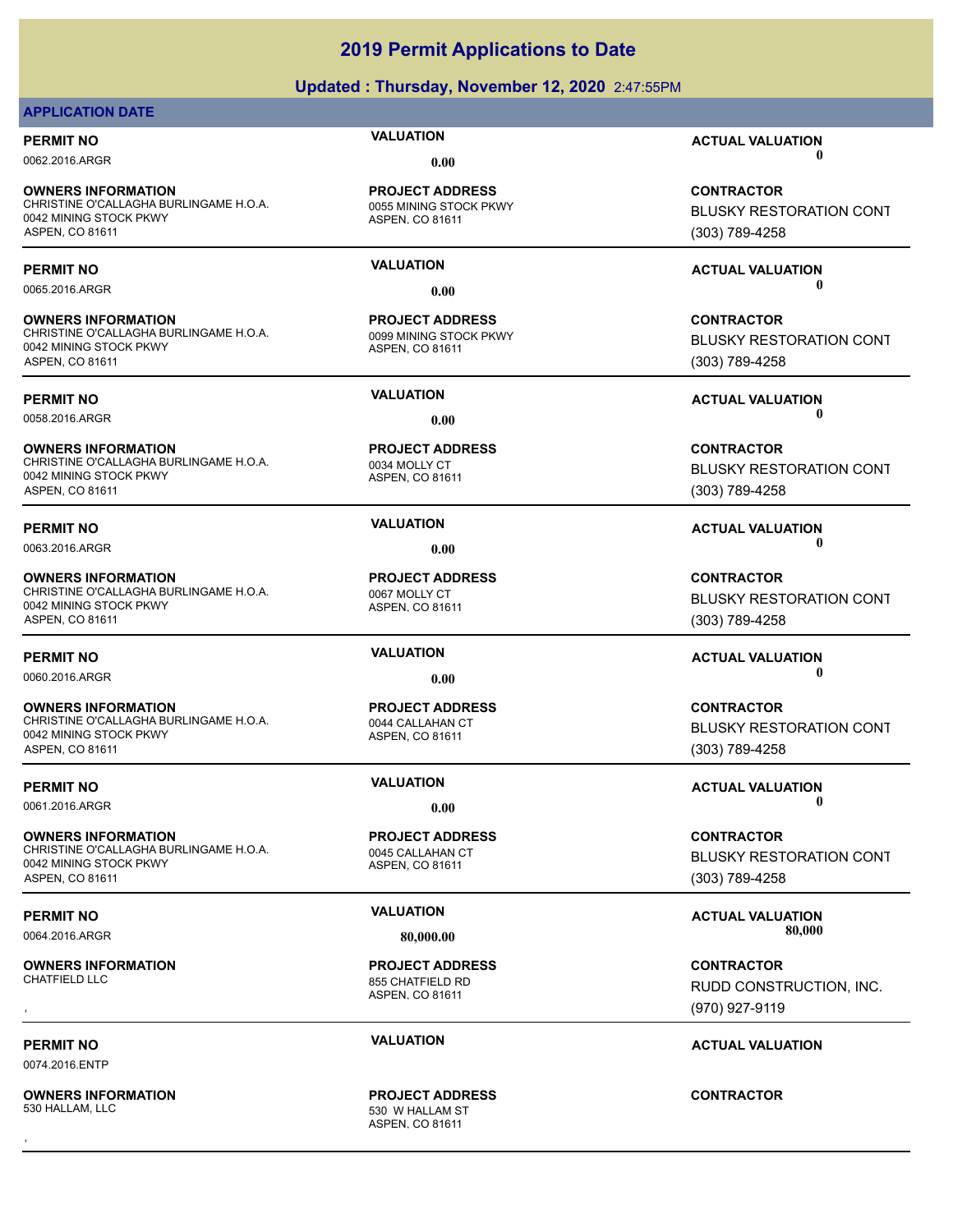### **Updated : Thursday, November 12, 2020** 2:47:55PM

### **APPLICATION DATE**

### **PERMIT NO VALUATION ACTUAL VALUATION**

0200.2016.AELE **100.00**

**OWNERS INFORMATION** 590 N MILL ST ASPEN, CO 81611

0228.2016.AMEC **50,000.00**

**OWNERS INFORMATION**

0124.2016.ASPL **5,000.00**

**OWNERS INFORMATION** BLEEKER STREET REV TRUST 12 61 2 61 2 925 1/2 61 BSON AVE

0229.2016.AMEC **5,640.00**

**OWNERS INFORMATION**

0062.2016.tent

**OWNERS INFORMATION**

**OWNERS INFORMATION** PYRAMID PROPERTY ADVISORS 625 E HYMAN

ASPEN, CO 81611 233 W HYMAN AVE **PROJECT ADDRESS**

ASPEN, CO 81611 406 E HOPKINS AVE **PROJECT ADDRESS**

ASPEN, CO 81611 **PROJECT ADDRESS**

ASPEN, CO 81611 281 EASTWOOD DR **PROJECT ADDRESS**

ASPEN, CO 81611 0 RIO GRANDE PARK **PROJECT ADDRESS**

**PERMIT NO VALUATION ACTUAL VALUATION**

**CONTRACTOR**

, **CONTRACTOR** GARRETT HANSEN PLUMBING (970) 618-1241

### **PERMIT NO VALUATION ACTUAL VALUATION**

**OWNERS INFORMATION GOVERNEY ARE SERVED BET ADDRESS CONTRACTOR CONTRACTOR**<br>BLEEKER STREET REV TRUST TRUST THE SERVED OF A SPEN, CO 81611<br>, GOVERNEY PROJECT ARE ASPEN, CO 81611 CRYSTAL VALLEY PLUMBING (970) 963-1251

### **PERMIT NO VALUATION ACTUAL VALUATION**

, **CONTRACTOR** CLIMATE CONTROL COMPANY (970) 945-2326

### **PERMIT NO VALUATION ACTUAL VALUATION**

, **CONTRACTOR** PREMIER PARTY RENTAL, LLC

**PERMIT NO VALUATION VALUATION VALUATION** 0060.2016.ACGR **0.00 0.00**

**8/2/16**

0016.2016.AHPC

**OWNERS INFORMATION** MARK HUNT 434 EAST COOPER AVE, LLC 434 E COOPER AVE **OWNERS INFORMATION EXAMPLE ASSESS ARE:**<br>MARK HUNT 434 EAST COOPER AVE, LLC ASSESS A ASPEN. CO 81611<br>ASPEN. CO 81611

ASPEN, CO 81611 **PROJECT ADDRESS**

**PERMIT NO VALUATION ACTUAL VALUATION**

**PERMIT NO CONSUMITY OF A CONSUMITY OF A CONSUMITY OF A CONSUMITY OF A CTUAL VALUATION** 0039.2016.ACBK **55,000.00 55,000.00**

> **CONTRACTOR** THE LIBMAN GROUP, LLC (970) 429-4959

**OWNERS INFORMATION** ASPEN SKIING COMPANY 675 E DURANT AVE PO BOX 1248 ASPEN, CO 81612

ASPEN, CO 81611 **PROJECT ADDRESS OWNERS INFORMATION GOVERNED BY A SECURITY OF PROJECT ADDRESS ARE:**<br>PYRAMID PROPERTY ADVISORS GOVERNED BY ASPEN, CO 81611<br>,

ASPEN, CO 81611 **PROJECT ADDRESS**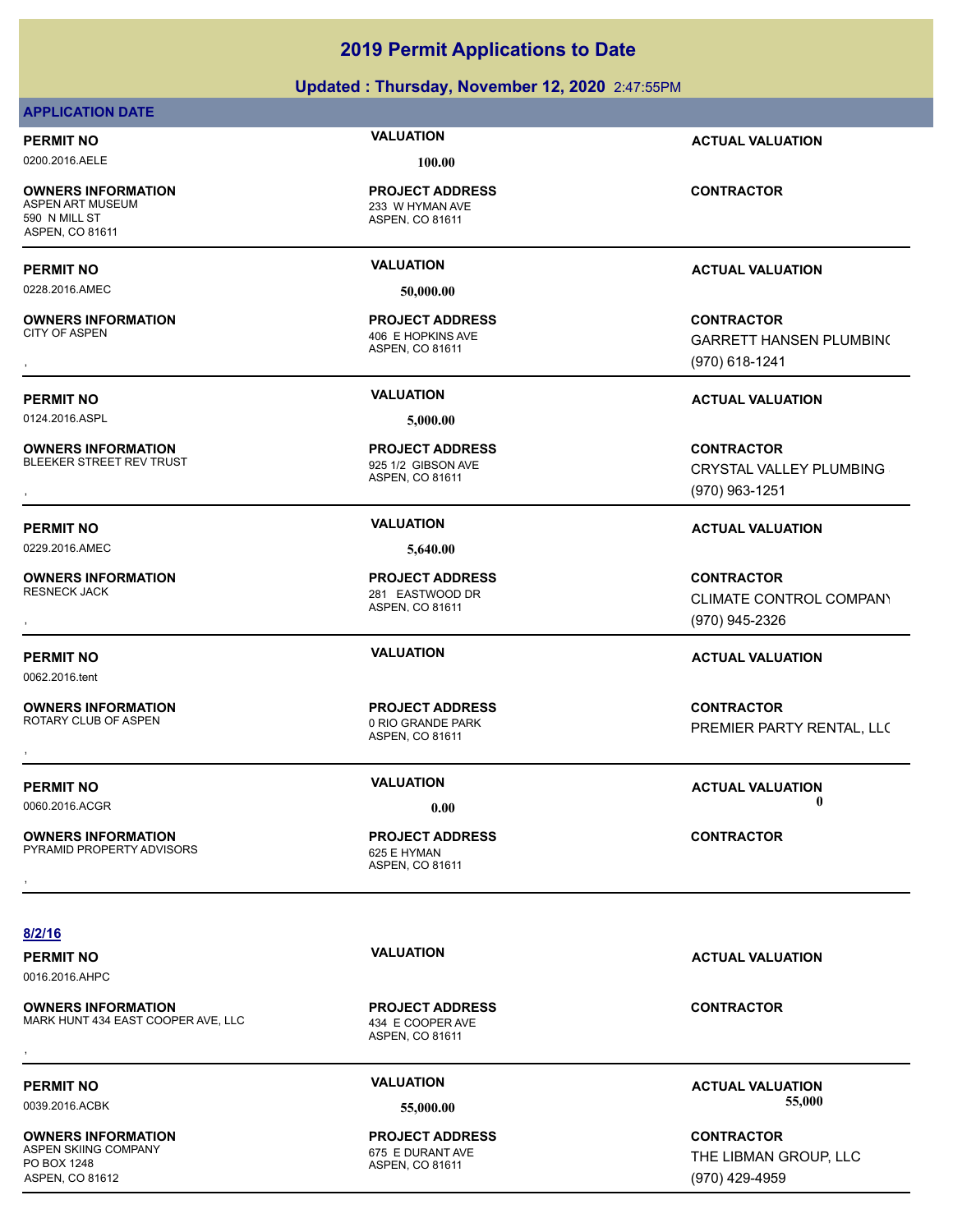### **Updated : Thursday, November 12, 2020** 2:47:55PM

### **APPLICATION DATE**

**OWNERS INFORMATION**

### 0227.2016.AMEC **40,000.00**

ASPEN, CO 81611 TERRA FIRMA PARTNERSHIP 936 KING ST **PROJECT ADDRESS**

0074.2016.afsr **20,893.00**

**OWNERS INFORMATION**

0073.2016.afsr **9,500.00**

0073.2016.ENTP

0038.2016.COPY

CITY OF ASPEN

**OWNERS INFORMATION**

**OWNERS INFORMATION**

, **OWNERS INFORMATION**

ASPEN, CO 81611 1208 E HOPKINS AVE **PROJECT ADDRESS**

ASPEN, CO 81611 103 S SEVENTH **PROJECT ADDRESS**

ASPEN, CO 81611 CITY OF ASPEN 320 E HYMAN **PROJECT ADDRESS** , **CONTRACTOR**

**PROJECT ADDRESS** , **CONTRACTOR**

### **PERMIT NO VALUATION ACTUAL VALUATION**

**OWNERS INFORMATION PROJECT ADDRESS CONTRACTOR**<br>TERRA FIRMA PARTNERSHIP <sub>936</sub> KING ST SUPERIOR PLUMBING & HEAT<br>, ASPEN, CO 81611 SUPERIOR PLUMBING & HEAT (970) 309-2714

### **PERMIT NO VALUATION ACTUAL VALUATION**

, **CONTRACTOR** EXCEL FIRE PROTECTION, IN (970) 434-4803

### **PERMIT NO VALUATION ACTUAL VALUATION**

, **CONTRACTOR** EXCEL FIRE PROTECTION, IN (970) 434-4803

### **PERMIT NO VALUATION ACTUAL VALUATION**

### **PERMIT NO VALUATION ACTUAL VALUATION**

### **8/1/16**

0225.2016.AMEC **30,000.00**

0122.2016.ASPL

**OWNERS INFORMATION**<br>HOMERUNSTAKE LLC

ASPEN, CO 81611 1510 HOMESTAKE DR **PROJECT ADDRESS**

**PROJECT ADDRESS**

### 0226.2016.AMEC **30,000.00**

ASPEN, CO 81611 1520 HOMESTAKE DR **PROJECT ADDRESS**

**PERMIT NO VALUATION ACTUAL VALUATION**

, **CONTRACTOR** COMFORT AIR OF GRAND JUN (970) 254-1170

### **PERMIT NO VALUATION ACTUAL VALUATION**

**OWNERS INFORMATION PROJECT ADDRESS CONTRACTOR**<br>HOMERUNSTAKE LLC 1520 HOMESTAKE DR A\*OK PLUMBING & HEATING, I<br>, ASPEN. CO 81611 A\*OK PLUMBING & HEATING, I (970) 456-3013

### **PERMIT NO VALUATION ACTUAL VALUATION**

### , **CONTRACTOR** COMFORT AIR OF GRAND JUN (970) 254-1170

## **OWNERS INFORMATION**

**OWNERS INFORMATION**

ASPEN, CO 81611 1520 HOMESTAKE DR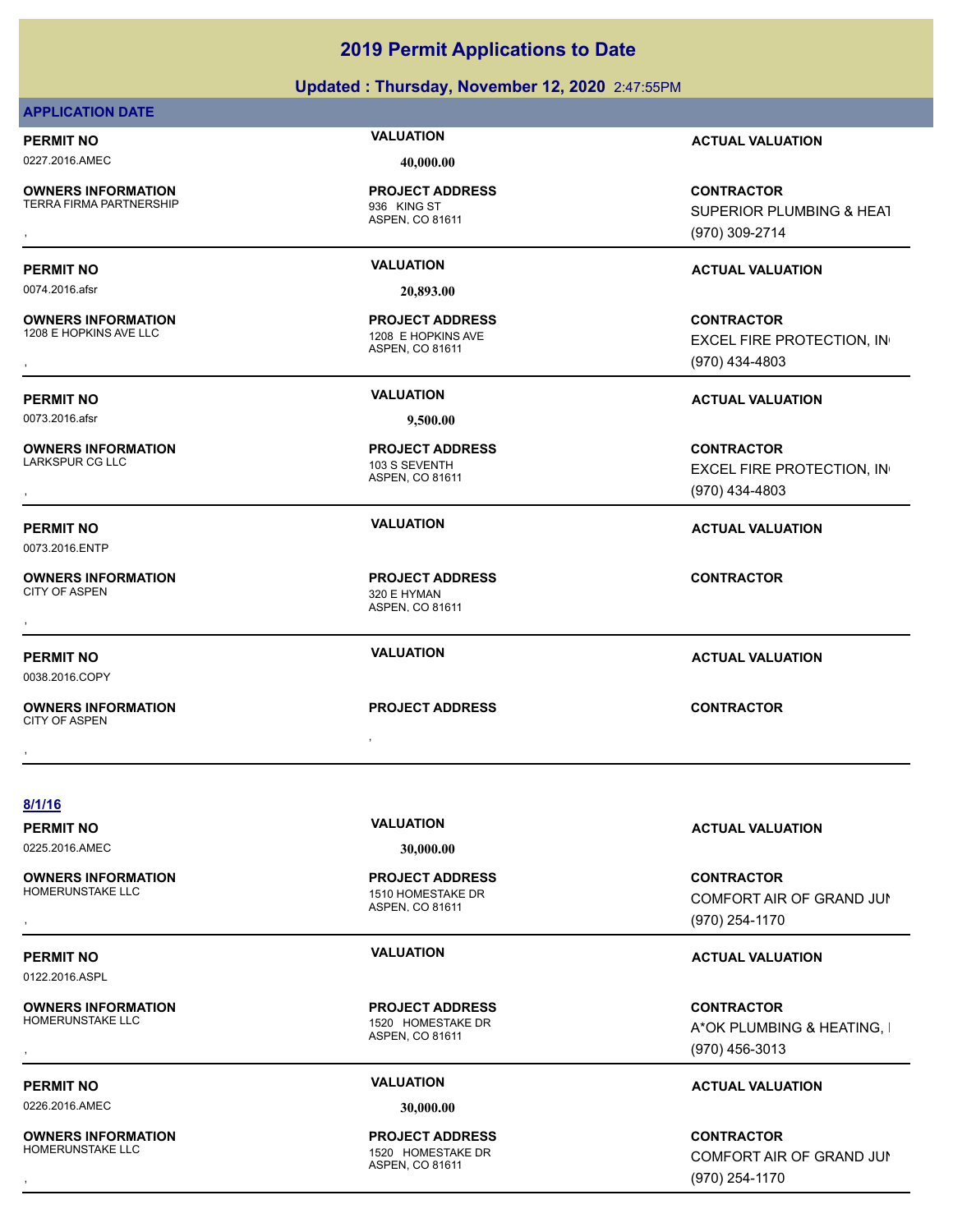## **Updated : Thursday, November 12, 2020** 2:47:55PM **2019 Permit Applications to Date**

### **APPLICATION DATE**

0199.2016.AELE **5,500.00**

**OWNERS INFORMATION** 817 W NORTH ST ASPEN, CO 81611

0123.2016.ASPL **4,000.00**

**OWNERS INFORMATION** MAIN ST LANDLORD LLC 426 E MAIN ST

0224.2016.AMEC **5,200.00**

**OWNERS INFORMATION**

**OWNERS INFORMATION** ASPEN ART MUSEUM 637 E HYMAN AVE 590 N MILL ST ASPEN, CO 81611

**OWNERS INFORMATION**<br>SILVER OUFEN LLLP

**OWNERS INFORMATION** LKCM - ROCKY MOUNTAIN OFFICE 201 N MILL ST , **CONTRACTOR**

0223.2016.AMEC **55,000.00**

**OWNERS INFORMATION**

0076.2016.ASLU

**OWNERS INFORMATION** STEWART TITLE COMPANY 620 E HOPKINS AVE

ASPEN, CO 81611 817 W NORTH ST **PROJECT ADDRESS**

ASPEN, CO 81611 **PROJECT ADDRESS**

ASPEN, CO 81611 535 E HYMAN AVE **PROJECT ADDRESS**

ASPEN, CO 81611

ASPEN, CO 81611 **PROJECT ADDRESS**

ASPEN, CO 81611 1208 E HOPKINS AVE **PROJECT ADDRESS**

ASPEN, CO 81611 **PROJECT ADDRESS OWNERS INFORMATION LIMIT SERVICE PROJECT ADDRESS ARE SOURT AND SERVICE ON TRACTOR**<br>STEWART TITLE COMPANY **CONTRACTOR**<br>ASPEN, CO 81611

**PERMIT NO VALUATION ACTUAL VALUATION**

**CONTRACTOR** SOLID WIRE, INC. (970) 984-0712

### **PERMIT NO VALUATION ACTUAL VALUATION**

, **CONTRACTOR** WEBBER PLUMBING AND HEAT

**PERMIT NO VALUATION ACTUAL VALUATION**

, **CONTRACTOR** CLIMATE CONTROL COMPANY (970) 945-2326

**CONTRACTOR**

, **CONTRACTOR** ASPEN CONSTRUCTORS, INC (970) 925-7608

**PERMIT NO CONSUMITY OF A CONSUMITY OF A CONSUMITY OF A CONSUMITY OF A CTUAL VALUATION** 0038.2016.ACBK **95,450.00 95,450.00**

### **PERMIT NO VALUATION VALUATION VALUATION**

, **CONTRACTOR** ASPEN AIR SOLUTIONS (970) 987-4343

**PERMIT NO VALUATION ACTUAL VALUATION**

**PERMIT NO VALUATION ACTUAL VALUATION**

0093.2016.ARBK **1,746,500.00 1,746,500.00**

**PERMIT NO CONSUMITY OF A CONSUMITY OF A CONSUMITY OF A CONSUMITY OF A CTUAL VALUATION** 

0058.2016.ACGR **0.00 0.00**

ASPEN, CO 81611 233 E COOPER AVE **PROJECT ADDRESS**

**PROJECT ADDRESS**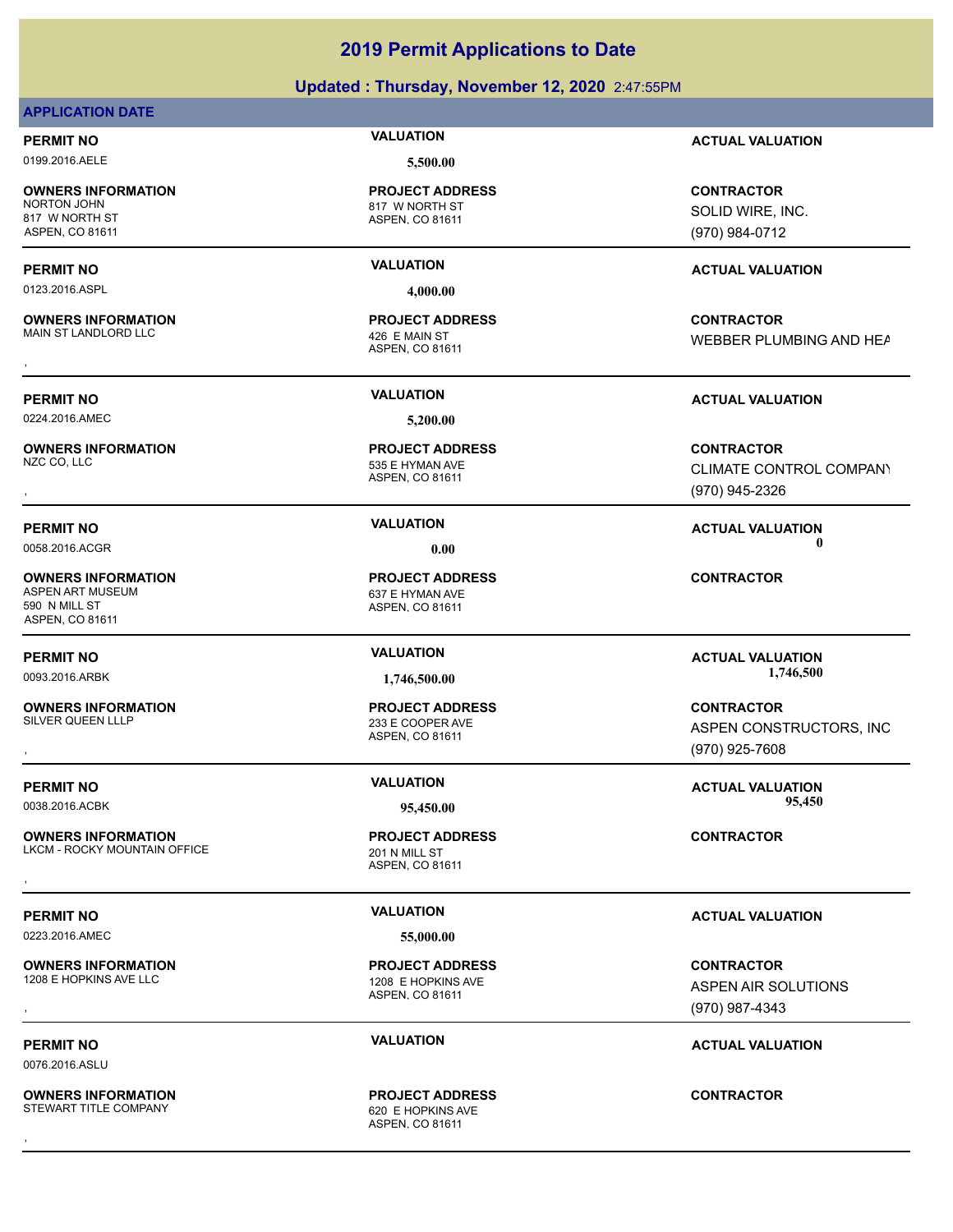|                                                                                     | Updated: Thursday, November 12, 2020 2:47:55PM                 |                                                                 |
|-------------------------------------------------------------------------------------|----------------------------------------------------------------|-----------------------------------------------------------------|
| <b>APPLICATION DATE</b>                                                             |                                                                |                                                                 |
| <b>PERMIT NO</b>                                                                    | <b>VALUATION</b>                                               | <b>ACTUAL VALUATION</b>                                         |
| 0059.2016.ACGR                                                                      | 0.00                                                           | 0                                                               |
| <b>OWNERS INFORMATION</b><br>BEN NAZARIAN ASPEN GOLDEN HORN, LLC                    | <b>PROJECT ADDRESS</b><br>400 E COOPER                         | <b>CONTRACTOR</b>                                               |
|                                                                                     | ASPEN, CO 81611                                                |                                                                 |
| 7/29/16                                                                             |                                                                |                                                                 |
| <b>PERMIT NO</b>                                                                    | <b>VALUATION</b>                                               | <b>ACTUAL VALUATION</b>                                         |
| 0075.2016.ASLU                                                                      |                                                                |                                                                 |
| <b>OWNERS INFORMATION</b><br>ASPEN SKIING COMPANY<br>PO BOX 1248<br>ASPEN, CO 81612 | <b>PROJECT ADDRESS</b><br>675 E DURANT<br>ASPEN, CO 81611      | <b>CONTRACTOR</b>                                               |
| 7/28/16                                                                             |                                                                |                                                                 |
| <b>PERMIT NO</b>                                                                    | <b>VALUATION</b>                                               | <b>ACTUAL VALUATION</b>                                         |
| 0080.2016.RWBU                                                                      | 130,000.00                                                     |                                                                 |
| <b>OWNERS INFORMATION</b><br><b>CITY OF ASPEN</b>                                   | <b>PROJECT ADDRESS</b><br>0 ASPEN & HOPKINS<br>ASPEN, CO 81611 | <b>CONTRACTOR</b>                                               |
|                                                                                     |                                                                |                                                                 |
| <b>PERMIT NO</b>                                                                    | <b>VALUATION</b>                                               | <b>ACTUAL VALUATION</b>                                         |
| 0072.2016.afsr                                                                      | 58,500.00                                                      |                                                                 |
| <b>OWNERS INFORMATION</b><br>ASV ASPEN ST OWNERS TODD EMERSON, BALD<br>MOUNTAIN, L  | <b>PROJECT ADDRESS</b><br>119 E GARMISCH CT<br>ASPEN, CO 81611 | <b>CONTRACTOR</b><br>FIRE ENGINEERING SERVICE<br>(970) 319-1187 |
| <b>PERMIT NO</b>                                                                    | <b>VALUATION</b>                                               | <b>ACTUAL VALUATION</b>                                         |
| 0056.2016.ARGR                                                                      | 0.00                                                           | 0                                                               |
| <b>OWNERS INFORMATION</b><br>SILVER QUEEN LLLP                                      | <b>PROJECT ADDRESS</b><br>233 E COOPER AVE<br>ASPEN, CO 81611  | <b>CONTRACTOR</b><br>ASPEN CONSTRUCTORS, INC<br>(970) 925-7608  |
| <b>PERMIT NO</b>                                                                    | <b>VALUATION</b>                                               | <b>ACTUAL VALUATION</b>                                         |
| 0198.2016.AELE                                                                      | 5,500.00                                                       |                                                                 |
| <b>OWNERS INFORMATION</b><br>KATIE REED BUILDING LLC                                | <b>PROJECT ADDRESS</b><br>301 E HOPKINS AVE                    | <b>CONTRACTOR</b>                                               |
|                                                                                     | ASPEN, CO 81611                                                | R & A ENTERPRISES OF CARE<br>(970) 945-6500                     |
| <b>PERMIT NO</b>                                                                    | <b>VALUATION</b>                                               | <b>ACTUAL VALUATION</b>                                         |
| 0222.2016.AMEC                                                                      | 6,995.00                                                       |                                                                 |
| <b>OWNERS INFORMATION</b><br><b>JESSICA PHILLIPS</b>                                | <b>PROJECT ADDRESS</b><br>407 PARK AVE<br>ASPEN, CO 81611      | <b>CONTRACTOR</b><br>UTE CITY FIREPLACES, LLC<br>(970) 319-7642 |
| <b>PERMIT NO</b>                                                                    | <b>VALUATION</b>                                               | <b>ACTUAL VALUATION</b>                                         |

0078.2016.RWBU **22,000.00**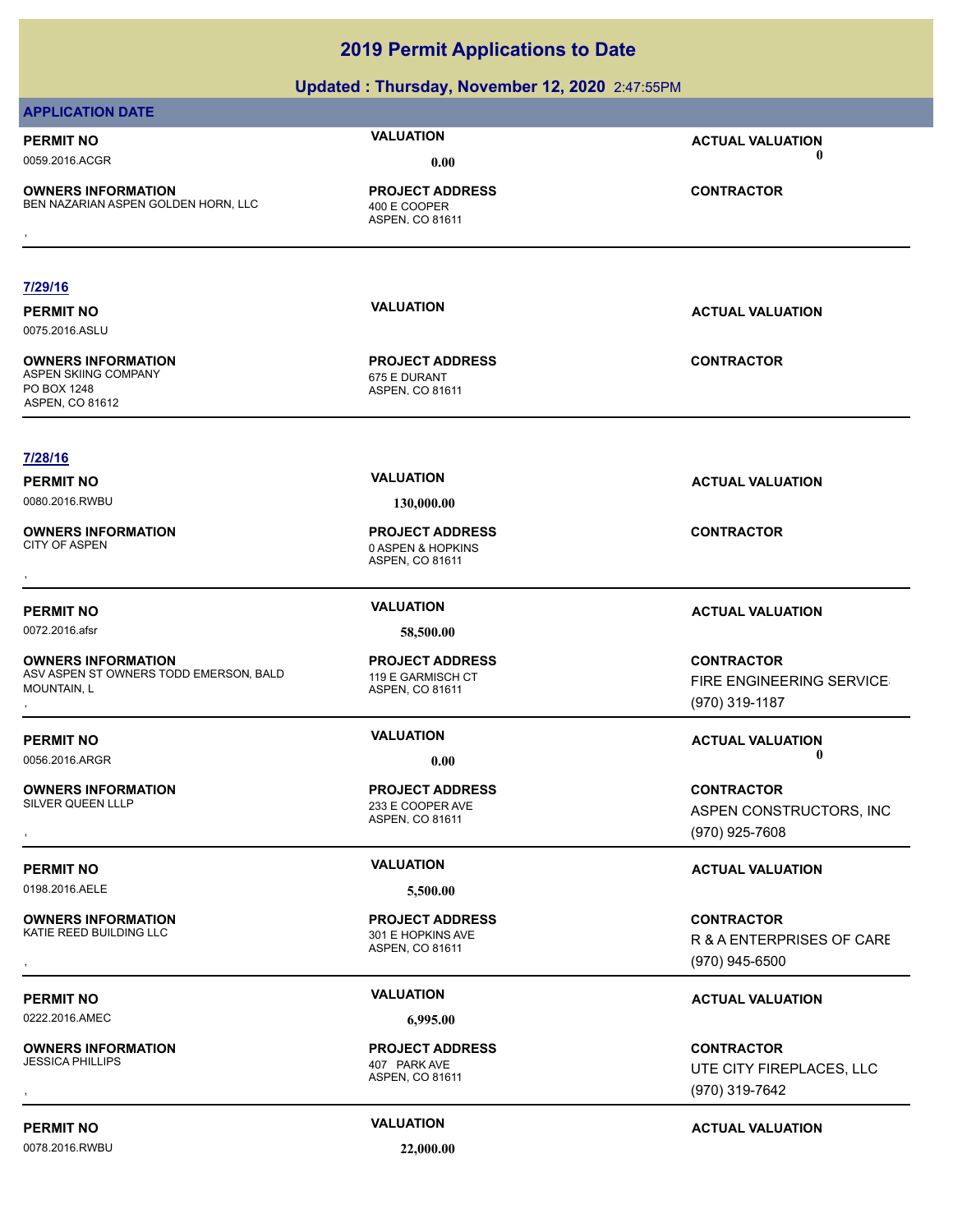### **Updated : Thursday, November 12, 2020** 2:47:55PM

| <b>APPLICATION DATE</b>                               |                                                                 |                                                                       |
|-------------------------------------------------------|-----------------------------------------------------------------|-----------------------------------------------------------------------|
| <b>OWNERS INFORMATION</b><br><b>CLEAR WATER TRUST</b> | <b>PROJECT ADDRESS</b><br>1690 SILVERKING DR<br>ASPEN, CO 81611 | <b>CONTRACTOR</b>                                                     |
|                                                       | <b>VALUATION</b>                                                |                                                                       |
| <b>PERMIT NO</b><br>0079.2016.RWBU                    | 133,330.00                                                      | <b>ACTUAL VALUATION</b>                                               |
| <b>OWNERS INFORMATION</b><br><b>CITY OF ASPEN</b>     | <b>PROJECT ADDRESS</b><br>0 POWER PLANT<br>ASPEN, CO 81611      | <b>CONTRACTOR</b>                                                     |
| <b>PERMIT NO</b><br>0011.2016.REMP                    | <b>VALUATION</b>                                                | <b>ACTUAL VALUATION</b>                                               |
| <b>OWNERS INFORMATION</b><br><b>CUSTOMER</b>          | <b>PROJECT ADDRESS</b>                                          | <b>CONTRACTOR</b>                                                     |
|                                                       |                                                                 |                                                                       |
| <b>PERMIT NO</b><br>0037.2016.COPY                    | <b>VALUATION</b>                                                | <b>ACTUAL VALUATION</b>                                               |
| <b>OWNERS INFORMATION</b><br><b>CITY OF ASPEN</b>     | <b>PROJECT ADDRESS</b>                                          | <b>CONTRACTOR</b>                                                     |
|                                                       |                                                                 |                                                                       |
| 7/27/16                                               |                                                                 |                                                                       |
| <b>PERMIT NO</b><br>0074.2016.ASLU                    | <b>VALUATION</b>                                                | <b>ACTUAL VALUATION</b>                                               |
| <b>OWNERS INFORMATION</b><br>HOMERUNSTAKE, LLC        | <b>PROJECT ADDRESS</b><br>1520 HOMESTAKE DR<br>ASPEN, CO 81611  | <b>CONTRACTOR</b>                                                     |
|                                                       | <b>VALUATION</b>                                                |                                                                       |
| <b>PERMIT NO</b><br>0121.2016.ASPL                    | 110,000.00                                                      | <b>ACTUAL VALUATION</b>                                               |
| <b>OWNERS INFORMATION</b><br>229 WEST SUMGGLER, LLC   | <b>PROJECT ADDRESS</b><br>229 W SMUGGLER ST<br>ASPEN, CO 81611  | <b>CONTRACTOR</b><br><b>CRYSTAL VALLEY PLUMBING</b><br>(970) 963-1251 |
| <b>PERMIT NO</b>                                      | <b>VALUATION</b>                                                | <b>ACTUAL VALUATION</b>                                               |
| 0221.2016.AMEC                                        | 90,000.00                                                       |                                                                       |
| <b>OWNERS INFORMATION</b><br>229 WEST SUMGGLER, LLC   | <b>PROJECT ADDRESS</b><br>229 W SMUGGLER ST<br>ASPEN, CO 81611  | <b>CONTRACTOR</b><br><b>CRYSTAL VALLEY PLUMBING</b><br>(970) 963-1251 |
| <b>PERMIT NO</b>                                      | <b>VALUATION</b>                                                | <b>ACTUAL VALUATION</b>                                               |
| 0120.2016.ASPL                                        | 50,000.00                                                       |                                                                       |
| <b>OWNERS INFORMATION</b><br>229 WEST SUMGGLER, LLC   | <b>PROJECT ADDRESS</b><br>426 N SECOND ST<br>ASPEN, CO 81611    | <b>CONTRACTOR</b><br><b>CRYSTAL VALLEY PLUMBING</b><br>(970) 963-1251 |
| <b>PERMIT NO</b>                                      | <b>VALUATION</b>                                                | <b>ACTUAL VALUATION</b>                                               |

0220.2016.AMEC **55,000.00**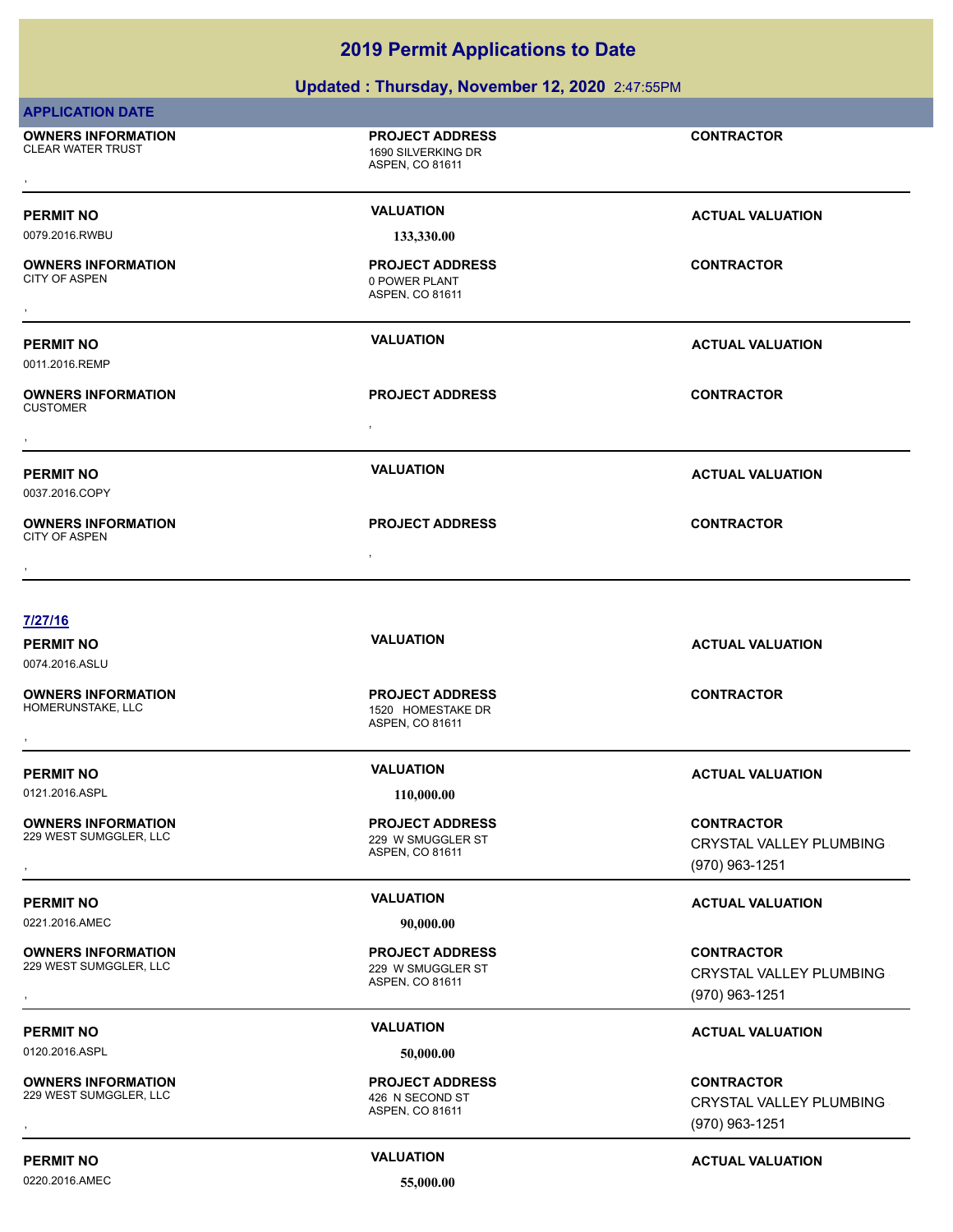### **Updated : Thursday, November 12, 2020** 2:47:55PM

### **APPLICATION DATE**

**OWNERS INFORMATION** 229 WEST SUMGGLER, LLC 426 N SECOND ST

**OWNERS INFORMATION**

**OWNERS INFORMATION**

**OWNERS INFORMATION**

**OWNERS INFORMATION**

ASPEN, CO 81611

**PROJECT ADDRESS**

0219.2016.AMEC **39,625.00**

### ASPEN, CO 81611 535 E HYMAN AVE **PROJECT ADDRESS**

0218.2016.AMEC **72,825.00**

### ASPEN, CO 81611 535 E HYMAN AVE **PROJECT ADDRESS**

0057.2016.ACGR **0.00 0.00**

ASPEN, CO 81611 MARK HUNT 312 EAST HYMAN AVENUE, LLC 312 E HYMAN AVE **PROJECT ADDRESS OWNERS INFORMATION MARK HUNTERS PROJECT ADDRESS ARE:**<br>MARK HUNT 312 EAST HYMAN AVENUE, LLC 312 E HYMAN AVE ASPEN, CO 81611<br>,

0197.2016.AELE **15,000.00**

### ASPEN, CO 81611 119 E COOPER AVE **PROJECT ADDRESS**

ASPEN, CO 81611 1431 CRYSTAL LAKE RD **PROJECT ADDRESS**

ASPEN, CO 81611 730 E COOPER **PROJECT ADDRESS** , **CONTRACTOR**

## **PROJECT ADDRESS**

ASPEN, CO 81611

**OWNERS INFORMATION PROJECT ADDRESS CONTRACTOR**<br>229 WEST SUMGGLER, LLC 426 N SECOND ST CRYSTAL VALLEY PLUMBING<br>, ASPEN. CO 81611 CRYSTAL VALLEY PLUMBING (970) 963-1251

### **PERMIT NO VALUATION VALUATION VALUATION**

, **CONTRACTOR** ALPINE STOVES & FIREPLACE (970) 240-3647

### **PERMIT NO VALUATION ACTUAL VALUATION**

, **CONTRACTOR** ALPINE STOVES & FIREPLACE (970) 240-3647

### **PERMIT NO VALUATION ACTUAL VALUATION**

### **PERMIT NO VALUATION ACTUAL VALUATION**

, **CONTRACTOR** SUNWEST ELECTRIC, INC. (970) 927-6738

### **PERMIT NO VALUATION ACTUAL VALUATION**

### **CONTRACTOR**

**PERMIT NO VALUATION VALUATION VALUATION** 

### **PERMIT NO VALUATION ACTUAL VALUATION**

**CONTRACTOR** PREMIER PARTY RENTAL, LLC

### **PERMIT NO CONSUMITY OF A CONSUMITY OF A CONSUMITY OF A CONSUMITY OF A CTUAL VALUATION** 0066.2016.ARBU **0.00 0.00**

0072.2016.ASLU **OWNERS INFORMATION** 200 E MAIN ST ASPEN, CO 81611

0073.2016.ASLU

**OWNERS INFORMATION**

0061.2016.tent

**OWNERS INFORMATION** MAROON CREEK LLC 10 CLUB CIRCLE 0 PFISTER DR ASPEN, CO 81611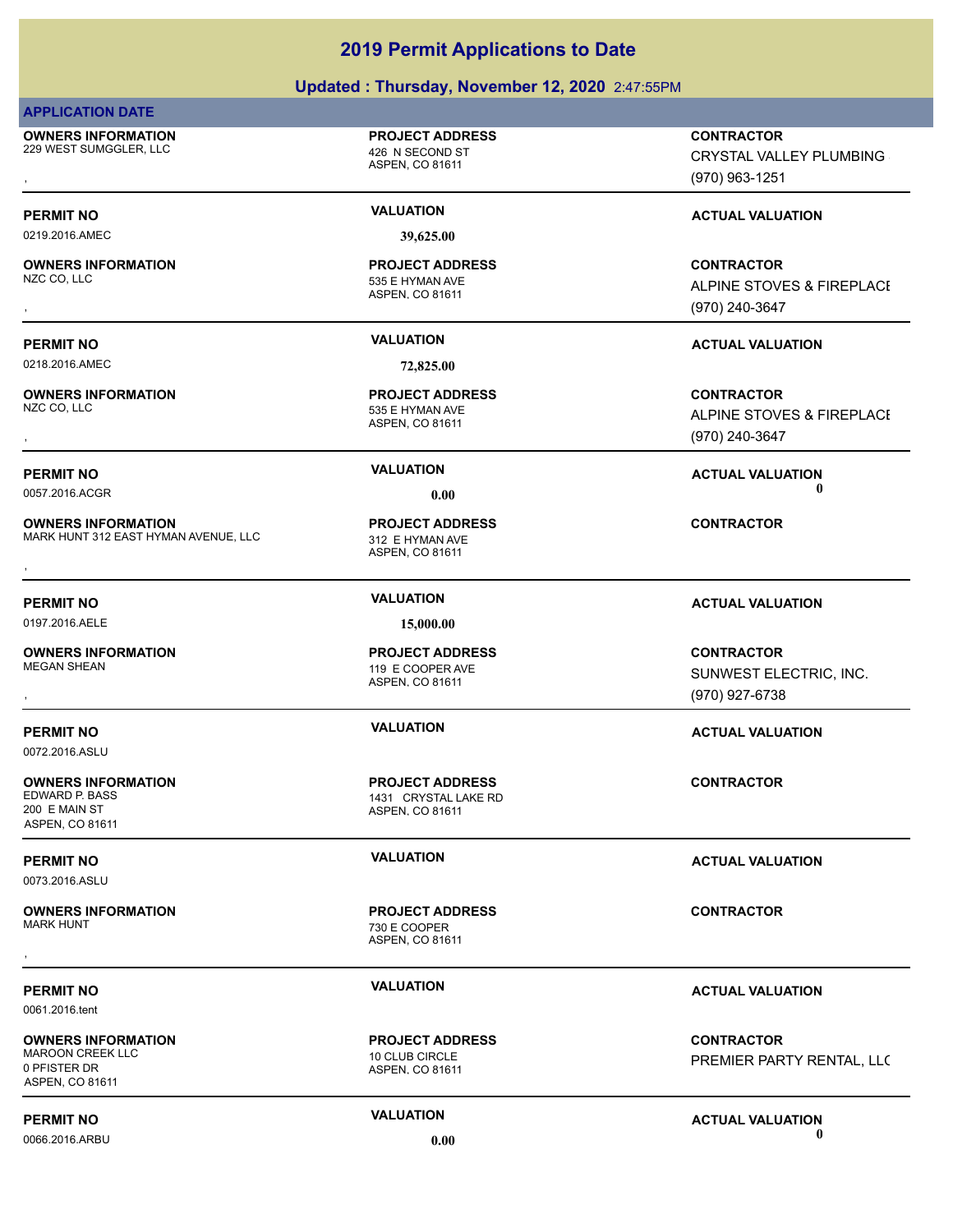### **Updated : Thursday, November 12, 2020** 2:47:55PM

| <b>APPLICATION DATE</b>                              |                                                           |                           |
|------------------------------------------------------|-----------------------------------------------------------|---------------------------|
| <b>OWNERS INFORMATION</b><br><b>VIRGINA HAMILTON</b> | <b>PROJECT ADDRESS</b><br>134 MAPLE LN<br>ASPEN, CO 81611 | <b>CONTRACTOR</b>         |
| <b>PERMIT NO</b>                                     | <b>VALUATION</b>                                          | <b>ACTUAL VALUATION</b>   |
| 0036.2016.COPY                                       |                                                           |                           |
| <b>OWNERS INFORMATION</b><br><b>CITY OF ASPEN</b>    | <b>PROJECT ADDRESS</b>                                    | <b>CONTRACTOR</b>         |
|                                                      | $\bullet$                                                 |                           |
| <b>PERMIT NO</b>                                     | <b>VALUATION</b>                                          | <b>ACTUAL VALUATION</b>   |
| 0035.2016.COPY                                       |                                                           |                           |
| <b>OWNERS INFORMATION</b><br><b>CITY OF ASPEN</b>    | <b>PROJECT ADDRESS</b>                                    | <b>CONTRACTOR</b>         |
|                                                      | $\epsilon$                                                |                           |
| 7/26/16                                              |                                                           |                           |
| <b>PERMIT NO</b>                                     | <b>VALUATION</b>                                          | <b>ACTUAL VALUATION</b>   |
| 0217.2016.AMEC                                       | 140,000.00                                                |                           |
| <b>OWNERS INFORMATION</b><br>100 E MAIN STR LLC      | <b>PROJECT ADDRESS</b><br>100 E MAIN ST                   | <b>CONTRACTOR</b>         |
| 100 E MAIN ST                                        | ASPEN, CO 81611                                           | COMFORT AIR OF GRAND JUN  |
| ASPEN, CO 81611                                      |                                                           | (970) 254-1170            |
| <b>PERMIT NO</b>                                     | <b>VALUATION</b>                                          | <b>ACTUAL VALUATION</b>   |
| 0071.2016.afsr                                       | 1,200.00                                                  |                           |
| <b>OWNERS INFORMATION</b><br><b>JAKE JONES</b>       | <b>PROJECT ADDRESS</b>                                    | <b>CONTRACTOR</b>         |
|                                                      | 675 E DURANT AVE<br><b>ASPEN, CO 81611</b>                | TRI-COUNTY FIRE PROTECTI( |
|                                                      |                                                           | (970) 625-4533            |
| <b>PERMIT NO</b>                                     | <b>VALUATION</b>                                          | <b>ACTUAL VALUATION</b>   |
| 0070.2016.afsr                                       | 1,200.00                                                  |                           |
| <b>OWNERS INFORMATION</b>                            | <b>PROJECT ADDRESS</b>                                    | <b>CONTRACTOR</b>         |
| <b>JAKE JONES</b>                                    | 675 E DURANT AVE<br>ASPEN, CO 81611                       | TRI-COUNTY FIRE PROTECTI( |
|                                                      |                                                           | (970) 625-4533            |
| <b>PERMIT NO</b>                                     | <b>VALUATION</b>                                          | <b>ACTUAL VALUATION</b>   |
| 0065.2016.ARBU                                       | 0.00                                                      | 250,000                   |
| <b>OWNERS INFORMATION</b>                            | <b>PROJECT ADDRESS</b>                                    | <b>CONTRACTOR</b>         |
| JAMMB, LLC                                           | 108 E FRANCIS<br>ASPEN, CO 81611                          | HARRIMAN CONSTRUCTION,    |
|                                                      |                                                           | (970) 927-1161            |
| <b>PERMIT NO</b>                                     | <b>VALUATION</b>                                          | <b>ACTUAL VALUATION</b>   |
| 0034.2016.COPY                                       |                                                           |                           |
| <b>OWNERS INFORMATION</b><br><b>CITY OF ASPEN</b>    | <b>PROJECT ADDRESS</b>                                    | <b>CONTRACTOR</b>         |
|                                                      | $\epsilon$                                                |                           |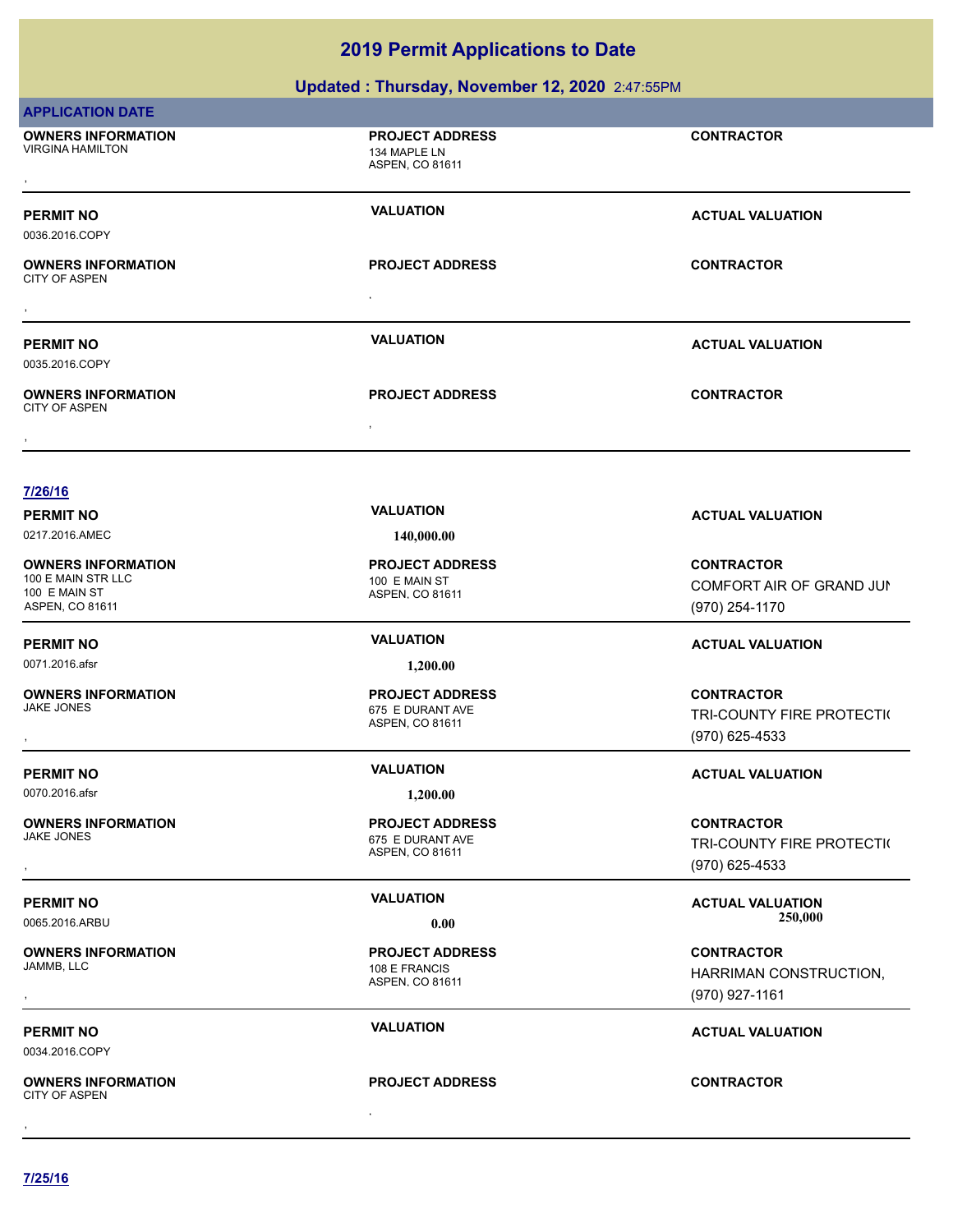### **Updated : Thursday, November 12, 2020** 2:47:55PM

### **APPLICATION DATE**

### **PERMIT NO VALUATION ACTUAL VALUATION** 0071.2016.ENTP

**OWNERS INFORMATION**

## **PROJECT ADDRESS**

0215.2016.AMEC **84,318.00**

**OWNERS INFORMATION**

0216.2016.AMEC **82,479.00**

**OWNERS INFORMATION**

0072.2016.ENTP

**OWNERS INFORMATION** 301 LAKE AVENUE LLC<br>301 LAKE AVENUE LLC

0069.2016.afsr **9,400.00**

**OWNERS INFORMATION**

**OWNERS INFORMATION** TOWNHOUSE 75TH LLC TOWN TOWN THE TABLE 747 S GALENA ST

**OWNERS INFORMATION**

ASPEN, CO 81611 1520 HOMESTAKE DR , **CONTRACTOR**

ASPEN, CO 81611 1510 HOMESTAKE DR **PROJECT ADDRESS**

ASPEN, CO 81611 1520 HOMESTAKE DR **PROJECT ADDRESS**

ASPEN, CO 81611 **PROJECT ADDRESS** , **CONTRACTOR**

ASPEN, CO 81611 134 N SPRING ST **PROJECT ADDRESS**

ASPEN, CO 81611 **PROJECT ADDRESS**

ASPEN, CO 81611 610 S WEST END ST **PROJECT ADDRESS**

### **PERMIT NO VALUATION ACTUAL VALUATION**

**OWNERS INFORMATION PROJECT ADDRESS CONTRACTOR**<br>HOMERUNSTAKE LLC 1510 HOMESTAKE DR A\*OK PLUMBING & HEATING, I<br>, ASPEN. CO 81611 A\*OK PLUMBING & HEATING, I (970) 456-3013

**PERMIT NO VALUATION ACTUAL VALUATION**

**OWNERS INFORMATION PROJECT ADDRESS CONTRACTOR**<br>HOMERUNSTAKE LLC 1520 HOMESTAKE DR A\*OK PLUMBING & HEATING, I<br>, ASPEN, CO 81611 A\*OK PLUMBING & HEATING, I (970) 456-3013

**PERMIT NO VALUATION ACTUAL VALUATION**

### **PERMIT NO VALUATION ACTUAL VALUATION**

, **CONTRACTOR ALL-STATE FIRE PROTECTION** (303) 288-3901

**PERMIT NO VALUATION VALUATION VALUATION** 0092.2016.ARBK **91,600.00 91,600.00**

, **CONTRACTOR** STEEPLECHASE CONSTRUCT (970) 920-4079

**PERMIT NO VALUATION ACTUAL VALUATION** 0091.2016.ARBK **20,000.00 20,000.00**

**OWNERS INFORMATION FROJECT ADDRESS CONTRACTOR CONTRACTOR**<br>ROBERT GALE ORR FROM THE GOOD BOOT ASPEN, CO 81611<br>ASPEN, CO 81611 (970) 927-8823 ZANIER CONST, LLC (970) 927-8823

**7/22/16**

**OWNERS INFORMATION**

0077.2016.RWBU **3,800.00**

ASPEN, CO 81611 231 E MAIN ST **PROJECT ADDRESS** , **CONTRACTOR**

**PERMIT NO VALUATION ACTUAL VALUATION**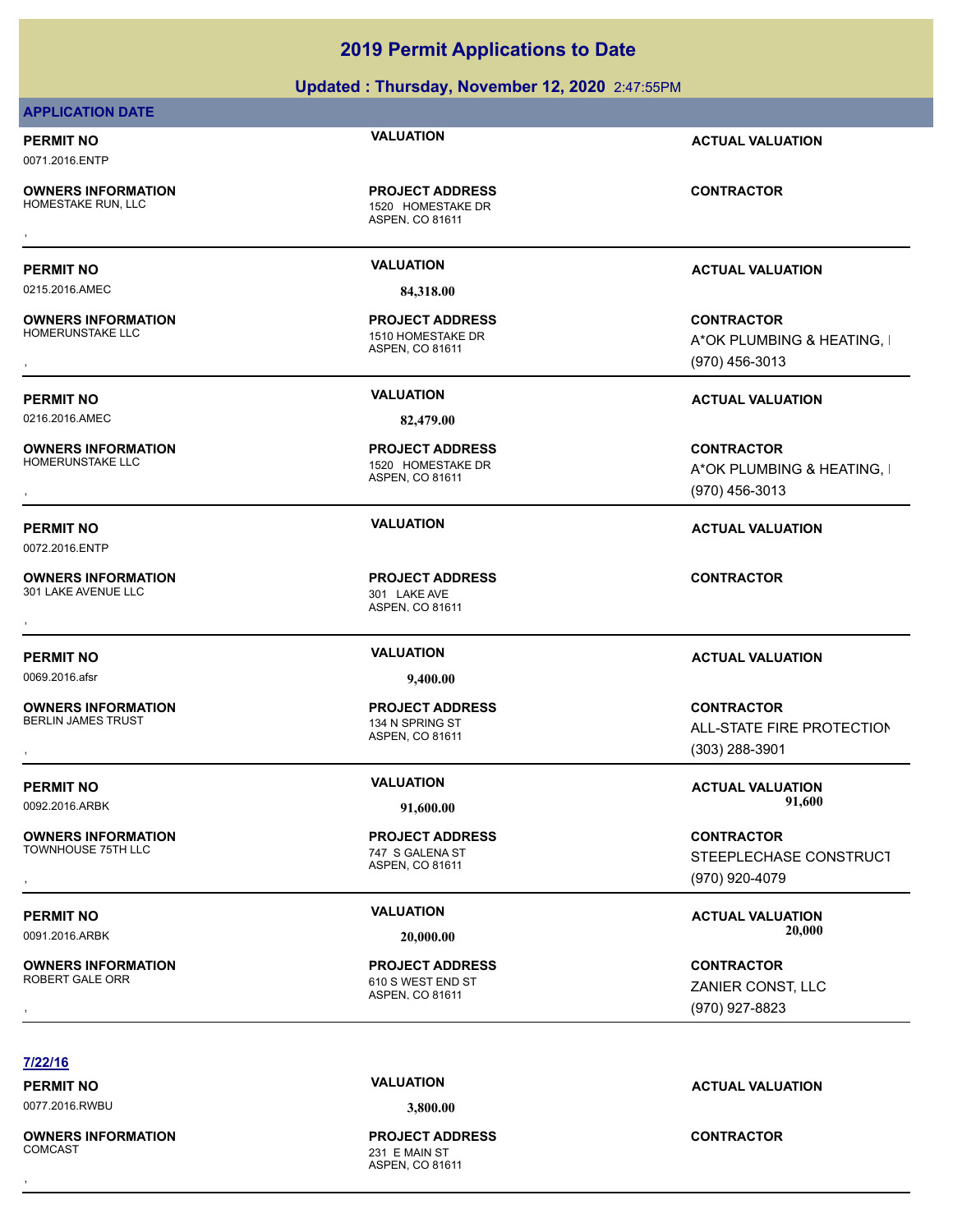### **Updated : Thursday, November 12, 2020** 2:47:55PM

### **APPLICATION DATE**

**OWNERS INFORMATION** ASPEN STREAM LLC 855 BAY ST

**OWNERS INFORMATION**

**OWNERS INFORMATION**

**OWNERS INFORMATION**

0060.2016.tent

**PROJECT ADDRESS**

ASPEN, CO 81611

0068.2016.afsr **47,000.00**

ASPEN, CO 81611 VICTORIAN SQUARE, LLC<br>VICTORIAN SQUARE, LLC 601 E HYMAN **PROJECT ADDRESS**

ASPEN, CO 81611 OLIVER WILLIAM THOMAS & GARY 507 W GILLESPIE **PROJECT ADDRESS**

0196.2016.AELE **10,000.00**

ASPEN, CO 81611 HOPKINS TOWNHOMES LLC **The CONTROL CONTROL CONTROL CONTROL CONTROL** 727 E HOPKINS AVE **PROJECT ADDRESS**

### **7/21/16**

0210.2016.AMEC **70,000.00**

**OWNERS INFORMATION** ASV ASPEN ST OWNERS TODD EMERSON, BALD MOUNTAIN, L **OWNERS INFORMATION DEARS ON TROJECT ADDRESS ARE CONTRACTOR CONTRACTOR CONTRACTOR**<br>ASV ASPEN ST OWNERS TODD EMERSON, BALD 128 JUAN ST **ASPEN, CO 81611** COME COME COME AND OUNTAIN, L<br>MOUNTAIN, L (970) 254-1170

**OWNERS INFORMATION** ASV ASPEN ST OWNERS TODD EMERSON, BALD MOUNTAIN, L

0212.2016.AMEC **70,000.00**

**OWNERS INFORMATION** ASV ASPEN ST OWNERS TODD EMERSON, BALD MOUNTAIN, L

0213.2016.AMEC **70,000.00**

**OWNERS INFORMATION** ASV ASPEN ST OWNERS TODD EMERSON, BALD MOUNTAIN, L

ASPEN, CO 81611 128 JUAN ST **PROJECT ADDRESS**

0211.2016.AMEC **70,000.00**

ASPEN, CO 81611 126 JUAN ST **PROJECT ADDRESS**

ASPEN, CO 81611 124 JUAN ST **PROJECT ADDRESS**

ASPEN, CO 81611 122 JUAN ST **PROJECT ADDRESS**

**PERMIT NO VALUATION ACTUAL VALUATION** 0064.2016.ARBU **0.00 0.00**

, **CONTRACTOR** HARRIMAN CONSTRUCTION, (970) 927-1161

### **PERMIT NO VALUATION ACTUAL VALUATION**

**OWNERS INFORMATION PROJECT ADDRESS CONTRACTOR**<br>VICTORIAN SQUARE, LLC 601 E HYMAN FLAME OUT FIRE PROTECTIO<br>, ASPEN. CO 81611 FLAME OUT FIRE PROTECTIO (970) 927-4933

**PERMIT NO VALUATION ACTUAL VALUATION**

**OWNERS INFORMATION GARY REPOLUS TO A PROJECT ADDRESS CONTRACTOR CONTRACTOR**<br>OLIVER WILLIAM THOMAS & GARY FOR THE STATE OF THE STATE ASPEN, CO 81611<br>, PREMIER PARTY RENTAL, LLC

### **PERMIT NO VALUATION ACTUAL VALUATION**

, **CONTRACTOR** EAKER ELECTRIC, LLC (970) 876-2040

### **PERMIT NO VALUATION ACTUAL VALUATION**

COMFORT AIR OF GRAND JUN (970) 254-1170

### **PERMIT NO VALUATION ACTUAL VALUATION**

**OWNERS INFORMATION DEARS ON THE REPOLUT ADDRESS CONTRACTOR CONTRACTOR CONTRACTOR**<br>ASV ASPEN ST OWNERS TODD EMERSON, BALD 126 JUAN ST THE STATE OF COMFORT AIR OF GRAND JUIN<br>MOUNTAIN, L CONTRACT ASPEN. CO 81611 1999 1999 19 COMFORT AIR OF GRAND JUN (970) 254-1170

### **PERMIT NO VALUATION ACTUAL VALUATION**

**OWNERS INFORMATION DEARS ON TROJECT ADDRESS ARE SERVICE CONTRACTOR CONTRACTOR**<br>ASV ASPEN ST OWNERS TODD EMERSON, BALD ASPEN ASPEN. CO 81611 **DEARS CONT AND A SPEN ASPEN. CO 81611** COMPORT AIR OF GRAND JUN<br>MOUNTAIN, L<br>, COMFORT AIR OF GRAND JUN (970) 254-1170

### **PERMIT NO VALUATION ACTUAL VALUATION**

**OWNERS INFORMATION DEARS ON THE REPOLUT ADDRESS ARE CONTRACTOR CONTRACTOR**<br>ASV ASPEN ST OWNERS TODD EMERSON, BALD ASPEN ASPEN. CO 81611 **DEARS CONT AND A COME ART AND STAND JUNITAIN**, L<br>MOUNTAIN, L **ASPEN ASPEN. CO 81611** COMFORT AIR OF GRAND JUN (970) 254-1170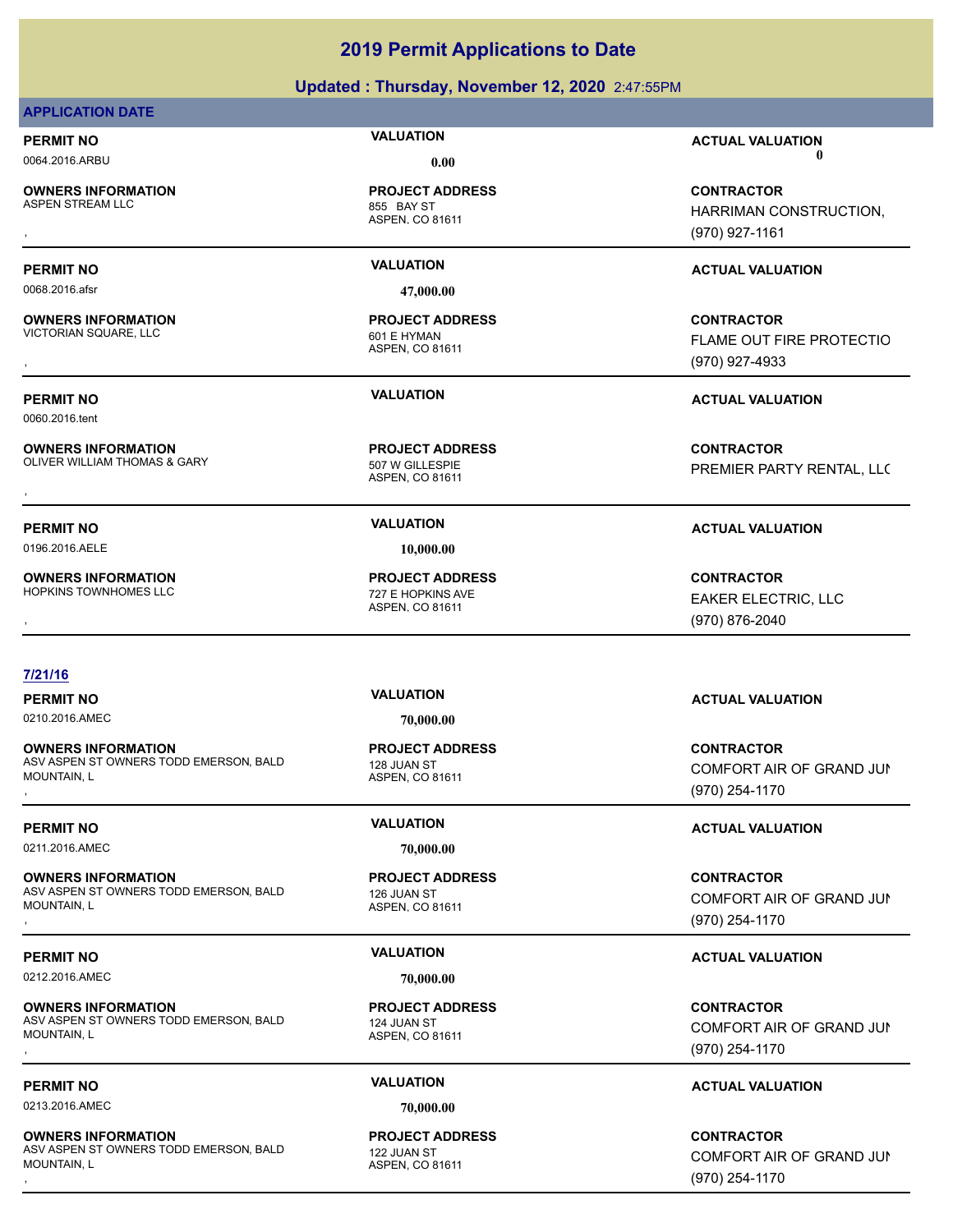### **Updated : Thursday, November 12, 2020** 2:47:55PM

### **APPLICATION DATE**

0214.2016.AMEC **70,000.00**

**OWNERS INFORMATION** ASV ASPEN ST OWNERS TODD EMERSON, BALD MOUNTAIN, L **OWNERS INFORMATION DEARS ON THE REPOLUT ADDRESS CONTRACTOR CONTRACTOR CONTRACTOR**<br>ASV ASPEN ST OWNERS TODD EMERSON, BALD 120 JUAN ST 120 JUAN ST COMFORT AIR OF GRAND JUIN<br>MOUNTAIN, L<br>, https://www.co.81611

0209.2016.AMEC **50,000.00**

**OWNERS INFORMATION** ASV ASPEN ST OWNERS TODD EMERSON, BALD MOUNTAIN, L **OWNERS INFORMATION DEARS ON TROJECT ADDRESS ARE SERVICE CONTRACTOR CONTRACTOR**<br>ASV ASPEN ST OWNERS TODD EMERSON, BALD ASPEN. CO 81611 ASPEN. CO 81611 **COMFORT AIR OF GRAND JUIN**<br>MOUNTAIN, L **ASPEN ASPEN. CO 81611** ASPEN.

0070.2016.ENTP

**OWNERS INFORMATION**

**OWNERS INFORMATION** RAY EVERETT II MCNUTT 814 W BLEEKER ST 814 W BLEEKER ST ASPEN, CO 81611

0208.2016.AMEC **26,085.00**

**OWNERS INFORMATION**

0195.2016.AELE **170,000.00**

**OWNERS INFORMATION** MARIANE BOESKY 100 SOUTH SPRING, LLC 100 S SPRING ST

0193.2016.AELE **90,000.00**

**OWNERS INFORMATION** LARKSPUR CG LLC 103 S SEVENTH

0194.2016.AELE **35,000.00**

**OWNERS INFORMATION** LARKSPUR CG LLC 105 S SEVENTH

ASPEN, CO 81611 120 JUAN ST **PROJECT ADDRESS**

ASPEN, CO 81611 119 E GARMISCH CT **PROJECT ADDRESS**

ASPEN, CO 81611 1520 HOMESTAKE DR **PROJECT ADDRESS** , **CONTRACTOR**

ASPEN, CO 81611 **PROJECT ADDRESS**

ASPEN, CO 81611 134 N SPRING ST **PROJECT ADDRESS**

ASPEN, CO 81611 **PROJECT ADDRESS**

ASPEN, CO 81611 **PROJECT ADDRESS**

ASPEN, CO 81611 **PROJECT ADDRESS**

**PERMIT NO VALUATION ACTUAL VALUATION**

COMFORT AIR OF GRAND JUN (970) 254-1170

### **PERMIT NO VALUATION ACTUAL VALUATION**

COMFORT AIR OF GRAND JUN (970) 254-1170

**PERMIT NO VALUATION ACTUAL VALUATION**

**PERMIT NO CONSUMITY OF A CONSUMITY OF A CONSUMITY OF A CONSUMITY OF A CTUAL VALUATION** 0090.2016.ARBK **35,000.00 35,000.00**

> **CONTRACTOR** SILVERADO BUILDERS (970) 948-4570

### **PERMIT NO VALUATION ACTUAL VALUATION**

, **CONTRACTOR** UTE CITY FIREPLACES, LLC (970) 319-7642

### **PERMIT NO VALUATION VALUATION VALUATION**

**OWNERS INFORMATION MARIATION DESCRIPTED BY A SERVING ST AND RESONS SPRING ST SERVES A SONS ELECTRIC, II<br>MARIANE BOESKY 100 SOUTH SPRING, LLC ASPEN, CO 81611 ASPEN, CO 81611 (970) 876-0545** REEVES & SONS ELECTRIC, II (970) 876-0545

### **PERMIT NO VALUATION VALUATION VALUATION**

, **CONTRACTOR** R & A ENTERPRISES OF CARE (970) 945-6500

### **PERMIT NO VALUATION ACTUAL VALUATION**

, **CONTRACTOR** R & A ENTERPRISES OF CARE (970) 945-6500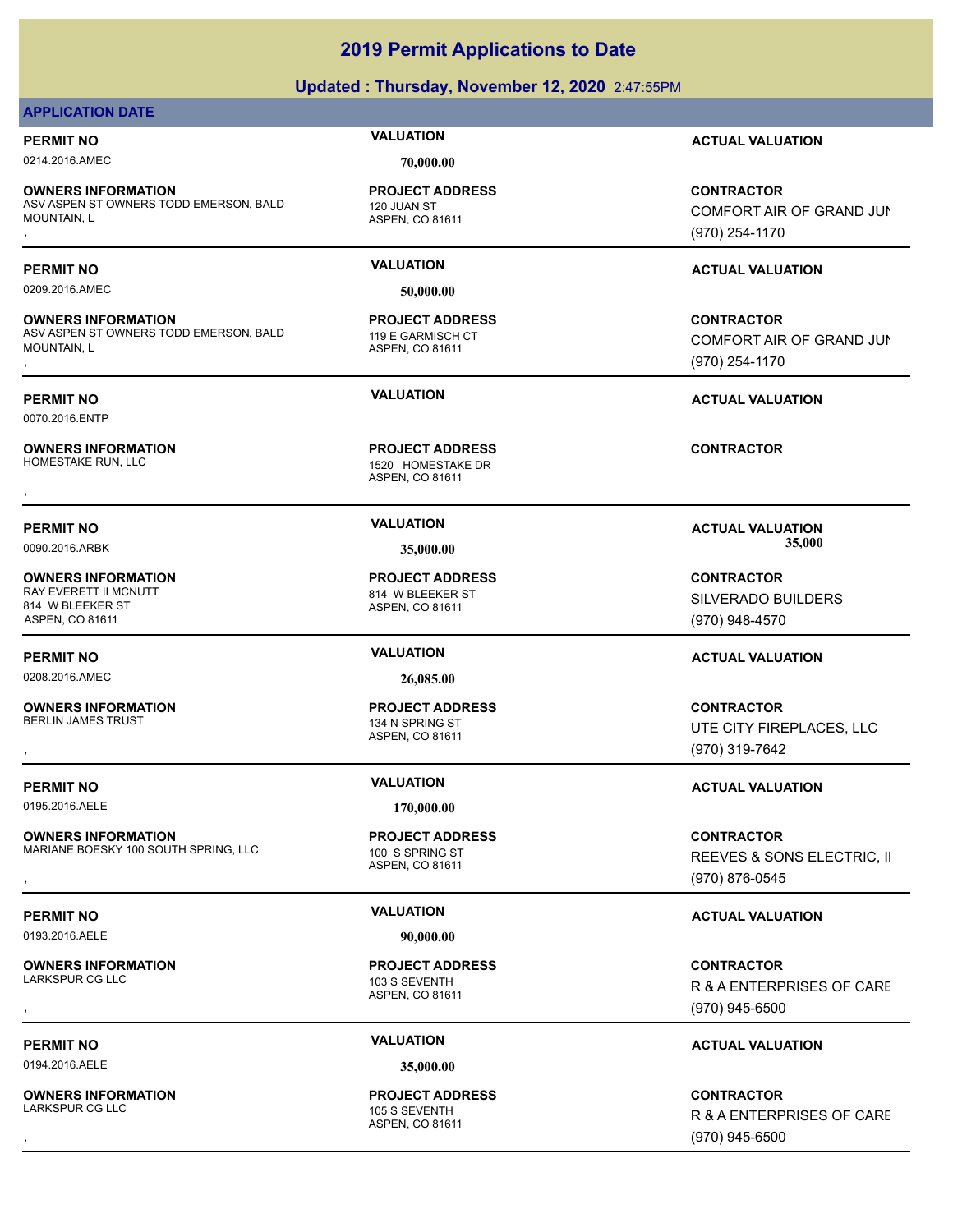### **Updated : Thursday, November 12, 2020** 2:47:55PM

### **APPLICATION DATE**

**OWNERS INFORMATION**

0192.2016.AELE **1,500.00**

**OWNERS INFORMATION**

ASPEN, CO 81611 727 CASTLE CREEK DR **PROJECT ADDRESS** , **CONTRACTOR**

ASPEN, CO 81611 631 S GALENA ST **PROJECT ADDRESS**

**PERMIT NO VALUATION ACTUAL VALUATION** 0054.2016.ARGR **0.00 0.00**

OWNER/ BUILDER

### **PERMIT NO VALUATION ACTUAL VALUATION**

, **CONTRACTOR** AJAX ELECTRIC, INC. (970) 925-9473

### **7/20/16**

0059.2016.tent

**OWNERS INFORMATION** 330 E MAIN ST ASPEN, CO 81611

**OWNERS INFORMATION**

0191.2016.AELE **9,750.00**

**OWNERS INFORMATION**

**OWNERS INFORMATION**

0069.2016.ENTP

**OWNERS INFORMATION**

ASPEN, CO 81611 330 W MAIN ST **PROJECT ADDRESS**

ASPEN, CO 81611 1301 E COOPER AVE **PROJECT ADDRESS**

ASPEN, CO 81611 529 WALNUT ST **PROJECT ADDRESS**

ASPEN, CO 81611 735 CASTLE CREEK DR **PROJECT ADDRESS** , **CONTRACTOR**

ASPEN, CO 81611 720 E HYMAN **PROJECT ADDRESS** , **CONTRACTOR**

ASPEN, CO 81611 **PROJECT ADDRESS**

**PERMIT NO VALUATION ACTUAL VALUATION**

**CONTRACTOR** ALPINE PARTY RENTALS (970) 328-6707

**PERMIT NO VALUATION ACTUAL VALUATION**

, **CONTRACTOR** ACE ROOFING AND SHEET MI (970) 945-5366

### **PERMIT NO VALUATION ACTUAL VALUATION**

, **CONTRACTOR** SOL ENERGY, LLC (970) 309-3087

PERMIT NO **SALUATION**<br>  $\begin{array}{ccc}\n 0.003,006 \\
 0.003,006\n \end{array}$  ACTUAL VALUATION 0053.2016.ARGR **9,983.00 9,983.00**

### **PERMIT NO VALUATION ACTUAL VALUATION**

### PERMIT NO **SALUATION VALUATION CONSUMPTION ACTUAL VALUATION**<br> $\frac{24.499.979.99}{24.499.979.99}$ 0037.2016.ACBK **34,400,970.00 34,400,970.00**

**OWNERS INFORMATION METALLY CONTRACTOR DESCRIPTION ON MERGUIDE PROJECT ADDRESS ARE CONTRACTOR CONTRACTOR CONTRO<br>ASPEN CLUB REDEVELOPMENT COMPA 1450 UTE AVE ASPEN. CO 81611 <b>1450 UTE AVE EXECUCA CONTRACTOR SERVIC**<br>, Maspen, PCL CONSTRUCTION SERVIC (303) 365-6500

**OWNERS INFORMATION** ASPEN CLUB REDEVELOPMENT COMPA 1450 ITE AVE

0009.2016.ACBU **24,000.00 24,000.00**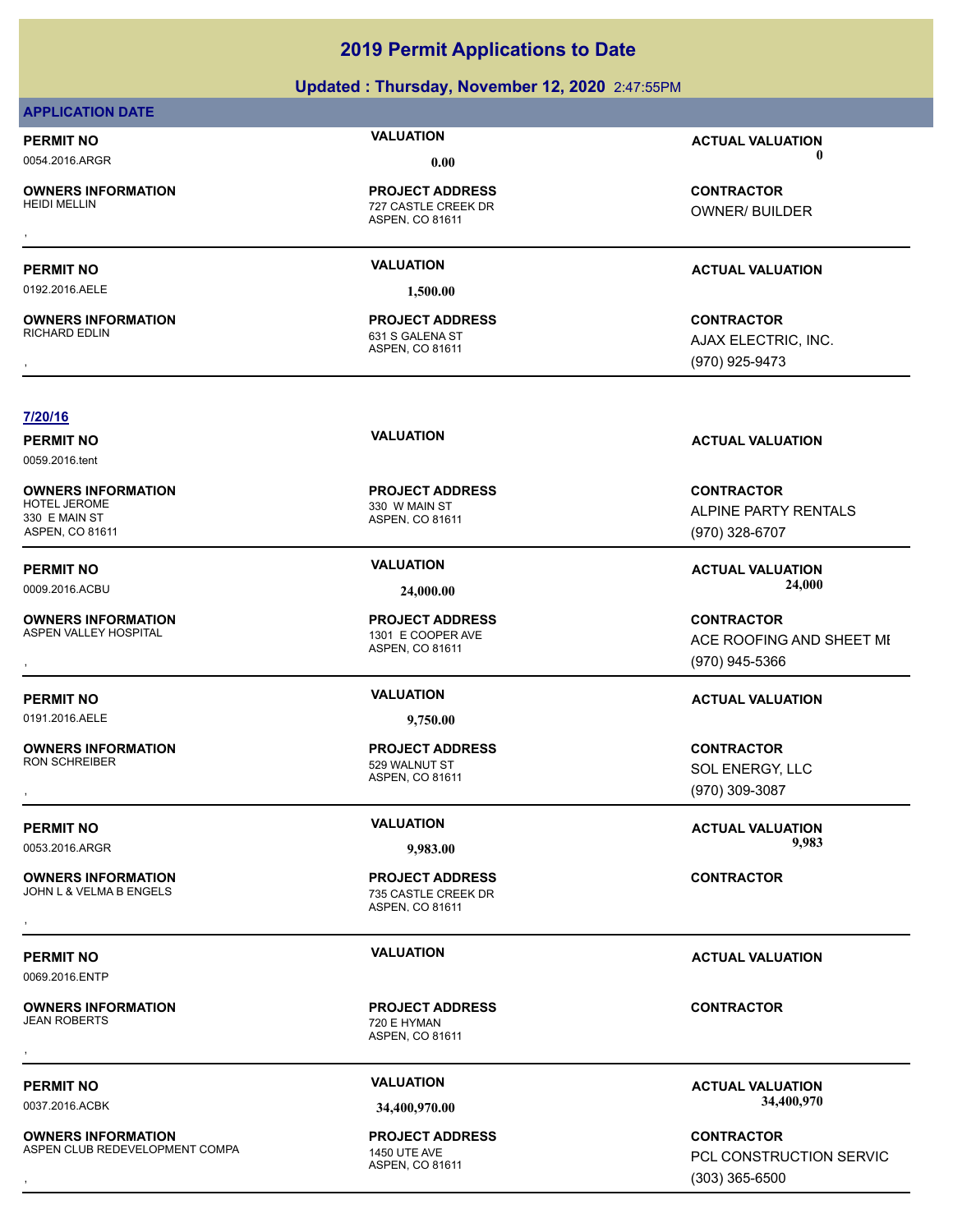|                                                                      | Updated: Thursday, November 12, 2020 2:47:55PM                         |                                                                 |
|----------------------------------------------------------------------|------------------------------------------------------------------------|-----------------------------------------------------------------|
| <b>APPLICATION DATE</b>                                              |                                                                        |                                                                 |
| <b>PERMIT NO</b>                                                     | <b>VALUATION</b>                                                       | <b>ACTUAL VALUATION</b>                                         |
| 0207.2016.AMEC                                                       | 1,000.00                                                               |                                                                 |
| <b>OWNERS INFORMATION</b><br><b>HEIDI MELLIN</b>                     | <b>PROJECT ADDRESS</b><br>725 CASTLE CREEK DR<br>ASPEN, CO 81611       | <b>CONTRACTOR</b><br>TRUE NORTH HEARTH AND H<br>(970) 274-0200  |
| 7/19/16                                                              |                                                                        |                                                                 |
| <b>PERMIT NO</b><br>0068.2016.ENTP                                   | <b>VALUATION</b>                                                       | <b>ACTUAL VALUATION</b>                                         |
| <b>OWNERS INFORMATION</b><br>HOMESTAKE RUN, LLC                      | <b>PROJECT ADDRESS</b><br>1520 HOMESTAKE DR<br>ASPEN, CO 81611         | <b>CONTRACTOR</b>                                               |
| <b>PERMIT NO</b><br>0205.2016.AMEC                                   | <b>VALUATION</b>                                                       | <b>ACTUAL VALUATION</b>                                         |
| <b>OWNERS INFORMATION</b><br><b>CHLOE VINE</b>                       | <b>PROJECT ADDRESS</b><br>845 ROARING FORK RD<br>ASPEN, CO 81611       | <b>CONTRACTOR</b><br>TRUE NORTH HEARTH AND H<br>(970) 274-0200  |
| <b>PERMIT NO</b>                                                     | <b>VALUATION</b>                                                       | <b>ACTUAL VALUATION</b>                                         |
| 0076.2016.RWBU<br><b>OWNERS INFORMATION</b><br>HARRIMAN CONSTRUCTION | 30,000.00<br><b>PROJECT ADDRESS</b><br>212 LAKE AVE<br>ASPEN, CO 81611 | <b>CONTRACTOR</b>                                               |
| <b>PERMIT NO</b>                                                     | <b>VALUATION</b>                                                       | <b>ACTUAL VALUATION</b>                                         |
| 0075.2016.RWBU                                                       | 7,500.00                                                               |                                                                 |
| <b>OWNERS INFORMATION</b><br><b>CENTURY LINK</b>                     | <b>PROJECT ADDRESS</b><br>201 W HALLAM ST<br>ASPEN, CO 81611           | <b>CONTRACTOR</b>                                               |
| <b>PERMIT NO</b><br>0036.2016.ACBK                                   | <b>VALUATION</b><br>18,138,337.00                                      | <b>ACTUAL VALUATION</b><br>18,138,337                           |
| <b>OWNERS INFORMATION</b><br>PITKIN COUNTY                           | <b>PROJECT ADDRESS</b><br>530 E MAIN ST<br>ASPEN, CO 81611             | <b>CONTRACTOR</b><br>FCI CONSTRUCTORS, INC<br>(970) 434-9093    |
| <b>PERMIT NO</b>                                                     | <b>VALUATION</b>                                                       | <b>ACTUAL VALUATION</b>                                         |
| 0190.2016.AELE                                                       | 150,000.00                                                             |                                                                 |
| <b>OWNERS INFORMATION</b><br>BERLIN JAMES TRUST                      | <b>PROJECT ADDRESS</b><br>134 N SPRING ST<br>ASPEN, CO 81611           | <b>CONTRACTOR</b><br><b>SCHWENER ELECTRIC</b><br>(970) 927-8880 |
|                                                                      | <b>VALUATION</b>                                                       |                                                                 |
| <b>PERMIT NO</b><br>0204.2016.AMEC                                   |                                                                        | <b>ACTUAL VALUATION</b>                                         |
|                                                                      | 3,090.00                                                               |                                                                 |

**OWNERS INFORMATION** CRAIG KATHLEEN E 205 S GALENA ST

**PROJECT ADDRESS**

ASPEN, CO 81611

, **CONTRACTOR** MOUNTAIN AIR MECHANICAL, (970) 625-4352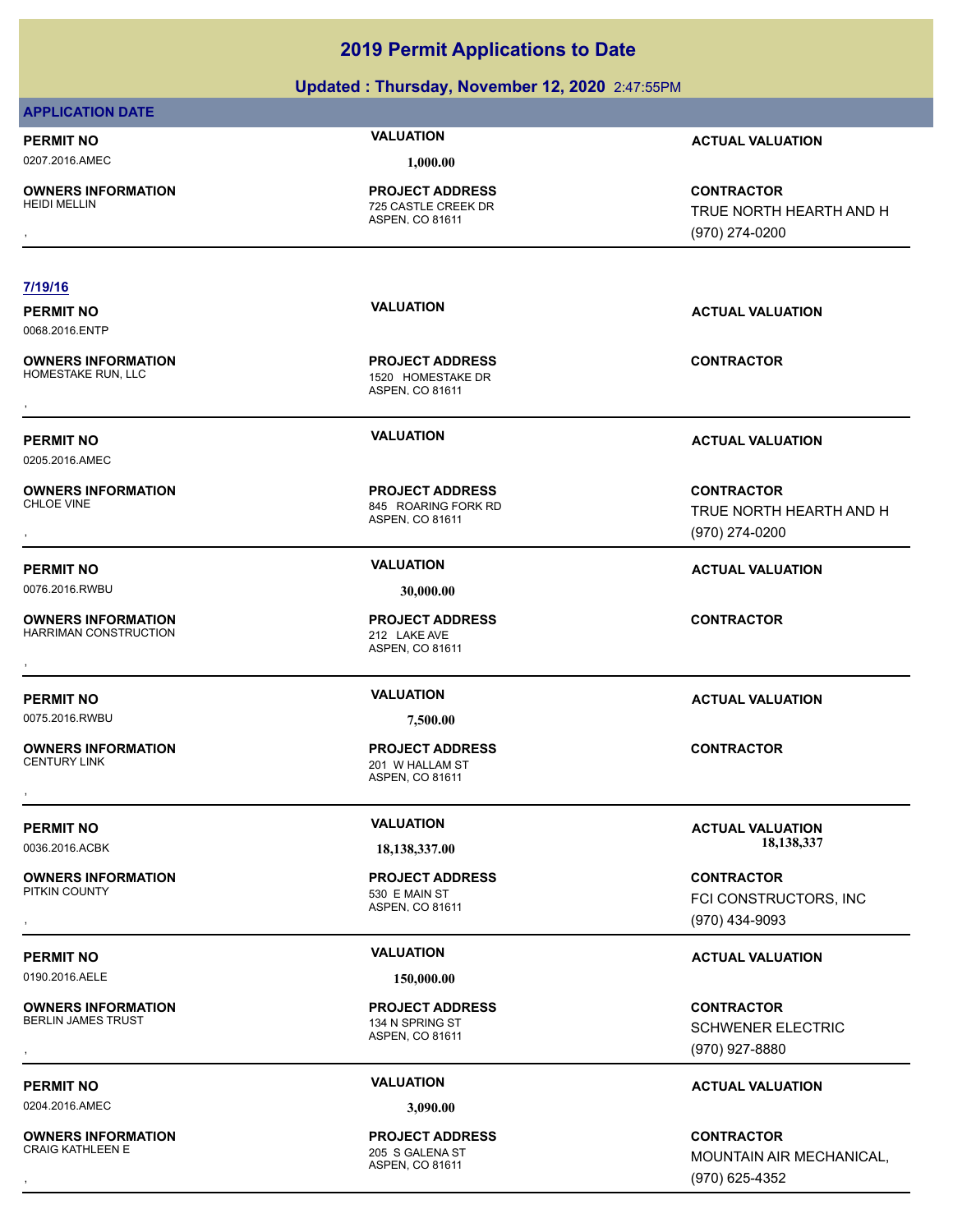### **Updated : Thursday, November 12, 2020** 2:47:55PM

### **APPLICATION DATE**

### 0206.2016.AMEC **1,000.00**

**OWNERS INFORMATION**

, **OWNERS INFORMATION**

ASPEN, CO 81611 205 S GALENA ST **PROJECT ADDRESS**

**PROJECT ADDRESS** , **CONTRACTOR**

### **PERMIT NO VALUATION ACTUAL VALUATION**

, **CONTRACTOR** TRUE NORTH HEARTH AND H (970) 274-0200

### **PERMIT NO VALUATION ACTUAL VALUATION**

### CITY OF ASPEN

0033.2016.COPY

### **7/18/16**

0184.2016.AELE **150,000.00**

**OWNERS INFORMATION** ASV ASPEN ST OWNERS TODD EMERSON, BALD MOUNTAIN, L **OWNERS INFORMATION DEMERSON, BALD REGULAR PROJECT ADDRESS ARE SONTRACTOR CONTRACTOR CONTRACTOR ASPEN CONTRACTOR**<br>ASV ASPEN ST OWNERS TODD EMERSON, BALD 120 JUAN ST **ASPEN, CO 81611** ASPEN CO 81611 (970) 927-4656

0185.2016.AELE **150,000.00**

**OWNERS INFORMATION** ASV ASPEN ST OWNERS TODD EMERSON, BALD MOUNTAIN, L **OWNERS INFORMATION DEMERSON, BALD REGULAR PROJECT ADDRESS ARE SONTRACTOR CONTRACTOR CONTRACTOR ASPEN AND READ T<br>ASV ASPEN ST OWNERS TODD EMERSON, BALD 122 JUAN ST ASPEN. CO 81611<br>MOUNTAIN, L (970) 927-4656** 

0186.2016.AELE **150,000.00**

**OWNERS INFORMATION** ASV ASPEN ST OWNERS TODD EMERSON, BALD MOUNTAIN, L **OWNERS INFORMATION DEMERSON, BALD REGULAR PROJECT ADDRESS ARE SONTRACTOR CONTRACTOR CONTRACTOR ASPEN CONTRACTOR**<br>ASV ASPEN ST OWNERS TODD EMERSON, BALD 124 JUAN ST **ASPEN, CO 81611** ASPEN, CO 81611 (970) 927-4656

0187.2016.AELE **150,000.00**

**OWNERS INFORMATION** ASV ASPEN ST OWNERS TODD EMERSON, BALD MOUNTAIN, L **OWNERS INFORMATION DEMERSON, BALD REGULAR PROJECT ADDRESS ARE SONTRACTOR CONTRACTOR CONTRACTOR ASPEN CONTRACTOR**<br>ASV ASPEN ST OWNERS TODD EMERSON, BALD 126 JUAN ST **ASPEN. CO 81611** ASPEN. CO 81611 (970) 927-4656

0188.2016.AELE **150,000.00**

**OWNERS INFORMATION** ASV ASPEN ST OWNERS TODD EMERSON, BALD MOUNTAIN, L **OWNERS INFORMATION DEMERSON, BALD REGULAR PROJECT ADDRESS ARE SONTRACTOR CONTRACTOR CONTRACTOR ASPEN CONTRACTOR**<br>ASV ASPEN ST OWNERS TODD EMERSON, BALD 128 JUAN ST **ASPEN. CO 81611** ASPEN. CO 81611 (970) 927-4656

0182.2016.AELE **140,000.00**

**OWNERS INFORMATION** ASV ASPEN ST OWNERS TODD EMERSON, BALD MOUNTAIN, L **OWNERS INFORMATION DEMERSON, BALD REGULAR PROJECT ADDRESS ARE SONTRACTOR CONTRACTOR CONTRACTOR ASPEN ASPEN CONTR<br>ASV ASPEN ST OWNERS TODD EMERSON, BALD 112 JUAN ST ASPEN. CO 81611 <b>REGULAR ST ST ASSITER ELECTRIC, INC ASPE** 

ASPEN, CO 81611 120 JUAN ST **PROJECT ADDRESS**

ASPEN, CO 81611 122 JUAN ST **PROJECT ADDRESS**

ASPEN, CO 81611 124 JUAN ST **PROJECT ADDRESS**

ASPEN, CO 81611 126 JUAN ST **PROJECT ADDRESS**

ASPEN, CO 81611 128 JUAN ST **PROJECT ADDRESS**

ASPEN, CO 81611 **112 JUAN ST PROJECT ADDRESS**

**PERMIT NO VALUATION ACTUAL VALUATION**

LASSITER ELECTRIC, INC (970) 927-4656

### **PERMIT NO VALUATION ACTUAL VALUATION**

LASSITER ELECTRIC, INC (970) 927-4656

### **PERMIT NO VALUATION ACTUAL VALUATION**

LASSITER ELECTRIC, INC (970) 927-4656

### **PERMIT NO VALUATION ACTUAL VALUATION**

LASSITER ELECTRIC, INC (970) 927-4656

### **PERMIT NO VALUATION ACTUAL VALUATION**

LASSITER ELECTRIC, INC (970) 927-4656

### **PERMIT NO VALUATION ACTUAL VALUATION**

LASSITER ELECTRIC, INC (970) 927-4656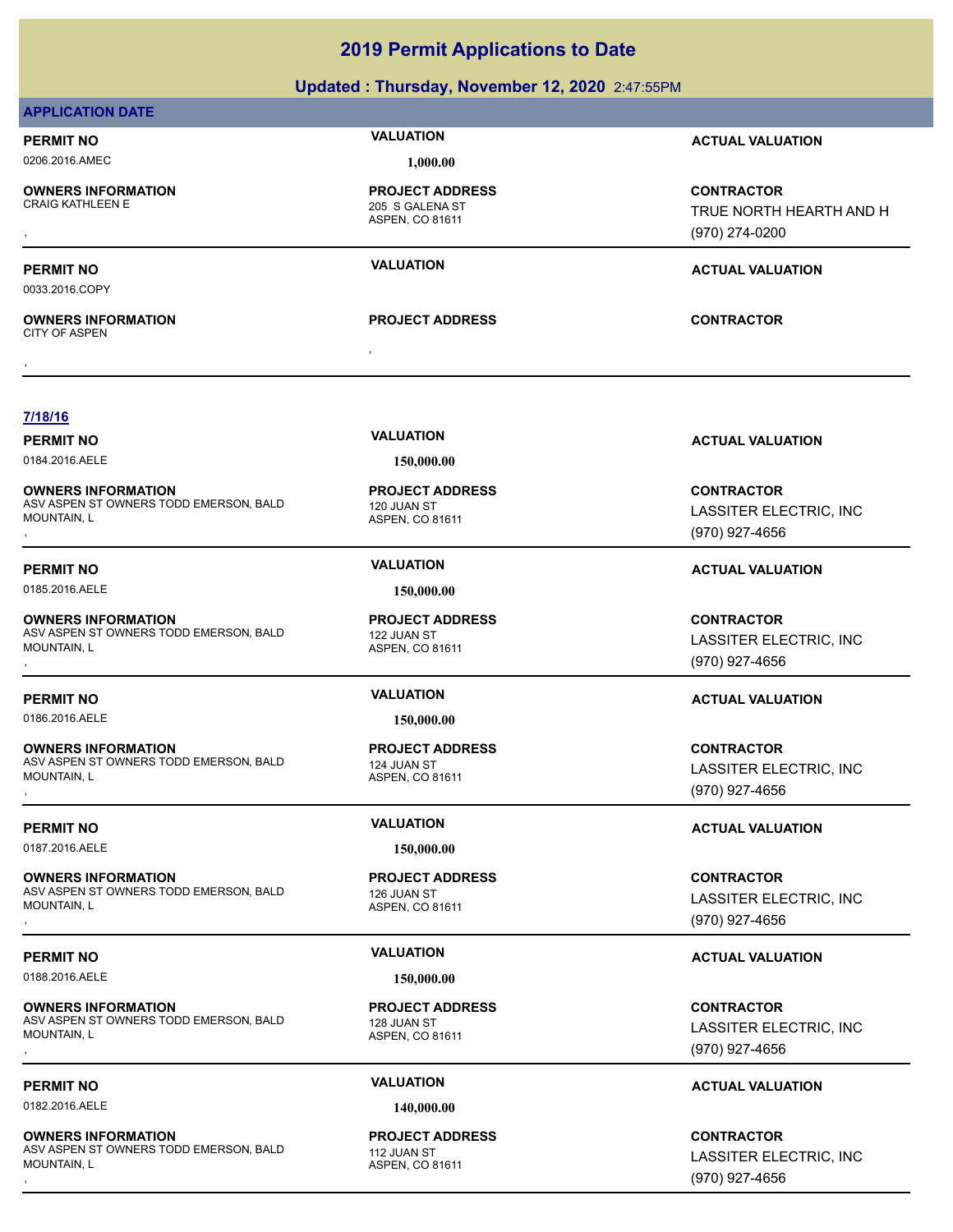## **Updated : Thursday, November 12, 2020** 2:47:55PM **2019 Permit Applications to Date**

### **APPLICATION DATE**

0189.2016.AELE **123,000.00**

**OWNERS INFORMATION** ASV ASPEN ST OWNERS TODD EMERSON, BALD MOUNTAIN, L **OWNERS INFORMATION DEMERSON, BALD READ PROJECT ADDRESS ARE SERVICE CONTRACTOR CONTRACTOR**<br>ASV ASPEN ST OWNERS TODD EMERSON, BALD 19 E GARMISCH CT AND THE GARMISCH CT LASSITER ELECTRIC, INC<br>MOUNTAIN, L<br>,

0183.2016.AELE **287,000.00**

**OWNERS INFORMATION** ASV ASPEN ST OWNERS TODD EMERSON, BALD MOUNTAIN, L **OWNERS INFORMATION DEMERSON, BALD READ PROJECT ADDRESS ARE SERVICE CONTRACTOR CONTRACTOR**<br>ASV ASPEN ST OWNERS TODD EMERSON, BALD 195 E GARMISCH CT AND THE SARMISCH CT LASSITER ELECTRIC, INC<br>MOUNTAIN, L<br>,

0201.2016.AMEC **1,000.00**

**OWNERS INFORMATION** GRINSPOON JEFREY REV TRUST 1310 RED BUTTE DR

0199.2016.AMEC **7,000.00**

**OWNERS INFORMATION** MASS ANN M TRUST 507 SNEAKY LN

0202.2016.AMEC **1,000.00**

**OWNERS INFORMATION** HALLAM LLC 101 E HALLAM ST 101 E HALLAM ST ASPEN, CO 81611

0200.2016.AMEC **7,000.00**

**OWNERS INFORMATION**

0015.2016.AHPC

**OWNERS INFORMATION** MELISSA GLIATTA THOR 534 E COOPER AVE LLC 534 E COOPER AVE **OWNERS INFORMATION EXECUTE:**<br>MELISSA GLIATTA THOR 534 E COOPER AVE LLC FOOPER AVE<br>ASPEN, CO 81611<br>,

ASPEN, CO 81611 119 E GARMISCH CT **PROJECT ADDRESS**

ASPEN, CO 81611 105 E GARMISCH CT **PROJECT ADDRESS**

ASPEN, CO 81611 **PROJECT ADDRESS**

ASPEN, CO 81611 **PROJECT ADDRESS**

ASPEN, CO 81611 **PROJECT ADDRESS**

ASPEN, CO 81611 320 E HYMAN AVF **PROJECT ADDRESS**

ASPEN, CO 81611 **PROJECT ADDRESS**

ASPEN, CO 81611 205 S GALENA ST **PROJECT ADDRESS** , **CONTRACTOR**

**PERMIT NO VALUATION ACTUAL VALUATION**

LASSITER ELECTRIC, INC (970) 927-4656

### **PERMIT NO VALUATION ACTUAL VALUATION**

LASSITER ELECTRIC, INC (970) 927-4656

### **PERMIT NO VALUATION ACTUAL VALUATION**

**OWNERS INFORMATION Mate of the CONTRACTOR PROJECT ADDRESS ARE SERVIT TO A CONTRACTOR CONTRACTOR**<br>GRINSPOON JEFREY REV TRUST TO MASPEN, CO 81611 MASPEN, CO 81611 MASPEN, CO 81611 MASPEN, CO 81611 MASPEN, CO 81611 MASPEN, C TRUE NORTH HEARTH AND H (970) 274-0200

### **PERMIT NO VALUATION ACTUAL VALUATION**

, **CONTRACTOR** TRUE NORTH HEARTH AND H (970) 274-0200

### **PERMIT NO VALUATION ACTUAL VALUATION**

**CONTRACTOR** TRUE NORTH HEARTH AND H (970) 274-0200

### **PERMIT NO VALUATION VALUATION VALUATION**

, **CONTRACTOR** ALL VALLEY MAINTENANCE & (970) 927-4036

### **PERMIT NO VALUATION VALUATION VALUATION**

**PERMIT NO VALUATION ACTUAL VALUATION**

**OWNERS INFORMATION**

0067.2016.ENTP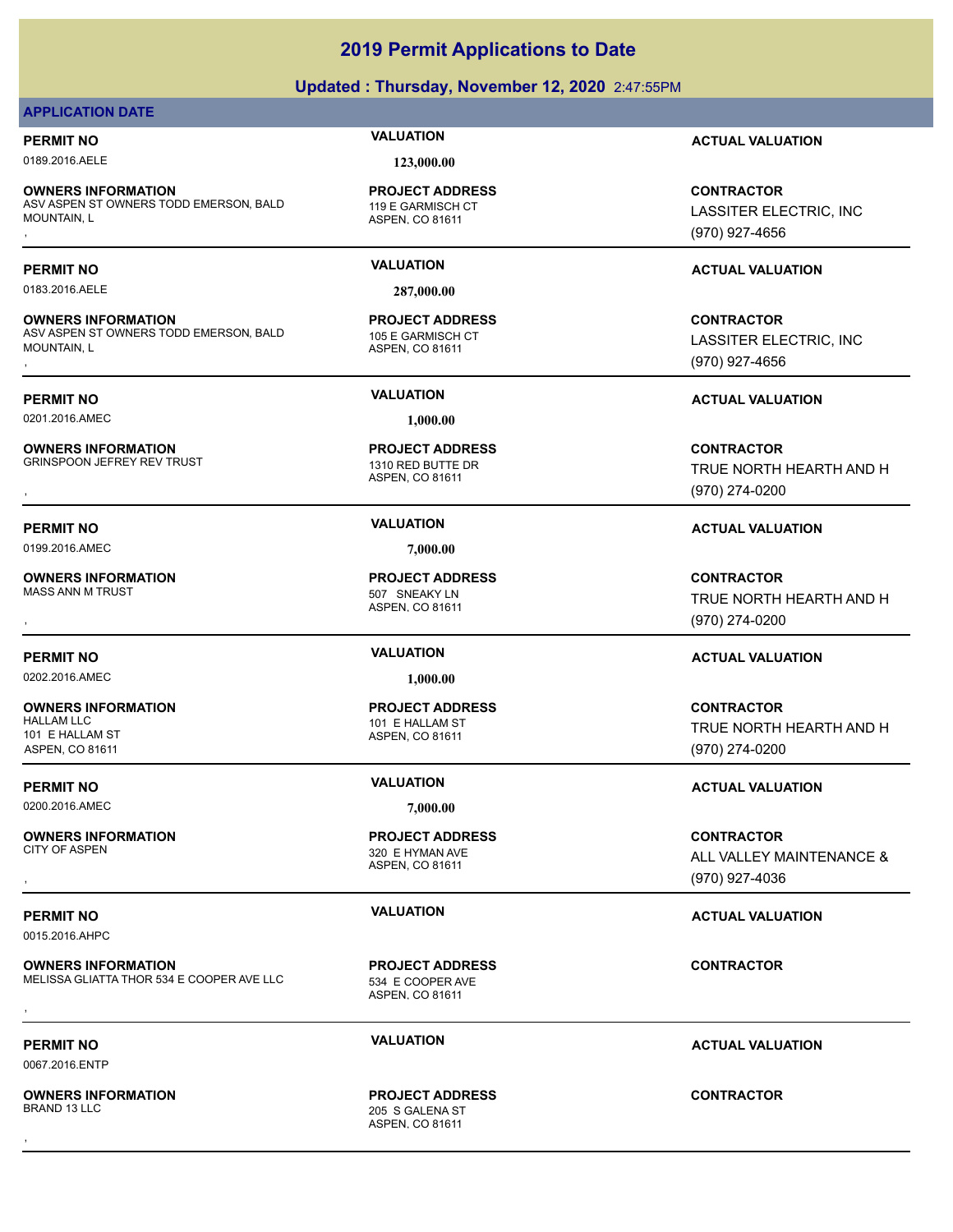|                                                                                 | Updated: Thursday, November 12, 2020 2:47:55PM                          |                                              |
|---------------------------------------------------------------------------------|-------------------------------------------------------------------------|----------------------------------------------|
| <b>APPLICATION DATE</b>                                                         |                                                                         |                                              |
| <b>PERMIT NO</b>                                                                | <b>VALUATION</b>                                                        | <b>ACTUAL VALUATION</b>                      |
| 0203.2016.AMEC                                                                  | 1,000.00                                                                |                                              |
| OWNERS INFORMATION<br>PEISACH HARRY & MARIA                                     | <b>PROJECT ADDRESS</b><br>510 OREGON TRL<br>ASPEN, CO 81611             | <b>CONTRACTOR</b><br>TRUE NORTH HEARTH AND H |
|                                                                                 |                                                                         | (970) 274-0200                               |
| <b>PERMIT NO</b>                                                                | <b>VALUATION</b>                                                        | <b>ACTUAL VALUATION</b>                      |
| 0074.2016.RWBU                                                                  | 2,100.00                                                                |                                              |
| <b>OWNERS INFORMATION</b><br>COMCAST                                            | <b>PROJECT ADDRESS</b><br><b>201 N MILL</b><br>ASPEN, CO 81611          | <b>CONTRACTOR</b>                            |
|                                                                                 |                                                                         |                                              |
| <b>PERMIT NO</b><br>0070.2016.ASLU                                              | <b>VALUATION</b>                                                        | <b>ACTUAL VALUATION</b>                      |
| <b>OWNERS INFORMATION</b><br>ANTHONY MOZZA                                      | <b>PROJECT ADDRESS</b><br>400 E HOPKINS<br>ASPEN, CO 81611              | <b>CONTRACTOR</b>                            |
|                                                                                 |                                                                         |                                              |
| <b>PERMIT NO</b><br>0004.2016.OSLU                                              | <b>VALUATION</b>                                                        | <b>ACTUAL VALUATION</b>                      |
| OWNERS INFORMATION<br>ELLEN K VALENTINE<br>1230 SNOWBUNNY LN<br>ASPEN, CO 81611 | <b>PROJECT ADDRESS</b><br>211/215 E HALLAM<br>ASPEN, CO 81611           | <b>CONTRACTOR</b>                            |
| <b>PERMIT NO</b>                                                                | <b>VALUATION</b>                                                        | <b>ACTUAL VALUATION</b>                      |
| 0071.2016.ASLU                                                                  |                                                                         |                                              |
| <b>OWNERS INFORMATION</b><br>BURLINGAME RANCH CONDO PHASE I                     | <b>PROJECT ADDRESS</b><br>0 BURLINGAME RANCH PHASE I<br>ASPEN, CO 81611 | <b>CONTRACTOR</b>                            |
|                                                                                 | <b>VALUATION</b>                                                        |                                              |
| <b>PERMIT NO</b><br>0032.2016.COPY                                              |                                                                         | <b>ACTUAL VALUATION</b>                      |
| <b>OWNERS INFORMATION</b><br>CITY OF ASPEN                                      | <b>PROJECT ADDRESS</b>                                                  | <b>CONTRACTOR</b>                            |
|                                                                                 |                                                                         |                                              |
|                                                                                 |                                                                         |                                              |
| 7/15/16                                                                         |                                                                         |                                              |
| <b>PERMIT NO</b>                                                                | <b>VALUATION</b>                                                        | <b>ACTUAL VALUATION</b>                      |
| 0181.2016.AELE                                                                  | 1,000.00                                                                |                                              |
| OWNERS INFORMATION<br>WELDEN TODD E & DEBORAH C                                 | <b>PROJECT ADDRESS</b><br>503 MIDLAND PARK PL<br>ASPEN, CO 81611        | <b>CONTRACTOR</b><br>AJAX ELECTRIC, INC.     |
|                                                                                 |                                                                         | (970) 925-9473                               |

 $\overline{\phantom{0}}$ 

**OWNERS INFORMATION**

ASPEN, CO 81611 1406 CRYSTAL LAKE RD **PROJECT ADDRESS**

PERMIT NO<br> **VALUATION**<br> **VALUATION**<br> **VALUATION**<br> **VALUATION**<br> **ACTUAL VALUATION**<br> **ACTUAL VALUATION** 0063.2016.ARBU **68,000.00 68,000.00**

, **CONTRACTOR** ROCKY MOUNTAIN GUTTER'S (970) 989-8489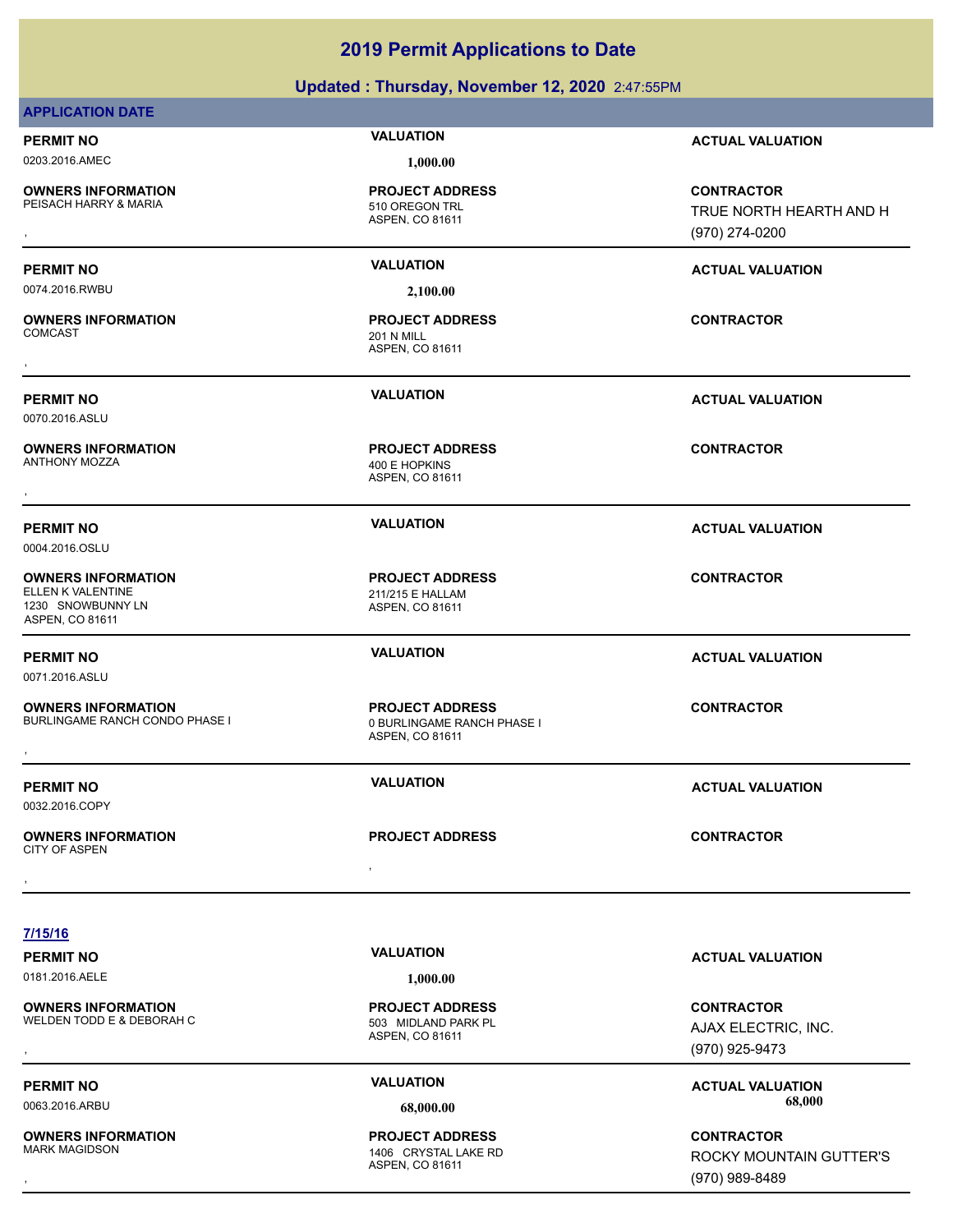### **Updated : Thursday, November 12, 2020** 2:47:55PM

### **APPLICATION DATE**

| 7/14/16                                                                                      | <b>VALUATION</b>                                               |                                                                       |
|----------------------------------------------------------------------------------------------|----------------------------------------------------------------|-----------------------------------------------------------------------|
| <b>PERMIT NO</b><br>0058.2016.tent                                                           |                                                                | <b>ACTUAL VALUATION</b>                                               |
| <b>OWNERS INFORMATION</b><br>ASPEN HISTORICAL SOCIETY<br>620 W BLEEKER ST<br>ASPEN, CO 81611 | <b>PROJECT ADDRESS</b><br>620 W BLEEKER ST<br>ASPEN, CO 81611  | <b>CONTRACTOR</b><br>BETHEL PARTY RENTALS, INC<br>(970) 479-7000      |
| <b>PERMIT NO</b>                                                                             | <b>VALUATION</b>                                               | <b>ACTUAL VALUATION</b>                                               |
| 0055.2016.ACGR                                                                               | 0.00                                                           | 0                                                                     |
| <b>OWNERS INFORMATION</b><br>633 SPRING II LLC                                               | <b>PROJECT ADDRESS</b><br>625 E HYMAN AVE<br>ASPEN, CO 81611   | <b>CONTRACTOR</b><br><b>GF WOODS CONSTRUCTION I</b><br>(970) 948-6483 |
| <b>PERMIT NO</b>                                                                             | <b>VALUATION</b>                                               | <b>ACTUAL VALUATION</b>                                               |
| 0062.2016.ARBU                                                                               | 364,479.00                                                     | 364,479                                                               |
| <b>OWNERS INFORMATION</b><br>JOHN & KAREN JAFFE                                              | <b>PROJECT ADDRESS</b><br>220 E HOPKINS AVE<br>ASPEN, CO 81611 | <b>CONTRACTOR</b><br><b>BRIKOR ASSOCIATES, INC</b><br>(970) 923-3088  |
| <b>PERMIT NO</b><br>0011.2016.PCWP                                                           | <b>VALUATION</b>                                               | <b>ACTUAL VALUATION</b>                                               |
| <b>OWNERS INFORMATION</b><br>PRESTON & MICHELLE FOX<br>15 NARROW WAY<br>ASPEN, CO 81611      | <b>PROJECT ADDRESS</b><br>37 NARROW WAY<br>ASPEN, CO 81611     | <b>CONTRACTOR</b>                                                     |
| <b>PERMIT NO</b>                                                                             | <b>VALUATION</b>                                               | <b>ACTUAL VALUATION</b>                                               |
| 0198.2016.AMEC                                                                               | 7,500.00                                                       |                                                                       |
| <b>OWNERS INFORMATION</b><br><b>JESSICA PHILLIPS</b>                                         | <b>PROJECT ADDRESS</b><br>407 PARK AVE<br>ASPEN, CO 81611      | <b>CONTRACTOR</b><br>VALLEY MECHANICAL<br>(970) 704-9766              |
| <b>PERMIT NO</b>                                                                             | <b>VALUATION</b>                                               | <b>ACTUAL VALUATION</b>                                               |
| 0089.2016.ARBK                                                                               | 202,806.00                                                     | 202,806                                                               |
| <b>OWNERS INFORMATION</b><br><b>FREDERICK MANNING</b>                                        | <b>PROJECT ADDRESS</b><br>730 E HOPKINS AVE<br>ASPEN, CO 81611 | <b>CONTRACTOR</b><br>RIDGE RUNNER CONSTRUCT<br>(970) 963-5887         |
|                                                                                              |                                                                |                                                                       |
| 7/13/16                                                                                      |                                                                |                                                                       |
| <b>PERMIT NO</b>                                                                             | <b>VALUATION</b>                                               | <b>ACTUAL VALUATION</b>                                               |
| 0179.2016.AELE                                                                               | 134,000.00                                                     |                                                                       |

**OWNERS INFORMATION** 604 W MAIN ST ASPEN, CO 81611

0068.2016.ASLU

ASPEN, CO 81611

191 SKIMMING LN **PROJECT ADDRESS**

**PERMIT NO CONSUMITY ACTUAL VALUATION VALUATION** 

**CONTRACTOR** SOLID WIRE, INC. (970) 984-0712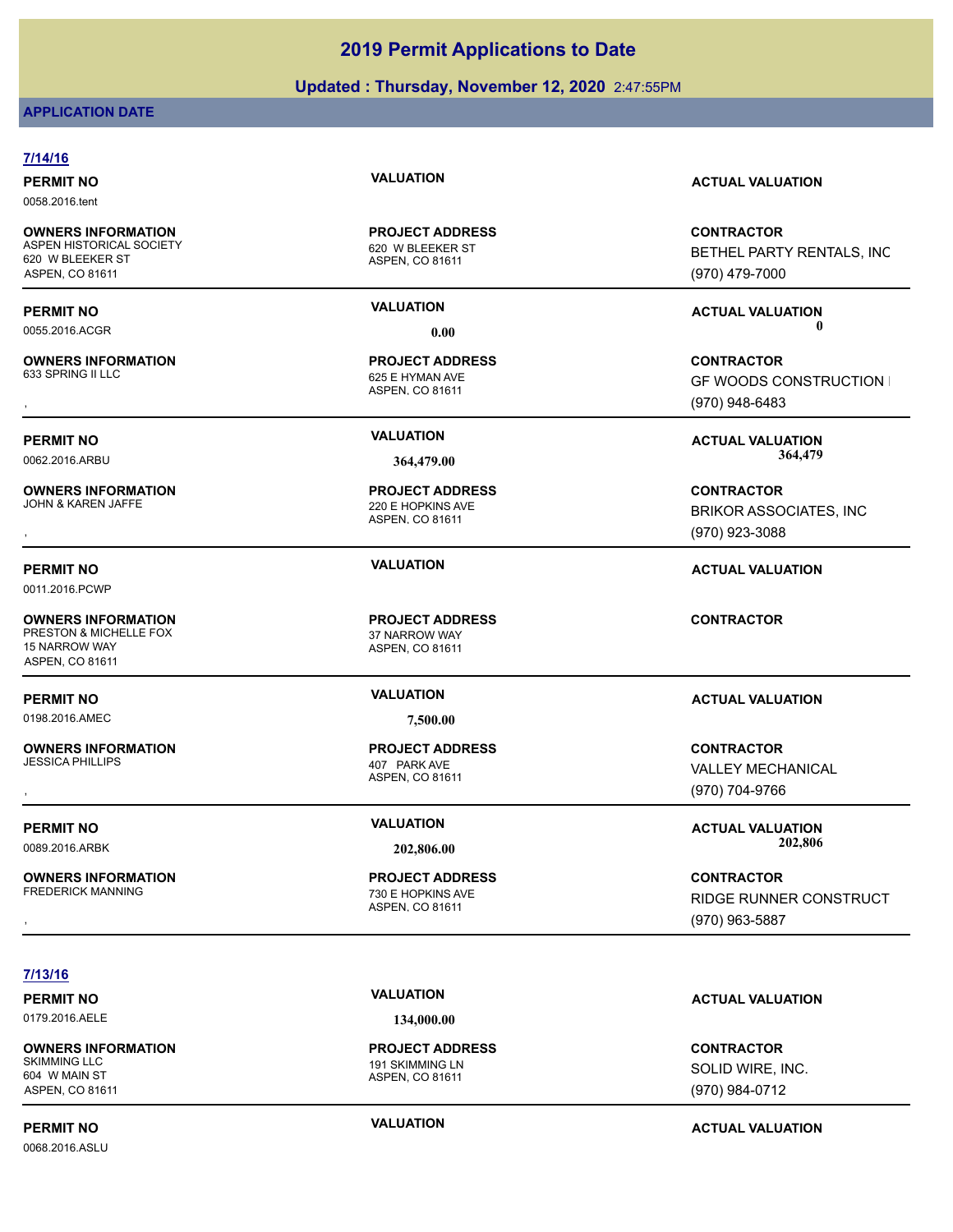### **Updated : Thursday, November 12, 2020** 2:47:55PM

### **APPLICATION DATE**

**OWNERS INFORMATION** WILLIAM WRIGLEY WILLIAM JR, RES TRUST 44 PITKIN WAY 44 PITKIN WAY ASPEN, CO 81611

0197.2016.AMEC **3,400.00**

**OWNERS INFORMATION** RYDHOLM RALPH W & O BRIEN WALT 39 ROARING FORK DR

0118.2016.ASPL **2,000.00**

**OWNERS INFORMATION**

0066.2016.ENTP

**OWNERS INFORMATION** JASON GROSFELD 201 EH INVESTMENTS LLC 201 E HYMAN AVE **OWNERS INFORMATION CONTRACTOR RESOURDED BY A SERVICE PROJECT ADDRESS CONTRACTOR CONTRACTOR**<br>JASON GROSFELD 201 EH INVESTMENTS LLC ASPEN, CO 81611<br>,

0196.2016.AMEC **17,000.00**

**OWNERS INFORMATION** DAVID & CHERYL MCWHORTER 718 S GALENA ST

0073.2016.RWBU **5,000.00**

**OWNERS INFORMATION**

**PERMIT NO VALUATION VALUATION VALUATION** 

0010.2016.PCWP

**OWNERS INFORMATION** KENT KAREN F POLSKY TRUSTEE OF 106 MOUNTAIN LAUREL DR 106 MOUNTAIN LAUREL DR ASPEN, CO 81611

0119.2016.ASPL **60,000.00**

**OWNERS INFORMATION**<br>SACHSON VENTURES LTD

0180.2016.AELE **800.00**

ASPEN, CO 81611

**PROJECT ADDRESS**

ASPEN, CO 81611 **PROJECT ADDRESS**

ASPEN, CO 81611 625 E HYMAN AVE **PROJECT ADDRESS**

ASPEN, CO 81611 **PROJECT ADDRESS**

ASPEN, CO 81611 **PROJECT ADDRESS**

ASPEN, CO 81611 119 NORTHWAY DR **PROJECT ADDRESS** , **CONTRACTOR**

ASPEN, CO 81611 **PROJECT ADDRESS**

**PERMIT NO VALUATION ACTUAL VALUATION**

**OWNERS INFORMATION PROJECT ADDRESS CONTRACTOR**<br>SACHSON VENTURES LTD 1325 RIVERSIDE DR ADAMS MECHANICAL LLC<br>, ASPEN, CO 81611 ADAMS MECHANICAL LLC (970) 404-2476

ASPEN, CO 81611

1325 RIVERSIDE DR **PROJECT ADDRESS**

**CONTRACTOR**

**PERMIT NO CONSUMITY ACTUAL VALUATION VALUATION VALUATION** 

**OWNERS INFORMATION MALL THE SERVICE PROJECT ADDRESS ARE:**<br>RYDHOLM RALPH W & O BRIEN WALT MALL THE STOR ASPEN, CO 81611 MASPEN, CO 81611 MALL THE STORM STORM ASPEN, CO 81611<br>RYDHOLM RALPH W & O BRIEN WALT MASPEN, CO 81611 CLIMATE CONTROL COMPANY (970) 945-2326

### **PERMIT NO VALUATION ACTUAL VALUATION**

, **CONTRACTOR JIM HOUG PLUMBING & HEAT** (970) 945-5569

### **PERMIT NO VALUATION ACTUAL VALUATION**

### **PERMIT NO VALUATION ACTUAL VALUATION**

, **CONTRACTOR** PACIFIC SHEET METAL, INC. (970) 925-2454

### **PERMIT NO VALUATION ACTUAL VALUATION**

**CONTRACTOR**

### **PERMIT NO VALUATION ACTUAL VALUATION**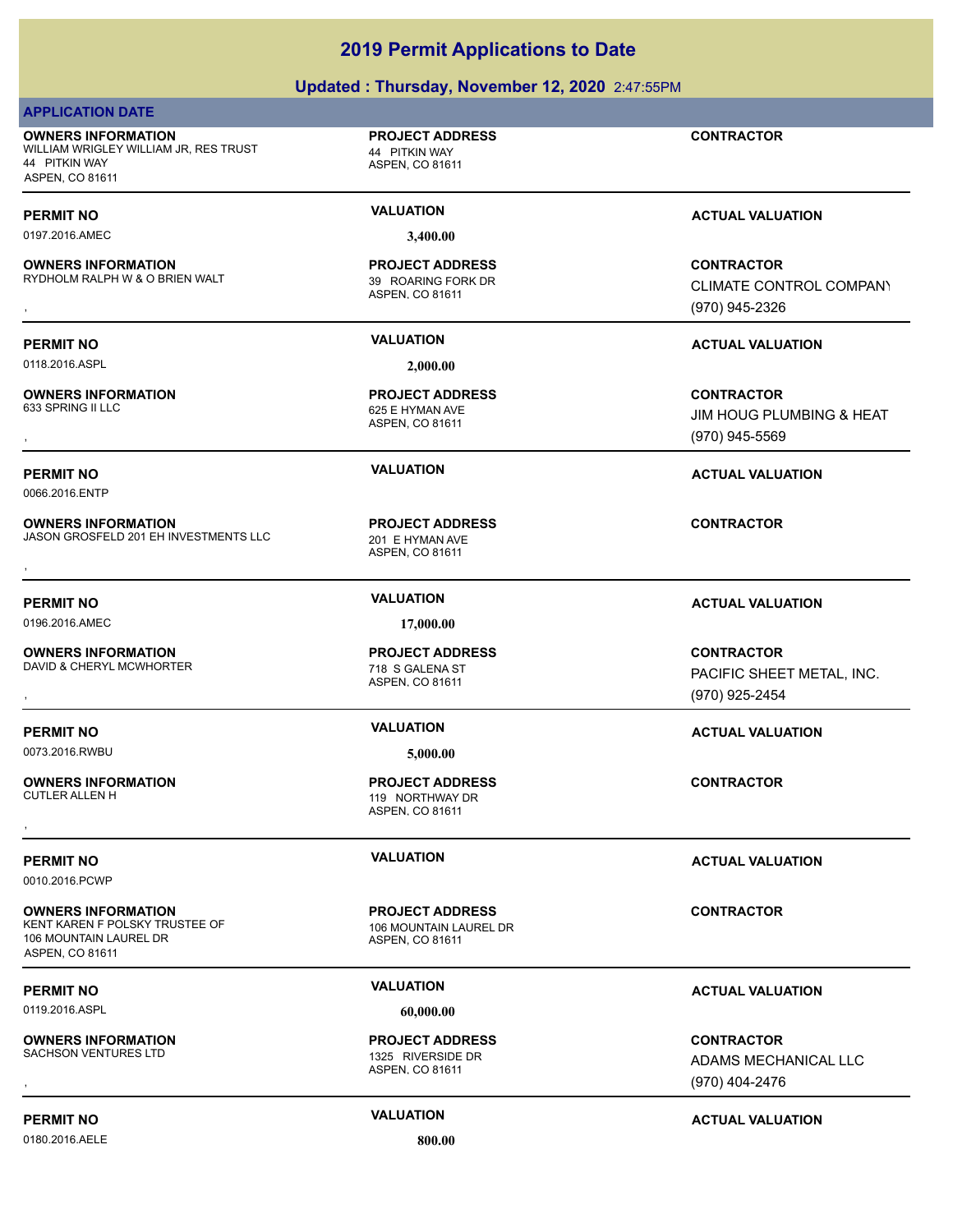|                                                                                      | Updated: Thursday, November 12, 2020 2:47:55PM                       |                                                                 |
|--------------------------------------------------------------------------------------|----------------------------------------------------------------------|-----------------------------------------------------------------|
| <b>APPLICATION DATE</b>                                                              |                                                                      |                                                                 |
| <b>OWNERS INFORMATION</b><br>CHRIS COOK                                              | <b>PROJECT ADDRESS</b><br>331 PFISTER DR<br>ASPEN, CO 81611          | <b>CONTRACTOR</b><br>TARANAKI ELECTRIC, INC.<br>(970) 618-9573  |
| <b>PERMIT NO</b><br>0069.2016.ASLU                                                   | <b>VALUATION</b>                                                     | <b>ACTUAL VALUATION</b>                                         |
| <b>OWNERS INFORMATION</b><br>COOPER DUPLEX LLC                                       | <b>PROJECT ADDRESS</b><br>1102/1106 E COOPER<br>ASPEN, CO 81611      | <b>CONTRACTOR</b>                                               |
| <b>PERMIT NO</b><br>0086.2016.ARBK                                                   | <b>VALUATION</b>                                                     | <b>ACTUAL VALUATION</b><br>28,000                               |
| <b>OWNERS INFORMATION</b><br>MILLENNIUM PLAZA, LLC                                   | 28,000.00<br><b>PROJECT ADDRESS</b><br>426 E MAIN<br>ASPEN, CO 81611 | <b>CONTRACTOR</b><br>WILLIAM H BAKER CONSTRU(<br>(970) 925-2391 |
| <b>PERMIT NO</b><br>0087.2016.ARBK                                                   | <b>VALUATION</b><br>0.00                                             | <b>ACTUAL VALUATION</b><br>$\mathbf 0$                          |
| <b>OWNERS INFORMATION</b><br>MILLENNIUM PLAZA, LLC                                   | <b>PROJECT ADDRESS</b><br>426 MAIN ST<br>ASPEN, CO 81611             | <b>CONTRACTOR</b><br>WILLIAM H BAKER CONSTRU(<br>(970) 925-2391 |
| <b>PERMIT NO</b><br>0088.2016.ARBK                                                   | <b>VALUATION</b><br>0.00                                             | <b>ACTUAL VALUATION</b><br>$\mathbf 0$                          |
| <b>OWNERS INFORMATION</b><br>MILLENNIUM PLAZA, LLC                                   | <b>PROJECT ADDRESS</b><br>426 E MAIN ST<br>ASPEN, CO 81611           | <b>CONTRACTOR</b><br>WILLIAM H BAKER CONSTRU(<br>(970) 925-2391 |
| 7/12/16                                                                              |                                                                      |                                                                 |
| <b>PERMIT NO</b><br>0067.2016.afsr                                                   | <b>VALUATION</b><br>1,500.00                                         | <b>ACTUAL VALUATION</b>                                         |
| <b>OWNERS INFORMATION</b><br><b>SKIMMING LLC</b><br>604 W MAIN ST<br>ASPEN, CO 81611 | <b>PROJECT ADDRESS</b><br>191 SKIMMING LN<br>ASPEN, CO 81611         | <b>CONTRACTOR</b><br>ALPINE CUSTOM ELECTRONI<br>(970) 712-4912  |
| <b>PERMIT NO</b>                                                                     | <b>VALUATION</b>                                                     | <b>ACTUAL VALUATION</b>                                         |
| 0176.2016.AELE                                                                       | 2,500.00                                                             |                                                                 |
| <b>OWNERS INFORMATION</b><br><b>SKIMMING LLC</b><br>604 W MAIN ST<br>ASPEN, CO 81611 | <b>PROJECT ADDRESS</b><br>191 SKIMMING LN<br>ASPEN, CO 81611         | <b>CONTRACTOR</b><br>ALPINE CUSTOM ELECTRONI<br>(970) 712-4912  |
| <b>PERMIT NO</b>                                                                     | <b>VALUATION</b>                                                     | <b>ACTUAL VALUATION</b>                                         |

0065.2016.ENTP

**OWNERS INFORMATION** THOMAS J DALY THE STEED ON SALE OF THE STEED ON SALE OF THE STEED ON SMUGGLER STEED ON SMUGGLER STEED ON SMUGGLER STEED ON SMUGGLER STEED ON SMUGGLER STEED ON SMUGGLER STEED ON SMUGGLER STEED ON SMUGGLER STEED ON SMUGGLER 1590 HOMESTAKE DR ASPEN, CO 81611

0072.2016.RWBU **3,500.00**

**PERMIT NO CONSUMITY ACTUAL VALUATION VALUATION** *ACTUAL VALUATION* 

ASPEN, CO 81611 **PROJECT ADDRESS**

### **CONTRACTOR**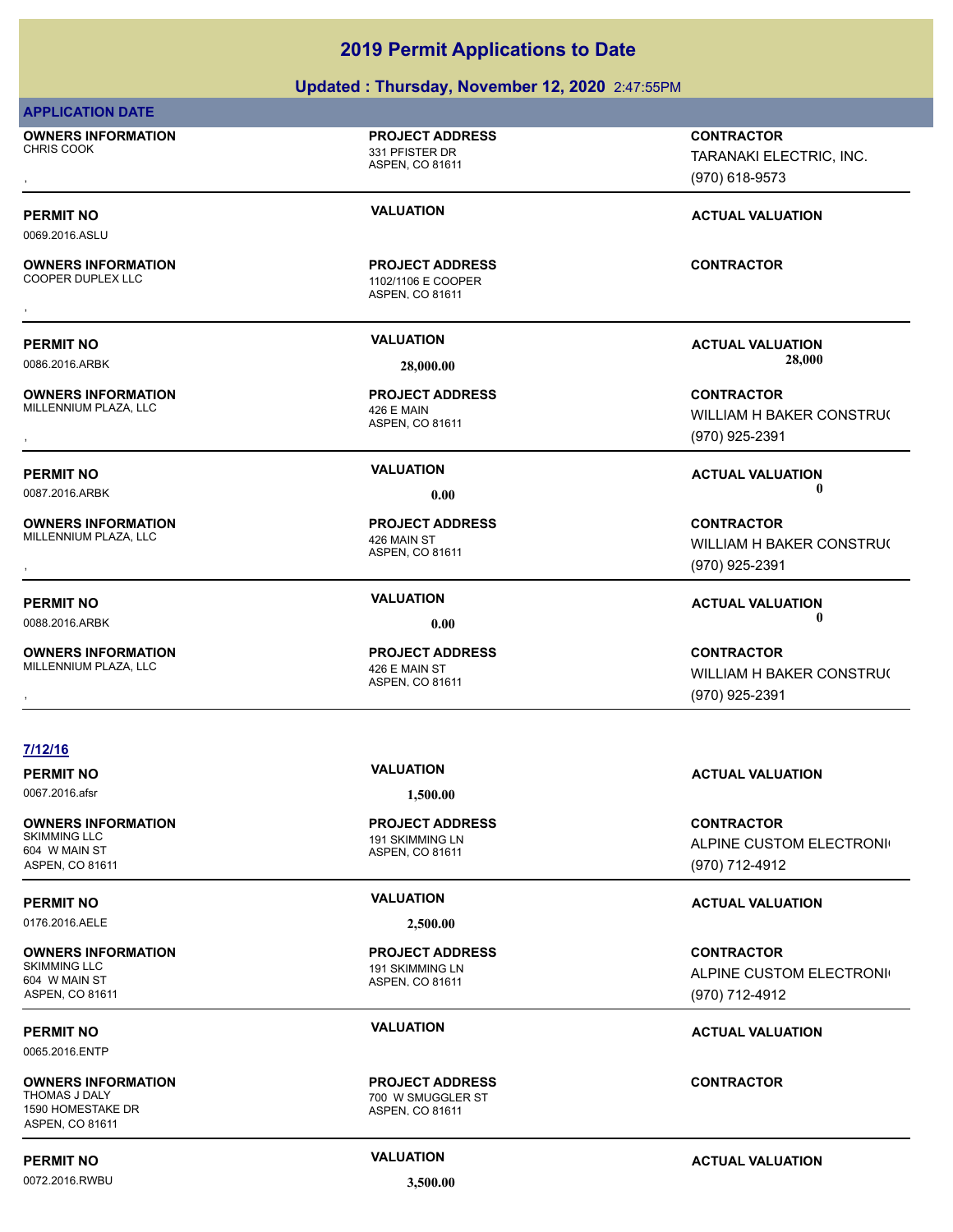### **Updated : Thursday, November 12, 2020** 2:47:55PM

| <b>APPLICATION DATE</b>                                      |                                                                |                                                                      |
|--------------------------------------------------------------|----------------------------------------------------------------|----------------------------------------------------------------------|
| <b>OWNERS INFORMATION</b><br>ASPEN DRAGONFLY PARTNERS        | <b>PROJECT ADDRESS</b><br>329 W FRANCIS ST<br>ASPEN, CO 81611  | <b>CONTRACTOR</b>                                                    |
| <b>PERMIT NO</b>                                             | <b>VALUATION</b>                                               | <b>ACTUAL VALUATION</b>                                              |
| 0177.2016.AELE                                               | 20,000.00                                                      |                                                                      |
| <b>OWNERS INFORMATION</b><br>633 SPRING II LLC               | <b>PROJECT ADDRESS</b><br>625 E HYMAN AVE<br>ASPEN, CO 81611   | <b>CONTRACTOR</b><br>LASSITER ELECTRIC, INC                          |
|                                                              |                                                                | (970) 927-4656                                                       |
| <b>PERMIT NO</b><br>0031.2016.COPY                           | <b>VALUATION</b>                                               | <b>ACTUAL VALUATION</b>                                              |
| <b>OWNERS INFORMATION</b><br><b>CITY OF ASPEN</b>            | <b>PROJECT ADDRESS</b>                                         | <b>CONTRACTOR</b>                                                    |
|                                                              |                                                                |                                                                      |
| <u>7/11/16</u>                                               |                                                                |                                                                      |
| <b>PERMIT NO</b><br>0064.2016.ENTP                           | <b>VALUATION</b>                                               | <b>ACTUAL VALUATION</b>                                              |
| <b>OWNERS INFORMATION</b><br>ANTHONY Z & PAULA R PECK        | <b>PROJECT ADDRESS</b><br>520 S ORIGINAL<br>ASPEN, CO 81611    | <b>CONTRACTOR</b>                                                    |
|                                                              |                                                                |                                                                      |
| <b>PERMIT NO</b>                                             | <b>VALUATION</b>                                               | <b>ACTUAL VALUATION</b>                                              |
| 0117.2016.ASPL                                               | 25,888.00                                                      |                                                                      |
| <b>OWNERS INFORMATION</b><br>HOMERUNSTAKE LLC                | <b>PROJECT ADDRESS</b><br>1510 HOMESTAKE DR<br>ASPEN, CO 81611 | <b>CONTRACTOR</b><br>A*OK PLUMBING & HEATING, I<br>(970) 456-3013    |
| <b>PERMIT NO</b>                                             | <b>VALUATION</b>                                               | <b>ACTUAL VALUATION</b>                                              |
| 0061.2016.ARBU                                               | 8,200.00                                                       | 8,200                                                                |
| <b>OWNERS INFORMATION</b><br>FREDERIC BRACE                  | <b>PROJECT ADDRESS</b><br>707 W SMUGGLER ST<br>ASPEN, CO 81611 | <b>CONTRACTOR</b><br><b>CUSTOM HOME ENVIRONMEN</b><br>(970) 963-5949 |
| <b>PERMIT NO</b>                                             | <b>VALUATION</b>                                               | <b>ACTUAL VALUATION</b>                                              |
| 0071.2016.RWBU                                               | 49,999.00                                                      |                                                                      |
| <b>OWNERS INFORMATION</b><br>MARK FRIEDLAND BLEEK HOUSE, LLC | <b>PROJECT ADDRESS</b><br>110 E BLEEKER ST<br>ASPEN, CO 81611  | <b>CONTRACTOR</b>                                                    |
| <b>PERMIT NO</b>                                             | <b>VALUATION</b>                                               | <b>ACTUAL VALUATION</b>                                              |
| 0172.2016.AELE                                               | 10,000.00                                                      |                                                                      |
| <b>OWNERS INFORMATION</b><br>MAIN ST LANDLORD LLC            | <b>PROJECT ADDRESS</b><br>426 E MAIN ST<br>ASPEN, CO 81611     | <b>CONTRACTOR</b><br>ALWAYS ON ELECTRIC, INC                         |

0066.2016.afsr **1,000.00**

**PERMIT NO CONSUMITY ACTUAL VALUATION VALUATION** *ACTUAL VALUATION*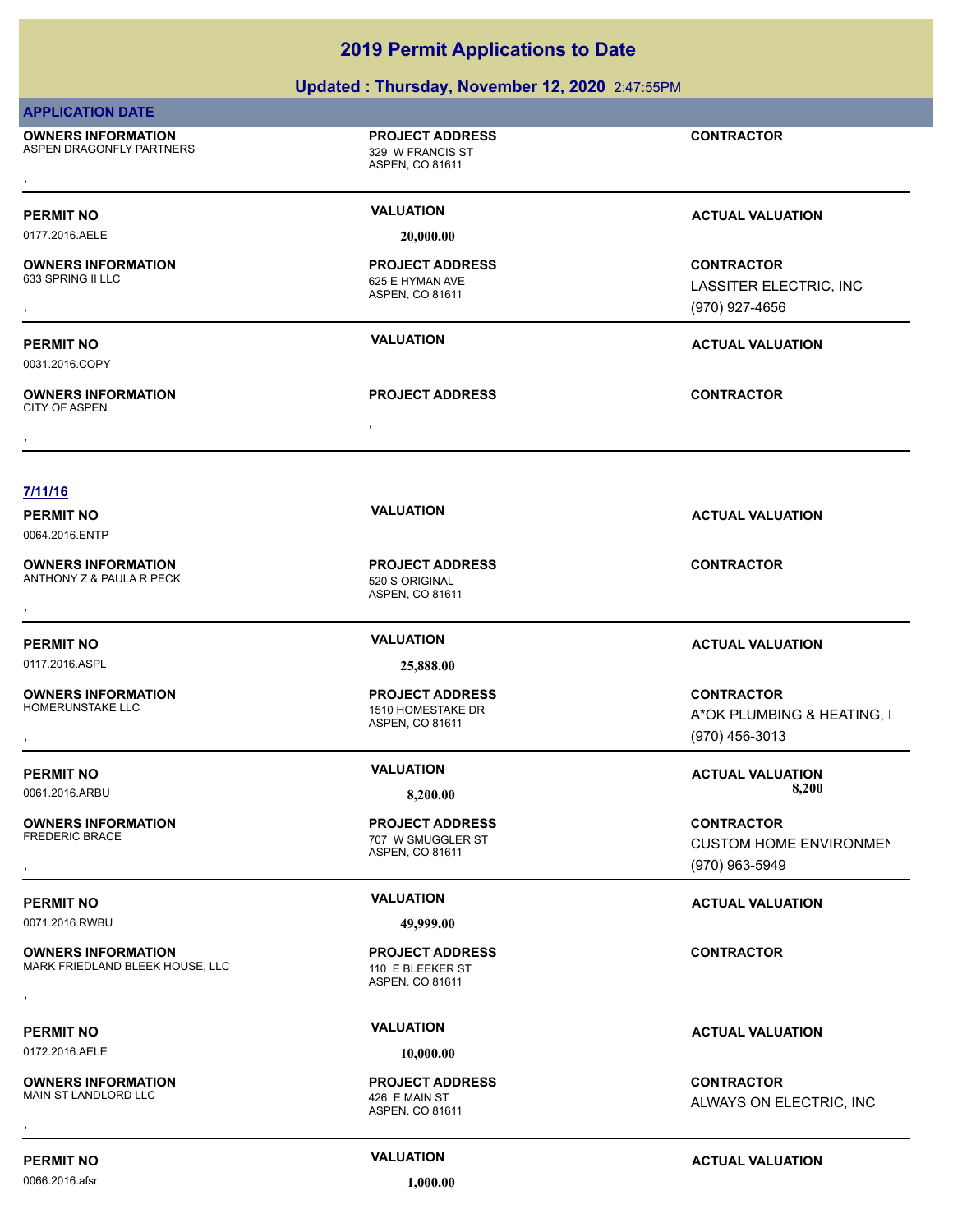### **Updated : Thursday, November 12, 2020** 2:47:55PM

### **APPLICATION DATE**

**OWNERS INFORMATION** 633 SPRING II LLC 633 SPRING II LLC

## **PROJECT ADDRESS**

ASPEN, CO 81611

0057.2016.tent

### **OWNERS INFORMATION**

315 E DEAN ASSOCIATES INC<br>
277 SPRIJCE ST

0175.2016.AELE **2,000.00**

## **OWNERS INFORMATION**

0173.2016.AELE **2,900.00**

### **OWNERS INFORMATION** 113 ASPEN GROVE RD ASPEN, CO 81611

0174.2016.AELE **0.00**

### **OWNERS INFORMATION** ONEILL FAMILY PANORAMA LTD PAR 940 WATERS AVE

## **OWNERS INFORMATION**

**7/8/16**

0067.2016.ASLU

## **OWNERS INFORMATION**

### 0171.2016.AELE **600.00**

**OWNERS INFORMATION**<br>TOMKINS DOUGLAS S

ASPEN, CO 81611 **PROJECT ADDRESS**

### ASPEN, CO 81611 262 EASTWOOD DR **PROJECT ADDRESS**

ASPEN, CO 81611 113 ASPEN GROVE RD **PROJECT ADDRESS**

### ASPEN, CO 81611 **PROJECT ADDRESS**

### ASPEN, CO 81611 233 W HYMAN **PROJECT ADDRESS** , **CONTRACTOR**

, **CONTRACTOR** FLAME OUT FIRE PROTECTIO (970) 927-4933

### **PERMIT NO VALUATION VALUATION VALUATION**

**OWNERS INFORMATION GOVERNED BY A SPENISHED BY A SPENISHED SETTLE SERVIT ASSOCIATES INCORPORATION ASPENISION ASPEN<br>
315 E DEAN ASSOCIATES INC<br>
ASPEN, CO 81611 GOVERNED MASPONE (970) 479-7000** BETHEL PARTY RENTALS, INC (970) 479-7000

### **PERMIT NO VALUATION ACTUAL VALUATION**

, **CONTRACTOR** R & A ENTERPRISES OF CARE (970) 945-6500

### **PERMIT NO VALUATION ACTUAL VALUATION**

**CONTRACTOR** AJAX ELECTRIC, INC. (970) 925-9473

### **PERMIT NO VALUATION ACTUAL VALUATION**

**OWNERS INFORMATION FROM THE PROJECT ADDRESS FOR A SUMPLE CONTRACTOR CONTROURDED AND READ FOR A SPEN. CO 81611**<br>ONEILL FAMILY PANORAMA LTD PAR FROM THE MASS AND ASPEN. CO 81611<br>, The Mass of the Mass of the Mass of the Mas GIGAWATT ELECTRIC, INC. (970) 925-8608

### **PERMIT NO VALUATION ACTUAL VALUATION** 0054.2016.ACGR **54,700.00 54,700.00**

ASPEN, CO 81611 1102/1106 EAST COOPER AVE **PROJECT ADDRESS** , **CONTRACTOR**

ASPEN, CO 81611 1235 SNOWBUNNY LN **PROJECT ADDRESS**

### **PERMIT NO VALUATION ACTUAL VALUATION**

### **PERMIT NO VALUATION ACTUAL VALUATION**

, **CONTRACTOR** TWIN PEAKS ELECTRIC, INC. (970) 927-3920

## **PERMIT NO CONSUMITY ACTUAL VALUATION VALUATION VALUATION**

0052.2016.ARGR **0.00 0.00**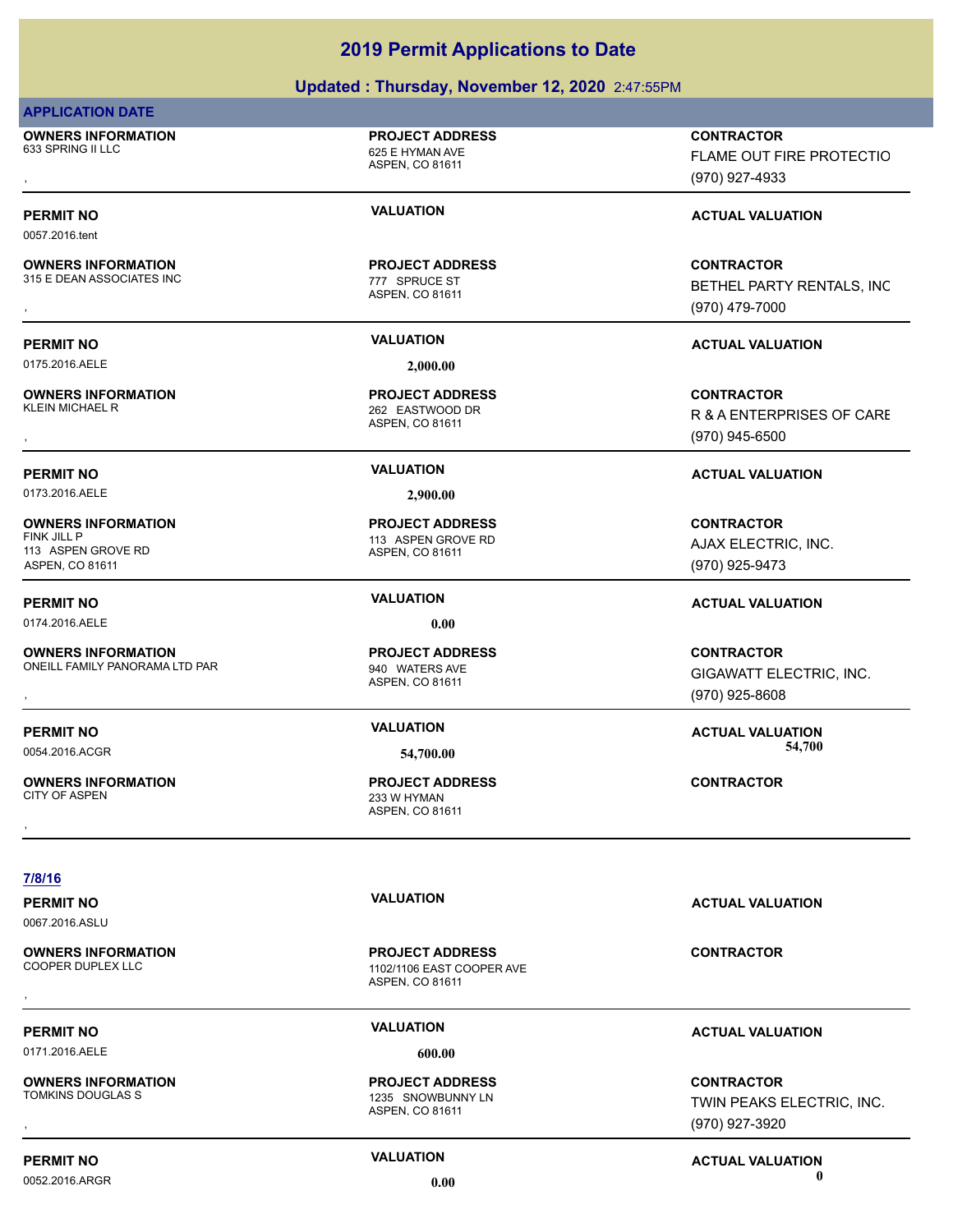### **Updated : Thursday, November 12, 2020** 2:47:55PM

### **APPLICATION DATE**

0056.2016.tent

**OWNERS INFORMATION** SUGAR MOUNTAIN TRUST 432 W FRANCIS ST

**OWNERS INFORMATION**

**OWNERS INFORMATION**

**OWNERS INFORMATION**

**OWNERS INFORMATION**

**OWNERS INFORMATION**

**OWNERS INFORMATION**

**OWNERS INFORMATION**

1475 SIERRA VISTA DR ASPEN, CO 81611

0063.2016.ENTP

132 W MAIN ST ASPEN, CO 81611

0008.2016.land

**7/7/16**

0062.2016.ENTP

ASPEN, CO 81611

**PROJECT ADDRESS**

ASPEN, CO 81611 300 W HALLAM ST **PROJECT ADDRESS**

0195.2016.AMEC **47,100.00**

ASPEN, CO 81611 625 E HYMAN AVE **PROJECT ADDRESS**

ASPEN, CO 81611 BALD MOUNTAIN DEVELOPMENT LLC 0 0 SOUTH ASPEN ST **PROJECT ADDRESS**

ASPEN, CO 81611 0 ORIGINAL ST **PROJECT ADDRESS**

, **CONTRACTOR** RUTGERS CONSTRUCTION, II (970) 925-8229

### **PERMIT NO VALUATION VALUATION VALUATION**

, **CONTRACTOR** BETHEL PARTY RENTALS, INC (970) 479-7000

### **PERMIT NO VALUATION ACTUAL VALUATION**

**OWNERS INFORMATION PROJECT ADDRESS CONTRACTOR**<br>633 SPRING II LLC 625 E HYMAN AVE T & E MARSHALL ENTERPRISI<br>, ASPEN. CO 81611 T & E MARSHALL ENTERPRISI (970) 927-8071

### **PERMIT NO VALUATION ACTUAL VALUATION**

### **CONTRACTOR**

### **PERMIT NO VALUATION ACTUAL VALUATION**

, **CONTRACTOR** THE FIREPLACE EXPERT (970) 987-2962

### **PERMIT NO VALUATION ACTUAL VALUATION**

**CONTRACTOR** FIREPLACE COMPANY, THE (970) 963-3598

## 0051.2016.ARGR **0.00 0.00**

**OWNERS INFORMATION EXAMPLE ASSUME AND PROJECT ADDRESS FOR A SUMPLE CONTRACTOR CONTRACTOR**<br>MCMAHAN JAMES A & JACQUELINE THE RESOLUTION OF THIRD ST<br>ASPEN, CO 81611 ASPARE TO PUBLIC ASSUMINATION OF THE RESOLUTION OF THE RESO SHANE STEVENSON ENT (970) 963-1900

0192.2016.AMEC **30,500.00**

**PERMIT NO CONSUMITY ACTUAL VALUATION VALUATION VALUATION** 

### 0193.2016.AMEC **30,000.00**

ASPEN, CO 81611 1475 SIERRA VISTA DR **PROJECT ADDRESS**

### ASPEN, CO 81611 MCMAHAN JAMES A & JACQUELINE 426 N THIRD ST **PROJECT ADDRESS**

**PERMIT NO VALUATION ACTUAL VALUATION** ASPEN, CO 81611 1520 HOMESTAKE DR **PROJECT ADDRESS** , **CONTRACTOR**

**PERMIT NO CONSUMITY OF A CONSUMITY OF A CONSUMITY OF A CONSUMITY OF A CTUAL VALUATION**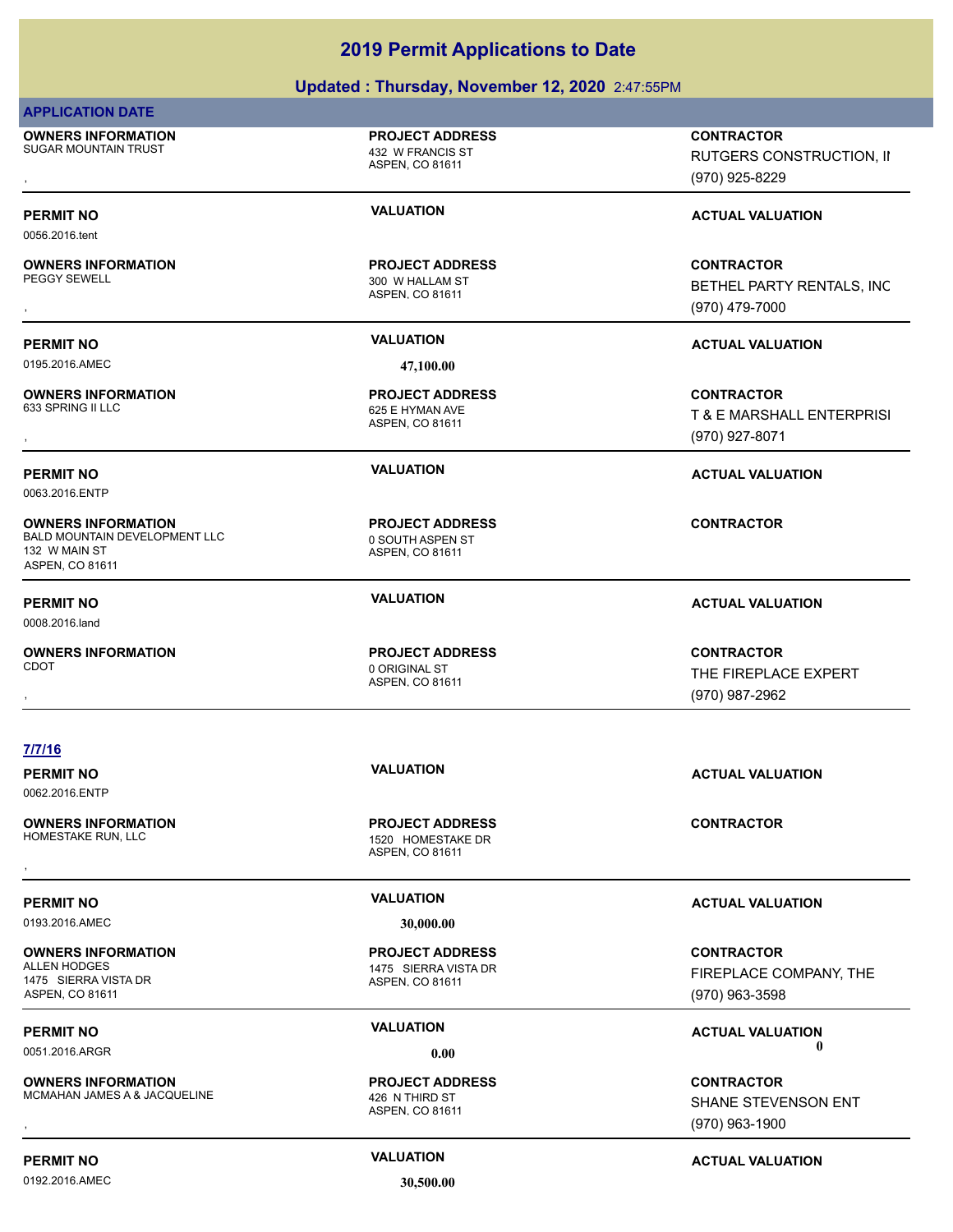### **Updated : Thursday, November 12, 2020** 2:47:55PM

### **APPLICATION DATE**

**OWNERS INFORMATION** 100 E MAIN STR LLC 100 E MAIN ST 100 E MAIN ST ASPEN, CO 81611

0170.2016.AELE **1,500.00**

**OWNERS INFORMATION** COOPER STREET DEVELOPMENT LLC 508 E COOPER AVE

0116.2016.ASPL **1,000.00** 

**OWNERS INFORMATION** 113 ASPEN GROVE RD ASPEN, CO 81611

0009.2016.PCWP

**OWNERS INFORMATION**

**7/6/16**

**OWNERS INFORMATION**

**OWNERS INFORMATION**

**OWNERS INFORMATION**

**OWNERS INFORMATION**

1120 BLACK BIRCH DR ASPEN, CO 81611

ASPEN, CO 81611

**PROJECT ADDRESS**

### ASPEN, CO 81611 **PROJECT ADDRESS**

### ASPEN, CO 81611 113 ASPEN GROVE RD **PROJECT ADDRESS**

PITKIN, CO 99999 645 HUNTER CREEK RD **PROJECT ADDRESS OWNERS INFORMATION CONTRACTOR REGIST OF PROJECT ADDRESS CONTRACTOR CONTRACTOR**<br>645 HUNTER CREEK LLC CONTRACTOR 645 HUNTER CREEK RD<br>PITKIN, CO 99999

## ASPEN, CO 81611

**CONTRACTOR**

FIREPLACE COMPANY, THE (970) 963-3598

### **PERMIT NO VALUATION VALUATION VALUATION**

, **CONTRACTOR** RB ELECTRIC LLC (970) 379-7625

### **PERMIT NO VALUATION ACTUAL VALUATION**

**CONTRACTOR** SINCLAIR PLUMBING AND HEAT (970) 618-1958

### **PERMIT NO VALUATION ACTUAL VALUATION**

, **CONTRACTOR** A\*OK PLUMBING & HEATING, I (970) 456-3013

### **PERMIT NO VALUATION ACTUAL VALUATION**

**CONTRACTOR** AJAX ELECTRIC, INC. (970) 925-9473

### **PERMIT NO VALUATION ACTUAL VALUATION** 0060.2016.ARBU **0.00 0.00**

, **CONTRACTOR** FRIEL CONSTRUCTION (970) 963-4588

### **PERMIT NO VALUATION VALUATION VALUATION**

**OWNERS INFORMATION PROJECT ADDRESS CONTRACTOR**<br>CHAMBERS BAY LLC 700 W SMUGGLER ST WESTERN STATES FIRE PROT<br>, ASPEN. CO 81611 WESTERN STATES FIRE PROT (303) 792-0022

0169.2016.AELE **116,000.00**

### **PERMIT NO CONSUMITY ACTUAL VALUATION VALUATION VALUATION**

### 0167.2016.AELE **1,500.00**

ASPEN, CO 81611 1120 BLACK BIRCH DR **PROJECT ADDRESS**

ASPEN, CO 81611 WRIGLEY WILLIAM JR RES TRUST **1988 120 MW 144 PITKIN WAY PROJECT ADDRESS**

0065.2016.afsr **18,957.00**

### ASPEN, CO 81611 700 W SMUGGLER ST **PROJECT ADDRESS**

331 PFISTER DR

**PERMIT NO VALUATION ACTUAL VALUATION**

**PROJECT ADDRESS**

# 0194.2016.AMEC **8,000.00**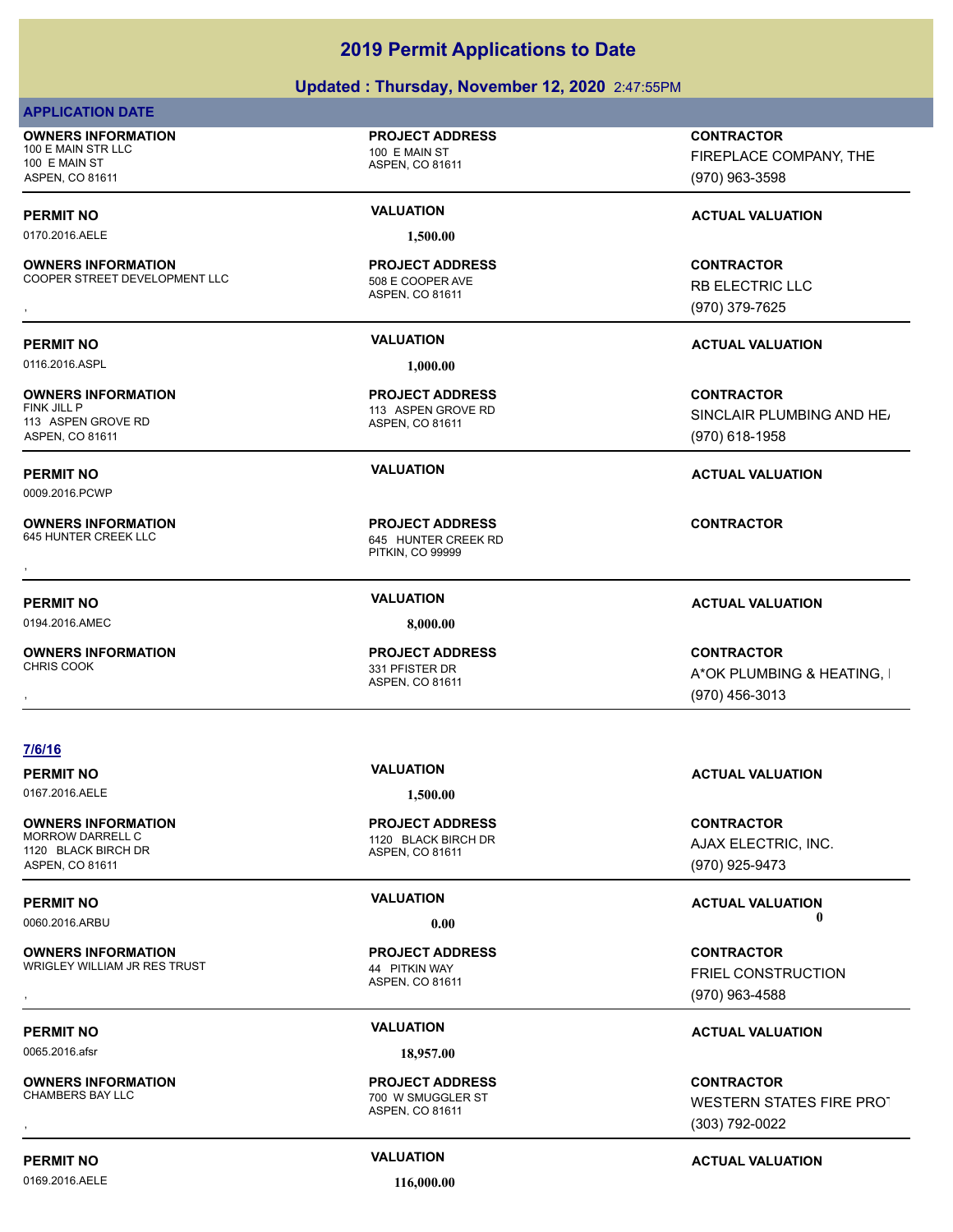### **Updated : Thursday, November 12, 2020** 2:47:55PM

### **APPLICATION DATE**

**OWNERS INFORMATION** 229 WEST SUMGGLER, LLC 229 W SMUGGLER ST

## ASPEN, CO 81611

**PROJECT ADDRESS**

**OWNERS INFORMATION** MAIN ST LANDLORD LLC 426 E MAIN ST

0191.2016.AMEC **875.00**

**OWNERS INFORMATION** ALISON FOTO AGLEY 800 S MILL ST

**OWNERS INFORMATION** 1326 VINE ST LLC 1326 VINE ST

0017.2016.ARED

**OWNERS INFORMATION** SEMARU INVESTMENTS, LLC<br>
1195 RIVERSIDE DR

0066.2016.ASLU

**OWNERS INFORMATION** ZACHARY FELSON 36 UTE PL 36 UTE PL ASPEN, CO 81611

0168.2016.AELE **2,800.00**

**OWNERS INFORMATION**

521 MCSKIMMING RD ASPEN, CO 81611

0055.2016.tent

**OWNERS INFORMATION** MINING MUSEUM 40180 HWY 82 40180 HWY 82 ASPEN, CO 81611

0064.2016.afsr **1,300.00**

ASPEN, CO 81611 **PROJECT ADDRESS**

ASPEN, CO 81611 **PROJECT ADDRESS**

ASPEN, CO 81611 **PROJECT ADDRESS**

ASPEN, CO 81611 **PROJECT ADDRESS OWNERS INFORMATION GENERAL SERVICE PROJECT ADDRESS ARE:** CONTRACTOR<br>SEMARU INVESTMENTS, LLC CONTRACTOR ASPEN. CO 81611<br>,

ASPEN, CO 81611 **PROJECT ADDRESS**

ASPEN, CO 81611 55 SMUGGLER GROVE RD **PROJECT ADDRESS**

ASPEN, CO 81611 **PROJECT ADDRESS**

, **CONTRACTOR** DAVID ELECTRIC (970) 947-9413

### **PERMIT NO VALUATION VALUATION VALUATION**

, **CONTRACTOR** WESTERN STATES FIRE PROT (303) 792-0022

### **PERMIT NO VALUATION ACTUAL VALUATION**

, **CONTRACTOR** UTE CITY FIREPLACES, LLC (970) 319-7642

**PERMIT NO VALUATION ACTUAL VALUATION** 0085.2016.ARBK **50,000.00 50,000.00**

, **CONTRACTOR** HENDRICKSON CONSTRUCTI (970) 274-6324

### **PERMIT NO VALUATION ACTUAL VALUATION**

**PERMIT NO VALUATION ACTUAL VALUATION**

**CONTRACTOR**

**PERMIT NO VALUATION VALUATION VALUATION** 

**CONTRACTOR** AJAX ELECTRIC, INC. (970) 925-9473

### **PERMIT NO VALUATION ACTUAL VALUATION**

### **CONTRACTOR**

**PERMIT NO VALUATION ACTUAL VALUATION** 0035.2016.ACBK **125,000.00 125,000.00**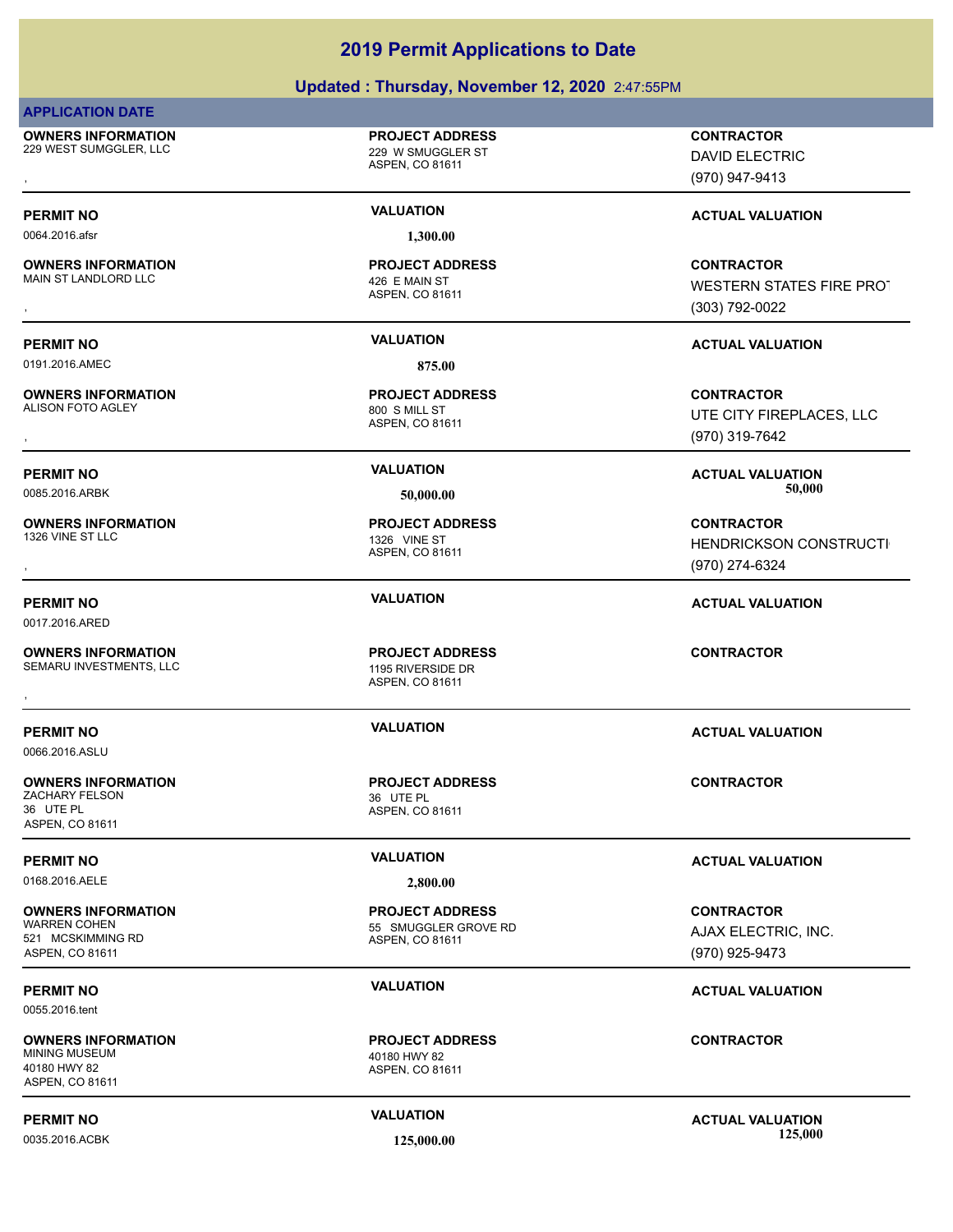### **Updated : Thursday, November 12, 2020** 2:47:55PM

| <b>APPLICATION DATE</b>                                                                               |                                                              |                                                                  |
|-------------------------------------------------------------------------------------------------------|--------------------------------------------------------------|------------------------------------------------------------------|
| <b>OWNERS INFORMATION</b><br><b>CANTINA BUILDING LLC</b>                                              | <b>PROJECT ADDRESS</b><br>413 E MAIN<br>ASPEN, CO 81611      | <b>CONTRACTOR</b><br>HAYES CONSTRUCTION, INC.<br>(970) 945-5634  |
| <b>PERMIT NO</b><br>0061.2016.ENTP                                                                    | <b>VALUATION</b>                                             | <b>ACTUAL VALUATION</b>                                          |
| <b>OWNERS INFORMATION</b><br>PARK CENTRAL BUILDING ASSOC                                              | <b>PROJECT ADDRESS</b><br>210 E HYMAN<br>ASPEN, CO 81611     | <b>CONTRACTOR</b>                                                |
| <b>PERMIT NO</b><br>0014.2016.AHPC                                                                    | <b>VALUATION</b>                                             | <b>ACTUAL VALUATION</b>                                          |
| <b>OWNERS INFORMATION</b><br>MARK HUNT 305-7 MILL STREET, LLC                                         | <b>PROJECT ADDRESS</b><br>305-7 MILL ST<br>ASPEN, CO 81611   | <b>CONTRACTOR</b>                                                |
| <b>PERMIT NO</b><br>0070.2016.RWBU                                                                    | <b>VALUATION</b><br>800,000.00                               | <b>ACTUAL VALUATION</b>                                          |
| <b>OWNERS INFORMATION</b><br><b>BLACK HILLS ENERGY</b>                                                | <b>PROJECT ADDRESS</b><br>0 ORIGINAL ST<br>ASPEN, CO 81611   | <b>CONTRACTOR</b>                                                |
| <b>PERMIT NO</b><br>0030.2016.COPY                                                                    | <b>VALUATION</b>                                             | <b>ACTUAL VALUATION</b>                                          |
| <b>OWNERS INFORMATION</b><br><b>CUSTOMER</b>                                                          | <b>PROJECT ADDRESS</b><br>٠                                  | <b>CONTRACTOR</b>                                                |
| <b>PERMIT NO</b><br>0010.2016.REMP                                                                    | <b>VALUATION</b>                                             | <b>ACTUAL VALUATION</b>                                          |
| <b>OWNERS INFORMATION</b><br><b>CUSTOMER</b>                                                          | <b>PROJECT ADDRESS</b><br>$\,$                               | <b>CONTRACTOR</b>                                                |
| 7/5/16                                                                                                |                                                              |                                                                  |
| <b>PERMIT NO</b><br>0062.2016.afsr                                                                    | <b>VALUATION</b><br>185,185.00                               | <b>ACTUAL VALUATION</b>                                          |
| <b>OWNERS INFORMATION</b><br><b>BALD MOUNTAIN DEVELOPMENT LLC</b><br>132 W MAIN ST<br>ASPEN, CO 81611 | <b>PROJECT ADDRESS</b><br>0 S ASPEN TH<br>ASPEN, CO 81611    | <b>CONTRACTOR</b><br>EXCEL FIRE PROTECTION, IN<br>(970) 434-4803 |
| <b>PERMIT NO</b><br>0084.2016.ARBK                                                                    | <b>VALUATION</b><br>325,000.00                               | <b>ACTUAL VALUATION</b><br>325,000                               |
| <b>OWNERS INFORMATION</b><br><b>CARTER BLAND</b>                                                      | <b>PROJECT ADDRESS</b><br>945 CEMETERY LN<br>ASPEN, CO 81611 | <b>CONTRACTOR</b><br>RUDD CONSTRUCTION, INC.<br>(970) 927-9119   |
| <b>PERMIT NO</b>                                                                                      | <b>VALUATION</b>                                             | <b>ACTUAL VALUATION</b>                                          |
| 0067.2016.RWBU                                                                                        | 3,000.00                                                     |                                                                  |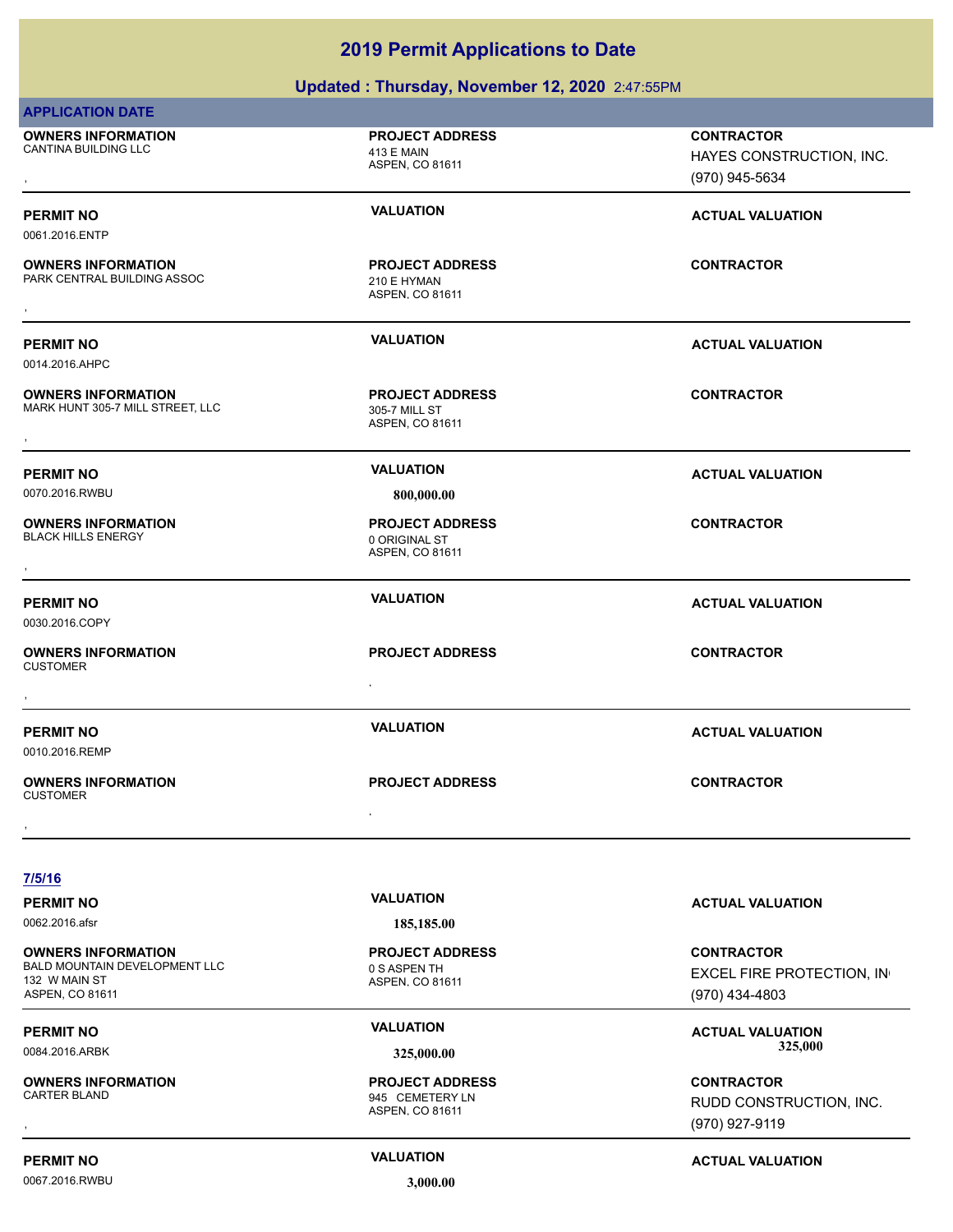| <b>2019 Permit Applications to Date</b>       |                                                              |                                               |
|-----------------------------------------------|--------------------------------------------------------------|-----------------------------------------------|
|                                               | Updated: Thursday, November 12, 2020 2:47:55PM               |                                               |
| <b>APPLICATION DATE</b>                       |                                                              |                                               |
| <b>OWNERS INFORMATION</b><br>530 HALLAM, LLC  | <b>PROJECT ADDRESS</b><br>530 W HALLAM ST<br>ASPEN, CO 81611 | <b>CONTRACTOR</b>                             |
|                                               |                                                              |                                               |
| <b>PERMIT NO</b>                              | <b>VALUATION</b>                                             | <b>ACTUAL VALUATION</b>                       |
| 0063.2016.afsr                                | 14,000.00                                                    |                                               |
| OWNERS INFORMATION<br>JON & KARLA KELLY TRUST | <b>PROJECT ADDRESS</b><br>203 E HALLAM ST<br>ASPEN, CO 81611 | <b>CONTRACTOR</b><br>FLAME OUT FIRE PROTECTIO |
|                                               |                                                              | (970) 927-4933                                |
| PERMIT NO                                     | <b>VALUATION</b>                                             | <b>ACTUAL VALUATION</b>                       |
| 0068.2016.RWBU                                | 0.00                                                         |                                               |
| <b>OWNERS INFORMATION</b><br>CITY OF ASPEN    | <b>PROJECT ADDRESS</b><br>311 S ASPEN ST<br>ASPEN, CO 81611  | <b>CONTRACTOR</b>                             |
|                                               |                                                              |                                               |
| <b>PERMIT NO</b>                              | <b>VALUATION</b>                                             | <b>ACTUAL VALUATION</b>                       |
| 0166.2016.AELE                                | 1,500.00                                                     |                                               |
| <b>OWNERS INFORMATION</b>                     | <b>PROJECT ADDRESS</b>                                       | <b>CONTRACTOR</b>                             |
| WILLIAM A GOOCH                               | 630 S MILL ST<br>ASPEN, CO 81611                             | AJAX ELECTRIC, INC.                           |
|                                               |                                                              | (970) 925-9473                                |
| PERMIT NO                                     | <b>VALUATION</b>                                             | <b>ACTUAL VALUATION</b>                       |
| 0163.2016.AELE                                | 1,500.00                                                     |                                               |
| OWNERS INFORMATION                            | <b>PROJECT ADDRESS</b>                                       | <b>CONTRACTOR</b>                             |
| M & M INVESTMENTS                             | 711 S GALENA ST<br>ASPEN, CO 81611                           | AJAX ELECTRIC, INC.                           |
|                                               |                                                              | (970) 925-9473                                |
| PERMIT NO<br>0065.2016.ASLU                   | <b>VALUATION</b>                                             | <b>ACTUAL VALUATION</b>                       |
| <b>OWNERS INFORMATION</b><br>VIRGINA HAMILTON | <b>PROJECT ADDRESS</b><br>134 MAPLE LN<br>ASPEN, CO 81611    | <b>CONTRACTOR</b>                             |
|                                               |                                                              |                                               |
| PERMIT NO                                     | <b>VALUATION</b>                                             | <b>ACTUAL VALUATION</b>                       |
| 0165.2016.AELE                                | 1,500.00                                                     |                                               |
| <b>OWNERS INFORMATION</b>                     | <b>PROJECT ADDRESS</b>                                       | <b>CONTRACTOR</b>                             |
| PETER F KELLEY<br>255 MCSKIMMING RD           | 255 MCSKIMMING RD<br>ASPEN, CO 81611                         | AJAX ELECTRIC, INC.                           |
| ASPEN, CO 81611                               |                                                              | (970) 925-9473                                |
| <b>PERMIT NO</b>                              | <b>VALUATION</b>                                             | <b>ACTUAL VALUATION</b>                       |
| 0069.2016.RWBU                                | 0.00                                                         |                                               |
| <b>OWNERS INFORMATION</b><br>CITY OF ASPEN    | <b>PROJECT ADDRESS</b><br>0 RIO GRANDE PL<br>ASPEN, CO 81611 | <b>CONTRACTOR</b>                             |
|                                               |                                                              |                                               |

**PERMIT NO CONSUMITY ACTUAL VALUATION VALUATION ACTUAL VALUATION**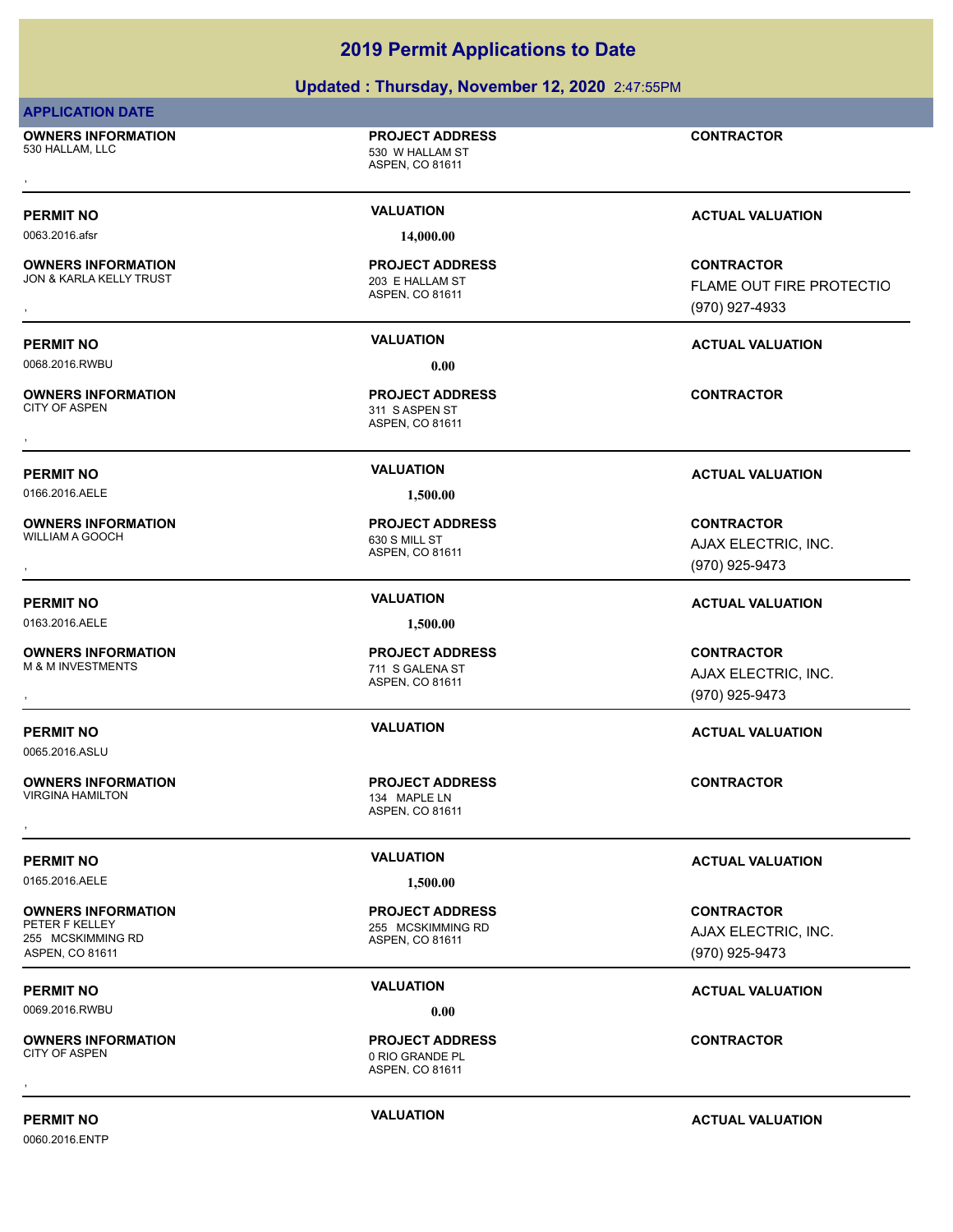### **Updated : Thursday, November 12, 2020** 2:47:55PM

### **APPLICATION DATE**

**OWNERS INFORMATION** BALD MOUNTAIN DEVELOPMENT LLC  $\qquad \qquad 0 \text{ SOUTH ASPEN ST}$ 

**PROJECT ADDRESS**

**CONTRACTOR**

### ASPEN, CO 81611 132 W MAIN ST ASPEN, CO 81611 **7/1/16 PERMIT NO CONSUMITY ACTUAL VALUATION VALUATION VALUATION** 0054.2016.tent ASPEN, CO 81611 **OWNERS INFORMATION** MAROON CREEK LLC 10 CLUB CIR **PROJECT ADDRESS** 0 PFISTER DR ASPEN, CO 81611 **CONTRACTOR** BETHEL PARTY RENTALS, INC (970) 479-7000 **PERMIT NO VALUATION VALUATION VALUATION** 0059.2016.ENTP ASPEN, CO 81612 **OWNERS INFORMATION** VICTORIAN SQUARE, LLC 601 E HYMAN AVE **PROJECT ADDRESS** , **CONTRACTOR PERMIT NO VALUATION ACTUAL VALUATION** 0115.2016.ASPL **6,000.00** ASPEN, CO 81611 **OWNERS INFORMATION** 935 E HOPKINS AVE **PROJECT ADDRESS** PO BOX 10984 ASPEN, CO 81612 **CONTRACTOR** (970) 928-7320 **PERMIT NO VALUATION ACTUAL VALUATION** 0190.2016.AMEC **2,000.00** ASPEN, CO 81611 **OWNERS INFORMATION** 935 E HOPKINS AVE **PROJECT ADDRESS** PO BOX 10984 ASPEN, CO 81612 **CONTRACTOR** (970) 928-7320 **PERMIT NO VALUATION ACTUAL VALUATION** 0053.2016.tent ASPEN, CO 81611 **OWNERS INFORMATION** 403 S GALENA ST **PROJECT ADDRESS** , **CONTRACTOR** (970) 479-7000 **PERMIT NO VALUATION ACTUAL VALUATION** 0065.2016.RWBU **49,000.00** ASPEN, CO 81611 **OWNERS INFORMATION** 1096 WATERS AVE **PROJECT ADDRESS** , **CONTRACTOR PERMIT NO VALUATION VALUATION VALUATION**

**OWNERS INFORMATION** ASPEN WATERS, LLC **ASPEN WATERS** AVE

0052.2016.tent

**PERMIT NO CONSUMITY ACTUAL VALUATION VALUATION VALUATION** 

### ASPEN, CO 81611 **PROJECT ADDRESS**

0059.2016.ARBU **0.00 0.00**

, **CONTRACTOR** JANCKILA CONSTRUCTION, IN (970) 963-7239

**NEW AGE PLUMBING & HEATI** 

**NEW AGE PLUMBING & HEATI** 

BETHEL PARTY RENTALS, INC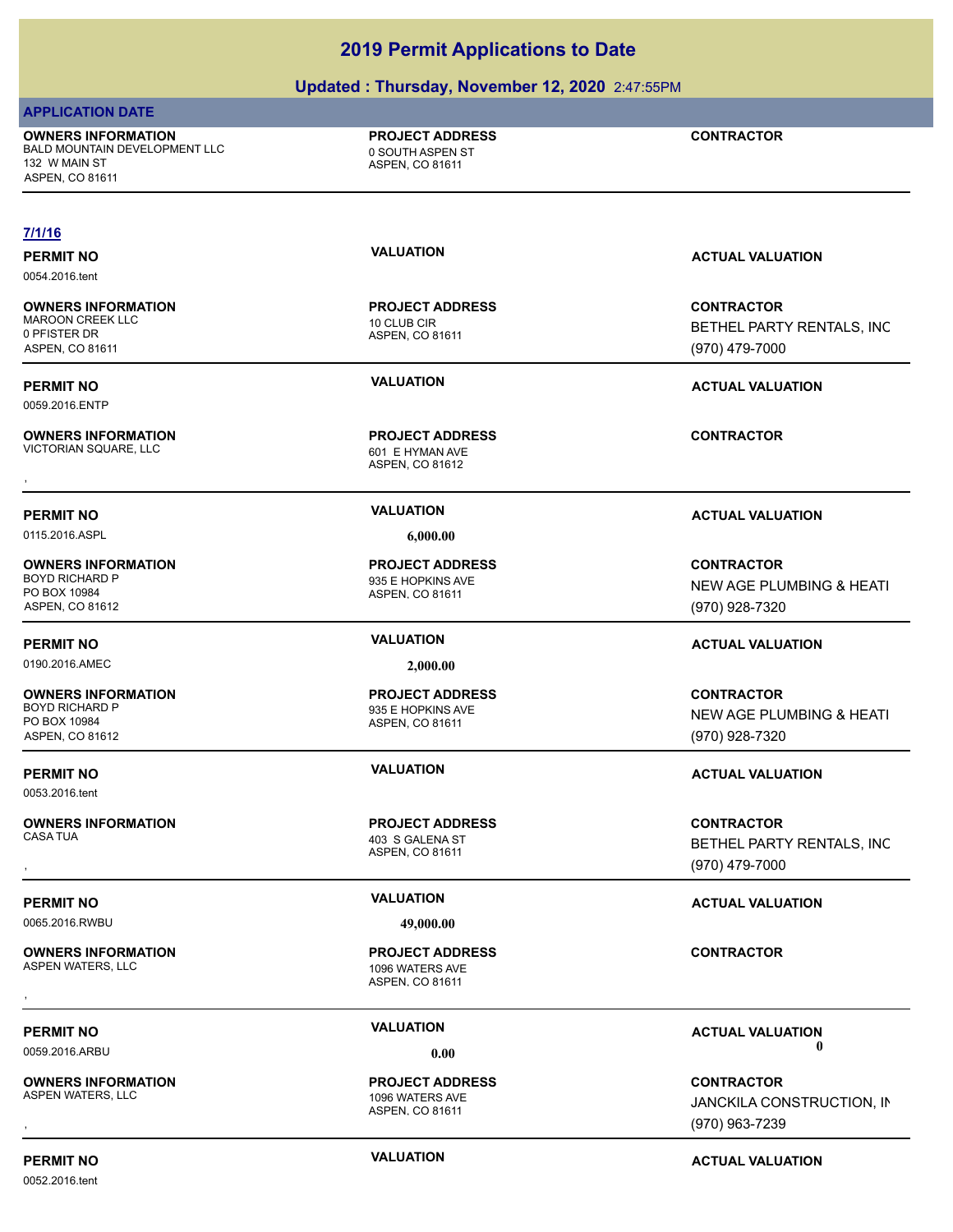### **Updated : Thursday, November 12, 2020** 2:47:55PM

### **APPLICATION DATE**

0007.2016.land

**OWNERS INFORMATION** ASPEN MEADOWS RESORT 845 MEADOWS RD

**OWNERS INFORMATION**

**OWNERS INFORMATION**

**OWNERS INFORMATION**

**OWNERS INFORMATION**

ASPEN, CO 81611

**PROJECT ADDRESS**

ASPEN, CO 81611 SARAH BROUGHTON 500 E MAIN **PROJECT ADDRESS**

0162.2016.AELE **3,617.00**

ASPEN, CO 81611 320 E HYMAN **PROJECT ADDRESS**

ASPEN, CO 81611 585 CEMETARY LN **PROJECT ADDRESS** , **CONTRACTOR**

0113.2016.ASPL **1,500.00**

BOYD RICHARD P 935 E HOPKINS **PROJECT ADDRESS**

**OWNERS INFORMATION PROJECT ADDRESS CONTRACTOR**<br>ASPEN MEADOWS RESORT 845 MEADOWS RD GLOBAL CLEARSPANS, INC<br>, ASPEN. CO 81611 GLOBAL CLEARSPANS, INC (602) 284-0698

### **PERMIT NO VALUATION VALUATION VALUATION**

, **CONTRACTOR** SHAW CONSTRUCTION, LLC (970) 242-9236

### **PERMIT NO VALUATION ACTUAL VALUATION**

, **CONTRACTOR** LASSITER ELECTRIC, INC (970) 927-4656

### **PERMIT NO VALUATION ACTUAL VALUATION** 0053.2016.ACGR **0.00 0.00**

M.M.8 LLC (970) 274-6465

**CONTRACTOR** NEW AGE PLUMBING & HEATI (970) 928-7320

### **PERMIT NO VALUATION ACTUAL VALUATION**

**CONTRACTOR** FIREPLACE COMPANY, THE (970) 963-3598

**CONTRACTOR** FAT CITY ELECTRIC (303) 250-5061

### **CONTRACTOR**

## 0159.2016.AELE **1,800.00** ASPEN VALLEY SKI CLUB 300 AVSC DR **PERMIT NO CONSUMITY OF A CONSUMITY OF A CONSUMITY OF A CONSUMITY OF A CTUAL VALUATION** 0063.2016.RWBU **42,000.00 OWNERS INFORMATION** ASPEN VALLEY HOSPITAL **ASPEN VALLEY HOSPITAL AND ASPEN VALLEY HOSPITAL** ASPEN, CO 81611

0161.2016.AELE **1,000.00**

**PROJECT ADDRESS**

ASPEN, CO 81611 **PROJECT ADDRESS**

### ASPEN, CO 81611 **PROJECT ADDRESS**

**PERMIT NO VALUATION ACTUAL VALUATION**

## 0189.2016.AMEC **21,280.00**

**6/30/16**

PO BOX 10984 ASPEN, CO 81612

**OWNERS INFORMATION** 604 W MAIN ST ASPEN, CO 81611

### **OWNERS INFORMATION**

300 ASPEN VALLEY SKI CLUB DR ASPEN, CO 81611

401 CASTLE CREEK RD



### ASPEN, CO 81611 191 SKIMMING LN

ASPEN, CO 81611

**PERMIT NO VALUATION ACTUAL VALUATION**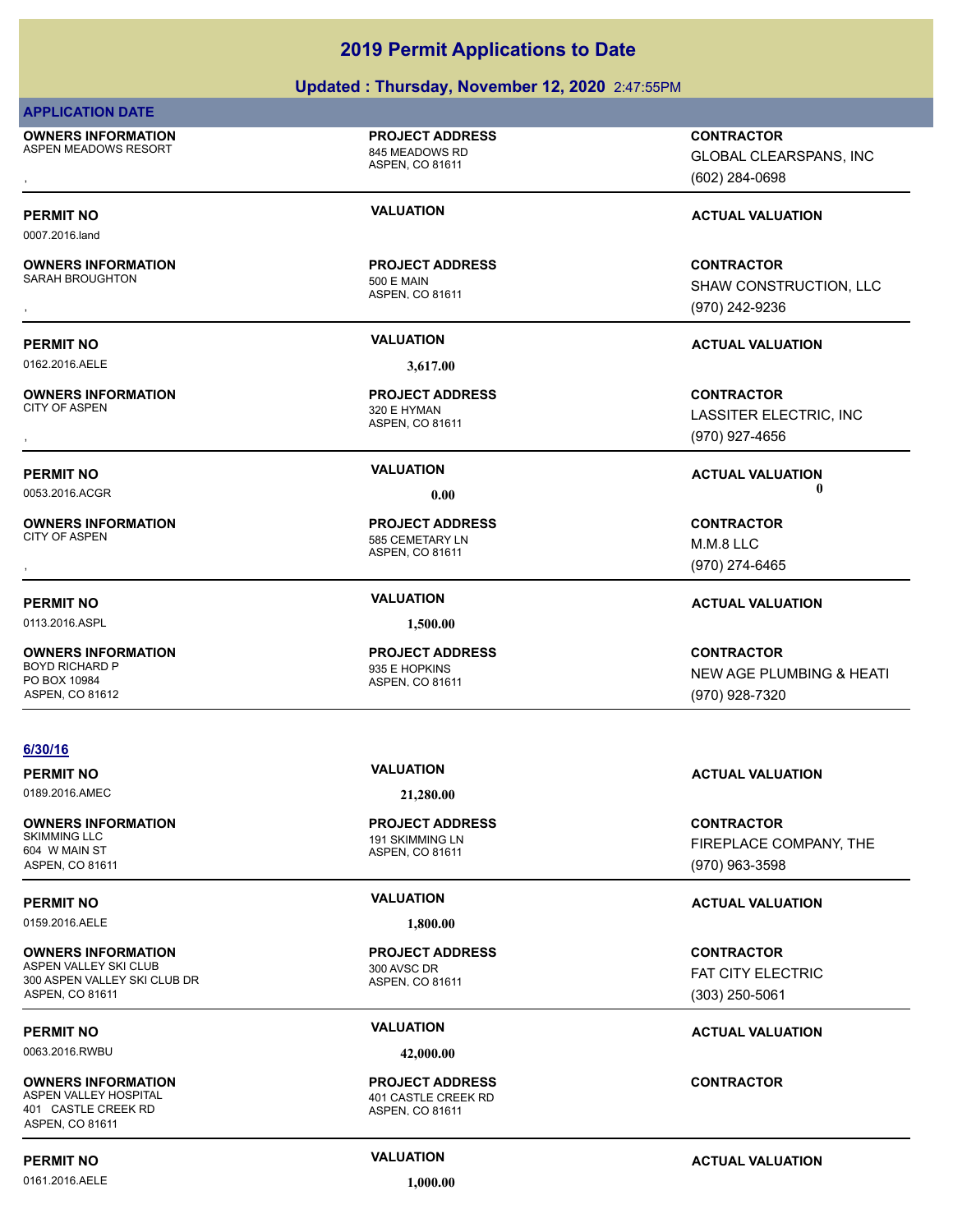### **Updated : Thursday, November 12, 2020** 2:47:55PM

### **APPLICATION DATE**

**OWNERS INFORMATION** 229 WEST SUMGGLER, LLC 229 W SMUGGLER ST

## ASPEN, CO 81611

ASPEN, CO 81611

**PROJECT ADDRESS**

**PROJECT ADDRESS**

0160.2016.AELE **200,000.00**

### **OWNERS INFORMATION** 229 WEST SUMGGLER, LLC 426 N SECOND ST

0064.2016.RWBU **2,000.00**

**OWNERS INFORMATION**

**OWNERS INFORMATION**

**OWNERS INFORMATION**

ASPEN, CO 81611 116 S ASPEN ST **PROJECT ADDRESS** , **CONTRACTOR**

ASPEN, CO 81611 DANIEL L. HUNT EB BUILDING ASPEN, LLC 602 E HYMAN AVE **PROJECT ADDRESS**

ASPEN, CO 81611 CHART HOUSE PROJECT OWNER LLC 411 S MONARCH ST **PROJECT ADDRESS OWNERS INFORMATION MERILLE READSECT ADDRESS ARE:**<br>CHART HOUSE PROJECT OWNER LLC **ANDREY AS A A A A A A SPEN. CO 81611**<br>ASPEN. CO 81611

0064.2016.ASLU

0188.2016.AMEC **3,500.00**

**OWNERS INFORMATION** PO BOX 10984 ASPEN, CO 81612

0008.2016.PCWP

**OWNERS INFORMATION**

0007.2016.PCWP

**OWNERS INFORMATION** ALPINE INVESTMENTS LLC 18 LUPINE DR

, **CONTRACTOR** DAVID ELECTRIC (970) 947-9413

### **PERMIT NO VALUATION VALUATION VALUATION**

, **CONTRACTOR** DAVID ELECTRIC (970) 947-9413

### **PERMIT NO VALUATION ACTUAL VALUATION**

**PERMIT NO VALUATION ACTUAL VALUATION** 0034.2016.ACBK **3,887,841.00 3,887,841.00**

**OWNERS INFORMATION METALLY CONTRACTOR DESCRIPTION ON MERGUIDE PROJECT ADDRESS ARE CONTRACTOR CONTRACTOR CONTRACTOR**<br>DANIEL L. HUNT EB BUILDING ASPEN, LLC ASPEN, CO 81611 MASPEN, CO 81611 MASPEN (970) 923-3088 BRIKOR ASSOCIATES, INC (970) 923-3088

### **PERMIT NO VALUATION ACTUAL VALUATION**

### **PERMIT NO VALUATION ACTUAL VALUATION**

**CONTRACTOR** PACIFIC SHEET METAL, INC. (970) 925-2454

**PERMIT NO VALUATION ACTUAL VALUATION**

## **PERMIT NO VALUATION VALUATION VALUATION** ASPEN, CO 81611 749 MOUNTAIN LAUREL DR **PROJECT ADDRESS** , **CONTRACTOR PERMIT NO VALUATION ACTUAL VALUATION**

ASPEN, CO 81611 **PROJECT ADDRESS OWNERS INFORMATION FROJECT ADDRESS ARE SOLUTION CONTRACTOR**<br>ALPINE INVESTMENTS LLC ASPEN, CO 81611<br>ASPEN, CO 81611

### ASPEN, CO 81611 935 E HOPKINS AVE **PROJECT ADDRESS**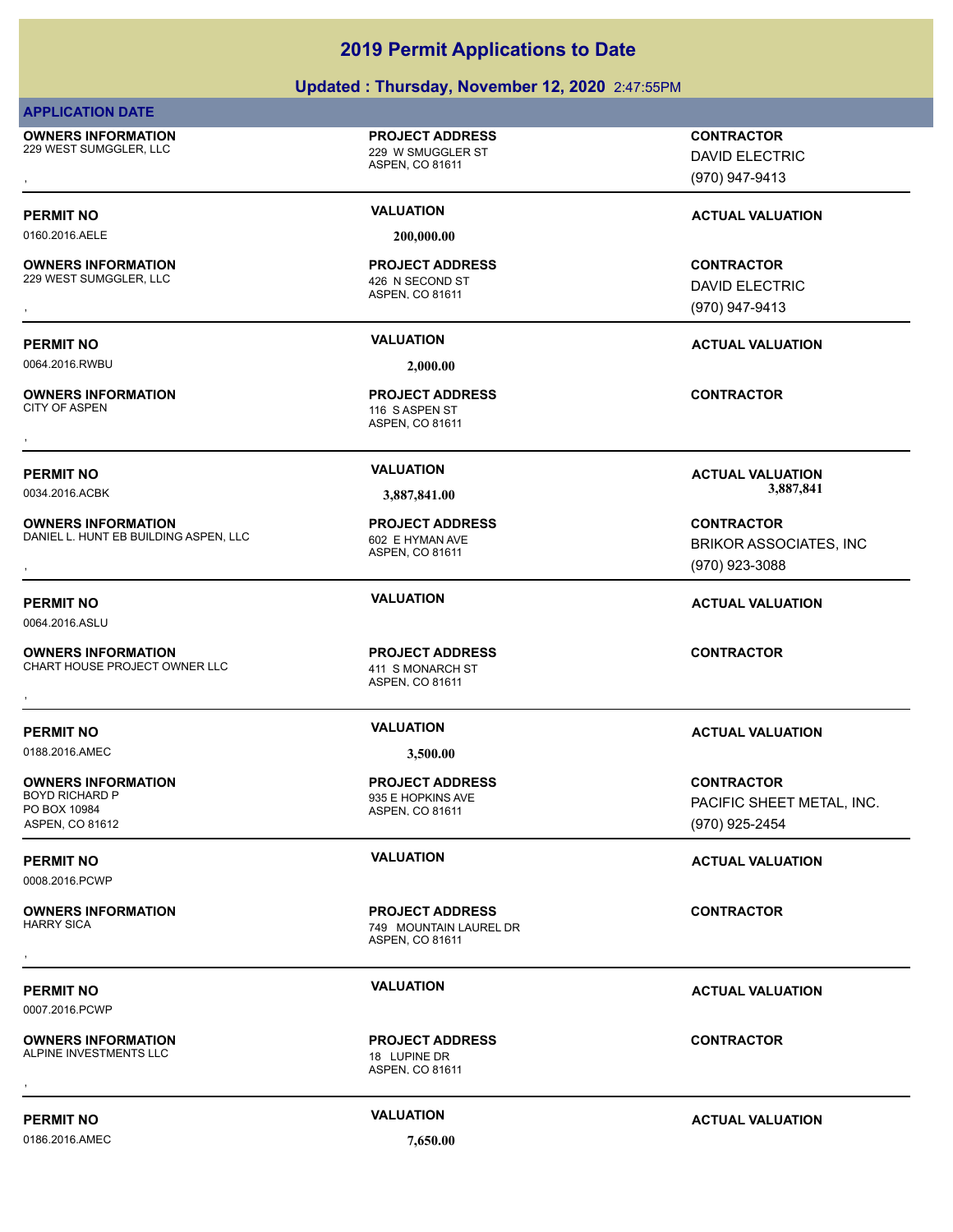### **Updated : Thursday, November 12, 2020** 2:47:55PM

### **APPLICATION DATE**

**OWNERS INFORMATION** OB SOVICH 200 MAROLT PL

**OWNERS INFORMATION**

## ASPEN, CO 81611

0187.2016.AMEC **780.00**

**PROJECT ADDRESS**

### ASPEN, CO 81611 BOYD RICHARD P 935 E HOPKINS **PROJECT ADDRESS**

ASPEN, CO 81611

ASPEN, CO 81611

**PROJECT ADDRESS**

**PROJECT ADDRESS**

, **CONTRACTOR** T & E MARSHALL ENTERPRISI (970) 927-8071

### **PERMIT NO VALUATION ACTUAL VALUATION**

**CONTRACTOR** PACIFIC SHEET METAL, INC. (970) 925-2454

### **6/29/16**

0063.2016.ASLU

PO BOX 10984 ASPEN, CO 81612

**OWNERS INFORMATION** BELL 26 LLC 360 LAKE AVE , **CONTRACTOR**

0058.2016.ARBU **0.00 0.00**

**OWNERS INFORMATION** FOX CROSSING PROPERTIES LLC 0549 RACE ALY

### **6/28/16**

**OWNERS INFORMATION** ALLEN HODGES 1475 SIERRA VISTA DR 1475 SIERRA VISTA DR ASPEN, CO 81611

0061.2016.afsr **7,031.00**

## **OWNERS INFORMATION**

101 E HALLAM ST ASPEN, CO 81611

0158.2016.AELE **14,355.00**

**OWNERS INFORMATION** 101 E HALLAM ST

ASPEN, CO 81611

0062.2016.ASLU

**OWNERS INFORMATION** ROARING FORK RIVER MGT LLC<br>205 E DURANT

0157.2016.AELE **269,000.00**

ASPEN, CO 81611 **PROJECT ADDRESS**

### ASPEN, CO 81611 101 E HALLAM ST **PROJECT ADDRESS**

### ASPEN, CO 81611 101 E HALLAM ST **PROJECT ADDRESS**

ASPEN, CO 81611 **PROJECT ADDRESS** , **CONTRACTOR**

**PERMIT NO VALUATION VALUATION VALUATION** 

**PERMIT NO VALUATION ACTUAL VALUATION**

, **CONTRACTOR** RUDD CONSTRUCTION, INC. (970) 927-9119

**PERMIT NO VALUATION VALUATION VALUATION** 

**CONTRACTOR** LASSITER ELECTRIC, INC (970) 927-4656

**PERMIT NO VALUATION ACTUAL VALUATION**

**CONTRACTOR** LEAX CONTROLS INC (970) 927-4845

### **PERMIT NO VALUATION ACTUAL VALUATION**

**CONTRACTOR** LEAX CONTROLS INC (970) 927-4845

### **PERMIT NO VALUATION ACTUAL VALUATION**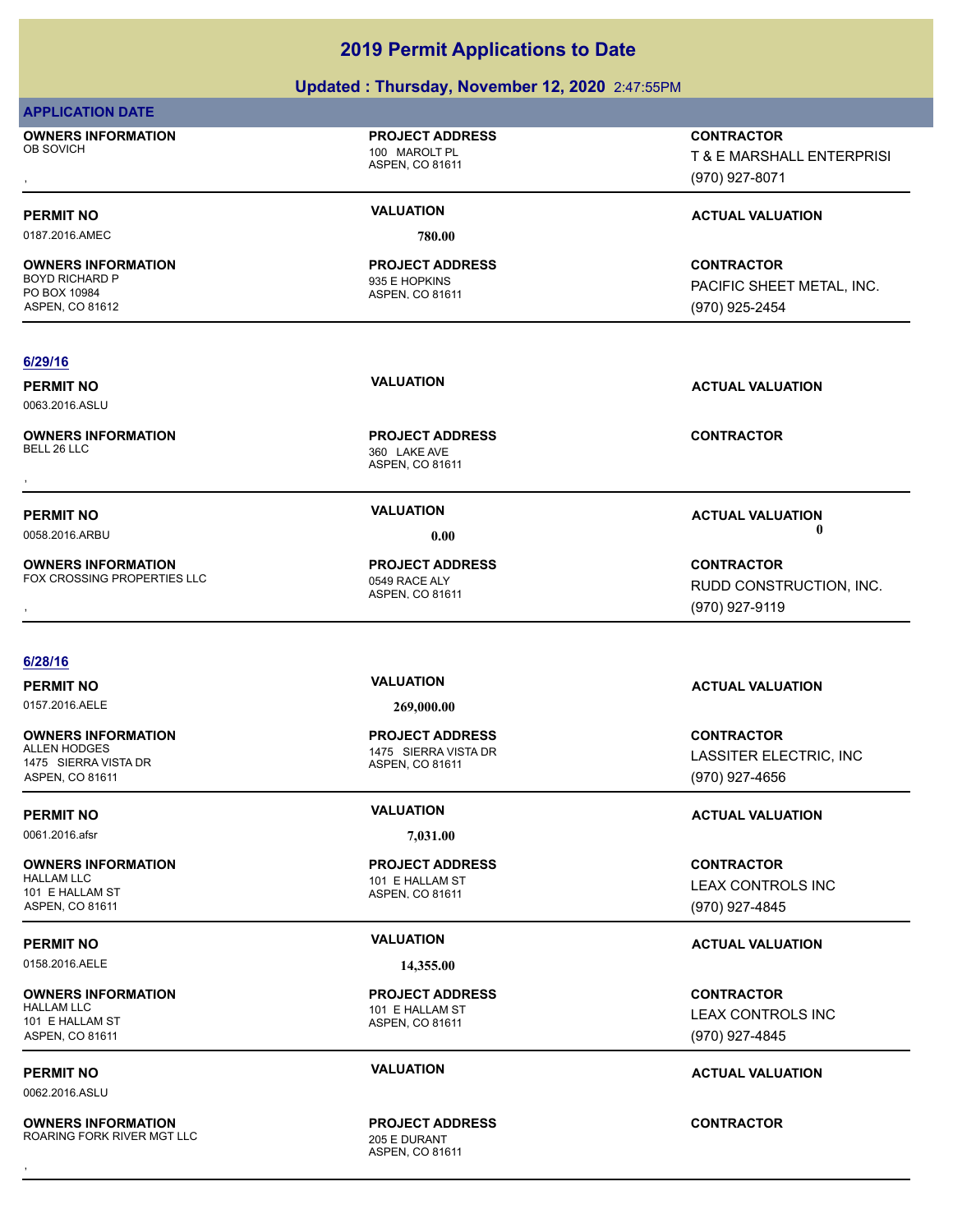### **Updated : Thursday, November 12, 2020** 2:47:55PM

### **APPLICATION DATE**

0185.2016.AMEC **617.00**

**OWNERS INFORMATION** ANDREW S ADELSON REV TRUST AND MALL AND AND ST AND ST

ASPEN, CO 81611 **PROJECT ADDRESS**

### **6/27/16**

0061.2016.ASLU

**OWNERS INFORMATION** RANGER STATION ST GEORGE INVESTMENTS, LLC 0 LOTS 1 AND 2 RANGER STA **OWNERS INFORMATION FROJECT ADDRESS CONTRACTOR**<br>RANGER STATION ST GEORGE INVESTMENTS, LLC ODDTS 1 AND 2 RANGER STA<br>ASPEN. CO 81611

0060.2016.afsr **10,000.00**

**OWNERS INFORMATION** MARK HUNT 414 E COOPER AVE LLC<br>418 E COOPER

**OWNERS INFORMATION**

**OWNERS INFORMATION** JEWISH RESRC CTR CHABAD OF ASP 435 W MAIN 435 W MAIN ST ASPEN, CO 81611

0029.2016.COPY

, **OWNERS INFORMATION** CITY OF ASPEN , **CONTRACTOR**

**6/24/16**

0112.2016.ASPL **10,000.00**

**OWNERS INFORMATION** 312 E HYMAN AVE LLC 300 E HYMAN AVE

**PERMIT NO VALUATION ACTUAL VALUATION**

**OWNERS INFORMATION CONTRACTOR REGULAR PROJECT ADDRESS CONTRACTOR CONTRACTOR**<br>ANDREW SADELSON REV TRUST TRIST TO A 411 S WEST END ST TO THE MOUNTAIN AIR MECHANICAL,<br>ASPEN, CO 81611 (970) 625-4352 MOUNTAIN AIR MECHANICAL, (970) 625-4352

ASPEN, CO 81611 **PROJECT ADDRESS**

ASPEN, CO 81611 **PROJECT ADDRESS**

ASPEN, CO 81611 103 S SEVENTH **PROJECT ADDRESS**

ASPEN, CO 81611 **PROJECT ADDRESS**

**PROJECT ADDRESS**

**PERMIT NO VALUATION ACTUAL VALUATION**

**PERMIT NO VALUATION ACTUAL VALUATION**

**OWNERS INFORMATION MARK HUNT 414 E COOPER ASPEN, CO 81611**<br>MARK HUNT 414 E COOPER AVE LLC ASPEN, CO 81611 ASPEN, CO 81611 **ASPEN, CO 81611**<br>ASPEN, CO 81611 (970) 927-4933 FLAME OUT FIRE PROTECTIO (970) 927-4933

**PERMIT NO VALUATION VALUATION VALUATION** 0057.2016.ARBU **344,492.00 344,492.00**

, **CONTRACTOR** SCHLUMBERGER / SCHERER ( (970) 925-8360

**PERMIT NO VALUATION ACTUAL VALUATION** 0056.2016.ARBU **0.00 0.00**

> **CONTRACTOR** D C RIENKS CUSTOM CONSTI (970) 948-7437

**PERMIT NO VALUATION ACTUAL VALUATION**

**OWNERS INFORMATION PROJECT ADDRESS CONTRACTOR**<br>312 E HYMAN AVE LLC 300 E HYMAN AVE ALL VALLEY MAINTENANCE &<br>, ASPEN. CO 81611 ALL VALLEY MAINTENANCE & (970) 927-4036

**PERMIT NO VALUATION ACTUAL VALUATION** 0051.2016.ACGR **0.00 0.00**

ASPEN, CO 81611

**PROJECT ADDRESS**

**PERMIT NO VALUATION ACTUAL VALUATION**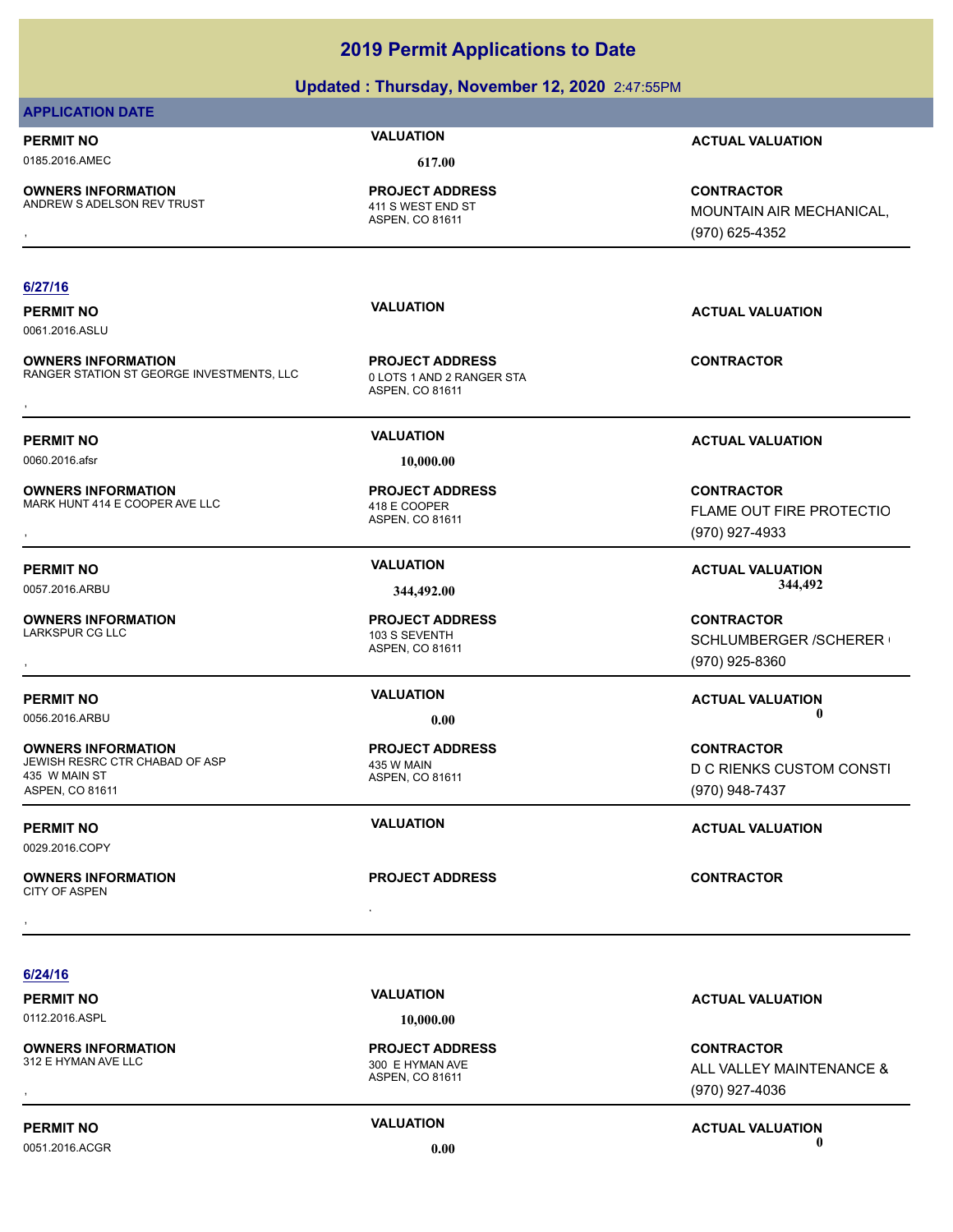### **Updated : Thursday, November 12, 2020** 2:47:55PM

**2019 Permit Applications to Date**

### **APPLICATION DATE**

**OWNERS INFORMATION** ISIS PROPERTY GROUP, LLC 406 E HOPKINS AVE 9 PYRAMID RD ASPEN, CO 81611

**OWNERS INFORMATION**

0059.2016.afsr **5,833.00**

**OWNERS INFORMATION** BLEEKER MILL DEVELOPMENT LLC<br>
201 N MILL ST

ASPEN, CO 81611

**PROJECT ADDRESS**

ASPEN, CO 81611 18 TRUSCOTT PL **PROJECT ADDRESS**

### **6/23/16**

0062.2016.RWBU **4,000.00**

**OWNERS INFORMATION** KEN STILLER MWTK SNOWBUNNY LANE, LLC 1260 SNOWBUNNY LN 1260 SNOWBUNNY LN ASPEN, CO 81611

0109.2016.ASPL **86,000.00**

**OWNERS INFORMATION**

0110.2016.ASPL **86,000.00**

**OWNERS INFORMATION**

**OWNERS INFORMATION** VALERIE YAW BLUEGREEN/SPRING, LLC 233 W MAIN ST **OWNERS INFORMATION FROJECT ADDRESS ARE:**<br>VALERIE YAW BLUEGREEN/SPRING, LLC FROJECT ADDRESS FOR THE STAND ON THE STAND ASPEN. CO 81611<br>,

0156.2016.AELE **20,000.00**

**OWNERS INFORMATION**<br>312 E HYMAN AVE LLC

ASPEN, CO 81611 **PROJECT ADDRESS**

ASPEN, CO 81611 1483 SIERRA VISTA DR **PROJECT ADDRESS**

ASPEN, CO 81611 1481 SIERRA VISTA DR **PROJECT ADDRESS**

ASPEN, CO 81611 **PROJECT ADDRESS**

ASPEN, CO 81611 300 E HYMAN AVE **PROJECT ADDRESS** **CONTRACTOR**

ASPEN PRESERVATION COMF (908) 907-1600

**PERMIT NO VALUATION ACTUAL VALUATION** 0049.2016.ARGR **14,000.00 14,000.00**

, **CONTRACTOR** TJ CONCRETE CONSTRUCTIC (970) 963-3305

### **PERMIT NO VALUATION ACTUAL VALUATION**

**OWNERS INFORMATION FROJECT ADDRESS CONTRACTOR CONTRACTOR**<br>BLEEKER MILL DEVELOPMENT LLC 201 N MILL ST ALLTEC SERVICES, LLC<br>ASPEN. CO 81611 49 ASPARENT ADDRESS (970) 984-3979 ALLTEC SERVICES, LLC (970) 984-3979

**PERMIT NO VALUATION VALUATION VALUATION** 

### **CONTRACTOR**

### **PERMIT NO VALUATION ACTUAL VALUATION**

, **CONTRACTOR** JIM HOUG PLUMBING & HEAT (970) 945-5569

### **PERMIT NO VALUATION ACTUAL VALUATION**

, **CONTRACTOR** JIM HOUG PLUMBING & HEAT (970) 945-5569

**PERMIT NO VALUATION ACTUAL VALUATION** 0050.2016.ACGR **0.00 0.00**

**PERMIT NO VALUATION ACTUAL VALUATION**

, **CONTRACTOR** MILLER ELECTRICAL SERVICE

**PROJECT ADDRESS**

## ASPEN, CO 81611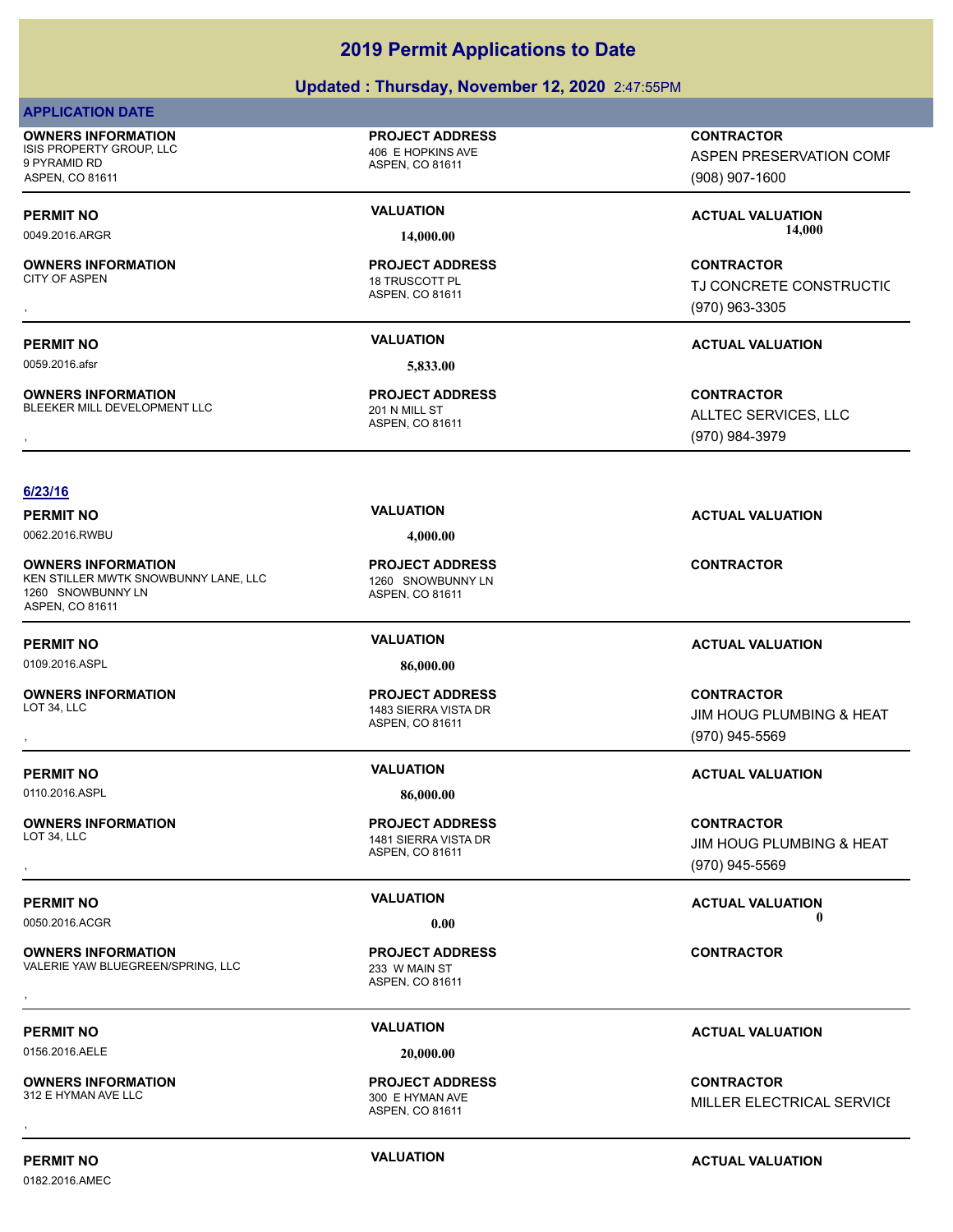### **Updated : Thursday, November 12, 2020** 2:47:55PM

### **APPLICATION DATE**

**OWNERS INFORMATION** KATIE REED BUILDING LLC 301 E HOPKINS AVE

**OWNERS INFORMATION**

**OWNERS INFORMATION**

**OWNERS INFORMATION**

**OWNERS INFORMATION**

**OWNERS INFORMATION**

**OWNERS INFORMATION**

**OWNERS INFORMATION**

113 ASPEN GROVE RD ASPEN, CO 81611

### ASPEN, CO 81611

**PROJECT ADDRESS**

### ASPEN, CO 81611 113 ASPEN GROVE RD **PROJECT ADDRESS**

ASPEN, CO 81611 ONEILL FAMILY PANORAMA LTD PAR 940 WATERS AVE **PROJECT ADDRESS OWNERS INFORMATION FROJECT ADDRESS ARE SERVIT ASSESS AND SEXUAL CONTRACTOR**<br>ONEILL FAMILY PANORAMA LTD PAR 940 WATERS AVE<br>ASPEN. CO 81611<br>,

0184.2016.AMEC **4,077.00**

ASPEN, CO 81611 THOMAS A WRIGHT THOMAS A WRIGHT **PROJECT ADDRESS**

0108.2016.ASPL **500.00**

ASPEN, CO 81611 NITSCHKE DR RUPERT & ELIZABETH 100 E DEAN ST **PROJECT ADDRESS**

0111.2016.ASPL **60,000.00**

JACKSON 43 INVESTMENTS LLC<br>0651 PFISTER DR **PROJECT ADDRESS**

**PROJECT ADDRESS OWNERS INFORMATION LEADURED SECURITY OF PROJECT ADDRESS ARE:**<br>JACKSON 43 INVESTMENTS LLC LEADURED ASPEN. CO 81611<br>,

ASPEN, CO 81611 120 PFEIFER PL **PROJECT ADDRESS**

, **CONTRACTOR** T & E MARSHALL ENTERPRISI (970) 927-8071

**PERMIT NO VALUATION ACTUAL VALUATION** 0048.2016.ARGR **3,800.00 3,800.00**

> **CONTRACTOR TERRALINK STRUCTURES LTI** (970) 963-6075

**PERMIT NO VALUATION ACTUAL VALUATION** 0082.2016.ARBK **46,000.00 46,000.00**

### **PERMIT NO VALUATION ACTUAL VALUATION**

, **CONTRACTOR** UTE CITY FIREPLACES, LLC (970) 319-7642

### **PERMIT NO VALUATION ACTUAL VALUATION**

**OWNERS INFORMATION METALLY CONTRACTOR SERVIT DESCRIPTION METALLY OF PROJECT ADDRESS ARE CONTRACTOR CONTRACTOR<br>AITSCHKE DR RUPERT & ELIZABETH METALLY ASPEN, CO 81611 METALLY ASPONENT METALLY ASPEN, CO 81611 METALLY ASPEN,** A\*OK PLUMBING & HEATING, I (970) 456-3013

### **PERMIT NO VALUATION ACTUAL VALUATION**

**OWNERS INFORMATION LEADURED BY A SERVICE TO A SERVICE ADDRESS ARE SERVICE SONTRACTOR CONTRACTOR SERVICE SOME ASPEN<br>JACKSON 43 INVESTMENTS LLC LEADURE ASPEN, CO 81611 LEADURE SON SASPEN, CO 81611 LEADURE SON SASPEN (970) 9** HAPS PLUMBING & HEATING (970) 928-9222

**PERMIT NO VALUATION ACTUAL VALUATION**

, **CONTRACTOR** PREMIER PARTY RENTAL, LLC

0051.2016.tent

0050.2016.tent

**PERMIT NO VALUATION ACTUAL VALUATION**

## ASPEN, CO 81611 **PERMIT NO VALUATION VALUATION VALUATION**

ASPEN, CO 81611 JACKSON 43 INVESTMENTS LLC 0651 PFISTER DR

0183.2016.AMEC **200,000.00**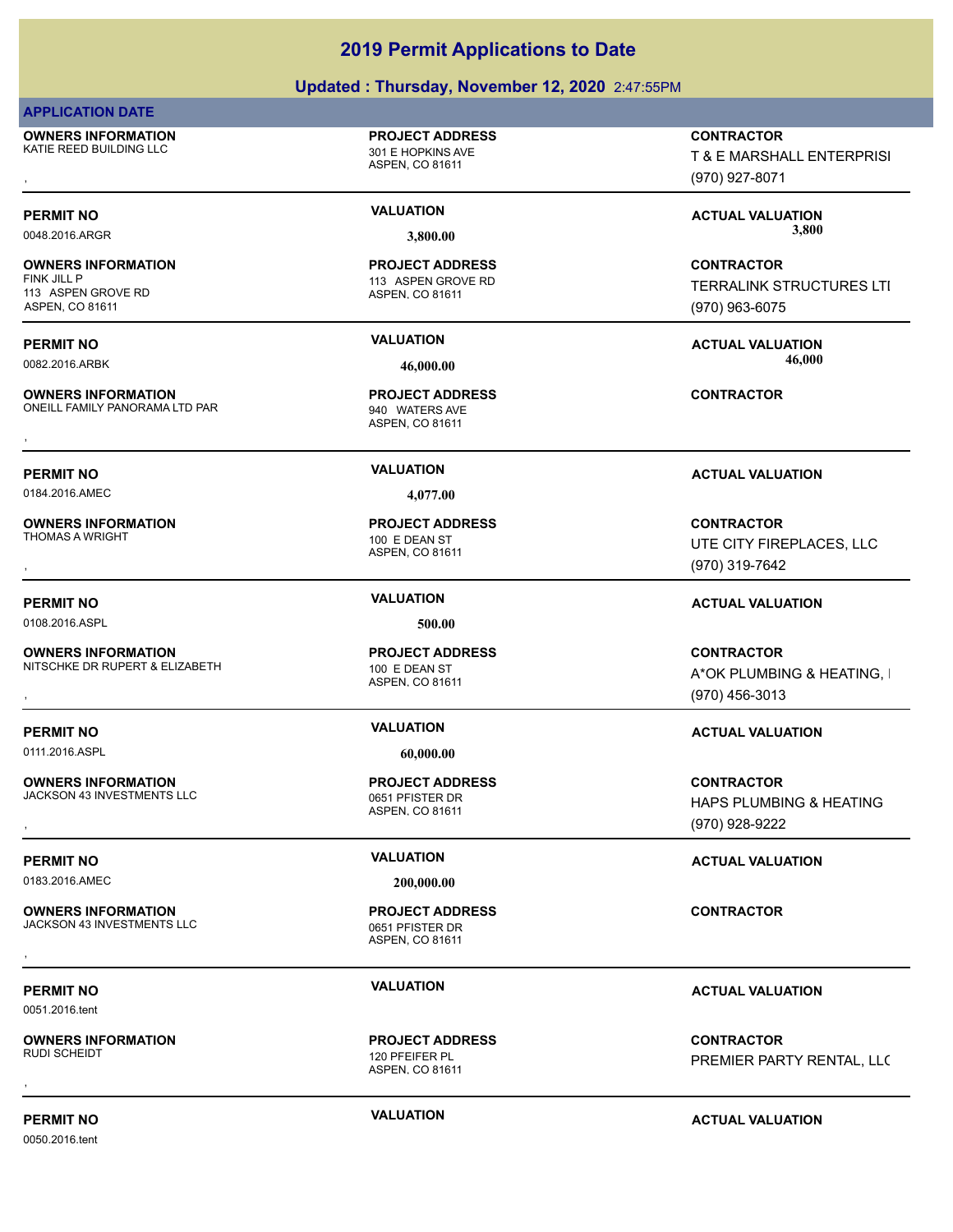### **Updated : Thursday, November 12, 2020** 2:47:55PM

### **APPLICATION DATE**

**OWNERS INFORMATION** HOLDEN-MAROLT BARN 40180 HWY 82 801 CASTLE CRK ASPEN, CO 81611

**OWNERS INFORMATION**

ASPEN, CO 81611

**PROJECT ADDRESS**

ASPEN, CO 81611 BALD MOUNTAIN DEVELOPMENT LLC 0 0 SOUTH ASPEN ST **PROJECT ADDRESS**

ASPEN, CO 81611

ASPEN, CO 81611

ASPEN, CO 81611

ASPEN, CO 81611

ASPEN, CO 81611

600 E MAIN ST **PROJECT ADDRESS**

601 W HALLAM ST **PROJECT ADDRESS**

870 ROARING FORK RD **PROJECT ADDRESS**

**PROJECT ADDRESS**

**PROJECT ADDRESS**

**CONTRACTOR** PREMIER PARTY RENTAL, LLC

### **PERMIT NO VALUATION VALUATION VALUATION**

**CONTRACTOR**

**6/22/16**

0058.2016.ENTP

132 W MAIN ST ASPEN, CO 81611

0046.2016.tent

**OWNERS INFORMATION** WILLOW CREEK NO ANN ANN ANN AN ANN AN 2129 MAROON CREEK RD

0043.2016.tent

**OWNERS INFORMATION** SAGE BRUSH LODGE LLC 870 ROARING FORK RD

0048.2016.tent

**OWNERS INFORMATION**

0061.2016.RWBU **2,500.00**

**OWNERS INFORMATION** , **CONTRACTOR**

**OWNERS INFORMATION**

0153.2016.AELE **6,000.00**

**OWNERS INFORMATION**

0181.2016.AMEC **11,511.00**

ASPEN, CO 81611

600 E MAIN ST **PROJECT ADDRESS**

**PERMIT NO VALUATION VALUATION VALUATION** 

**OWNERS INFORMATION PROJECT ADDRESS CONTRACTOR**<br>WILLOW CREEK 3129 MAROON CREEK RD BETHEL PARTY RENTALS, INC<br>, ASPEN. CO 81611 BETHEL PARTY RENTALS, INC (970) 479-7000

**PERMIT NO VALUATION ACTUAL VALUATION**

**OWNERS INFORMATION PROJECT ADDRESS CONTRACTOR**<br>SAGE BRUSH LODGE LLC 870 ROARING FORK RD BETHEL PARTY RENTALS, INC<br>, ASPEN, CO 81611 BETHEL PARTY RENTALS, INC (970) 479-7000

### **PERMIT NO VALUATION ACTUAL VALUATION**

**OWNERS INFORMATION PROJECT ADDRESS CONTRACTOR**<br>SAGE BRUSH LODGE LLC 870 ROARING FORK RD<br>, ASPEN. CO 81611 (970) 479-7000 BETHEL PARTY RENTALS, INC (970) 479-7000

**PERMIT NO VALUATION ACTUAL VALUATION**

**PERMIT NO VALUATION ACTUAL VALUATION** 0081.2016.ARBK **15,000.00 15,000.00**

, **CONTRACTOR** VIKING CONSTRUCTION, LLC (970) 309-2955

### **PERMIT NO VALUATION VALUATION VALUATION**

, **CONTRACTOR** LASSITER ELECTRIC, INC (970) 927-4656

**PERMIT NO CONSUMITY ACTUAL VALUATION VALUATION VALUATION**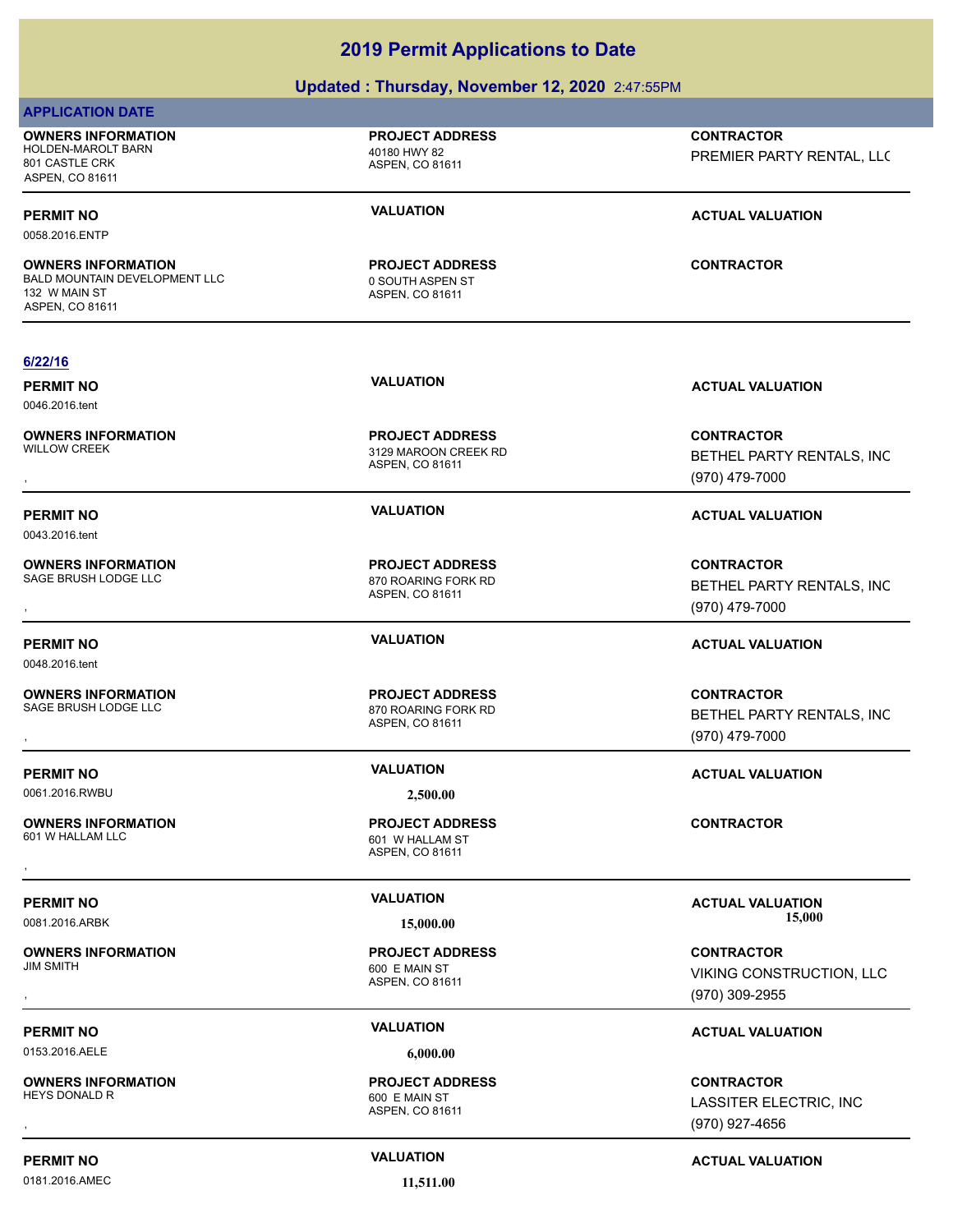### **Updated : Thursday, November 12, 2020** 2:47:55PM

### **APPLICATION DATE**

**OWNERS INFORMATION** 410 AH LLC 410 AH LLC

0044.2016.tent

### **OWNERS INFORMATION**

315 E DEAN ASSOCIATES INC<br>
277 SPRIJCE ST

**OWNERS INFORMATION**

**OWNERS INFORMATION**

**OWNERS INFORMATION**

**OWNERS INFORMATION**

0016.2016.ARED

0049.2016.tent

**OWNERS INFORMATION** ASPEN CENTER FOR ENVIRONMENTAL 100 PUPPY SMITH ST

ASPEN, CO 81611

**PROJECT ADDRESS**

ASPEN, CO 81611 **PROJECT ADDRESS**

ASPEN, CO 81611 **PROJECT ADDRESS**

0180.2016.AMEC **32,215.00**

ASPEN, CO 81611 601 E HOPKINS AVE **PROJECT ADDRESS**

0047.2016.ARGR **0.00 0.00**

### ASPEN, CO 81611 530 1/2 E HOPKINS AVE **PROJECT ADDRESS** , **CONTRACTOR**

ASPEN, CO 81611 KREVOY SUSANE PROP TRUST 406 E HOPKINS AVE **PROJECT ADDRESS OWNERS INFORMATION CONTRACTOR REGISTED BY A PROJECT ADDRESS CONTRACTOR CONTRACTOR**<br>KREVOY SUSANE PROP TRUST TRIMINAL ASPEN, CO 81611<br>,

### 0152.2016.AELE **30,000.00**

ASPEN, CO 81611 VIRGINA HAMILTON 134 MAPLE LN **PROJECT ADDRESS**

0107.2016.ASPL **3,000.00**

**OWNERS INFORMATION** MCBRIDE KATE & MATT HOLSTEIN & PETE 1280 UTE AVE

0154.2016.AELE **5,000.00**

**AJAX MECHANICAL SERVICES** 

**OWNERS INFORMATION PROJECT ADDRESS CONTRACTOR**<br>410 AH LLC 410 E HYMAN AVE AJAX MECHANICAL SERVICES<br>, ASPEN. CO 81611 (970) 984-0579

### **PERMIT NO VALUATION VALUATION VALUATION**

**OWNERS INFORMATION GOVERNED BY A SPENISHED BY A SPENISHED SETTLE SERVIT ASSOCIATES INCORPORATION ASPENISION ASPEN<br>
315 E DEAN ASSOCIATES INC<br>
ASPEN, CO 81611 GOVERNED MASPONE (970) 479-7000** BETHEL PARTY RENTALS, INC (970) 479-7000

### **PERMIT NO VALUATION ACTUAL VALUATION**

**OWNERS INFORMATION METAL READURES ARE DESCRIPTED MANUSCRIPS ON TRACTOR CONTRACTOR**<br>ASPEN CENTER FOR ENVIRONMENTAL ASPEN, CO 81611 ASPEN, CO 81611 METAL METAL METAL METHEL PARTY RENTALS, INC<br>ASPEN, CO 81611 METAL METAL MET BETHEL PARTY RENTALS, INC (970) 479-7000

### **PERMIT NO VALUATION ACTUAL VALUATION**

**OWNERS INFORMATION PROJECT ADDRESS CONTRACTOR**<br>BASS CAHN 601 LLC 601 E HOPKINS AVE TOLIN MECHANCIAL SYSTEM\<br>, ASPEN, CO 81611 TOLIN MECHANCIAL SYSTEMS (303) 455-2825

### **PERMIT NO VALUATION ACTUAL VALUATION**

**PERMIT NO VALUATION ACTUAL VALUATION**

**PERMIT NO VALUATION VALUATION VALUATION** 

, **CONTRACTOR** SCHWENER ELECTRIC (970) 927-8880

### **PERMIT NO VALUATION ACTUAL VALUATION**

, **CONTRACTOR** RJM PLUMBING & HEATING, IN (970) 928-9875

### **PERMIT NO VALUATION ACTUAL VALUATION**

### ASPEN, CO 81611 **PROJECT ADDRESS**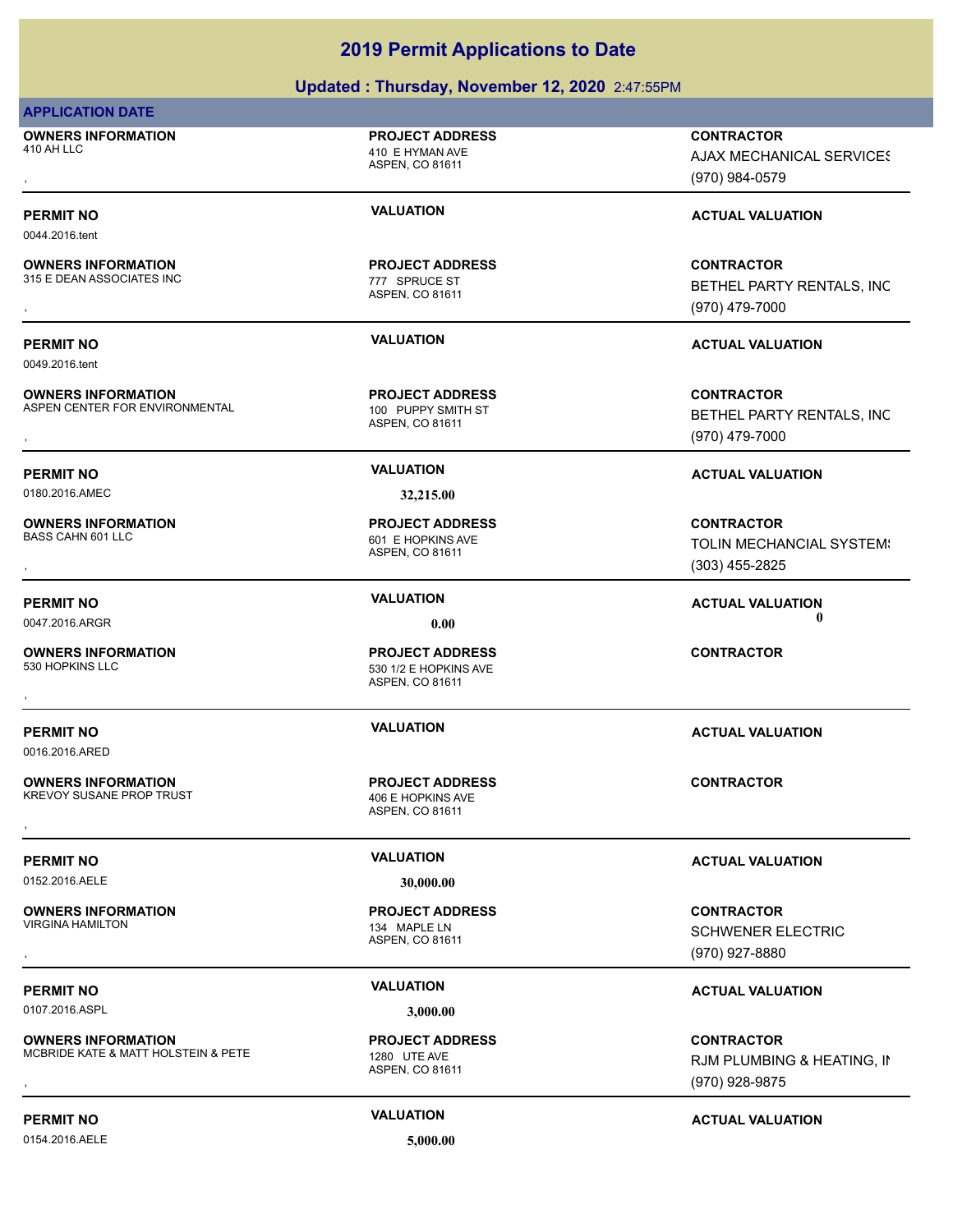| ΝO         |  |  |
|------------|--|--|
| $\sqrt{2}$ |  |  |

## ASPEN, CO 81611

### ASPEN, CO 81611 MARK HUNT 312 EAST HYMAN AVENUE, LLC 312 E HYMAN AVE **PROJECT ADDRESS OWNERS INFORMATION MARK HUNTERS PROJECT ADDRESS ARE:**<br>MARK HUNT 312 EAST HYMAN AVENUE, LLC 812 E HYMAN AVE ASPEN. CO 81611<br>,

ASPEN, CO 81611 **PROJECT ADDRESS**

1475 SIERRA VISTA DR **PROJECT ADDRESS**

**OWNERS INFORMATION** 630 MEADOWS COLORADO TRUST 630 MEADOWS RD

0057.2016.ENTP

**OWNERS INFORMATION**

**6/21/16**

0055.2016.ARBU **550,000.00 550,000.00 OWNERS INFORMATION**

CK PITCO ASSOCIATES, LLC 64 PITKIN WAY 64 PITKIN WAY

0058.2016.afsr **18,000.00**

**OWNERS INFORMATION**

1475 SIERRA VISTA DR ASPEN, CO 81611

**OWNERS INFORMATION**

0015.2016.ARED

ASPEN, CO 81611

**PERMIT NO VALUATION ACTUAL VALUATION**

0179.2016.AMEC **14,625.00**

**APPLICATION DATE**

0045.2016.tent

0047.2016.tent

**OWNERS INFORMATION**

**OWNERS INFORMATION**

MCBRIDE KATE & MATT HOLSTEIN & PETE 1280 UTE AVE

**OWNERS INFORMATION**

**PERMIT NO VALUATION ACTUAL VALUATION**

ASPEN, CO 81611 **PROJECT ADDRESS**

535 E HYMAN **PROJECT ADDRESS**

315 E DEAN ASSOCIATES INC<br>315 F DEAN ST **PROJECT ADDRESS**

**Updated : Thursday, November 12, 2020** 2:47:55PM

**2019 Permit Applications to Date**

ASPEN, CO 81611

ASPEN, CO 81611

**PROJECT ADDRESS**

BRUCE AND BARBARA BERGER 314 W GILLESPIE ST **PROJECT ADDRESS**

ASPEN, CO 81611

ASPEN, CO 81611 , **CONTRACTOR**

**OWNERS INFORMATION EXECUTE:**<br>MCBRIDE KATE & MATT HOLSTEIN & PETE THE AND MORRISS AND MONITAIN MOUNTAINEER ELECTRIC IN ASPEN. CO 81611<br>The ASPEN. CO 81611

### **PERMIT NO VALUATION ACTUAL VALUATION**

, **CONTRACTOR** BETHEL PARTY RENTALS, INC (970) 479-7000

**OWNERS INFORMATION Material contraction of the contraction of the contraction of the contraction of the contra<br>
630 MEADOWS COLORADO TRUST Material Contraction of the contraction of the contraction of the contraction of t** R & H MECHANICAL LLC (970) 328-2699

**CONTRACTOR** HANSEN CONSTRUCTION, INC (970) 920-1558

### **PERMIT NO VALUATION ACTUAL VALUATION**

**CONTRACTOR** FLAME OUT FIRE PROTECTIO (970) 927-4933

### **PERMIT NO VALUATION ACTUAL VALUATION**

**PERMIT NO VALUATION ACTUAL VALUATION**

**PERMIT NO VALUATION VALUATION VALUATION** 

MOUNTAINEER ELECTRIC INC

**OWNERS INFORMATION GOVERNED BY A SECURITY PROJECT ADDRESS ARE SECURITY CONTRACTOR**<br>115 E DEAN ASSOCIATES INC **SAN SECURITY AS A SPEN, CO 81611**<br>1970) 479-7000, ASPEN, CO 81611 BETHEL PARTY RENTALS, INC (970) 479-7000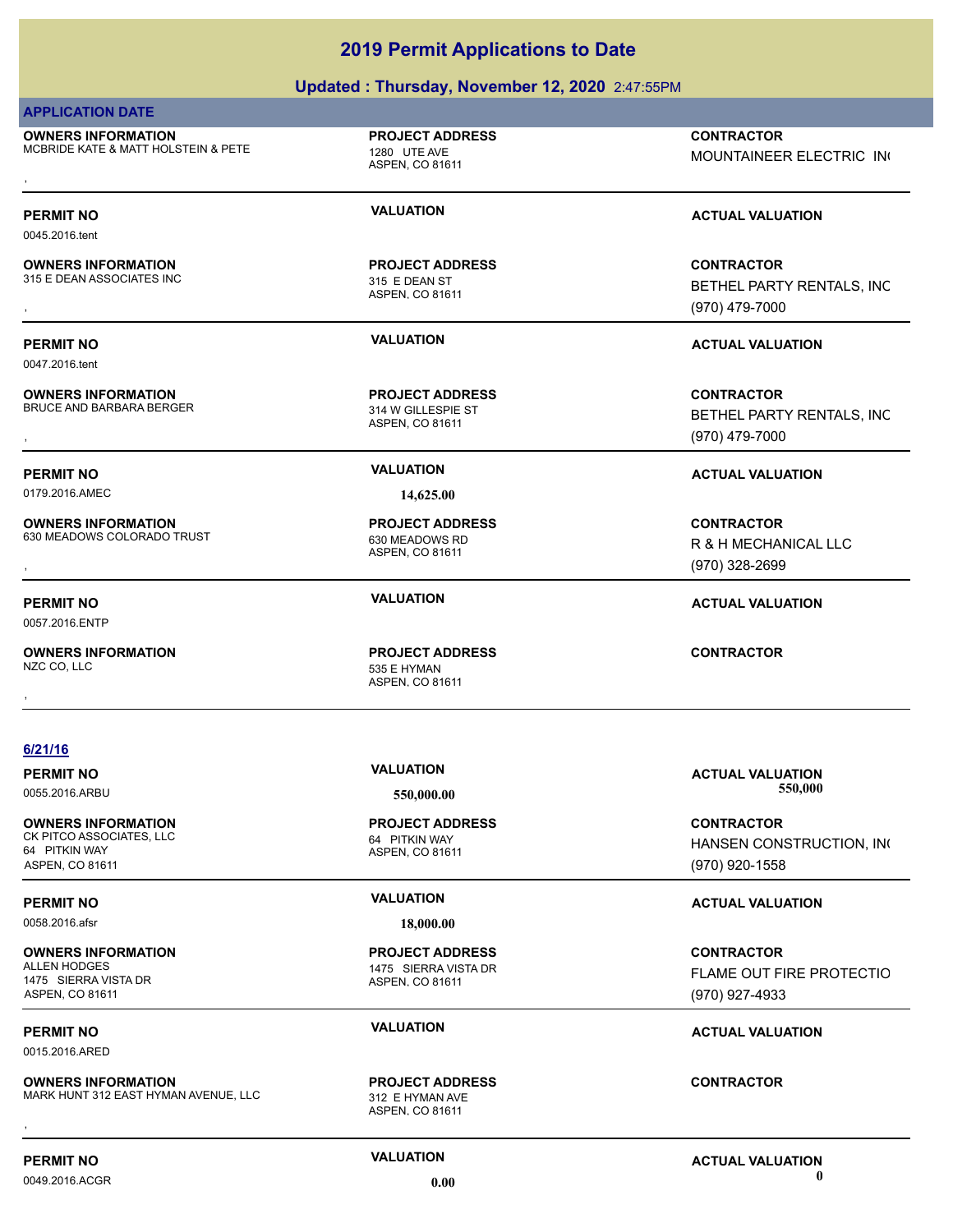| Updated: Thursday, November 12, 2020 2:47:55PM                                       |                                                                          |                                                                       |
|--------------------------------------------------------------------------------------|--------------------------------------------------------------------------|-----------------------------------------------------------------------|
| <b>APPLICATION DATE</b>                                                              |                                                                          |                                                                       |
| <b>OWNERS INFORMATION</b><br>ASPEN SPORTS INC<br>408 E COOPER AVE<br>ASPEN, CO 81611 | <b>PROJECT ADDRESS</b><br>555 E DURANT AVE<br>ASPEN, CO 81611-1856       | <b>CONTRACTOR</b>                                                     |
| <b>PERMIT NO</b><br>0060.2016.RWBU                                                   | <b>VALUATION</b><br>2,800.00                                             | <b>ACTUAL VALUATION</b>                                               |
| <b>OWNERS INFORMATION</b><br><b>COMCAST</b>                                          | <b>PROJECT ADDRESS</b><br>219 E DURANT<br>ASPEN, CO 81611                | <b>CONTRACTOR</b>                                                     |
| <b>PERMIT NO</b>                                                                     | <b>VALUATION</b>                                                         | <b>ACTUAL VALUATION</b>                                               |
| 0151.2016.AELE                                                                       | 1,000.00                                                                 |                                                                       |
| <b>OWNERS INFORMATION</b><br><b>ALISTER IRVINE</b>                                   | <b>PROJECT ADDRESS</b><br>719 E HOPKINS AVE<br>ASPEN, CO 81621           | <b>CONTRACTOR</b><br>SUNWEST ELECTRIC, INC.<br>(970) 927-6738         |
|                                                                                      |                                                                          |                                                                       |
| 6/20/16<br><b>PERMIT NO</b>                                                          | <b>VALUATION</b>                                                         | <b>ACTUAL VALUATION</b>                                               |
| 0040.2016.tent                                                                       |                                                                          |                                                                       |
| <b>OWNERS INFORMATION</b><br>SHINING STAR FOUNDATON                                  | <b>PROJECT ADDRESS</b><br>0 BOTTOM OF GONDOLA PLAZA N<br>ASPEN, CO 81611 | <b>CONTRACTOR</b><br>PREMIER PARTY RENTAL, LLC                        |
|                                                                                      |                                                                          |                                                                       |
| <b>PERMIT NO</b><br>0054.2016.ARBU                                                   | <b>VALUATION</b><br>81,600.00                                            | <b>ACTUAL VALUATION</b><br>81,600                                     |
| <b>OWNERS INFORMATION</b><br>MCMAHAN JAMES A & JACQUELINE                            | <b>PROJECT ADDRESS</b><br>426 N THIRD ST<br>ASPEN, CO 81611              | <b>CONTRACTOR</b><br>SHANE STEVENSON ENT<br>(970) 963-1900            |
| <b>PERMIT NO</b>                                                                     | <b>VALUATION</b>                                                         | <b>ACTUAL VALUATION</b>                                               |
| 0178.2016.AMEC                                                                       | 10,300.00                                                                |                                                                       |
| <b>OWNERS INFORMATION</b><br>WACHTMEISTER EDWARD TRUST UTA                           | <b>PROJECT ADDRESS</b><br>814 E COOPER AVE<br>ASPEN, CO 81611            | <b>CONTRACTOR</b><br><b>CLIMATE CONTROL COMPANY</b><br>(970) 945-2326 |
|                                                                                      | <b>VALUATION</b>                                                         |                                                                       |
| <b>PERMIT NO</b><br>0059.2016.RWBU                                                   | 5,000.00                                                                 | <b>ACTUAL VALUATION</b>                                               |
| <b>OWNERS INFORMATION</b><br>G & K ASSOCIATES<br>308 S MILL ST<br>ASPEN, CO 81611    | <b>PROJECT ADDRESS</b><br>308 S MILL ST<br>ASPEN, CO 81611               | <b>CONTRACTOR</b>                                                     |
| <b>PERMIT NO</b><br>0042.2016.tent                                                   | <b>VALUATION</b>                                                         | <b>ACTUAL VALUATION</b>                                               |
| <b>OWNERS INFORMATION</b>                                                            | <b>PROJECT ADDRESS</b>                                                   | <b>CONTRACTOR</b>                                                     |

**OWNERS INFORMATION** CHRIS EPICURIOUS 728 E FRANCIS ST , **CONTRACTOR**

0177.2016.AMEC **69,030.00**

ASPEN, CO 81611

**PERMIT NO CONSUMITY ACTUAL VALUATION VALUATION** *ACTUAL VALUATION* 

PREMIER PARTY RENTAL, LLC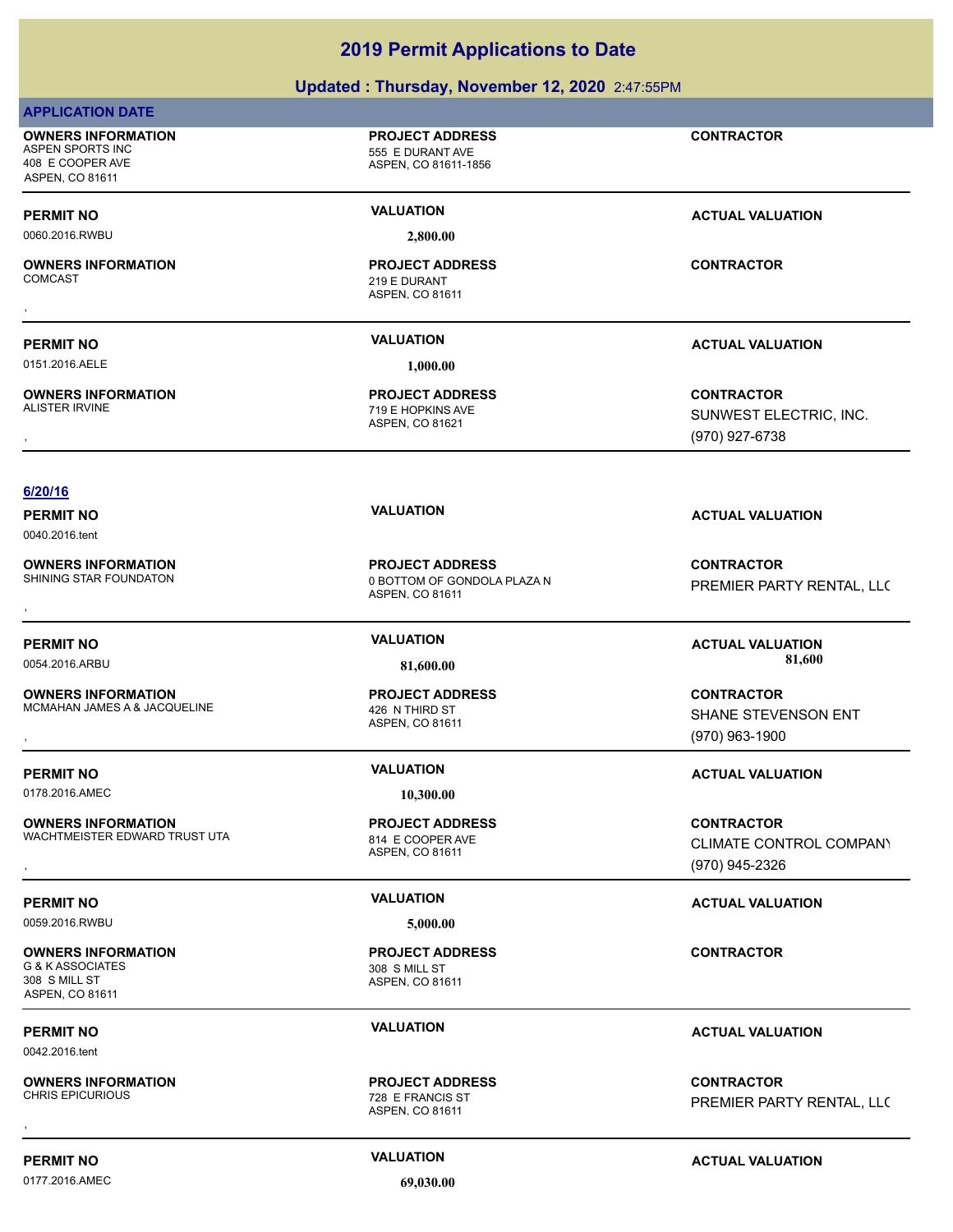## **Updated : Thursday, November 12, 2020** 2:47:55PM

|--|--|

**OWNERS INFORMATION** LARKSPUR CG LLC 103 S SEVENTH

**OWNERS INFORMATION**

**OWNERS INFORMATION**

, **OWNERS INFORMATION**

0028.2016.COPY

CITY OF ASPEN

0041.2016.tent

ASPEN, CO 81611

**PROJECT ADDRESS**

ASPEN, CO 81611 233 W HYMAN **PROJECT ADDRESS**

ASPEN, CO 81611 601 RIO GRANDE **PROJECT ADDRESS**

**PROJECT ADDRESS OWNERS INFORMATION EXAMPLE AND REGIST ADDRESS ARE:**<br>CITY OF ASPEN<br>,

, **CONTRACTOR** YOUNG SERVICES, LLC (970) 384-0354

**PERMIT NO VALUATION VALUATION VALUATION** 

, **CONTRACTOR** PREMIER PARTY RENTAL, LLC

**PERMIT NO VALUATION ACTUAL VALUATION** 0033.2016.ACBK **20,000.00 20,000.00**

, **CONTRACTOR HENDRICKSON CONSTRUCTI** (970) 274-6324

**PERMIT NO VALUATION ACTUAL VALUATION**

**6/17/16 PERMIT NO VALUATION ACTUAL VALUATION** 0150.2016.AELE **3,500.00** ASPEN, CO 81611 **OWNERS INFORMATION** 507 SNEAKY LN **PROJECT ADDRESS** , **CONTRACTOR** REEVES & SONS ELECTRIC, II (970) 876-0545 **PERMIT NO VALUATION ACTUAL VALUATION** 0013.2016.AHPC ASPEN, CO 81611 **OWNERS INFORMATION** M DEVELOPMENT EAST HYMAN AVE, LLC 411 411 E HYMAN AVE **PROJECT ADDRESS OWNERS INFORMATION AND READ FROJECT ADDRESS ARE:**<br>M DEVELOPMENT EAST HYMAN AVE, LLC 411 AND 411 E HYMAN AVE<br>ASPEN, CO 81611<br>, **PERMIT NO VALUATION ACTUAL VALUATION** 0060.2016.ASLU ASPEN, CO 81611 **OWNERS INFORMATION** M HUNT 414-422 EAST COOPER AVE, LLC 414-422 E COOPER ST **PROJECT ADDRESS OWNERS INFORMATION EXAMPLE ASSES FOR A PROJECT ADDRESS FOR A CONTRACTOR CONTRACTOR**<br>M HUNT 414-422 EAST COOPER AVE, LLC ASPEN. CO 81611<br>, **PERMIT NO VALUATION VALUATION VALUATION** 0009.2016.REMP , **OWNERS INFORMATION CUSTOMER PROJECT ADDRESS** , **CONTRACTOR**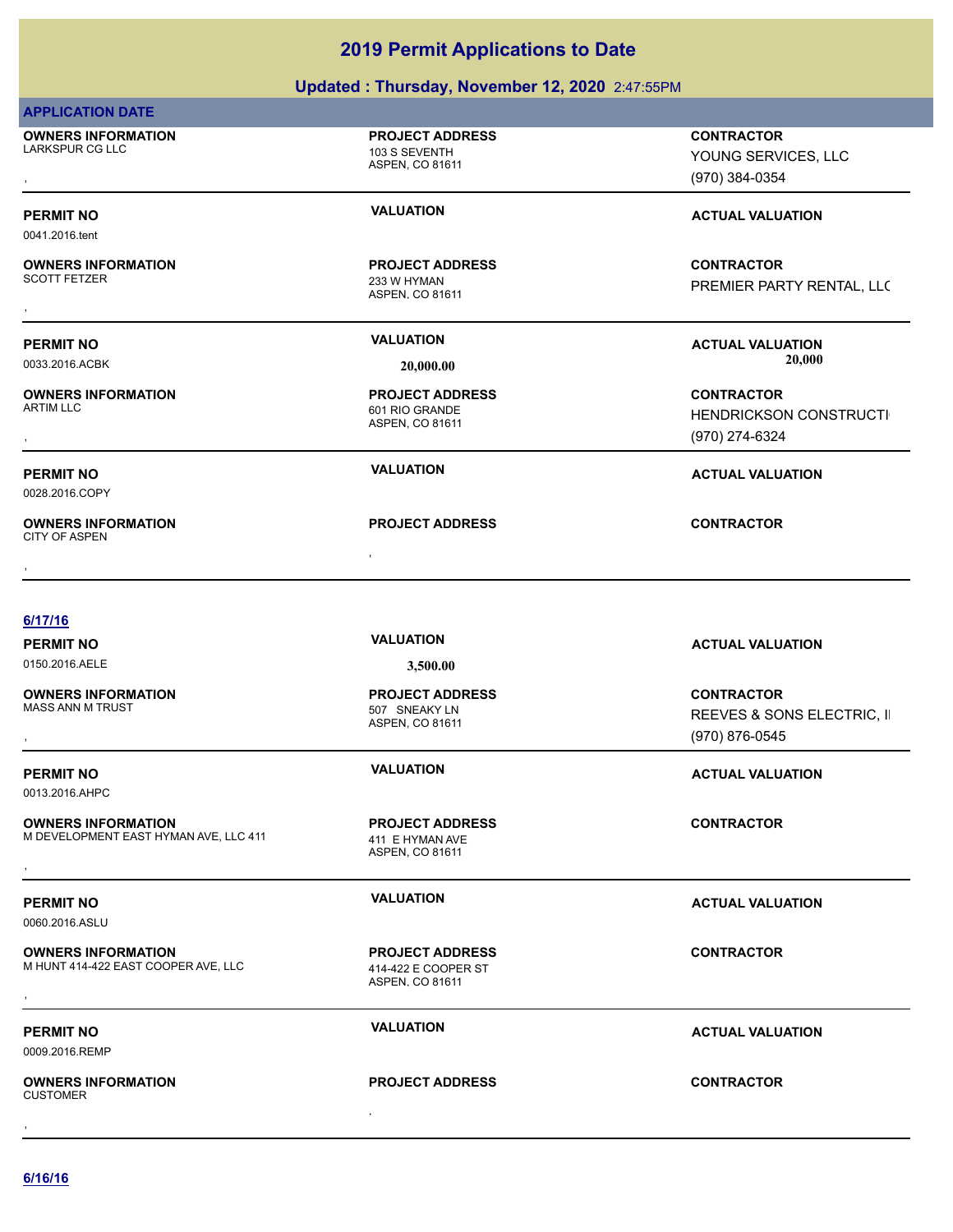## **Updated : Thursday, November 12, 2020** 2:47:55PM

## **APPLICATION DATE**

0037.2016.tent

**OWNERS INFORMATION** ASPEN MEADOWS RESORT 845 MEADOWS

ASPEN, CO 81611 **PROJECT ADDRESS**

ASPEN, CO 81611 **PROJECT ADDRESS**

ASPEN, CO 81611 1210 SNOWBUNNY LN **PROJECT ADDRESS OWNERS INFORMATION CONTRACTOR PROJECT ADDRESS CONTRACTOR**<br>TRACY STRAUS TRACY STRAUS<br>,<br>,

, **CONTRACTOR**

ASPEN 805 LLC 805 ROARING FORK RD **PROJECT ADDRESS**

ASPEN, CO 81611 **PROJECT ADDRESS**

## ASPEN, CO 81611 101 LONE PINE RD BUILDING A (SI **PROJECT ADDRESS**

ASPEN, CO 81611 **PROJECT ADDRESS**

## **PERMIT NO VALUATION ACTUAL VALUATION**

, **CONTRACTOR** PREMIER PARTY RENTAL, LLC

**PERMIT NO VALUATION ACTUAL VALUATION** 0080.2016.ARBK **2,762,703.00 2,762,703.00**

**OWNERS INFORMATION CONTRACTOR REPORT OF PROJECT ADDRESS CONTRACTOR CONTRACTOR**<br>400 RIVERSIDE AVE LLC 440 S RIVERSIDE AVE **REPORT SOME ADDRESS BE ADDRESS ARE B2 BUILDERS**<br>6970) 544-2000, ASPEN, CO 81611 B2 BUILDERS (970) 544-2000

**PERMIT NO VALUATION ACTUAL VALUATION** 0079.2016.ARBK **500,000.00 500,000.00**

JOEL KIPNIS

## **PERMIT NO VALUATION ACTUAL VALUATION**

, **CONTRACTOR** AJAX ELECTRIC, INC. (970) 925-9473

## **PERMIT NO VALUATION VALUATION VALUATION**

**OWNERS INFORMATION GOVERNED BY A SERVICE PROJECT ADDRESS ARE ARE SOUT RACTOR CONTRACTOR**<br>ASPEN BRANCH HOLDING, LLC GOVERNED ASPEN. CO 81611<br>, PREMIER PARTY RENTAL, LLC

0078.2016.ARBK **419,700.00 419,700.00**

**OWNERS INFORMATION FROJECT ADDRESS CONTRACTOR CONTRACTOR**<br>ASPEN PITKIN HOUSING AUTHORITY 101 LONE PINE RD BUILDING A (SI MALEY BUILDING CORPORAT<br>ASPEN, CO 81611 (970) 927-1026 MALEY BUILDING CORPORAT (970) 927-1026

## **PERMIT NO CONSUMITY OF A CONSUMITY OF A CONSUMITY OF A CONSUMITY OF A CTUAL VALUATION**

**OWNERS INFORMATION FROJECT ADDRESS ARE SERVIC CONTRACTOR**<br>MAROON CRK CL MAROON CREEK LLC ASPEN, CO 81611 ASPEN, CO 81611<br>, PREMIER PARTY RENTAL, LLC

**PERMIT NO VALUATION ACTUAL VALUATION**

0039.2016.tent

MAROON CRK CL MAROON CREEK LLC 0 PFISTER DR

**OWNERS INFORMATION** 400 RIVERSIDE AVE LLC 440 S RIVERSIDE AVE

**OWNERS INFORMATION**

**OWNERS INFORMATION**

0149.2016.AELE **1,500.00**

**OWNERS INFORMATION**

0038.2016.tent

**OWNERS INFORMATION** ASPEN BRANCH HOLDING, LLC<br>330 LAKE AVE

**OWNERS INFORMATION**

**OWNERS INFORMATION**

ASPEN, CO 81611

**PERMIT NO VALUATION ACTUAL VALUATION** 0058.2016.RWBU **5,000.00**

**PROJECT ADDRESS**

ASPEN, CO 81611

1520 HOMESTAKE DR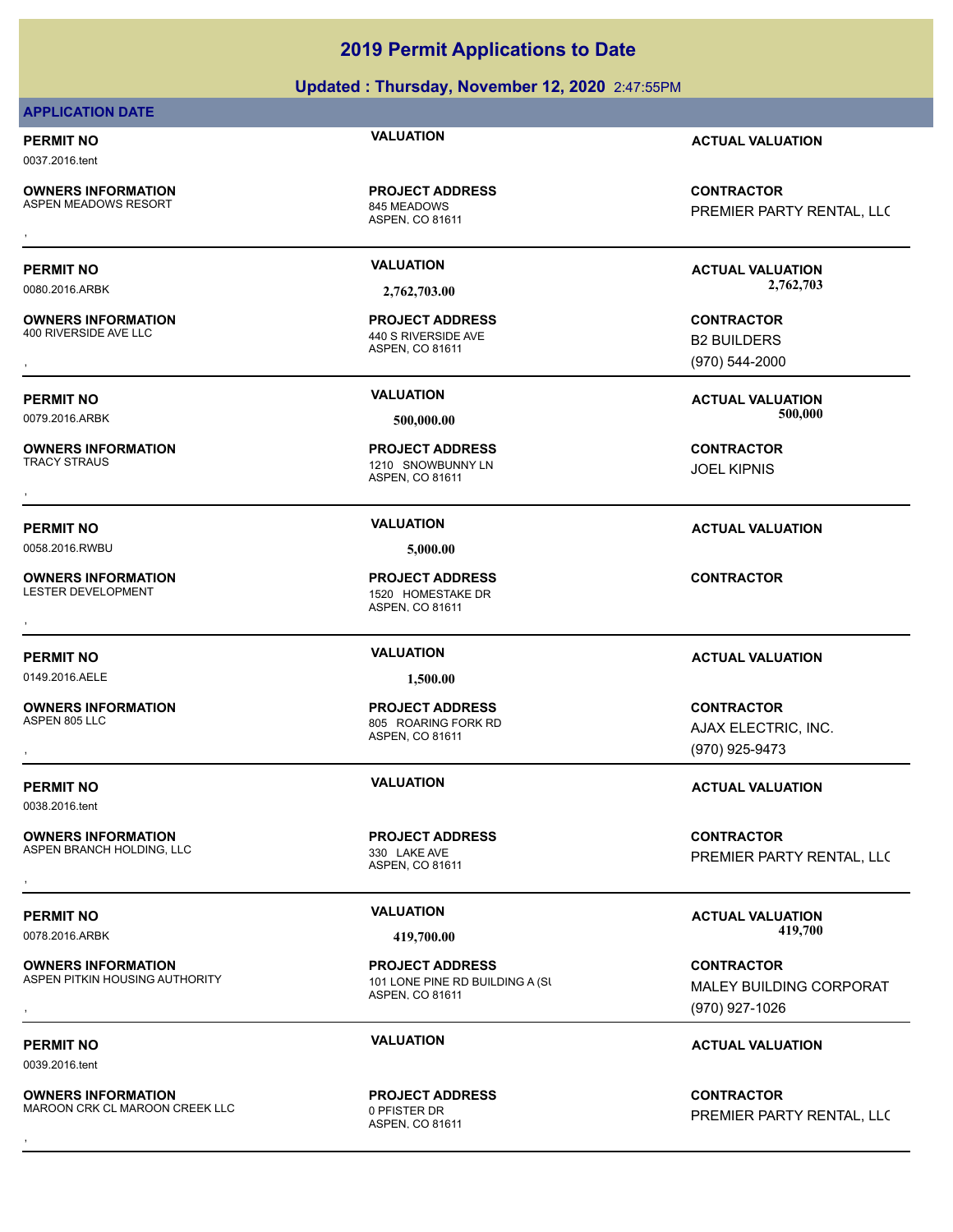## **Updated : Thursday, November 12, 2020** 2:47:55PM

## **APPLICATION DATE**

0036.2016.tent

**OWNERS INFORMATION** ASPEN MEADOWS RESORT 845 MEADOWS RD

## ASPEN, CO 81611 **PROJECT ADDRESS**

## **6/15/16**

**OWNERS INFORMATION** CRAIG & DEBORAH THOMPSON 329 W FRANCIS ST

0057.2016.RWBU **30,000.00**

**OWNERS INFORMATION** JEWISH RESRC CTR CHABAD OF ASP 435 W MAIN ST 435 W MAIN ST ASPEN, CO 81611

0148.2016.AELE **85,000.00**

**OWNERS INFORMATION** 101 E HALLAM ST ASPEN, CO 81611

**OWNERS INFORMATION**

0147.2016.AELE **1,000.00**

## **OWNERS INFORMATION** VICTORIAN SQUARE, LLC<br>
601 E HYMAN

0056.2016.ENTP

**OWNERS INFORMATION** BALD MOUNTAIN DEVELOPMENT LLC 0 SOUTH ASPEN ST

## 132 W MAIN ST ASPEN, CO 81611

0027.2016.COPY

, **OWNERS INFORMATION** CITY OF ASPEN , **CONTRACTOR**

0057.2016.afsr **1,300.00**

ASPEN, CO 81611 **PROJECT ADDRESS**

ASPEN, CO 81611 **PROJECT ADDRESS**

ASPEN, CO 81611 101 E HALLAM ST **PROJECT ADDRESS**

ASPEN, CO 81611 190 FALCON RD **PROJECT ADDRESS**

ASPEN, CO 81611 **PROJECT ADDRESS**

ASPEN, CO 81611 **PROJECT ADDRESS**

**PROJECT ADDRESS**

## **PERMIT NO VALUATION ACTUAL VALUATION**

, **CONTRACTOR** PREMIER PARTY RENTAL, LLC

## **PERMIT NO VALUATION ACTUAL VALUATION**

, **CONTRACTOR** WESTERN STATES FIRE PROT (303) 792-0022

## **PERMIT NO VALUATION ACTUAL VALUATION**

**CONTRACTOR**

## **PERMIT NO VALUATION ACTUAL VALUATION**

**CONTRACTOR** AJAX ELECTRIC, INC. (970) 925-9473

## **PERMIT NO VALUATION ACTUAL VALUATION** 0053.2016.ARBU **29,800.00 4,845,180.00**

, **CONTRACTOR** SWEENEY REAL ESTATE & DE (970) 922-8964

## **PERMIT NO VALUATION ACTUAL VALUATION**

, **CONTRACTOR** LASSITER ELECTRIC, INC (970) 927-4656

## **PERMIT NO VALUATION ACTUAL VALUATION**

**CONTRACTOR**

## **PERMIT NO VALUATION ACTUAL VALUATION**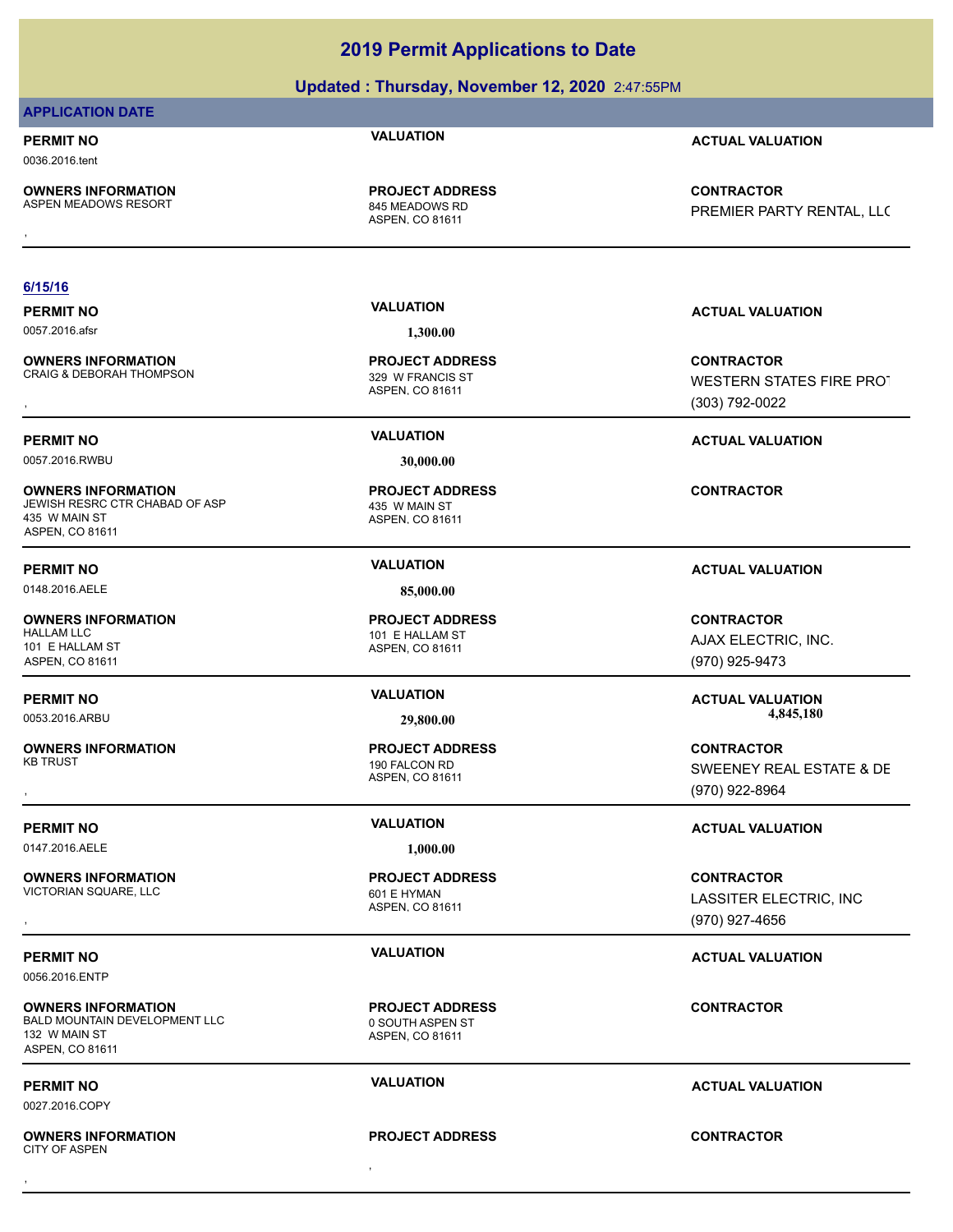## **Updated : Thursday, November 12, 2020** 2:47:55PM

## **APPLICATION DATE**

| 6/14/16<br><b>PERMIT NO</b><br>0001.2016.RBND                                                  | <b>VALUATION</b>                                                              | <b>ACTUAL VALUATION</b>                                         |
|------------------------------------------------------------------------------------------------|-------------------------------------------------------------------------------|-----------------------------------------------------------------|
| <b>OWNERS INFORMATION</b><br>CHART HOUSE PROJECT OWNER LLC                                     | <b>PROJECT ADDRESS</b><br>219 E DURANT AVE<br>ASPEN, CO 81611                 | <b>CONTRACTOR</b>                                               |
| <b>PERMIT NO</b>                                                                               | <b>VALUATION</b>                                                              |                                                                 |
| 0175.2016.AMEC                                                                                 | 5,030.00                                                                      | <b>ACTUAL VALUATION</b>                                         |
| <b>OWNERS INFORMATION</b><br>FIFTH AVENUE CONDO ASSOCIATION                                    | <b>PROJECT ADDRESS</b><br>936 KING ST<br>ASPEN, CO 81611                      | <b>CONTRACTOR</b><br>FIREPLACE COMPANY, THE<br>(970) 963-3598   |
| <b>PERMIT NO</b>                                                                               | <b>VALUATION</b>                                                              | <b>ACTUAL VALUATION</b>                                         |
| 0056.2016.afsr                                                                                 | 7,371.00                                                                      |                                                                 |
| <b>OWNERS INFORMATION</b><br>CITY OF ASPEN                                                     | <b>PROJECT ADDRESS</b><br>201 N MILL ST<br>ASPEN, CO 81611                    | <b>CONTRACTOR</b><br>ALLTEC SERVICES, LLC<br>(970) 984-3979     |
| <b>PERMIT NO</b>                                                                               | <b>VALUATION</b>                                                              | <b>ACTUAL VALUATION</b>                                         |
| 0176.2016.AMEC                                                                                 | 6,140.00                                                                      |                                                                 |
| <b>OWNERS INFORMATION</b><br>LARKSPUR CG LLC                                                   | <b>PROJECT ADDRESS</b><br>103 S SEVENTH<br>ASPEN, CO 81611                    | <b>CONTRACTOR</b><br>FIREPLACE COMPANY, THE<br>(970) 963-3598   |
| <b>PERMIT NO</b><br>0052.2016.ARBU                                                             | <b>VALUATION</b><br>70,000.00                                                 | <b>ACTUAL VALUATION</b><br>70,000                               |
| <b>OWNERS INFORMATION</b><br><b>CHRISTMAS HOUSE LLC</b>                                        | <b>PROJECT ADDRESS</b><br>827 E DEAN<br>ASPEN, CO 81611                       | <b>CONTRACTOR</b><br>FUSE ARCHITECTURE & CON:<br>(970) 618-5831 |
| 6/13/16                                                                                        |                                                                               |                                                                 |
| <b>PERMIT NO</b><br>0171.2016.AMEC                                                             | <b>VALUATION</b>                                                              | <b>ACTUAL VALUATION</b>                                         |
| <b>OWNERS INFORMATION</b><br><b>CHLOE VINE</b>                                                 | 11,425.00<br><b>PROJECT ADDRESS</b><br>845 ROARING FORK RD<br>ASPEN, CO 81611 | <b>CONTRACTOR</b><br>GRAND VALLEY HVAC, LLC<br>(970) 241-7967   |
| <b>PERMIT NO</b><br>0174.2016.AMEC                                                             | <b>VALUATION</b>                                                              | <b>ACTUAL VALUATION</b>                                         |
| <b>OWNERS INFORMATION</b><br>STARK GEORGE W & MARGARET S<br>619 N FOURTH ST<br>ASPEN, CO 81611 | 13,449.00<br><b>PROJECT ADDRESS</b><br>619 N FOURTH ST<br>ASPEN, CO 81611     | <b>CONTRACTOR</b><br>CLIMATE CONTROL COMPANY<br>(970) 945-2326  |

0146.2016.AELE **90,000.00**

## **PERMIT NO CONSUMITY ACTUAL VALUATION VALUATION ACTUAL VALUATION**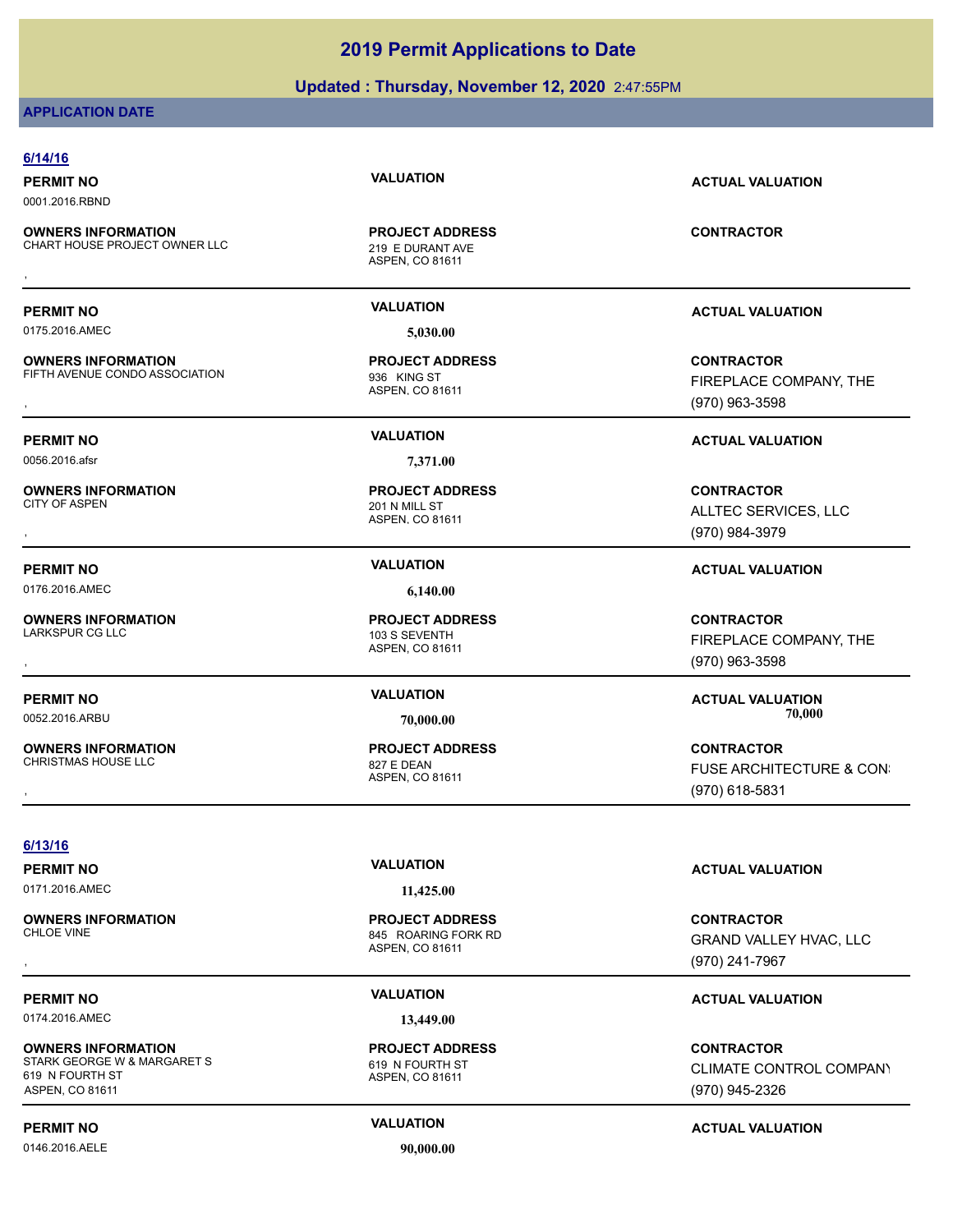|                                                                                         | Updated: Thursday, November 12, 2020 2:47:55PM                   |                                                                  |
|-----------------------------------------------------------------------------------------|------------------------------------------------------------------|------------------------------------------------------------------|
| <b>APPLICATION DATE</b>                                                                 |                                                                  |                                                                  |
| <b>OWNERS INFORMATION</b><br>ASPEN DRAGONFLY PARTNERS                                   | <b>PROJECT ADDRESS</b><br>329 W FRANCIS ST<br>ASPEN, CO 81611    | <b>CONTRACTOR</b><br>ELECTRICAL OUTFITTERS, IN<br>(970) 945-5793 |
| <b>PERMIT NO</b><br>0051.2016.ARBU                                                      | <b>VALUATION</b><br>240,000.00                                   | <b>ACTUAL VALUATION</b><br>240,000                               |
| <b>OWNERS INFORMATION</b><br>RON BERMAN REV TRUST                                       | <b>PROJECT ADDRESS</b><br>234 W HALLAM ST<br>ASPEN, CO 81611     | <b>CONTRACTOR</b><br>STRUCTRUAL ASSOCIATES, II<br>(970) 945-0147 |
| <b>PERMIT NO</b><br>0054.2016.ENTP                                                      | <b>VALUATION</b>                                                 | <b>ACTUAL VALUATION</b>                                          |
| <b>OWNERS INFORMATION</b><br><b>JEWISH COMMUNITY CENTER</b>                             | <b>PROJECT ADDRESS</b><br>435 W MAIN ST<br>ASPEN, CO 81611       | <b>CONTRACTOR</b>                                                |
| <b>PERMIT NO</b><br>0014.2016.ARED                                                      | <b>VALUATION</b>                                                 | <b>ACTUAL VALUATION</b>                                          |
| <b>OWNERS INFORMATION</b><br>MARK HUNT 312 EAST HYMAN AVENUE, LLC                       | <b>PROJECT ADDRESS</b><br>312 E HYMAN AVE<br>ASPEN, CO 81611     | <b>CONTRACTOR</b>                                                |
| <b>PERMIT NO</b><br>0048.2016.ACGR                                                      | <b>VALUATION</b><br>0.00                                         | <b>ACTUAL VALUATION</b><br>0                                     |
| <b>OWNERS INFORMATION</b><br><b>DOUGLAS TOMKINS</b>                                     | <b>PROJECT ADDRESS</b><br>520 E COOPER AVE<br>ASPEN, CO 81611    | <b>CONTRACTOR</b>                                                |
| <b>PERMIT NO</b><br>0034.2016.tent                                                      | <b>VALUATION</b>                                                 | <b>ACTUAL VALUATION</b>                                          |
| <b>OWNERS INFORMATION</b><br><b>SKY HOTEL</b>                                           | <b>PROJECT ADDRESS</b><br>709 E DURANT AVE<br>ASPEN, CO 81611    | <b>CONTRACTOR</b><br>PREMIER PARTY RENTAL, LLC                   |
| <b>PERMIT NO</b><br>0031.2016.tent                                                      | <b>VALUATION</b>                                                 | <b>ACTUAL VALUATION</b>                                          |
| <b>OWNERS INFORMATION</b><br><b>DANCING BEAR</b><br>411 S MONARCH ST<br>ASPEN, CO 81611 | <b>PROJECT ADDRESS</b><br>411 S MONARCH ST<br>ASPEN, CO 81611    | <b>CONTRACTOR</b><br>BETHEL PARTY RENTALS, INC<br>(970) 479-7000 |
| <b>PERMIT NO</b><br>0059.2016.ASLU                                                      | <b>VALUATION</b>                                                 | <b>ACTUAL VALUATION</b>                                          |
| <b>OWNERS INFORMATION</b><br>C/O DAVID MORAY 110 VALHALLA, LLC                          | <b>PROJECT ADDRESS</b><br>110 RED MOUNTAIN RD<br>ASPEN, CO 81611 | <b>CONTRACTOR</b>                                                |
|                                                                                         |                                                                  |                                                                  |

0145.2016.AELE **110,000.00**

**PERMIT NO CONSUMITY ACTUAL VALUATION VALUATION ACTUAL VALUATION**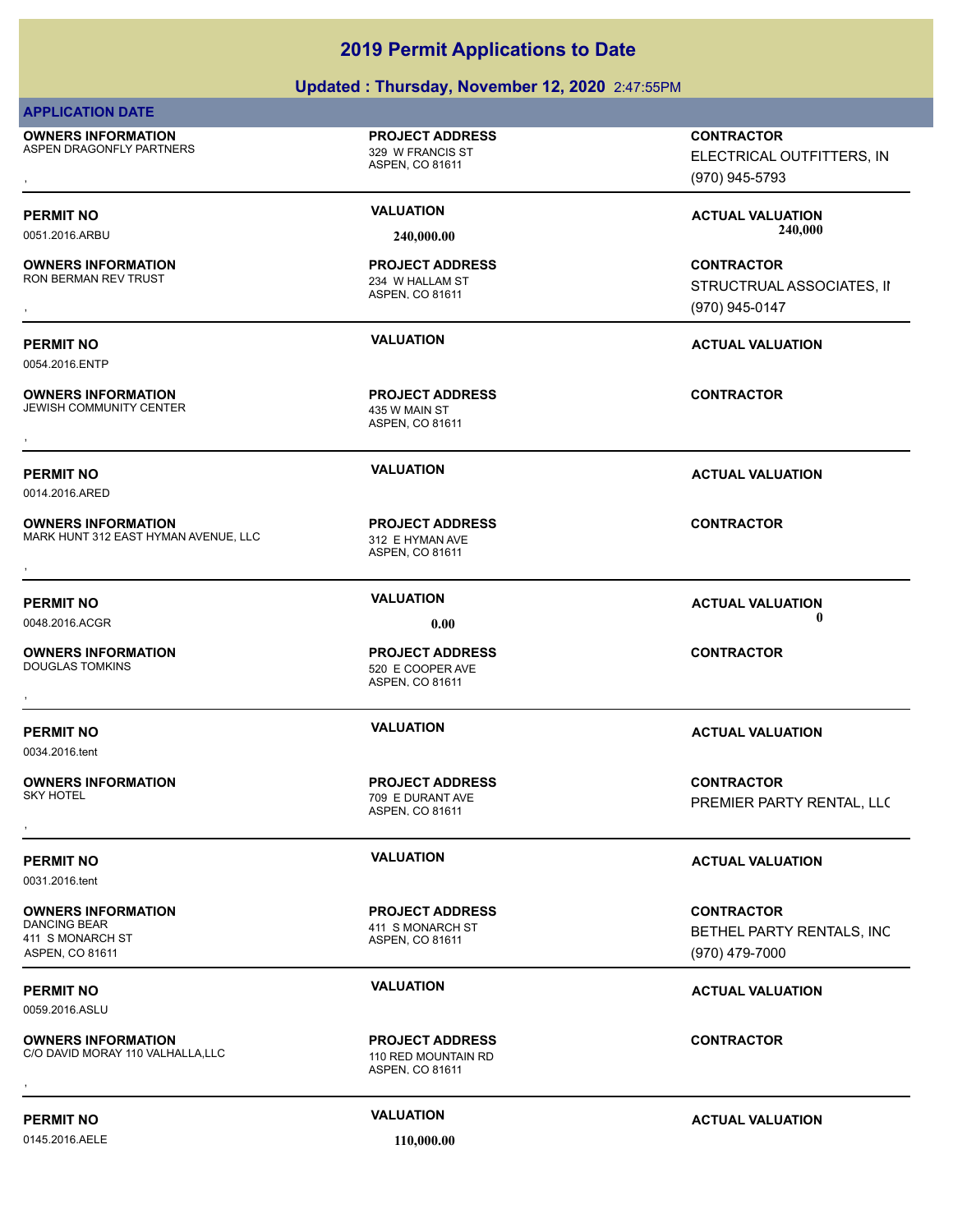## **Updated : Thursday, November 12, 2020** 2:47:55PM

## **APPLICATION DATE**

**OWNERS INFORMATION** RON SCHREIBER 529 WALNUT ST , **CONTRACTOR**

0055.2016.afsr **2,000.00**

**OWNERS INFORMATION** TERRA FIRMA PARTNERSHIP 936 KING ST

0170.2016.AMEC **29,000.00**

**OWNERS INFORMATION** OKIE THEODORE E & KATHERINE S<br>
719 E HOPKINS AVE 719 E HOPKINS AVE ASPEN, CO 81611

0106.2016.ASPL **28,000.00**

**OWNERS INFORMATION** BERLIN JAMES TRUST THE STATE OF THE STATE OF THE 134 N SPRING ST

0033.2016.tent

0035.2016.tent

315 E DEAN ST ASPEN, CO 81611

0172.2016.AMEC **58,000.00**

**OWNERS INFORMATION**

**OWNERS INFORMATION**

**OWNERS INFORMATION**

**OWNERS INFORMATION**

ASPEN, CO 81611

**PROJECT ADDRESS**

ASPEN, CO 81611 **PROJECT ADDRESS**

ASPEN, CO 81611 **PROJECT ADDRESS**

ASPEN, CO 81611 **PROJECT ADDRESS**

ASPEN, CO 81611 134 N SPRING ST **PROJECT ADDRESS**

ASPEN, CO 81611 307 S MILL ST **PROJECT ADDRESS**

ST REGIS CHEF'S CLUB 315 E DEAN ST **PROJECT ADDRESS**

**OWNERS INFORMATION METALLY TRUS SERVICE OF A SERVICE OF A SERVICE ADDRESS AND CONTRACTOR CONTRACTOR SERVICE AND<br>MILLER BRENT SCOTT FAMILY TRUS A SPEN ASPEN, CO 81611<br>,** WEBBER PLUMBING AND HEAT

0169.2016.AMEC **9,500.00**

LITTELL ELECTRIC, INC

(970) 429-8357

## **PERMIT NO VALUATION VALUATION VALUATION**

, **CONTRACTOR** FLAME OUT FIRE PROTECTIO (970) 927-4933

## **PERMIT NO VALUATION ACTUAL VALUATION**

**CONTRACTOR BISHOP PLUMBING & HEATING** (970) 945-9910

## **PERMIT NO VALUATION ACTUAL VALUATION**

, **CONTRACTOR** BIG MOUNTAIN PLUMBING & H (970) 216-8462

## **PERMIT NO VALUATION ACTUAL VALUATION**

, **CONTRACTOR** BIG MOUNTAIN PLUMBING & H (970) 216-8462

## **PERMIT NO VALUATION ACTUAL VALUATION**

, **CONTRACTOR** PREMIER PARTY RENTAL, LLC

**CONTRACTOR** PREMIER PARTY RENTAL, LLC

## **PERMIT NO VALUATION ACTUAL VALUATION**

## **PERMIT NO VALUATION ACTUAL VALUATION**

# **PERMIT NO VALUATION VALUATION VALUATION**

ASPEN, CO 81611

## 0105.2016.ASPL **5,000.00**

**PROJECT ADDRESS**

ASPEN, CO 81611 MILLER BRENT SCOTT FAMILY TRUS 631 GALENA ST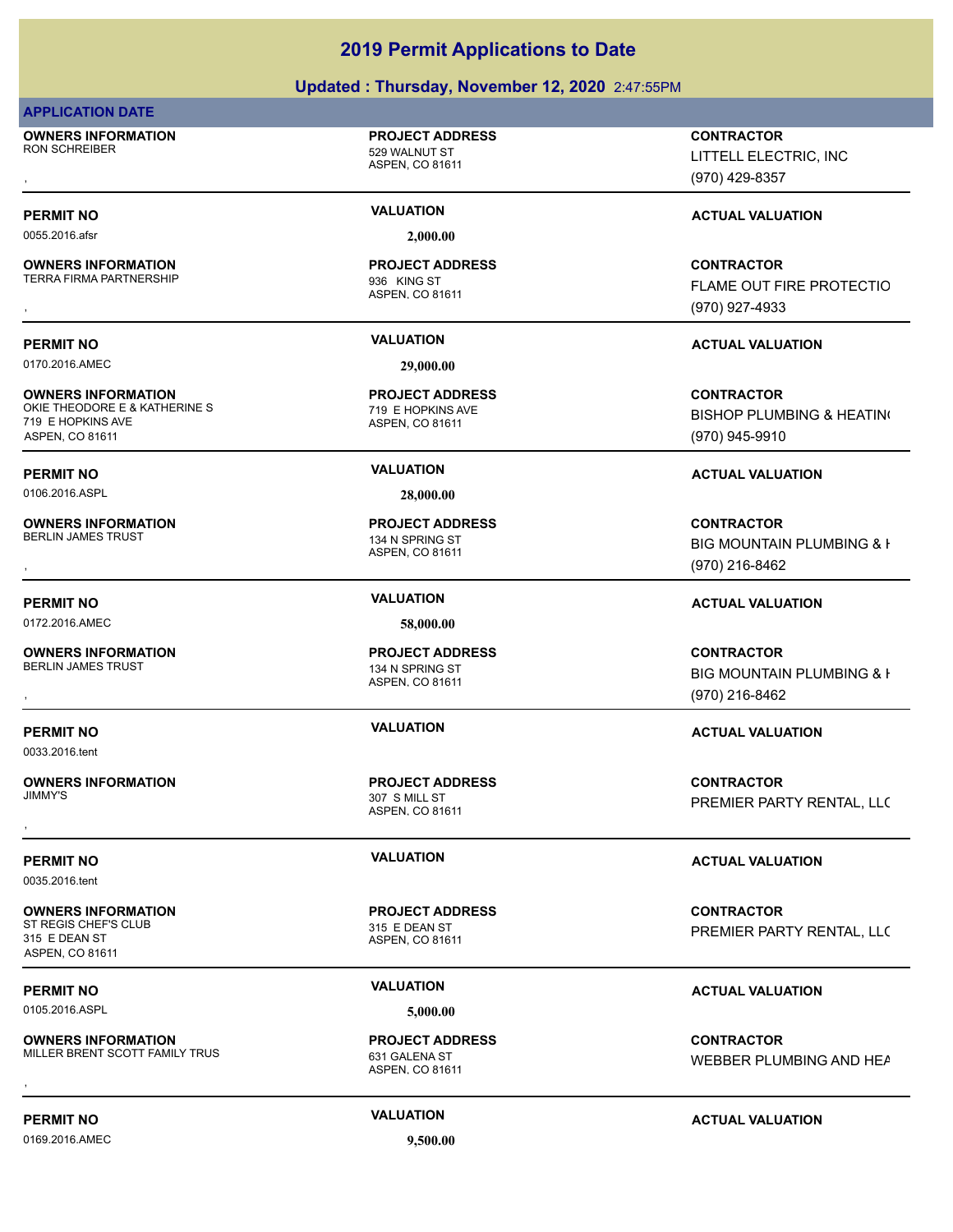## **Updated : Thursday, November 12, 2020** 2:47:55PM

## **APPLICATION DATE**

**OWNERS INFORMATION** BERNSTEIN 2012 TRUST 301 CLUBSIDE DR

## ASPEN, CO 81611 **PROJECT ADDRESS**

0032.2016.tent

## **OWNERS INFORMATION**

## ASPEN, CO 81611 108 NEAL AVE **PROJECT ADDRESS**

, **CONTRACTOR** CLIMATE CONTROL COMPANY (970) 945-2326

## **PERMIT NO VALUATION VALUATION VALUATION**

, **CONTRACTOR** BETHEL PARTY RENTALS, INC (970) 479-7000

## **6/10/16**

0047.2016.ACGR **0.00 0.00**

**OWNERS INFORMATION** 100 E MAIN STR LLC 100 E MAIN ST 100 E MAIN ST ASPEN, CO 81611

0058.2016.ASLU

**OWNERS INFORMATION** RED FOX FROZEN YOGUR WINDY POINT HOLDINGS, LLC **OWNERS INFORMATION MODEL TO READ FROJECT ADDRESS ARE:**<br>RED FOX FROZEN YOGUR WINDY POINT HOLDINGS, A MODEL HYMAN AVE<br>LLC MORPEN, CO 81611-2903<br>,

0167.2016.AMEC **2,500.00**

## **OWNERS INFORMATION** ST REGIS ASPEN HOTEL 315 E DEAN ST 315 E DEAN ST ASPEN, CO 81611

0104.2016.ASPL **5,000.00**

## **OWNERS INFORMATION** STEEPLE CHASE PARTNERS 610 S WEST END ST

0030.2016.tent

**OWNERS INFORMATION**

## ASPEN, CO 81611 **PROJECT ADDRESS**

ASPEN, CO 81611-2903 401 E HYMAN AVE **PROJECT ADDRESS**

## ASPEN, CO 81611 **PROJECT ADDRESS**

## ASPEN, CO 81611 **PROJECT ADDRESS**

ASPEN, CO 81611 311 W GILLESPIE ST **PROJECT ADDRESS**

## **PERMIT NO VALUATION VALUATION VALUATION**

**CONTRACTOR** LESTER DEVELOPMENT, LLC (970) 925-5524

## **PERMIT NO VALUATION ACTUAL VALUATION**

## **PERMIT NO VALUATION ACTUAL VALUATION**

**CONTRACTOR** B-TEC, INC. (303) 981-3680

## **PERMIT NO VALUATION ACTUAL VALUATION**

**OWNERS INFORMATION GOVERNEY ARE IN THE PROJECT ADDRESS CONTRACTOR CONTRACTOR**<br>STEEPLE CHASE PARTNERS FART THE STATE AS A SPEN, CO 81611<br>, GTEPLE CHASE PARTNERS ASPEN ASPEN, CO 81611 PROLIFIC WATER SYSTEMS, L (970) 379-4670

## **PERMIT NO VALUATION ACTUAL VALUATION**

, **CONTRACTOR** PREMIER PARTY RENTAL, LLC

**6/9/16**

0053.2016.ENTP

**OWNERS INFORMATION**

ASPEN, CO 81611 1520 HOMESTAKE DR **PROJECT ADDRESS** , **CONTRACTOR**

**PERMIT NO VALUATION ACTUAL VALUATION**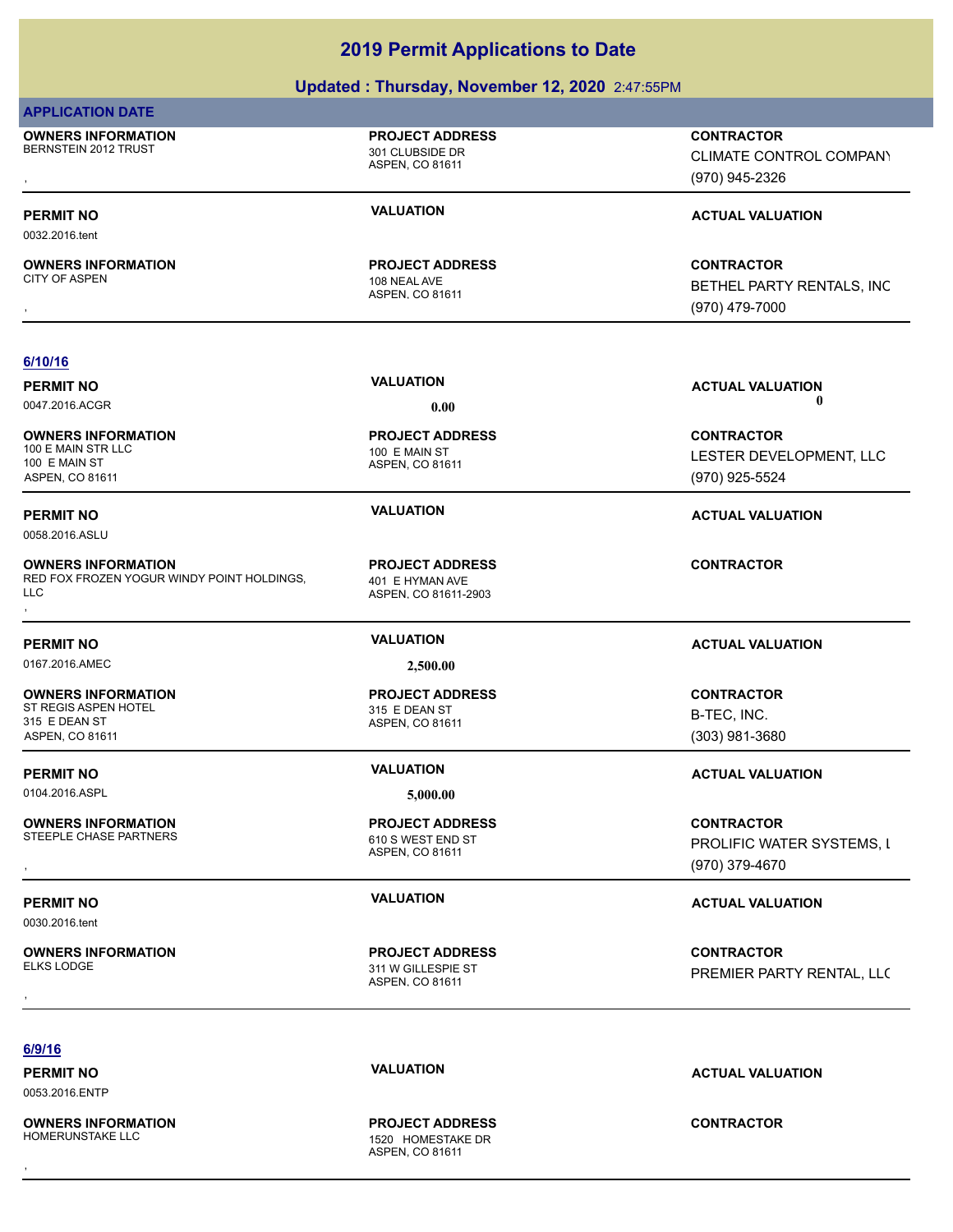## **Updated : Thursday, November 12, 2020** 2:47:55PM

## **APPLICATION DATE**

0051.2016.ENTP

**OWNERS INFORMATION** DAVID DOWLER 229 WEST SMUGGLER, LLC 229 W SMUGGLER ST **OWNERS INFORMATION METALLY SERVICE PROJECT ADDRESS ARE:**<br>DAVID DOWLER 229 WEST SMUGGLER, LLC ASPEN, CO 81611<br>,

ASPEN, CO 81611 **PROJECT ADDRESS**

**OWNERS INFORMATION**

0101.2016.ASPL **160.00**

**OWNERS INFORMATION**

**OWNERS INFORMATION** BOB & DARNELL LANGLEY 72 CLOUD NINE LN

0166.2016.AMEC **8,000.00**

**OWNERS INFORMATION** CITY OF ASPEN 201 N MILL ST

0102.2016.ASPL **18,000.00**

**OWNERS INFORMATION** CITY OF ASPEN 201 N MILL ST

0013.2016.ARED

**OWNERS INFORMATION** CITY OF ASPEN 406 E HOPKINS AVE

**OWNERS INFORMATION**

ASPEN, CO 81611 814 W BLEEKER ST **PROJECT ADDRESS**

ASPEN, CO 81611 803 E DURANT AVE **PROJECT ADDRESS**

ASPEN, CO 81611 **PROJECT ADDRESS** , **CONTRACTOR**

ASPEN, CO 81611 **PROJECT ADDRESS**

ASPEN, CO 81611

ASPEN, CO 81611 , **CONTRACTOR**

ASPEN, CO 81611 990 E HOPKINS AVE **PROJECT ADDRESS**

**PERMIT NO VALUATION ACTUAL VALUATION**

**PERMIT NO VALUATION ACTUAL VALUATION** 0049.2016.ARBU **0.00 0.00**

, **CONTRACTOR** GERARDI CONSTRUCTION (910) 349-1552

**PERMIT NO VALUATION ACTUAL VALUATION**

**OWNERS INFORMATION PROJECT ADDRESS CONTRACTOR**<br>ROBERT M CORNEZ 803 E DURANT AVE HIGH MARK MECHANICAL, LL<sup>i</sup><br>, ASPEN, CO 81611 HIGH MARK MECHANICAL, LL (970) 989-4749

**PERMIT NO VALUATION ACTUAL VALUATION** 0077.2016.ARBK **685,552.00 685,552.00**

> HOUSE (970) 379-4974

## **PERMIT NO VALUATION ACTUAL VALUATION**

, **CONTRACTOR** HAPS PLUMBING & HEATING (970) 928-9222

## **PERMIT NO VALUATION VALUATION VALUATION**

, **CONTRACTOR** HAPS PLUMBING & HEATING (970) 928-9222

## **PERMIT NO VALUATION VALUATION VALUATION**

PERMIT NO **MALUATION VALUATION CONSIDERENT IN ACTUAL VALUATION ACTUAL VALUATION** 0076.2016.ARBK **96,000.00 96,000.00**

, **CONTRACTOR** WILLIAM H BAKER CONSTRUC (970) 925-2391

**PROJECT ADDRESS**

**PROJECT ADDRESS**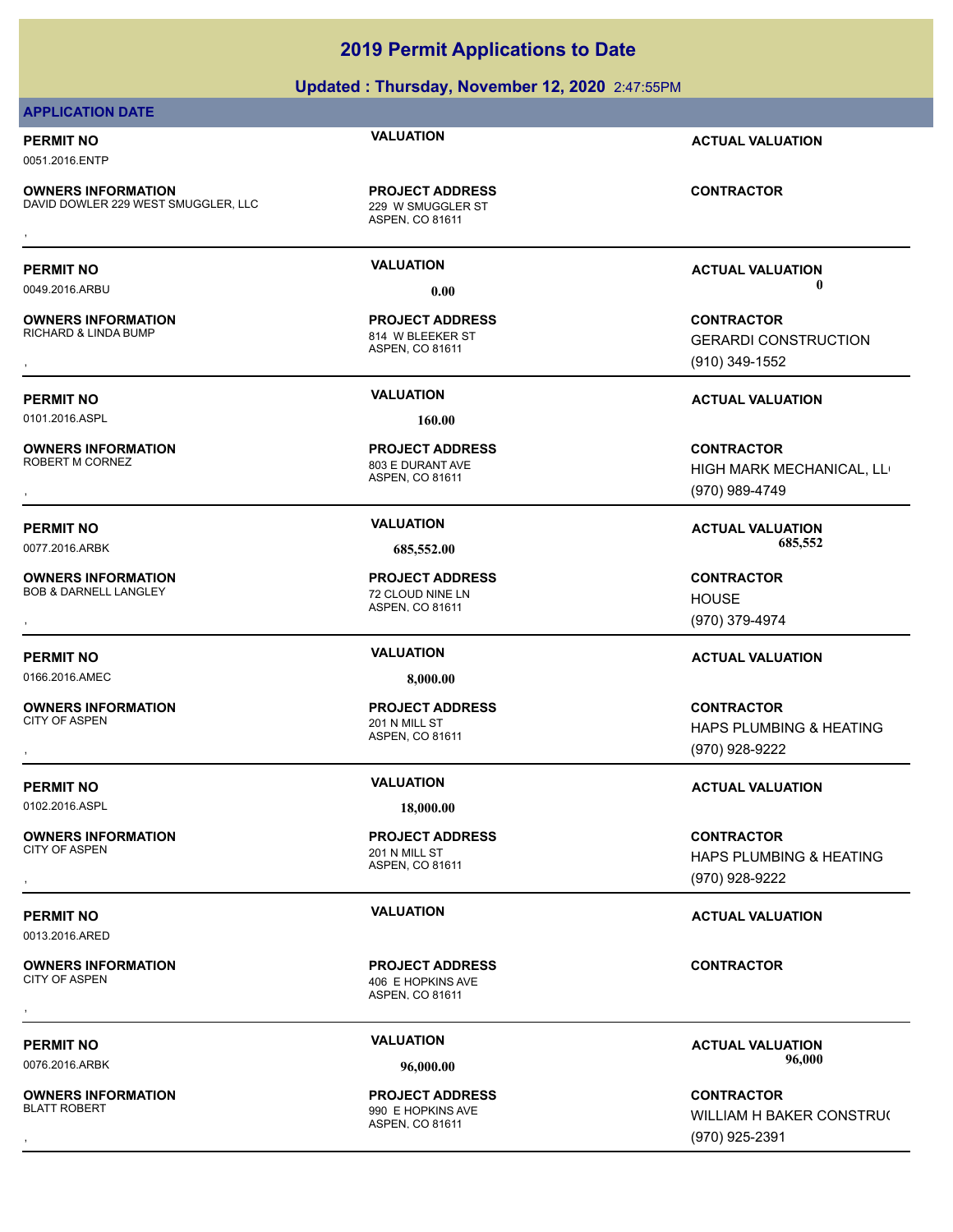## **Updated : Thursday, November 12, 2020** 2:47:55PM

## **APPLICATION DATE**

**OWNERS INFORMATION** CHRISTMAS HOUSE LLC 827 E DEAN

**PROJECT ADDRESS**

ASPEN, CO 81611

ASPEN, CO 81611 **PROJECT ADDRESS**

**PERMIT NO VALUATION ACTUAL VALUATION** 0050.2016.ARBU **0.00 0.00**

, **CONTRACTOR** FUSE ARCHITECTURE & CON: (970) 618-5831

## **PERMIT NO VALUATION ACTUAL VALUATION**

**CONTRACTOR**

## 0052.2016.ENTP

**6/8/16**

**OWNERS INFORMATION** BALD MOUNTAIN DEVELOPMENT LLC 0 SOUTH ASPEN ST 132 W MAIN ST ASPEN, CO 81611

0054.2016.afsr **1,000.00**

ASPEN, CO 81611 **PROJECT ADDRESS**

ASPEN, CO 81611 **PROJECT ADDRESS OWNERS INFORMATION METALLY SERVICE PROJECT ADDRESS ARE:**<br>PETER FORNELL FAT CITY APARTMENTS, LLC ASPEN, CO 81611 ASPEN, CO 81611<br>ASPEN, CO 81611

ASPEN, CO 81611 111 W HYMAN AVE **PROJECT ADDRESS**

ASPEN, CO 81611 1682 RED MOUNTAIN RD **PROJECT ADDRESS**

ASPEN, CO 81611 **PROJECT ADDRESS**

ASPEN, CO 81611 **PROJECT ADDRESS**

**PERMIT NO VALUATION ACTUAL VALUATION**

**CONTRACTOR** FLAME OUT FIRE PROTECTIO (970) 927-4933

## **PERMIT NO VALUATION ACTUAL VALUATION**

**PERMIT NO VALUATION ACTUAL VALUATION** 0048.2016.ARBU **45,000.00 45,000.00**

, **CONTRACTOR** DOUBLE D PROPERTY MANA(

## **PERMIT NO VALUATION ACTUAL VALUATION**

, **CONTRACTOR** BETHEL PARTY RENTALS, INC (970) 479-7000

**PERMIT NO VALUATION VALUATION VALUATION** 0075.2016.ARBK **0.00 0.00**

**OWNERS INFORMATION PROJECT ADDRESS CONTRACTOR**<br>SEMARU INVESTMENTS, LLC 1193 RIVERSIDE DR SEMRAU BUILDING & DESIGN<br>, ASPEN. CO 81611 SEMRAU BUILDING & DESIGN (970) 925-6447

## **PERMIT NO VALUATION ACTUAL VALUATION**

**CONTRACTOR** BETHEL PARTY RENTALS, INC (970) 479-7000

**OWNERS INFORMATION** ASPEN VALLEY SKI CLUB 300 AVSC DR 300 ASPEN VALLEY SKI CLUB DR ASPEN, CO 81611

0057.2016.ASLU

**OWNERS INFORMATION** PETER FORNELL FAT CITY APARTMENTS, LLC 404 PARK AVENUE LOT 3 OF SUNN

**OWNERS INFORMATION**

0027.2016.tent

**OWNERS INFORMATION**

**OWNERS INFORMATION** SEMARU INVESTMENTS, LLC<br>
1193 RIVERSIDE DR

0028.2016.tent

**OWNERS INFORMATION** ST REGIS ASPEN HOTEL 315 E DEAN ST 315 E DEAN ST ASPEN, CO 81611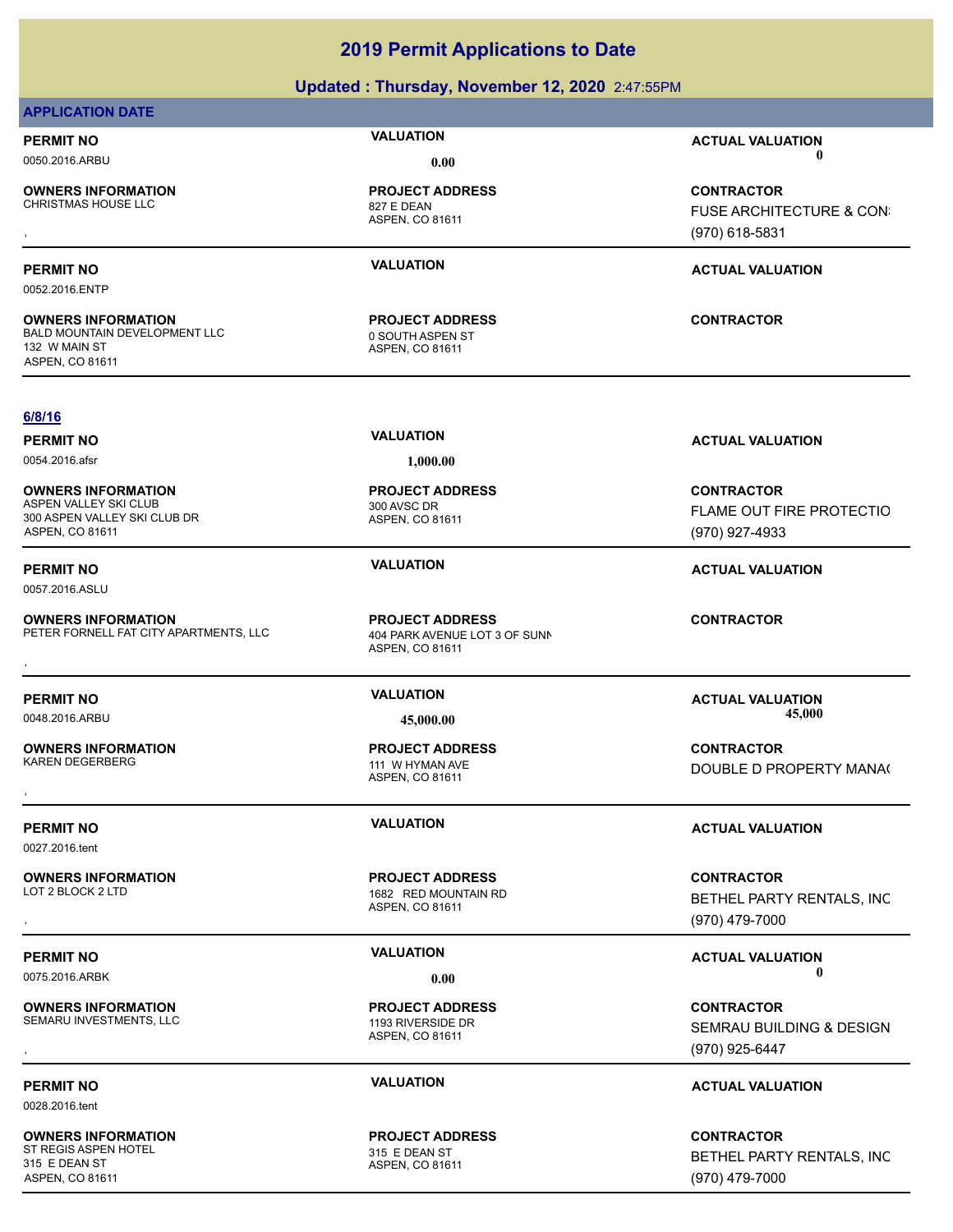## **Updated : Thursday, November 12, 2020** 2:47:55PM

## **APPLICATION DATE**

0029.2016.tent

**OWNERS INFORMATION** ST REGIS ASPEN HOTEL 315 E DEAN ST 315 E DEAN ST ASPEN, CO 81611

## **6/7/16**

0056.2016.ASLU

**OWNERS INFORMATION** CHRIS LACROIX 0 ASV STREET OWNER, LLC 0 LOTS 1& 2 SOUTH ASPEN ST

0056.2016.RWBU **7,000.00**

**OWNERS INFORMATION**

0026.2016.tent

**OWNERS INFORMATION** ASPEN HISTORICAL SOCIETY 620 W BLEEKER ST 620 W BLEEKER ST ASPEN, CO 81611

**OWNERS INFORMATION** 101 E HALLAM ST ASPEN, CO 81611

0144.2016.AELE **1,000.00**

**OWNERS INFORMATION** DANCING BEAR LAND, LLC 411 S MONARCH ST

**OWNERS INFORMATION**

0143.2016.AELE **2,000.00**

**OWNERS INFORMATION**

ASPEN, CO 81611 **PROJECT ADDRESS**

ASPEN, CO 81611 **PROJECT ADDRESS OWNERS INFORMATION FROJECT ADDRESS CONTRACTOR**<br>CHRIS LACROIX 0 ASV STREET OWNER, LLC ON THE SEPEN, CO 81611<br>ASPEN, CO 81611

ASPEN, CO 81611 700 W SMUGGLER ST **PROJECT ADDRESS** , **CONTRACTOR**

ASPEN, CO 81611 **PROJECT ADDRESS**

0165.2016.AMEC **8,500.00**

ASPEN, CO 81611 101 E HALLAM ST **PROJECT ADDRESS**

ASPEN, CO 81611 **PROJECT ADDRESS OWNERS INFORMATION CONTRACTOR REGISTED BY A PROJECT ADDRESS CONTRACTOR CONTRACTOR**<br>DANCING BEAR LAND, LLC CONTRACTOR 411 S MONARCH ST CONTROL CONTROL CONTRACTOR<br>,

ASPEN, CO 81611 300 S SPRING ST **PROJECT ADDRESS** , **CONTRACTOR**

ASPEN, CO 81611 470 RIO GRANDE PL **PROJECT ADDRESS**

**PERMIT NO VALUATION ACTUAL VALUATION**

**CONTRACTOR** BETHEL PARTY RENTALS, INC (970) 479-7000

**PERMIT NO VALUATION ACTUAL VALUATION**

**PERMIT NO VALUATION ACTUAL VALUATION**

**PERMIT NO VALUATION VALUATION VALUATION** 

**CONTRACTOR** PREMIER PARTY RENTAL, LLC

## **PERMIT NO VALUATION ACTUAL VALUATION**

**CONTRACTOR** MAULDIN PLUMBING AND HE/ (970) 945-7016

**PERMIT NO VALUATION ACTUAL VALUATION**

OWNER/ BUILDER

**PERMIT NO VALUATION VALUATION VALUATION** 0046.2016.ACGR **0.00 0.00**

## **PERMIT NO VALUATION ACTUAL VALUATION**

, **CONTRACTOR** R & A ENTERPRISES OF CARE (970) 945-6500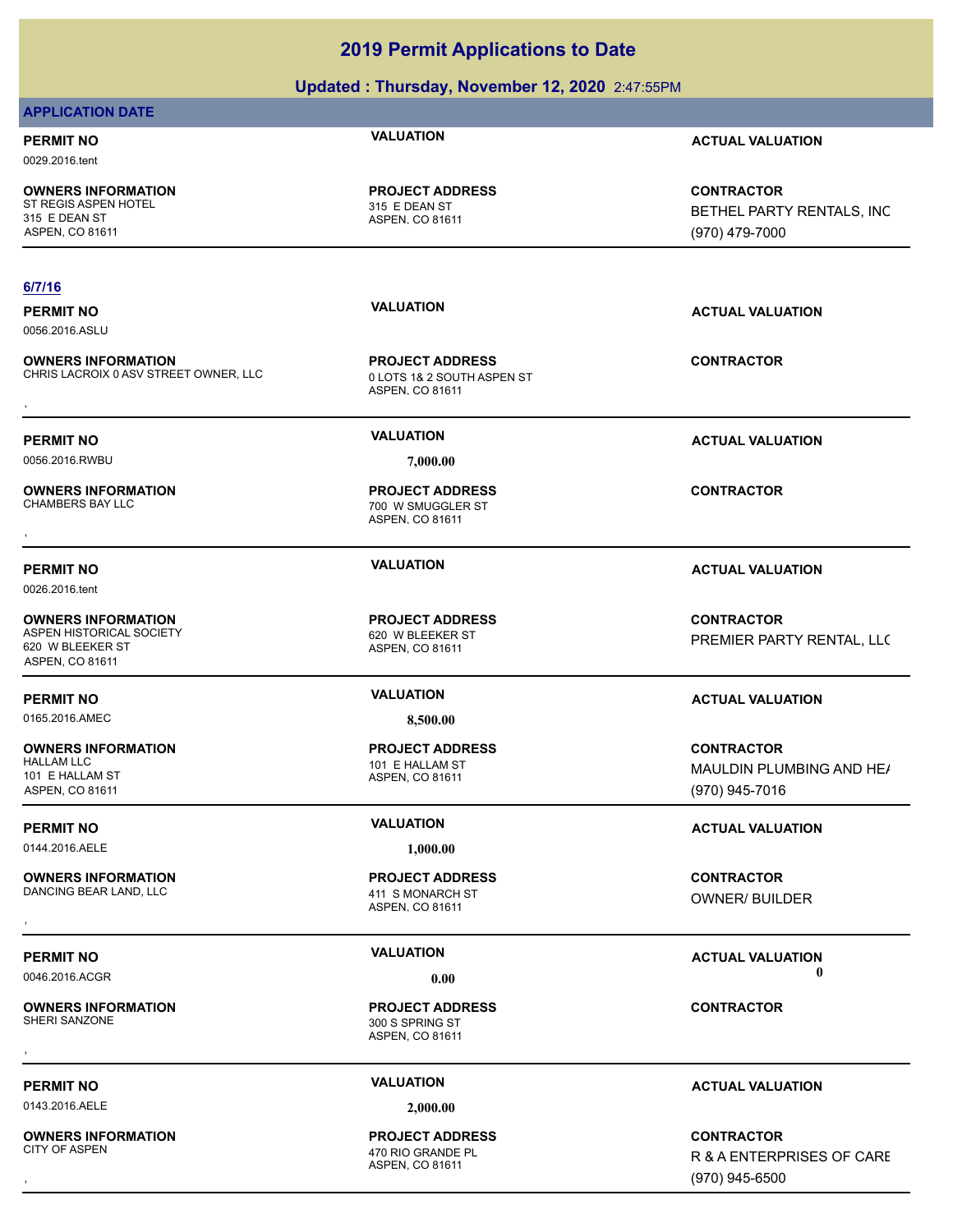## **Updated : Thursday, November 12, 2020** 2:47:55PM

## **APPLICATION DATE**

| <b>VALUATION</b><br><b>ACTUAL VALUATION</b><br>44,500.00<br><b>PROJECT ADDRESS</b><br><b>CONTRACTOR</b><br>800 S MILL ST<br>ELECTRICAL OUTFITTERS, IN<br>ASPEN, CO 81611<br>(970) 945-5793<br><b>VALUATION</b><br><b>ACTUAL VALUATION</b><br>44,500.00<br><b>PROJECT ADDRESS</b><br><b>CONTRACTOR</b><br>800 S MILL ST<br>ELECTRICAL OUTFITTERS, IN<br>ASPEN, CO 81611<br>(970) 945-5793<br><b>VALUATION</b><br><b>ACTUAL VALUATION</b><br>30,000<br>30,000.00<br><b>PROJECT ADDRESS</b><br><b>CONTRACTOR</b><br>617 W MAIN ST<br>ASPEN, CO 81611<br>(970) 379-7110<br><b>VALUATION</b><br><b>ACTUAL VALUATION</b><br><b>PROJECT ADDRESS</b><br><b>CONTRACTOR</b><br>DAUR AND HELEN FEINBERG<br>101 E COOPER AVE<br>ASPEN, CO 81611<br><b>VALUATION</b><br><b>ACTUAL VALUATION</b><br>0<br>0.00<br><b>PROJECT ADDRESS</b><br><b>CONTRACTOR</b><br>512 SPRUCE ST<br>C BARNES CONSTRUCTION, I<br>ASPEN, CO 81611<br>(970) 920-1296<br><b>VALUATION</b><br><b>ACTUAL VALUATION</b><br>75,000.00<br><b>CONTRACTOR</b><br><b>PROJECT ADDRESS</b><br>1208 E HOPKINS AVE<br>TWO PEAKS ELECTRIC, LLC<br>ASPEN, CO 81611<br>(970) 379-2845<br><b>VALUATION</b><br><b>ACTUAL VALUATION</b><br>0<br>0.00<br><b>PROJECT ADDRESS</b><br><b>CONTRACTOR</b><br>119 S MILL ST<br>ANGEL SIGN CO<br>ASPEN, CO 81611<br>(970) 243-3859<br><b>VALUATION</b><br><b>ACTUAL VALUATION</b><br>9,000.00<br><b>PROJECT ADDRESS</b><br><b>CONTRACTOR</b><br>315 E DEAN ST<br>LASSITER ELECTRIC, INC<br>ASPEN, CO 81611 | 6/6/16           |                |
|---------------------------------------------------------------------------------------------------------------------------------------------------------------------------------------------------------------------------------------------------------------------------------------------------------------------------------------------------------------------------------------------------------------------------------------------------------------------------------------------------------------------------------------------------------------------------------------------------------------------------------------------------------------------------------------------------------------------------------------------------------------------------------------------------------------------------------------------------------------------------------------------------------------------------------------------------------------------------------------------------------------------------------------------------------------------------------------------------------------------------------------------------------------------------------------------------------------------------------------------------------------------------------------------------------------------------------------------------------------------------------------------------------------------------------------------------------------------------------------------|------------------|----------------|
| 0141.2016.AELE<br><b>OWNERS INFORMATION</b><br>FIFTH AVENUE CONDO ASSOCIATION<br><b>PERMIT NO</b><br>0142.2016.AELE<br><b>OWNERS INFORMATION</b><br>FIFTH AVENUE CONDO ASSOCIATION<br><b>PERMIT NO</b><br>0031.2016.ACBK<br><b>OWNERS INFORMATION</b><br>YOUNG DONALD L<br>SILVER SAGE BUILDING COMI<br><b>PERMIT NO</b><br>0055.2016.ASLU<br><b>OWNERS INFORMATION</b><br><b>PERMIT NO</b><br>0046.2016.ARGR<br><b>OWNERS INFORMATION</b><br>CLEAVER CHRISTIN CLA CLEAVER CHRISTIN CLARK<br><b>PERMIT NO</b><br>0139.2016.AELE<br><b>OWNERS INFORMATION</b><br>1208 E HOPKINS AVE LLC<br><b>PERMIT NO</b><br>0045.2016.ACGR<br><b>OWNERS INFORMATION</b><br>303-863-4590 WELLS FARGO BANK<br><b>PERMIT NO</b><br>0140.2016.AELE<br><b>OWNERS INFORMATION</b><br>ST REGIS ASPEN HOTEL<br>315 E DEAN ST                                                                                                                                                                                                                                                                                                                                                                                                                                                                                                                                                                                                                                                                                      | <b>PERMIT NO</b> |                |
|                                                                                                                                                                                                                                                                                                                                                                                                                                                                                                                                                                                                                                                                                                                                                                                                                                                                                                                                                                                                                                                                                                                                                                                                                                                                                                                                                                                                                                                                                             |                  |                |
|                                                                                                                                                                                                                                                                                                                                                                                                                                                                                                                                                                                                                                                                                                                                                                                                                                                                                                                                                                                                                                                                                                                                                                                                                                                                                                                                                                                                                                                                                             |                  |                |
|                                                                                                                                                                                                                                                                                                                                                                                                                                                                                                                                                                                                                                                                                                                                                                                                                                                                                                                                                                                                                                                                                                                                                                                                                                                                                                                                                                                                                                                                                             |                  |                |
|                                                                                                                                                                                                                                                                                                                                                                                                                                                                                                                                                                                                                                                                                                                                                                                                                                                                                                                                                                                                                                                                                                                                                                                                                                                                                                                                                                                                                                                                                             |                  |                |
|                                                                                                                                                                                                                                                                                                                                                                                                                                                                                                                                                                                                                                                                                                                                                                                                                                                                                                                                                                                                                                                                                                                                                                                                                                                                                                                                                                                                                                                                                             |                  |                |
|                                                                                                                                                                                                                                                                                                                                                                                                                                                                                                                                                                                                                                                                                                                                                                                                                                                                                                                                                                                                                                                                                                                                                                                                                                                                                                                                                                                                                                                                                             |                  |                |
|                                                                                                                                                                                                                                                                                                                                                                                                                                                                                                                                                                                                                                                                                                                                                                                                                                                                                                                                                                                                                                                                                                                                                                                                                                                                                                                                                                                                                                                                                             |                  |                |
|                                                                                                                                                                                                                                                                                                                                                                                                                                                                                                                                                                                                                                                                                                                                                                                                                                                                                                                                                                                                                                                                                                                                                                                                                                                                                                                                                                                                                                                                                             |                  |                |
|                                                                                                                                                                                                                                                                                                                                                                                                                                                                                                                                                                                                                                                                                                                                                                                                                                                                                                                                                                                                                                                                                                                                                                                                                                                                                                                                                                                                                                                                                             |                  |                |
|                                                                                                                                                                                                                                                                                                                                                                                                                                                                                                                                                                                                                                                                                                                                                                                                                                                                                                                                                                                                                                                                                                                                                                                                                                                                                                                                                                                                                                                                                             |                  |                |
|                                                                                                                                                                                                                                                                                                                                                                                                                                                                                                                                                                                                                                                                                                                                                                                                                                                                                                                                                                                                                                                                                                                                                                                                                                                                                                                                                                                                                                                                                             |                  |                |
|                                                                                                                                                                                                                                                                                                                                                                                                                                                                                                                                                                                                                                                                                                                                                                                                                                                                                                                                                                                                                                                                                                                                                                                                                                                                                                                                                                                                                                                                                             |                  |                |
|                                                                                                                                                                                                                                                                                                                                                                                                                                                                                                                                                                                                                                                                                                                                                                                                                                                                                                                                                                                                                                                                                                                                                                                                                                                                                                                                                                                                                                                                                             |                  |                |
|                                                                                                                                                                                                                                                                                                                                                                                                                                                                                                                                                                                                                                                                                                                                                                                                                                                                                                                                                                                                                                                                                                                                                                                                                                                                                                                                                                                                                                                                                             |                  |                |
|                                                                                                                                                                                                                                                                                                                                                                                                                                                                                                                                                                                                                                                                                                                                                                                                                                                                                                                                                                                                                                                                                                                                                                                                                                                                                                                                                                                                                                                                                             |                  |                |
|                                                                                                                                                                                                                                                                                                                                                                                                                                                                                                                                                                                                                                                                                                                                                                                                                                                                                                                                                                                                                                                                                                                                                                                                                                                                                                                                                                                                                                                                                             |                  |                |
|                                                                                                                                                                                                                                                                                                                                                                                                                                                                                                                                                                                                                                                                                                                                                                                                                                                                                                                                                                                                                                                                                                                                                                                                                                                                                                                                                                                                                                                                                             |                  |                |
|                                                                                                                                                                                                                                                                                                                                                                                                                                                                                                                                                                                                                                                                                                                                                                                                                                                                                                                                                                                                                                                                                                                                                                                                                                                                                                                                                                                                                                                                                             |                  |                |
|                                                                                                                                                                                                                                                                                                                                                                                                                                                                                                                                                                                                                                                                                                                                                                                                                                                                                                                                                                                                                                                                                                                                                                                                                                                                                                                                                                                                                                                                                             |                  |                |
|                                                                                                                                                                                                                                                                                                                                                                                                                                                                                                                                                                                                                                                                                                                                                                                                                                                                                                                                                                                                                                                                                                                                                                                                                                                                                                                                                                                                                                                                                             |                  |                |
|                                                                                                                                                                                                                                                                                                                                                                                                                                                                                                                                                                                                                                                                                                                                                                                                                                                                                                                                                                                                                                                                                                                                                                                                                                                                                                                                                                                                                                                                                             |                  |                |
|                                                                                                                                                                                                                                                                                                                                                                                                                                                                                                                                                                                                                                                                                                                                                                                                                                                                                                                                                                                                                                                                                                                                                                                                                                                                                                                                                                                                                                                                                             |                  |                |
|                                                                                                                                                                                                                                                                                                                                                                                                                                                                                                                                                                                                                                                                                                                                                                                                                                                                                                                                                                                                                                                                                                                                                                                                                                                                                                                                                                                                                                                                                             |                  |                |
|                                                                                                                                                                                                                                                                                                                                                                                                                                                                                                                                                                                                                                                                                                                                                                                                                                                                                                                                                                                                                                                                                                                                                                                                                                                                                                                                                                                                                                                                                             |                  |                |
|                                                                                                                                                                                                                                                                                                                                                                                                                                                                                                                                                                                                                                                                                                                                                                                                                                                                                                                                                                                                                                                                                                                                                                                                                                                                                                                                                                                                                                                                                             |                  |                |
|                                                                                                                                                                                                                                                                                                                                                                                                                                                                                                                                                                                                                                                                                                                                                                                                                                                                                                                                                                                                                                                                                                                                                                                                                                                                                                                                                                                                                                                                                             |                  |                |
|                                                                                                                                                                                                                                                                                                                                                                                                                                                                                                                                                                                                                                                                                                                                                                                                                                                                                                                                                                                                                                                                                                                                                                                                                                                                                                                                                                                                                                                                                             |                  |                |
|                                                                                                                                                                                                                                                                                                                                                                                                                                                                                                                                                                                                                                                                                                                                                                                                                                                                                                                                                                                                                                                                                                                                                                                                                                                                                                                                                                                                                                                                                             |                  |                |
|                                                                                                                                                                                                                                                                                                                                                                                                                                                                                                                                                                                                                                                                                                                                                                                                                                                                                                                                                                                                                                                                                                                                                                                                                                                                                                                                                                                                                                                                                             |                  |                |
|                                                                                                                                                                                                                                                                                                                                                                                                                                                                                                                                                                                                                                                                                                                                                                                                                                                                                                                                                                                                                                                                                                                                                                                                                                                                                                                                                                                                                                                                                             |                  |                |
|                                                                                                                                                                                                                                                                                                                                                                                                                                                                                                                                                                                                                                                                                                                                                                                                                                                                                                                                                                                                                                                                                                                                                                                                                                                                                                                                                                                                                                                                                             |                  |                |
|                                                                                                                                                                                                                                                                                                                                                                                                                                                                                                                                                                                                                                                                                                                                                                                                                                                                                                                                                                                                                                                                                                                                                                                                                                                                                                                                                                                                                                                                                             |                  |                |
|                                                                                                                                                                                                                                                                                                                                                                                                                                                                                                                                                                                                                                                                                                                                                                                                                                                                                                                                                                                                                                                                                                                                                                                                                                                                                                                                                                                                                                                                                             |                  |                |
|                                                                                                                                                                                                                                                                                                                                                                                                                                                                                                                                                                                                                                                                                                                                                                                                                                                                                                                                                                                                                                                                                                                                                                                                                                                                                                                                                                                                                                                                                             |                  |                |
|                                                                                                                                                                                                                                                                                                                                                                                                                                                                                                                                                                                                                                                                                                                                                                                                                                                                                                                                                                                                                                                                                                                                                                                                                                                                                                                                                                                                                                                                                             |                  |                |
|                                                                                                                                                                                                                                                                                                                                                                                                                                                                                                                                                                                                                                                                                                                                                                                                                                                                                                                                                                                                                                                                                                                                                                                                                                                                                                                                                                                                                                                                                             |                  |                |
|                                                                                                                                                                                                                                                                                                                                                                                                                                                                                                                                                                                                                                                                                                                                                                                                                                                                                                                                                                                                                                                                                                                                                                                                                                                                                                                                                                                                                                                                                             |                  |                |
|                                                                                                                                                                                                                                                                                                                                                                                                                                                                                                                                                                                                                                                                                                                                                                                                                                                                                                                                                                                                                                                                                                                                                                                                                                                                                                                                                                                                                                                                                             |                  |                |
|                                                                                                                                                                                                                                                                                                                                                                                                                                                                                                                                                                                                                                                                                                                                                                                                                                                                                                                                                                                                                                                                                                                                                                                                                                                                                                                                                                                                                                                                                             |                  |                |
|                                                                                                                                                                                                                                                                                                                                                                                                                                                                                                                                                                                                                                                                                                                                                                                                                                                                                                                                                                                                                                                                                                                                                                                                                                                                                                                                                                                                                                                                                             | ASPEN, CO 81611  | (970) 927-4656 |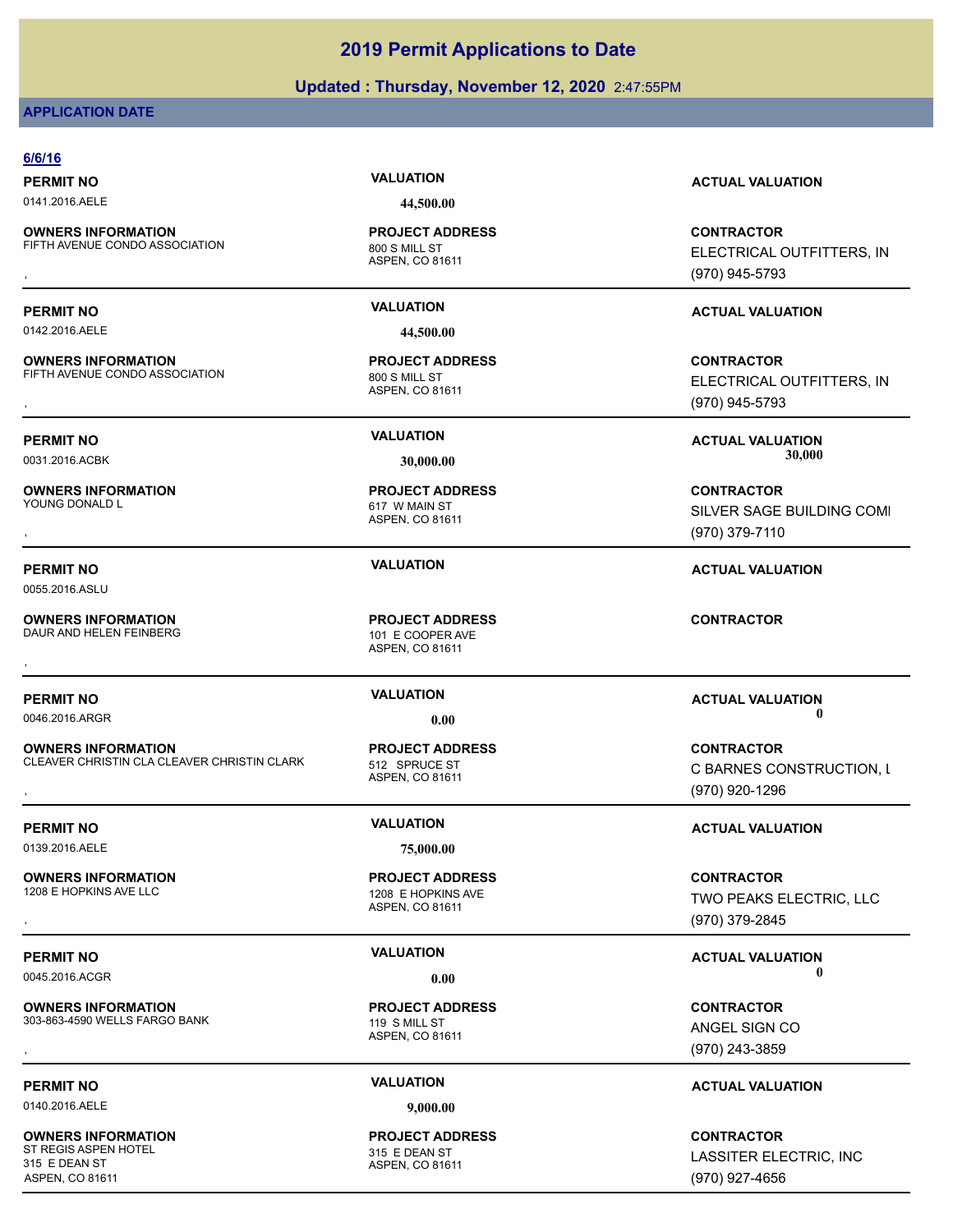|                                                             | Updated: Thursday, November 12, 2020 2:47:55PM                 |                                                                       |
|-------------------------------------------------------------|----------------------------------------------------------------|-----------------------------------------------------------------------|
| <b>APPLICATION DATE</b>                                     |                                                                |                                                                       |
| <b>PERMIT NO</b>                                            | <b>VALUATION</b>                                               | <b>ACTUAL VALUATION</b>                                               |
| 0043.2016.ACGR                                              | 0.00                                                           | 0                                                                     |
| <b>OWNERS INFORMATION</b><br>FRANK WOODS ASPEN GROVE        | <b>PROJECT ADDRESS</b><br>525 E COOPER<br>ASPEN, CO 81611      | <b>CONTRACTOR</b><br>ALPINE SIGN SHOP, INC                            |
| <b>PERMIT NO</b>                                            | <b>VALUATION</b>                                               | <b>ACTUAL VALUATION</b>                                               |
| 0044.2016.ACGR                                              | 0.00                                                           | 0                                                                     |
| <b>OWNERS INFORMATION</b><br>MAZZA + WOODS                  | <b>PROJECT ADDRESS</b><br>205 S MILL ST<br>ASPEN, CO 81611     | <b>CONTRACTOR</b>                                                     |
| <b>PERMIT NO</b>                                            | <b>VALUATION</b>                                               | <b>ACTUAL VALUATION</b>                                               |
| 0100.2016.ASPL                                              | 1,851.00                                                       |                                                                       |
| <b>OWNERS INFORMATION</b><br><b>CHRISTMAS HOUSE LLC</b>     | <b>PROJECT ADDRESS</b><br>827 E DEAN<br>ASPEN, CO 81611        | <b>CONTRACTOR</b><br>CHENEY PLUMBING & HEATIN<br>(970) 963-0275       |
| <b>PERMIT NO</b>                                            | <b>VALUATION</b>                                               | <b>ACTUAL VALUATION</b>                                               |
| 0025.2016.tent                                              |                                                                |                                                                       |
| <b>OWNERS INFORMATION</b><br>ASPEN MEADOWS RESORT           | <b>PROJECT ADDRESS</b><br>845 MEADOWS RD<br>ASPEN, CO 81611    | <b>CONTRACTOR</b><br><b>GLOBAL CLEARSPANS, INC</b><br>(602) 284-0698  |
|                                                             |                                                                |                                                                       |
| 6/3/16                                                      |                                                                |                                                                       |
| <b>PERMIT NO</b>                                            | <b>VALUATION</b>                                               | <b>ACTUAL VALUATION</b><br>0                                          |
| 0041.2016.ACGR                                              | 0.00                                                           |                                                                       |
| <b>OWNERS INFORMATION</b><br>ASPEN WINTER SPORTS FOUNDATION | <b>PROJECT ADDRESS</b><br>300 AVSC DR<br>ASPEN, CO 81611       | <b>CONTRACTOR</b><br><b>REGAN CONSTRUCTION, INC</b><br>(970) 923-0010 |
|                                                             |                                                                |                                                                       |
| <b>PERMIT NO</b>                                            | <b>VALUATION</b>                                               | <b>ACTUAL VALUATION</b>                                               |
| 0134.2016.AELE                                              | 1,500.00                                                       |                                                                       |
| <b>OWNERS INFORMATION</b><br><b>CHAMBERS BAY LLC</b>        | <b>PROJECT ADDRESS</b><br>700 W SMUGGLER ST<br>ASPEN, CO 81611 | <b>CONTRACTOR</b><br>SOLID WIRE, INC.<br>(970) 984-0712               |
| <b>PERMIT NO</b>                                            | <b>VALUATION</b>                                               | <b>ACTUAL VALUATION</b>                                               |

0054.2016.ASLU

**OWNERS INFORMATION** PATRICK FREEMAN STARFORM INVESTMENTS, LLC 705 W HOPKINS AVE **OWNERS INFORMATION MODEST MEDIT OF A SERVICE PROJECT ADDRESS ARE:**<br>PATRICK FREEMAN STARFORM INVESTMENTS, LLC TO TO TO THE ASPEN. CO 81611<br>ASPEN. CO 81611

ASPEN, CO 81611 **PROJECT ADDRESS**

0133.2016.AELE **500.00**

**OWNERS INFORMATION** MARK FRIEDLAND BLEEK HOUSE, LLC 110 E BLEEKER ST

ASPEN, CO 81611 **PROJECT ADDRESS**

## **PERMIT NO CONSUMITY ACTUAL VALUATION VALUATION ACTUAL VALUATION**

**OWNERS INFORMATION MARK FRIGURES ARE ARRIVATED MARK FRIEDLAND BLEEK HOUSE, LLC ASPEN. CO 81611 ASPEN. CO 81611**<br>MARK FRIEDLAND BLEEK HOUSE, LLC **ASPEN. EXAMPLE ASPEN. CO 81611**<br>ASPEN. CO 81611 ASPEN. ASPEN. ASPEN. ASPEN. AJAX ELECTRIC, INC. (970) 925-9473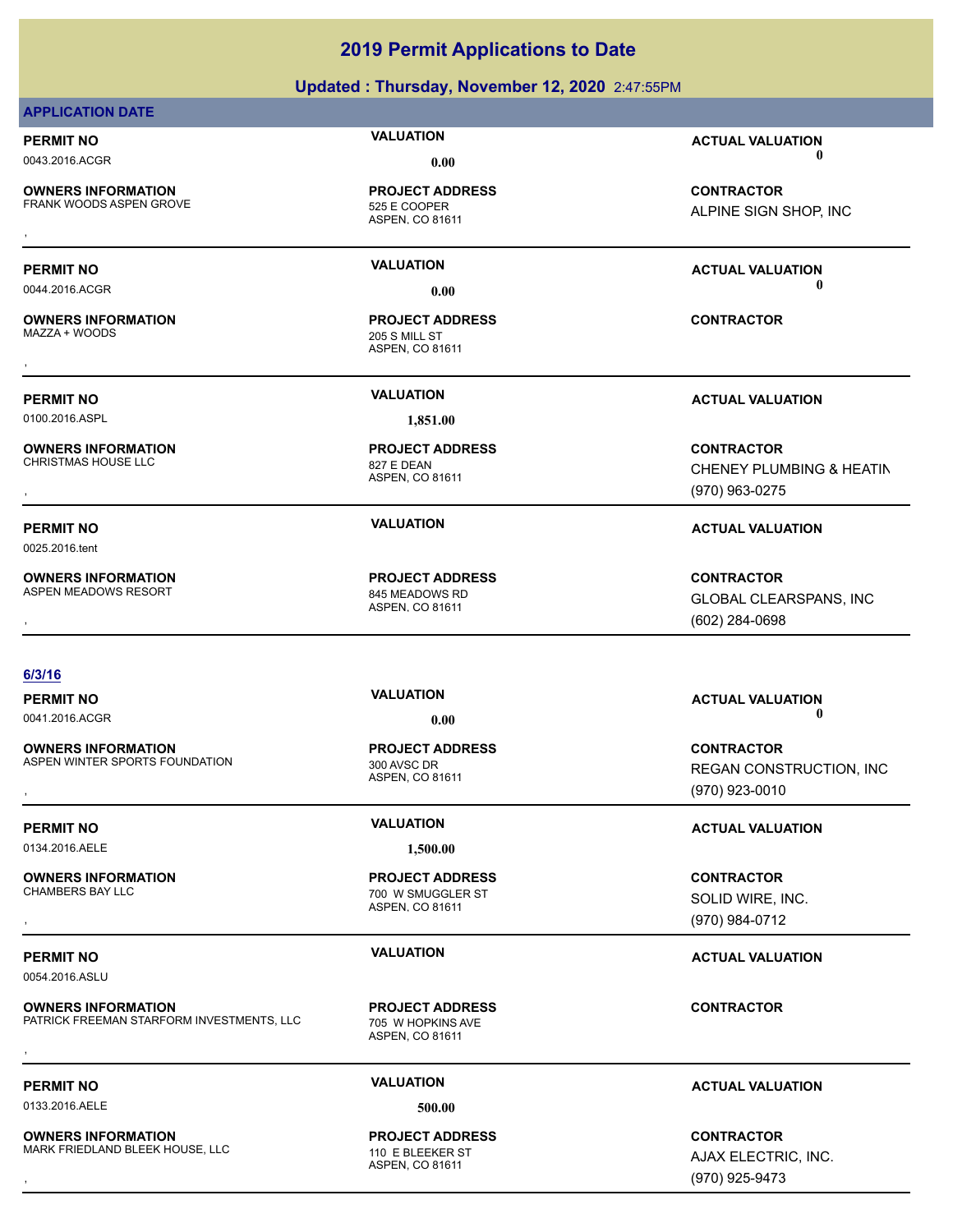## **020** 2:47:55PM

|                                                   | Updated: Thursday, November 12, 2020 2:47:55PM |                          |
|---------------------------------------------------|------------------------------------------------|--------------------------|
| <b>APPLICATION DATE</b>                           |                                                |                          |
| <b>PERMIT NO</b>                                  | <b>VALUATION</b>                               | <b>ACTUAL VALUATION</b>  |
| 0138.2016.AELE                                    | 200.00                                         |                          |
| <b>OWNERS INFORMATION</b>                         | <b>PROJECT ADDRESS</b>                         | <b>CONTRACTOR</b>        |
| <b>CITY OF ASPEN</b>                              | 300 E DURANT AVE<br>ASPEN, CO 81611            | <b>MTRICITY, LTD</b>     |
|                                                   |                                                | (970) 923-4730           |
| <b>PERMIT NO</b>                                  | <b>VALUATION</b>                               | <b>ACTUAL VALUATION</b>  |
| 0136.2016.AELE                                    | 200.00                                         |                          |
|                                                   |                                                |                          |
| <b>OWNERS INFORMATION</b><br><b>CITY OF ASPEN</b> | <b>PROJECT ADDRESS</b><br>590 N MILL ST        | <b>CONTRACTOR</b>        |
|                                                   | ASPEN, CO 81611                                | <b>MTRICITY, LTD</b>     |
|                                                   |                                                | (970) 923-4730           |
| <b>PERMIT NO</b>                                  | <b>VALUATION</b>                               | <b>ACTUAL VALUATION</b>  |
| 0135.2016.AELE                                    | 200.00                                         |                          |
| <b>OWNERS INFORMATION</b>                         | <b>PROJECT ADDRESS</b>                         | <b>CONTRACTOR</b>        |
| <b>CITY OF ASPEN</b>                              | 100 E HOPKINS AVE                              | <b>MTRICITY, LTD</b>     |
|                                                   | ASPEN, CO 81611                                | (970) 923-4730           |
|                                                   |                                                |                          |
| <b>PERMIT NO</b>                                  | <b>VALUATION</b>                               | <b>ACTUAL VALUATION</b>  |
| 0163.2016.AMEC                                    | 1,842.00                                       |                          |
| <b>OWNERS INFORMATION</b>                         | <b>PROJECT ADDRESS</b>                         | <b>CONTRACTOR</b>        |
| <b>CRAIG KATHLEEN E</b>                           | 205 S GALENA ST<br>ASPEN, CO 81611             | MOUNTAIN AIR MECHANICAL, |
|                                                   |                                                | (970) 625-4352           |
| <b>PERMIT NO</b>                                  | <b>VALUATION</b>                               | <b>ACTUAL VALUATION</b>  |
| 0137.2016.AELE                                    |                                                |                          |
|                                                   | 200.00                                         |                          |
| <b>OWNERS INFORMATION</b>                         | <b>PROJECT ADDRESS</b>                         | <b>CONTRACTOR</b>        |
| <b>CITY OF ASPEN</b>                              | 425 RIO GRANDE PL<br>ASPEN, CO 81611           | <b>MTRICITY, LTD</b>     |
|                                                   |                                                | (970) 923-4730           |
| <b>PERMIT NO</b>                                  | <b>VALUATION</b>                               | <b>ACTUAL VALUATION</b>  |
| 0074.2016.ARBK                                    | 0.00                                           | 0                        |
| <b>OWNERS INFORMATION</b>                         | <b>PROJECT ADDRESS</b>                         | <b>CONTRACTOR</b>        |
| JACKSON 43 INVESTMENTS LLC                        | 0651 PFISTER DR                                | <b>B2 BUILDERS</b>       |
|                                                   | ASPEN, CO 81611                                | (970) 544-2000           |
|                                                   |                                                |                          |
| <b>PERMIT NO</b>                                  | <b>VALUATION</b>                               | <b>ACTUAL VALUATION</b>  |
| 0042.2016.ACGR                                    | 0.00                                           | 0                        |
| <b>OWNERS INFORMATION</b>                         | <b>PROJECT ADDRESS</b>                         | <b>CONTRACTOR</b>        |
| <b>CHRIS ASPEN HATTER</b>                         | <b>465 N MILL</b>                              |                          |
|                                                   | ASPEN, CO 81611                                |                          |
|                                                   | <b>VALUATION</b>                               |                          |
| <b>PERMIT NO</b>                                  |                                                | <b>ACTUAL VALUATION</b>  |

**OWNERS INFORMATION**

## **PERMIT NO VALUATION ACTUAL VALUATION**

## **PERMIT NO VALUATION ACTUAL VALUATION**

, **CONTRACTOR** A-1 HEATING & COOLING, INC. (970) 625-2136

ASPEN, CO 81611 276 COACH RD

0164.2016.AMEC **319,862.00**

**PROJECT ADDRESS**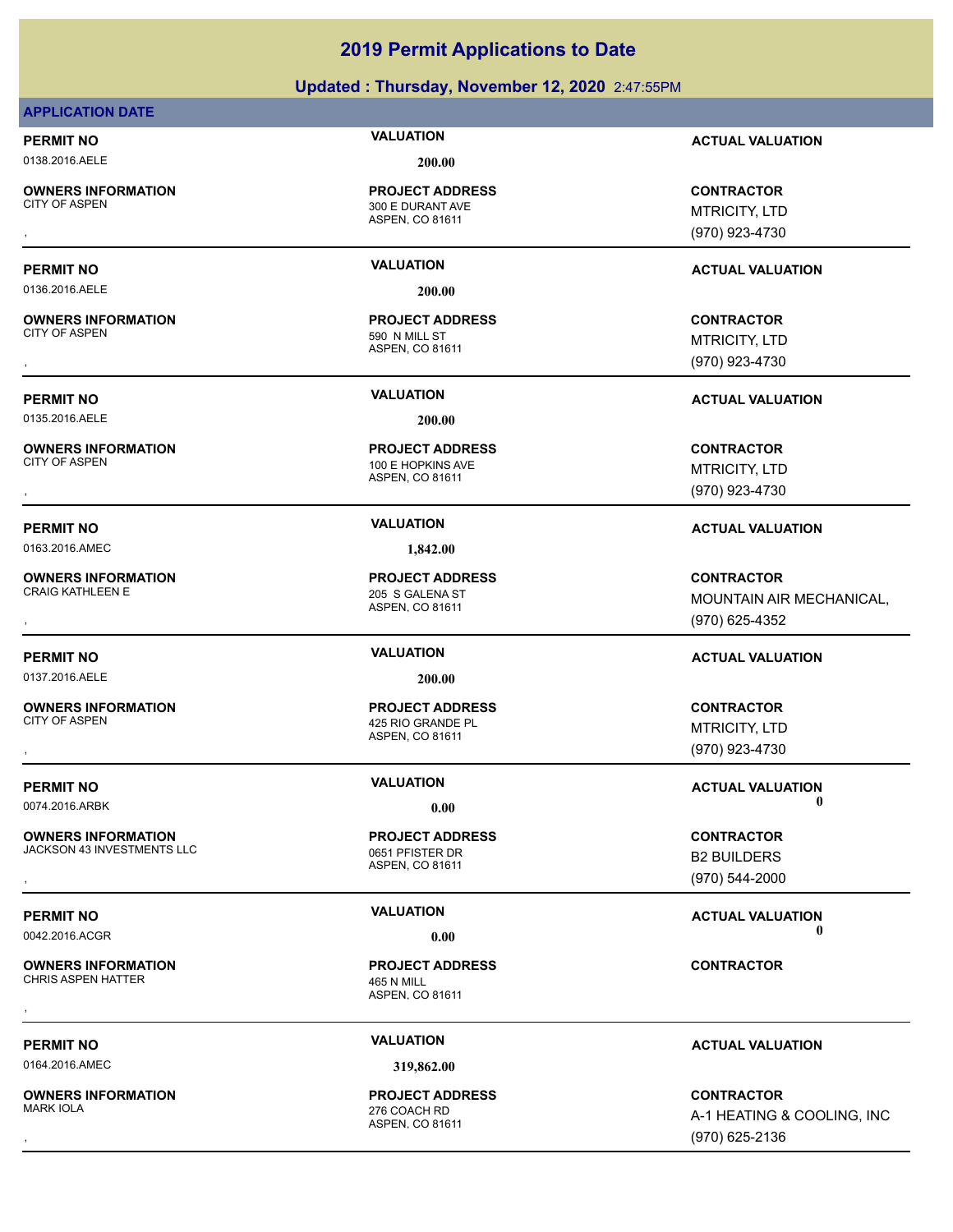## **Updated : Thursday, November 12, 2020** 2:47:55PM

## **APPLICATION DATE**

## **PERMIT NO VALUATION ACTUAL VALUATION**

0024.2016.tent

**OWNERS INFORMATION**

ASPEN, CO 81611 0 BENEIDICT MUSIC TENT **PROJECT ADDRESS OWNERS INFORMATION GENET ADDRESS ARE SERVED ASSESS AND SENSION CONTRACTOR SERVED ASSESS AN ASPEN CONTROLLER SUMPORT OF A SPEN, CO 81611<br>JAZZ ASPEN-SNOWMASS GENET AND RESPEN, CO 81611<br>,** 

## **6/2/16**

0023.2016.tent

**OWNERS INFORMATION**

**OWNERS INFORMATION** CHRISTINE O'CALLAGHA BURLINGAME H.O.A. 78 FORGE RD 0042 MINING STOCK PKWY ASPEN, CO 81611

**OWNERS INFORMATION**

0055.2016.RWBU **1,000.00**

**OWNERS INFORMATION**

**OWNERS INFORMATION** RD OLSON INVESTMENTS II LLC<br>501 W HOPKINS AVE

0012.2016.AHPC

ASPEN, CO 81611 0 PAEPCKE PARK HOPKINS AVE **PROJECT ADDRESS**

ASPEN, CO 81611 **PROJECT ADDRESS**

ASPEN, CO 81611 0 TRUSCOTT DR **PROJECT ADDRESS**

ASPEN, CO 81611 530 W HALLAM ST **PROJECT ADDRESS** , **CONTRACTOR**

ASPEN, CO 81611 **PROJECT ADDRESS**

ASPEN, CO 81611 500 E COOPER AVE **PROJECT ADDRESS** , **CONTRACTOR**

0132.2016.AELE **1,000.00**

ASPEN, CO 81611 **PROJECT ADDRESS**

**PERMIT NO VALUATION ACTUAL VALUATION**

**OWNERS INFORMATION PROJECT ADDRESS CONTRACTOR**<br>CITY OF ASPEN 0 PAEPCKE PARK HOPKINS AVE ASPEN CATERERS & PARTY F<br>, ASPEN. CO 81611 ASPEN CATERERS & PARTY F (970) 366-1730

**PERMIT NO VALUATION ACTUAL VALUATION** 0030.2016.ACBK **89,000.00 89,000.00**

**CONTRACTOR**

**PERMIT NO VALUATION ACTUAL VALUATION** 0047.2016.ARBU **0.00 0.00**

, **CONTRACTOR** HEYL CONSTRUCTION, INC (970) 274-6488

## **PERMIT NO VALUATION ACTUAL VALUATION**

**PERMIT NO VALUATION ACTUAL VALUATION**

**OWNERS INFORMATION GOVERNED BY A SERVICE PROJECT ADDRESS ARE SERVICE CONTRACTOR**<br>RD OLSON INVESTMENTS II LLC THE SERVICE ASPEN, CO 81611<br>, GOVERNED BY A SPEN, CO 81611 BRIKOR ASSOCIATES, INC (970) 923-3088

## **PERMIT NO VALUATION ACTUAL VALUATION**

**OWNERS INFORMATION PROJECT ADDRESS CONTRACTOR**<br>SEMARU INVESTMENTS, LLC 1195 RIVERSIDE DR REEVES & SONS ELECTRIC, II<br>, ASPEN. CO 81611 REEVES & SONS ELECTRIC, II (970) 876-0545

**OWNERS INFORMATION** SEMARU INVESTMENTS, LLC 1195 RIVERSIDE DR

0072.2016.ARBK **6,375,000.00 6,375,000.00**

**PERMIT NO VALUATION ACTUAL VALUATION**

**OWNERS INFORMATION**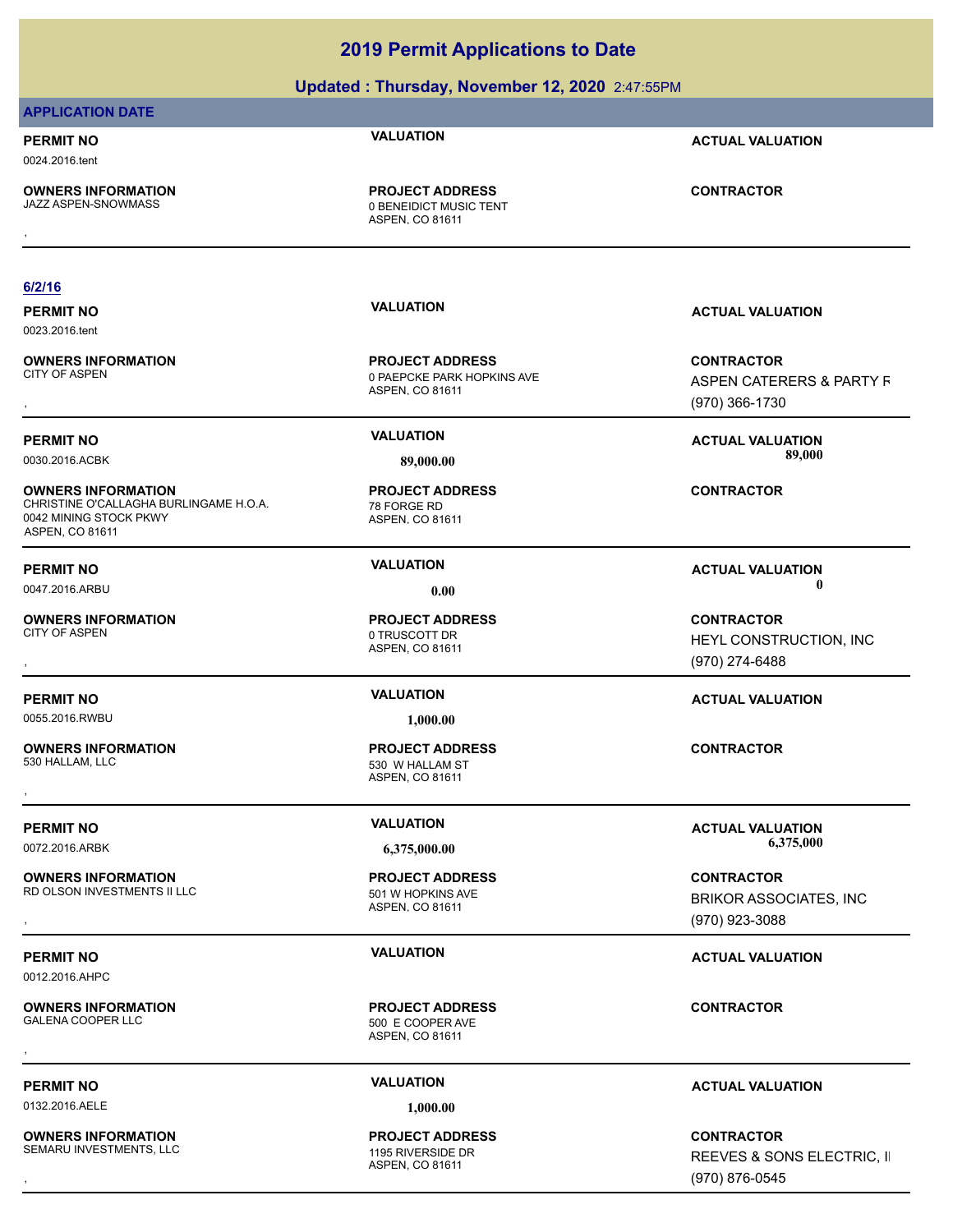## **Updated : Thursday, November 12, 2020** 2:47:55PM

## **APPLICATION DATE**

0162.2016.AMEC **6,520.00**

**OWNERS INFORMATION** LEVERICH, CHRIS BRYANT, NANCY 1005 WATERS AVE 1005 WATERS AVE ASPEN, CO 81611

**OWNERS INFORMATION**

0049.2016.ENTP

**OWNERS INFORMATION** BALD MOUNTAIN DEVELOPMENT LLC 0 0 SOUTH ASPEN ST 132 W MAIN ST ASPEN, CO 81611

## **6/1/16**

**OWNERS INFORMATION**

0012.2016.ARED

**OWNERS INFORMATION**

**OWNERS INFORMATION** RYDHOLM RALPH W & O BRIEN WALT 39 ROARING FORK DR

0053.2016.RWBU **5,000.00**

**OWNERS INFORMATION**

ASPEN, CO 81611 **PROJECT ADDRESS**

ASPEN, CO 81611 38996 HIGHWAY 82 **PROJECT ADDRESS**

ASPEN, CO 81611 **PROJECT ADDRESS**

**PERMIT NO VALUATION ACTUAL VALUATION**

**CONTRACTOR** FIREPLACE COMPANY, THE (970) 963-3598

**PERMIT NO VALUATION ACTUAL VALUATION** 0073.2016.ARBK **3,500,000.00 3,500,000.00**

, **CONTRACTOR** PNCI CONSTRUCTION, INC (970) 242-3548

## **PERMIT NO VALUATION ACTUAL VALUATION**

**CONTRACTOR**

, **CONTRACTOR** UMBRELLA ROOFING, INC (970) 704-9130

## **PERMIT NO VALUATION ACTUAL VALUATION**

**PERMIT NO VALUATION ACTUAL VALUATION** 0046.2016.ARBU **104,000.00 104,000.00**

OWNER/ BUILDER

## **PERMIT NO VALUATION ACTUAL VALUATION**

0054.2016.RWBU **2,000.00**

**OWNERS INFORMATION** 629 W SMUGGLER LLC\* 629 W SMUGGLER ST

ASPEN, CO 81611 **PROJECT ADDRESS** , **CONTRACTOR**

**PERMIT NO VALUATION ACTUAL VALUATION**

**PERMIT NO VALUATION ACTUAL VALUATION** 0045.2016.ARBU **26,550.00 26,550.00**

> ASPEN, CO 81611 825 CEMETERY LN **PROJECT ADDRESS**

ASPEN, CO 81611 1520 HOMESTAKE DR **PROJECT ADDRESS** , **CONTRACTOR**

ASPEN, CO 81611 **PROJECT ADDRESS OWNERS INFORMATION MALT AND PROJECT ADDRESS ARE CONTRACTOR CONTRACTOR**<br>RYDHOLM RALPH W & O BRIEN WALT ASPEN, CO 81611 ASPEN, CO 81611 ASPEN, CO 81611 ASPEN, CO 81611

ASPEN, CO 81611 39 ROARING FORK DR **PROJECT ADDRESS** , **CONTRACTOR**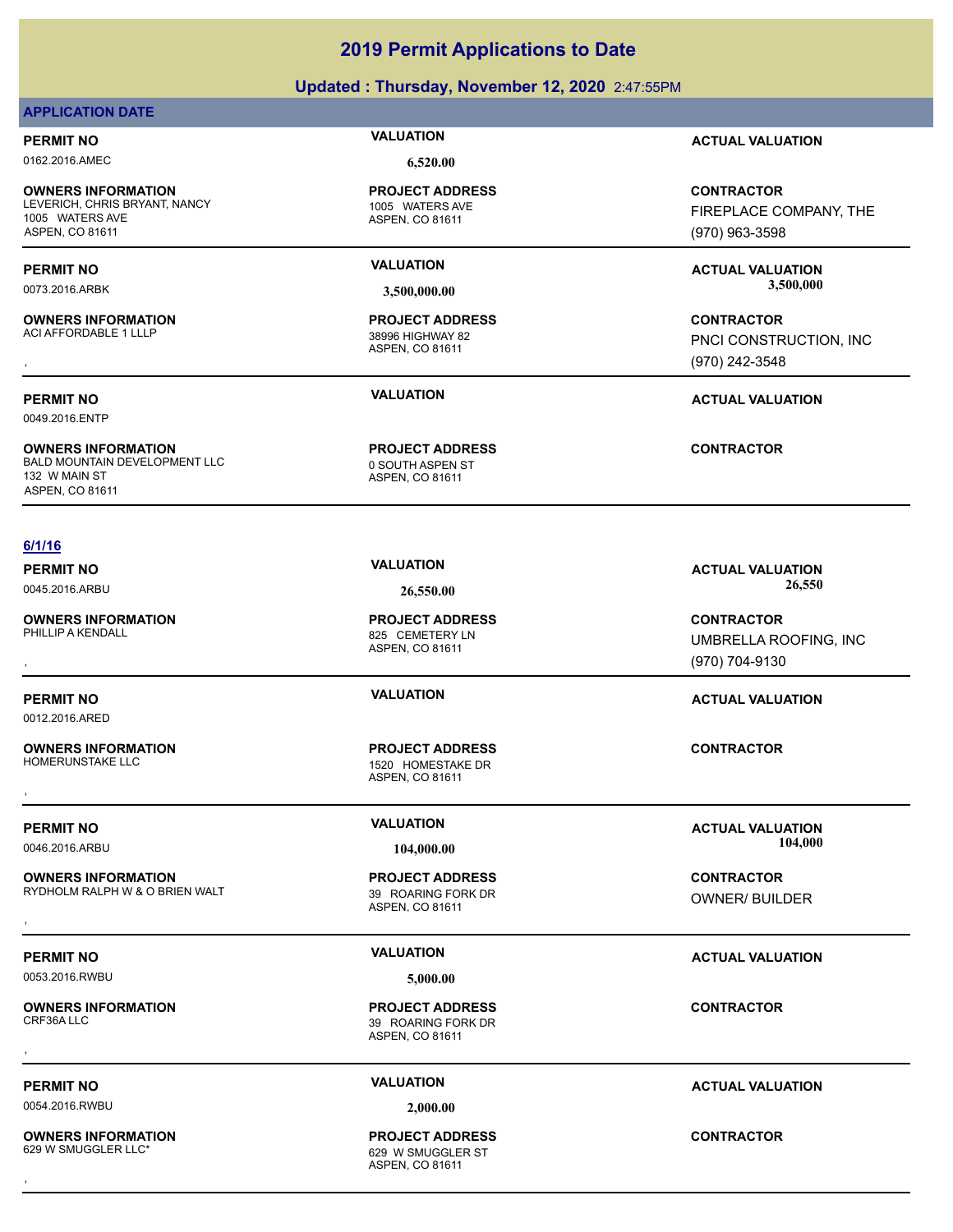## **Updated : Thursday, November 12, 2020** 2:47:55PM

## **APPLICATION DATE**

0053.2016.ASLU

**OWNERS INFORMATION**

ASPEN, CO 81611 501 W HALLAM ST

0131.2016.AELE **3,000.00**

**OWNERS INFORMATION** AJAX INVESTMENTS LLC<br>
730 E DURANT

**OWNERS INFORMATION**

0160.2016.AMEC **4,650.00**

**OWNERS INFORMATION**

0128.2016.AELE **2,000.00**

**OWNERS INFORMATION** DUNAWAY WILLIAM R 1/2 INT 322 EASTWOOD DR

0129.2016.AELE **3,500.00**

**OWNERS INFORMATION** RHEA JOHN W JR QUAL PER RES TR<br>228 EASTWOOD DR

0048.2016.ENTP

**OWNERS INFORMATION**

0052.2016.ASLU

**OWNERS INFORMATION** CITY HALL CITY OF ASPEN 215 N GARMISCH

**PROJECT ADDRESS** , **CONTRACTOR**

ASPEN, CO 81611 **PROJECT ADDRESS**

0161.2016.AMEC **42,509.00**

ASPEN, CO 81611 201 N MILL ST **PROJECT ADDRESS**

ASPEN, CO 81611 711 S GALENA ST **PROJECT ADDRESS**

ASPEN, CO 81611 **PROJECT ADDRESS**

ASPEN, CO 81611 **PROJECT ADDRESS**

ASPEN, CO 81611 MOTHER LODE CONDO ASSOC. 314 E HYMAN **PROJECT ADDRESS OWNERS INFORMATION CONTRACTOR REGIST OF PROJECT ADDRESS CONTRACTOR CONTRACTOR**<br>MOTHER LODE CONDO ASSOC. THE REAL MASPEN, CO 81611<br>,

ASPEN, CO 81611 **PROJECT ADDRESS OWNERS INFORMATION CONTRACTOR REGIST OF PROJECT ADDRESS CONTRACTOR CONTRACTOR**<br>CITY HALL CITY OF ASPEN **CONTRACTOR**<br>, The Manual ASPEN, CO 81611

**PERMIT NO VALUATION ACTUAL VALUATION**

**PERMIT NO VALUATION ACTUAL VALUATION**

, **CONTRACTOR** ALWAYS ON ELECTRIC, INC

**PERMIT NO VALUATION ACTUAL VALUATION**

, **CONTRACTOR** MOUNTAIN AIR MECHANICAL, (970) 625-4352

## **PERMIT NO VALUATION ACTUAL VALUATION**

, **CONTRACTOR** CLIMATE CONTROL COMPANY (970) 945-2326

## **PERMIT NO VALUATION ACTUAL VALUATION**

**OWNERS INFORMATION PROJECT ADDRESS CONTRACTOR**<br>DUNAWAY WILLIAM R 1/2 INT 322 EASTWOOD DR R & A ENTERPRISES OF CARE<br>, ASPEN, CO 81611 R & A ENTERPRISES OF CARE (970) 945-6500

## **PERMIT NO VALUATION VALUATION VALUATION**

, **CONTRACTOR** LITTELL ELECTRIC, INC (970) 429-8357

## **PERMIT NO VALUATION VALUATION VALUATION**

**PERMIT NO VALUATION ACTUAL VALUATION**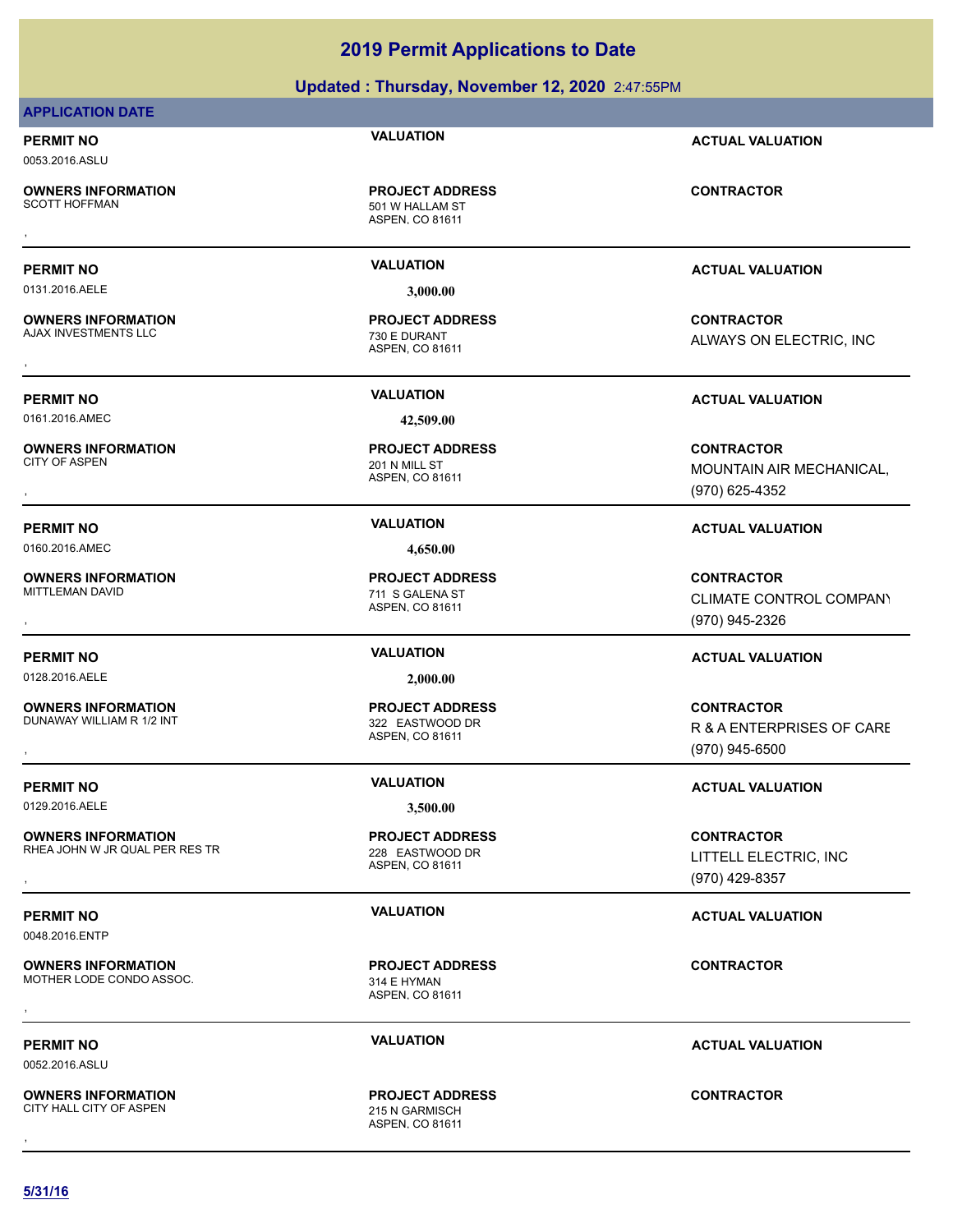## **Updated : Thursday, November 12, 2020** 2:47:55PM

## **APPLICATION DATE**

0052.2016.RWBU **15,000.00**

**OWNERS INFORMATION**

ASPEN, CO 81611 619 N FOURTH ST **PROJECT ADDRESS** , **CONTRACTOR**

0157.2016.AMEC **13,600.00**

**OWNERS INFORMATION**

0155.2016.AMEC **50,000.00**

**OWNERS INFORMATION**

0094.2016.ASPL **60,000.00**

**OWNERS INFORMATION**

0051.2016.ASLU

**OWNERS INFORMATION** 300 LAKE LLC 300 LAKE AVE

0127.2016.AELE **62,000.00**

**OWNERS INFORMATION** MICHAEL TRIPLETT TMT VENTURES LLC 627 W SMUGGLER ST

**OWNERS INFORMATION** BROOKS JOHN A & LORRAINE M 720 W BLEEKER ST 720 W BLEEKER ST ASPEN, CO 81611

0011.2016.ARED

**OWNERS INFORMATION** FISCHER MARILYN FLINT TRUSTEE 816 E HYMAN AVE

ASPEN, CO 81611 **705 CASTLE CREEK RD PROJECT ADDRESS**

ASPEN, CO 81611 845 ROARING FORK RD **PROJECT ADDRESS**

ASPEN, CO 81611 845 ROARING FORK RD **PROJECT ADDRESS**

**PROJECT ADDRESS**

ASPEN, CO 81611 **PROJECT ADDRESS**

ASPEN, CO 81611 **PROJECT ADDRESS**

ASPEN, CO 81611 **PROJECT ADDRESS** , **CONTRACTOR**

**PERMIT NO VALUATION ACTUAL VALUATION**

**PERMIT NO VALUATION ACTUAL VALUATION**

, **CONTRACTOR** US BOILER & PLUMBING COM (970) 876-1940

**PERMIT NO VALUATION ACTUAL VALUATION**

**OWNERS INFORMATION PROJECT ADDRESS CONTRACTOR**<br>CHLOE VINE 845 ROARING FORK RD RJM PLUMBING & HEATING, II<br>, ASPEN, CO 81611 RJM PLUMBING & HEATING, IN (970) 928-9875

## **PERMIT NO VALUATION ACTUAL VALUATION**

**OWNERS INFORMATION PROJECT ADDRESS CONTRACTOR**<br>CHLOE VINE 845 ROARING FORK RD RJM PLUMBING & HEATING, II<br>, ASPEN. CO 81611 RJM PLUMBING & HEATING, IN (970) 928-9875

## **PERMIT NO VALUATION ACTUAL VALUATION**

## **PERMIT NO VALUATION ACTUAL VALUATION**

, **CONTRACTOR** REEVES & SONS ELECTRIC, II (970) 876-0545

**PERMIT NO VALUATION ACTUAL VALUATION** 0044.2016.ARBU **27,200.00 27,200.00**

> **CONTRACTOR** SHANE STEVENSON ENT (970) 963-1900

**PERMIT NO VALUATION ACTUAL VALUATION**

ASPEN, CO 81611 , **CONTRACTOR**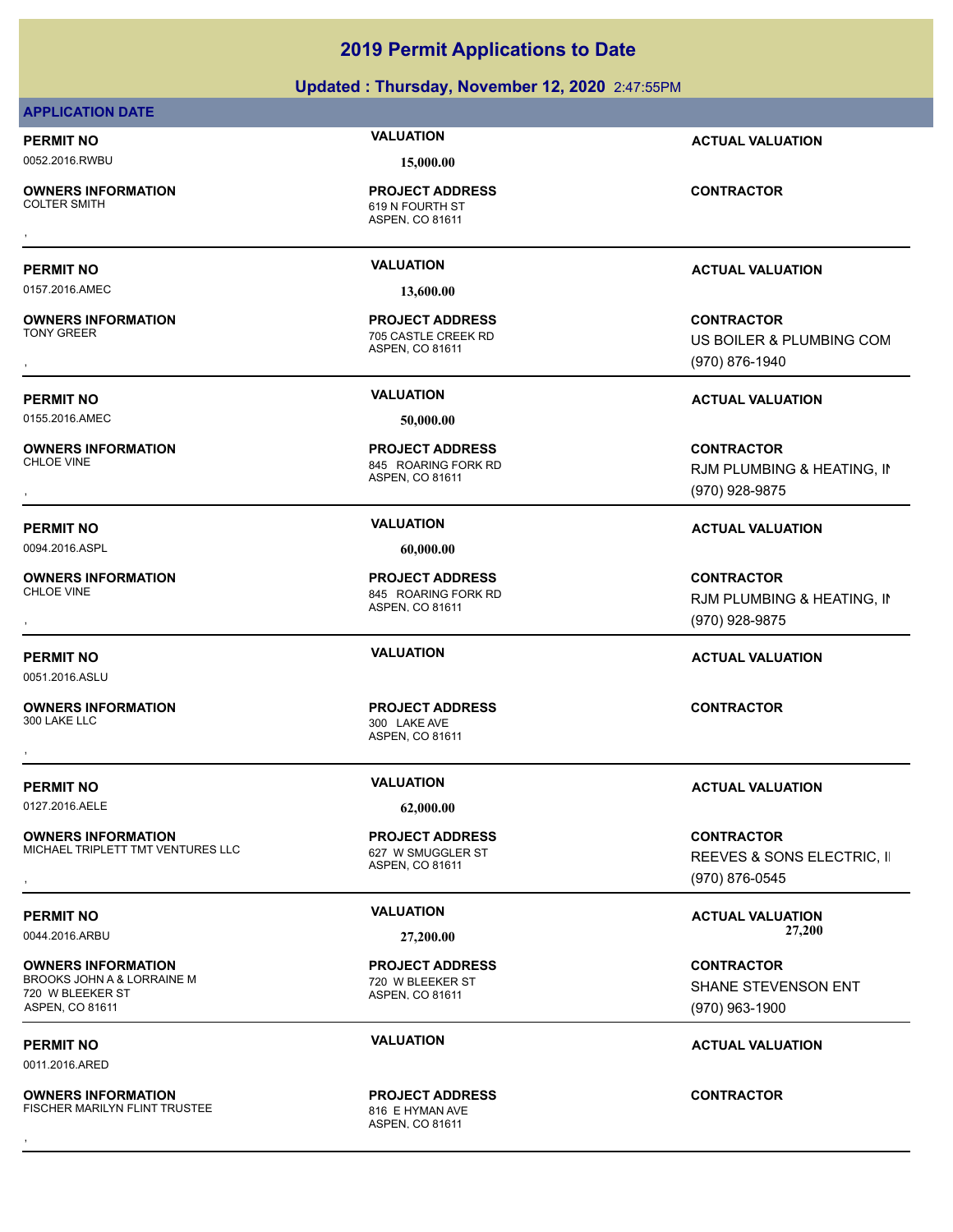## **Updated : Thursday, November 12, 2020** 2:47:55PM

## **APPLICATION DATE**

0097.2016.ASPL **15,000.00**

**OWNERS INFORMATION** JEREMY FLUG, PARTNER FURNGULF LTD 616 E HYMAN AVE 616 E HYMAN AVE ASPEN, CO 81611

**OWNERS INFORMATION**

0126.2016.AELE **4,000.00**

**OWNERS INFORMATION** PO BOX 10984 ASPEN, CO 81612

0053.2016.afsr **1,000.00**

**OWNERS INFORMATION** COX JAMES E LIVING TRUST **307 S GALENA ST** 

0156.2016.AMEC **500.00**

**OWNERS INFORMATION** COX JAMES E LIVING TRUST **307 S GALENA ST** 

**OWNERS INFORMATION** VIRGINA HAMILTON 134 MAPI FIN

0098.2016.ASPL **3,300.00**

**OWNERS INFORMATION** ANN BLITSTEIN 341 PARK AVE

0095.2016.ASPL **212,350.00**

**OWNERS INFORMATION**

ASPEN, CO 81611 **PROJECT ADDRESS**

ASPEN, CO 81611 715 E HOPKINS AVE **PROJECT ADDRESS**

ASPEN, CO 81611 935 E HOPKINS AVE **PROJECT ADDRESS**

ASPEN, CO 81611 **PROJECT ADDRESS**

ASPEN, CO 81611 **PROJECT ADDRESS**

ASPEN, CO 81611 **PROJECT ADDRESS**

ASPEN, CO 81611 **PROJECT ADDRESS**

ASPEN, CO 81611 100 E FRANCIS ST **PROJECT ADDRESS**

**PERMIT NO VALUATION ACTUAL VALUATION**

**CONTRACTOR** SOPRIS MECHANICAL (070) 618-0282

**PERMIT NO VALUATION ACTUAL VALUATION** 0071.2016.ARBK **15,000.00 15,000.00**

, **CONTRACTOR** GIANT PROPERTIES, INC (970) 925-7260

**PERMIT NO VALUATION ACTUAL VALUATION**

**CONTRACTOR** MTRICITY, LTD (970) 923-4730

## **PERMIT NO VALUATION ACTUAL VALUATION**

, **CONTRACTOR** FLAME OUT FIRE PROTECTIO (970) 927-4933

## **PERMIT NO VALUATION ACTUAL VALUATION**

**OWNERS INFORMATION CONTRACTOR REPORT OF PROJECT ADDRESS CONTRACTOR CONTRACTOR**<br>COX JAMES E LIVING TRUST TRIST TO A SOLENA ST TO A SOLENA ST TO A SEPEN, CO 81611<br>, SMITTYS AIR (970) 274-1652

**PERMIT NO VALUATION VALUATION VALUATION** 0043.2016.ARBU **0.00 0.00**

, **CONTRACTOR** RUTGERS CONSTRUCTION, II (970) 925-8229

## **PERMIT NO VALUATION VALUATION VALUATION**

, **CONTRACTOR** ASPEN WATERWISE, LLC (970) 925-1914

## **PERMIT NO VALUATION VALUATION VALUATION**

, **CONTRACTOR** YOUNG SERVICES, LLC (970) 384-0354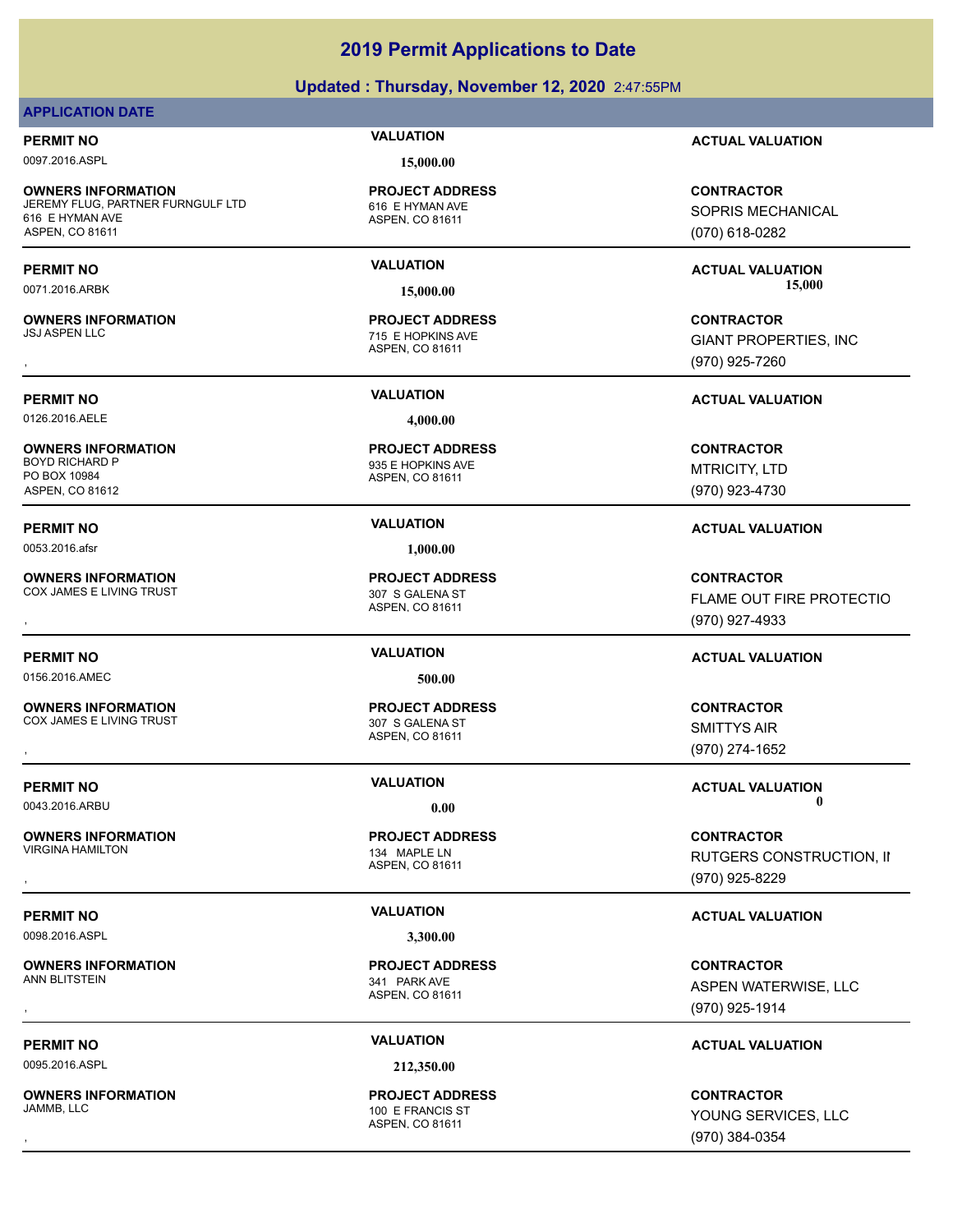## **Updated : Thursday, November 12, 2020** 2:47:55PM

## **APPLICATION DATE**

## 0158.2016.AMEC **30,000.00**

**OWNERS INFORMATION**

0096.2016.ASPL **66,500.00**

**OWNERS INFORMATION**

ASPEN, CO 81611 1690 SILVERKING DR **PROJECT ADDRESS**

ASPEN, CO 81611 108 E FRANCIS **PROJECT ADDRESS**

**PERMIT NO VALUATION ACTUAL VALUATION**

**OWNERS INFORMATION PROJECT ADDRESS CONTRACTOR**<br>KC & RANDA WEINER 1690 SILVERKING DR RESORT MOUNTAIN ENTERPF<br>, ASPEN, CO 81611 RESORT MOUNTAIN ENTERPI (970) 384-2748

## **PERMIT NO VALUATION ACTUAL VALUATION**

, **CONTRACTOR** YOUNG SERVICES, LLC (970) 384-0354

## **5/27/16**

0051.2016.RWBU **2,000.00**

**OWNERS INFORMATION** LITTLE CLOUD ESTATE INC<br>333 2ND ST

0020.2016.tent

**OWNERS INFORMATION** PAEPCKE PARK 101 E MAIN ST

0018.2016.tent

**OWNERS INFORMATION** SILVER CIRCLE ICE RINK 433 E DURANT AVE 433 E DURANT AVE ASPEN, CO 81611

0017.2016.tent

## **OWNERS INFORMATION**

675 E DURANT AVE ASPEN, CO 81611

0016.2016.tent

**OWNERS INFORMATION**

ASPEN, CO 81611 **PROJECT ADDRESS OWNERS INFORMATION CONTRACTOR REGIST PROJECT ADDRESS CONTRACTOR CONTRACTOR**<br>LITTLE CLOUD ESTATE INC **CONTRACTOR ASPEN**, CO 81611<br>,

ASPEN, CO 81611 **PROJECT ADDRESS**

ASPEN, CO 81611 **PROJECT ADDRESS**

ASPEN, CO 81611 675 E DURANT AVE

ASPEN, CO 81611 590 N MILL ST **PROJECT ADDRESS**

0093.2016.ASPL **2,000.00**

## ASPEN, CO 81611 308 S GALENA ST **PROJECT ADDRESS**

**PERMIT NO VALUATION ACTUAL VALUATION**

## **PERMIT NO VALUATION ACTUAL VALUATION**

, **CONTRACTOR** COLORADO PARTY RENTALS (303) 781-1111

## **PERMIT NO VALUATION ACTUAL VALUATION**

**CONTRACTOR** BETHEL PARTY RENTALS, INC (970) 479-7000

**CONTRACTOR** BETHEL PARTY RENTALS, INC (970) 479-7000

## **PERMIT NO VALUATION ACTUAL VALUATION**

**OWNERS INFORMATION PROJECT ADDRESS CONTRACTOR**<br>ART MUSEUM LLC 590\_N MILL ST BETHEL PARTY RENTALS, INC<br>, ASPEN. CO 81611 BETHEL PARTY RENTALS, INC (970) 479-7000

## **PERMIT NO VALUATION ACTUAL VALUATION**

, **CONTRACTOR** A\*OK PLUMBING & HEATING, I (970) 456-3013

## **OWNERS INFORMATION**

**PERMIT NO VALUATION ACTUAL VALUATION**

**PROJECT ADDRESS**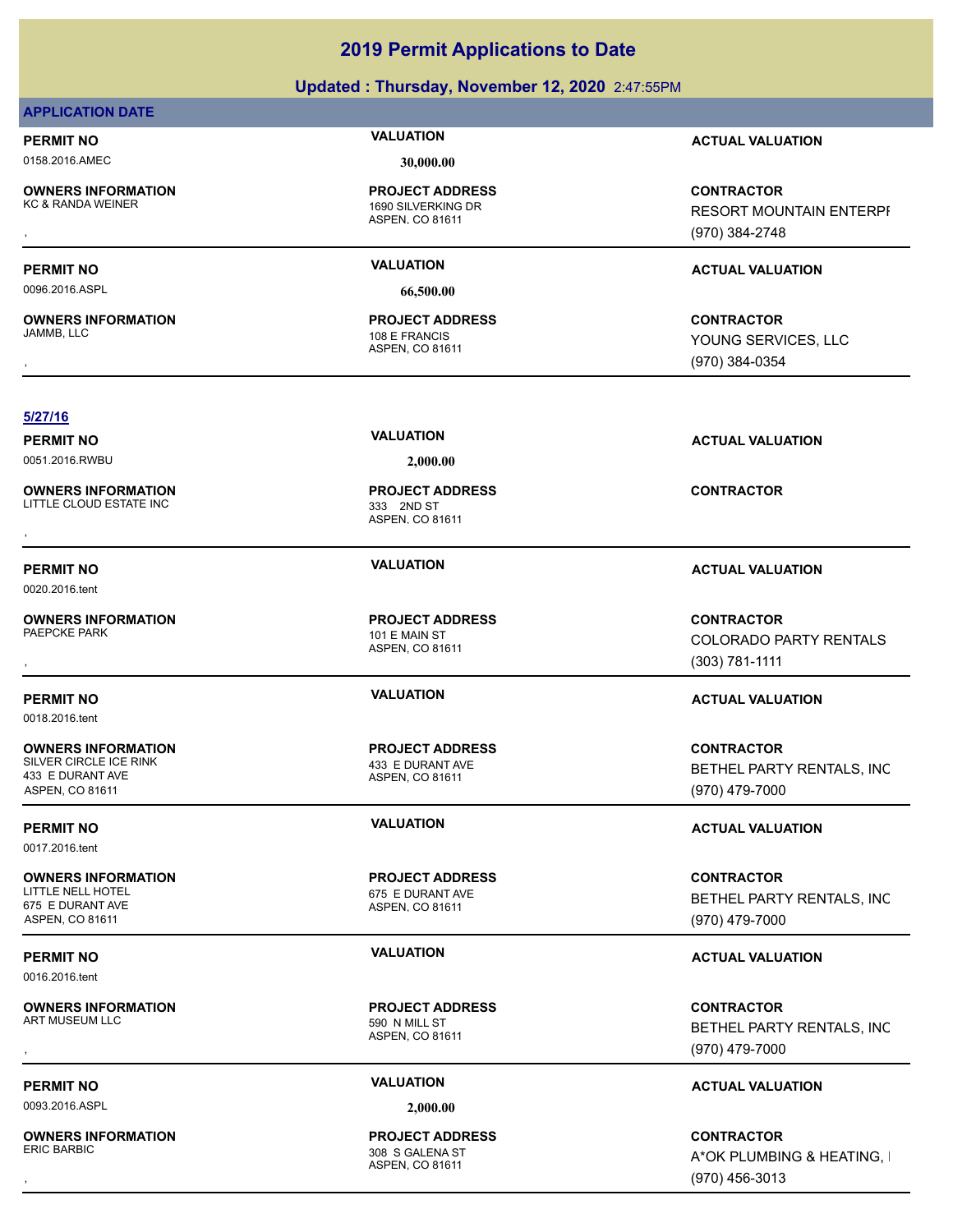| <b>PERMIT NO</b>                                                          | <b>VALUATION</b>                                               | <b>ACTUAL VALUATION</b>                                          |
|---------------------------------------------------------------------------|----------------------------------------------------------------|------------------------------------------------------------------|
| 0124.2016.AELE                                                            | 20,000.00                                                      |                                                                  |
| <b>OWNERS INFORMATION</b><br>DAVID & CHERYL MCWHORTER                     | <b>PROJECT ADDRESS</b><br>718 S GALENA ST<br>ASPEN, CO 81611   | <b>CONTRACTOR</b><br>R & A ENTERPRISES OF CARE<br>(970) 945-6500 |
| <b>PERMIT NO</b>                                                          | <b>VALUATION</b>                                               | <b>ACTUAL VALUATION</b>                                          |
| 0154.2016.AMEC                                                            | 1,000.00                                                       |                                                                  |
| <b>OWNERS INFORMATION</b><br>CARMAN PETER CHIEF INVESTMENT                | <b>PROJECT ADDRESS</b><br>700 UTE AVE<br>ASPEN, CO 81611       | <b>CONTRACTOR</b><br>PACIFIC SHEET METAL, INC.<br>(970) 925-2454 |
| <b>PERMIT NO</b>                                                          | <b>VALUATION</b>                                               | <b>ACTUAL VALUATION</b>                                          |
| 0125.2016.AELE                                                            | 2,800.00                                                       |                                                                  |
| <b>OWNERS INFORMATION</b><br>CARMAN PETER CHIEF INVESTMENT                | <b>PROJECT ADDRESS</b><br>700 UTE AVE<br>ASPEN, CO 81611       | <b>CONTRACTOR</b><br>R & A ENTERPRISES OF CARE<br>(970) 945-6500 |
| <b>PERMIT NO</b><br>0022.2016.tent                                        | <b>VALUATION</b>                                               | <b>ACTUAL VALUATION</b>                                          |
| <b>OWNERS INFORMATION</b><br>ACRA<br>425 RIO GRANDE PL<br>ASPEN, CO 81611 | <b>PROJECT ADDRESS</b><br>425 RIO GRANDE PL<br>ASPEN, CO 81611 | <b>CONTRACTOR</b><br>BETHEL PARTY RENTALS, INC<br>(970) 479-7000 |
| <b>PERMIT NO</b>                                                          | <b>VALUATION</b>                                               | <b>ACTUAL VALUATION</b>                                          |
| 0050.2016.RWBU                                                            | 5,000.00                                                       |                                                                  |
| <b>OWNERS INFORMATION</b><br><b>CENTURY LINK</b>                          | <b>PROJECT ADDRESS</b><br>725 E HOPKINS<br>ASPEN, CO 81611     | <b>CONTRACTOR</b>                                                |
| <b>PERMIT NO</b>                                                          | <b>VALUATION</b>                                               | <b>ACTUAL VALUATION</b>                                          |

0021.2016.tent

**OWNERS INFORMATION**

506 E MAIN ST ASPEN, CO 81611

ASPEN, CO 81611 **PROJECT ADDRESS**

, **CONTRACTOR** COLORADO PARTY RENTALS (303) 781-1111

**CONTRACTOR** BUTLER RENTS (303) 388-5971

## **2019 Permit Applications to Date**

## **Updated : Thursday, November 12, 2020** 2:47:55PM

## **APPLICATION DATE**

ASPEN, CO 81611 0 RIO GRANDE PARK (MILL & RIO ( **PROJECT ADDRESS**

ASPEN, CO 81611 0 WAGNER PARK **PROJECT ADDRESS**

**OWNERS INFORMATION** KEN STILLER MWTK SNOWBUNNY LANE, LLC 1260 SNOWBUNNY LN 1260 SNOWBUNNY LN ASPEN, CO 81611

## **PERMIT NO CONSUMITY OF A CONSUMITY OF A CONSUMITY OF A CONSUMITY OF A CTUAL VALUATION**

## 0048.2016.RWBU **11,000.00**

## **5/26/16**

## **PERMIT NO VALUATION VALUATION VALUATION**

## 0019.2016.tent

# **OWNERS INFORMATION**

## **CONTRACTOR**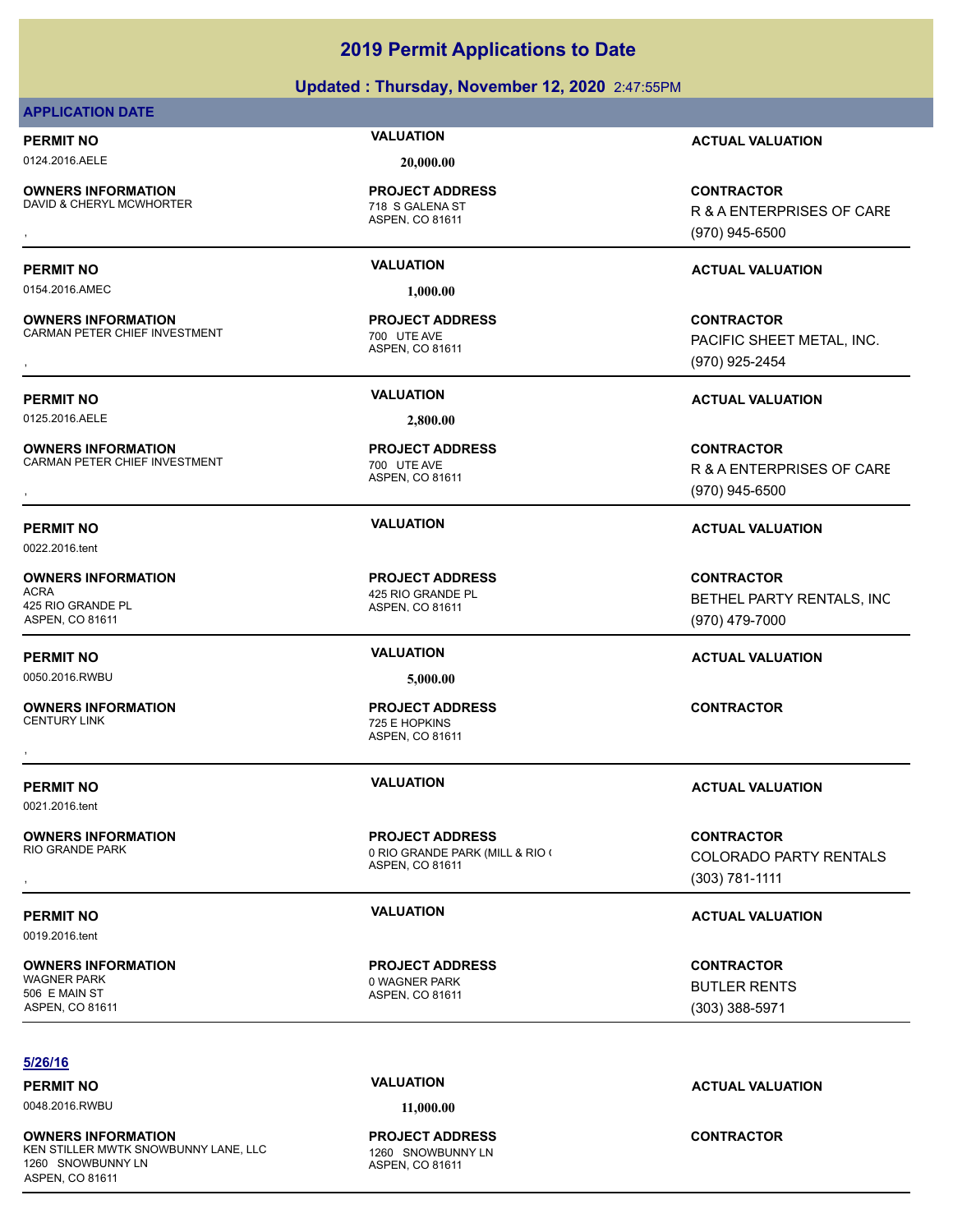## **Updated : Thursday, November 12, 2020** 2:47:55PM

## **APPLICATION DATE**

0052.2016.afsr **9,150.00**

**OWNERS INFORMATION** 

0049.2016.RWBU **2,600.00**

**OWNERS INFORMATION** 301 LAKE AVENUE LLC 301 LAKE AVE

0121.2016.AELE **12,500.00**

**OWNERS INFORMATION**

0123.2016.AELE **114,000.00**

**OWNERS INFORMATION** CITY OF ASPEN 201 N MILL ST

**OWNERS INFORMATION** RIVER PARK IN ASPEN CONDO ASSO 140 N SPRING ST 730 E DURANT AVE ASPEN, CO 81611

0047.2016.ENTP

**OWNERS INFORMATION** RIVER PARK IN ASPEN CONDO ASSO 140 N SPRING ST 730 E DURANT AVE ASPEN, CO 81611

0090.2016.ASPL **1,500.00**

**OWNERS INFORMATION** DAVID & CHERYL MCWHORTER 718 S GALENA ST

0091.2016.ASPL **7,250.00**

**OWNERS INFORMATION** CARMAN PETER CHIEF INVESTMENT 700 UTE AVE

ASPEN, CO 81611 845 ROARING FORK RD **PROJECT ADDRESS**

ASPEN, CO 81611 **PROJECT ADDRESS** , **CONTRACTOR**

ASPEN, CO 81611 201 N MILL ST **PROJECT ADDRESS**

ASPEN, CO 81611 **PROJECT ADDRESS**

ASPEN, CO 81611 **PROJECT ADDRESS**

ASPEN, CO 81611 **PROJECT ADDRESS**

ASPEN, CO 81611 **PROJECT ADDRESS**

ASPEN, CO 81611 **PROJECT ADDRESS**

**PERMIT NO VALUATION ACTUAL VALUATION**

, **CONTRACTOR** AUDIO EDGE, INC (970) 319-0100

## **PERMIT NO VALUATION ACTUAL VALUATION**

**PERMIT NO VALUATION ACTUAL VALUATION**

, **CONTRACTOR** LASSITER ELECTRIC, INC (970) 927-4656

## **PERMIT NO VALUATION ACTUAL VALUATION**

, **CONTRACTOR** LASSITER ELECTRIC, INC (970) 927-4656

**PERMIT NO VALUATION VALUATION VALUATION** 0045.2016.ARGR **5,000.00 5,000.00**

> **CONTRACTOR** STRUCTRUAL ASSOCIATES, II (970) 945-0147

## **PERMIT NO VALUATION VALUATION VALUATION**

**CONTRACTOR**

## **PERMIT NO VALUATION VALUATION VALUATION**

, **CONTRACTOR** SUPERIOR PLUMBING & HEAT (970) 309-2714

## **PERMIT NO VALUATION VALUATION VALUATION**

, **CONTRACTOR** TOP GUN PLUMBING & HEATII (970) 945-2580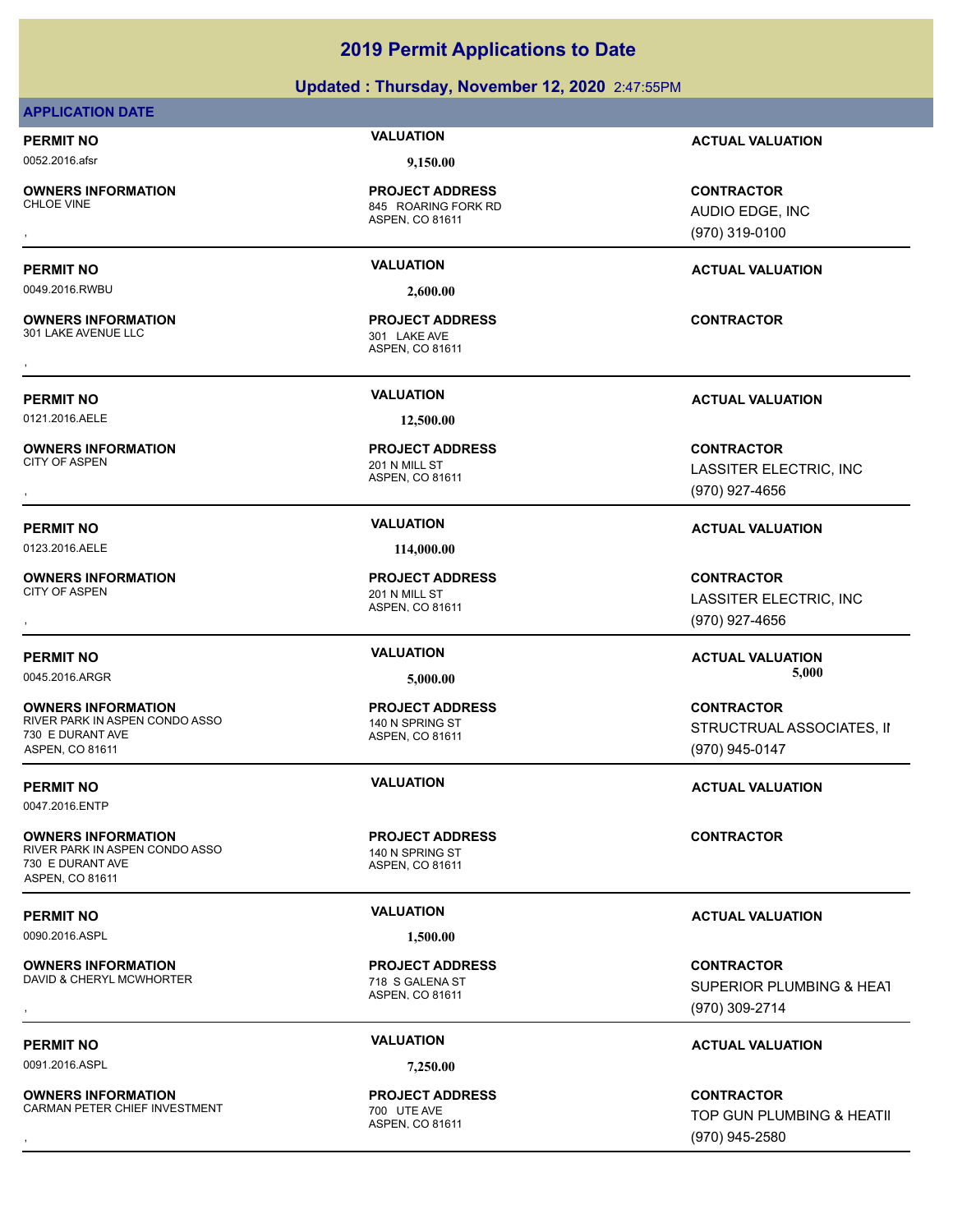## 0046.2016.ENTP ASPEN, CO 81611 **OWNERS INFORMATION** BALD MOUNTAIN DEVELOPMENT LLC 0 SOUTH ASPEN ST **PROJECT ADDRESS** 132 W MAIN ST ASPEN, CO 81611 **CONTRACTOR 5/25/16 PERMIT NO VALUATION ACTUAL VALUATION** 0041.2016.ARBU **82,666.00 82,666.00** ASPEN, CO 81611 **OWNERS INFORMATION** HUNTER CREEK CONDO HOA 500 VINE ST **PROJECT ADDRESS OWNERS INFORMATION GOVERNED BY A SERVICE PROJECT ADDRESS ARE:** CONTRACTOR CONTRACTOR<br>HUNTER CREEK CONDO HOA GOVERNED BY ASPEN, CO 81611 GOVERNED BY THE SAME ASPEN, CO 81611 (970) 379-9977 GZO SHEET METAL, INC. (970) 379-9977 **PERMIT NO VALUATION ACTUAL VALUATION** 0042.2016.ARBU **82,666.00 82,666.00** ASPEN, CO 81611 **OWNERS INFORMATION** HUNTER CREEK CONDO HOA 600 VINE ST **PROJECT ADDRESS OWNERS INFORMATION GOVERNED BY A SERVICE PROJECT ADDRESS ARE:** CONTRACTOR CONTRACTOR<br>HUNTER CREEK CONDO HOA GOVERNED BY ASPEN, CO 81611 GOVERNED BY THE SAME ASPEN, CO 81611 (970) 379-9977 GZO SHEET METAL, INC. (970) 379-9977 **PERMIT NO VALUATION ACTUAL VALUATION** 0051.2016.afsr **13,150.00** ASPEN, CO 81611 **OWNERS INFORMATION** 101 E HALLAM ST **PROJECT ADDRESS** 101 E HALLAM ST ASPEN, CO 81611 **CONTRACTOR** WESTERN STATES FIRE PROT (303) 792-0022 **PERMIT NO VALUATION ACTUAL VALUATION** 0047.2016.ASLU ASPEN, CO 81611 **OWNERS INFORMATION** 730 E COOPER AVE **PROJECT ADDRESS** , **CONTRACTOR PERMIT NO VALUATION ACTUAL VALUATION** 0088.2016.ASPL **15,000.00** ASPEN, CO 81611 **OWNERS INFORMATION** 119 E COOPER AVE **PROJECT ADDRESS** , **CONTRACTOR** VALLEY HEATING SERVICE, IN (970) 927-4328 **PERMIT NO CONSUMITY OF A CONSUMITY OF A CONSUMITY OF A CONSUMITY OF A CTUAL VALUATION**

**OWNERS INFORMATION**

**PERMIT NO VALUATION ACTUAL VALUATION**

**PROJECT ADDRESS**

0039.2016.ACGR **0.00 0.00**

ALPINE CUSTOM ELECTRONIC

(970) 712-4912

## **2019 Permit Applications to Date**

## **Updated : Thursday, November 12, 2020** 2:47:55PM

## **APPLICATION DATE**

**OWNERS INFORMATION**

190 FALCON RD

ASPEN, CO 81611 305 E HOPKINS AVE **PROJECT ADDRESS** , **CONTRACTOR**

0122.2016.AELE **3,500.00**

ASPEN, CO 81611

, **CONTRACTOR**

## **PERMIT NO VALUATION ACTUAL VALUATION**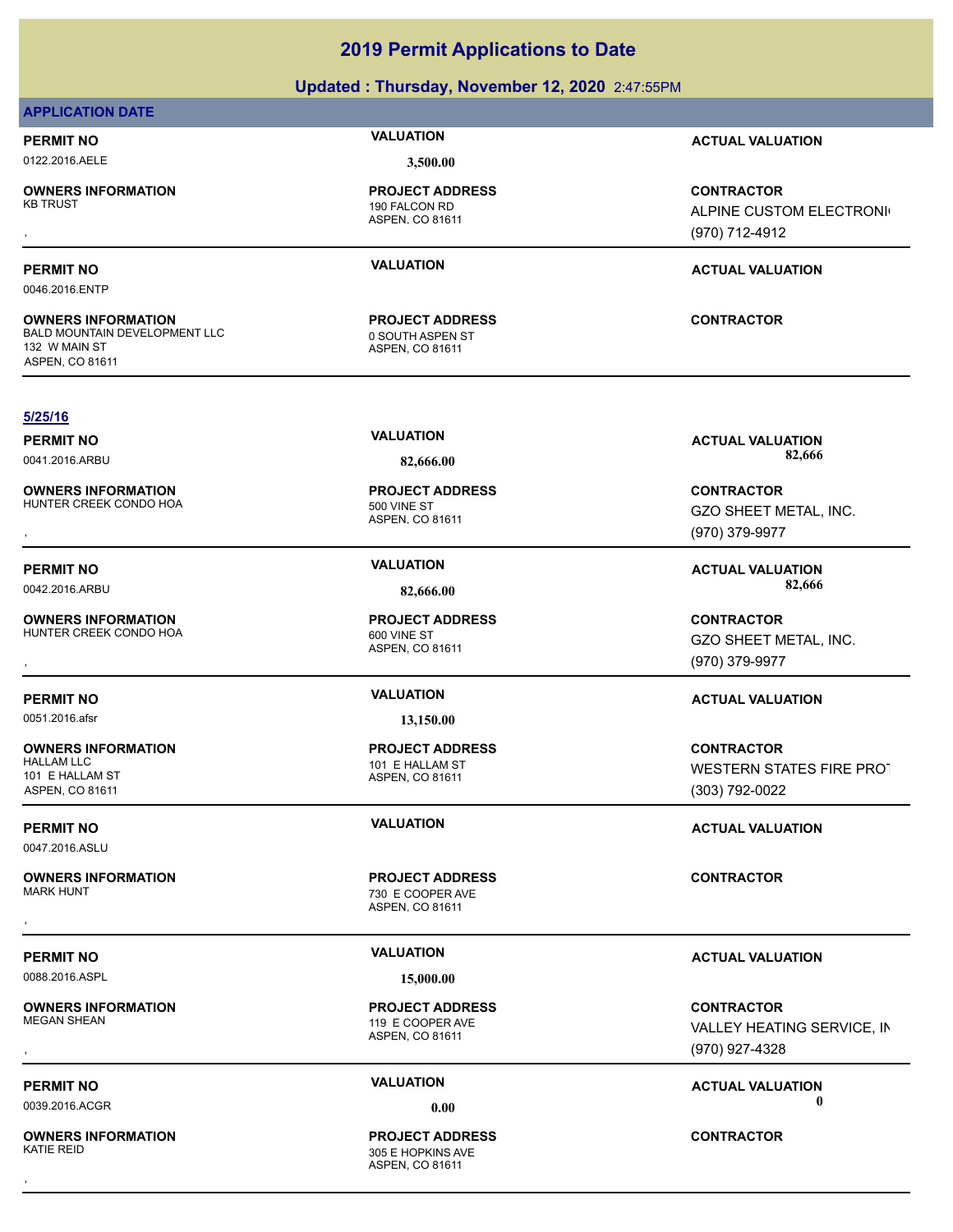## **Updated : Thursday, November 12, 2020** 2:47:55PM

## **APPLICATION DATE**

0040.2016.ACGR **0.00 0.00**

**OWNERS INFORMATION** BENJAMIN NAZARIAN 312 S MILL ST

**OWNERS INFORMATION**

**OWNERS INFORMATION**

**OWNERS INFORMATION**

**OWNERS INFORMATION**

ASPEN, CO 81611 **PROJECT ADDRESS** , **CONTRACTOR**

0153.2016.AMEC **500.00**

ASPEN, CO 81611 WAGNER GANT PROPERTIES LLC 610 S WEST END ST **PROJECT ADDRESS**

0089.2016.ASPL **22,000.00**

ASPEN, CO 81611 WAGNER GANT PROPERTIES LLC 610 S WEST END ST **PROJECT ADDRESS**

0120.2016.AELE **20,000.00**

ASPEN, CO 81611 WAGNER GANT PROPERTIES LLC<br>610 S WEST END ST **PROJECT ADDRESS**

0050.2016.afsr **18,831.00**

ASPEN, CO 81611 FIFTH AVENUE CONDO ASSOCIATION 800 S MILL ST **PROJECT ADDRESS**

ASPEN, CO 81611 **PROJECT ADDRESS**

ASPEN, CO 81611 CITY HALL 2000 130 S GALENA **PROJECT ADDRESS**

ASPEN, CO 81611 130 S GALENA **PROJECT ADDRESS**

**PERMIT NO VALUATION ACTUAL VALUATION**

## **PERMIT NO VALUATION ACTUAL VALUATION**

**OWNERS INFORMATION LETTLE SERVICE PROJECT ADDRESS ARE:**<br>WAGNER GANT PROPERTIES LLC LETTLE ASPEN. CO 81611 LETTLE ASPEN. CO 81611<br>ASPEN. CO 81611 LETTLE ASPEN. CO 81611 LETTLE ASPEN. CO 81611 LETTLE ASPEN. CO 81611 LETTLE CONKLIN CONSTRUCTION (970) 927-9685

## **PERMIT NO VALUATION ACTUAL VALUATION**

**OWNERS INFORMATION LEGAL CONORMISTS ARE DESCRIPTED MAGES ARE DESCRIPTION CONTRACTOR**<br>WAGNER GANT PROPERTIES LLC LEGAL CONORMIST ASPEN, CO 81611<br>, The Magnetic Conormist Conormist ASPEN, CO 81611 (970) 928-7320 **NEW AGE PLUMBING & HEATI** (970) 928-7320

## **PERMIT NO VALUATION ACTUAL VALUATION**

**OWNERS INFORMATION LETTLE SERVICE TO A PROJECT ADDRESS ARE:**<br>WAGNER GANT PROPERTIES LLC A SOME STAND STAND STUDIES ASPEN. CO 81611<br>ASPEN. CO 81611 ASPEN. AND STAND STAND STAND STAND STAND (970) 923-5844 B ELECTRIC (970) 923-5844

## **PERMIT NO VALUATION ACTUAL VALUATION**

, **CONTRACTOR** PROGUARD PROTECTION SE (970) 920-2026

## **PERMIT NO VALUATION ACTUAL VALUATION**

**CONTRACTOR**

**PERMIT NO VALUATION VALUATION VALUATION** 

**CONTRACTOR**

## **CONTRACTOR**

801 CASTLE CRK ASPEN, CO 81611

**OWNERS INFORMATION**

0050.2016.ASLU

# **PERMIT NO VALUATION ACTUAL VALUATION**

**OWNERS INFORMATION**

0049.2016.ASLU

**OWNERS INFORMATION** CITY HALL **the contract of the contract of the contract of the contract of the contract of the contract of the contract of the contract of the contract of the contract of the contract of the contract of the contract of the** 801 CASTLE CRK ASPEN, CO 81611

0048.2016.ASLU

801 CASTLE CRK ASPEN, CO 81611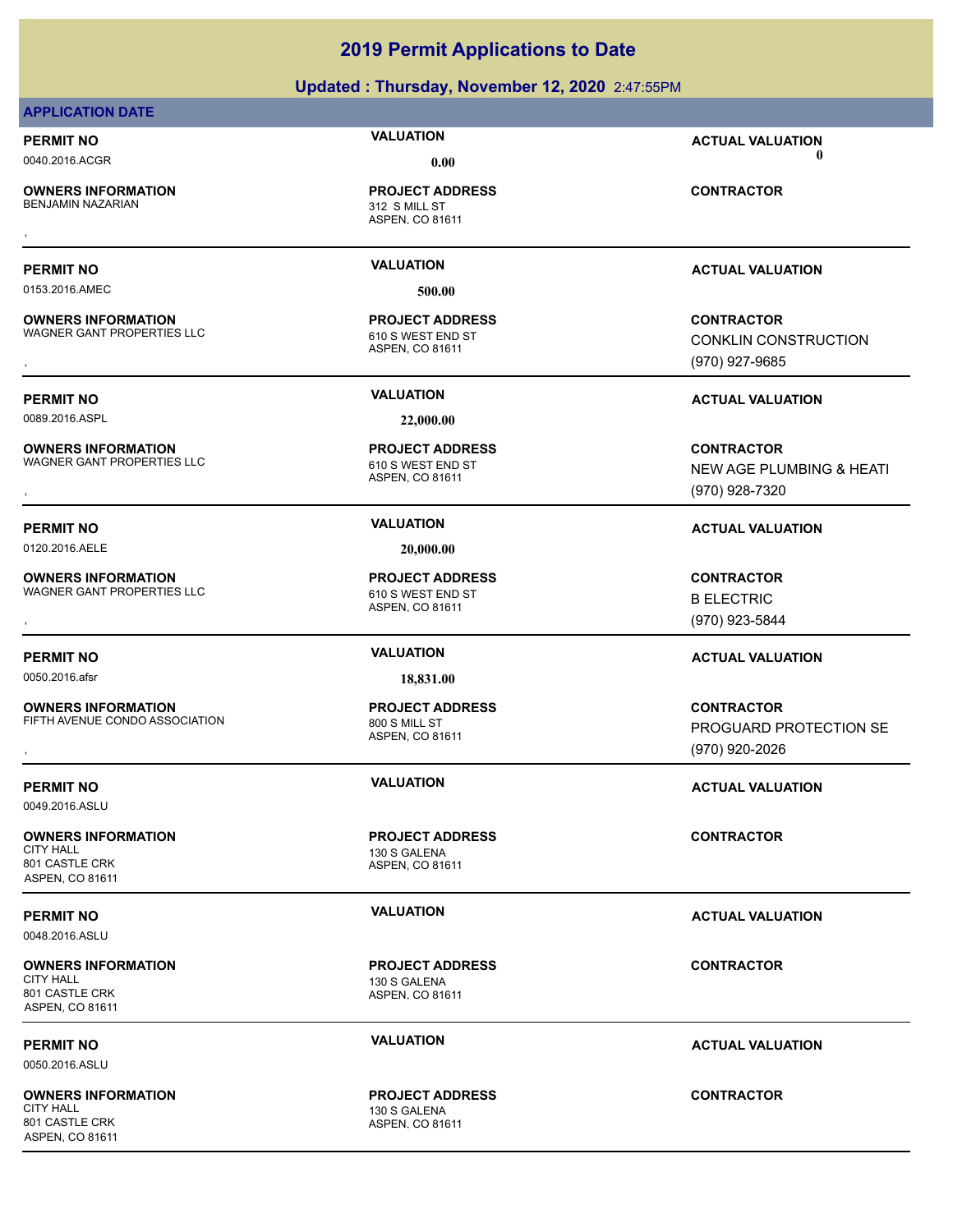## **Updated : Thursday, November 12, 2020** 2:47:55PM

## **APPLICATION DATE**

**OWNERS INFORMATION**

**OWNERS INFORMATION**

**OWNERS INFORMATION**

**OWNERS INFORMATION**

0152.2016.AMEC **70,000.00**

ASPEN, CO 81611 105 S SEVENTH **PROJECT ADDRESS**

0087.2016.ASPL **4,800.00**

ASPEN, CO 81611 BLEEKER MILL DEVELOPMENT LLC 201 N MILL ST **PROJECT ADDRESS**

0150.2016.AMEC **39,000.00**

ASPEN, CO 81611 BLEEKER MILL DEVELOPMENT LLC<br>
201 N MILL ST **PROJECT ADDRESS**

0151.2016.AMEC **14,800.00**

ASPEN, CO 81611 BLEEKER MILL DEVELOPMENT LLC<br>201 N MILL ST **PROJECT ADDRESS**

## **5/24/16**

**OWNERS INFORMATION** 604 W MAIN ST ASPEN, CO 81611

ASPEN SQUARE CONDOMINIUM ASSOC 617 E COOPER AVE 617 E COOPER AVE ASPEN, CO 81611

0047.2016.afsr **3,794.00**

**OWNERS INFORMATION**

ASPEN, CO 81611 191 SKIMMING LN

ASPEN, CO 81611 **PROJECT ADDRESS**

**PERMIT NO VALUATION ACTUAL VALUATION**

, **CONTRACTOR** PACIFIC SHEET METAL, INC. (970) 925-2454

## **PERMIT NO VALUATION ACTUAL VALUATION**

, **CONTRACTOR** STORM KING MECHANICAL LT (970) 625-8551

**PERMIT NO VALUATION ACTUAL VALUATION**

, **CONTRACTOR** T & E MARSHALL ENTERPRISI (970) 927-8071

## **PERMIT NO VALUATION ACTUAL VALUATION**

, **CONTRACTOR** STORM KING MECHANICAL LT (970) 625-8551

**CONTRACTOR** FLAME OUT FIRE PROTECTIO (970) 927-4933

**PERMIT NO VALUATION ACTUAL VALUATION**

**CONTRACTOR** HIGH PROFILE ROOFING, LLC (970) 485-4367

## **PERMIT NO VALUATION ACTUAL VALUATION**

## **PERMIT NO VALUATION ACTUAL VALUATION**

**OWNERS INFORMATION FROJECT ADDRESS ARE SERVICE ONTRACTOR CONTRACTOR**<br>BEN NAZARIAN ASPEN GOLDEN HORN, LLC ASPEN. CO 81611 ASPEN. CO 81611 FINE (970) 927-4933 FLAME OUT FIRE PROTECTIO (970) 927-4933

**PERMIT NO VALUATION ACTUAL VALUATION**

0049.2016.afsr **13,000.00**

**PROJECT ADDRESS**

ASPEN, CO 81611 **PROJECT ADDRESS**

ASPEN, CO 81611 316 E HOPKINS AVE **PROJECT ADDRESS** , **CONTRACTOR**

0048.2016.afsr **1,000.00**

**OWNERS INFORMATION** BEN NAZARIAN ASPEN GOLDEN HORN, LLC 312 S MILL ST

## **OWNERS INFORMATION**

## 0007.2016.ACBU **34,872.00 34,872.00**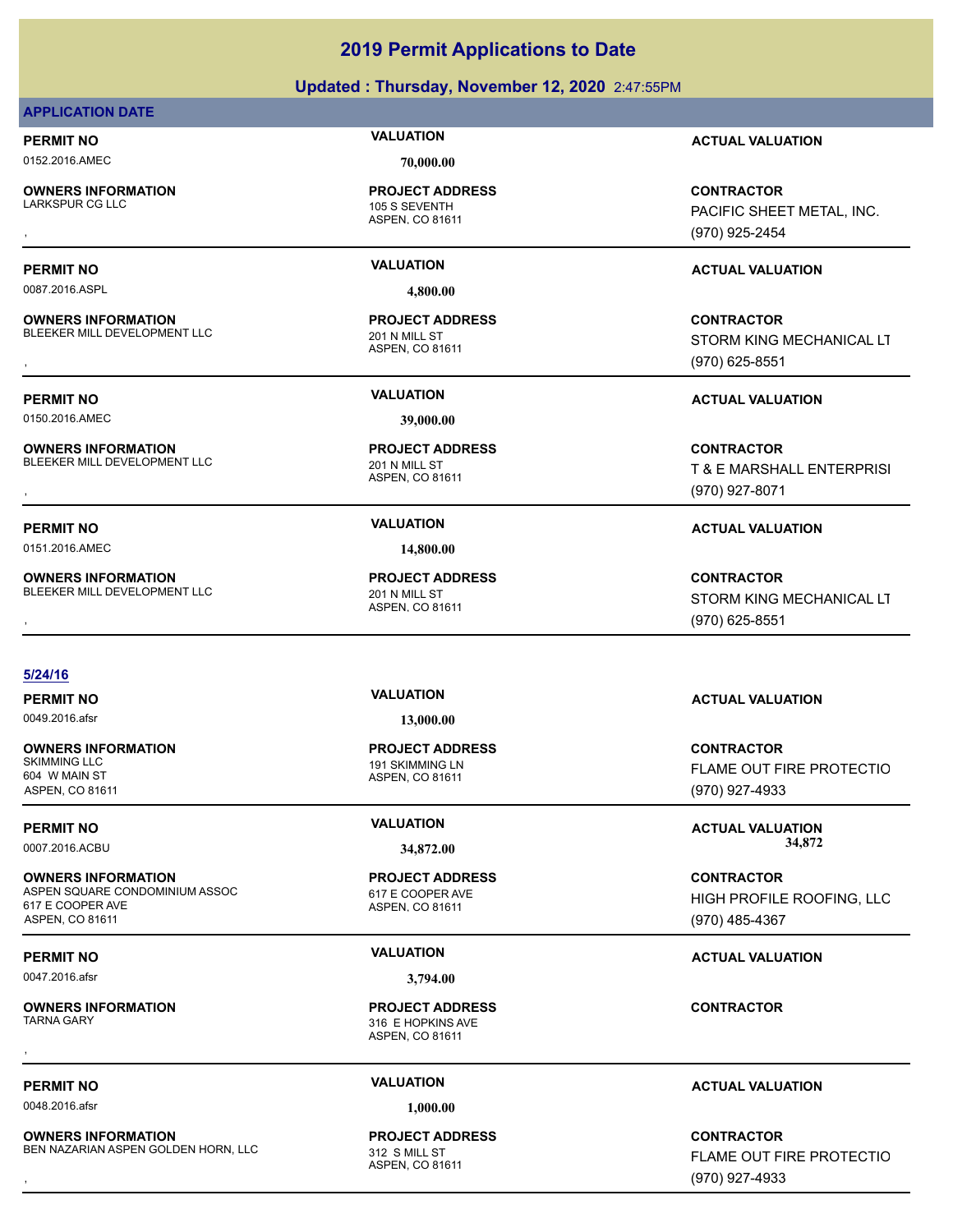## **Updated : Thursday, November 12, 2020** 2:47:55PM

## **APPLICATION DATE**

## **PERMIT NO VALUATION ACTUAL VALUATION**

0006.2016.PCWP

**OWNERS INFORMATION** ASPEN CONSOLIDATED SANITATION 400 SERVICE CENTER RD 565 N MILL ST ASPEN, CO 81611

## **5/23/16**

**OWNERS INFORMATION** ASPEN WINTER SPORTS FOUNDATION 300 AVSC DR

0117.2016.AELE **2,000.00**

**OWNERS INFORMATION**

**PERMIT NO VALUATION VALUATION VALUATION** 

0148.2016.AMEC **800.00**

**OWNERS INFORMATION** ANTHONY DELANEY 631 S GALENA

0085.2016.ASPL **1,000.00**

**OWNERS INFORMATION**

0045.2016.afsr **9,842.00**

**OWNERS INFORMATION**

**OWNERS INFORMATION**

# ASPEN, CO 81611

**PROJECT ADDRESS**

0119.2016.AELE **2,500.00**

ASPEN, CO 81611 **PROJECT ADDRESS**

ASPEN, CO 81611 631 S GALENA **PROJECT ADDRESS**

ASPEN, CO 81611 **PROJECT ADDRESS**

ASPEN, CO 81611 631 S GALENA **PROJECT ADDRESS**

ASPEN, CO 81611 535 E HYMAN AVE **PROJECT ADDRESS**

ASPEN, CO 81611 520 E DURANT **PROJECT ADDRESS** , **CONTRACTOR**

ASPEN, CO 81611 **PROJECT ADDRESS**

**PERMIT NO VALUATION ACTUAL VALUATION**

**CONTRACTOR**

, **CONTRACTOR** FAT CITY ELECTRIC (303) 250-5061

## **PERMIT NO VALUATION ACTUAL VALUATION**

, **CONTRACTOR** AJAX ELECTRIC, INC. (970) 925-9473

**OWNERS INFORMATION PROJECT ADDRESS CONTRACTOR**<br>ANTHONY DELANEY 631 S GALENA T & E MARSHALL ENTERPRISI<br>, ASPEN. CO 81611 T & E MARSHALL ENTERPRISI (970) 927-8071

## **PERMIT NO VALUATION ACTUAL VALUATION**

, **CONTRACTOR** SINCLAIR PLUMBING AND HEAT (970) 618-1958

## **PERMIT NO VALUATION ACTUAL VALUATION**

, **CONTRACTOR** ALLTEC SERVICES, LLC (970) 984-3979

**PERMIT NO CONSUMITY OF A CONSUMITY OF A CONSUMITY OF A CONSUMITY OF A CTUAL VALUATION** 0037.2016.ACGR **0.00 0.00**

**PERMIT NO**<br> **VALUATION**<br> **VALUATION**<br> **PERMIT NO ACTUAL VALUATION**<br> **PERMIT NO ACTUAL VALUATION** 0036.2016.ACGR **2,000.00 2,000.00**

, **CONTRACTOR** SIGN DESIGN & AWNING (970) 949-4565

**OWNERS INFORMATION** AJAX MOUNTAIN ASSOCIATES LTD 520 E DURANT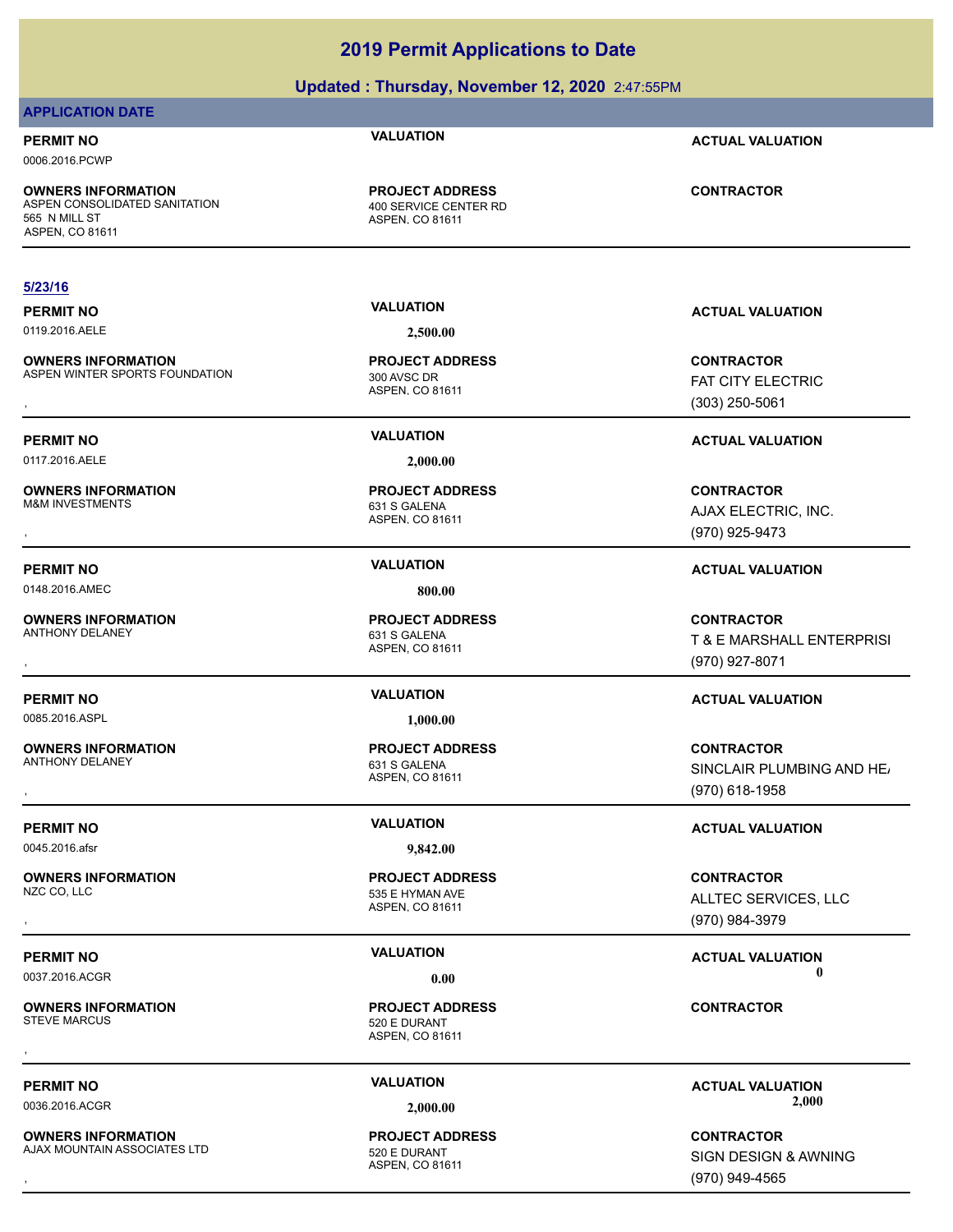## **Updated : Thursday, November 12, 2020** 2:47:55PM

## **APPLICATION DATE**

0038.2016.ACGR **0.00 0.00**

**OWNERS INFORMATION**

**OWNERS INFORMATION**

**OWNERS INFORMATION**

**OWNERS INFORMATION**

ASPEN, CO 81611 457 E HOPKINS AVE **PROJECT ADDRESS** , **CONTRACTOR**

0118.2016.AELE **2,000.00**

ASPEN, CO 81611 BLEEKER STREET REV TRUST FOR THE 19925 1/2 GIBSON AVE **PROJECT ADDRESS**

0149.2016.AMEC **66,000.00**

ASPEN, CO 81611 TRUSTEE TOWNHOME NSF 1976 INVESTMENTS, LLC 61 MEADOWS RD **PROJECT ADDRESS**

0086.2016.ASPL **60,000.00**

ASPEN, CO 81611 TRUSTEE TOWNHOME NSF 1976 INVESTMENTS, LLC 61 MEADOWS RD **PROJECT ADDRESS**

0046.2016.afsr **5,000.00**

ASPEN, CO 81611 **PROJECT ADDRESS**

ASPEN, CO 81611 725 CASTLE CREEK DR **PROJECT ADDRESS** , **CONTRACTOR**

**PROJECT ADDRESS**

, **CONTRACTOR**

0008.2016.REMP

, **OWNERS INFORMATION**

CUSTOMER

**PERMIT NO VALUATION ACTUAL VALUATION**

**PERMIT NO VALUATION ACTUAL VALUATION**

**OWNERS INFORMATION GOVERNED BY A SERVICE PROJECT ADDRESS ARE:**<br>BLEEKER STREET REV TRUST TRUST THE SERVICE ASPEN, CO 81611<br>ASPEN, CO 81611 GOVERNED ASPEN (970) 925-8608 GIGAWATT ELECTRIC, INC. (970) 925-8608

**PERMIT NO VALUATION ACTUAL VALUATION**

**OWNERS INFORMATION DESCRIPTED MANUSIC PROJECT ADDRESS ARE SERVICE CONTRACTOR**<br>TRUSTEE TOWNHOME NSF 1976 INVESTMENTS, LLC and the same aspen, co 81611 **and the same of the same of the same of**<br>, the same of the same same s MAULDIN PLUMBING AND HE/ (970) 945-7016

## **PERMIT NO VALUATION ACTUAL VALUATION**

**OWNERS INFORMATION DESCRIPTION FROJECT ADDRESS ARE SERVICE CONTRACTOR CONTRACTOR**<br>TRUSTEE TOWNHOME NSF 1976 INVESTMENTS, LLC and the same and the same of the same of the same and the same and t<br>ASPEN. CO 81611 ASPARE SAME MAULDIN PLUMBING AND HE/ (970) 945-7016

## **PERMIT NO VALUATION ACTUAL VALUATION**

, **CONTRACTOR** WESTERN STATES FIRE PROT (303) 792-0022

**PERMIT NO VALUATION VALUATION VALUATION** 0070.2016.ARBK **175,000.00 175,000.00**

OWNER/ BUILDER

**PERMIT NO VALUATION VALUATION VALUATION** 

**PERMIT NO VALUATION ACTUAL VALUATION**

**PROJECT ADDRESS** , **CONTRACTOR**



**OWNERS INFORMATION** BLEEKER MILL DEVELOPMENT LLC<br>
201 N MILL ST

**OWNERS INFORMATION**

0007.2016.REMP

, **OWNERS INFORMATION** CUSTOMER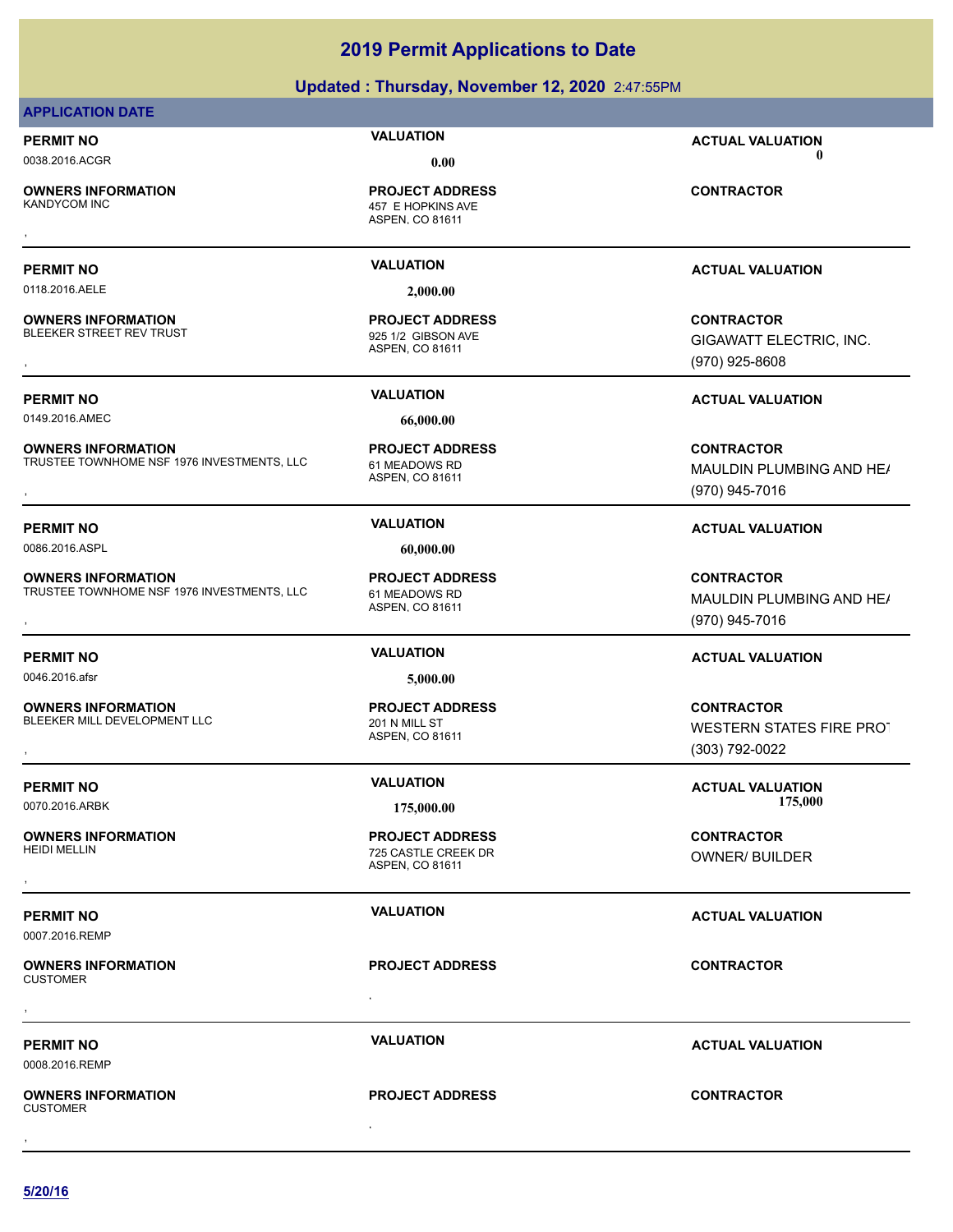## **Updated : Thursday, November 12, 2020** 2:47:55PM

## **APPLICATION DATE**

0141.2016.AMEC **4,710.00**

**OWNERS INFORMATION**

ASPEN, CO 81611 630 S MILL ST **PROJECT ADDRESS**

0144.2016.AMEC **6,455.00**

**OWNERS INFORMATION**

0145.2016.AMEC **3,954.00**

**OWNERS INFORMATION**

0116.2016.AELE **4,990.00**

**OWNERS INFORMATION** MARTELL FRED & BARBARA 702 E HYMAN AVE

0140.2016.AMEC **10,000.00**

**OWNERS INFORMATION** FRAZIER JAMES M & RUBY JANE 555 E DURANT AVE

0003.2016.PCWP

**OWNERS INFORMATION**

0143.2016.AMEC **6,441.00**

**OWNERS INFORMATION**<br>**M & M INVESTMENTS** 

0146.2016.AMEC **6,455.00**

**OWNERS INFORMATION** LONG CHRISTOPHER M & WARNER B 747 S GALENA ST

ASPEN, CO 81611 710 S MILL ST **PROJECT ADDRESS**

ASPEN, CO 81611 718 S MILL ST **PROJECT ADDRESS**

ASPEN, CO 81611 **PROJECT ADDRESS**

ASPEN, CO 81611 **PROJECT ADDRESS**

ASPEN, CO 81611 95 WRIGHTS RD **PROJECT ADDRESS** , **CONTRACTOR**

ASPEN, CO 81611 711 S GALENA ST **PROJECT ADDRESS**

ASPEN, CO 81611 **PROJECT ADDRESS**

**PERMIT NO VALUATION ACTUAL VALUATION**

, **CONTRACTOR** CLIMATE CONTROL COMPANY (970) 945-2326

## **PERMIT NO VALUATION ACTUAL VALUATION**

, **CONTRACTOR** CLIMATE CONTROL COMPANY (970) 945-2326

**PERMIT NO VALUATION ACTUAL VALUATION**

, **CONTRACTOR** CLIMATE CONTROL COMPANY (970) 945-2326

## **PERMIT NO VALUATION ACTUAL VALUATION**

, **CONTRACTOR** PINE MOUNTAIN ELECTRIC IN (970) 945-1529

## **PERMIT NO VALUATION ACTUAL VALUATION**

, **CONTRACTOR** T & E MARSHALL ENTERPRISI (970) 927-8071

## **PERMIT NO VALUATION ACTUAL VALUATION**

## **PERMIT NO VALUATION VALUATION VALUATION**

, **CONTRACTOR** CLIMATE CONTROL COMPANY (970) 945-2326

## **PERMIT NO CONSUMITY OF A CONSUMITY OF A CONSUMITY OF A CONSUMITY OF A CTUAL VALUATION**

**OWNERS INFORMATION METALLY CONTRACTOR DESCRIPTION ON MERGINE PROJECT ADDRESS ARE SONTRACTOR CONTRACTOR CONTROL COMPANY<br>LONG CHRISTOPHER M & WARNER B WARD WAS ASPEN. CO 81611 MASS AND MERGINE MASS ASPEN. CO 81611 MASS AND** CLIMATE CONTROL COMPANY (970) 945-2326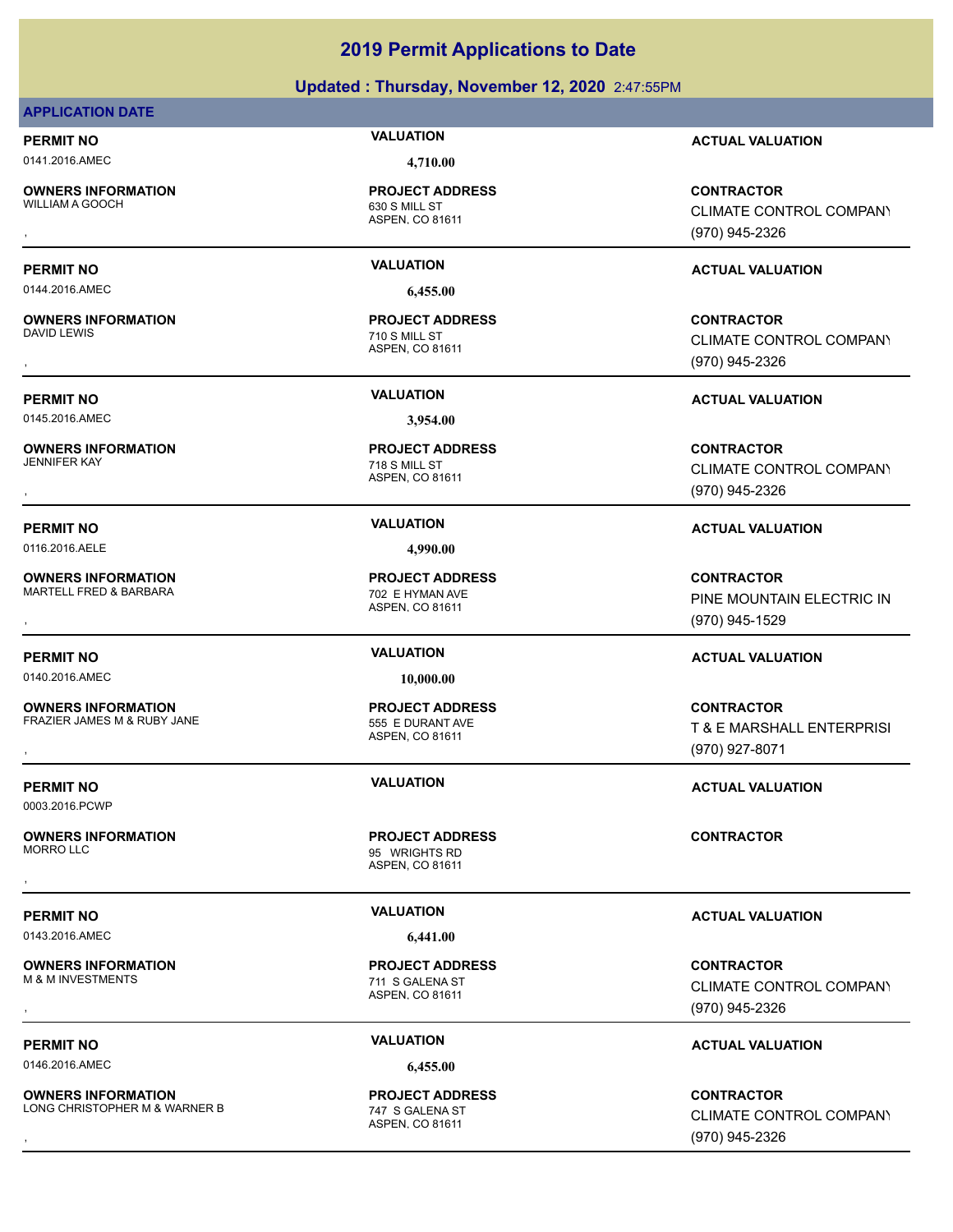## **Updated : Thursday, November 12, 2020** 2:47:55PM

|                                                                                                | <b>Opuated. Thursuay, November 12, 2020</b> 2.47.35PM              |                                                                  |
|------------------------------------------------------------------------------------------------|--------------------------------------------------------------------|------------------------------------------------------------------|
| <b>APPLICATION DATE</b>                                                                        |                                                                    |                                                                  |
| <b>PERMIT NO</b><br>0004.2016.PCWP                                                             | <b>VALUATION</b>                                                   | <b>ACTUAL VALUATION</b>                                          |
| <b>OWNERS INFORMATION</b><br><b>BARSIM, LLC</b>                                                | <b>PROJECT ADDRESS</b><br>115 GLEN EAGLE DR<br>ASPEN, CO 81611     | <b>CONTRACTOR</b>                                                |
| <b>PERMIT NO</b><br>0005.2016.PCWP                                                             | <b>VALUATION</b>                                                   | <b>ACTUAL VALUATION</b>                                          |
| <b>OWNERS INFORMATION</b><br><b>DIANN METCALF</b>                                              | <b>PROJECT ADDRESS</b><br>39060 HWY 82<br>ASPEN, CO 81611          | <b>CONTRACTOR</b>                                                |
| <b>PERMIT NO</b><br>0010.2016.ARED                                                             | <b>VALUATION</b>                                                   | <b>ACTUAL VALUATION</b>                                          |
| <b>OWNERS INFORMATION</b><br>ROTHBERG DEVELOPMENT                                              | <b>PROJECT ADDRESS</b><br>0 EASTWOOD<br>ASPEN, CO 81611            | <b>CONTRACTOR</b>                                                |
| <b>PERMIT NO</b><br>0002.2016.PCWP                                                             | <b>VALUATION</b>                                                   | <b>ACTUAL VALUATION</b>                                          |
| <b>OWNERS INFORMATION</b><br>ASPEN CONSOLIDATED SANITATION<br>565 N MILL ST<br>ASPEN, CO 81611 | <b>PROJECT ADDRESS</b><br>400 SERVICE CENTER RD<br>ASPEN, CO 81611 | <b>CONTRACTOR</b>                                                |
| <b>PERMIT NO</b><br>0040.2016.ARBU                                                             | <b>VALUATION</b><br>0.00                                           | <b>ACTUAL VALUATION</b><br>0                                     |
| <b>OWNERS INFORMATION</b><br><b>WARREN COHEN</b><br>521 MCSKIMMING RD<br>ASPEN, CO 81611       | <b>PROJECT ADDRESS</b><br>55 SMUGGLER GRV<br>ASPEN, CO 81611       | <b>CONTRACTOR</b>                                                |
| <b>PERMIT NO</b><br>0046.2016.ASLU                                                             | <b>VALUATION</b>                                                   | <b>ACTUAL VALUATION</b>                                          |
| <b>OWNERS INFORMATION</b><br>CITY HALL CITY OF ASPEN                                           | <b>PROJECT ADDRESS</b><br>130 GLAENA ST<br>ASPEN, CO 81611         | <b>CONTRACTOR</b>                                                |
| <b>PERMIT NO</b>                                                                               | <b>VALUATION</b>                                                   | <b>ACTUAL VALUATION</b>                                          |
| 0115.2016.AELE                                                                                 | 68,000.00                                                          |                                                                  |
| <b>OWNERS INFORMATION</b><br>BLEEKER MILL DEVELOPMENT LLC                                      | <b>PROJECT ADDRESS</b><br>201 N MILL ST<br>ASPEN, CO 81611         | <b>CONTRACTOR</b><br>R & A ENTERPRISES OF CARE<br>(970) 945-6500 |
| <b>PERMIT NO</b>                                                                               | <b>VALUATION</b>                                                   | <b>ACTUAL VALUATION</b>                                          |
| 0142.2016.AMEC                                                                                 | 4,651.00                                                           |                                                                  |

**OWNERS INFORMATION** RICHARD EDLIN GALENA ST GALENA ST GALENA ST

ASPEN, CO 81611 **PROJECT ADDRESS**

, **CONTRACTOR** CLIMATE CONTROL COMPANY (970) 945-2326

**5/19/16**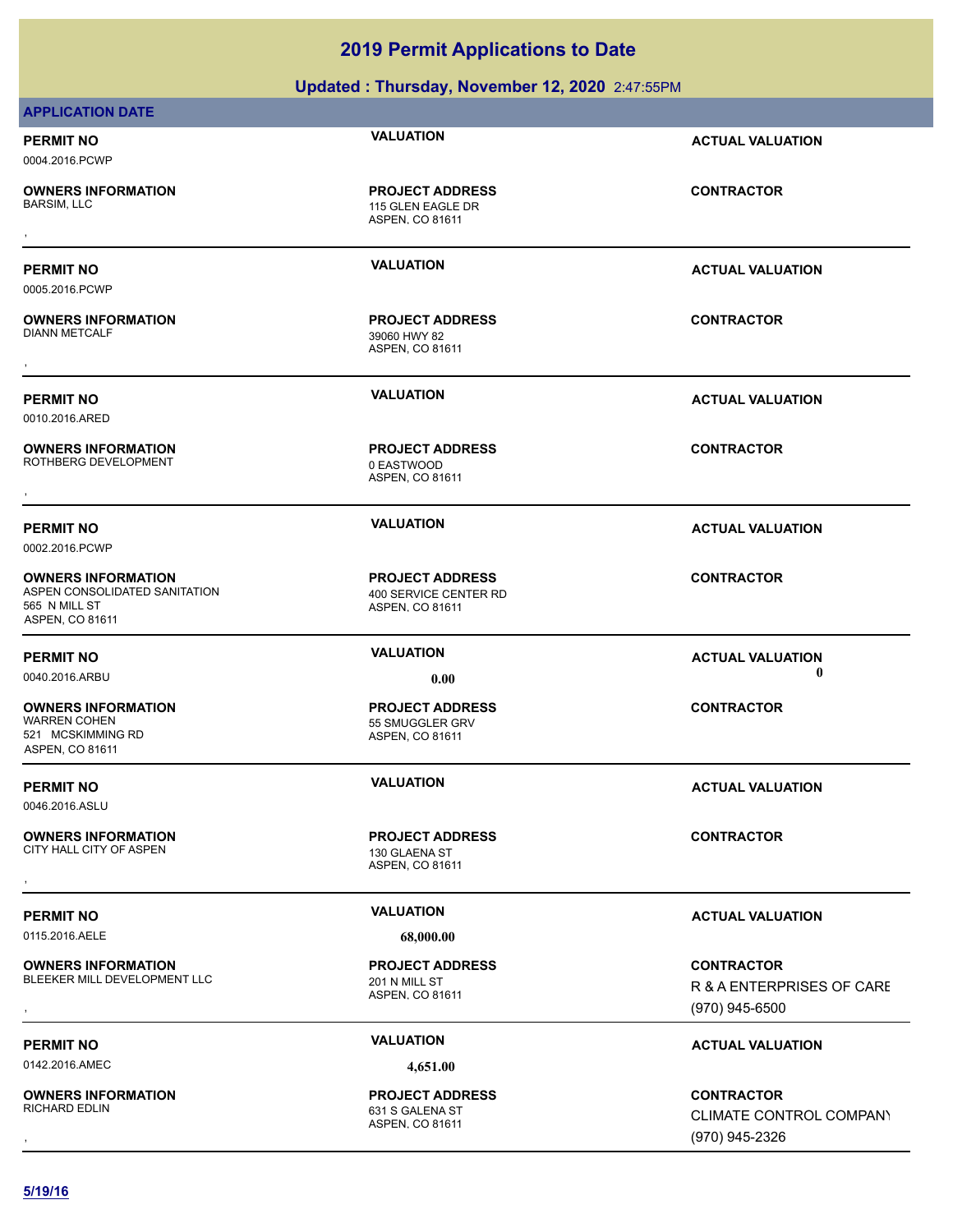## **Updated : Thursday, November 12, 2020** 2:47:55PM

## **APPLICATION DATE**

0046.2016.RWBU **35,000.00**

**OWNERS INFORMATION** JODI SMITH PITKIN COUNTY LIBRARY 405 CASTLE CREEK RD 120 N MILL ST ASPEN, CO 81611

0084.2016.ASPL **2,000.00**

**OWNERS INFORMATION** MCCARTY DANIEL L<br>
617 N FOURTH ST

**OWNERS INFORMATION**

0139.2016.AMEC **34,270.00**

**OWNERS INFORMATION** JON & KARLA KELLY TRUST **203 E HALLAM ST** 

0083.2016.ASPL **5,500.00**

**OWNERS INFORMATION** SUZIE JACOBSON 108 W HYMAN AVE

0114.2016.AELE **30,000.00**

**OWNERS INFORMATION** FRAZIER JAMES M & RUBY JANE 555 E DURANT AVE

0138.2016.AMEC **3,000.00**

**OWNERS INFORMATION** BERLIN JAMES TRUST 134 N SPRING ST

**OWNERS INFORMATION**

ASPEN, CO 81611 **PROJECT ADDRESS**

ASPEN, CO 81611 **PROJECT ADDRESS**

ASPEN, CO 81611 350 LAKE AVE **PROJECT ADDRESS** , **CONTRACTOR**

ASPEN, CO 81611 **PROJECT ADDRESS**

ASPEN, CO 81611

ASPEN, CO 81611 **PROJECT ADDRESS**

ASPEN, CO 81611 **PROJECT ADDRESS**

ASPEN, CO 81611 124 N SPRING ST **PROJECT ADDRESS**

**PERMIT NO VALUATION ACTUAL VALUATION**

**CONTRACTOR**

## **PERMIT NO VALUATION ACTUAL VALUATION**

**OWNERS INFORMATION PROJECT ADDRESS CONTRACTOR**<br>MCCARTY DANIEL L 617 N FOURTH ST ASPEN WATERWISE, LLC<br>, ASPEN. CO 81611 ASPEN WATERWISE, LLC (970) 925-1914

**PERMIT NO VALUATION ACTUAL VALUATION** 0069.2016.ARBK **4,300,000.00 4,300,000.00**

KORU LTD (970) 963-3217

## **PERMIT NO VALUATION ACTUAL VALUATION**

, **CONTRACTOR** FIREPLACE COMPANY, THE (970) 963-3598

## **PERMIT NO VALUATION ACTUAL VALUATION**

, **CONTRACTOR** WEBBER PLUMBING AND HEAT

## **PERMIT NO VALUATION ACTUAL VALUATION**

, **CONTRACTOR** AARON'S QUALITY ELECTRIC (970) 704-1124

## **PERMIT NO VALUATION VALUATION VALUATION**

, **CONTRACTOR** PACIFIC SHEET METAL, INC. (970) 925-2454

PERMIT NO **MALUATION VALUATION CONSUMIT ACTUAL VALUATION**<br>14.600 **116 ACTUAL VALUATION** 0039.2016.ARBU **14,600.00 14,600.00**

, **CONTRACTOR** SCHLUMBERGER / SCHERER ( (970) 925-8360

**PROJECT ADDRESS**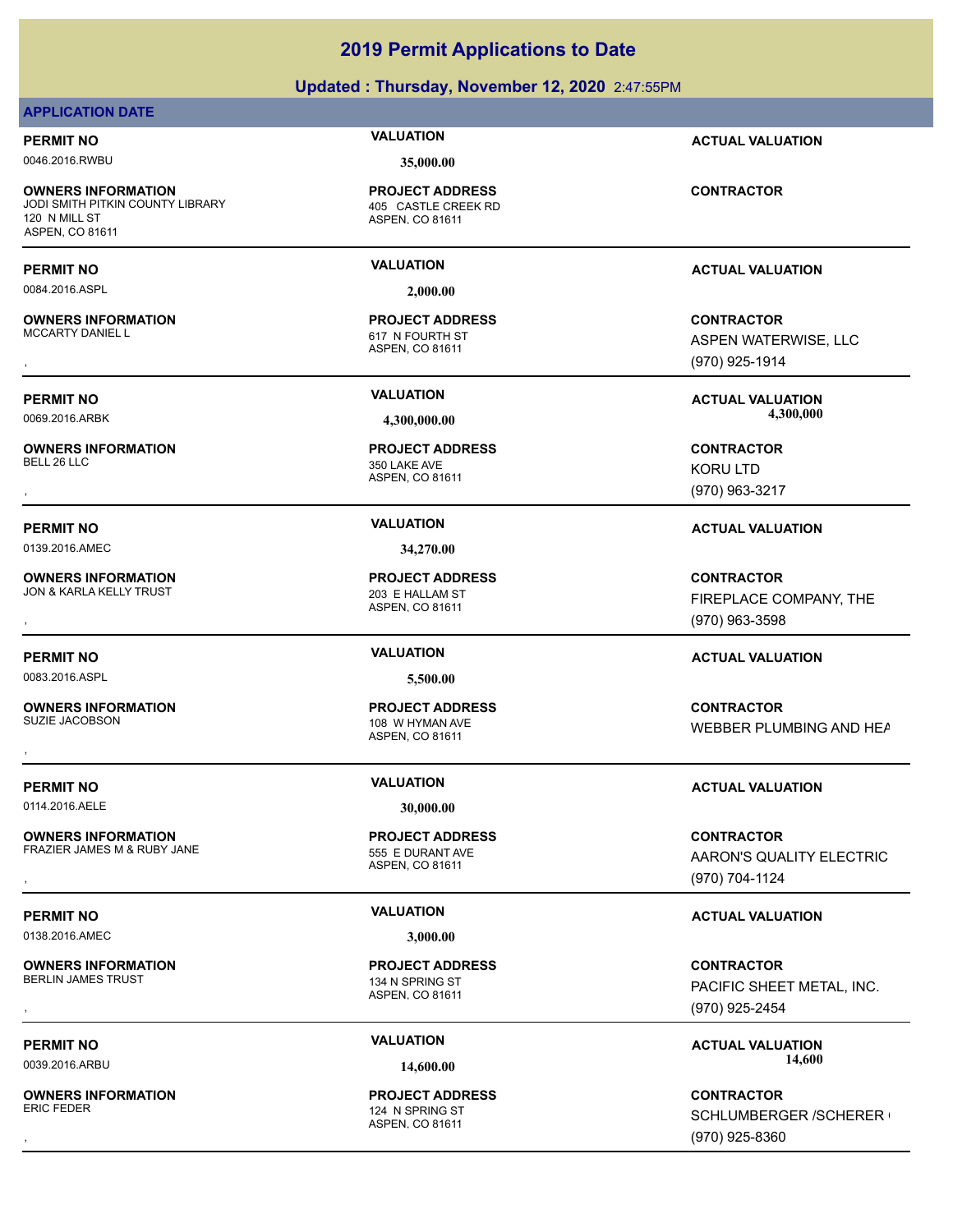## **Updated : Thursday, November 12, 2020** 2:47:55PM

## **APPLICATION DATE**

0045.2016.ENTP

**OWNERS INFORMATION** BALD MOUNTAIN DEVELOPMENT LLC 0 0 SOUTH ASPEN ST 132 W MAIN ST ASPEN, CO 81611

## **5/18/16**

**OWNERS INFORMATION** 604 W MAIN ST ASPEN, CO 81611

**OWNERS INFORMATION**

**OWNERS INFORMATION**

0113.2016.AELE **1,000.00**

**OWNERS INFORMATION** 301 LAKE AVENUE LLC 301 LAKE AVE

0011.2016.AHPC

**OWNERS INFORMATION**

**OWNERS INFORMATION** COX JAMES E LIVING TRUST **307 S GALENA ST** 

0137.2016.AMEC **2,560.00**

**OWNERS INFORMATION** 255 MCSKIMMING RD ASPEN, CO 81611

**PERMIT NO VALUATION ACTUAL VALUATION**

**CONTRACTOR**

ASPEN, CO 81611 **PROJECT ADDRESS**

0136.2016.AMEC **159,320.00**

ASPEN, CO 81611 191 SKIMMING LN **PROJECT ADDRESS**

ASPEN, CO 81611 283 FORGE RD **PROJECT ADDRESS**

ASPEN, CO 81611 129 MINING STOCK PKWY **PROJECT ADDRESS**

ASPEN, CO 81611 **PROJECT ADDRESS**

ASPEN, CO 81611 517 E HOPKINS AVE **PROJECT ADDRESS** , **CONTRACTOR**

ASPEN, CO 81611 **PROJECT ADDRESS**

ASPEN, CO 81611 255 MCSKIMMING RD **PROJECT ADDRESS**

**PERMIT NO VALUATION ACTUAL VALUATION**

**CONTRACTOR** PACIFIC SHEET METAL, INC. (970) 925-2454

**PERMIT NO VALUATION ACTUAL VALUATION** 0038.2016.ARBU **125,000.00 125,000.00**

, **CONTRACTOR** THE FIREPLACE EXPERT (970) 987-2962

**PERMIT NO VALUATION ACTUAL VALUATION** 0068.2016.ARBK **23,961.00 23,961.00**

, **CONTRACTOR** CLUTCH SERVICES (970) 618-1729

## **PERMIT NO VALUATION ACTUAL VALUATION**

, **CONTRACTOR** ELECTRICAL CONCEPTS, INC (970) 379-2839

**PERMIT NO VALUATION ACTUAL VALUATION**

**PERMIT NO VALUATION VALUATION VALUATION** 0035.2016.ACGR **0.00 0.00**

**OWNERS INFORMATION CONTRACTOR REPORT OF PROJECT ADDRESS CONTRACTOR CONTRACTOR**<br>COX JAMES E LIVING TRUST TRUST THE SIGN SHOP, INCREASE ASPEN, CO 81611<br>, ALPINE SIGN SHOP, INC

## **PERMIT NO VALUATION ACTUAL VALUATION**

**CONTRACTOR** CLIMATE CONTROL COMPANY (970) 945-2326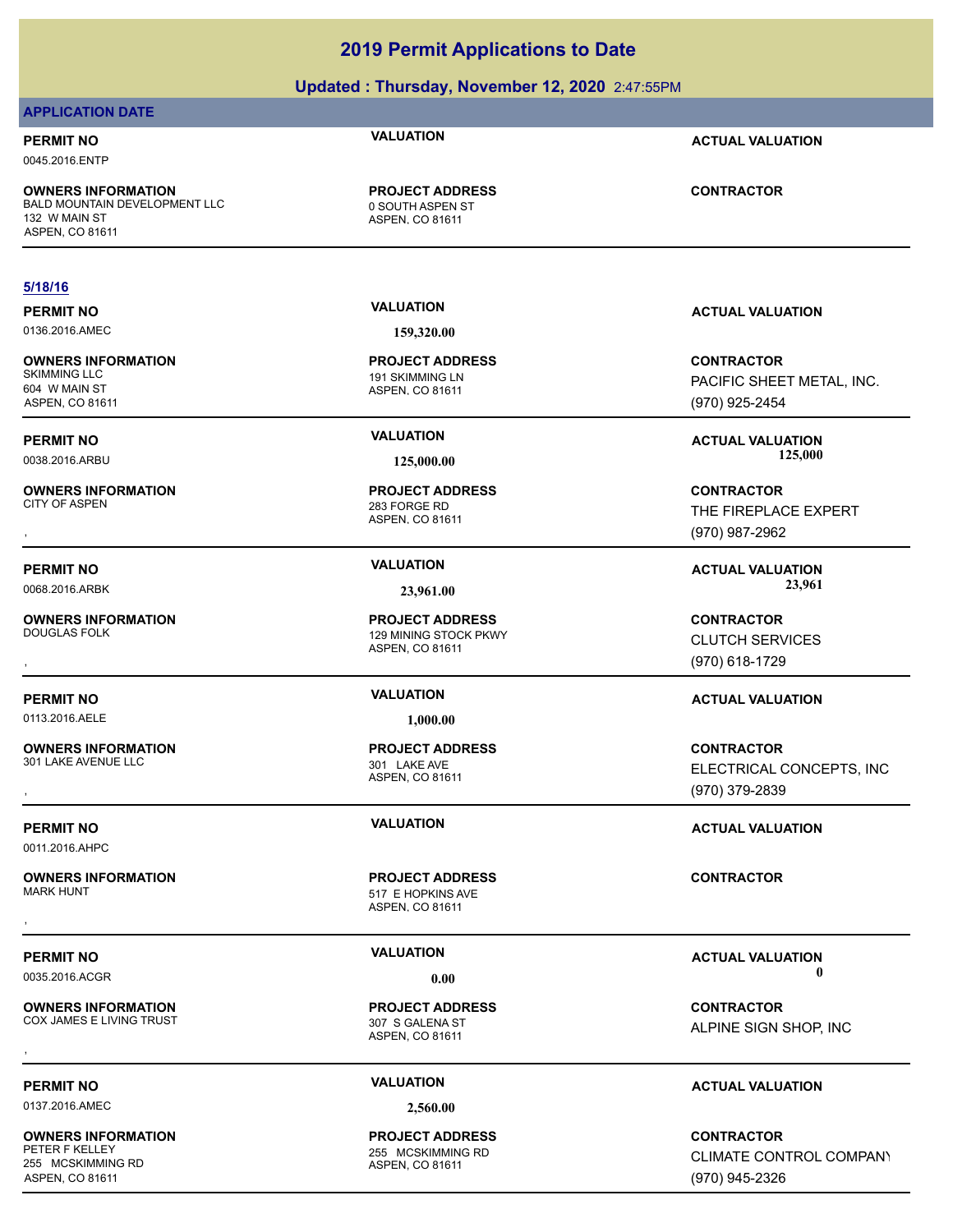**Updated : Thursday, November 12, 2020** 2:47:55PM

## **APPLICATION DATE**

0045.2016.ASLU

**OWNERS INFORMATION** C/O RMS TIMBER RIDGE CONDO ASSOC 100 E DEAN ST **OWNERS INFORMATION CONTRACTOR REGIST OF PROJECT ADDRESS CONTRACTOR CONTRACTOR**<br>C/O RMS TIMBER RIDGE CONDO ASSOC TO A SPEN, CO 81611<br>,

0044.2016.afsr **4,800.00**

**OWNERS INFORMATION** ST REGIS ASPEN HOTEL 315 E DEAN ST 315 E DEAN ST ASPEN, CO 81611

0045.2016.RWBU

**OWNERS INFORMATION**

**OWNERS INFORMATION** AV-40 PROPERTIES 865 MOORE DR

0026.2016.COPY

, **OWNERS INFORMATION** CITY OF ASPEN , **CONTRACTOR**

**OWNERS INFORMATION**

**OWNERS INFORMATION**

ASPEN, CO 81611 **PROJECT ADDRESS**

ASPEN, CO 81611 **PROJECT ADDRESS**

ASPEN, CO 81611 150 PITKIN MESA DR **PROJECT ADDRESS** , **CONTRACTOR**

**PROJECT ADDRESS**

**PERMIT NO VALUATION ACTUAL VALUATION**

## **PERMIT NO VALUATION ACTUAL VALUATION**

**CONTRACTOR** FIRE ALARM SERVICES, INC. (303) 466-8800

**PERMIT NO VALUATION ACTUAL VALUATION**

, **CONTRACTOR** RM CONSTRUCTION (970) 379-9089

**PERMIT NO VALUATION ACTUAL VALUATION**

**5/17/16**

## **PERMIT NO VALUATION ACTUAL VALUATION**

ASPEN, CO 81611 MUSTANG HOLDINGS LLC 315 LAKE AVE **PROJECT ADDRESS** , **CONTRACTOR**

0037.2016.ARBU **62,000.00 62,000.00**

## **PERMIT NO VALUATION ACTUAL VALUATION**

**OWNERS INFORMATION**

0044.2016.RWBU **1,250.00**

ASPEN, CO 81611 530 W HALLAM ST **PROJECT ADDRESS** , **CONTRACTOR**

ASPEN, CO 81611 720 E HYMAN AVE **PROJECT ADDRESS**

**PERMIT NO CONSUMITY OF A CONSUMITY OF A CONSUMITY OF A CONSUMITY OF A CTUAL VALUATION** 0033.2016.ACGR **17,000.00 17,000.00**

, **CONTRACTOR** SRM CONSTRUCTION & SUST

## PERMIT NO **SALUATION**<br>CALUATION **CONSIDER**<br>CALUATION CALUATION **CALUATION** 0067.2016.ARBK **5,170,282.00 5,170,282.00**

ASPEN, CO 81611

**PROJECT ADDRESS**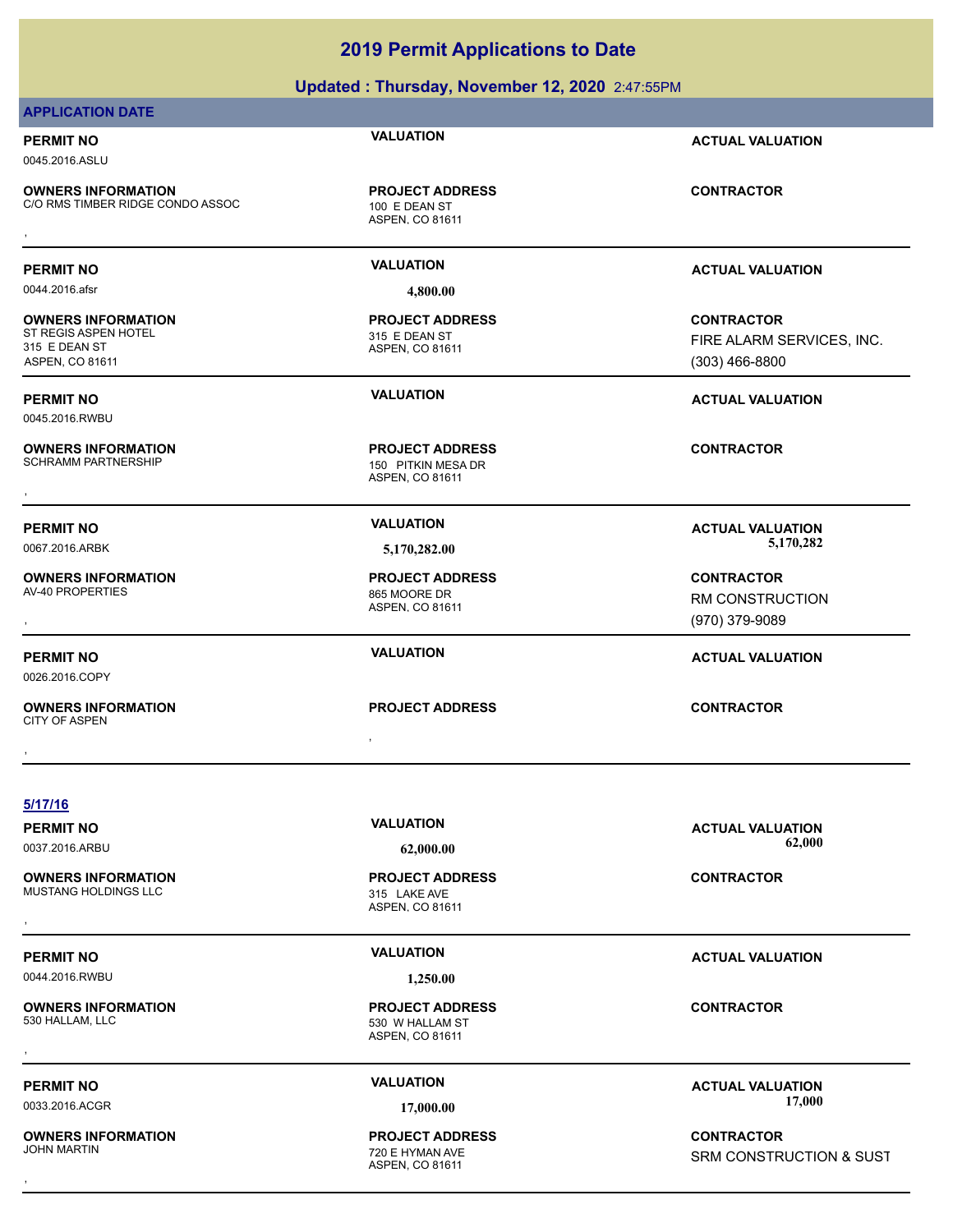| <b>APPLICATION DATE</b>                                                               |                                                                              |                                                                    |
|---------------------------------------------------------------------------------------|------------------------------------------------------------------------------|--------------------------------------------------------------------|
| <b>PERMIT NO</b>                                                                      | <b>VALUATION</b>                                                             | <b>ACTUAL VALUATION</b>                                            |
| 0043.2016.RWBU                                                                        | 16,000.00                                                                    |                                                                    |
| <b>OWNERS INFORMATION</b><br><b>CENTURY LINK</b>                                      | <b>PROJECT ADDRESS</b><br>730 E DURANT AVE<br>ASPEN, CO 81611-2072           | <b>CONTRACTOR</b>                                                  |
| <b>PERMIT NO</b><br>0044.2016.ASLU                                                    | <b>VALUATION</b>                                                             | <b>ACTUAL VALUATION</b>                                            |
| <b>OWNERS INFORMATION</b><br>ASPEN PITKIN HOUSING AUTHORITY                           | <b>PROJECT ADDRESS</b><br>101 LONE PINE RD BUILDING A (SI<br>ASPEN, CO 81611 | <b>CONTRACTOR</b>                                                  |
| <b>PERMIT NO</b>                                                                      | <b>VALUATION</b>                                                             | <b>ACTUAL VALUATION</b>                                            |
| 0042.2016.afsr                                                                        | 15,400.00                                                                    |                                                                    |
| <b>OWNERS INFORMATION</b><br><b>CITY OF ASPEN</b>                                     | <b>PROJECT ADDRESS</b><br>201 N MILL ST<br>ASPEN, CO 81611                   | <b>CONTRACTOR</b><br>AFFORDABLE FIRE PROTECT<br>$(970) 858 - 8863$ |
| <b>PERMIT NO</b>                                                                      | <b>VALUATION</b>                                                             | <b>ACTUAL VALUATION</b>                                            |
| 0043.2016.afsr                                                                        | 1,700.00                                                                     |                                                                    |
| <b>OWNERS INFORMATION</b><br>PUPPY SMITH LLC<br>300 PUPPY SMITH ST<br>ASPEN, CO 81611 | <b>PROJECT ADDRESS</b><br>300 PUPPY SMITH ST<br>ASPEN, CO 81611              | <b>CONTRACTOR</b><br>TRI-COUNTY FIRE PROTECTI(<br>(970) 625-4533   |
| <b>PERMIT NO</b>                                                                      | <b>VALUATION</b>                                                             | <b>ACTUAL VALUATION</b>                                            |
| 0034.2016.ACGR                                                                        | 0.00                                                                         | 0                                                                  |
| <b>OWNERS INFORMATION</b><br><b>COX JAMES E LIVING TRUST</b>                          | <b>PROJECT ADDRESS</b><br>307 S GALENA ST<br>ASPEN, CO 81611                 | <b>CONTRACTOR</b><br>WALKER CONSTRUCTION, INC<br>(970) 379-7622    |
| $\sim$                                                                                |                                                                              |                                                                    |

**5/16/16**

**OWNERS INFORMATION** MAIN ST LANDLORD LLC 426 MAIN

0082.2016.ASPL **4,275.00**

**OWNERS INFORMATION** 315 LAKE AVE ASPEN, CO 81611

**OWNERS INFORMATION**

ASPEN, CO 81611 **PROJECT ADDRESS**

ASPEN, CO 81611 315 LAKE AVE **PROJECT ADDRESS**

ASPEN, CO 81611 119 E COOPER AVE **PROJECT ADDRESS**

**PERMIT NO VALUATION ACTUAL VALUATION** 0029.2016.ACBK **45,000.00 45,000.00**

, **CONTRACTOR** SHERLOCK HOMES/HS BUILT

## **PERMIT NO VALUATION VALUATION VALUATION**

**CONTRACTOR** ASPEN WATERWISE, LLC (970) 925-1914

PERMIT NO<br> **VALUATION**<br>  $155,000,00$ <br>  $155,000,00$ <br>  $155,000,00$ 0044.2016.ARGR **155,000.00 155,000.00**

, **CONTRACTOR** STEVE SMITH CONSTRUCTIO (970) 319-0121

## **2019 Permit Applications to Date**

**Updated : Thursday, November 12, 2020** 2:47:55PM

## **APPLI**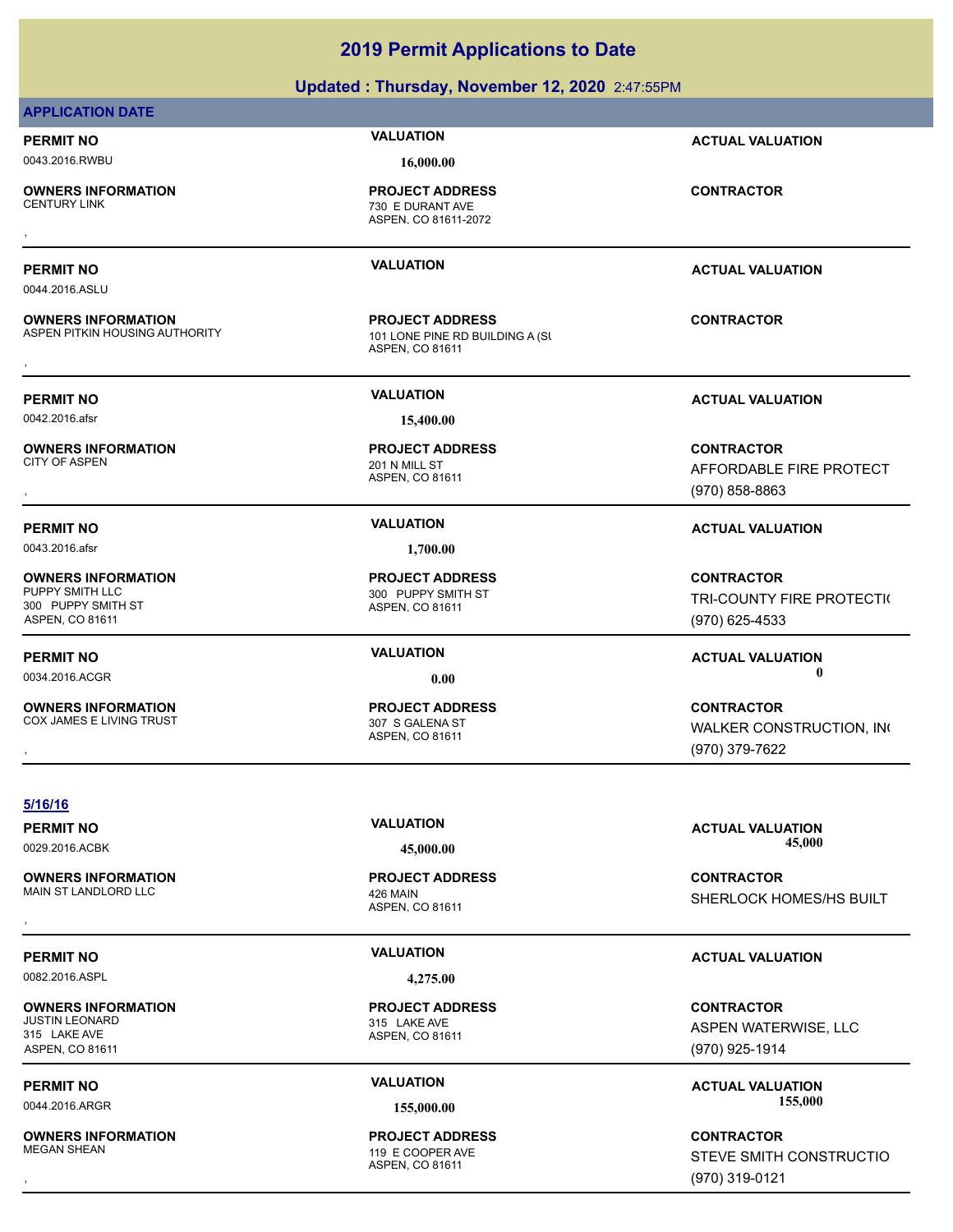## **Updated : Thursday, November 12, 2020** 2:47:55PM

## **APPLICATION DATE**

0130.2016.AMEC **3,080.00**

**OWNERS INFORMATION** 0015 S WILLOW CT ASPEN, CO 81611

0111.2016.AELE **3,500.00**

**OWNERS INFORMATION** ROBERT M CORNEZ 803 E DURANT AVE

0112.2016.AELE **1,000.00**

**OWNERS INFORMATION**

0132.2016.AMEC **3,500.00**

**OWNERS INFORMATION**

0131.2016.AMEC **1,000.00**

**OWNERS INFORMATION** SAWOOD SALES CORPORATION 404 S GALENA ST

**PERMIT NO VALUATION VALUATION VALUATION** 

**OWNERS INFORMATION** ASPEN PLAZA LLC<br>533 E HOPKINS

**OWNERS INFORMATION** SARA HOULIHAN 110 PASS GO LN

ASPEN, CO 81611 205 E DURANT AVE **PROJECT ADDRESS**

ASPEN, CO 81611 **PROJECT ADDRESS**

ASPEN, CO 81611 730 E DURANT **PROJECT ADDRESS**

ASPEN, CO 81611 205 E DURANT **PROJECT ADDRESS**

ASPEN, CO 81611 **PROJECT ADDRESS**

ASPEN, CO 81611 **PROJECT ADDRESS**

ASPEN, CO 81611 **PROJECT ADDRESS**

**PERMIT NO VALUATION ACTUAL VALUATION**

**CONTRACTOR** FIREPLACE COMPANY, THE (970) 963-3598

## **PERMIT NO VALUATION ACTUAL VALUATION**

, **CONTRACTOR** GREEN-TECH ELECTRICAL (970) 618-2163

## **PERMIT NO VALUATION ACTUAL VALUATION**

, **CONTRACTOR** R & A ENTERPRISES OF CARE (970) 945-6500

## **PERMIT NO VALUATION ACTUAL VALUATION**

, **CONTRACTOR** STORM KING MECHANICAL, LT (970) 625-8551

## **PERMIT NO VALUATION ACTUAL VALUATION**

, **CONTRACTOR** MOUNTAIN AIR MECHANICAL, (970) 625-4352

0032.2016.ACGR **1,000.00 1,000.00**

, **CONTRACTOR** SHANE STEVENSON ENT (970) 963-1900

**PERMIT NO VALUATION ACTUAL VALUATION** 0036.2016.ARBU **5,000.00 5,000.00**

, **CONTRACTOR** ICENI CONSTRUCTION LLC (970) 404-2470

## **5/13/16**

**OWNERS INFORMATION** CK PITCO ASSOCIATES, LLC 64 PITKIN WAY 64 PITKIN WAY ASPEN, CO 81611

ASPEN, CO 81611 **PROJECT ADDRESS**

**PERMIT NO CONSUMITY OF A CONSUMITY OF A CONSUMITY OF A CONSUMITY OF A CTUAL VALUATION** 0043.2016.ARGR **90,000.00 90,000.00**

> **CONTRACTOR** HANSEN CONSTRUCTION, INC (970) 920-1558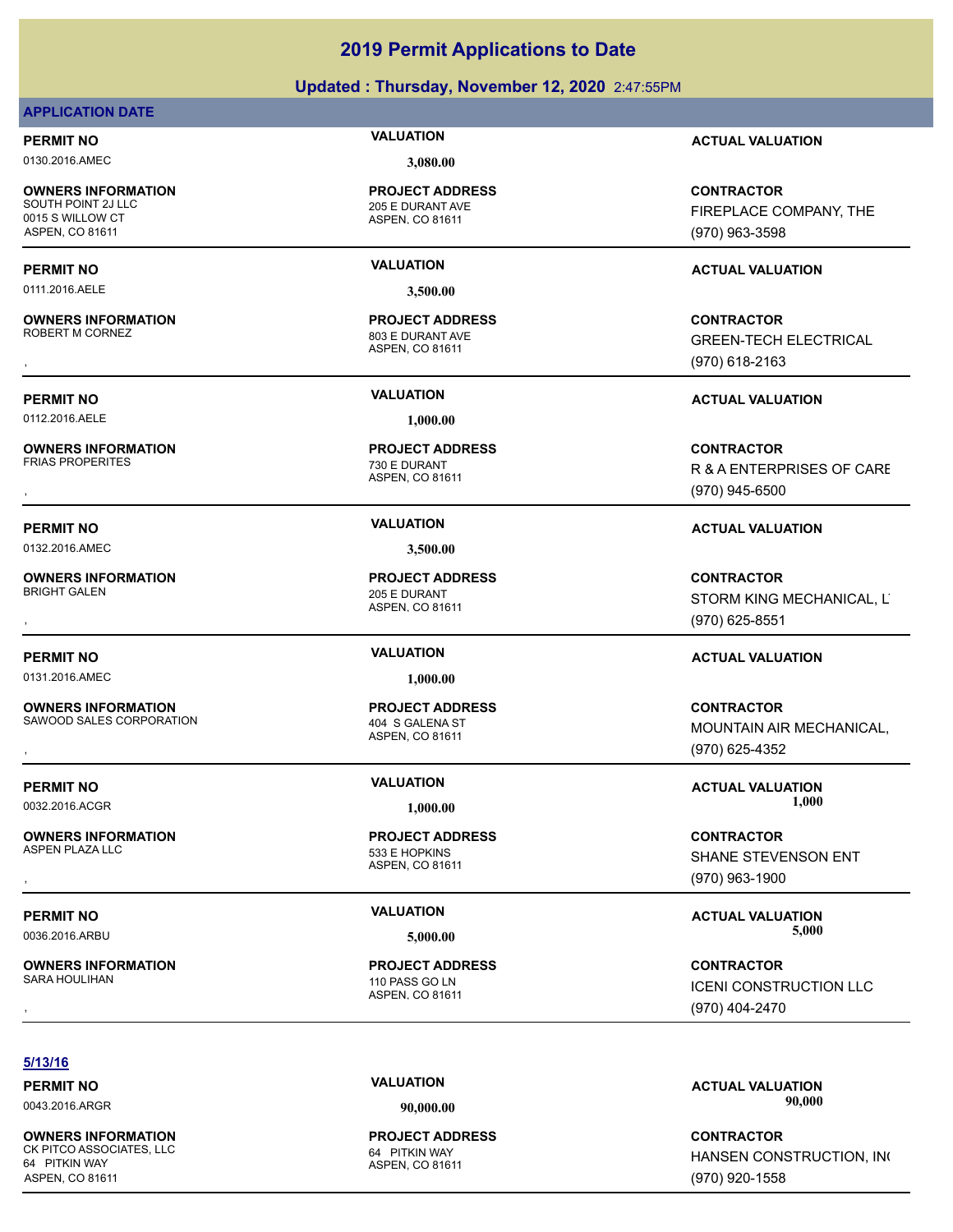## **Updated : Thursday, November 12, 2020** 2:47:55PM

## **APPLICATION DATE**

**OWNERS INFORMATION**

ASPEN, CO 81611 521 N SEVENTH ST

0125.2016.AMEC **400.00**

**OWNERS INFORMATION**

0126.2016.AMEC **18,000.00**

**OWNERS INFORMATION**<br>DAVID LEDINGHAM

0127.2016.AMEC **700.00**

**OWNERS INFORMATION**

**OWNERS INFORMATION** TARNA GARY **316 E HOPKINS AVE** 

0081.2016.ASPL **3,000.00**

**OWNERS INFORMATION** COX JAMES E LIVING TRUST 307 S GALENA ST

**OWNERS INFORMATION** RHEA JOHN W JR QUAL PER RES TR<br>228 EASTWOOD DR

0039.2016.RWBU **10,000.00**

**OWNERS INFORMATION** CUTLER SHERRIE STEPHENS 50% IN 134 EASTWOOD DR

**PROJECT ADDRESS**

ASPEN, CO 81611 501 E HYMAN AVE **PROJECT ADDRESS** , **CONTRACTOR**

ASPEN, CO 81611 124 E COOPER AVE **PROJECT ADDRESS**

ASPEN, CO 81611 1101 E COOPER AVE **PROJECT ADDRESS**

ASPEN, CO 81611

ASPEN, CO 81611 **PROJECT ADDRESS**

ASPEN, CO 81611 **PROJECT ADDRESS OWNERS INFORMATION CONTRACTOR RESOURDED BY A SERVICE PROJECT ADDRESS CONTRACTOR CONTRACTOR**<br>RHEA JOHN W JR QUAL PER RES TR<br>, ASPEN, CO 81611

ASPEN, CO 81611 **PROJECT ADDRESS** , **CONTRACTOR**

**PERMIT NO VALUATION ACTUAL VALUATION** 0035.2016.ARBU **30,700.00 30,700.00**

, **CONTRACTOR** UMBRELLA ROOFING, INC (970) 704-9130

## **PERMIT NO VALUATION ACTUAL VALUATION**

SMITTYS AIR (970) 274-1652

**PERMIT NO VALUATION ACTUAL VALUATION**

, **CONTRACTOR** WESTERN HYDRONIC LLC (970) 379-0094

## **PERMIT NO VALUATION ACTUAL VALUATION**

, **CONTRACTOR** ELEMENTS PLUMBING & HEAT

## **PERMIT NO VALUATION VALUATION VALUATION**

, **CONTRACTOR** LESTER DEVELOPMENT, LLC (970) 925-5524

## **PERMIT NO VALUATION VALUATION VALUATION**

**OWNERS INFORMATION PROJECT ADDRESS CONTRACTOR**<br>COX JAMES E LIVING TRUST 307 S GALENA ST A\*OK PLUMBING & HEATING, I<br>, ASPEN. CO 81611 A\*OK PLUMBING & HEATING, I (970) 456-3013

## **PERMIT NO VALUATION VALUATION VALUATION**

**PERMIT NO VALUATION ACTUAL VALUATION**

0040.2016.RWBU **20,000.00**

**PROJECT ADDRESS**

0031.2016.ACGR **0.00 0.00**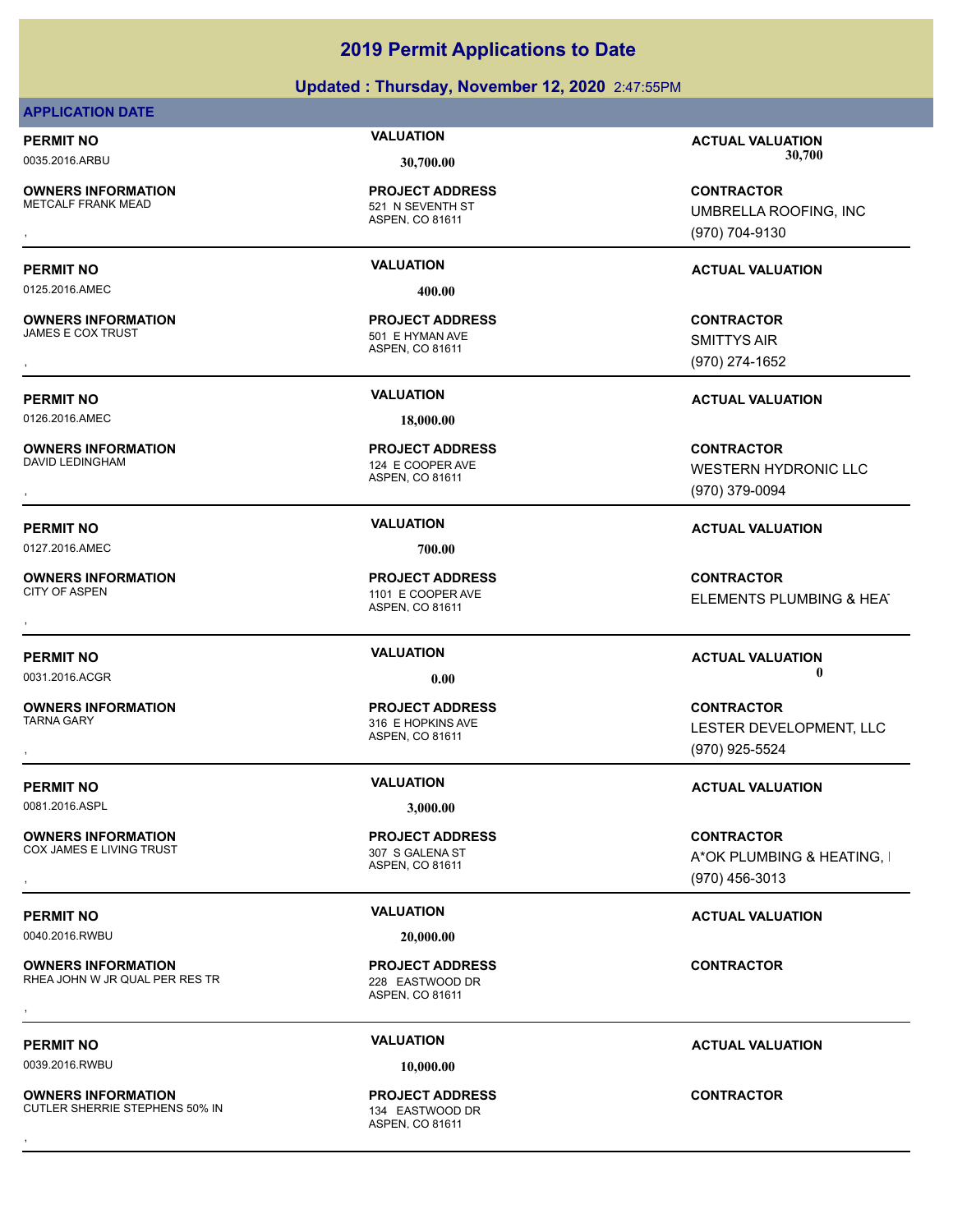|                                                                                   | <b>2019 Permit Applications to Date</b>                           |                                                                       |
|-----------------------------------------------------------------------------------|-------------------------------------------------------------------|-----------------------------------------------------------------------|
|                                                                                   | Updated: Thursday, November 12, 2020 2:47:55PM                    |                                                                       |
| <b>APPLICATION DATE</b>                                                           |                                                                   |                                                                       |
| <b>PERMIT NO</b><br>0043.2016.ASLU                                                | <b>VALUATION</b>                                                  | <b>ACTUAL VALUATION</b>                                               |
| OWNERS INFORMATION<br>FLECK BARBARA                                               | <b>PROJECT ADDRESS</b><br>1449 CRYSTAL LAKE RD<br>ASPEN, CO 81611 | <b>CONTRACTOR</b>                                                     |
| PERMIT NO<br>0009.2016.ARED                                                       | <b>VALUATION</b>                                                  | <b>ACTUAL VALUATION</b>                                               |
| <b>OWNERS INFORMATION</b><br>BCL TRUST<br>1409 CRYSTAL LAKE RD<br>ASPEN, CO 81611 | <b>PROJECT ADDRESS</b><br>1409 CRYSTAL LAKE RD<br>ASPEN, CO 81611 | <b>CONTRACTOR</b>                                                     |
| <b>PERMIT NO</b>                                                                  | <b>VALUATION</b>                                                  | <b>ACTUAL VALUATION</b>                                               |
| 0030.2016.ACGR                                                                    | 0.00                                                              | 0                                                                     |
| <b>OWNERS INFORMATION</b><br>VICTORIAN SQUARE, LLC                                | <b>PROJECT ADDRESS</b><br>601 E HYMAN<br>ASPEN, CO 81611          | <b>CONTRACTOR</b><br><b>GF WOODS CONSTRUCTION I</b><br>(970) 948-6483 |
| <b>PERMIT NO</b>                                                                  | <b>VALUATION</b>                                                  | <b>ACTUAL VALUATION</b>                                               |
| 0041.2016.RWBU                                                                    | 1,000.00                                                          |                                                                       |
| <b>OWNERS INFORMATION</b><br>CITY OF ASPEN                                        | <b>PROJECT ADDRESS</b><br>0 PARK CIR<br>ASPEN, CO 81611           | <b>CONTRACTOR</b>                                                     |
| <b>PERMIT NO</b><br>0025.2016.COPY                                                | <b>VALUATION</b>                                                  | <b>ACTUAL VALUATION</b>                                               |
| <b>OWNERS INFORMATION</b><br><b>CITY OF ASPEN</b>                                 | <b>PROJECT ADDRESS</b>                                            | <b>CONTRACTOR</b>                                                     |
|                                                                                   |                                                                   |                                                                       |
|                                                                                   |                                                                   |                                                                       |
| 5/12/16                                                                           |                                                                   |                                                                       |
| PERMIT NO                                                                         | <b>VALUATION</b>                                                  | <b>ACTUAL VALUATION</b>                                               |
| 0037.2016.RWBU                                                                    | 0.00                                                              |                                                                       |
| <b>OWNERS INFORMATION</b><br>CDOT                                                 | <b>PROJECT ADDRESS</b><br>0 ORIGINAL & COOPER<br>ASPEN, CO 81611  | <b>CONTRACTOR</b>                                                     |

**PERMIT NO VALUATION VALUATION ACTUAL VALUATION** 0001.2016.PCWP

 $\overline{\phantom{0}}$ 

 $\overline{a}$ 

 $\overline{\phantom{0}}$ 

**OWNERS INFORMATION** VACATION HOMES LIVING TRUST<br>VACATION HOMES LIVING TRUST 293 HEATHER LN **OWNERS INFORMATION CONTRACTOR RESOURCE PROJECT ADDRESS CONTRACTOR CONTRACTOR**<br>VACATION HOMES LIVING TRUST TRIST THE RESOURCE ASPEN, CO 81611<br>,

**OWNERS INFORMATION**

ASPEN, CO 81611

**PROJECT ADDRESS**

0110.2016.AELE **195,000.00**

ASPEN, CO 81611 JON & KARLA KELLY TRUST **203 E HALLAM ST PROJECT ADDRESS**

**PERMIT NO CONSUMITY ACTUAL VALUATION VALUATION ACTUAL VALUATION** 

, **CONTRACTOR** CARTER ELECTRIC, INC. (970) 963-8785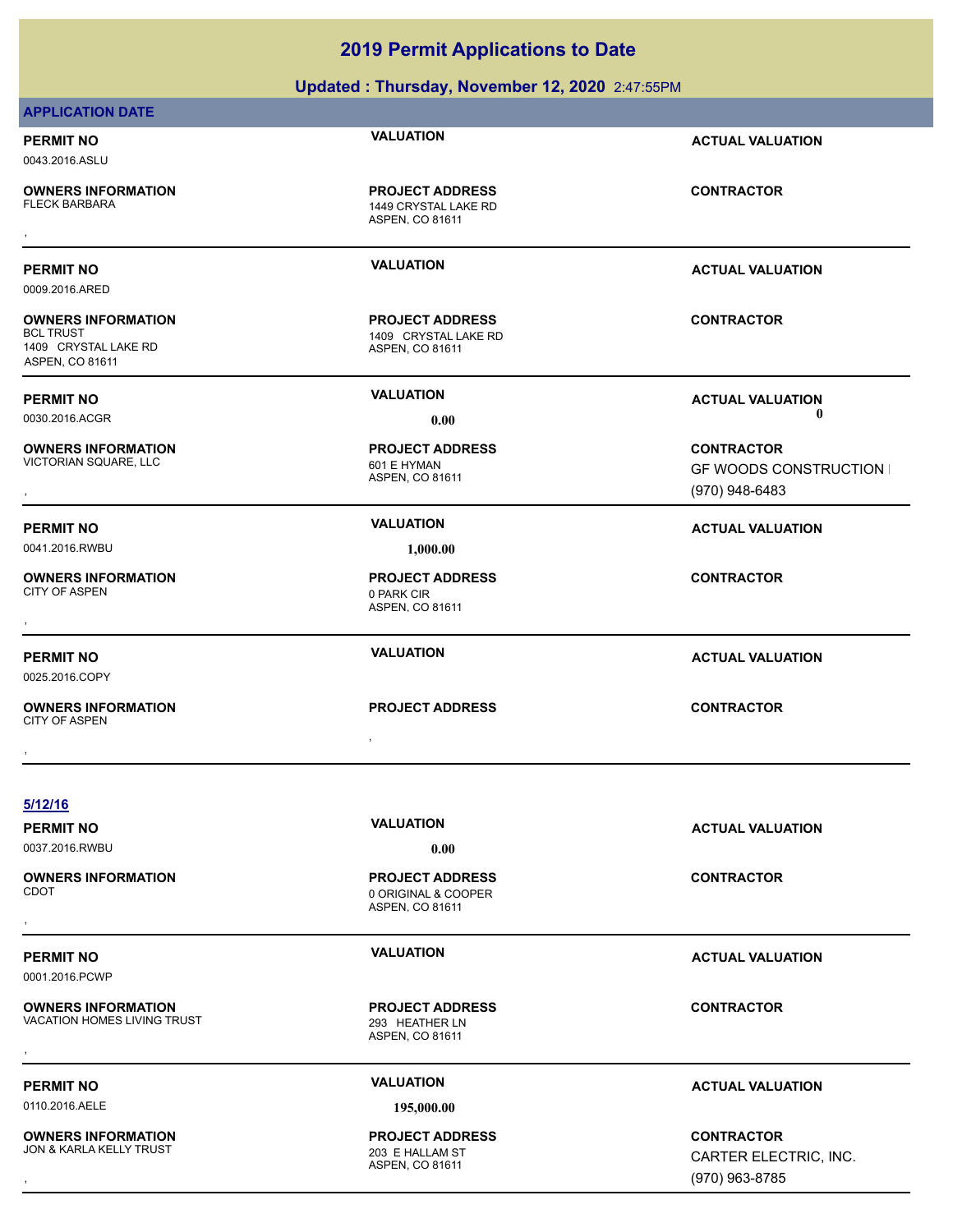## **Updated : Thursday, November 12, 2020** 2:47:55PM

## **APPLICATION DATE**

**OWNERS INFORMATION**

803 E DURANT AVE **PROJECT ADDRESS**

0079.2016.ASPL **18,000.00**

**OWNERS INFORMATION** FRAZIER JAMES M & RUBY JANE 555 E DURANT AVE

0080.2016.ASPL **6,000.00**

**OWNERS INFORMATION** SAWOOD SALES CORPORATION 404 S GALENA ST

**OWNERS INFORMATION** VIRGINIA ROWLAND 655 GIBSON AVE

0109.2016.AELE **2,000.00**

**OWNERS INFORMATION** DAMSCHRODERTIMOTHY TRUST FIND THE SAME MATERS AVE

**PERMIT NO VALUATION VALUATION VALUATION** 

**OWNERS INFORMATION** CALLAHAN CYNTHIA TRUST THE CONTROL OF THE CREEK OR CALLAHAN CYNTHIA TRUST 750 CEMETERY LN ASPEN, CO 81611

0108.2016.AELE **1,500.00**

**OWNERS INFORMATION** CITY OF ASPEN 130 S GALENA

0078.2016.ASPL **10,000.00**

**OWNERS INFORMATION** CITY OF ASPEN 320 E HYMAN

ASPEN, CO 81611

ASPEN, CO 81611 **PROJECT ADDRESS**

ASPEN, CO 81611 **PROJECT ADDRESS**

ASPEN, CO 81611 **PROJECT ADDRESS**

ASPEN, CO 81611 **PROJECT ADDRESS**

ASPEN, CO 81611 **PROJECT ADDRESS**

ASPEN, CO 81611 **PROJECT ADDRESS**

ASPEN, CO 81611 **PROJECT ADDRESS**

**PERMIT NO VALUATION ACTUAL VALUATION** 0066.2016.ARBK **2,500.00 2,500.00**

, **CONTRACTOR** D C RIENKS CUSTOM CONSTI (970) 948-7437

## **PERMIT NO VALUATION ACTUAL VALUATION**

, **CONTRACTOR** O'NEILL HEATING & PLUMBING (970) 984-3886

**PERMIT NO VALUATION ACTUAL VALUATION**

**OWNERS INFORMATION CONTRACTOR EXAMPLE IN THE PROJECT ADDRESS CONTRACTOR CONTRACTOR**<br>SAWOOD SALES CORPORATION FOR THE ASPEN, CO 81611<br>, **ELLIOTT PLUMBING & HEATIN** 

**PERMIT NO CONSUMITY OF A CONSUMITY OF A CONSUMITY OF A CONSUMITY OF A CTUAL VALUATION** 0034.2016.ARBU **7,500.00 7,500.00**

, **CONTRACTOR** PACIFIC SHEET METAL, INC. (970) 925-6563

## **PERMIT NO VALUATION ACTUAL VALUATION**

**OWNERS INFORMATION GOVERNED BY A SERVICE PROJECT ADDRESS ARE SERVICE CONTRACTOR CONTRACTOR**<br>DAMSCHRODERTIMOTHY TRUST TRUST THE SAME ASPEN, CO 81611 MATERS AVE SUNWEST ELECTRIC, INC.<br>, GOVERNED MASPER, CO 81611 MASPER (970 SUNWEST ELECTRIC, INC. (970) 927-6738

0065.2016.ARBK **0.00 0.00**

**CONTRACTOR** D C RIENKS CUSTOM CONSTI (970) 948-7437

## **PERMIT NO VALUATION VALUATION VALUATION**

, **CONTRACTOR** DURGIN ELECTRIC, LLC (970) 704-9473

## **PERMIT NO CONSUMITY OF A CONSUMITY OF A CONSUMITY OF A CONSUMITY OF A CTUAL VALUATION**

, **CONTRACTOR** ALL VALLEY MAINTENANCE & (970) 927-4036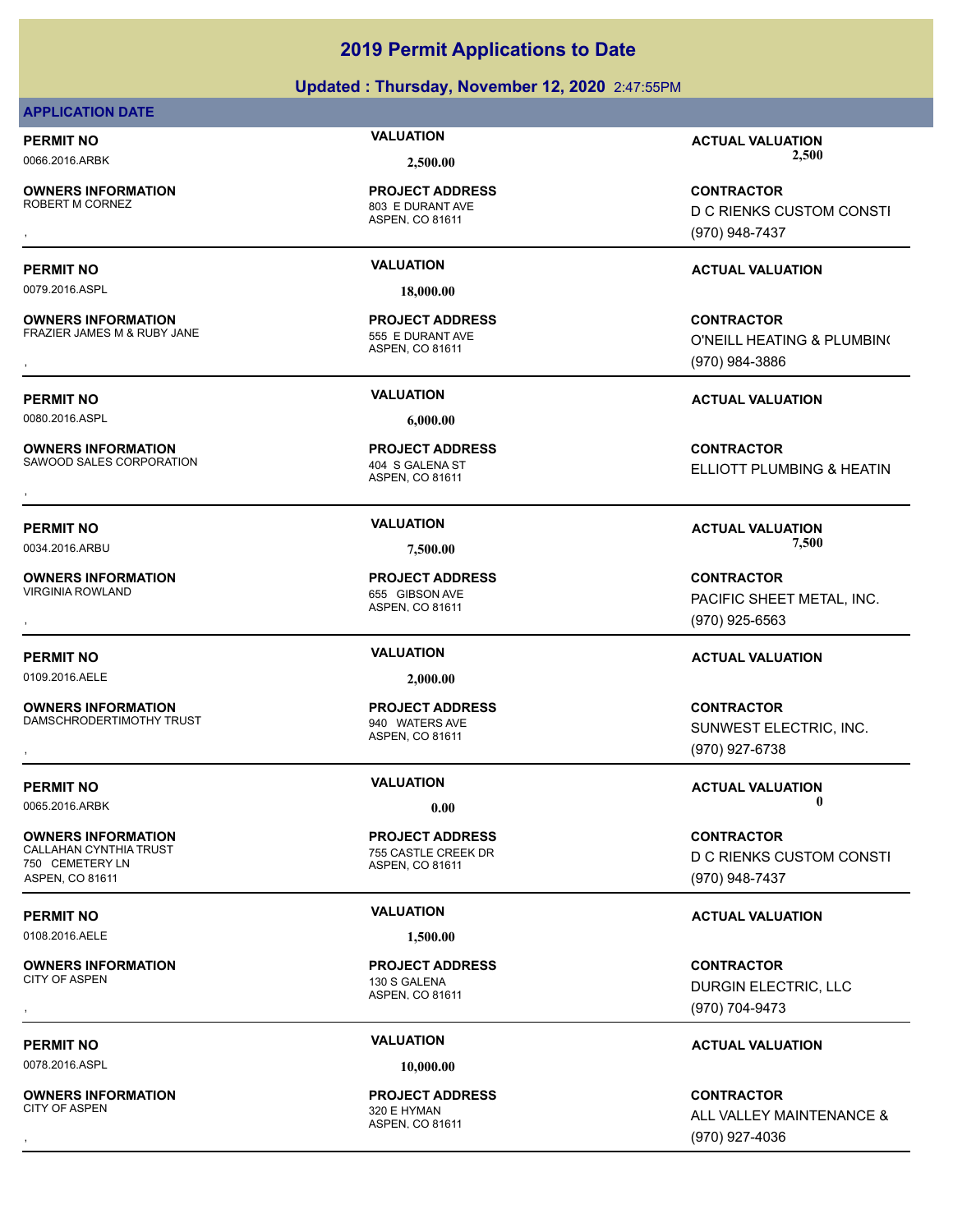**Updated : Thursday, November 12, 2020** 2:47:55PM

| <b>APPLICATION DATE</b>                                                                   |                                                                        |                                    |
|-------------------------------------------------------------------------------------------|------------------------------------------------------------------------|------------------------------------|
| <b>PERMIT NO</b>                                                                          | <b>VALUATION</b>                                                       | <b>ACTUAL VALUATION</b>            |
| 0006.2016.REMP                                                                            |                                                                        |                                    |
| <b>OWNERS INFORMATION</b><br><b>CUSTOMER</b>                                              | <b>PROJECT ADDRESS</b>                                                 | <b>CONTRACTOR</b>                  |
|                                                                                           | $\cdot$                                                                |                                    |
|                                                                                           |                                                                        |                                    |
| 5/11/16                                                                                   |                                                                        |                                    |
| <b>PERMIT NO</b>                                                                          | <b>VALUATION</b>                                                       | <b>ACTUAL VALUATION</b>            |
| 0063.2016.ARBK                                                                            | 2,700,000.00                                                           | 2,700,000                          |
| <b>OWNERS INFORMATION</b><br>CALLAHAN CYNTHIA TRUST<br>750 CEMETERY LN<br>ASPEN, CO 81611 | <b>PROJECT ADDRESS</b><br>745 & 755 CASTLE CREEK DR<br>ASPEN, CO 81611 | <b>CONTRACTOR</b>                  |
| <b>PERMIT NO</b>                                                                          | <b>VALUATION</b>                                                       | <b>ACTUAL VALUATION</b>            |
| 0032.2016.ARBU                                                                            | 43,200.00                                                              | 43,200                             |
| <b>OWNERS INFORMATION</b><br><b>STEVE MARCUS</b>                                          | <b>PROJECT ADDRESS</b><br>875 ROARING FORK RD<br>ASPEN, CO 81611       | <b>CONTRACTOR</b>                  |
| <b>PERMIT NO</b>                                                                          | <b>VALUATION</b>                                                       | <b>ACTUAL VALUATION</b>            |
| 0042.2016.ARGR                                                                            | 5,430.00                                                               | 5,430                              |
| <b>OWNERS INFORMATION</b>                                                                 | <b>PROJECT ADDRESS</b>                                                 | <b>CONTRACTOR</b>                  |
| ASPEN 805 LLC                                                                             | 805 ROARING FORK RD                                                    | <b>CDM GROUP</b>                   |
|                                                                                           | ASPEN, CO 81611                                                        | (970) 927-7699                     |
| <b>PERMIT NO</b>                                                                          | <b>VALUATION</b>                                                       | <b>ACTUAL VALUATION</b>            |
| 0106.2016.AELE                                                                            | 2,000.00                                                               |                                    |
| <b>OWNERS INFORMATION</b>                                                                 | <b>PROJECT ADDRESS</b>                                                 | <b>CONTRACTOR</b>                  |
| 530 HALLAM, LLC                                                                           | 530 W HALLAM ST                                                        | TWO PEAKS ELECTRIC, LLC            |
| $\cdot$                                                                                   | ASPEN, CO 81611                                                        | (970) 379-2845                     |
| <b>PERMIT NO</b>                                                                          | <b>VALUATION</b>                                                       | <b>ACTUAL VALUATION</b>            |
| 0040.2016.afsr                                                                            | 13,476.00                                                              |                                    |
| <b>OWNERS INFORMATION</b>                                                                 | <b>PROJECT ADDRESS</b>                                                 | <b>CONTRACTOR</b>                  |
| FISCHER MARILYN FLINT TRUSTEE                                                             | 816 E HYMAN AVE                                                        | FIRE SPRINKLER SERVICES, I         |
|                                                                                           | ASPEN, CO 81611                                                        | (970) 928-9163                     |
| <b>PERMIT NO</b>                                                                          | <b>VALUATION</b>                                                       | <b>ACTUAL VALUATION</b>            |
| 0105.2016.AELE                                                                            | 5,000.00                                                               |                                    |
| <b>OWNERS INFORMATION</b>                                                                 | <b>PROJECT ADDRESS</b>                                                 | <b>CONTRACTOR</b>                  |
| NORTH OF NELL                                                                             | 555 E DURANT                                                           | <b>B ELECTRIC</b>                  |
|                                                                                           | ASPEN, CO 81611                                                        | (970) 923-5844                     |
|                                                                                           | <b>VALUATION</b>                                                       |                                    |
| <b>PERMIT NO</b><br>0033.2016.ARBU                                                        | 130,000.00                                                             | <b>ACTUAL VALUATION</b><br>130,000 |
|                                                                                           |                                                                        |                                    |
| <b>OWNERS INFORMATION</b><br>HUNTER CREEK CONDO HOA                                       | <b>PROJECT ADDRESS</b><br><b>1400 VINE ST</b>                          | <b>CONTRACTOR</b>                  |
|                                                                                           | ASPEN, CO 81611                                                        | AJAX ROOFING COMPANY, LL           |
|                                                                                           |                                                                        | (970) 429-8229                     |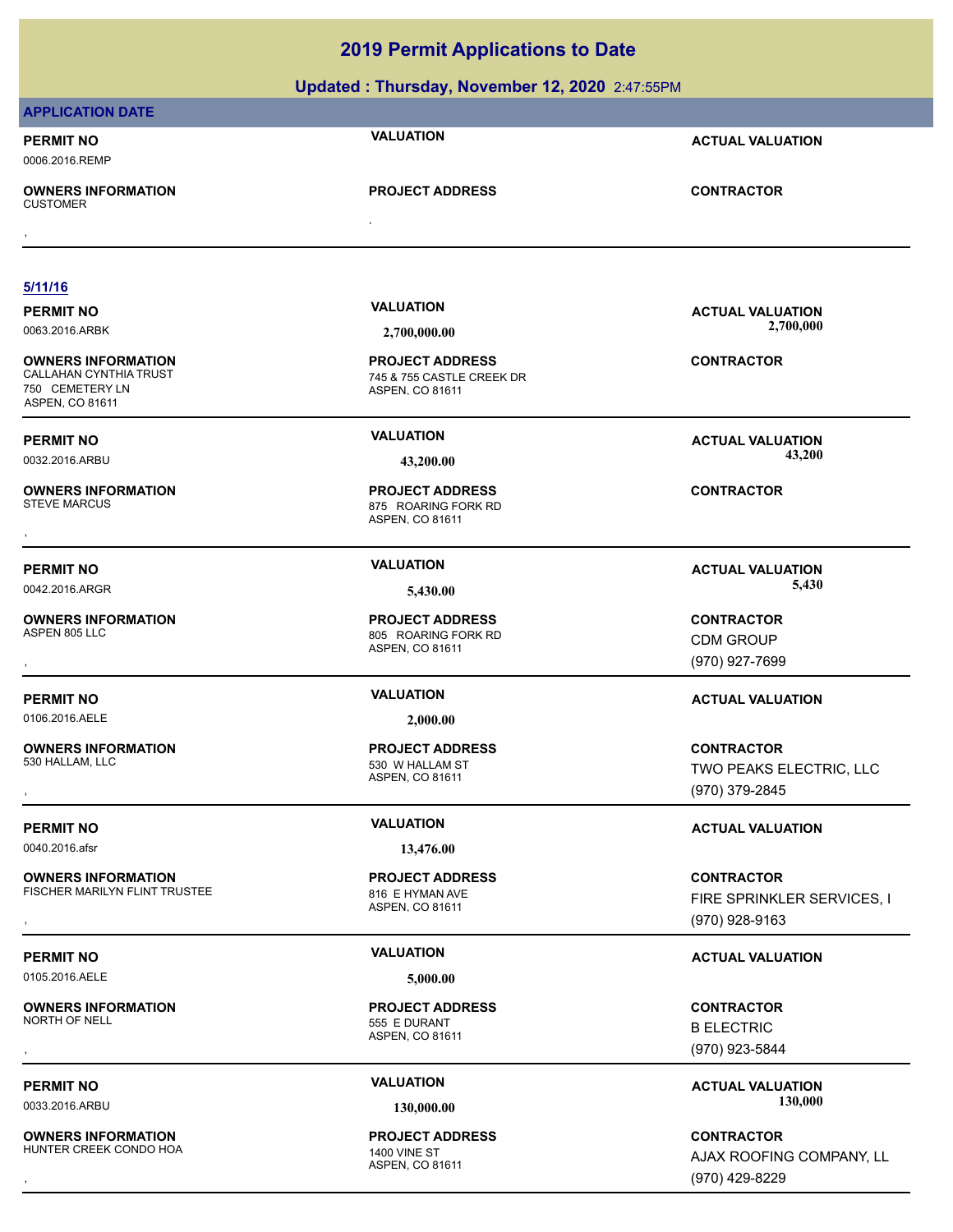### **Updated : Thursday, November 12, 2020** 2:47:55PM

### **APPLICATION DATE**

**OWNERS INFORMATION**

## 0107.2016.AELE **8,500.00**

ASPEN, CO 81611 610 S WEST END ST **PROJECT ADDRESS**

ASPEN, CO 81611 0651 PFISTER DR **PROJECT ADDRESS**

ASPEN, CO 81611 **PROJECT ADDRESS**

**PERMIT NO VALUATION ACTUAL VALUATION**

**OWNERS INFORMATION GOVERNEY ARE SERVED BY A SPECIF ADDRESS CONTRACTOR CONTRACTOR**<br>STEEPLE CHASE PARTNERS FOR THE STATE OF THE STATE OF THE STATE OF THE STATE OF THE STATE OF THE STATE OF THE S<br>TEEPLE CHASE PARTNERS FOR TH RIVERS EDGE ELECTRIC, INC (970) 375-6

### **PERMIT NO VALUATION ACTUAL VALUATION**

**CONTRACTOR**

**PERMIT NO VALUATION ACTUAL VALUATION**

**CONTRACTOR**

0031.2016.ARBU **82,666.00 82,666.00**

**OWNERS INFORMATION GOVERNED BY A SERVICE PROJECT ADDRESS ARE:** CONTRACTOR CONTRACTOR<br>BOO VINE ST GZO SHEET METAL, INC.<br>, GZO SHEET METAL, INC. ASPEN. CO 81611 GZO SHEET METAL, INC. (970) 379-9977

### **CONTRACTOR** CONDITIONED AIR, LLC (970) 948-6100

**PERMIT NO VALUATION ACTUAL VALUATION**

, **CONTRACTOR** TIM DYER ELECTRIC, INC. (970) 945-2430

### **PERMIT NO VALUATION ACTUAL VALUATION**

**PERMIT NO CONSUMITY OF A CONSUMITY OF A CONSUMITY OF A CONSUMITY OF A CTUAL VALUATION** 0041.2016.ARGR **12,000.00 12,000.00**

**OWNERS INFORMATION PROJECT ADDRESS CONTRACTOR**<br>MARTELL FRED & BARBARA 702 E HYMAN AVE CUSTOM CONCRETE SERVICI<br>, ASPEN. CO 81611 **CUSTOM CONCRETE SERVICI** (970) 379-9545

**OWNERS INFORMATION** PO BOX 1470 ASPEN, CO 81612

0042.2016.ASLU

0044.2016.ENTP

**OWNERS INFORMATION** BLEEKER MILL DEVELOPMENTS, LLC<br>
201 N MILL ST 201 N MILL ST ASPEN, CO 81611

### **5/10/16**

**PERMIT NO VALUATION ACTUAL VALUATION**

**OWNERS INFORMATION** HUNTER CREEK CONDO HOA 800 VINE ST

**PERMIT NO VALUATION ACTUAL VALUATION**

**OWNERS INFORMATION**

MWTK SNOWBUNNY LANE LLC 1260 SNOWBUNNY LN 1325 SIERRA VISTA ASPEN, CO 81611

0101.2016.AELE **900.00**

**OWNERS INFORMATION**

0036.2016.RWBU **2,785.00**

**OWNERS INFORMATION**

**OWNERS INFORMATION** MARTELL FRED & BARBARA 702 E HYMAN AVE

ASPEN, CO 81611 **PROJECT ADDRESS**

ASPEN, CO 81611

ASPEN, CO 81611 1520 HOMESTAKE DR

ASPEN, CO 81611 **PROJECT ADDRESS**

0123.2016.AMEC **60,000.00**

**PROJECT ADDRESS**

**PROJECT ADDRESS**

ASPEN, CO 81611 235 W FRANCIS ST **PROJECT ADDRESS** , **CONTRACTOR**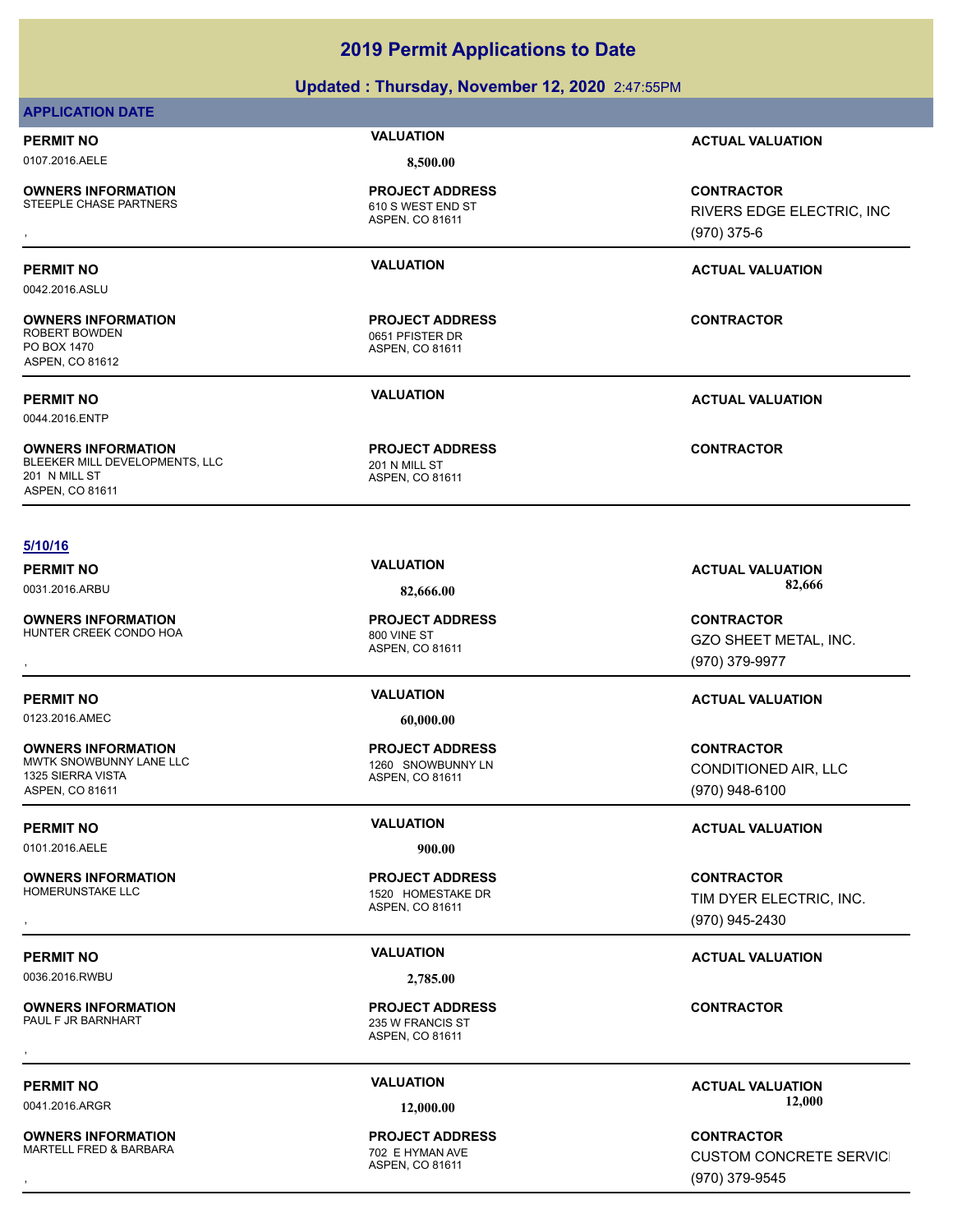### **Updated : Thursday, November 12, 2020** 2:47:55PM

### **APPLICATION DATE**

0039.2016.afsr **4,800.00**

0014.2016.tent

675 E DURANT AVE ASPEN, CO 81611

0041.2016.ASLU

375 N SPRING ST ASPEN, CO 81611

**OWNERS INFORMATION** FRAZIER JAMES M & RUBY JANE 555 E DURANT AVE

**OWNERS INFORMATION**

**OWNERS INFORMATION**

ASPEN, CO 81611 **PROJECT ADDRESS**

ASPEN, CO 81611 685 E DURANT AVE **PROJECT ADDRESS**

ASPEN, CO 81611 DCR FAMILY LIMITED PARTNERSHIP 375 N SPRING ST **PROJECT ADDRESS**

0104.2016.AELE **12,000.00**

ASPEN, CO 81611 COX JAMES E LIVING TRUST **307 S GALENA ST PROJECT ADDRESS**

ASPEN, CO 81611 **PROJECT ADDRESS**

ASPEN, CO 81611 424 S SPRING ST **PROJECT ADDRESS**

ASPEN, CO 81611 **PROJECT ADDRESS**

### ASPEN, CO 81611 **PROJECT ADDRESS**

**PERMIT NO VALUATION ACTUAL VALUATION**

, **CONTRACTOR** FIRE SPRINKLER SERVICES, I (970) 928-9163

### **PERMIT NO VALUATION ACTUAL VALUATION**

**CONTRACTOR** BETHEL PARTY RENTALS, INC (970) 479-7000

**PERMIT NO VALUATION ACTUAL VALUATION**

**CONTRACTOR**

### **PERMIT NO VALUATION ACTUAL VALUATION**

**OWNERS INFORMATION GOVERNED BY A SERVICE PROJECT ADDRESS ARE SERVICE CONTRACTOR**<br>COX JAMES E LIVING TRUST TRUST TRUST ASPEN, CO 81611<br>, GOVERNED MEDIA ASPEN, CO 81611 TARANAKI ELECTRIC, INC. (970) 618-9573

### **PERMIT NO VALUATION ACTUAL VALUATION**

, **CONTRACTOR** PINE MOUNTAIN ELECTRIC IN (970) 945-1529

### **PERMIT NO VALUATION VALUATION VALUATION**

, **CONTRACTOR** MTRICITY, LTD (970) 923-4730

### **PERMIT NO VALUATION VALUATION VALUATION**

, **CONTRACTOR** HARLAN PLUMBING & HEATIN (970) 876-5887

PERMIT NO **SALUATION VALUATION VALUATION ACTUAL VALUATION ACTUAL VALUATION** 0062.2016.ARBK **110,000.00 110,000.00**

**OWNERS INFORMATION METALLY TRUS ASSUME TO A PROJECT ADDRESS ARE SERVICE CONTRACTOR CONTRACTOR CONSTRUCTION MILLER BRENT SCOTT FAMILY TRUS ASPEN. CO 81611<br>MILLER BRENT SCOTT FAMILY TRUS AND TRUSH ASPEN. CO 81611 ASPEN A CO** REMINGTON CONSTRUCTION (216) 509-7155

**OWNERS INFORMATION**

0103.2016.AELE **8,000.00**

**OWNERS INFORMATION** SAWOOD SALES CORPORATION 404 S GALENA ST

0102.2016.AELE **6,000.00**

**OWNERS INFORMATION**

0124.2016.AMEC **13,000.00**

**OWNERS INFORMATION** VIRGINA HAMILTON 134 MAPLE LN

**OWNERS INFORMATION** MILLER BRENT SCOTT FAMILY TRUS 631 GALENA ST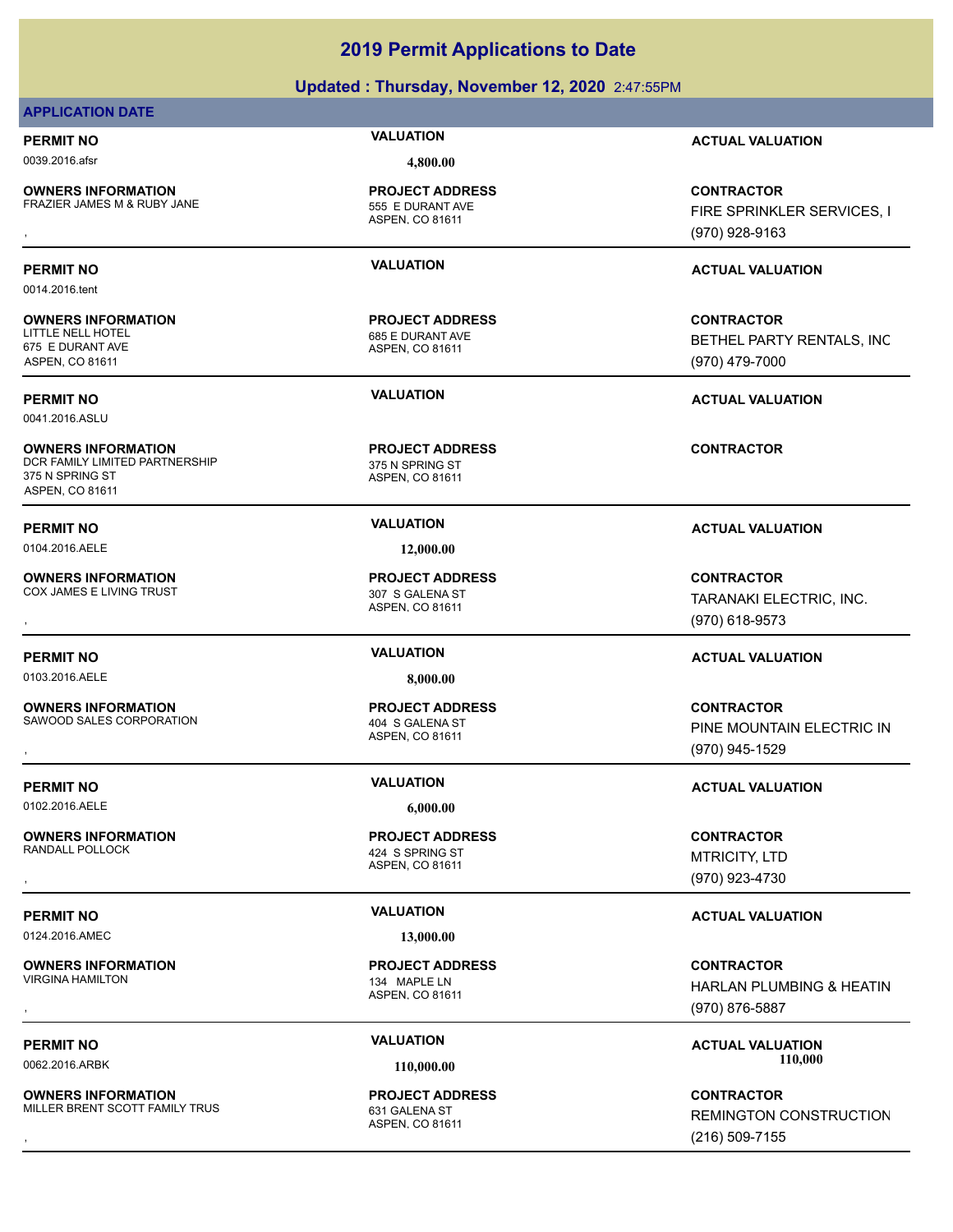### **Updated : Thursday, November 12, 2020** 2:47:55PM

### **APPLICATION DATE**

0077.2016.ASPL **200,000.00**

**OWNERS INFORMATION**

**OWNERS INFORMATION** SEMARU INVESTMENTS, LLC 1190 RIVERSIDE DR

ASPEN, CO 81611 276 COACH RD **PROJECT ADDRESS**

ASPEN, CO 81611 **PROJECT ADDRESS**

**PERMIT NO VALUATION ACTUAL VALUATION**

, **CONTRACTOR** A-1 HEATING & COOLING, INC. (970) 625-2136

**PERMIT NO VALUATION ACTUAL VALUATION** 0061.2016.ARBK **1,536,500.00 1,536,500.00**

**OWNERS INFORMATION PROJECT ADDRESS CONTRACTOR**<br>SEMARU INVESTMENTS, LLC 1190 RIVERSIDE DR SEMRAU BUILDING & DESIGN<br>, ASPEN. CO 81611 SEMRAU BUILDING & DESIGN (970) 925-6447

### **5/9/16**

0120.2016.AMEC **1,000.00**

**OWNERS INFORMATION** UKRAINE JOHN M & LINDA W 1130 OVERLOOK DR

0073.2016.ASPL **5,435.00**

**OWNERS INFORMATION** BEN NAZARIAN ASPEN GOLDEN HORN, LLC 312 S MILL ST

0074.2016.ASPL **8,000.00**

**OWNERS INFORMATION**<br>VIRGINA HAMILTON

0100.2016.AELE **500.00**

**OWNERS INFORMATION**

0043.2016.ENTP

**OWNERS INFORMATION** RESIDENCES AT LITTLE NELL 501 DEAN ST

0075.2016.ASPL **33,222.00**

**OWNERS INFORMATION** LARKSPUR CG LLC 103 S SEVENTH

ASPEN, CO 81611 **PROJECT ADDRESS**

ASPEN, CO 81611 **PROJECT ADDRESS**

ASPEN, CO 81611 134 MAPLE LN **PROJECT ADDRESS**

ASPEN, CO 81611 610 S WEST END ST **PROJECT ADDRESS**

ASPEN, CO 81611 **PROJECT ADDRESS OWNERS INFORMATION GENERAL SERVICE PROJECT ADDRESS ARE SERVICE CONTRACTOR CONTRACTOR**<br>RESIDENCES AT LITTLE NELL **ASPEN DE ASPEN CO 81611**<br>,

ASPEN, CO 81611 **PROJECT ADDRESS**

### **PERMIT NO VALUATION ACTUAL VALUATION**

**OWNERS INFORMATION PROJECT ADDRESS CONTRACTOR**<br>UKRAINE JOHN M & LINDA W 1130 OVERLOOK DR INTEGRITY PLUMBING & HEAT<br>, ASPEN, CO 81611 INTEGRITY PLUMBING & HEAT (970) 927-2474

### **PERMIT NO VALUATION ACTUAL VALUATION**

**OWNERS INFORMATION FROJECT ADDRESS ARE SERVICE ONTRACTOR CONTRACTOR**<br>BEN NAZARIAN ASPEN GOLDEN HORN, LLC ASPEN. CO 81611 ASPEN. CO 81611 FROJECT ADDRESS ARE SERVICE ON THE ASPEN. CO 81611<br>The Service of ASPEN. CO 81611 AS HIGH MARK MECHANICAL, LL (970) 989-4749

### **PERMIT NO VALUATION ACTUAL VALUATION**

, **CONTRACTOR** HARLAN PLUMBING & HEATIN (970) 876-5887

### **PERMIT NO VALUATION ACTUAL VALUATION**

, **CONTRACTOR** SUNWEST ELECTRIC, INC. (970) 927-6738

### **PERMIT NO VALUATION ACTUAL VALUATION**

### **PERMIT NO VALUATION ACTUAL VALUATION**

, **CONTRACTOR** YOUNG SERVICES, LLC (970) 384-0354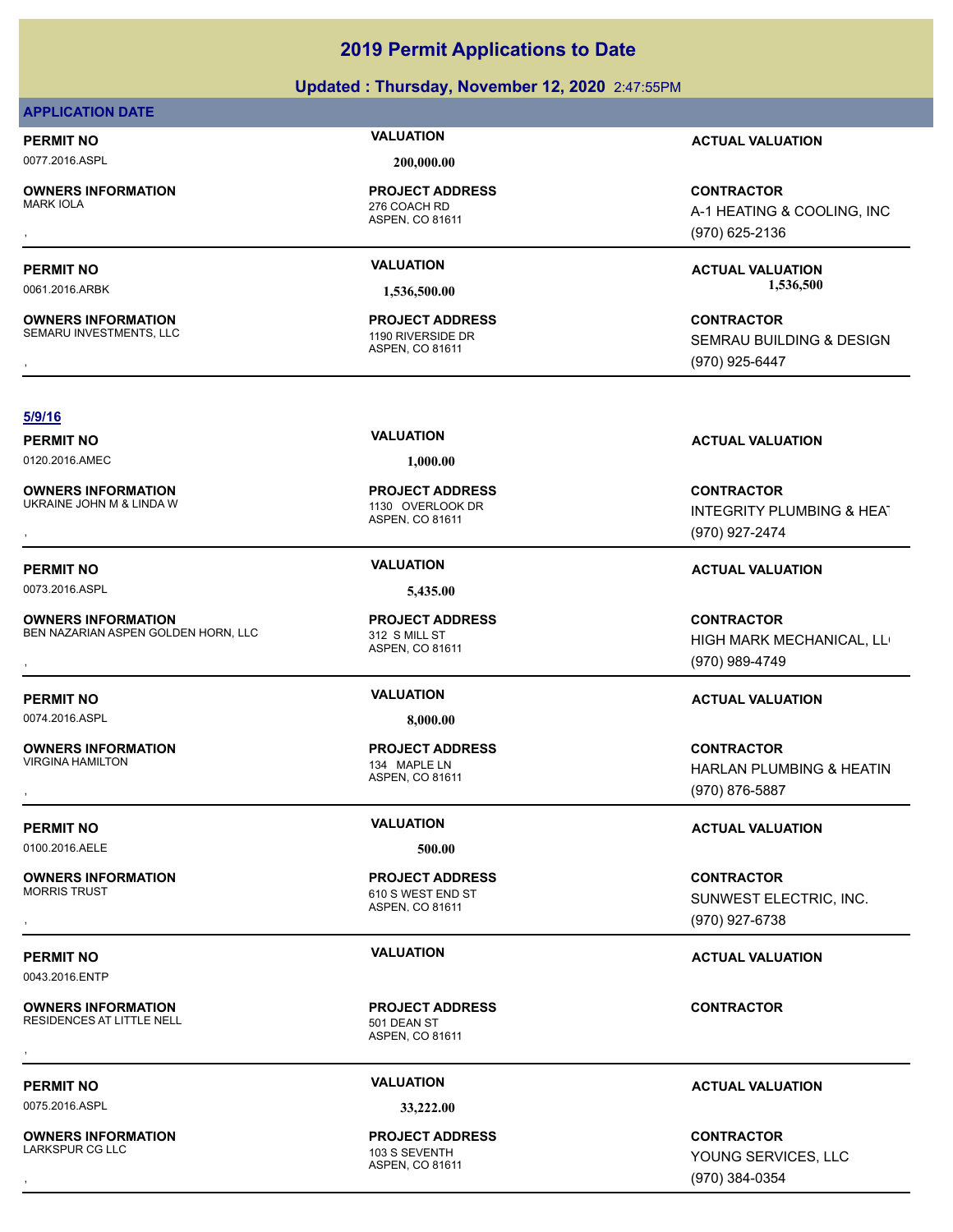|                                                                    | Updated: Thursday, November 12, 2020 2:47:55PM               |                                |
|--------------------------------------------------------------------|--------------------------------------------------------------|--------------------------------|
| <b>APPLICATION DATE</b>                                            |                                                              |                                |
| <b>PERMIT NO</b>                                                   | <b>VALUATION</b>                                             | <b>ACTUAL VALUATION</b>        |
| 0076.2016.ASPL                                                     | 5,487.00                                                     |                                |
| <b>OWNERS INFORMATION</b>                                          | <b>PROJECT ADDRESS</b>                                       | <b>CONTRACTOR</b>              |
| <b>LARKSPUR CG LLC</b>                                             | 105 S SEVENTH<br>ASPEN, CO 81611                             | YOUNG SERVICES, LLC            |
|                                                                    |                                                              | (970) 384-0354                 |
| <b>PERMIT NO</b>                                                   | <b>VALUATION</b>                                             | <b>ACTUAL VALUATION</b>        |
| 0030.2016.ARBU                                                     | 0.00                                                         | 0                              |
| <b>OWNERS INFORMATION</b><br>WARREN WARREN P COHEN BENEFICIAL TRUS | <b>PROJECT ADDRESS</b><br>55 SMUGGLER GRV<br>ASPEN, CO 81611 | <b>CONTRACTOR</b>              |
| <b>PERMIT NO</b>                                                   | <b>VALUATION</b>                                             | <b>ACTUAL VALUATION</b>        |
| 0003.2016.RWBL                                                     | 100,000.00                                                   |                                |
| <b>OWNERS INFORMATION</b><br><b>CITY OF ASPEN</b>                  | <b>PROJECT ADDRESS</b><br>0 N GALENA ST<br>ASPEN, CO 81611   | <b>CONTRACTOR</b>              |
|                                                                    |                                                              |                                |
| <b>PERMIT NO</b><br>0024.2016.COPY                                 | <b>VALUATION</b>                                             | <b>ACTUAL VALUATION</b>        |
| <b>OWNERS INFORMATION</b><br><b>CITY OF ASPEN</b>                  | <b>PROJECT ADDRESS</b>                                       | <b>CONTRACTOR</b>              |
|                                                                    |                                                              |                                |
| 5/6/16                                                             |                                                              |                                |
| <b>PERMIT NO</b>                                                   | <b>VALUATION</b>                                             | <b>ACTUAL VALUATION</b>        |
| 0060.2016.ARBK                                                     | 3,500,000.00                                                 | 3,500,000                      |
| <b>OWNERS INFORMATION</b>                                          | <b>PROJECT ADDRESS</b>                                       | <b>CONTRACTOR</b>              |
| <b>STUDIO B ARCHITECTS</b>                                         | 1484 SIERRA VISTA DR<br>ASPEN, CO 81611                      | <b>GF WOODS CONSTRUCTION I</b> |
|                                                                    |                                                              | (970) 948-6483                 |
| <b>PERMIT NO</b><br>0042.2016.ENTP                                 | <b>VALUATION</b>                                             | <b>ACTUAL VALUATION</b>        |
| <b>OWNERS INFORMATION</b><br>AUBERGE RESORTS                       | <b>PROJECT ADDRESS</b><br>330 E MAIN ST                      | <b>CONTRACTOR</b>              |
|                                                                    | ASPEN, CO 81611                                              |                                |
| <b>PERMIT NO</b><br>0040.2016.ASLU                                 | <b>VALUATION</b>                                             | <b>ACTUAL VALUATION</b>        |
| <b>OWNERS INFORMATION</b><br>ASPEN WATERS, LLC                     | <b>PROJECT ADDRESS</b><br>1096 WATERS AVE<br>ASPEN, CO 81611 | <b>CONTRACTOR</b>              |
|                                                                    |                                                              |                                |
| <b>PERMIT NO</b>                                                   | <b>VALUATION</b>                                             | <b>ACTUAL VALUATION</b>        |
| 0035.2016.RWBU                                                     | 21,000.00                                                    |                                |
| <b>OWNERS INFORMATION</b>                                          | <b>PROJECT ADDRESS</b>                                       | <b>CONTRACTOR</b>              |

**OWNERS INFORMATION** MAZZA ANTHONY JUST AND STATES ON STATES ON STATES ON STATES ON STATES ON STATES ON STATES ON STATES ON STATES ON STATES ON STATES ON STATES ON STATES ON STATES ON STATES ON STATES ON STATES ON STATES ON STATES ON STATES ON 205 S MILL ST ASPEN, CO 81611

ASPEN, CO 81611 **PROJECT ADDRESS**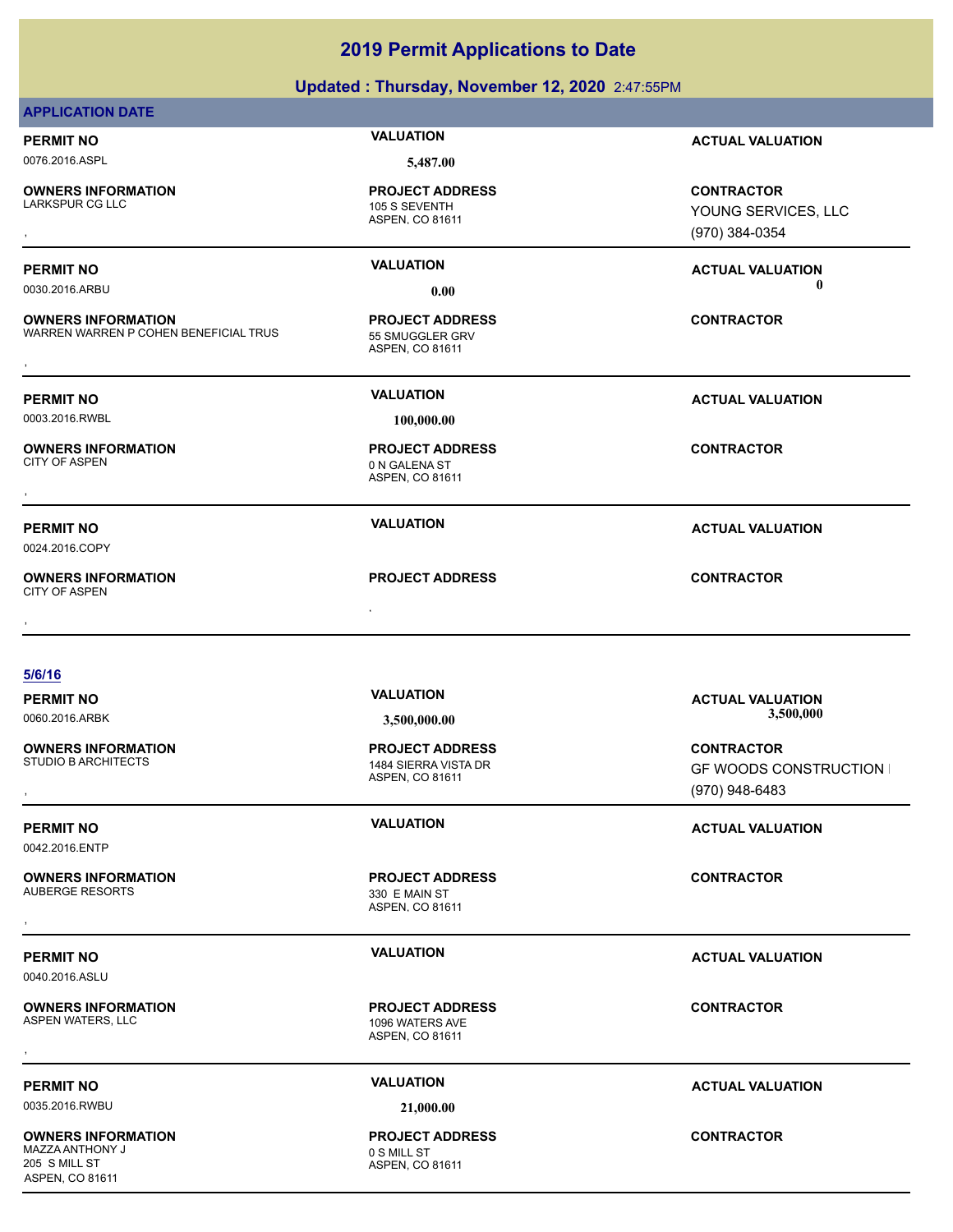### **Updated : Thursday, November 12, 2020** 2:47:55PM

### **APPLICATION DATE**

**OWNERS INFORMATION**

130 S GALENA **PROJECT ADDRESS**

0071.2016.ASPL **40,000.00**

**OWNERS INFORMATION**

0005.2016.ENPM

**OWNERS INFORMATION** MILL BUILDING ASSOCIATION 201 N MILL ST

0072.2016.ASPL **23,000.00**

**OWNERS INFORMATION**

ASPEN, CO 81611

ASPEN, CO 81611 485 RIO GRANDE **PROJECT ADDRESS**

ASPEN, CO 81611 **PROJECT ADDRESS OWNERS INFORMATION GOVERNED BY A SERVICE PROJECT ADDRESS ARE:**<br>MILL BUILDING ASSOCIATION GOVERNED ASPEN, CO 81611<br>,

ASPEN, CO 81611 1000 TRUSCOTT PL **PROJECT ADDRESS**

**PERMIT NO VALUATION ACTUAL VALUATION** 0028.2016.ACBK **3,000.00 3,000.00**

, **CONTRACTOR** MCDONOUGH CONSTRUCTIO (970) 379-9674

### **PERMIT NO VALUATION ACTUAL VALUATION**

, **CONTRACTOR** 2H MECHANICAL, LLC (970) 778-4560

**PERMIT NO VALUATION ACTUAL VALUATION**

### **PERMIT NO VALUATION ACTUAL VALUATION**

, **CONTRACTOR** ALL VALLEY MAINTENANCE & (970) 927-4036

### **5/5/16**

0037.2016.afsr

**OWNERS INFORMATION** ASV ASPEN ST OWNERS TODD EMERSON, BALD MOUNTAIN, L **OWNERS INFORMATION DEMERSON, BALD REGULAR PROJECT ADDRESS ARE SONTRACTOR CONTRACTOR CONTRACTOR ASPEN CONTRACTOR**<br>ASV ASPEN ST OWNERS TODD EMERSON, BALD 112 JUAN ST **ASPEN, CO 81611** POUNTAIN, L<br>MOUNTAIN, L (970) 379-1950

0038.2016.afsr

**OWNERS INFORMATION** ASV ASPEN ST OWNERS TODD EMERSON, BALD MOUNTAIN, L **OWNERS INFORMATION DEMERSON, BALD REGULAR PROJECT ADDRESS ARE SONTRACTOR CONTRACTOR CONTRACTOR**<br>ASV ASPEN ST OWNERS TODD EMERSON, BALD 195 E GARMISCH CT ASPEN. CO 81611<br>MOUNTAIN, LAND REGULAR DESPEN. CO 81611<br>, Examples 1

0010.2016.AHPC

**OWNERS INFORMATION**

ASPEN, CO 81611 112 JUAN ST **PROJECT ADDRESS**

ASPEN, CO 81611 105 E GARMISCH CT **PROJECT ADDRESS**

ASPEN, CO 81611 , **CONTRACTOR**

ASPEN, CO 81611 **PROJECT ADDRESS**

**PERMIT NO VALUATION ACTUAL VALUATION**

EXCEL ELECTRIC (970) 379-1950

### **PERMIT NO VALUATION ACTUAL VALUATION**

EXCEL ELECTRIC (970) 379-1950

### **PERMIT NO VALUATION ACTUAL VALUATION**

**PERMIT NO CONSUMITY OF A CONSUMITY OF A CONSUMITY OF A CONSUMITY OF A CTUAL VALUATION** 0029.2016.ACGR **29,000.00 29,000.00**

, **CONTRACTOR** GLASS UNLIMITED, INC (970) 948-7003

**OWNERS INFORMATION** AUBERGE RESORTS 330 F MAIN ST



209 E BLEEKER ST **PROJECT ADDRESS**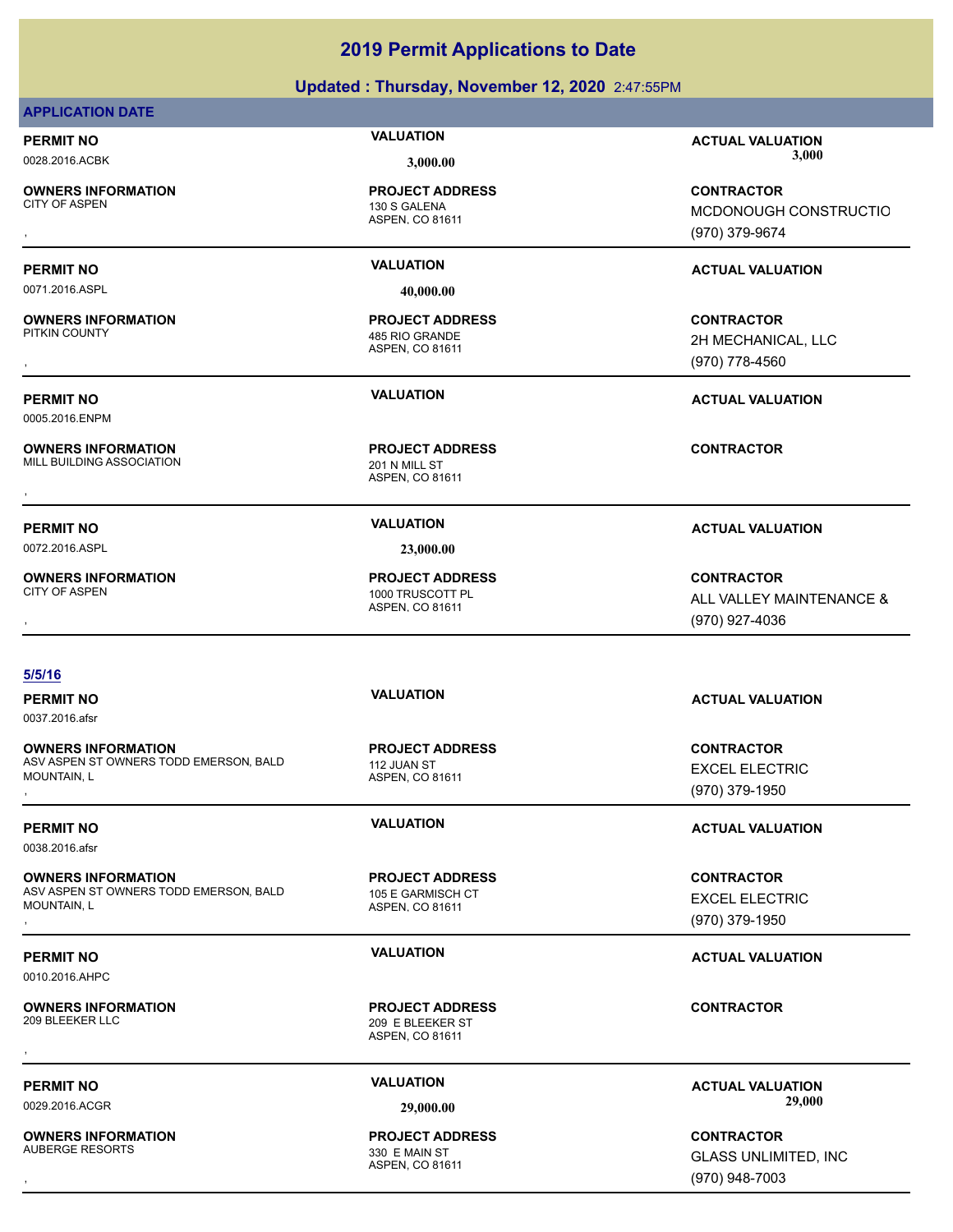### **Updated : Thursday, November 12, 2020** 2:47:55PM

### **APPLICATION DATE**

## **PERMIT NO VALUATION ACTUAL VALUATION**

0039.2016.ASLU

**OWNERS INFORMATION**

ASPEN, CO 81611 31 TRAINORS LANDING **PROJECT ADDRESS** , **CONTRACTOR**

0070.2016.ASPL **100,000.00**

**OWNERS INFORMATION** VICTORIAN SQUARE, LLC<br>VICTORIAN SQUARE, LLC 601 E HYMAN

0119.2016.AMEC **146,000.00**

**OWNERS INFORMATION** VICTORIAN SQUARE, LLC 601 E HYMAN

ASPEN, CO 81611 **PROJECT ADDRESS**

ASPEN, CO 81611 **PROJECT ADDRESS**

### **PERMIT NO VALUATION ACTUAL VALUATION**

**OWNERS INFORMATION PROJECT ADDRESS CONTRACTOR**<br>VICTORIAN SQUARE, LLC 601 E HYMAN JIM HOUG PLUMBING & HEAT<br>, ASPEN. CO 81611 JIM HOUG PLUMBING & HEAT (970) 945-5569

**PERMIT NO VALUATION ACTUAL VALUATION**

**OWNERS INFORMATION PROJECT ADDRESS CONTRACTOR**<br>VICTORIAN SQUARE, LLC 601 E HYMAN JIM HOUG PLUMBING & HEAT<br>, ASPEN, CO 81611 JIM HOUG PLUMBING & HEAT (970) 945-5569

### **5/4/16**

0116.2016.AMEC **190,625.00**

**OWNERS INFORMATION**

0117.2016.AMEC **84,750.00**

**OWNERS INFORMATION** 101 E HALLAM ST ASPEN, CO 81611

0041.2016.ENTP

**OWNERS INFORMATION** BALD MOUNTAIN DEVELOPMENT LLC 0 S ASPEN ST 132 W MAIN ST ASPEN, CO 81611

0068.2016.ASPL **2,000.00**

**OWNERS INFORMATION**

0118.2016.AMEC **900.00**

**OWNERS INFORMATION**

ASPEN, CO 81611 614 N FOURTH **PROJECT ADDRESS**

ASPEN, CO 81611 101 E HALLAM ST **PROJECT ADDRESS**

ASPEN, CO 81611 **PROJECT ADDRESS**

ASPEN, CO 81611 205 E DURANT **PROJECT ADDRESS**

ASPEN, CO 81611 040 WATERS AVE **PROJECT ADDRESS**

**PERMIT NO VALUATION VALUATION VALUATION** 

**OWNERS INFORMATION PROJECT ADDRESS CONTRACTOR**<br>WILLIAM GUTH 614 N FOURTH R & H MECHANICAL LLC<br>, ASPEN. CO 81611 (97 R & H MECHANICAL LLC (970) 328-2699

### **PERMIT NO VALUATION ACTUAL VALUATION**

**CONTRACTOR** R & H MECHANICAL LLC (970) 328-2699

**PERMIT NO VALUATION ACTUAL VALUATION**

**CONTRACTOR**

### **PERMIT NO VALUATION ACTUAL VALUATION**

, **CONTRACTOR** STORM KING MECHANICAL, LT (970) 625-8551

### **PERMIT NO VALUATION ACTUAL VALUATION**

, **CONTRACTOR** ASPEN PLUMBING & MECHAN (970) 379-2289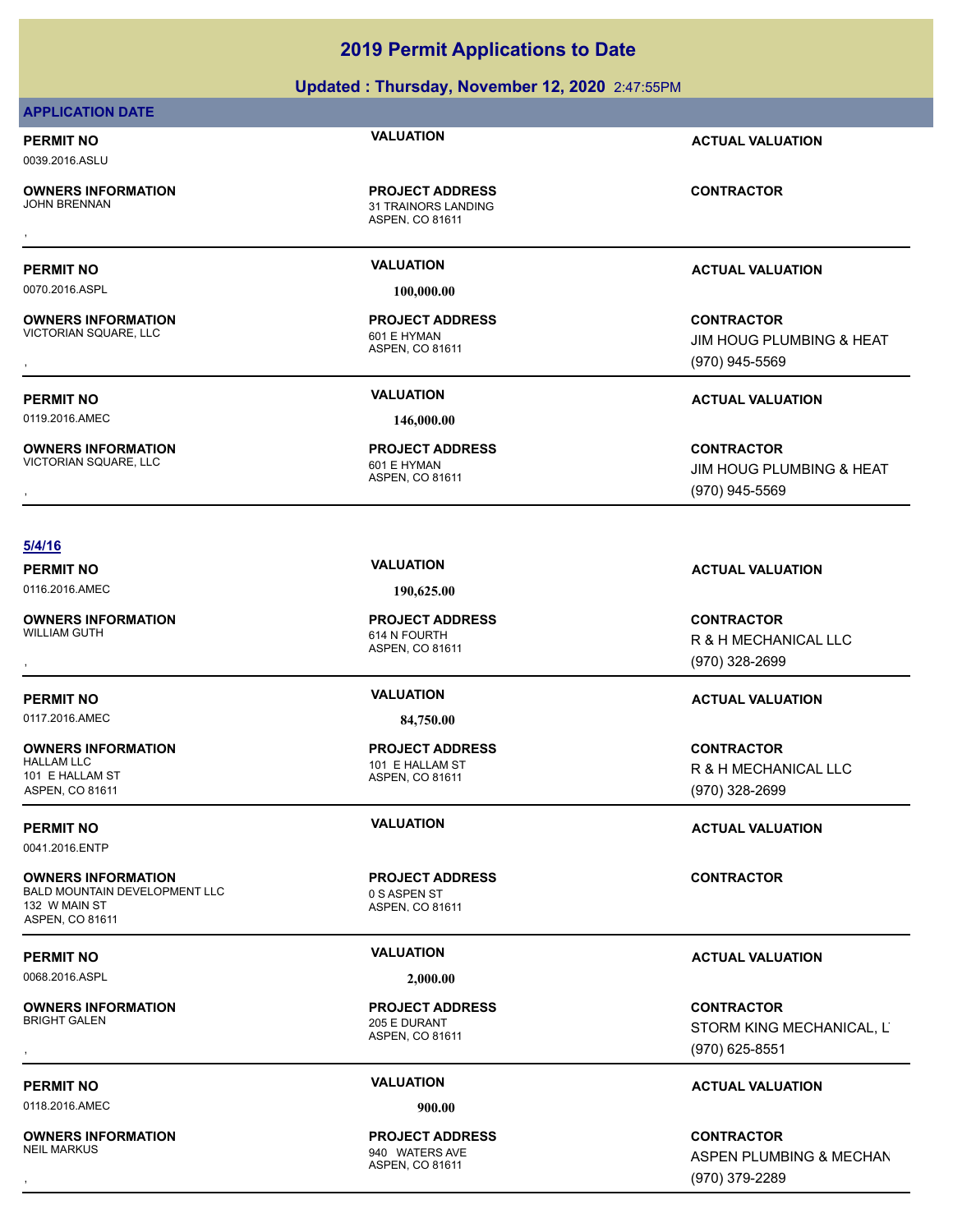### **Updated : Thursday, November 12, 2020** 2:47:55PM

### **APPLICATION DATE**

| 5/3/16                                                                                       |                                                                  |                                                                  |
|----------------------------------------------------------------------------------------------|------------------------------------------------------------------|------------------------------------------------------------------|
| <b>PERMIT NO</b>                                                                             | <b>VALUATION</b>                                                 | <b>ACTUAL VALUATION</b>                                          |
| 0028.2016.ACGR                                                                               | 0.00                                                             | A                                                                |
| <b>OWNERS INFORMATION</b><br>PYRAMID PROPERTY MNGT                                           | <b>PROJECT ADDRESS</b><br>529 E COOPER AVE<br>ASPEN, CO 81611    | <b>CONTRACTOR</b>                                                |
|                                                                                              |                                                                  |                                                                  |
| <b>PERMIT NO</b>                                                                             | <b>VALUATION</b>                                                 | <b>ACTUAL VALUATION</b>                                          |
| 0067.2016.ASPL                                                                               | 3,500.00                                                         |                                                                  |
| <b>OWNERS INFORMATION</b><br>MWTK SNOWBUNNY LANE LLC<br>1325 SIERRA VISTA<br>ASPEN, CO 81611 | <b>PROJECT ADDRESS</b><br>1260 SNOWBUNNY LN<br>ASPEN, CO 81611   | <b>CONTRACTOR</b><br>ASPEN WATERWISE, LLC<br>(970) 925-1914      |
| <b>PERMIT NO</b>                                                                             | <b>VALUATION</b>                                                 | <b>ACTUAL VALUATION</b>                                          |
| 0114.2016.AMEC                                                                               | 16,130.00                                                        |                                                                  |
| <b>OWNERS INFORMATION</b><br><b>FISCHER SISTIE</b><br>820 ROARING FORK RD<br>ASPEN, CO 81611 | <b>PROJECT ADDRESS</b><br>820 ROARING FORK RD<br>ASPEN, CO 81611 | <b>CONTRACTOR</b><br>UTE CITY FIREPLACES, LLC<br>(970) 319-7642  |
| <b>PERMIT NO</b>                                                                             | <b>VALUATION</b>                                                 | <b>ACTUAL VALUATION</b>                                          |
| 0010.2016.tent                                                                               |                                                                  |                                                                  |
| <b>OWNERS INFORMATION</b><br>ICONIC PROPERTIES- JEROME, LLC                                  | <b>PROJECT ADDRESS</b><br>330 E MAIN ST<br>ASPEN, CO 81611       | <b>CONTRACTOR</b><br>BETHEL PARTY RENTALS, INC<br>(970) 479-7000 |
| <b>PERMIT NO</b>                                                                             | <b>VALUATION</b>                                                 | <b>ACTUAL VALUATION</b>                                          |
| 0027.2016.ACBK                                                                               | 179,000.00                                                       | 179,000                                                          |
| <b>OWNERS INFORMATION</b><br>312 E HYMAN AVE LLC                                             | <b>PROJECT ADDRESS</b><br>300 E HYMAN AVE<br>ASPEN, CO 81611     | <b>CONTRACTOR</b><br>CENTAUR CONSTRUCTION CO<br>(312) 644-4470   |
| <b>PERMIT NO</b>                                                                             | <b>VALUATION</b>                                                 | <b>ACTUAL VALUATION</b>                                          |
| 0008.2016.ARED                                                                               |                                                                  |                                                                  |
| <b>OWNERS INFORMATION</b><br>MARTELL FRED & BARBARA                                          | <b>PROJECT ADDRESS</b><br>702 E HYMAN AVE<br>ASPEN, CO 81611     | <b>CONTRACTOR</b>                                                |
|                                                                                              | <b>VALUATION</b>                                                 |                                                                  |
| <b>PERMIT NO</b><br>0029.2016.ARBU                                                           | 700,000.00                                                       | <b>ACTUAL VALUATION</b><br>700,000                               |
| <b>OWNERS INFORMATION</b><br><b>GEORGE C PERREAULT</b>                                       | <b>PROJECT ADDRESS</b><br>120 E HYMAN AVE<br>ASPEN, CO 81611     | <b>CONTRACTOR</b><br>DOUG THROM CONSTRUCTIC<br>(970) 920-1719    |
| <b>PERMIT NO</b><br>0013.2016.tent                                                           | <b>VALUATION</b>                                                 | <b>ACTUAL VALUATION</b>                                          |
| <b>OWNERS INFORMATION</b>                                                                    | <b>PROJECT ADDRESS</b>                                           | <b>CONTRACTOR</b>                                                |

MUSIC ASSOCIATES OF ASPEN INC 2 MUSIC SCHOOL RD

2 MUSIC SCHOOL RD<br>ASPEN, CO 81611-8500 **PROJECT ADDRESS**

, **CONTRACTOR** BETHEL PARTY RENTALS, INC (970) 479-7000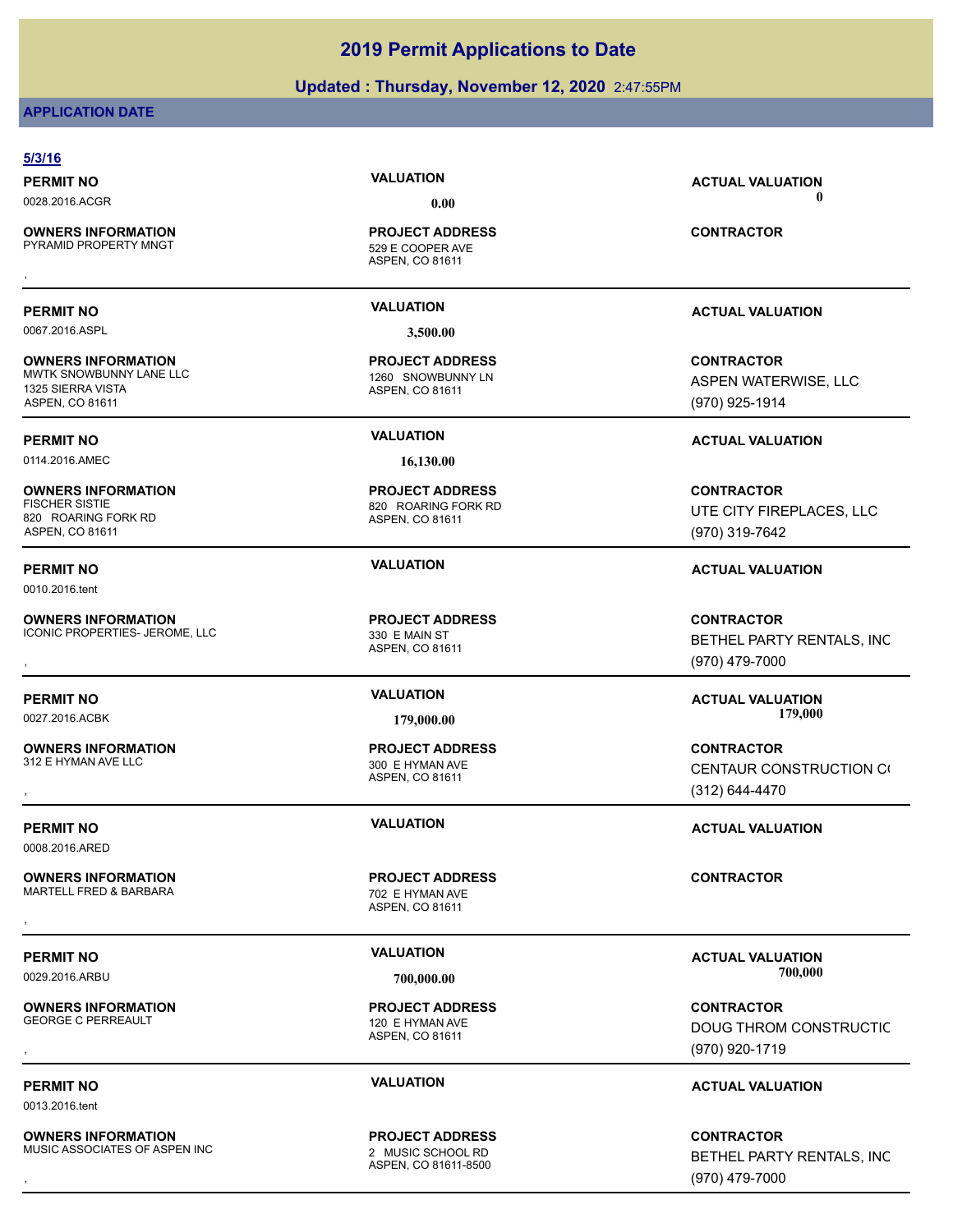### **Updated : Thursday, November 12, 2020** 2:47:55PM

### **APPLICATION DATE**

**OWNERS INFORMATION**

**OWNERS INFORMATION**

ASPEN, CO 81611 407 PARK AVE **PROJECT ADDRESS**

ASPEN, CO 81611 MAROON CRK CL MAROON CREEK LLC 0 PFISTER DR **PROJECT ADDRESS**

0012.2016.tent

0006.2016.land

**OWNERS INFORMATION** NEIL KARBANK ICIE JACKSON, LLC<br>605 S ALPS RD 604 W MAIN ST ASPEN, CO 81611

0111.2016.AMEC **1,000.00**

**OWNERS INFORMATION** REGINALD & SUE ELLEN HOPKINSON 101 STEIN WAY 101 STEIN WAY ASPEN, CO 81611

0098.2016.AELE **8,000.00**

**OWNERS INFORMATION** REGINALD & SUE ELLEN HOPKINSON 101 STEIN WAY 101 STEIN WAY ASPEN, CO 81611

0113.2016.AMEC **92,754.00**

**OWNERS INFORMATION**

0011.2016.tent

**OWNERS INFORMATION** CITY OF ASPEN 40176 HWY 82

0099.2016.AELE **5,000.00**

**OWNERS INFORMATION**

ASPEN, CO 81611 **PROJECT ADDRESS**

ASPEN, CO 81611 **PROJECT ADDRESS**

ASPEN, CO 81611 **PROJECT ADDRESS**

ASPEN, CO 81611 190 FALCON RD **PROJECT ADDRESS**

ASPEN, CO 81611 **PROJECT ADDRESS**

ASPEN, CO 81611 323 W BLEEKER **PROJECT ADDRESS**

**PERMIT NO VALUATION ACTUAL VALUATION** 0040.2016.ARGR **25,000.00 25,000.00**

, **CONTRACTOR** C BARNES CONSTRUCTION, L (970) 920-1296

### **PERMIT NO VALUATION ACTUAL VALUATION**

**OWNERS INFORMATION FROJECT ADDRESS ARE SERVIC CONTRACTOR CONTROUR SERVICES AND RESOURCE THE POST OF PROJECT ADDRESS<br>MAROON CRK CL MAROON CREEK LLC ASPEN, CO 81611 ASPEN, CO 81611 ASPEN (970) 479-7000** BETHEL PARTY RENTALS, INC (970) 479-7000

**PERMIT NO VALUATION ACTUAL VALUATION**

**CONTRACTOR G E JOHNSON CONSTRUCTIC** (719) 337-0731

### **PERMIT NO VALUATION ACTUAL VALUATION**

**CONTRACTOR** T & E MARSHALL ENTERPRISI (970) 927-8071

### **PERMIT NO VALUATION ACTUAL VALUATION**

**CONTRACTOR** ALWAYS ON ELECTRIC, INC

### **PERMIT NO VALUATION ACTUAL VALUATION**

, **CONTRACTOR** T & E MARSHALL ENTERPRISI (970) 927-8071

### **PERMIT NO VALUATION VALUATION VALUATION**

, **CONTRACTOR** BETHEL PARTY RENTALS, INC (970) 479-7000

### **PERMIT NO VALUATION VALUATION VALUATION**

, **CONTRACTOR** MILLER ELECTRICAL SERVICE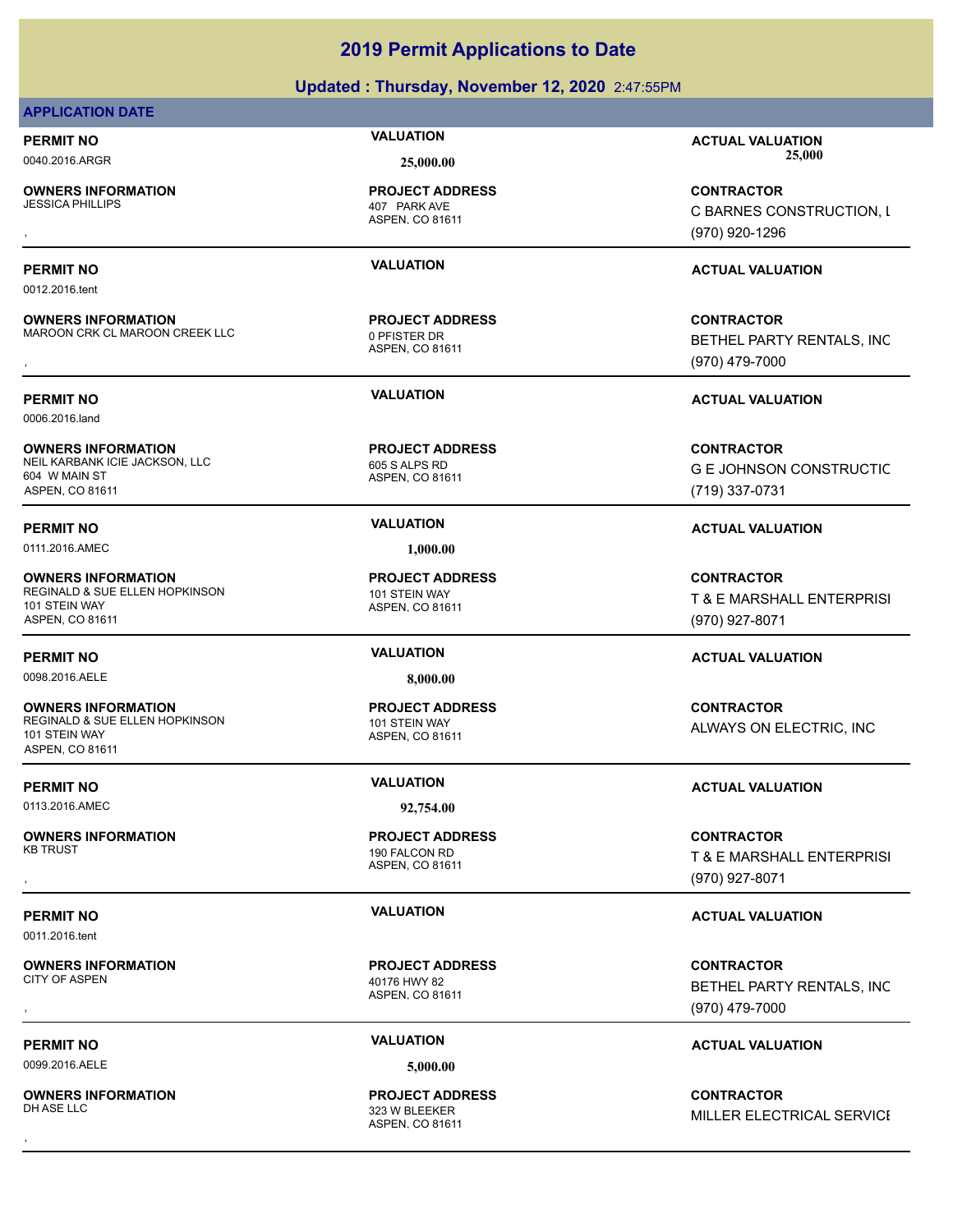### **Updated : Thursday, November 12, 2020** 2:47:55PM

### **APPLICATION DATE**

### 0115.2016.AMEC **8,000.00**

**OWNERS INFORMATION**

ASPEN, CO 81611 117 S SPRING ST **PROJECT ADDRESS**

### **5/2/16**

0034.2016.RWBU **65,000.00**

**OWNERS INFORMATION**

0009.2016.tent

**OWNERS INFORMATION** ASPEN HISTORICAL SOCIETY 620 W BLEEKER ST 620 W BLEEKER ST ASPEN, CO 81611

0096.2016.AELE **12,000.00**

**OWNERS INFORMATION** COURTNEY & KAREN LORD 631 W BLEEKER ST

**PERMIT NO VALUATION ACTUAL VALUATION** 0040.2016.ENTP

**OWNERS INFORMATION**

**OWNERS INFORMATION**

**OWNERS INFORMATION**

**OWNERS INFORMATION** FISCHER MARILYN FLINT TRUSTEE 816 F HYMAN AVE

ASPEN, CO 81611 0 INTERSECTION OF S HUNTER & **PROJECT ADDRESS OWNERS INFORMATION FROJECT ADDRESS CONTRACTOR**<br>CITY OF ASPEN **CONTRACTOR** O INTERSECTION OF S HUNTER &<br>ASPEN. CO 81611

ASPEN, CO 81611 **PROJECT ADDRESS**

ASPEN, CO 81611 **PROJECT ADDRESS**

ASPEN, CO 81611 330 E MAIN ST **PROJECT ADDRESS** , **CONTRACTOR**

ASPEN, CO 81611 535 E HYMAN AVE **PROJECT ADDRESS**

ASPEN, CO 81611 625 E HYMAN AVE **PROJECT ADDRESS**

ASPEN, CO 81611 **PROJECT ADDRESS**

**PERMIT NO VALUATION ACTUAL VALUATION**

, **CONTRACTOR** GARRETT HANSEN PLUMBING (970) 618-1241

**PERMIT NO VALUATION ACTUAL VALUATION**

### **PERMIT NO VALUATION ACTUAL VALUATION**

**CONTRACTOR** BETHEL PARTY RENTALS, INC (970) 479-7000

### **PERMIT NO VALUATION VALUATION VALUATION**

**OWNERS INFORMATION GOVER SERVICE PROJECT ADDRESS ARE:**<br>COURTNEY & KAREN LORD GOVERN GOVERN GOVERN GOVERN BEST BELECTRICAL OUTFITTERS INC<br>,<br>, ELECTRICAL OUTFITTERS INC.

**PERMIT NO VALUATION ACTUAL VALUATION** 0026.2016.ACBK **197,600.00 197,600.00**

, **CONTRACTOR** HARRIMAN CONSTRUCTION, (970) 927-1161

PERMIT NO **SALUATION VALUATION VALUATION ACTUAL VALUATION ACTUAL VALUATION** 0025.2016.ACBK **132,405.00 132,405.00**

, **CONTRACTOR GF WOODS CONSTRUCTION I** (970) 948-6483

### **PERMIT NO CONSUMITY OF A CONSUMITY OF A CONSUMITY OF A CONSUMITY OF A CTUAL VALUATION** 0028.2016.ARBU **0.00 0.00**

**OWNERS INFORMATION Material properties of the PROJECT ADDRESS CONTRACTOR CONTRACTOR**<br>FISCHER MARILYN FLINT TRUSTEE MATERIAL ASPEN, CO 81611 Material properties of the ASPEN, CO 81611 Material prope<br>RSPEN, CO 81611 Materia D S HUGHES (970) 404-1935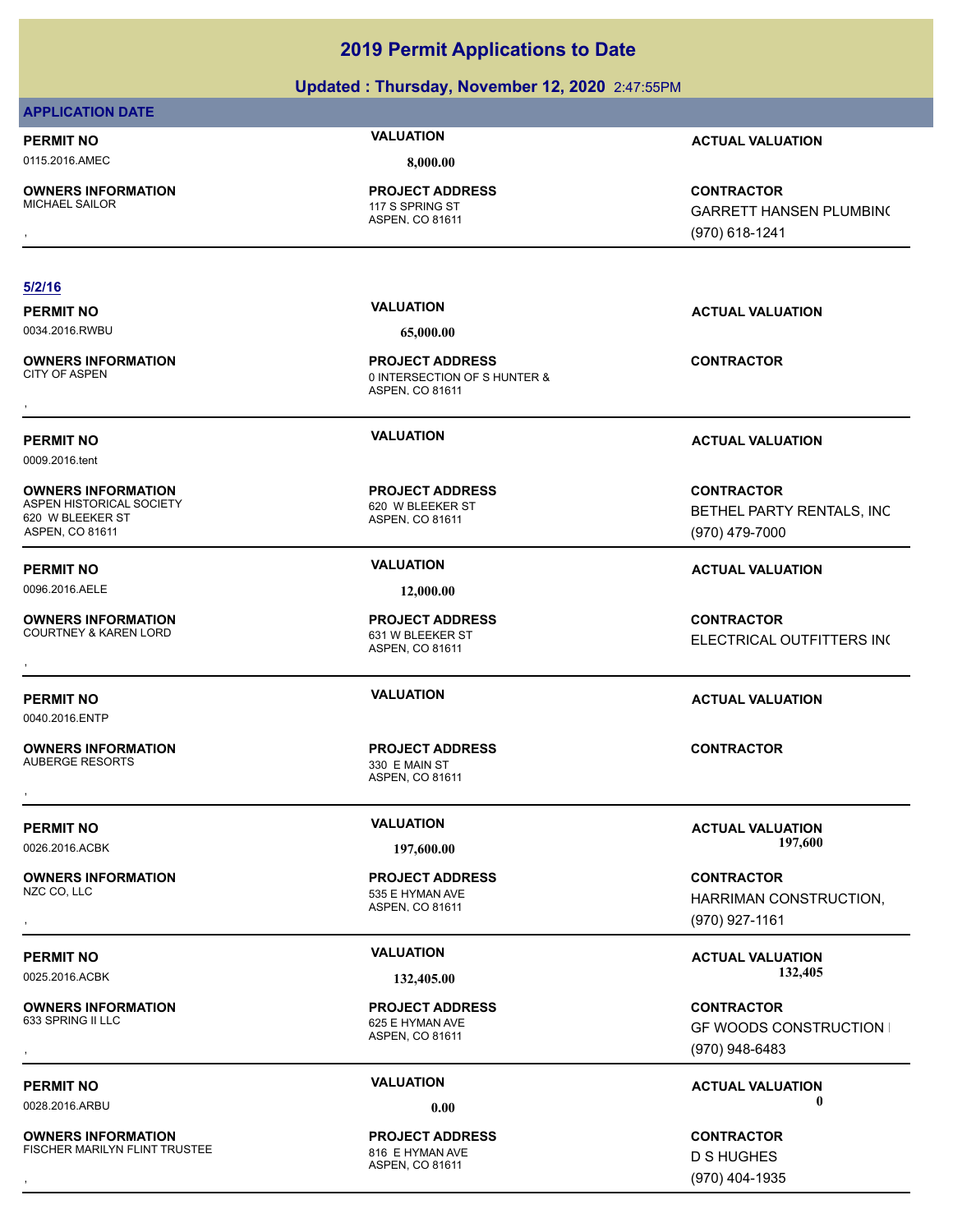### **Updated : Thursday, November 12, 2020** 2:47:55PM

### **APPLICATION DATE**

0095.2016.AELE **8,000.00**

**OWNERS INFORMATION** 0015 S WILLOW CT ASPEN, CO 81611

0097.2016.AELE **7,500.00**

**OWNERS INFORMATION** BEN NAZARIAN ASPEN GOLDEN HORN, LLC 312 S MILL ST

0065.2016.ASPL **5,000.00**

**OWNERS INFORMATION** YELLOW BRICK SCHOOL 215 N GARMISCH ST 235 HIGH SCHOOL RD ASPEN, CO 81611

0109.2016.AMEC **44,000.00**

**OWNERS INFORMATION**

0066.2016.ASPL

**OWNERS INFORMATION** KANE J & A FAMILY LTD PARTNERS 1430 CRYSTAL LAKE RD

0110.2016.AMEC **1,000.00**

**OWNERS INFORMATION** KANE J & A FAMILY LTD PARTNERS 1430 CRYSTAL LAKE RD

ASPEN, CO 81611 205 E DURANT AVE **PROJECT ADDRESS**

ASPEN, CO 81611 **PROJECT ADDRESS**

ASPEN, CO 81611 **PROJECT ADDRESS**

PITKIN, CO 99999 100 MAROLT PL

ASPEN, CO 81611 **PROJECT ADDRESS**

ASPEN, CO 81611 **PROJECT ADDRESS**

**PERMIT NO VALUATION ACTUAL VALUATION**

**CONTRACTOR** LICOS ELECTRIC, LLC (970) 984-9110

### **PERMIT NO VALUATION ACTUAL VALUATION**

**OWNERS INFORMATION FROJECT ADDRESS ARE SONTRACTOR CONTRACTOR**<br>BEN NAZARIAN ASPEN GOLDEN HORN, LLC ASPEN. CO 81611 ASPEN. CO 81611 **SONTRACTOR SONTRACTOR SONTRACTOR**<br>ASPEN. CO 81611 (970) 927-4656 LASSITER ELECTRIC, INC (970) 927-4656

### **PERMIT NO VALUATION ACTUAL VALUATION**

**CONTRACTOR** ALL VALLEY MAINTENANCE & (970) 927-4036

### **PERMIT NO VALUATION ACTUAL VALUATION**

, **CONTRACTOR** COPPERHEAD PLUMBING & H (970) 963-2302

### **PERMIT NO VALUATION ACTUAL VALUATION**

, **CONTRACTOR** HAPS PLUMBING & HEATING (970) 928-9222

### **PERMIT NO VALUATION ACTUAL VALUATION**

, **CONTRACTOR** HAPS PLUMBING & HEATING (970) 928-9222

### **4/29/16**

0108.2016.AMEC **37,500.00**

**OWNERS INFORMATION**

0064.2016.ASPL **53,000.00**

**OWNERS INFORMATION** SUNRISE COMPANY 219 E DURANT

ASPEN, CO 81611 219 E DURANT **PROJECT ADDRESS**

ASPEN, CO 81611 **PROJECT ADDRESS**

**PERMIT NO VALUATION ACTUAL VALUATION**

### , **CONTRACTOR** COMMERCIAL DESIGN ENGIN (719) 390-0555

### **PERMIT NO VALUATION ACTUAL VALUATION**

, **CONTRACTOR** COMMERCIAL DESIGN ENGIN (719) 390-0555

# **PROJECT ADDRESS**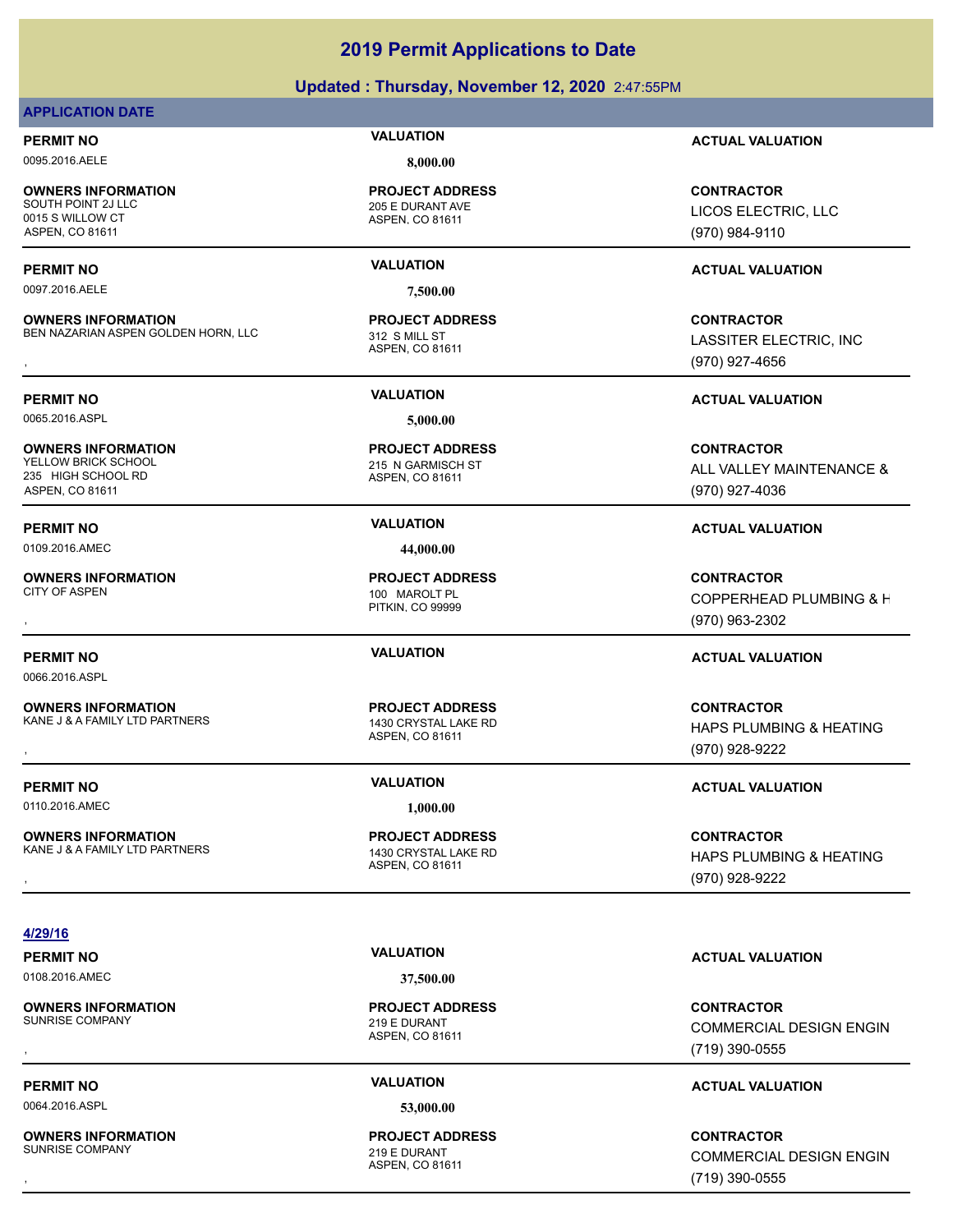| <b>APPLICATION DATE</b>                                                            |                                                                      |                                                               |  |
|------------------------------------------------------------------------------------|----------------------------------------------------------------------|---------------------------------------------------------------|--|
| <b>PERMIT NO</b>                                                                   | <b>VALUATION</b>                                                     | <b>ACTUAL VALUATION</b>                                       |  |
| 0059.2016.ARBK                                                                     | 0.00                                                                 | 0                                                             |  |
| <b>OWNERS INFORMATION</b><br>NEIL MARKUS                                           | <b>PROJECT ADDRESS</b><br>940 WATERS AVE<br>ASPEN, CO 81611          | <b>CONTRACTOR</b><br>HENDRICKSON CONSTRUCTI                   |  |
|                                                                                    |                                                                      | (970) 274-6324                                                |  |
| PERMIT NO<br>0039.2016.ENTP                                                        | <b>VALUATION</b>                                                     | <b>ACTUAL VALUATION</b>                                       |  |
| <b>OWNERS INFORMATION</b><br><b>MARK FORKEY</b>                                    | <b>PROJECT ADDRESS</b><br>315 E DEAN ST<br>ASPEN, CO 81611           | <b>CONTRACTOR</b>                                             |  |
|                                                                                    |                                                                      |                                                               |  |
| 4/28/16<br>PERMIT NO                                                               | <b>VALUATION</b>                                                     | <b>ACTUAL VALUATION</b>                                       |  |
| 0107.2016.AMEC                                                                     | 5,040.00                                                             |                                                               |  |
| OWNERS INFORMATION<br>UKRAINE JOHN M & LINDA W                                     | <b>PROJECT ADDRESS</b><br>1130 OVERLOOK DR<br><b>ASPEN, CO 81611</b> | <b>CONTRACTOR</b><br>FIREPLACE COMPANY, THE<br>(970) 963-3598 |  |
|                                                                                    | <b>VALUATION</b>                                                     |                                                               |  |
| <b>PERMIT NO</b><br>0038.2016.ENTP                                                 |                                                                      | <b>ACTUAL VALUATION</b>                                       |  |
| <b>OWNERS INFORMATION</b><br>JOHN MARTIN                                           | <b>PROJECT ADDRESS</b><br>720 E HYMAN AVE<br>ASPEN, CO 81611         | <b>CONTRACTOR</b>                                             |  |
| <b>PERMIT NO</b>                                                                   | <b>VALUATION</b>                                                     | <b>ACTUAL VALUATION</b><br>58,427                             |  |
| 0027.2016.ACGR                                                                     | 58,427.00                                                            |                                                               |  |
| <b>OWNERS INFORMATION</b><br><b>MONARCH &amp; HOPKINS LLC</b>                      | <b>PROJECT ADDRESS</b><br>230 E HOPKINS AVE<br>ASPEN, CO 81611       | <b>CONTRACTOR</b><br>HENDRICKSON CONSTRUCTI<br>(970) 274-6324 |  |
| <b>PERMIT NO</b>                                                                   | <b>VALUATION</b>                                                     | <b>ACTUAL VALUATION</b>                                       |  |
| 0105.2016.AMEC                                                                     | 9,260.00                                                             |                                                               |  |
| OWNERS INFORMATION<br>COS BAR OF ASPEN, INC<br>418 E COOPER AVE<br>ASPEN, CO 81611 | <b>PROJECT ADDRESS</b><br>309 S GALENA ST<br>ASPEN, CO 81611         | <b>CONTRACTOR</b><br>R & H MECHANICAL LLC<br>(970) 328-2699   |  |
| PERMIT NO                                                                          | <b>VALUATION</b>                                                     | <b>ACTUAL VALUATION</b>                                       |  |
| 0058.2016.ARBK                                                                     | 1,420,298.00                                                         | 1,420,298                                                     |  |
|                                                                                    |                                                                      |                                                               |  |

**OWNERS INFORMATION**

0094.2016.AELE **5,000.00**

**OWNERS INFORMATION**

## **2019 Permit Applications to Date**

### **Updated : Thursday, November 12, 2020** 2:47:55PM

, **CONTRACTOR** KEY ELEMENTS CONSTRUCT (970) 963-5667

### **PERMIT NO CONSUMITY ACTUAL VALUATION VALUATION ACTUAL VALUATION**

, **CONTRACTOR** MILLER ELECTRICAL SERVICE

ASPEN, CO 81611 39551 HWY 82 **PROJECT ADDRESS**

ASPEN, CO 81611

267 MCSKIMMING RD **PROJECT ADDRESS**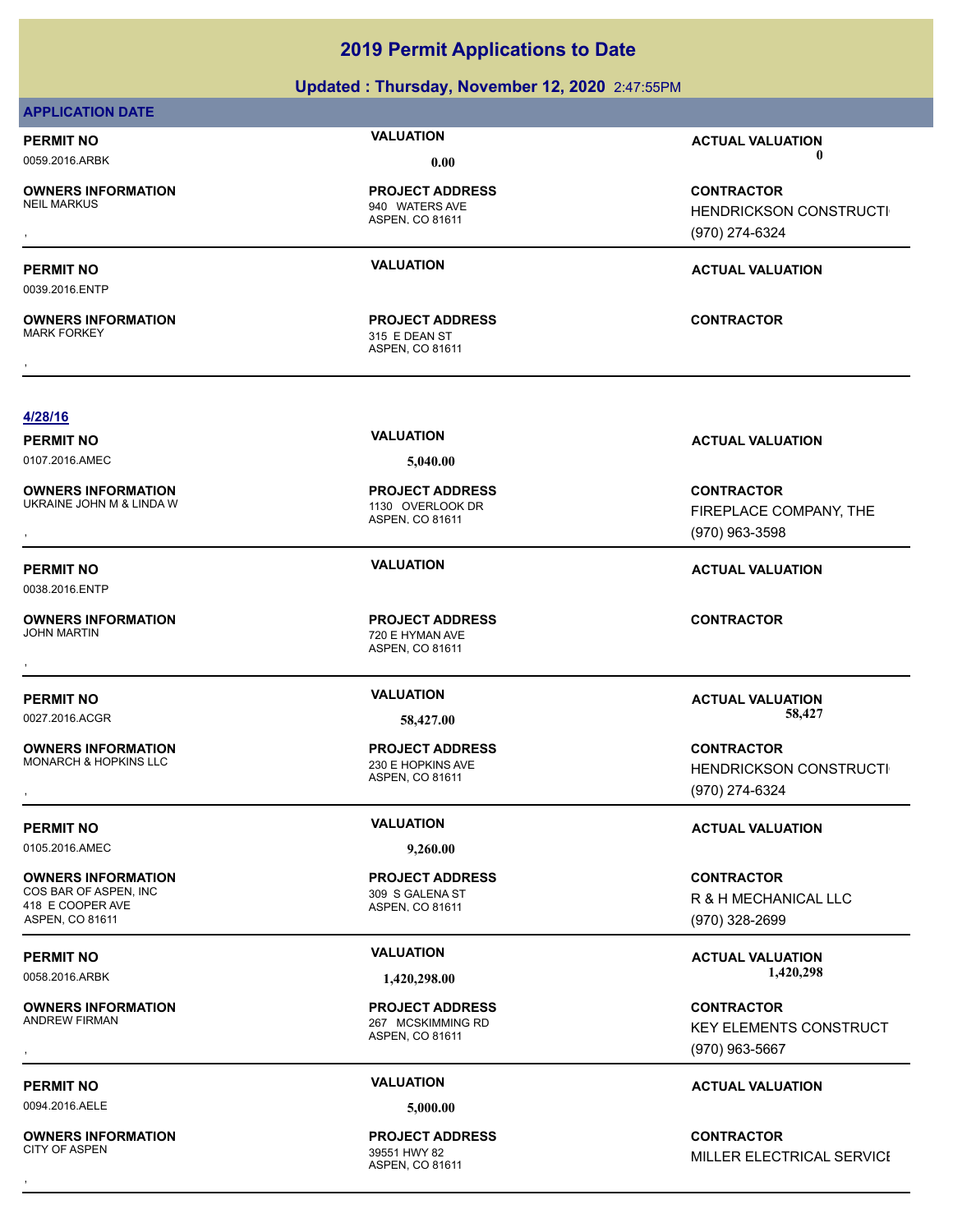### **Updated : Thursday, November 12, 2020** 2:47:55PM

### **APPLICATION DATE**

0106.2016.AMEC **14,031.00**

**OWNERS INFORMATION**<br>STYSLINGER

ASPEN, CO 81611 308 S GALENA ST **PROJECT ADDRESS**

### **4/27/16**

**OWNERS INFORMATION**

0060.2016.ASPL **25,000.00**

**OWNERS INFORMATION**

0104.2016.AMEC **30,854.00**

**OWNERS INFORMATION**

**OWNERS INFORMATION**

**OWNERS INFORMATION**

0100.2016.AMEC **3,580.00**

**OWNERS INFORMATION** RYDHOLM RALPH W & O BRIEN WALT 39 ROARING FORK DR

0032.2016.RWBU **2,500.00**

**OWNERS INFORMATION** JUSTIN LEONARD 315 LAKE AVE 315 LAKE AVE ASPEN, CO 81611

ASPEN, CO 81611 26 SMUGGLER GRV

26 SMUGGLER GRV

ASPEN, CO 81611 1250 RED BUTTE DR **PROJECT ADDRESS**

ASPEN, CO 81611 1483 SIERRA VISTA DR

ASPEN, CO 81611 **PROJECT ADDRESS**

ASPEN, CO 81611 **PROJECT ADDRESS**

**PERMIT NO VALUATION ACTUAL VALUATION**

, **CONTRACTOR** R & H MECHANICAL LLC (970) 328-2699

**OWNERS INFORMATION PROJECT ADDRESS CONTRACTOR**<br>PAGEWOOD, LLC 26 SMUGGLER GRV SUPERIOR PLUMBING & HEAT<br>, ASPEN. CO 81611 SUPERIOR PLUMBING & HEAT (970) 309-2714

### **PERMIT NO VALUATION ACTUAL VALUATION**

**OWNERS INFORMATION PROJECT ADDRESS CONTRACTOR**<br>PAGEWOOD, LLC 26 SMUGGLER GRV SUPERIOR PLUMBING & HEAT<br>, ASPEN, CO 81611 SUPERIOR PLUMBING & HEAT (970) 309-2714

### **PERMIT NO VALUATION ACTUAL VALUATION**

, **CONTRACTOR AJAX MECHANICAL SERVICES** (970) 984-0579

**PERMIT NO VALUATION ACTUAL VALUATION** 0055.2016.ARBK **40,000.00 40,000.00**

, **CONTRACTOR** SUMMERHILL PARTNERS, LLC (970) 618-6722

**PERMIT NO VALUATION ACTUAL VALUATION** 0054.2016.ARBK **70,000.00 70,000.00**

, **CONTRACTOR** SUMMERHILL PARTNERS, LLC (970) 618-6722

### **PERMIT NO VALUATION ACTUAL VALUATION**

**OWNERS INFORMATION MALL THE SERVICE PROJECT ADDRESS ARE SERVICE CONTRACTOR CONTRACTOR**<br>RYDHOLM RALPH W & O BRIEN WALT ASPEN, CO 81611 MASPEN, CO 81611 MASPEN, CO 81611 MASPEN, CO 81611 MASPEN, CO 81611 FIREPLACE COMPANY, THE (970) 963-3598

### **PERMIT NO VALUATION ACTUAL VALUATION**

**CONTRACTOR**

**PERMIT NO VALUATION ACTUAL VALUATION** 0102.2016.AMEC **10,000.00**

**PROJECT ADDRESS**

ASPEN, CO 81611 **PROJECT ADDRESS**

**PROJECT ADDRESS**

ASPEN, CO 81611 1481 SIERRA VISTA DR **PROJECT ADDRESS**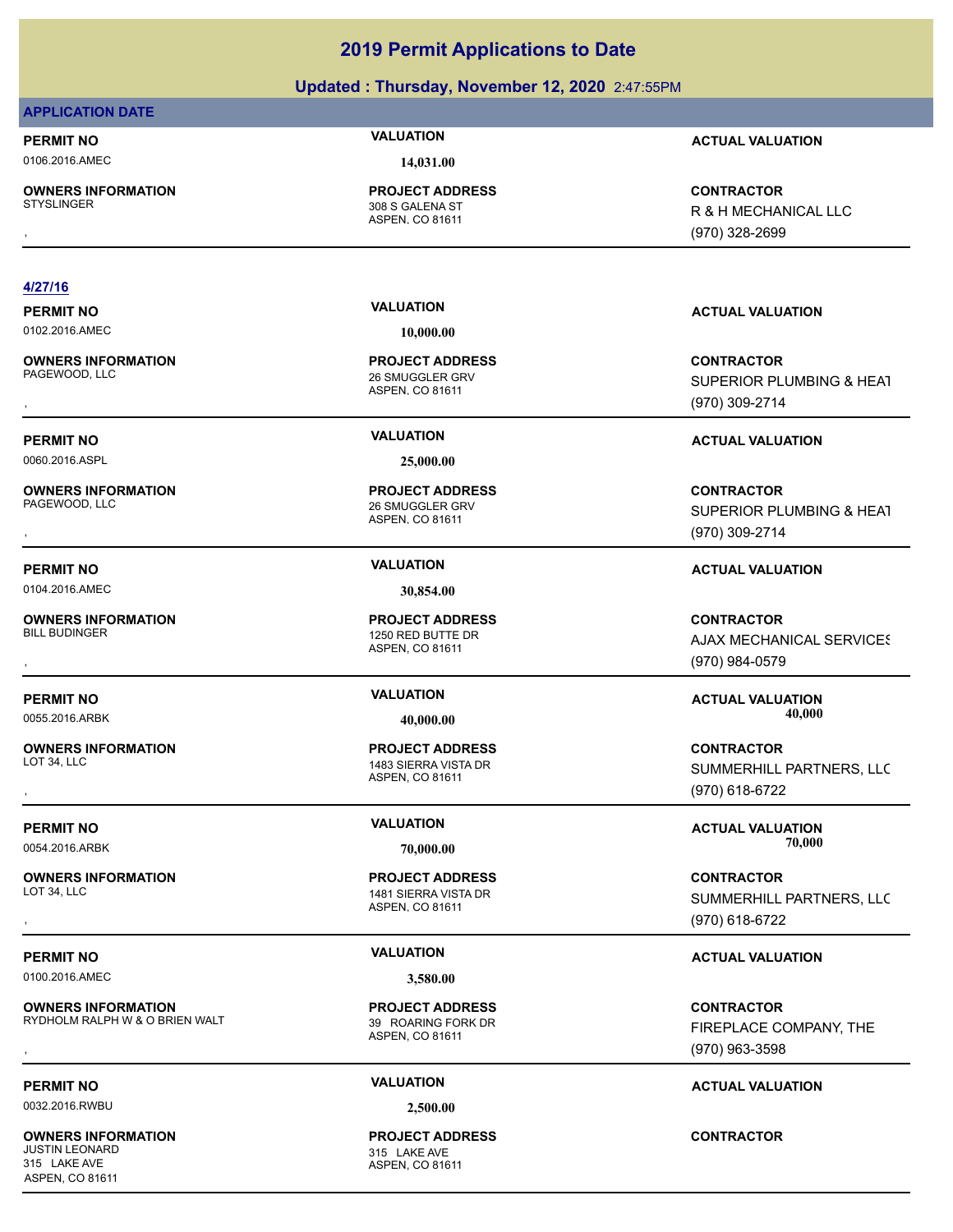### **Updated : Thursday, November 12, 2020** 2:47:55PM

### **APPLICATION DATE**

**OWNERS INFORMATION**

101 E HALLAM ST ASPEN, CO 81611

0033.2016.RWBU **20,000.00**

**OWNERS INFORMATION** 100 E BLEEKER ST ASPEN, CO 81611

0031.2016.RWBU **30,000.00**

**OWNERS INFORMATION** MARK FRIEDLAND BLEEK HOUSE, LLC 110 E BLEEKER ST **OWNERS INFORMATION USE:**<br>MARK FRIEDLAND BLEEK HOUSE, LLC ASPEN, CO 81611 ASPEN, CO 81611<br>,

**OWNERS INFORMATION** KWEI THOMAS AND AMY **1988 120 AM SEARCH ST** 700 S MONARCH ST

0063.2016.ASPL **7,500.00**

**OWNERS INFORMATION** ALISON FOTO AGLEY 800 S MILL ST

0101.2016.AMEC **10,000.00**

**OWNERS INFORMATION**

0061.2016.ASPL

**OWNERS INFORMATION** PAGEWOOD, LLC 28 SMUGGLER GROVE RD

0103.2016.AMEC **7,495.00**

**OWNERS INFORMATION** ANDREW S ADELSON REV TRUST 411 S WEST END ST

ASPEN, CO 81611 101 E HALLAM ST **PROJECT ADDRESS**

ASPEN, CO 81611 100 E BLEEKER ST **PROJECT ADDRESS**

ASPEN, CO 81611 **PROJECT ADDRESS**

ASPEN, CO 81611 **PROJECT ADDRESS**

ASPEN, CO 81611 **PROJECT ADDRESS**

ASPEN, CO 81611 28 SMUGGLER GROVE RD **PROJECT ADDRESS**

ASPEN, CO 81611 **PROJECT ADDRESS**

ASPEN, CO 81611 **PROJECT ADDRESS**

**PERMIT NO VALUATION ACTUAL VALUATION** 0039.2016.ARGR **28,444.00 28,444.00**

> **CONTRACTOR** SHERLOCK HOMES/HS BUILT

### **PERMIT NO VALUATION ACTUAL VALUATION**

**CONTRACTOR**

**PERMIT NO VALUATION ACTUAL VALUATION**

0056.2016.ARBK **15,000.00 15,000.00**

, **CONTRACTOR** MCNAMARA & ASSOCIATES C (970) 923-3657

### **PERMIT NO VALUATION ACTUAL VALUATION**

, **CONTRACTOR** WEBBER PLUMBING AND HEAT

### **PERMIT NO VALUATION ACTUAL VALUATION**

, **CONTRACTOR** SUPERIOR PLUMBING & HEAT (970) 309-2714

### **PERMIT NO VALUATION VALUATION VALUATION**

, **CONTRACTOR** SUPERIOR PLUMBING & HEAT (970) 309-2714

### **PERMIT NO VALUATION VALUATION VALUATION**

**OWNERS INFORMATION METALLY SERVICE PROJECT ADDRESS ARE SERVICE CONTRACTOR CONTRACTOR**<br>ANDREW SADELSON REV TRUST TRIST THAT ASPEN, CO 81611 MASPEN, CO 81611 MASPEN AND RESOLUTE CITY FIREPLACES, LLC<br>ASPEN, CO 81611 MASPER ( UTE CITY FIREPLACES, LLC (970) 319-7642

**PERMIT NO VALUATION ACTUAL VALUATION**

### **2019 Permit Applications to Date**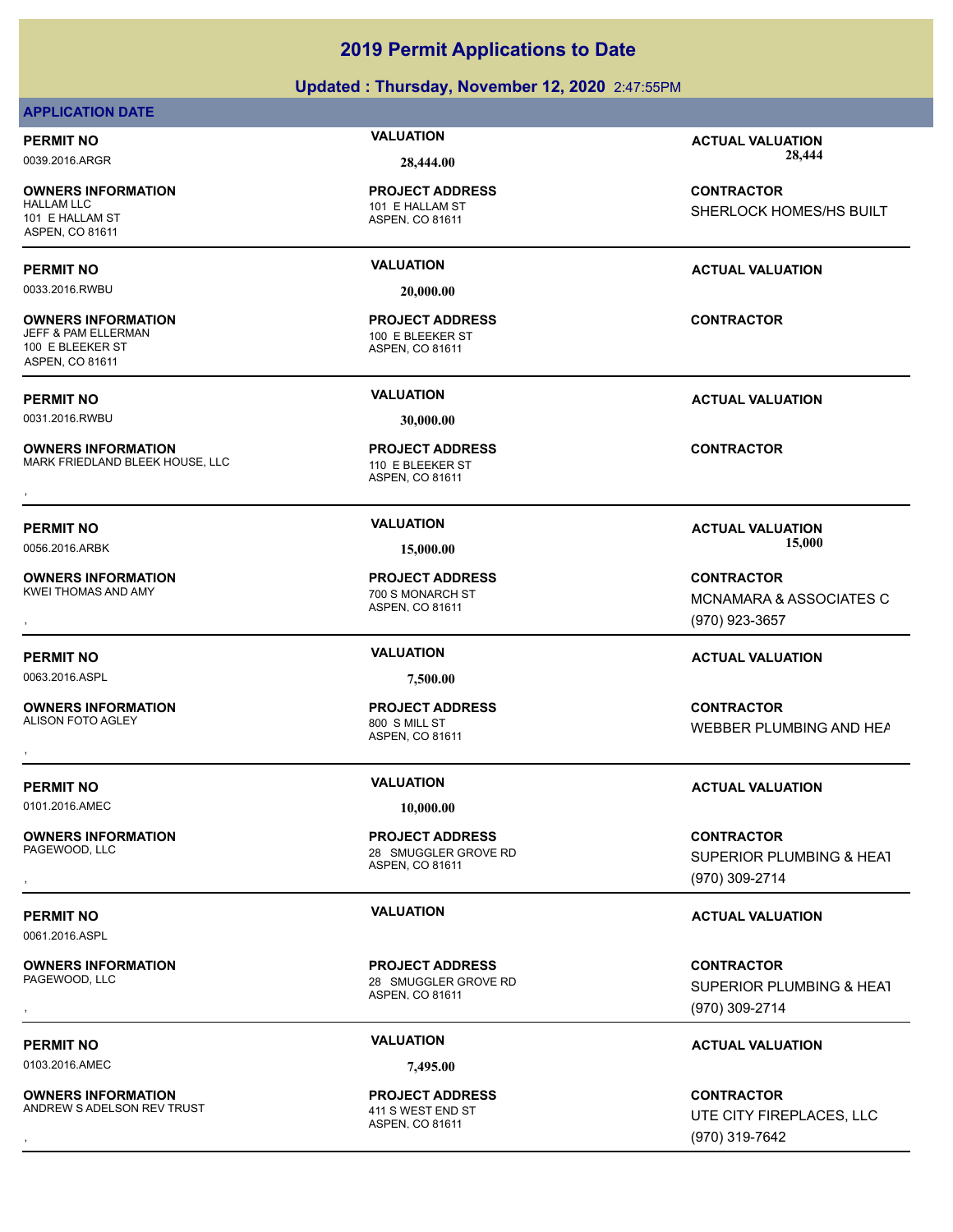### **Updated : Thursday, November 12, 2020** 2:47:55PM

### **APPLICATION DATE**

0062.2016.ASPL

**OWNERS INFORMATION** REGINALD & SUE ELLEN HOPKINSON 101 STEIN WAY 101 STEIN WAY ASPEN, CO 81611

0036.2016.ENTP

**OWNERS INFORMATION** MIRTE MALLORY 130 S GALENA

0037.2016.ENTP

**OWNERS INFORMATION** BALD MOUNTAIN DEVELOPMENT LLC 0 0 SOUTH ASPEN ST 132 W MAIN ST ASPEN, CO 81611

**OWNERS INFORMATION**

**PROJECT ADDRESS**

ASPEN, CO 81611

ASPEN, CO 81611 **PROJECT ADDRESS** , **CONTRACTOR**

ASPEN, CO 81611 **PROJECT ADDRESS**

**PROJECT ADDRESS**

**PERMIT NO VALUATION ACTUAL VALUATION**

**CONTRACTOR** AUSSIE PLUMBING & HEATING (970) 948-1887

### **PERMIT NO VALUATION ACTUAL VALUATION**

**PERMIT NO VALUATION ACTUAL VALUATION**

**CONTRACTOR**

PERMIT NO *VALUATION* **VALUATION** *CALUATION* **ACTUAL VALUATION ACTUAL VALUATION** 

, **CONTRACTOR** PNCI CONSTRUCTION, INC (970) 242-3548

**PERMIT NO VALUATION ACTUAL VALUATION** 0027.2016.ARBU **0.00 0.00**

**CONTRACTOR**

**PERMIT NO VALUATION ACTUAL VALUATION**

**PERMIT NO VALUATION ACTUAL VALUATION**

0099.2016.AMEC **13,000.00**

**OWNERS INFORMATION** BRIGHT GALEN 205 E DURANT

ASPEN, CO 81611 **PROJECT ADDRESS**

**PERMIT NO VALUATION ACTUAL VALUATION**

, **CONTRACTOR** A\*OK PLUMBING & HEATING, I (970) 456-3013

0057.2016.ARBK **850,000.00 850,000.00**

ASPEN, CO 81611 510 PAEPCKE DR

ASPEN, CO 81611

ASPEN, CO 81611

**PROJECT ADDRESS**

**PROJECT ADDRESS**

**4/26/16**

**OWNERS INFORMATION** HENRY FREDERICK B 100 W HALLAM ST 100 W HALLAM ST ASPEN, CO 81611

0035.2016.ENTP

**OWNERS INFORMATION** JON & KARLA KELLY TRUST **203 E HALLAM ST** , **CONTRACTOR**

0034.2016.ENTP

**OWNERS INFORMATION**<br>MICHAEL WEISER

ASPEN, CO 81611 555 E DURANT **PROJECT ADDRESS** , **CONTRACTOR**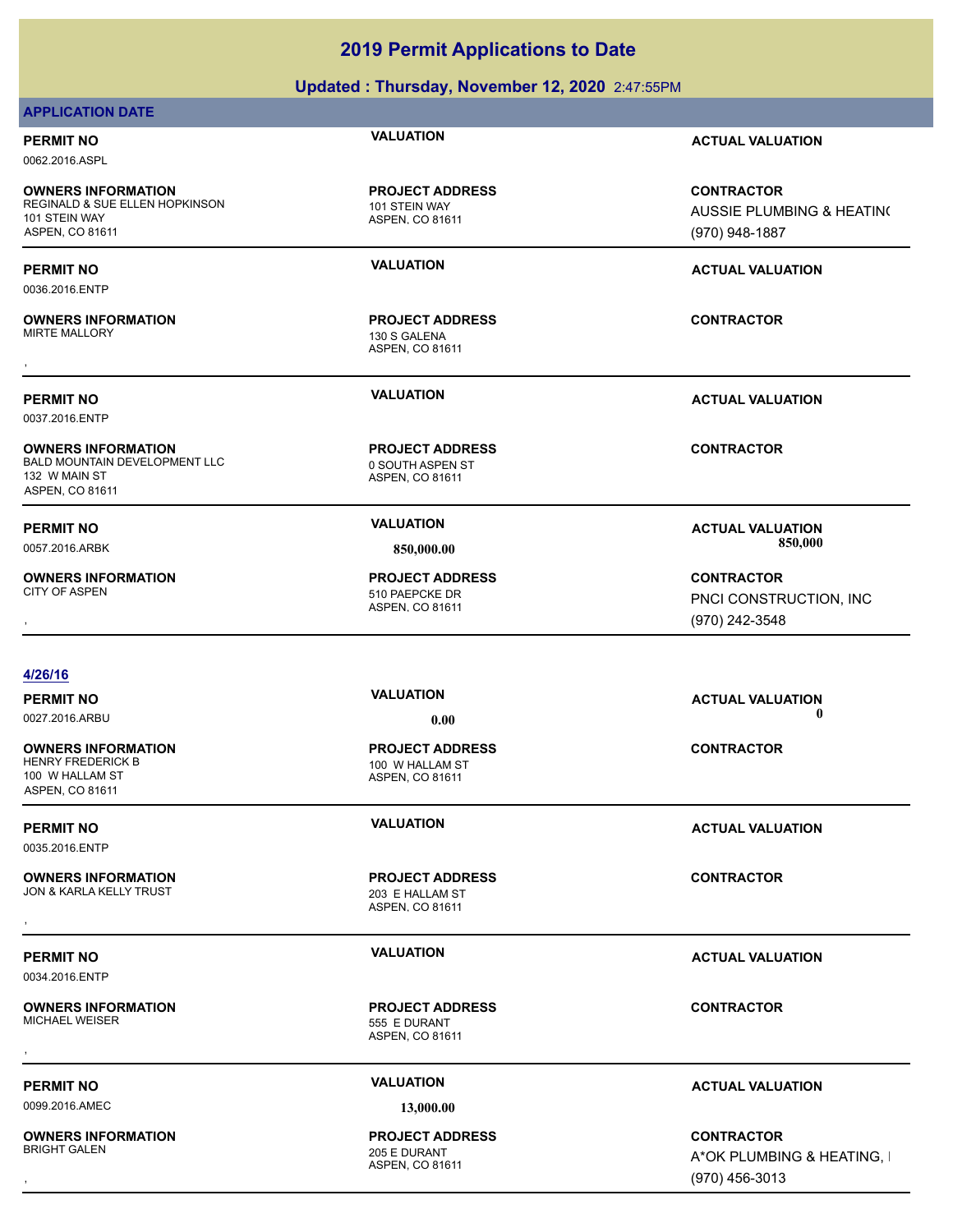### **Updated : Thursday, November 12, 2020** 2:47:55PM

### **APPLICATION DATE**

**OWNERS INFORMATION**

ASPEN, CO 81611 500 PAEPCKE DR

### **4/25/16**

0036.2016.afsr **22,000.00**

**OWNERS INFORMATION**<br>MWTK SNOWBUNNY LANE LLC 1325 SIERRA VISTA ASPEN, CO 81611

**OWNERS INFORMATION**

**OWNERS INFORMATION**

## **OWNERS INFORMATION**

0057.2016.ASPL **2,500.00**

## **OWNERS INFORMATION**

0058.2016.ASPL **2,500.00**

## **OWNERS INFORMATION**

0098.2016.AMEC **163,000.00**

### **OWNERS INFORMATION** 1409 CRYSTAL LAKE RD ASPEN, CO 81611

**PROJECT ADDRESS**

ASPEN, CO 81611 1260 SNOWBUNNY LN **PROJECT ADDRESS**

ASPEN, CO 81611 506 E MAIN ST **PROJECT ADDRESS**

ASPEN, CO 81611 535 E HYMAN AVE **PROJECT ADDRESS**

ASPEN, CO 81611 535 E HYMAN AVE **PROJECT ADDRESS**

### ASPEN, CO 81611 1006 E HYMAN AVE **PROJECT ADDRESS**

### ASPEN, CO 81611 320 S GALENA ST **PROJECT ADDRESS**

### ASPEN, CO 81611 1409 CRYSTAL LAKE RD **PROJECT ADDRESS**

**PERMIT NO VALUATION ACTUAL VALUATION** 0053.2016.ARBK **850,000.00 850,000.00**

, **CONTRACTOR** PNCI CONSTRUCTION, INC (970) 242-3548

### **PERMIT NO VALUATION ACTUAL VALUATION**

**CONTRACTOR** FLAME OUT FIRE PROTECTIO (970) 927-4933

**PERMIT NO VALUATION ACTUAL VALUATION** 0005.2016.ACBU **40,000.00 40,000.00**

, **CONTRACTOR** FCI CONSTRUCTORS, INC (970) 434-9093

**PERMIT NO VALUATION ACTUAL VALUATION** 0037.2016.ARGR **0.00 0.00**

, **CONTRACTOR** HARRIMAN CONSTRUCTION, (970) 927-1161

### **PERMIT NO VALUATION ACTUAL VALUATION** 0038.2016.ARGR **0.00 0.00**

, **CONTRACTOR** HARRIMAN CONSTRUCTION, (970) 927-1161

### **PERMIT NO VALUATION ACTUAL VALUATION**

**OWNERS INFORMATION PROJECT ADDRESS CONTRACTOR**<br>RAINES DOUGLAS M 1006 E HYMAN AVE ASPEN WATERWISE, LLC<br>, ASPEN. CO 81611 ASPEN WATERWISE, LLC (970) 925-1914

### **PERMIT NO VALUATION ACTUAL VALUATION**

, **CONTRACTOR** A&P PLUMBING & HEATING (970) 261-5449

### **PERMIT NO VALUATION ACTUAL VALUATION**

**CONTRACTOR** FIREPLACE COMPANY, THE (970) 963-3598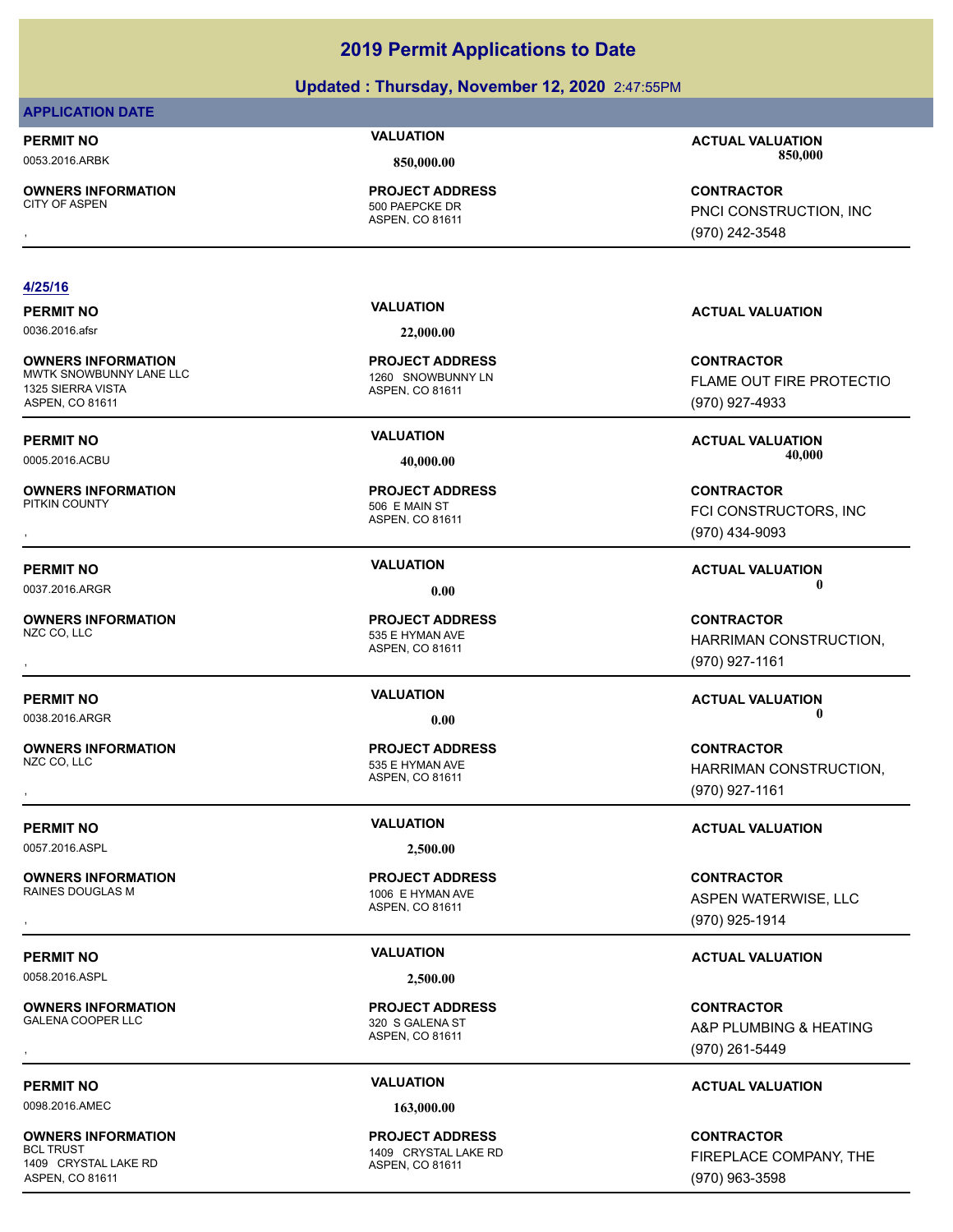|  | Updated: Thursday, November 12, 2020 2:47:55PM |  |
|--|------------------------------------------------|--|

### **APPLICATION DATE**

0035.2016.afsr **3,500.00**

0033.2016.ENTP

565 N MILL ST ASPEN, CO 81611

**OWNERS INFORMATION**

**OWNERS INFORMATION**<br>**KRISTIN NELSON** 

**OWNERS INFORMATION**

**OWNERS INFORMATION**

, **OWNERS INFORMATION**

201 N MILL ST ASPEN, CO 81611

**OWNERS INFORMATION** WAGNER GANT PROPERTIES LLC<br>610 S WEST END ST

ASPEN, CO 81611 **PROJECT ADDRESS**

ASPEN, CO 81611 ASPEN CONSOLIDATED SANITATION 0 CEMETARY LN **PROJECT ADDRESS**

ASPEN, CO 81611 1417 SIERRA VIS **PROJECT ADDRESS**

ASPEN, CO 81611 BLEEKER MILL DEVELOPMENTS, LLC<br>201 N MILL ST **PROJECT ADDRESS**

0030.2016.RWBU **145,000.00**

ASPEN, CO 81611 355 N MILL ST **PROJECT ADDRESS** , **CONTRACTOR**

**PROJECT ADDRESS** , **CONTRACTOR**

**PERMIT NO VALUATION ACTUAL VALUATION**

**OWNERS INFORMATION LEGAL CONORMISTS ARE DESCRIPTED MAGES ARE ON TRACTOR CONTRACTOR**<br>WAGNER GANT PROPERTIES LLC LEGAL CONORMIST ASPEN, CO 81611<br>, The Conormist Conormist Conormist ASPEN, CO 81611 (970) 928-9163 FIRE SPRINKLER SERVICES, I (970) 928-9163

### **PERMIT NO VALUATION ACTUAL VALUATION**

**CONTRACTOR**

**PERMIT NO VALUATION ACTUAL VALUATION** 0052.2016.ARBK **22,500.00 22,500.00**

, **CONTRACTOR** GZO SHEET METAL, INC. (970) 379-9977

**PERMIT NO VALUATION ACTUAL VALUATION** 0026.2016.ACGR **40,000.00 40,000.00**

> **CONTRACTOR** FALCONE CONSTRUCTION M/ (970) 948-5122

### **PERMIT NO VALUATION ACTUAL VALUATION**

**PERMIT NO VALUATION ACTUAL VALUATION**

**4/22/16**

## 0029.2016.RWBU **6,000.00**

0023.2016.COPY

CITY OF ASPEN

**OWNERS INFORMATION** 100 E MAIN ST ASPEN, CO 81611

0032.2016.ENTP

### **OWNERS INFORMATION**

BALD MOUNTAIN DEVELOPMENT LLC 0 S ASPEN ST 132 W MAIN ST ASPEN, CO 81611

ASPEN, CO 81611 100 E MAIN ST **PROJECT ADDRESS**

ASPEN, CO 81611 **PROJECT ADDRESS**

**PERMIT NO VALUATION ACTUAL VALUATION**

### **CONTRACTOR**

**PERMIT NO VALUATION ACTUAL VALUATION**

**CONTRACTOR**

**2019 Permit Applications to Date**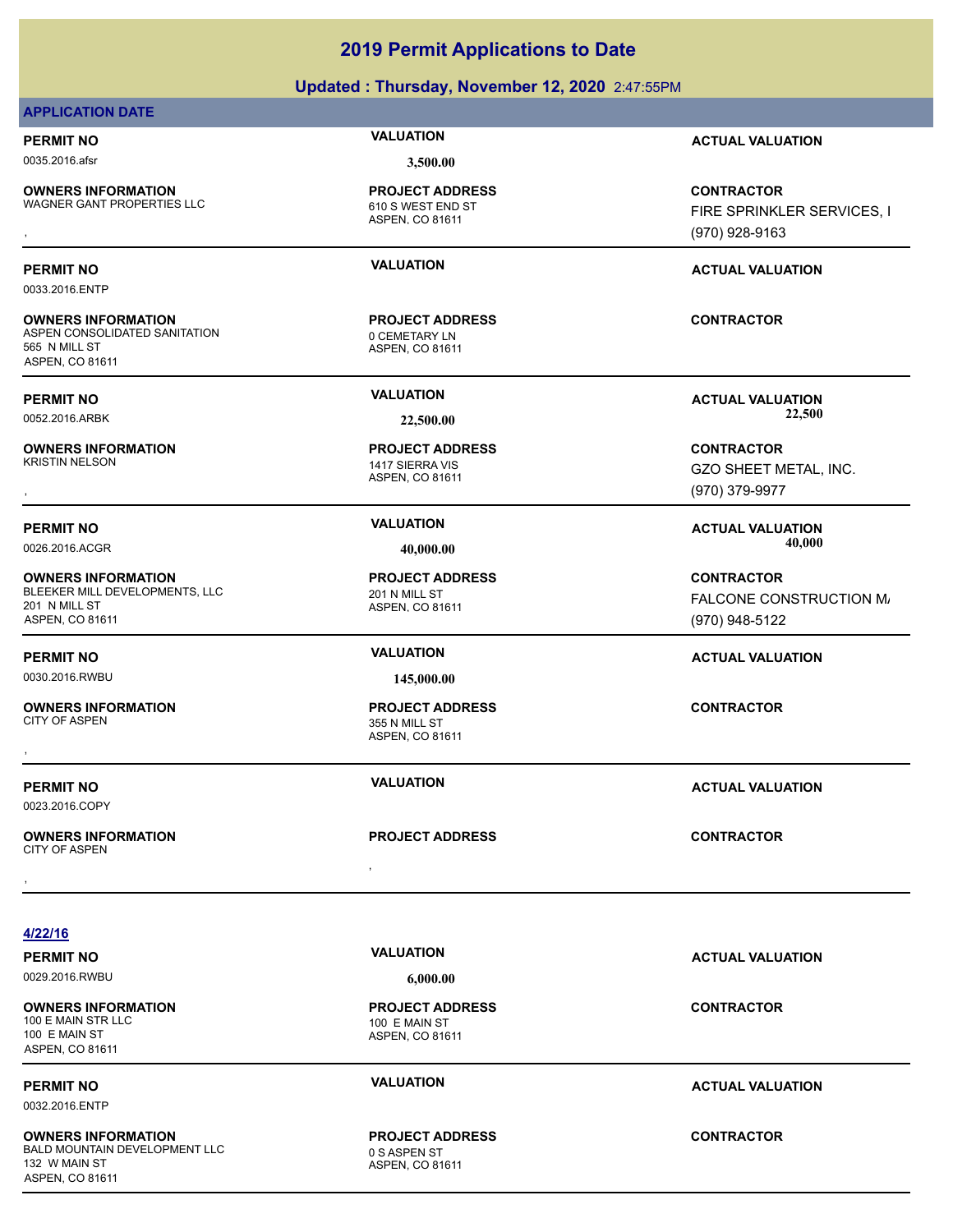## **Updated : Thursday, November 12, 2020** 2:47:55PM **2019 Permit Applications to Date**

### **APPLICATION DATE**

0028.2016.RWBU **4,500.00**

**OWNERS INFORMATION** , **CONTRACTOR**

**OWNERS INFORMATION**

**OWNERS INFORMATION**

**OWNERS INFORMATION**

**OWNERS INFORMATION**

**PROJECT ADDRESS**

ASPEN, CO 81611 725 E DURANT

ASPEN, CO 81611 BOB & DARNELL LANGLEY 72 CLOUD NINE LN **PROJECT ADDRESS** , **CONTRACTOR**

ASPEN, CO 81611 404 S GALENA ST **PROJECT ADDRESS**

0092.2016.AELE **5,000.00**

ASPEN, CO 81611 MASON MARGARET E ADEN 24 MCSKIMMING RD **PROJECT ADDRESS**

0091.2016.AELE **2,000.00**

ASPEN, CO 81611 PITKIN COUNTY 485 RIO GRANDE **PROJECT ADDRESS**

**PERMIT NO VALUATION ACTUAL VALUATION**

**PERMIT NO VALUATION ACTUAL VALUATION** 0036.2016.ARGR **5,000.00 5,000.00**

> **HOUSE** (970) 379-4974

**PERMIT NO VALUATION ACTUAL VALUATION** 0035.2016.ARGR **1,000.00 1,000.00**

, **CONTRACTOR** REGAN CONSTRUCTION, INC (970) 923-0010

**PERMIT NO VALUATION ACTUAL VALUATION**

, **CONTRACTOR** MILLER ELECTRICAL SERVICE

### **PERMIT NO VALUATION ACTUAL VALUATION**

, **CONTRACTOR** LASSITER ELECTRIC, INC (970) 927-4656

**4/21/16**

## **PERMIT NO VALUATION ACTUAL VALUATION**

0026.2016.ARBU **105,000.00 105,000.00**

ASPEN, CO 81611 315 W HOPKINS AVE **PROJECT ADDRESS** , **CONTRACTOR**

ASPEN, CO 81611 **PROJECT ADDRESS**

ASPEN, CO 81611 **PROJECT ADDRESS** WILLIAM H BAKER CONSTRU( (970) 925-2391

**CONTRACTOR**

0023.2016.ACBK **525,167.00 525,167.00**

, **CONTRACTOR** SHAW CONSTRUCTION, LLC (970) 242-9236

THE PROSPECTOR FRACTIONAL OWNE 301 E HYMAN AVE 301 E HYMAN AVE **PERMIT NO VALUATION ACTUAL VALUATION**

ASPEN, CO 81611

**OWNERS INFORMATION** CITY OF ASPEN 201 N MILL ST

**PERMIT NO VALUATION ACTUAL VALUATION**

0037.2016.ASLU **OWNERS INFORMATION**

**OWNERS INFORMATION**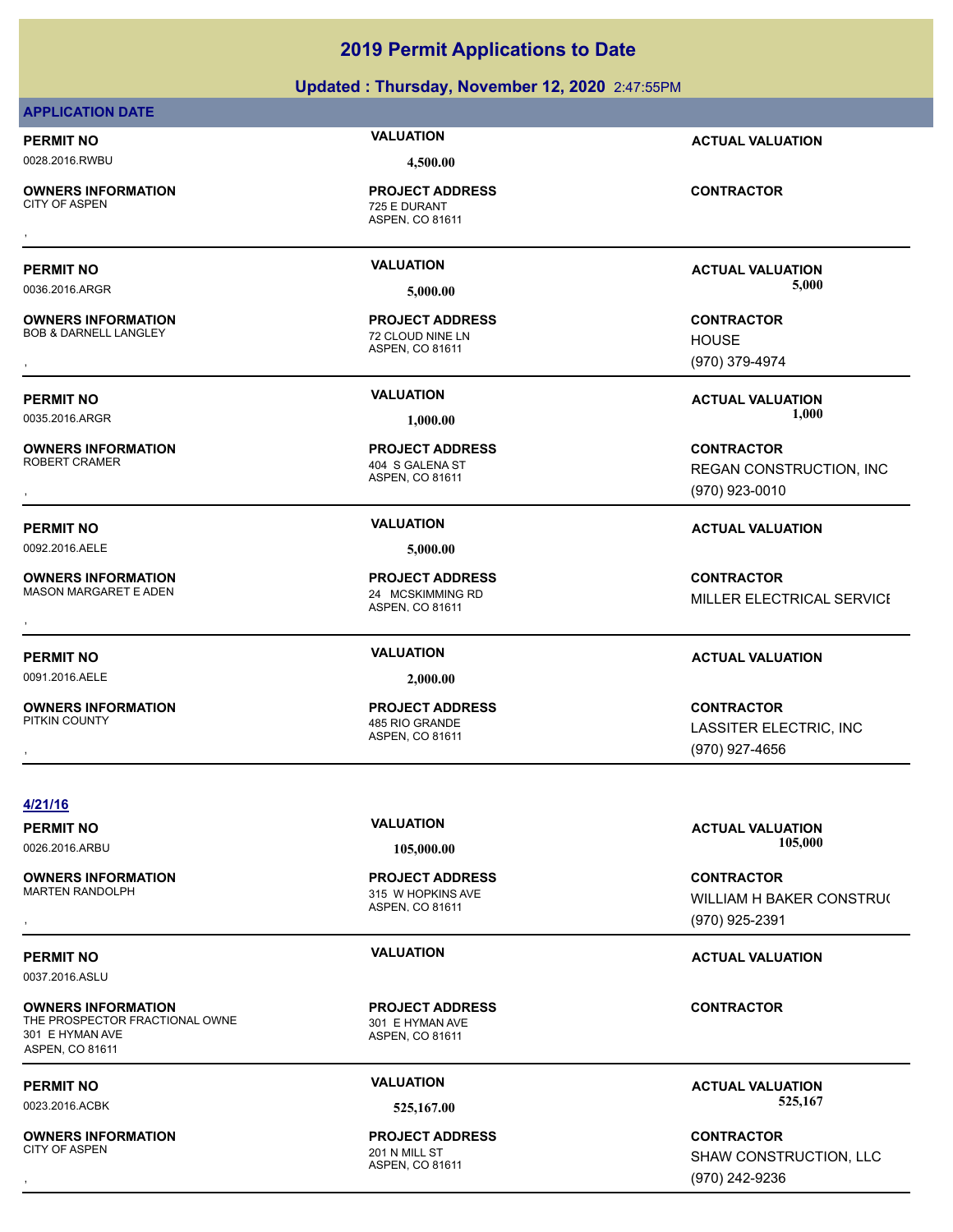### **Updated : Thursday, November 12, 2020** 2:47:55PM

### **APPLICATION DATE**

0094.2016.AMEC **5,000.00**

**OWNERS INFORMATION** 300 PUPPY SMITH ST ASPEN, CO 81611

0097.2016.AMEC **151,595.00**

**OWNERS INFORMATION** 300 PUPPY SMITH ST ASPEN, CO 81611

0056.2016.ASPL **35,000.00**

**OWNERS INFORMATION**

300 PUPPY SMITH ST ASPEN, CO 81611

0035.2016.ASLU

**OWNERS INFORMATION**

0086.2016.AELE **7,500.00**

**OWNERS INFORMATION** ALISON FOTO AGLEY 800 S MILL ST

**OWNERS INFORMATION** SAWOOD SALES CORPORATION 404 S GALENA ST

**OWNERS INFORMATION** KRIBS KAREN REVOCABLE LIVING T 631 S GALENA ST

0036.2016.ASLU

**OWNERS INFORMATION** MARIANE BOESKY 100 SOUTH SPRING, LLC 100 S SPRING ST , **CONTRACTOR**

ASPEN, CO 81611 300 PUPPY SMITH ST **PROJECT ADDRESS**

ASPEN, CO 81611 300 PUPPY SMITH ST **PROJECT ADDRESS**

ASPEN, CO 81611 300 PUPPY SMITH ST **PROJECT ADDRESS**

ASPEN, CO 81611 1000 E HOPKINS AVE **PROJECT ADDRESS** , **CONTRACTOR**

ASPEN, CO 81611 **PROJECT ADDRESS**

ASPEN, CO 81611 **PROJECT ADDRESS**

**PERMIT NO VALUATION ACTUAL VALUATION**

**CONTRACTOR** GARRETT HANSEN PLUMBING (970) 618-1241

### **PERMIT NO VALUATION ACTUAL VALUATION**

**CONTRACTOR** CLIMATE CONTROL COMPANY (970) 945-2326

### **PERMIT NO VALUATION ACTUAL VALUATION**

**CONTRACTOR** GARRETT HANSEN PLUMBING (970) 618-1241

**PERMIT NO VALUATION ACTUAL VALUATION**

### **PERMIT NO VALUATION ACTUAL VALUATION**

, **CONTRACTOR** LIGHTNING ELECTRIC INC (970) 945-2627

**PERMIT NO VALUATION ACTUAL VALUATION** 0049.2016.ARBK **25,000.00 25,000.00**

, **CONTRACTOR** REGAN CONSTRUCTION, INC (970) 923-0010

### **PERMIT NO VALUATION VALUATION VALUATION**

**OWNERS INFORMATION METALLY INCORRECT ADDRESS ARE:** CONTRACTOR CONTRACTOR CONTRACTOR<br>KRIBS KAREN REVOCABLE LIVING T WASPEN, CO 81611 ASPEN, CO 81611 METALLY 1970) 945-2627 LIGHTNING ELECTRIC INC (970) 945-2627

### **PERMIT NO VALUATION ACTUAL VALUATION**

## 0087.2016.AELE **7,000.00**

ASPEN, CO 81611

**PROJECT ADDRESS**

ASPEN, CO 81611

**PROJECT ADDRESS**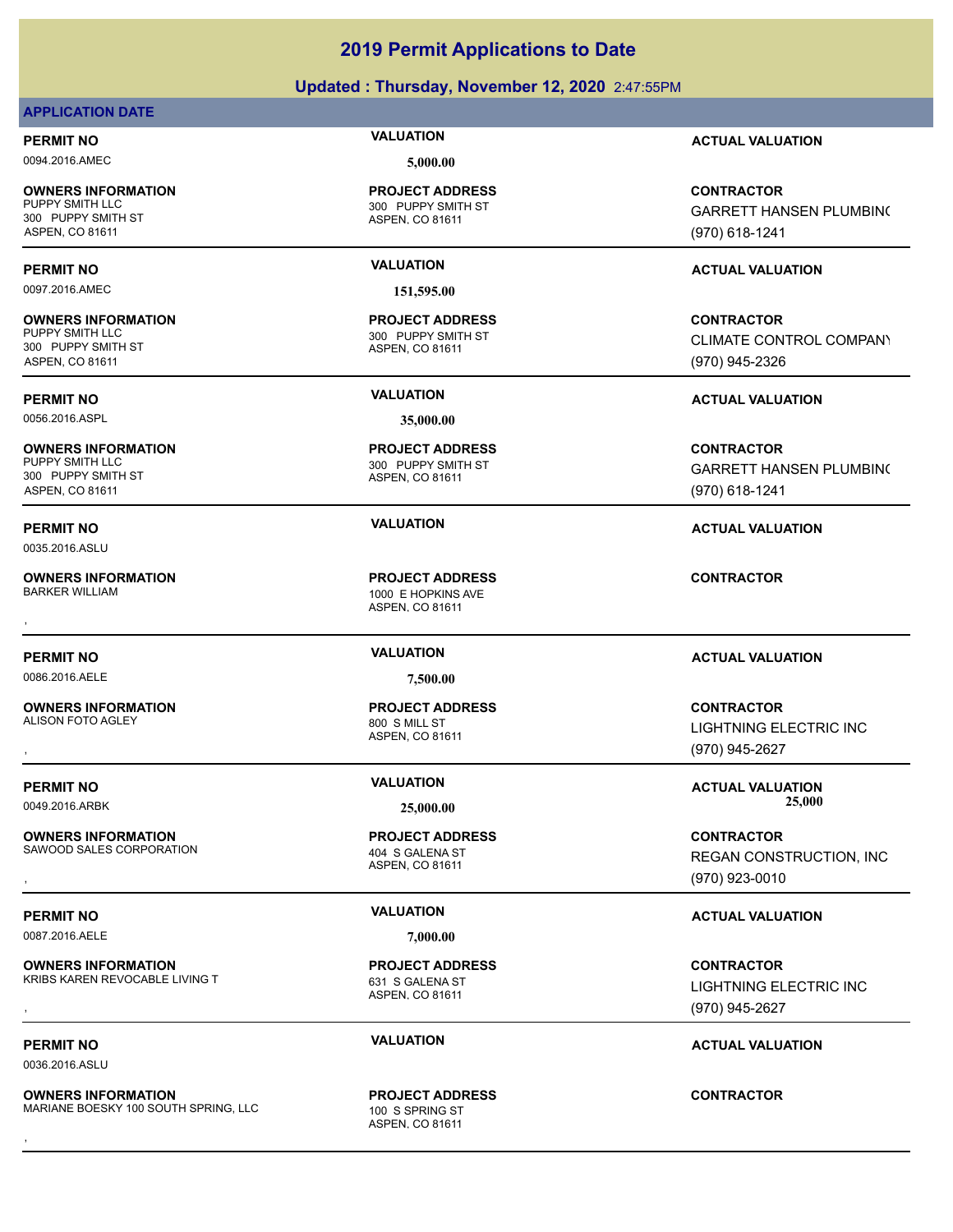|                         | Updated: Thursday, November 12, 2020 2:47:55PM |                         |
|-------------------------|------------------------------------------------|-------------------------|
| <b>APPLICATION DATE</b> |                                                |                         |
| PERMIT NO               | <b>VALUATION</b>                               | <b>ACTUAL VALUATION</b> |

ASPEN, CO 81611 SEMARU INVESTMENTS, LLC<br>
1195 RIVERSIDE DR **PROJECT ADDRESS**

ASPEN, CO 81611 ALPENBLICK CONDO ASSOC 630/631 S GALENA **OWNERS INFORMATION CONTRACTOR REGISTED BY A PROJECT ADDRESS CONTRACTOR CONTRACTOR**<br>ALPENBLICK CONDO ASSOC CONTRACTOR 630/631 S GALENA<br>ASPEN. CO 81611

ASPEN, CO 81611

ASPEN, CO 81611

ASPEN, CO 81611

**PROJECT ADDRESS**

**PROJECT ADDRESS**

**PROJECT ADDRESS**

**PROJECT ADDRESS**

**PERMIT NO VALUATION ACTUAL VALUATION**

, **CONTRACTOR** T & E MARSHALL ENTERPRISI (970) 927-8071

### **PERMIT NO VALUATION ACTUAL VALUATION**

**OWNERS INFORMATION PROJECT ADDRESS CONTRACTOR**<br>WM SNOWMASS LLC 300 SPRING ST REEVES & SONS ELECTRIC, II<br>, ASPEN. CO 81611 REEVES & SONS ELECTRIC, II (970) 876-0545

### **PERMIT NO VALUATION ACTUAL VALUATION**

### **PERMIT NO VALUATION VALUATION VALUATION**

, **CONTRACTOR** REEVES & SONS ELECTRIC, II (970) 876-0545

**OWNERS INFORMATION** HUNTER CREEK CONDO HOA 1400 VINE ST

0079.2016.AELE **2,000.00**

**OWNERS INFORMATION** RIVER ROAD LLC<sup>\*</sup> 207 S ORIGINAL

ASPEN, CO 81611 **PROJECT ADDRESS**

ASPEN, CO 81611 **PROJECT ADDRESS**

PERMIT NO **142,246 CTUAL VALUATION VALUATION ACTUAL VALUATION ACTUAL VALUATION** 0025.2016.ARBU **143,243.00 143,246.00**

**OWNERS INFORMATION GOVERNED BY A SERVICE PROJECT ADDRESS ARE:**<br>HUNTER CREEK CONDO HOA GOVERNED ASPEN, CO 81611 ASPEN A SPEN A SARIAL COMPANY, LL GOVERNED A SARIAL ASPEN CO 81611<br>REPEN CO 81611 (970) 429-8229 AJAX ROOFING COMPANY, LL (970) 429-8229

### **PERMIT NO VALUATION ACTUAL VALUATION**

, **CONTRACTOR** SUNSET ELECTRIC, INC. (970) 349-7161

0050.2016.ARBK **2,400,000.00 2,440,000.00**

**OWNERS INFORMATION PROJECT ADDRESS CONTRACTOR**<br>SEMARU INVESTMENTS, LLC 1195 RIVERSIDE DR SEMRAU BUILDING & DESIGN<br>, ASPEN, CO 81611 SEMRAU BUILDING & DESIGN (970) 925-6447

### **PERMIT NO VALUATION ACTUAL VALUATION**

## **2019 Permit Applications to Date**

0038.2016.ASLU

**OWNERS INFORMATION**

**OWNERS INFORMATION**

0095.2016.AMEC **71,000.00**

**OWNERS INFORMATION** KANE J & A FAMILY LTD PARTNERS 1430 CRYSTAL LAKE RD

0090.2016.AELE **3,000.00**

**OWNERS INFORMATION** WM SNOWMASS LLC 300 SPRING ST

0031.2016.ENTP

**OWNERS INFORMATION** ANDREW LIGHT 300 SPRING STREET ASPEN, LLC 300 SPRING ST , **CONTRACTOR**

0089.2016.AELE **3,500.00**

**OWNERS INFORMATION** VM SNOWMASS LLC 300 SPRING ST

**4/20/16**

ASPEN, CO 81611

**PROJECT ADDRESS**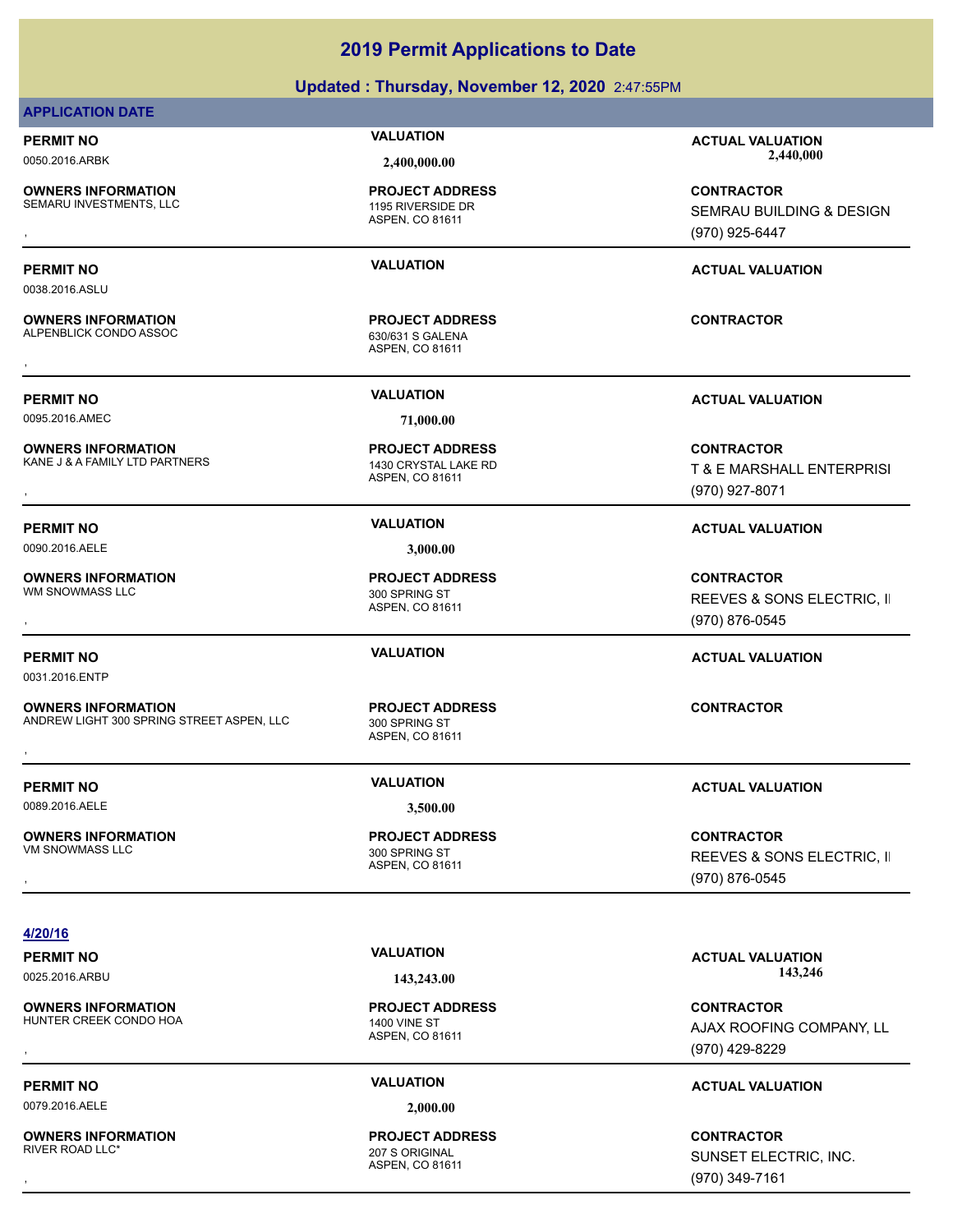## **Updated : Thursday, November 12, 2020** 2:47:55PM **2019 Permit Applications to Date**

### **APPLICATION DATE**

**OWNERS INFORMATION**

ASPEN, CO 81611 1425 RED BUTTE DR **PROJECT ADDRESS**

0027.2016.RWBU **25,000.00**

**OWNERS INFORMATION**

0030.2016.ENTP

**OWNERS INFORMATION** COMPASS ASPEN REAL ESTATE 117 S MONARCH ST

**OWNERS INFORMATION** SUNRISE COMPANY 219 E DURANT

**OWNERS INFORMATION** FISHMAN FAMILY TRUST **CONTRACT CONTRACT CONTRACT CONTRACT CONTRACT CONTRACT CONTRACT CONTRACT CONTRACT CONTRACT CONTRACT CONTRACT CONTRACT CONTRACT CONTRACT CONTRACT CONTRACT CONTRACT CONTRACT CONTRACT CONTRACT CONTRACT CO** 

**OWNERS INFORMATION** 225 N MILL ST LLC 225 N MILL ST LLC 225 N MILL ST ASPEN, CO 81611

0054.2016.ASPL **15,000.00**

**OWNERS INFORMATION** PUPPY SMITH LLC **And All STEP SMITH ST** 300 PUPPY SMITH ST 300 PUPPY SMITH ST ASPEN, CO 81611

**OWNERS INFORMATION** HUNTER CREEK CONDO HOA 1400 VINE ST

ASPEN, CO 81611 325 E MAIN ST **PROJECT ADDRESS** , **CONTRACTOR**

ASPEN, CO 81611 **PROJECT ADDRESS OWNERS INFORMATION CONTRACTOR RESOURCE PROJECT ADDRESS CONTRACTOR CONTRACTOR**<br>COMPASS ASPEN REAL ESTATE THE MONARCH STORE ASPEN, CO 81611<br>,

0080.2016.AELE **60,745.00**

ASPEN, CO 81611 **PROJECT ADDRESS**

ASPEN, CO 81611 **PROJECT ADDRESS**

ASPEN, CO 81611 **PROJECT ADDRESS**

ASPEN, CO 81611 **PROJECT ADDRESS**

ASPEN, CO 81611 **PROJECT ADDRESS**

**PERMIT NO VALUATION ACTUAL VALUATION** 0046.2016.ARBK **940,138.00 940,138.00**

, **CONTRACTOR** FISHER CONSTRUCTION (970) 925-2484

### **PERMIT NO VALUATION ACTUAL VALUATION**

**PERMIT NO VALUATION ACTUAL VALUATION**

### **PERMIT NO VALUATION ACTUAL VALUATION**

, **CONTRACTOR** PROSPECT ELECTRIC (970) 618-6104

**PERMIT NO VALUATION VALUATION VALUATION** 0023.2016.ARBU **5,000.00 5,000.00**

, **CONTRACTOR** NICHOLS CONSTRUCTION SE (970) 379-2728

**PERMIT NO CONSUMITY OF A CONSUMITY OF A CONSUMITY OF A CONSUMITY OF A CTUAL VALUATION** 0004.2016.ACBU **58,000.00 58,000.00**

> **CONTRACTOR** ALEXANDER ROOFING CO. (970) 927-3647

### **PERMIT NO VALUATION VALUATION VALUATION**

**CONTRACTOR** A\*OK PLUMBING & HEATING, I (970) 456-3013

**PERMIT NO VALUATION ACTUAL VALUATION** 0024.2016.ARBU **200,031.00 200,031.00**

**OWNERS INFORMATION GOVERNED BY A SERVICE PROJECT ADDRESS ARE:**<br>HUNTER CREEK CONDO HOA GOVERNED ASPEN, CO 81611 ASPEN A SARIAL MODEL AND A SARIAL MODEL AND A AJAX ROOFING COMPANY, LL<br>REPEN, CO 81611 ASPEN AND THE SARIAL MO AJAX ROOFING COMPANY, LL (970) 429-8229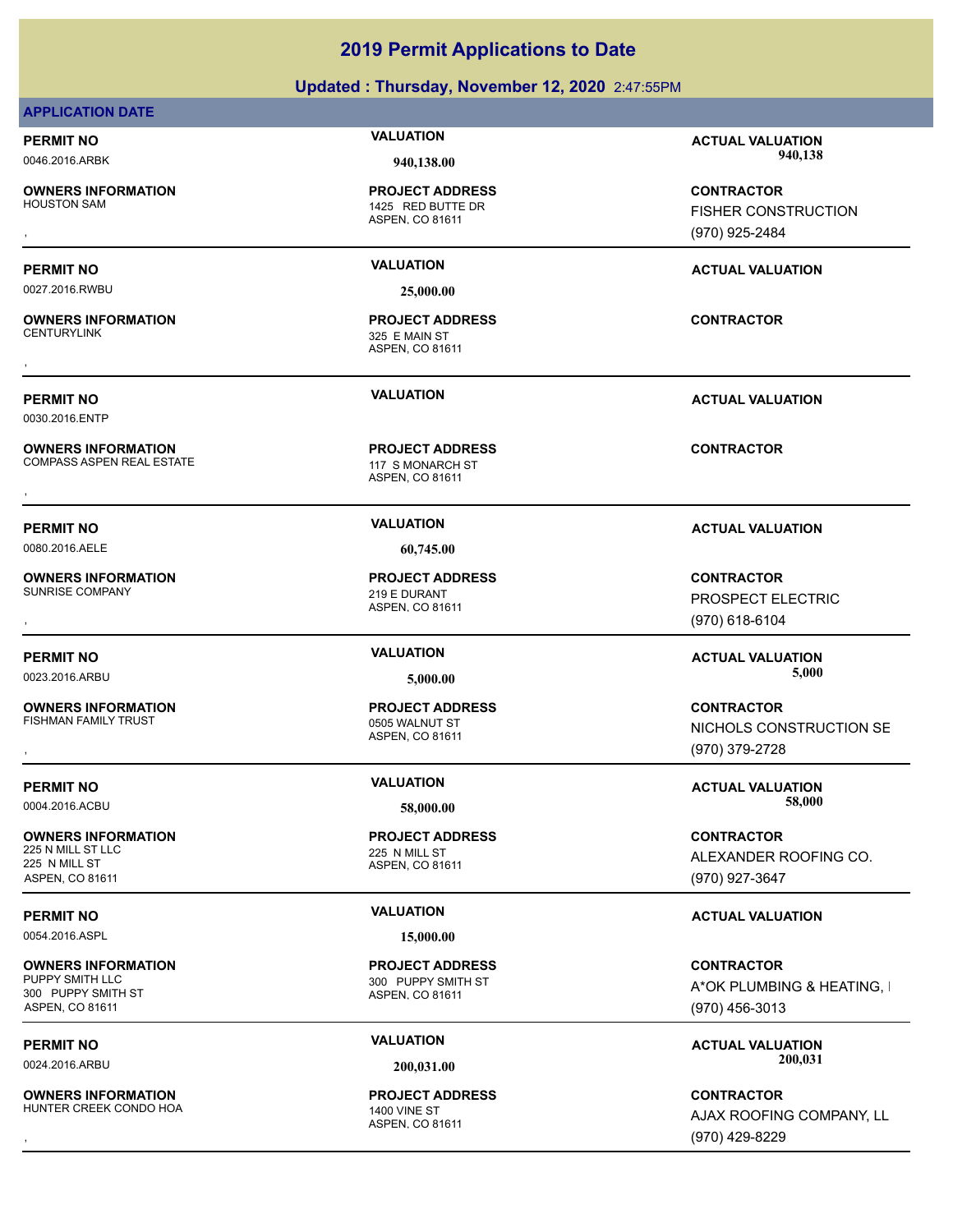### **Updated : Thursday, November 12, 2020** 2:47:55PM

### **APPLICATION DATE**

0034.2016.afsr **49,555.00**

**OWNERS INFORMATION**<br>LUTER JOSEPH W III

### ASPEN, CO 81611 1409 CRYSTAL LAKE RD **PROJECT ADDRESS**

0085.2016.AELE **46,000.00**

**OWNERS INFORMATION**

0084.2016.AELE **10,000.00**

**OWNERS INFORMATION** JESSICA PHILLIPS 407 PARK AVE

0083.2016.AELE **15,000.00**

**OWNERS INFORMATION**

0055.2016.ASPL **10,000.00**

**OWNERS INFORMATION** ANDREW S ADELSON REV TRUST AND MALL AND AND AND ST AND ST

0092.2016.AMEC **17,500.00**

**OWNERS INFORMATION** ANDREW S ADELSON REV TRUST AND REVIOUS AND ALL AND ST

0081.2016.AELE **127,000.00**

**OWNERS INFORMATION** TRUSTEE TOWNHOME NSF 1976 INVESTMENTS, LLC 61 MEADOWS RD

**OWNERS INFORMATION** CITY OF ASPEN 221 FORGE RD

ASPEN, CO 81611 940 WATERS AVE **PROJECT ADDRESS**

ASPEN, CO 81611 **PROJECT ADDRESS**

ASPEN, CO 81611 100 E FRANCIS ST **PROJECT ADDRESS**

ASPEN, CO 81611 **PROJECT ADDRESS**

ASPEN, CO 81611

ASPEN, CO 81611 **PROJECT ADDRESS**

ASPEN, CO 81611 **PROJECT ADDRESS**

**PERMIT NO VALUATION ACTUAL VALUATION**

**OWNERS INFORMATION PROJECT ADDRESS CONTRACTOR**<br>LUTER JOSEPH W III 1409 CRYSTAL LAKE RD WESTERN STATES FIRE PROT<br>, ASPEN, CO 81611 WESTERN STATES FIRE PROT (303) 792-0022

### **PERMIT NO VALUATION ACTUAL VALUATION**

, **CONTRACTOR** REEVES & SONS ELECTRIC, II (970) 876-0545

**PERMIT NO VALUATION ACTUAL VALUATION**

, **CONTRACTOR** CARTER ELECTRIC, INC. (970) 963-8785

### **PERMIT NO VALUATION ACTUAL VALUATION**

, **CONTRACTOR** R & A ENTERPRISES OF CARE (970) 945-6500

### **PERMIT NO VALUATION ACTUAL VALUATION**

**OWNERS INFORMATION CONTRACTOR REGULAR PROJECT ADDRESS CONTRACTOR CONTRACTOR**<br>ANDREW SADELSON REV TRUST TRIST TO A 411 S WEST END ST TO THE REVISTAL VALLEY PLUMBING ASPEN, CO 81611<br>ASPEN, CO 81611 (970) 963-1251, (970) 963 CRYSTAL VALLEY PLUMBING (970) 963-1251

### **PERMIT NO VALUATION VALUATION VALUATION**

**OWNERS INFORMATION CONTRACTOR REGULAR SERVICE PROJECT ADDRESS CONTRACTOR CONTRACTOR**<br>ANDREW SADELSON REV TRUST TRIST TO A 411 S WEST END ST TO THE REVISTAL VALLEY PLUMBING ASPEN. CO 81611<br>ASPEN. CO 81611 (970) 963-1251 CRYSTAL VALLEY PLUMBING (970) 963-1251

### **PERMIT NO VALUATION VALUATION VALUATION**

**OWNERS INFORMATION DESCRIPTED MANUSCE PROJECT ADDRESS ARE:**<br>TRUSTEE TOWNHOME NSF 1976 INVESTMENTS, LLC to the ASPEN, CO 81611 **1989 ELECTRICAL CONTRACTING (SOME ASPEN**, CO 81611 **1989 ELECTRICAL CONTRACTING (SOME ASPEN**, ELECTRICAL CONTRACTING & (303) 777-7737

PERMIT NO **MALUATION VALUATION CONSIDERENT ACTUAL VALUATION CONSIDERENT ACTUAL VALUATION** 0047.2016.ARBK **850,000.00 850,000.00**

, **CONTRACTOR** PNCI CONSTRUCTION, INC (970) 242-3548

**PROJECT ADDRESS**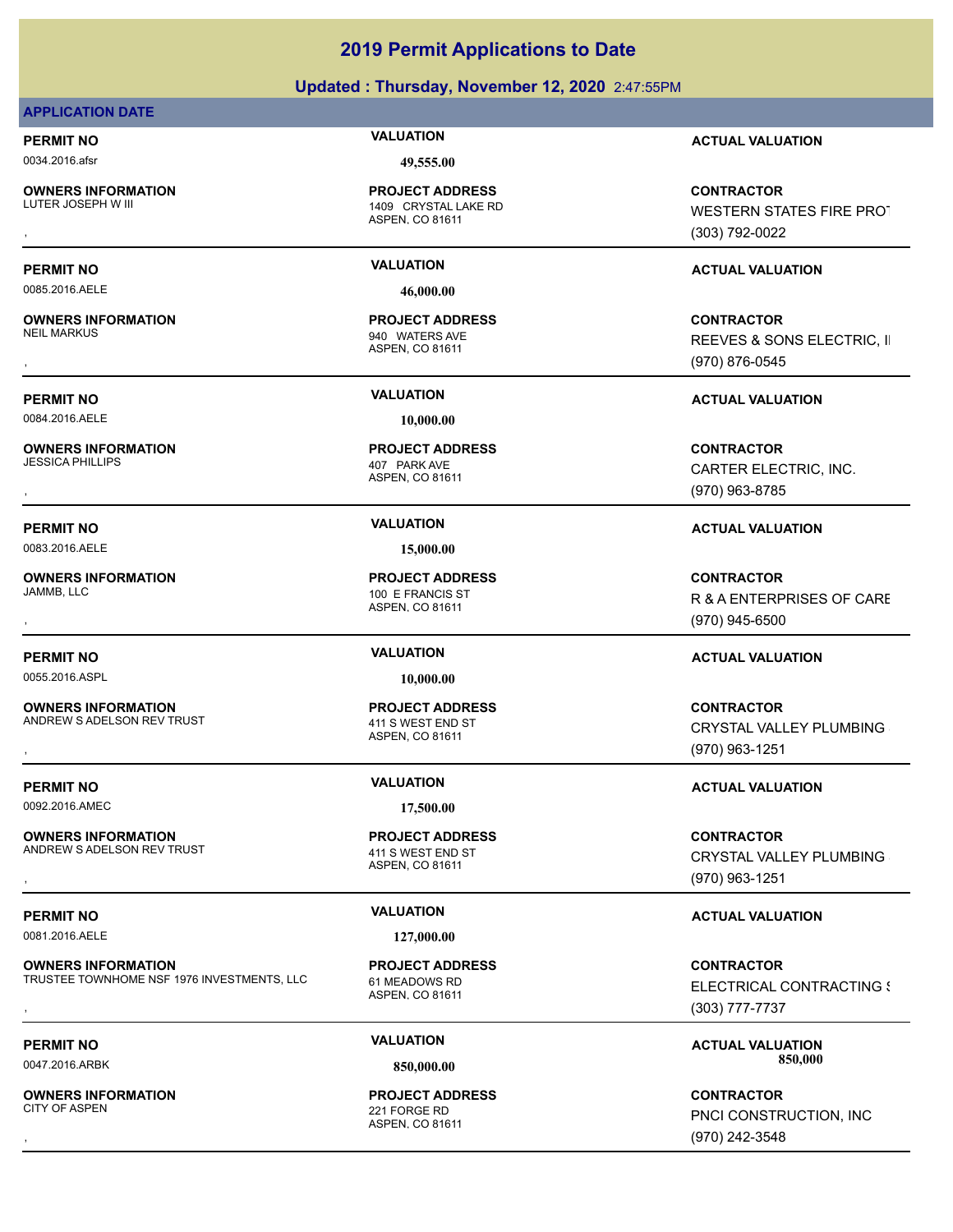### **Updated : Thursday, November 12, 2020** 2:47:55PM

### **APPLICATION DATE**

**OWNERS INFORMATION**

ASPEN, CO 81611 209 FORGE RD **PROJECT ADDRESS**

### **PERMIT NO VALUATION ACTUAL VALUATION** 0048.2016.ARBK **850,000.00 850,000.00**

, **CONTRACTOR** PNCI CONSTRUCTION, INC (970) 242-3548

### **4/19/16**

**OWNERS INFORMATION** KARYN & WILLIAM SILVERSTEIN 905 CHATFIELD RD

0009.2016.AHPC

**OWNERS INFORMATION** SARAH BROUGHTON 500 W MAIN ST

0091.2016.AMEC **5,000.00**

**OWNERS INFORMATION** MILLENNIUM PLAZA, LLC<br>426 E MAIN ST

0050.2016.ASPL **3,000.00**

**OWNERS INFORMATION**

0052.2016.ASPL **2,000.00**

**OWNERS INFORMATION**

**OWNERS INFORMATION** CARMAN PETER CHIEF INVESTMENT **1999 120 VITE AVE** 

0051.2016.ASPL **2,500.00**

**OWNERS INFORMATION** CONCEPT 600

ASPEN, CO 81611 **PROJECT ADDRESS**

ASPEN, CO 81611 **PROJECT ADDRESS** , **CONTRACTOR**

ASPEN, CO 81611 **PROJECT ADDRESS**

ASPEN, CO 81611 600 E MAIN ST **PROJECT ADDRESS**

ASPEN, CO 81611 204 W HYMAN AVE **PROJECT ADDRESS**

ASPEN, CO 81611 **PROJECT ADDRESS**

ASPEN, CO 81611 **PROJECT ADDRESS** , **CONTRACTOR**

**PERMIT NO VALUATION ACTUAL VALUATION** 0034.2016.ARGR **35,000.00 35,000.00**

, **CONTRACTOR** C BARNES CONSTRUCTION, L (970) 920-1296

### **PERMIT NO VALUATION ACTUAL VALUATION**

### **PERMIT NO VALUATION ACTUAL VALUATION**

, **CONTRACTOR** STORM KING MECHANICAL LT (970) 625-8551

### **PERMIT NO VALUATION ACTUAL VALUATION**

, **CONTRACTOR** ALL VALLEY MAINTENANCE & (970) 927-4036

### **PERMIT NO VALUATION ACTUAL VALUATION**

, **CONTRACTOR** AUSSIE PLUMBING & HEATING (970) 948-1887

### PERMIT NO **SALUATION VALUATION CONSISTENT ACTUAL VALUATION**<br>20,000 **10045** 2016 APPK **20,000** 0045.2016.ARBK **20,000.00 20,000.00**

**OWNERS INFORMATION METALLY CONTRACTOR SERVICES FOR A PROJECT ADDRESS ARE:**<br>CARMAN PETER CHIEF INVESTMENT METALLY TO THE AVENUS OF SASPEN, CO 81611 METALLY METALLY METALLY ASPEN, CO 81611<br>TO MASPEN, CO 81611 METALLY METALL CODY CONSTRUCTION, LLC (970) 239-5470

### **PERMIT NO VALUATION ACTUAL VALUATION**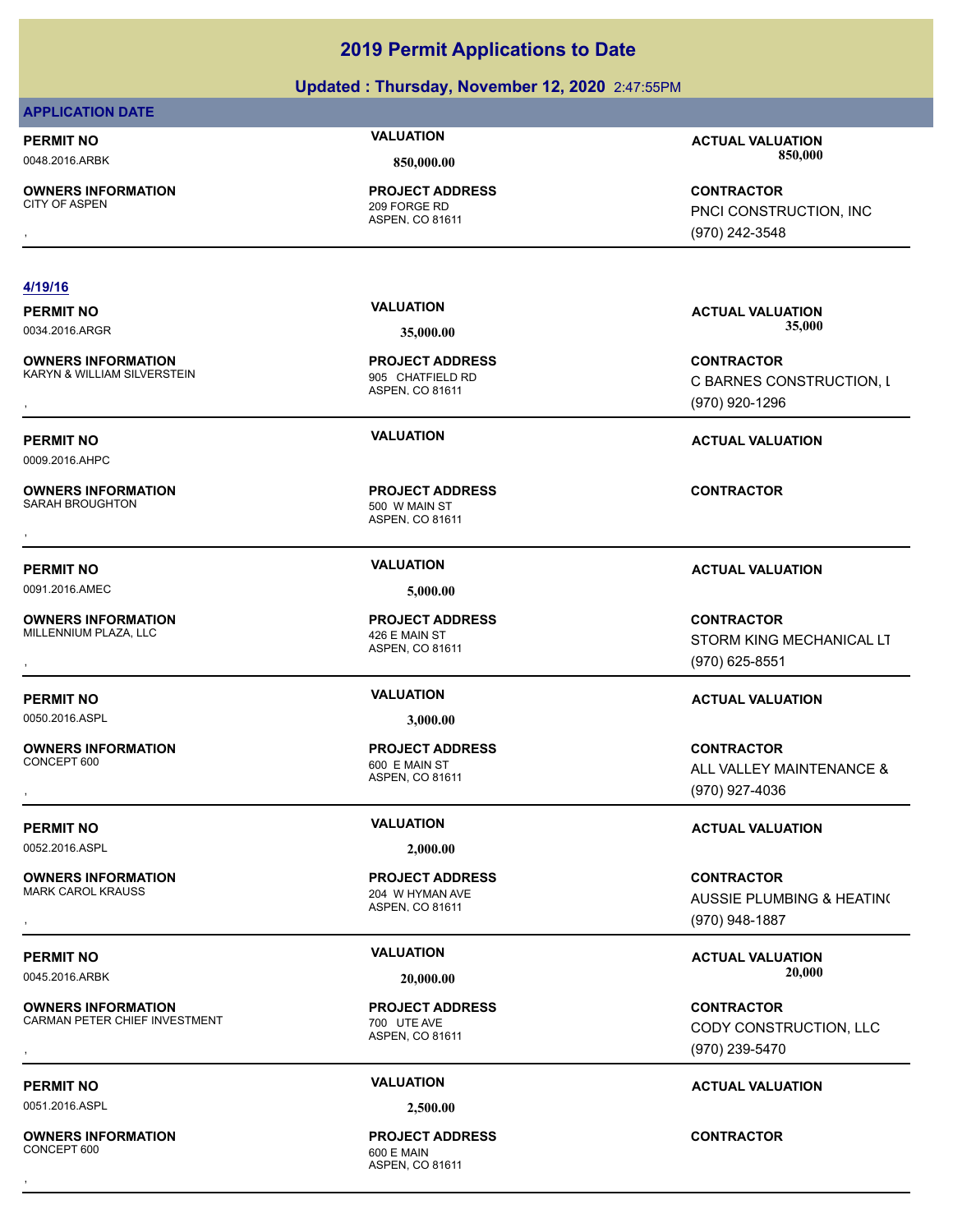### **Updated : Thursday, November 12, 2020** 2:47:55PM

### **APPLICATION DATE**

**OWNERS INFORMATION** AJAX HOLDINGS C/O MASON MORSE 415 E HYMAN 514 E HYMAN AVE ASPEN, CO 81611

0034.2016.ASLU

**OWNERS INFORMATION** PO BOX 1470 ASPEN, CO 81612

0022.2016.COPY

, **OWNERS INFORMATION** CITY OF ASPEN **OWNERS INFORMATION EXAMPLE AND REGIST ADDRESS ARE:**<br>CITY OF ASPEN<br>,

**PROJECT ADDRESS**

ASPEN, CO 81611

ASPEN, CO 81611 0 LOT 2 OF THE ANDERSON SUBD **PROJECT ADDRESS**

**PROJECT ADDRESS**

**PERMIT NO VALUATION ACTUAL VALUATION** 0022.2016.ACBK **750,000.00 750,000.00**

> **CONTRACTOR** KAEGEBEIN FINE HOMEBUILD (970) 379-6228

### **PERMIT NO VALUATION ACTUAL VALUATION**

**CONTRACTOR**

**PERMIT NO VALUATION ACTUAL VALUATION**

### **4/18/16**

0077.2016.AELE **1,300.00**

**OWNERS INFORMATION**

0046.2016.ASPL **5,000.00**

**OWNERS INFORMATION**

0049.2016.ASPL **3,250.00**

**OWNERS INFORMATION**

0026.2016.RWBU **430,160.00**

**OWNERS INFORMATION**

ASPEN, CO 81611 680 S MILL ST **PROJECT ADDRESS**

ASPEN, CO 81611 845 ROARING FORK RD **PROJECT ADDRESS**

ASPEN, CO 81611 721 W HALLAM ST **PROJECT ADDRESS**

ASPEN, CO 81611 00 E BLEEKER ST **PROJECT ADDRESS OWNERS INFORMATION FROJECT ADDRESS ARE:**<br>CITY OF ASPEN<br>, ASPEN, CO 81611<br>,

0075.2016.AELE **20,000.00**

ASPEN, CO 81611 **PROJECT ADDRESS**

**PERMIT NO VALUATION ACTUAL VALUATION**

, **CONTRACTOR** AJAX ELECTRIC, INC. (970) 925-9473

### **PERMIT NO VALUATION ACTUAL VALUATION**

, **CONTRACTOR** ASPEN WATERWISE, LLC (970) 925-1914

### **PERMIT NO VALUATION ACTUAL VALUATION**

, **CONTRACTOR** ASPEN WATERWISE, LLC (970) 925-1914

### **PERMIT NO VALUATION ACTUAL VALUATION**

**OWNERS INFORMATION METALLY READERED BY A SERVICE CONTROLLY AND READER SERVICE CONTRACTOR CONTRACTOR SERVICE SU<br>FISCHER MARILYN FLINT TRUSTEE METALLY READER ASPEN, CO 81611 MASPEN, CO 81611 METALLY METALLY METALLY READER A** RB ELECTRIC LLC (970) 379-7625

**OWNERS INFORMATION** FISCHER MARILYN FLINT TRUSTEE 816 F HYMAN AVE

## **PERMIT NO VALUATION ACTUAL VALUATION**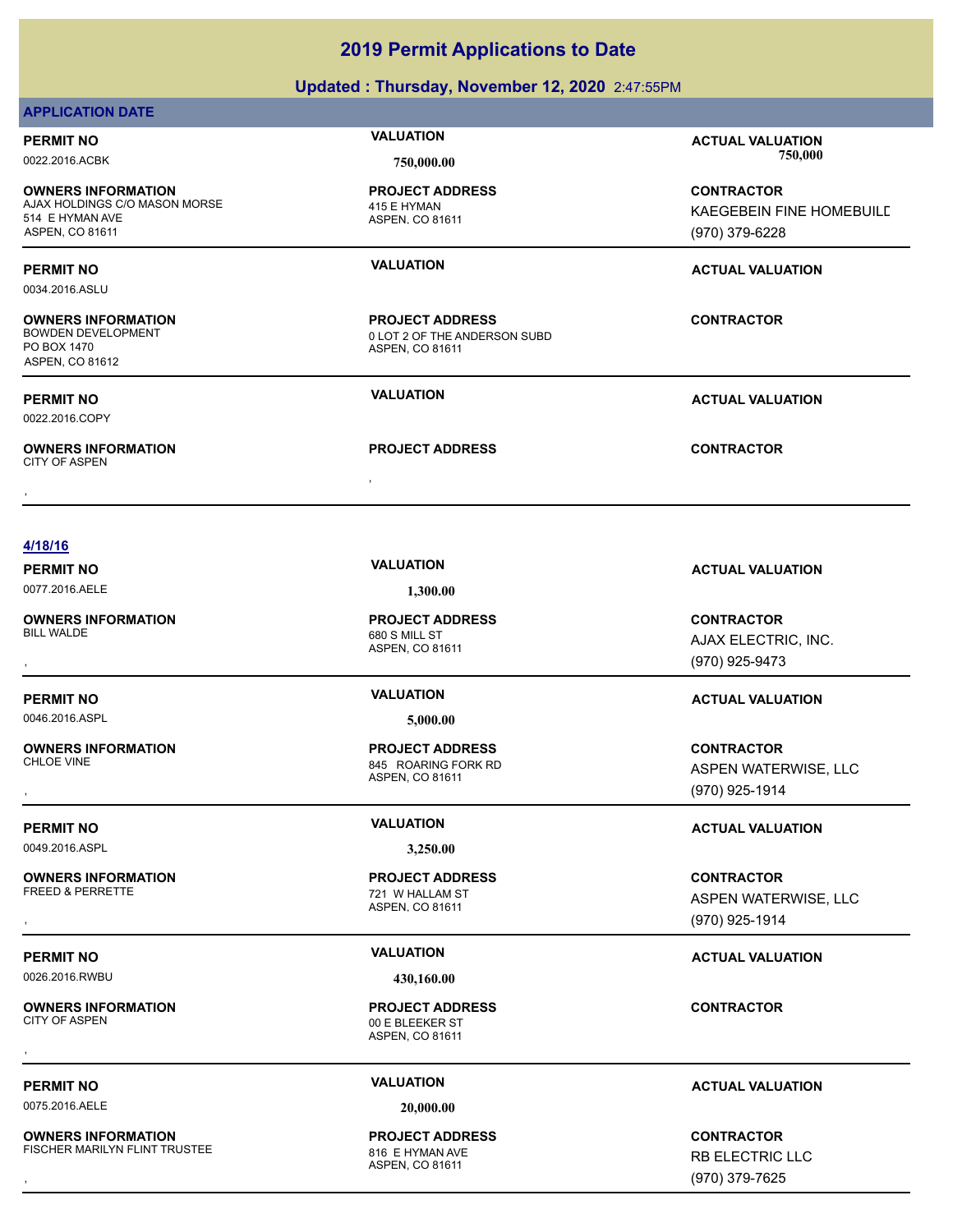### **Updated : Thursday, November 12, 2020** 2:47:55PM

### **APPLICATION DATE**

0088.2016.AMEC **3,840.00**

**OWNERS INFORMATION** FISCHER MARILYN FLINT TRUSTEE 816 E HYMAN AVE

**OWNERS INFORMATION**

**OWNERS INFORMATION**

**OWNERS INFORMATION**

**OWNERS INFORMATION**

**OWNERS INFORMATION**

**OWNERS INFORMATION**

**OWNERS INFORMATION**

315 E DEAN ST ASPEN, CO 81611

300 PUPPY SMITH ST ASPEN, CO 81611

300 PUPPY SMITH ST ASPEN, CO 81611

616 E HYMAN AVE ASPEN, CO 81611

ASPEN, CO 81611 **PROJECT ADDRESS**

0033.2016.afsr **3,000.00**

ASPEN, CO 81611 JEREMY FLUG, PARTNER FURNGULF LTD 616 E HYMAN AVE **PROJECT ADDRESS**

ASPEN, CO 81611 117 S MONARCH ST **PROJECT ADDRESS**

ASPEN, CO 81611 300 PUPPY SMITH ST **PROJECT ADDRESS**

0048.2016.ASPL **3,500.00**

PUPPY SMITH LLC **And All STEP SMITH ST** 300 PUPPY SMITH ST

0078.2016.AELE **13,000.00**

0090.2016.AMEC **294,775.00**

ASPEN, CO 81611 ST REGIS ASPEN HOTEL 315 E DEAN ST **PROJECT ADDRESS**

**PERMIT NO VALUATION ACTUAL VALUATION**

**OWNERS INFORMATION METALLY READERED BY A SERVICE TO A DURESS AND READ CONTRACTOR CONTRACTOR**<br>FISCHER MARILYN FLINT TRUSTEE TO MAN ASPEN, CO 81611 METAL ASPEN, CO 81611 METAL (1970) 925-2454<br>FISCHER MARILYN FLINT TRUSTEE T PACIFIC SHEET METAL, INC. (970) 925-2454

### **PERMIT NO VALUATION ACTUAL VALUATION**

**CONTRACTOR** VISION SECURITY, LLC (970) 963-1990

**PERMIT NO VALUATION ACTUAL VALUATION** 0025.2016.ACGR **0.00 0.00**

, **CONTRACTOR** ROARING FORK SIGN & LIGHT (970) 309-5314

### **PERMIT NO VALUATION ACTUAL VALUATION**

**CONTRACTOR** PROGUARD PROTECTION SE (970) 920-2026

### **PERMIT NO VALUATION ACTUAL VALUATION**

**CONTRACTOR** ASPEN WATERWISE, LLC (970) 925-1914

### **PERMIT NO VALUATION VALUATION VALUATION**

, **CONTRACTOR** YOUNG SERVICES, LLC (970) 384-0354

### **PERMIT NO VALUATION VALUATION VALUATION**

, **CONTRACTOR** R & A ENTERPRISES OF CARE (970) 945-6500

### **PERMIT NO CONSUMITY OF A CONSUMITY OF A CONSUMITY OF A CONSUMITY OF A CTUAL VALUATION**

**CONTRACTOR** R & H MECHANICAL LLC (970) 328-2699

0032.2016.afsr **16,793.00**

**PROJECT ADDRESS**

ASPEN, CO 81611

0045.2016.ASPL **17,450.00**

ASPEN, CO 81611 BALDWIN HARLEY 204 S MILL ST **PROJECT ADDRESS**

ASPEN, CO 81611 BALDWIN HARLEY 204 S MILL ST **PROJECT ADDRESS**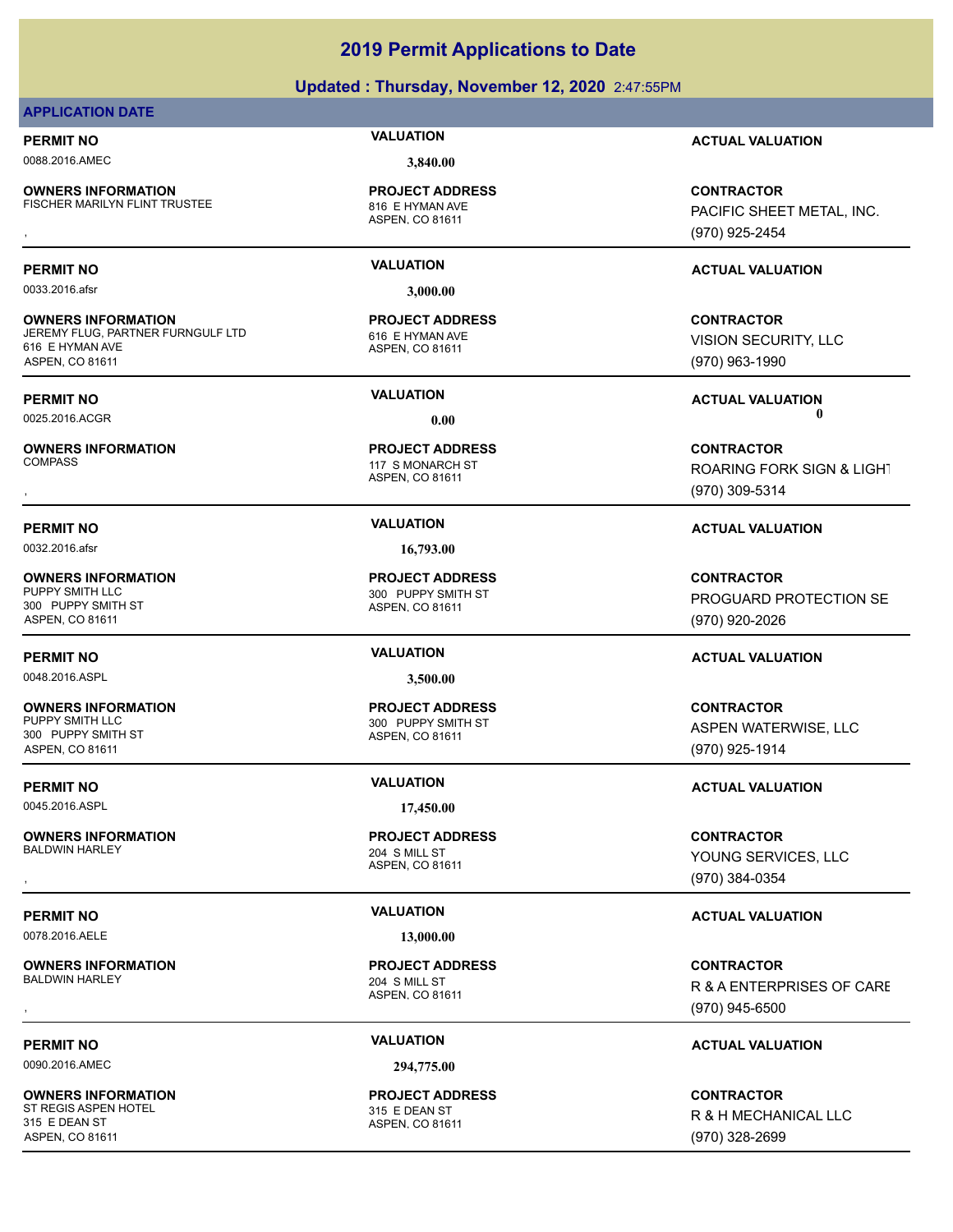**Updated : Thursday, November 12, 2020** 2:47:55PM

| <b>APPLICATION DATE</b>                                                                |                                                               |                                                                   |
|----------------------------------------------------------------------------------------|---------------------------------------------------------------|-------------------------------------------------------------------|
| <b>PERMIT NO</b><br>0021.2016.COPY                                                     | <b>VALUATION</b>                                              | <b>ACTUAL VALUATION</b>                                           |
| <b>OWNERS INFORMATION</b><br><b>CITY OF ASPEN</b>                                      | <b>PROJECT ADDRESS</b><br>$\cdot$                             | <b>CONTRACTOR</b>                                                 |
| <b>PERMIT NO</b><br>0020.2016.COPY                                                     | <b>VALUATION</b>                                              | <b>ACTUAL VALUATION</b>                                           |
| <b>OWNERS INFORMATION</b><br><b>CITY OF ASPEN</b>                                      | <b>PROJECT ADDRESS</b><br>$\bullet$                           | <b>CONTRACTOR</b>                                                 |
|                                                                                        |                                                               |                                                                   |
| 4/15/16<br><b>PERMIT NO</b><br>0033.2016.ARGR                                          | <b>VALUATION</b><br>262,000.00                                | <b>ACTUAL VALUATION</b><br>262,000                                |
| <b>OWNERS INFORMATION</b><br>PDT PARTNERS LLC                                          | <b>PROJECT ADDRESS</b><br>615 W FRANCIS ST<br>ASPEN, CO 81611 | <b>CONTRACTOR</b><br>BRIKOR ASSOCIATES, INC<br>(970) 923-3088     |
| <b>PERMIT NO</b><br>0044.2016.ASPL                                                     | <b>VALUATION</b><br>30,000.00                                 | <b>ACTUAL VALUATION</b>                                           |
| <b>OWNERS INFORMATION</b><br>FISCHER MARILYN FLINT TRUSTEE                             | <b>PROJECT ADDRESS</b><br>816 E HYMAN AVE<br>ASPEN, CO 81611  | <b>CONTRACTOR</b><br>A*OK PLUMBING & HEATING, I<br>(970) 456-3013 |
| <b>PERMIT NO</b><br>0029.2016.ENTP                                                     | <b>VALUATION</b>                                              | <b>ACTUAL VALUATION</b>                                           |
| <b>OWNERS INFORMATION</b><br>JASON GROSFELD 201 EH INVESTMENTS LLC<br>$\sim$           | <b>PROJECT ADDRESS</b><br>201 E HYMAN AVE<br>ASPEN, CO 81611  | <b>CONTRACTOR</b>                                                 |
| <b>PERMIT NO</b><br>0032.2016.ARGR                                                     | <b>VALUATION</b><br>0.00                                      | <b>ACTUAL VALUATION</b><br>0                                      |
| <b>OWNERS INFORMATION</b><br>SOUTH POINT 2J LLC<br>0015 S WILLOW CT<br>ASPEN, CO 81611 | <b>PROJECT ADDRESS</b><br>205 E DURANT AVE<br>ASPEN, CO 81611 | <b>CONTRACTOR</b><br>THIRTY SEVEN DEGREES.CO<br>(970) 366-1840    |
| <b>PERMIT NO</b><br>0004.2016.ENPM                                                     | <b>VALUATION</b>                                              | <b>ACTUAL VALUATION</b>                                           |
| <b>OWNERS INFORMATION</b><br>ANNEKE SCHOLTEN                                           | <b>PROJECT ADDRESS</b><br>219 E DURANT AVE<br>ASPEN, CO 81611 | <b>CONTRACTOR</b>                                                 |
| <b>PERMIT NO</b><br>0002.2016.RWGR                                                     | <b>VALUATION</b>                                              | <b>ACTUAL VALUATION</b>                                           |
| <b>OWNERS INFORMATION</b><br><b>CENTENNIAL ASPEN</b>                                   | <b>PROJECT ADDRESS</b><br>100 LUKE SHORT CT                   | <b>CONTRACTOR</b>                                                 |

ASPEN, CO 81611

100 LUKE SHORT CT ASPEN, CO 81611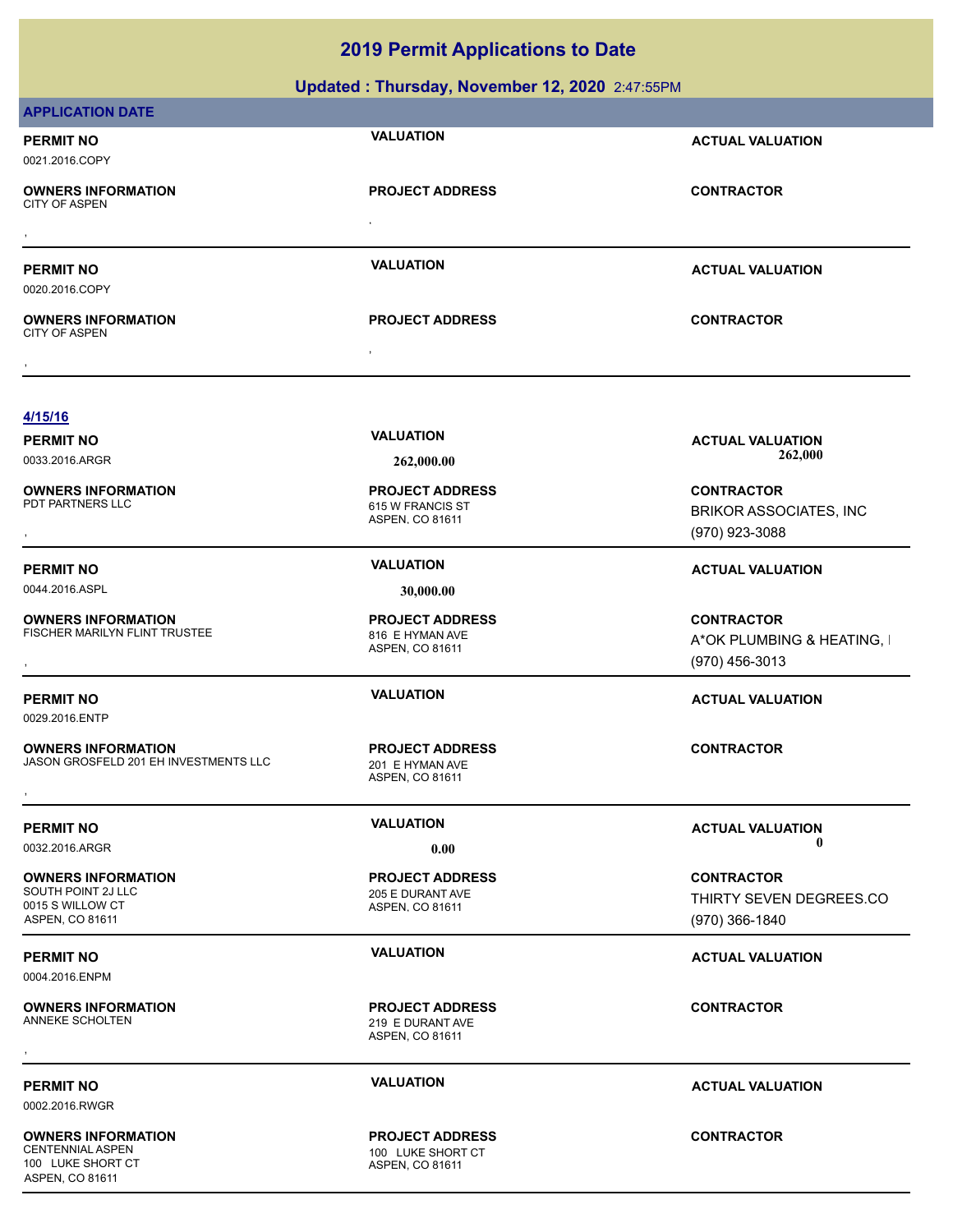### **Updated : Thursday, November 12, 2020** 2:47:55PM

### **APPLICATION DATE**

0033.2016.ASLU

**OWNERS INFORMATION** GEORGE C PERREAULT 120 E HYMAN

0025.2016.RWBU **10,000.00**

**OWNERS INFORMATION** JAMES E & NANCY COX 501 HYMAN AVE

ASPEN, CO 81611 **PROJECT ADDRESS** , **CONTRACTOR**

ASPEN, CO 81611 **PROJECT ADDRESS** , **CONTRACTOR**

**PERMIT NO VALUATION ACTUAL VALUATION**

**PERMIT NO VALUATION ACTUAL VALUATION**

### **4/14/16**

0073.2016.AELE **2,000.00**

**OWNERS INFORMATION** CK PITCO ASSOCIATES, LLC 64 PITKIN WAY 64 PITKIN WAY ASPEN, CO 81611

**OWNERS INFORMATION**

**OWNERS INFORMATION**

**OWNERS INFORMATION** WILLIAM SCOTT GEARY GEARY FAMILY LLC 1102 WATERS AVE **OWNERS INFORMATION FROM THE PROJECT ADDRESS ARE:**<br>WILLIAM SCOTT GEARY GEARY FAMILY LLC THE MATERS AVE ASPEN. CO 81611<br>,

0074.2016.AELE **50,000.00**

**OWNERS INFORMATION** ANDREW SADELSON REV TRUST

0042.2016.ASPL **4,250.00**

**OWNERS INFORMATION** JEWISH RESRC CTR CHABAD OF ASP 435 W MAIN 435 W MAIN ST ASPEN, CO 81611

ASPEN, CO 81611 **PROJECT ADDRESS**

0087.2016.AMEC **6,750.00**

ASPEN, CO 81611 RON BERMAN REV TRUST 234 W HALLAM ST **PROJECT ADDRESS**

ASPEN, CO 81611 500 E COOPER AVE **PROJECT ADDRESS**

ASPEN, CO 81611

ASPEN, CO 81611 **PROJECT ADDRESS**

ASPEN, CO 81611 **PROJECT ADDRESS**

**PERMIT NO VALUATION ACTUAL VALUATION**

**CONTRACTOR** R & A ENTERPRISES OF CARE (970) 945-6500

### **PERMIT NO VALUATION ACTUAL VALUATION**

, **CONTRACTOR** FIREPLACE COMPANY, THE (970) 963-3598

**PERMIT NO VALUATION ACTUAL VALUATION** 0021.2016.ACBK **756,870.00 756,870.00**

**OWNERS INFORMATION PROJECT ADDRESS CONTRACTOR**<br>GALENA COOPER LLC 500\_E COOPER AVE SCHLUMBERGER /SCHERER l<br>, ASPEN, CO 81611 SCHLUMBERGER /SCHERER ( (970) 925-8360

**PERMIT NO VALUATION ACTUAL VALUATION** 0021.2016.ARBU **14,620.00 14,620.00**

### **PERMIT NO VALUATION ACTUAL VALUATION**

**OWNERS INFORMATION CONTRACTOR EXAMPLE IN A SERVIT ADDRESS CONTRACTOR CONTRACTOR**<br>ANDREW SADELSON REV TRUST THE RESERVENT OF A SPEN, CO 81611<br>, The CONTROL CO 81611 (970) 945-6500 R & A ENTERPRISES OF CARE (970) 945-6500

### **PERMIT NO VALUATION ACTUAL VALUATION**

**CONTRACTOR** ASPEN WATERWISE, LLC (970) 925-1914

**PROJECT ADDRESS**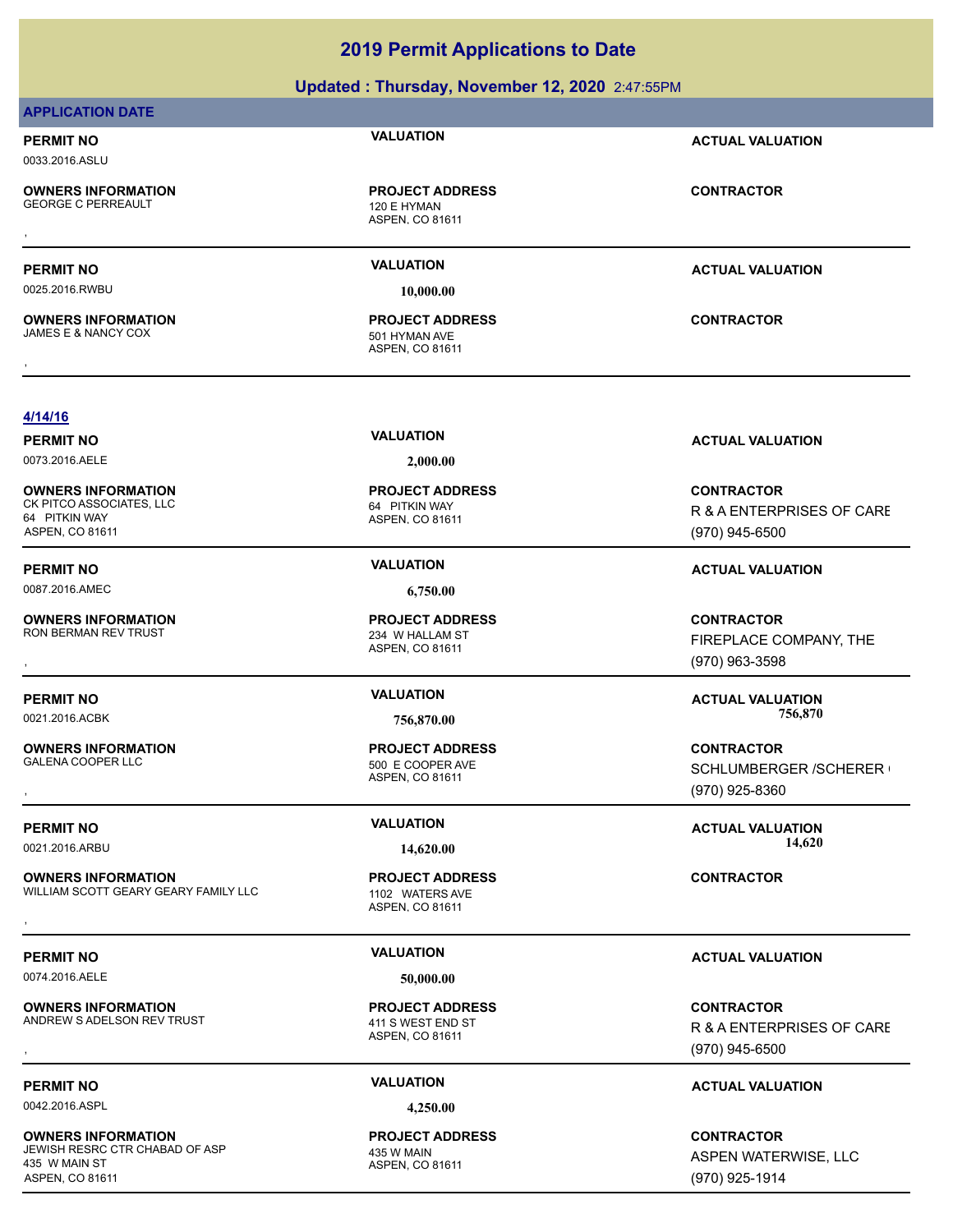| <b>PERMIT NO</b><br>0043.2016.ASPL<br><b>OWNERS INFORMATION</b><br><b>CHARIF SOUKI</b><br><b>PERMIT NO</b><br>0019.2016.COPY<br><b>OWNERS INFORMATION</b><br><b>CITY OF ASPEN</b><br>4/13/16<br><b>PERMIT NO</b><br>0024.2016.RWBU<br><b>OWNERS INFORMATION</b><br><b>JOHN &amp; CARLA KELLY</b><br><b>PERMIT NO</b><br>0042.2016.ARBK<br><b>OWNERS INFORMATION</b> | <b>VALUATION</b><br>5,000.00<br><b>PROJECT ADDRESS</b><br>135 MINERS TRL<br>ASPEN, CO 81611<br><b>VALUATION</b><br><b>PROJECT ADDRESS</b><br><b>VALUATION</b><br>10,000.00<br><b>PROJECT ADDRESS</b><br>222 NORTH ASPEN | <b>ACTUAL VALUATION</b><br><b>CONTRACTOR</b><br>ASPEN WATERWISE, LLC<br>(970) 925-1914<br><b>ACTUAL VALUATION</b><br><b>CONTRACTOR</b><br><b>ACTUAL VALUATION</b> |
|---------------------------------------------------------------------------------------------------------------------------------------------------------------------------------------------------------------------------------------------------------------------------------------------------------------------------------------------------------------------|-------------------------------------------------------------------------------------------------------------------------------------------------------------------------------------------------------------------------|-------------------------------------------------------------------------------------------------------------------------------------------------------------------|
|                                                                                                                                                                                                                                                                                                                                                                     |                                                                                                                                                                                                                         |                                                                                                                                                                   |
|                                                                                                                                                                                                                                                                                                                                                                     |                                                                                                                                                                                                                         |                                                                                                                                                                   |
|                                                                                                                                                                                                                                                                                                                                                                     |                                                                                                                                                                                                                         |                                                                                                                                                                   |
|                                                                                                                                                                                                                                                                                                                                                                     |                                                                                                                                                                                                                         |                                                                                                                                                                   |
|                                                                                                                                                                                                                                                                                                                                                                     |                                                                                                                                                                                                                         |                                                                                                                                                                   |
|                                                                                                                                                                                                                                                                                                                                                                     |                                                                                                                                                                                                                         |                                                                                                                                                                   |
|                                                                                                                                                                                                                                                                                                                                                                     |                                                                                                                                                                                                                         |                                                                                                                                                                   |
|                                                                                                                                                                                                                                                                                                                                                                     |                                                                                                                                                                                                                         |                                                                                                                                                                   |
|                                                                                                                                                                                                                                                                                                                                                                     |                                                                                                                                                                                                                         |                                                                                                                                                                   |
|                                                                                                                                                                                                                                                                                                                                                                     |                                                                                                                                                                                                                         |                                                                                                                                                                   |
|                                                                                                                                                                                                                                                                                                                                                                     |                                                                                                                                                                                                                         |                                                                                                                                                                   |
|                                                                                                                                                                                                                                                                                                                                                                     |                                                                                                                                                                                                                         |                                                                                                                                                                   |
|                                                                                                                                                                                                                                                                                                                                                                     | ASPEN, CO 81611                                                                                                                                                                                                         | <b>CONTRACTOR</b>                                                                                                                                                 |
|                                                                                                                                                                                                                                                                                                                                                                     | <b>VALUATION</b>                                                                                                                                                                                                        | <b>ACTUAL VALUATION</b>                                                                                                                                           |
|                                                                                                                                                                                                                                                                                                                                                                     | 0.00                                                                                                                                                                                                                    | 0                                                                                                                                                                 |
|                                                                                                                                                                                                                                                                                                                                                                     | <b>PROJECT ADDRESS</b>                                                                                                                                                                                                  | <b>CONTRACTOR</b>                                                                                                                                                 |
| ASV ASPEN ST OWNERS TODD EMERSON, BALD<br><b>MOUNTAIN, L</b>                                                                                                                                                                                                                                                                                                        | 105 E GARMISCH CT                                                                                                                                                                                                       | RA NELSON, LLC                                                                                                                                                    |
|                                                                                                                                                                                                                                                                                                                                                                     | ASPEN, CO 81611                                                                                                                                                                                                         | (970) 949-5152                                                                                                                                                    |
| <b>PERMIT NO</b>                                                                                                                                                                                                                                                                                                                                                    | <b>VALUATION</b>                                                                                                                                                                                                        | <b>ACTUAL VALUATION</b>                                                                                                                                           |
| 0043.2016.ARBK                                                                                                                                                                                                                                                                                                                                                      | 10,000.00                                                                                                                                                                                                               | 10,000                                                                                                                                                            |
| <b>OWNERS INFORMATION</b>                                                                                                                                                                                                                                                                                                                                           | <b>PROJECT ADDRESS</b>                                                                                                                                                                                                  | <b>CONTRACTOR</b>                                                                                                                                                 |
| ROBERT M CORNEZ                                                                                                                                                                                                                                                                                                                                                     | 803 E DURANT AVE                                                                                                                                                                                                        | D C RIENKS CUSTOM CONSTI                                                                                                                                          |
|                                                                                                                                                                                                                                                                                                                                                                     | ASPEN, CO 81611                                                                                                                                                                                                         | (970) 948-7437                                                                                                                                                    |
|                                                                                                                                                                                                                                                                                                                                                                     |                                                                                                                                                                                                                         |                                                                                                                                                                   |
| <b>PERMIT NO</b>                                                                                                                                                                                                                                                                                                                                                    | <b>VALUATION</b>                                                                                                                                                                                                        | <b>ACTUAL VALUATION</b>                                                                                                                                           |
| 0023.2016.RWBU                                                                                                                                                                                                                                                                                                                                                      | 2,500.00                                                                                                                                                                                                                |                                                                                                                                                                   |
| <b>OWNERS INFORMATION</b>                                                                                                                                                                                                                                                                                                                                           | <b>PROJECT ADDRESS</b>                                                                                                                                                                                                  | <b>CONTRACTOR</b>                                                                                                                                                 |
| CHRISTIN CLARK CLEAVER<br>512 SPRUCE ST                                                                                                                                                                                                                                                                                                                             | 512 SPRUCE ST<br>ASPEN, CO 81611                                                                                                                                                                                        |                                                                                                                                                                   |
| ASPEN, CO 81611                                                                                                                                                                                                                                                                                                                                                     |                                                                                                                                                                                                                         |                                                                                                                                                                   |
| <b>PERMIT NO</b>                                                                                                                                                                                                                                                                                                                                                    | <b>VALUATION</b>                                                                                                                                                                                                        | <b>ACTUAL VALUATION</b>                                                                                                                                           |
| 0072.2016.AELE                                                                                                                                                                                                                                                                                                                                                      | 192,000.00                                                                                                                                                                                                              |                                                                                                                                                                   |
| <b>OWNERS INFORMATION</b>                                                                                                                                                                                                                                                                                                                                           | <b>PROJECT ADDRESS</b>                                                                                                                                                                                                  | <b>CONTRACTOR</b>                                                                                                                                                 |
| PUPPY SMITH LLC<br>300 PUPPY SMITH ST                                                                                                                                                                                                                                                                                                                               | 300 PUPPY SMITH ST                                                                                                                                                                                                      | REEVES & SONS ELECTRIC, II                                                                                                                                        |
| ASPEN, CO 81611                                                                                                                                                                                                                                                                                                                                                     | ASPEN, CO 81611                                                                                                                                                                                                         | (970) 876-0545                                                                                                                                                    |
| <b>PERMIT NO</b>                                                                                                                                                                                                                                                                                                                                                    | <b>VALUATION</b>                                                                                                                                                                                                        | <b>ACTUAL VALUATION</b>                                                                                                                                           |

ASPEN, CO 81611

**PROJECT ADDRESS**

NEIL MARKUS 940 WATERS AVE

**OWNERS INFORMATION**

, **CONTRACTOR** A\*OK PLUMBING & HEATING, I (970) 456-3013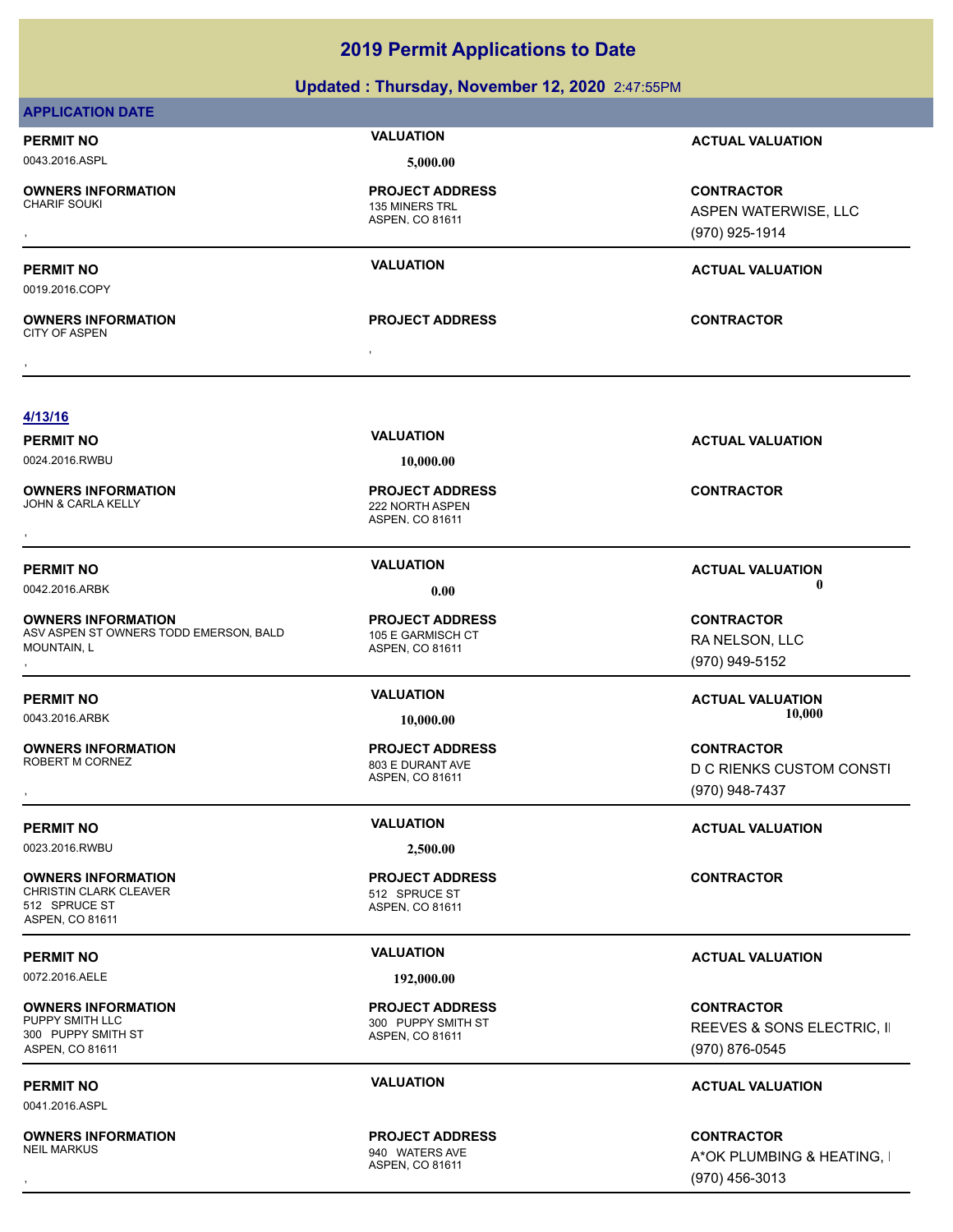### **Updated : Thursday, November 12, 2020** 2:47:55PM

### **APPLICATION DATE**

0086.2016.AMEC **2,500.00**

**OWNERS INFORMATION**

ASPEN, CO 81611 501 RIO GRANDE PL **PROJECT ADDRESS** , **CONTRACTOR**

### **4/12/16**

**OWNERS INFORMATION** FIFTH AVENUE CONDO ASSOCIATION 800 S MILL ST

0007.2016.ARED

**OWNERS INFORMATION** 725 CEMETERY LN ASPEN, CO 81611

0003.2016.OSLU

**OWNERS INFORMATION** DAVID DOWLER 229 WEST SMUGGLER, LLC 229 W SMUGGLER ST **OWNERS INFORMATION METALLY SERVICE PROJECT ADDRESS ARE:**<br>DAVID DOWLER 229 WEST SMUGGLER, LLC ASPEN. CO 81611<br>,

**OWNERS INFORMATION** MCGORMAN MICHAEL & HELEN 711 S GALENA ST

0068.2016.AELE **5,000.00**

**OWNERS INFORMATION** TANYA B GALENA PROPERTY LLC 738 S GALENA ST

0067.2016.AELE **1,000.00**

**OWNERS INFORMATION** DIRK & DEBRAH DETWEILER 515 PARK CIR 515 PARK CIR ASPEN, CO 81611

**OWNERS INFORMATION** KATIE REED BUILDING LLC 301 E HOPKINS

0071.2016.AELE **3,000.00**

ASPEN, CO 81611 **PROJECT ADDRESS**

ASPEN, CO 81611 725 CEMETERY LN **PROJECT ADDRESS**

ASPEN, CO 81611 **PROJECT ADDRESS**

## ASPEN, CO 81611

ASPEN, CO 81611 **PROJECT ADDRESS**

ASPEN, CO 81611 **PROJECT ADDRESS**

### ASPEN, CO 81611 **PROJECT ADDRESS OWNERS INFORMATION LIGENT CONCRET ADDRESS ARE SERVIT TO A CONTRACTOR CONTRACTOR**<br>KATIE REED BUILDING LLC LIGENT CONTROVERS ASPEN, CO 81611<br>,

**PERMIT NO VALUATION ACTUAL VALUATION**

SMITTYS AIR (970) 274-1652

**PERMIT NO VALUATION ACTUAL VALUATION**

, **CONTRACTOR** ELECTRICAL OUTFITTERS INC.

**PERMIT NO VALUATION ACTUAL VALUATION**

**CONTRACTOR**

**PERMIT NO VALUATION VALUATION VALUATION** 

, **CONTRACTOR** CLIMATE CONTROL COMPANY (970) 945-2326

### **PERMIT NO VALUATION ACTUAL VALUATION**

**OWNERS INFORMATION LEADURED BY A SUBSECT ADDRESS ARE SERVICES CONTRACTOR CONTRACTOR**<br>TANYA B GALENA PROPERTY LLC LEADURED TO SALENA ST LOW BY THE LOW BLOW BY LUX ELECTRIC<br>ASPEN. CO 81611 (970) 379-1402 LUX ELECTRIC (970) 379-1402

### **PERMIT NO VALUATION ACTUAL VALUATION**

**CONTRACTOR** R & A ENTERPRISES OF CARE (970) 945-6500

**PERMIT NO CONSUMITY OF A CONSUMITY OF A CONSUMITY OF A CONSUMITY OF A CTUAL VALUATION** 0024.2016.ACGR **0.00 0.00**

ALPINE SIGN SHOP, INC

**PERMIT NO VALUATION ACTUAL VALUATION** 0085.2016.AMEC **6,020.00 PROJECT ADDRESS**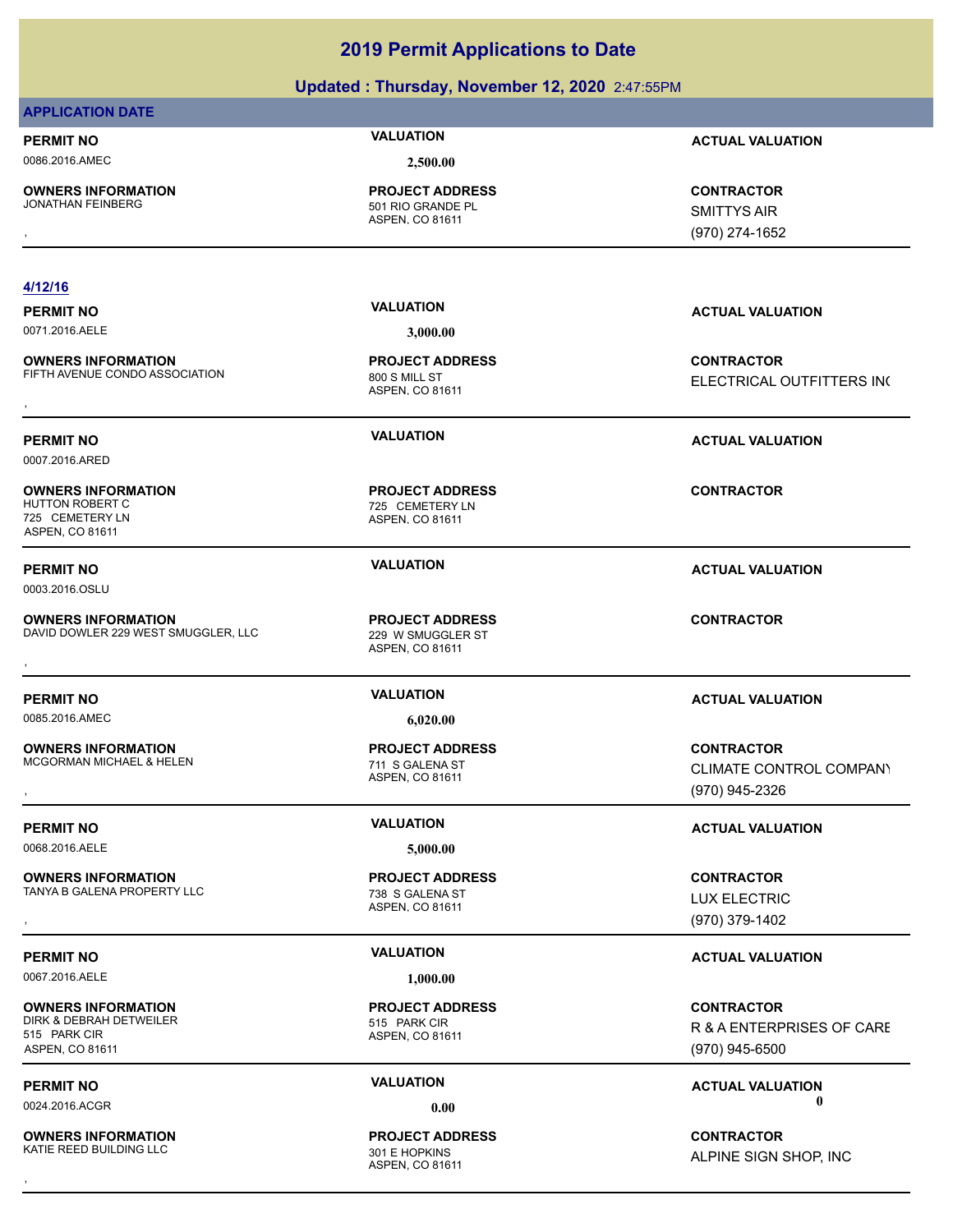### **Updated : Thursday, November 12, 2020** 2:47:55PM

### **APPLICATION DATE**

0069.2016.AELE **242,431.00**

**OWNERS INFORMATION** VICTORIAN SQUARE, LLC<br>
601 E HYMAN

ASPEN, CO 81611 **PROJECT ADDRESS**

0070.2016.AELE **1,500.00**

**OWNERS INFORMATION** DOWNTOWN 420 LLC 420 E HYMAN AVE

0028.2016.ENTP

**OWNERS INFORMATION** BALD MOUNTAIN DEVELOPMENT LLC 0 0 SOUTH ASPEN ST 132 W MAIN ST ASPEN, CO 81611

0005.2016.land

**OWNERS INFORMATION**

ASPEN, CO 81611 **PROJECT ADDRESS**

ASPEN, CO 81611 **PROJECT ADDRESS**

ASPEN, CO 81611 0 ROARING FORK RD **PROJECT ADDRESS**

### **4/11/16**

0084.2016.AMEC **2,000.00**

**OWNERS INFORMATION**

0039.2016.ASPL **5,000.00**

**OWNERS INFORMATION**

**OWNERS INFORMATION** LIZA DEGAFFE MARTIN CONDOS 311 W GILLESPIE ST

0005.2016.REMP

**OWNERS INFORMATION**

ASPEN, CO 81611 234 W HALLAM ST **PROJECT ADDRESS**

ASPEN, CO 81611 205 S GALENA ST **PROJECT ADDRESS**

ASPEN, CO 81611 **PROJECT ADDRESS OWNERS INFORMATION GARGET SERVICE OF A SERVICE OF A SERVICE OF A SERVICE OF A SERVICE OF A SERVICE OF A SPEN, CO<br>LIZA DEGAFFE MARTIN CONDOS GARGET STANGLILLES PIEN, CO 81611<br>,** 

ASPEN, CO 81611 115 GLEN FAGLE DR **PROJECT ADDRESS** , **CONTRACTOR**

### **PERMIT NO VALUATION ACTUAL VALUATION**

, **CONTRACTOR** LASSITER ELECTRIC, INC (970) 927-4656

### **PERMIT NO VALUATION ACTUAL VALUATION**

, **CONTRACTOR** AJAX ELECTRIC, INC. (970) 925-9473

**PERMIT NO VALUATION ACTUAL VALUATION**

**CONTRACTOR**

### **PERMIT NO VALUATION ACTUAL VALUATION**

, **CONTRACTOR** ASPEN DIGGER, INC. (970) 927-9357

### **PERMIT NO VALUATION ACTUAL VALUATION**

, **CONTRACTOR** PACIFIC SHEET METAL, INC. (970) 925-2454

### **PERMIT NO VALUATION ACTUAL VALUATION**

, **CONTRACTOR** SUPERIOR PLUMBING & HEAT (970) 309-2714

**PERMIT NO VALUATION VALUATION VALUATION** 0020.2016.ARBU **0.00 0.00**

### **PERMIT NO VALUATION ACTUAL VALUATION**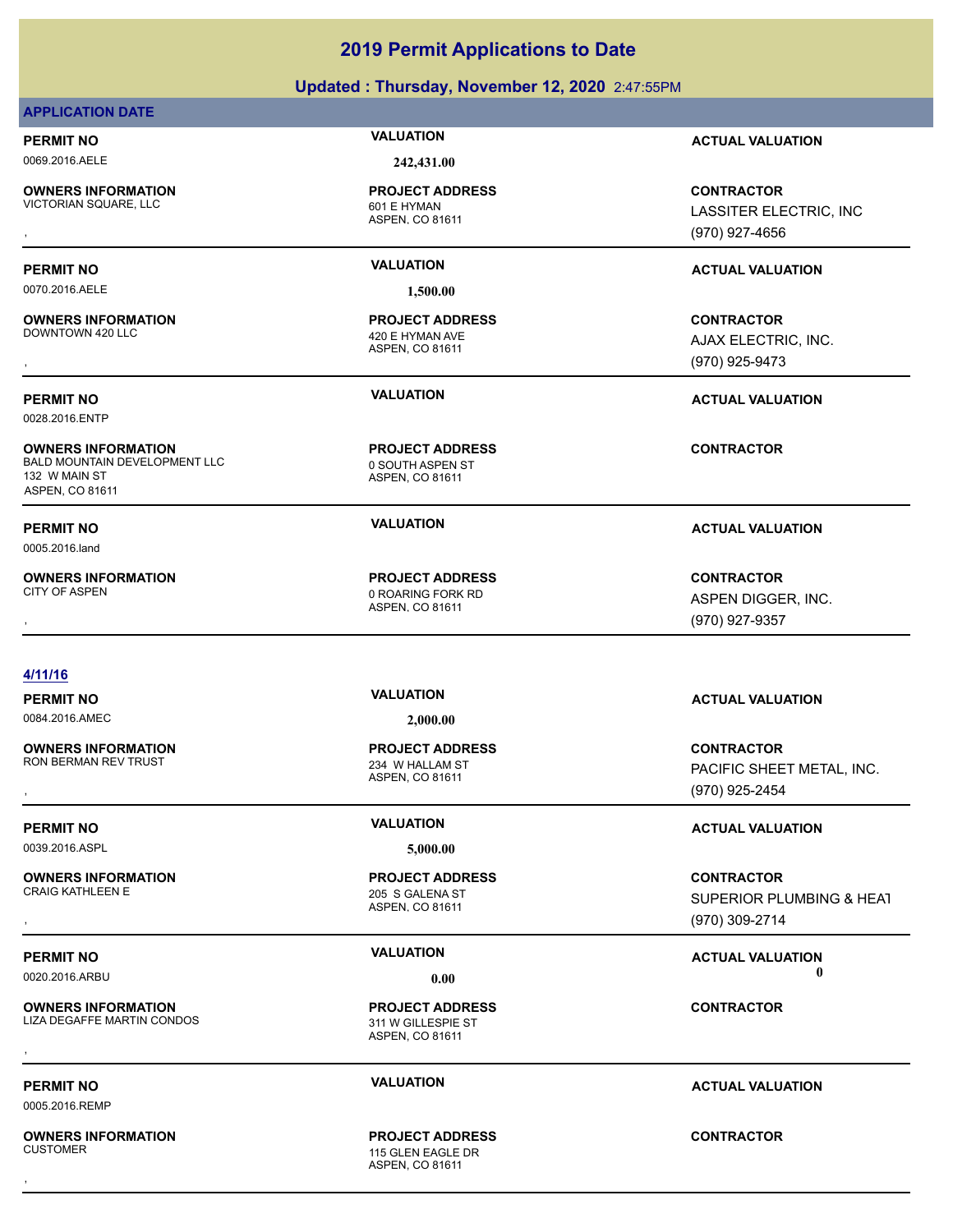### **Updated : Thursday, November 12, 2020** 2:47:55PM

### **APPLICATION DATE**

## 0066.2016.AELE **200,000.00**

**OWNERS INFORMATION**

0065.2016.AELE **600.00**

**OWNERS INFORMATION** ASPEN JOY LTD 235 E FRANCIS

ASPEN, CO 81611 190 FALCON RD **PROJECT ADDRESS**

ASPEN, CO 81611

ASPEN, CO 81611

ASPEN, CO 81611

ASPEN, CO 81611

205 S GALENA ST **PROJECT ADDRESS**

**PROJECT ADDRESS**

**PROJECT ADDRESS**

700 W SMUGGLER ST **PROJECT ADDRESS**

ASPEN, CO 81611 **PROJECT ADDRESS**

### **PERMIT NO VALUATION ACTUAL VALUATION**

, **CONTRACTOR** R & A ENTERPRISES OF CARE (970) 945-6500

BLUE RIVER CONSTRUCTION

### **PERMIT NO VALUATION ACTUAL VALUATION**

, **CONTRACTOR** EXCEL ELECTRIC (970) 379-1950

### **4/8/16**

**PERMIT NO VALUATION ACTUAL VALUATION**

0027.2016.ENTP

**OWNERS INFORMATION** , **CONTRACTOR**

**PERMIT NO VALUATION ACTUAL VALUATION**

### 0032.2016.ASLU

**OWNERS INFORMATION** MARK HUNT 720 E COOPER, LLC<br>
720 E COOPER AVE **OWNERS INFORMATION LEADURED SECURE IN A PROJECT ADDRESS ARE:**<br>MARK HUNT 720 E COOPER, LLC TOOPER AVE TOOPER AVE<br>ASPEN. CO 81611

## **PERMIT NO VALUATION ACTUAL VALUATION**

0038.2016.ASPL

**OWNERS INFORMATION** DURANT CONDOMINIUM ASSOCIATION 731 E DURANT AVE

0026.2016.ENTP

**OWNERS INFORMATION** , **CONTRACTOR**

0031.2016.ASLU

**OWNERS INFORMATION** MARK HUNT 730 E COOPER LLC 730 E COOPER **OWNERS INFORMATION LEADURED SECUTE OF A PROJECT ADDRESS ARE:**<br>MARK HUNT 730 E COOPER LLC LEADURED TO A SPEN, CO 81611<br>,

0022.2016.RWBU **50,000.00**

### **OWNERS INFORMATION** CEDAR NETWORKS 0 F HOPKINS

ASPEN, CO 81611

**PROJECT ADDRESS**

### ASPEN, CO 81611 **PROJECT ADDRESS** , **CONTRACTOR**

**PERMIT NO VALUATION ACTUAL VALUATION**

, **CONTRACTOR** VALLEY PLUMBING, INC (303) 697-5513

### **PERMIT NO VALUATION ACTUAL VALUATION**

### **PERMIT NO VALUATION ACTUAL VALUATION**

(970) 704-1963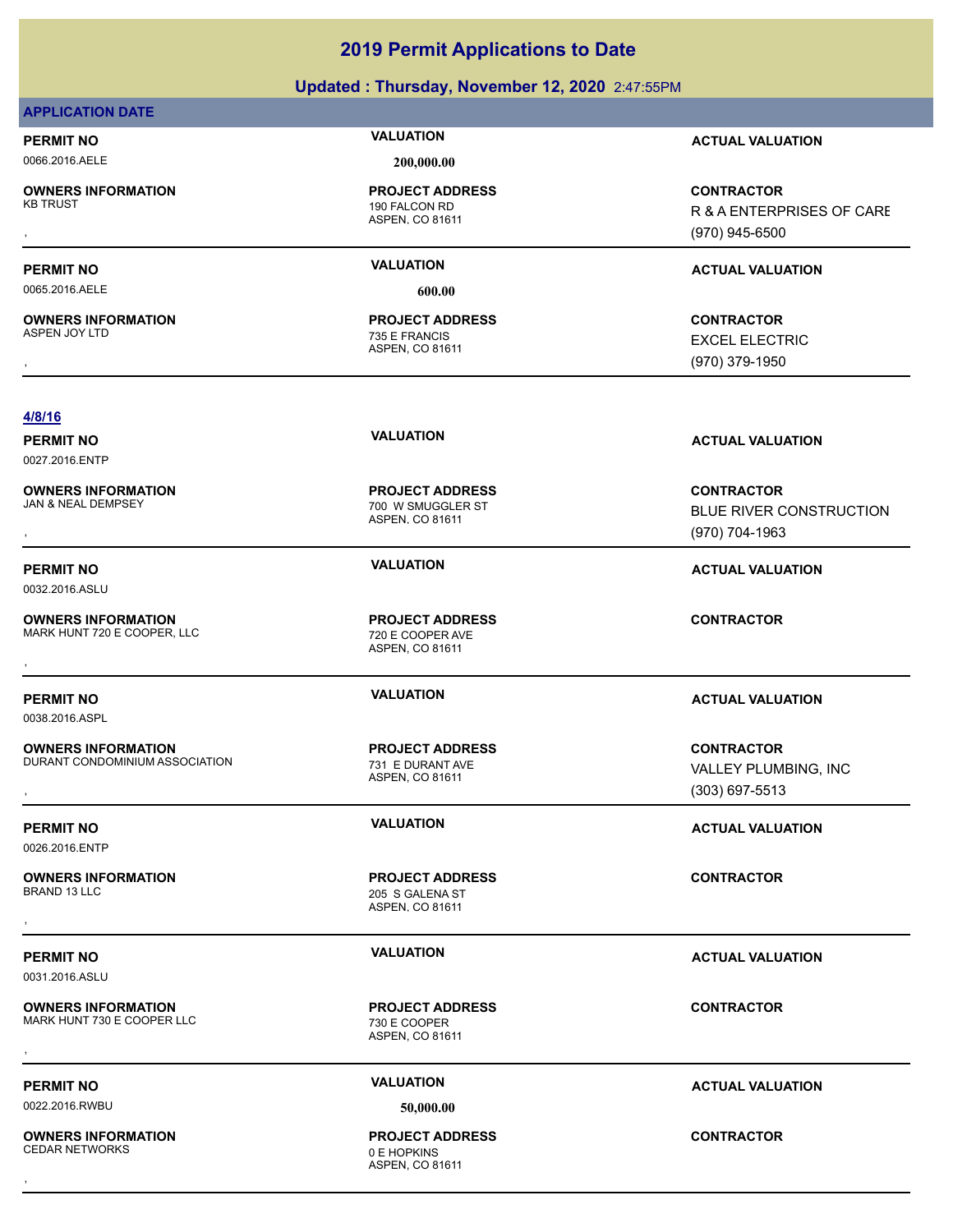### **Updated : Thursday, November 12, 2020** 2:47:55PM

### **APPLICATION DATE**

| 4/7/16                                                       |                                                                |                                                                  |
|--------------------------------------------------------------|----------------------------------------------------------------|------------------------------------------------------------------|
| <b>PERMIT NO</b><br>0028.2016.ASLU                           | <b>VALUATION</b>                                               | <b>ACTUAL VALUATION</b>                                          |
| <b>OWNERS INFORMATION</b><br>RALPH AND LYNNE WHIPPLE         | <b>PROJECT ADDRESS</b><br>750 CEMETERY LN<br>ASPEN, CO 81611   | <b>CONTRACTOR</b>                                                |
| <b>PERMIT NO</b><br>0030.2016.ASLU                           | <b>VALUATION</b>                                               | <b>ACTUAL VALUATION</b>                                          |
| <b>OWNERS INFORMATION</b><br><b>SCOTT HOFFMAN</b>            | <b>PROJECT ADDRESS</b><br>501 W HALLAM ST<br>ASPEN, CO 81611   | <b>CONTRACTOR</b>                                                |
| <b>PERMIT NO</b><br>0008.2016.AHPC                           | <b>VALUATION</b>                                               | <b>ACTUAL VALUATION</b>                                          |
| <b>OWNERS INFORMATION</b><br>MARK HUNT 232 EAST MAIN ST, LLC | <b>PROJECT ADDRESS</b><br>232 E MAIN ST<br>ASPEN, CO 81611     | <b>CONTRACTOR</b>                                                |
| <b>PERMIT NO</b><br>0025.2016.ENTP                           | <b>VALUATION</b>                                               | <b>ACTUAL VALUATION</b>                                          |
| <b>OWNERS INFORMATION</b><br>CHART HOUSE PROJECT OWNER LLC   | <b>PROJECT ADDRESS</b><br>219 E DURANT AVE<br>ASPEN, CO 81611  | <b>CONTRACTOR</b>                                                |
| <b>PERMIT NO</b><br>0029.2016.ASLU                           | <b>VALUATION</b>                                               | <b>ACTUAL VALUATION</b>                                          |
| <b>OWNERS INFORMATION</b><br><b>JOHN HUNTER</b>              | <b>PROJECT ADDRESS</b><br>400 E HOPKINS AVE<br>ASPEN, CO 81611 | <b>CONTRACTOR</b>                                                |
| <b>PERMIT NO</b><br>0019.2016.ARBU                           | <b>VALUATION</b><br>10,000.00                                  | <b>ACTUAL VALUATION</b><br>10,000                                |
| <b>OWNERS INFORMATION</b><br>TIMOTHY W SEMRAU                | <b>PROJECT ADDRESS</b><br>1195 RIVERSIDE DR<br>ASPEN, CO 81611 | <b>CONTRACTOR</b><br>SEMRAU BUILDING & DESIGN<br>(970) 925-6447  |
| <b>PERMIT NO</b><br>0027.2016.ASLU                           | <b>VALUATION</b>                                               | <b>ACTUAL VALUATION</b>                                          |
| <b>OWNERS INFORMATION</b><br>JACKSON 43 INVESTMENTS LLC      | <b>PROJECT ADDRESS</b><br>0651 PFISTER DR<br>ASPEN, CO 81611   | <b>CONTRACTOR</b>                                                |
| <b>PERMIT NO</b>                                             | <b>VALUATION</b>                                               | <b>ACTUAL VALUATION</b>                                          |
| 0063.2016.AELE                                               | 64,000.00                                                      |                                                                  |
| <b>OWNERS INFORMATION</b><br>PDT PARTNERS LLC                | <b>PROJECT ADDRESS</b><br>615 W FRANCIS<br>ASPEN, CO 81611     | <b>CONTRACTOR</b><br>R & A ENTERPRISES OF CARE<br>(970) 945-6500 |

(970) 945-6500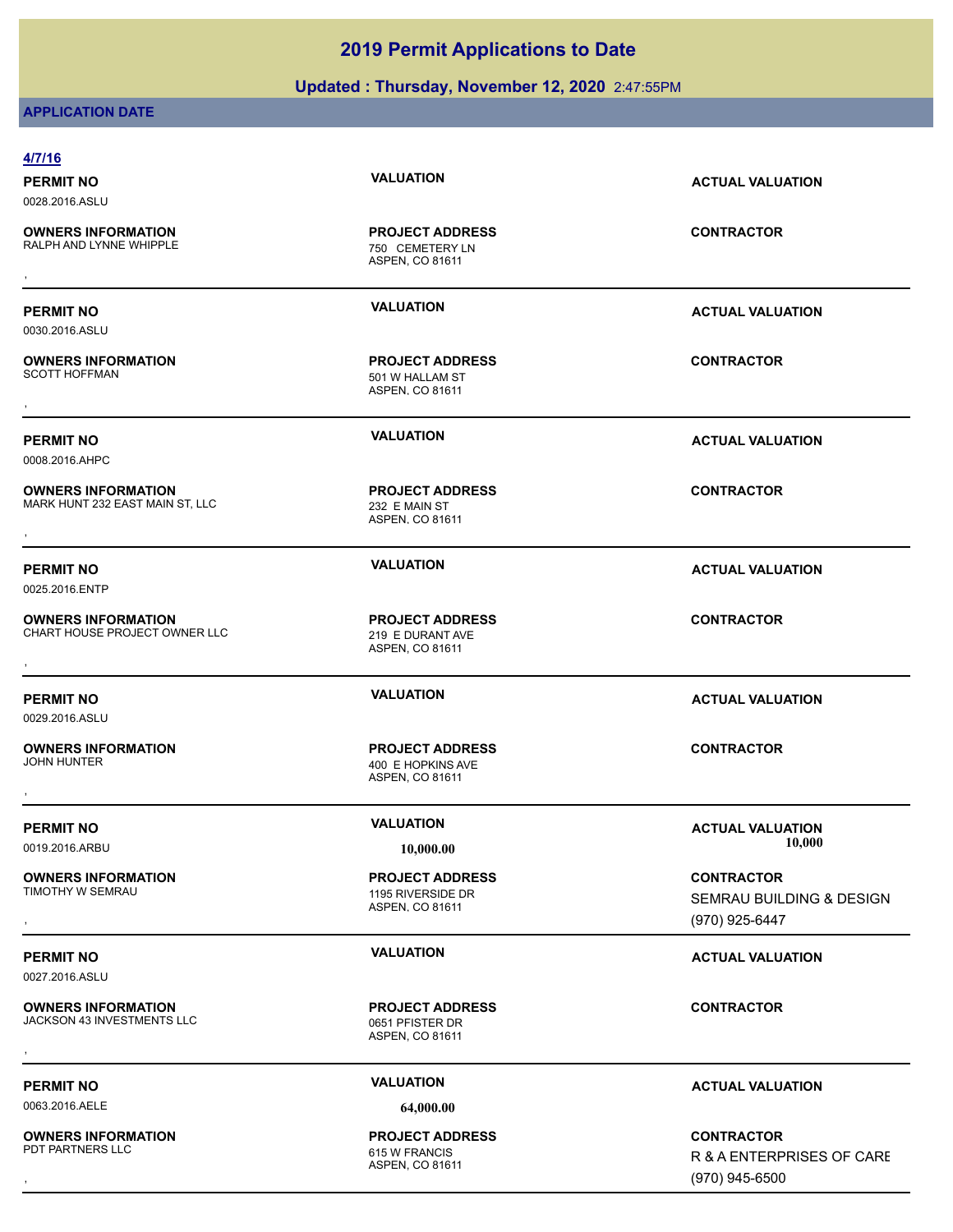### **Updated : Thursday, November 12, 2020** 2:47:55PM

### **APPLICATION DATE**

### **4/6/16 PERMIT NO VALUATION VALUATION VALUATION** 0037.2016.ARBK **4,000.00 4,000.00** ASPEN, CO 81611 **OWNERS INFORMATION** 155 LONE PINE RD **PROJECT ADDRESS** , **CONTRACTOR PERMIT NO VALUATION ACTUAL VALUATION** 0039.2016.ARBK **2,380,758.00 2,380,758.00** ASPEN, CO 81611 **OWNERS INFORMATION**<br>NORA BERKO ELM223, LLC 215 E HALLAM ST **PROJECT ADDRESS** 1230 SNOWBUNNY LN ASPEN, CO 81611 **PERMIT NO VALUATION ACTUAL VALUATION** 0024.2016.ENTP ASPEN, CO 81612 **OWNERS INFORMATION** 601 E HYMAN AVE **PROJECT ADDRESS** , **CONTRACTOR PERMIT NO VALUATION VALUATION VALUATION** 0031.2016.afsr **1,500.00** ASPEN, CO 81611 **OWNERS INFORMATION** AJAX INVESTMENTS LLC 730 E DURANT **PROJECT ADDRESS** , **CONTRACTOR PERMIT NO VALUATION ACTUAL VALUATION** 0038.2016.ARBK **15,000.00 15,000.00** ASPEN, CO 81611 **OWNERS INFORMATION** HUNTER CREEK CONDO HOA 1400 VINE ST **PROJECT ADDRESS OWNERS INFORMATION GOVERNED BY A SERVICE PROJECT ADDRESS ARE:**<br>HUNTER CREEK CONDO HOA GOVERNED ASPEN, CO 81611 ASPEN, CO 81611 **CONTRACTOR GOVERNED ASPEN**, CO 81611 **CONTRACTOR**<br>, **PERMIT NO VALUATION ACTUAL VALUATION** 0040.2016.ARBK **400.00 400.00** ASPEN, CO 81611 **OWNERS INFORMATION** 213 MIDLAND PARK PL **PROJECT ADDRESS** , **CONTRACTOR PERMIT NO VALUATION ACTUAL VALUATION** 0018.2016.ARBU **35,000.00 35,000.00** ASPEN, CO 81611 **OWNERS INFORMATION** CENTENNIAL HOMEOWNERS ASSOCIAT 600 BRENDEN CT **PROJECT ADDRESS OWNERS INFORMATION ASSOCIAT ASSUME ASSUME ASSUMING A SERVICE OF A SERVICE ADDRESS ARE SONTRACTOR CONTRACTOR CONTR<br>CENTENNIAL HOMEOWNERS ASSOCIAT ASPEN, CO 81611 ASPEN, CO 81611 ATHEN BUILDERS (970) 544-9178 PERMIT NO CONSUMITY OF A CONSUMITY OF A CONSUMITY OF A CONSUMITY OF A CTUAL VALUATION**

**OWNERS INFORMATION** NORA BERKO ELM223, LLC<br>211 E HALLAM 1230 SNOWBUNNY LN ASPEN, CO 81611

ASPEN, CO 81611 **PROJECT ADDRESS**

MORNING CONSTRUCTION (970) 618-2645

**CONTRACTOR CRYSTAL SPRINGS BUILDERS** (970) 963-4584

WESTERN STATES FIRE PROT (303) 792-0022

THE FIREPLACE EXPERT (970) 987-2962

THE FIREPLACE EXPERT (970) 987-2962

ATHEN BUILDERS (970) 544-9178

0041.2016.ARBK **0.00 0.00**

**CONTRACTOR CRYSTAL SPRINGS BUILDERS** (970) 963-4584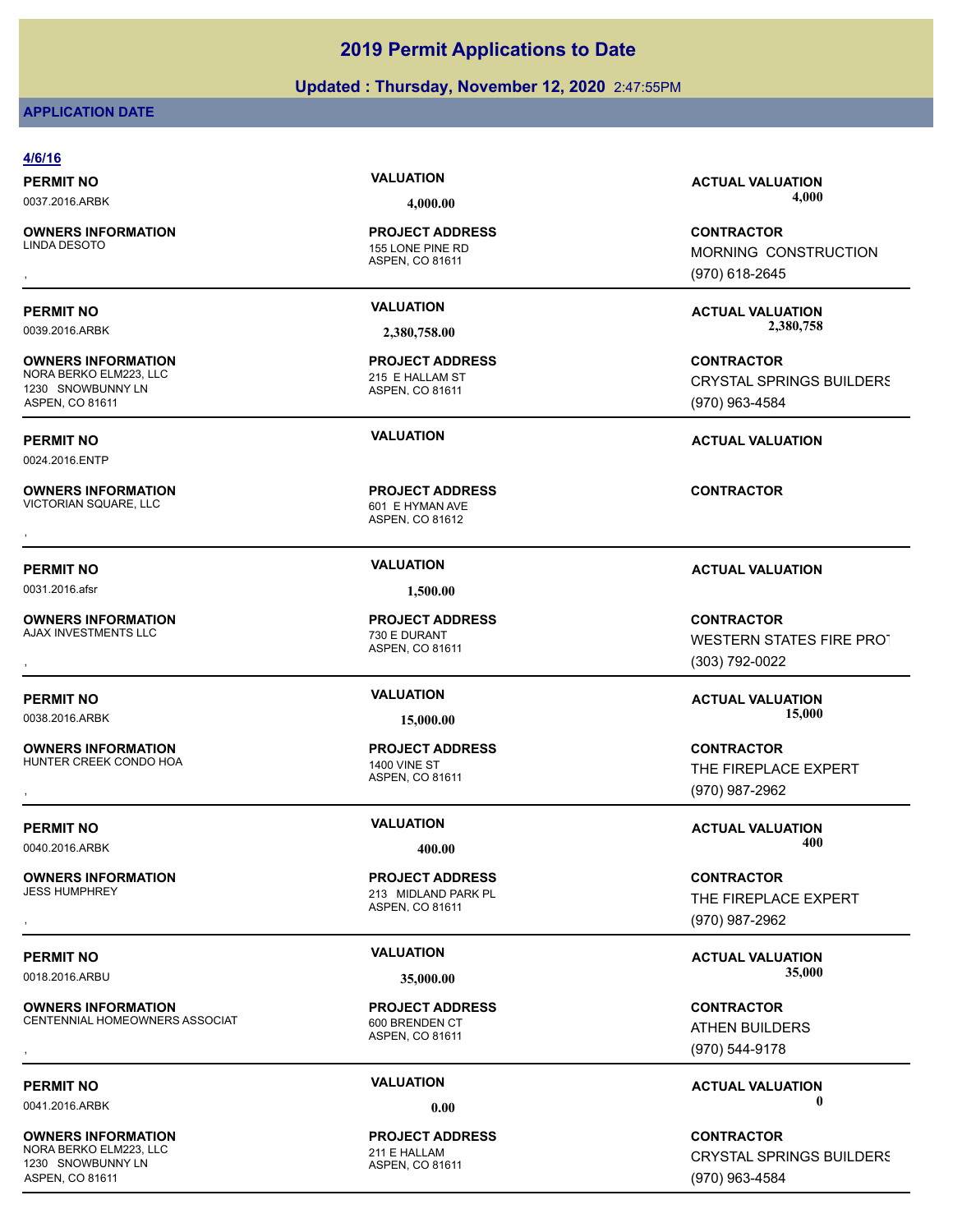**Updated : Thursday, November 12, 2020** 2:47:55PM

| <b>APPLICATION DATE</b>                                                                       |                                                                   |                                                                      |
|-----------------------------------------------------------------------------------------------|-------------------------------------------------------------------|----------------------------------------------------------------------|
| <b>PERMIT NO</b><br>0018.2016.COPY                                                            | <b>VALUATION</b>                                                  | <b>ACTUAL VALUATION</b>                                              |
| <b>OWNERS INFORMATION</b><br><b>CITY OF ASPEN</b>                                             | <b>PROJECT ADDRESS</b>                                            | <b>CONTRACTOR</b>                                                    |
|                                                                                               |                                                                   |                                                                      |
| 4/5/16                                                                                        |                                                                   |                                                                      |
| <b>PERMIT NO</b>                                                                              | <b>VALUATION</b>                                                  | <b>ACTUAL VALUATION</b>                                              |
| 0019.2016.RWBU                                                                                | 3,000.00                                                          |                                                                      |
| <b>OWNERS INFORMATION</b><br>RIVER ROAD LLC*                                                  | <b>PROJECT ADDRESS</b><br>207 S ORIGINAL<br>ASPEN, CO 81611       | <b>CONTRACTOR</b>                                                    |
| <b>PERMIT NO</b>                                                                              | <b>VALUATION</b>                                                  | <b>ACTUAL VALUATION</b>                                              |
| 0062.2016.AELE                                                                                | 1,200.00                                                          |                                                                      |
| <b>OWNERS INFORMATION</b><br>LOT 34, LLC                                                      | <b>PROJECT ADDRESS</b><br>1481 SIERRA VISTA DR<br>ASPEN, CO 81611 | <b>CONTRACTOR</b><br><b>GRIZZLY ELECTRIC, INC.</b><br>(970) 927-8006 |
| <b>PERMIT NO</b><br>0002.2016.OSLU                                                            | <b>VALUATION</b>                                                  | <b>ACTUAL VALUATION</b>                                              |
| <b>OWNERS INFORMATION</b><br>417/421 HALLAM LLC                                               | <b>PROJECT ADDRESS</b><br>417 W HALLAM ST<br>ASPEN, CO 81611      | <b>CONTRACTOR</b>                                                    |
| <b>PERMIT NO</b>                                                                              | <b>VALUATION</b>                                                  | <b>ACTUAL VALUATION</b>                                              |
| 0082.2016.AMEC                                                                                | 127,810.00                                                        |                                                                      |
| <b>OWNERS INFORMATION</b><br>JON & KARLA KELLY TRUST                                          | <b>PROJECT ADDRESS</b><br>203 E HALLAM ST<br>ASPEN, CO 81611      | <b>CONTRACTOR</b><br>PACIFIC SHEET METAL, INC.<br>(970) 925-2454     |
| <b>PERMIT NO</b>                                                                              | <b>VALUATION</b>                                                  | <b>ACTUAL VALUATION</b>                                              |
| 0020.2016.RWBU                                                                                | 1,000.00                                                          |                                                                      |
| <b>OWNERS INFORMATION</b><br>COMCAST                                                          | <b>PROJECT ADDRESS</b><br>311 SASPEN ST<br>ASPEN, CO 81611        | <b>CONTRACTOR</b>                                                    |
| <b>PERMIT NO</b>                                                                              | <b>VALUATION</b>                                                  | <b>ACTUAL VALUATION</b>                                              |
| 0021.2016.RWBU                                                                                | 1,000.00                                                          |                                                                      |
| <b>OWNERS INFORMATION</b><br>CARIBOU CONDO ASSOCIATION<br>701 S MONARCH ST<br>ASPEN, CO 81611 | <b>PROJECT ADDRESS</b><br>701 S MONARCH ST<br>ASPEN, CO 81611     | <b>CONTRACTOR</b>                                                    |
| <b>PERMIT NO</b>                                                                              | <b>VALUATION</b>                                                  | <b>ACTUAL VALUATION</b>                                              |
| 0035.2016.ARBK                                                                                | 910,200.00                                                        | 910,200                                                              |
| <b>OWNERS INFORMATION</b><br><b>BERLIN JAMES TRUST</b>                                        | <b>PROJECT ADDRESS</b><br>134 N SPRING ST<br>ASPEN, CO 81611      | <b>CONTRACTOR</b><br>VAN MOORE CONSTRUCTION<br>(970) 925-5075        |

(970) 925-5075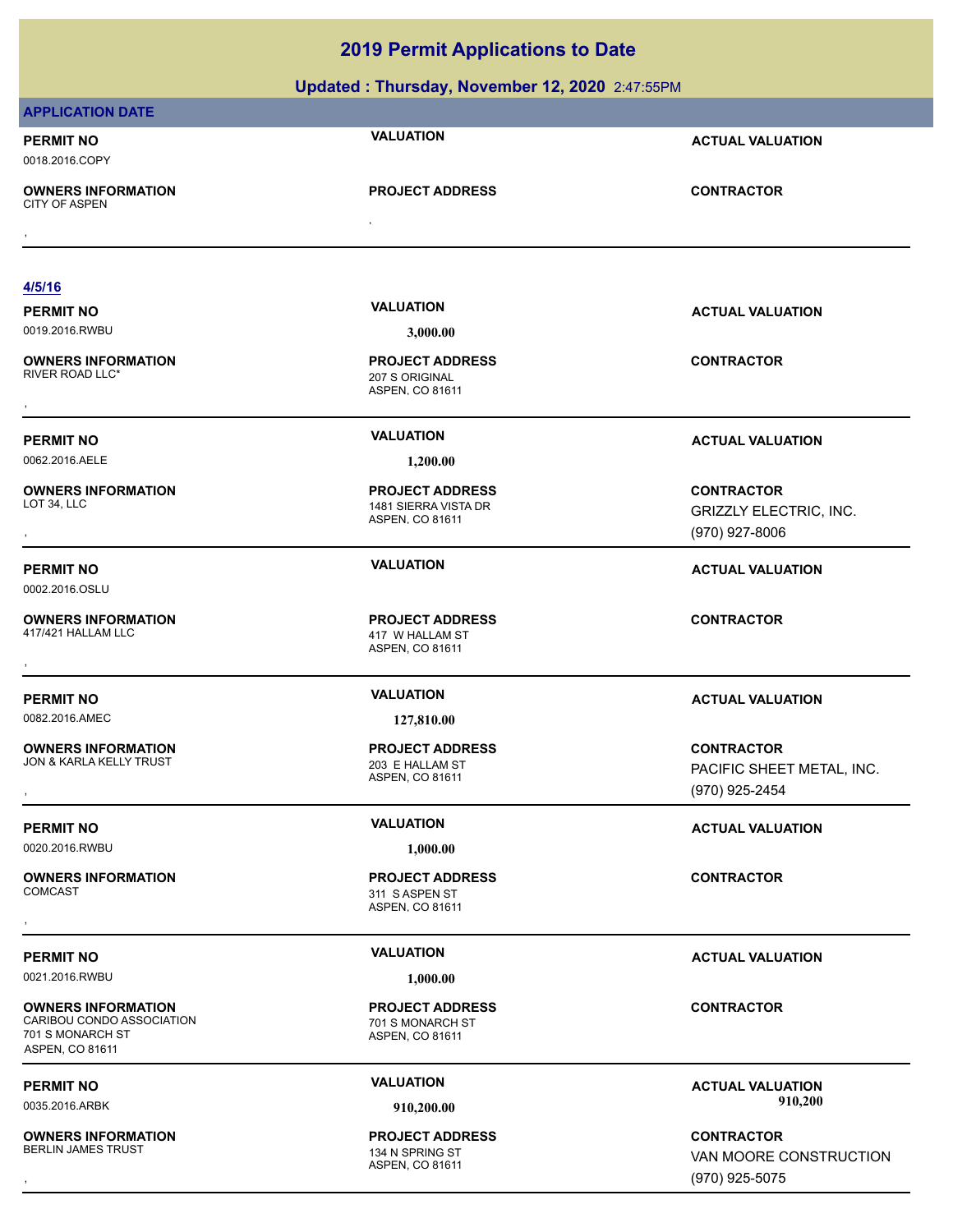### **Updated : Thursday, November 12, 2020** 2:47:55PM

### **APPLICATION DATE**

0081.2016.AMEC **40,000.00**

**OWNERS INFORMATION**

**OWNERS INFORMATION** CITY OF ASPEN 39551 HWY 82

0037.2016.ASPL **10,000.00**

**OWNERS INFORMATION**

**OWNERS INFORMATION** DAVID AND NANCY PUSTKA 416 MOORE DR

0061.2016.AELE **90,000.00**

**OWNERS INFORMATION**<br>KANE J & A FAMILY LTD PARTNERS

ASPEN, CO 81611 190 FALCON RD **PROJECT ADDRESS**

ASPEN, CO 81611 **PROJECT ADDRESS**

ASPEN, CO 81611 615 W FRANCIS **PROJECT ADDRESS**

ASPEN, CO 81611 **PROJECT ADDRESS**

ASPEN, CO 81611 1430 CRYSTAL LAKE RD **PROJECT ADDRESS**

**PERMIT NO VALUATION ACTUAL VALUATION**

, **CONTRACTOR** BIG MOUNTAIN PLUMBING & I (970) 216-8462

**PERMIT NO VALUATION ACTUAL VALUATION** 0020.2016.ACBK **20,000.00 20,000.00**

, **CONTRACTOR** ATHEN BUILDERS (970) 544-9178

**PERMIT NO VALUATION ACTUAL VALUATION**

**OWNERS INFORMATION PROJECT ADDRESS CONTRACTOR**<br>PDT PARTNERS LLC 615 W FRANCIS BIG MOUNTAIN PLUMBING & I<br>, ASPEN, CO 81611 BIG MOUNTAIN PLUMBING & H (970) 216-8462

**PERMIT NO VALUATION ACTUAL VALUATION** 0036.2016.ARBK **3,960,000.00 3,960,000.00**

, **CONTRACTOR** TE BUILDERS, LLC (970) 963-4522

### **PERMIT NO VALUATION ACTUAL VALUATION**

, **CONTRACTOR** PINE MOUNTAIN ELECTRIC IN (970) 945-1529

TRI-COUNTY FIRE PROTECTI(

**4/4/16**

### **PERMIT NO VALUATION ACTUAL VALUATION**

0030.2016.afsr **4,000.00**

ASPEN, CO 81611-1920 420 E HYMAN AVE **PROJECT ADDRESS** , **CONTRACTOR**

ASPEN, CO 81611 108 W HYMAN AVE **PROJECT ADDRESS** , **CONTRACTOR**

ASPEN, CO 81611 **PROJECT ADDRESS**

(970) 625-4533

**PERMIT NO CONSUMITY OF A CONSUMITY OF A CONSUMITY OF A CONSUMITY OF A CTUAL VALUATION** 0017.2016.ARBU **295,000.00 295,000.00**

, **CONTRACTOR** ROTHBERG DEVELOPMENT, I (970) 948-0480

**OWNERS INFORMATION** KING STREET LLC\* 936 KING ST

**PERMIT NO VALUATION ACTUAL VALUATION** 0018.2016.RWBU **11,683.00**

**OWNERS INFORMATION**

**OWNERS INFORMATION**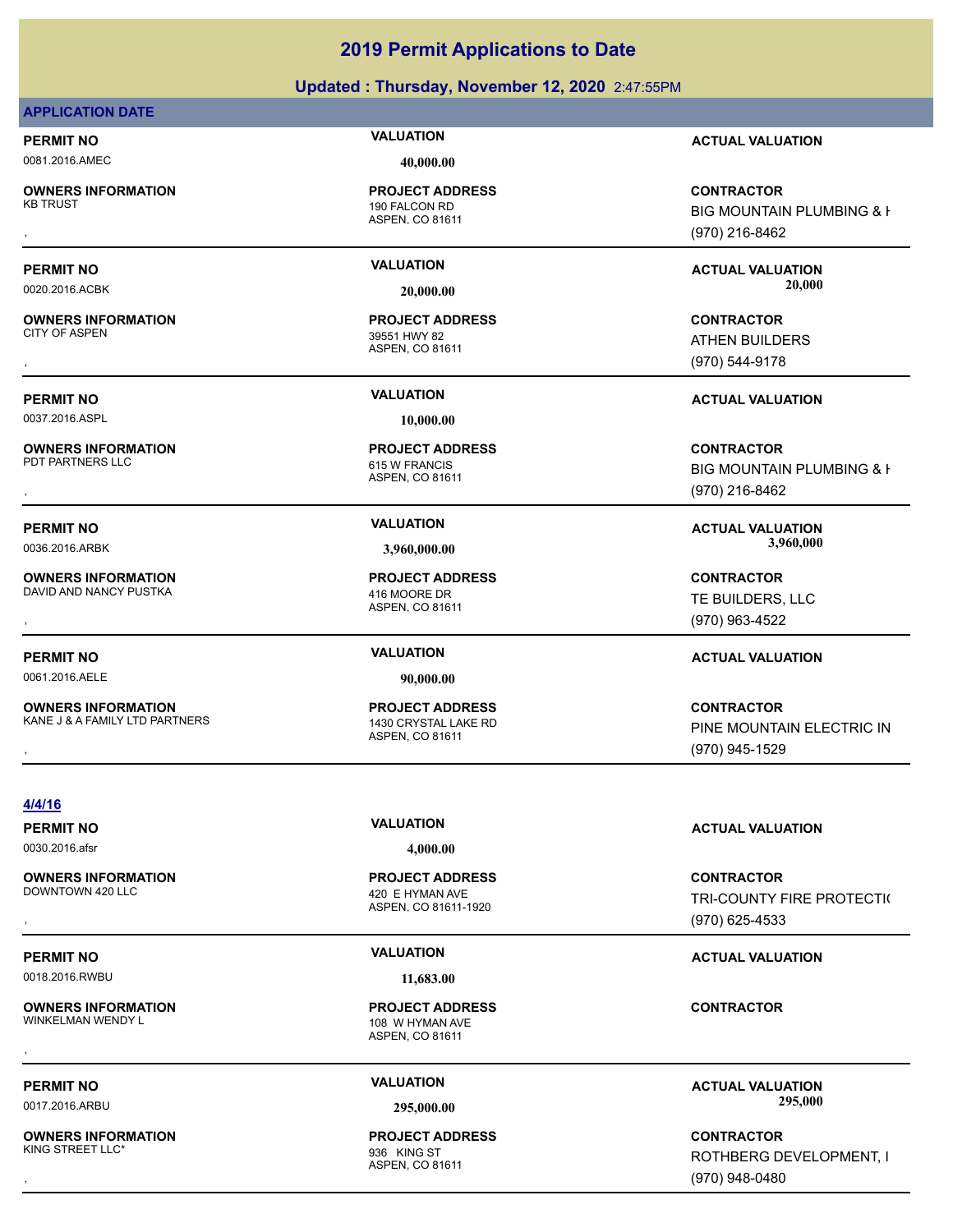|                                                                                          | Updated: Thursday, November 12, 2020 2:47:55PM               |                                                                  |
|------------------------------------------------------------------------------------------|--------------------------------------------------------------|------------------------------------------------------------------|
| <b>APPLICATION DATE</b>                                                                  |                                                              |                                                                  |
| <b>PERMIT NO</b><br>0080.2016.AMEC                                                       | <b>VALUATION</b>                                             | <b>ACTUAL VALUATION</b>                                          |
| <b>OWNERS INFORMATION</b><br>COX JAMES E LIVING TRUST                                    | <b>PROJECT ADDRESS</b><br>501 E HYMAN AVE<br>ASPEN, CO 81611 | <b>CONTRACTOR</b><br>T & E MARSHALL ENTERPRISI<br>(970) 927-8071 |
| <b>PERMIT NO</b><br>0022.2016.ENTP                                                       | <b>VALUATION</b>                                             | <b>ACTUAL VALUATION</b>                                          |
| <b>OWNERS INFORMATION</b><br>ASPEN ART MUSEUM<br>590 N MILL ST<br>ASPEN, CO 81611        | <b>PROJECT ADDRESS</b><br>637 E HYMAN<br>ASPEN, CO 81611     | <b>CONTRACTOR</b>                                                |
| <b>PERMIT NO</b><br>0023.2016.ENTP                                                       | <b>VALUATION</b>                                             | <b>ACTUAL VALUATION</b>                                          |
| <b>OWNERS INFORMATION</b><br><b>CITY OF ASPEN</b>                                        | <b>PROJECT ADDRESS</b><br>0 N GALENA ST<br>ASPEN, CO 81611   | <b>CONTRACTOR</b>                                                |
| <b>PERMIT NO</b><br>0005.2016.SALE                                                       | <b>VALUATION</b>                                             | <b>ACTUAL VALUATION</b>                                          |
| <b>OWNERS INFORMATION</b><br><b>CITY OF ASPEN</b>                                        | <b>PROJECT ADDRESS</b>                                       | <b>CONTRACTOR</b>                                                |
|                                                                                          |                                                              |                                                                  |
| <b>PERMIT NO</b><br>0017.2016.COPY                                                       | <b>VALUATION</b>                                             | <b>ACTUAL VALUATION</b>                                          |
| <b>OWNERS INFORMATION</b><br><b>CITY OF ASPEN</b>                                        | <b>PROJECT ADDRESS</b><br>$\cdot$                            | <b>CONTRACTOR</b>                                                |
| 4/1/16                                                                                   |                                                              |                                                                  |
| <b>PERMIT NO</b><br>0030.2016.ARGR                                                       | <b>VALUATION</b><br>0.00                                     | <b>ACTUAL VALUATION</b><br>0                                     |
| <b>OWNERS INFORMATION</b><br><b>BARRY SCHOCHET</b><br>950 CEMETERY LN<br>ASPEN, CO 81611 | <b>PROJECT ADDRESS</b><br>950 CEMETERY LN<br>ASPEN, CO 81611 | <b>CONTRACTOR</b><br>THUNDER CONSTRUCTION, II<br>(970) 923-4117  |
| <b>PERMIT NO</b>                                                                         | <b>VALUATION</b>                                             | <b>ACTUAL VALUATION</b>                                          |
| 0058.2016.AELE                                                                           | 1,925.00                                                     |                                                                  |
| <b>OWNERS INFORMATION</b><br><b>BILL GUTH</b>                                            | <b>PROJECT ADDRESS</b><br>150 N EIGHTH ST<br>ASPEN, CO 81611 | <b>CONTRACTOR</b><br>LIAISON HOME AUTOMATION,<br>(217) 520-0758  |

0059.2016.AELE **3,500.00**

**OWNERS INFORMATION** MARK CAROL KRAUSS 204 W HYMAN AVE

## ASPEN, CO 81611 **PROJECT ADDRESS**

## **PERMIT NO CONSUMITY ACTUAL VALUATION VALUATION ACTUAL VALUATION**

, **CONTRACTOR** SOLID WIRE, INC. (970) 984-0712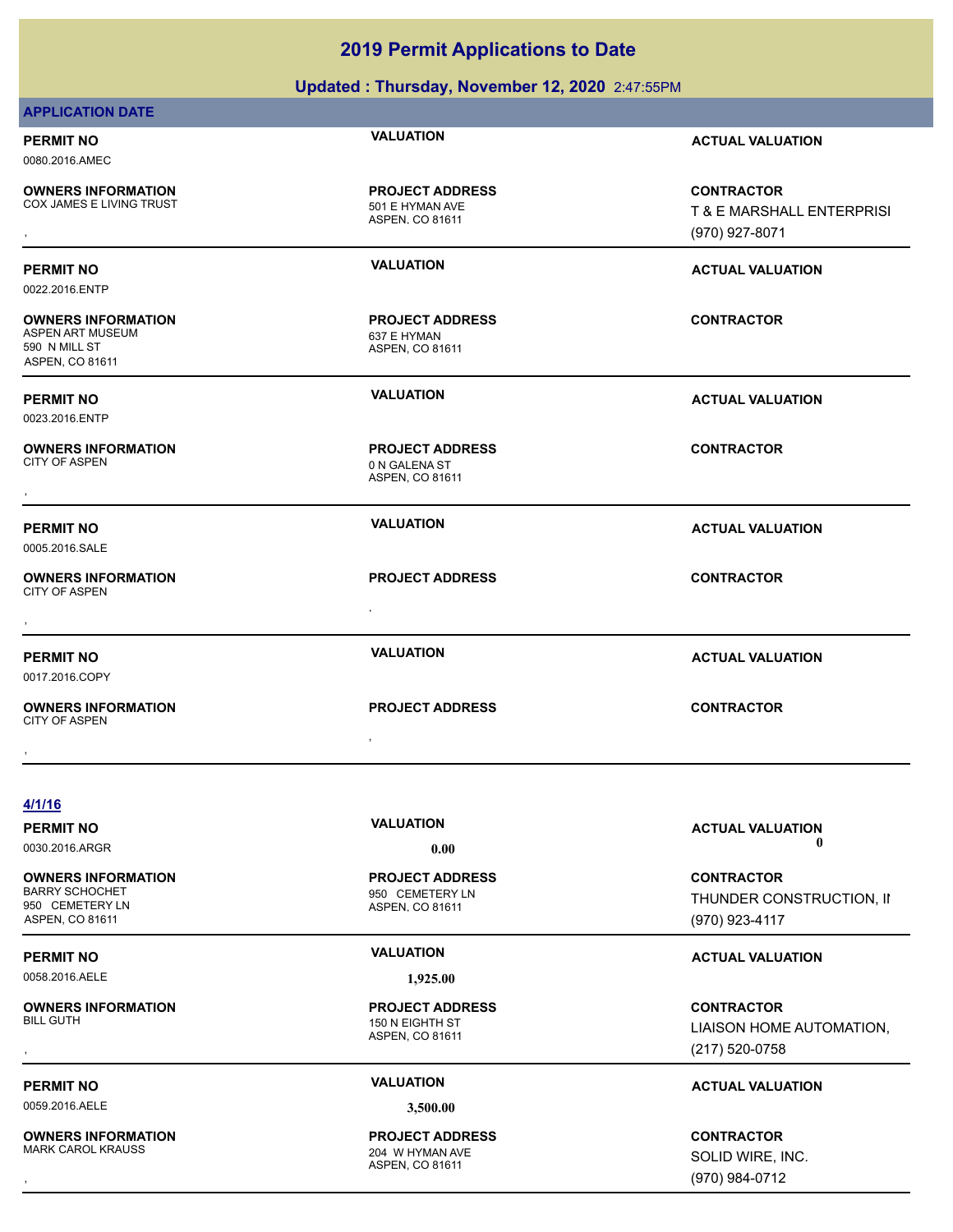### **Updated : Thursday, November 12, 2020** 2:47:55PM

### **APPLICATION DATE**

**OWNERS INFORMATION** COLLINS BLOCK C/O BILLY STOLZ<br>220 S MILL ST 205 S GALENA ST ASPEN, CO 81611

**OWNERS INFORMATION** BEN NAZARIAN ASPEN GOLDEN HORN, LLC 312 S MILL ST

0057.2016.AELE **2,250.00**

**OWNERS INFORMATION**

**OWNERS INFORMATION**

**OWNERS INFORMATION** JAMES E & NANCY COX 503 E HYMAN

0004.2016.SALE

, **OWNERS INFORMATION** CUSTOMER , **CONTRACTOR**

0004.2016.REMP

, **OWNERS INFORMATION** CUSTOMER , **CONTRACTOR**

ASPEN, CO 81611 **PROJECT ADDRESS**

ASPEN, CO 81611 **PROJECT ADDRESS**

ASPEN, CO 81611 1098 WATERS AVE **PROJECT ADDRESS**

0079.2016.AMEC **19,127.00**

ASPEN, CO 81611 100 RED MOUNTAIN RD **PROJECT ADDRESS**

**PROJECT ADDRESS**

**PROJECT ADDRESS**

**PERMIT NO VALUATION ACTUAL VALUATION** 0023.2016.ACGR **0.00 0.00**

> **CONTRACTOR** ALPINE SIGN SHOP, INC

**PERMIT NO VALUATION ACTUAL VALUATION** 0018.2016.ACBK **40,000.00 40,000.00**

**OWNERS INFORMATION FROJECT ADDRESS ARE SOUTRACTOR CONTRACTOR**<br>BEN NAZARIAN ASPEN GOLDEN HORN, LLC ASPEN. CO 81611 ASPEN. CO 81611 **COLEMAN CONSTRUCTION, L**<br>, GOLEMAN CONSTRUCTION, L COLEMAN CONSTRUCTION, L (970) 963-8172

**PERMIT NO VALUATION ACTUAL VALUATION**

, **CONTRACTOR** LIAISON HOME AUTOMATION, (217) 520-0758

### **PERMIT NO VALUATION ACTUAL VALUATION**

, **CONTRACTOR** WESTERN REFRIG. & HEATING (970) 927-3873

### **PERMIT NO VALUATION ACTUAL VALUATION**

, **CONTRACTOR** DURGIN ELECTRIC, LLC (970) 704-9473

**PERMIT NO VALUATION ACTUAL VALUATION**

**PERMIT NO VALUATION VALUATION VALUATION** 

**3/31/16**

0016.2016.RWBU **1,500,000.00** 

**OWNERS INFORMATION** ASV ASPEN ST OWNERS TODD EMERSON, BALD MOUNTAIN, L **OWNERS INFORMATION DEARS ON THE SERVICE OF A SERVICE OF SAMILY ASSESS AND RESON TRACTOR CONTRACTOR SERVICE ON A<br>ASV ASPEN ST OWNERS TODD EMERSON, BALD ASPEN. CO 81611 A SPEN CO 81611 MOUNTAIN, L<br>, GTO) 274-6488** 

ASPEN, CO 81611 119 E GARMISCH CT **PROJECT ADDRESS**

**PERMIT NO VALUATION ACTUAL VALUATION**

HEYL CONSTRUCTION, INC (970) 274-6488

0060.2016.AELE **48,721.00** ASPEN, CO 81611 **PROJECT ADDRESS**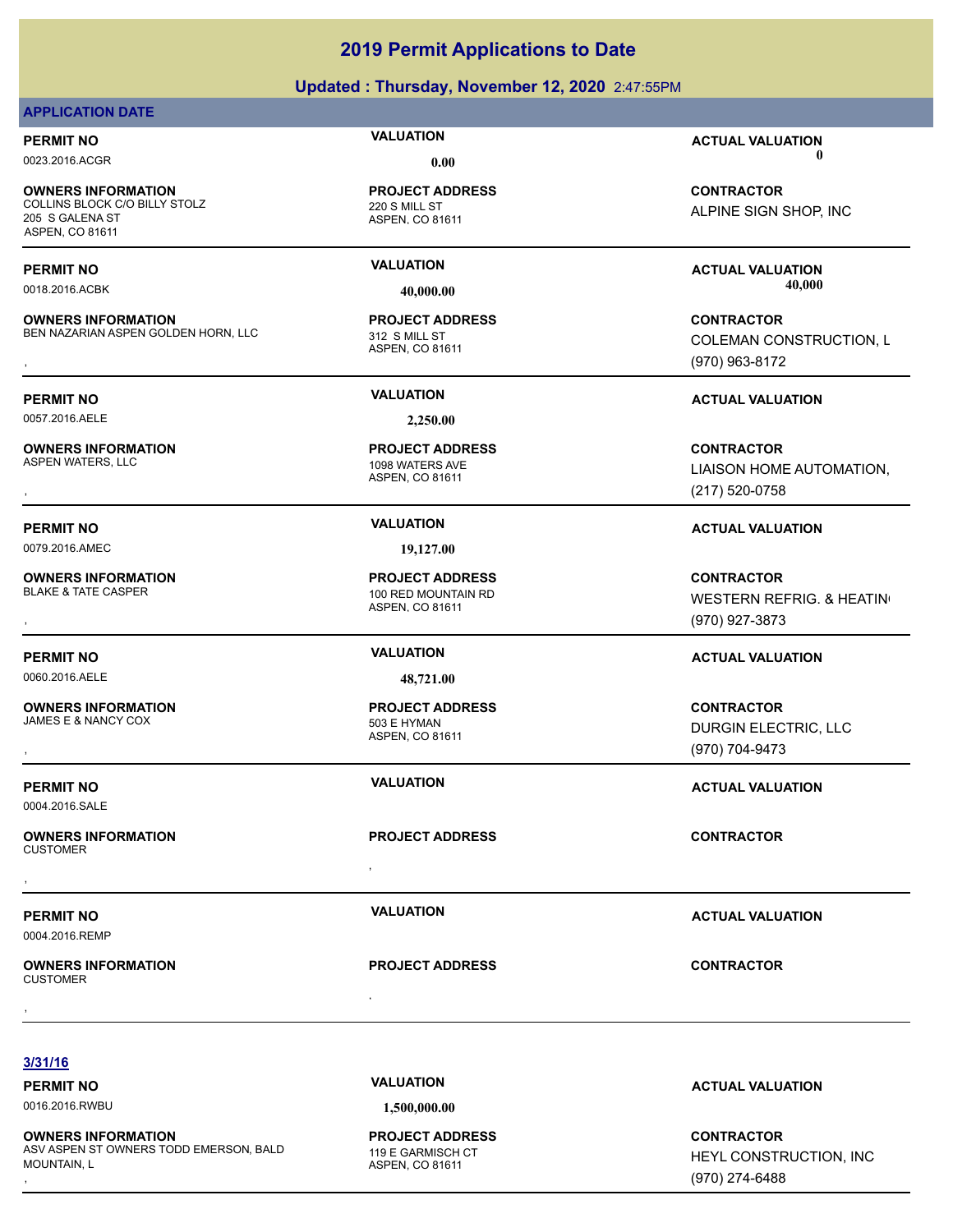### **Updated : Thursday, November 12, 2020** 2:47:55PM

### **APPLICATION DATE**

0021.2016.ENTP

**OWNERS INFORMATION** ASV ASPEN ST OWNERS TODD EMERSON, BALD MOUNTAIN, L **OWNERS INFORMATION DEMERSON, BALD READ PROJECT ADDRESS ARE:** THE CONTRACTOR CONTRACTOR<br>ASV ASPEN ST OWNERS TODD EMERSON, BALD 19 E GARMISCH CT<br>MOUNTAIN, L<br>,

0055.2016.AELE **80,000.00**

**OWNERS INFORMATION**<br>MWTK SNOWBUNNY LANE LLC 1325 SIERRA VISTA ASPEN, CO 81611

0053.2016.AELE **6,600.00**

**OWNERS INFORMATION**

0020.2016.ENTP

**OWNERS INFORMATION**

**OWNERS INFORMATION** PERRY JAMES H & MARGERY DEUTZ 525 S ORIGINAL ST

0054.2016.AELE **2,250.00**

**OWNERS INFORMATION** ASPEN WATERS, LLC **1096 WATERS** AVE

0056.2016.AELE 13,000.00

**OWNERS INFORMATION**<br>GRAY RONALD M & SILVY

**OWNERS INFORMATION**

ASPEN, CO 81611 119 E GARMISCH CT **PROJECT ADDRESS**

ASPEN, CO 81611 1260 SNOWBUNNY LN **PROJECT ADDRESS**

ASPEN, CO 81611 439 PEARL CT **PROJECT ADDRESS**

ASPEN, CO 81611 207 S GALENA ST **PROJECT ADDRESS**

ASPEN, CO 81611 **PROJECT ADDRESS OWNERS INFORMATION CONTRACTOR RESOURCE PROJECT ADDRESS CONTRACTOR CONTRACTOR**<br>PERRY JAMES H & MARGERY DEUTZ THE SELLE ASPEN, CO 81611<br>,

ASPEN, CO 81611 **PROJECT ADDRESS**

ASPEN, CO 81611 1690 SILVERKING DR **PROJECT ADDRESS**

ASPEN, CO 81611 0 N GALENA ST **PROJECT ADDRESS**

**PERMIT NO VALUATION ACTUAL VALUATION**

**PERMIT NO VALUATION ACTUAL VALUATION**

**CONTRACTOR** TWO PEAKS ELECTRIC, LLC (970) 379-2845

**PERMIT NO VALUATION ACTUAL VALUATION**

, **CONTRACTOR** LIAISON HOME AUTOMATION, (217) 520-0758

### **PERMIT NO VALUATION ACTUAL VALUATION**

, **CONTRACTOR** STEVE SMITH CONSTRUCTIO (970) 319-0121

**PERMIT NO VALUATION VALUATION VALUATION** 0033.2016.ARBK **46,200.00 46,200.00**

### **PERMIT NO VALUATION ACTUAL VALUATION**

, **CONTRACTOR** LIAISON HOME AUTOMATION, (217) 520-0758

### **PERMIT NO VALUATION VALUATION VALUATION**

, **CONTRACTOR** SOLAR SIDE UP (303) 271-0656

**PERMIT NO VALUATION ACTUAL VALUATION** 0022.2016.ACGR **0.00 0.00**

, **CONTRACTOR** PCL CONSTRUCTION SERVICE (303) 365-6500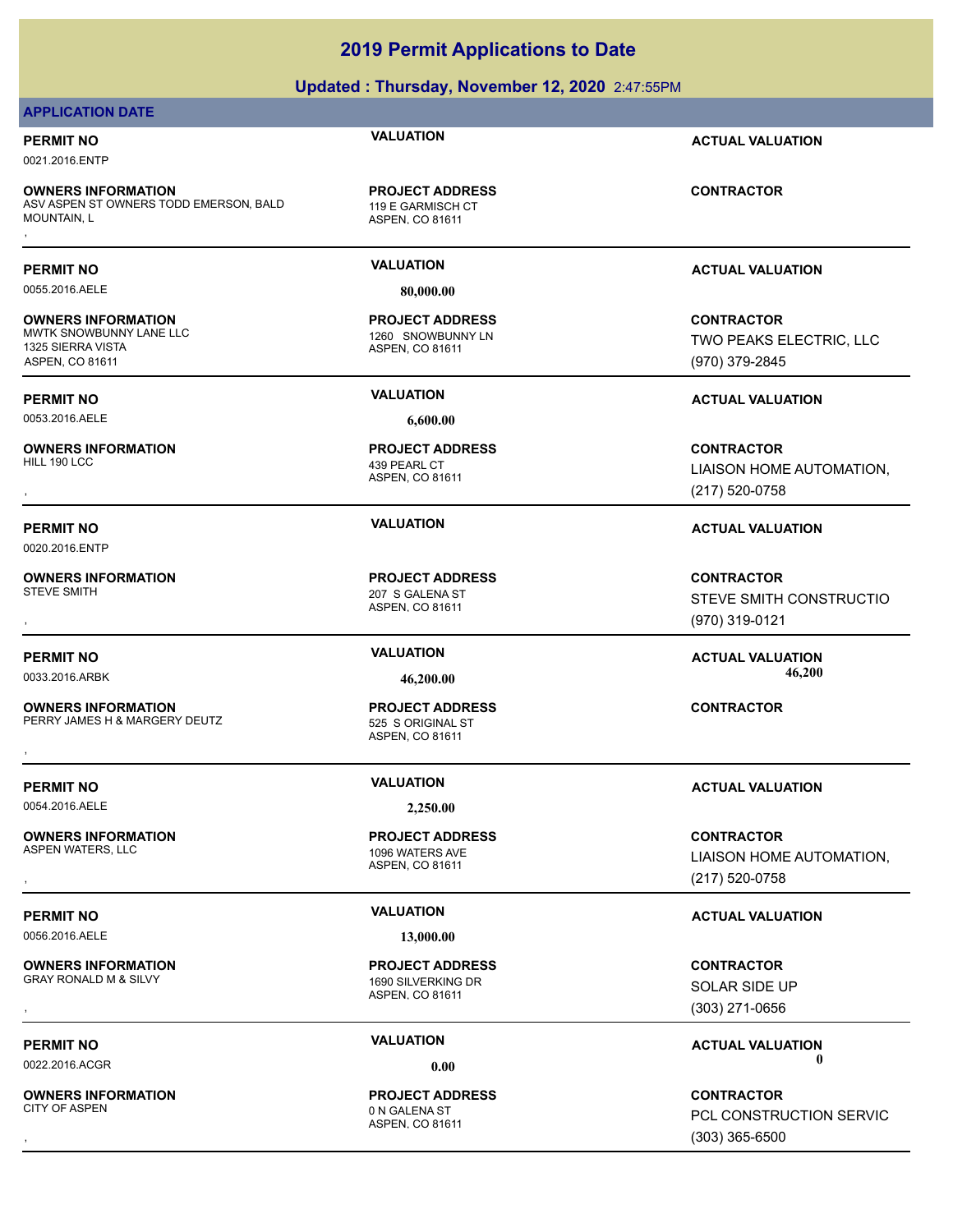**Updated : Thursday, November 12, 2020** 2:47:55PM

| <b>APPLICATION DATE</b>                                                            |                                                              |                                                                  |
|------------------------------------------------------------------------------------|--------------------------------------------------------------|------------------------------------------------------------------|
| <b>PERMIT NO</b><br>0016.2016.COPY                                                 | <b>VALUATION</b>                                             | <b>ACTUAL VALUATION</b>                                          |
| <b>OWNERS INFORMATION</b><br><b>CITY OF ASPEN</b>                                  | <b>PROJECT ADDRESS</b>                                       | <b>CONTRACTOR</b>                                                |
|                                                                                    |                                                              |                                                                  |
| 3/30/16                                                                            |                                                              |                                                                  |
| <b>PERMIT NO</b>                                                                   | <b>VALUATION</b>                                             | <b>ACTUAL VALUATION</b>                                          |
| 0029.2016.ARGR                                                                     | 1,500.00                                                     | 1,500                                                            |
| <b>OWNERS INFORMATION</b><br><b>BEAUDETTE PETER C</b>                              | <b>PROJECT ADDRESS</b><br>835 E HYMAN AVE<br>ASPEN, CO 81611 | <b>CONTRACTOR</b><br>ASPEN CONSTRUCTORS, INC<br>(970) 925-7608   |
| <b>PERMIT NO</b>                                                                   | <b>VALUATION</b>                                             | <b>ACTUAL VALUATION</b>                                          |
| 0077.2016.AMEC                                                                     | 650.00                                                       |                                                                  |
| <b>OWNERS INFORMATION</b><br><b>MARK CAROL KRAUSS</b>                              | <b>PROJECT ADDRESS</b><br>204 W HYMAN AVE<br>ASPEN, CO 81611 | <b>CONTRACTOR</b><br>PACIFIC SHEET METAL, INC.<br>(970) 925-2454 |
| <b>PERMIT NO</b><br>0019.2016.ENTP                                                 | <b>VALUATION</b>                                             | <b>ACTUAL VALUATION</b>                                          |
| <b>OWNERS INFORMATION</b><br>SUNRISE COMPANY                                       | <b>PROJECT ADDRESS</b><br>219 E DURANT<br>ASPEN, CO 81611    | <b>CONTRACTOR</b><br>RA NELSON, LLC                              |
|                                                                                    |                                                              | (970) 949-5152                                                   |
| <b>PERMIT NO</b><br>0029.2016.afsr                                                 | <b>VALUATION</b><br>9,400.00                                 | <b>ACTUAL VALUATION</b>                                          |
|                                                                                    |                                                              |                                                                  |
| <b>OWNERS INFORMATION</b><br>ERIC FEDER REV TRUST<br>$\,$                          | <b>PROJECT ADDRESS</b><br>124 N SPRING ST<br>ASPEN, CO 81611 | <b>CONTRACTOR</b><br>ALL-STATE FIRE PROTECTION<br>(303) 288-3901 |
| <b>PERMIT NO</b><br>0008.2016.tent                                                 | <b>VALUATION</b>                                             | <b>ACTUAL VALUATION</b>                                          |
| <b>OWNERS INFORMATION</b>                                                          | <b>PROJECT ADDRESS</b>                                       | <b>CONTRACTOR</b>                                                |
| <b>CASA TUA</b>                                                                    | 403 S GALENA ST<br>ASPEN, CO 81611                           | BETHEL PARTY RENTALS, INC<br>(970) 479-7000                      |
| <b>PERMIT NO</b>                                                                   | <b>VALUATION</b>                                             | <b>ACTUAL VALUATION</b>                                          |
| 0076.2016.AMEC                                                                     | 5,705.00                                                     |                                                                  |
| <b>OWNERS INFORMATION</b><br><b>DENNIS BURCH</b>                                   | <b>PROJECT ADDRESS</b><br>17 UTE PL<br>ASPEN, CO 81611       | <b>CONTRACTOR</b><br>UTE CITY FIREPLACES, LLC<br>(970) 319-7642  |
| <b>PERMIT NO</b><br>0025.2016.ASLU                                                 | <b>VALUATION</b>                                             | <b>ACTUAL VALUATION</b>                                          |
| <b>OWNERS INFORMATION</b><br>ASV ASPEN ST OWNERS TODD EMERSON, BALD<br>MOUNTAIN, L | <b>PROJECT ADDRESS</b><br>711 SOUTH ASPEN<br>ASPEN, CO 81611 | <b>CONTRACTOR</b>                                                |
|                                                                                    |                                                              |                                                                  |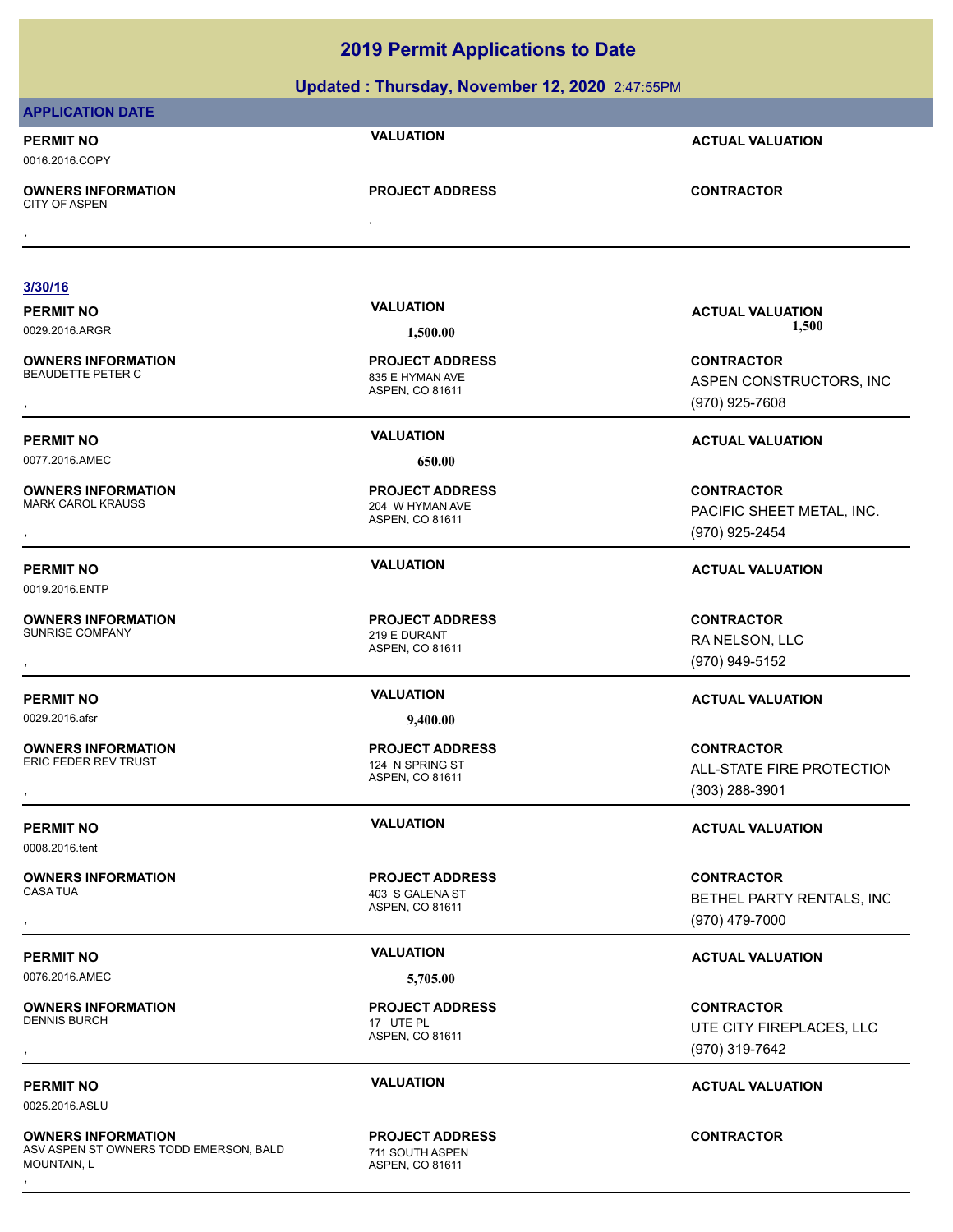### **Updated : Thursday, November 12, 2020** 2:47:55PM

|                                                                   | --------                                                                  |                         |
|-------------------------------------------------------------------|---------------------------------------------------------------------------|-------------------------|
| <b>APPLICATION DATE</b>                                           |                                                                           |                         |
| <b>PERMIT NO</b>                                                  | <b>VALUATION</b>                                                          | <b>ACTUAL VALUATION</b> |
| 0021.2016.ACGR                                                    | 0.00                                                                      | $\mathbf 0$             |
| <b>OWNERS INFORMATION</b>                                         | <b>PROJECT ADDRESS</b>                                                    | <b>CONTRACTOR</b>       |
| PITKIN COUNTY                                                     | 485 RIO GRANDE<br>ASPEN, CO 81611                                         | FCI CONSTRUCTORS, INC   |
|                                                                   |                                                                           | (970) 434-9093          |
| <b>PERMIT NO</b>                                                  | <b>VALUATION</b>                                                          | <b>ACTUAL VALUATION</b> |
| 0013.2016.RWBU                                                    | 20,000.00                                                                 |                         |
| <b>OWNERS INFORMATION</b><br><b>CITY OF ASPEN</b>                 | <b>PROJECT ADDRESS</b><br>420 E DURANT AVE<br>ASPEN, CO 81611             | <b>CONTRACTOR</b>       |
| <b>PERMIT NO</b>                                                  | <b>VALUATION</b>                                                          | <b>ACTUAL VALUATION</b> |
| 0015.2016.RWBU                                                    | 533,000.00                                                                |                         |
| <b>OWNERS INFORMATION</b><br><b>CITY OF ASPEN</b>                 | <b>PROJECT ADDRESS</b><br>0 NEAL AVE<br>ASPEN, CO 81611                   | <b>CONTRACTOR</b>       |
| <b>PERMIT NO</b>                                                  | <b>VALUATION</b>                                                          | <b>ACTUAL VALUATION</b> |
| 0014.2016.RWBU                                                    | 60,000.00                                                                 |                         |
| <b>OWNERS INFORMATION</b><br><b>CITY OF ASPEN</b>                 | <b>PROJECT ADDRESS</b><br>0 N GALENA ST<br>ASPEN, CO 81611                | <b>CONTRACTOR</b>       |
|                                                                   |                                                                           |                         |
| <b>PERMIT NO</b><br>0026.2016.ASLU                                | <b>VALUATION</b>                                                          | <b>ACTUAL VALUATION</b> |
| <b>OWNERS INFORMATION</b><br>JAMES DEFRANCIA NORTHWAY ISLAND, LLC | <b>PROJECT ADDRESS</b><br>0 GORSUCH HAUS SITE OD EXIST<br>ASPEN, CA 81611 | <b>CONTRACTOR</b>       |
| 3/29/16                                                           |                                                                           |                         |
| <b>PERMIT NO</b>                                                  | <b>VALUATION</b>                                                          | <b>ACTUAL VALUATION</b> |
| 0009.2016.RWBU                                                    | 20,000.00                                                                 |                         |
| <b>OWNERS INFORMATION</b>                                         | <b>PROJECT ADDRESS</b>                                                    | <b>CONTRACTOR</b>       |
| HILL 190 LCC                                                      | 439 PEARL CT                                                              | ASPEN DIGGER, INC.      |
|                                                                   | ASPEN, CO 81611                                                           | (970) 927-9357          |
| <b>PERMIT NO</b>                                                  | <b>VALUATION</b>                                                          | <b>ACTUAL VALUATION</b> |
| 0074.2016.AMEC                                                    | 50,420.00                                                                 |                         |
| <b>OWNERS INFORMATION</b><br>HILL 190 LCC                         | <b>PROJECT ADDRESS</b><br>439 PEARL CT<br>ASPEN, CO 81611                 | <b>CONTRACTOR</b>       |
|                                                                   |                                                                           |                         |
| <b>PERMIT NO</b>                                                  | <b>VALUATION</b>                                                          | <b>ACTUAL VALUATION</b> |
| 0015.2016.ARBU                                                    | 0.00                                                                      | $\mathbf 0$             |

**OWNERS INFORMATION**

ASPEN, CO 81611 235 W FRANCIS ST **PROJECT ADDRESS**

### , **CONTRACTOR** HANSEN CONSTRUCTION, INC (970) 920-1558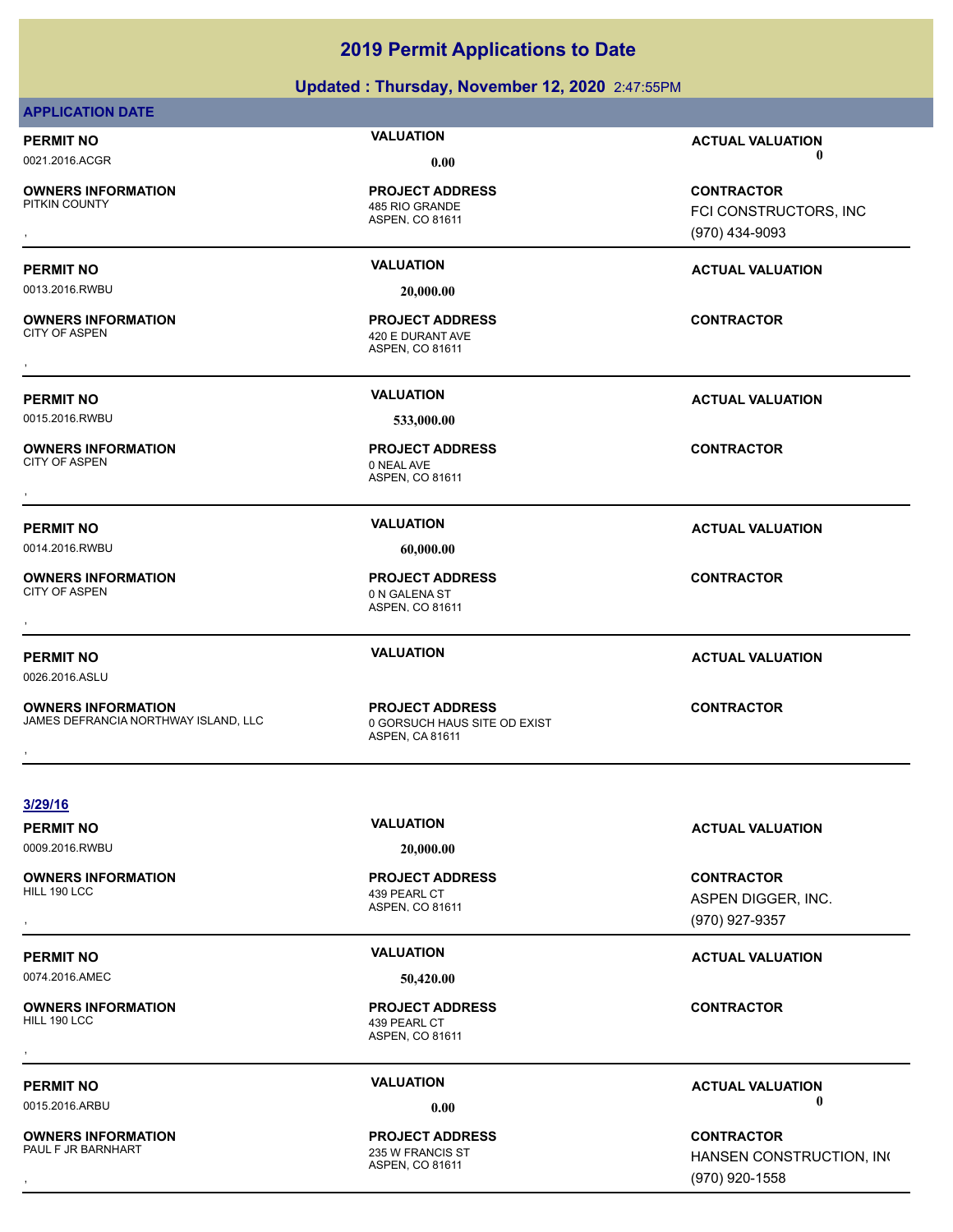**PERMIT NO VALUATION ACTUAL VALUATION** 0075.2016.AMEC ASPEN, CO 81611 **OWNERS INFORMATION** 311 INDEPENDENCE PL **PROJECT ADDRESS** 205 INDEPENDENCE PL ASPEN, CO 81611 **PERMIT NO VALUATION ACTUAL VALUATION** 0036.2016.ASPL **800.00** ASPEN, CO 81611 **OWNERS INFORMATION**<br>JONATHAN FEINBERG 501 RIO GRANDE PL **PROJECT ADDRESS** , **CONTRACTOR PERMIT NO VALUATION ACTUAL VALUATION** 0010.2016.RWBU **50,000.00** ASPEN, CO 81611 **OWNERS INFORMATION** HARRIMAN CONSTRUCTION 100 E FRANCIS ST **PROJECT ADDRESS OWNERS INFORMATION PROJECT ADDRESS CONTRACTOR**<br>HARRIMAN CONSTRUCTION 100 E FRANCIS ST STUTSMAN GERBAZ, INC.<br>, ASPEN. CO 81611 **PERMIT NO VALUATION ACTUAL VALUATION** 0011.2016.RWBU **75,000.00** ASPEN, CO 81611 **OWNERS INFORMATION** G.F. WOODS CONSTRUCTION 601 E HYMAN AVE **PROJECT ADDRESS OWNERS INFORMATION GOVERNED BY A SERVICE PROJECT ADDRESS ARE SERVICE CONTRACTOR**<br>G.F. WOODS CONSTRUCTION GOVERNED BY ASPEN, CO 81611 GOVERNED BY A STUTSMAN GERBAZ, INC.<br>, G.C. (970) 923-4379 **PERMIT NO VALUATION VALUATION VALUATION** 0016.2016.ARBU **45,400.00 45,400.00** ASPEN, CO 81611 **OWNERS INFORMATION** ASPEN JOY LTD 735 E FRANCIS **PROJECT ADDRESS** , **CONTRACTOR PERMIT NO VALUATION ACTUAL VALUATION**

0026.2016.ARGR **40,000.00 40,000.00**

**OWNERS INFORMATION**

**APPLICATION DATE**

**OWNERS INFORMATION**

**3/28/16**

**OWNERS INFORMATION** STONE HILL PROPERTY LLC 506 W HALLAM ST 506 W HALLAM ST ASPEN, CO 81611

### **PERMIT NO VALUATION ACTUAL VALUATION**

0027.2016.ARGR **82,666.00 82,666.00**

ASPEN, CO 81611 HUNTER CREEK CONDO HOA 1400 VINE ST **PROJECT ADDRESS OWNERS INFORMATION CONTRACTOR REGIST PROJECT ADDRESS CONTRACTOR CONTRACTOR**<br>HUNTER CREEK CONDO HOA **ASPEN, CO 81611**<br>,

**CONTRACTOR** (970) 618-3502

D & P CONSTRUCTION & MEC (970) 925-3607

STUTSMAN GERBAZ, INC. (970) 923-4379

STUTSMAN GERBAZ, INC. (970) 923-4379

GZO SHEET METAL, INC. (970) 379-9977

, **CONTRACTOR** VALLEY BUILDERS, INC. (970) 927-3787

**PERMIT NO VALUATION ACTUAL VALUATION** 0025.2016.ARGR **50,000.00 50,000.00**

> **CONTRACTOR** SH BUILT

### **2019 Permit Applications to Date**

**Updated : Thursday, November 12, 2020** 2:47:55PM

ASPEN, CO 81611 406 PEARL CT **PROJECT ADDRESS**

ASPEN, CO 81611 **PROJECT ADDRESS**

3-D CONSTRUCTION, INC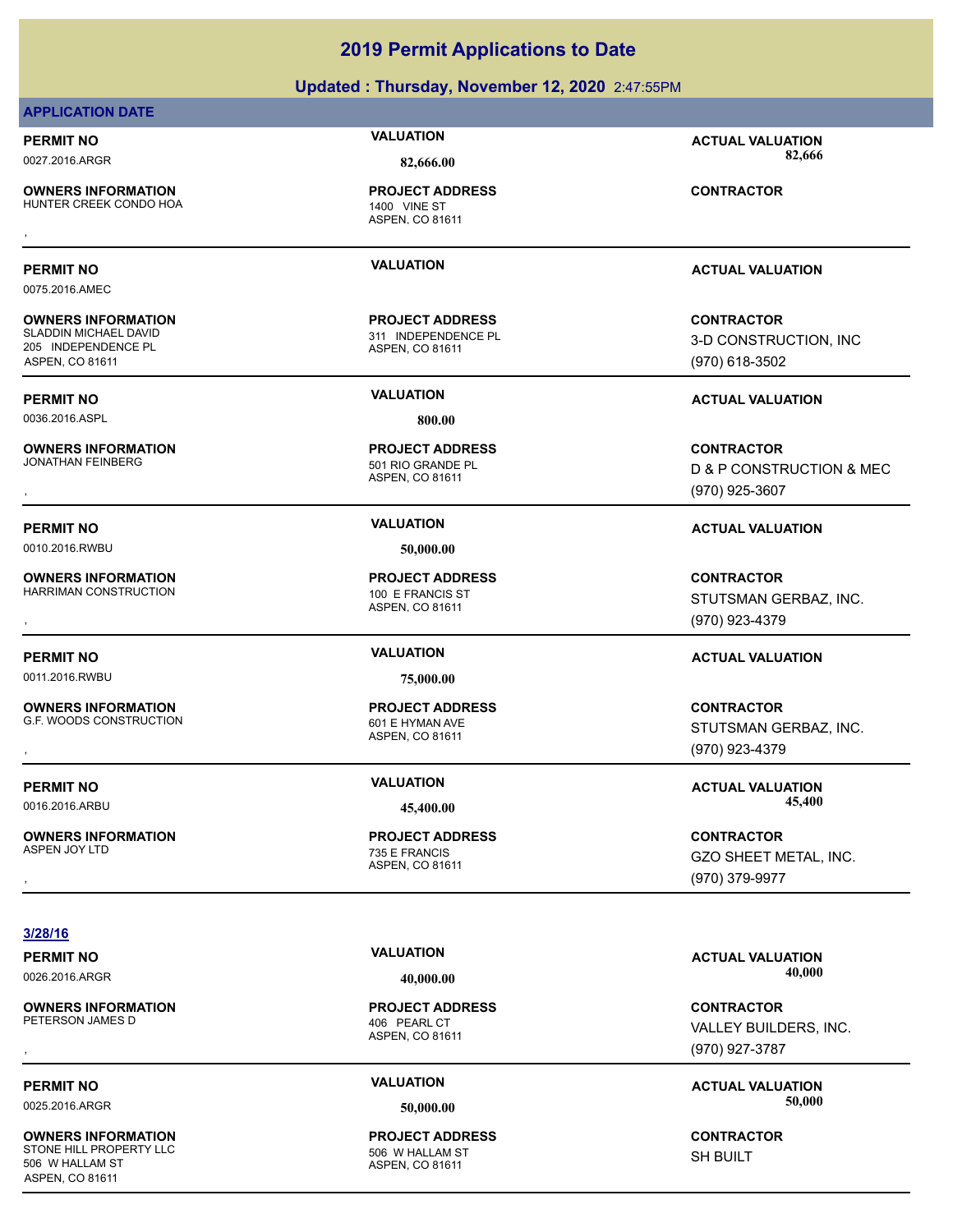### **Updated : Thursday, November 12, 2020** 2:47:55PM

### **APPLICATION DATE**

0020.2016.ACGR **0.00 0.00**

**OWNERS INFORMATION** NEIL KARBANK 430, LLC 430 W MAIN ST 604 W MAIN ST ASPEN, CO 81611

0073.2016.AMEC **6,800.00**

**OWNERS INFORMATION** RICHARD & LINDA BUMP 814 W BLEEKER ST

0023.2016.ASLU

**OWNERS INFORMATION**<br>PITKIN COUNTY

**OWNERS INFORMATION** MILLENNIUM PLAZA, LLC<br>426 E MAIN ST

0072.2016.AMEC **6,000.00**

**OWNERS INFORMATION** CITY OF ASPEN 120 N MILL ST

0035.2016.ASPL **4,500.00**

**OWNERS INFORMATION** NADJFI HOLDINGS III LLC 610 S WEST END ST

0071.2016.AMEC **4,500.00**

**OWNERS INFORMATION**<br>NADJELHOLDINGS III LLC

**OWNERS INFORMATION** WAGNER GANT PROPERTIES LLC<br>610 S WEST END ST

ASPEN, CO 81611 **PROJECT ADDRESS**

ASPEN, CO 81611 **PROJECT ADDRESS**

ASPEN, CO 81611 530 E MAIN ST , **CONTRACTOR**

ASPEN, CO 81611 **PROJECT ADDRESS**

ASPEN, CO 81611

ASPEN, CO 81611

ASPEN, CO 81611 610 S WEST END ST **PROJECT ADDRESS**

ASPEN, CO 81611 **PROJECT ADDRESS**

**PERMIT NO VALUATION ACTUAL VALUATION**

**CONTRACTOR**

**PERMIT NO VALUATION ACTUAL VALUATION**

**OWNERS INFORMATION PROJECT ADDRESS CONTRACTOR**<br>RICHARD & LINDA BUMP 814 W BLEEKER ST FURLONG PLUMBING & HEAT<br>, ASPEN. CO 81611 FURLONG PLUMBING & HEAT (970) 963-0506

**PERMIT NO VALUATION ACTUAL VALUATION**

**PERMIT NO VALUATION VALUATION VALUATION** 0019.2016.ACGR **0.00 0.00**

**OWNERS INFORMATION PROJECT ADDRESS CONTRACTOR**<br>MILLENNIUM PLAZA, LLC 426 E MAIN ST WILLIAM H BAKER CONSTRU(<br>, ASPEN. CO 81611 WILLIAM H BAKER CONSTRUC (970) 925-2391

### **PERMIT NO VALUATION ACTUAL VALUATION**

, **CONTRACTOR** 2H MECHANICAL, LLC (970) 778-4560

### **PERMIT NO VALUATION VALUATION VALUATION**

**OWNERS INFORMATION FROJECT ADDRESS CONTRACTOR CONTRACTOR**<br>
MADJFI HOLDINGS III LLC<br>
ASPEN. CO 81611<br>
ASPEN. CO 81611 (970) 927-4036 ALL VALLEY MAINTENANCE & (970) 927-4036

### **PERMIT NO VALUATION VALUATION VALUATION**

, **CONTRACTOR** ALL VALLEY MAINTENANCE & (970) 927-4036

PERMIT NO **SALUATION VALUATION VALUATION ACTUAL VALUATION ACTUAL VALUATION** 0032.2016.ARBK **366,242.00 366,242.00**

**OWNERS INFORMATION LET ADDRESS ARE SERVICE ON TRACTOR CONTRACTOR**<br>WAGNER GANT PROPERTIES LLC LET ASPEN. CO 81611<br>ASPEN. CO 81611 ASPEN. CO 81611 (970) 927-9685 CONKLIN CONSTRUCTION (970) 927-9685

**PROJECT ADDRESS**

**PROJECT ADDRESS**

**PROJECT ADDRESS**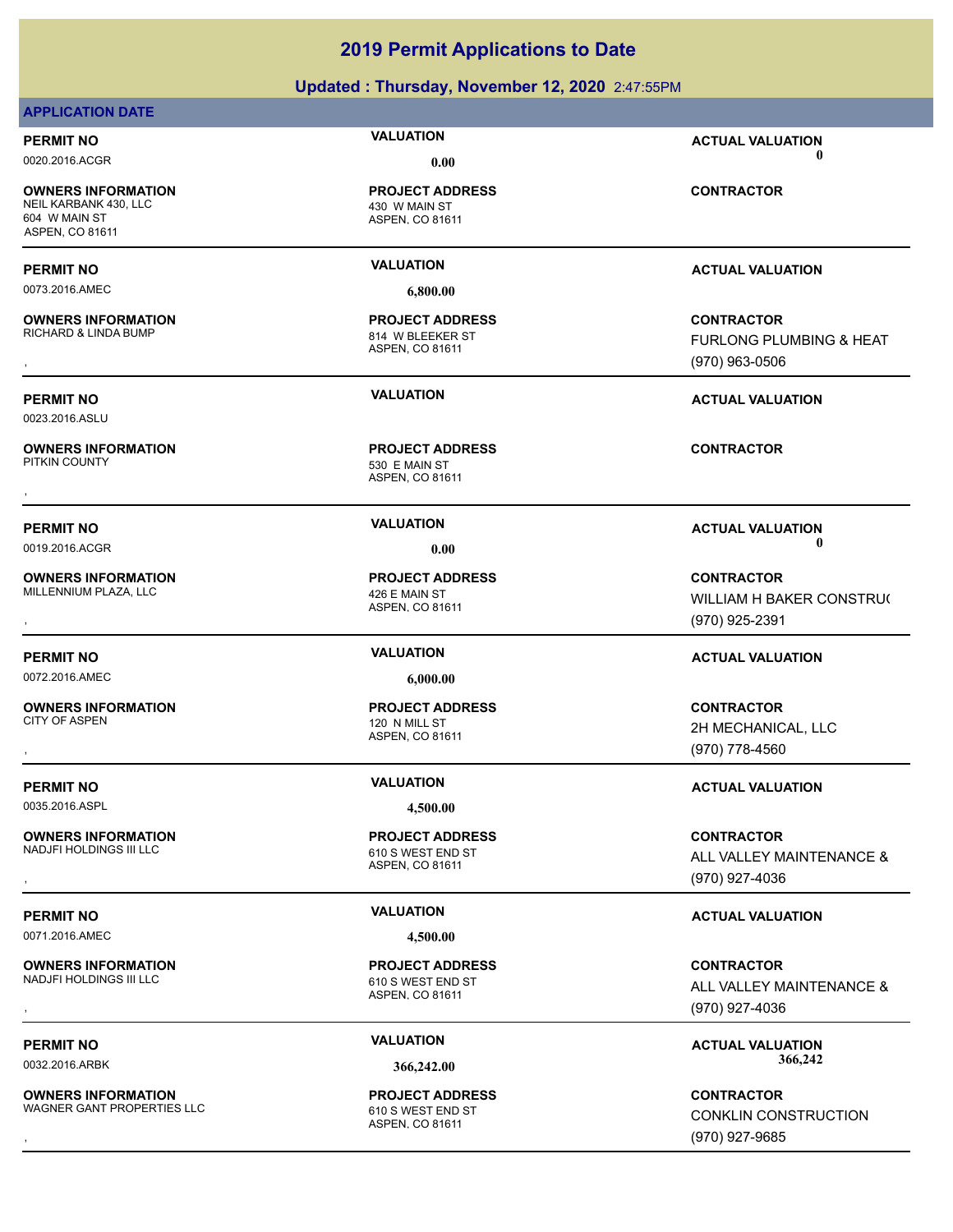| 0024.2016.ASLU                                                                        |                                                                       |                                                                  |
|---------------------------------------------------------------------------------------|-----------------------------------------------------------------------|------------------------------------------------------------------|
| <b>OWNERS INFORMATION</b><br>DAUR AND HELEN FEINBERG                                  | <b>PROJECT ADDRESS</b><br>101 E COOPER<br>ASPEN, CO 81611             | <b>CONTRACTOR</b>                                                |
|                                                                                       |                                                                       |                                                                  |
| 3/25/16                                                                               |                                                                       |                                                                  |
| <b>PERMIT NO</b>                                                                      | <b>VALUATION</b>                                                      | <b>ACTUAL VALUATION</b>                                          |
| 0008.2016.RWBU                                                                        | 18,000.00                                                             |                                                                  |
| <b>OWNERS INFORMATION</b><br><b>CITY OF ASPEN</b>                                     | <b>PROJECT ADDRESS</b><br>210 N MILL ST<br>ASPEN, CO 81611            | <b>CONTRACTOR</b><br>ASPEN DIGGER, INC.                          |
|                                                                                       |                                                                       | (970) 927-9357                                                   |
| <b>PERMIT NO</b>                                                                      | <b>VALUATION</b>                                                      | <b>ACTUAL VALUATION</b>                                          |
| 0069.2016.AMEC                                                                        | 129,625.00                                                            |                                                                  |
| <b>OWNERS INFORMATION</b><br>HUNTER CREEK CONDO HOA                                   | <b>PROJECT ADDRESS</b><br><b>1400 VINE ST</b><br>ASPEN, CO 81611-3292 | <b>CONTRACTOR</b><br>R & H MECHANICAL LLC<br>$(970)$ 328-2699    |
| <b>PERMIT NO</b><br>0007.2016.tent                                                    | <b>VALUATION</b>                                                      | <b>ACTUAL VALUATION</b>                                          |
| <b>OWNERS INFORMATION</b><br>ST REGIS ASPEN HOTEL<br>315 E DEAN ST<br>ASPEN, CO 81611 | <b>PROJECT ADDRESS</b><br>315 E DEAN ST<br>ASPEN, CO 81611            | <b>CONTRACTOR</b><br>BETHEL PARTY RENTALS, INC<br>(970) 479-7000 |
| <b>PERMIT NO</b>                                                                      | <b>VALUATION</b>                                                      | <b>ACTUAL VALUATION</b>                                          |
| 0068.2016.AMEC                                                                        | 27,250.00                                                             |                                                                  |
| <b>OWNERS INFORMATION</b><br>ST REGIS ASPEN HOTEL<br>315 E DEAN ST<br>ASPEN, CO 81611 | <b>PROJECT ADDRESS</b><br>315 E DEAN ST<br>ASPEN, CO 81611            | <b>CONTRACTOR</b><br>R & H MECHANICAL LLC<br>(970) 328-2699      |
| <b>PERMIT NO</b>                                                                      | <b>VALUATION</b>                                                      | <b>ACTUAL VALUATION</b>                                          |
| 0028.2016.afsr                                                                        | 12,000.00                                                             |                                                                  |
| <b>OWNERS INFORMATION</b><br>ST REGIS ASPEN HOTEL<br>315 E DEAN ST<br>ASPEN, CO 81611 | <b>PROJECT ADDRESS</b><br>315 E DEAN ST<br>ASPEN, CO 81611            | <b>CONTRACTOR</b><br>TRI-COUNTY FIRE PROTECTI(<br>(970) 625-4533 |
| <b>PERMIT NO</b><br>0015.2016.COPY                                                    | <b>VALUATION</b>                                                      | <b>ACTUAL VALUATION</b>                                          |
| <b>OWNERS INFORMATION</b><br><b>CUSTOMER</b>                                          | <b>PROJECT ADDRESS</b>                                                | <b>CONTRACTOR</b>                                                |
|                                                                                       |                                                                       |                                                                  |

**Updated : Thursday, November 12, 2020** 2:47:55PM

### **APPLICATION DATE**

0070.2016.AMEC **42,500.00**

**OWNERS INFORMATION**

ASPEN, CO 81611

**CONTRACTOR** TRI-COUNTY FIRE PROTECTI( (970) 625-4533

### 196 PFISTER HOLDINGS LLC 0190 PFISTER DR **PROJECT ADDRESS**

**PERMIT NO CONSUMITY ACTUAL VALUATION VALUATION ACTUAL VALUATION** 

**OWNERS INFORMATION GOVERNEY ARE SERVED BY A SPEN CONTRACTOR CONTRACTOR**<br>196 PFISTER HOLDINGS LLC **CONTRACTOR CONTRACTOR ASPEN, CO 81611**<br>, GOVERNEY CO 81611 GOVERNEY (970) 328-2699 R & H MECHANICAL LLC (970) 328-2699

## **PERMIT NO CONSUMPTER ACTUAL VALUATION VALUATION ACTUAL VALUATION**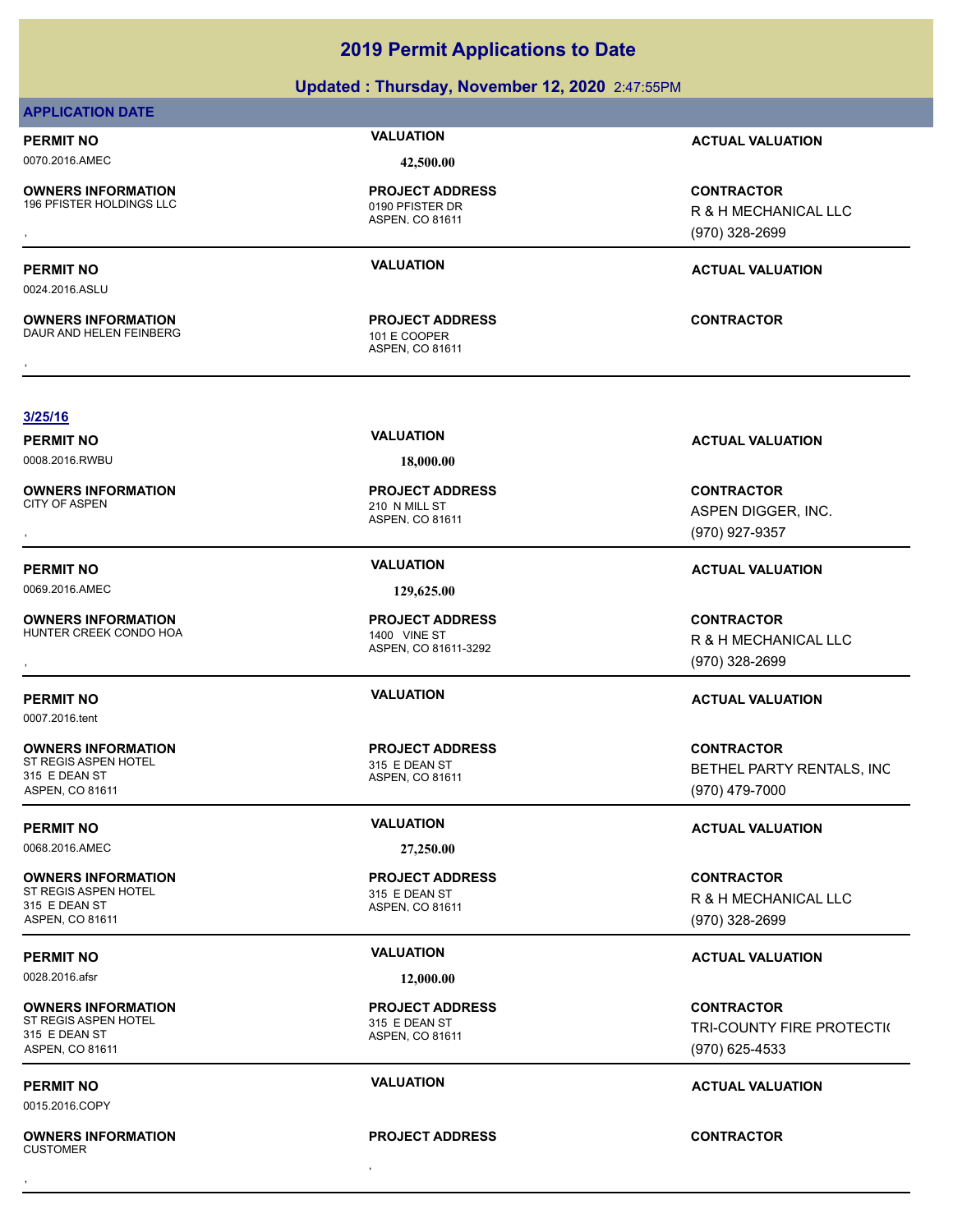### **Updated : Thursday, November 12, 2020** 2:47:55PM

### **APPLICATION DATE**

### **3/24/16**

0067.2016.AMEC **14,760.00**

**OWNERS INFORMATION** MWTK SNOWBUNNY LANE LLC 1260 SNOWBUNNY LN 1325 SIERRA VISTA ASPEN, CO 81611

0066.2016.AMEC **32,000.00**

**OWNERS INFORMATION**

0018.2016.ENTP

**OWNERS INFORMATION**

**OWNERS INFORMATION** BLEEKER STREET REV TRUST

**OWNERS INFORMATION**<br>LYNSEY MARTIN

0052.2016.AELE **1,600.00**

**OWNERS INFORMATION** YELLOW BRICK SCHOOL **215 N GARMISCH** 235 HIGH SCHOOL RD ASPEN, CO 81611

### **3/23/16**

0031.2016.ARBK **150,000.00 150,000.00**

**OWNERS INFORMATION** SOUTH POINT 2J LLC 205 E DURANT AVE 0015 S WILLOW CT ASPEN, CO 81611

ASPEN, CO 81611 **PROJECT ADDRESS**

ASPEN, CO 81611 721 W HALLAM ST **PROJECT ADDRESS**

ASPEN, CO 81611 219 E DURANT **PROJECT ADDRESS** , **CONTRACTOR**

ASPEN, CO 81611 119 FREE SILVER CT **PROJECT ADDRESS**

ASPEN, CO 81611 **PROJECT ADDRESS**

**PERMIT NO VALUATION ACTUAL VALUATION**

**CONTRACTOR** FIREPLACE COMPANY, THE (970) 963-3598

### **PERMIT NO VALUATION ACTUAL VALUATION**

, **CONTRACTOR** MOUNTAIN AIR MECHANICAL, (970) 625-4352

### **PERMIT NO VALUATION ACTUAL VALUATION**

**PERMIT NO VALUATION VALUATION VALUATION** 0014.2016.ARBU **60,000.00 60,000.00**

**OWNERS INFORMATION GOVERNEY ARE SERVED BY A SPEN. CORRESS CONTRACTOR CONTRACTOR**<br>BLEEKER STREET REV TRUST TRUST THE SERVED ASPEN. CO 81611<br>, GOVERNEY TRUST TRUST ASPEN. CO 81611 COSTELLO & COMPANY (970) 927-1421

**PERMIT NO VALUATION ACTUAL VALUATION** 0024.2016.ARGR **9,500.00 9,500.00**

, **CONTRACTOR** ATHEN BUILDERS (970) 544-9178

### **PERMIT NO VALUATION ACTUAL VALUATION**

**CONTRACTOR** AJAX ELECTRIC, INC. (970) 925-9473

# **PERMIT NO VALUATION ACTUAL VALUATION**

**CONTRACTOR**

THIRTY SEVEN DEGREES.CO (970) 366-1840

**PERMIT NO VALUATION ACTUAL VALUATION** 0017.2016.ACBK **12,715.00 12,715.00**

ASPEN, CO 81611

**PROJECT ADDRESS**

ASPEN, CO 81611 **PROJECT ADDRESS**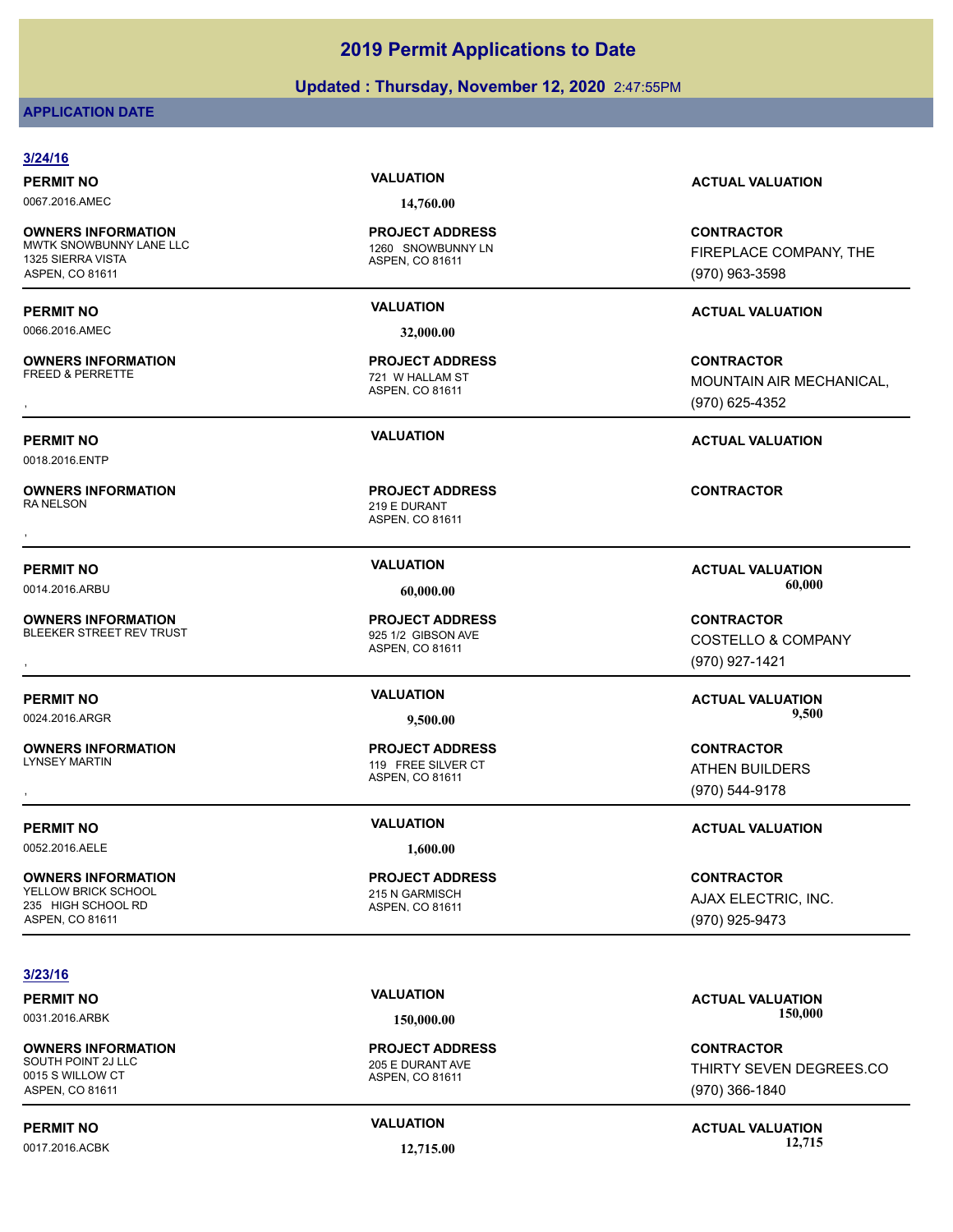### **Updated : Thursday, November 12, 2020** 2:47:55PM

### **APPLICATION DATE**

**OWNERS INFORMATION** ISIS BUILDING LLC 406 E HOPKINS AVE

### **PROJECT ADDRESS**

ASPEN, CO 81611

**OWNERS INFORMATION** COX JAMES E LIVING TRUST **307 S GALENA ST** 

### ASPEN, CO 81611 **PROJECT ADDRESS**

, **CONTRACTOR** ATHENA CONTRACTORS INC. (805) 880-1539

**PERMIT NO VALUATION ACTUAL VALUATION** 0018.2016.ACGR **0.00 0.00**

**OWNERS INFORMATION PROJECT ADDRESS CONTRACTOR**<br>COX JAMES E LIVING TRUST 307 S GALENA ST WALKER CONSTRUCTION, IN(<br>, ASPEN, CO 81611 WALKER CONSTRUCTION, INC (970) 379-7622

### **3/22/16**

**OWNERS INFORMATION** FISCHER SISTIE 820 ROARING FORK RD 820 ROARING FORK RD ASPEN, CO 81611

**OWNERS INFORMATION** PITKIN COUNTY BANK 534 E HYMAN AVE 534 E HYMAN AVE ASPEN, CO 81611

0016.2016.ACGR **0.00 0.00**

**OWNERS INFORMATION** 300 PUPPY SMITH ST ASPEN, CO 81611

**OWNERS INFORMATION** MARIANE BOESKY 100 SOUTH SPRING, LLC 100 S SPRING ST

0049.2016.AELE **2,500.00**

**OWNERS INFORMATION** HENRY CHARLES V III AND JEAN D 610 S WEST END ST

0050.2016.AELE **10,318.00**

**OWNERS INFORMATION** 629 W SMUGGLER LLC\* 629 W SMUGGLER

0065.2016.AMEC **14,176.00**

ASPEN, CO 81611 **PROJECT ADDRESS**

0027.2016.afsr **1,000.00**

ASPEN, CO 81611 **PROJECT ADDRESS**

ASPEN, CO 81611 300 PUPPY SMITH ST **PROJECT ADDRESS**

ASPEN, CO 81611 **PROJECT ADDRESS**

ASPEN, CO 81611 **PROJECT ADDRESS**

ASPEN, CO 81611 **PROJECT ADDRESS**

**PERMIT NO VALUATION ACTUAL VALUATION** 0013.2016.ARBU **0.00 0.00**

> **CONTRACTOR** SCHLUMBERGER / SCHERER ( (970) 925-8360

**PERMIT NO VALUATION ACTUAL VALUATION**

**CONTRACTOR** FLAME OUT FIRE PROTECTIO (970) 927-4933

**PERMIT NO VALUATION ACTUAL VALUATION**

**CONTRACTOR** RUDD CONSTRUCTION, INC. (970) 927-9119

**PERMIT NO VALUATION ACTUAL VALUATION** 0017.2016.ACGR **8,000.00 8,000.00**

**OWNERS INFORMATION MARIATION DESCRIPTED MARIANE SOF SERING STRING STRING STRING STRING STRING STRING STRING ST**<br>MARIANE BOESKY 100 SOUTH SPRING, LLC ASPEN, CO 81611 ASPEN, CO 81611 MARIANG STRING STRING STRING STRING STRI HENDRICKSON CONSTRUCTI (970) 274-6324

### **PERMIT NO VALUATION ACTUAL VALUATION**

**OWNERS INFORMATION MEXICLE AND SEXUAL SERVICE PROJECT ADDRESS ARE SONTRACTOR CONTRACTOR**<br>HENRY CHARLES VIII AND JEAN DUCK NO SUNG ASPEN, CO 81611 MEXICLE AND RESPONDENT SUNG ASPEN, CO 81611 MEXICLE (<br>RESPEN, CO 81611 MEXI SUNWEST ELECTRIC, INC. (970) 927-6738

### **PERMIT NO VALUATION ACTUAL VALUATION**

**OWNERS INFORMATION PROJECT ADDRESS CONTRACTOR**<br>629 W SMUGGLER LLC\* 629 W SMUGGLER R &A ENTERPRISES OF CARE<br>, ASPEN. CO 81611 R & A ENTERPRISES OF CARE (970) 945-6500

### **PERMIT NO CONSUMITY ACTUAL VALUATION VALUATION VALUATION**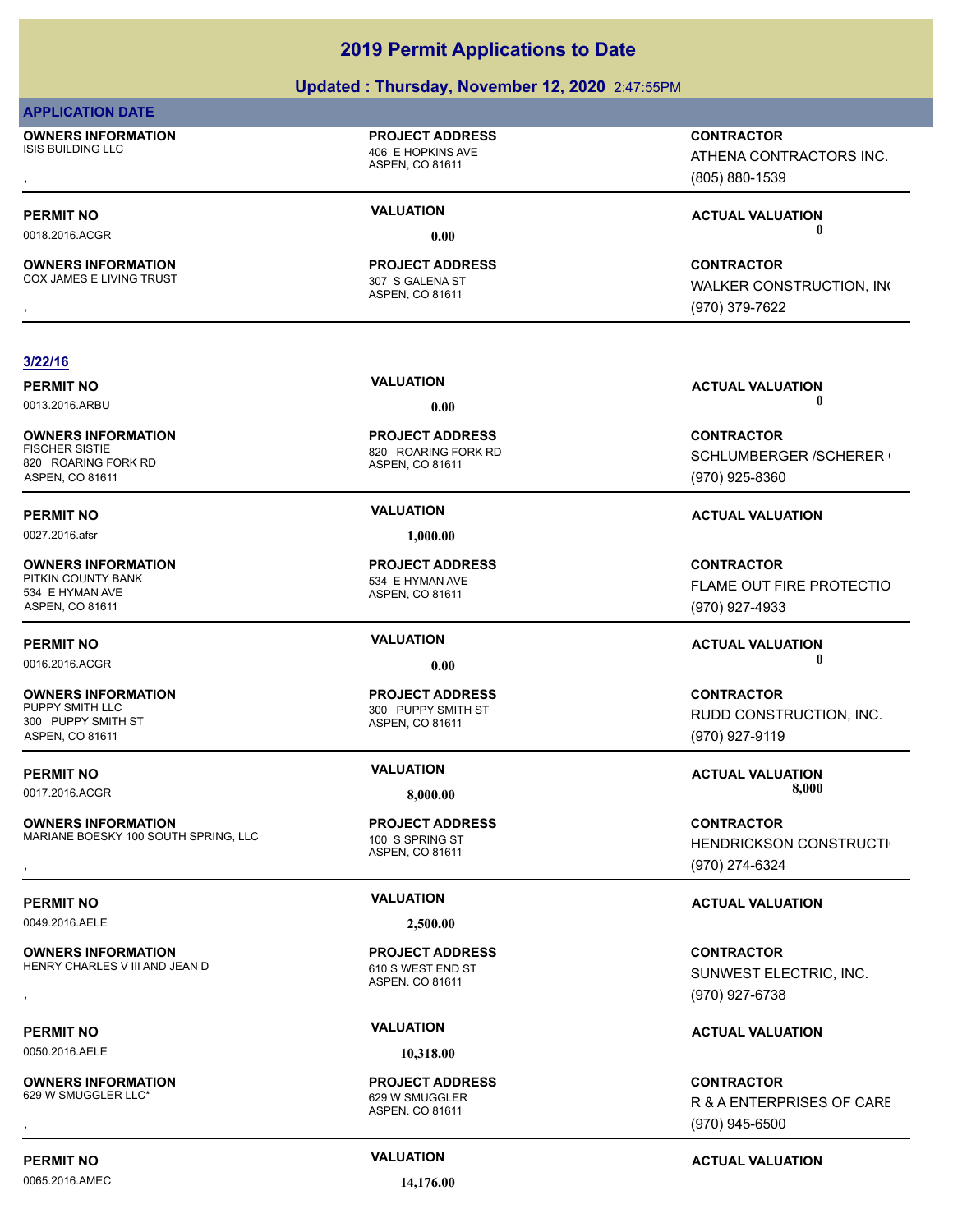# **Updated : Thursday, November 12, 2020** 2:47:55PM

|                                                                         | . .                                                            |                                                                  |
|-------------------------------------------------------------------------|----------------------------------------------------------------|------------------------------------------------------------------|
| <b>APPLICATION DATE</b>                                                 |                                                                |                                                                  |
| <b>OWNERS INFORMATION</b><br>SCOTT BUILDING CONDO ASSOC.                | <b>PROJECT ADDRESS</b><br>400 W HOPKINS AVE<br>ASPEN, CO 81611 | <b>CONTRACTOR</b><br>CLIMATE CONTROL COMPANY<br>(970) 945-2326   |
| 3/21/16                                                                 |                                                                |                                                                  |
| <b>PERMIT NO</b><br>0022.2016.ASLU                                      | <b>VALUATION</b>                                               | <b>ACTUAL VALUATION</b>                                          |
| <b>OWNERS INFORMATION</b><br>WILLIAM BOEHRINGER THE MOUNTAIN FORGE, LLC | <b>PROJECT ADDRESS</b><br>230 E HOPKINS AVE<br>ASPEN, CO 81611 | <b>CONTRACTOR</b>                                                |
| 3/18/16                                                                 |                                                                |                                                                  |
| <b>PERMIT NO</b>                                                        | <b>VALUATION</b>                                               | <b>ACTUAL VALUATION</b>                                          |
| 0064.2016.AMEC                                                          | 8,000.00                                                       |                                                                  |
| <b>OWNERS INFORMATION</b><br>MILLENNIUM PLAZA, LLC                      | <b>PROJECT ADDRESS</b><br>426 E MAIN ST<br>ASPEN, CO 81611     | <b>CONTRACTOR</b><br>T & E MARSHALL ENTERPRISI<br>(970) 927-8071 |
| <b>PERMIT NO</b><br>0006.2016.ARED                                      | <b>VALUATION</b>                                               | <b>ACTUAL VALUATION</b>                                          |
| <b>OWNERS INFORMATION</b><br><b>CITY OF ASPEN</b>                       | <b>PROJECT ADDRESS</b><br>715 E HOPKINS AVE<br>ASPEN, CO 81611 | <b>CONTRACTOR</b>                                                |
| <b>PERMIT NO</b><br>0005.2016.ARED                                      | <b>VALUATION</b>                                               | <b>ACTUAL VALUATION</b>                                          |
| <b>OWNERS INFORMATION</b><br><b>CITY OF ASPEN</b>                       | <b>PROJECT ADDRESS</b><br>940 WATERS AVE<br>ASPEN, CO 81611    | <b>CONTRACTOR</b>                                                |
| 3/17/16                                                                 |                                                                |                                                                  |
| <b>PERMIT NO</b>                                                        | <b>VALUATION</b>                                               | <b>ACTUAL VALUATION</b>                                          |
| 0061.2016.AMEC                                                          | 29,180.00                                                      |                                                                  |
| <b>OWNERS INFORMATION</b><br>FREED & PERRETTE                           | <b>PROJECT ADDRESS</b><br>721 W HALLAM ST<br>ASPEN, CO 81611   | <b>CONTRACTOR</b><br>FIREPLACE COMPANY, THE<br>(970) 963-3598    |
| <b>PERMIT NO</b>                                                        | <b>VALUATION</b>                                               | <b>ACTUAL VALUATION</b>                                          |
| 0063.2016.AMEC                                                          | 900.00                                                         |                                                                  |
| <b>OWNERS INFORMATION</b><br><b>CITY OF ASPEN</b>                       | <b>PROJECT ADDRESS</b><br>947 W HALLAM ST<br>ASPEN, CO 81611   | <b>CONTRACTOR</b><br>T & E MARSHALL ENTERPRISI<br>(970) 927-8071 |
| <b>PERMIT NO</b>                                                        | <b>VALUATION</b>                                               | <b>ACTUAL VALUATION</b>                                          |

0048.2016.AELE **5,000.00**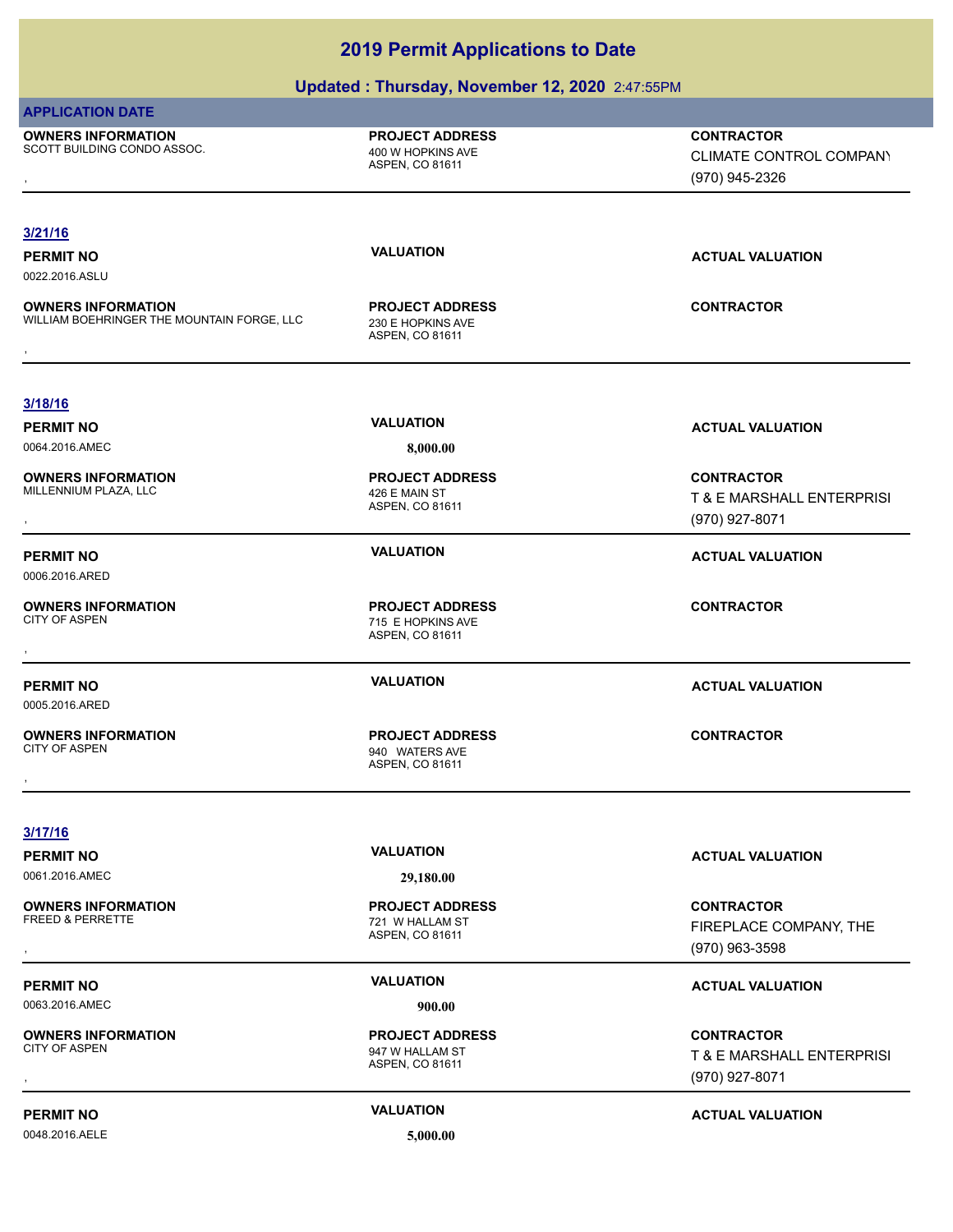### **Updated : Thursday, November 12, 2020** 2:47:55PM

### **APPLICATION DATE**

**OWNERS INFORMATION** MARISSA LASKY 205 E DURANT AVE

### **PROJECT ADDRESS**

ASPEN, CO 81611

0034.2016.ASPL **8,500.00**

### **OWNERS INFORMATION** 629 W SMUGGLER LLC\* 629 W SMUGGLER

0016.2016.ENTP

**OWNERS INFORMATION** BALD MOUNTAIN DEVELOPMENT LLC 0 0 SOUTH ASPEN ST 132 W MAIN ST ASPEN, CO 81611

0062.2016.AMEC **292,000.00**

**OWNERS INFORMATION** GANT CONDO ASSOCIATES 610 S WEST END ST

### **3/16/16**

0015.2016.ACGR **0.00 0.00**

**OWNERS INFORMATION** ASPEN BRANCH HOLDINGS 103 S MILL ST

**OWNERS INFORMATION**

ASPEN, CO 81611

**PROJECT ADDRESS**

ASPEN, CO 81611 **PROJECT ADDRESS**

ASPEN, CO 81611 **PROJECT ADDRESS**

, **CONTRACTOR** SCHWENER ELECTRIC (970) 927-8880

### **PERMIT NO VALUATION VALUATION VALUATION**

**OWNERS INFORMATION PROJECT ADDRESS CONTRACTOR**<br>629 W SMUGGLER LLC\* 629 W SMUGGLER SOPRIS MECHANICAL<br>, ASPEN, CO 81611 SOPRIS MECHANICAL (070) 618-0282

### **PERMIT NO VALUATION ACTUAL VALUATION**

**CONTRACTOR**

### **PERMIT NO VALUATION ACTUAL VALUATION**

**OWNERS INFORMATION GOVERNEY ARE DESCRIPTED MARKED BY A SPEN, CO 81611 CONTRACTOR CONTRACTOR**<br>GANT CONDO ASSOCIATES GOVERNEY ASPEN, CO 81611 GASPEN, CO 81611 CONTRACTOR (970) 963-1525<br>GANT CONDO ASSOCIATES **HVAC TECHNICAL SERVICES** (970) 963-1525

0026.2016.afsr **1,760.00**

0047.2016.AELE **500.00**

**OWNERS INFORMATION**

ASPEN, CO 81611 **PROJECT ADDRESS OWNERS INFORMATION FROJECT ADDRESS CONTRACTOR**<br>ASPEN BRANCH HOLDINGS TO A RESOLUTE THE SEPENT CO 81611<br>ASPEN. CO 81611<br>,

ASPEN, CO 81611 310 W FRANCIS ST **PROJECT ADDRESS**

ASPEN, CO 81611 1 COOPER AVE **PROJECT ADDRESS OWNERS INFORMATION CONTRACTOR PROJECT ADDRESS CONTRACTOR**<br>CITY OF ASPEN ASPEN ASPEN. CO 81611<br>,

**PERMIT NO VALUATION ACTUAL VALUATION**

ALPINE SIGN SHOP, INC

### **PERMIT NO VALUATION ACTUAL VALUATION**

, **CONTRACTOR** WESTERN STATES FIRE PROT (303) 792-0022

### **PERMIT NO VALUATION ACTUAL VALUATION**

OWNER/ BUILDER

**3/15/16**

0025.2016.afsr **187,466.00**

**OWNERS INFORMATION** BALD MOUNTAIN DEVELOPMENT LLC<br>
119 E GARMISCH CT 132 W MAIN ST ASPEN, CO 81611

ASPEN, CO 81611 **PROJECT ADDRESS**

**PERMIT NO VALUATION ACTUAL VALUATION**

**CONTRACTOR** EXCEL FIRE PROTECTION, IN (970) 434-4803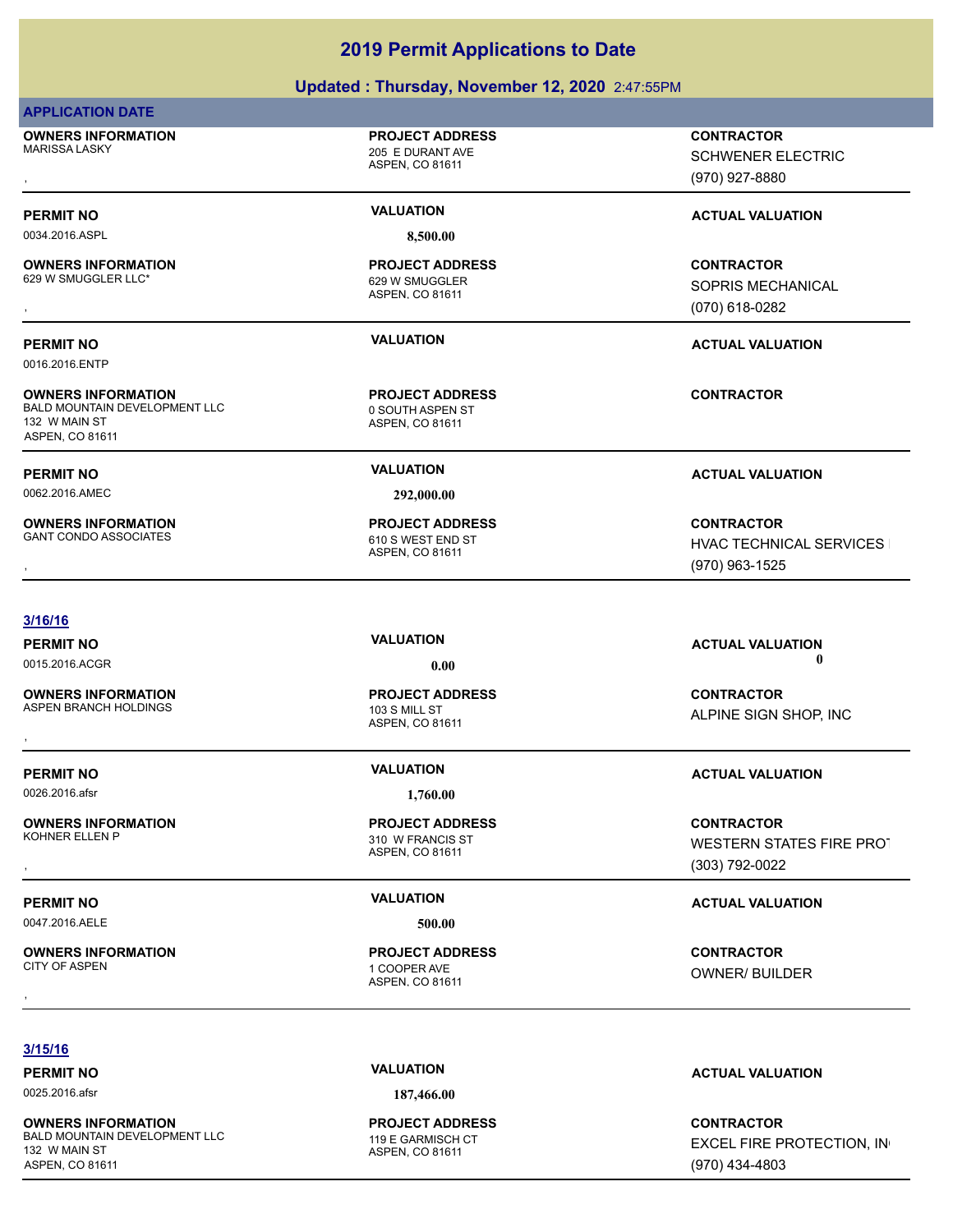### **Updated : Thursday, November 12, 2020** 2:47:55PM

### **APPLICATION DATE**

0006.2016.tent

**OWNERS INFORMATION** ST MARY CATHOLIC CHURCH 533 E MAIN ST

**PROJECT ADDRESS**

**OWNERS INFORMATION** GRANT & WENDY H BURCHAM 155 LONE PINE RD

0044.2016.AELE **35,000.00**

**OWNERS INFORMATION**

0033.2016.ASPL **8,000.00**

**OWNERS INFORMATION** KATIE REED BUILDING LLC 301 E HOPKINS AVE

**OWNERS INFORMATION** BARCLAY DODGE 312 S MILL ST

0045.2016.AELE **500.00**

**OWNERS INFORMATION** DANIEL DAVIS 3 WATER PL

0014.2016.COPY

, **OWNERS INFORMATION** CITY OF ASPEN , **CONTRACTOR**

ASPEN, CO 81611

ASPEN, CO 81611 **PROJECT ADDRESS**

ASPEN, CO 81611 301 E HOPKINS AVE **PROJECT ADDRESS**

ASPEN, CO 81611 **PROJECT ADDRESS**

ASPEN, CO 81611 **PROJECT ADDRESS**

ASPEN, CO 81611 **PROJECT ADDRESS**

**PROJECT ADDRESS**

**PERMIT NO VALUATION ACTUAL VALUATION**

**OWNERS INFORMATION GOVERNED BY A SERVICE PROJECT ADDRESS ARE:**<br>ST MARY CATHOLIC CHURCH GOVERNED ASPEN, CO 81611<br>,<br>, PREMIER PARTY RENTAL, LLC

**PERMIT NO VALUATION ACTUAL VALUATION** 0007.2016.ARBU **100,000.00 100,000.00**

, **CONTRACTOR** DAVID LAMBERT CONSTRUCT (970) 927-5393

**PERMIT NO VALUATION ACTUAL VALUATION**

**OWNERS INFORMATION GOVERNEY ARE SERVED BY A SPEN, CO B1611**<br>KATIE REED BUILDING LLC **A SPEN A SPEN, CO 81611**<br>ASPEN, CO 81611 ASPEN AND A SPEN A SPEN (970) 945-6500 R & A ENTERPRISES OF CARE (970) 945-6500

### **PERMIT NO VALUATION ACTUAL VALUATION**

, **CONTRACTOR ELLIOTT PLUMBING & HEATIN** 

### **PERMIT NO VALUATION VALUATION VALUATION** 0014.2016.ACGR **0.00 0.00**

, **CONTRACTOR** COLEMAN CONSTRUCTION, L (970) 963-8172

### **PERMIT NO VALUATION VALUATION VALUATION**

, **CONTRACTOR** DURGIN ELECTRIC, LLC (970) 704-9473

### **PERMIT NO VALUATION VALUATION VALUATION**

**3/14/16**

0032.2016.ASPL **5,000.00**

**OWNERS INFORMATION** MICHAEL & SHELLEY GIORDANO 2008 F MAIN ST

ASPEN, CO 81611 **PROJECT ADDRESS**

**PERMIT NO VALUATION ACTUAL VALUATION**

, **CONTRACTOR** RANDY STRAUSS PLUMBING (970) 274-2249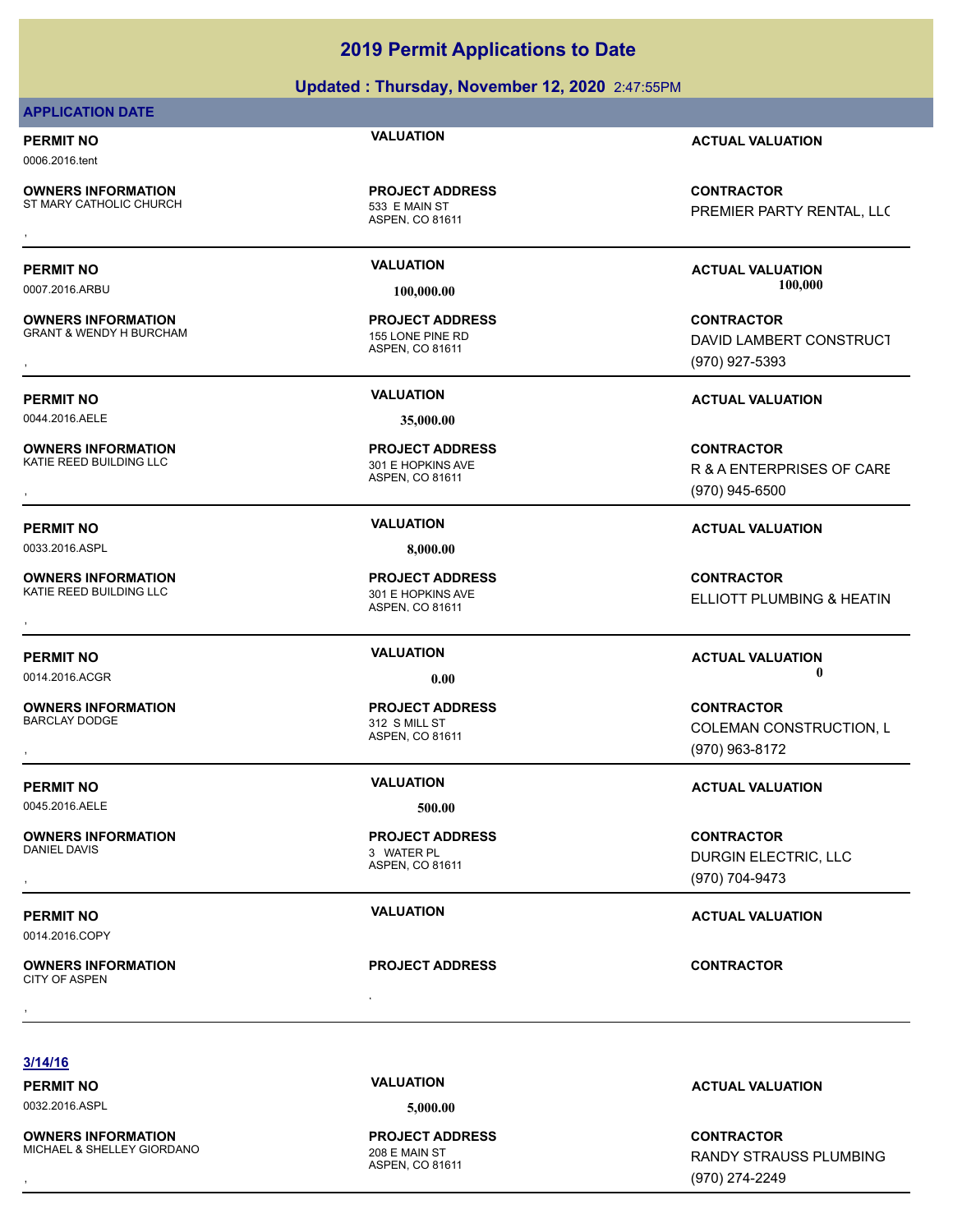### **Updated : Thursday, November 12, 2020** 2:47:55PM

### **APPLICATION DATE**

0015.2016.ENTP

**OWNERS INFORMATION** CHART HOUSE PROJECT OWNER LLC 219 E DURANT AVE **OWNERS INFORMATION MERILLE REGIST OF PROJECT ADDRESS ARE:** CONTRACTOR CONTRACTOR<br>CHART HOUSE PROJECT OWNER LLC ASPEN, CO 81611 ASPEN, CO 81611 ASPEN, CO 81611

ASPEN, CO 81611 **PROJECT ADDRESS**

**OWNERS INFORMATION** ASPEN CLUB CONDOMINIUM ASSOC 1427 CRYSTAL LAKE RD

ASPEN, CO 81611

ASPEN, CO 81611

424 PARK CIR **PROJECT ADDRESS**

100 RED MOUNTAIN RD **PROJECT ADDRESS**

ASPEN, CO 81611 **PROJECT ADDRESS**

**PERMIT NO VALUATION ACTUAL VALUATION**

**PERMIT NO VALUATION ACTUAL VALUATION** 0029.2016.ARBK **200,000.00 200,000.00**

**OWNERS INFORMATION ASSOC FORD BY A PROJECT ADDRESS FORD RESOURD TO CONTRACTOR**<br>ASPEN CLUB CONDOMINIUM ASSOC FORD ASPEN, AND ASPEN, CO 81611<br>ASPEN, CO 81611 COMPASS CONSTRUCTION M

### **3/11/16**

0058.2016.AMEC **17,500.00**

**OWNERS INFORMATION**

**OWNERS INFORMATION**

0021.2016.ASLU

**OWNERS INFORMATION** , **CONTRACTOR**

0013.2016.COPY

CUSTOMER

0003.2016.SALE

**CUSTOMER** 

, **OWNERS INFORMATION**

, **OWNERS INFORMATION**

ASPEN, CO 81611

**PROJECT ADDRESS** , **CONTRACTOR**

283 FORDGE ROAD BURLINGAME **PROJECT ADDRESS**

**PROJECT ADDRESS** , **CONTRACTOR**

**PERMIT NO VALUATION ACTUAL VALUATION**

, **CONTRACTOR** CRYSTAL VALLEY PLUMBING (970) 963-1251

**PERMIT NO VALUATION ACTUAL VALUATION** 0028.2016.ARBK **80,000.00 80,000.00**

, **CONTRACTOR** LESTER DEVELOPMENT, LLC (970) 925-5524

### **PERMIT NO VALUATION ACTUAL VALUATION**

**PERMIT NO VALUATION ACTUAL VALUATION**

**PERMIT NO VALUATION ACTUAL VALUATION**

**3/10/16**

0031.2016.ASPL **800.00**

**PERMIT NO VALUATION VALUATION VALUATION**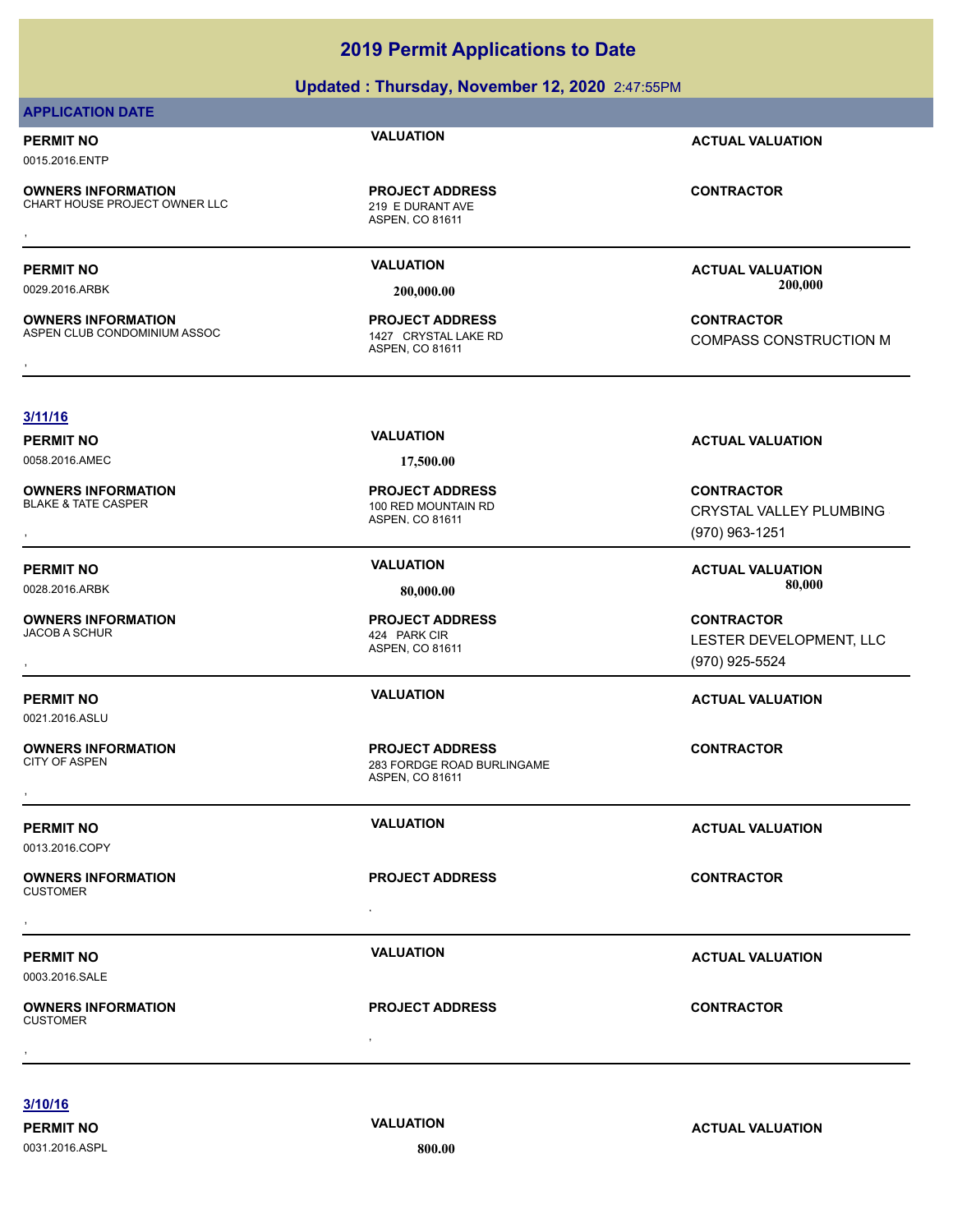### **Updated : Thursday, November 12, 2020** 2:47:55PM

| <b>APPLICATION DATE</b>                                                                                  |                                                                 |                                                                   |
|----------------------------------------------------------------------------------------------------------|-----------------------------------------------------------------|-------------------------------------------------------------------|
| <b>OWNERS INFORMATION</b><br>CRF36A LLC                                                                  | <b>PROJECT ADDRESS</b><br>39 ROARING FORK DR<br>ASPEN, CO 81611 | <b>CONTRACTOR</b><br>A*OK PLUMBING & HEATING, I<br>(970) 456-3013 |
| <b>PERMIT NO</b><br>0055.2016.AMEC                                                                       | <b>VALUATION</b>                                                | <b>ACTUAL VALUATION</b>                                           |
| <b>OWNERS INFORMATION</b><br><b>JUSTIN LEONARD</b><br>315 LAKE AVE<br>ASPEN, CO 81611                    | <b>PROJECT ADDRESS</b><br>315 LAKE AVE<br>ASPEN, CO 81611       | <b>CONTRACTOR</b>                                                 |
| <b>PERMIT NO</b>                                                                                         | <b>VALUATION</b>                                                | <b>ACTUAL VALUATION</b>                                           |
| 0023.2016.ARGR                                                                                           | 0.00                                                            | 0                                                                 |
| <b>OWNERS INFORMATION</b><br>229 WEST SUMGGLER, LLC                                                      | <b>PROJECT ADDRESS</b><br>229 W SMUGGLER ST<br>ASPEN, CO 81611  | <b>CONTRACTOR</b><br><b>KORU LTD</b><br>(970) 963-3217            |
| <b>PERMIT NO</b><br>0014.2016.ENTP                                                                       | <b>VALUATION</b>                                                | <b>ACTUAL VALUATION</b>                                           |
| <b>OWNERS INFORMATION</b><br><b>RANELSON</b>                                                             | <b>PROJECT ADDRESS</b><br>219 E DURANT<br>ASPEN, CO 81611       | <b>CONTRACTOR</b>                                                 |
|                                                                                                          |                                                                 |                                                                   |
| <b>PERMIT NO</b>                                                                                         | <b>VALUATION</b>                                                | <b>ACTUAL VALUATION</b>                                           |
| 0057.2016.AMEC                                                                                           | 45,813.00                                                       |                                                                   |
| <b>OWNERS INFORMATION</b><br><b>TERRA FIRMA PARTNERSHIP</b>                                              | <b>PROJECT ADDRESS</b><br>936 KING ST<br>ASPEN, CO 81611        | <b>CONTRACTOR</b><br>AJAX MECHANICAL SERVICES<br>(970) 984-0579   |
| <b>PERMIT NO</b>                                                                                         | <b>VALUATION</b>                                                | <b>ACTUAL VALUATION</b>                                           |
| 0024.2016.afsr                                                                                           | 42,900.00                                                       |                                                                   |
| <b>OWNERS INFORMATION</b><br><b>JODI SMITH PITKIN COUNTY LIBRARY</b><br>120 N MILL ST<br>ASPEN, CO 81611 | <b>PROJECT ADDRESS</b><br>120 N MILL ST<br>ASPEN, CO 81611      | <b>CONTRACTOR</b><br>DYNAMIC FIRE PROTECTION<br>(970) 626-3357    |
| <b>PERMIT NO</b><br>0025.2016.ARBK                                                                       | <b>VALUATION</b><br>300,000.00                                  | <b>ACTUAL VALUATION</b><br>300,000                                |
| <b>OWNERS INFORMATION</b><br>JOSEPH ANGELO RUICCI                                                        | <b>PROJECT ADDRESS</b><br>700 UTE AVE<br>ASPEN, CO 81611        | <b>CONTRACTOR</b><br>FRANK REYNOLDS CONSTRU<br>(970) 948-3914     |
| <b>PERMIT NO</b><br>0027.2016.ARBK                                                                       | <b>VALUATION</b><br>10,000.00                                   | <b>ACTUAL VALUATION</b><br>10,000                                 |
| <b>OWNERS INFORMATION</b><br>TIM & ROBIN DAMSCHRODER                                                     | <b>PROJECT ADDRESS</b><br>940 WATERS AVE<br>ASPEN, CO 81611     | <b>CONTRACTOR</b><br>ASSET BUILDERS INC                           |
|                                                                                                          |                                                                 |                                                                   |

PERMIT NO<br>
0026 2016 ARRK<br>
1,200 00 1200 00 1200 00 1200 00 1200 00 1200 00 1200 00 1200 1200 1200 1200 1200 1200 1200 1200 1200 1200 1200 0026.2016.ARBK **1,200.00 1,200.00**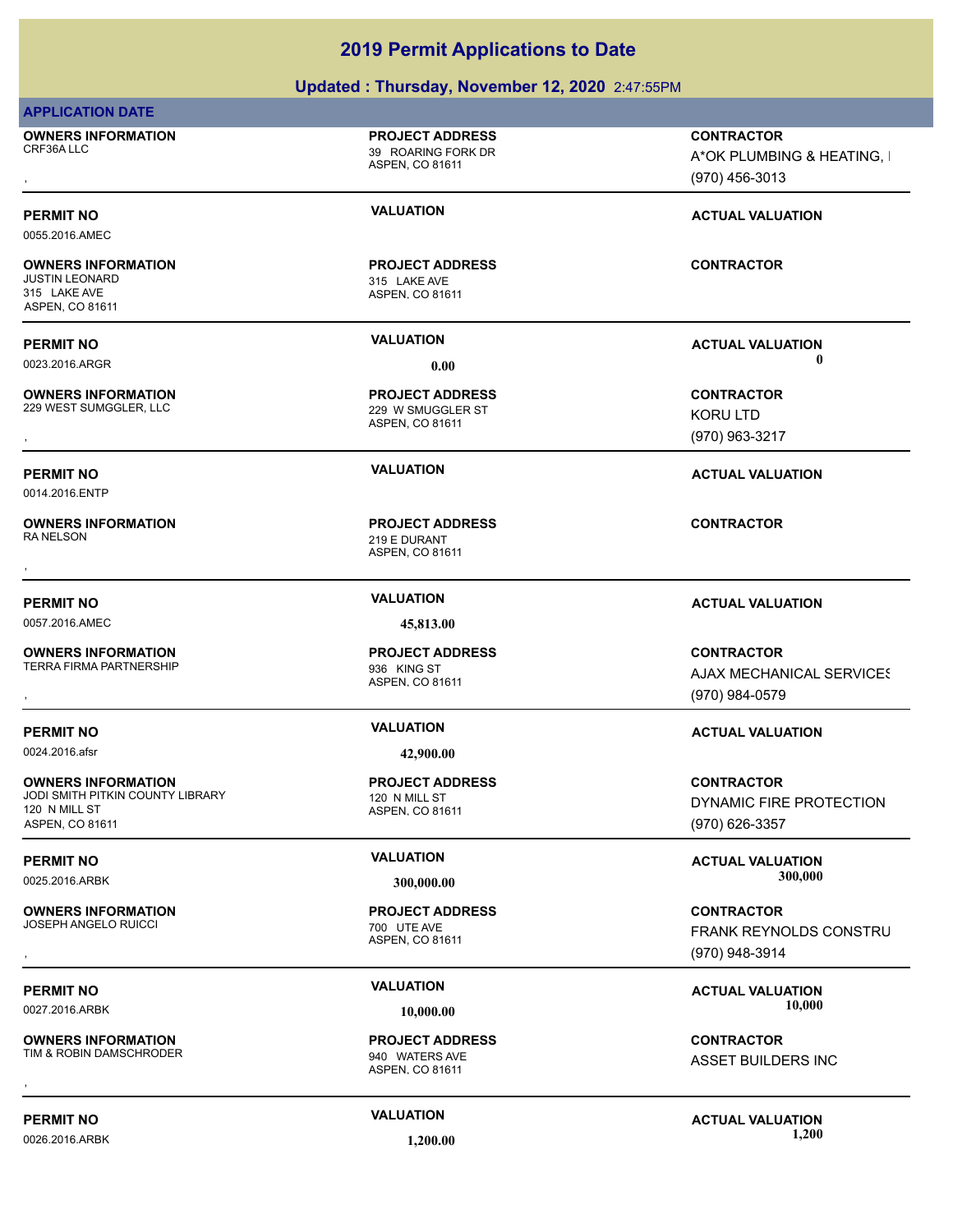### **Updated : Thursday, November 12, 2020** 2:47:55PM

| <b>APPLICATION DATE</b>                                   |                                                                |                                                                  |
|-----------------------------------------------------------|----------------------------------------------------------------|------------------------------------------------------------------|
| <b>OWNERS INFORMATION</b><br>DAMSCHRODERTIMOTHY TRUST     | <b>PROJECT ADDRESS</b><br>940 WATERS AVE<br>ASPEN, CO 81611    | <b>CONTRACTOR</b><br>ASSET BUILDERS INC                          |
| <b>PERMIT NO</b><br>0043.2016.AELE                        | <b>VALUATION</b><br>1,000.00                                   | <b>ACTUAL VALUATION</b>                                          |
| <b>OWNERS INFORMATION</b><br>JACKSON 43 INVESTMENTS LLC   | <b>PROJECT ADDRESS</b><br>0651 PFISTER DR<br>ASPEN, CO 81611   | <b>CONTRACTOR</b><br>PINE MOUNTAIN ELECTRIC IN<br>(970) 945-1529 |
| <b>PERMIT NO</b><br>0007.2016.RWBU                        | <b>VALUATION</b>                                               | <b>ACTUAL VALUATION</b>                                          |
| <b>OWNERS INFORMATION</b><br><b>CITY OF ASPEN</b>         | <b>PROJECT ADDRESS</b><br>0 SOUTH ASPEN ST<br>ASPEN, CO 81611  | <b>CONTRACTOR</b>                                                |
| <b>PERMIT NO</b><br>0006.2016.RWBU                        | <b>VALUATION</b><br>10,000.00                                  | <b>ACTUAL VALUATION</b>                                          |
| <b>OWNERS INFORMATION</b><br>BLEEKER MILL DEVELOPMENT LLC | <b>PROJECT ADDRESS</b><br>201 N MILL ST<br>ASPEN, CO 81611     | <b>CONTRACTOR</b>                                                |
| <b>PERMIT NO</b><br>0056.2016.AMEC                        | <b>VALUATION</b>                                               | <b>ACTUAL VALUATION</b>                                          |
| <b>OWNERS INFORMATION</b><br><b>GLICKENHAUS &amp; CO</b>  | <b>PROJECT ADDRESS</b><br>107 W HYMAN AVE<br>ASPEN, CO 81611   | <b>CONTRACTOR</b><br>PACIFIC SHEET METAL, INC.<br>(970) 925-2454 |
| 3/9/16                                                    |                                                                |                                                                  |
| <b>PERMIT NO</b><br>0007.2016.AHPC                        | <b>VALUATION</b>                                               | <b>ACTUAL VALUATION</b>                                          |
| <b>OWNERS INFORMATION</b><br><b>WEST HOPKINS LLC</b>      | <b>PROJECT ADDRESS</b><br>134 W HOPKINS AVE<br>ASPEN, CO 81611 | <b>CONTRACTOR</b>                                                |
| <b>PERMIT NO</b><br>0020.2016.ASLU                        | <b>VALUATION</b>                                               | <b>ACTUAL VALUATION</b>                                          |
| <b>OWNERS INFORMATION</b><br>SHADOW MTN HOMEOWNER ASSOC   | <b>PROJECT ADDRESS</b><br>232 W HYMAN<br>ASPEN, CO 81611       | <b>CONTRACTOR</b>                                                |
| <b>PERMIT NO</b><br>0013.2016.ENTP                        | <b>VALUATION</b>                                               | <b>ACTUAL VALUATION</b>                                          |
| <b>OWNERS INFORMATION</b><br><b>CITY OF ASPEN</b>         | <b>PROJECT ADDRESS</b><br>0 SOUTH ASPEN ST<br>ASPEN, CO 81611  | <b>CONTRACTOR</b>                                                |
| <b>PERMIT NO</b>                                          | <b>VALUATION</b>                                               | <b>ACTUAL VALUATION</b>                                          |

0003.2016.land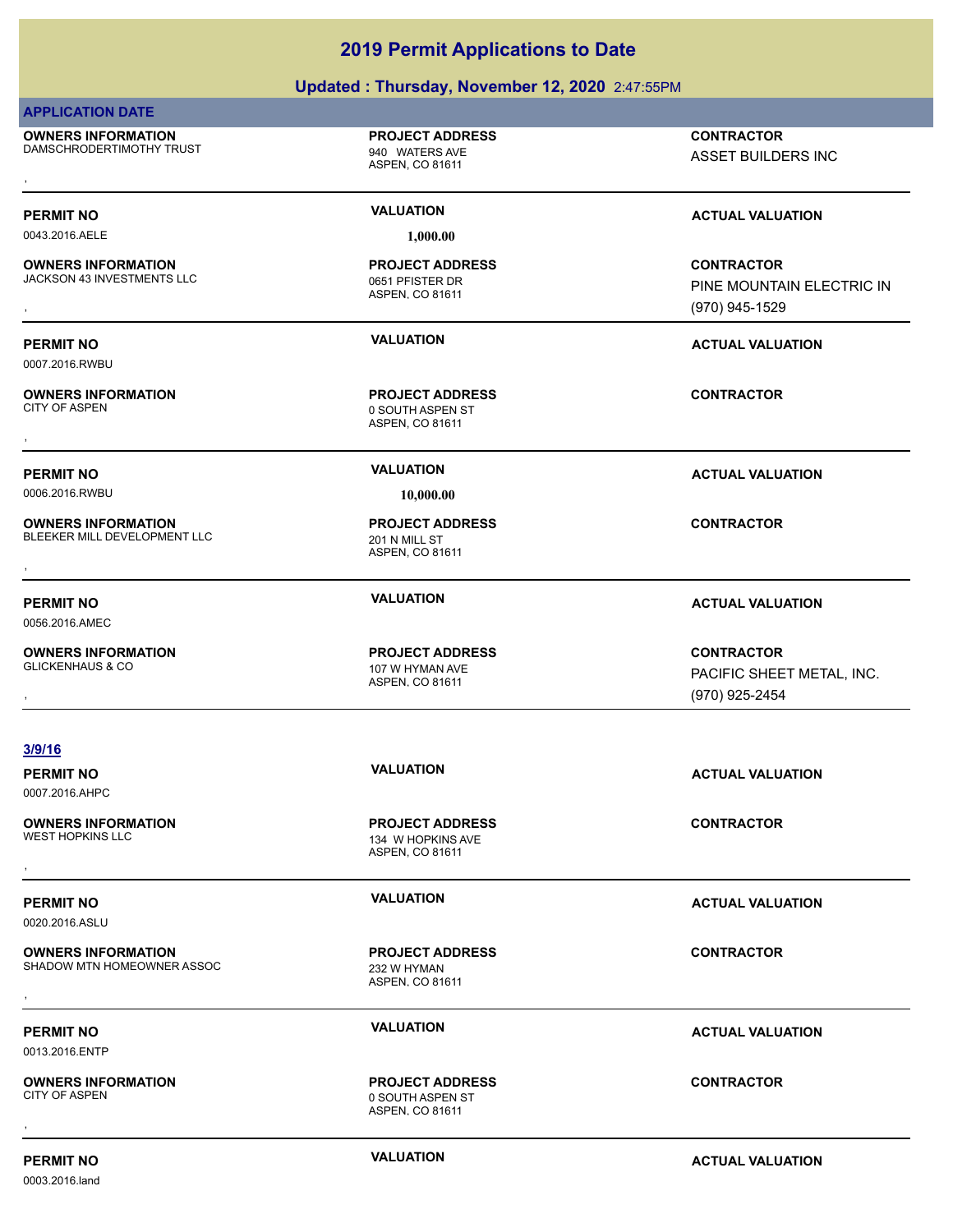### **Updated : Thursday, November 12, 2020** 2:47:55PM

### **APPLICATION DATE**

CITY OF ASPEN WATER DEPT 500 DOOLITTLE DR

**OWNERS INFORMATION**

ASPEN, CO 81611 ASPEN MEADOWS HOA TRUSTEE HOUS 11 - 111 MEADOWS RD **PROJECT ADDRESS OWNERS INFORMATION FROJECT ADDRESS ARE:**<br>ASPEN MEADOWS HOA TRUSTEE HOUS **A PROJECT ADDRESS ARE:**<br>ASPEN, CO 81611

**CONTRACTOR** ELEMENTS PLUMBING & HEAT

### **PERMIT NO VALUATION ACTUAL VALUATION**

0019.2016.ASLU

### **3/8/16**

**OWNERS INFORMATION** PITKIN COUNTY BANK 534 E HYMAN AVE 534 E HYMAN AVE ASPEN, CO 81611

0018.2016.ASLU

**OWNERS INFORMATION**

**OWNERS INFORMATION**

**OWNERS INFORMATION**

0006.2016.AHPC

**OWNERS INFORMATION** JAMES E COX UTE CITY BUILDING 501E. HYMAN 501 E HYMAN AVE ASPEN, CO 81611

ASPEN, CO 81611 GALENA COOPER LLC 500 E COOPER AVE **PROJECT ADDRESS** , **CONTRACTOR**

ASPEN, CO 81611 205 E DURANT **PROJECT ADDRESS** , **CONTRACTOR**

ASPEN, CO 81611 980 E HOPKINS AVE **PROJECT ADDRESS** , **CONTRACTOR**

ASPEN, CO 81611 **PROJECT ADDRESS**

**CONTRACTOR** ALLTEC SERVICES, LLC (970) 984-3979

**PERMIT NO VALUATION ACTUAL VALUATION**

**PERMIT NO VALUATION ACTUAL VALUATION** 0022.2016.ARGR **0.00 0.00**

**PERMIT NO VALUATION ACTUAL VALUATION** 0024.2016.ARBK **1,900,000.00 1,900,000.00**

# B2 BUILDERS

(970) 544-2000

### **PERMIT NO VALUATION ACTUAL VALUATION**

**CONTRACTOR**

**3/7/16**

0030.2016.ASPL **10,000.00**

**OWNERS INFORMATION**

ASPEN, CO 81611 191 SKIMMING LN **PROJECT ADDRESS**

**PERMIT NO VALUATION ACTUAL VALUATION**

, **CONTRACTOR** SOPRIS PLUMBING & HEATING (970) 319-9420

# **PERMIT NO VALUATION VALUATION VALUATION** 0023.2016.afsr **10,231.00** ASPEN, CO 81611 **PROJECT ADDRESS**

**OWNERS INFORMATION** 500 DOOLITTLE DR ASPEN, CO 81611

ASPEN, CO 81611 **PROJECT ADDRESS**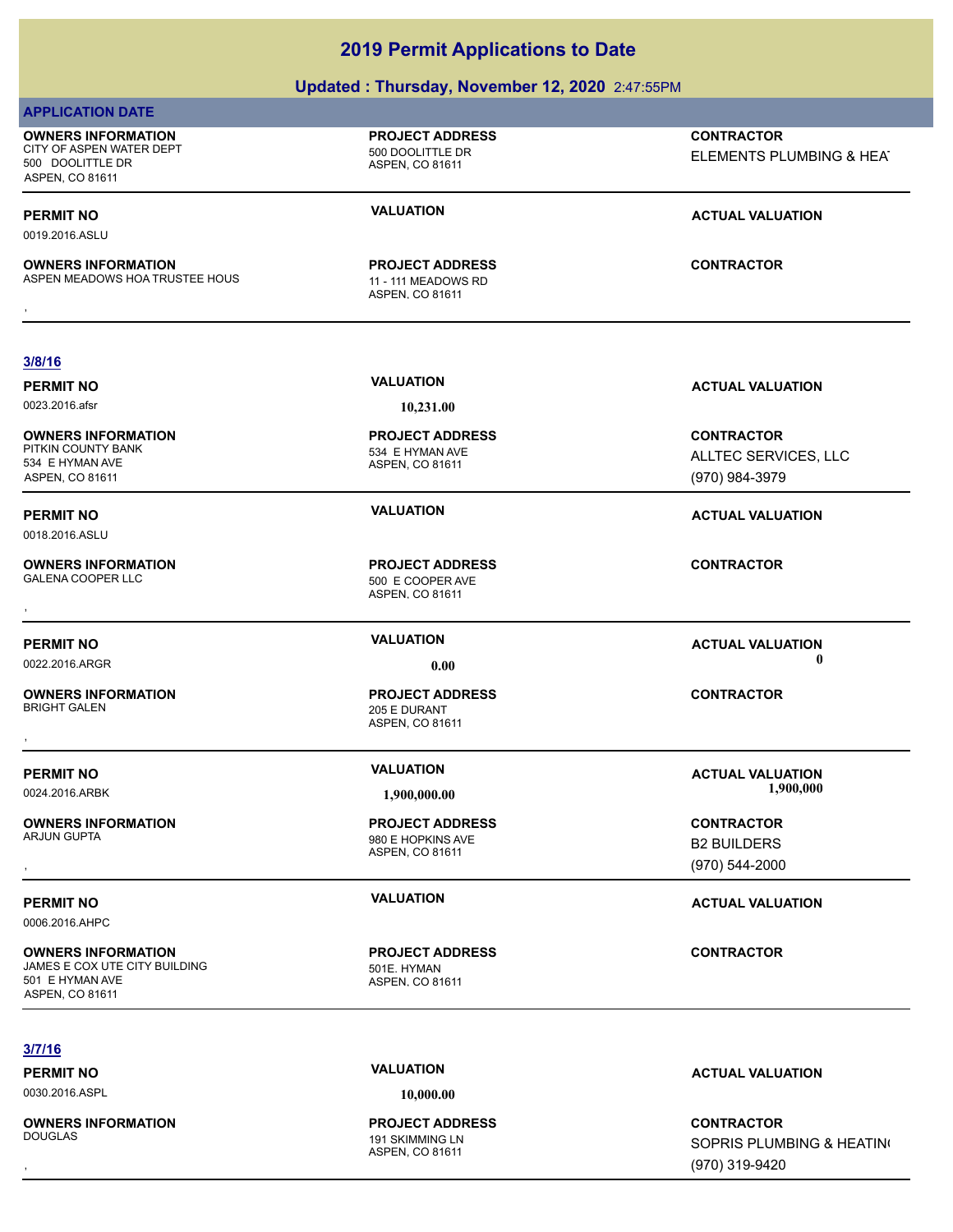### **Updated : Thursday, November 12, 2020** 2:47:55PM

### **APPLICATION DATE**

0053.2016.AMEC **20,000.00**

**OWNERS INFORMATION**

0022.2016.afsr **30,000.00**

**OWNERS INFORMATION** GRINSPOON JEFREY REV TRUST 1310 RED BUTTE DR

**OWNERS INFORMATION** S R WALTON WALTON - BELL 26, LLC 360 LAKE AVE 715 W MAIN ST ASPEN, CO 81611

0005.2016.AHPC

**OWNERS INFORMATION** BILL GUTH 308 ASPEN E, LLC<br>
124 W HALLAM ST

**OWNERS INFORMATION** YELLOW BRICK SCHOOL **215 N GARMISCH ST** 235 HIGH SCHOOL RD ASPEN, CO 81611

0054.2016.AMEC

**OWNERS INFORMATION** JACOB A SCHUR 424 PARK CIR

**OWNERS INFORMATION** COMMON AREA EDGE OF AJAX CONDO ASSOC 715 E HOPKINS

ASPEN, CO 81611 191 SKIMMING LN **PROJECT ADDRESS**

ASPEN, CO 81611 **PROJECT ADDRESS**

ASPEN, CO 81611 **PROJECT ADDRESS**

ASPEN, CO 81611 **PROJECT ADDRESS OWNERS INFORMATION CONTRACTOR REPORT OF PROJECT ADDRESS CONTRACTOR CONTRACTOR**<br>BILL GUTH 308 ASPEN E, LLC CONTRACTOR<br>ASPEN. CO 81611

ASPEN, CO 81611 **PROJECT ADDRESS**

ASPEN, CO 81611 **PROJECT ADDRESS**

ASPEN, CO 81611 **PROJECT ADDRESS**

**PERMIT NO VALUATION ACTUAL VALUATION**

, **CONTRACTOR** SOPRIS PLUMBING & HEATING (970) 319-9420

### **PERMIT NO VALUATION ACTUAL VALUATION**

, **CONTRACTOR** FLAME OUT FIRE PROTECTIO (970) 927-4933

**PERMIT NO VALUATION ACTUAL VALUATION** 0023.2016.ARBK **0.00 0.00**

### **CONTRACTOR** KORU LTD (970) 963-3217

**PERMIT NO VALUATION ACTUAL VALUATION**

**PERMIT NO VALUATION VALUATION VALUATION** 0013.2016.ACGR **7,500.00 7,500.00**

> **CONTRACTOR** SHERLOCK HOMES/HS BUILT

### **PERMIT NO VALUATION ACTUAL VALUATION**

, **CONTRACTOR** UTE CITY FIREPLACES, LLC (970) 319-7642

**PERMIT NO VALUATION ACTUAL VALUATION** 0021.2016.ARGR **7,500.00 7,500.00**

**OWNERS INFORMATION METALLY CONTRACTOR REGULAR PROJECT ADDRESS ARE:**<br>COMMON AREA EDGE OF AJAX CONDO ASSOC THE HOPKINS ASPEN, CO 81611 METAL METAL METAL METAL METAL ATHEN BUILDERS<br>, Matthew Maspen, CO 81611 Metal Metal Meta ATHEN BUILDERS (970) 544-9178

**3/4/16**

0052.2016.AMEC **5,471.00**

**OWNERS INFORMATION**

ASPEN, CO 81611 626 W FRANCIS ST **PROJECT ADDRESS**

**PERMIT NO VALUATION ACTUAL VALUATION**

, **CONTRACTOR AJAX MECHANICAL SERVICES** (970) 984-0579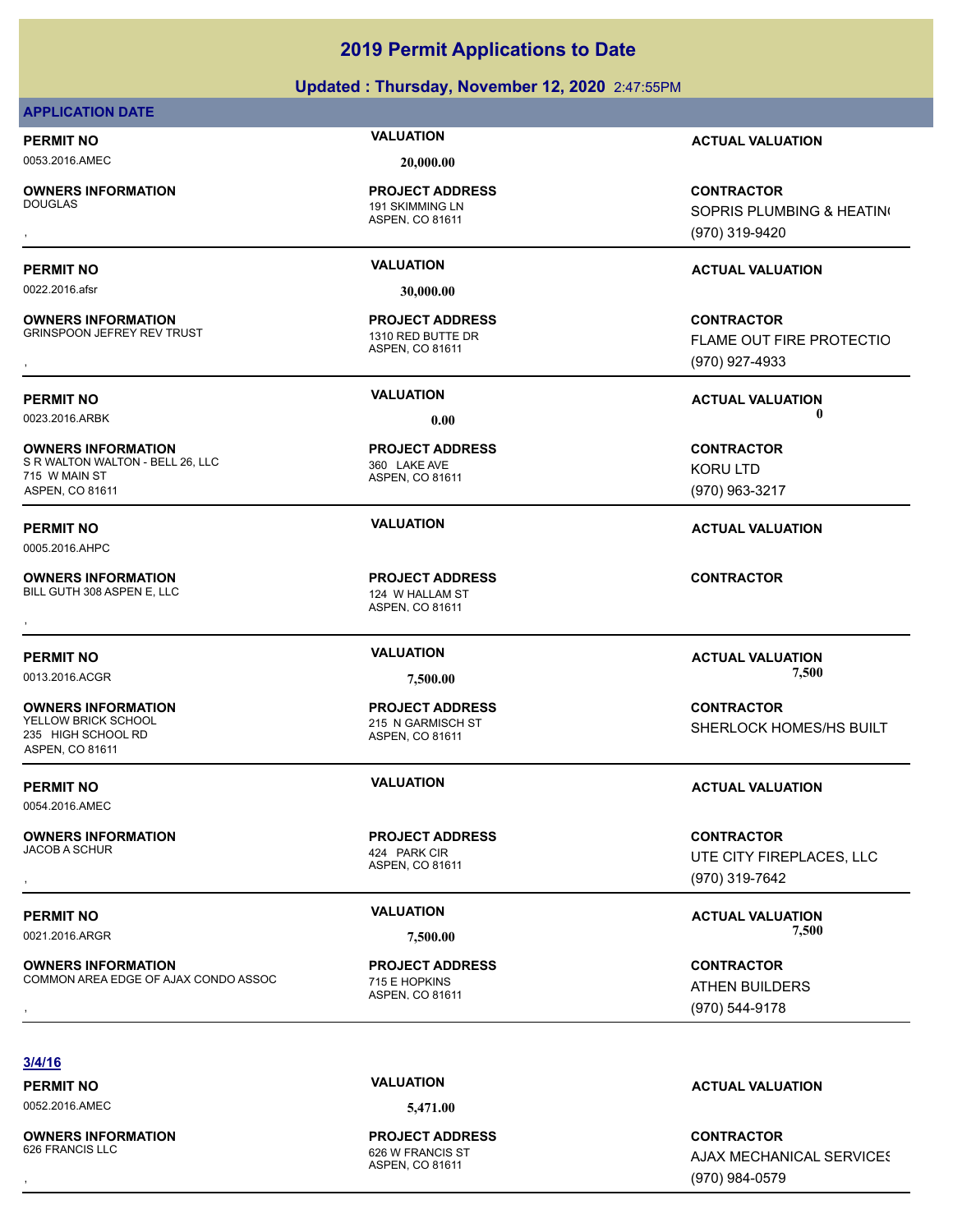### **Updated : Thursday, November 12, 2020** 2:47:55PM

### **APPLICATION DATE**

# 0012.2016.ENTP

**OWNERS INFORMATION** TEDDY FARRELL DANCING BEAR 11 219 E DURANT AVE **OWNERS INFORMATION METALLY SERVICE PROJECT ADDRESS ARE:**<br>TEDDY FARRELL DANCING BEAR 11 METAL METALLY ASPEN, CO 81611<br>,

**PROJECT ADDRESS**

0005.2016.RWBU **20,000.00**

**OWNERS INFORMATION**

0017.2016.ASLU

201 N MILL ST ASPEN, CO 81611

**OWNERS INFORMATION** ALISON FOTO AGLEY 800 S MILL ST

**OWNERS INFORMATION**

ASPEN, CO 81611

ASPEN, CO 81611 120 N MILL ST **PROJECT ADDRESS** , **CONTRACTOR**

ASPEN, CO 81611 **PROJECT ADDRESS**

ASPEN, CO 81611 BLEEKER MILL DEVELOPMENTS, LLC<br>201 N MILL ST **PROJECT ADDRESS**

**PERMIT NO VALUATION ACTUAL VALUATION**

**PERMIT NO VALUATION ACTUAL VALUATION**

**PERMIT NO VALUATION ACTUAL VALUATION** 0022.2016.ARBK **95,000.00 95,000.00**

, **CONTRACTOR** REMINGTON CONSTRUCTION (216) 509-7155

### **PERMIT NO VALUATION ACTUAL VALUATION**

### **CONTRACTOR**

**3/3/16**

0016.2016.ASLU

**OWNERS INFORMATION** SMUGGLER HOME OWNERS ASS. 301 OAK LN **OWNERS INFORMATION ASSUME ASSUME ASSUME ASSUMING A SERVICE OF A SERVICE ADDRESS AND SOLUTRACTOR SHOWS ASSUMED AN<br>SMUGGLER HOME OWNERS ASS. A SPEN, CO 81611<br>ASPEN, CO 81611** 

0004.2016.AHPC

**OWNERS INFORMATION** AARON GIBSON MATCHLESS, LLC<br>
980 GIBSON AVE **OWNERS INFORMATION CONTRACTOR REGIST OF PROJECT ADDRESS CONTRACTOR CONTRACTOR**<br>AARON GIBSON MATCHLESS, LLC SON SON GIBSON AVE<br>ASPEN. CO 81611

0029.2016.ASPL **65,000.00**

**OWNERS INFORMATION**

ASPEN, CO 81611

**PROJECT ADDRESS**

ASPEN, CO 81611

**PROJECT ADDRESS**

ASPEN, CO 81611 407 PARK AVE **PROJECT ADDRESS**

ASPEN, CO 81611 **PROJECT ADDRESS**

**PERMIT NO VALUATION ACTUAL VALUATION**

**PERMIT NO VALUATION ACTUAL VALUATION**

### **PERMIT NO VALUATION ACTUAL VALUATION**

, **CONTRACTOR** MAULDIN PLUMBING AND HE/ (970) 945-7016

**PERMIT NO VALUATION ACTUAL VALUATION** 0020.2016.ARGR **9,000.00 9,000.00**

, **CONTRACTOR** ZANIER CONST, LLC (970) 927-8823

### **OWNERS INFORMATION** NADJFI HOLDINGS III LLC 610 S WEST END ST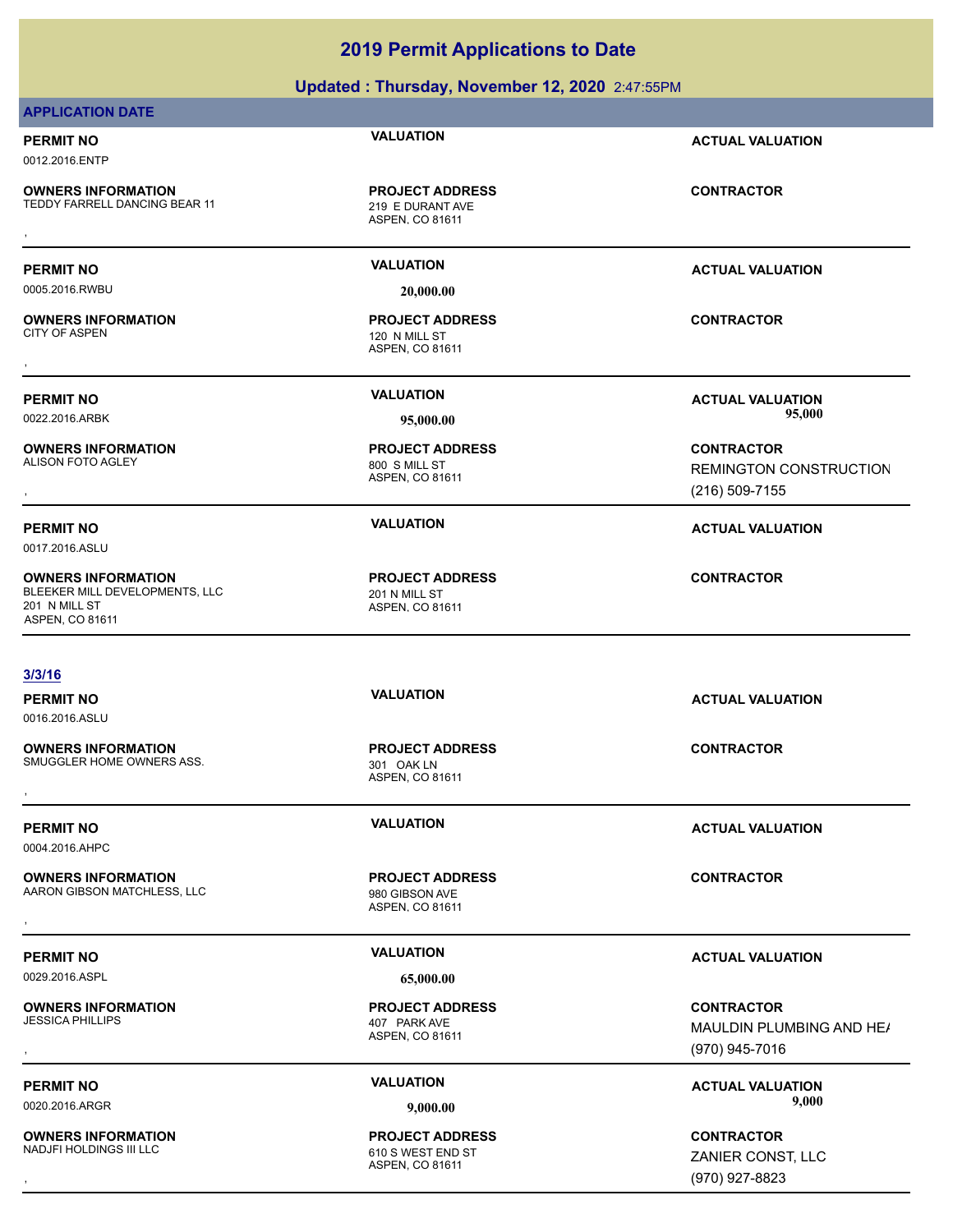### **Updated : Thursday, November 12, 2020** 2:47:55PM

### **APPLICATION DATE**

**OWNERS INFORMATION** 

ASPEN, CO 81611 3 WATER PL **PROJECT ADDRESS**

0042.2016.AELE **4,500.00**

**OWNERS INFORMATION** KEVIN & MARCIE TAYLOR 670 MOORE DR

0011.2016.ENTP

**OWNERS INFORMATION** BALD MOUNTAIN DEVELOPMENT LLC 0 0 SOUTH ASPEN ST 132 W MAIN ST ASPEN, CO 81611

0050.2016.AMEC **5,500.00**

**OWNERS INFORMATION**

0051.2016.AMEC **6,000.00**

**OWNERS INFORMATION**

0012.2016.COPY

, **OWNERS INFORMATION** CITY OF ASPEN , **CONTRACTOR**

ASPEN, CO 81611 **PROJECT ADDRESS**

ASPEN, CO 81611 **PROJECT ADDRESS**

ASPEN, CO 81611 585 CEMETERY LN **PROJECT ADDRESS**

ASPEN, CO 81611 925 1/2 GIBSON AVE **PROJECT ADDRESS**

**PROJECT ADDRESS**

**PERMIT NO VALUATION ACTUAL VALUATION** 0021.2016.ARBK **2,000.00 2,000.00**

, **CONTRACTOR** ATHEN BUILDERS (970) 544-9178

### **PERMIT NO VALUATION ACTUAL VALUATION**

, **CONTRACTOR** ALPINE CUSTOM ELECTRONI (970) 712-4912

**PERMIT NO VALUATION ACTUAL VALUATION**

**CONTRACTOR**

**PERMIT NO VALUATION ACTUAL VALUATION**

, **CONTRACTOR** SMITTYS AIR (970) 274-1652

### **PERMIT NO VALUATION ACTUAL VALUATION**

, **CONTRACTOR** A\*OK PLUMBING & HEATING, I (970) 456-3013

**PERMIT NO VALUATION ACTUAL VALUATION**

**3/2/16**

### **PERMIT NO VALUATION ACTUAL VALUATION** 0004.2016.RWBU **800.00**

**OWNERS INFORMATION**

ASPEN, CO 81611 0 EAST DURANT & SOUTH GALEN. **PROJECT ADDRESS** , **CONTRACTOR**

0028.2016.ASPL

**OWNERS INFORMATION**

**PROJECT ADDRESS**

ASPEN, CO 81611 310 W FRANCIS ST

**PERMIT NO VALUATION ACTUAL VALUATION**

**OWNERS INFORMATION PROJECT ADDRESS CONTRACTOR**<br>KOHNER ELLEN P 310 W FRANCIS ST STORM KING MECHANICAL LT<br>, ASPEN. CO 81611 STORM KING MECHANICAL LT (970) 625-8551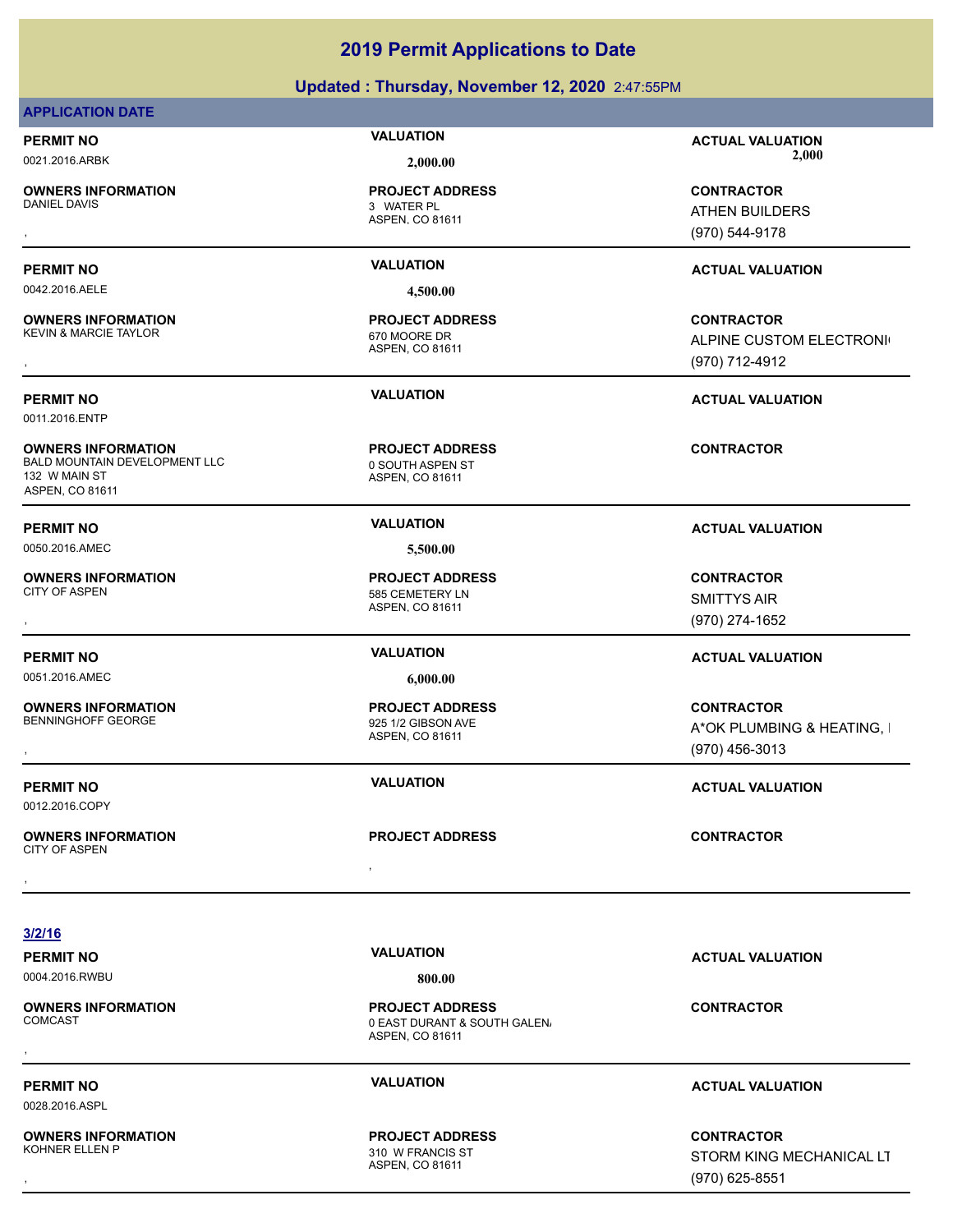### **Updated : Thursday, November 12, 2020** 2:47:55PM

### **APPLICATION DATE**

0015.2016.ASLU

**OWNERS INFORMATION** MOLLY GIBSON LODGE 101 W MAIN ST 101 W MAIN ST ASPEN, CO 81611

0004.2016.ARED

**OWNERS INFORMATION**

0049.2016.AMEC **28,000.00**

**OWNERS INFORMATION**

**OWNERS INFORMATION** MARK HUNT 414 E COOPER AVE LLC 418 E COOPER

ASPEN, CO 81611 **PROJECT ADDRESS**

ASPEN, CO 81611 1006 E COOPER AVE **PROJECT ADDRESS OWNERS INFORMATION FROJECT ADDRESS CONTRACTOR**<br>CITY OF ASPEN THE RESERVE ASPEN, CO 81611<br>ASPEN, CO 81611

ASPEN, CO 81611 407 PARK AVE **PROJECT ADDRESS**

ASPEN, CO 81611 **PROJECT ADDRESS**

**3/1/16**

**OWNERS INFORMATION**

**OWNERS INFORMATION** PTW ASPEN HOLDINGS, LLC 555 E DURANT AVE

**OWNERS INFORMATION**

0011.2016.COPY

, **OWNERS INFORMATION** CUSTOMER , **CONTRACTOR**

ASPEN, CO 81611 501 E HYMAN AVE **PROJECT ADDRESS**

ASPEN, CO 81611 **PROJECT ADDRESS**

ASPEN, CO 81611 331 PFISTER DR **PROJECT ADDRESS**

**PROJECT ADDRESS**

**PERMIT NO VALUATION ACTUAL VALUATION**

**CONTRACTOR**

**PERMIT NO VALUATION ACTUAL VALUATION**

**PERMIT NO VALUATION ACTUAL VALUATION**

, **CONTRACTOR** MAULDIN PLUMBING AND HE/ (970) 945-7016

**PERMIT NO VALUATION ACTUAL VALUATION** 0015.2016.ACBK **127,700.00 127,700.00**

**OWNERS INFORMATION MARK HUNT 414 E COOPER ASPEN. CO 81611**<br>MARK HUNT 414 E COOPER AVE LLC ASPEN. CO 81611<br>ASPEN. CO 81611 ASPEN. CO 81611 (312) 644-4470 CENTAUR CONSTRUCTION CO (312) 644-4470

**PERMIT NO VALUATION ACTUAL VALUATION** 0014.2016.ACBK **60,000.00 60,000.00**

, **CONTRACTOR** WALKER CONSTRUCTION, INC (970) 379-7622

**PERMIT NO VALUATION ACTUAL VALUATION** 0020.2016.ARBK **400,500.00 400,500.00**

, **CONTRACTOR** WEDUM CONSTRUCTION LLC (970) 925-1961

PERMIT NO **170,000 MALUATION**<br>170,000 MALUATION **170,000 MALUATION ACTUAL VALUATION** 0005.2016.ARBU **170,000.00 170,000.00**

, **CONTRACTOR** WALKER CONSTRUCTION, INC (970) 379-7622

### **PERMIT NO VALUATION ACTUAL VALUATION**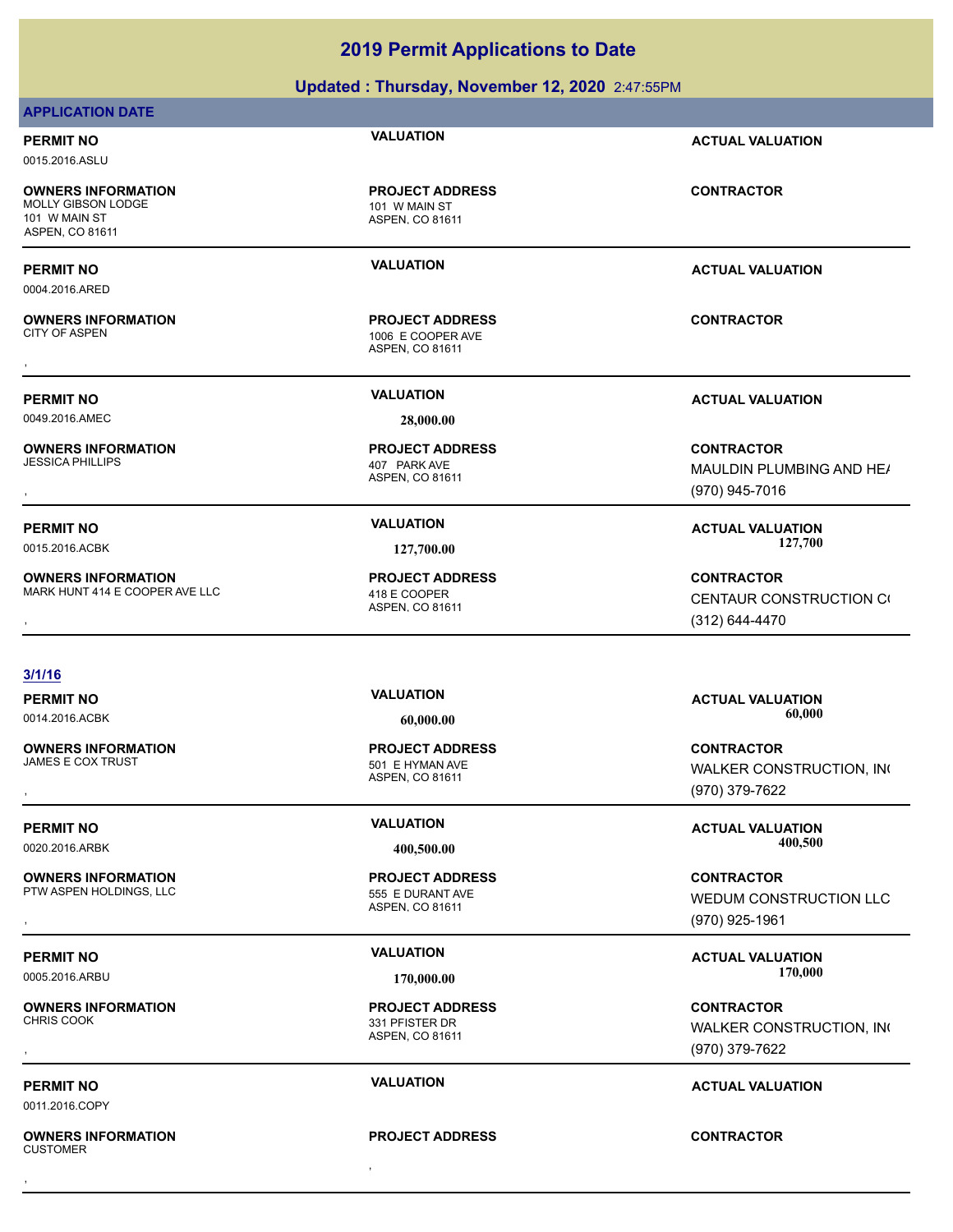### **Updated : Thursday, November 12, 2020** 2:47:55PM

### **APPLICATION DATE**

### **2/29/16**

0026.2016.ASPL **60,000.00**

**OWNERS INFORMATION** 101 E HALLAM ST ASPEN, CO 81611

**OWNERS INFORMATION** JODI SMITH PITKIN COUNTY LIBRARY 120 N MILL ST 120 N MILL ST ASPEN, CO 81611

0048.2016.AMEC **67,000.00**

**OWNERS INFORMATION**

**PERMIT NO VALUATION VALUATION VALUATION** 

0027.2016.ASPL **54,950.00**

**OWNERS INFORMATION** ERIC FEDER REV TRUST 124 N SPRING ST

0003.2016.ENPM

**OWNERS INFORMATION**

MORSE JAMES A TRUST **EXECUTE A SET ASSESS** BAY ST

0025.2016.ASPL **500.00**

**OWNERS INFORMATION** KATHERINE MCMILLAN 421 VINE ST

0010.2016.ENTP

**OWNERS INFORMATION** BALD MOUNTAIN DEVELOPMENT LLC 0 SOUTH ASPEN ST 132 W MAIN ST ASPEN, CO 81611

0010.2016.COPY

, **OWNERS INFORMATION** CITY OF ASPEN , **CONTRACTOR**

ASPEN, CO 81611 101 E HALLAM ST **PROJECT ADDRESS**

ASPEN, CO 81611 **PROJECT ADDRESS**

ASPEN, CO 81611 124 N SPRING ST **PROJECT ADDRESS**

**PROJECT ADDRESS**

ASPEN, CO 81611 **PROJECT ADDRESS**

### **PERMIT NO VALUATION ACTUAL VALUATION**

**CONTRACTOR** MAULDIN PLUMBING AND HE/ (970) 945-7016

**PERMIT NO VALUATION ACTUAL VALUATION** 0003.2016.ACBU **0.00 0.00**

> **CONTRACTOR** FCI CONSTRUCTORS, INC (970) 434-9093

### **PERMIT NO VALUATION ACTUAL VALUATION**

, **CONTRACTOR** SOPRIS MECHANICAL (070) 618-0282

, **CONTRACTOR** SOPRIS MECHANICAL (070) 618-0282

**OWNERS INFORMATION PROJECT ADDRESS CONTRACTOR**<br>KATHERINE MCMILLAN 421 VINE ST SOPRIS PLUMBING & HEATIN(<br>, ASPEN. CO 81611 SOPRIS PLUMBING & HEATING (970) 319-9420

**CONTRACTOR**

**PROJECT ADDRESS**

**PERMIT NO VALUATION ACTUAL VALUATION**

# ASPEN, CO 81611

, **CONTRACTOR**

ASPEN, CO 81611 **PROJECT ADDRESS**

ASPEN, CO 81611 **PROJECT ADDRESS**

**PERMIT NO VALUATION ACTUAL VALUATION**

**PERMIT NO VALUATION ACTUAL VALUATION**

# **PERMIT NO VALUATION ACTUAL VALUATION**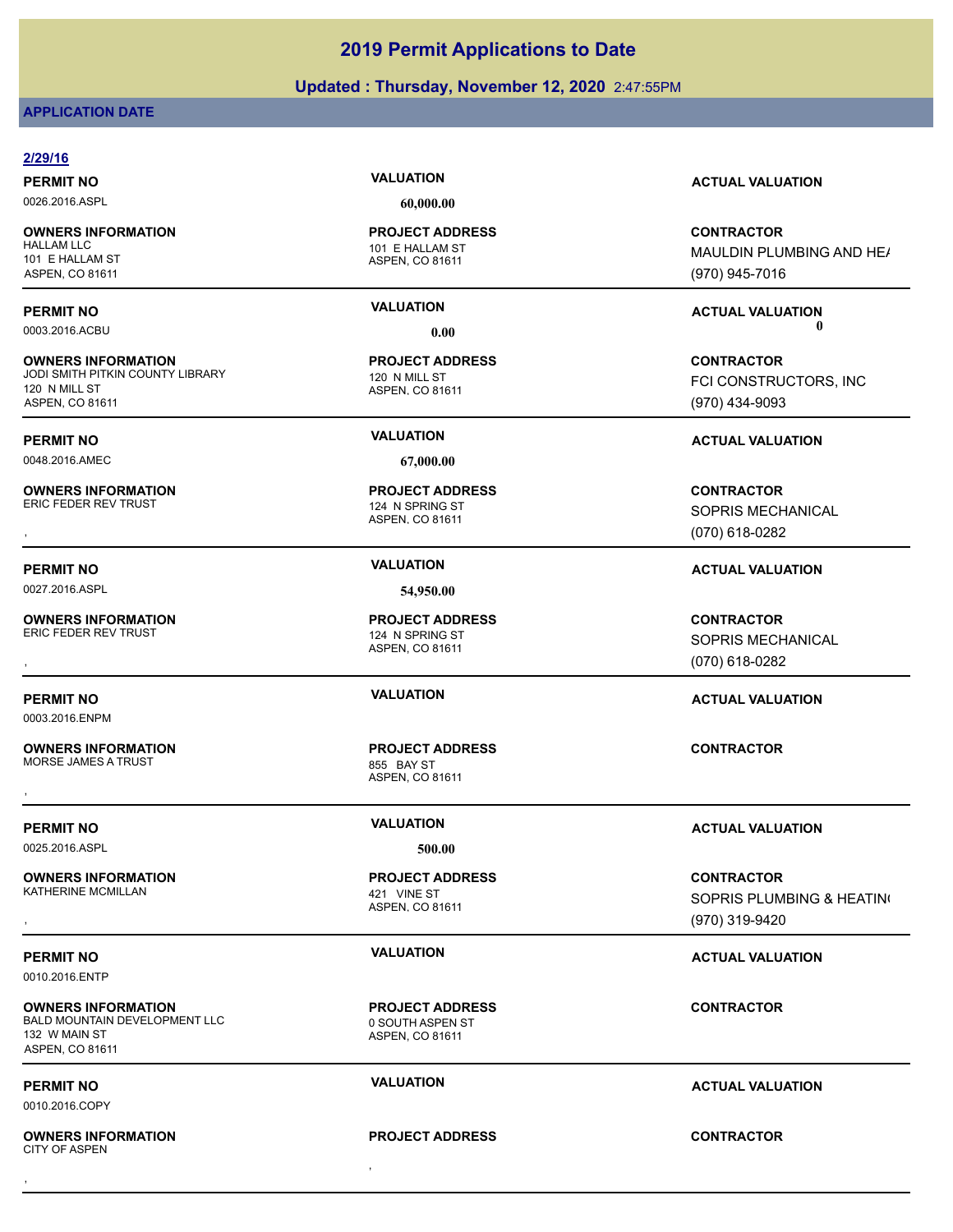### **Updated : Thursday, November 12, 2020** 2:47:55PM

### **APPLICATION DATE**

| 2/26/16                                             |                                                               |                                                                      |
|-----------------------------------------------------|---------------------------------------------------------------|----------------------------------------------------------------------|
| <b>PERMIT NO</b>                                    | <b>VALUATION</b>                                              | <b>ACTUAL VALUATION</b>                                              |
| 0039.2016.AELE                                      | 9,900.00                                                      |                                                                      |
| <b>OWNERS INFORMATION</b><br>KOHNER ELLEN P         | <b>PROJECT ADDRESS</b><br>310 W FRANCIS ST<br>ASPEN, CO 81611 | <b>CONTRACTOR</b><br>R & A ENTERPRISES OF CARE<br>(970) 945-6500     |
| <b>PERMIT NO</b><br>0014.2016.ASLU                  | <b>VALUATION</b>                                              | <b>ACTUAL VALUATION</b>                                              |
| <b>OWNERS INFORMATION</b><br>MURRAY AND CHERYL HALL | <b>PROJECT ADDRESS</b><br>820 E HYMAN AVE<br>ASPEN, CO 81611  | <b>CONTRACTOR</b>                                                    |
| <b>PERMIT NO</b>                                    | <b>VALUATION</b>                                              | <b>ACTUAL VALUATION</b>                                              |
| 0011.2016.ACGR                                      | 0.00                                                          | 0                                                                    |
| <b>OWNERS INFORMATION</b><br>SASLOVE JOSHUA         | <b>PROJECT ADDRESS</b><br>520 E DURANT AVE<br>ASPEN, CO 81611 | <b>CONTRACTOR</b>                                                    |
| <b>PERMIT NO</b>                                    | <b>VALUATION</b>                                              | <b>ACTUAL VALUATION</b>                                              |
| 0040.2016.AELE                                      | 6,000.00                                                      |                                                                      |
| <b>OWNERS INFORMATION</b><br>ASPEN WATERS, LLC      | <b>PROJECT ADDRESS</b><br>1098 WATERS AVE<br>ASPEN, CO 81611  | <b>CONTRACTOR</b>                                                    |
| <b>PERMIT NO</b>                                    | <b>VALUATION</b>                                              | <b>ACTUAL VALUATION</b>                                              |
| 0047.2016.AMEC                                      | 4,000.00                                                      |                                                                      |
| <b>OWNERS INFORMATION</b><br>ASPEN WATERS, LLC      | <b>PROJECT ADDRESS</b><br>1096 WATERS AVE<br>ASPEN, CO 81611  | <b>CONTRACTOR</b><br>ASPEN SOLAR, INC<br>(970) 925-3659              |
| <b>PERMIT NO</b>                                    | <b>VALUATION</b>                                              | <b>ACTUAL VALUATION</b>                                              |
| 0041.2016.AELE                                      | 12,000.00                                                     |                                                                      |
| <b>OWNERS INFORMATION</b><br>ASPEN WATERS, LLC      | <b>PROJECT ADDRESS</b><br>1096 WATERS AVE<br>ASPEN, CO 81611  | <b>CONTRACTOR</b>                                                    |
| <b>PERMIT NO</b>                                    | <b>VALUATION</b>                                              | <b>ACTUAL VALUATION</b>                                              |
| 0046.2016.AMEC                                      | 4,000.00                                                      |                                                                      |
| <b>OWNERS INFORMATION</b><br>ASPEN WATERS, LLC      | <b>PROJECT ADDRESS</b><br>1098 WATERS AVE<br>ASPEN, CO 81611  | <b>CONTRACTOR</b><br>ASPEN SOLAR, INC<br>(970) 925-3659              |
| <b>PERMIT NO</b>                                    | <b>VALUATION</b>                                              | <b>ACTUAL VALUATION</b>                                              |
| 0019.2016.ARGR                                      | 0.00                                                          | 0                                                                    |
| <b>OWNERS INFORMATION</b><br>ZUMA, LLC              | <b>PROJECT ADDRESS</b><br>675 S ALPS RD<br>ASPEN, CO 81611    | <b>CONTRACTOR</b><br><b>GE JOHNSON CONSTRUCTIO</b><br>(719) 473-5321 |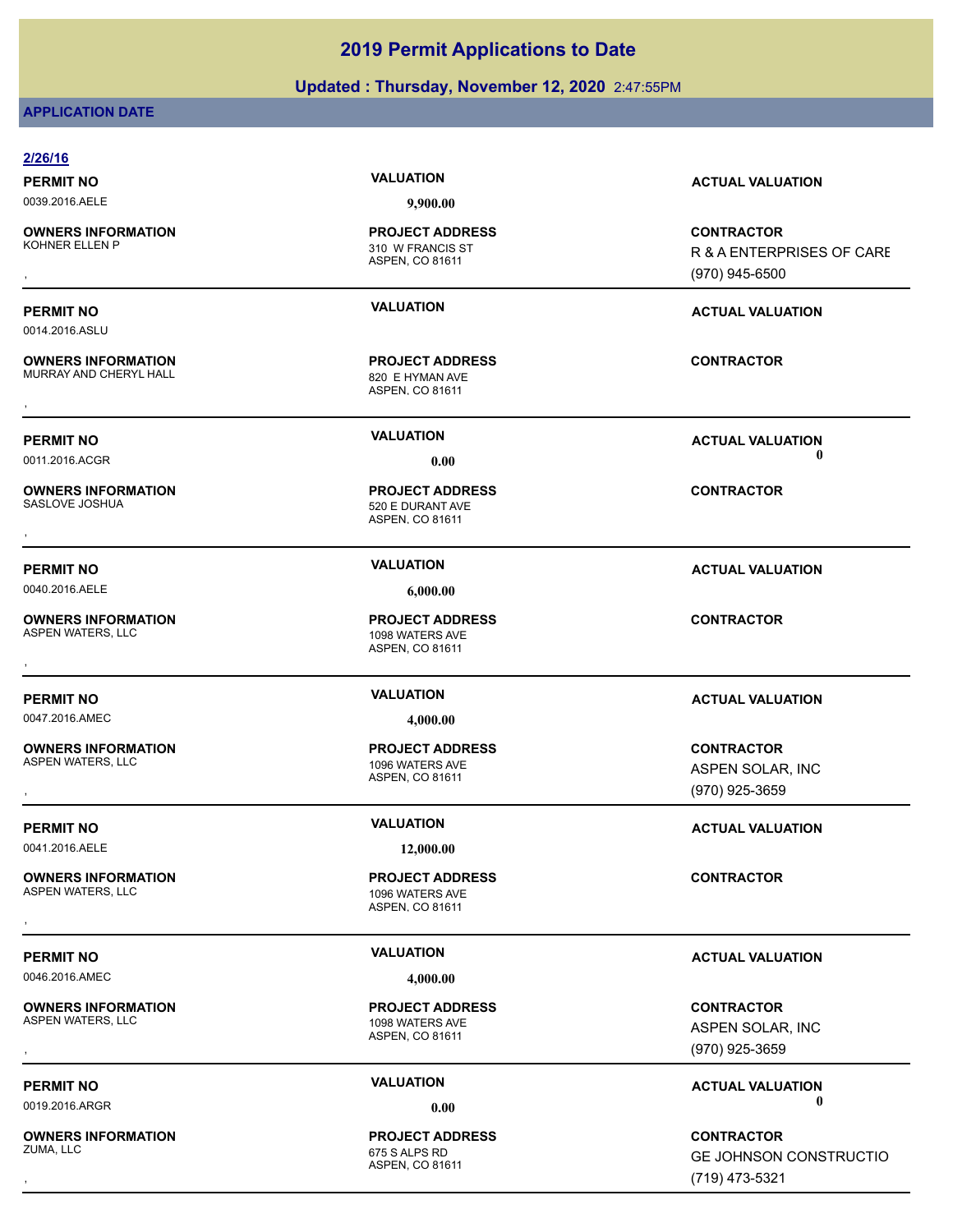### **Updated : Thursday, November 12, 2020** 2:47:55PM

### **APPLICATION DATE**

| 2/25/16                                                                           |                                                              |                                                                   |
|-----------------------------------------------------------------------------------|--------------------------------------------------------------|-------------------------------------------------------------------|
| <b>PERMIT NO</b>                                                                  | <b>VALUATION</b>                                             | <b>ACTUAL VALUATION</b>                                           |
| 0045.2016.AMEC                                                                    | 24,630.00                                                    |                                                                   |
| <b>OWNERS INFORMATION</b><br><b>ERIC FEDER REV TRUST</b>                          | <b>PROJECT ADDRESS</b><br>124 N SPRING ST<br>ASPEN, CO 81611 | <b>CONTRACTOR</b><br>FIREPLACE COMPANY, THE<br>(970) 963-3598     |
| <b>PERMIT NO</b><br>0002.2016.land                                                | <b>VALUATION</b>                                             | <b>ACTUAL VALUATION</b>                                           |
| <b>OWNERS INFORMATION</b><br>MORSE JAMES A TRUST                                  | <b>PROJECT ADDRESS</b><br>855 BAY ST<br>ASPEN, CO 81611      | <b>CONTRACTOR</b><br>STUTSMAN GERBAZ, INC.<br>(970) 923-4379      |
| <b>PERMIT NO</b><br>0038.2016.AELE                                                | <b>VALUATION</b><br>25,000.00                                | <b>ACTUAL VALUATION</b>                                           |
| <b>OWNERS INFORMATION</b><br><b>CRAIG KATHLEEN E</b>                              | <b>PROJECT ADDRESS</b><br>205 S GALENA ST<br>ASPEN, CO 81611 | <b>CONTRACTOR</b><br>TIM DYER ELECTRIC, INC.<br>(970) 945-2430    |
| <b>PERMIT NO</b>                                                                  | <b>VALUATION</b>                                             | <b>ACTUAL VALUATION</b>                                           |
| 0018.2016.ARGR                                                                    | 0.00                                                         | 0                                                                 |
| <b>OWNERS INFORMATION</b><br>JACKSON 43 INVESTMENTS LLC                           | <b>PROJECT ADDRESS</b><br>0651 PFISTER DR<br>ASPEN, CO 81611 | <b>CONTRACTOR</b><br><b>B2 BUILDERS</b><br>(970) 544-2000         |
| <b>PERMIT NO</b><br>0009.2016.ENTP                                                | <b>VALUATION</b>                                             | <b>ACTUAL VALUATION</b>                                           |
| <b>OWNERS INFORMATION</b><br>ASPEN ART MUSEUM<br>590 N MILL ST<br>ASPEN, CO 81611 | <b>PROJECT ADDRESS</b><br>637 E HYMAN<br>ASPEN, CO 81611     | <b>CONTRACTOR</b>                                                 |
| <b>PERMIT NO</b><br>0002.2016.ENPM                                                | <b>VALUATION</b>                                             | <b>ACTUAL VALUATION</b>                                           |
| <b>OWNERS INFORMATION</b><br>ASPEN ART MUSEUM<br>590 N MILL ST<br>ASPEN, CO 81611 | <b>PROJECT ADDRESS</b><br>637 E HYMAN<br>ASPEN, CO 81611     | <b>CONTRACTOR</b>                                                 |
| 2/24/16                                                                           |                                                              |                                                                   |
| <b>PERMIT NO</b><br>0019.2016.ARBK                                                | <b>VALUATION</b><br>475,000.00                               | <b>ACTUAL VALUATION</b><br>475,000                                |
| <b>OWNERS INFORMATION</b><br>ASPEN STREAM LLC                                     | <b>PROJECT ADDRESS</b><br>855 BAY ST<br>ASPEN, CO 81611      | <b>CONTRACTOR</b><br>A*OK PLUMBING & HEATING, I<br>(970) 456-3013 |
|                                                                                   |                                                              |                                                                   |

0036.2016.AELE **5,000.00**

**PERMIT NO CONSUMITY ACTUAL VALUATION VALUATION ACTUAL VALUATION** 

(970) 456-3013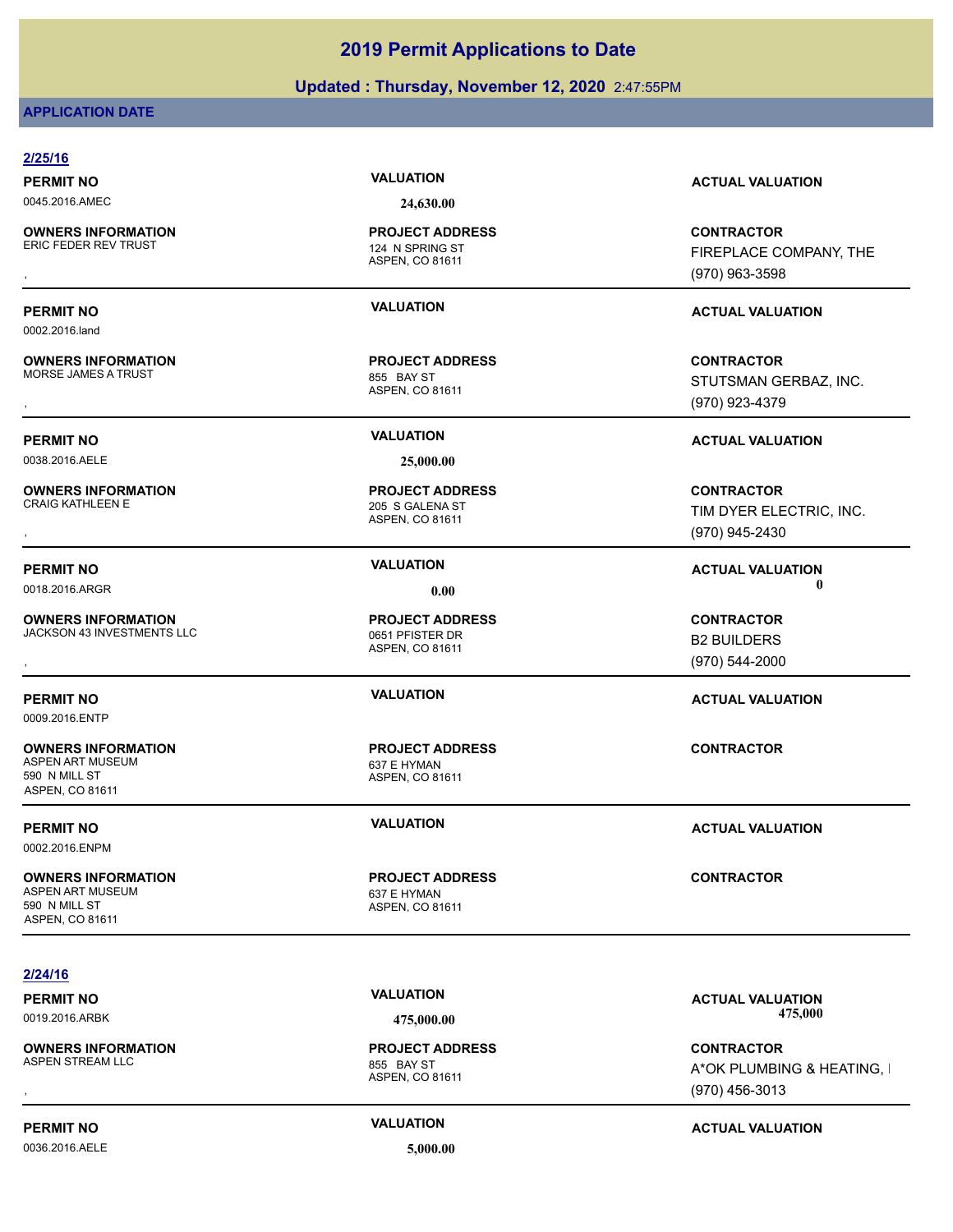### **Updated : Thursday, November 12, 2020** 2:47:55PM

|                                                                                                              | <b>Opuated. Thursuay, NOVERIBER 12, 2020</b> 2.47.35PM           |                                                                  |
|--------------------------------------------------------------------------------------------------------------|------------------------------------------------------------------|------------------------------------------------------------------|
| <b>APPLICATION DATE</b>                                                                                      |                                                                  |                                                                  |
| <b>OWNERS INFORMATION</b><br><b>JONATHAN FEINBERG</b>                                                        | <b>PROJECT ADDRESS</b><br>501 RIO GRANDE PL<br>ASPEN, CO 81611   | <b>CONTRACTOR</b><br>LITTELL ELECTRIC, INC<br>(970) 429-8357     |
| <b>PERMIT NO</b><br>0024.2016.ASPL                                                                           | <b>VALUATION</b>                                                 | <b>ACTUAL VALUATION</b>                                          |
| <b>OWNERS INFORMATION</b><br><b>BLAKE AND TATE CASPER</b><br>100 RED MOUNTAIN RD<br>ASPEN, CO 81611          | <b>PROJECT ADDRESS</b><br>100 RED MOUNTAIN RD<br>ASPEN, CO 81611 | <b>CONTRACTOR</b><br>CRYSTAL VALLEY PLUMBING<br>(970) 963-1251   |
| <b>PERMIT NO</b><br>0037.2016.AELE                                                                           | <b>VALUATION</b><br>1,500.00                                     | <b>ACTUAL VALUATION</b>                                          |
| <b>OWNERS INFORMATION</b><br>JEREMY FLUG, PARTNER FURNGULF LTD<br>616 E HYMAN AVE<br>ASPEN, CO 81611         | <b>PROJECT ADDRESS</b><br>616 E HYMAN<br>ASPEN, CO 81611         | <b>CONTRACTOR</b><br>R & A ENTERPRISES OF CARE<br>(970) 945-6500 |
| <b>PERMIT NO</b><br>0008.2016.COPY                                                                           | <b>VALUATION</b>                                                 | <b>ACTUAL VALUATION</b>                                          |
| <b>OWNERS INFORMATION</b><br><b>CITY OF ASPEN</b>                                                            | <b>PROJECT ADDRESS</b>                                           | <b>CONTRACTOR</b>                                                |
| <b>PERMIT NO</b><br>0009.2016.COPY                                                                           | <b>VALUATION</b>                                                 | <b>ACTUAL VALUATION</b>                                          |
| <b>OWNERS INFORMATION</b><br><b>CITY OF ASPEN</b>                                                            | <b>PROJECT ADDRESS</b>                                           | <b>CONTRACTOR</b>                                                |
|                                                                                                              |                                                                  |                                                                  |
| 2/23/16<br><b>PERMIT NO</b><br>0044.2016.AMEC                                                                | <b>VALUATION</b>                                                 | <b>ACTUAL VALUATION</b>                                          |
| <b>OWNERS INFORMATION</b><br><b>CITY OF ASPEN</b>                                                            | <b>PROJECT ADDRESS</b><br>861 MAROON CREEK RD<br>ASPEN, CO 81611 | <b>CONTRACTOR</b><br>ELEMENTS PLUMBING & HEAT                    |
| <b>PERMIT NO</b>                                                                                             | <b>VALUATION</b>                                                 | <b>ACTUAL VALUATION</b>                                          |
| 0003.2016.AHPC<br><b>OWNERS INFORMATION</b><br>DOUG KELSO PROPERTIES LLC<br>627 W MAIN ST<br>ASPEN, CO 81611 | <b>PROJECT ADDRESS</b><br>627 W MAIN ST<br>ASPEN, CO 81611       | <b>CONTRACTOR</b>                                                |
| <b>PERMIT NO</b><br>0010.2016.ACGR                                                                           | <b>VALUATION</b><br>0.00                                         | <b>ACTUAL VALUATION</b><br>0                                     |
| <b>OWNERS INFORMATION</b><br>JEREMY FLUG, PARTNER FURNGULF LTD<br>616 E HYMAN AVE<br>ASPEN, CO 81611         | <b>PROJECT ADDRESS</b><br>616 E HYMAN AVE<br>ASPEN, CO 81611     | <b>CONTRACTOR</b><br>SCHLUMBERGER / SCHERER (<br>(970) 925-8360  |
| <b>PERMIT NO</b>                                                                                             | <b>VALUATION</b>                                                 | <b>ACTUAL VALUATION</b>                                          |

0021.2016.afsr **1,000.00**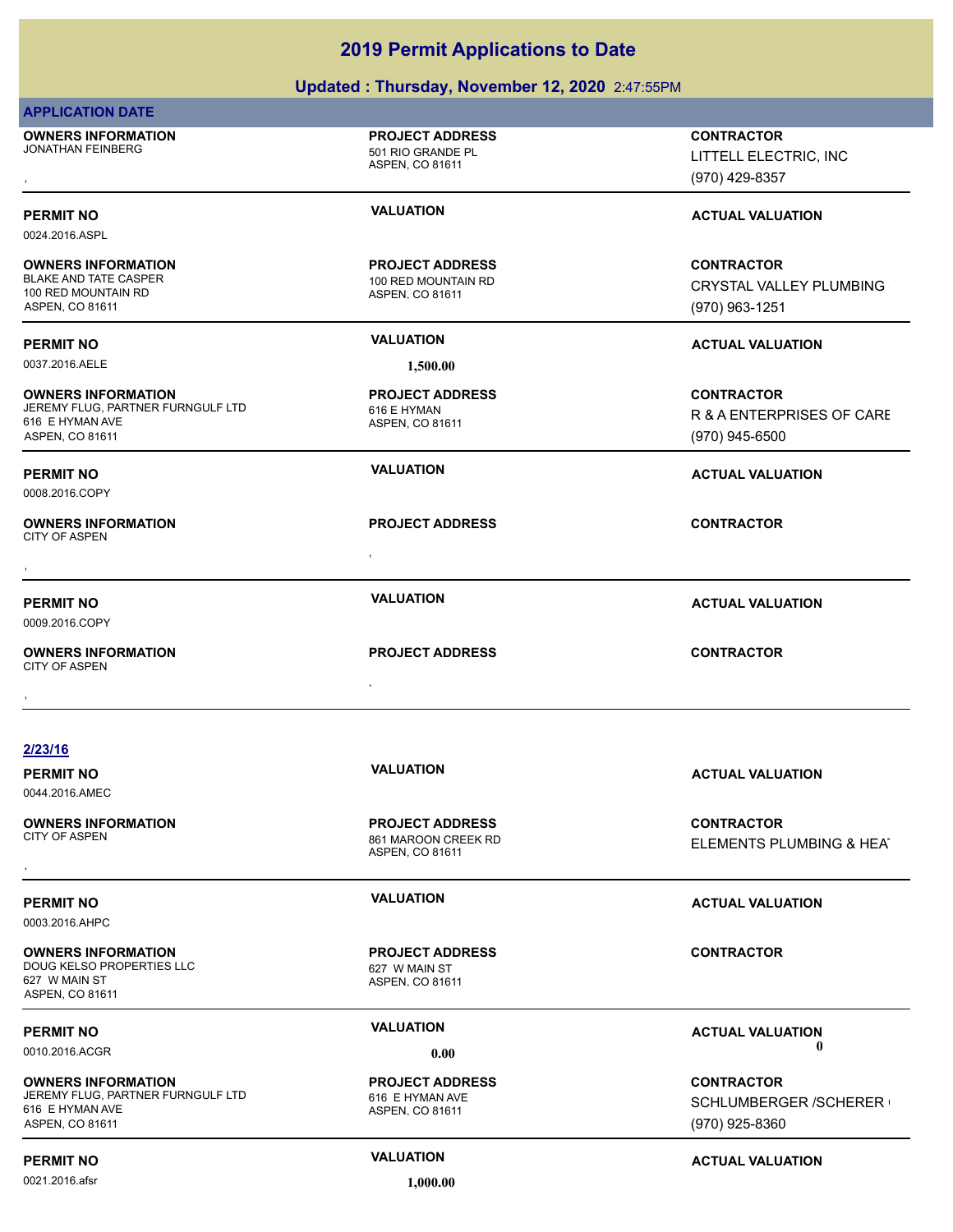### **Updated : Thursday, November 12, 2020** 2:47:55PM

| <b>APPLICATION DATE</b>                                                                  |                                                                |                                                                 |
|------------------------------------------------------------------------------------------|----------------------------------------------------------------|-----------------------------------------------------------------|
| <b>OWNERS INFORMATION</b><br>KATIE REED BUILDING LLC                                     | <b>PROJECT ADDRESS</b><br>305 E HOPKINS AVE<br>ASPEN, CO 81611 | <b>CONTRACTOR</b><br>FLAME OUT FIRE PROTECTIO<br>(970) 927-4933 |
| <b>PERMIT NO</b>                                                                         | <b>VALUATION</b>                                               | <b>ACTUAL VALUATION</b>                                         |
| 0035.2016.AELE                                                                           | 55,822.00                                                      |                                                                 |
| <b>OWNERS INFORMATION</b><br><b>KEVIN &amp; MARCIE TAYLOR</b>                            | <b>PROJECT ADDRESS</b><br>670 MOORE DR<br>ASPEN, CO 81611      | <b>CONTRACTOR</b><br>SUNSENSE, INC<br>(970) 963-1420            |
| <b>PERMIT NO</b><br>0001.2016.OSLU                                                       | <b>VALUATION</b>                                               | <b>ACTUAL VALUATION</b>                                         |
| <b>OWNERS INFORMATION</b><br>FOX CROSSING PROPERTIES LOT 5                               | <b>PROJECT ADDRESS</b><br>549 RACE ALY<br>ASPEN, CO 81611      | <b>CONTRACTOR</b>                                               |
| <b>PERMIT NO</b><br>0007.2016.COPY                                                       | <b>VALUATION</b>                                               | <b>ACTUAL VALUATION</b>                                         |
| <b>OWNERS INFORMATION</b><br><b>CITY OF ASPEN</b>                                        | <b>PROJECT ADDRESS</b>                                         | <b>CONTRACTOR</b>                                               |
|                                                                                          |                                                                |                                                                 |
| 2/22/16                                                                                  |                                                                |                                                                 |
| <b>PERMIT NO</b>                                                                         | <b>VALUATION</b>                                               | <b>ACTUAL VALUATION</b>                                         |
| 0043.2016.AMEC                                                                           | 13,000.00                                                      |                                                                 |
| <b>OWNERS INFORMATION</b><br><b>DIMI ANGELOU</b><br>605 W HOPKINS AVE<br>ASPEN, CO 81611 | <b>PROJECT ADDRESS</b><br>605 W HOPKINS AVE<br>ASPEN, CO 81611 | <b>CONTRACTOR</b><br>NEW AGE PLUMBING & HEATI<br>(970) 928-7320 |
| <b>PERMIT NO</b>                                                                         | <b>VALUATION</b>                                               | <b>ACTUAL VALUATION</b>                                         |
| 0042.2016.AMEC                                                                           | 60,000.00                                                      |                                                                 |
| <b>OWNERS INFORMATION</b><br><b>HALLAM LLC</b><br>101 E HALLAM ST<br>ASPEN, CO 81611     | <b>PROJECT ADDRESS</b><br>101 E HALLAM ST<br>ASPEN, CO 81611   | <b>CONTRACTOR</b><br>MAULDIN PLUMBING AND HE/<br>(970) 945-7016 |
| <b>PERMIT NO</b>                                                                         | <b>VALUATION</b>                                               | <b>ACTUAL VALUATION</b>                                         |
| 0004.2016.ARBU                                                                           | 0.00                                                           |                                                                 |
| <b>OWNERS INFORMATION</b><br><b>CHARIF SOUKI</b>                                         | <b>PROJECT ADDRESS</b><br>135 MINERS TRL<br>ASPEN, CO 81611    | <b>CONTRACTOR</b><br>KAEGEBEIN FINE HOMEBUILD<br>(970) 379-6228 |

0033.2016.AELE **1,200.00**

**OWNERS INFORMATION** MARK HUNT 434 EAST COOPER AVE, LLC

ASPEN, CO 81611 **PROJECT ADDRESS**

**PERMIT NO CONSUMITY ACTUAL VALUATION VALUATION ACTUAL VALUATION** 

**OWNERS INFORMATION EXECUTE:**<br>MARK HUNT 434 EAST COOPER AVE, LLC ASPEN. CO 81611 ASPEN. CO 81611<br>
ASPEN. CO 81611 MILLER ELECTRICAL SERVICE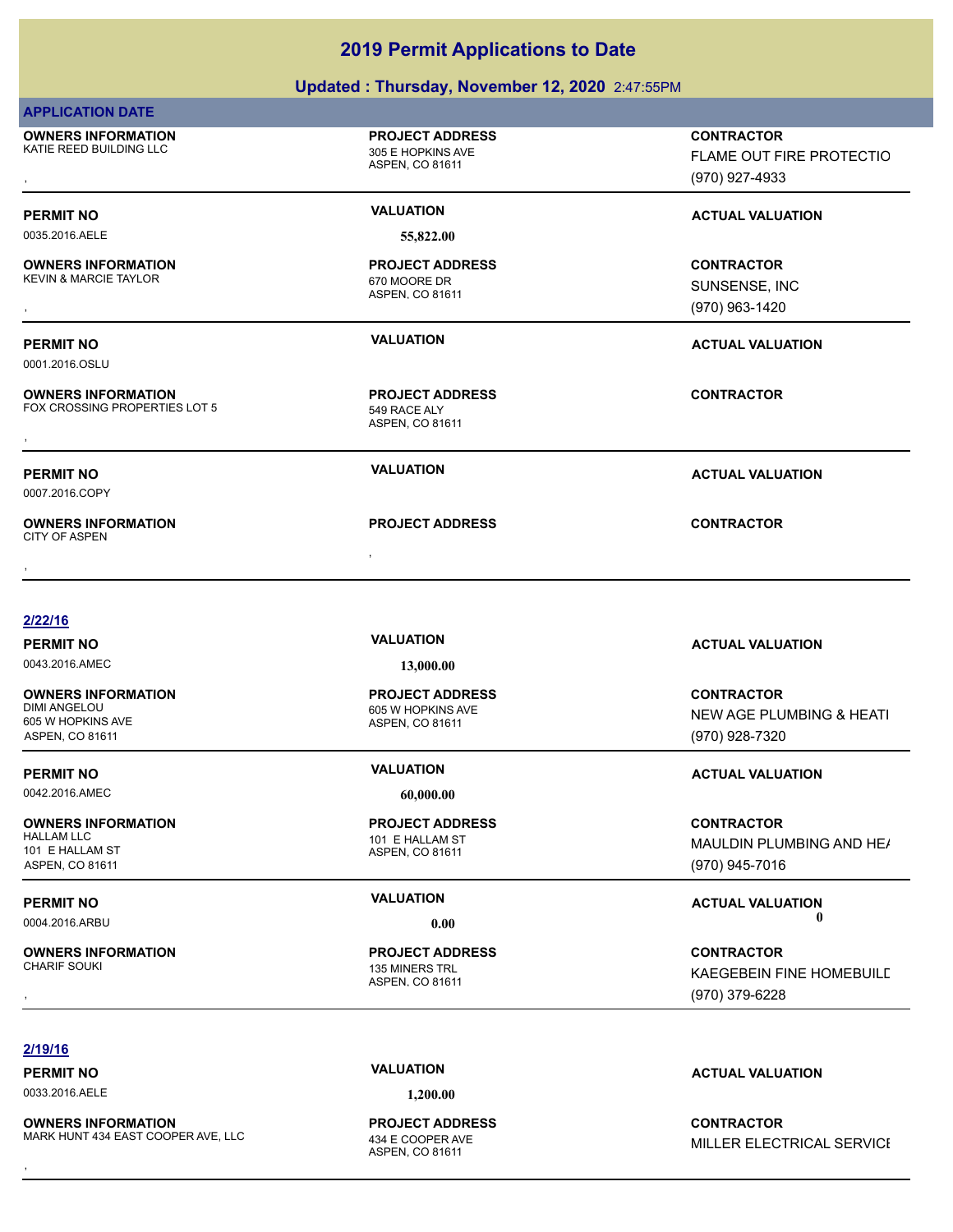### **Updated : Thursday, November 12, 2020** 2:47:55PM

## **APPLICATION DATE PERMIT NO VALUATION ACTUAL VALUATION**

0034.2016.AELE **1,200.00**

**OWNERS INFORMATION**

ASPEN, CO 81611 465 N MILL ST **PROJECT ADDRESS**

**PROJECT ADDRESS**

, **CONTRACTOR** DAVID ELECTRIC (970) 947-9413

### **PERMIT NO VALUATION ACTUAL VALUATION**

0006.2016.COPY

, **OWNERS INFORMATION** CITY OF ASPEN , **CONTRACTOR**

### **2/18/16**

0022.2016.ASPL **1,000.00**

**OWNERS INFORMATION**

0023.2016.ASPL **2,000.00**

**OWNERS INFORMATION** GUY AND MARTINE SAUSSUS 60 OVERLOOK DR

0002.2016.AHPC

**OWNERS INFORMATION** BEN PRITZKER 533 WEST HALLAM LLC 533 W HALLAM ST **OWNERS INFORMATION LARGE SERVICE OF A SERVICE PROJECT ADDRESS ARE:** THE SOUNTRACTOR CONTRACTOR<br>BEN PRITZKER 533 WEST HALLAM LLC ASPEN, CO 81611<br>,

**OWNERS INFORMATION** AJAX INVESTMENTS LLC<br>
730 E DURANT

0032.2016.AELE **80,000.00**

**OWNERS INFORMATION** TERRA FIRMA PARTNERSHIP 936 KING ST

**OWNERS INFORMATION**

ASPEN, CO 81611 155 LONE PINE RD **PROJECT ADDRESS**

ASPEN, CO 81611 **PROJECT ADDRESS**

ASPEN, CO 81611 **PROJECT ADDRESS**

ASPEN, CO 81611 **PROJECT ADDRESS**

ASPEN, CO 81611 **PROJECT ADDRESS**

ASPEN, CO 81611 204 S MILL ST **PROJECT ADDRESS**

**PERMIT NO VALUATION ACTUAL VALUATION**

, **CONTRACTOR AJAX MECHANICAL SERVICES** (970) 984-0579

### **PERMIT NO VALUATION VALUATION VALUATION**

**OWNERS INFORMATION PROJECT ADDRESS CONTRACTOR**<br>GUY AND MARTINE SAUSSUS 60 OVERLOOK DR YOUNG SERVICES, LLC<br>, ASPEN. CO 81611 YOUNG SERVICES, LLC (970) 384-0354

### **PERMIT NO VALUATION ACTUAL VALUATION**

**PERMIT NO CONSUMITY OF A CONSUMITY OF A CONSUMITY OF A CONSUMITY OF A CTUAL VALUATION** 0009.2016.ACGR **30,000.00 30,000.00**

, **CONTRACTOR** HIGH MARK CONSTRUCTION (970) 379-5617

### **PERMIT NO VALUATION ACTUAL VALUATION**

, **CONTRACTOR** MILLER ELECTRICAL SERVICE

**PERMIT NO CONSUMITY OF A CONSUMITY OF A CONSUMITY OF A CONSUMITY OF A CTUAL VALUATION** 0012.2016.ACBK **25,000.00 25,000.00**

, **CONTRACTOR** HANSEN CONSTRUCTION, INC (970) 920-1558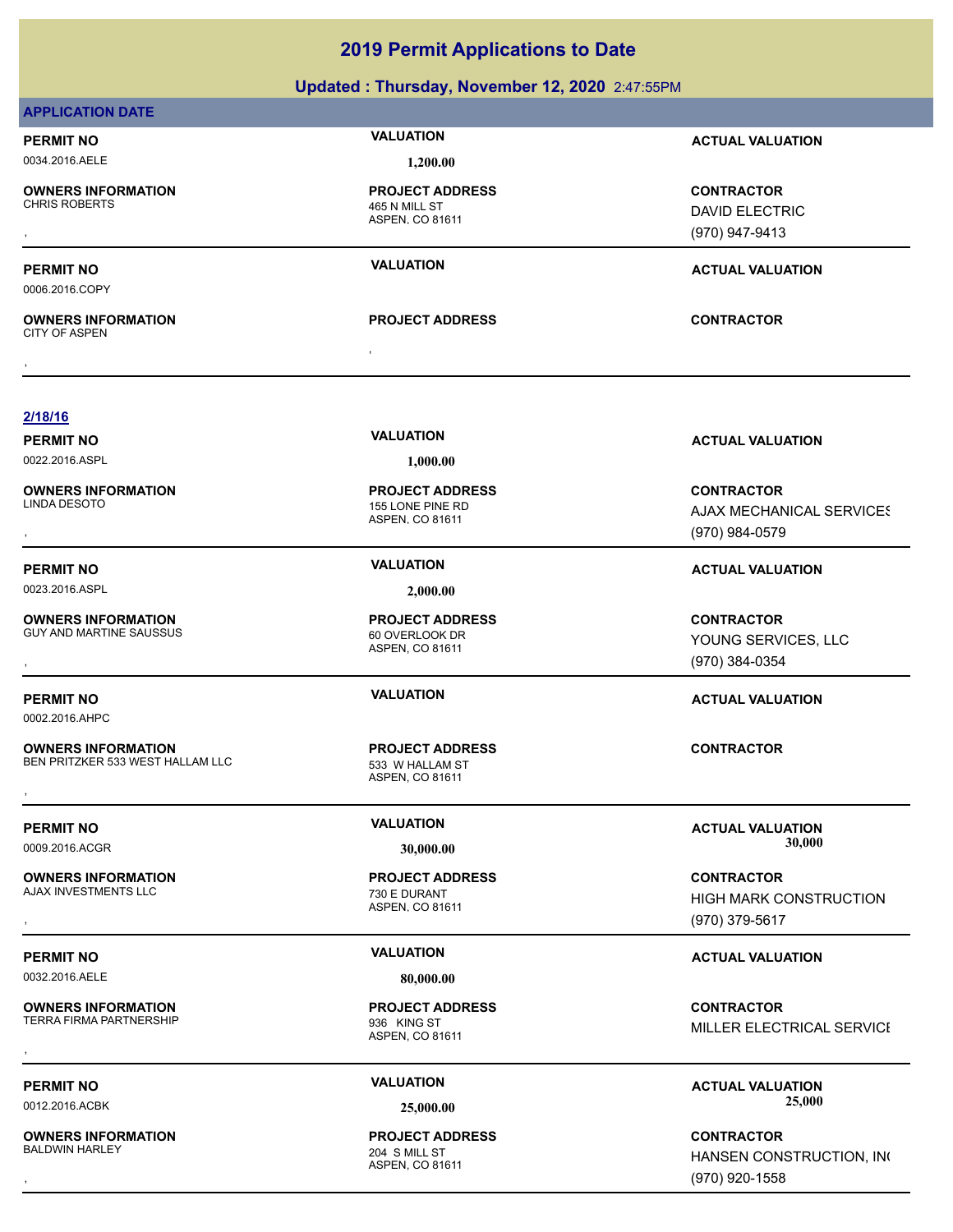### **Updated : Thursday, November 12, 2020** 2:47:55PM

### **APPLICATION DATE**

### **PERMIT NO VALUATION ACTUAL VALUATION**

0020.2016.afsr **26,000.00**

**OWNERS INFORMATION** CANTINA BUILDING LLC 411 E MAIN

ASPEN, CO 81611 **PROJECT ADDRESS** , **CONTRACTOR**

### **2/17/16**

**OWNERS INFORMATION** PO BOX 10984 ASPEN, CO 81612

**OWNERS INFORMATION** STEEPLE CHASE PARTNERS 610 S WEST END ST

**PERMIT NO VALUATION VALUATION VALUATION** 

0019.2016.afsr **1,836.00**

**OWNERS INFORMATION**

**OWNERS INFORMATION** BOYD RICHARD P 935 E HOPKINS PO BOX 10984 ASPEN, CO 81612

0008.2016.ENTP

**OWNERS INFORMATION** BALD MOUNTAIN DEVELOPMENT LLC<br>0 SOUTH ASPEN ST 132 W MAIN ST ASPEN, CO 81611

0002.2016.SALE

, **OWNERS INFORMATION** CITY OF ASPEN , **CONTRACTOR**

ASPEN, CO 81611 935 E HOPKINS AVE **PROJECT ADDRESS**

ASPEN, CO 81611 **PROJECT ADDRESS**

ASPEN, CO 81611 190 FALCON RD **PROJECT ADDRESS**

ASPEN, CO 81611 **PROJECT ADDRESS**

ASPEN, CO 81611 **PROJECT ADDRESS**

**PROJECT ADDRESS**

**PERMIT NO VALUATION ACTUAL VALUATION** 0017.2016.ARBK **40,000.00 40,000.00**

(970) 927-4933

**CONTRACTOR** LUSK DESIGN & CONSTRUCT (970) 920-1321

FLAME OUT FIRE PROTECTIO

**PERMIT NO VALUATION ACTUAL VALUATION** 0003.2016.ARBU **50,000.00 50,000.00**

**OWNERS INFORMATION GOVERNEY ARE SERVED BY A SPECIF ADDRESS CONTRACTOR CONTRACTOR**<br>STEEPLE CHASE PARTNERS FARTNERS FOR THE STATE OF STATE OF STATE OF THE STATE OF CARIBOU DEVELOPMENT, INC<br>TEEPLE CHASE PARTNERS FOR THE STAT CARIBOU DEVELOPMENT, INC (970) 618-2662

, **CONTRACTOR** EXCEL ELECTRIC (970) 379-1950

**PERMIT NO VALUATION ACTUAL VALUATION** 0018.2016.ARBK **2,000.00 2,000.00**

> **CONTRACTOR** LUSK DESIGN & CONSTRUCT (970) 920-1321

**PERMIT NO VALUATION ACTUAL VALUATION**

**CONTRACTOR**

**PERMIT NO VALUATION ACTUAL VALUATION**

**2/16/16**

0013.2016.ASLU

**PERMIT NO VALUATION ACTUAL VALUATION**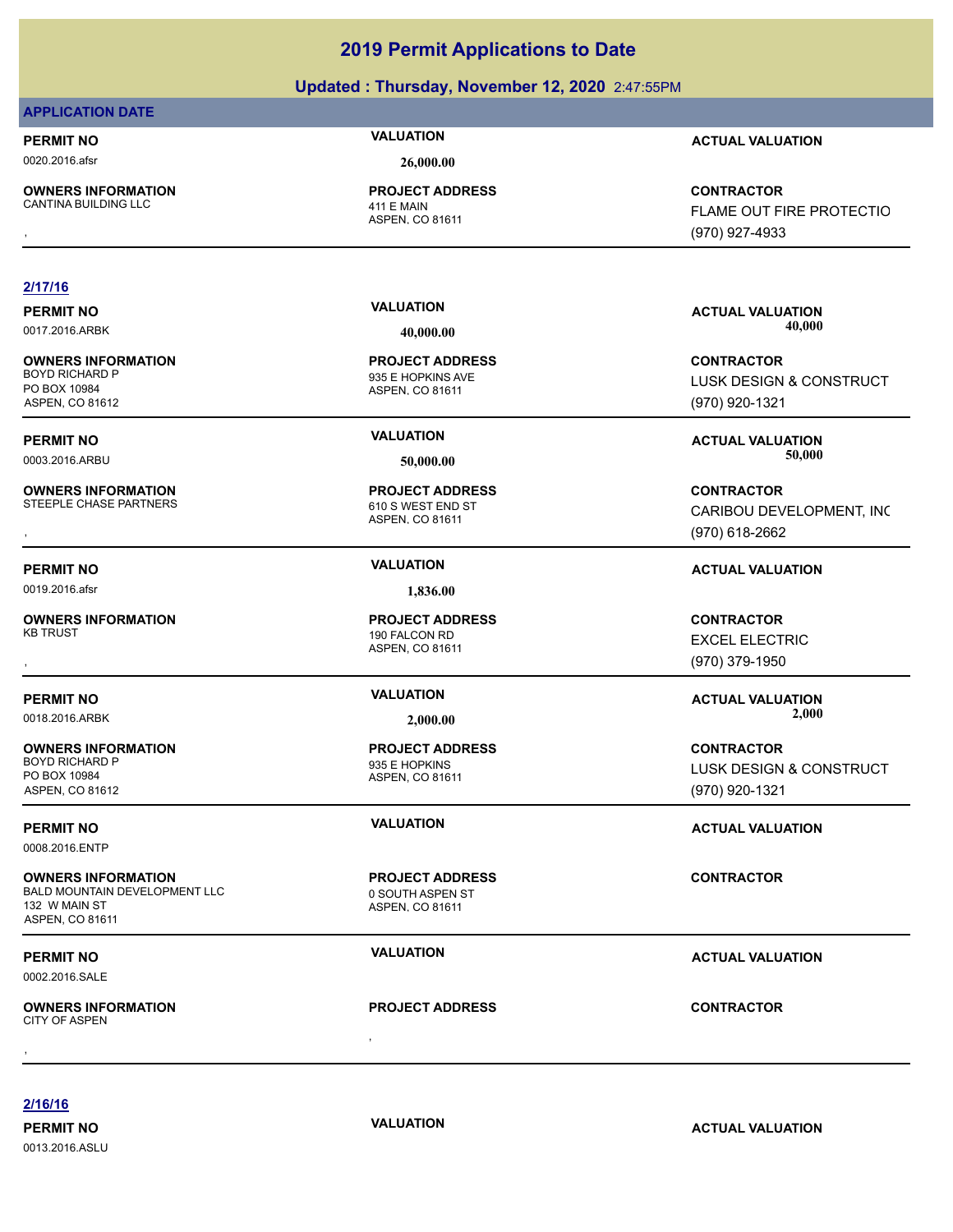### **Updated : Thursday, November 12, 2020** 2:47:55PM

### **APPLICATION DATE**

**OWNERS INFORMATION**

ASPEN, CO 81611 DARYL CRAMER 1635 AND 1655 SILVER KING **PROJECT ADDRESS** , **CONTRACTOR**

0037.2016.AMEC

# **OWNERS INFORMATION**

0030.2016.AELE **4,000.00**

**OWNERS INFORMATION**

**OWNERS INFORMATION**

**OWNERS INFORMATION**

**OWNERS INFORMATION**

820 ROARING FORK RD ASPEN, CO 81611

ASPEN, CO 81611 60 OVERLOOK DR **PROJECT ADDRESS**

ASPEN, CO 81611

60 OVERLOOK DR **PROJECT ADDRESS**

0036.2016.AMEC **15,000.00**

ASPEN, CO 81611 820 ROARING FORK RD **PROJECT ADDRESS**

0021.2016.ASPL **95,000.00**

ASPEN, CO 81611 439 PEARL CT **PROJECT ADDRESS**

0017.2016.afsr **18,880.00**

ASPEN, CO 81611 439 PEARL CT **PROJECT ADDRESS**

**PROJECT ADDRESS**

ASPEN, CO 81611

### ASPEN, CO 81611 **PROJECT ADDRESS**

### **PERMIT NO VALUATION VALUATION VALUATION**

**OWNERS INFORMATION PROJECT ADDRESS CONTRACTOR**<br>PATRICK SAUSSUS 60 OVERLOOK DR T & E MARSHALL ENTERPRISI<br>, ASPEN, CO 81611 T & E MARSHALL ENTERPRISI (970) 927-8071

### **PERMIT NO VALUATION ACTUAL VALUATION**

, **CONTRACTOR** EXCEL ELECTRIC (970) 379-1950

### **PERMIT NO VALUATION ACTUAL VALUATION**

**CONTRACTOR** T & E MARSHALL ENTERPRISI (970) 927-8071

### **PERMIT NO VALUATION ACTUAL VALUATION**

, **CONTRACTOR** HAPS PLUMBING & HEATING (970) 928-9222

### **PERMIT NO VALUATION ACTUAL VALUATION**

, **CONTRACTOR** WESTERN STATES FIRE PROT (303) 792-0022

**CONTRACTOR** FIREPLACE COMPANY, THE (970) 963-3598

### **PERMIT NO VALUATION ACTUAL VALUATION**

**CONTRACTOR** FIREPLACE COMPANY, THE (970) 963-3598

### **PERMIT NO VALUATION ACTUAL VALUATION**

0041.2016.AMEC **4,310.00**

**PERMIT NO VALUATION VALUATION VALUATION** 

**OWNERS INFORMATION**

315 LAKE AVE ASPEN, CO 81611

601 W HALLAM, LLC 601 W HALLAM ST

0040.2016.AMEC **19,150.00** JUSTIN LEONARD 315 LAKE AVE

### 0039.2016.AMEC **7,500.00**

### **OWNERS INFORMATION**

### 400 E HYMAN AVE ASPEN, CO 81611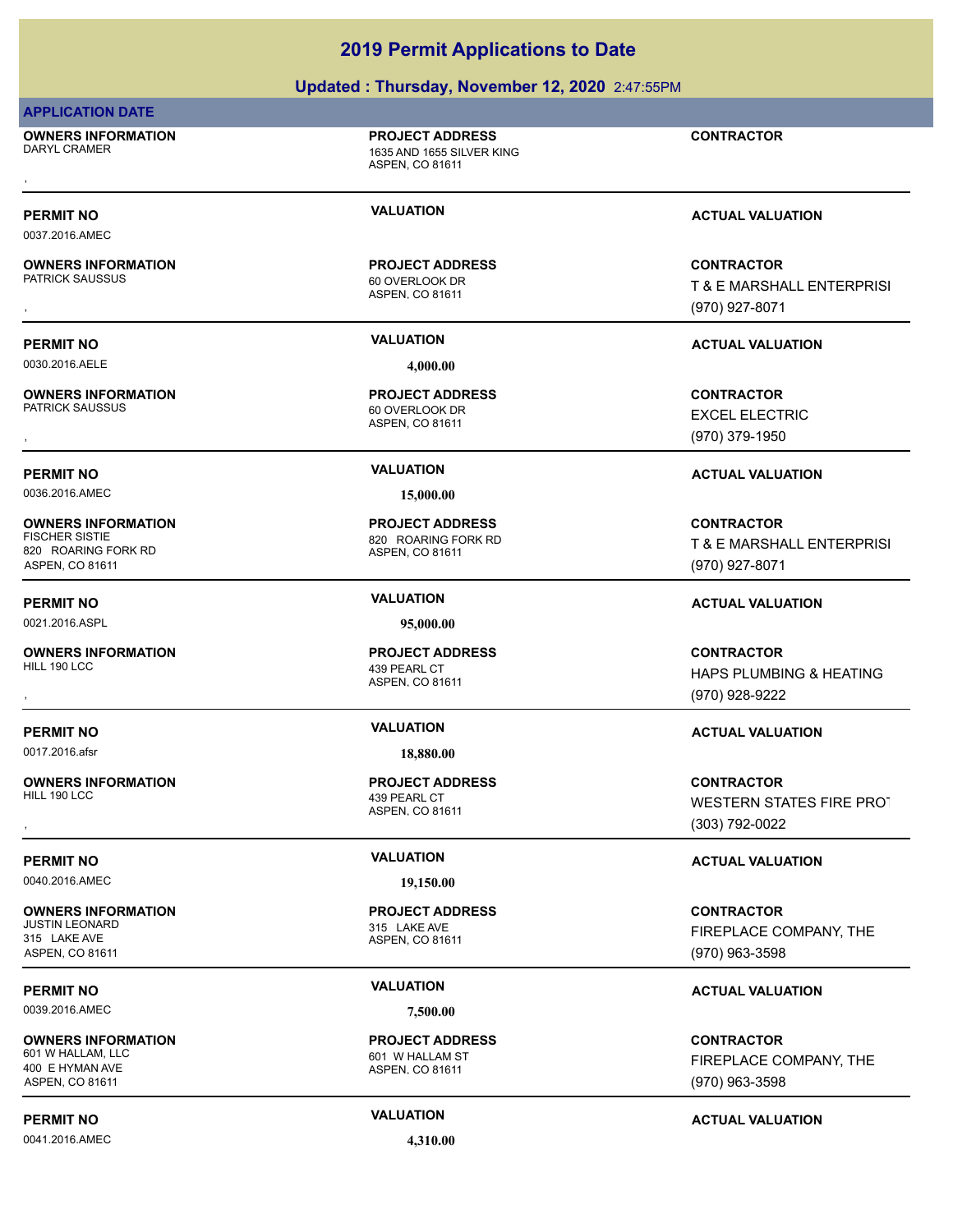### **Updated : Thursday, November 12, 2020** 2:47:55PM

### **APPLICATION DATE**

**OWNERS INFORMATION**

JULIANNE STEELE 121 W BLEEKER ST 121 W BLEEKER ST ASPEN, CO 81611

0034.2016.AMEC **13,195.00**

### **OWNERS INFORMATION**

PITKIN COUNTY BANK 534 E HYMAN AVE 534 E HYMAN AVE ASPEN, CO 81611

0031.2016.AELE **1,000.00**

**OWNERS INFORMATION**

0019.2016.ASPL **6,000.00**

**OWNERS INFORMATION** TERRA FIRMA PARTNERSHIP 936 KING ST

0038.2016.AMEC **100,250.00**

**OWNERS INFORMATION** ERIC FEDER REV TRUST 124 N SPRING ST

**OWNERS INFORMATION**

0016.2016.afsr **1,500.00**

**OWNERS INFORMATION**

0035.2016.AMEC

**OWNERS INFORMATION** CANTINA BUILDING LLC 411 E MAIN

0018.2016.afsr **22,496.00**

**PROJECT ADDRESS**

ASPEN, CO 81611

### ASPEN, CO 81611 **PROJECT ADDRESS**

ASPEN, CO 81611 731 E DURANT AVE **PROJECT ADDRESS**

ASPEN, CO 81611 **PROJECT ADDRESS**

ASPEN, CO 81611 **PROJECT ADDRESS**

ASPEN, CO 81611 267 MCSKIMMING RD **PROJECT ADDRESS**

ASPEN, CO 81611 1404 CRYSTAL LAKE RD **PROJECT ADDRESS**

# **PROJECT ADDRESS**

ASPEN, CO 81611

**CONTRACTOR**

FIREPLACE COMPANY, THE (970) 963-3598

### **PERMIT NO CONSUMITY ACTUAL VALUATION VALUATION VALUATION**

**CONTRACTOR** 2H MECHANICAL, LLC (970) 778-4560

### **PERMIT NO VALUATION ACTUAL VALUATION**

, **CONTRACTOR** HIGH COUNTRY ELECTRIC, IN (970) 927-9102

### **PERMIT NO VALUATION ACTUAL VALUATION**

**OWNERS INFORMATION PROJECT ADDRESS CONTRACTOR**<br>TERRA FIRMA PARTNERSHIP <sub>936</sub> KING ST SUPERIOR PLUMBING & HEAT<br>, ASPEN, CO 81611 SUPERIOR PLUMBING & HEAT (970) 309-2714

### **PERMIT NO VALUATION ACTUAL VALUATION**

, **CONTRACTOR** T & E MARSHALL ENTERPRISI (970) 927-8071

**PERMIT NO VALUATION ACTUAL VALUATION** 0017.2016.ARGR **35,000.00 35,000.00**

, **CONTRACTOR** AJAX ROOFING COMPANY, LL (970) 429-8229

### **PERMIT NO VALUATION VALUATION VALUATION**

, **CONTRACTOR** WESTERN STATES FIRE PROT (303) 792-0022

### **PERMIT NO VALUATION ACTUAL VALUATION**

**OWNERS INFORMATION PROJECT ADDRESS CONTRACTOR**<br>CANTINA BUILDING LLC 411 E MAIN T & E MARSHALL ENTERPRISI<br>, ASPEN, CO 81611 T & E MARSHALL ENTERPRISI (970) 927-8071

### **PERMIT NO VALUATION ACTUAL VALUATION**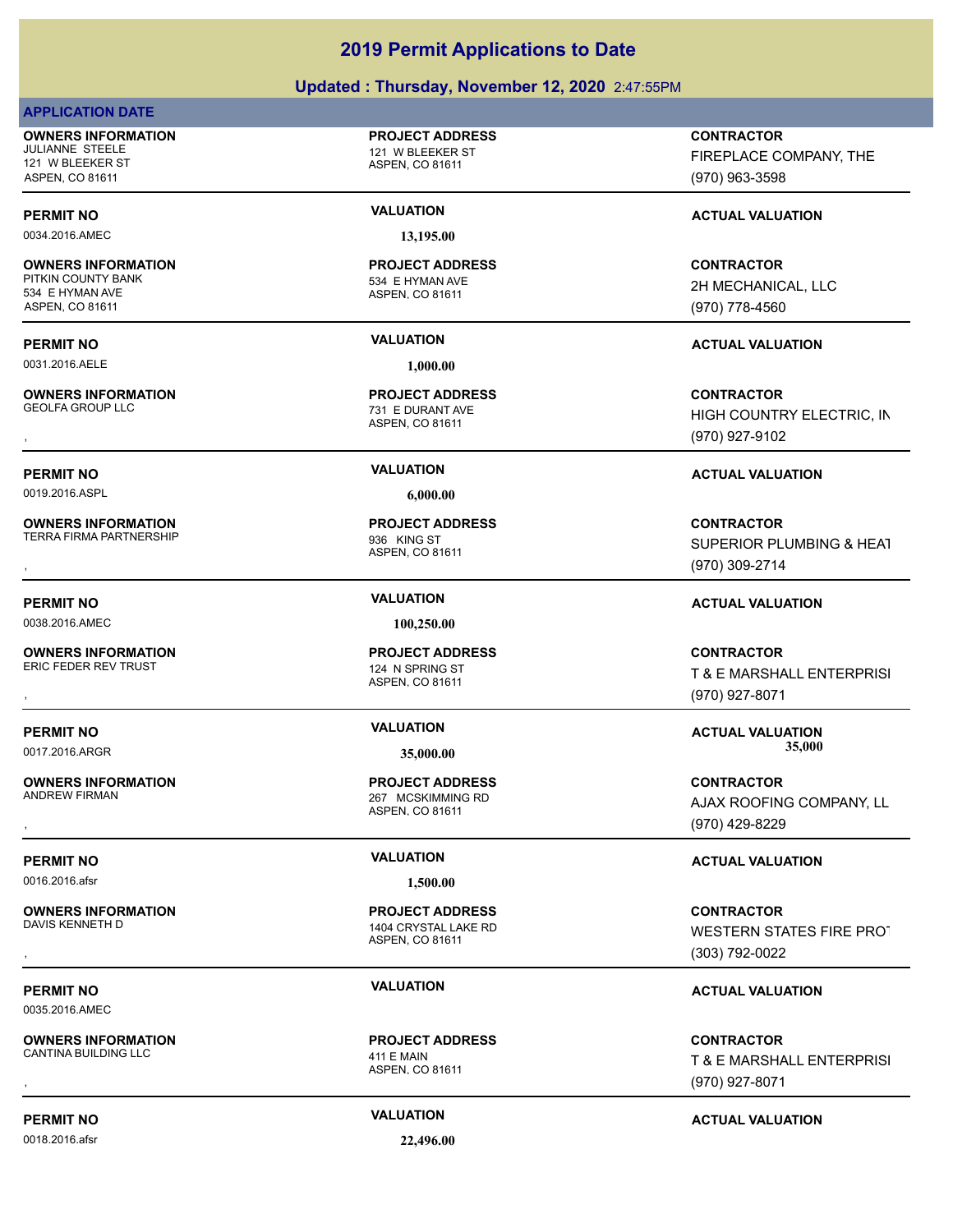### **Updated : Thursday, November 12, 2020** 2:47:55PM

### **APPLICATION DATE**

**OWNERS INFORMATION** CANTINA BUILDING LLC 411 E MAIN

**OWNERS INFORMATION**

### ASPEN, CO 81611

**PROJECT ADDRESS**

0020.2016.ASPL **5,000.00**

ASPEN, CO 81611 ADAM & PIPER ROTHBERG 626 W FRANCIS **PROJECT ADDRESS**

, **CONTRACTOR** ALLTEC SERVICES, LLC (970) 984-3979

## **PERMIT NO CONSUMITY ACTUAL VALUATION VALUATION VALUATION**

**OWNERS INFORMATION PROJECT ADDRESS CONTRACTOR**<br>ADAM & PIPER ROTHBERG 626 W FRANCIS SUPERIOR PLUMBING & HEAT<br>, ASPEN, CO 81611 SUPERIOR PLUMBING & HEAT (970) 309-2714

### **2/12/16**

0031.2016.AMEC

**OWNERS INFORMATION** HILL 190 LCC 439 PEARL CT

**OWNERS INFORMATION** RON BERMAN REV TRUST **234 W HALLAM ST** 

0029.2016.AMEC **2,500.00**

**OWNERS INFORMATION**

0012.2016.ASLU

**OWNERS INFORMATION** C/O STEVEN STUNDA ASPEN FSP-ABR LLC 500 W HOPKINS AVE **OWNERS INFORMATION FORMATION RESOURE TO A PROJECT ADDRESS FOR A CONTRACTOR CONTRACTOR**<br>C/O STEVEN STUNDA ASPEN FSP-ABR LLC **FORMATION ASPEN, CO 81611**<br>,

0032.2016.AMEC **23,420.00**

**OWNERS INFORMATION**

0033.2016.AMEC **93,681.00**

**OWNERS INFORMATION**

0029.2016.AELE **26,000.00**

ASPEN, CO 81611 **PROJECT ADDRESS**

0018.2016.ASPL **13,350.00**

ASPEN, CO 81611 **PROJECT ADDRESS**

ASPEN, CO 81611 150 N EIGHTH ST **PROJECT ADDRESS**

ASPEN, CO 81611 **PROJECT ADDRESS**

ASPEN, CO 81611 535 E HYMAN AVE **PROJECT ADDRESS**

ASPEN, CO 81611 535 E HYMAN AVE **PROJECT ADDRESS**

**PERMIT NO VALUATION VALUATION VALUATION** 

, **CONTRACTOR** HAPS PLUMBING & HEATING (970) 928-9222

### **PERMIT NO VALUATION ACTUAL VALUATION**

, **CONTRACTOR** HAPS PLUMBING & HEATING (970) 928-9222

### **PERMIT NO VALUATION ACTUAL VALUATION**

, **CONTRACTOR** GRAND VALLEY HVAC, LLC (970) 241-7967

### **PERMIT NO VALUATION ACTUAL VALUATION**

### **PERMIT NO VALUATION ACTUAL VALUATION**

, **CONTRACTOR** CLIMATE CONTROL COMPANY (970) 945-2326

### **PERMIT NO VALUATION ACTUAL VALUATION**

, **CONTRACTOR** CLIMATE CONTROL COMPANY (970) 945-2326

### **PERMIT NO CONSUMITY ACTUAL VALUATION VALUATION VALUATION**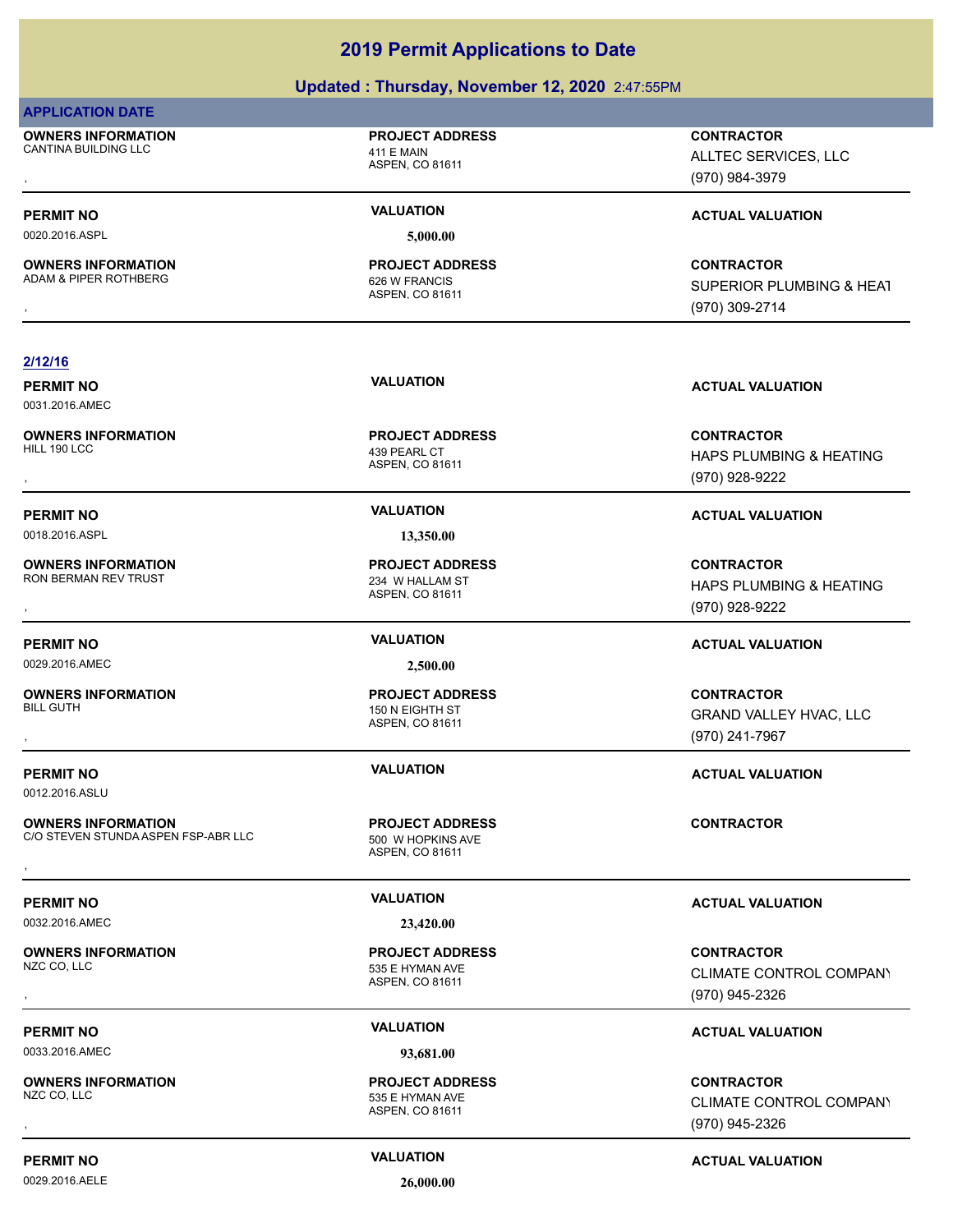### **Updated : Thursday, November 12, 2020** 2:47:55PM

| <b>PERMIT NO</b>                                               | <b>VALUATION</b>                                                   | <b>ACTUAL VALUATION</b>                    |
|----------------------------------------------------------------|--------------------------------------------------------------------|--------------------------------------------|
| <b>OWNERS INFORMATION</b><br>CHRISTY FERER CHRISPAT ASPEN, LLC | <b>PROJECT ADDRESS</b><br>135 E COOPER AVE<br>ASPEN, CO 81611      | <b>CONTRACTOR</b>                          |
| <b>PERMIT NO</b><br>0001.2016.AHPC                             |                                                                    | <b>ACTUAL VALUATION</b>                    |
|                                                                | <b>VALUATION</b>                                                   |                                            |
| RK PARTNERS LLC                                                | 1018 E HYMAN AVE<br>ASPEN, CO 81611                                | STRUCTURAL ASSOCIATES C<br>(970) 948-3972  |
| <b>OWNERS INFORMATION</b>                                      | <b>PROJECT ADDRESS</b>                                             | <b>CONTRACTOR</b>                          |
| 0015.2016.ARBK                                                 | 1,600,000.00                                                       | 1,600,000                                  |
| <b>PERMIT NO</b>                                               | <b>VALUATION</b>                                                   | <b>ACTUAL VALUATION</b>                    |
|                                                                | ASPEN, CO 81611                                                    | FIREPLACE COMPANY, THE<br>$(970)$ 963-3598 |
| <b>OWNERS INFORMATION</b><br><b>LINDA DESOTO</b>               | <b>PROJECT ADDRESS</b><br>155 LONE PINE RD                         | <b>CONTRACTOR</b>                          |
| 0028.2016.AMEC                                                 | 6,460.00                                                           |                                            |
| <b>PERMIT NO</b>                                               | <b>VALUATION</b>                                                   | <b>ACTUAL VALUATION</b>                    |
|                                                                |                                                                    |                                            |
| <b>OWNERS INFORMATION</b><br>ICONIC PROPERTIES- JEROME, LLC    | <b>PROJECT ADDRESS</b><br>310 AND 330 E MAIN ST<br>ASPEN, CO 81611 | <b>CONTRACTOR</b>                          |
| 0011.2016.ASLU                                                 |                                                                    |                                            |
| <b>PERMIT NO</b>                                               | <b>VALUATION</b>                                                   | <b>ACTUAL VALUATION</b>                    |
| 2/11/16                                                        |                                                                    |                                            |
|                                                                |                                                                    |                                            |
| <b>CUSTOMER</b>                                                | $\bullet$                                                          |                                            |
| <b>OWNERS INFORMATION</b>                                      | <b>PROJECT ADDRESS</b>                                             | <b>CONTRACTOR</b>                          |
| <b>PERMIT NO</b><br>0003.2016.REMP                             | <b>VALUATION</b>                                                   | <b>ACTUAL VALUATION</b>                    |
|                                                                |                                                                    | (970) 778-4560                             |
| JAMES E COX TRUST                                              | 501 E HYMAN AVE<br>ASPEN, CO 81611                                 | 2H MECHANICAL, LLC                         |
| <b>OWNERS INFORMATION</b>                                      | <b>PROJECT ADDRESS</b>                                             | <b>CONTRACTOR</b>                          |
| 0030.2016.AMEC                                                 | 19,305.00                                                          |                                            |
| <b>PERMIT NO</b>                                               | <b>VALUATION</b>                                                   | <b>ACTUAL VALUATION</b>                    |
| TEDDY FARRELL DANCING BEAR 11                                  | 219 E DURANT AVE<br>ASPEN, CO 81611                                |                                            |
| <b>OWNERS INFORMATION</b>                                      | <b>PROJECT ADDRESS</b>                                             | <b>CONTRACTOR</b>                          |
| <b>PERMIT NO</b><br>0007.2016.ENTP                             |                                                                    | <b>ACTUAL VALUATION</b>                    |
|                                                                | <b>VALUATION</b>                                                   |                                            |
| 534 E HYMAN AVE<br>ASPEN, CO 81611                             | ASPEN, CO 81611                                                    | (970) 704-9473                             |
| <b>OWNERS INFORMATION</b><br>PITKIN COUNTY BANK                | <b>PROJECT ADDRESS</b><br>534 E HYMAN AVE                          | <b>CONTRACTOR</b><br>DURGIN ELECTRIC, LLC  |
| <b>APPLICATION DATE</b>                                        |                                                                    |                                            |

0016.2016.ARBK **24,000.00 24,000.00**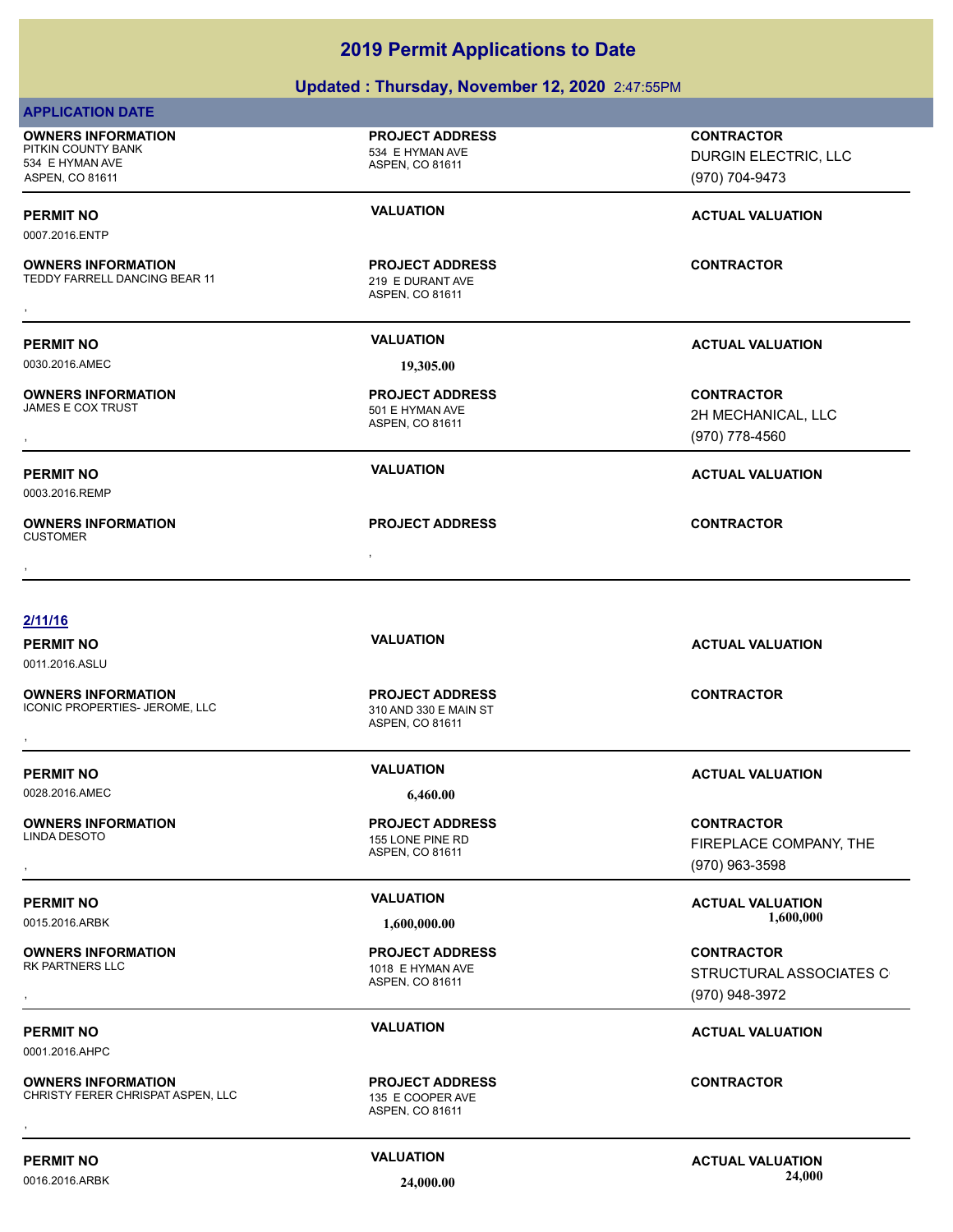### **Updated : Thursday, November 12, 2020** 2:47:55PM

### **APPLICATION DATE**

**OWNERS INFORMATION** 318 MCSKIMMING ROAD LLC, 318 MCSKIMMING RD , **CONTRACTOR**

ASPEN, CO 81611

**PROJECT ADDRESS**

### ASPEN, CO 81611 **PROJECT ADDRESS**

**CONTRACTOR**

(970) 927-4933

### **PERMIT NO VALUATION VALUATION VALUATION**

0015.2016.afsr **10,000.00**

**OWNERS INFORMATION** JEWISH RESRC CTR CHABAD OF ASP 435 W MAIN 435 W MAIN ST ASPEN, CO 81611

### **2/10/16**

**OWNERS INFORMATION** JEREMY FLUG, PARTNER FURNGULF LTD 616 E HYMAN AVE 616 E HYMAN AVE ASPEN, CO 81611

0028.2016.AELE **4,200.00**

**OWNERS INFORMATION**

0015.2016.tent

**OWNERS INFORMATION**

0005.2016.tent

**OWNERS INFORMATION** GA RESORT CONDO ASSOC 433 E DURANT AVE 415 E DEAN ASPEN, CO 81611

**OWNERS INFORMATION**

**OWNERS INFORMATION**

0027.2016.AMEC **73,570.00**

ASPEN, CO 81611 **PROJECT ADDRESS**

ASPEN, CO 81611 107 W HYMAN AVE **PROJECT ADDRESS**

ASPEN, CO 81611 433 E DURANT AVE **PROJECT ADDRESS**

ASPEN, CO 81611 **PROJECT ADDRESS**

ASPEN, CO 81611 105 S SEVENTH **PROJECT ADDRESS**

ASPEN, CO 81611 103 S SEVENTH **PROJECT ADDRESS**

### **PERMIT NO VALUATION VALUATION VALUATION**

**CONTRACTOR** PACIFIC SHEET METAL, INC. (970) 925-2454

FLAME OUT FIRE PROTECTIO

### **PERMIT NO VALUATION ACTUAL VALUATION**

**OWNERS INFORMATION PROJECT ADDRESS CONTRACTOR**<br>GLICKENHAUS & CO 107 W HYMAN AVE R & A ENTERPRISES OF CARE<br>, ASPEN, CO 81611 R & A ENTERPRISES OF CARE (970) 945-6500

### **PERMIT NO VALUATION ACTUAL VALUATION**

, **CONTRACTOR** BETHEL PARTY RENTALS, INC (970) 479-7000

### **PERMIT NO VALUATION ACTUAL VALUATION**

**CONTRACTOR** BETHEL PARTY RENTALS, INC (970) 479-7000

**PERMIT NO VALUATION ACTUAL VALUATION** 0015.2016.ARGR **0.00 0.00**

, **CONTRACTOR** SCHLUMBERGER /SCHERER ( (970) 925-8360

### **PERMIT NO CONSUMITY OF A CONSUMITY OF A CONSUMITY OF A CONSUMITY OF A CTUAL VALUATION** 0016.2016.ARGR **0.00 0.00**

, **CONTRACTOR** SCHLUMBERGER /SCHERER ( (970) 925-8360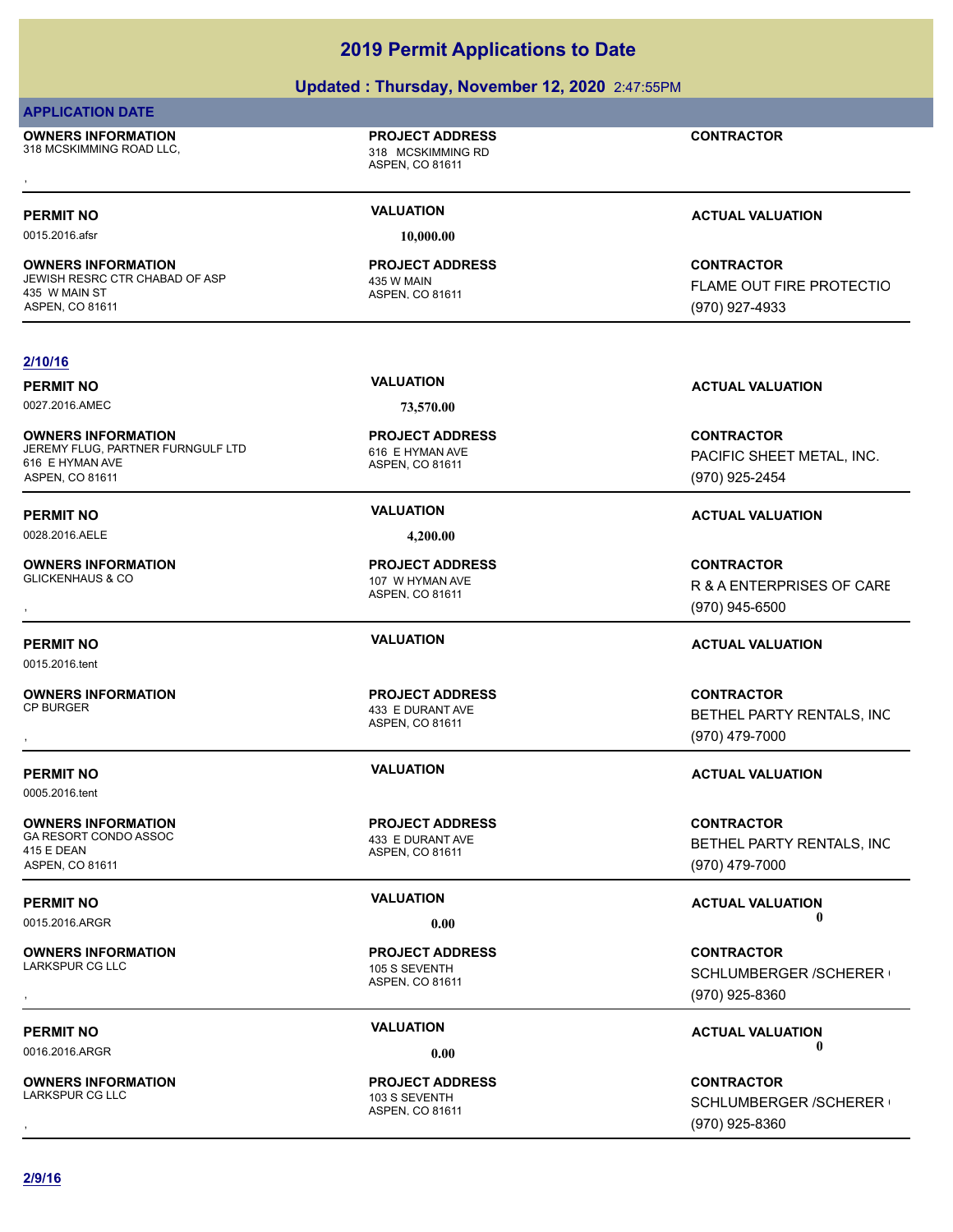### **Updated : Thursday, November 12, 2020** 2:47:55PM

### **APPLICATION DATE**

**OWNERS INFORMATION**

**PROJECT ADDRESS**

0026.2016.AELE **100,000.00**

**OWNERS INFORMATION** FREED & PERRETTE THE RESERVE TO A 221 W HALLAM ST

0017.2016.ASPL **50.00**

**OWNERS INFORMATION** BRUCE AND ELIZABETH D'ALBA 332 W MAIN ST

0025.2016.AMEC **81,210.00**

**OWNERS INFORMATION** JEREMY FLUG, PARTNER FURNGULF LTD 616 E HYMAN AVE 616 E HYMAN AVE ASPEN, CO 81611

0003.2016.RWBU **6,500.00**

**OWNERS INFORMATION** M & W PROPERTIES 401 E COOPER AVE

**OWNERS INFORMATION** CHART HOUSE PROJECT OWNER LLC<br>219 E DURANT AVE

0027.2016.AELE **150,000.00**

**OWNERS INFORMATION**

ASPEN, CO 81611 521 N SEVENTH ST

ASPEN, CO 81611 **PROJECT ADDRESS**

ASPEN, CO 81611 **PROJECT ADDRESS**

ASPEN, CO 81611 **PROJECT ADDRESS**

ASPEN, CO 81611 **PROJECT ADDRESS OWNERS INFORMATION FROJECT ADDRESS ARE:**<br>M & W PROPERTIES FROM THE COOPER AVE ASPEN, CO 81611<br>ASPEN, CO 81611

ASPEN, CO 81611 **PROJECT ADDRESS**

**PERMIT NO VALUATION ACTUAL VALUATION** 0014.2016.ARGR **0.00 0.00**

, **CONTRACTOR** THUNDER CONSTRUCTION, II (970) 923-4117

### **PERMIT NO VALUATION ACTUAL VALUATION**

, **CONTRACTOR** R & A ENTERPRISES OF CARE (970) 945-6500

### **PERMIT NO VALUATION ACTUAL VALUATION**

**OWNERS INFORMATION GOVERNED BY A SERVICE TO A SERVICE ADDRESS CONTRACTOR CONTRACTOR**<br>BRUCE AND ELIZABETH D'ALBA GOVERNED ASPEN, CO 81611 GOVERNED BY A SPEN, CO 81611 (970) 963-9390 NELSONS PLUMBING, LLC (970) 963-9390

### **PERMIT NO VALUATION ACTUAL VALUATION**

**CONTRACTOR** PACIFIC SHEET METAL, INC. (970) 925-2454

### **PERMIT NO VALUATION ACTUAL VALUATION**

0008.2016.ACGR **0.00 0.00**

**OWNERS INFORMATION MERICLE SECUTED BY A PROJECT ADDRESS CONTRACTOR CONTRACTOR**<br>CHART HOUSE PROJECT OWNER LLC ASPEN, CO 81611 ASPEN, CO 81611 MERICLE 219 E DURANT AVE<br>, Martin 2009 949-5152 RA NELSON, LLC (970) 949-5152

### **PERMIT NO VALUATION VALUATION VALUATION**

, **CONTRACTOR** R & A ENTERPRISES OF CARE (970) 945-6500

### **2/8/16**

0016.2016.ASPL **15,000.00**

**OWNERS INFORMATION** JUSTIN LEONARD 315 LAKE AVE 315 LAKE AVE ASPEN, CO 81611

ASPEN, CO 81611 **PROJECT ADDRESS**

### **PERMIT NO VALUATION ACTUAL VALUATION**

**CONTRACTOR** MAULDIN PLUMBING AND HE/ (970) 945-7016

# **PERMIT NO VALUATION VALUATION VALUATION**

### 124 N SPRING ST **PROJECT ADDRESS**

ASPEN, CO 81611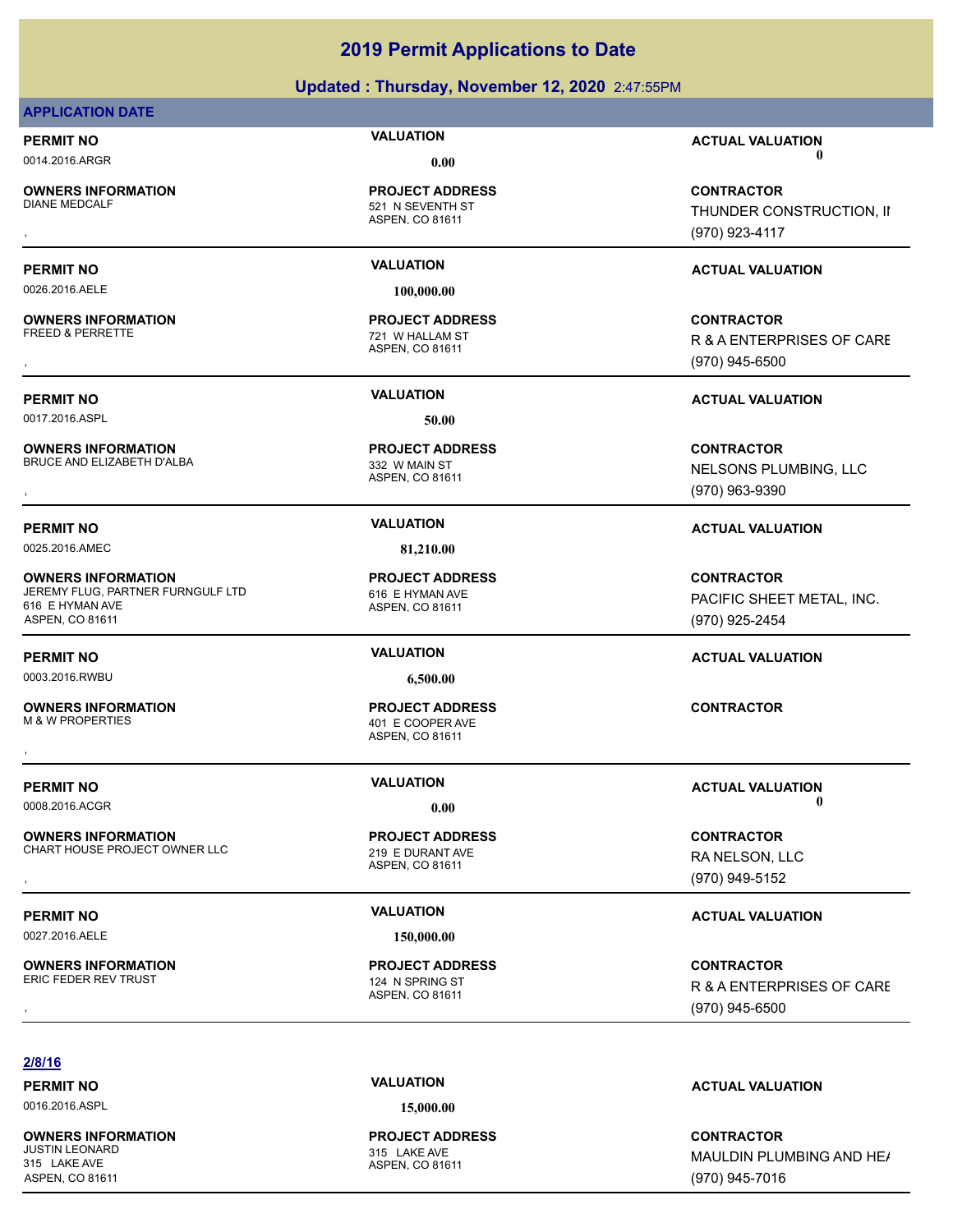### **Updated : Thursday, November 12, 2020** 2:47:55PM

### **APPLICATION DATE**

0024.2016.AMEC **70,000.00**

**OWNERS INFORMATION** 315 LAKE AVE ASPEN, CO 81611

0014.2016.afsr **21,905.00**

**OWNERS INFORMATION** C/O ANDREW HECHT ASPEN CORE VENTURES, LLC 521 E HYMAN AVE

ASPEN, CO 81611 315 LAKE AVE **PROJECT ADDRESS**

ASPEN, CO 81611 **PROJECT ADDRESS**

**PERMIT NO VALUATION ACTUAL VALUATION**

**CONTRACTOR** MAULDIN PLUMBING AND HE/ (970) 945-7016

### **PERMIT NO VALUATION ACTUAL VALUATION**

**OWNERS INFORMATION CORE VENTURES, LLC FROJECT ADDRESS FROM THE CONTRACTOR**<br>C/O ANDREW HECHT ASPEN CORE VENTURES, LLC FROM THE HYMAN AVE FROM THE PROTECTION ASPEN. CO 81611<br>, The CONTROL of the CONTROL ASPEN. CO 81611 (303 ALL-STATE FIRE PROTECTION (303) 288-3901

### **2/5/16**

0010.2016.ASLU

**OWNERS INFORMATION** PO BOX 1470 ASPEN, CO 81612

0025.2016.AELE **30,000.00**

**OWNERS INFORMATION** 315 LAKE AVE ASPEN, CO 81611

**OWNERS INFORMATION**

**OWNERS INFORMATION**

0001.2016.land

**OWNERS INFORMATION**

ASPEN, CO 81611 0 MAROON CREEK CLUB SUBDIVI **PROJECT ADDRESS**

ASPEN, CO 81611 315 LAKE AVE **PROJECT ADDRESS**

0024.2016.AELE **17,000.00**

### ASPEN, CO 81611 234 W HALLAM ST **PROJECT ADDRESS**

0013.2016.afsr **3,200.00**

ASPEN, CO 81611 947 W HALLAM ST **PROJECT ADDRESS**

ASPEN, CO 81611 481 PAEPCKE DR **PROJECT ADDRESS**

**PERMIT NO VALUATION ACTUAL VALUATION**

**CONTRACTOR**

### **PERMIT NO VALUATION ACTUAL VALUATION**

**CONTRACTOR** AJAX ELECTRIC, INC. (970) 925-9473

### **PERMIT NO VALUATION ACTUAL VALUATION**

, **CONTRACTOR** PINE MOUNTAIN ELECTRIC IN (970) 945-1529

### **PERMIT NO VALUATION ACTUAL VALUATION**

, **CONTRACTOR** PROGUARD PROTECTION SE (970) 920-2026

### **PERMIT NO VALUATION ACTUAL VALUATION**

, **CONTRACTOR** CITY OF ASPEN - PARKS (970) 920-5120

### **2/4/16**

0013.2016.ARGR **0.00 0.00**

**PERMIT NO VALUATION ACTUAL VALUATION**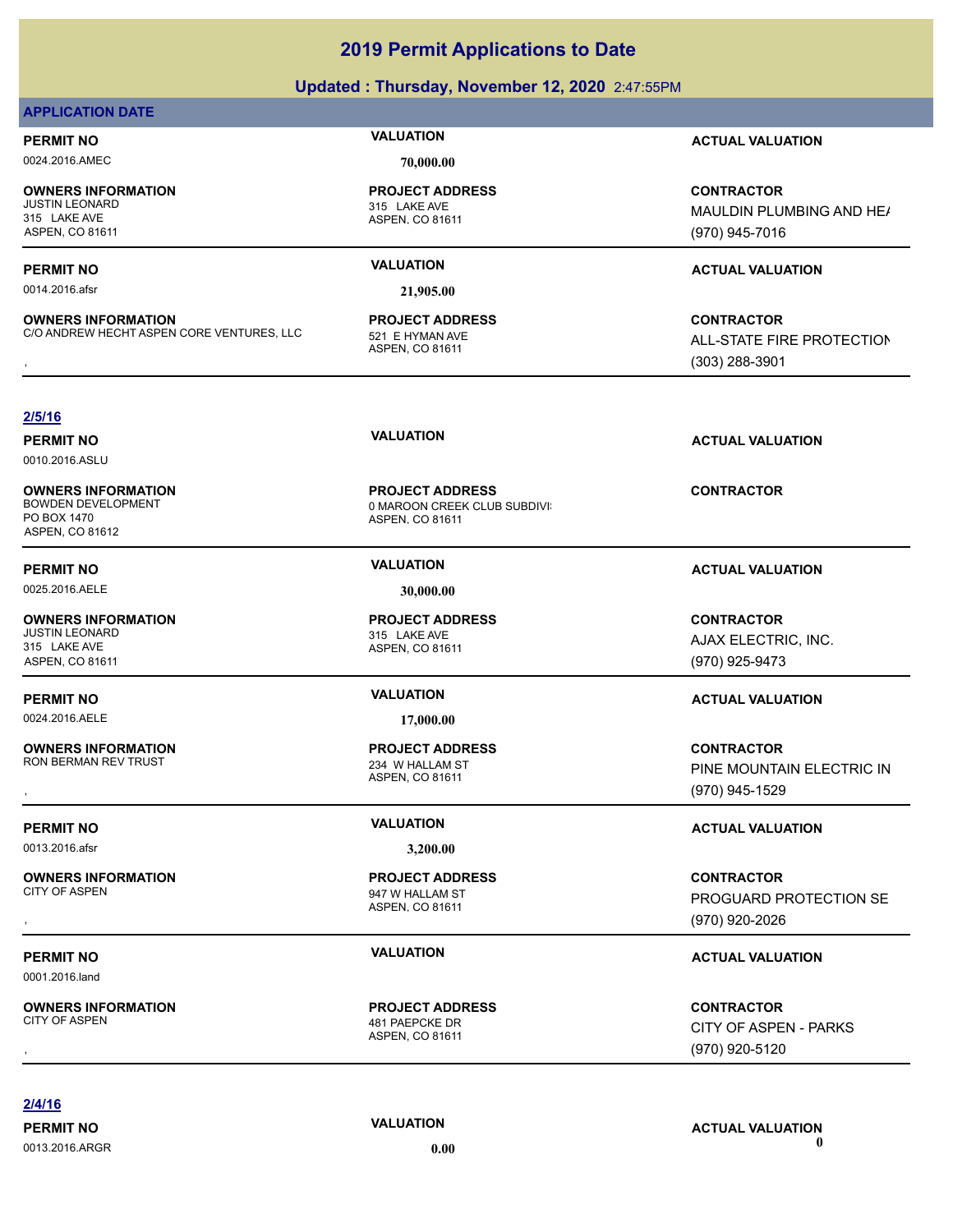### **Updated : Thursday, November 12, 2020** 2:47:55PM

### **APPLICATION DATE**

**OWNERS INFORMATION** LEE MULCAHY 63 FORGE RD

ASPEN, CO 81611 **PROJECT ADDRESS** , **CONTRACTOR**

OWNER/ BUILDER

0015.2016.ASPL

**OWNERS INFORMATION**

0012.2016.afsr **20,761.00**

**OWNERS INFORMATION** JEREMY FLUG, PARTNER FURNGULF LTD 616 E HYMAN AVE 616 E HYMAN AVE ASPEN, CO 81611

0014.2016.ASPL

**OWNERS INFORMATION**

**OWNERS INFORMATION** COX JAMES E LIVING TRUST **307 S GALENA ST** 

**OWNERS INFORMATION** TANYA B GALENA PROPERTY LLC 738 S GALENA ST

ASPEN, CO 81611 720 W HOPKINS AVE **PROJECT ADDRESS**

ASPEN, CO 81611 **PROJECT ADDRESS**

ASPEN, CO 81611 731 E DURANT AVE **PROJECT ADDRESS**

ASPEN, CO 81611 **PROJECT ADDRESS**

ASPEN, CO 81611 **PROJECT ADDRESS**

**PERMIT NO VALUATION VALUATION VALUATION** 

, **CONTRACTOR** MEL'S PLUMBING & HEATING, (970) 379-4721

### **PERMIT NO VALUATION ACTUAL VALUATION**

**CONTRACTOR ALL-STATE FIRE PROTECTION** (303) 288-3901

### **PERMIT NO VALUATION ACTUAL VALUATION**

, **CONTRACTOR** AUSSIE PLUMBING & HEATING (970) 948-1887

**OWNERS INFORMATION PROJECT ADDRESS CONTRACTOR**<br>COX JAMES E LIVING TRUST 307 S GALENA ST WALKER CONSTRUCTION, IN(<br>, ASPEN. CO 81611 WALKER CONSTRUCTION, INC (970) 379-7622

**PERMIT NO VALUATION ACTUAL VALUATION** 0011.2016.ARGR **10,000.00 10,000.00**

**OWNERS INFORMATION LEADURED BY A SUBSECT ADDRESS ARE SERVICES CONTRACTOR CONTRACTOR**<br>TANYA B GALENA PROPERTY LLC LEADURED TO SALENA ST LEADURED BY CONTROPERTIES, INC<br>ASPEN, CO 81611 LEADURED 1970) 925-7260 GIANT PROPERTIES, INC (970) 925-7260

**2/3/16**

**OWNERS INFORMATION**

**OWNERS INFORMATION**

0023.2016.AMEC **50,000.00**

ASPEN, CO 81611 310 W FRANCIS ST **PROJECT ADDRESS**

ASPEN, CO 81611 926 W HALLAM ST **PROJECT ADDRESS**

**PERMIT NO VALUATION ACTUAL VALUATION** 0013.2016.ARBK **105,000.00 105,000.00**

, **CONTRACTOR** WILLIAM H BAKER CONSTRU( (970) 925-2391

### **PERMIT NO CONSUMITY OF A CONSUMITY OF A CONSUMITY OF A CONSUMITY OF A CTUAL VALUATION** 0012.2016.ARBK **0.00 0.00**

, **CONTRACTOR** RA NELSON, LLC (970) 949-5152

### **PERMIT NO CONSUMITY ACTUAL VALUATION VALUATION VALUATION**

# **PERMIT NO VALUATION ACTUAL VALUATION** 0010.2016.ACBK **230,000.00 230,000.00**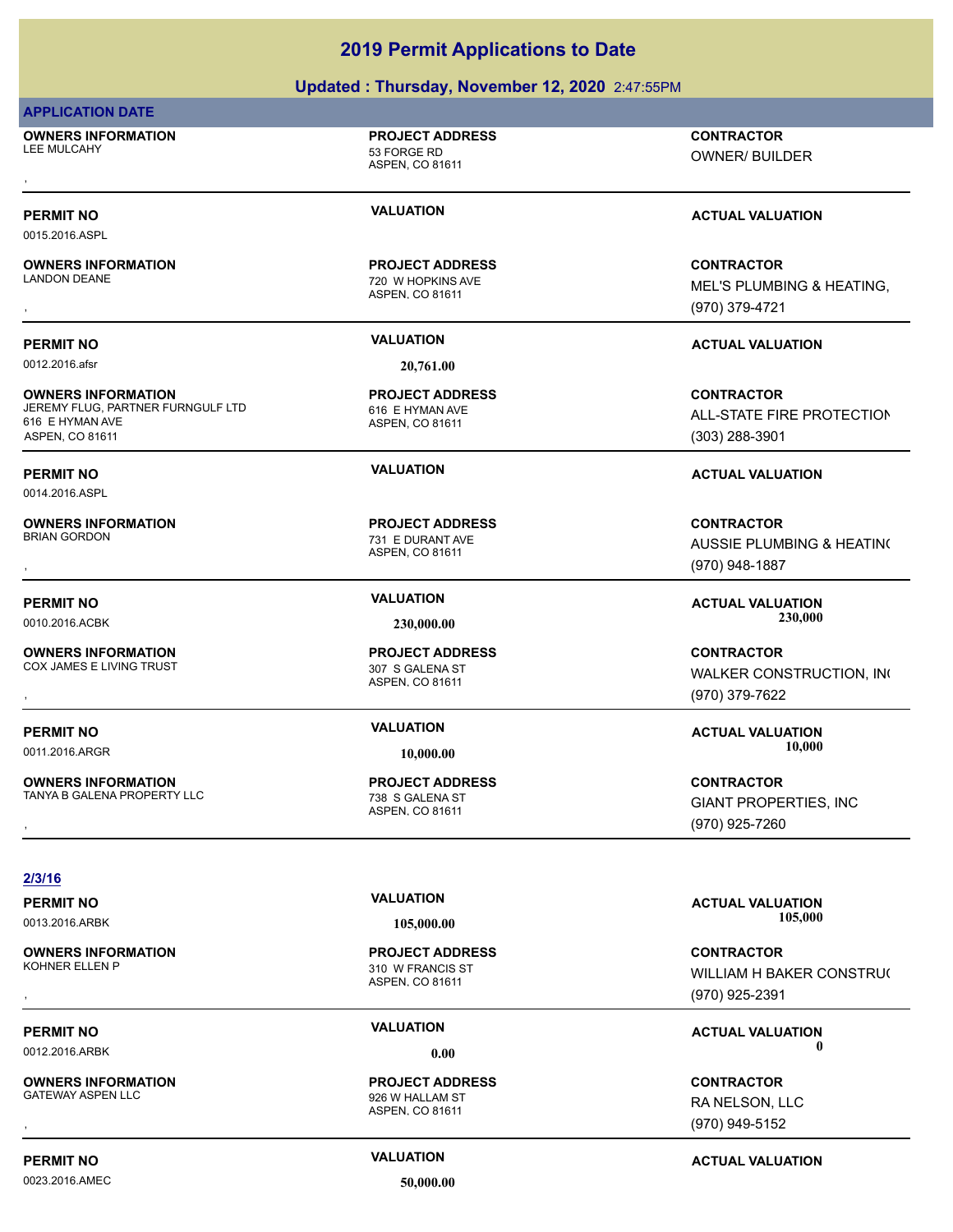### **Updated : Thursday, November 12, 2020** 2:47:55PM

### **APPLICATION DATE**

**OWNERS INFORMATION** FREED & PERRETTE THE RESERVE TO A 21 W HALLAM ST

### **PROJECT ADDRESS**

ASPEN, CO 81611

**OWNERS INFORMATION** FREED & PERRETTE 721 W HALLAM ST

0022.2016.AELE **1,000.00**

**OWNERS INFORMATION**

0013.2016.ASPL **17,400.00**

**OWNERS INFORMATION**

0021.2016.AMEC **16,325.00**

**OWNERS INFORMATION**

0011.2016.ASPL **2,400.00**

**OWNERS INFORMATION**

**OWNERS INFORMATION**

0022.2016.AMEC **48,975.00**

**OWNERS INFORMATION**

0010.2016.afsr **5,195.00**

0010.2016.ASPL **112,000.00**

### ASPEN, CO 81611 **PROJECT ADDRESS**

### ASPEN, CO 81611 720 W HOPKINS AVE **PROJECT ADDRESS**

ASPEN, CO 81611 535 E HYMAN AVE **PROJECT ADDRESS**

ASPEN, CO 81611 535 E HYMAN AVE **PROJECT ADDRESS**

ASPEN, CO 81611 535 E HYMAN AVE **PROJECT ADDRESS**

ASPEN, CO 81611 535 E HYMAN AVE **PROJECT ADDRESS**

ASPEN, CO 81611 535 E HYMAN AVE **PROJECT ADDRESS**

, **CONTRACTOR** CRYSTAL VALLEY PLUMBING (970) 963-1251

### **PERMIT NO VALUATION VALUATION VALUATION**

, **CONTRACTOR** CRYSTAL VALLEY PLUMBING (970) 963-1251

### **PERMIT NO VALUATION ACTUAL VALUATION**

, **CONTRACTOR** R & A ENTERPRISES OF CARE (970) 945-6500

### **PERMIT NO VALUATION ACTUAL VALUATION**

, **CONTRACTOR** YOUNG SERVICES, LLC (970) 384-0354

### **PERMIT NO VALUATION ACTUAL VALUATION**

### , **CONTRACTOR** YOUNG SERVICES, LLC (970) 384-0354

### **PERMIT NO VALUATION ACTUAL VALUATION**

, **CONTRACTOR** YOUNG SERVICES, LLC (970) 384-0354

, **CONTRACTOR** YOUNG SERVICES, LLC (970) 384-0354

### **PERMIT NO VALUATION ACTUAL VALUATION**

, **CONTRACTOR** YOUNG SERVICES, LLC

**PERMIT NO VALUATION ACTUAL VALUATION**

**PERMIT NO VALUATION VALUATION VALUATION** 

0012.2016.ASPL **57,200.00**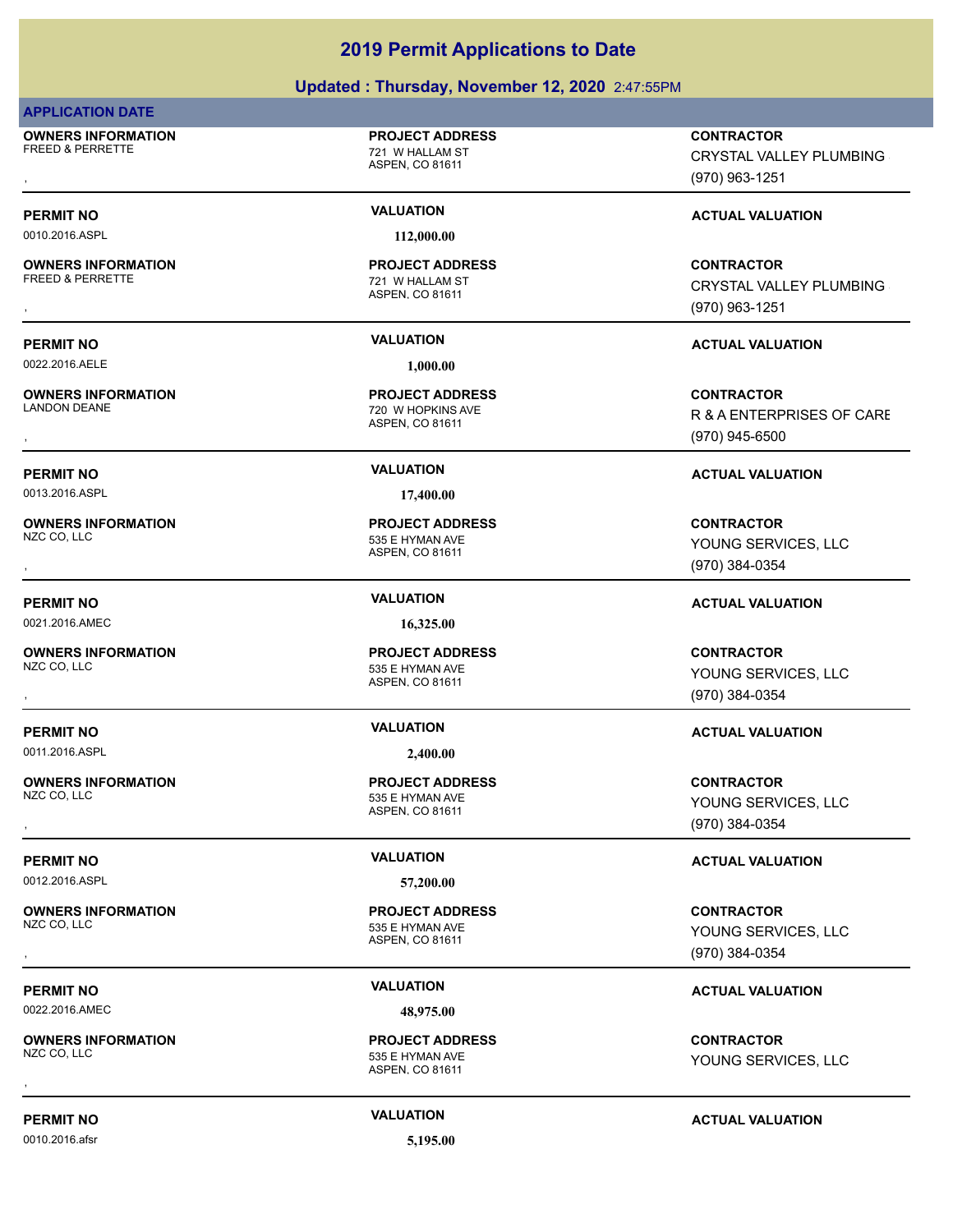# **Updated : Thursday, November 12, 2020** 2:47:55PM

### **APPLICATION DATE**

**OWNERS INFORMATION** KATIE REED BUILDING LLC 305 E HOPKINS AVE

0011.2016.afsr **2,050.00**

**OWNERS INFORMATION** KATIE REED BUILDING LLC 305 E HOPKINS AVE

**OWNERS INFORMATION**

KEVIN & MARCIE TAYLOR 670 MOORE DR

0023.2016.AELE **10,000.00**

**OWNERS INFORMATION** RESIDENCES AT LITTLE NELL, LLC<br>501 DEAN 501 DEAN ST ASPEN, CO 81611

0009.2016.afsr **32,829.00**

**OWNERS INFORMATION**<br>PITKIN COUNTY

**OWNERS INFORMATION**

ASPEN, CO 81611

**PROJECT ADDRESS**

ASPEN, CO 81611 **PROJECT ADDRESS**

0008.2016.afsr **6,500.00**

ASPEN, CO 81611 **PROJECT ADDRESS**

ASPEN, CO 81611 **PROJECT ADDRESS**

ASPEN, CO 81611 485 RIO GRANDE **PROJECT ADDRESS**

ASPEN, CO 81611 MRK 1425 CRYSTAL LAKE, LLC 1425 CRYSTAL LAKE RD **PROJECT ADDRESS**

, **CONTRACTOR** JOHNSON CONTROLS FIRE P (303) 355-0500

# **PERMIT NO VALUATION VALUATION VALUATION**

, **CONTRACTOR** TRI-COUNTY FIRE PROTECTI( (970) 625-4533

# **PERMIT NO VALUATION ACTUAL VALUATION**

, **CONTRACTOR** ALPINE CUSTOM ELECTRONI<sup>(</sup> (970) 712-4912

# **PERMIT NO VALUATION ACTUAL VALUATION**

**CONTRACTOR** REEVES & SONS ELECTRIC, II (970) 876-0545

# **PERMIT NO VALUATION ACTUAL VALUATION**

, **CONTRACTOR** EXCEL FIRE PROTECTION, IN (970) 434-4803

**PERMIT NO VALUATION ACTUAL VALUATION** 0014.2016.ARBK **310,000.00 310,000.00**

**OWNERS INFORMATION PROJECT ADDRESS CONTRACTOR**<br>MRK 1425 CRYSTAL LAKE, LLC 1425 CRYSTAL LAKE RD HENDRICKSON CONSTRUCTI<br>, ASPEN, CO 81611 HENDRICKSON CONSTRUCTI (970) 274-6324

### **2/2/16**

**OWNERS INFORMATION** ASV ASPEN ST OWNERS TODD EMERSON, BALD MOUNTAIN, L **OWNERS INFORMATION DEMERSON, BALD REGULAR PROJECT ADDRESS ARE SONTRACTOR CONTRACTOR CONTRACTOR ASPEN CONTRACTOR**<br>ASV ASPEN ST OWNERS TODD EMERSON, BALD 120 JUAN ST 120 JUAN ST RA NELSON, LLC RA NELSON, LLC<br>MOUNTAIN, L (97

**OWNERS INFORMATION** ASV ASPEN ST OWNERS TODD EMERSON, BALD MOUNTAIN, L **OWNERS INFORMATION DEMERSON, BALD REGULAR PROJECT ADDRESS ARE SONTRACTOR CONTRACTOR CONTRACTOR ASPEN CONTRACTOR**<br>ASV ASPEN ST OWNERS TODD EMERSON, BALD 122 JUAN ST **ASPEN. CO 81611** RA NELSON, LLC 1970) 949-5152<br>, http://

**PERMIT NO VALUATION ACTUAL VALUATION**

RA NELSON, LLC (970) 949-5152

# **PERMIT NO CONSUMITY OF A CONSUMITY OF A CONSUMITY OF A CONSUMITY OF A CTUAL VALUATION** 0008.2016.ARBK **0.00 0.00**

RA NELSON, LLC (970) 949-5152

# **PERMIT NO VALUATION ACTUAL VALUATION**

0009.2016.ARBK **0.00 0.00**

0007.2016.ARBK **0.00 0.00**

ASPEN, CO 81611 120 JUAN ST **PROJECT ADDRESS**

ASPEN, CO 81611 122 JUAN ST **PROJECT ADDRESS**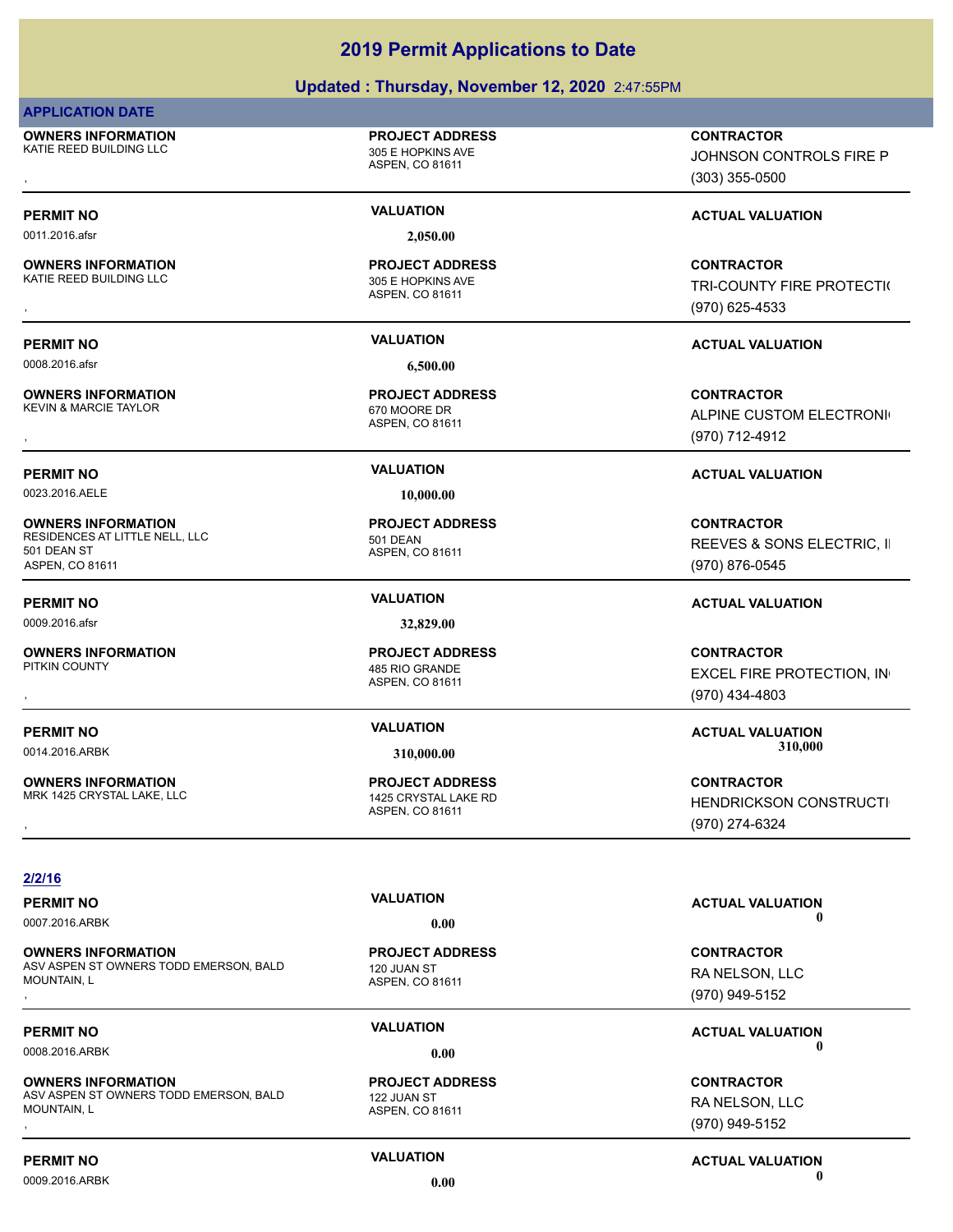# **Updated : Thursday, November 12, 2020** 2:47:55PM

| <b>APPLICATION DATE</b>                                                                                                |                                                              |                                                                   |
|------------------------------------------------------------------------------------------------------------------------|--------------------------------------------------------------|-------------------------------------------------------------------|
| <b>OWNERS INFORMATION</b><br>ASV ASPEN ST OWNERS TODD EMERSON, BALD<br><b>MOUNTAIN. L</b>                              | <b>PROJECT ADDRESS</b><br>124 JUAN ST<br>ASPEN, CO 81611     | <b>CONTRACTOR</b><br>RA NELSON, LLC<br>(970) 949-5152             |
| <b>PERMIT NO</b>                                                                                                       | <b>VALUATION</b>                                             | <b>ACTUAL VALUATION</b>                                           |
| 0010.2016.ARBK                                                                                                         | 0.00                                                         | O                                                                 |
| <b>OWNERS INFORMATION</b><br>ASV ASPEN ST OWNERS TODD EMERSON, BALD<br>MOUNTAIN, L                                     | <b>PROJECT ADDRESS</b><br>126 JUAN ST<br>ASPEN, CO 81611     | <b>CONTRACTOR</b><br>RA NELSON, LLC<br>(970) 949-5152             |
| <b>PERMIT NO</b>                                                                                                       | <b>VALUATION</b>                                             | <b>ACTUAL VALUATION</b>                                           |
| 0011.2016.ARBK                                                                                                         | 0.00                                                         | 0                                                                 |
| <b>OWNERS INFORMATION</b><br>ASV ASPEN ST OWNERS TODD EMERSON, BALD<br>MOUNTAIN, L                                     | <b>PROJECT ADDRESS</b><br>128 JUAN ST<br>ASPEN, CO 81611     | <b>CONTRACTOR</b><br>RA NELSON, LLC<br>(970) 949-5152             |
| <b>PERMIT NO</b><br>0005.2016.COPY                                                                                     | <b>VALUATION</b>                                             | <b>ACTUAL VALUATION</b>                                           |
| <b>OWNERS INFORMATION</b><br><b>CITY OF ASPEN</b>                                                                      | <b>PROJECT ADDRESS</b>                                       | <b>CONTRACTOR</b>                                                 |
| 2/1/16<br><b>PERMIT NO</b>                                                                                             | <b>VALUATION</b>                                             | <b>ACTUAL VALUATION</b>                                           |
| 0009.2016.ASPL<br><b>OWNERS INFORMATION</b><br>JEREMY FLUG, PARTNER FURNGULF LTD<br>616 E HYMAN AVE<br>ASPEN, CO 81611 | <b>PROJECT ADDRESS</b><br>616 E HYMAN AVE<br>ASPEN, CO 81611 | <b>CONTRACTOR</b><br><b>SOPRIS MECHANICAL</b><br>$(070)$ 618-0282 |
| <b>PERMIT NO</b>                                                                                                       | <b>VALUATION</b>                                             | <b>ACTUAL VALUATION</b>                                           |
| 0020.2016.AMEC                                                                                                         | 180,000.00                                                   |                                                                   |
| <b>OWNERS INFORMATION</b><br>JEREMY FLUG, PARTNER FURNGULF LTD<br>616 E HYMAN AVE<br>ASPEN, CO 81611                   | <b>PROJECT ADDRESS</b><br>616 E HYMAN AVE<br>ASPEN, CO 81611 | <b>CONTRACTOR</b><br>SOPRIS MECHANICAL<br>(070) 618-0282          |
| <b>PERMIT NO</b><br>0003.2016.ARED                                                                                     | <b>VALUATION</b>                                             | <b>ACTUAL VALUATION</b>                                           |
|                                                                                                                        |                                                              |                                                                   |

**1/29/16**

0009.2016.ASLU

**OWNERS INFORMATION** BRUCE AND ELIZABETH D'ALBA

322 W MAIN ST<br>ASPEN, CO 81611 **PROJECT ADDRESS** , **CONTRACTOR**

**PERMIT NO CONSUMITY ACTUAL VALUATION VALUATION ACTUAL VALUATION**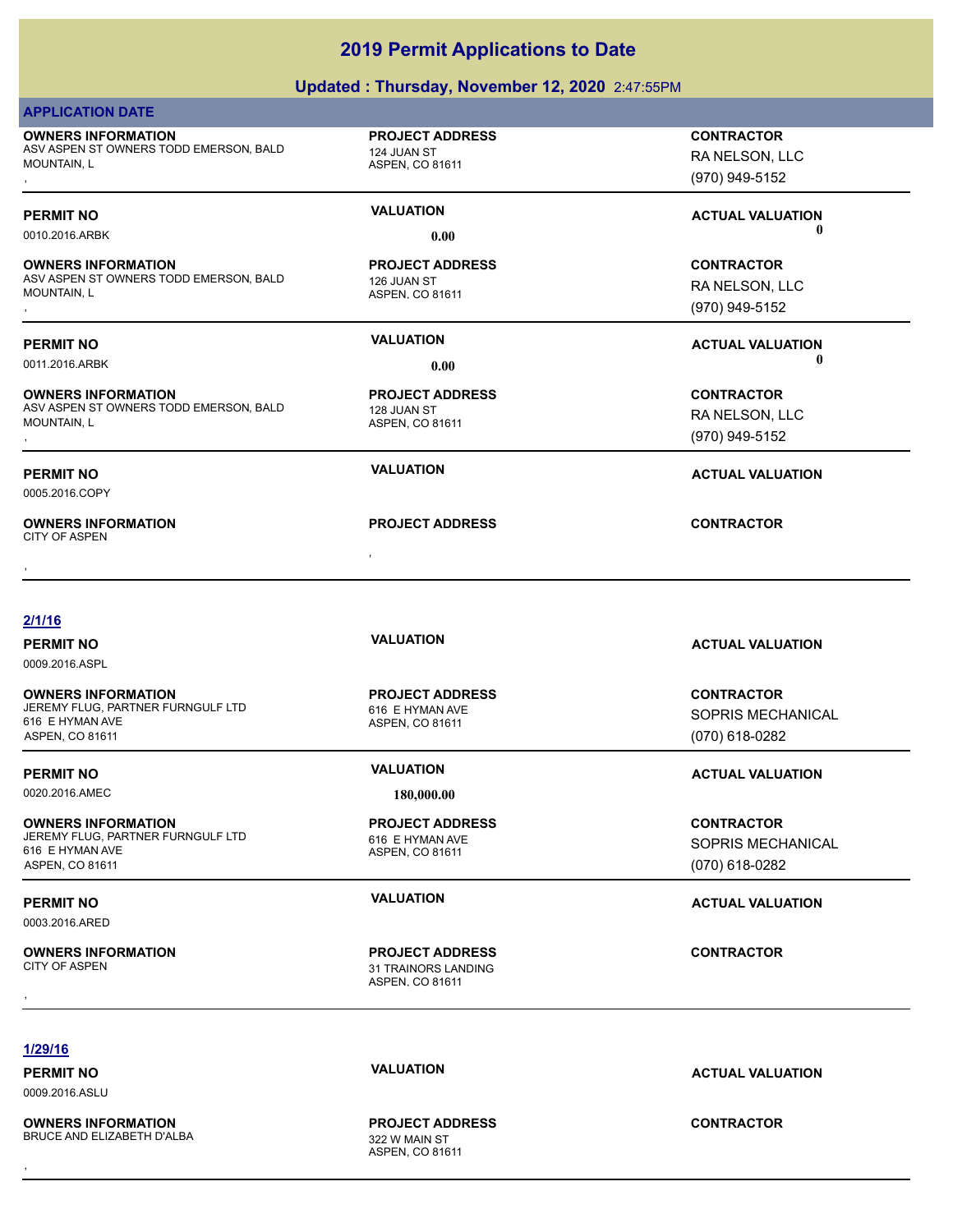# **Updated : Thursday, November 12, 2020** 2:47:55PM

## **APPLICATION DATE**

# **PERMIT NO VALUATION ACTUAL VALUATION**

0006.2016.ENTP

**OWNERS INFORMATION** JEREMY FLUG, PARTNER FURNGULF LTD 616 HYMAN AVE 616 E HYMAN AVE ASPEN, CO 81611

# **1/28/16**

**OWNERS INFORMATION**

0005.2016.ENTP

**OWNERS INFORMATION** 200 S ASPEN ST ASPEN, CO 81611

0002.2016.RWBU **800.00** 

**OWNERS INFORMATION**

**OWNERS INFORMATION** CANTINA BUILDING LLC 411 E MAIN

0007.2016.ASPL **23,080.00**

**OWNERS INFORMATION** CANTINA BUILDING LLC 411 E MAIN

0008.2016.ASPL **3,000.00**

**OWNERS INFORMATION** COX JAMES E LIVING TRUST 501 E HYMAN AVE

0004.2016.COPY

, **OWNERS INFORMATION** CITY OF ASPEN , **CONTRACTOR**

ASPEN, CO 81611 **PROJECT ADDRESS**

ASPEN, CO 81611 11 SMUGGLER GROVE RD **PROJECT ADDRESS**

ASPEN, CO 81611 200 S ASPEN ST **PROJECT ADDRESS**

ASPEN, CO 81611 800 E HYMAN AVE **PROJECT ADDRESS** , **CONTRACTOR**

0021.2016.AELE **132,000.00**

ASPEN, CO 81611 **PROJECT ADDRESS**

ASPEN, CO 81611 **PROJECT ADDRESS**

ASPEN, CO 81611 **PROJECT ADDRESS**

**PROJECT ADDRESS**

**PERMIT NO VALUATION ACTUAL VALUATION** 0006.2016.ARBK **2,017,569.00 2,017,569.00**

**CONTRACTOR**

, **CONTRACTOR** BRIKOR ASSOCIATES, INC (970) 923-3088

**PERMIT NO VALUATION ACTUAL VALUATION**

**CONTRACTOR**

# **PERMIT NO VALUATION ACTUAL VALUATION**

# **PERMIT NO VALUATION ACTUAL VALUATION**

, **CONTRACTOR** LASSITER ELECTRIC, INC (970) 927-4656

# **PERMIT NO VALUATION ACTUAL VALUATION**

, **CONTRACTOR** JIM HOUG PLUMBING & HEAT (970) 945-5569

# **PERMIT NO VALUATION ACTUAL VALUATION**

**OWNERS INFORMATION PROJECT ADDRESS CONTRACTOR**<br>COX JAMES E LIVING TRUST 501 E HYMAN AVE AUSSIE PLUMBING & HEATIN(<br>, ASPEN. CO 81611 AUSSIE PLUMBING & HEATING (970) 948-1887

# **PERMIT NO VALUATION ACTUAL VALUATION**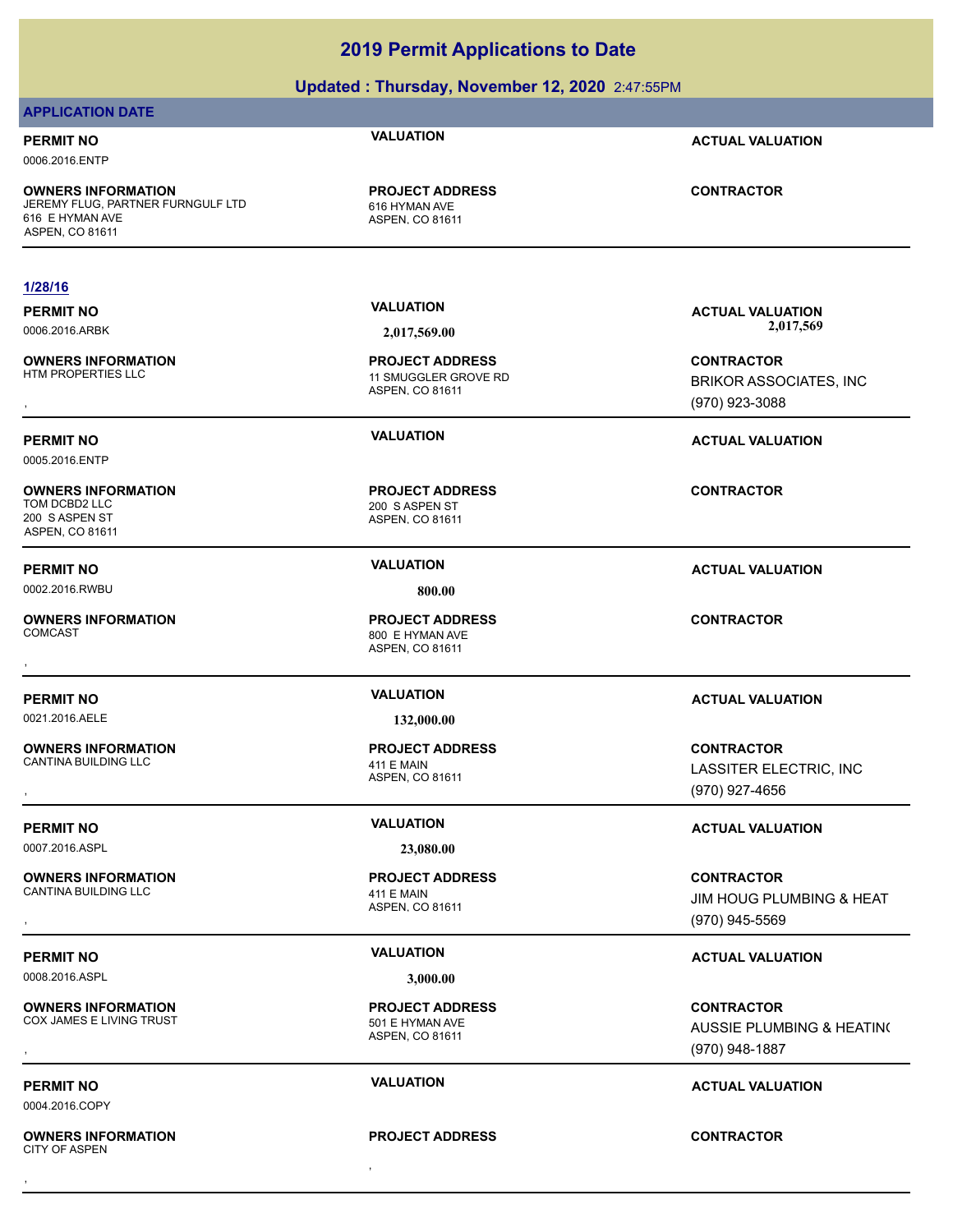**Updated : Thursday, November 12, 2020** 2:47:55PM

| <b>APPLICATION DATE</b>                                                                              |                                                                   |                                                                    |
|------------------------------------------------------------------------------------------------------|-------------------------------------------------------------------|--------------------------------------------------------------------|
| <b>PERMIT NO</b><br>0003.2016.COPY                                                                   | <b>VALUATION</b>                                                  | <b>ACTUAL VALUATION</b>                                            |
| <b>OWNERS INFORMATION</b><br><b>CITY OF ASPEN</b>                                                    | <b>PROJECT ADDRESS</b>                                            | <b>CONTRACTOR</b>                                                  |
|                                                                                                      |                                                                   |                                                                    |
| 1/27/16                                                                                              |                                                                   |                                                                    |
| <b>PERMIT NO</b>                                                                                     | <b>VALUATION</b>                                                  | <b>ACTUAL VALUATION</b>                                            |
| 0018.2016.AELE                                                                                       | 220,000.00                                                        |                                                                    |
| <b>OWNERS INFORMATION</b><br>HILL 190 LCC                                                            | <b>PROJECT ADDRESS</b><br>614 N FOURTH ST<br>ASPEN, CO 81611      | <b>CONTRACTOR</b><br>PINE MOUNTAIN ELECTRIC IN<br>(970) 945-1529   |
| <b>PERMIT NO</b>                                                                                     | <b>VALUATION</b>                                                  | <b>ACTUAL VALUATION</b>                                            |
| 0006.2016.afsr                                                                                       | 8,000.00                                                          |                                                                    |
| <b>OWNERS INFORMATION</b><br><b>BILL GUTH</b>                                                        | <b>PROJECT ADDRESS</b><br>150 N EIGHTH ST<br>ASPEN, CO 81611      | <b>CONTRACTOR</b><br>FLAME OUT FIRE PROTECTIO<br>(970) 927-4933    |
| <b>PERMIT NO</b>                                                                                     | <b>VALUATION</b>                                                  | <b>ACTUAL VALUATION</b>                                            |
| 0006.2016.ASPL                                                                                       | 50,000.00                                                         |                                                                    |
| <b>OWNERS INFORMATION</b><br>SAANEN, LLC                                                             | <b>PROJECT ADDRESS</b><br>150 N EIGHTH ST<br>ASPEN, CO 81611      | <b>CONTRACTOR</b><br>RJM PLUMBING & HEATING, IN<br>(970) 928-9875  |
| <b>PERMIT NO</b>                                                                                     | <b>VALUATION</b>                                                  | <b>ACTUAL VALUATION</b>                                            |
| 0020.2016.AELE                                                                                       | 120,400.00                                                        |                                                                    |
| <b>OWNERS INFORMATION</b><br>JEREMY FLUG, PARTNER FURNGULF LTD<br>616 E HYMAN AVE<br>ASPEN, CO 81611 | <b>PROJECT ADDRESS</b><br>616 E HYMAN AVE<br>ASPEN, CO 81611      | <b>CONTRACTOR</b><br>R & A ENTERPRISES OF CARE<br>(970) 945-6500   |
| <b>PERMIT NO</b><br>0005.2016.ARBK                                                                   | <b>VALUATION</b><br>50,000.00                                     | <b>ACTUAL VALUATION</b><br>50,000                                  |
| <b>OWNERS INFORMATION</b>                                                                            | <b>PROJECT ADDRESS</b>                                            | <b>CONTRACTOR</b>                                                  |
| <b>GEOLFA GROUP LLC</b>                                                                              | 731 E DURANT AVE<br>ASPEN, CO 81611                               | TWO MAN CREW, INC<br>(970) 274-0212                                |
| <b>PERMIT NO</b>                                                                                     | <b>VALUATION</b>                                                  | <b>ACTUAL VALUATION</b>                                            |
| 0017.2016.AELE                                                                                       | 53,222.00                                                         |                                                                    |
| <b>OWNERS INFORMATION</b><br>DAVIS KENNETH D                                                         | <b>PROJECT ADDRESS</b><br>1404 CRYSTAL LAKE RD<br>ASPEN, CO 81611 | <b>CONTRACTOR</b><br>R & A ENTERPRISES OF CARE<br>$(970)$ 945-6500 |
| <b>PERMIT NO</b>                                                                                     | <b>VALUATION</b>                                                  | <b>ACTUAL VALUATION</b>                                            |
| 0019.2016.AELE                                                                                       | 7,000.00                                                          |                                                                    |
| <b>OWNERS INFORMATION</b><br><b>BLAKE &amp; TATE CASPER</b>                                          | <b>PROJECT ADDRESS</b><br>100 RED MOUNTAIN RD<br>ASPEN, CO 81611  | <b>CONTRACTOR</b><br>R & A ENTERPRISES OF CARE<br>(970) 945-6500   |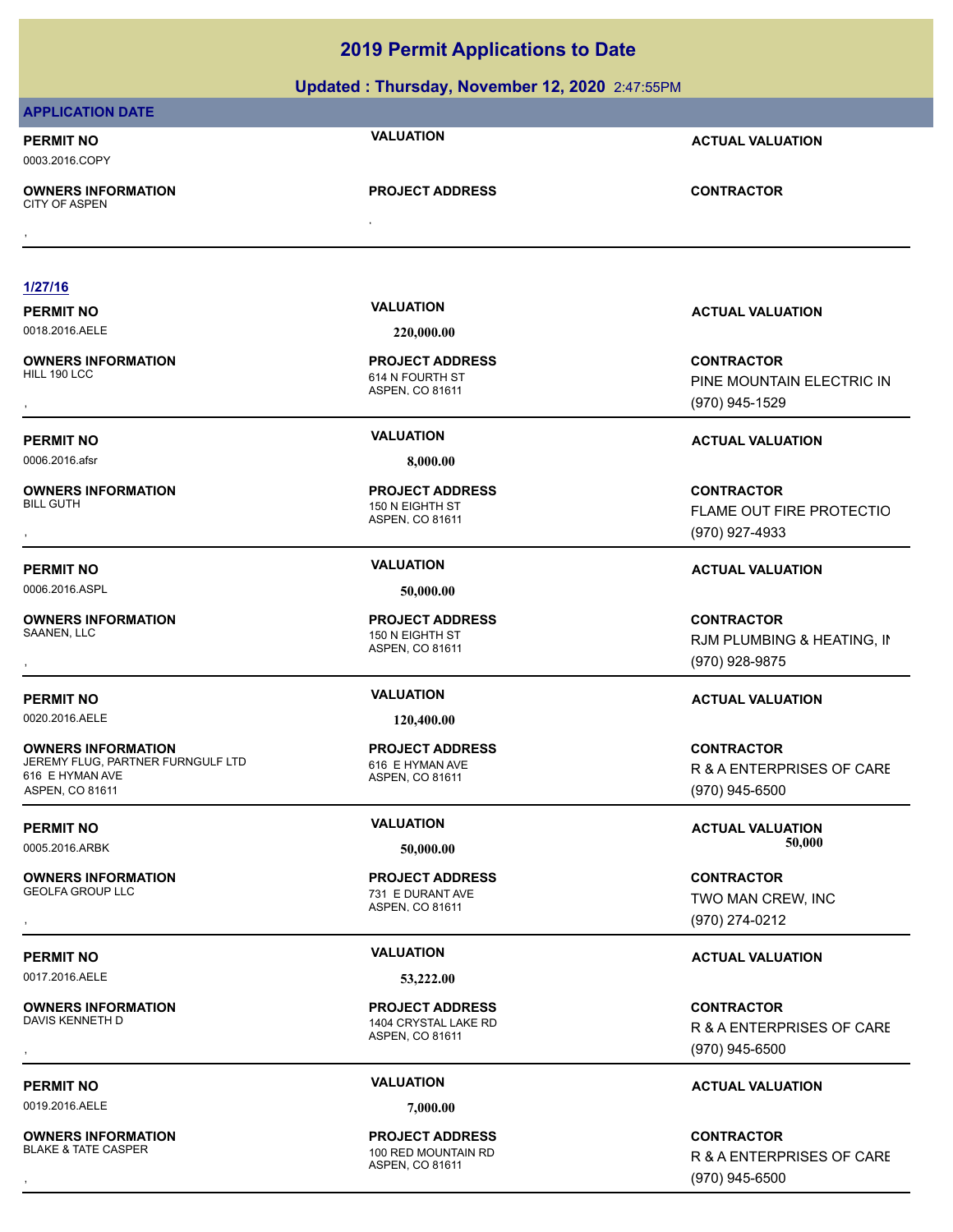# **Updated : Thursday, November 12, 2020** 2:47:55PM

## **APPLICATION DATE**

**OWNERS INFORMATION** 801 CASTLE CRK

0019.2016.AMEC **4,000.00**

ASPEN, CO 81611

**OWNERS INFORMATION** 100 ROBINSON RD ASPEN, CO 81611

**OWNERS INFORMATION**<br>PITKIN COUNTY

ASPEN, CO 81611 130 S GALENA **PROJECT ADDRESS**

ASPEN, CO 81611 603 S GARMISCH **PROJECT ADDRESS**

ASPEN, CO 81611 485 RIO GRANDE

**PERMIT NO CONSUMITY OF A CONSUMITY OF A CONSUMITY OF A CONSUMITY OF A CONSUMITY OF A CONSUMITY OF A CONSUMITY OF A CONSUMITY OF A CONSUMITY OF A CONSUMITY OF A CONSUMITY OF A CONSUMITY OF A CONSUMITY OF A CONSUMITY OF A** 0006.2016.ACGR **0.00 0.00**

> **CONTRACTOR** GZO SHEET METAL, INC. (970) 379-9977

# **PERMIT NO VALUATION ACTUAL VALUATION**

**CONTRACTOR** SUPERIOR PLUMBING & HEAT (970) 309-2714

, **CONTRACTOR** FCI CONSTRUCTORS, INC (970) 434-9093

# **1/26/16**

**OWNERS INFORMATION** BILLINGSLEY BOYCE W TRUST 800 S MONARCH ST

**OWNERS INFORMATION**

ASPEN, CO 81611

0001.2016.RWBU **15,000.00**

ASPEN, CO 81611 125 MINERS TRAIL RD

, **CONTRACTOR** LUCKY DOG CONSTRUCTION. (970) 963-4655

# **PERMIT NO VALUATION ACTUAL VALUATION**

### **1/25/16**

**PERMIT NO VALUATION VALUATION VALUATION** 

**OWNERS INFORMATION**

**OWNERS INFORMATION** PAUL F JR BARNHART 235 W FRANCIS ST

0005.2016.afsr **9,045.00**

0016.2016.AELE **229,000.00**

ASPEN, CO 81611 820 ROARING FORK RD **PROJECT ADDRESS**

, **CONTRACTOR** R & A ENTERPRISES OF CARE (970) 945-6500

# **PERMIT NO VALUATION VALUATION VALUATION** 0009.2016.ARGR **0.00 0.00**

**OWNERS INFORMATION PROJECT ADDRESS CONTRACTOR**<br>PAUL F JR BARNHART 235 W FRANCIS ST HANSEN CONSTRUCTION, IN(<br>, ASPEN. CO 81611 HANSEN CONSTRUCTION, INC (970) 920-1558

# **PERMIT NO CONSUMITY OF A CONSUMITY OF A CONSUMITY OF A CONSUMITY OF A CTUAL VALUATION**

**PROJECT ADDRESS**

**PROJECT ADDRESS** , **CONTRACTOR**

ASPEN, CO 81611

**PROJECT ADDRESS**

**PERMIT NO VALUATION ACTUAL VALUATION** 0009.2016.ACBK **193,539.00 193,539.00**

# **PROJECT ADDRESS**

**PERMIT NO VALUATION VALUATION VALUATION** 0010.2016.ARGR **14,970.00 14,970.00**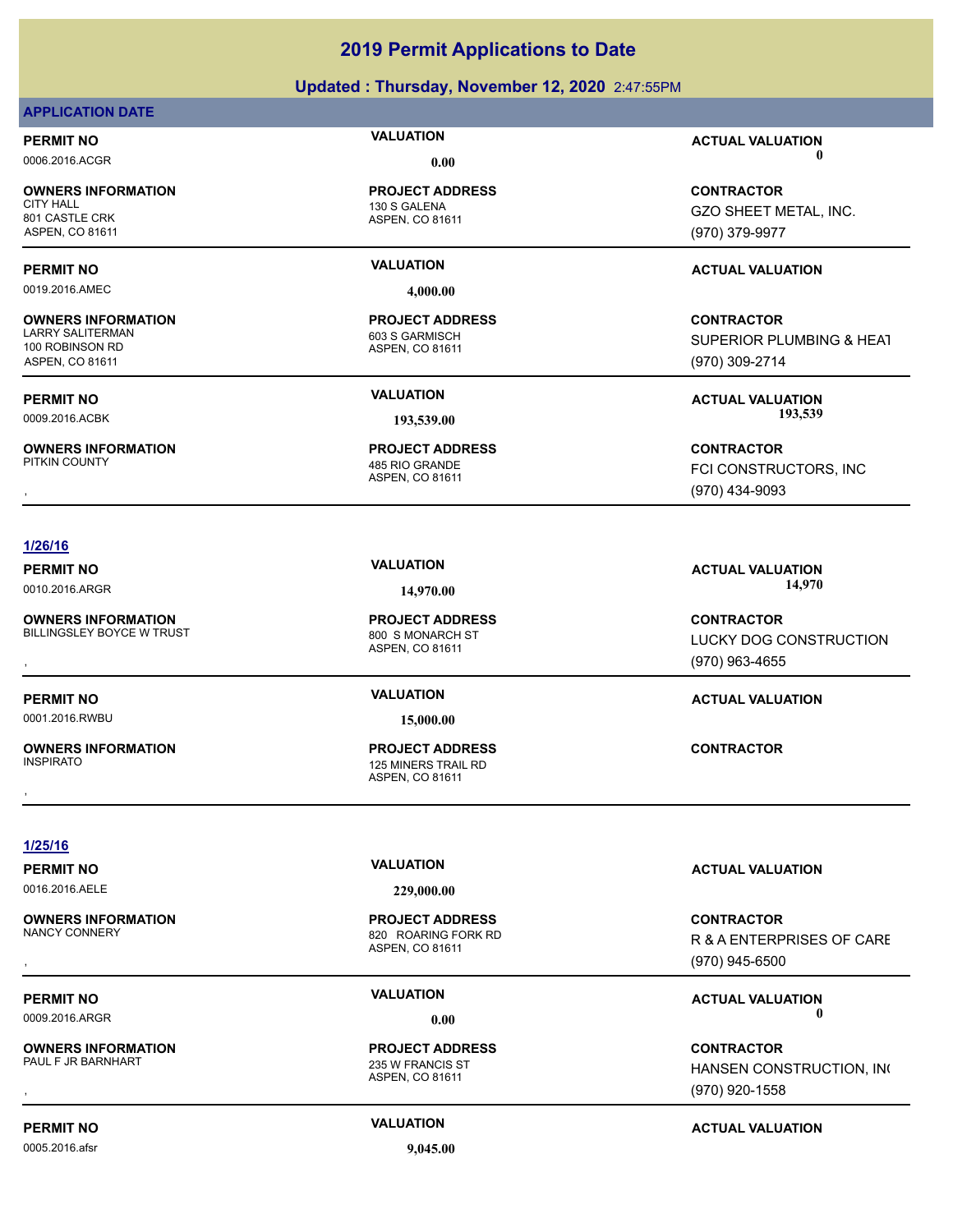# **Updated : Thursday, November 12, 2020** 2:47:55PM

# **APPLICATION DATE**

**OWNERS INFORMATION** JEREMY FLUG, PARTNER FURNGULF LTD 616 E HYMAN AVE 616 E HYMAN AVE ASPEN, CO 81611

0015.2016.AELE **1,950.00**

**OWNERS INFORMATION** COX JAMES E LIVING TRUST 501 E HYMAN AVE

ASPEN, CO 81611

**PROJECT ADDRESS**

ASPEN, CO 81611 **PROJECT ADDRESS OWNERS INFORMATION CONTRACTOR REGIST OF PROJECT ADDRESS CONTRACTOR CONTRACTOR**<br>COX JAMES E LIVING TRUST **CONTRACTOR**<br>ASPEN, CO 81611

**CONTRACTOR**

ALL-STATE FIRE PROTECTION (303) 288-3901

# **PERMIT NO VALUATION ACTUAL VALUATION**

**1/22/16**

# 0013.2016.AELE **5,000.00**

**OWNERS INFORMATION** ADAM & PIPER ROTHBERG 626 W FRANCIS ST

**OWNERS INFORMATION** HALL MURRAY B REVOCABLE TRUST 816 E HYMAN AVE

0014.2016.AELE **1,000.00**

**OWNERS INFORMATION**

0008.2016.ASLU

**OWNERS INFORMATION** RED MOUNTAIN RIVERFRONT, LLC 120 RED MOUNTAIN RD

0004.2016.ENTP

**OWNERS INFORMATION** BALD MOUNTAIN DEVELOPMENT LLC 0 0 SOUTH ASPEN ST 132 W MAIN ST ASPEN, CO 81611

ASPEN, CO 81611 **PROJECT ADDRESS**

ASPEN, CO 81611 **PROJECT ADDRESS**

# ASPEN, CO 81611

ASPEN, CO 81611 **PROJECT ADDRESS**

ASPEN, CO 81611 **PROJECT ADDRESS**

**PERMIT NO VALUATION VALUATION VALUATION** 

, **CONTRACTOR** MILLER ELECTRICAL SERVICE

**PERMIT NO VALUATION ACTUAL VALUATION** 0007.2016.ARGR **35,000.00 35,000.00**

, **CONTRACTOR** AVALANCHE CONSTRUCTION (970) 544-3532

# **PERMIT NO VALUATION ACTUAL VALUATION**

, **CONTRACTOR** TARANAKI ELECTRIC, INC. (970) 618-9573

# **PERMIT NO VALUATION ACTUAL VALUATION**

**CONTRACTOR**

**1/21/16**

0017.2016.AMEC

**OWNERS INFORMATION** 627 W MAIN ST ASPEN, CO 81611

ASPEN, CO 81611 627 W MAIN ST **PROJECT ADDRESS**

**PERMIT NO VALUATION ACTUAL VALUATION**

**CONTRACTOR** A\*OK PLUMBING & HEATING, I (970) 456-3013

# **OWNERS INFORMATION METALLY SERVICE PROJECT ADDRESS ARE DISCUSSED MOUNTAIN RIVERFRONT, LLC<br>RED MOUNTAIN RIVERFRONT, LLC ASPEN, CO 81611 MASPEN, CO 81611 MASPEN, CO 81611 MASPEN, CO 81611 MASPEN, CO 81611 MASPEN, CO 81611 M PERMIT NO VALUATION ACTUAL VALUATION**

501 E HYMAN AVE **PROJECT ADDRESS**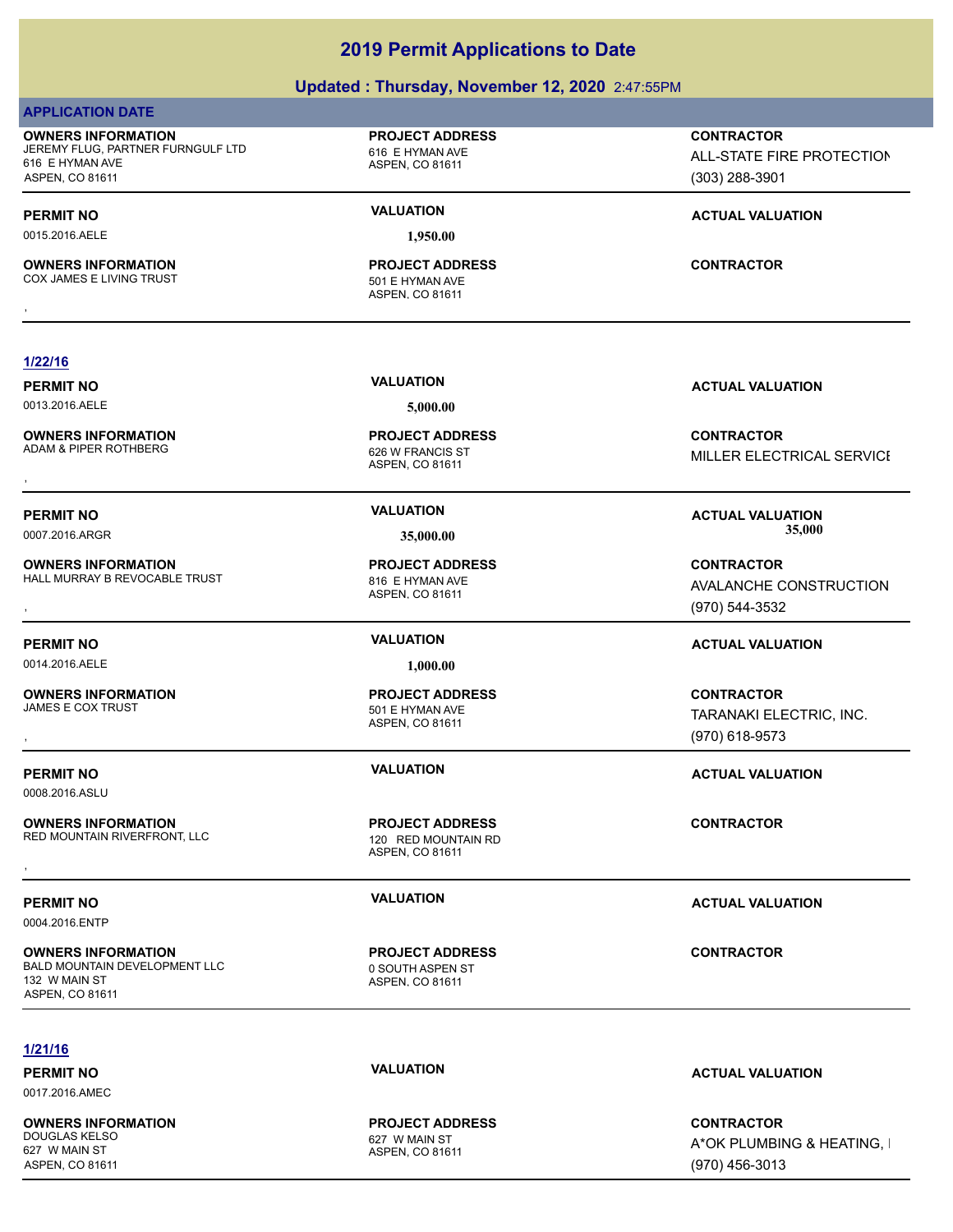# **Updated : Thursday, November 12, 2020** 2:47:55PM

ASPEN, CO 81611 631 W BLEEKER ST **PROJECT ADDRESS** , **CONTRACTOR**

ASPEN, CO 81611 419 E HYMAN AVE , **CONTRACTOR**

TMC BUILDERS, INC (970) 618-2230

ASPEN SKIING COMPANY (970) 923-0541

# **PERMIT NO VALUATION ACTUAL VALUATION**

, **CONTRACTOR** GIGAWATT ELECTRIC, INC. (970) 925-8608

**PERMIT NO VALUATION ACTUAL VALUATION**

**PERMIT NO VALUATION VALUATION VALUATION** 

**PERMIT NO VALUATION ACTUAL VALUATION** 0004.2016.ARBK **5,500.00 5,500.00**

, **CONTRACTOR** PENICO CONSTRUCTION, LLC (970) 379-9193

0003.2016.ENTP

**OWNERS INFORMATION** ASPEN SKIING COMPANY 611 E DURANT AVE PO BOX 1248 ASPEN, CO 81612

0012.2016.AELE **1,000.00**

**OWNERS INFORMATION** DURANT MEWS CONDO ASSOCIATION 923 E DURANT

0011.2016.AELE

**OWNERS INFORMATION** DURANT MEWS CONDO ASSOCIATION 923 E DURANT

0006.2016.ASLU

**OWNERS INFORMATION** ASPEN STREAM LLC 855 BAY ST

0005.2016.ASLU

**OWNERS INFORMATION**

**OWNERS INFORMATION**

ASPEN, CO 81611 610 S WEST END ST **PROJECT ADDRESS**

**PROJECT ADDRESS**

ASPEN, CO 81611 **PROJECT ADDRESS**

ASPEN, CO 81611 **PROJECT ADDRESS**

ASPEN, CO 81611 , **CONTRACTOR**

ASPEN, CO 81611 **PROJECT ADDRESS** , **CONTRACTOR**

ASPEN, CO 81611 108 MAPLE LN **PROJECT ADDRESS** , **CONTRACTOR**

**PERMIT NO VALUATION ACTUAL VALUATION**

**PROJECT ADDRESS**

0005.2016.ACGR **12,000.00 12,000.00**

**CONTRACTOR**

**PERMIT NO VALUATION ACTUAL VALUATION**

**PERMIT NO VALUATION ACTUAL VALUATION**

**OWNERS INFORMATION**

**APPLICATION DATE**

# **PERMIT NO VALUATION ACTUAL VALUATION**

0002.2016.ARBU **150,000.00 150,000.00**

**OWNERS INFORMATION**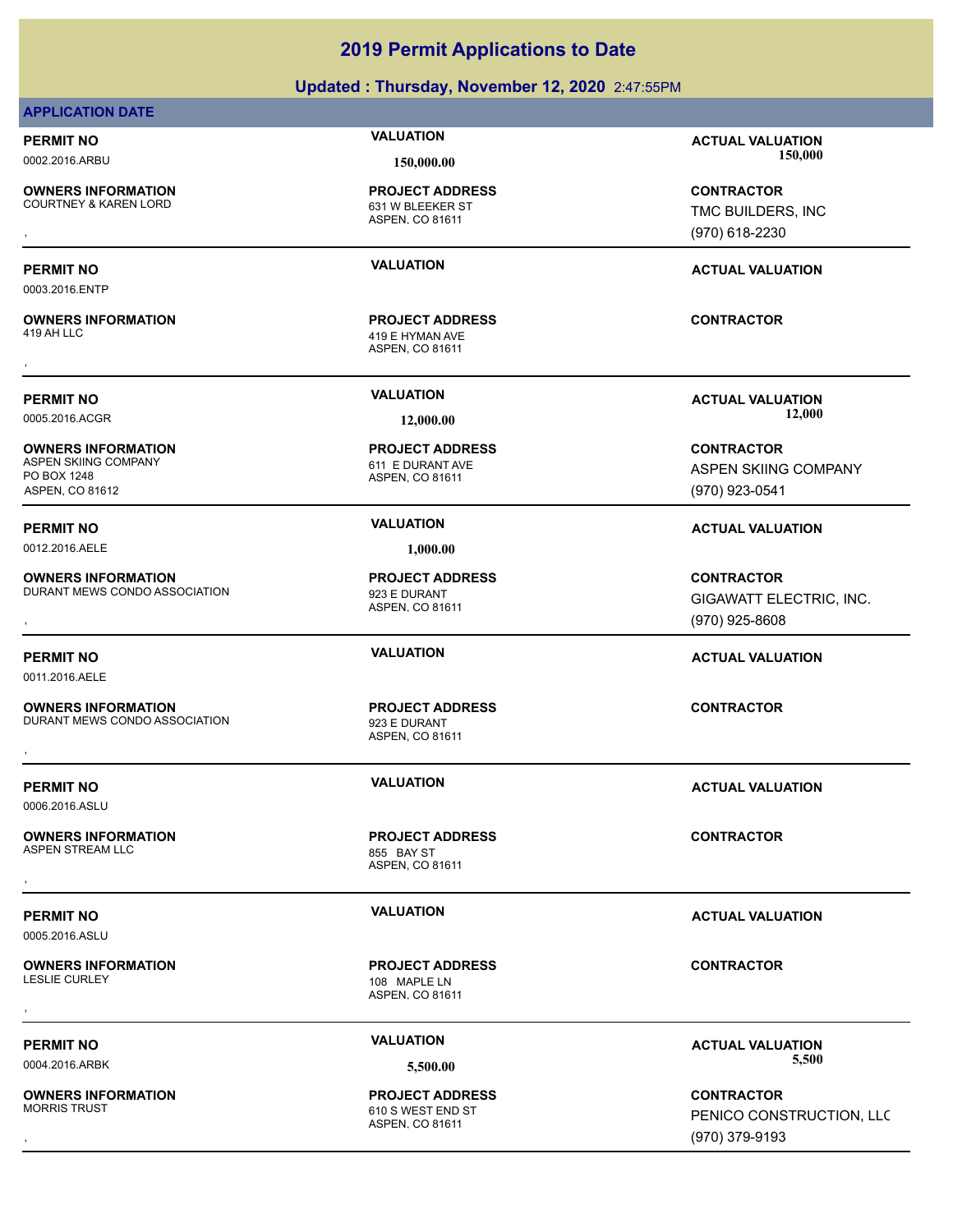|                                                             | $\frac{1}{2}$                                                     |                                                                    |
|-------------------------------------------------------------|-------------------------------------------------------------------|--------------------------------------------------------------------|
| <b>APPLICATION DATE</b>                                     |                                                                   |                                                                    |
| <b>PERMIT NO</b><br>0007.2016.ASLU                          | <b>VALUATION</b>                                                  | <b>ACTUAL VALUATION</b>                                            |
| <b>OWNERS INFORMATION</b><br>PARKS DEPARTMENT CITY OF ASPEN | <b>PROJECT ADDRESS</b><br>OKLAHOMA FLT<br>ASPEN, CO 81611         | <b>CONTRACTOR</b>                                                  |
| <b>PERMIT NO</b><br>0002.2016.ARED                          | <b>VALUATION</b>                                                  | <b>ACTUAL VALUATION</b>                                            |
| <b>OWNERS INFORMATION</b><br><b>CITY OF ASPEN</b>           | <b>PROJECT ADDRESS</b><br>31 TRAINORS LANDING<br>ASPEN, CO 81611  | <b>CONTRACTOR</b>                                                  |
| 1/20/16                                                     |                                                                   |                                                                    |
| <b>PERMIT NO</b><br>0016.2016.AMEC                          | <b>VALUATION</b><br>200.00                                        | <b>ACTUAL VALUATION</b>                                            |
| <b>OWNERS INFORMATION</b><br>RICHARD & LINDA BUMP           | <b>PROJECT ADDRESS</b><br>814 W BLEEKER ST<br>ASPEN, CO 81611     | <b>CONTRACTOR</b><br><b>GERARDI CONSTRUCTION</b><br>(910) 349-1552 |
| <b>PERMIT NO</b><br>0005.2016.ASPL                          | <b>VALUATION</b>                                                  | <b>ACTUAL VALUATION</b>                                            |
| <b>OWNERS INFORMATION</b><br>DAVIS KENNETH D                | <b>PROJECT ADDRESS</b><br>1404 CRYSTAL LAKE RD<br>ASPEN, CO 81611 | <b>CONTRACTOR</b><br>SOPRIS MECHANICAL<br>(070) 618-0282           |
| <b>PERMIT NO</b><br>0015.2016.AMEC                          | <b>VALUATION</b>                                                  | <b>ACTUAL VALUATION</b>                                            |
| <b>OWNERS INFORMATION</b><br>DAVIS KENNETH D                | <b>PROJECT ADDRESS</b><br>1404 CRYSTAL LAKE RD<br>ASPEN, CO 81611 | <b>CONTRACTOR</b><br>SOPRIS MECHANICAL<br>(070) 618-0282           |
| <b>PERMIT NO</b><br>0002.2016.REMP                          | <b>VALUATION</b>                                                  | <b>ACTUAL VALUATION</b>                                            |
| <b>OWNERS INFORMATION</b><br><b>CUSTOMER</b>                | <b>PROJECT ADDRESS</b>                                            | <b>CONTRACTOR</b>                                                  |
|                                                             | $\bullet$                                                         |                                                                    |
| 1/19/16<br><b>PERMIT NO</b><br>0004.2016.ASLU               | <b>VALUATION</b>                                                  | <b>ACTUAL VALUATION</b>                                            |
| <b>OWNERS INFORMATION</b>                                   | <b>PROJECT ADDRESS</b>                                            | <b>CONTRACTOR</b>                                                  |

**Updated : Thursday, November 12, 2020** 2:47:55PM

**2019 Permit Applications to Date**

**OWNERS INFORMATION** SANCTUARY RESIDENCES LLP 725 CEMETERY LN , **CONTRACTOR**

**PERMIT NO VALUATION VALUATION ACTUAL VALUATION** 0006.2016.ARGR **60,000.00 0.00**

ASPEN, CO 81611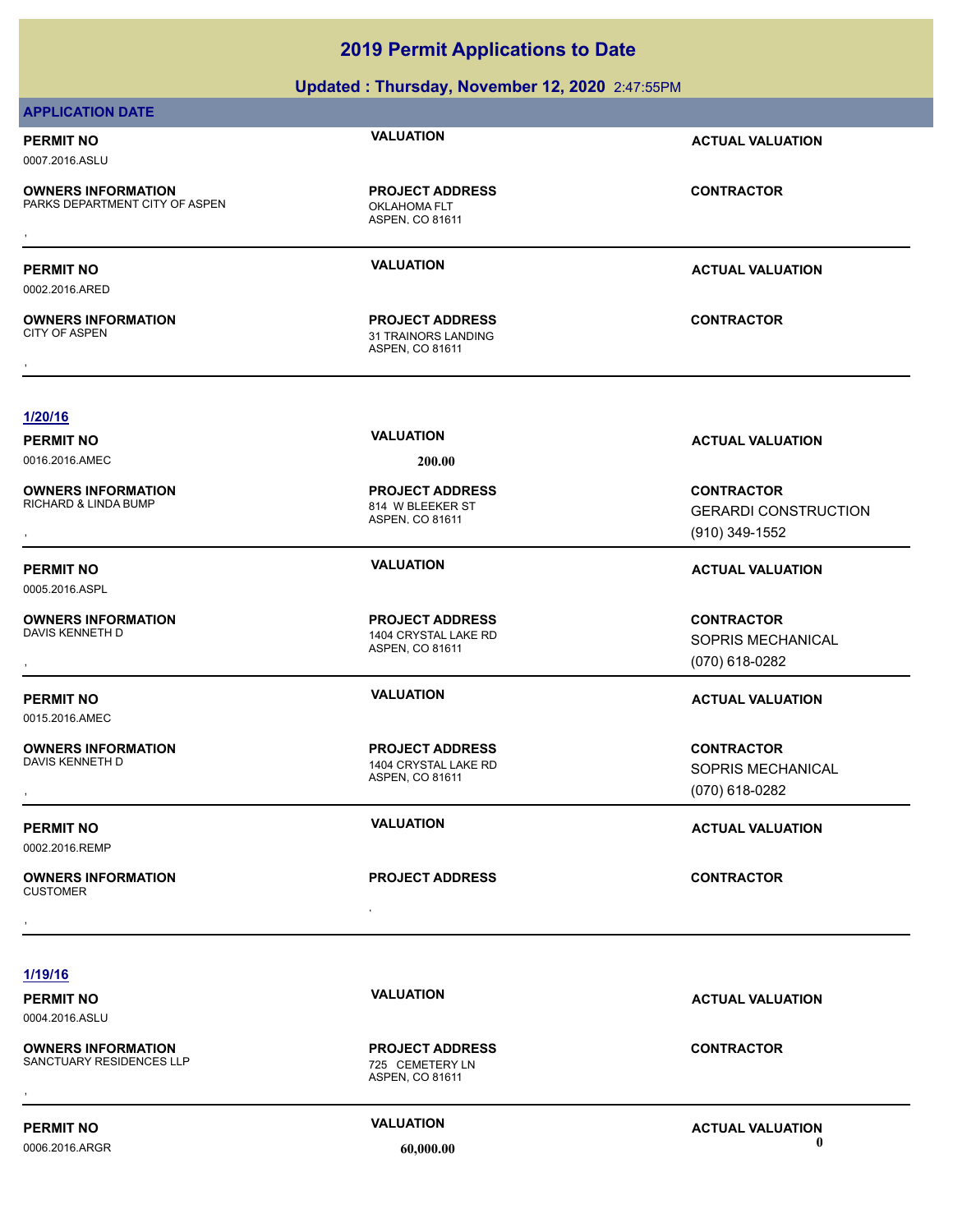# **Updated : Thursday, November 12, 2020** 2:47:55PM

| <b>APPLICATION DATE</b>                                                              |                                                                |                                                                        |
|--------------------------------------------------------------------------------------|----------------------------------------------------------------|------------------------------------------------------------------------|
| <b>OWNERS INFORMATION</b><br>601 W HALLAM, LLC<br>400 E HYMAN AVE<br>ASPEN, CO 81611 | <b>PROJECT ADDRESS</b><br>601 W HALLAM ST<br>ASPEN, CO 81611   | <b>CONTRACTOR</b><br>WHIPPLE & BREWSTER CORF<br>(970) 920-4428         |
| <b>PERMIT NO</b><br>0003.2016.ASLU                                                   | <b>VALUATION</b>                                               | <b>ACTUAL VALUATION</b>                                                |
| <b>OWNERS INFORMATION</b><br>ROBERT OLSON                                            | <b>PROJECT ADDRESS</b><br>501 W HOPKINS AVE<br>ASPEN, CO 81611 | <b>CONTRACTOR</b>                                                      |
| <b>PERMIT NO</b><br>0012.2016.AMEC                                                   | <b>VALUATION</b><br>1,200.00                                   | <b>ACTUAL VALUATION</b>                                                |
| <b>OWNERS INFORMATION</b><br>HOLYOAKE LAURENCE                                       | <b>PROJECT ADDRESS</b><br>311 S ASPEN ST<br>ASPEN, CO 81611    | <b>CONTRACTOR</b><br><b>RESORT MOUNTAIN ENTERPI</b><br>(970) 384-2748  |
| <b>PERMIT NO</b><br>0011.2016.AMEC                                                   | <b>VALUATION</b>                                               | <b>ACTUAL VALUATION</b>                                                |
| <b>OWNERS INFORMATION</b><br><b>JAMES E COX TRUST</b>                                | <b>PROJECT ADDRESS</b><br>501 E HYMAN AVE<br>ASPEN, CO 81611   | <b>CONTRACTOR</b><br><b>SMITTYS AIR</b><br>(970) 274-1652              |
| <b>PERMIT NO</b><br>0004.2016.afsr                                                   | <b>VALUATION</b><br>800.00                                     | <b>ACTUAL VALUATION</b>                                                |
| <b>OWNERS INFORMATION</b><br><b>JAMES E COX TRUST</b>                                | <b>PROJECT ADDRESS</b><br>501 E HYMAN AVE<br>ASPEN, CO 81611   | <b>CONTRACTOR</b><br><b>WESTERN STATES FIRE PROT</b><br>(303) 792-0022 |
| <b>PERMIT NO</b><br>0003.2016.ARBK                                                   | <b>VALUATION</b><br>1,366,877.00                               | <b>ACTUAL VALUATION</b><br>1,366,877                                   |
| <b>OWNERS INFORMATION</b><br>LARKSPUR CG LLC                                         | <b>PROJECT ADDRESS</b><br>103 S SEVENTH<br>ASPEN, CO 81611     | <b>CONTRACTOR</b><br>SCHLUMBERGER /SCHERER (<br>(970) 925-8360         |
| <b>PERMIT NO</b><br>0005.2016.ARGR                                                   | <b>VALUATION</b><br>100,936.00                                 | <b>ACTUAL VALUATION</b><br>100,936                                     |
| <b>OWNERS INFORMATION</b><br>LARKSPUR CG LLC                                         | <b>PROJECT ADDRESS</b><br>105 S SEVENTH<br>ASPEN, CO 81611     | <b>CONTRACTOR</b><br>SCHLUMBERGER / SCHERER +<br>(970) 925-8360        |
| <b>PERMIT NO</b><br>0014.2016.AMEC                                                   | <b>VALUATION</b>                                               | <b>ACTUAL VALUATION</b>                                                |
| <b>OWNERS INFORMATION</b><br><b>KEVIN &amp; MARCIE TAYLOR</b>                        | <b>PROJECT ADDRESS</b><br>670 MOORE DR<br>ASPEN, CO 81611      | <b>CONTRACTOR</b><br>RESORT MOUNTAIN ENTERPI<br>(970) 384-2748         |

# **1/15/16**

0004.2016.ARGR **0.00 0.00**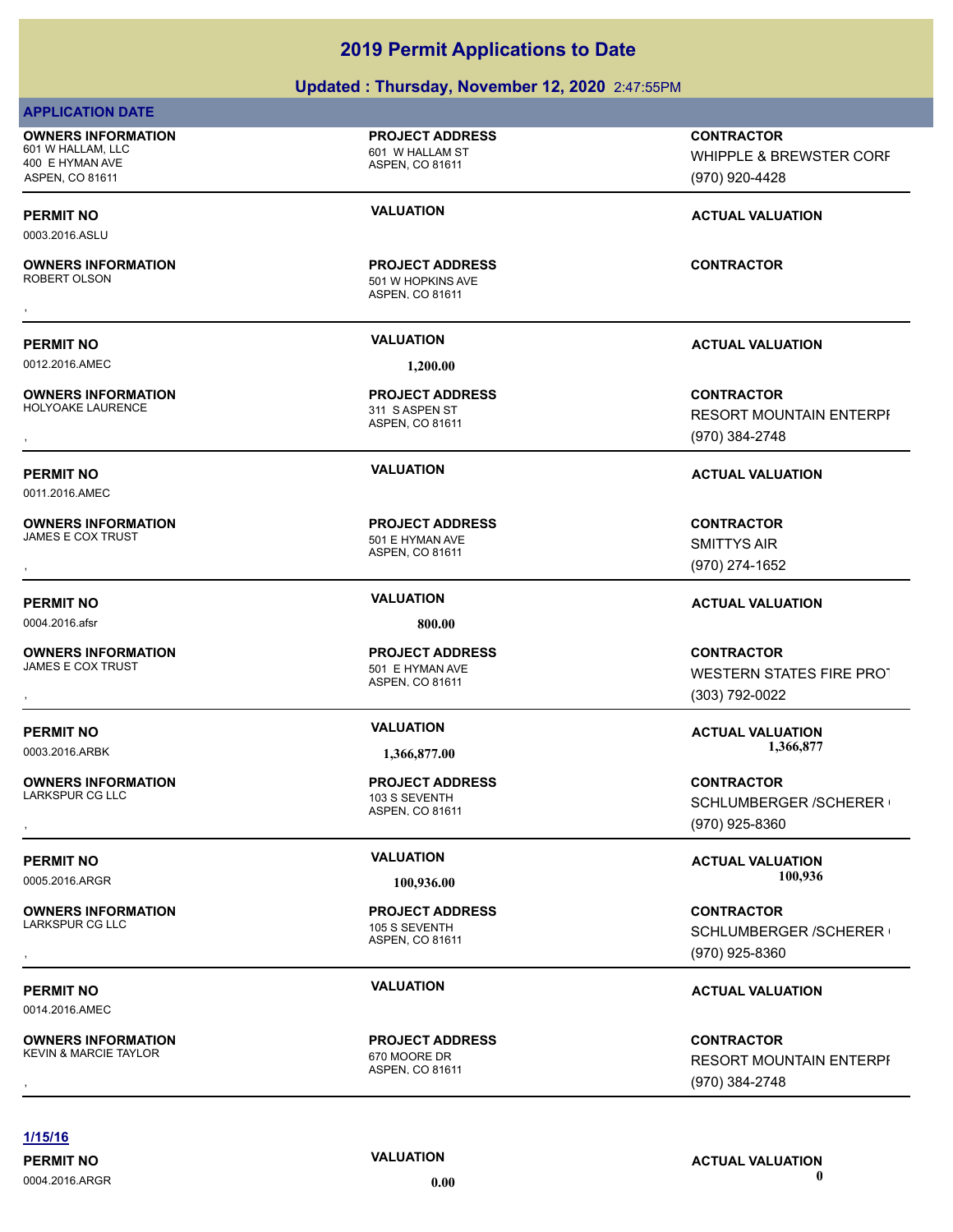# **Updated : Thursday, November 12, 2020** 2:47:55PM

## **APPLICATION DATE**

**OWNERS INFORMATION** LORI & LARRY FINK 212 LAKE AVE

## **PROJECT ADDRESS**

ASPEN, CO 81611

0010.2016.AELE **30,500.00**

**OWNERS INFORMATION**

**OWNERS INFORMATION** ASPEN CLUB LODGE PROPERTIES 550 S SPRING ST

ASPEN, CO 81611 150 N EIGHTH ST **PROJECT ADDRESS**

ASPEN, CO 81611 **PROJECT ADDRESS**

, **CONTRACTOR** HARRIMAN CONSTRUCTION, (970) 927-1161

# **PERMIT NO VALUATION VALUATION VALUATION**

, **CONTRACTOR** R & A ENTERPRISES OF CARE (970) 945-6500

**PERMIT NO VALUATION ACTUAL VALUATION** 0008.2016.ACBK **56,549,610.00 56,549,610.00**

**OWNERS INFORMATION FROJECT ADDRESS CONTRACTOR CONTRACTOR**<br>ASPEN CLUB LODGE PROPERTIES FAND SERING ST TO SOME THE SERIES ON HASELDEN CONSTRUCTION,<br>ASPEN. CO 81611 FROM THE SERIES (720) 341-7948 HASELDEN CONSTRUCTION. (720) 341-7948

ALLTEC SERVICES, LLC

AM CONSTRUCTION (970) 704-0490

SILICH CONSTRUCTION

(970) 920-2299

(970) 984-3979

### **1/14/16**

**PERMIT NO VALUATION VALUATION VALUATION** 

**OWNERS INFORMATION** JAMES E COX TRUST THE STATE STATE STATE OF STATE HYMAN AVE

**PERMIT NO VALUATION ACTUAL VALUATION**

0010.2016.AMEC **600.00**

**OWNERS INFORMATION** DAPHNE HOCH CUNNINGHAM 916 E HOPKINS AVE

**OWNERS INFORMATION** KATIE REED BUILDING LLC<br>301 E HOPKINS AVE

**PERMIT NO VALUATION ACTUAL VALUATION**

0003.2016.ARGR **30,000.00 30,000.00**

**OWNERS INFORMATION**

0001.2016.COPY

, **OWNERS INFORMATION** CITY OF ASPEN , **CONTRACTOR**

0003.2016.afsr **3,032.00**

ASPEN, CO 81611 **PROJECT ADDRESS** , **CONTRACTOR**

ASPEN, CO 81611 **PROJECT ADDRESS** , **CONTRACTOR**

ASPEN, CO 81611 **PROJECT ADDRESS**

ASPEN, CO 81611 735 E FRANCIS **PROJECT ADDRESS** , **CONTRACTOR**

**PERMIT NO VALUATION ACTUAL VALUATION**

## **PROJECT ADDRESS**

AM CONSTRUCTION (970) 704-0490

**PERMIT NO CONSUMITY ACTUAL VALUATION VALUATION VALUATION** 

# **PERMIT NO VALUATION ACTUAL VALUATION** 0007.2016.ACBK **25,000.00 25,000.00** , **CONTRACTOR**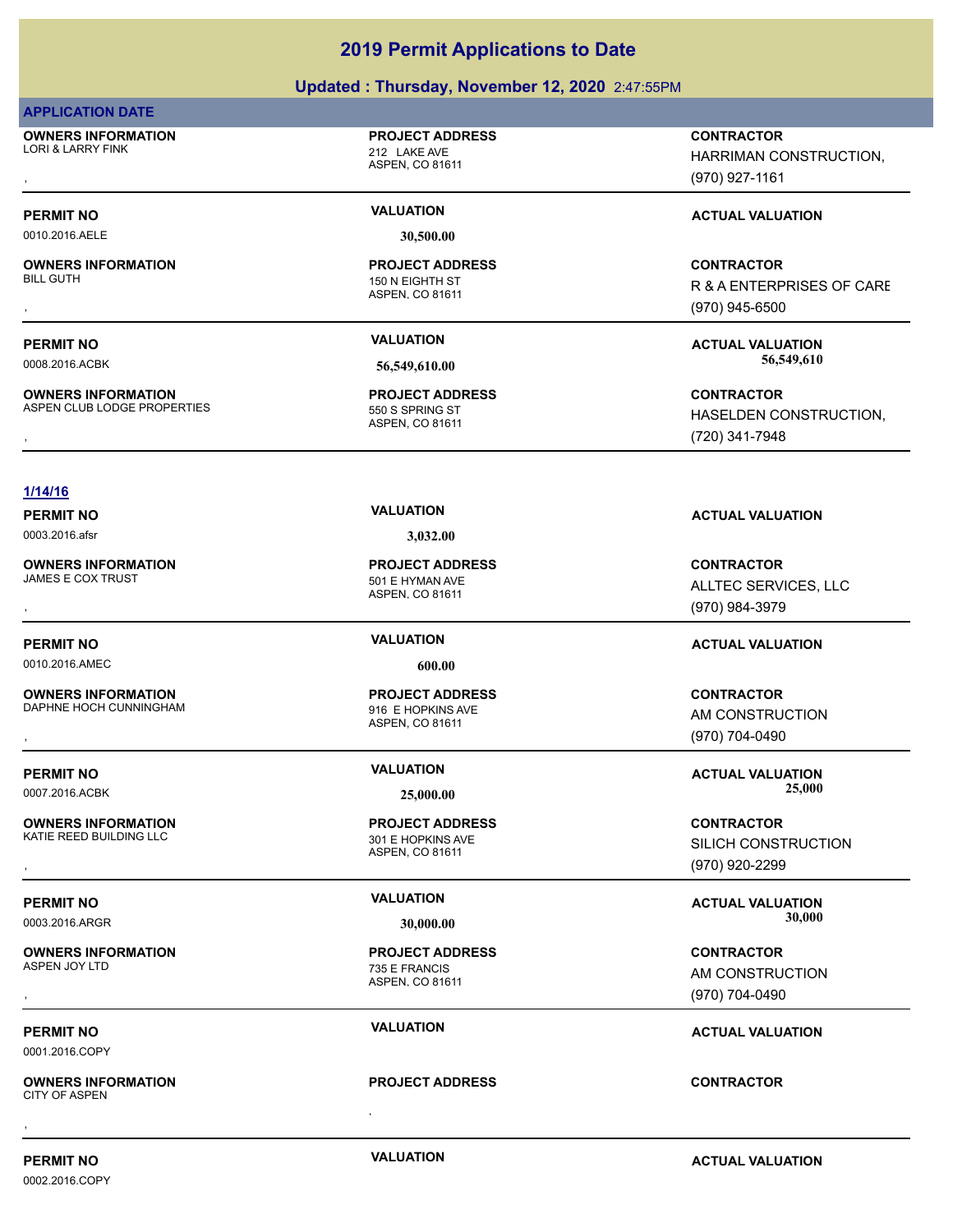# **Updated : Thursday, November 12, 2020** 2:47:55PM

| <b>APPLICATION DATE</b>                                 | ,,                                            |                                   |  |
|---------------------------------------------------------|-----------------------------------------------|-----------------------------------|--|
| <b>OWNERS INFORMATION</b><br><b>CUSTOMER</b>            | <b>PROJECT ADDRESS</b>                        | <b>CONTRACTOR</b>                 |  |
|                                                         |                                               |                                   |  |
|                                                         |                                               |                                   |  |
| 1/13/16                                                 |                                               |                                   |  |
| <b>PERMIT NO</b>                                        | <b>VALUATION</b>                              | <b>ACTUAL VALUATION</b>           |  |
| 0003.2016.tent                                          |                                               |                                   |  |
| <b>OWNERS INFORMATION</b><br>ASPEN CHAMBER RESORT ASSOC | <b>PROJECT ADDRESS</b>                        | <b>CONTRACTOR</b>                 |  |
|                                                         | 0 COOPER AVE AND HUNTER ST<br>ASPEN, CO 81611 | BETHEL PARTY RENTALS, INC         |  |
|                                                         |                                               | (970) 479-7000                    |  |
| <b>PERMIT NO</b>                                        | <b>VALUATION</b>                              | <b>ACTUAL VALUATION</b>           |  |
| 0008.2016.AMEC                                          | 50,000.00                                     |                                   |  |
| <b>OWNERS INFORMATION</b>                               | <b>PROJECT ADDRESS</b>                        | <b>CONTRACTOR</b>                 |  |
| <b>GLICKENHAUS &amp; CO</b>                             | 107 W HYMAN AVE                               | PACIFIC SHEET METAL, INC.         |  |
|                                                         | ASPEN, CO 81611                               | (970) 925-2454                    |  |
|                                                         | <b>VALUATION</b>                              |                                   |  |
| <b>PERMIT NO</b><br>0004.2016.ACBK                      |                                               | <b>ACTUAL VALUATION</b><br>40,000 |  |
|                                                         | 40,000.00                                     |                                   |  |
| <b>OWNERS INFORMATION</b><br>ERICA BOULANGEE            | <b>PROJECT ADDRESS</b><br>300 S SPRING ST     | <b>CONTRACTOR</b>                 |  |
|                                                         | ASPEN, CO 81611                               |                                   |  |
|                                                         |                                               |                                   |  |
| <b>PERMIT NO</b>                                        | <b>VALUATION</b>                              | <b>ACTUAL VALUATION</b>           |  |
| 0009.2016.AMEC                                          |                                               |                                   |  |
| <b>OWNERS INFORMATION</b>                               | <b>PROJECT ADDRESS</b>                        | <b>CONTRACTOR</b>                 |  |
| ANTHONY Z & PAULA R PECK                                | 520 S ORIGINAL ST<br>ASPEN, CO 81611          | TRUE NORTH HEARTH AND H           |  |
|                                                         |                                               | (970) 274-0200                    |  |
| <b>PERMIT NO</b>                                        | <b>VALUATION</b>                              | <b>ACTUAL VALUATION</b>           |  |
| 0002.2016.ARBK                                          | 474,671.00                                    | 474,671                           |  |
| <b>OWNERS INFORMATION</b>                               | <b>PROJECT ADDRESS</b>                        | <b>CONTRACTOR</b>                 |  |
| <b>NEIL MARKUS</b>                                      | 940 WATERS AVE                                | HENDRICKSON CONSTRUCTI            |  |
|                                                         | ASPEN, CO 81611                               | (970) 274-6324                    |  |
|                                                         | <b>VALUATION</b>                              |                                   |  |
| <b>PERMIT NO</b><br>0004.2016.tent                      |                                               | <b>ACTUAL VALUATION</b>           |  |
|                                                         |                                               |                                   |  |
| <b>OWNERS INFORMATION</b><br><b>CITY OF ASPEN</b>       | <b>PROJECT ADDRESS</b><br>480 RIO GRANDE PL   | <b>CONTRACTOR</b>                 |  |
|                                                         | ASPEN, CO 81611                               | BETHEL PARTY RENTALS, INC         |  |
|                                                         |                                               | (970) 479-7000                    |  |
|                                                         |                                               |                                   |  |
| 1/12/16                                                 |                                               |                                   |  |
| <b>PERMIT NO</b>                                        | <b>VALUATION</b>                              | <b>ACTUAL VALUATION</b>           |  |

0002.2016.ASLU

**OWNERS INFORMATION** CK PITCO ASSOCIATES, LLC 64 PITKIN WAY ASPEN, CO 81611

ASPEN, CO 81611 **PROJECT ADDRESS**

**CONTRACTOR**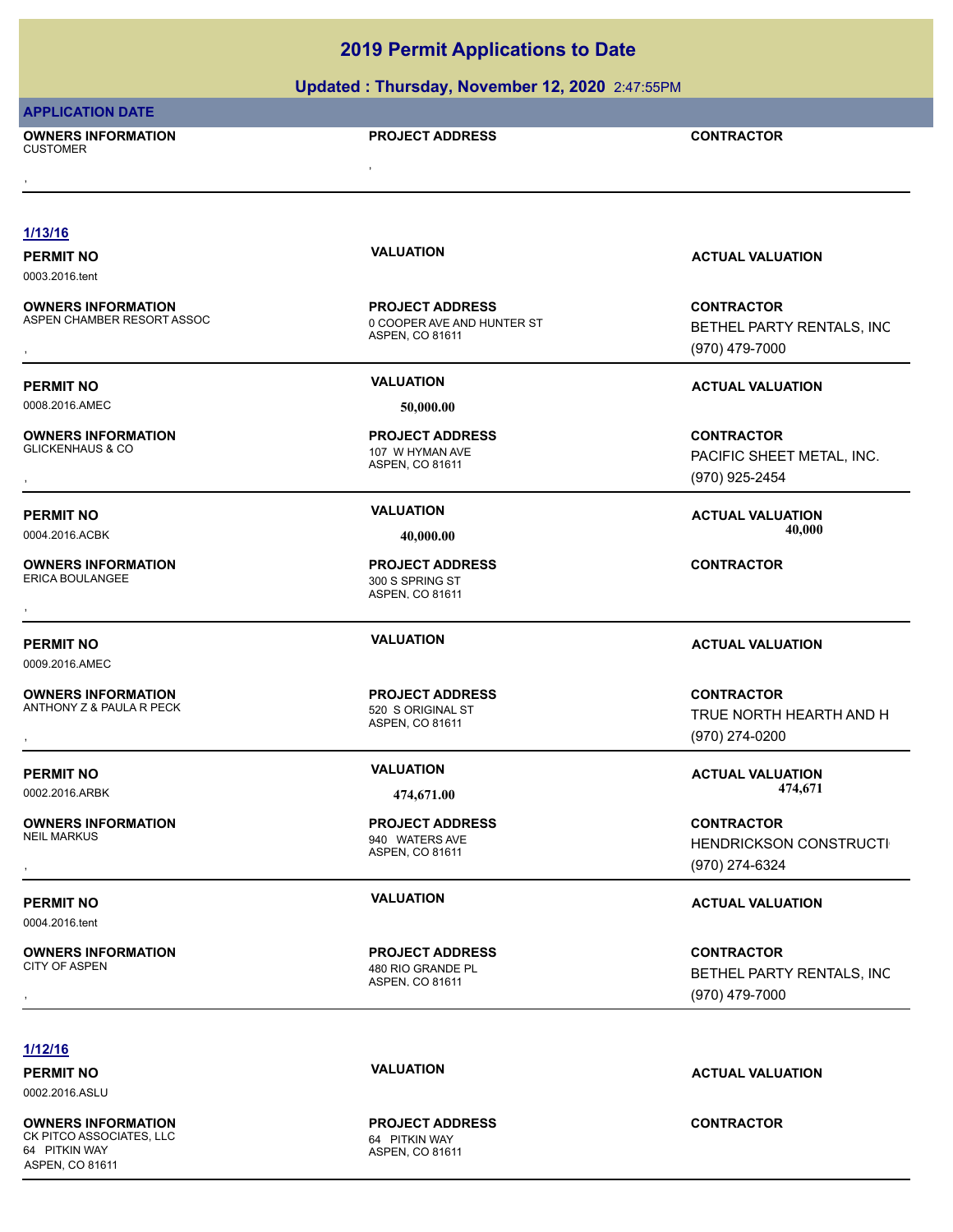# **Updated : Thursday, November 12, 2020** 2:47:55PM **2019 Permit Applications to Date**

### **APPLICATION DATE**

0004.2016.ASPL **6,221.00**

**OWNERS INFORMATION**

**OWNERS INFORMATION**

**OWNERS INFORMATION**

**OWNERS INFORMATION**

**OWNERS INFORMATION**

**OWNERS INFORMATION**

425 RIO GRANDE PL ASPEN, CO 81611

**PROJECT ADDRESS**

ASPEN, CO 81611 501 E HYMAN AVE

ASPEN, CO 81611 ASPEN GROVE ASSOCIATES LLC<br>525 E COOPER AVE **PROJECT ADDRESS OWNERS INFORMATION LEADURED SECUTE OF A PROJECT ADDRESS ARE:**<br>ASPEN GROVE ASSOCIATES LLC **A PROSECUTE A PASS A SPEN**, CO 81611<br>ASPEN, CO 81611

0007.2016.AMEC **6,464.00**

ASPEN, CO 81611 950 E DURANT AVE **PROJECT ADDRESS**

ASPEN, CO 81611 601 MIDLAND PARK PL

0008.2016.AELE 800.000 **800.00** 

ASPEN, CO 81611 ACRA 0 RIO GRANDE PARK

**PERMIT NO VALUATION ACTUAL VALUATION**

, **CONTRACTOR** 2H MECHANICAL, LLC (970) 778-4560

**PERMIT NO VALUATION ACTUAL VALUATION** 0004.2016.ACGR **0.00 0.00**

**PERMIT NO VALUATION ACTUAL VALUATION**

, **CONTRACTOR** CLIMATE CONTROL COMPANY (970) 945-2326

PERMIT NO **SALUATION VALUATION CONSIDERENT INCLUSION CONSIDERENT INCLUSION CONSIDERENT INCLUSION** 0002.2016.ARGR **7,000.00 7,000.00**

, **CONTRACTOR** LONE PINE CONSTRUCTION (970) 920-4284

# **PERMIT NO VALUATION ACTUAL VALUATION**

**CONTRACTOR** OWNER/ BUILDER

# **PERMIT NO VALUATION ACTUAL VALUATION**

, **CONTRACTOR** THE FIREPLACE EXPERT (970) 987-2962

# **1/11/16**

0007.2016.AELE **15,000.00**

**OWNERS INFORMATION**<br>308 HUNTER LLC

0002.2016.tent

**OWNERS INFORMATION** LITTLE NELL HOTEL **AND THE STATE OF A STATE OF A ST** 601 E DEAN ST 675 E DURANT AVE ASPEN, CO 81611

ASPEN, CO 81611 308 S HUNTER ST **PROJECT ADDRESS OWNERS INFORMATION FROJECT ADDRESS CONTRACTOR**<br>308 SHUNTER LLC 308 SHUNTER ST MEST WIRE, INC<br>ASPEN. CO 81611<br>,

ASPEN, CO 81611 **PROJECT ADDRESS**

# **PERMIT NO VALUATION ACTUAL VALUATION**

WEST WIRE, INC

# **PERMIT NO VALUATION ACTUAL VALUATION**

**CONTRACTOR** PREMIER PARTY RENTAL, LLC

**PROJECT ADDRESS**

**PROJECT ADDRESS**

0009.2016.AELE **2,500.00**

ASPEN, CO 81611 1 COOPER AVE **PROJECT ADDRESS**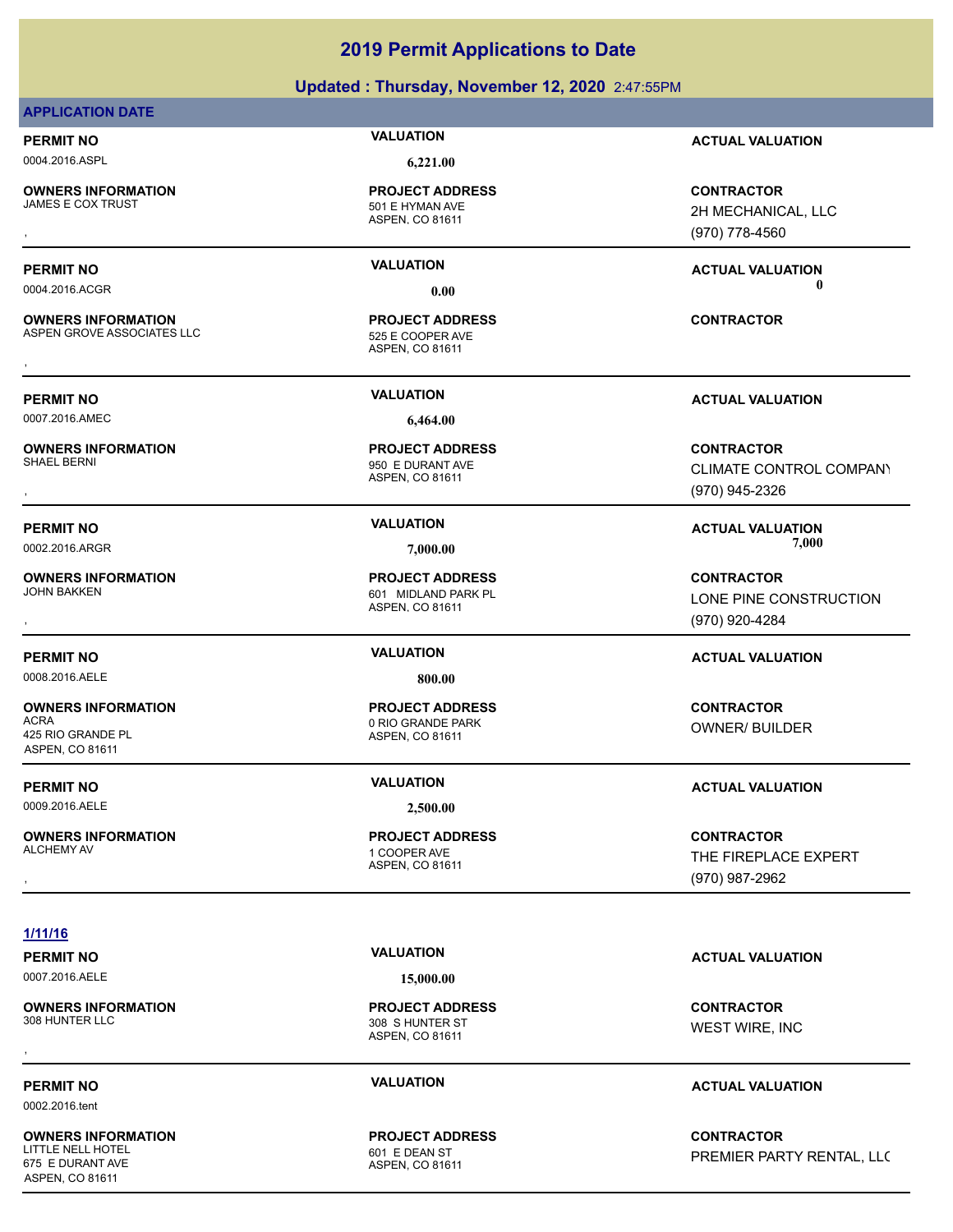**Updated : Thursday, November 12, 2020** 2:47:55PM

| <b>APPLICATION DATE</b>                                                   |                                                                 |                                                                      |
|---------------------------------------------------------------------------|-----------------------------------------------------------------|----------------------------------------------------------------------|
| <b>PERMIT NO</b><br>0001.2016.REMP                                        | <b>VALUATION</b>                                                | <b>ACTUAL VALUATION</b>                                              |
| <b>OWNERS INFORMATION</b><br><b>CUSTOMER</b>                              | <b>PROJECT ADDRESS</b><br>$\cdot$                               | <b>CONTRACTOR</b>                                                    |
| <b>PERMIT NO</b>                                                          | <b>VALUATION</b>                                                | <b>ACTUAL VALUATION</b>                                              |
| 0001.2016.SALE                                                            |                                                                 |                                                                      |
| <b>OWNERS INFORMATION</b><br><b>CITY OF ASPEN</b>                         | <b>PROJECT ADDRESS</b>                                          | <b>CONTRACTOR</b>                                                    |
| 1/8/16                                                                    |                                                                 |                                                                      |
| <b>PERMIT NO</b><br>0002.2016.ENTP                                        | <b>VALUATION</b>                                                | <b>ACTUAL VALUATION</b>                                              |
| <b>OWNERS INFORMATION</b><br><b>RANELSON</b>                              | <b>PROJECT ADDRESS</b><br>219 E DURANT AVE<br>ASPEN, CO 81611   | <b>CONTRACTOR</b>                                                    |
| <b>PERMIT NO</b>                                                          | <b>VALUATION</b>                                                | <b>ACTUAL VALUATION</b>                                              |
| 0002.2016.afsr                                                            | 2,520.00                                                        |                                                                      |
| <b>OWNERS INFORMATION</b><br>ASPEN CENTER FOR ENVIRONMENTAL               | <b>PROJECT ADDRESS</b><br>100 PUPPY SMITH ST<br>ASPEN, CO 81611 | <b>CONTRACTOR</b><br><b>APEX SECURITY</b><br>(970) 945-2152          |
| <b>PERMIT NO</b><br>0003.2016.ACBK                                        | <b>VALUATION</b><br>1,520,932.00                                | <b>ACTUAL VALUATION</b><br>1,520,932                                 |
| <b>OWNERS INFORMATION</b><br>MARIANE BOESKY 100 SOUTH SPRING, LLC<br>$\,$ | <b>PROJECT ADDRESS</b><br>100 S SPRING ST<br>ASPEN, CO 81611    | <b>CONTRACTOR</b><br><b>HENDRICKSON CONSTRUCTI</b><br>(970) 274-6324 |
| 1/7/16                                                                    |                                                                 |                                                                      |
| <b>PERMIT NO</b>                                                          | <b>VALUATION</b>                                                | <b>ACTUAL VALUATION</b>                                              |
| 0005.2016.AELE                                                            | 10,000.00                                                       |                                                                      |
| <b>OWNERS INFORMATION</b><br><b>GRINSPOON JEFREY REV TRUST</b>            | <b>PROJECT ADDRESS</b><br>1310 RED BUTTE DR<br>ASPEN, CO 81611  | <b>CONTRACTOR</b><br>R & A ENTERPRISES OF CARE<br>(970) 945-6500     |
| <b>PERMIT NO</b>                                                          | <b>VALUATION</b>                                                | <b>ACTUAL VALUATION</b>                                              |
| 0001.2016.afsr                                                            | 3,000.00                                                        |                                                                      |
| <b>OWNERS INFORMATION</b><br><b>JAMES E COX TRUST</b>                     | <b>PROJECT ADDRESS</b><br>501 E HYMAN AVE<br>ASPEN, CO 81611    | <b>CONTRACTOR</b><br>FLAME OUT FIRE PROTECTIO<br>(970) 927-4933      |
| <b>PERMIT NO</b>                                                          | <b>VALUATION</b>                                                | <b>ACTUAL VALUATION</b>                                              |

0006.2016.AMEC **85,743.00**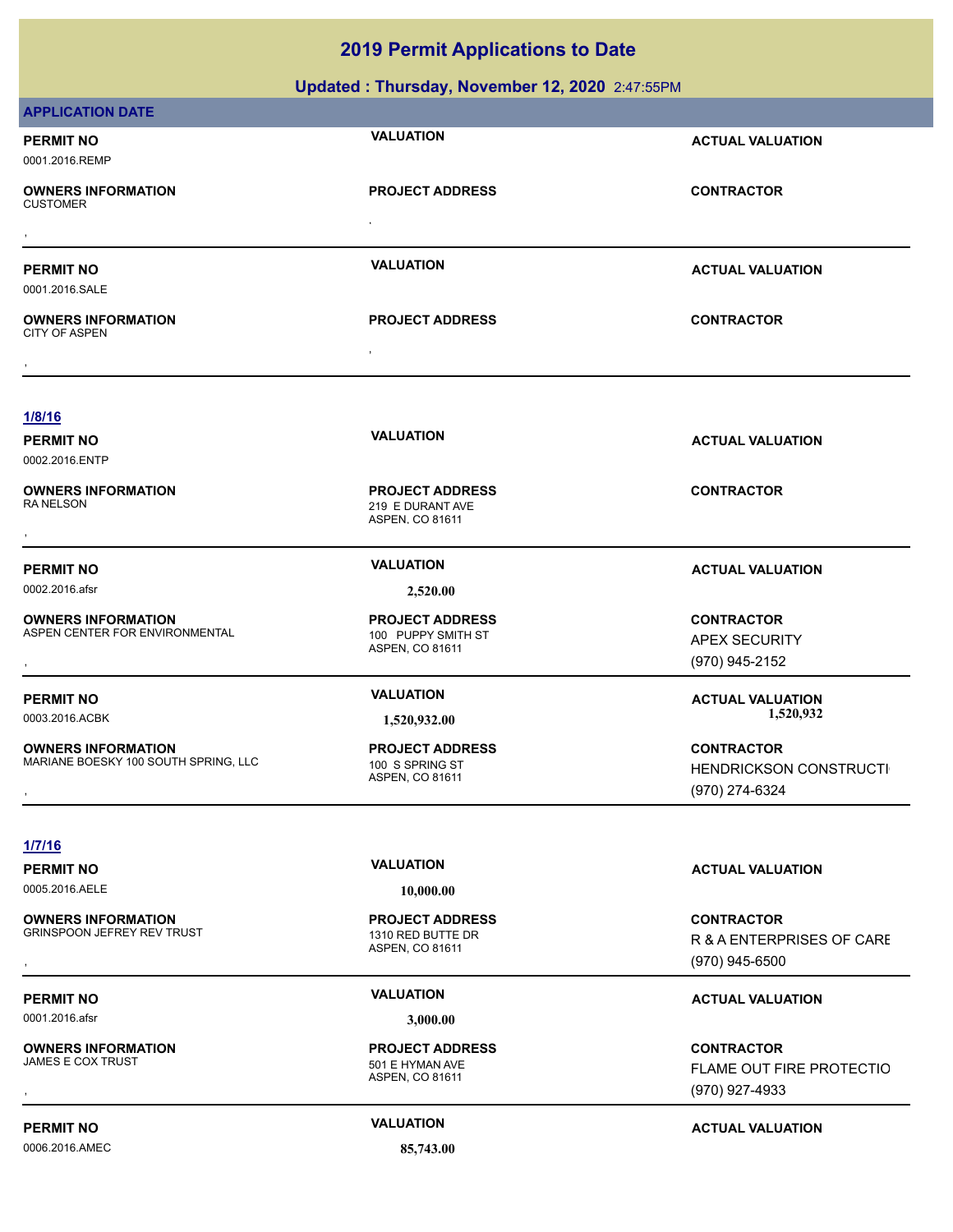# **Updated : Thursday, November 12, 2020** 2:47:55PM

### **APPLICATION DATE**

**OWNERS INFORMATION** DAVIS KENNETH D<br>1404 CRYSTAL LAKE RD

**OWNERS INFORMATION**

**OWNERS INFORMATION**

ASPEN, CO 81611

**PROJECT ADDRESS**

ASPEN, CO 81611 MCBRIDE KATE & MATT HOLSTEIN & PETE 1280 ITE AVE **PROJECT ADDRESS** , **CONTRACTOR**

ASPEN, CO 81611 ANDREW SADELSON REV TRUST 411 S WEST END ST **PROJECT ADDRESS**

, **CONTRACTOR** T & E MARSHALL ENTERPRISI (970) 927-8071

PERMIT NO **SALUATION VALUATION CONSIDERENT ACTUAL VALUATION** 0003.2016.ACGR **40,000.00 40,000.00**

> KORU LTD (970) 963-3217

**PERMIT NO VALUATION ACTUAL VALUATION** 0001.2016.ARBK **648,000.00 648,000.00**

**OWNERS INFORMATION CONTRACTOR EXAMPLE IN THE PROJECT ADDRESS CONTRACTOR CONTRACTOR**<br>ANDREW SADELSON REV TRUST THE MASPEN, COMBINITY OF SAMPLE SERVICE SOFT MASPEN, COMBINITY OF SOME SERVICE OF ASPEN<br>The Maspen, COMBINITY S SCHLUMBERGER / SCHERER ( (970) 925-8360

## **1/6/16**

**PERMIT NO VALUATION VALUATION VALUATION** 

**OWNERS INFORMATION** 604 W MAIN ST ASPEN, CO 81611

**PERMIT NO VALUATION ACTUAL VALUATION** 0002.2016.ACGR **0.00 0.00**

**OWNERS INFORMATION**

0001.2016.RWGR **800.0001.2016.RWGR** 

**OWNERS INFORMATION**

**OWNERS INFORMATION** 300 PUPPY SMITH ST ASPEN, CO 81611

0001.2016.ENTP

**OWNERS INFORMATION**

0003.2016.AELE **1,500.00**

ASPEN, CO 81611 191 SKIMMING LN **PROJECT ADDRESS**

ASPEN, CO 81611 616 E HYMAN AVE **PROJECT ADDRESS** , **CONTRACTOR**

ASPEN, CO 81611 901 E DURANT AVE **PROJECT ADDRESS** , **CONTRACTOR**

ASPEN, CO 81611 300 PUPPY SMITH ST **PROJECT ADDRESS**

ASPEN, CO 81611 1208 E HOPKINS AVE **PROJECT ADDRESS OWNERS INFORMATION CONTRACTOR REPORT OF PROJECT ADDRESS CONTRACTOR CONTRACTOR**<br>1208 E HOPKINS AVE LLC CONTRACTOR<br>ASPEN. CO 81611

**PERMIT NO VALUATION ACTUAL VALUATION**

**CONTRACTOR** SOLID WIRE, INC. (970) 984-0712

**PERMIT NO VALUATION ACTUAL VALUATION** 0002.2016.ACBK **1,440,000.00 1,440,000.00**

> **CONTRACTOR** RUDD CONSTRUCTION, INC. (970) 927-9119

# **PERMIT NO VALUATION ACTUAL VALUATION**

**PERMIT NO CONSUMITY ACTUAL VALUATION VALUATION VALUATION** 

0003.2016.AMEC **400,000.00**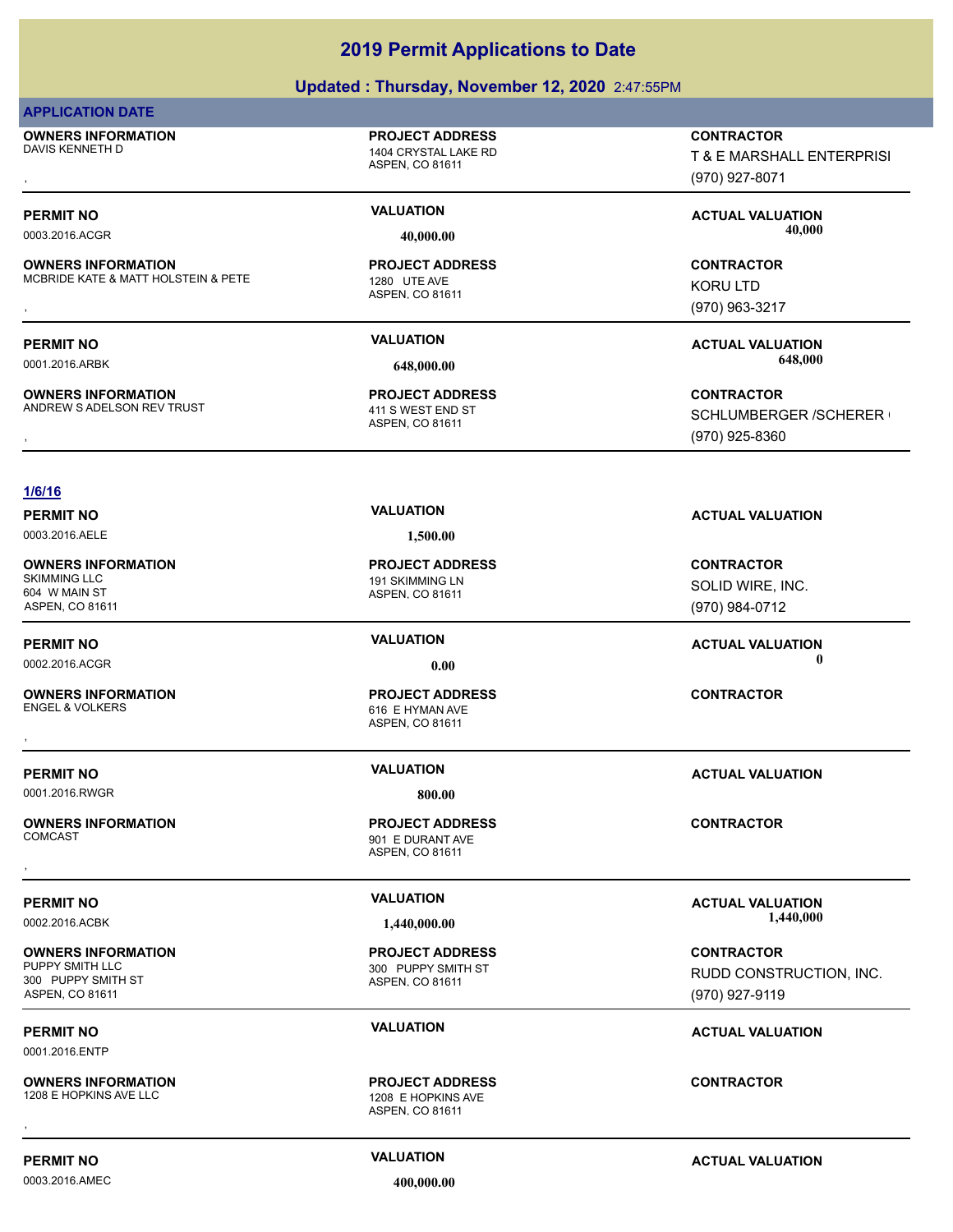# **Updated : Thursday, November 12, 2020** 2:47:55PM

### **APPLICATION DATE**

**OWNERS INFORMATION** DENNIS BURCH 17 UTE PL

**OWNERS INFORMATION**

0004.2016.AELE **207,630.00**

**OWNERS INFORMATION** KEVIN & MARCIE TAYLOR 670 MOORE DR

0004.2016.AMEC **43,000.00**

**OWNERS INFORMATION** JEWISH RESRC CTR CHABAD OF ASP 435 W MAIN 435 W MAIN ST ASPEN, CO 81611

### **1/5/16**

0001.2016.ASLU

**OWNERS INFORMATION**

0001.2016.ARED

**OWNERS INFORMATION** 1208 E HOPKINS AVE LLC<br>
1208 E HOPKINS AVE

0003.2016.ASPL **5,000.00**

**OWNERS INFORMATION** DAPHNE HOCH CUNNINGHAM 916 E HOPKINS AVE

ASPEN, CO 81611

**PROJECT ADDRESS**

ASPEN, CO 81611 BRIEN ALICE **All and the set of the set of the set of the set of the set of the set of the set of the set of the set of the set of the set of the set of the set of the set of the set of the set of the set of the set of the PROJECT ADDRESS**

ASPEN, CO 81611 **PROJECT ADDRESS**

ASPEN, CO 81611 **PROJECT ADDRESS**

, **CONTRACTOR** MAJOR HEATING & AC (304) 424-1622

PERMIT NO **SPERMIT NO VALUATION CONSIDERENT ACTUAL VALUATION ACTUAL VALUATION** 0001.2016.ACBK **5,000.00 5,000.00**

, **CONTRACTOR D C RIENKS CUSTOM CONSTI** (970) 948-7437

# **PERMIT NO VALUATION ACTUAL VALUATION**

, **CONTRACTOR** SUNSENSE, INC (970) 963-1420

# **PERMIT NO VALUATION ACTUAL VALUATION**

**CONTRACTOR** MAINTENANCE PLUS, LLC (970) 984-0521

ASPEN, CO 81611 550 E MAIN ST **PROJECT ADDRESS** , **CONTRACTOR**

ASPEN, CO 81611 **PROJECT ADDRESS** , **CONTRACTOR**

ASPEN, CO 81611 **PROJECT ADDRESS**

**PERMIT NO VALUATION ACTUAL VALUATION**

**PERMIT NO VALUATION ACTUAL VALUATION**

**PERMIT NO VALUATION ACTUAL VALUATION**

**OWNERS INFORMATION PROJECT ADDRESS CONTRACTOR**<br>DAPHNE HOCH CUNNINGHAM 916 E HOPKINS AVE GARRETT HANSEN PLUMBIN(<br>, ASPEN. CO 81611 GARRETT HANSEN PLUMBING (970) 618-1241

**1/4/16**

0001.2016.ASPL **5,000.00**

**OWNERS INFORMATION**

ASPEN, CO 81611 104 W COOPER AVE **PROJECT ADDRESS**

**PERMIT NO VALUATION ACTUAL VALUATION**

**OWNERS INFORMATION PROJECT ADDRESS CONTRACTOR**<br>COLETTE DANIELS 104 W COOPER AVE GARRETT HANSEN PLUMBIN(<br>, ASPEN. CO 81611 GARRETT HANSEN PLUMBING (970) 618-1241